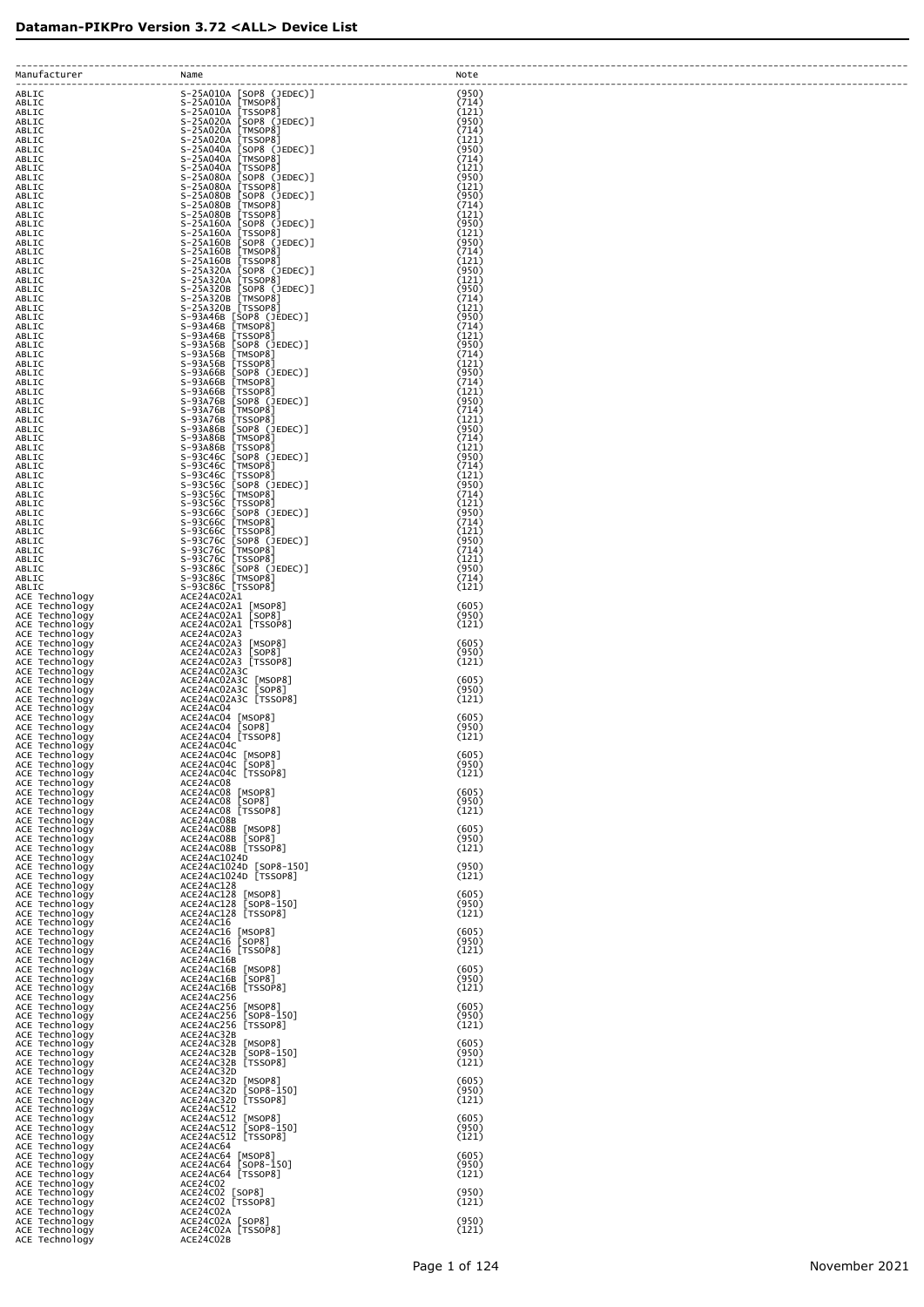| ACE Technology<br>ACE Technology<br>ACE Technology | ACE24C02B [MSOP8]<br>ACE24C02B [SOP8]<br>ACE24C02B [TSSOP8]               | (605)<br>(950)<br>(121) |
|----------------------------------------------------|---------------------------------------------------------------------------|-------------------------|
| ACE Technology<br>ACE Technology                   | ACE24C02C<br>ACE24C02C [SOP8]<br>ACE24C02C [TSSOP8]                       | (950)                   |
| ACE Technology<br>ACE Technology<br>ACE Technology | ACE24C04<br>ACE24C04 [SOP8]                                               | (121)<br>(950)          |
| ACE Technology<br>ACE Technology<br>ACE Technology | ACE24C04 [TSSOP8]<br>ACE24C04A<br>ACE24C04A [SOP8]                        | (121)<br>(950)          |
| ACE Technology<br>ACE Technology                   | ACE24C04A [TSSOP8]<br>ACE24C04B                                           | (121)                   |
| ACE Technology<br>ACE Technology<br>ACE Technology | ACE24C04B [MSOP8]<br>ACE24C04B [SOP8]<br>ACE24C04B [TSSOP8]               | (605)<br>(950)<br>(121) |
| ACE Technology<br>ACE Technology<br>ACE Technology | ACE24C08A<br>ACE24C08A [SOP8]<br>ACE24C08A [TSSOP8]                       | (950)<br>(121)          |
| ACE Technology<br>ACE Technology                   | ACE24C08B<br>ACE24C08B [MSOP8]                                            | (605)                   |
| ACE Technology<br>ACE Technology<br>ACE Technology | ACE24C08B [SOP8]<br>ACE24C08B [TSSOP8]<br>ACE24C1024                      | (950)<br>(121)          |
| ACE Technology<br>ACE Technology<br>ACE Technology | ACE24C1024 [SOP8]<br>ACE24C1024 [TSSOP8]<br>ACE24C128                     | (950)<br>(121)          |
| ACE Technology<br>ACE Technology<br>ACE Technology | ACE24C128 [SOP8]<br>ACE24C128 [TSSOP8]<br>ACE24C128B                      | (950)<br>(121)          |
| ACE Technology<br>ACE Technology                   | ACE24C128B [SOP8]<br>ACE24C128B [TSSOP8]                                  | (950)<br>(121)          |
| ACE Technology<br>ACE Technology<br>ACE Technology | ACE24C16<br>ACE24C16 [SOP8]<br>ACE24C16 [TSSOP8]                          | (950)<br>(121)          |
| ACE Technology<br>ACE Technology<br>ACE Technology | ACE24C16A<br>ACE24C16A [SOP8]<br>ACE24C16A [TSSOP8]                       | (950)<br>(121)          |
| ACE Technology<br>ACE Technology                   | ACE24C16B<br>ACE24C16B [MSOP8]                                            | (605)                   |
| ACE Technology<br>ACE Technology<br>ACE Technology | ACE24C16B [SOP8]<br>ACE24C16B [TSSOP8]<br>ACE24C256                       | (950)<br>(121)          |
| ACE Technology<br>ACE Technology<br>ACE Technology | ACE24C256 [SOP8]<br>ACE24C256 [TSSOP8]<br>ACE24C32                        | (950)<br>(121)          |
| ACE Technology<br>ACE Technology                   | ACE24C32 [SOP8]<br>ACE24C32 [TSSOP8]                                      | (950)<br>(121)          |
| ACE Technology<br>ACE Technology<br>ACE Technology | ACE24C32B<br>ACE24C32B [SOP8]<br>ACE24C32B [TSSOP8]                       | (950)<br>(121)          |
| ACE Technology<br>ACE Technology<br>ACE Technology | ACE24C512<br>ACE24C512 [SOP8]<br>ACE24C512 [TSSOP8]                       | (950)<br>(121)          |
| ACE Technology<br>ACE Technology<br>ACE Technology | ACE24C64<br>ACE24C64 [SOP8]<br>ACE24C64 [TSSOP8]                          | (950)<br>(121)          |
| ACE Technology<br>ACE Technology                   | ACE24C64B<br>ACE24C64B [SOP8]                                             | (950)                   |
| ACE Technology<br>ACE Technology<br>ACE Technology | ACE24C64B [TSSOP8]<br>ACE24LA02A<br>ACE24LA02A [SOP8-150]                 | (121)<br>(950)          |
| ACE Technology<br>ACE Technology<br>ACE Technology | ACE24LA02A [TSSOP8]<br>ACE24LA04A<br>ACE24LA04A [SOP8-150]                | (121)<br>(950)          |
| ACE Technology<br>ACE Technology                   | ACE24LA04A [TSSOP8]<br>ACE24LA08A                                         | (121)                   |
| ACE Technology<br>ACE Technology<br>ACE Technology | ACE24LA08A [SOP8-150]<br>ACE24LA08A [TSSOP8]<br>ACE24LA16A                | (950)<br>(121)          |
| ACE Technology<br>ACE Technology<br>ACE Technology | ACE24LA16A [SOP8-150]<br>ACE24LA16A [TSSOP8]<br>ACE24LA256A               | (950)<br>(121)          |
| ACE Technology<br>ACE Technoloav<br>ACE Technology | ACE24LA256A [SOP8-150]<br>ACE24LA256A [TSSOP8]<br>ACE24LA512A             | (950)<br>(121)          |
| ACE Technology<br>ACE Technology                   | ACE24LA512A [SOP8-150]<br>ACE24LA512A [TSSOP8]                            | (950)<br>(121)          |
| ACE Technology<br>ACE Technology<br>ACE Technology | ACE24LA64A<br>ACE24LA64A [SOP8-150]<br>ACE24LA64A [TSSOP8]                | (950)<br>(121)          |
| ACE Technology<br>ACE Technology<br>ACE Technology | ACE24LC02<br>ACE24LC02 [SOP8]<br>ACE24LC02 [TSSOP8]                       | (950)<br>(121)          |
| ACE Technology<br>ACE Technology                   | ACE24LC04<br>ACE24LC04 [SOP8]                                             | (950)                   |
| ACE Technology<br>ACE Technology<br>ACE Technology | ACE24LC04 [TSSOP8]<br>ACE24LC08<br>ACE24LC08 [SOP8]                       | (121)<br>(950)          |
| ACE Technology<br>ACE Technology<br>ACE Technology | ACE24LC08 [TSSOP8]<br>ACE24LC16<br>ACE24LC16 [SOP8]                       | (121)<br>(950)          |
| ACE Technology<br>ACE Technology<br>ACE Technology | ACE24LC16 [TSSOP8]<br>ACE25C512G [SOP8-150]<br>ACE25Q100G [SOP8-150]      | (121)<br>(950)<br>(950) |
| ACE Technology<br>ACE Technology                   | ACE25Q200G [SOP8-150]<br>ACE25Q400G [SOP8-150]                            | (950)<br>(950)          |
| ACE Technology<br>ACE Technology<br>ACE Technology | ACE25Q512G [SOP8-150]<br>ACE250800G [SOP8-150]<br>ACE93C46 (x16)          | (950)<br>(950)          |
| ACE Technology<br>ACE Technology<br>ACE Technology | ACE93C46 (x16) [TSSOP8]<br>ACE93C46 (x16)[SOIC8-150]<br>$ACE93C46$ $(x8)$ | (121)<br>(950)          |
| ACE Technology<br>ACE Technology<br>ACE Technology | ACE93C46 (x8) [SOIC8-150]<br>ACE93C46 (x8) [TSSOP8]<br>ACE93C46A (x16)    | (950)<br>(121)          |
| ACE Technology<br>ACE Technology                   | ACE93C46A (x16) [TSSOP8]<br>ACE93C46A (x16)[SOP8]                         | (121)<br>(950)          |
| ACE Technology<br>ACE Technology<br>ACE Technology | ACE93C46A (x8)<br>ACE93C46A (x8) [SOP8]<br>ACE93C46A (x8) [TSSOP8]        | (950)<br>(121)          |
| ACE Technology<br>ACE Technology<br>ACE Technology | ACE93C56 (x16)<br>ACE93C56 (x16) [TSSOP8]<br>ACE93C56 (x16)[SOIC8-150]    | (121)<br>(950)          |
| ACE Technology<br>ACE Technology                   | ACE93C56 (x8)<br>ACE93C56 (x8) [SOIC8-150]                                | (950)                   |
| ACE Technology<br>ACE Technology<br>ACE Technology | ACE93C56 (x8) [TSSOP8]<br>ACE93C56A (x16)<br>ACE93C56A (x16) [TSSOP8]     | (121)<br>(121)          |
| ACE Technology<br>ACE Technology<br>ACE Technology | ACE93C56A (x16)[SOP8]<br>ACE93C56A (x8)<br>ACE93C56A (x8) [SOP8]          | (950)<br>(950)          |
| ACE Technology<br>ACE Technology<br>ACE Technology | ACE93C56A (x8) [TSSOP8]<br>ACE93C66 (x16)<br>ACE93C66 (x16) [TSSOP8]      | (121)<br>(121)          |
| ACE Technology<br>ACE Technology                   | ACE93C66 (x16)[SOIC8-150]<br>ACE93C66 (x8)                                | (950)                   |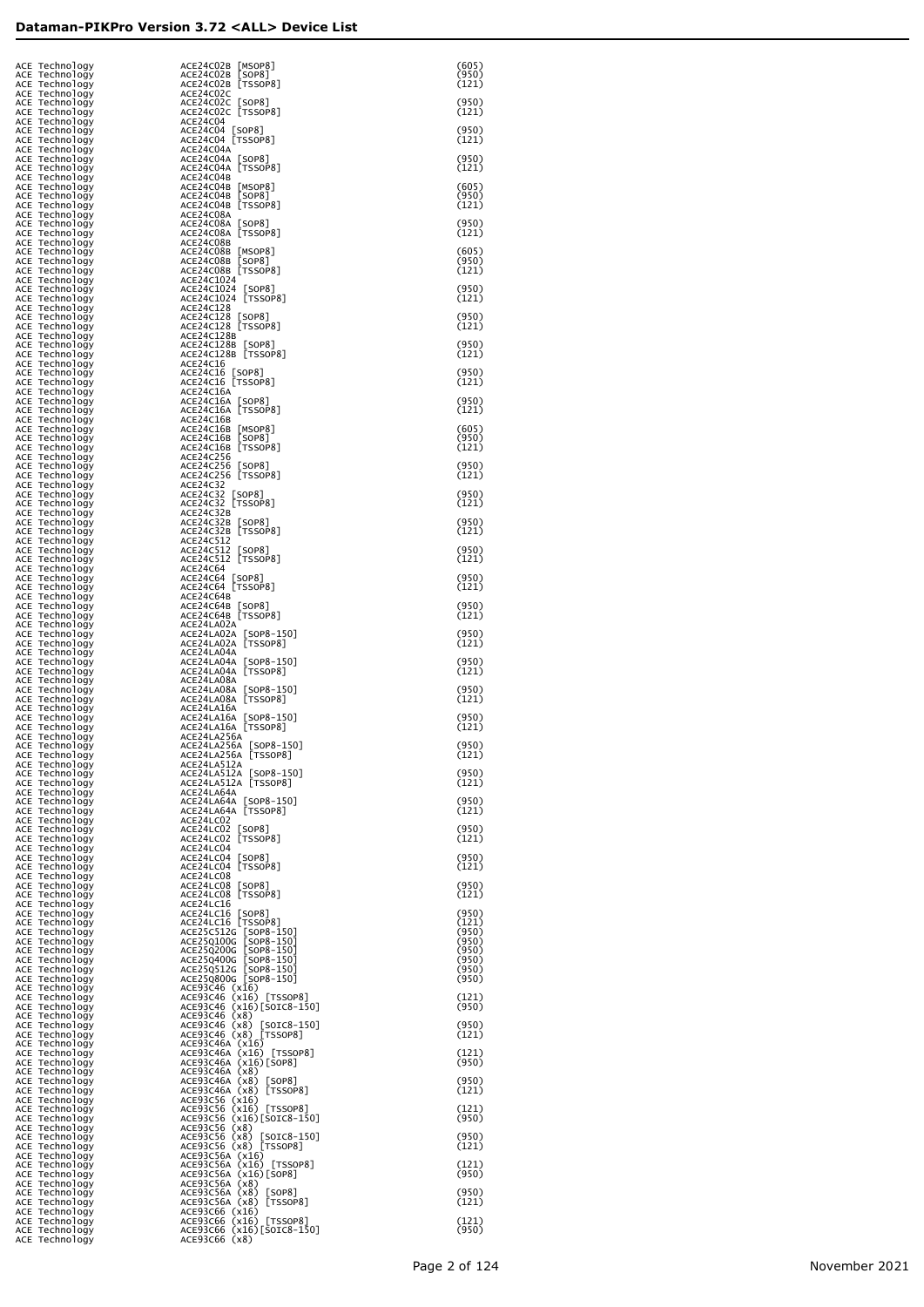|                                                                                                                                                                                  |                                                                                                                                                                                                                                                              | (950)<br>(121)          |
|----------------------------------------------------------------------------------------------------------------------------------------------------------------------------------|--------------------------------------------------------------------------------------------------------------------------------------------------------------------------------------------------------------------------------------------------------------|-------------------------|
| ACE Technology<br>ACE Technology<br>ACE Technology<br>ACE Technology<br>ACE Technology<br>ACE Technology<br>ACE Technology<br>ACE Technology<br>ACE Technology<br>ACE Technology | ACE93C66 (x8) [SOIC8-150]<br>ACE93C66 (x8) [TSSOP8]<br>ACE93C66A (x16) [TSSOP8]<br>ACE93C66A (x16) [TSSOP8]<br>ACE93C66A (x16) [SOP8]<br>ACE93C66A (x8) [SOP8]<br>ACE93C66A (x8) [SOP8]<br>ACE93C66A (x8) [TSSOP8]<br>ACE51V512 [SOIC8]<br>AT25DF021 [SOI    | (121)<br>(950)          |
|                                                                                                                                                                                  |                                                                                                                                                                                                                                                              | (950)                   |
| Actrans System Inc<br>Actrans System Inc                                                                                                                                         |                                                                                                                                                                                                                                                              | (121)<br>(950)<br>(950) |
| Adesto Techn.<br>Adesto Techn.                                                                                                                                                   |                                                                                                                                                                                                                                                              | (950)<br>(577)          |
| Adesto Techn.                                                                                                                                                                    |                                                                                                                                                                                                                                                              | (950)<br>(121)<br>(577) |
|                                                                                                                                                                                  |                                                                                                                                                                                                                                                              | (950)<br>(46)           |
| Adesto Techn.<br>Adesto Techn.<br>Adesto Techn.<br>Adesto Techn.<br>Adesto Techn.<br>Adesto Techn.<br>Adesto Techn.                                                              | AT25DF0214 [UDFN6]<br>AT25DF021A [TSSOP8]<br>AT25DF021A [TSSOP8]<br>AT25DF021A [UDFN8 5x6]<br>AT25DF041A [SOTC8-150]<br>AT25DF041A [SOTC8-200]<br>AT25DF081A [UDFN8]<br>AT25DF081A [UDFN8]<br>AT25DF081A [UDFN8]<br>AT25DF081A [UDFN8]                       | (577)<br>(950)<br>(46)  |
| Adesto Techn.<br>Adesto Techn.                                                                                                                                                   | AT25DF081A [UDFN8]<br>AT25DF161 [SOIC8-150]<br>AT25DF161 [SOIC8-200]<br>AT25DF161 [UDFN8]                                                                                                                                                                    | (577)<br>(950)          |
| Adesto Techn.<br>Adesto Techn.<br>Adesto Techn.                                                                                                                                  |                                                                                                                                                                                                                                                              | (46)<br>(577)<br>(1060) |
| Adesto Techn.<br>Adesto Techn.                                                                                                                                                   | AT25DF321A [SOTC16]<br>AT25DF321A [SOTC8]<br>AT25DF321A [UDFN8]<br>AT25DF641 [SOTC16]<br>AT25DF641 [VDFN8]                                                                                                                                                   | (46)<br>(577)           |
| Adesto Techn.<br>Adesto Techn.<br>Adesto Techn.                                                                                                                                  |                                                                                                                                                                                                                                                              | (1060)<br>(970)<br>(46) |
| Adesto Techn.<br>Adesto Techn.                                                                                                                                                   |                                                                                                                                                                                                                                                              | (577)<br>(950)          |
| Adesto Techn.<br>Adesto Techn.<br>Adesto Techn.                                                                                                                                  |                                                                                                                                                                                                                                                              | (46)<br>(577)<br>(1060) |
| Adesto Techn.<br>Adesto Techn.                                                                                                                                                   | AT2SDF641 [VDFN8]<br>AT2SDF641A [VDFN8]<br>AT2SDF641A [UDFN8]<br>AT2SDF641A [UDFN8]<br>AT2SDQ161 [SOTC8-150]<br>AT2SDQ161 [SOTC8-200]<br>AT2SDQ321 [SOTC16]<br>AT2SDQ321 [SOTC8-150]<br>AT2SDQ321 [SOTC8-200]<br>AT2SSF041 [SOTC8-150]<br>AT2SSF041 [SOTC8-1 | (950)<br>(46)           |
| Adesto Techn.<br>Adesto Techn.<br>Adesto Techn.                                                                                                                                  |                                                                                                                                                                                                                                                              | (577)<br>(950)<br>(950) |
| Adesto Techn.<br>Adesto Techn.                                                                                                                                                   |                                                                                                                                                                                                                                                              | (46)<br>(950)           |
| Adesto Techn.<br>Adesto Techn.<br>Adesto Techn.                                                                                                                                  |                                                                                                                                                                                                                                                              | (46)<br>(950)<br>(121)  |
| Adesto Techn.<br>Adesto Techn.                                                                                                                                                   |                                                                                                                                                                                                                                                              | (950)<br>(121)          |
| Adesto Techn.<br>Adesto Techn.<br>Adesto Techn.                                                                                                                                  | AT25XE021A [SOTC8-150]<br>AT25XE021A [SOTC8-150]<br>AT25XE021A [UDFN8 5x6]<br>AT26DF081A [SOTC8-150]<br>AT26DF081A [SOTC8-200]<br>AT26DF081A [SOTC8-200]                                                                                                     | (577)<br>(950)<br>(46)  |
| Adesto Techn.<br>Adesto Techn.                                                                                                                                                   |                                                                                                                                                                                                                                                              | (950)<br>(121)          |
| Adesto Techn.<br>Adesto Techn.<br>Adesto Techn.                                                                                                                                  | RM24C128A-B [SOIC8-150]<br>RM24C128A-B [TSSOP8]<br>RM24C128C-L [SOIC8-150]<br>RM24C128C-L [TSSOP8]                                                                                                                                                           | (950)<br>(121)<br>(950) |
| Adesto Techn.<br>Adesto Techn.                                                                                                                                                   |                                                                                                                                                                                                                                                              | (121)<br>(950)          |
| Adesto Techn.<br>Adesto Techn.<br>Adesto Techn.                                                                                                                                  |                                                                                                                                                                                                                                                              | (121)<br>(950)<br>(121) |
| Adesto Techn.<br>Adesto Techn.                                                                                                                                                   | RM24C128Ds-L [1550F8]<br>RM24C128Ds-L [50TC8-150]<br>RM24C128Ds-L [50TC8-150]<br>RM24C256Ds-L [50TC8-150]<br>RM24C256Ds-L [TS50P8]<br>RM24C32C-L [50TC8-150]<br>RM24C32C-L [50TC8-150]<br>RM24C32C-L [50TC8-150]<br>RM24C32C-L [TS50P8]                      | (950)<br>(121)          |
| Adesto Techn.<br>Adesto Techn.<br>Adesto Techn.                                                                                                                                  |                                                                                                                                                                                                                                                              | (950)<br>(121)<br>(950) |
| Adesto Techn.<br>Adesto Techn.                                                                                                                                                   | RM24C32DS-L [SOTC8-150]<br>RM24C32DS-L [TSSOP8]<br>RM24C64C-B [SOTC8-150]<br>RM24C64C-B [TSSOP8]<br>RM24C64C-L [SOTC8-150]<br>RM24C64C-L [TSSOP8]<br>RM24C64C-L [TSSOP8]<br>RM24C64C-L [TSSOP8]                                                              | (121)<br>(950)          |
| Adesto Techn.<br>Adesto Techn.<br>Adesto Techn.                                                                                                                                  |                                                                                                                                                                                                                                                              | (121)<br>(950)<br>(121) |
| Adesto Techn.<br>Adesto Techn.                                                                                                                                                   | RM24C64DS-L [50IC8-150]<br>RM24C64DS-L [50IC8-150]<br>RM24EP32C-B [50IC8-150]<br>RM24EP32C-B [50IC8-150]<br>RM24EP32C-B [550P8]<br>MM24EP542-B [550P8]                                                                                                       | (950)<br>(950)          |
| Adesto Techn.<br>Adesto Techn.<br>Adesto Techn.                                                                                                                                  | RM24EP64B-B [SOIC8-150]<br>RM24EP64C-B [SOIC8-150]                                                                                                                                                                                                           | (121)<br>(950)<br>(950) |
| Adesto Techn.<br>AiT Semiconductor<br>AiT Semiconductor                                                                                                                          | RM24EP64C-B [TSSOP8]<br>A24C02                                                                                                                                                                                                                               | (121)<br>(950)          |
| AiT Semiconductor<br>AiT Semiconductor                                                                                                                                           | A24C02 [SOP8]<br>A24C02 [TSSOP8]<br>A24C04                                                                                                                                                                                                                   | (121)                   |
| AiT Semiconductor<br>Ai⊤ Semiconductor<br>Ai⊤ Semiconductor                                                                                                                      | A24C04 [SOP8]<br>A24C04 [TSSOP8]<br>A24C08                                                                                                                                                                                                                   | (950)<br>(121)          |
| Ai⊤ Semiconductor<br>Ai⊤ Semiconductor                                                                                                                                           | A24C08 [SOP8]<br>A24C08 [TSSOP8]                                                                                                                                                                                                                             | (950)<br>(121)          |
| Ai⊤ Semiconductor<br>Ai⊤ Semiconductor<br>Ai⊤ Semiconductor                                                                                                                      | A24C128<br>A24C128 [SOP8]<br>A24C128 [TSSOP8]                                                                                                                                                                                                                | (950)<br>(121)          |
| Ai⊤ Semiconductor<br>Ai⊤ Semiconductor                                                                                                                                           | A24C128A<br>A24C128A [SOP8]<br>A24C128A [TSSOP8]                                                                                                                                                                                                             | (950)                   |
| Ai⊤ Semiconductor<br>Ai⊤ Semiconductor<br>Ai⊤ Semiconductor                                                                                                                      | A24C16<br>A24C16 [SOP8]                                                                                                                                                                                                                                      | (121)<br>(950)          |
| Ai⊤ Semiconductor<br>Ai⊤ Semiconductor                                                                                                                                           | A24C16 [TSSOP8]<br>A24C256                                                                                                                                                                                                                                   | (121)<br>(950)          |
| Ai⊤ Semiconductor<br>Ai⊤ Semiconductor<br>Ai⊤ Semiconductor                                                                                                                      | A24C256 [SOP8]<br>A24C256 [TSSOP8]<br>A24C32                                                                                                                                                                                                                 | (121)                   |
| Ai⊤ Semiconductor<br>Ai⊤ Semiconductor<br>Ai⊤ Semiconductor                                                                                                                      | A24C32 [SOP8]<br>A24C32 [TSSOP8]<br>A24C64                                                                                                                                                                                                                   | (950)<br>(121)          |
| Ai⊤ Semiconductor<br>Ai⊤ Semiconductor                                                                                                                                           | A24C64 [SOP8]<br>A24C64 [TSSOP8]                                                                                                                                                                                                                             | (950)<br>(121)          |
| Ai⊤ Semiconductor<br>Ai⊤ Semiconductor<br>Ai⊤ Semiconductor                                                                                                                      | A24C64A<br>A24C64A [SOP8]<br>A24C64A [TSSOP8]                                                                                                                                                                                                                | (950)<br>(121)          |
| Ai⊤ Semiconductor<br>Ai⊤ Semiconductor                                                                                                                                           | A93C46 (x16)<br>A93C46 (x16) [SOP8-200]                                                                                                                                                                                                                      | (46)                    |
| Ai⊤ Semiconductor<br>Ai⊤ Semiconductor<br>Ai⊤ Semiconductor                                                                                                                      | A93C46 (x16) [TSSOP8]<br>A93C46 (x8)<br>A93C46 (x8)<br>$[SOP8-200]$                                                                                                                                                                                          | (121)<br>(46)           |
| Ai⊤ Semiconductor<br>Ai⊤ Semiconductor<br>Ai⊤ Semiconductor                                                                                                                      | A93C46 (x8) [TSSOP8]<br>A93C56 (x16)<br>A93C56 (x16) [SOP8-200]                                                                                                                                                                                              | (121)<br>(46)           |
| Ai⊤ Semiconductor<br>Ai⊤ Semiconductor                                                                                                                                           | A93C56 (x16) [TSSOP8]<br>A93C56 (x8)                                                                                                                                                                                                                         | (121)                   |
| Ai⊤ Semiconductor<br>Ai⊤ Semiconductor<br>AiT Semiconductor                                                                                                                      | A93C56 (x8)<br>$[SOP8-200]$<br>A93C56 (x8) [TSSOP8]<br>A93C66 (x16)                                                                                                                                                                                          | (46)<br>(121)           |
| AiT Semiconductor<br>AiT Semiconductor                                                                                                                                           | A93C66 (x16) [SOP8-200]<br>A93C66 (x16) [TSSOP8]                                                                                                                                                                                                             | (46)<br>(121)           |
| AiT Semiconductor<br>AiT Semiconductor<br>AiT Semiconductor                                                                                                                      | A93C66 (x8)<br>$[SOP8-200]$<br>A93C66 (x8)<br>A93C66 (x8) [TSSOP8]                                                                                                                                                                                           | (46)<br>(121)           |
| AKM (Asahi Kasei)<br>AKM (Asahi Kasei)<br>AKM (Asahi Kasei)                                                                                                                      | AK6002A<br>AK6002AF [SOIC8]<br>AK6002AV [TSSOP8]                                                                                                                                                                                                             | (950)<br>(121)          |
|                                                                                                                                                                                  |                                                                                                                                                                                                                                                              |                         |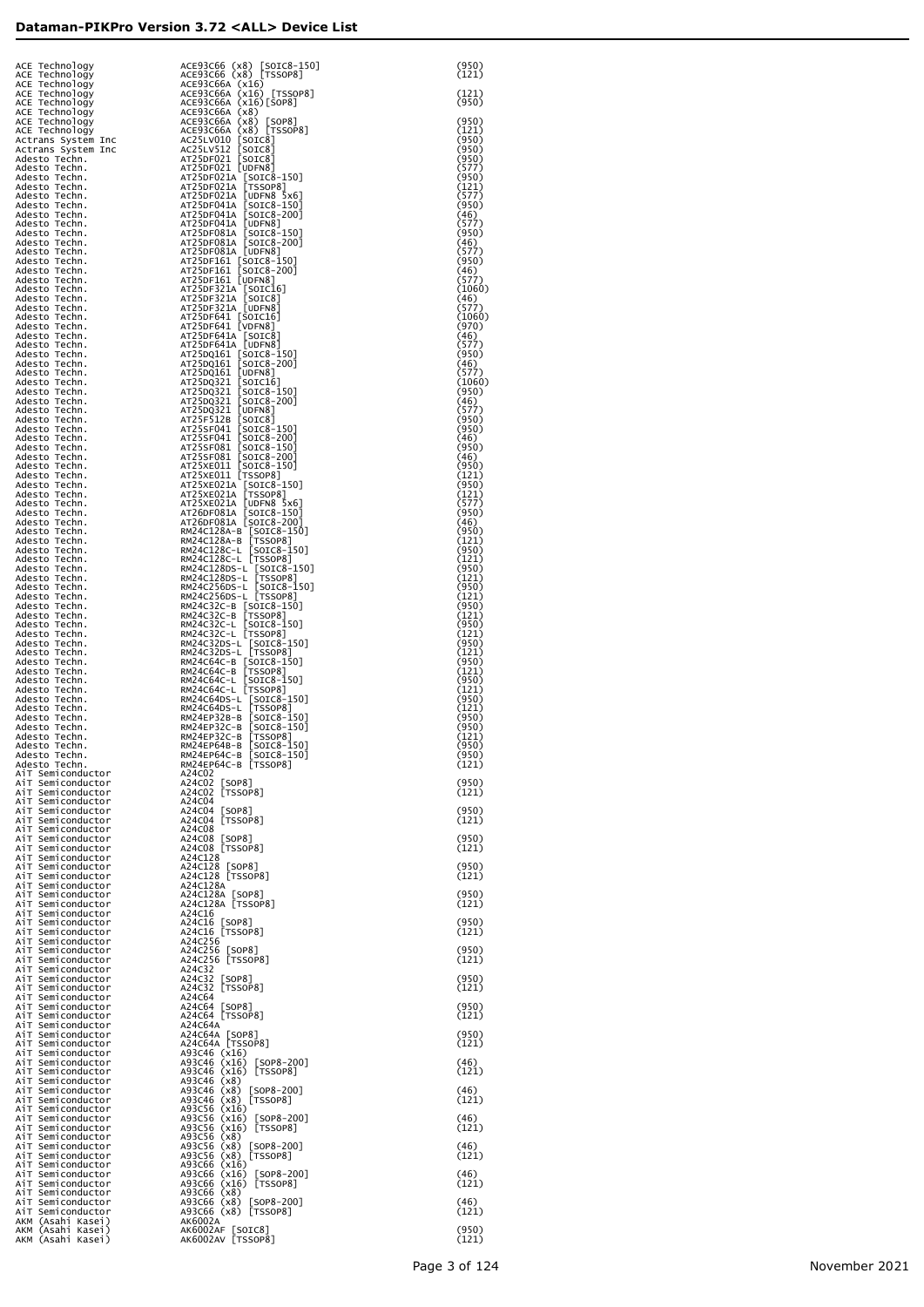| AKM (Asahi Kasei)                      | AK6003A                                                                                                                                                                                                                                                               |                 |
|----------------------------------------|-----------------------------------------------------------------------------------------------------------------------------------------------------------------------------------------------------------------------------------------------------------------------|-----------------|
| AKM (Asahi Kasei)<br>AKM (Asahi Kasei) |                                                                                                                                                                                                                                                                       | (121)           |
| AKM (Asahi Kasei)<br>AKM (Asahi Kasei) |                                                                                                                                                                                                                                                                       | (950)<br>(121)  |
| AKM (Asahi Kasei)                      |                                                                                                                                                                                                                                                                       |                 |
| AKM (Asahi Kasei)<br>AKM (Asahi Kasei) |                                                                                                                                                                                                                                                                       | (950)           |
| AKM (Asahi Kasei)<br>AKM (Asahi Kasei) |                                                                                                                                                                                                                                                                       | (950)           |
| AKM (Asahi Kasei)                      |                                                                                                                                                                                                                                                                       | (950)           |
| AKM (Asahi Kasei)<br>AKM (Asahi Kasei) |                                                                                                                                                                                                                                                                       | (121)<br>(714)  |
| AKM (Asahi Kasei)<br>AKM (Asahi Kasei) |                                                                                                                                                                                                                                                                       | (121)           |
| AKM (Asahi Kasei)                      |                                                                                                                                                                                                                                                                       | (950)           |
| AKM (Asahi Kasei)<br>AKM (Asahi Kasei) |                                                                                                                                                                                                                                                                       | (121)           |
| AKM (Asahi Kasei)<br>AKM (Asahi Kasei) |                                                                                                                                                                                                                                                                       |                 |
| AKM (Asahi Kasei)                      |                                                                                                                                                                                                                                                                       | (950)<br>(121)  |
| AKM (Asahi Kasei)<br>AKM (Asahi Kasei) |                                                                                                                                                                                                                                                                       | (714)           |
| AKM (Asahi Kasei)                      |                                                                                                                                                                                                                                                                       | (950)           |
| AKM (Asahi Kasei)<br>AKM (Asahi Kasei) |                                                                                                                                                                                                                                                                       | (121)           |
| AKM (Asahi Kasei)<br>AKM (Asahi Kasei) |                                                                                                                                                                                                                                                                       | (714)           |
| AKM (Asahi Kasei)<br>AKM (Asahi Kasei) |                                                                                                                                                                                                                                                                       | (950)<br>(714)  |
| AKM (Asahi Kasei)                      |                                                                                                                                                                                                                                                                       | (714)           |
| AKM (Asahi Kasei)<br>AKM (Asahi Kasei) |                                                                                                                                                                                                                                                                       | (121)<br>(121)  |
| AKM (Asahi Kasei)<br>AKM (Asahi Kasei) |                                                                                                                                                                                                                                                                       | (121)<br>(950)  |
| AKM (Asahi Kasei)                      |                                                                                                                                                                                                                                                                       | (575)           |
| AKM (Asahi Kasei)<br>AKM (Asahi Kasei) |                                                                                                                                                                                                                                                                       | (950)<br>(950)  |
| AKM (Asahi Kasei)<br>AKM (Asahi Kasei) |                                                                                                                                                                                                                                                                       | (121)           |
| AKM (Asahi Kasei)                      |                                                                                                                                                                                                                                                                       | (950)           |
| AKM (Asahi Kasei)<br>AKM (Asahi Kasei) |                                                                                                                                                                                                                                                                       | (950)<br>(121)  |
| AKM (Asahi Kasei)<br>AKM (Asahi Kasei) |                                                                                                                                                                                                                                                                       | (714)<br>(714)  |
| AKM (Asahi Kasei)                      |                                                                                                                                                                                                                                                                       | (950)           |
| AKM (Asahi Kasei)<br>AKM (Asahi Kasei) | AK603AV [TSSOP8]<br>AK6004A [SSOP8]<br>AK6004A [SSOP8]<br>AK6004A [SSOP8]<br>AK6004A [SSOP8]<br>AK6004A [SSOP8]<br>AK6006AF [SOTC8]<br>AK6006AF [SOTC8]<br>AK6010AF [SOTC8]<br>AK6010AF [SOTC8]<br>AK6012AF [SOTC8]<br>AK6012AF [SOTC8]<br>AK6012AF [SOTC8]<br>AK6012 | (950)           |
| AKM (Asahi Kasei)<br>AKM (Asahi Kasei) |                                                                                                                                                                                                                                                                       | (121)<br>(950)  |
| AKM (Asahi Kasei)                      |                                                                                                                                                                                                                                                                       | (950)           |
| AKM (Asahi Kasei)<br>AKM (Asahi Kasei) |                                                                                                                                                                                                                                                                       | (121)<br>(714)  |
| AKM (Asahi Kasei)<br>AKM (Asahi Kasei) |                                                                                                                                                                                                                                                                       | (714)           |
| AKM (Asahi Kasei)                      |                                                                                                                                                                                                                                                                       | (121)           |
| AKM (Asahi Kasei)<br>AKM (Asahi Kasei) |                                                                                                                                                                                                                                                                       | (950)<br>(950)  |
| AKM (Asahi Kasei)<br>AKM (Asahi Kasei) |                                                                                                                                                                                                                                                                       | (121)<br>(714)  |
| AKM (Asahi Kasei)                      |                                                                                                                                                                                                                                                                       | (714)           |
| AKM (Asahi Kasei)<br>AKM (Asahi Kasei) |                                                                                                                                                                                                                                                                       | (950)<br>(950)  |
| AKM (Asahi Kasei)<br>AKM (Asahi Kasei) |                                                                                                                                                                                                                                                                       | (121)<br>(714)  |
| AKM (Asahi Kasei)                      |                                                                                                                                                                                                                                                                       | (950)           |
| AKM (Asahi Kasei)<br>AKM (Asahi Kasei) |                                                                                                                                                                                                                                                                       | (121)<br>(950)  |
| Altera<br>Altera                       |                                                                                                                                                                                                                                                                       | (1060)<br>(950) |
| Altera                                 |                                                                                                                                                                                                                                                                       | (950)           |
| Altera<br>AMD                          | EPCOOR<br>Am25FL005D [SO8]<br>Am25FL010D [SO8]                                                                                                                                                                                                                        | (1060)<br>(950) |
| amd<br>amd                             | [508]<br>Am25FL020D                                                                                                                                                                                                                                                   | (950)<br>(950)  |
| Amic<br>Amic                           | A25L010<br>A25L010<br>$[$ SOP8-150]                                                                                                                                                                                                                                   | (950)           |
| Amic                                   | A25L010<br>[SOP8-200]                                                                                                                                                                                                                                                 | (46)            |
| Amic<br>Amic                           | A25L010<br>[TSSOP8]<br>A25L010 [WSON8]                                                                                                                                                                                                                                | (121)<br>(577)  |
| Amic<br>Amic                           | A25L010A<br>A25L010A [SOP8-150]                                                                                                                                                                                                                                       | (950)           |
| Amic                                   | A25L010A<br>[SOP8-200]                                                                                                                                                                                                                                                | (46)            |
| Amic<br>Amic                           | [TSSOP8]<br>A25L010A<br>A25L010A [WSON8]                                                                                                                                                                                                                              | (121)<br>(577)  |
| Amic<br>Amic                           | A25L016<br>A25L016<br>$[SOP8-150]$                                                                                                                                                                                                                                    | (950)           |
| Amic                                   | SOP8-200]<br>A25L016                                                                                                                                                                                                                                                  | (46)            |
| Amic<br>Amic                           | A25L016 [WSON8]<br>A25L016T                                                                                                                                                                                                                                           | (577)           |
| Amic<br>Amic                           | A25L016T<br>[SOP16]<br>A25L016T<br>$[SOP8-150]$                                                                                                                                                                                                                       | (1060)<br>(950) |
| Amic<br>Amic                           | FSOP8-2001<br>A25L016T<br>A25L016T<br>[WSON8]                                                                                                                                                                                                                         | (46)<br>(577)   |
| Amic                                   | A25L016U                                                                                                                                                                                                                                                              |                 |
| Amic<br>Amic                           | A25L016U<br>[SOP16]<br>A25L016U<br>$[$ SOP8-150]                                                                                                                                                                                                                      | (1060)<br>(950) |
| Amic<br>Amic                           | [SOP8-200]<br>A25L016U<br>A25L016U [WSON8]                                                                                                                                                                                                                            | (46)<br>(577)   |
| Amic                                   | A25L020                                                                                                                                                                                                                                                               |                 |
| Amic<br>Amic                           | A25L020<br>$[SOP8-150]$<br>A25L020<br>[SOP8-200]                                                                                                                                                                                                                      | (950)<br>(46)   |
| Amic<br>Amic                           | A25L020 [WSON8]<br>A25L020A                                                                                                                                                                                                                                           | (577)           |
| Amic<br>Amic                           | A25L020A [SOP8-150]<br>A25L020A [SOP8-200]                                                                                                                                                                                                                            | (950)<br>(46)   |
| Amic                                   | A25L020B                                                                                                                                                                                                                                                              |                 |
| Amic<br>Amic                           | A25L020B [SOP8-150]<br>[SOP8-200]<br>A25L020B                                                                                                                                                                                                                         | (950)<br>(46)   |
| Amic<br>Amic                           | A25L020C<br>A25L020C<br>$[SOP8-150]$                                                                                                                                                                                                                                  | (950)           |
| Amic                                   | [SOP8-200]<br>A25L020C                                                                                                                                                                                                                                                | (46)            |
| Amic<br>Amic                           | A25L020C [WSON8]<br>A25L032                                                                                                                                                                                                                                           | (577)           |
| Amic<br>Amic                           | A25L032<br>$[SOP8-200]$<br>A25L032<br>[WSON8]                                                                                                                                                                                                                         | (46)<br>(577)   |
| Amic                                   | A25L040                                                                                                                                                                                                                                                               |                 |
| Amic<br>Amic                           | A25L040<br>$[SOP8-150]$<br>[SOP8-200]<br>A25L040                                                                                                                                                                                                                      | (950)<br>(46)   |
| Amic<br>Amic                           | A25L040 [WSON8]<br>A25L040A                                                                                                                                                                                                                                           | (577)           |
| Amic<br>Amic                           | A25L040A [SOP8-150]<br>[SOP8-200]<br>A25L040A                                                                                                                                                                                                                         | (950)<br>(46)   |
| Amic                                   | A25L040A<br>[WSON8]                                                                                                                                                                                                                                                   | (577)           |
| Amic<br>Amic                           | A25L05PT<br>A25L05PT<br>[QFN8]                                                                                                                                                                                                                                        | (577)           |
| Amic                                   | $[SOP8-150]$<br>A25L05PT                                                                                                                                                                                                                                              | (950)           |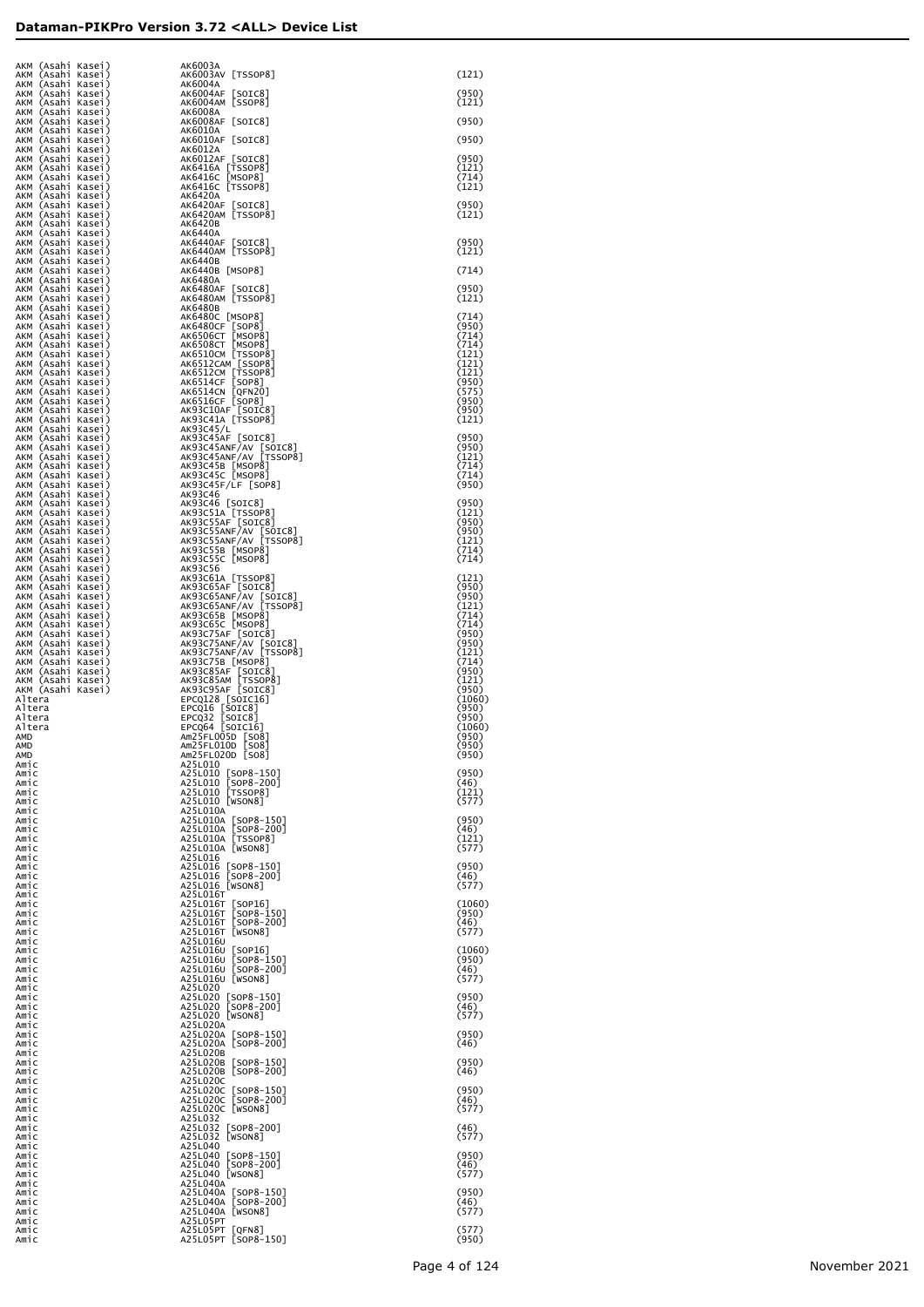| Amic<br>Amic                  | A25L05PT [SOP8-200]<br>A25L05PU                                                  | (46)                    |
|-------------------------------|----------------------------------------------------------------------------------|-------------------------|
| Amic<br>Amic                  | A25L05PU [QFN8]<br>A25L05PU [SOP8-150]                                           | (577)<br>(950)          |
| Amic<br>Amic<br>Amic          | A25L05PU [SOP8-200]<br>A25L080                                                   | (46)<br>(950)           |
| Amic<br>Amic<br>Amic          | A25L080 [SOP8-150]<br>A25L080 [SOP8-200]<br>A25L080 [WSON8]                      | (46)<br>(577)           |
| Amic<br>Amic                  | A25L080A<br>A25L080A [QFN8]<br>A25L080A [SOP8-150]                               | (577)<br>(950)          |
| Amic<br>Amic<br>Amic          | A25L080A [SOP8-200]<br>A25L10PT                                                  | (46)<br>(577)           |
| Amic<br>Amic<br>Amic          | A25L10PT [QFN8]<br>A25L10PT [SOP8-150]<br>A25L10PT [SOP8-200]                    | (950)<br>(46)           |
| Amic<br>Amic                  | A25L10PU<br>A25L10PU [QFN8]<br>A25L10PU [SOP8-150]                               | (577)<br>(950)          |
| Amic<br>Amic<br>Amic          | A25L10PU [SOP8-200]<br>A25L16P [QFN8]<br>A25L16P [SOP8-200]                      | (46)<br>(577)<br>(46)   |
| Amic<br>Amic                  | A25L16PT [QFN8]<br>A25L16PT [SOP8-200]<br>A25L16PU [QFN8]                        | (577)<br>(46)           |
| Amic<br>Amic<br>Amic          | A25L16PU [SOP8-200]<br>A25L20PT                                                  | (577)<br>(46)           |
| Amic<br>Amic<br>Amic          | A25L20PT [QFN8]<br>A25L20PT [SOP8-150]<br>A25L20PT [SOP8-200]                    | (577)<br>(950)<br>(46)  |
| Amic<br>Amic<br>Amic          | A25L20PU<br>A25L20PU [QFN8]<br>A25L20PU [SOP8-150]                               | (577)<br>(950)          |
| Amic<br>Amic                  | A25L20PU [SOP8-200]<br>A25L40P                                                   | (46)                    |
| Amic<br>Amic<br>Amic          | A25L40P [QFN8]<br>A25L40P [SOP8-150]<br>A25L40P [SOP8-200]                       | (577)<br>(950)<br>(46)  |
| Amic<br>Amic<br>Amic          | A25L40PT<br>A25L40PT [QFN8]<br>A25L40PT [SOP8-150]                               | (577)<br>(950)          |
| Amic<br>Amic                  | A25L40PT [SOP8-200]<br>A25L40PU                                                  | (46)                    |
| Amic<br>Amic<br>Amic          | A25L40PU [QFN8]<br>A25L40PU [SOP8-150]<br>A25L40PU [SOP8-200]                    | (577)<br>(950)<br>(46)  |
| Amic<br>Amic<br>Amic          | A25L42PT<br>A25L42PT [QFN8]<br>A25L42PT [SOP8-150]                               | (577)<br>(950)          |
| Amic<br>Amic<br>Amic          | A25L42PT [SOP8-200]<br>A25L42PU<br>A25L42PU [QFN8]                               | (46)<br>(577)           |
| Amic<br>Amic                  | A25L42PU [SOP8-150]<br>A25L42PU [SOP8-200]                                       | (950)<br>(46)           |
| Amic<br>Amic<br>Amic          | A25L512<br>A25L512 [SOP8-150]<br>A25L512 [SOP8-200]                              | (950)<br>(46)           |
| Amic<br>Amic<br>Amic          | A25L512 [TSSOP8]<br>A25L512 [WSON8]<br>A25L512A                                  | (121)<br>(577)          |
| Amic<br>Amic                  | A25L512A [SOP8-150]<br>A25L512A [SOP8-200]                                       | (950)<br>(46)           |
| Amic<br>Amic<br>Amic          | A25L512A [TSSOP8]<br>A25L512A [WSON8]<br>A25L80P                                 | (121)<br>(577)          |
| Amic<br>Amic<br>Amic          | A25L80P [QFN8]<br>A25L80P [SOP8]<br>A25L80P [SOP8-150]                           | (577)<br>(46)<br>(950)  |
| Amic<br>Amic<br>Amic          | A25L82PT<br>A25L82PT [QFN8]<br>A25L82PT [SOP8]                                   | (577)<br>(46)           |
| Amic<br>Amic                  | A25L82PU<br>A25L82PU [QFN8]                                                      | (577)                   |
| Amic<br>Amic<br>Amic          | A25L82PU [SOP8]<br>A25LQ032<br>A25LQ032 [SOP8-200]                               | (46)<br>(46)            |
| Amic<br>Amic<br>Amic          | A25LQ16<br>A25LQ16 [SOP8-150]<br>A25LQ16 [SOP8-200]                              | (950)<br>(46)           |
| Amic<br>Amic                  | A25LQ16 [WSON8]<br>A25LQ32A                                                      | (577)                   |
| Amic<br>Amic<br>Amic          | A25LQ32A [SOP8-200]<br>A25LQ32A [WSON8]<br>A25LQ64 [SOP16]<br>A25LQ64 [SOP8-200] | (46)<br>(577)<br>(1060) |
| Amic<br>Amic<br>Amic          | A25LQ64 [WSON8]                                                                  | (46)<br>(577)<br>(1060) |
| Amic<br>Amic<br>Amic          | A25LQ64-FE [SOP16]<br>A25LQ64-FE [SOP8-200]<br>A25LS040<br>A25LS040 [SOP8-150]   | (46)<br>(950)           |
| Amic<br>Amic                  | A25LS040 [SOP8-200]<br>A25LS080                                                  | (46)                    |
| Amic<br>Amic<br>Amic          | A25LS080 [SOP8-150]<br>A25LS080 [SOP8-200]<br>A25LS512                           | (950)<br>(46)           |
| Amic<br>Amic<br>Amic          | A25LS512 [SOP8-150]<br>A25LS512 [SOP8-200]<br>A25LS512 [TSSOP8]                  | (950)<br>(46)<br>(121)  |
| Amic<br>Amic                  | A25LS512A<br>A25LS512A [SOP8-150]<br>A25LS512A [SOP8-200]                        | (950)                   |
| Amic<br>Amic<br>Amic          | A25LS512A [TSSOP8]<br>A25LS512A [WSON8]                                          | (46)<br>(121)<br>(577)  |
| Amic<br>Amic<br>Anachip       | A25LTQ016<br>A25LTQ016 [SOP8-200]<br>AM24LC02                                    | (46)                    |
| Anachip<br>Anachip<br>Anachip | AM24LC02 [SOIC8]<br>AM24LC02 [TSSOP8]<br>AM24LC04                                | (950)<br>(121)          |
| Anachip<br>Anachip            | AM24LC04 [SOIC8]<br>AM24LC04 [TSSOP8]                                            | (950)<br>(121)          |
| Anachip<br>Anachip<br>Anachip | AM24LC08<br>AM24LC08 [SOIC8]<br>AM24LC16                                         | (950)                   |
| Anachip<br>Anachip<br>Anachip | AM24LC16 [SOIC8]<br>AM24LC21<br>AM24LC21 [SOIC8]                                 | (950)<br>(950)          |
| Anachip<br>Anachip            | AM24LC21B<br>AM24LC21B [SOIC8]                                                   | (950)                   |
| Anachip<br>Anachip<br>Anachip | AM93LC46<br>AM93LC46 [SOIC8]<br>AM93LC46G [SOIC8]                                | (950)<br>(950)          |
| Anachip<br>Anachip<br>Anachip | AM93LC56<br>AM93LC56 (x8)<br>AM93LC56 (x8) [SOIC8]                               | (950)                   |
| Anachip                       | AM93LC56 [SOIC8]                                                                 | (950)                   |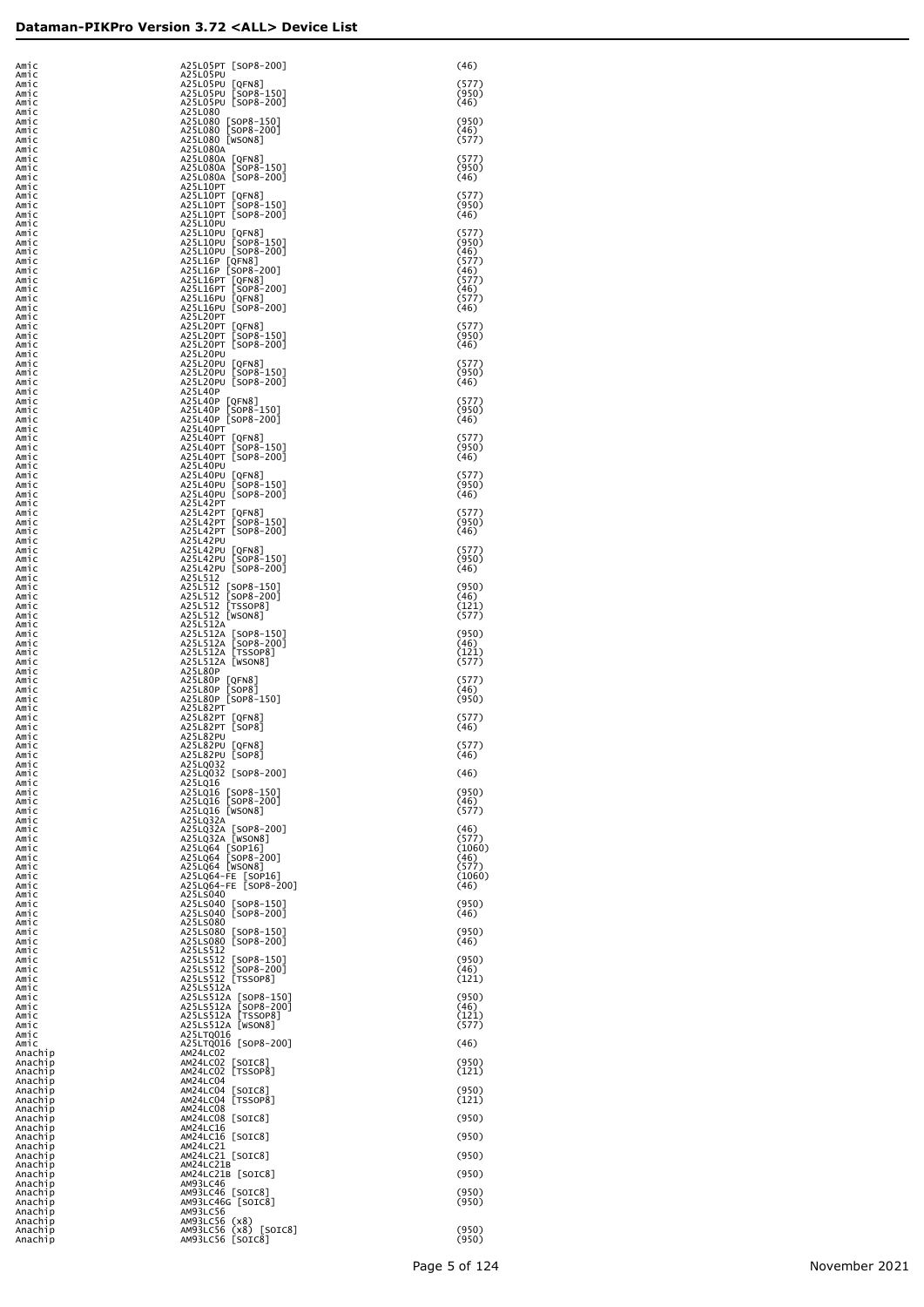| Anachip<br>Anachip                                                                                                                                                                                                                                                                                     | AM93LC56G (x8) [SOIC8]<br>AM93LC56G [SOIC8]                                                              | (950)<br>(950) |
|--------------------------------------------------------------------------------------------------------------------------------------------------------------------------------------------------------------------------------------------------------------------------------------------------------|----------------------------------------------------------------------------------------------------------|----------------|
| Anachip<br>Anachip                                                                                                                                                                                                                                                                                     | AM93LC66                                                                                                 |                |
| Anachip<br>Anachip                                                                                                                                                                                                                                                                                     | AM93LC66 (x8)<br>AM93LC66 (x8) [SOIC8]<br>AM93LC66 [SOIC8]<br>AM93LC66G (x8) [SOIC8]                     | (950)<br>(950) |
| Anachip<br>Anachip                                                                                                                                                                                                                                                                                     | AM93LC66G [SOIC8]                                                                                        | (950)<br>(950) |
| Anachip<br>Anachip                                                                                                                                                                                                                                                                                     | AM93LC86                                                                                                 |                |
| Anachip<br>Anachip                                                                                                                                                                                                                                                                                     | AM93LC86 (x8)<br>AM93LC86 (x8) [SOIC8]<br>AM93LC86 (x8) [TSSOP8]<br>AM93LC86 [SOIC8]<br>AM93LC86 [SOIC8] | (950)<br>(121) |
| Anachip<br>Anachip                                                                                                                                                                                                                                                                                     | AM93LC86 [TSSOP8]                                                                                        | (950)<br>(121) |
| Angstrem<br>Angstrem                                                                                                                                                                                                                                                                                   | K5004PC2<br>K5004PC2 [SOIC8]                                                                             | (950)          |
| Angstrem<br>Angstrem                                                                                                                                                                                                                                                                                   | K5004PP4<br>KP5004PC1                                                                                    |                |
|                                                                                                                                                                                                                                                                                                        |                                                                                                          | (950)          |
|                                                                                                                                                                                                                                                                                                        |                                                                                                          | (950)<br>(121) |
|                                                                                                                                                                                                                                                                                                        |                                                                                                          | (950)          |
|                                                                                                                                                                                                                                                                                                        |                                                                                                          | (121)          |
|                                                                                                                                                                                                                                                                                                        |                                                                                                          | (950)<br>(121) |
|                                                                                                                                                                                                                                                                                                        |                                                                                                          | (950)<br>(121) |
|                                                                                                                                                                                                                                                                                                        |                                                                                                          | (950)          |
|                                                                                                                                                                                                                                                                                                        |                                                                                                          | (121)          |
|                                                                                                                                                                                                                                                                                                        |                                                                                                          | (950)<br>(121) |
|                                                                                                                                                                                                                                                                                                        |                                                                                                          | (950)          |
|                                                                                                                                                                                                                                                                                                        |                                                                                                          | (121)          |
|                                                                                                                                                                                                                                                                                                        |                                                                                                          | (950)<br>(121) |
|                                                                                                                                                                                                                                                                                                        |                                                                                                          | (950)          |
|                                                                                                                                                                                                                                                                                                        |                                                                                                          | (121)          |
|                                                                                                                                                                                                                                                                                                        |                                                                                                          | (121)<br>(950) |
|                                                                                                                                                                                                                                                                                                        |                                                                                                          | (950)          |
| Angstrem<br>Angstrem<br>Angstrem<br>Angstrem<br>Angstrem<br>Angstrem<br>Angstrem<br>Angstrem<br>Angstrem<br>Angstrem<br>Angstrem<br>Angstrem<br>Angstrem<br>Angstrem<br>Angstrem<br>Angstrem<br>Angstrem<br>Angstrem<br>Angstrem<br>Angstrem<br>Angstrem<br>Angstrem<br>Angstrem<br>Angstrem<br>Angstr |                                                                                                          | (121)<br>(121) |
|                                                                                                                                                                                                                                                                                                        |                                                                                                          | (950)          |
|                                                                                                                                                                                                                                                                                                        |                                                                                                          | (950)<br>(121) |
|                                                                                                                                                                                                                                                                                                        |                                                                                                          | (121)          |
|                                                                                                                                                                                                                                                                                                        |                                                                                                          | (950)          |
|                                                                                                                                                                                                                                                                                                        |                                                                                                          | (950)<br>(121) |
|                                                                                                                                                                                                                                                                                                        |                                                                                                          | (121)          |
|                                                                                                                                                                                                                                                                                                        |                                                                                                          | (950)          |
|                                                                                                                                                                                                                                                                                                        |                                                                                                          | (950)<br>(121) |
| Artschip                                                                                                                                                                                                                                                                                               | 24AA128 [SOIC8]                                                                                          | (950)          |
| Artschip<br>Artschip                                                                                                                                                                                                                                                                                   | 24AA64<br>24AA64 [SOIC8]                                                                                 | (950)          |
| Artschip<br>Artschip                                                                                                                                                                                                                                                                                   | 24LC02B<br>24LC02B [MSOP8]                                                                               | (605)          |
| Artschip<br>Artschip<br>Artschip                                                                                                                                                                                                                                                                       | 24LC02B [SOIC8]<br>24LC02B [TSSOP8]<br>24LC04B                                                           | (950)<br>(121) |
| Artschip<br>Artschip                                                                                                                                                                                                                                                                                   | 24LC04B [MSOP8]<br>24LC04B [SOIC8]                                                                       | (605)<br>(950) |
| Artschip<br>Artschip                                                                                                                                                                                                                                                                                   | 24LC04B [TSSOP8]<br>24LC08B                                                                              | (121)          |
| Artschip<br>Artschip                                                                                                                                                                                                                                                                                   | 24LC08B [MSOP8]<br>24LC08B [SOIC8]                                                                       | (605)<br>(950) |
| Artschip<br>Artschip                                                                                                                                                                                                                                                                                   | 24LC08B [TSSOP8]<br>24LC128                                                                              | (121)          |
| Artschip<br>Artschip                                                                                                                                                                                                                                                                                   | 24LC128 [SOIC8]<br>24LC16B                                                                               | (950)          |
| Artschip<br>Artschip                                                                                                                                                                                                                                                                                   | 24LC16B [MSOP8]<br>24LC16B [SOIC8]                                                                       | (605)<br>(950) |
| Artschip<br>Artschip                                                                                                                                                                                                                                                                                   | 24LC16B [TSSOP8]<br>24LC32B                                                                              | (121)          |
| Artschip<br>Artschip                                                                                                                                                                                                                                                                                   | 24LC32B [SOIC8]<br>24LC32B [TSSOP8]                                                                      | (950)<br>(121) |
| Artschip<br>Artschip                                                                                                                                                                                                                                                                                   | 24LC64<br>24LC64 [SOIC8]                                                                                 | (950)          |
| Artschip<br>Artschip<br>Artschip                                                                                                                                                                                                                                                                       | 24LC64B<br>24LC64B [SOIC8]<br>24LC64B [TSSOP8]                                                           | (950)<br>(121) |
| Asic Microelect.<br>Asic Microelect.                                                                                                                                                                                                                                                                   | AX24C02 [SOP8]<br>AX24C08 [SOP8]                                                                         | (950)<br>(950) |
| Asic Microelect.<br>Asic Microelect.                                                                                                                                                                                                                                                                   | AX24C16 [SOP8]<br>AX24C32 [SOP8]                                                                         | (950)<br>(950) |
| ATC<br>АТС                                                                                                                                                                                                                                                                                             | 24C02<br>24C02 [SOIC8]                                                                                   | (950)          |
| ATC<br>ATC                                                                                                                                                                                                                                                                                             | 24C02 [TSSOP8]<br>24C04                                                                                  | (121)          |
| ATC<br>ATC                                                                                                                                                                                                                                                                                             | 24C04 [SOIC8]<br>24C04 [TSSOP8]                                                                          | (950)<br>(121) |
| ATC<br>ATC                                                                                                                                                                                                                                                                                             | 24C08<br>24C08 [SOIC8]                                                                                   | (950)          |
| ATC<br>ATC                                                                                                                                                                                                                                                                                             | 24C08 [TSSOP8]<br>24LC02                                                                                 | (121)          |
| ATC<br>ATC                                                                                                                                                                                                                                                                                             | 24LC02 [SOIC8]<br>24LC02 [TSSOP8]                                                                        | (950)<br>(121) |
| ATC<br>ATC                                                                                                                                                                                                                                                                                             | 24LC04<br>24LC04 [SOIC8]                                                                                 | (950)          |
| ATC<br>ATC<br>ATC                                                                                                                                                                                                                                                                                      | 24LC04 [TSSOP8]<br>AM24C02<br>AM24C02 [SOIC8]                                                            | (121)<br>(950) |
| ATC<br>ATC                                                                                                                                                                                                                                                                                             | AM24CO2 [TSSOP8]<br>AM24C04                                                                              | (121)          |
| ATC<br>ATC                                                                                                                                                                                                                                                                                             | AM24C04 [SOIC8]<br>AM24C04 [TSSOP8]                                                                      | (950)<br>(121) |
| ATC<br>ATC                                                                                                                                                                                                                                                                                             | AM24C08<br>AM24C08 [SOIC8]                                                                               | (950)          |
|                                                                                                                                                                                                                                                                                                        |                                                                                                          |                |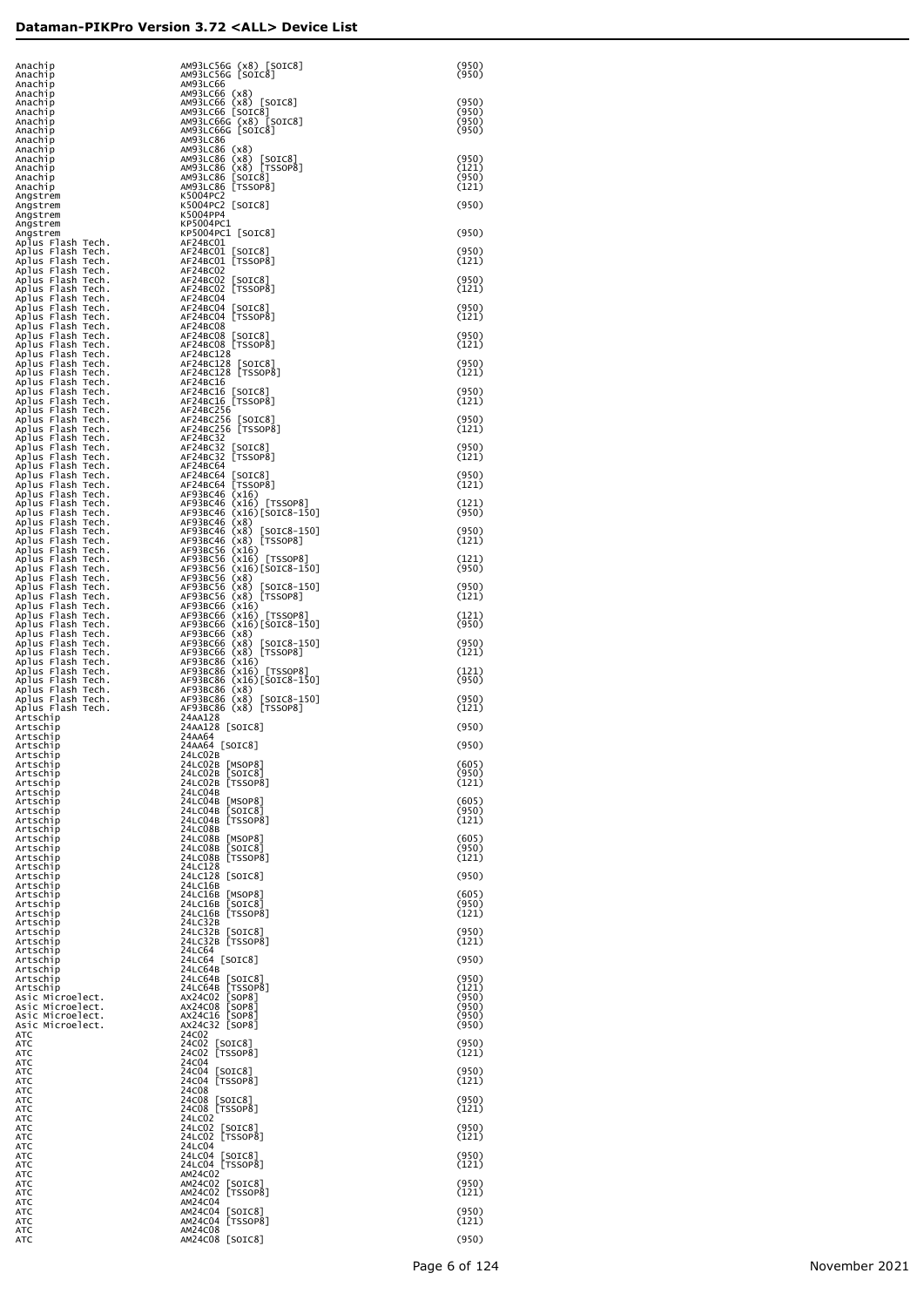| ATC            | AM24C08 [TSSOP8]                                    | (121)          |
|----------------|-----------------------------------------------------|----------------|
| ATC<br>ATC     | AM24LC02<br>AM24LC02 [SOIC8]                        | (950)          |
| ATC<br>ATC     | AM24LC02 [TSSOP8]<br>AM24LC02W                      | (121)          |
| ATC<br>ATC     | AM24LC02W [SOIC8]<br>AM24LC04                       | (950)          |
| ATC<br>ATC     | AM24LC04 [SOIC8]<br>AM24LC04 [TSSOP8]               | (950)<br>(121) |
| ATC<br>ATC     | AM24LC08<br>AM24LC08 [SOIC8]                        | (950)          |
| ATC            | AM24LC16                                            |                |
| ATC<br>ATC     | AM24LC16 [SOIC8]<br>ATC93C46                        | (950)          |
| ATC<br>ATC     | ATC93C46 [SOIC8]<br>ATC93C56 (x16)                  | (950)          |
| ATC<br>ATC     | ATC93C56 (x16) [SOIC8]<br>ATC93C56 (x8)             | (950)          |
| ATC<br>ATC     | ATC93C56 (x8) [SOIC8]<br>ATC93C66 (x16)             | (950)          |
| ATC<br>АТС     | ATC93C66 (x16) [SOIC8]<br>ATC93C66 (x8)             | (950)          |
| АТС<br>АТС     | ATC93C66 (x8) [SOIC8]<br>ATC93LC46                  | (950)          |
| АТС<br>АТС     | ATC93LC46 [SOIC8]<br>ATC93LC56 (x16)                | (950)          |
| АТС<br>АТС     | ATC93LC56 (x16) [SOIC8]<br>ATC93LC56 (x8)           | (950)          |
| АТС            | ATC93LC56 (x8) [SOIC8]<br>ATC93LC56G (x16) [SOIC8]  | (950)<br>(950) |
| АТС<br>АТС     | ATC93LC56G (x8) [SOIC8]                             | (950)          |
| АТС<br>АТС     | ATC93LC66 (x16)<br>ATC93LC66 (x16) [SOIC8]          | (950)          |
| АТС<br>АТС     | ATC93LC66 (x8)<br>ATC93LC66 (x8) [SOIC8]            | (950)          |
| АТС<br>АТС     | ATC93LC66G (x16) [SOIC8]<br>ATC93LC66G (x8) [SOIC8] | (950)<br>(950) |
| Atmel<br>Atmel | AT17C002 [LAP8]<br>AT17C010                         | (694)          |
| Atmel<br>Atmel | AT17C010A<br>AT17C128                               |                |
| Atmel<br>Atmel | AT17C256<br>AT17C512                                |                |
| Atmel<br>Atmel | AT17C512A<br>AT17C65                                |                |
| Atmel          | AT17LV002 [LAP8]                                    | (694)          |
| Atmel<br>Atmel | AT17LV010<br>AT17LV010 [LAP8]                       | (694)          |
| Atmel<br>Atmel | AT17LV010A<br>AT17LV128                             |                |
| Atmel<br>Atmel | AT17LV128 [LAP8]<br>AT17LV128 [SOIC8]               | (694)<br>(950) |
| Atmel<br>Atmel | AT17LV128A<br>AT17LV256                             |                |
| Atmel<br>Atmel | AT17LV256 [LAP8]<br>AT17LV256 [SOIC8]               | (694)<br>(950) |
| Atmel<br>Atmel | AT17LV256A<br>AT17LV512                             |                |
| Atmel<br>Atmel | AT17LV512 [LAP8]<br>AT17LV512A                      | (694)          |
| Atmel<br>Atmel | AT17LV65<br>AT17LV65 [LAP8]                         | (694)          |
| Atmel<br>Atmel | AT17LV65 [SOIC8]<br>AT17N002 [LAP8]                 | (950)<br>(694) |
| Atmel<br>Atmel | AT17N010<br>AT17N010 [LAP8]                         | (694)          |
| Atmel<br>Atmel | AT17N256<br>AT17N256 [SOIC8]                        | (950)          |
| Atmel          | AT17N512<br>AT17N512 [LAP8]                         | (694)          |
| Atmel<br>Atmel | AT24C01                                             | (605)          |
| Atmel<br>Atmel | AT24C01 [MSOP8]<br>AT24C01 [SOIC8]                  | (950)          |
| Atmel<br>Atmel | AT24C01 [TSSOP8]<br>AT24C01A                        | (121)          |
| Atmel<br>Atmel | AT24C01A [MAP8]<br>AT24C01A [SOIC8]                 | (930)<br>(950) |
| Atmel<br>Atmel | AT24C01A [TSSOP8]<br>AT24C01B                       | (121)          |
| Atmel<br>Atmel | AT24C01B [SOIC8]<br>AT24C01B [TSSOP8]               | (950)<br>(121) |
| Atmel<br>Atmel | AT24C01C<br>AT24C01C [SOIC8]                        | (950)          |
| Atmel<br>Atmel | AT24C01C [TSSOP8]<br>AT24C01D                       | (121)          |
| Atmel<br>Atmel | AT24C01D [SOIC8-150]<br>AT24C01D [TSSOP8]           | (950)<br>(121) |
| Atmel<br>Atmel | AT24C02<br>AT24C02 [TSSOP8]                         | (121)          |
| Atmel<br>Atmel | AT24C02A<br>AT24C02A [MAP8]                         | (930)          |
| Atmel<br>Atmel | AT24C02A [TSSOP8]<br>AT24C02AN [SOIC8]              | (121)<br>(950) |
| Atmel          | AT24C02B                                            | (950)          |
| Atmel<br>Atmel | AT24C02B [SOIC8]<br>AT24C02B [TSSOP8]               | (121)          |
| Atmel<br>Atmel | AT24C02C<br>AT24C02C [SOIC8]                        | (950)          |
| Atmel<br>Atmel | AT24C02C [TSSOP8]<br>AT24C02D                       | (121)          |
| Atmel<br>Atmel | AT24C02D [SOIC8-150]<br>AT24C02D [TSSOP8]           | (950)<br>(121) |
| Atmel<br>Atmel | AT24C02N [SOIC8]<br>AT24C04                         | (950)          |
| Atmel<br>Atmel | AT24C04 [MAP8]<br>AT24C04 [TSSOP8]                  | (930)<br>(121) |
| Atmel<br>Atmel | AT24C04A<br>AT24C04A [MAP8]                         | (930)          |
| Atmel<br>Atmel | AT24C04A [TSSOP8]<br>AT24C04AN [SOIC8]              | (121)<br>(950) |
| Atmel<br>Atmel | AT24C04B<br>AT24C04B [SOIC8]                        | (950)          |
| Atmel<br>Atmel | AT24C04B [TSSOP8]<br>AT24C04C [SOIC8]               | (121)<br>(950) |
| Atmel<br>Atmel | AT24C04C [TSSOP8]<br>AT24C04D                       | (121)          |
| Atmel          | AT24C04D [SOIC8-150]<br>AT24C04D [TSSOP8]           | (950)<br>(121) |
| Atmel<br>Atmel | AT24C04N [SOIC8]<br>AT24C08                         | (950)          |
| Atmel<br>Atmel | AT24C08 [TSSOP8]                                    | (121)          |
| Atmel<br>Atmel | AT24C08A<br>AT24C08A [MAP8]                         | (930)          |
| Atmel<br>Atmel | AT24C08A [TSSOP8]<br>AT24C08AN [SOIC8]              | (121)<br>(950) |
| Atmel<br>Atmel | AT24C08B<br>AT24C08B [SOIC8]                        | (950)          |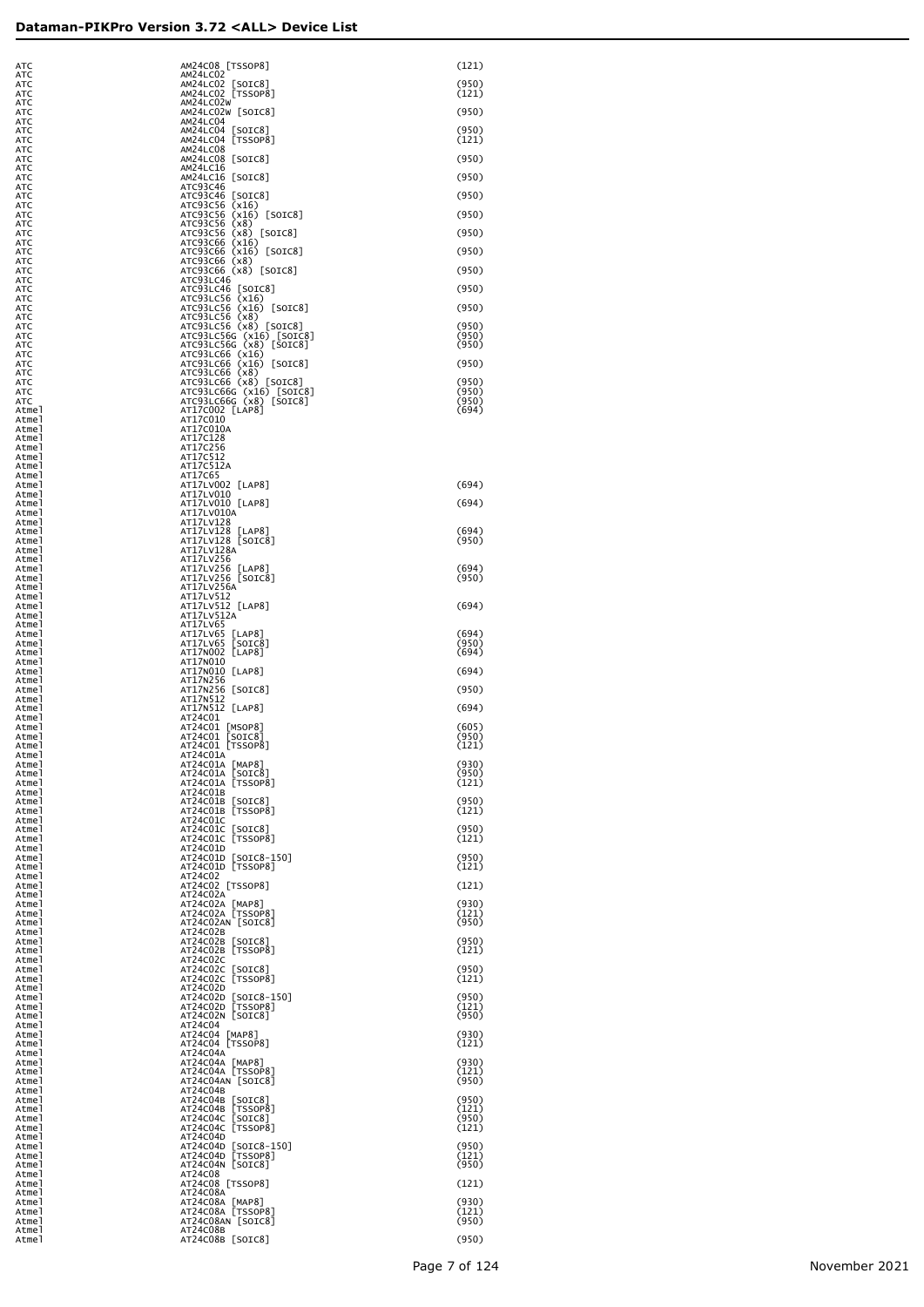| Atmel<br>Atmel          | AT24C08B [TSSOP8]<br>AT24C08C [SOIC8]<br>AT24C08C [TSSOP8]                                                                                                                                                                                                         | (121)<br>(950)<br>(121) |
|-------------------------|--------------------------------------------------------------------------------------------------------------------------------------------------------------------------------------------------------------------------------------------------------------------|-------------------------|
| Atmel<br>Atmel<br>Atmel | AT24C08D                                                                                                                                                                                                                                                           | (950)                   |
| Atmel<br>Atmel<br>Atmel | AT24C08D [SOIC8-150]<br>AT24C08D [TSSOP8]<br>AT24C08N [SOIC8]<br>AT24C1024                                                                                                                                                                                         | (121)<br>(950)          |
| Atmel<br>Atmel          | AT24C1024 [LAP8]<br>AT24C1024 [SAP8]<br>AT24C1024 [SOIC8]<br>AT24C1024 [TSSOP8]                                                                                                                                                                                    | (577)<br>(577)          |
| Atmel<br>Atmel<br>Atmel | AT24C1024B                                                                                                                                                                                                                                                         | (950)<br>(121)          |
| Atmel<br>Atmel<br>Atmel | AT24C1024B [SAP8]<br>AT24C1024B [SOIC8]<br>AT24C1024B [SOIC8-209]<br>AT24C1024B [TSSOP8]                                                                                                                                                                           | (577)<br>(950)<br>(46)  |
| Atmel<br>Atmel          | AT24C1024W [SOIC8-209]                                                                                                                                                                                                                                             | (121)<br>(46)           |
| Atmel<br>Atmel<br>Atmel | AT24C11<br>AT24C11 [SOIC8]<br>AT24C11 [TSSOP8]                                                                                                                                                                                                                     | (950)<br>(121)          |
| Atmel<br>Atmel<br>Atmel | AT24C128                                                                                                                                                                                                                                                           | (930)<br>(577)          |
| Atmel<br>Atmel          | AT24C128 [MAP8]<br>AT24C128 [SAP8]<br>AT24C128 [SOIC8]<br>AT24C128 [TSSOP8]<br>AT24C128 1.8                                                                                                                                                                        | (950)<br>(121)          |
| Atmel<br>Atmel<br>Atmel | AT24C128-1.8 [MAP8]<br>AT24C128-1.8 [SOIC8]<br>AT24C128-1.8 [TSSOP8]                                                                                                                                                                                               | (930)<br>(950)          |
| Atmel<br>Atmel<br>Atmel | AT24C128B                                                                                                                                                                                                                                                          | (121)<br>(577)          |
| Atmel<br>Atmel          | AT24C128B [SAP8]<br>AT24C128B [TSSOP8]<br>AT24C128BN [SOIC8]                                                                                                                                                                                                       | (121)<br>(950)          |
| Atmel<br>Atmel<br>Atmel | AT24C1286 (Automotive) [SOIC8]<br>AT24C128C (Automotive) [TSSOP8]<br>AT24C128C [SOIC8]<br>AT24C128C [TSSOP8]<br>AT24C128N [SOIC8]<br>AT24C128N [SOIC8]<br>AT24C128N [SOIC8]<br>AT24C128N [SOIC8]                                                                   | (950)<br>(121)<br>(950) |
| Atmel<br>Atmel<br>Atmel |                                                                                                                                                                                                                                                                    | (121)<br>(950)<br>(950) |
| Atmel<br>Atmel          | AT24C128W [SOIC8-209]<br>AT24C128W-1.8 [SOIC8-209]                                                                                                                                                                                                                 | (46)<br>(46)            |
| Atmel<br>Atmel<br>Atmel | AT24C16<br>AT24C16 [TSSOP8]<br>AT24C164                                                                                                                                                                                                                            | (121)                   |
| Atmel<br>Atmel<br>Atmel | AT24C164 [SOIC8]<br>AT24C16A                                                                                                                                                                                                                                       | (950)<br>(930)          |
| Atmel<br>Atmel          | AT24C16A [MAP8]<br>AT24C16A [TSSOP8]<br>AT24C16AN [SOIC8]                                                                                                                                                                                                          | (121)<br>(950)          |
| Atmel<br>Atmel<br>Atmel | AT24C16B<br>AT24C16B [TSSOP8]<br>AT24C16BN [SOIC8]                                                                                                                                                                                                                 | (121)<br>(950)          |
| Atmel<br>Atmel<br>Atmel | AT24C16C<br>AT24C16C [SOIC8]<br>AT24C16C [TSSOP8]                                                                                                                                                                                                                  | (950)<br>(121)          |
| Atmel<br>Atmel          | AT24C16D                                                                                                                                                                                                                                                           | (950)                   |
| Atmel<br>Atmel<br>Atmel | AT24C16D [SOIC8-150]<br>AT24C16D [TSSOP8]<br>AT24C16N [SOIC8]<br>AT24C21                                                                                                                                                                                           | (121)<br>(950)          |
| Atmel<br>Atmel<br>Atmel | AT24C21 [SOIC8]<br>AT24C256                                                                                                                                                                                                                                        | (950)<br>(577)          |
| Atmel<br>Atmel          | AT24C256 [SAP8]<br>AT24C256 [SOIC8]<br>AT24C256 [TSSOP8]<br>AT24C256-1.8                                                                                                                                                                                           | (950)<br>(121)          |
| Atmel<br>Atmel<br>Atmel | AT24C256-1.8 [MAP8]<br>AT24C256-1.8 [SOIC8]                                                                                                                                                                                                                        | (930)<br>(950)          |
| Atmel<br>Atmel<br>Atmel | AT24C256B                                                                                                                                                                                                                                                          | (930)<br>(577)          |
| Atmel<br>Atmel          | AT24C256B [MAP8]<br>AT24C256B [SAP8]<br>AT24C256B [SOIC8]<br>AT24C256B [SOIC8-209]<br>AT24C256B [SOIC8-209]                                                                                                                                                        | (950)<br>(46)           |
| Atmel<br>Atmel<br>Atmel | AT24C256B [TSSOP8]<br>AT24C256C                                                                                                                                                                                                                                    | (121)<br>(950)          |
| Atmel<br>Atmel<br>Atmel |                                                                                                                                                                                                                                                                    | (121)<br>(577)<br>(950) |
| Atmel<br>Atmel          |                                                                                                                                                                                                                                                                    | (46)<br>(121)           |
| Atmel<br>Atmel<br>Atmel | AT24C256C (Automotive) [SOIC8]<br>AT24C256C (Automotive) [TSSOP8]<br>AT24C256C [SAP8]<br>AT24C256C [SOIC8]<br>AT24C256C [SOIC8]<br>AT24C256C [SOIC8-209]<br>AT24C256C [SOIC8-209]<br>AT24C256N [SOIC8]<br>AT24C256N [SOIC8]<br>AT24C256N [SOIC8-209]<br>AT24       | (950)<br>(950)<br>(46)  |
| Atmel<br>Atmel<br>Atmel | AT24C32<br>AT24C32 [TSSOP8]<br>AT24C32A                                                                                                                                                                                                                            | (46)<br>(121)           |
| Atmel<br>Atmel<br>Atmel |                                                                                                                                                                                                                                                                    | (930)<br>(121)          |
| Atmel<br>Atmel          | AT24C32A [MAP8]<br>AT24C32A [TSSOP8]<br>AT24C32AN [SOIC8]<br>AT24C32AW [SOIC8-209]                                                                                                                                                                                 | (950)<br>(46)           |
| Atmel<br>Atmel<br>Atmel | AT24C32B<br>AT24C32B [TSSOP8]<br>AT24C32BN [SOIC8]                                                                                                                                                                                                                 | (121)<br>(950)          |
| Atmel<br>Atmel<br>Atmel | AT24C32C<br>AT24C32C [SOIC8]<br>AT24C32C [TSSOP8]                                                                                                                                                                                                                  | (950)<br>(121)          |
| Atmel<br>Atmel          | AT24C32D                                                                                                                                                                                                                                                           | (950)                   |
| Atmel<br>Atmel<br>Atmel | AIZ4C3ZD [SOTC8]<br>AT24C32D [SOTC8] (EP.<br>AT24C32D [SOTC8] (EP.<br>AT24C32D [TSSOP8]<br>AT24C32E [SOTC8-150]<br>AT24C32E [SOTC8-150]<br>AT24C32N [SOTC8]<br>AT24C32N [SOTC8]<br>AT24C32W [SOTC8-209]<br>AT24C512<br>(EPS-01)                                    | (950)<br>(121)          |
| Atmel<br>Atmel<br>Atmel |                                                                                                                                                                                                                                                                    | (950)<br>(121)<br>(950) |
| Atmel<br>Atmel          | AT24C512                                                                                                                                                                                                                                                           | (46)                    |
| Atmel<br>Atmel<br>Atmel | AT24C512 [LAP8]<br>AT24C512 [SAP8]<br>AT24C512 [TSSOP8]<br>AT24C512-1.8                                                                                                                                                                                            | (577)<br>(577)<br>(121) |
| Atmel<br>Atmel<br>Atmel | AT24C512-1.8 [LAP8]<br>AT24C512-1.8 [SAP8]                                                                                                                                                                                                                         | (577)<br>(577)          |
| Atmel<br>Atmel<br>Atmel | AT24C512-1.8 [TSSOP8]                                                                                                                                                                                                                                              | (121)<br>(577)          |
| Atmel<br>Atmel          | AT24C512-1.8 [TSSOP8]<br>AT24C512B<br>AT24C512B [SAP8]<br>AT24C512B [SOTC8]<br>AT24C512B [SOTC8]<br>AT24C512B [TSSOP8]<br>AT24C512C [SOTC8]<br>AT24C512C [SOTC8]<br>AT24C512C [TSSOP8]<br>AT24C512N [SOTC8]<br>AT24C512N [SOTC8]<br>AT24C512N [SOTC8]<br>AT24C512N | (950)<br>(46)           |
| Atmel<br>Atmel<br>Atmel |                                                                                                                                                                                                                                                                    | (121)<br>(950)<br>(46)  |
| Atmel<br>Atmel<br>Atmel |                                                                                                                                                                                                                                                                    | (121)<br>(950)<br>(950) |
| Atmel                   | AT24C512W [SOIC8]                                                                                                                                                                                                                                                  | (46)                    |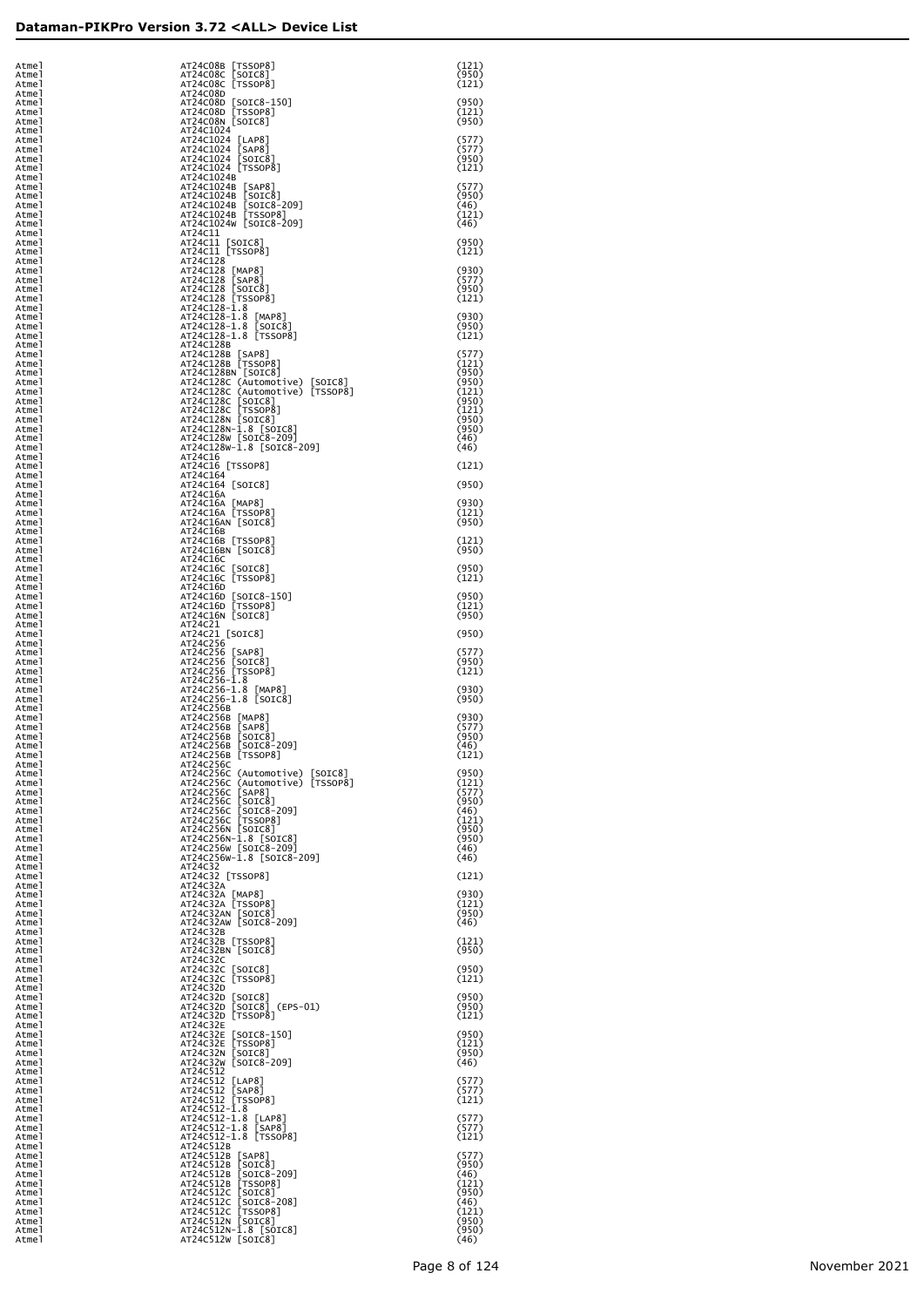| Atmel<br>Atmel          | AT24C512W-1.8 [SOIC8]<br>AT24C64                                                                      | (46)                    |
|-------------------------|-------------------------------------------------------------------------------------------------------|-------------------------|
| Atmel<br>Atmel          | AT24C64 [TSSOP8]<br>AT24C64A                                                                          | (121)                   |
| Atmel<br>Atmel          | AT24C64A [MAP8]<br>AT24C64A [TSSOP8]                                                                  | (930)<br>(121)          |
| Atmel<br>Atmel          | AT24C64AN [SOIC8]<br>AT24C64AW [SOIC8-209]                                                            | (950)<br>(46)           |
| Atmel<br>Atmel<br>Atmel | AT24C64B<br>AT24C64B [TSSOP8]<br>AT24C64BN [SOIC8]                                                    | (121)<br>(950)          |
| Atmel<br>Atmel          | AT24C64C                                                                                              | (950)                   |
| Atmel<br>Atmel          | AT24C64C [SOIC8]<br>AT24C64C [TSSOP8]<br>AT24C64D                                                     | (121)                   |
| Atmel<br>Atmel<br>Atmel |                                                                                                       | (950)<br>(121)<br>(950) |
| Atmel<br>Atmel          | AT24C64D [SOIC8]<br>AT24C64D [TSSOP8]<br>AT24C64N [SOIC8]<br>AT24C64W [SOIC8-209]<br>AT24CM01 [SOIC8] | (46)<br>(950)           |
| Atmel<br>Atmel          | AT24CM01 [SOIC8-208]<br>AT24CM01 [TSSOP8]                                                             | (46)<br>(121)           |
| Atmel<br>Atmel<br>Atmel | AT24CS01 [SOIC8]<br>AT24CS01 [TSSOP8]                                                                 | (950)<br>(121)<br>(950) |
| Atmel<br>Atmel          | AT24CS01A [SOIC8]<br>AT24CS01A [TSSOP8]<br>AT24CS02 [SOIC8]                                           | (121)<br>(950)          |
| Atmel<br>Atmel          | AT24CS02 [TSSOP8]<br>AT24CS02A [SOIC8]<br>AT24CS02A [TSS0P8]                                          | (121)<br>(950)          |
| Atmel<br>Atmel<br>Atmel | AT24CS04 [SOIC8]                                                                                      | (121)<br>(950)<br>(121) |
| Atmel<br>Atmel          | AT24CS04 [TSSOP8]<br>AT24CS08 [SOIC8]<br>AT24CS08 [TSSOP8]                                            | (950)<br>(121)          |
| Atmel<br>Atmel          | AT24CS08A [SOIC8]<br>AT24CS08A [TSSOP8]                                                               | (950)<br>(121)          |
| Atmel<br>Atmel<br>Atmel | AT24CS128<br>AT24CS128 [SOIC8]<br>AT24CS128-1.8                                                       | (950)                   |
| Atmel<br>Atmel          | AT24CS128-1.8 [SOIC8]<br>AT24CS128N [SOIC8]                                                           | (950)<br>(950)          |
| Atmel<br>Atmel          | AT24CS128N-1.8 [SOIC8]<br>AT24CS128W [SOIC8-209]                                                      | (950)<br>(46)           |
| Atmel<br>Atmel<br>Atmel | AT24CS128W-1.8 [SOIC8-209]<br>AT24CS16 [SOIC8]<br>AT24CS16 [TSSOP8]                                   | (46)<br>(950)<br>(121)  |
| Atmel<br>Atmel          | AT24CS256<br>AT24CS256 [SOIC8]                                                                        | (950)                   |
| Atmel<br>Atmel          | AT24CS256-1.8<br>AT24CS256N [SOIC8]<br>AT24CS256W [SOIC8-209]                                         | (950)                   |
| Atmel<br>Atmel<br>Atmel | AT24CS256W-1.8 [SOIC8-209]                                                                            | (46)<br>(46)<br>(950)   |
| Atmel<br>Atmel          | AT24CS32 [SOIC8]<br>AT24CS32 [TSSOP8]<br>AT24CS64<br>[SOIC8]                                          | (121)<br>(950)          |
| Atmel<br>Atmel<br>Atmel | AT24CS64 [TSSOP8]<br>AT24HC02B<br>AT24HC02B [SOIC8]                                                   | (121)<br>(950)          |
| Atmel<br>Atmel          | AT24HC02B [TSSOP8]<br>AT24HC02C                                                                       | (121)                   |
| Atmel<br>Atmel<br>Atmel | AT24HCO2C [SOIC8]<br>AT24HCO2C [TSSOP8]<br>AT24HC04B                                                  | (950)<br>(121)          |
| Atmel<br>Atmel          | AT24HC04B [SOIC8]<br>AT24HC04B [TSSOP8]                                                               | (950)<br>(121)          |
| Atmel<br>Atmel<br>Atmel | AT24L02<br>AT24L02 [SOIC8]<br>AT24L08                                                                 | (950)                   |
| Atmel<br>Atmel          | AT24L16<br>AT24L16 [SOIC8]                                                                            | (950)                   |
| Atmel<br>Atmel          | AT24L21<br>AT24L32                                                                                    |                         |
| Atmel<br>Atmel<br>Atmel | AT24L32 [SOIC8]<br>AT24L64<br>AT24LC01                                                                | (950)                   |
| Atmel<br>Atmel          | AT24LC01 [SOIC8]<br>AT24LC01 [TSSOP8]                                                                 | (950)<br>(121)          |
| Atmel<br>Atmel<br>Atmel | AT24LC01B<br>AT24LC01B [SOIC8]<br>AT24LC01B [TSSOP8]                                                  | (950)<br>(121)          |
| Atmel<br>Atmel          | AT24LC02<br>AT24LC02 [SOIC8]                                                                          | (950)                   |
| Atmel<br>Atmel<br>Atmel | AT24LC02 [TSSOP8]<br>AT24LC02B                                                                        | (121)<br>(950)          |
| Atmel<br>Atmel          | AT24LC02B [SOIC8]<br>AT24LC02B [TSSOP8]<br>AT24LC04                                                   | (121)                   |
| Atmel<br>Atmel<br>Atmel | AT24LC04 [SOIC8]<br>AT24LC04 [TSSOP8]<br>AT24LC08                                                     | (950)<br>(121)          |
| Atmel<br>Atmel          | AT24LC08 [SOIC8]<br>AT24LC08 [TSSOP8]                                                                 | (950)<br>(121)          |
| Atmel<br>Atmel          | AT24LC08B<br>AT24LC08B [SOIC8]<br>AT24LC08B [TSSOP8]                                                  | (950)                   |
| Atmel<br>Atmel<br>Atmel | AT24LC16<br>AT24LC16 [SOIC8]                                                                          | (121)<br>(950)          |
| Atmel<br>Atmel          | AT24LC16 [TSSOP8]<br>AT24LC16B                                                                        | (121)                   |
| Atmel<br>Atmel<br>Atmel | AT24LC16B [SOIC8]<br>AT24LC16B [TSSOP8]<br>AT24LC21                                                   | (950)<br>(121)          |
| Atmel<br>Atmel          | AT24LC21 [SOIC8]<br>AT24LC256                                                                         | (950)                   |
| Atmel<br>Atmel          | AT24LC256 [SOIC8]<br>AT24LC256 [TSSOP8]                                                               | (950)<br>(121)          |
| Atmel<br>Atmel<br>Atmel | AT24LC32<br>AT24LC32 [SOIC8]<br>AT24LC32 [TSSOP8]                                                     | (950)<br>(121)          |
| Atmel<br>Atmel          | AT24LC64<br>AT24LC64 [SOIC8]                                                                          | (950)                   |
| Atmel<br>Atmel<br>Atmel | AT24LC64 [TSSOP8]<br>AT24LC65<br>AT24LC65 [SOIC8]                                                     | (121)<br>(950)          |
| Atmel<br>Atmel          | AT24LCS21<br>AT24LCS21 [SOIC8]                                                                        | (950)                   |
| Atmel<br>Atmel          | AT24MAC402 [SOIC8]<br>AT24MAC402 [TSSOP8]                                                             | (950)<br>(121)<br>(950) |
| Atmel<br>Atmel<br>Atmel | AT24MAC602 [SOIC8]<br>AT24MAC602 [TSSOP8]<br>AT24RF08B [SOIC8]                                        | (121)<br>(950)          |
| Atmel<br>Atmel          | AT24RF08B<br>[TSSOP14]<br>AT24RF08C [SOIC8]<br>AT24RF08C [TSSOP14]                                    | (515)<br>(950)          |
| Atmel<br>Atmel<br>Atmel | AT25010<br>AT25010A                                                                                   | (515)                   |
| Atmel                   | AT25010A [MAP8]                                                                                       | (930)                   |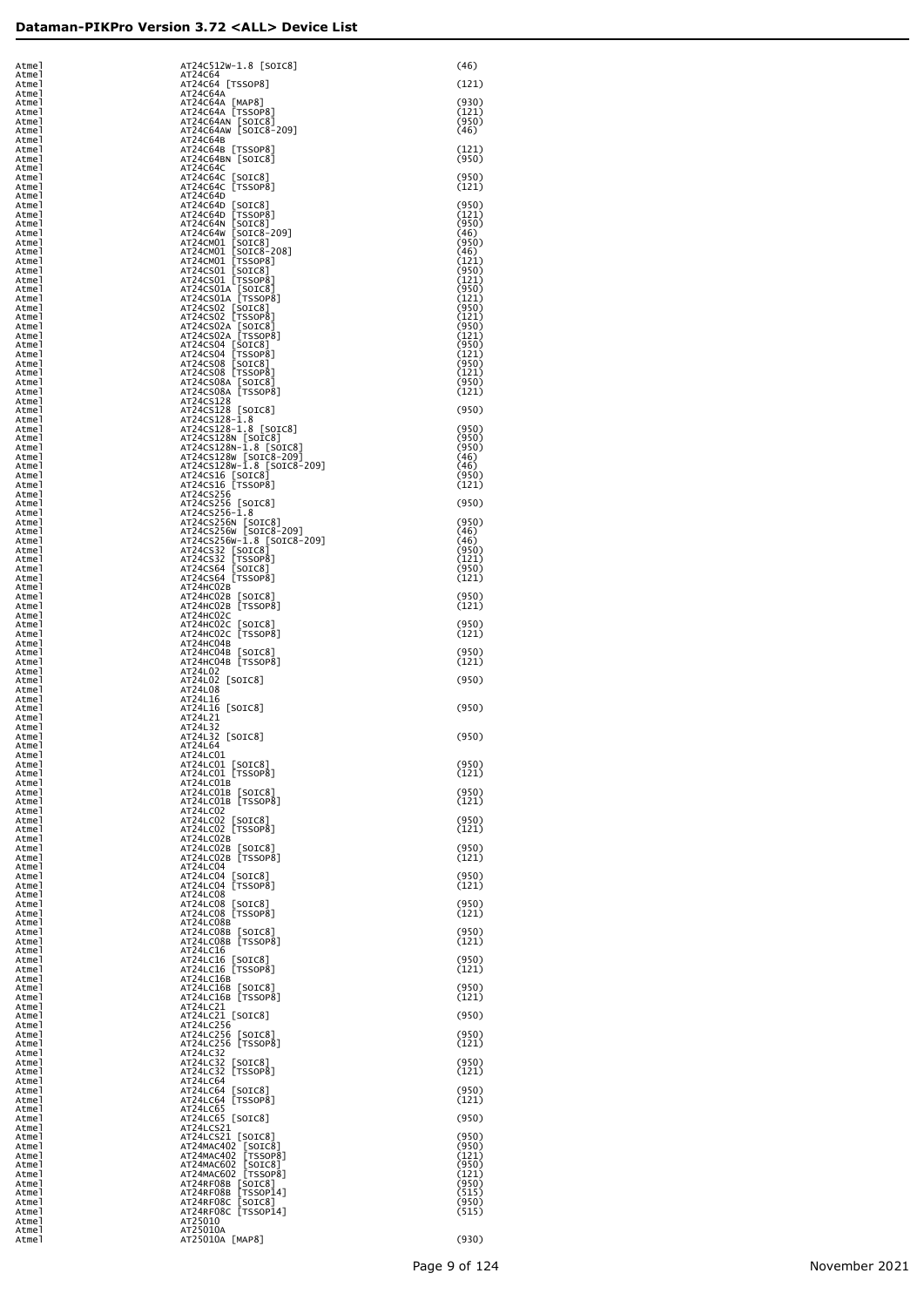| Atmel<br>Atmel          | AT25010A [TSSOP8]<br>AT25010AN [SOIC8]                               | (121)<br>(950)          |
|-------------------------|----------------------------------------------------------------------|-------------------------|
| Atmel<br>Atmel          | AT25010B [SOIC8]<br>AT25010B [TSSOP8]                                | (950)<br>(121)          |
| Atmel<br>Atmel<br>Atmel | AT25010N [SOIC8]<br>AT25020<br>AT25020A                              | (950)                   |
| Atmel<br>Atmel          | AT25020A [MAP8]<br>AT25020A [TSSOP8]                                 | (930)<br>(121)          |
| Atmel<br>Atmel          | AT25020AN [SOIC8]<br>AT25020B [SOIC8]                                | (950)<br>(950)          |
| Atmel<br>Atmel          | AT25020B [TSSOP8]<br>AT25020N [SOIC8]<br>AT25040                     | (121)<br>(950)          |
| Atmel<br>Atmel<br>Atmel | AT25040A<br>AT25040A [MAP8]                                          | (930)                   |
| Atmel<br>Atmel          | AT25040A [TSSOP8]<br>AT25040AN [SOIC8]                               | (121)<br>(950)          |
| Atmel<br>Atmel          | AT25040B [SOIC8]<br>AT25040B [TSSOP8]                                | (950)<br>(121)          |
| Atmel<br>Atmel          | AT25040N [SOIC8]<br>AT25080                                          | (950)                   |
| Atmel<br>Atmel<br>Atmel | AT25080-1.8<br>AT25080A<br>AT25080A [MAP8]                           | (930)                   |
| Atmel<br>Atmel          | AT25080A [SOIC8]<br>AT25080A [TSSOP8]                                | (950)<br>(121)          |
| Atmel<br>Atmel          | AT25080A-10TQ [TSSOP8]<br>AT25080AN-10SQ [SOIC8]                     | (121)<br>(950)          |
| Atmel<br>Atmel          | AT25080B<br>AT25080B [SOIC8]                                         | (950)                   |
| Atmel<br>Atmel          | AT25080B [TSSOP8]<br>AT25080N [SOIC8]<br>AT25080N-1.8 [SOIC8]        | (121)<br>(950)<br>(950) |
| Atmel<br>Atmel<br>Atmel | AT25128<br>AT25128 [LAP8]                                            | (577)                   |
| Atmel<br>Atmel          | AT25128-1.8<br>AT25128A                                              |                         |
| Atmel<br>Atmel          | AT25128A [TSSOP8]<br>AT25128A-1.8                                    | (121)                   |
| Atmel<br>Atmel          | AT25128A-1.8<br>[SAP8]<br>AT25128A-1.8 [TSSOP8]                      | (577)<br>(121)          |
| Atmel<br>Atmel<br>Atmel | AT25128A-10TQ [TSSOP8]<br>AT25128AN [SOIC8]<br>AT25128AN-1.8 [SOIC8] | (121)<br>(950)<br>(950) |
| Atmel<br>Atmel          | AT25128AN-10SQ [SOIC8]<br>AT25128AW [SOIC8]                          | (950)<br>(46)           |
| Atmel<br>Atmel          | AT25128AW-1.8 [SOIC8]<br>AT25128B [SOIC8]<br>AT25128B [TSSOP8]       | (46)<br>(950)           |
| Atmel<br>Atmel          | AT25128B-SSP [SOIC8]<br>AT25128B-XP [TSSOP8]                         | (121)<br>(950)          |
| Atmel<br>Atmel          | AT25128N [SOIC8]                                                     | (121)<br>(950)          |
| Atmel<br>Atmel          | AT25128N-1.8 [SOIC8]<br>AT25128W [SOIC8]<br>AT25160                  | (950)<br>(46)           |
| Atmel<br>Atmel<br>Atmel | AT25160-1.8<br>AT25160A                                              |                         |
| Atmel<br>Atmel          | AT25160A [MAP8]<br>AT25160A [SOIC8]                                  | (930)<br>(950)          |
| Atmel<br>Atmel          | AT25160A [TSSOP8]<br>AT25160A-10TQ [TSSOP8]                          | (121)<br>(121)          |
| Atmel<br>Atmel          | AT25160AN-10SQ [SOIC8]<br>AT25160B                                   | (950)                   |
| Atmel<br>Atmel          | AT25160B [SOIC8]<br>AT25160B [TSSOP8]                                | (950)<br>(121)          |
| Atmel<br>Atmel<br>Atmel | AT25160N [SOIC8]<br>AT25160N-1.8 [SOIC8]<br>AT25256                  | (950)<br>(950)          |
| Atmel<br>Atmel          | AT25256 [LAP8]<br>$AT25256 - \bar{1}.8$                              | (577)                   |
| Atmel<br>Atmel          | AT25256A<br>AT25256A [TSSOP8]                                        | (121)                   |
| Atmel<br>Atmel          | AT25256A-1.8<br>[SAP8]<br>AT25256A-1.8                               | (577)                   |
| Atmel<br>Atmel          | AT25256A-1.8 [TSSOP8]<br>AT25256A-10TQ [TSSOP8]                      | (121)<br>(121)          |
| Atmel<br>Atmel          | AT25256AN [SOIC8]<br>AT25256AN-1.8 [SOIC8]<br>AT25256AN-10SQ [SOIC8] | (950)<br>(950)<br>(950) |
| Atmel<br>Atmel<br>Atmel | AT25256AW [SOIC8]<br>AT25256AW-1.8 [SOIC8]                           | (46)<br>(46)            |
| Atmel<br>Atmel          | AT25256B [SOIC8]<br>AT25256B [TSSOP8]                                | (950)<br>(121)          |
| Atmel<br>Atmel          | AT25256B-SSP [SOIC8]<br>AT25256B-XP [TSSOP8]                         | (950)<br>(121)          |
| Atmel<br>Atmel          | AT25256N [SOIC8]<br>AT25256N-1.8 [SOIC8]                             | (950)<br>(950)          |
| Atmel<br>Atmel          | AT25256W [SOIC8]<br>AT25320<br>AT25320-1.8                           | (46)                    |
| Atmel<br>Atmel<br>Atmel | AT25320A<br>AT25320A [MAP8]                                          | (930)                   |
| Atmel<br>Atmel          | AT25320A [SOIC8]<br>AT25320A [TSSOP8]                                | (950)<br>(121)          |
| Atmel<br>Atmel          | AT25320A-10TQ [TSSOP8]<br>AT25320AN-10SQ [SOIC8]                     | (121)<br>(950)          |
| Atmel<br>Atmel          | AT25320B<br>AT25320B [SOIC8]                                         | (950)                   |
| Atmel<br>Atmel          | AT25320B [TSSOP8]<br>AT25320N [SOIC8]<br>AT25320N-1.8 [SOIC8]        | (121)<br>(950)<br>(950) |
| Atmel<br>Atmel<br>Atmel | AT25512<br>AT25512<br>[SAP8]                                         | (577)                   |
| Atmel<br>Atmel          | AT25512<br>[SOIC8]<br>AT25512 [TSSOP8]                               | (950)<br>(121)          |
| Atmel<br>Atmel          | AT25640<br>AT25640-1.8                                               |                         |
| Atmel<br>Atmel          | AT25640A<br>AT25640A [MAP8]                                          | (930)                   |
| Atmel<br>Atmel          | AT25640A [SOIC8]<br>AT25640A [TSSOP8]<br>AT25640A-10TQ [TSSOP8]      | (950)<br>(121)<br>(121) |
| Atmel<br>Atmel<br>Atmel | AT25640AN-10SQ [SOIC8]<br>AT25640B                                   | (950)                   |
| Atmel<br>Atmel          | AT25640B [SOIC8]<br>AT25640B [TSSOP8]                                | (950)<br>(121)          |
| Atmel<br>Atmel          | AT25640N [SOIC8]<br>AT25640N-1.8 [SOIC8]                             | (950)<br>(950)          |
| Atmel<br>Atmel          | AT25C01<br>AT25C01 [SOIC8]                                           | (950)                   |
| Atmel<br>Atmel          | AT25C02<br>AT25C02 [SOIC8]<br>AT25C04                                | (950)                   |
| Atmel<br>Atmel<br>Atmel | AT25C04 [SOIC8]<br>AT25DF021 [SOIC8]                                 | (950)<br>(950)          |
| Atmel                   | AT25DF021 [UDFN8]                                                    | (577)                   |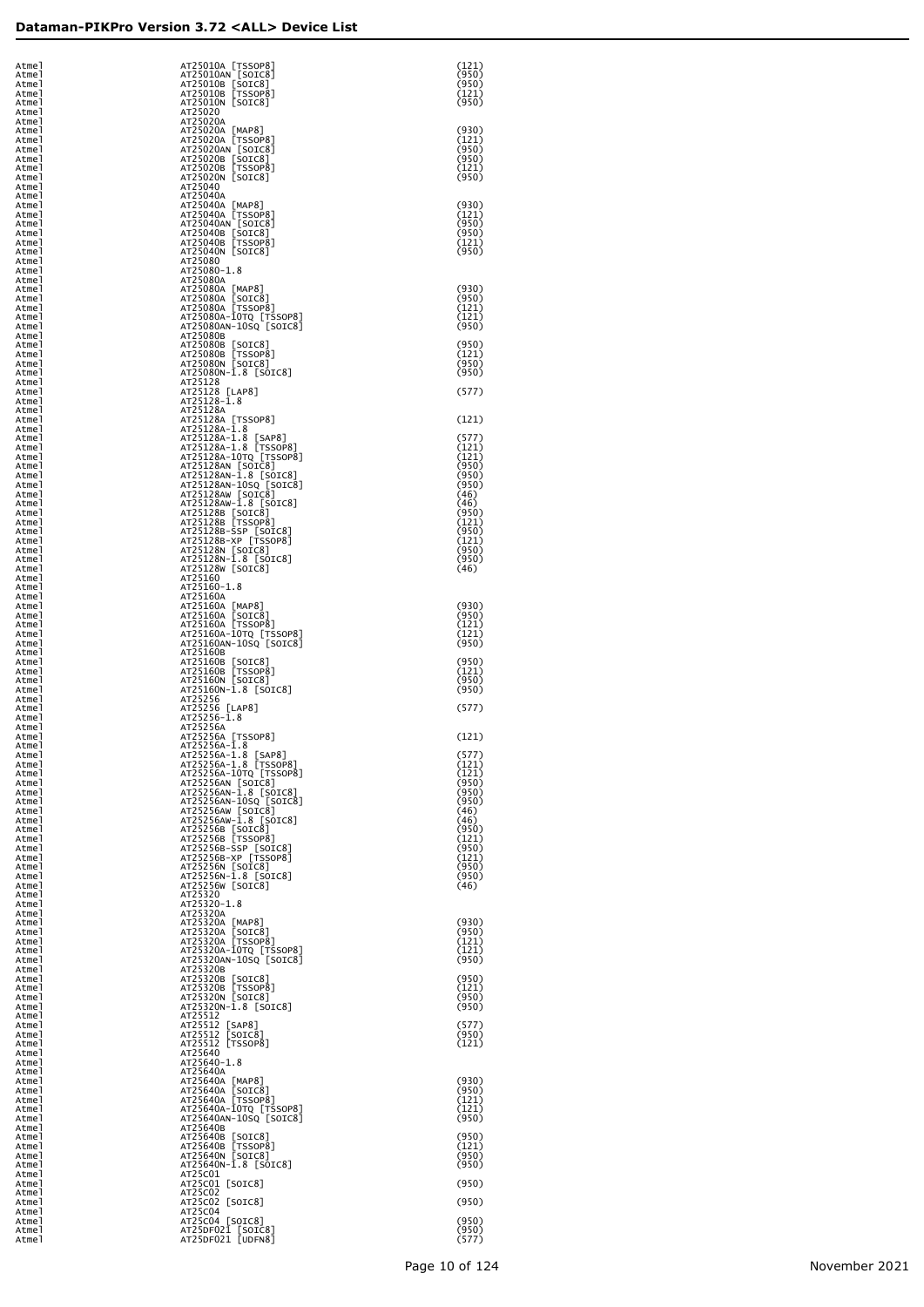| Atmel          | AT25DF041A [SOIC8-150]                                | (950)           |
|----------------|-------------------------------------------------------|-----------------|
| Atmel          | AT25DF041A [SOIC8-200]                                | (46)            |
| Atmel<br>Atmel | AT25DF041A [UDFN8]<br>AT25DF081A [SOIC8-150]          | (577)<br>(950)  |
| Atmel          | AT25DF081A [SOIC8-200]                                | (46)            |
| Atmel          | AT25DF081A [UDFN8]                                    | (577)           |
| Atmel<br>Atmel | AT25DF161 [SOIC8-150]<br>AT25DF161 [SOIC8-200]        | (950)<br>(46)   |
| Atmel          | AT25DF161 [UDFN8]                                     | (577)           |
| Atmel          | AT25DF321 [SOIC8]                                     | (46)            |
| Atmel<br>Atmel | AT25DF321A [SOIC8]<br>AT25DF321A [UDFN8]              | (46)<br>(577)   |
| Atmel          | AT25DF641 [VDFN8]                                     | (970)           |
| Atmel          | AT25DF641A [SOIC8]                                    | (46)            |
| Atmel<br>Atmel | AT25DF641A [UDFN8]<br>AT25DQ161 [SOIC8-150]           | (577)<br>(950)  |
| Atmel          | AT25DQ161 [SOIC8-200]                                 | (46)            |
| Atmel<br>Atmel | AT25DQ161 [UDFN8]<br>AT25DQ321 [SOIC16]               | (577)<br>(1060) |
| Atmel          | AT25DQ321 [SOIC8-150]                                 | (950)           |
| Atmel          | AT25DQ321 [SOIC8-200]                                 | (46)            |
| Atmel<br>Atmel | AT25DQ321 [UDFN8]<br>AT25F1024 [SAP8]                 | (577)<br>(577)  |
| Atmel          | AT25F1024 [SOIC8]                                     | (950)           |
| Atmel          | AT25F1024A [SAP8]                                     | (577)           |
| Atmel<br>Atmel | AT25F1024A [SOIC8]<br>AT25F2048 [SOIC8]               | (950)<br>(950)  |
| Atmel          | AT25F4096 [SAP8]                                      | (577)           |
| Atmel<br>Atmel | AT25F4096 [SOIC8]<br>AT25F512 [SAP8]                  | (46)<br>(577)   |
| Atmel          | AT25F512 [SOIC8]                                      | (950)           |
| Atmel          | AT25F512A [SAP8]                                      | (577)           |
| Atmel<br>Atmel | AT25F512A [SOIC8]<br>AT25F512B [SOIC8]                | (950)<br>(950)  |
| Atmel          | AT25FS010 [SAP8]                                      | (577)           |
| Atmel          | AT25FS010 [SOIC8]                                     | (950)           |
| Atmel<br>Atmel | AT25FS040 [SAP8]<br>AT25FS040 [SOIC8]                 | (577)<br>(950)  |
| Atmel          | AT25HP256                                             |                 |
| Atmel<br>Atmel | AT25HP256 [LAP8]<br>AT25HP256 [SOIC8]                 | (577)<br>(46)   |
| Atmel          | AT25HP256-1.8                                         |                 |
| Atmel          | AT25HP256-1.8 [LAP8]                                  | (577)           |
| Atmel<br>Atmel | AT25HP256-1.8 [SOIC8]<br>AT25HP512                    | (46)            |
| Atmel          | AT25HP512 [LAP8]                                      | (577)           |
| Atmel          | AT25HP512 [SOIC8]<br>AT25HP512-1.8                    | (46)            |
| Atmel<br>Atmel | AT25HP512-1.8 [LAP8]                                  | (577)           |
| Atmel          | AT25HP512-1.8 [SOIC8]                                 | (46)            |
| Atmel<br>Atmel | AT30TSE752 [MSOP8]<br>AT30TSE752 [SOIC8]              | (605)<br>(950)  |
| Atmel          | AT30TSE754 [MSOP8]                                    | (605)           |
| Atmel          | AT30TSE754 [SOIC8]                                    | (950)           |
| Atmel<br>Atmel | AT30TSE758 [MSOP8]<br>AT30TSE758 [SOIC8]              | (605)<br>(950)  |
| Atmel          | AT34C02                                               |                 |
| Atmel<br>Atmel | AT34C02 [MAP8]<br>AT34C02 [SOIC8]                     | (930)<br>(950)  |
| Atmel          | AT34C02 [TSS0P8]                                      | (121)           |
| Atmel<br>Atmel | AT34C02B [SOIC8]<br>AT34C02B [TSSOP8]                 | (950)<br>(121)  |
| Atmel          | AT34C02C [SOIC8]                                      | (950)           |
| Atmel          | AT34C02C [TSSOP8]                                     | (121)           |
| Atmel<br>Atmel | AT34C02D [SOIC8]<br>AT34C02D [TSSOP8]                 | (950)<br>(121)  |
| Atmel          | AT34C04 [SOIC8]                                       | (950)           |
| Atmel<br>Atmel | AT59C11<br>AT59C11 (x8)                               |                 |
| Atmel          | AT59C11 (x8) [SOIC8]                                  | (950)           |
| Atmel<br>Atmel | AT59C11 [SOIC8]<br>AT59C12                            | (46)            |
| Atmel          | AT59C12 (x8)                                          |                 |
| Atmel<br>Atmel | AT59C12 (x8) [SOIC8]                                  | (950)           |
| Atmel          | AT59C12 [SOIC8]<br>AT59C13                            | (950)           |
| Atmel          | AT59C13 (x8)                                          |                 |
| Atmel<br>Atmel | AT59C13 (x8) [SOIC8]<br>AT59C13 [SOIC8]               | (950)<br>(46)   |
| Atmel          | AT59C22                                               |                 |
| Atmel<br>Atmel | AT59C22 (x8)<br>AT59C22 (x8) [SOIC8]                  | (950)           |
| Atmel          | AT59C22 [SOIC8]                                       | (46)            |
| Atmel<br>Atmel | AT88SC0104C<br>AT88SC0104C [SAP8]                     | (577)           |
| Atmel          | AT88SC0104C [SOIC8]                                   | (950)           |
| Atmel          | AT88SC0204C                                           |                 |
| Atmel<br>Atmel | AT88SC0204C [SAP8]<br>AT88SC0204C [SOIC8]             | (577)<br>(950)  |
| Atmel          | AT88SC0404C                                           |                 |
| Atmel<br>Atmel | AT88SC0404C [SAP8]<br>AT88SC0404C [SOIC8]             | (577)<br>(950)  |
| Atmel          | AT88SC0808C                                           |                 |
| Atmel<br>Atmel | AT88SC0808C [SAP8]<br>AT88SC0808C [SOIC8]             | (577)<br>(950)  |
| Atmel          | AT88SC12816C                                          |                 |
| Atmel          | AT88SC12816C [SAP8]<br>AT88SC12816C [SOIC8]           | (577)           |
| Atmel<br>Atmel | AT88SC1616C                                           | (950)           |
| Atmel          | AT88SC1616C [SAP8]                                    | (577)           |
| Atmel<br>Atmel | AT88SC1616C [SOIC8]<br>AT88SC25616C                   | (950)           |
| Atmel          | AT88SC25616C [SAP8]                                   | (577)           |
| Atmel<br>Atmel | AT88SC25616C [SOIC8]<br>AT88SC3216C                   | (950)           |
| Atmel          | AT88SC3216C [SAP8]                                    | (577)           |
| Atmel<br>Atmel | AT88SC3216C [SOIC8]<br>AT88SC6416C                    | (950)           |
| Atmel          | AT88SC6416C [SAP8]                                    | (577)           |
| Atmel          | AT88SC6416C [SOIC8]<br>AT93C46 (x16)                  | (950)           |
| Atmel<br>Atmel | AT93C46 (x16) [MAP8]                                  | (930)           |
| Atmel          | AT93C46 (x16) [TSSOP8]<br>AT93C46 (x16)[SOIC8-150]    | (121)           |
| Atmel<br>Atmel | AT93C46 (x16) [SOIC8-209]                             | (950)<br>(46)   |
| Atmel          | AT93C46 (x8)                                          |                 |
| Atmel<br>Atmel | AT93C46 (x8)<br>[MAP8]<br>AT93C46 (x8)<br>[SOIC8-150] | (930)<br>(950)  |
| Atmel          | AT93C46 (x8)<br>$[SOIC8-209]$                         | (46)            |
| Atmel<br>Atmel | AT93C46 (x8) [TSSOP8]<br>AT93C46A (1.8V)              | (121)           |
| Atmel          | AT93C46A (1.8V)<br>$\lfloor$ SOIC $8$ ]               | (950)           |
| Atmel          | AT93C46A (1.8V) [TSSOP8]                              | (121)           |
| Atmel<br>Atmel | AT93C46A (2.7V)<br>AT93C46A (2.7V) [SOIC8]            | (950)           |
| Atmel          | AT93C46A (2.7V) [TSSOP8]                              | (121)           |
| Atmel          | AT93C46B                                              |                 |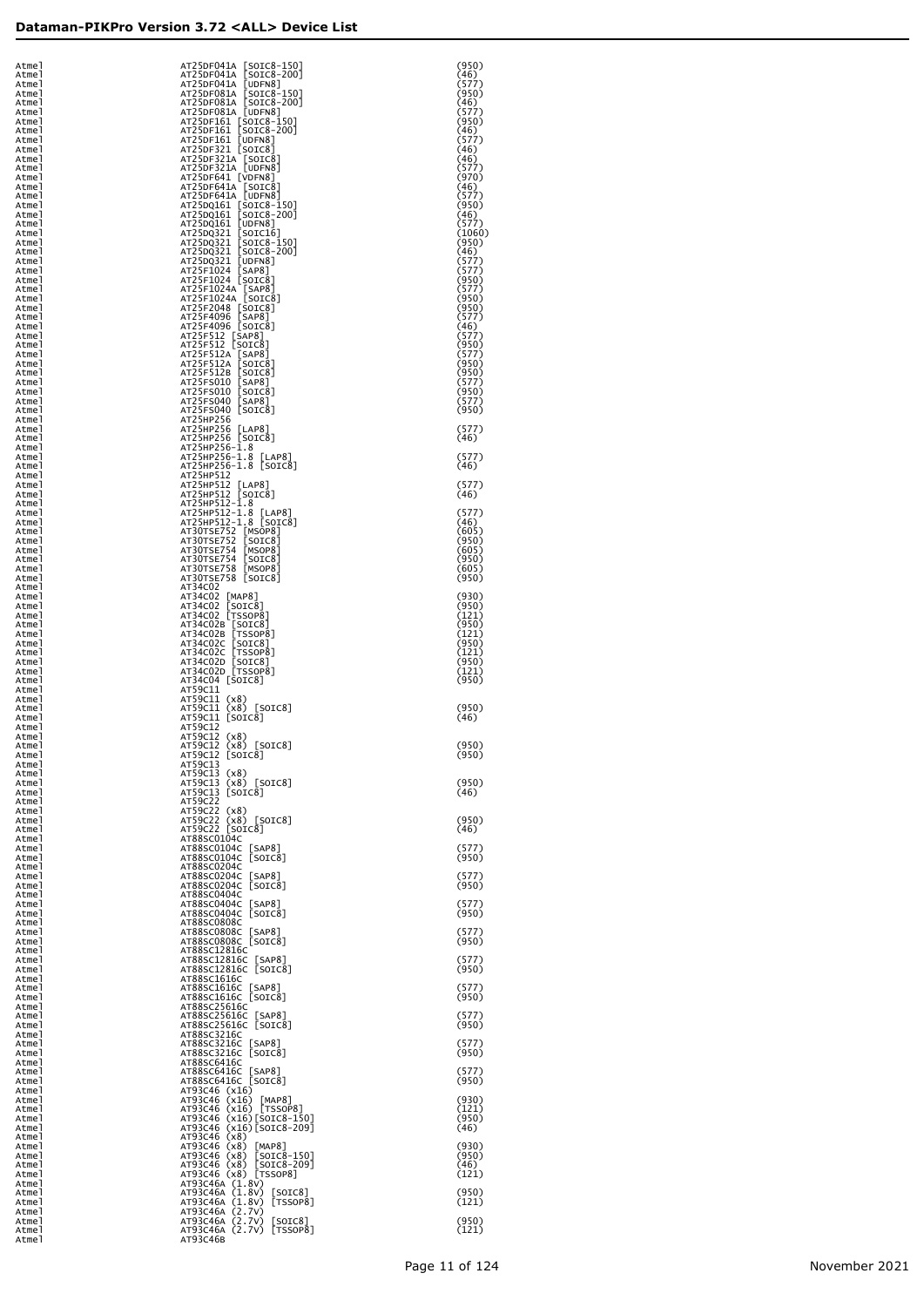| Atmel                                    |                                                                                                                                                                                                                                                           | (950)          |
|------------------------------------------|-----------------------------------------------------------------------------------------------------------------------------------------------------------------------------------------------------------------------------------------------------------|----------------|
| Atmel<br>Atmel                           |                                                                                                                                                                                                                                                           | (950)          |
| Atmel<br>Atmel                           |                                                                                                                                                                                                                                                           | (950)          |
| Atmel<br>Atmel                           |                                                                                                                                                                                                                                                           | (950)          |
| Atmel                                    | AT93C46B [SOIC8]<br>AT93C46C (2.5V) [SOIC8]<br>AT93C46C (2.5V) [SOIC8]<br>AT93C46C (2.7V) [SOIC8]<br>AT93C46C (2.7V) [SOIC8]<br>AT93C46D (X16) [SOIC8]<br>AT93C46D (X16) [TSSOP8]<br>AT93C46D (X8) [SOIC8]<br>AT93C46D (X8) [SOIC8]<br>AT93C46D (X8) [SOI | (121)          |
| Atmel<br>Atmel                           |                                                                                                                                                                                                                                                           | (950)          |
| Atmel<br>Atmel                           | AT93C46E                                                                                                                                                                                                                                                  | (121)          |
| Atmel<br>Atmel                           | AT93C46E [SOIC8]<br>AT93C46E [SOIC8]<br>AT93C46E [TSSOP8]<br>AT93C46E (X16) [SOIC8]<br>AT93C46E (X16) [SOIC8]<br>AT93C56 (X16) [TSSOP8]<br>AT93C56 (X16) [TSSOP8]<br>AT93C56 (X16)[SOIC8-150]<br>AT93C56 (X16)[SOIC8-150]                                 | (950)<br>(121) |
| Atmel                                    |                                                                                                                                                                                                                                                           | (950)          |
| Atmel<br>Atmel                           |                                                                                                                                                                                                                                                           | (950)          |
| Atmel<br>Atmel                           |                                                                                                                                                                                                                                                           | (930)<br>(121) |
| Atmel<br>Atmel                           |                                                                                                                                                                                                                                                           | (950)<br>(46)  |
| Atmel                                    | AT93C56 (x16) [SOTC8-209]<br>AT93C56 (x8)<br>AT93C56 (x8)<br>AT93C56 (x8) [MAP8]<br>AT93C56 (x8) [SOTC8-150]<br>AT93C56 (x8) [SOTC8-209]<br>AT93C56 (x8) [T5SOP8]<br>AT93C56 (x8) [T5SOP8]                                                                |                |
| Atmel<br>Atmel                           |                                                                                                                                                                                                                                                           | (930)<br>(950) |
| Atmel<br>Atmel                           |                                                                                                                                                                                                                                                           | (46)<br>(121)  |
| Atmel<br>Atmel                           | AT93C56 (1.8V) (x16)<br>AT93C56 (1.8V) (x16)<br>AT93C56A (1.8V) (x16) [MAP8]<br>AT93C56A (1.8V) (x16) [TSSOP8]<br>AT93C56A (1.8V) (x16) [SOTC8]<br>AT93C56A (1.8V) (x8) [MAP8]<br>AT93C56A (1.8V) (x8) [MAP8]<br>AT93C56A (1.8V) (x8) [SOTC8]<br>AT93C    | (930)          |
| Atmel                                    |                                                                                                                                                                                                                                                           | (121)          |
| Atmel<br>Atmel                           |                                                                                                                                                                                                                                                           | (950)          |
| Atmel<br>Atmel                           |                                                                                                                                                                                                                                                           | (930)<br>(950) |
| Atmel<br>Atmel                           |                                                                                                                                                                                                                                                           | (121)          |
| Atmel                                    |                                                                                                                                                                                                                                                           | (930)          |
| Atmel<br>Atmel                           |                                                                                                                                                                                                                                                           | (950)<br>(121) |
| Atmel<br>Atmel                           |                                                                                                                                                                                                                                                           | (930)          |
| Atmel<br>Atmel                           |                                                                                                                                                                                                                                                           | (950)<br>(121) |
| Atmel                                    |                                                                                                                                                                                                                                                           | (46)           |
| Atmel<br>Atmel                           |                                                                                                                                                                                                                                                           | (46)<br>(46)   |
| Atmel<br>Atmel                           | A193C56AW (1.8V) (X8) [TSSOP8]<br>AT93C56AW (1.8V) (X16)[SOTC8-209]<br>AT93C56AW (1.8V) (X16) [SOTC8-209]<br>AT93C56AW (2.7V) (X16) [SOTC8-209]<br>AT93C56AW (2.7V) (X8) [SOTC8]<br>AT93C56B (X16) [TSSOP8]<br>AT93C56B (X8) [SOTC8]<br>AT93C56B (X       | (46)<br>(950)  |
| Atmel<br>Atmel                           |                                                                                                                                                                                                                                                           | (121)<br>(950) |
| Atmel                                    |                                                                                                                                                                                                                                                           | (121)          |
| Atmel<br>Atmel                           | AT93C568 (x8) [TSS0P8]<br>AT93C57 (x16) [SOTC8-150]<br>AT93C57 (x16) [SOTC8-150]<br>AT93C57 (x16) [SOTC8-200]<br>AT93C57 (x8) [SOTC8-200]<br>AT93C66 (x16) [SOTC8-200]<br>AT93C66 (x16) [MAP8]<br>AT93C66 (x16) [MAP8]<br>AT93C66 (x16) [SOTC8-150]<br>AT | (950)          |
| Atmel<br>Atmel                           |                                                                                                                                                                                                                                                           | (46)           |
| Atmel<br>Atmel                           |                                                                                                                                                                                                                                                           | (950)<br>(46)  |
| Atmel                                    |                                                                                                                                                                                                                                                           | (930)          |
| Atmel<br>Atmel                           |                                                                                                                                                                                                                                                           | (950)          |
| Atmel<br>Atmel                           |                                                                                                                                                                                                                                                           | (46)<br>(121)  |
| Atmel<br>Atmel                           |                                                                                                                                                                                                                                                           | (930)          |
| Atmel<br>Atmel                           |                                                                                                                                                                                                                                                           | (950)<br>(46)  |
| Atmel                                    | AT93C66 (x8)<br>AT93C66 (x8) [MAP8]<br>AT93C66 (x8) [SOIC8-150]<br>AT93C66 (x8) [SOIC8-209]<br>AT93C66 (x8) [T5SOP8]<br>AT93C66 (x8) [T5SOP8]                                                                                                             | (121)          |
| Atmel<br>Atmel                           | AT93C66A (1.8V) (x16)<br>AT93C66A (1.8V) (x16) [TSSOP8]                                                                                                                                                                                                   | (121)          |
| Atmel<br>Atmel                           | AT93C66A (1.8V) (x16)[SOIC8]                                                                                                                                                                                                                              | (950)          |
| Atmel<br>Atmel                           | AT93C66A (1.8V) (X8)<br>AT93C66A (1.8V) (X8)<br>AT93C66A (1.8V) (X8) [TSSOP8]<br>AT93C66A (2.7V) (X16) [TSSOP8]<br>AT93C66A (2.7V) (X16) [TSSOP8]<br>AT93C66A (2.7V) (X16) [TSSOP8]                                                                       | (950)<br>(121) |
| Atmel                                    |                                                                                                                                                                                                                                                           |                |
| Atmel<br>Atmel                           | AT93C66A (2.7V) (x16)[SOIC8]                                                                                                                                                                                                                              | (121)<br>(950) |
| Atmel<br>Atmel                           | AT93C66A (2.7V) (x8)                                                                                                                                                                                                                                      | (950)          |
| Atmel<br>Atmel                           | AT93C66A (2.7V) (x8) [SOIC8]<br>AT93C66A (2.7V) (x8) [TSSOP8]<br>AT93C66AW (1.8V) (X16)[SOIC8]                                                                                                                                                            | (121)<br>(46)  |
| Atmel<br>Atmel                           | AT93C66AW (1.8V) (X8) [SOIC8-209]<br>AT93C66AW (2.7V) (X16)[SOIC8-209]<br>AT93C66AW (2.7V) (X8) [SOIC8-209]                                                                                                                                               | (46)           |
| Atmel                                    |                                                                                                                                                                                                                                                           | (46)<br>(46)   |
| Atmel<br>Atmel                           |                                                                                                                                                                                                                                                           | (950)<br>(121) |
| Atmel<br>Atmel                           | AT93C66B (x16) [SOTC8]<br>AT93C66B (x16) [TSSOP8]<br>AT93C66B (x8) [SOTC8]<br>AT93C66B (x8) [TSSOP8]                                                                                                                                                      | (950)<br>(121) |
| Atmel<br>Atmel                           | AT93C86 (x16)                                                                                                                                                                                                                                             | (950)          |
| Atmel                                    | AT93C86 (x16) [SOIC8]<br>AT93C86 (x16) [TSSOP8]<br>AT93C86 (x8) [SOIC8]<br>AT93C86 (x8) [SOIC8]<br>AT93C86 (x8) [TSSOP8]<br>AT93C86 (x8) [TSSOP8]                                                                                                         | (121)          |
| Atmel<br>Atmel                           |                                                                                                                                                                                                                                                           | (950)          |
| Atmel<br>Atmel                           |                                                                                                                                                                                                                                                           | (121)          |
| Atmel<br>Atmel                           | AT93C86A (1.8V) (x16)<br>AT93C86A (1.8V) (x16) [MAP8]<br>AT93C86A (1.8V) (x16) [SOIC8]                                                                                                                                                                    | (930)<br>(950) |
| Atmel                                    | AT93C86A (1.8V) (x16) [TSSOP8]                                                                                                                                                                                                                            | (121)          |
| Atmel<br>Atmel                           | AT93C86A (1.8V) (x8)<br>AT93C86A (1.8V) (x8) [MAP8]                                                                                                                                                                                                       | (930)          |
| Atmel<br>Atmel                           | AT93C86A (1.8V) (x8)<br>[SOIC8]                                                                                                                                                                                                                           | (950)<br>(121) |
| Atmel<br>Atmel                           |                                                                                                                                                                                                                                                           | (930)          |
| Atmel                                    |                                                                                                                                                                                                                                                           | (950)          |
| Atmel<br>Atmel                           | AT93C86A (1.8V) (x8) [SOTC8]<br>AT93C86A (1.8V) (x8) [SOSOP8]<br>AT93C86A (2.7V) (x16) [MAP8]<br>AT93C86A (2.7V) (x16) [MAP8]<br>AT93C86A (2.7V) (x16) [MORE8]<br>AT93C86A (2.7V) (x8) [MSOTC8]<br>AT93C86A (2.7V) (x8) [MAP8]<br>AT93C86A (2.7V) (       | (121)          |
| Atmel<br>Atmel                           |                                                                                                                                                                                                                                                           | (930)<br>(950) |
| Atmel<br>AXElite Technology              |                                                                                                                                                                                                                                                           | (121)<br>(950) |
| AXElite Technology<br>AXElite Technology |                                                                                                                                                                                                                                                           | (121)<br>(950) |
| AXElite Technology                       | AX24CO2A [SOP8]<br>AX24CO2A [TSSOP8]<br>AX24CO4 [SOP8]<br>AX24CO4 [TSSOP8]                                                                                                                                                                                | (121)          |
| AXElite Technology<br>AXElite Technology |                                                                                                                                                                                                                                                           | (950)<br>(121) |
| AXElite Technology<br>AXElite Technology | AX24C04A [SOP8]<br>AX24C04A [TSSOP8]<br>AX24C08 [SOP8]<br>AX24C08 [TSSOP8]                                                                                                                                                                                | (950)<br>(121) |
| AXElite Technology<br>AXElite Technology |                                                                                                                                                                                                                                                           | (950)<br>(121) |
| AXElite Technology                       | AX24C08A [SOP8]<br>AX24C08A [TSSOP8]                                                                                                                                                                                                                      | (950)<br>(121) |
| AXElite Technology<br>AXElite Technology | AX24C128A [SOP8]<br>AX24C128A [TSSOP8]                                                                                                                                                                                                                    | (950)          |
| AXElite Technology<br>AXElite Technology |                                                                                                                                                                                                                                                           | (121)<br>(950) |
| AXElite Technology<br>AXElite Technology | AX24C16 [SOP8]<br>AX24C16 [TSSOP8]                                                                                                                                                                                                                        | (121)<br>(950) |
| AXElite Technology<br>AXElite Technology | AX24C16A [SOP8]<br>AX24C16A [TSSOP8]<br>AX24C256A [SOP8]                                                                                                                                                                                                  | (121)<br>(950) |
|                                          |                                                                                                                                                                                                                                                           |                |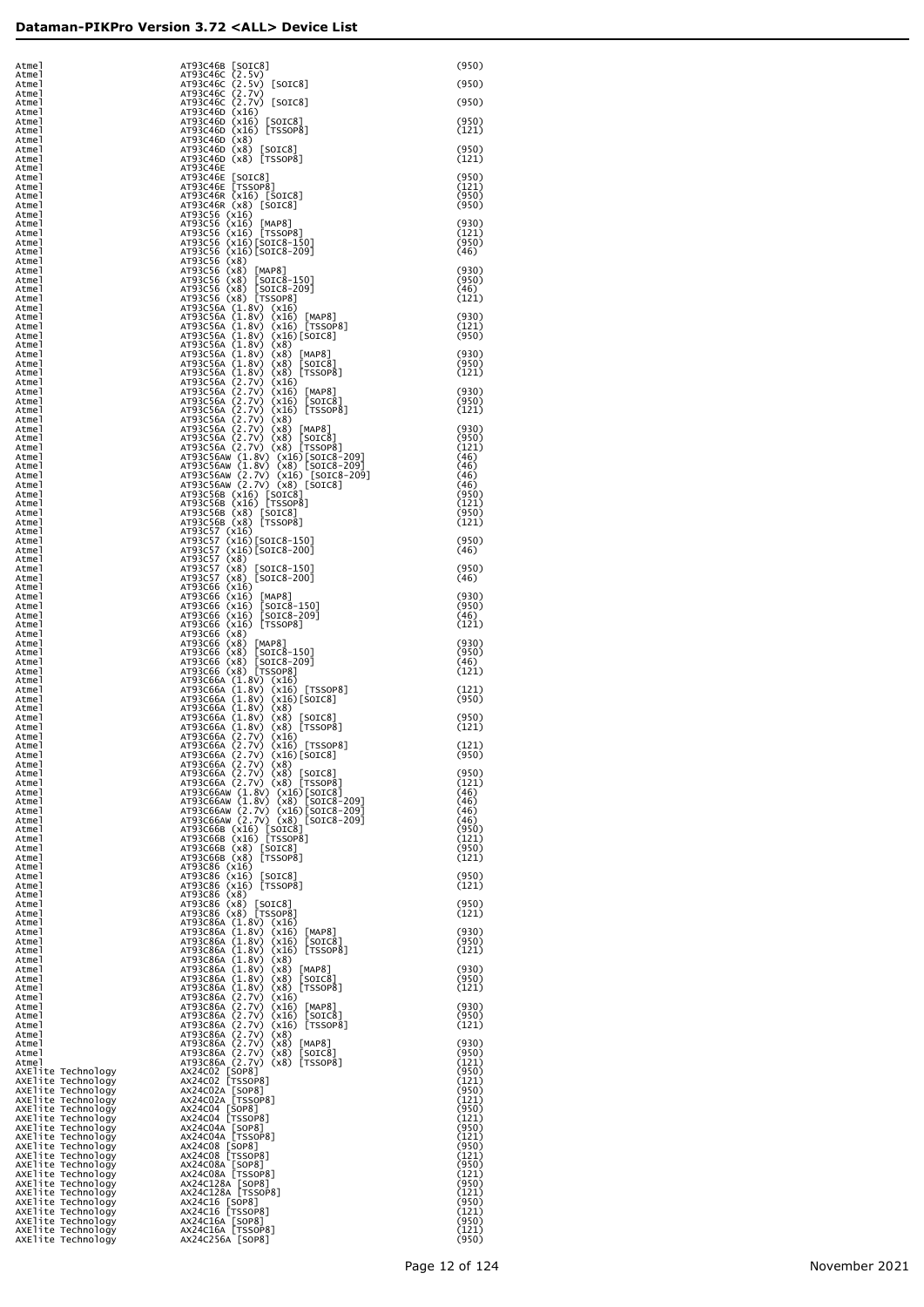| AXElite Technology<br>AXElite Technology                       | AX24C256A [TSSOP8]<br>AX24C32 [SOP8]                                                                                                                                                                                                      | (121)<br>(950)          |
|----------------------------------------------------------------|-------------------------------------------------------------------------------------------------------------------------------------------------------------------------------------------------------------------------------------------|-------------------------|
| AXElite Technology<br>AXElite Technology<br>AXElite Technology | AX24C32 [TSSOP8]<br>AX24C32A [SOP8]<br>AX24C32A [TSSOP8]                                                                                                                                                                                  | (121)<br>(950)<br>(121) |
| AXElite Technology<br>AXElite Technology                       | AX24C64 [SOP8]<br>AX24C64 [TSSOP8]                                                                                                                                                                                                        | (950)<br>(121)          |
| AXElite Technology<br>AXElite Technology<br>Belling            | AX24C64A [SOP8]<br>AX24C64A [TSSOP8]<br><b>BL24C02</b>                                                                                                                                                                                    | (950)<br>(121)          |
| Belling<br>Belling                                             | BL24C02 [SOP8]<br>BL24C02 [TSSOP8]                                                                                                                                                                                                        | (950)<br>(121)          |
| Belling<br>Belling<br>Belling                                  | BL24C02A<br>BL24C02A [SOP8]<br>BL24C02A [TSSOP8]                                                                                                                                                                                          | (950)<br>(121)          |
| Belling<br>Belling<br>Belling                                  | <b>BL24C04</b><br>BL24C04 [SOP8]<br>BL24C04 [TSSOP8]                                                                                                                                                                                      | (950)<br>(121)          |
| Belling<br>Belling                                             | BL24C04A<br>BL24C04A [SOP8]                                                                                                                                                                                                               | (950)                   |
| Belling<br>Belling<br>Belling                                  | BL24C04A [TSSOP8]<br><b>BL24C08</b><br>BL24C08 [SOP8]                                                                                                                                                                                     | (121)<br>(950)          |
| Belling<br>Belling<br>Belling                                  | BL24C08 [TSSOP8]<br>BL24C08A<br>BL24C08A [SOP8]                                                                                                                                                                                           | (121)<br>(950)          |
| Belling<br>Belling                                             | BL24C08A [TSSOP8]<br>BL24C128                                                                                                                                                                                                             | (121)                   |
| Belling<br>Belling<br>Belling                                  | BL24C128 [SOP8]<br>BL24C128 [TSSOP8]<br>BL24C16                                                                                                                                                                                           | (950)<br>(121)          |
| Belling<br>Belling                                             | BL24C16 [SOP8]<br>BL24C16 [TSSOP8]                                                                                                                                                                                                        | (950)<br>(121)          |
| Belling<br>Belling<br>Belling                                  | BL24C16A<br>BL24C16A [SOP8]<br>BL24C16A [TSSOP8]                                                                                                                                                                                          | (950)<br>(121)          |
| Belling<br>Belling<br>Belling                                  | BL24C256<br>BL24C256 [SOP8]<br>BL24C256 [TSSOP8]                                                                                                                                                                                          | (950)<br>(121)          |
| Belling<br>Belling                                             | <b>BL24C32</b><br>BL24C32 [SOP8]                                                                                                                                                                                                          | (950)                   |
| Belling<br>Belling<br>Belling                                  | BL24C32 [TSSOP8]<br><b>BL24C64</b><br>BL24C64 [SOP8]                                                                                                                                                                                      | (121)<br>(950)          |
| Belling<br>Belling                                             | BL24C64 [TSSOP8]<br>BL93C46 (x16)                                                                                                                                                                                                         | (121)                   |
| Belling<br>Belling<br>Belling                                  | BL93C46 (x16)<br>$[SOIC8-150]$<br>BL93C46 (x16) [TSSOP8]<br>BL93C46 (x8)                                                                                                                                                                  | (950)<br>(121)          |
| Belling<br>Belling                                             | BL93C46 (x8) [SOIC8-150]<br>BL93C46 (x8) [TSSOP8]                                                                                                                                                                                         | (950)<br>(121)          |
| Belling<br>Belling<br>Belling                                  | BL93C56 (x16)<br>BL93C56 (x16) [SOIC8-150]<br>BL93C56 (x16) [TSSOP8]                                                                                                                                                                      | (950)<br>(121)          |
| Belling<br>Belling<br>Belling                                  | BL93C56 (x8)<br>BL93C56 (x8) [SOIC8-150]<br>BL93C56 (x8) [TSSOP8]                                                                                                                                                                         | (950)<br>(121)          |
| Belling<br>Belling                                             | BL93C66 (x16)<br>BL93C66 (x16) [SOIC8-150]                                                                                                                                                                                                | (950)                   |
| Belling<br>Belling<br>Belling                                  | BL93C66 (x16) [TSSOP8]<br>BL93C66 (x8)<br>BL93C66 (x8) [SOIC8-150]                                                                                                                                                                        | (121)<br>(950)          |
| Belling<br>Berg Micro                                          | BL93C66 (x8) [TSSOP8]                                                                                                                                                                                                                     | (121)<br>(950)          |
| Berg Micro<br>Berg Micro<br>Berg Micro                         | <b>BL25010A [SOP8-150]</b><br>BG25010A [SOP8-208]<br>BG25010A [SOP8-208]<br>BG25020A [SOP8-208]<br>BG25020A [SOP8-208]<br>BG25032A [SOP8-150]<br>BG25040A [SOP8-150]<br>BG25040A [SOP8-150]<br>BG25040A [SOP8-208]<br>BG25040A [SOP8-208] | (46)<br>(46)<br>(950)   |
| Berg Micro<br>Berg Micro                                       |                                                                                                                                                                                                                                           | (46)<br>(46)            |
| Berg Micro<br>Berg Micro<br>Berg Micro                         |                                                                                                                                                                                                                                           | (950)<br>(46)<br>(950)  |
| Berg Micro<br>Berg Micro                                       | BG25Q512A [SOP8-150]<br>BG25Q512A [SOP8-208]<br>BG25Q80A [SOP8-150]<br>BG25Q80A [SOP8-208]                                                                                                                                                | (46)<br>(950)           |
| Berg Micro<br>Berg Micro<br>Bestow Mascot                      | T25S512 [SOP8-150]<br>BM24C02D                                                                                                                                                                                                            | (46)<br>(950)           |
| Bestow Mascot<br>Bestow Mascot<br><b>Bestow Mascot</b>         | BM24C02D [SOP8]<br>BM24C02D [TSSOP8]<br>BM24C02E                                                                                                                                                                                          | (950)<br>(121)          |
| <b>Bestow Mascot</b><br>Bestow Mascot                          | BM24C02E [SOP8]<br>BM24C02E [TSSOP8]                                                                                                                                                                                                      | (950)<br>(121)          |
| Bestow Mascot<br><b>Bestow Mascot</b><br>Bestow Mascot         | BM24C04D<br>BM24C04D [SOP8]<br>BM24C04D [TSSOP8]                                                                                                                                                                                          | (950)<br>(121)          |
| Bestow Mascot<br>Bestow Mascot                                 | BM24C04E<br>BM24C04E [SOP8]                                                                                                                                                                                                               | (950)                   |
| Bestow Mascot<br>Bestow Mascot<br>Bestow Mascot                | BM24C04E [TSSOP8]<br>BM24C08D<br>BM24C08D [SOP8]                                                                                                                                                                                          | (121)<br>(950)          |
| Bestow Mascot<br>Bestow Mascot                                 | BM24C08D [TSSOP8]<br>BM24C08E                                                                                                                                                                                                             | (121)                   |
| Bestow Mascot<br>Bestow Mascot<br>Bestow Mascot                | BM24C08E [SOP8]<br>BM24C08E [TSSOP8]<br>BM24C16D                                                                                                                                                                                          | (950)<br>(121)          |
| Bestow Mascot<br>Bestow Mascot                                 | BM24C16D [SOP8]<br>BM24C16D [TSSOP8]                                                                                                                                                                                                      | (950)<br>(121)          |
| Bestow Mascot<br>Bestow Mascot<br>Bestow Mascot                | BM24C16E<br>BM24C16E [SOP8]<br>BM24C16E [TSSOP8]                                                                                                                                                                                          | (950)<br>(121)          |
| Bestow Mascot<br>Bestow Mascot<br>Bestow Mascot                | BM24C32D<br>BM24C32D [SOP8]<br>BM24C32D [TSSOP8]                                                                                                                                                                                          | (950)<br>(121)          |
| Bestow Mascot<br>Bestow Mascot                                 | BM24C32E<br>BM24C32E [SOP8]                                                                                                                                                                                                               | (950)                   |
| Bestow Mascot<br>Bestow Mascot<br>Bestow Mascot                | BM24C32E [TSSOP8]<br>BM24C64D<br>BM24C64D [SOP8]                                                                                                                                                                                          | (121)<br>(950)          |
| Bestow Mascot<br>Bestow Mascot                                 | BM24C64D [TSSOP8]<br>BM24C64E                                                                                                                                                                                                             | (121)                   |
| Bestow Mascot<br>Bestow Mascot<br>Bestow Mascot                | BM24C64E [SOP8]<br>BM24C64E [TSSOP8]<br>BM25Q04D [SOP8-150]<br>BM25Q08D [SOP8-150]                                                                                                                                                        | (950)<br>(121)<br>(950) |
| Bestow Mascot<br>Bestow Mascot                                 | BM93C46 (x16) [SOP8]                                                                                                                                                                                                                      | (950)<br>(950)          |
| Bestow Mascot<br>Bestow Mascot<br>Bestow Mascot                | BM93C46 (x16) [TSSOP8]<br>BM93C46 (x8) [SOP8]<br>BM93C46 (x8) [TSSOP8]                                                                                                                                                                    | (121)<br>(950)<br>(121) |
| Bestow Mascot<br>Bestow Mascot<br>Bestow Mascot                | BM93C56 (x16) [SOP8]<br>BM93C56 (x16) [TSSOP8]<br>BM93C56 (x8) [SOP8]                                                                                                                                                                     | (950)<br>(121)<br>(950) |
| Bestow Mascot<br>Bestow Mascot                                 | BM93C56 (x8) [TSSOP8]<br>BM93C66 (x16) [SOP8]<br>BM93C66 (x16) [TSSOP8]                                                                                                                                                                   | (121)<br>(950)          |
| Bestow Mascot<br>Bestow Mascot<br>Bestow Mascot                | BM93C66 (x8) [SOP8]<br>BM93C66 (x8) [TSSOP8]                                                                                                                                                                                              | (121)<br>(950)<br>(121) |
| BJX                                                            | BJX24LC02                                                                                                                                                                                                                                 |                         |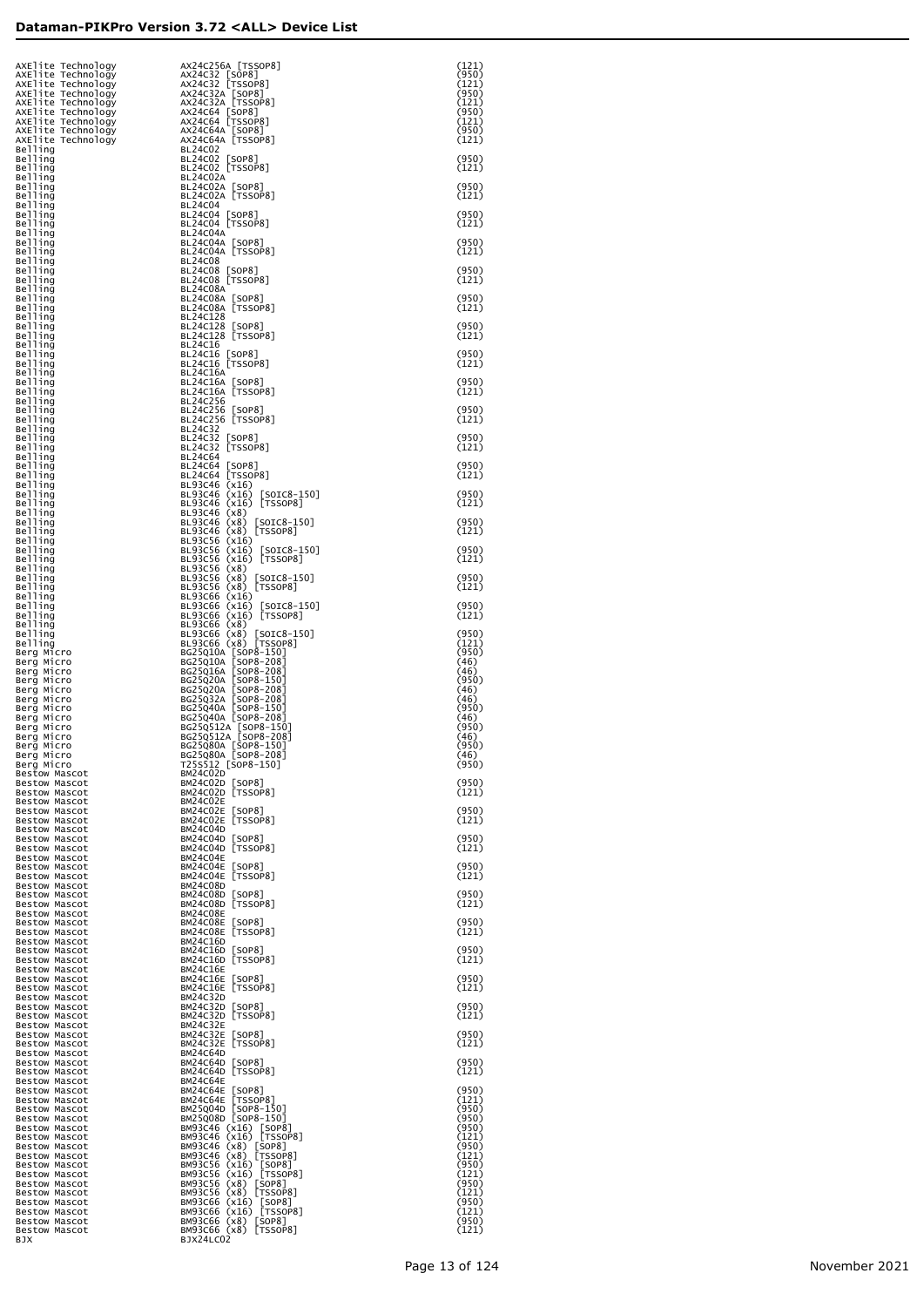| BJX<br>BJX                                                           | BJX24LC02 [SOIC8]<br>BJX24LC02 [TSSOP8]                                                                                                                                          | (950)<br>(121)          |
|----------------------------------------------------------------------|----------------------------------------------------------------------------------------------------------------------------------------------------------------------------------|-------------------------|
| BJX<br>BJX<br>BJX                                                    | BJX24LC04<br>BJX24LC04 [SOIC8]<br>BJX24LC04 [TSSOP8]                                                                                                                             | (950)<br>(121)          |
| BJX<br>BJX<br>BJX                                                    | BJX24LC08<br>BJX24LC08 [SOIC8]<br>BJX24LC08 [TSSOP8]                                                                                                                             | (950)<br>(121)          |
| BJX<br>BJX<br>BJX                                                    | BJX24LC16<br>BJX24LC16 [SOIC8]<br>BJX24LC16 [TSSOP8]                                                                                                                             | (950)<br>(121)          |
| Bookly Micro<br>Bookly Micro<br>Bookly Micro                         | 24C02<br>24C02 [MSOP8]<br>24C02 [SOIC8]                                                                                                                                          | (605)<br>(950)          |
| Bookly Micro<br>Bookly Micro<br>Bookly Micro                         | 24C02 [TSSOP8]<br>24C04<br>24C04 [MSOP8]                                                                                                                                         | (121)<br>(605)          |
| Bookly Micro<br>Bookly Micro<br>Bookly Micro                         | 24C04 [SOIC8]<br>24C04 [TSSOP8]<br>24C08                                                                                                                                         | (950)<br>(121)          |
| Bookly Micro<br>Bookly Micro<br>Bookly Micro                         | 24C08 [MSOP8]<br>24C08 [SOIC8]<br>24C08 [TSSOP8]                                                                                                                                 | (605)<br>(950)<br>(121) |
| Bookly Micro<br>Bookly Micro<br>Bookly Micro                         | 24C16<br>24C16 [MSOP8]<br>24C16 [SOIC8]                                                                                                                                          | (605)<br>(950)          |
| Bookly Micro<br>Bookly Micro<br>Bookly Micro                         | 24C16 [TSSOP8]<br>24C32<br>24C32 [MSOP8]                                                                                                                                         | (121)<br>(605)          |
| Bookly Micro<br>Bookly Micro<br>Bookly Micro                         | 24C32<br>[SOIC8]<br>24C32 [TSSOP8]<br>24C64                                                                                                                                      | (950)<br>(121)          |
| Bookly Micro<br>Bookly Micro<br>Bookly Micro                         | 24C64 [MSOP8]<br>24C64 [SOIC8]<br>24C64 [TSSOP8]                                                                                                                                 | (605)<br>(950)<br>(121) |
| BOSCH<br>BOSCH<br>BOSCH                                              | B <sub>22</sub> AN<br>B34AB<br>B42AB                                                                                                                                             |                         |
| BOSCH<br>BOSCH<br>BOSCH                                              | B43AB<br>B46AJ<br>B49AJ                                                                                                                                                          |                         |
| BOSCH<br>BOSCH<br>BOSCH                                              | B52AP<br>B54AH<br>B58097 [SO8]                                                                                                                                                   | (950)                   |
| BOSCH<br>BOSCH<br>BOSCH                                              | B58213<br>B58252<br>B58253                                                                                                                                                       |                         |
| BOSCH<br>BOSCH<br>BOSCH                                              | B58256<br>B58258<br>B58258 [SO8]                                                                                                                                                 | (950)                   |
| BOSCH<br>BOSCH<br>BOSCH                                              | B58293 [SO8]<br>B58323<br>B58323 [SO8]                                                                                                                                           | (950)<br>(950)          |
| BOSCH<br>BOSCH<br>BOSCH                                              | B58380<br>B58383 [SO8]<br>B58608                                                                                                                                                 | (950)                   |
| BOSCH<br>BOSCH<br>Boya Micro                                         | B58813<br>B81AB<br>BY25Q10A [SOP8-150]<br>BY25Q10A [SOP8-208]                                                                                                                    | (950)<br>(46)           |
| Boya Micro<br>Boya Micro<br>Boya Micro<br>Boya Micro                 | BY25016A [SOP8-208]<br>BY25020A [SOP8-150]<br>BY25020A [SOP8-208]<br>BY25032A [SOP8-208]                                                                                         | (46)<br>(950)<br>(46)   |
| Boya Micro<br>Boya Micro<br>Boya Micro                               | BY25Q40A [SOP8-150]<br>BY25Q40A [SOP8-208]                                                                                                                                       | (46)<br>(950)<br>(46)   |
| Boya Micro<br>Boya Micro<br>Boya Micro                               | BY25Q512A [SOP8-150]<br>BY25Q512A [SOP8-208]<br>BY25Q80A [SOP8-150]                                                                                                              | (950)<br>(46)<br>(950)  |
| Boya Micro<br>Catalyst (CSI)<br>Catalyst (CSI)                       | BY25Q80A [SOP8-208]<br>CAT1021<br>CAT1021 [MSOP8]                                                                                                                                | (46)<br>(605)           |
| Catalyst (CSI)<br>Catalyst (CSI)<br>Catalyst (CSI)                   | CAT1021 [SOIC8]<br>CAT1021 [TSSOP8]<br>CAT1022                                                                                                                                   | (950)<br>(121)          |
| Catalyst (CSI)<br>Catalyst (CSI)<br>Catalyst (CSI)                   | CAT1022 [MSOP8]<br>[SOIC8]<br>CAT1022<br>CAT1022 [TSSOP8]                                                                                                                        | (605)<br>(950)<br>(121) |
| Catalyst (CSI)<br>Catalyst (CSI)<br>Catalyst (CSI)                   | CAT1023<br>CAT1023 [MSOP8]<br>[SOIC8]<br>CAT1023                                                                                                                                 | (605)<br>(950)          |
| Catalyst (CSI)<br>Catalyst (CSI)<br>Catalyst (CSI)                   | CAT1023 [TSSOP8]<br>CAT1024<br>CAT1024 [MSOP8]                                                                                                                                   | (121)<br>(605)          |
| Catalyst (CSI)<br>Catalyst (CSI)<br>Catalyst (CSI)                   | CAT1024 [SOIC8]<br>CAT1024 [TSSOP8]<br>CAT1025                                                                                                                                   | (950)<br>(121)          |
| Catalyst (CSI)<br>Catalyst (CSI)<br>Catalyst (CSI)                   | CAT1025 [MSOP8]<br>[SOIC8]<br>CAT1025<br>CAT1025 [TSSOP8]                                                                                                                        | (605)<br>(950)<br>(121) |
| Catalyst (CSI)<br>Catalyst (CSI)<br>Catalyst (CSI)                   | CAT1026<br>CAT1026 [MSOP8]<br>CAT1026 SOIC8                                                                                                                                      | (605)<br>(950)          |
| Catalyst (CSI)<br>Catalyst (CSI)<br>Catalyst (CSI)                   | CAT1026 [TSSOP8]<br>CAT1027<br>CAT1027 [MSOP8]<br>CAT1027 [SOIC8]                                                                                                                | (121)<br>(605)          |
| Catalyst (CSI)<br>Catalyst (CSI)<br>Catalyst (CSI)                   | CAT1027 [TSSOP8]<br>CAT1161                                                                                                                                                      | (950)<br>(121)          |
| Catalyst (CSI)<br>Catalyst (CSI)<br>Catalyst (CSI)                   | CAT1161 [SOIC8]<br>CAT1162<br>CAT1162 [SOIC8]                                                                                                                                    | (950)<br>(950)          |
| Catalyst (CSI)<br>Catalyst (CSI)<br>Catalyst (CSI)<br>Catalyst (CSI) | CAT1163<br>CAT1163 [SOIC8]<br>CAT13001 (x16) [SOIC8]                                                                                                                             | (950)<br>(950)<br>(950) |
| Catalyst (CSI)<br>Catalyst (CSI)<br>Catalyst (CSI)                   | CATI3001 (x8) [SOTC8]<br>CATI3004 (x16) [SOTC8]<br>CATI3004 (x16) [SOTC8]<br>CATI3008 (x16) [SOTC8]<br>CATI3008 (x8) [SOTC8]<br>CATI3016 (x16) [SOTC8]<br>CATI3016 (x16) [SOTC8] | (950)<br>(950)<br>(950) |
| Catalyst (CSI)<br>Catalyst (CSI)<br>Catalyst (CSI)                   | CAT13016 (x8) [SOIC8]                                                                                                                                                            | (950)<br>(950)<br>(950) |
| Catalyst (CSI)<br>Catalyst (CSI)<br>Catalyst (CSI)                   | CAT1320<br>CAT1320 [SOIC8]<br>CAT1320 [TSSOP8]                                                                                                                                   | (950)<br>(121)          |
| Catalyst (CSI)<br>Catalyst (CSI)<br>Catalyst (CSI)                   | CAT1321<br>CAT1321 [SOIC8]<br>CAT1321 [TSSOP8]                                                                                                                                   | (950)<br>(121)          |
| Catalyst (CSI)<br>Catalyst (CSI)<br>Catalyst (CSI)                   | CAT14002 [SOIC8]<br>[SOIC8]<br>CAT14004<br>CAT14008<br>[SOIC8]                                                                                                                   | (950)<br>(950)<br>(950) |
| Catalyst (CSI)<br>Catalyst (CSI)<br>Catalyst (CSI)                   | CAT14016<br>[SOIC8]<br>CAT15002 [SOIC8]<br>CAT15004 [SOIC8]<br>CAT15008 [SOIC8]<br>CAT15016 [SOIC8]                                                                              | (950)<br>(950)<br>(950) |
| Catalyst (CSI)<br>Catalyst (CSI)<br>Catalyst (CSI)                   | CAT1640                                                                                                                                                                          | (950)<br>(950)          |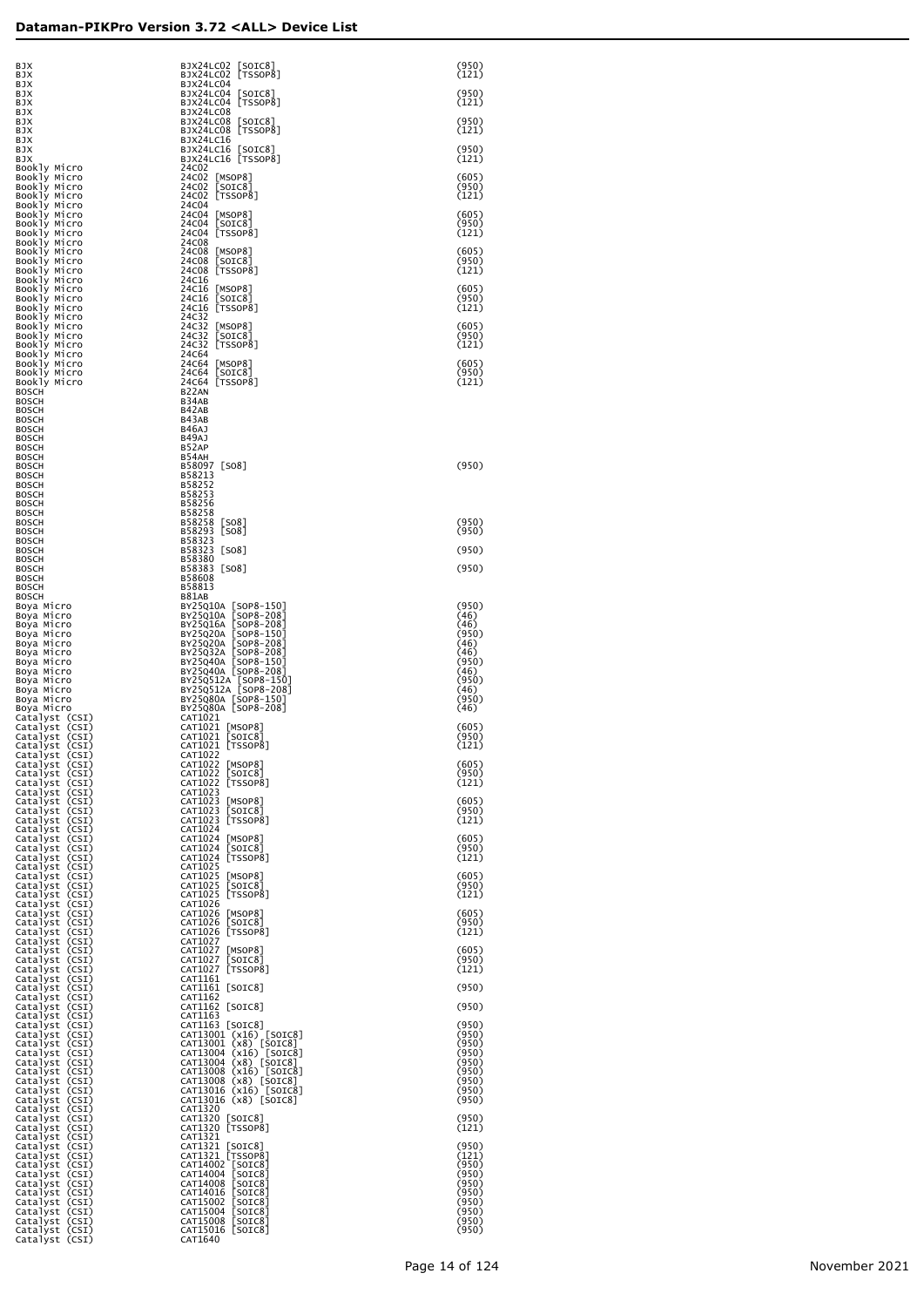| Catalyst (CSI)<br>Catalyst (CSI)                   |                         | CAT1640 [SOIC8]<br>CAT1640 [TSSOP8]                                         | (950)<br>(121)           |
|----------------------------------------------------|-------------------------|-----------------------------------------------------------------------------|--------------------------|
| Catalyst (CSI)<br>Catalyst (CSI)<br>Catalyst (CSI) |                         | CAT1641<br>CAT1641 [SOIC8]<br>CAT1641 [TSSOP8]                              | (950)<br>(121)           |
| Catalyst (CSI)<br>Catalyst                         | (CSI)                   | CAT24AA01 [SOIC8]<br>CAT24AA02 [SOIC8]                                      | (950)<br>(950)           |
| Catalyst<br>Catalyst                               | (CSI)<br>(CSI)          | CAT24AA04 [SOIC8]<br>CAT24AA08 [SOIC8]                                      | (950)<br>(950)           |
| Catalyst<br>Catalyst<br>Catalyst                   | (CSI)<br>(CSI)<br>(CSI) | CAT24AC128<br>CAT24AC128 [SOIC8]<br>CAT24AC128 [SOIC8-210]                  | (950)<br>(46)            |
| Catalyst<br>Catalyst                               | (CSI)<br>(CSI)          | CAT24C00<br>CAT24C00 [SOIC8]                                                | (950)                    |
| Catalyst<br>Catalyst<br>Catalyst                   | (CSI)<br>(CSI)<br>(CSI) | CAT24C00 [TSSOP8]<br>CAT24C01<br>CAT24C01 [MSOP8]                           | (121)<br>(605)           |
| Catalyst<br>Catalyst                               | (CSI)<br>(CSI)          | CAT24C01 [SOIC8]<br>CAT24C01 [TSSOP8]                                       | (950)<br>(121)           |
| Catalyst (CSI)<br>Catalyst<br>Catalyst             | (CSI)<br>(CSI)          | CAT24C01B<br>CAT24C01B [MSOP8]<br>CAT24C01B<br>SOIC8                        | (605)<br>(950)           |
| Catalyst<br>Catalyst                               | (CSI)<br>(CSI)          | CAT24C01B [TSSOP8]<br>CAT24C02<br>CAT24C02                                  | (121)<br>(605)           |
| Catalyst<br>Catalyst<br>Catalyst                   | (CSI)<br>(CSI)<br>(CSI) | [MSOP8]<br>[SOIC8]<br>CAT24C02<br>CAT24C02 [TSSOP8]                         | (950)<br>(121)           |
| Catalyst<br>Catalyst<br>Catalyst                   | (CSI)<br>(CSI)<br>(CSI) | CAT24C021<br>CAT24C022<br>CAT24C023                                         |                          |
| Catalyst<br>Catalyst                               | (CSI)<br>(CSI)          | CAT24C02A<br>CAT24C02A [SOIC8]                                              | (950)                    |
| Catalyst<br>Catalyst<br>Catalyst                   | (CSI)<br>(CSI)<br>(CSI) | CAT24C03<br>CAT24C03 [SOIC8]<br>CAT24C03 [TSSOP8]                           | (950)<br>(121)           |
| Catalyst<br>Catalyst                               | (CSI)<br>(CSI)          | CAT24C04<br>CAT24C04 [MSOP8]                                                | (605)                    |
| Catalyst<br>Catalyst<br>Catalyst                   | (CSI)<br>(CSI)<br>(CSI) | [SOIC8]<br>CAT24C04<br>CAT24C04 [TSSOP8]<br>CAT24C041                       | (950)<br>(121)           |
| Catalyst<br>Catalyst                               | (CSI)<br>(CSI)          | CAT24C042<br>CAT24C043                                                      |                          |
| Catalyst<br>Catalyst<br>Catalyst                   | (CSI)<br>(CSI)<br>(CSI) | CAT24C05<br>CAT24C05<br>$\lfloor$ SOIC $8$ ]<br>[TSSOP8]<br>CAT24C05        | (950)<br>(121)           |
| Catalyst<br>Catalyst                               | (CSI)<br>(CSI)          | CAT24C08<br>CAT24C08<br>[MSOP8]                                             | (605)                    |
| Catalyst<br>Catalyst<br>Catalyst                   | (CSI)<br>(CSI)<br>(CSI) | [SOIC8]<br>CAT24C08<br>CAT24C08 [TSSOP8]<br>CAT24C081                       | (950)<br>(121)           |
| Catalyst<br>Catalyst<br>Catalyst                   | (CSI)<br>(CSI)<br>(CSI) | CAT24C082<br>CAT24C083<br>CAT24C128                                         |                          |
| Catalyst<br>Catalyst                               | (CSI)<br>(CSI)          | CAT24C128<br>$\lfloor$ SOIC8<br>CAT24C128 [TSSOP8]                          | (950)<br>(121)           |
| Catalyst<br>Catalyst<br>Catalyst                   | (CSI)<br>(CSI)<br>(CSI) | CAT24C16<br>CAT24C16<br>[MSOP8]<br>[SOIC8]<br>CAT24C16                      | (605)<br>(950)           |
| Catalyst<br>Catalyst                               | (CSI)<br>(CSI)          | CAT24C16 [TSSOP8]<br>CAT24C161                                              | (121)                    |
| Catalyst<br>Catalyst<br>Catalyst                   | (CSI)<br>(CSI)<br>(CSI) | CAT24C162<br>CAT24C163<br>CAT24C164                                         |                          |
| Catalyst<br>Catalyst                               | (CSI)<br>(CSI)          | CAT24C164<br>$\lfloor$ SOIC8<br>[TSSOP8]<br>CAT24C164                       | (950)<br>(121)           |
| Catalyst<br>Catalyst<br>Catalyst                   | (CSI)<br>(CSI)<br>(CSI) | CAT24C16I<br>CAT24C16Z<br>CAT24C21                                          |                          |
| Catalyst<br>Catalyst<br>Catalyst                   | (CSI)<br>(CSI)<br>(CSI) | CAT24C21 [MSOP8]<br>[SOIC8]<br>CAT24C21<br>[TDFN8<br>CAT24C21               | (605)<br>(950)<br>(1420) |
| Catalyst<br>Catalyst                               | (CSI)<br>(CSI)          | CAT24C21 [TSSOP8]<br>CAT24C256                                              | (121)                    |
| Catalyst<br>Catalyst<br>Catalyst (CSI)             | (CSI)<br>(CSI,          | CAT24C256 [SOIC8]<br>CAT24C256 [SOIC8-208]<br>CAT24C256 [TSSOP8]            | (950)<br>46<br>(121)     |
| Catalyst (CSI)<br>Catalyst (CSI)                   |                         | CAT24C32<br>CAT24C32 [SOIC8]<br>CAT24C32 [TSSOP8]                           | (950)                    |
| Catalyst (CSI)<br>Catalyst<br>Catalyst             | (CSI)<br>(CSI)          | CAT24C32Z<br>CAT24C44                                                       | (121)                    |
| Catalyst<br>Catalyst                               | (CSI)<br>(CSI)<br>(CSI) | CAT24C44 [SOIC8]<br>CAT24C64                                                | (950)<br>(950)           |
| Catalyst<br>Catalyst<br>Catalyst                   | (CSI)<br>(CSI)          | CAT24C64 [SOIC8]<br>CAT24C64 [SOIC8-208]<br>CAT24C64 [TSSOP8]               | (46)<br>(121)            |
| Catalyst<br>Catalyst<br>Catalyst                   | (CSI)<br>(CSI)<br>(CSI) | CAT24FC01<br>CAT24FC01 [MSOP8]<br>CAT24FC01 [SOIC8]                         | (605)<br>(950)           |
| Catalyst<br>Catalyst                               | (CSI)<br>(CSI)          | CAT24FC01 [TSSOP8]<br>CAT24FC02                                             | (121)                    |
| Catalyst<br>Catalyst<br>Catalyst                   | (CSI)<br>(CSI)<br>(CSI) | CAT24FC02<br>[MSOP8]<br>[SOIC8]<br>CAT24FC02<br>[TSSOP8]<br>CAT24FC02       | (605)<br>(950)<br>(121)  |
| Catalyst<br>Catalyst<br>Catalyst                   | (CSI)<br>(CSI)<br>(CSI) | CAT24FC16<br>CAT24FC16<br>[MSOP8]<br>[SOIC8]<br>CAT24FC16                   | (605)<br>(950)           |
| Catalyst<br>Catalyst                               | (CSI)<br>(CSI)          | CAT24FC16 [TSSOP8]<br>CAT24FC17                                             | (121)                    |
| Catalyst<br>Catalyst<br>Catalyst                   | (CSI)<br>(CSI)<br>(CSI) | CAT24FC17<br>[MSOP8]<br>[SOIC8]<br>CAT24FC17<br>CAT24FC17<br>[TSSOP8]       | (605)<br>(950)<br>(121)  |
| Catalyst<br>Catalyst                               | (CSI)<br>(CSI)          | CAT24FC256<br>CAT24FC256<br>$\lfloor$ SOIC8-150                             | (950)                    |
| Catalyst<br>Catalyst<br>Catalyst                   | (CSI)<br>(CSI)<br>(CSI) | CAT24FC256 [SOIC8-208]<br>CAT24FC32<br>CAT24FC32                            | (46)<br>(950)            |
| Catalyst<br>Catalyst                               | (CSI)<br>(CSI)          | [SOIC8-150]<br>[SOIC8-208]<br>CAT24FC32<br>CAT24FC32 [TSSOP8]<br>CAT24FC32A | (46)<br>(121)            |
| Catalyst<br>Catalyst<br>Catalyst                   | (CSI)<br>(CSI)<br>(CSI) | CAT24FC32A [SOIC8-150]<br>CAT24FC32A [SOIC8-208]                            | (950)<br>(46)            |
| Catalyst<br>Catalyst<br>Catalyst                   | (CSI)<br>(CSI)<br>(CSI) | CAT24FC32A [TSSOP8]<br>CAT24FC64                                            | (121)<br>(950)           |
| Catalyst<br>Catalyst                               | (CSI)<br>(CSI)          | CAT24FC64 [SOIC8-150]<br>CAT24FC64 [SOIC8-208]<br>CAT24FC64 [TSSOP8]        | (46)<br>(121)            |
| Catalyst<br>Catalyst<br>Catalyst                   | (CSI)<br>(CSI)<br>(CSI) | CAT24FC65<br>CAT24FC65 [SOIC8-150]<br>CAT24FC65 [SOIC8-208]                 | (950)<br>(46)            |
| Catalyst<br>Catalyst                               | (CSI)<br>(CSI)          | CAT24FC65 [TSSOP8]<br>CAT24FC66                                             | (121)                    |
| Catalyst<br>Catalyst<br>Catalyst                   | (CSI)<br>(CSI)<br>(CSI) | CAT24FC66 [SOIC8-150]<br>CAT24FC66 [SOIC8-208]<br>CAT24FC66 [TSSOP8]        | (950)<br>(46)<br>(121)   |
| Catalyst<br>Catalyst (CSI)                         | (CSI)                   | CAT24LC02<br>CAT24LC02A                                                     |                          |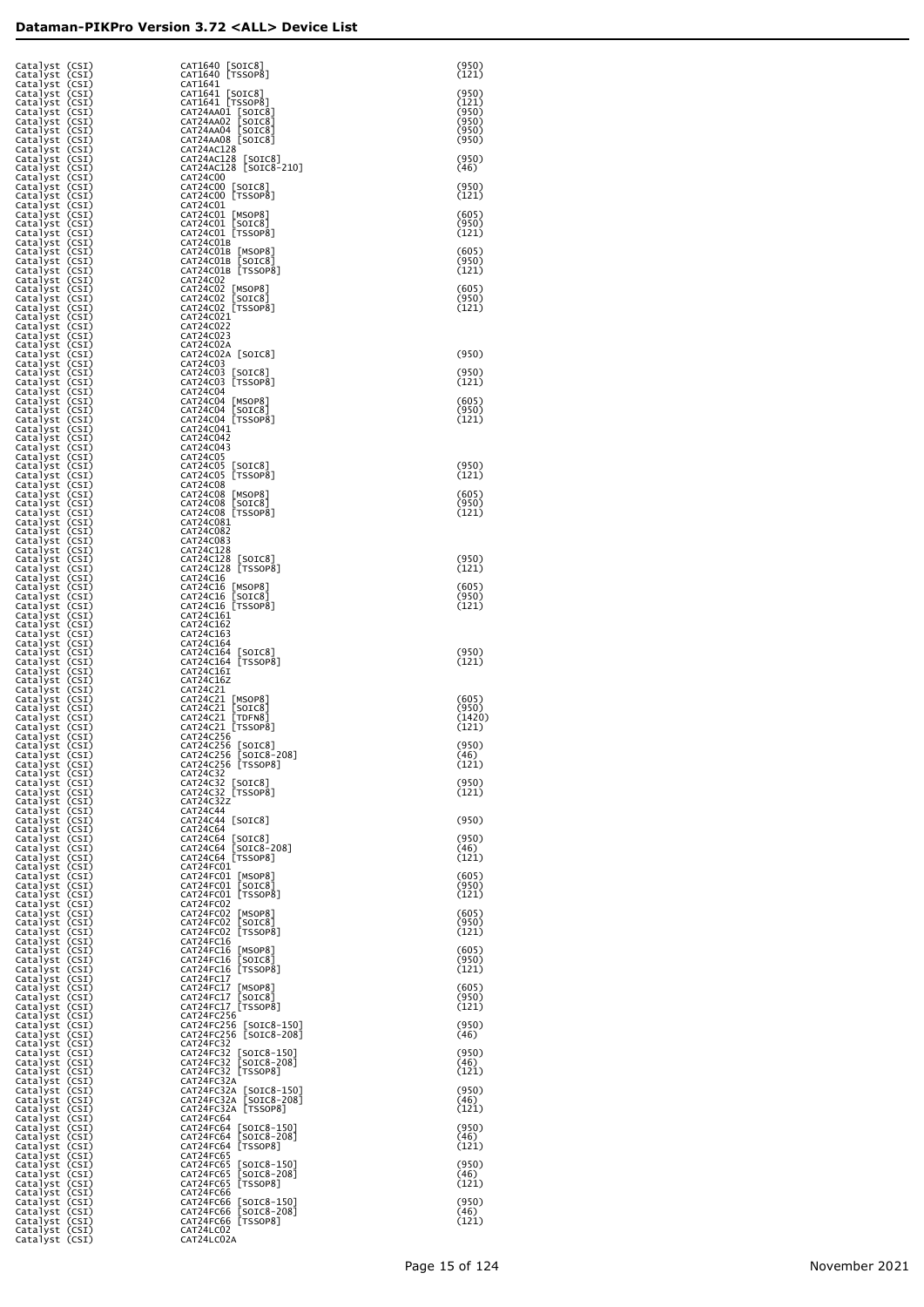| Catalyst (CSI)<br>Catalyst       | (CSI)          | CAT24LC02AZ<br>CAT24LC02Z                                         |                |
|----------------------------------|----------------|-------------------------------------------------------------------|----------------|
| Catalyst                         | (CSI)          | CAT24LC04                                                         |                |
| Catalyst (CSI)<br>Catalyst (CSI) |                | CAT24LC04Z<br>CAT24LC08                                           |                |
| Catalyst (CSI)<br>Catalyst (CSI) |                | CAT24LC08Z<br>CAT24LC16                                           |                |
| Catalyst (CSI)                   |                | CAT24LC16Z                                                        |                |
| Catalyst (CSI)<br>Catalyst (CSI) |                | CAT24WC01<br>CAT24WC01<br>[MSOP8]                                 | (605)          |
| Catalyst<br>Catalyst             | (CSI)<br>(CSI) | CAT24WC01<br>SOIC8<br>[TSSOP8]<br>CAT24WC01                       | (950)<br>(121) |
| Catalyst                         | (CSI)          | CAT24WC02                                                         |                |
| Catalyst<br>Catalyst             | (CSI)<br>(CSI) | CAT24WC02<br>$\lfloor$ MSOP $8$ ]<br>[201C8]<br>CAT24WC02         | (605)<br>(950) |
| Catalyst                         | (CSI)          | [TSSOP8]<br>CAT24WC02<br>CAT24WC03                                | (121)          |
| Catalyst (CSI)<br>Catalyst (CSI) |                | CAT24WC03<br>[MSOP8]                                              | (605)          |
| Catalyst (CSI)<br>Catalyst (CSI) |                | [201C8]<br>CAT24WC03<br>[TSSOP8]<br>CAT24WC03                     | (950)<br>(121) |
| Catalyst (CSI)                   |                | CAT24WC04                                                         | (605)          |
| Catalyst (CSI)<br>Catalyst (CSI) |                | CAT24WC04<br>[MSOP8]<br>CAT24WC04<br>[SOIC8]<br>[TSSOP8]          | (950)          |
| Catalyst (CSI)<br>Catalyst (CSI) |                | CAT24WC04<br>CAT24WC05                                            | (121)          |
| Catalyst (CSI)                   |                | CAT24WC05<br>[MSOP8]                                              | (605)          |
| Catalyst (CSI)<br>Catalyst (CSI) |                | CAT24WC05<br>[SOIC8]<br>[TSSOP8]<br>CAT24WC05                     | (950)<br>(121) |
| Catalyst (CSI)<br>Catalyst (CSI) |                | CAT24WC08<br>CAT24WC08<br>[MSOP8]                                 | (605)          |
| Catalyst (CSI)                   |                | CAT24WC08<br>SOIC8<br>[TSSOP8]<br>CAT24WC08                       | (950)<br>(121) |
| Catalyst (CSI)<br>Catalyst (CSI) |                | CAT24WC09                                                         |                |
| Catalyst (CSI)<br>Catalyst (CSI) |                | CAT24WC09 [SOIC8]<br>CAT24WC128                                   | (950)          |
| Catalyst (CSI)                   |                | CAT24WC128 [SOIC8]<br>CAT24WC129                                  | (950)          |
| Catalyst (CSI)<br>Catalyst (CSI) |                | CAT24WC129 [SOIC8]                                                | (950)          |
| Catalyst (CSI)<br>Catalyst (CSI) |                | CAT24WC16<br>CAT24WC16 [MSOP8]                                    | (605)          |
| Catalyst (CSI)                   |                | CAT24WC16 [SOIC8]<br>CAT24WC16 [TSSOP8]                           | (950)<br>(121) |
| Catalyst (CSI)<br>Catalyst (CSI) |                | CAT24WC164                                                        |                |
| Catalyst (CSI)<br>Catalyst (CSI) |                | CAT24WC164 [MSOP8]<br>CAT24WC164 [SOIC8]                          | (605)<br>(950) |
| Catalyst (CSI)                   |                | CAT24WC164 [TSSOP8]<br>CAT24WC17                                  | (121)          |
| Catalyst (CSI)<br>Catalyst (CSI) |                | CAT24WC17<br>$\lfloor$ SOIC $8$ ]                                 | (950)          |
| Catalyst (CSI)<br>Catalyst (CSI) |                | CAT24WC256<br>CAT24WC256 [SOIC8]                                  | (950)          |
| Catalyst (CSI)                   |                | CAT24WC257<br>CAT24WC257 [SOIC8]                                  | (950)          |
| Catalyst (CSI)<br>Catalyst (CSI) |                | CAT24WC32                                                         |                |
| Catalyst (CSI)<br>Catalyst (CSI) |                | CAT24WC32 [SOIC8]<br>CAT24WC33                                    | (950)          |
| Catalyst (CSI)                   |                | CAT24WC33<br>$\lfloor$ SOIC $8$<br>CAT24WC64                      | (950)          |
| Catalyst (CSI)<br>Catalyst (CSI) |                | CAT24WC64<br>$\lfloor$ SOIC $8$                                   | (950)          |
| Catalyst (CSI)<br>Catalyst (CSI) |                | CAT24WC65<br>CAT24WC65<br>[SOIC8]                                 | (950)          |
| Catalyst (CSI)<br>Catalyst (CSI) |                | CAT24WC66<br>CAT24WC66 [SOIC8]                                    | (950)          |
| Catalyst (CSI)                   |                | CAT25010                                                          |                |
| Catalyst (CSI)<br>Catalyst (CSI) |                | CAT25010<br>[MSOP8]<br>CAT25010                                   | (605)<br>(950) |
| Catalyst (CSI)<br>Catalyst (CSI) |                | [SOIC8]<br>[TSSOP8]<br>CAT25010<br>CAT25020                       | (121)          |
| Catalyst (CSI)                   |                | CAT25020<br>[MSOP8]                                               | (605)          |
| Catalyst (CSI)<br>Catalyst (CSI) |                | CAT25020<br>[SOIC8]<br>[TSSOP8]<br>CAT25020                       | (950)<br>(121) |
| Catalyst (CSI)<br>Catalyst (CSI) |                | CAT25040<br>CAT25040 [MSOP8]                                      | (605)          |
| Catalyst (CSI)                   |                | CAT25040 [SOIC8]<br>CAT25040 [TSSOP8]                             | (950)          |
| Catalyst (CSI)<br>Catalyst (CSI) |                | CAT25080                                                          | (121)          |
| Catalyst (CSI)<br>Catalyst (CSI) |                | CAT25080 [SOIC8]<br>CAT25080 [TSSOP8]                             | (950)<br>(121) |
| Catalyst (CSI)                   |                | CAT25128                                                          | (950)          |
| Catalyst (CSI)<br>Catalyst (CSI) |                | CAT25128 [SOIC8-150]<br>CAT25128 [SOIC8-200]<br>CAT25128 [TSSOP8] | (46)           |
| Catalyst (CSI)<br>Catalyst (CSI) |                | CAT25160                                                          | (121)          |
| Catalyst (CSI)                   |                | CAT25160 [SOIC8]<br>CAT25160 [TSSOP8]                             | (950)<br>(121) |
| Catalyst (CSI)<br>Catalyst (CSI) |                | CAT25256                                                          |                |
| Catalyst (CSI)<br>Catalyst (CSI) |                | CAT25256 [SOIC8-150]<br>CAT25256 [SOIC8-200]<br>CAT25256 [TSSOP8] | (950)<br>(46)  |
| Catalyst (CSI)                   |                |                                                                   | (121)          |
| Catalyst (CSI)<br>Catalyst (CSI) |                | CAT25320<br>CAT25320 [SOIC8]<br>CAT25320 [TSSOP8]                 | (950)          |
| Catalyst (CSI)<br>Catalyst (CSI) |                | CAT25640                                                          | (121)          |
| Catalyst (CSI)<br>Catalyst (CSI) |                | CAT25640 [SOIC8]<br>CAT25640 [TSSOP8]                             | (950)<br>(121) |
| Catalyst (CSI)                   |                | CAT25C01                                                          |                |
| Catalyst (CSI)<br>Catalyst (CSI) |                | CAT25C01 [MSOP8]                                                  | (605)<br>(950) |
| Catalyst (CSI)<br>Catalyst (CSI) |                | CAT25C01 [SOIC8]<br>CAT25C01 [TSSOP8]<br>CAT25C02                 | (121)          |
| Catalyst (CSI)                   |                | CAT25C02<br>[MSOP8]<br>[SOIC8]                                    | (605)          |
| Catalyst (CSI)<br>Catalyst (CSI) |                | CAT25C02<br>[TSSOP8]<br>CAT25C02                                  | (950)<br>(121) |
| Catalyst (CSI)<br>Catalyst (CSI) |                | CAT25C03<br>CAT25C03<br>[MSOP8]                                   | (605)          |
| Catalyst (CSI)                   |                | CAT25C03<br>[SOIC8]<br>[TSSOP8]                                   | (950)          |
| Catalyst (CSI)<br>Catalyst (CSI) |                | CAT25C03<br>CAT25C04                                              | (121)          |
| Catalyst (CSI)<br>Catalyst (CSI) |                | CAT25C04<br>[SOIC8]<br>[TSSOP8]<br>CAT25C04                       | (950)<br>(121) |
| Catalyst (CSI)                   |                | CAT25C05                                                          |                |
| Catalyst (CSI)<br>Catalyst (CSI) |                | CAT25C05 [SOIC8]<br>CAT25C05 [TSSOP8]                             | (950)<br>(121) |
| Catalyst (CSI)<br>Catalyst (CSI) |                | CAT25C08<br>CAT25C08                                              | (950)          |
| Catalyst (CSI)                   |                | [SOIC8]<br>[TSSOP8]<br>CAT25C08<br>CAT25C09                       | (121)          |
| Catalyst (CSI)<br>Catalyst (CSI) |                | CAT25C09 [SOIC8]<br>CAT25C09 [TSSOP8]                             | (950)          |
| Catalyst (CSI)<br>Catalyst (CSI) |                | CAT25C11                                                          | (121)          |
| Catalyst (CSI)                   |                | CAT25C11 [MSOP8]                                                  | (605)<br>(950) |
| Catalyst (CSI)<br>Catalyst (CSI) |                | CAT25C11 [SOIC8]<br>CAT25C11 [TSSOP8]                             | (121)          |
| Catalyst (CSI)<br>Catalyst (CSI) |                | CAT25C128<br>CAT25C128 [SOIC8]                                    | (950)          |
| Catalyst (CSI)<br>Catalyst (CSI) |                | CAT25C16                                                          | (950)          |
| Catalyst (CSI)                   |                | CAT25C16 [SOIC8]<br>CAT25C16 [TSSOP8]                             | (121)          |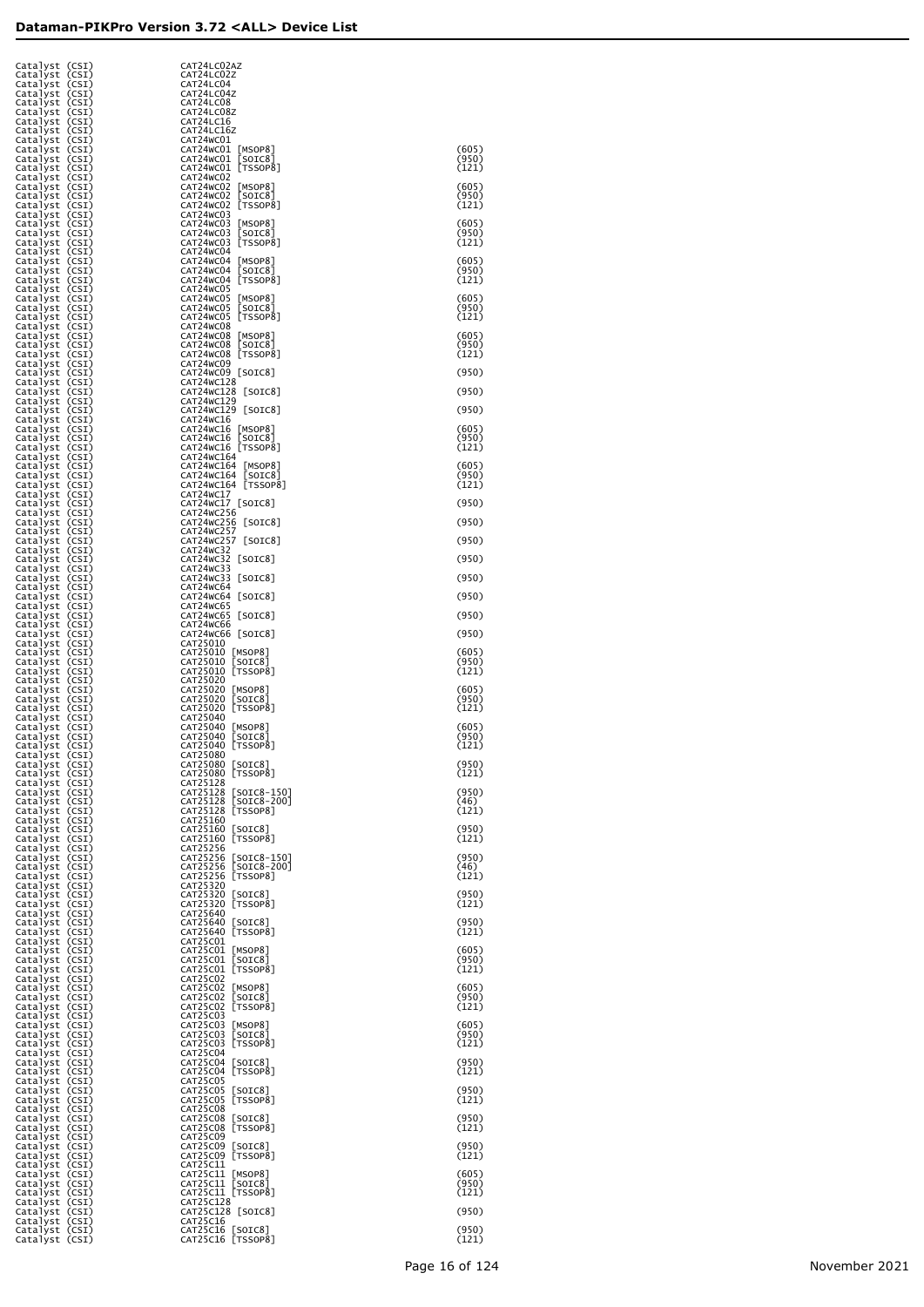| Catalyst (CSI)<br>Catalyst (CSI)<br>Catalyst (CSI) | CAT25C17<br>CAT25C17 [SOIC8]<br>CAT25C17 [TSSOP8]                                                                                                              | (950)<br>(121)         |
|----------------------------------------------------|----------------------------------------------------------------------------------------------------------------------------------------------------------------|------------------------|
| Catalyst (CSI)<br>Catalyst (CSI)                   | CAT25C256<br>CAT25C256 [SOIC8]                                                                                                                                 | (950)                  |
| Catalyst (CSI)<br>Catalyst (CSI)<br>Catalyst (CSI) | CAT25C32<br>CAT25C32 [SOIC8]                                                                                                                                   | (950)                  |
| Catalyst (CSI)<br>Catalyst (CSI)                   | CAT25C33<br>CAT25C33 [SOIC8]<br>CAT25C64                                                                                                                       | (950)                  |
| Catalyst (CSI)<br>Catalyst (CSI)                   | CAT25C64 [SOIC8]<br>CAT25C65                                                                                                                                   | (950)                  |
| Catalyst (CSI)<br>Catalyst (CSI)<br>Catalyst (CSI) | CAT25C65 [SOIC8]<br>CAT32C101                                                                                                                                  | (950)                  |
| Catalyst (CSI)<br>Catalyst (CSI)                   |                                                                                                                                                                | (46)<br>(46)           |
| Catalyst (CSI)<br>Catalyst (CSI)<br>Catalyst (CSI) | CAT32C101 (x8)<br>CAT32C101 (x8) [S01C8-209]<br>CAT32C101 [S01C8-209]<br>CAT32C1011 [S01C8-209]<br>CAT32C1011 (x16) [S01C8-209]<br>CAT32C1011 (x8) [S01C8-209] | (46)                   |
| Catalyst (CSI)<br>Catalyst (CSI)                   | CAT32C101I (x8) [SOIC8-209]<br>CAT32C101J (x8) [SOIC8]                                                                                                         | (46)<br>(950)          |
| Catalyst (CSI)<br>Catalyst (CSI)                   | CAT32C101J [SOIC8]<br>CAT33C101                                                                                                                                | (950)                  |
| Catalyst (CSI)<br>Catalyst (CSI)<br>Catalyst (CSI) | CAT33C101 (x8)<br>CAT33C101 (x8) [SOIC8-150]<br>CAT33C101 (x8) [SOIC8-209]<br>CAT33C101 [SOIC8-150]<br>CAT33C101 [SOIC8-209]                                   | (950)<br>(46)          |
| Catalyst (CSI)<br>Catalyst (CSI)                   |                                                                                                                                                                | (950)<br>(46)          |
| Catalyst (CSI)<br>Catalyst (CSI)<br>Catalyst (CSI) | CAT33C101I<br>CAT33C101I (x8)                                                                                                                                  | (950)                  |
| Catalyst (CSI)<br>Catalyst (CSI)                   | CAT33C101I (x8) [SOIC8-150]<br>CAT33C101I (x8) [SOIC8-209]<br>CAT33C101I [SOIC8-150]<br>CAT33C101I [SOIC8-209]                                                 | (46)<br>(950)          |
| Catalyst (CSI)<br>Catalyst (CSI)<br>Catalyst (CSI) | CAT33C1011-J (x8) [SOIC8-150]<br>CAT33C1011-J [SOIC8-150]                                                                                                      | (46)<br>(950)<br>(950) |
| Catalyst (CSI)<br>Catalyst (CSI)                   | CAT33C101-J (x8) [SOIC8-150]<br>CAT33C101-J [SOIC8-150]                                                                                                        | (950)<br>(950)         |
| Catalyst (CSI)<br>Catalyst (CSI)                   | CAT33C104                                                                                                                                                      | (950)                  |
| Catalyst (CSI)<br>Catalyst (CSI)<br>Catalyst (CSI) | CAT33C104 (x8)<br>CAT33C104 (x8) [SOIC8-150]<br>CAT33C104 (x8) [SOIC8-209]<br>CAT33C104 [SOIC8-150]<br>CAT33C104 [SOIC8-209]                                   | (46)<br>(950)          |
| Catalyst (CSI)<br>Catalyst (CSI)                   | CAT33C104I                                                                                                                                                     | (46)                   |
| Catalyst (CSI)<br>Catalyst (CSI)<br>Catalyst (CSI) | CAT33C104I (x8)                                                                                                                                                | (950)<br>(46)          |
| Catalyst (CSI)<br>Catalyst (CSI)                   | CAT33C104I (x8) [SOIC8-150]<br>CAT33C104I (x8) [SOIC8-209]<br>CAT33C104I [SOIC8-150]<br>CAT33C104I [SOIC8-209]                                                 | (950)<br>(46)          |
| Catalyst (CSI)<br>Catalyst (CSI)<br>Catalyst (CSI) | CAT33C108<br>CAT33C108 [SOIC8-150]<br>CAT33C108 [SOIC8-209]                                                                                                    | (950)<br>(46)          |
| Catalyst (CSI)<br>Catalyst (CSI)                   | CAT33C108I<br>CAT33C108I [SOIC8-150]<br>CAT33C108I [SOIC8-209]                                                                                                 | (950)                  |
| Catalyst (CSI)<br>Catalyst (CSI)                   | CAT33C116                                                                                                                                                      | (46)<br>(950)          |
| Catalyst (CSI)<br>Catalyst (CSI)<br>Catalyst (CSI) | CAT33C116 [SOIC8-150]<br>CAT33C116 [SOIC8-209]<br>CAT33C116I                                                                                                   | (46)                   |
| Catalyst (CSI)<br>Catalyst (CSI)                   | CAT33C116I [SOIC8-150]<br>CAT33C116I [SOIC8-209]                                                                                                               | (950)<br>(46)          |
| Catalyst (CSI)<br>Catalyst (CSI)<br>Catalyst (CSI) | CAT33C204<br>CAT34C02 [TSSOP8]<br>CAT34RC02                                                                                                                    | (121)                  |
| Catalyst (CSI)<br>Catalyst (CSI)                   | CAT34RC02 [SOIC8]<br>CAT34RC02 [TSSOP8]                                                                                                                        | (950)<br>(121)         |
| Catalyst (CSI)<br>Catalyst (CSI)<br>Catalyst (CSI) | CAT34WC02<br>CAT34WC02 [SOIC8]<br>CAT34WC02 [TSSOP8]                                                                                                           | (950)<br>(121)         |
| Catalyst (CSI)<br>Catalyst (CSI)                   | CAT35C102<br>CAT35C102 (x8)<br>CAT35C102 (x8) [SOIC8-150]                                                                                                      |                        |
| Catalyst (CSI)<br>Catalyst (CSI)<br>Catalyst (CSI) | CAT35C102 (x8) [SOIC8-209]                                                                                                                                     | (950)<br>(46)<br>(950) |
| Catalyst (CSI)<br>Catalyst (CSI)                   | CAT35C102 [SOIC8-150]<br>CAT35C102 [SOIC8-209]<br>CAT35C102I                                                                                                   | (46)                   |
| Catalyst (CSI)<br>Catalyst (CSI)<br>Catalyst (CSI) | CAT35C102I (x8)<br>CAT35C102I (x8) [SOIC8-150]<br>CAT35C102I (x8) [SOIC8-209]                                                                                  | (950)<br>(46)          |
| Catalyst (CSI)<br>Catalyst (CSI)                   | CAT35C102I [SOIC8-150]<br>CAT35C102I [SOIC8-200]                                                                                                               | (950)<br>(46)          |
| Catalyst (CSI)<br>Catalyst (CSI)<br>Catalyst (CSI) | CAT35C104<br>CAT35C104 (x8)                                                                                                                                    | (950)                  |
| Catalyst (CSI)<br>Catalyst (CSI)                   | CAT35C104 (x8) [SOIC8-150]<br>CAT35C104 (x8) [SOIC8-209]<br>CAT35C104 [SOIC8-150]<br>CAT35C104 [SOIC8-209]                                                     | (46)<br>(950)          |
| Catalyst (CSI)<br>Catalyst (CSI)<br>Catalyst (CSI) | CAT35C104I<br>CAT35C104I (x8)                                                                                                                                  | (46)                   |
| Catalyst (CSI)<br>Catalyst (CSI)                   | CAT35C104I (x8) [SOIC8-150]<br>CAT35C104I (x8) [SOIC8-209]                                                                                                     | (950)<br>(46)          |
| Catalyst (CSI)<br>Catalyst (CSI)<br>Catalyst (CSI) | CAT35C104I [SOIC8-150]<br>CAT35C104I [SOIC8-209]<br>CAT35C108                                                                                                  | (950)<br>(46)          |
| Catalyst (CSI)<br>Catalyst (CSI)                   | CAT35C108 (x8)                                                                                                                                                 | (950)                  |
| Catalyst (CSI)<br>Catalyst (CSI)                   | CAT35C108 (x8) [SOIC8-150]<br>CAT35C108 (x8) [SOIC8-209]<br>CAT35C108 [SOIC8-150]<br>CAT35C108 [SOIC8-209]                                                     | (46)<br>(950)<br>(46)  |
| Catalyst (CSI)<br>Catalyst (CSI)<br>Catalyst (CSI) | CAT35C108I<br>CAT35C108I (x8)                                                                                                                                  |                        |
| Catalyst (CSI)<br>Catalyst (CSI)                   | CAT35C1081 (x8) [SOIC8-150]<br>CAT35C1081 (x8) [SOIC8-209]<br>CAT35C1081 [SOIC8-150]                                                                           | (950)<br>(46)          |
| Catalyst (CSI)<br>Catalyst (CSI)<br>Catalyst (CSI) | CAT35C108I [SOIC8-209]<br>CAT35C116                                                                                                                            | (950)<br>(46)          |
| Catalyst (CSI)<br>Catalyst (CSI)                   | CAT35C116 (x8)                                                                                                                                                 | (950)                  |
| Catalyst (CSI)<br>Catalyst (CSI)<br>Catalyst (CSI) | CAT35C116 (X8) [SOIC8-150]<br>CAT35C116 (X8) [SOIC8-209]<br>CAT35C116 [SOIC8-150]<br>CAT35C116 [SOIC8-209]                                                     | (46)<br>(950)<br>(46)  |
| Catalyst (CSI)<br>Catalyst (CSI)                   | CAT35C116I<br>CAT35C116I (x8)                                                                                                                                  |                        |
| Catalyst (CSI)<br>Catalyst (CSI)<br>Catalyst (CSI) | CAT35C116I (x8) [SOIC8-150]<br>CAT35C116I (x8) [SOIC8-209]<br>CAT35C116I [SOIC8-150]                                                                           | (950)<br>(46)<br>(950) |
| Catalyst (CSI)<br>Catalyst (CSI)                   | CAT35C116I [SOIC8-209]<br>CAT35C202                                                                                                                            | (46)                   |
| Catalyst (CSI)<br>Catalyst (CSI)<br>Catalyst (CSI) | CAT35C204                                                                                                                                                      | (1062)<br>(1062)       |
| Catalyst (CSI)<br>Catalyst (CSI)                   | CAT5251 [SOIC24]<br>CAT5259 [SOIC24]<br>CAT5259 [TSOIC24]<br>CAT5261 [SOIC24]<br>CAT5269 [SOIC24]<br>CAT5269 [TSOP24]                                          | (1090)<br>(1062)       |
| Catalyst (CSI)<br>Catalyst (CSI)                   |                                                                                                                                                                | (1062)<br>(1090)       |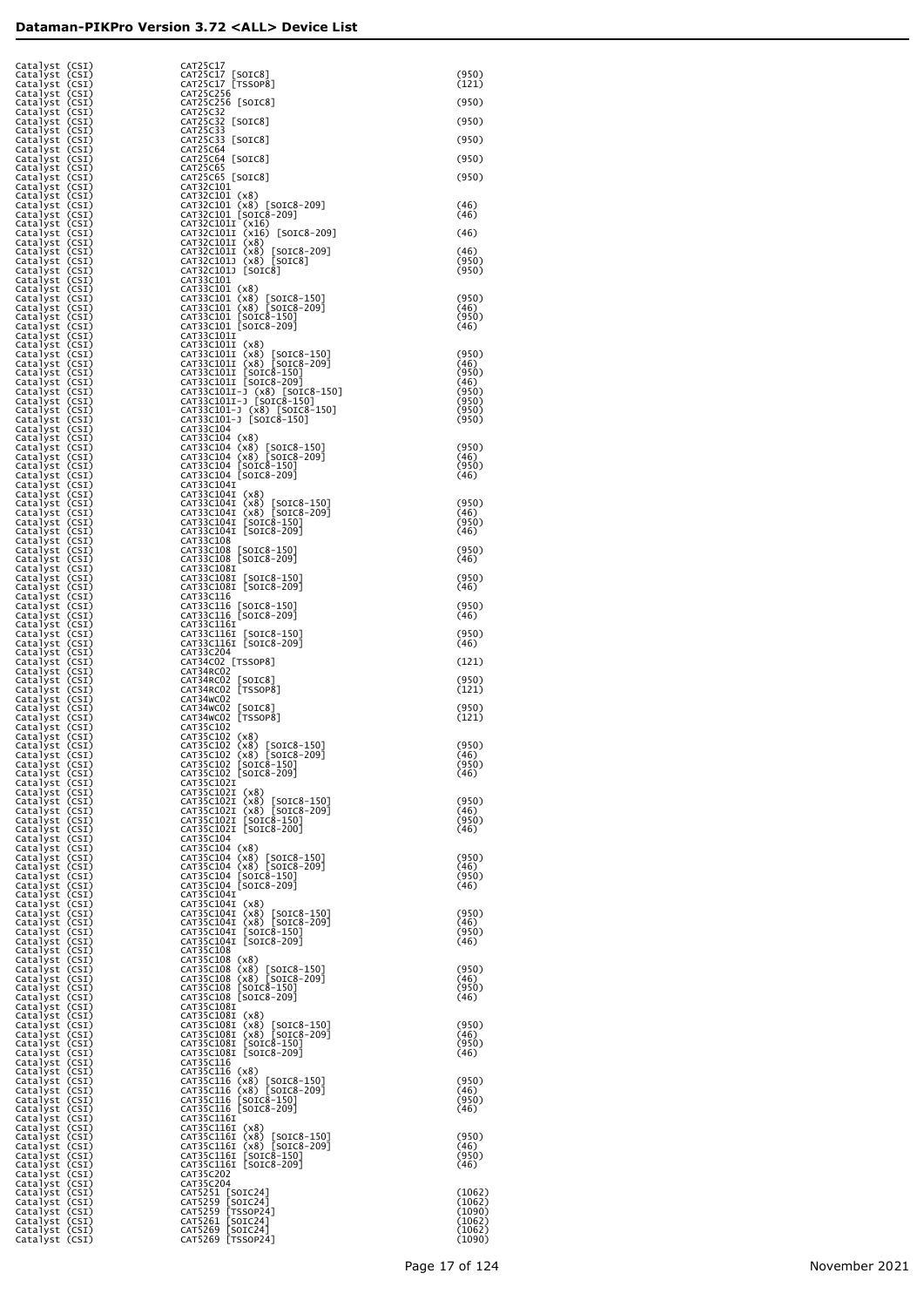| Catalyst (CSI)<br>Catalyst (CSI)                                                                                     | CAT5401 [SOIC24]<br>CAT5409 [SOIC24]<br>CAT5411 [SOIC24]<br>CAT59C11/A/H/I<br>CAT59C11/A/H/I                                                                                                                                                           | (1062)<br>(1062)        |
|----------------------------------------------------------------------------------------------------------------------|--------------------------------------------------------------------------------------------------------------------------------------------------------------------------------------------------------------------------------------------------------|-------------------------|
| Catalyst (CSI)<br>Catalyst (CSI)<br>Catalyst (CSI)                                                                   |                                                                                                                                                                                                                                                        | (1062)<br>(1062)        |
| Catalyst (CSI)<br>Catalyst (CSI)                                                                                     | CAT59C11/A/H/I (x8)<br>CAT64LC10                                                                                                                                                                                                                       |                         |
| Catalyst (CSI)<br>Catalyst (CSI)<br>Catalyst (CSI)                                                                   | CAT64LC10J [SOIC8]<br>CAT64LC10S [SOIC8]<br>CAT64LC10U [TSSOP8]                                                                                                                                                                                        | (950)<br>(950)<br>(121) |
| Catalyst (CSI)<br>Catalyst (CSI)                                                                                     | CAT64LC10UR [TSSOP8]<br>CAT64LC20                                                                                                                                                                                                                      | (121)                   |
| Catalyst (CSI)<br>Catalyst (CSI)                                                                                     | CAT64LC20J [SOIC8]<br>CAT64LC20S [SOIC8]<br>CAT64LC20U [TSSOP8]                                                                                                                                                                                        | (950)<br>(950)          |
| Catalyst (CSI)<br>Catalyst (CSI)<br>Catalyst (CSI)                                                                   | CAT64LC20UR [TSSOP8]<br>CAT64LC40                                                                                                                                                                                                                      | (121)<br>(121)          |
| Catalyst (CSI)<br>Catalyst (CSI)<br>Catalyst (CSI)                                                                   | CAT64LC40J [SOIC8]<br>CAT64LC40S [SOIC8]<br>CAT64LC40U [TSSOP8]                                                                                                                                                                                        | (950)<br>(950)          |
| Catalyst (CSI)<br>Catalyst (CSI)                                                                                     | CAT64LC40UR [TSSOP8]<br>CAT93C46                                                                                                                                                                                                                       | (121)<br>(121)          |
| Catalyst (CSI)<br>Catalyst (CSI)                                                                                     | CA193C46 (x8)<br>CAT93C46 (x8) [SOIC8-150]<br>CAT93C46 (x8) [SOIC8-208]<br>CAT93C46 (x8) [TSSOP8]<br>CAT93C46 [SOIC8-150]<br>CAT93C46 [SOIC8-208]<br>CAT93C46 [SOIC8-208]<br>CAT93C46 [TSSOP8]                                                         | (950)                   |
| Catalyst (CSI)<br>Catalyst (CSI)<br>Catalyst (CSI)                                                                   |                                                                                                                                                                                                                                                        | (46)<br>(121)<br>(950)  |
| Catalyst (CSI)<br>Catalyst (CSI)                                                                                     |                                                                                                                                                                                                                                                        | (46)<br>(121)           |
| Catalyst (CSI)<br>Catalyst (CSI)                                                                                     | CAT93C46A<br>CAT93C46A [SOIC8-150]<br>CAT93C46A [SOIC8-208]                                                                                                                                                                                            | (950)<br>(46)           |
| Catalyst (CSI)<br>Catalyst (CSI)<br>Catalyst (CSI)                                                                   | САТ93С46АН<br>CAT93C46AJ [SOIC8-150]                                                                                                                                                                                                                   | (950)                   |
| Catalyst (CSI)<br>Catalyst (CSI)                                                                                     | CAT93C46B<br><b>САТ93С46Н</b>                                                                                                                                                                                                                          |                         |
| Catalyst (CSI)<br>Catalyst (CSI)<br>Catalyst (CSI)                                                                   | CAT93C46H (x8)<br>CAT93C46R (x16)                                                                                                                                                                                                                      | (950)                   |
| Catalyst (CSI)<br>Catalyst (CSI)                                                                                     | CAT93C46R (x16) [SOIC8-150]<br>CAT93C46R (x16) [SOIC8-208]<br>CAT93C46R (x16) [TSSOP8]                                                                                                                                                                 | (46)<br>(121)           |
| Catalyst (CSI)<br>Catalyst (CSI)<br>Catalyst (CSI)                                                                   | CAT93C46R (x8)                                                                                                                                                                                                                                         | (950)<br>(46)           |
| Catalyst (CSI)<br>Catalyst (CSI)                                                                                     | CAT93C46R (x8) [SOIC8-150]<br>CAT93C46R (x8) [SOIC8-208]<br>CAT93C46R (x8) [TSOIC8-208]<br>CAT93C46R (x8) [TSOIC8-150]<br>CAT93C46RW (x8) [SOIC8-150]<br>CAT93C46W (x8) [SOIC8-150]<br>CAT93C46W [SOIC8-150]<br>CAT93C46W [SOIC8-208]<br>CAT93C46W [SO | (121)<br>(950)          |
| Catalyst (CSI)<br>Catalyst (CSI)<br>Catalyst (CSI)                                                                   |                                                                                                                                                                                                                                                        | (950)<br>(950)<br>(950) |
| Catalyst (CSI)<br>Catalyst (CSI)                                                                                     | CAT93C56                                                                                                                                                                                                                                               | (46)                    |
| Catalyst (CSI)<br>Catalyst (CSI)                                                                                     | CAT93C56 (x8)<br>CAT93C56 (x8) [SOIC8-150]<br>CAT93C56 (x8) [SOIC8-208]<br>CAT93C56 (x8) [TSSOP8]<br>CAT93C56 [SOIC8-208]<br>CAT93C56 [SOIC8-208]<br>CAT93C56 [SOIC8-208]                                                                              | (950)                   |
| Catalyst (CSI)<br>Catalyst (CSI)<br>Catalyst (CSI)                                                                   |                                                                                                                                                                                                                                                        | (46)<br>(121)<br>(950)  |
| Catalyst (CSI)<br>Catalyst (CSI)                                                                                     | CAT93C56 [TSSOP8]                                                                                                                                                                                                                                      | (46)<br>(121)           |
| Catalyst (CSI)<br>Catalyst (CSI)<br>Catalyst (CSI)                                                                   | CAT93C56A<br>CAT93C56A [SOIC8-150]<br>CAT93C56A [SOIC8-208]                                                                                                                                                                                            | (950)<br>(46)           |
| Catalyst (CSI)<br>Catalyst (CSI)                                                                                     | CAT93C56AJ [SOIC8]<br>CAT93C56W (x8) [SOIC8]                                                                                                                                                                                                           | (950)<br>(950)          |
| Catalyst (CSI)<br>Catalyst (CSI)<br>Catalyst (CSI)                                                                   | CAT93C56W [SOIC8]<br>CAT93C57                                                                                                                                                                                                                          | (950)                   |
| Catalyst (CSI)<br>Catalyst (CSI)                                                                                     | CA193C57 (x8)<br>CAT93C57 (x8)<br>CAT93C57 (x8) [SOIC8-208]<br>CAT93C57 (x8) [SOIC8-208]<br>CAT93C57 (x8) [TSSOP8]<br>CAT93C57 [SOIC8-208]<br>CAT93C57 [SOIC8-208]<br>CAT93C57 [TSSOP8]<br>CAT93C57 [TSSOP8]                                           | (950)<br>(46)           |
| Catalyst (CSI)<br>Catalyst (CSI)<br>Catalyst (CSI)                                                                   |                                                                                                                                                                                                                                                        | (121)<br>(950)<br>(46)  |
| Catalyst (CSI)<br>Catalyst (CSI)                                                                                     | CAT93C57W (x8) [SOIC8]<br>CAT93C57W [SOIC8]                                                                                                                                                                                                            | (121)<br>(950)          |
| Catalyst (CSI)<br>cataiyst (csi)<br>Catalyst (CSI)                                                                   | CAIY3C00<br>CAT93C66 (x8)                                                                                                                                                                                                                              | (950)                   |
| Catalyst (CSI)<br>Catalyst (CSI)                                                                                     | CAT93C66 (x8) [SOIC8-150]<br>CAT93C66 (x8) [SOIC8-208]<br>CAT93C66 (x8) [TSSOP8]<br>CAT93C66 [SOIC8-150]<br>CAT93C66 [SOIC8-208]<br>CAT93C66 [SOIC8-208]<br>CAT93C66 [TSSOP8]                                                                          | (950)<br>(46)           |
| Catalyst (CSI)<br>Catalyst (CSI)<br>Catalyst (CSI)                                                                   |                                                                                                                                                                                                                                                        | (121)<br>(950)<br>(46)  |
| Catalyst (CSI)<br>Catalyst (CSI)                                                                                     | CAT93C66A                                                                                                                                                                                                                                              | (121)                   |
| Catalyst (CSI)<br>Catalyst (CSI)                                                                                     | CAT93C66A [SOIC8-150]<br>CAT93C66A [SOIC8-208]<br>CAT93C66W (x8) [SOIC8]<br>CAT93C66W [SOIC8]                                                                                                                                                          | (950)<br>(46)<br>(950)  |
| Catalyst (CSI)<br>Catalyst (CSI)<br>Catalyst (CSI)                                                                   |                                                                                                                                                                                                                                                        | (950)                   |
| Catalyst (CSI)<br>Catalyst (CSI)                                                                                     | CAT93C76 (x16)<br>CAT93C76 (x16) [SOIC8]<br>CAT93C76 (x16) [TSSOP8]                                                                                                                                                                                    | (950)<br>(121)          |
| Catalyst (CSI)<br>Catalyst (CSI)<br>Catalyst (CSI)                                                                   | CAT93C76 (x8)<br>CAT93C76 (x8) [SOIC8]<br>CAT93C76 (x8) [TSSOP8]                                                                                                                                                                                       | (950)<br>(121)          |
| Catalyst (CSI)<br>Catalyst (CSI)                                                                                     | CAT93C86                                                                                                                                                                                                                                               | (950)                   |
| Catalyst (CSI)<br>Catalyst (CSI)<br>Catalyst (CSI)                                                                   | CAP33C86 (x8)<br>CAT93C86 (x8) [SOIC8-150]<br>CAT93C86 (x8) [SOIC8-208]<br>CAT93C86 (x8) [TSSOP8]<br>CAT93C86 [SOIC8-150]<br>CAT93C86 [SOIC8-208]<br>CAT93C86 [SOIC8-208]<br>CAT93C86 [TSSOP8]                                                         | (46)<br>(121)           |
| Catalyst (CSI)<br>Catalyst (CSI)                                                                                     |                                                                                                                                                                                                                                                        | (950)<br>(46)           |
| Catalyst (CSI)<br>Catalyst (CSI)<br>Catalyst (CSI)                                                                   | CAT93C86A                                                                                                                                                                                                                                              | (121)<br>(950)          |
| Catalyst (CSI)<br>Catalyst (CSI)                                                                                     | CAT93C86A [SOIC8-150]<br>CAT93C86A [SOIC8-208]<br>CAT93C86W (x8) [SOIC8]<br>CAT93C86W [SOIC8]                                                                                                                                                          | (46)<br>(950)           |
| Catalyst (CSI)<br>Catalyst (CSI)<br>Catalyst (CSI)                                                                   |                                                                                                                                                                                                                                                        | (950)<br>(605)          |
| Catalyst (CSI)<br>Catalyst (CSI)                                                                                     | CAT93HC46 (x16)<br>CAT93HC46 (x16) [MSOP8]<br>CAT93HC46 (x16) [SOIC8-150]<br>CAT93HC46 (x16) [TSSOP8]                                                                                                                                                  | (950)<br>(121)          |
| Catalyst (CSI)<br>Catalyst (CSI)<br>Catalyst (CSI)                                                                   | CAT93HC46 (x8)                                                                                                                                                                                                                                         | (605)<br>(950)          |
| Catalyst (CSI)<br>Catalyst (CSI)                                                                                     | CAT93HC46 (x8) [MSOP8]<br>CAT93HC46 (x8) [SOIC8-150]<br>CAT93HC46 (x8) [SOIC8-150]<br>CAT93HC46J (x8) [SOIC8-150]                                                                                                                                      | (121)<br>(950)          |
| Catalyst (CSI)<br>Catalyst (CSI)<br>Catalyst (CSI)                                                                   | САТ93НС46Ј [SOIC8]<br>САТ93НС46W (x16) [SOIC8-150]<br>CAT93HC46W (x8) [SOIC8-150]                                                                                                                                                                      | (950)<br>(950)<br>(950) |
| CBC Microelectr.                                                                                                     | MC24LC02<br>MC24LC02 [SOP8]                                                                                                                                                                                                                            | (950)                   |
| CBC Microelectr.<br>CBC Microelectr.<br>CBC Microelectr.<br>CBC Microelectr.<br>CBC Microelectr.<br>CBC Microelectr. | MC24LC02 [TSSOP8]<br>MC24LC04<br>MC24LC04 [SOP8]                                                                                                                                                                                                       | (121)<br>(950)          |
|                                                                                                                      | MC24LC04 [TSSOP8]<br>MC24LC08                                                                                                                                                                                                                          | (121)                   |
| CBC Microelectr.<br>CBC Microelectr.                                                                                 | MC24LC08 [SOP8]<br>MC24LC08 [TSSOP8]                                                                                                                                                                                                                   | (950)<br>(121)          |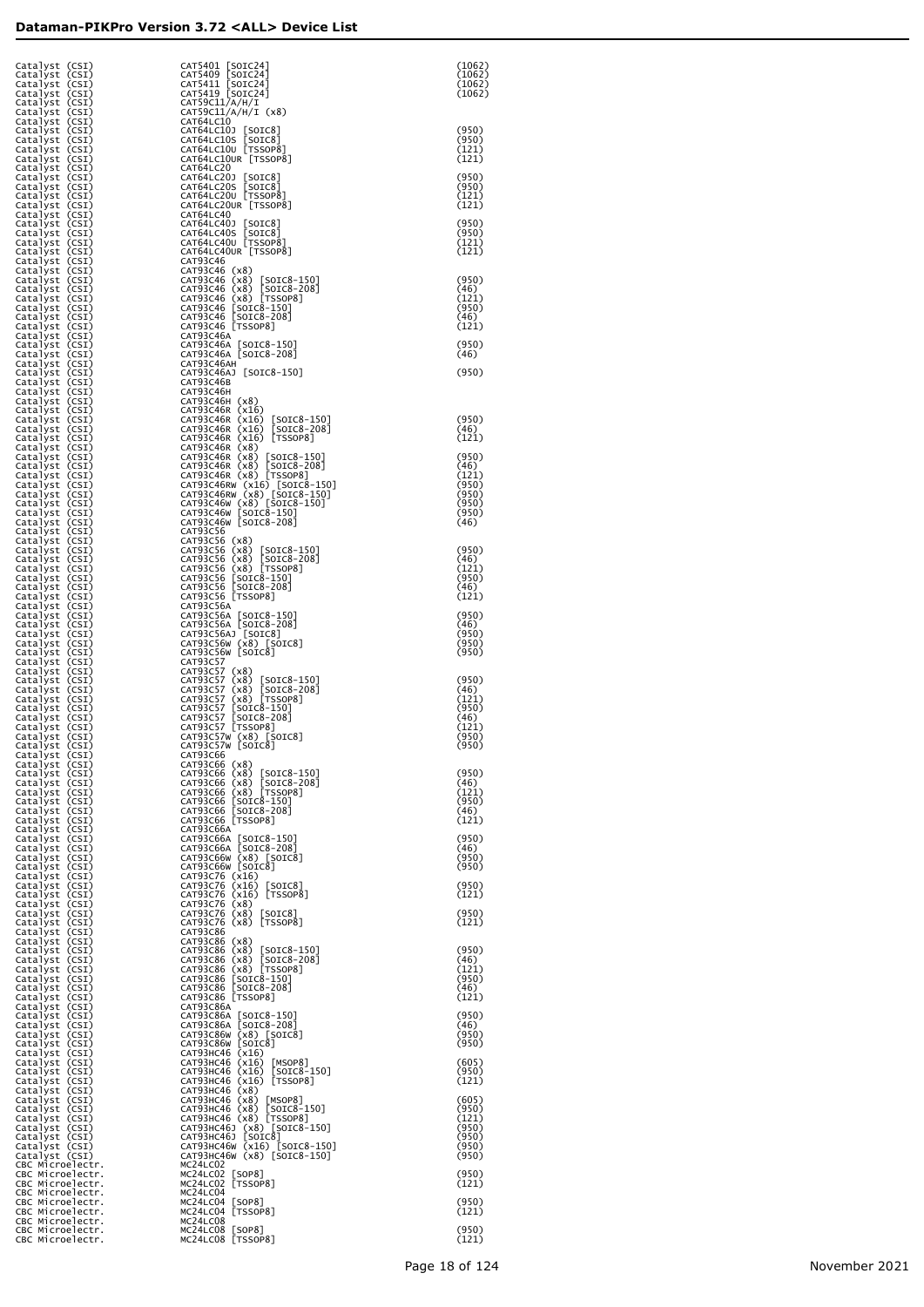| CBC Microelectr.<br>CBC Microelectr.                                                 | MC24LC16<br>MC24LC16 [SOP8]<br>MC24LC16 [TSSOP8]                                                                                                                                                                                          | (950)                   |
|--------------------------------------------------------------------------------------|-------------------------------------------------------------------------------------------------------------------------------------------------------------------------------------------------------------------------------------------|-------------------------|
| CBC Microelectr.<br>Ceramate Technical                                               | 24LC02                                                                                                                                                                                                                                    | (121)                   |
| Ceramate Technical<br>Ceramate Technical<br>Ceramate Technical                       | 24LC02 [SOIC8]<br>24LC02 [TSSOP8]<br>24LC08                                                                                                                                                                                               | (950)<br>(121)          |
| Ceramate Technical<br>Ceramate Technical                                             | 24LC08 [SOIC8]<br>24LC08 [TSSOP8]                                                                                                                                                                                                         | (950)<br>(121)          |
| Ceramate Technical<br>Ceramate Technical                                             | 24LC16<br>24LC16 [SOIC8]                                                                                                                                                                                                                  | (950)                   |
| Ceramate Technical<br>Ceramate Technical                                             | 24LC16 [TSSOP8]<br>24LLC02                                                                                                                                                                                                                | (121)                   |
| Ceramate Technical<br>Ceramate Technical                                             | 24LLC02 [SOIC8]<br>24LLC02 [TSSOP8]                                                                                                                                                                                                       | (950)<br>(121)          |
| Ceramate Technical<br>Ceramate Technical<br>Ceramate Technical                       | 24LLC08<br>24LLC08 [SOIC8]<br>24LLC08 [TSSOP8]                                                                                                                                                                                            | (950)<br>(121)          |
| Ceramate Technical<br>Ceramate Technical                                             | 24LLC16<br>24LLC16 [SOIC8]                                                                                                                                                                                                                | (950)                   |
| ceramate Technical<br>Ceramate Technical<br>Ceramate Technical<br>Ceramate Technical | 24LLC16 [TSSOP8]<br>93LC46                                                                                                                                                                                                                | (121)                   |
|                                                                                      | 93LC46 [SOIC8]                                                                                                                                                                                                                            | (950)<br>(950)          |
| cFeon(Eon Si.Sol.)<br>cFeon(Eon Si.Sol.)                                             |                                                                                                                                                                                                                                           | (950)<br>(577)          |
| cFeon(Eon Si.Sol.)<br>cFeon(Eon Si.Sol.)<br>cFeon(Eon Si.Sol.)                       |                                                                                                                                                                                                                                           | (950)<br>(577)<br>(950) |
| cFeon(Eon Si.Sol.)<br>cFeon(Eon Si.Sol.)                                             | 931C46G [SOIC8]<br>ENZ5805 [SOIC8]<br>ENZ5805 [VDFN8]<br>ENZ5805 [VDFN8]<br>ENZ5805T [VDFN8]<br>ENZ5805T [VDFN8]<br>ENZ5810 [VDFN8]<br>ENZ5810 [VDFN8]<br>ENZ5810T [SOP8-150]<br>ENZ5810T [VDFN8]<br>ENZ5810T [VDFN8]<br>ENZ5810T [VDFN8] | (577)<br>(950)          |
| cFeon(Eon Si.Sol.)<br>cFeon(Eon Si.Sol.)                                             | EN25B16                                                                                                                                                                                                                                   | (577)                   |
| cFeon(Eon Si.Sol.)<br>cFeon(Eon Si.Sol.)                                             | EN25B16 [SOP16]<br>EN25B16 [SOP8]<br>EN25B16 [VDFN8]                                                                                                                                                                                      | (1060)<br>(46)          |
| cFeon(Eon Si.Sol.)<br>cFeon(Eon Si.Sol.)<br>cFeon(Eon Si.Sol.)                       | EN25B16T                                                                                                                                                                                                                                  | (577)<br>(1060)         |
| cFeon(Eon Si.Sol.)<br>cFeon(Eon Si.Sol.)                                             |                                                                                                                                                                                                                                           | (46)<br>(577)           |
| cFeon(Eon Si.Sol.)<br>cFeon(Eon Si.Sol.)                                             |                                                                                                                                                                                                                                           | (950)<br>(577)          |
| cFeon(Eon Si.Sol.)<br>cFeon(Eon Si.Sol.)                                             | EN2SB16T<br>EN2SB16T [SOP16]<br>EN2SB16T [SOP8]<br>EN2SB16T [VDFN8]<br>EN2SB20 [SOP8-150]<br>EN2SB20 [VDFN8]<br>EN2SB20T [SOP8-150]<br>EN2SB20T [SOP8-150]<br>EN2SB20T [VDFN8]<br>EN2SB20T [VDFN8]                                        | (950)<br>(577)          |
| cFeon(Eon Si.Sol.)<br>cFeon(Eon Si.Sol.)<br>cFeon(Eon Si.Sol.)                       | EN25B32<br>EN25B32 [SOP16]<br>EN25B32 [SOP8]<br>EN25B32 [VDFN8]                                                                                                                                                                           | (1060)                  |
| cFeon(Eon Si.Sol.)<br>cFeon(Eon Si.Sol.)                                             | EN25B32T                                                                                                                                                                                                                                  | (46)<br>(577)           |
| cFeon(Eon Si.Sol.)<br>cFeon(Eon Si.Sol.)                                             | EN25B32T [SOP16]<br>EN25B32T [SOP8]                                                                                                                                                                                                       | (1060)<br>(46)          |
| cFeon(Eon Si.Sol.)<br>cFeon(Eon Si.Sol.)                                             | EN25B32T [VDFN8]<br>EN25B40                                                                                                                                                                                                               | (577)                   |
| cFeon(Eon Si.Sol.)<br>cFeon(Eon Si.Sol.)<br>cFeon(Eon Si.Sol.)                       | EN25B40 [SOP8-150]<br>EN25B40 [SOP8-200]<br>EN25B40 [VDFN8]                                                                                                                                                                               | (950)<br>(46)<br>(577)  |
| cFeon(Eon Si.Sol.)<br>cFeon(Eon Si.Sol.)                                             | <b>EN25B40T</b>                                                                                                                                                                                                                           | (950)                   |
| cFeon(Eon Si.Sol.)<br>cFeon(Eon Si.Sol.)                                             | ENZ3B40T [SOP8-150]<br>ENZ5B40T [SOP8-200]<br>ENZ5B40T [SOP8-200]<br>ENZ5B64 [SOP16]<br>ENZ5B64T [SOP16]                                                                                                                                  | (46)<br>(577)           |
| cFeon(Eon Si.Sol.)<br>cFeon(Eon Si.Sol.)<br>cFeon(Eon Si.Sol.)                       | EN25B80                                                                                                                                                                                                                                   | (1060)<br>(1060)        |
| cFeon(Eon Si.Sol.)<br>cFeon(Eon Si.Sol.)                                             | EN25B80 [SOIC8]<br>EN25B80 [VDFN8]                                                                                                                                                                                                        | (46)<br>(577)           |
| cFeon(Eon Si.Sol.)<br>cFeon(Eon Si.Sol.)                                             | <b>EN25B80T</b><br>EN25B80T [SOIC8]<br>EN25B80T [VDFN8]                                                                                                                                                                                   | (46)                    |
| cFeon(Eon Si.Sol.)<br>cFeon(Eon Si.Sol.)<br>cFeon(Eon Si.Sol.)                       | EN25D16                                                                                                                                                                                                                                   | (577)<br>(1060)         |
| cFeon(Eon Si.Sol.)<br>cFeon(Eon Si.Sol.)                                             | EN25D16 [SOP16]<br>EN25D16 [SOP8]<br>EN25D16 [VDFN8]                                                                                                                                                                                      | (46)<br>(577)           |
| cFeon(Eon Si.Sol.)<br>cFeon(Eon Si.Sol.)                                             | EN25D80<br>EN25D80 [SOP8]<br>EN25D80 [VDFN8]                                                                                                                                                                                              | (46)                    |
| cFeon(Eon Si.Sol.)<br>cFeon(Eon Si.Sol.)<br>cFeon(Eon Si.Sol.)                       | EN25F05<br>$[$ SOP $8$ - $\bar{1}50$ ]<br>VDFN87<br>EN25F05                                                                                                                                                                               | (577)<br>(950)<br>(577) |
| cFeon(Eon Si.Sol.)<br>cFeon(Eon Si.Sol.)                                             | [soP8]<br>EN25F10<br>EN25F10<br>[VDFN8]                                                                                                                                                                                                   | (950)<br>(577)          |
| cFeon(Eon Si.Sol.)<br>cFeon(Eon Si.Sol.)                                             | EN25F16<br>EN25F16<br>$\lfloor$ SOP $16$                                                                                                                                                                                                  | (1060)                  |
| cFeon(Eon Si.Sol.)<br>cFeon(Eon Si.Sol.)<br>cFeon(Eon Si.Sol.)                       | EN25F16<br>[SOP8]<br>[VDFN8]<br>EN25F16<br>EN25F20                                                                                                                                                                                        | (46)<br>(577)           |
| cFeon(Eon Si.Sol.)<br>cFeon(Eon Si.Sol.)                                             | [SOP8]<br>EN25F20 [VDFN8]                                                                                                                                                                                                                 | (950)<br>(577)<br>(950) |
| cFeon(Eon Si.Sol.)<br>cFeon(Eon Si.Sol.)                                             | EN25F20A [SOP8-150]<br>EN25F20A [VDFN8 5x6]<br>EN25F20A [VSOP8-150]                                                                                                                                                                       | (577)<br>(950)          |
| cFeon(Eon Si.Sol.)<br>cFeon(Eon Si.Sol.)                                             | EN25F32<br>EN25F32<br>[SOP16]<br>[SOP8]                                                                                                                                                                                                   | (1060)                  |
| cFeon(Eon Si.Sol.)<br>cFeon(Eon Si.Sol.)<br>cFeon(Eon Si.Sol.)                       | EN25F32<br>EN25F32<br>[VDFN8]<br><b>EN25F40</b>                                                                                                                                                                                           | (46)<br>(577)           |
| cFeon(Eon Si.Sol.)<br>cFeon(Eon Si.Sol.)                                             | EN25F40 [SOP8-150]<br>SOP8-200]<br>EN25F40                                                                                                                                                                                                | (950)<br>(46)           |
| cFeon(Eon Si.Sol.)<br>cFeon(Eon Si.Sol.)                                             | EN25F40 [VDFN8]<br>EN25F40A [SOP8-150]<br>EN25F40A [VDFN8 5x6]                                                                                                                                                                            | (577)<br>(950)          |
| cFeon(Eon Si.Sol.)<br>cFeon(Eon Si.Sol.)<br>cFeon(Eon Si.Sol.)                       | EN25F40A [VSOP8-150]<br>EN25F64                                                                                                                                                                                                           | (577)<br>(950)          |
| cFeon(Eon Si.Sol.)<br>cFeon(Eon Si.Sol.)                                             | EN25F64<br>$\lfloor$ SOP16]<br>$[$ SOP8 $]$<br>EN25F64                                                                                                                                                                                    | (1060)<br>(46)          |
| cFeon(Eon Si.Sol.)<br>cFeon(Eon Si.Sol.)                                             | [VDFN8 5x6]<br>EN25F64<br>EN25F64<br>[ $VDFN8$ $6x8$ ]                                                                                                                                                                                    | (577)<br>(970)          |
| cFeon(Eon Si.Sol.)<br>cFeon(Eon Si.Sol.)<br>cFeon(Eon Si.Sol.)                       | EN25F80<br>EN25F80 [SOP8-200]<br>EN25F80 [VDFN8]                                                                                                                                                                                          | (46)<br>(577)           |
| cFeon(Eon Si.Sol.)<br>cFeon(Eon Si.Sol.)                                             | <b>EN25LF05</b><br>[SOP8-150]<br>[VDFN8]<br><b>EN25LF05</b>                                                                                                                                                                               | (950)<br>(577)          |
| cFeon(Eon Si.Sol.)<br>cFeon(Eon Si.Sol.)                                             | EN25LF10<br>[SOP8]<br>EN25LF10<br>[VDFN8]                                                                                                                                                                                                 | (950)<br>(577)          |
| cFeon(Eon Si.Sol.)<br>cFeon(Eon Si.Sol.)                                             | [SOP8]<br><b>EN25LF20</b><br><b>EN25LF20</b><br>[VDFN8]<br><b>EN25LF40</b>                                                                                                                                                                | (950)<br>(577)          |
| cFeon(Eon Si.Sol.)<br>cFeon(Eon Si.Sol.)<br>cFeon(Eon Si.Sol.)                       | <b>EN25LF40</b><br>$[SOP8-150]$<br>$[50P8-200]$<br><b>EN25LF40</b>                                                                                                                                                                        | (950)<br>(46)           |
| cFeon(Eon Si.Sol.)<br>cFeon(Eon Si.Sol.)                                             | EN25LF40 [VDFN8]<br>EN25P05<br>[SOP8-150]<br>[VDFN8]                                                                                                                                                                                      | (577)<br>(950)          |
| cFeon(Eon Si.Sol.)<br>cFeon(Eon Si.Sol.)                                             | EN25P05<br>EN25P10<br>$[SOP8-150]$                                                                                                                                                                                                        | (577)<br>(950)          |
| cFeon(Eon Si.Sol.)<br>cFeon(Eon Si.Sol.)<br>cFeon(Eon Si.Sol.)                       | EN25P10<br>[VDFN8]<br>EN25P16<br>EN25P16<br>$\lfloor$ SOP $16$                                                                                                                                                                            | (577)<br>(1060)         |
| cFeon(Eon Si.Sol.)<br>cFeon(Eon Si.Sol.)                                             | EN25P16<br>[SOP8]<br>EN25P16<br>[VDFN8]                                                                                                                                                                                                   | (46)<br>(577)           |
| cFeon(Eon Si.Sol.)<br>cFeon(Eon Si.Sol.)                                             | EN25P20<br>$[SOP8-150]$<br>EN25P20 [VDFN8]                                                                                                                                                                                                | (950)<br>(577)          |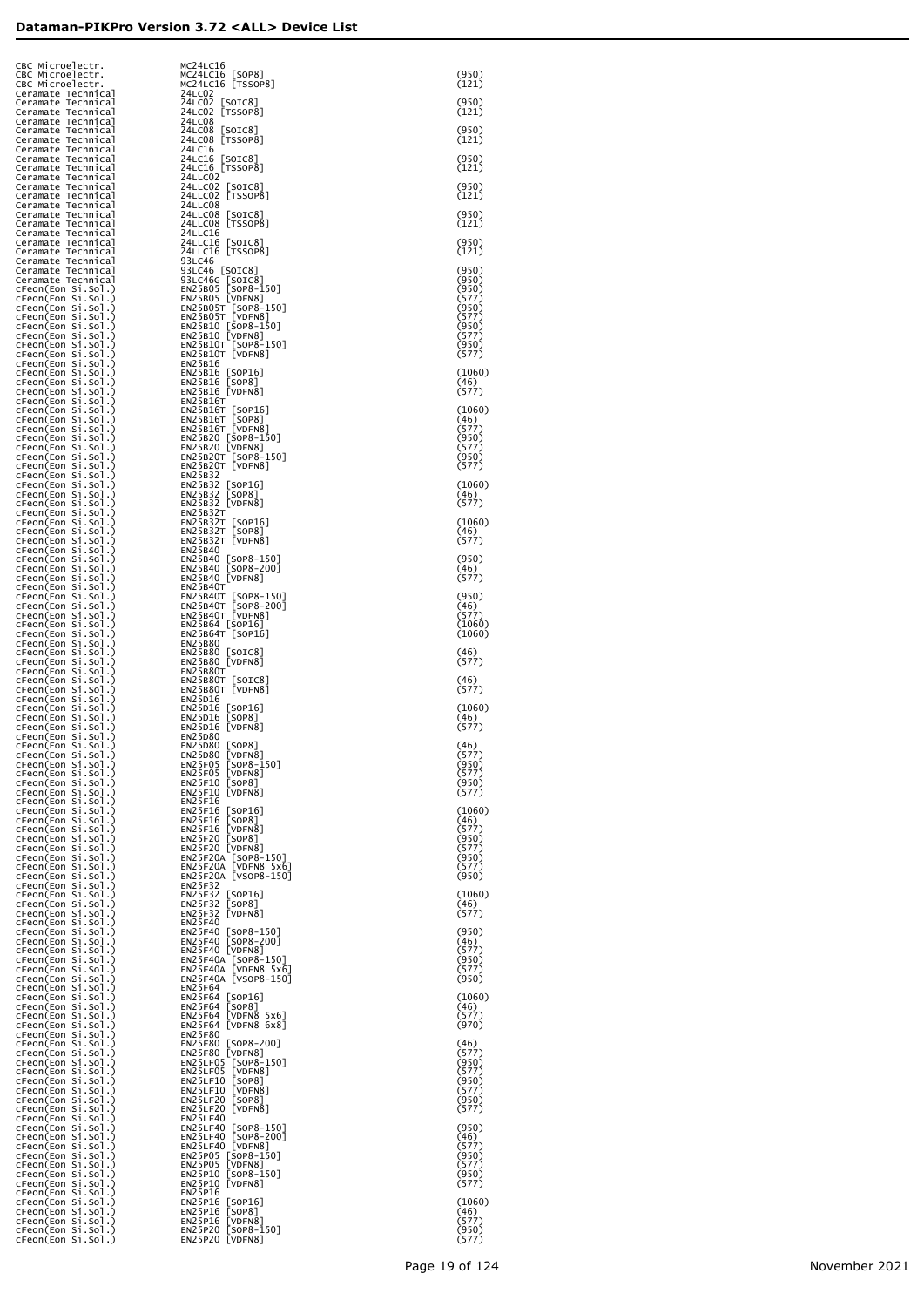| CFeon(Eon Si.Sol.)<br>cFeon(Eon Si.Sol.)<br>cFeon(Eon Si.Sol.)                       | EN25P32<br>EN25P32<br>[SOP16]<br>[SOP8]<br>EN25P32                                                                                                                                                                                                              | (1060)<br>(46)                   |
|--------------------------------------------------------------------------------------|-----------------------------------------------------------------------------------------------------------------------------------------------------------------------------------------------------------------------------------------------------------------|----------------------------------|
| cFeon(Eon Si.Sol.)<br>cFeon(Eon Si.Sol.)<br>cFeon(Eon Si.Sol.)                       | EN25P32<br>[VDFN8]<br>EN25P40<br>EN25P40<br>[SOP8-150]<br>[SOP8-200]                                                                                                                                                                                            | (577)<br>(950)                   |
| cFeon(Eon Si.Sol.)<br>cFeon(Eon Si.Sol.)<br>cFeon(Eon Si.Sol.)                       | EN25P40<br>[VDFN8]<br>EN25P40<br>EN25P64 [SOP16]                                                                                                                                                                                                                | (46)<br>(577)<br>(1060)          |
| cFeon(Eon Si.Sol.)<br>cFeon(Eon Si.Sol.)<br>cFeon(Eon Si.Sol.)<br>cFeon(Eon Si.Sol.) | EN25P80<br>EN25P80                                                                                                                                                                                                                                              | (46)<br>(577)                    |
| cFeon(Eon Si.Sol.)<br>cFeon(Eon Si.Sol.)<br>cFeon(Eon Si.Sol.)                       | EN25P80 [SOIC8]<br>EN25P80 [VDFN8]<br>EN25Q128 [SOP16]<br>EN25Q128 [VDFN8 5x6]<br>EN25Q128 [VDFN8 6x8]<br>EN25Q16                                                                                                                                               | (1060)<br>〔577〕<br>(970)         |
| cFeon(Eon Si.Sol.)<br>cFeon(Eon Si.Sol.)<br>cFeon(Eon Si.Sol.)                       | EN25Q16<br>EN25Q16 [SOP8-200]<br>EN25Q16 [VDFN8]<br><b>EN25Q16A</b>                                                                                                                                                                                             | (46)<br>(577)                    |
| cFeon(Eon Si.Sol.)<br>CFeon(Eon Si.Sol.)<br>cFeon(Eon Si.Sol.)                       | EN25016A [SOP8-200]<br>EN25016A [VDFN8]<br>EN25032 [SOP8]<br>EN25032 [VDFN8]                                                                                                                                                                                    | (46)<br>(577)<br>(46)            |
| cFeon(Eon Si.Sol.)<br>cFeon(Eon Si.Sol.)<br>cFeon(Eon Si.Sol.)                       | EN25Q32A                                                                                                                                                                                                                                                        | (577)<br>(1060)                  |
| cFeon(Eon Si.Sol.)<br>cFeon(Eon Si.Sol.)<br>cFeon(Eon Si.Sol.)                       | EN25032A [SOP16]<br>EN25032A [SOP8]<br>EN25032A [VDFN8]<br>EN25Q32B                                                                                                                                                                                             | (46)<br>(577)                    |
| cFeon(Eon Si.Sol.)<br>cFeon(Eon Si.Sol.)<br>cFeon(Eon Si.Sol.)                       | EN25032B [SOP16]<br>EN25032B [SOP8]<br>EN25032B [VDFN8]<br>EN25032C [SOP8]                                                                                                                                                                                      | (1060)<br>(46)<br>(577)          |
| cFeon(Eon Si.Sol.)<br>cFeon(Eon Si.Sol.)<br>cFeon(Eon Si.Sol.)                       | EN25Q40                                                                                                                                                                                                                                                         | (46)<br>(950)                    |
| cFeon(Eon Si.Sol.)<br>cFeon(Eon Si.Sol.)<br>cFeon(Eon Si.Sol.)                       | EN25040 [SOP8-150]<br>EN25040 [SOP8-200]<br>EN25040 [VDFN8]<br>EN25Q40A [SOP8-150]<br>EN25Q40A [VSOP8-150]                                                                                                                                                      | (46)<br>(577)<br>(950)           |
| cFeon(Eon Si.Sol.)<br>cFeon(Eon Si.Sol.)<br>cFeon(Eon Si.Sol.)                       | EN25Q64                                                                                                                                                                                                                                                         | (950)<br>(1060)                  |
| cFeon(Eon Si.Sol.)<br>cFeon(Eon Si.Sol.)<br>cFeon(Eon Si.Sol.)                       | EN25064 [SOP16]<br>EN25064 [SOP8]<br>EN25064 [VDFN8 5x6]<br>EN25064 [VDFN8 6x8]                                                                                                                                                                                 | (46)<br>(577)<br>(970)           |
| cFeon(Eon Si.Sol.)<br>cFeon(Eon Si.Sol.)<br>cFeon(Eon Si.Sol.)                       | <b>EN25Q80A</b><br>EN25080A [SOP8-150]<br>EN25080A [SOP8-200]<br>EN25080A [VDFN8]                                                                                                                                                                               | (950)<br>(46)<br>(577)           |
| cFeon(Eon Si.Sol.)<br>cFeon(Eon Si.Sol.)<br>cFeon(Eon Si.Sol.)<br>cFeon(Eon Si.Sol.) | <b>EN25Q80B</b>                                                                                                                                                                                                                                                 | (950)<br>(46)                    |
| cFeon(Eon Si.Sol.)<br>cFeon(Eon Si.Sol.)<br>cFeon(Eon Si.Sol.)                       |                                                                                                                                                                                                                                                                 | (950)<br>(1060)<br>(46)          |
| cFeon(Eon Si.Sol.)<br>cFeon(Eon Si.Sol.)<br>cFeon(Eon Si.Sol.)                       | EN25080B<br>EN25080B [SOP8-150]<br>EN25080B [SOP8-2001]<br>EN25080B [VSOP8-150]<br>EN2504128 [VSOP8-150]<br>EN2504128 [SOP16]<br>EN250425 [VDF88 6x8]<br>EN250425 [VDFN8 6x8]<br>EN2504256 [VDFN8 6x8]<br>EN2504128 [SOP16]<br>EN250H128 [VDFN8 6x8]<br>EN250H1 | (970)<br>(46)<br>(46)            |
| cFeon(Eon Si.Sol.)<br>cFeon(Eon Si.Sol.)<br>cFeon(Eon Si.Sol.)                       |                                                                                                                                                                                                                                                                 | (970)<br>(1060)<br>(970)         |
| cFeon(Eon Si.Sol.)<br>cFeon(Eon Si.Sol.)<br>cFeon(Eon Si.Sol.)                       | <b>EN25QH128A</b><br>EN25QH128A [SOP16]<br>EN25QH128A [SOP8-200]                                                                                                                                                                                                | (1060)<br>(46)                   |
| CFeon(Eon Si.Sol.)<br>CFeon(Eon Si.Sol.)<br>CFeon(Eon Si.Sol.)                       | EN25QH16                                                                                                                                                                                                                                                        | (1060)<br>(46)                   |
| cFeon(Eon Si.Sol.)<br>cFeon(Eon Si.Sol.)<br>CFeon(Eon Si.Sol.)                       | EN25QH16 [SOP16]<br>EN25QH16 [SOP16]<br>EN25QH16 [SOP8]<br>EN25QH256 [SOP16]<br>EN25QH256 [SOP16]<br>EN25QH256 [VDFN8 6x8]                                                                                                                                      | (577)<br>(1060)<br>(970)         |
| CFeon(Eon Si.Sol.)<br>cFeon(Eon Si.Sol.)<br>cFeon(Eon Si.Sol.)<br>CFeon(Eon Si.Sol.) | <b>EN25QH32</b><br>EN25QH32 [SOP16]<br>EN25QH32 [SOP8]<br>EN25QH32 [VDFN8]                                                                                                                                                                                      | (1060)<br>(46)<br>(577)          |
| CFeon(Eon Si.Sol.)<br>cFeon(Eon Si.Sol.)<br>cFeon(Eon Si.Sol.)                       | EN25QH32A [SOP16]<br>EN25QH32A [SOP8]<br>EN25QH32A [VDFN8]                                                                                                                                                                                                      | (1060)<br>(46)<br>(577)          |
| cFeon(Eon Si.Sol.)<br>cFeon(Eon Si.Sol.)<br>cFeon(Eon Si.Sol.)                       | <b>EN25QH64</b><br>EN25QH64 [SOP16]<br>EN25QH64 [SOP8]<br>EN25QH64 [VDFN8 6x8]                                                                                                                                                                                  | (1060)<br>(46)                   |
| cFeon(Eon Si.Sol.)<br>cFeon(Eon Si.Sol.)<br>cFeon(Eon Si.Sol.)                       | EN25QH64A                                                                                                                                                                                                                                                       | (970)<br>(1060)                  |
| cFeon(Eon Si.Sol.)<br>cFeon(Eon Si.Sol.)<br>cFeon(Eon Si.Sol.)                       | EN25QH64A [SOP16]<br>EN25QH64A [SOP8]<br>EN25QH64A [VDFN8 5x6]<br>EN25T16                                                                                                                                                                                       | (46)<br>(577)                    |
| cFeon(Eon Si.Sol.)<br>cFeon(Eon Si.Sol.)<br>cFeon(Eon Si.Sol.)<br>cFeon(Eon Si.Sol.) | EN25T16 [SOP16]<br>EN25T16 [SOP8]<br>EN25T16 [VDFN8]<br><b>EN25T16A</b>                                                                                                                                                                                         | (1060)<br>(46)<br>(577)          |
| cFeon(Eon Si.Sol.)<br>cFeon(Eon Si.Sol.)<br>cFeon(Eon Si.Sol.)                       | EN25T16A [SOP16]<br>EN25T16A [SOP8]<br>EN25T16A [VDFN8]                                                                                                                                                                                                         | (1060)<br>(46)<br>(577)          |
| cFeon(Eon Si.Sol.)<br>cFeon(Eon Si.Sol.)<br>cFeon(Eon Si.Sol.)                       | EN25T40<br>EN25T40 [SOP8-150]<br>EN25T40 [SOP8-200]<br>EN25T40 [VDFN8]                                                                                                                                                                                          | (950)<br>(46)                    |
| cFeon(Eon Si.Sol.)<br>cFeon(Eon Si.Sol.)<br>cFeon(Eon Si.Sol.)                       | EN25T80<br>EN25T80 [SOP8-200]<br>EN25T80 [VDFN8]                                                                                                                                                                                                                | (577)<br>(46)                    |
| CFeon(Eon Si.Sol.)<br>Chingis<br>Chingis                                             | ENZIST<br>PM25LD010 [SOTC8]<br>PM25LD010 [SOTC8]<br>PM25LD010 [WSON8]<br>PM25LD010 [WSON8]<br>PM25LD010 [WSON8]<br>PM25LD010 [WSON8]<br>PM25LD020 [SOTC8]<br>PM25LD020 [WSON8]<br>PM25LD0200 [WSON8]<br>PM25LD0200 [WSON8]<br>PM25LD0200 [WSON8]<br>PM          | (577)<br>(950)<br>(121)          |
| Chingis<br>Chingis<br>Chingis                                                        |                                                                                                                                                                                                                                                                 | (577)<br>(950)<br>(121)<br>(577) |
| Chingis<br>Chingis<br>Chingis<br>Chingis                                             |                                                                                                                                                                                                                                                                 | (950)<br>(121)<br>(577)          |
| Chingis<br>Chingis<br>Chingis                                                        |                                                                                                                                                                                                                                                                 | (950)<br>(121)<br>(577)          |
| Chingis<br>Chingis<br>Chingis                                                        | Pm25LD040<br>Pm25LD040 [SOIC8-150]<br>Pm25LD040 [SOIC8-200]<br>Pm25LD040 [WSON8]                                                                                                                                                                                | (950)<br>(46)                    |
| Chingis<br>Chingis<br>Chingis                                                        | Pm25LD040C                                                                                                                                                                                                                                                      | (577)<br>(950)                   |
| Chingis<br>Chingis<br>Chingis                                                        | Pm25LD040C<br>Pm25LD040C [SOTC8-150]<br>Pm25LD040C [SOTC8-200]<br>Pm25LD040C [WSON8]<br>Pm25LD256C [SOTC8]<br>Pm25LD256C [SOTC8]<br>Pm25LD512 [WSON8]<br>Pm25LD512 [WSON8]<br>Pm25LD512C [USON8]<br>Pm25LD512C [USON8]<br>Pm25LD512C [USON8]<br>Pm25            | (46)<br>(577)<br>(950)           |
| Chingis<br>Chingis<br>Chingis                                                        |                                                                                                                                                                                                                                                                 | (121)<br>(950)<br>(121)<br>(577) |
| Chingis<br>Chingis<br>Chingis<br>Chingis                                             |                                                                                                                                                                                                                                                                 | (950)<br>(121)<br>(577)          |
| Chingis                                                                              |                                                                                                                                                                                                                                                                 | (950)                            |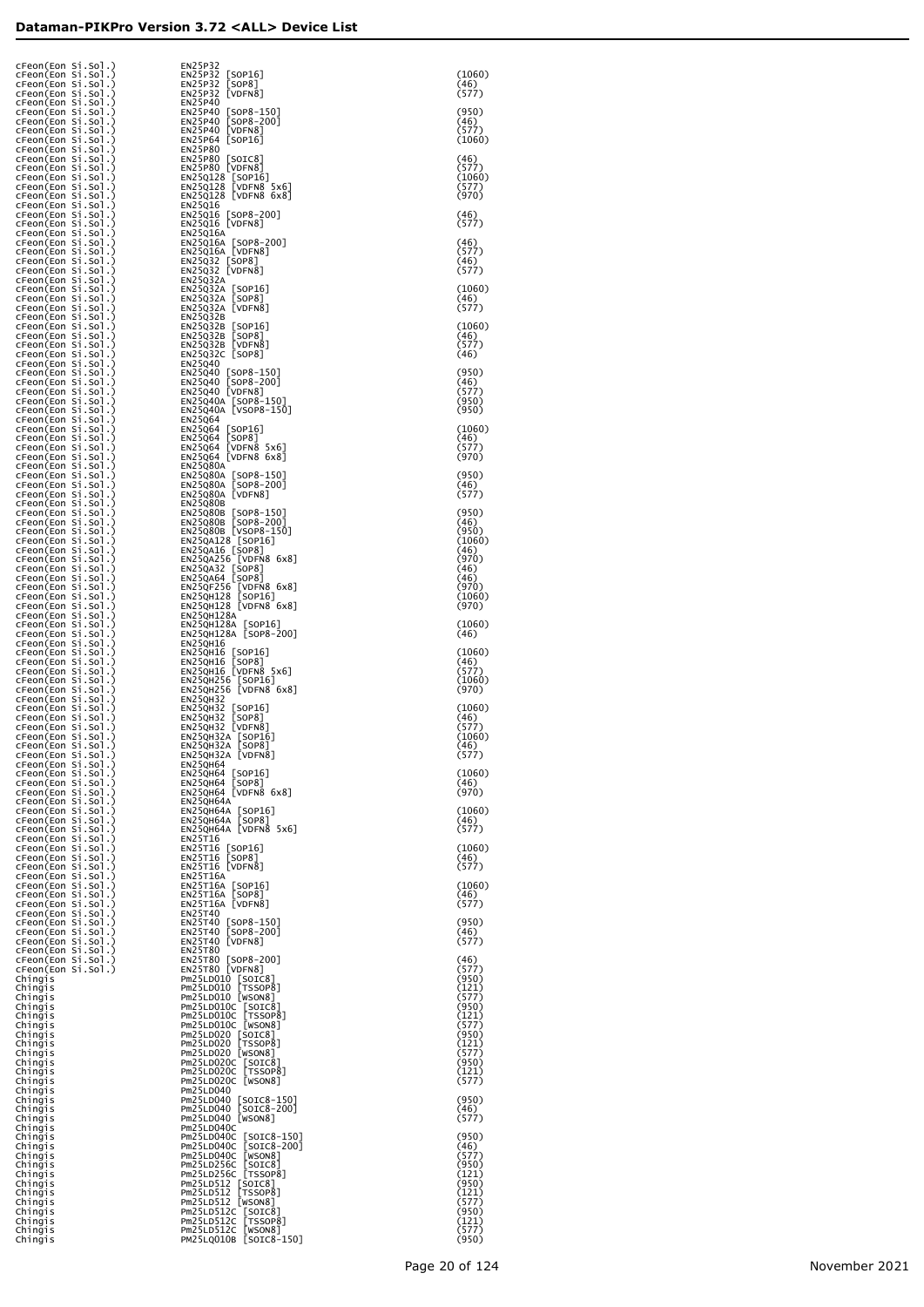| Chingis                                | PM25LQ010B [TSSOP8]                             | (121)            |
|----------------------------------------|-------------------------------------------------|------------------|
| Chingis<br>Chingis                     | PM25LQ016C<br>PM25LQ016C [SOIC8-200]            | (46)             |
| Chingis<br>Chingis                     | PM25LQ016C [WSON8]<br>PM25LQ020B [SOIC8-150]    | (577)<br>(950)   |
| Chingis<br>Chingis                     | PM25LQ020B [TSSOP8]<br>PM25LQ032C               | (121)            |
| Chingis<br>Chingis                     | PM25LQ032C [SOIC8-200]<br>PM25LQ032C [WSON8]    | (46)<br>(577)    |
| Chingis<br>Chingis                     | PM25LQ040 [SOIC8-150]<br>PM25LQ040 [SOIC8-200]  | (950)<br>(46)    |
| Chingis                                | PM25LQ040 [WSON8]<br>PM25LQ080C                 | (577)            |
| Chingis<br>Chingis                     | PM25LQ080C [SOIC8-200]                          | (46)<br>(577)    |
| Chingis<br>Chingis                     | PM25LQ080C [WSON8]<br>Pm25LV010                 |                  |
| Chingis<br>Chingis                     | Pm25LV010 [SOIC8]<br>Pm25LV010 [WSON8]          | (950)<br>(577)   |
| Chingis<br>Chingis                     | Pm25LV010A [SOIC8]<br>Pm25LV010A [WSON8]        | (950)<br>(577)   |
| Chingis<br>Chingis                     | Pm25LV016B [SOIC8-200]<br>Pm25LV016B [WSON8]    | (46)<br>(577)    |
| Chingis<br>Chingis                     | Pm25LV020 [SOIC8]<br>Pm25LV020 [WSON8]          | (950)<br>(577)   |
| Chingis<br>Chingis                     | Pm25LV040<br>Pm25LV040 [SOIC8]                  | (950)            |
| Chingis<br>Chingis                     | Pm25LV040 [SOIC8-200]<br>Pm25LV040 [WSON8]      | (46)<br>(577)    |
| Chingis<br>Chingis                     | Pm25LV080B [SOIC8-200]<br>Pm25LV080B [WSON8]    | (46)<br>(577)    |
| Chingis<br>Chingis                     | Pm25LV512<br>Pm25LV512 [SOIC8]                  | (950)            |
| Chingis                                | Pm25LV512 [WSON8]                               | (577)            |
| Chingis<br>Chingis                     | Pm25LV512A [SOIC8]<br>Pm25LV512A [TSSOP8]       | (950)<br>(121)   |
| Chingis<br>Chipswinner                 | Pm25LV512A [WSON8]<br>CW24C02                   | (577)            |
| Chipswinner<br>Chipswinner             | CW24C02 [SOP8]<br>CW24C02 [TSSOP8]              | (950)<br>(121)   |
| Chipswinner<br>Chipswinner             | CW24C02B<br>CW24C02B [SOP8]                     | (950)            |
| Chipswinner<br>Chipswinner             | CW24C02B [TSSOP8]<br>CW24C02C                   | (121)            |
| Chipswinner<br>Chipswinner             | CW24C02C [SOP8]<br>CW24C02C [TSSOP8]            | (950)<br>(121)   |
| Chipswinner<br>Chipswinner             | CW24C04<br>CW24C04 [SOP8]                       | (950)            |
| Chipswinner<br>Chipswinner             | CW24C04 [TSSOP8]<br>CW24C04A                    | (121)            |
| Chipswinner                            | CW24C04A [SOP8]                                 | (950)            |
| Chipswinner<br>Chipswinner             | CW24C04A [TSSOP8]<br>CW24C08                    | (121)            |
| Chipswinner<br>Chipswinner             | CW24C08 [SOP8]<br>CW24C08 [TSSOP8]              | (950)<br>(121)   |
| Chipswinner<br>Chipswinner             | CW24C08B<br>CW24C08B [SOP8]                     | (950)            |
| Chipswinner<br>Chipswinner             | CW24C08B [TSSOP8]<br>CW24C08C                   | (121)            |
| Chipswinner<br>Chipswinner             | CW24C08C [SOP8]<br>CW24C08C [TSSOP8]            | (950)<br>(121)   |
| Chipswinner<br>Chipswinner             | CW24C16<br>CW24C16 [SOP8]                       | (950)            |
| Chipswinner<br>Chipswinner             | CW24C16 [TSSOP8]<br>CW24C16A                    | (121)            |
| Chipswinner<br>Chipswinner             | CW24C16A [SOP8]<br>CW24C16A [TSSOP8]            | (950)<br>(121)   |
| Chipswinner<br>Chipswinner             | CW24C32<br>CW24C32 [SOP8]                       | (950)            |
| Chipswinner<br>Chipswinner             | CW24C32 [TSSOP8]<br>CW24C64                     | (121)            |
| Chipswinner<br>Chipswinner             | CW24C64 [SOP8]<br>CW24C64 [TSSOP8]              | (950)<br>(121)   |
| Chrontel<br>CKD Technology             | CH9904 [SOP8]<br><b>CKD24A02</b>                | (950)            |
| CKD Technology<br>Copal Electronics    | CKD24A02 [SOP8]<br>DP7259 [SOIC24]              | (950)<br>(1062)  |
| Copal Electronics                      | DP7259 [TSSOP24]<br>DP7269 [SOIC24]             | (1090)           |
| Copal Electronics<br>Copal Electronics | DP7269 [TSSOP24]                                | (1062)<br>(1090) |
| Copal Electronics<br>Copal Electronics | DP7409 [SOIC24]<br>DP7419 [SOIC24]              | (1062)<br>(1062) |
| Coreriver<br>Coreriver                 | CR24C01<br>CR24C01 [SOIC8]                      | (950)            |
| Coreriver<br>Coreriver                 | CR24C01 [TSSOP8]<br>CR24C02                     | (121)            |
| Coreriver<br>Coreriver                 | CR24C02 [SOIC8]<br>CR24C02 [TSSOP8]             | (950)<br>(121)   |
| Coreriver<br>Coreriver                 | CR24C04<br>CR24C04 [SOIC8]                      | (950)            |
| Coreriver<br>Coreriver                 | CR24C04 [TSSOP8]<br>CR24C08                     | (121)            |
| Coreriver<br>Coreriver                 | CR24C08 [SOIC8]<br>CR24C08 [TSSOP8]             | (950)<br>(121)   |
| Coreriver<br>Coreriver                 | CR24C128<br>CR24C128 [SOIC8]                    | (950)            |
| Coreriver                              | CR24C128 [TSSOP8]                               | (121)            |
| Coreriver<br>Coreriver                 | CR24C16<br>CR24C16 [SOIC8]                      | (950)            |
| Coreriver<br>Coreriver                 | CR24C16 [TSSOP8]<br>CR24C256                    | (121)            |
| Coreriver<br>Coreriver                 | CR24C256 [SOIC8]<br>CR24C32                     | (950)            |
| Coreriver<br>Coreriver                 | CR24C32 [SOIC8]<br>CR24C32 [TSSOP8]             | (950)<br>(121)   |
| Coreriver<br>Coreriver                 | CR24C64<br>CR24C64 [SOIC8]                      | (950)            |
| Coreriver<br>Coreriver                 | CR24C64 [TSSOP8]<br>CR93C46 (x16)               | (121)            |
| Coreriver<br>Coreriver                 | CR93C46 (x16) [SOIC8]<br>CR93C46 (x16) [TSSOP8] | (950)<br>(121)   |
| Coreriver<br>Coreriver                 | CR93C46 (x8)<br>CR93C46 (x8) [SOIC8]            | (950)            |
| Coreriver<br>Coreriver                 | CR93C46 (x8) [TSSOP8]<br>CR93C46W (x16) [SOIC8] | (121)<br>(950)   |
| Coreriver<br>Cypress                   | CR93C46W (x8) [SOIC8]<br>CY24C01 [SOIC8]        | (950)<br>(950)   |
| Cypress<br>Cypress                     | CY24C01 [TSSOP8]<br>CY24C02 [SOIC8]             | (121)<br>(950)   |
| Cypress                                | CY24C02 [TSSOP8]<br>CY24C04 [SOIC8]             | (121)<br>(950)   |
| Cypress<br>Cypress                     | CY24C04 [TSSOP8]                                | (121)            |
| Cypress<br>Cypress                     | CY24C08 [SOIC8]<br>CY24C08 [TSSOP8]             | (950)<br>(121)   |
| Cypress<br>Cypress                     | CY24C16 [SOIC8]<br>CY24C16 [TSSOP8]             | (950)<br>(121)   |
| Cypress<br>Cypress                     | CY25C01 [SOIC8]<br>CY25C01 [TSSOP8]             | (950)<br>(121)   |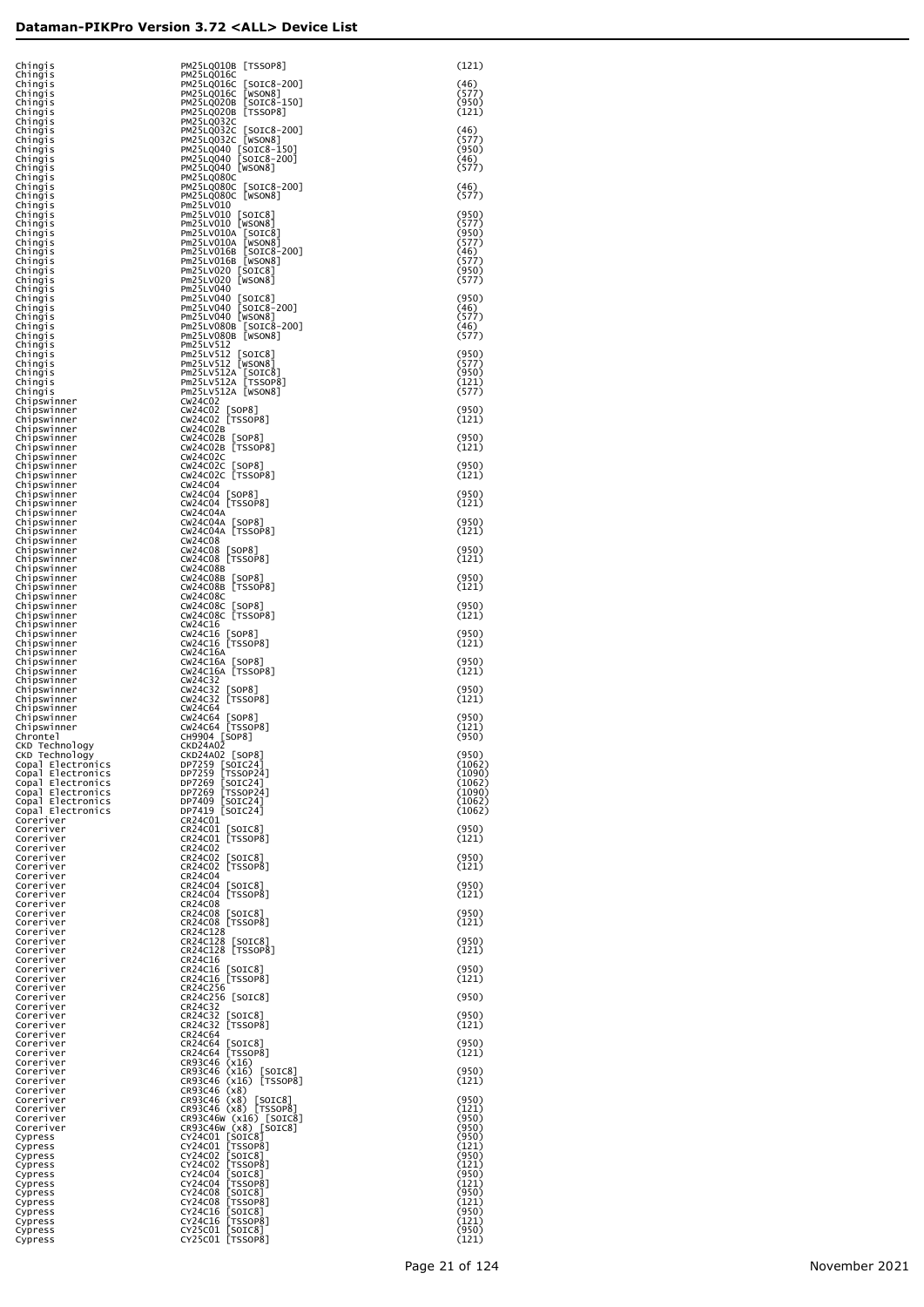| Cypress                              | CY25C02 [SOIC8]<br>[TSSOP8]<br>CY25C02                                                                 | (950)<br>(121) |
|--------------------------------------|--------------------------------------------------------------------------------------------------------|----------------|
| Cypress<br>Cypress                   | CY25C04 [SOIC8]<br>CY25C04 [TSS0P8]                                                                    | (950)          |
| Cypress<br>Cypress                   | CY25C08 [SOIC8]                                                                                        | (121)<br>(950) |
| Cypress<br>Cypress                   | CY25C08 [TSSOP8]<br>CY25C16 [SOIC8]                                                                    | (121)<br>(950) |
| Cypress<br>Cypress                   | CY25C16 [TSSOP8]<br>CY93C01 (x16) [SOIC8]<br>CY93C01 (x16) [TSSOP8]                                    | (121)<br>(950) |
| Cypress<br>Cypress                   | CY93C01 (x8) [SOIC8]                                                                                   | (121)<br>(950) |
| Cypress<br>Cypress                   | CY93C01 (x8) [TSSOP8]                                                                                  | (121)<br>(950) |
| Cypress<br>Cypress                   | CY93C02 (x16) [SOIC8]<br>CY93C02 (x16) [TSSOP8]<br>CY93C02 (x8) [SOIC8]                                | (121)<br>(950) |
| Cypress<br>Cypress                   | CY93C02 (x8) [TSSOP8]<br>CY93C04 (x16) [SOIC8]                                                         | (121)<br>(950) |
| Cypress                              | CY93C04 (x16) [TSSOP8]<br>CY93C04 (x8) [SOIC8]                                                         | (121)<br>(950) |
| Cypress<br>Cypress                   | CY93C04 (x8) [TSSOP8]                                                                                  | (121)          |
| Cypress<br>Cypress                   | CY93C08 (x16) [SOIC8]<br>CY93C08 (x16) [TSSOP8]                                                        | (950)<br>(121) |
| Cypress<br>Cypress                   | CY93C08 (x8) [SOIC8]<br>CY93C08 (x8) [TSSOP8]<br>CY93C16 (x16) [SOIC8]                                 | (950)<br>(121) |
| Cypress<br>Cypress                   | CY93C16 (x16) [SOIC8]<br>CY93C16 (x16) [TSSOP8]                                                        | (950)<br>(121) |
| Cypress<br>Cypress                   | CY93C16 (x8) [SOIC8]<br>CY93C16 (x8) [TSSOP8]                                                          | (950)<br>(121) |
| Cypress<br>Cypress                   | FM24C04B [SOIC8]<br>FM24C16B [SOIC8]                                                                   | (950)<br>(950) |
| Cypress                              | FM24C64B [SOIC8]                                                                                       | (950)<br>(950) |
| Cypress<br>Cypress                   | FM24CL04B [SOIC8]<br>FM24CL16B [SOIC8]                                                                 | (950)          |
| Cypress<br>Cypress                   | FM24CL64B [SOIC8]<br>FM24CL64B-GA [SOIC8]                                                              | (950)<br>(950) |
| Cypress<br>Cypress                   | FM24V01 [SOIC8]<br>FM24V02 SOIC8                                                                       | (950)<br>(950) |
| Cypress<br>Cypress                   | FM24V05 [SOIC8]<br>FM24V10 [SOIC8]                                                                     | (950)<br>(950) |
| Cypress<br>Cypress                   | FM24VN10 [SOIC8]<br>FM24W256 [SOIC8-150]                                                               | (950)<br>(950) |
| Cypress                              | FM25040B [SOIC8]                                                                                       | (950)<br>(950) |
| Cypress<br>Cypress                   | FM25040B-GA [SOIC8]<br>FM25640B [SOIC8]                                                                | (950)          |
| Cypress<br>Cypress                   | FM25640B-GA [SOIC8]<br>FM25C160B [SOIC8]                                                               | (950)<br>(950) |
| Cypress<br>Cypress                   | FM25C160B-GA [SOIC8]<br>FM25CL64B [SOIC8]                                                              | (950)<br>(950) |
| Cypress<br>Cypress                   | FM25CL64B-GA [SOIC8]<br>FM25H20 [SOIC8]                                                                | (950)<br>(46)  |
| Cypress<br>Cypress                   | FM25H20 [TDFN8]<br>FM25L04B [SOIC8]                                                                    | (577)<br>(950) |
| Cypress                              | FM25L04B-GA [SOIC8]                                                                                    | (950)<br>(950) |
| Cypress<br>Cypress                   | FM25L16B [SOIC8]<br>FM25V01 [SOIC8]                                                                    | (950)          |
| Cypress<br>Cypress                   | [SOIC8]<br><b>FM25V02</b><br>FM25V05 [SOIC8]                                                           | (950)<br>(950) |
| Cypress<br>Cypress                   | FM25V10 [SOIC8]<br><b>FM25V20</b>                                                                      | (950)          |
| Cypress<br>Cypress                   | FM25V20 [SOIC8]<br>FM25V20 [TDFN8]                                                                     | (950)<br>(577) |
| Cypress<br>Cypress                   | FM25VN10 [SOIC8]<br>FM25W256 [SOIC8]                                                                   | (950)<br>(950) |
| Dallas<br>Dallas                     | DS1620<br>DS1620 [SOIC8]                                                                               | (46)           |
| Deutron Electr.                      | AC25LV010 [SOIC8]<br>AC25LV512 [SOIC8]                                                                 | (950)          |
| Deutron Electr.<br>Dialog Semicond.  | RM24C128C-L [SOIC8-150]<br>RM24C128C-L [TSSOP8]                                                        | (950)<br>(950) |
| Dialog Semicond.<br>Dialog Semicond. |                                                                                                        | (121)<br>(950) |
| Dialog Semicond.<br>Dialog Semicond. | RM24C128DS-L [SOTC8-150]<br>RM24C128DS-L [TSSOP8]<br>RM24C256DS-L [SOTC8-150]<br>RM24C256DS-L [TSSOP8] | (121)<br>(950) |
| Dialog Semicond.<br>Dialog Semicond. |                                                                                                        | (121)<br>(950) |
| Dialog Semicond.<br>Dialog Semicond. | RM24C32C-B [SOIC8-150]<br>RM24C32C-B [TSSOP8]<br>RM24C32C-L [SOIC8-150]                                | (121)<br>(950) |
| Dialog Semicond.<br>Dialog Semicond. | RM24C32C-L [TSSOP8]                                                                                    | (121)<br>(950) |
| Dialog Semicond.                     | RM24C32DS-L [SOIC8-150]<br>RM24C32DS-L [TSSOP8]<br>RM24C64C-B [SOIC8-150]                              | (121)<br>(950) |
| Dialog Semicond.<br>Dialog Semicond. | RM24C64C-B [TSSOP8]                                                                                    | (121)          |
| Dialog Semicond.<br>Dialog Semicond. | RM24C64C-L [SOIC8-150]<br>RM24C64C-L [TSSOP8]                                                          | (950)<br>(121) |
| Dialog Semicond.<br>Dialog Semicond. | RM24C64DS-L [SOIC8-150]<br>RM24C64DS-L [TSSOP8]                                                        | (950)<br>(121) |
| E-CMOS<br>E-CMOS                     | EC24C02 [SOIC8]<br>EC24C02 [TSSOP8]                                                                    | (950)<br>(121) |
| E-CMOS<br>E-CMOS                     | EC24C02A<br>EC24C02A [MSOP8]                                                                           | (605)          |
| E-CMOS<br>E-CMOS                     | EC24C02A [SOP8]<br>EC24C02A [TSSOP8]                                                                   | (950)<br>(121) |
| E-CMOS<br>E-CMOS                     | EC24C02B<br>EC24C02B [SOP8]                                                                            | (950)          |
| E-CMOS                               | EC24C02B [TSSOP8]<br>EC24C04 [SOIC8]                                                                   | (121)          |
| E-CMOS<br>E-CMOS                     | EC24C04 [TSSOP8]                                                                                       | (950)<br>(121) |
| E-CMOS<br>E-CMOS                     | EC24C04A<br>EC24C04A [MSOP8]                                                                           | (605)          |
| E-CMOS<br>E-CMOS                     | EC24C04A [SOP8]<br>EC24C04A [TSSOP8]                                                                   | (950)<br>(121) |
| E-CMOS<br>E-CMOS                     | EC24C08 [SOIC8]<br>EC24C08 [TSSOP8]                                                                    | (950)<br>(121) |
| E-CMOS<br>E-CMOS                     | EC24C08A<br>EC24C08A [MSOP8]                                                                           | (605)          |
| E-CMOS<br>E-CMOS                     | EC24C08A [SOP8]<br>EC24C08A [TSSOP8]                                                                   | (950)<br>(121) |
| E-CMOS<br>E-CMOS                     | EC24C128 [SOIC8]<br>EC24C128 [TSSOP8]                                                                  | (950)<br>(121) |
| E-CMOS                               | EC24C128A [SOP8]<br>EC24C128A [TSSOP8]                                                                 | (950)          |
| E-CMOS<br>E-CMOS                     | EC24C128B [SOP8]                                                                                       | (121)<br>(950) |
| E-CMOS<br>E-CMOS                     | EC24C128B [TSSOP8]<br>EC24C16 [SOIC8]                                                                  | (121)<br>(950) |
| E-CMOS<br>E-CMOS                     | EC24C16 [TSSOP8]<br>EC24C16A                                                                           | (121)          |
| E-CMOS<br>E-CMOS                     | EC24C16A [MSOP8]<br>EC24C16A [SOP8]                                                                    | (605)<br>(950) |
| E-CMOS<br>E-CMOS                     | EC24C16A [TSSOP8]                                                                                      | (121)<br>(950) |
| E-CMOS<br>E-CMOS                     | EC24C256A [SOP8]<br>EC24C256A [TSSOP8]<br>EC24C32 [SOIC8]                                              | (121)<br>(950) |
| E-CMOS<br>E-CMOS                     | EC24C32 [TSSOP8]<br>EC24C32A                                                                           | (121)          |
| E-CMOS                               | EC24C32A [MSOP8]                                                                                       | (605)          |
| E-CMOS<br>E-CMOS                     | EC24C32A [SOP8]<br>EC24C32A [TSSOP8]                                                                   | (950)<br>(121) |
| E-CMOS                               | EC24C512A [SOP8]                                                                                       | (950)          |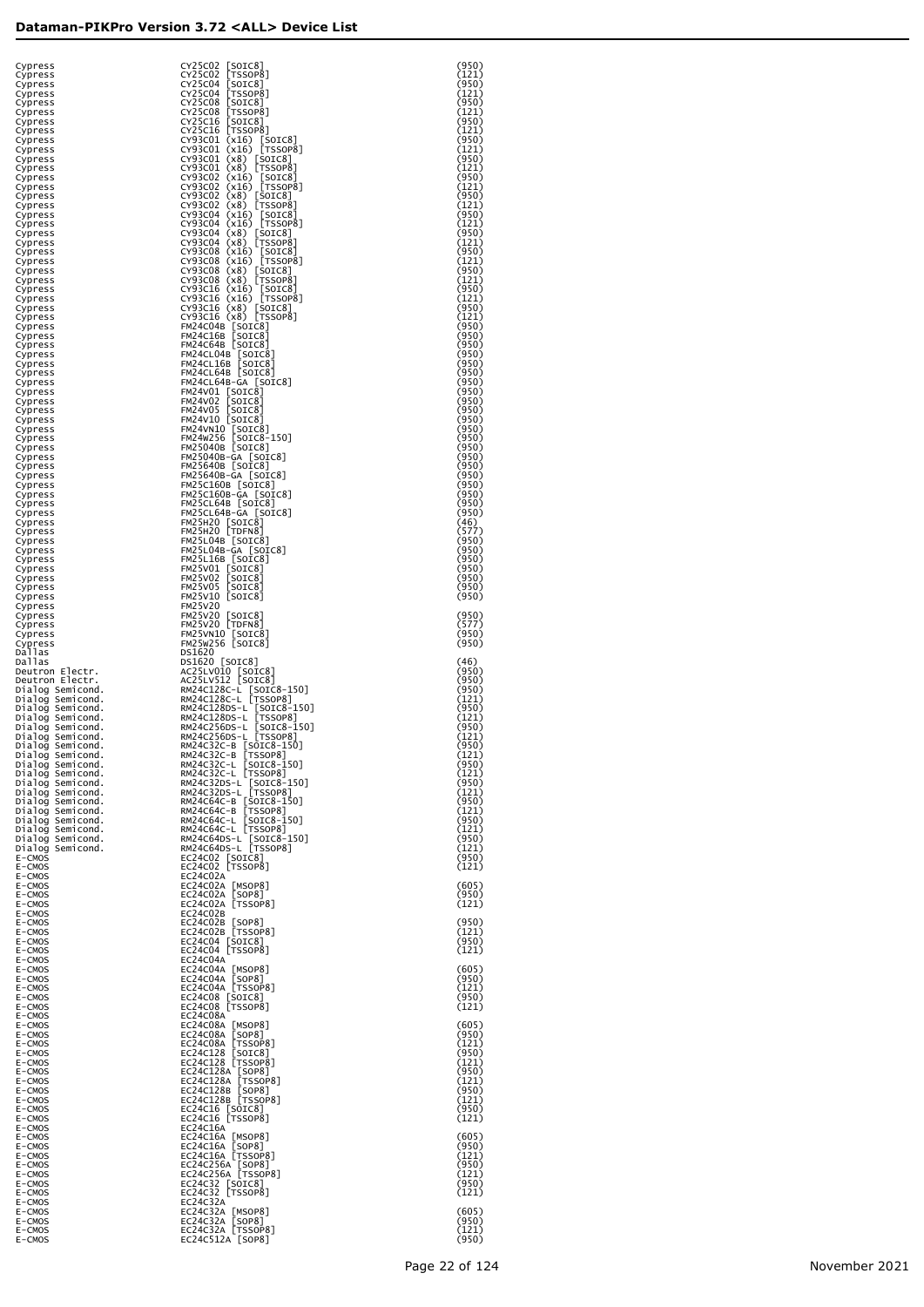| E-CMOS<br>E-CMOS                                           | EC24C512A [TSSOP8]                                                                                                                                                                                                                                                                                                                                                                                                         | (121)<br>(950)          |
|------------------------------------------------------------|----------------------------------------------------------------------------------------------------------------------------------------------------------------------------------------------------------------------------------------------------------------------------------------------------------------------------------------------------------------------------------------------------------------------------|-------------------------|
| E-CMOS<br>E-CMOS                                           | EC24C512C [SOP8]<br>EC24C512C [TSSOP8]<br>EC24C64 [SOIC8]<br>EC24C64 [TSSOP8]                                                                                                                                                                                                                                                                                                                                              | (121)<br>(950)          |
| E-CMOS<br>E-CMOS                                           | EC24C64A                                                                                                                                                                                                                                                                                                                                                                                                                   | (121)                   |
| E-CMOS<br>E-CMOS                                           |                                                                                                                                                                                                                                                                                                                                                                                                                            | (605)<br>(950)          |
| E-CMOS<br>E-CMOS                                           |                                                                                                                                                                                                                                                                                                                                                                                                                            | (121)<br>(605)          |
| E-CMOS<br>E-CMOS                                           |                                                                                                                                                                                                                                                                                                                                                                                                                            | (950)<br>(121)          |
| E-CMOS<br>E-CMOS<br>E-CMOS                                 |                                                                                                                                                                                                                                                                                                                                                                                                                            | (950)<br>(121)          |
| E-CMOS<br>E-CMOS                                           | EC24C64A [TSSOP8]<br>EC24C64A [MSOP8]<br>EC24C64A [MSOP8]<br>EC24C64A [MSOP8]<br>EC24C64A [TSSOP8]<br>EC24C64A [TSSOP8]<br>EC24C64A [TSSOP8]<br>EC24C64C [TSSOP8]<br>EC22C64A [TSSOP8]<br>EC22C64A (TSSOP8]<br>EC22C256 [STOP8]<br>EC23C256 [SSOP8]<br>EC23C46A (X                                                                                                                                                         | (605)<br>(950)          |
| E-CMOS<br>E-CMOS                                           |                                                                                                                                                                                                                                                                                                                                                                                                                            | (121)                   |
| E-CMOS<br>E-CMOS                                           |                                                                                                                                                                                                                                                                                                                                                                                                                            | (605)<br>(950)          |
| E-CMOS<br>E-CMOS                                           |                                                                                                                                                                                                                                                                                                                                                                                                                            | (121)<br>(950)          |
| E-CMOS<br>E-CMOS                                           |                                                                                                                                                                                                                                                                                                                                                                                                                            | (950)                   |
| E-CMOS<br>E-CMOS<br>E-CMOS                                 |                                                                                                                                                                                                                                                                                                                                                                                                                            | (605)<br>(950)<br>(121) |
| E-CMOS<br>E-CMOS                                           |                                                                                                                                                                                                                                                                                                                                                                                                                            | (605)                   |
| E-CMOS<br>E-CMOS                                           |                                                                                                                                                                                                                                                                                                                                                                                                                            | (950)<br>(121)          |
| E-CMOS<br>E-CMOS                                           |                                                                                                                                                                                                                                                                                                                                                                                                                            | (950)<br>(950)          |
| E-CMOS<br>E-CMOS                                           |                                                                                                                                                                                                                                                                                                                                                                                                                            | (605)                   |
| E-CMOS<br>E-CMOS                                           |                                                                                                                                                                                                                                                                                                                                                                                                                            | (950)<br>(121)          |
| E-CMOS<br>E-CMOS<br>E-CMOS                                 |                                                                                                                                                                                                                                                                                                                                                                                                                            | (605)<br>(950)          |
| E-CMOS<br>E-CMOS                                           |                                                                                                                                                                                                                                                                                                                                                                                                                            | (121)<br>(950)          |
| E-CMOS<br>E-CMOS                                           |                                                                                                                                                                                                                                                                                                                                                                                                                            | (46)<br>(46)            |
| E-CMOS<br>E-CMOS                                           |                                                                                                                                                                                                                                                                                                                                                                                                                            | (950)<br>(46)           |
| E-CMOS<br>E-CMOS                                           |                                                                                                                                                                                                                                                                                                                                                                                                                            | (950)<br>(46)           |
| ELAN Microelectr.<br>ELAN Microelectr.<br>Eon Silicon Sol. |                                                                                                                                                                                                                                                                                                                                                                                                                            | (950)<br>(950)<br>(950) |
| Eon Silicon Sol.<br>Eon Silicon Sol.                       |                                                                                                                                                                                                                                                                                                                                                                                                                            | (577)<br>(950)          |
| Eon Silicon Sol.<br>Eon Silicon Sol.                       |                                                                                                                                                                                                                                                                                                                                                                                                                            | (577)<br>(950)          |
| Eon Silicon Sol.<br>Eon Silicon Sol.                       |                                                                                                                                                                                                                                                                                                                                                                                                                            | (577)<br>(950)          |
| Eon Silicon Sol.<br>Eon Silicon Sol.                       |                                                                                                                                                                                                                                                                                                                                                                                                                            | (577)                   |
| Eon Silicon Sol.<br>Eon Silicon Sol.                       |                                                                                                                                                                                                                                                                                                                                                                                                                            | (46)<br>(577)           |
| Eon Silicon Sol.<br>Eon Silicon Sol.<br>Eon Silicon Sol.   | EC93C66A (X8) [SOP8]<br>EC93C66A (X8) [TSSOP8]<br>ECT25S16A [SOP8-150]<br>ECT25S16A [SOP8-108]<br>ECT25S30A [SOP8-208]<br>ECT25S40A [SOP8-108]<br>ECT25S40A [SOP8-108]<br>ECT25S80A [SOP8-108]<br>ECT25S80A [SOP8-108]<br>EM25LV010 [SO8]<br>EM25B05 [VDF8-1<br>ENZ2B1bT<br>EN25B16T [SOP8]<br>EN25B16T [VDFN8]<br>EN25B2O [SOP8-150]<br>EN25B2O [VDFN8]<br>EN25B2OT [SOP8-150]<br>EN25B2OT [SOP8-150]<br>EN25B3OT [VDFN8] | (46)<br>(577)           |
| Eon Silicon Sol.<br>Eon Silicon Sol.                       |                                                                                                                                                                                                                                                                                                                                                                                                                            | (950)<br>(577)          |
| Eon Silicon Sol.<br>Eon Silicon Sol.                       |                                                                                                                                                                                                                                                                                                                                                                                                                            | (950)<br>(577)          |
| Eon Silicon Sol.<br>Eon Silicon Sol.                       | EN25B32<br>EN25B32 [SOP8]                                                                                                                                                                                                                                                                                                                                                                                                  | $(46)$<br>(577)         |
| Eon Silicon Sol.<br>Eon Silicon Sol.                       | EN25B32 [VDFN8]<br>EN25B32T                                                                                                                                                                                                                                                                                                                                                                                                |                         |
| Eon Silicon Sol.<br>EON SITICON SOT.                       | $EN25B32T$ [SOP8]<br>ENZ5B32T<br>[VDFN8]                                                                                                                                                                                                                                                                                                                                                                                   | (46)<br>(311)           |
| Eon Silicon Sol.<br>Eon Silicon Sol.<br>Eon Silicon Sol.   | EN25B40<br>EN25B40 [SOP8-150]<br>EN25B40 [SOP8-200]<br>EN25B40 [VDFN8]                                                                                                                                                                                                                                                                                                                                                     | (950)<br>(46)           |
| Eon Silicon Sol.<br>Eon Silicon Sol.                       | EN25B40T                                                                                                                                                                                                                                                                                                                                                                                                                   | (577)                   |
| Eon Silicon Sol.<br>Eon Silicon Sol.                       | EN25B40T [SOP8-150]<br>EN25B40T [SOP8-200]<br>EN25B40T [VDFN8]                                                                                                                                                                                                                                                                                                                                                             | (950)<br>(46)           |
| Eon Silicon Sol.<br>Eon Silicon Sol.                       | EN25B80                                                                                                                                                                                                                                                                                                                                                                                                                    | (577)                   |
| Eon Silicon Sol.<br>Eon Silicon Sol.                       | EN25B80 [SOIC8]<br>EN25B80 [VDFN8]                                                                                                                                                                                                                                                                                                                                                                                         | (46)<br>(577)           |
| Eon Silicon Sol.<br>Eon Silicon Sol.<br>Eon Silicon Sol.   | EN25B80T<br>EN25B80T [SOIC8]<br>EN25B80T [VDFN8]                                                                                                                                                                                                                                                                                                                                                                           | $(46)$<br>(577)         |
| Eon Silicon Sol.<br>Eon Silicon Sol.                       | EN25D16<br>EN25D16 [SOP8]                                                                                                                                                                                                                                                                                                                                                                                                  | (46)                    |
| Eon Silicon Sol.<br>Eon Silicon Sol.                       | EN25D16 [VDFN8]<br>EN25D80                                                                                                                                                                                                                                                                                                                                                                                                 | (577)                   |
| Eon Silicon Sol.<br>Eon Silicon Sol.                       | EN23D80 [SOP8]<br>EN23D80 [VDFN8]<br>EN23F05 [SOP8-150]<br>EN23F05 [VDFN8]<br>EN23F10 [SOP8]<br>EN25F10 [VDFN8]<br>EN25F10 [VDFN8]<br>EN25F10 [VDFN8]                                                                                                                                                                                                                                                                      | (46)<br>(577)           |
| Eon Silicon Sol.<br>Eon Silicon Sol.                       |                                                                                                                                                                                                                                                                                                                                                                                                                            | (950)<br>(577)          |
| Eon Silicon Sol.<br>Eon Silicon Sol.                       |                                                                                                                                                                                                                                                                                                                                                                                                                            | (950)<br>(577)          |
| Eon Silicon Sol.<br>Eon Silicon Sol.<br>Eon Silicon Sol.   | EN25F10A [SOP8]<br>EN25F10A [VDFN8 5x6]<br>EN25F10A [VSOP8-150]                                                                                                                                                                                                                                                                                                                                                            | (950)<br>(577)<br>(950) |
| Eon Silicon Sol.<br>Eon Silicon Sol.                       | EN25F16                                                                                                                                                                                                                                                                                                                                                                                                                    | (46)                    |
| Eon Silicon Sol.<br>Eon Silicon Sol.                       | EN25F16 [SOP8]<br>EN25F16 [VDFN8]<br>EN25F20 [SOP8]<br>EN25F20 [VDFN8]<br>EN25F20 [VDFN8]                                                                                                                                                                                                                                                                                                                                  | (577)<br>(950)          |
| Eon Silicon Sol.<br>Eon Silicon Sol.                       | EN25F20A [SOP8]<br>EN25F20A [VDFN8 5x6]                                                                                                                                                                                                                                                                                                                                                                                    | (577)<br>(950)          |
| Eon Silicon Sol.<br>Eon Silicon Sol.                       | EN25F20A [VSOP8-150]                                                                                                                                                                                                                                                                                                                                                                                                       | (577)<br>(950)          |
| Eon Silicon Sol.<br>Eon Silicon Sol.<br>Eon Silicon Sol.   | EN25F32<br>EN25F32 [SOP8]<br>EN25F32 [VDFN8]                                                                                                                                                                                                                                                                                                                                                                               | (46)<br>(577)           |
| Eon Silicon Sol.<br>Eon Silicon Sol.                       | EN25F40                                                                                                                                                                                                                                                                                                                                                                                                                    | (950)                   |
| Eon Silicon Sol.<br>Eon Silicon Sol.                       | EN25F40 [SOP8-150]<br>EN25F40 [SOP8-200]<br>EN25F40 [VDFN8]                                                                                                                                                                                                                                                                                                                                                                | (46)<br>(577)           |
| Eon Silicon Sol.<br>Eon Silicon Sol.                       | EN25F40A [SOP8-150]<br>EN25F40A [VDFN8 5x6]                                                                                                                                                                                                                                                                                                                                                                                | (950)<br>(577)          |
| Eon Silicon Sol.<br>Eon Silicon Sol.                       | EN25F40A [VSOP8-150]<br>EN25F64                                                                                                                                                                                                                                                                                                                                                                                            | (950)                   |
| Eon Silicon Sol.<br>Eon Silicon Sol.                       | EN25F64 [SOP8]<br>EN25F64 [VDFN8 5x6]                                                                                                                                                                                                                                                                                                                                                                                      | (46)<br>(577)           |
| Eon Silicon Sol.<br>Eon Silicon Sol.<br>Eon Silicon Sol.   | EN25F64 [VDFN8 6x8]<br>EN25F80<br>EN25F80 [SOP8-200]                                                                                                                                                                                                                                                                                                                                                                       | (970)<br>(46)           |
| Eon Silicon Sol.                                           | EN25F80 [VDFN8]                                                                                                                                                                                                                                                                                                                                                                                                            | (577)                   |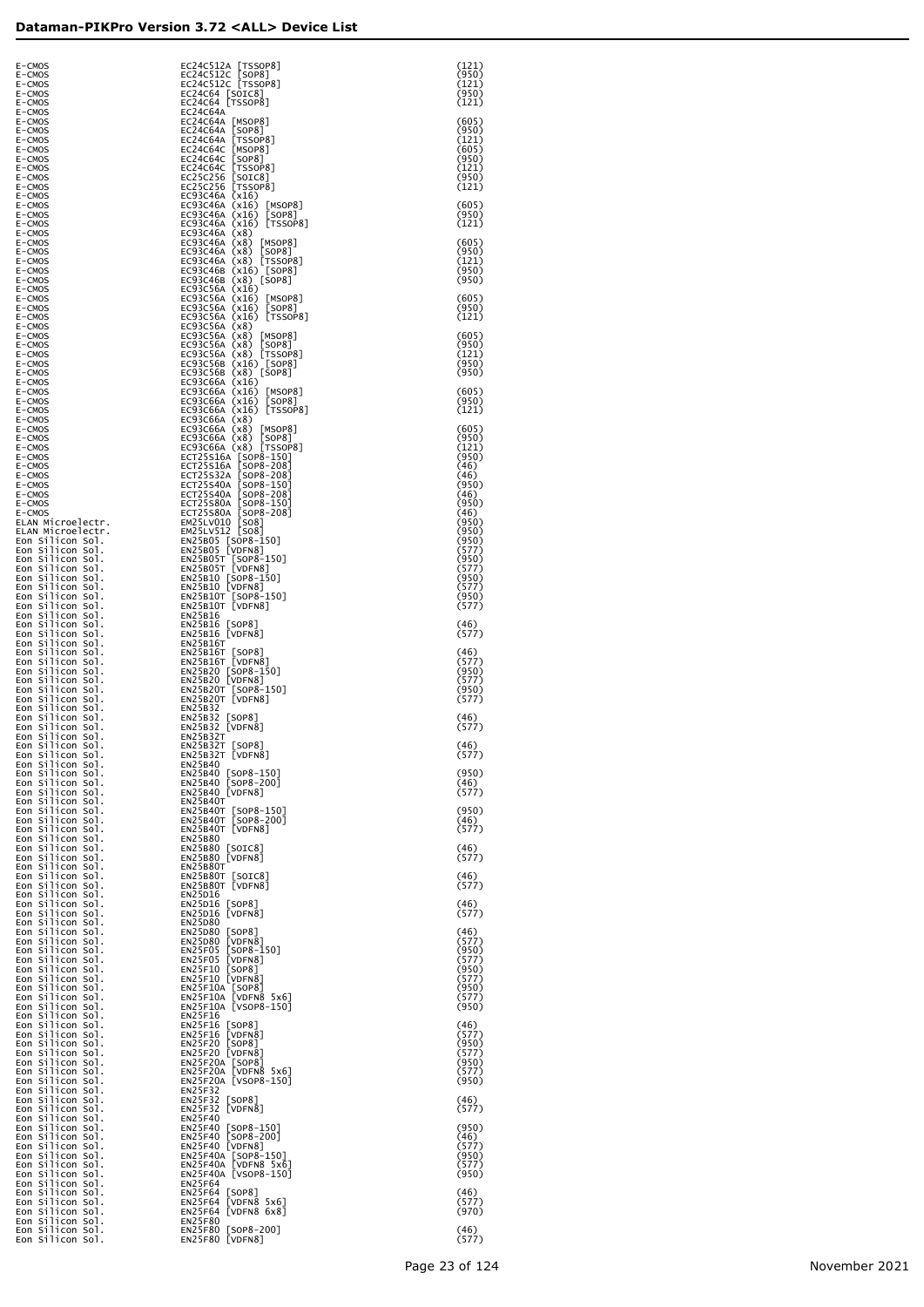| Eon Silicon Sol.<br>Eon Silicon Sol.<br>Eon Silicon Sol. | EN25LF05 [SOP8-150]<br>EN25LF05<br>[VDFN8]<br>EN25LF10<br>[SOP8]                         | (950)<br>(577)<br>(950) |
|----------------------------------------------------------|------------------------------------------------------------------------------------------|-------------------------|
| Eon Silicon Sol.<br>Eon Silicon Sol.                     | EN25LF10 [VDFN8]<br>EN25LF20 [SOP8]                                                      | (577)<br>(950)          |
| Eon Silicon Sol.<br>Eon Silicon Sol.<br>Eon Silicon Sol. | EN25LF20 [VDFN8]<br><b>EN25LF40</b><br>EN25LF40 [SOP8-150]                               | (577)<br>(950)          |
| Eon Silicon Sol.<br>Eon Silicon Sol.                     | EN25LF40 [SOP8-200]<br>EN25LF40 [VDFN8]                                                  | (46)<br>(577)           |
| Eon Silicon Sol.<br>Eon Silicon Sol.<br>Eon Silicon Sol. | EN25P05 [SOP8-150]<br>EN25P05 [VDFN8]<br>EN25P10 [SOP8-150]                              | (950)<br>(577)<br>(950) |
| Eon Silicon Sol.<br>Eon Silicon Sol.                     | EN25P10 [VDFN8]<br>EN25P16                                                               | (577)                   |
| Eon Silicon Sol.<br>Eon Silicon Sol.<br>Eon Silicon Sol. | EN25P16<br>[SOP8]<br>EN25P16<br>[VDFN8]<br>EN25P20<br>$[SOP8-150]$                       | (46)<br>(577)<br>(950)  |
| Eon Silicon Sol.<br>Eon Silicon Sol.<br>Eon Silicon Sol. | EN25P20 [VDFN8]<br>EN25P32<br>EN25P32 [SOP8]                                             | (577)<br>(46)           |
| Eon Silicon Sol.<br>Eon Silicon Sol.                     | EN25P32 [VDFN8]<br>EN25P40                                                               | (577)                   |
| Eon Silicon Sol.<br>Eon Silicon Sol.<br>Eon Silicon Sol. | EN25P40 [SOP8-150]<br>EN25P40 [SOP8-200]<br>EN25P40 [VDFN8]                              | (950)<br>(46)<br>(577)  |
| Eon Silicon Sol.<br>Eon Silicon Sol.<br>Eon Silicon Sol. | EN25P80<br>EN25P80 [SOIC8]<br>EN25P80 [VDFN8]                                            | (46)<br>(577)           |
| Eon Silicon Sol.<br>Eon Silicon Sol.                     | EN25Q128 [SOP16]<br>EN25Q128 [VDFN8 5x6]                                                 | (1060)<br>(577)         |
| Eon Silicon Sol.<br>Eon Silicon Sol.<br>Eon Silicon Sol. | EN25Q128 [VDFN8 6x8]<br>EN25Q16<br>EN25Q16 [SOP8-150]                                    | (970)<br>(950)          |
| Eon Silicon Sol.<br>Eon Silicon Sol.                     | EN25016 [SOP8-200]<br>EN25Q16 [VDFN8]                                                    | (46)<br>(577)           |
| Eon Silicon Sol.<br>Eon Silicon Sol.<br>Eon Silicon Sol. | EN25Q16A<br>EN25Q16A [SOP8-150]<br>EN25Q16A [SOP8-200]                                   | (950)<br>(46)           |
| Eon Silicon Sol.<br>Eon Silicon Sol.<br>Eon Silicon Sol. | EN25Q16A [VDFN8]<br>EN25Q32 [SOP8]<br>EN25Q32 [VDFN8]                                    | (577)<br>(46)<br>(577)  |
| Eon Silicon Sol.<br>Eon Silicon Sol.                     | EN25Q32A<br>EN25Q32A [SOP8]                                                              | (46)                    |
| Eon Silicon Sol.<br>Eon Silicon Sol.<br>Eon Silicon Sol. | EN25Q32A [VDFN8]<br>EN25Q32B<br>EN25Q32B [SOP8]                                          | (577)<br>(46)           |
| Eon Silicon Sol.<br>Eon Silicon Sol.                     | EN25Q32B [VDFN8]<br>EN25Q32C [SOP8]                                                      | (577)<br>(46)           |
| Eon Silicon Sol.<br>Eon Silicon Sol.<br>Eon Silicon Sol. | EN25Q40<br>EN25Q40 [SOP8-150]<br>EN25Q40 [SOP8-200]                                      | (950)<br>(46)           |
| Eon Silicon Sol.<br>Eon Silicon Sol.<br>Eon Silicon Sol. | EN25Q40 [VDFN8]<br>EN25Q40A [SOP8-150]<br>EN25Q40A [VSOP8-150]                           | (577)<br>(950)<br>(950) |
| Eon Silicon Sol.<br>Eon Silicon Sol.                     | <b>EN25Q64</b><br>EN25Q64 [SOP8]                                                         | (46)                    |
| Eon Silicon Sol.<br>Eon Silicon Sol.<br>Eon Silicon Sol. | EN25Q64 [VDFN8 5x6]<br>EN25Q64 [VDFN8 6x8]<br><b>EN25Q80A</b>                            | (577)<br>(970)          |
| Eon Silicon Sol.<br>Eon Silicon Sol.<br>Eon Silicon Sol. | EN25Q80A [SOP8-150]<br>EN25Q80A [SOP8-200]<br>EN25Q80A [VDFN8]                           | (950)<br>(46)<br>(577)  |
| Eon Silicon Sol.<br>Eon Silicon Sol.                     | <b>EN25Q80B</b><br>EN25Q80B [SOP8-150]                                                   | (950)                   |
| Eon Silicon Sol.<br>Eon Silicon Sol.<br>Eon Silicon Sol. | EN25Q80B [SOP8-200]<br>EN25Q80B [VSOP8-150]<br>EN25QA128 [SOP16]                         | (46)<br>(950)<br>(1060) |
| Eon Silicon Sol.<br>Eon Silicon Sol.<br>Eon Silicon Sol. | EN25QA16 [SOP8]<br>EN25QA256 [VDFN8 6x8]<br>EN25QA32 [SOP8]                              | (46)<br>(970)<br>(46)   |
| Eon Silicon Sol.<br>Eon Silicon Sol.                     | EN250A64 [SOP8]<br>EN250F256 [VDFN8 6x8]<br>EN250H128 [SOP16]                            | (46)<br>(970)           |
| Eon Silicon Sol.<br>Eon Silicon Sol<br>Eon Silicon Sol.  | <b>EN25QH128A</b><br>EN25QH128A [SOP16]                                                  | (1060)<br>(1060)        |
| Eon Silicon Sol.<br>Eon Silicon Sol.<br>Eon Silicon Sol. | $[SOP8-200]$<br>EN25QH128A<br>EN25QH128A [VDFN8 5x6]<br>EN25QH128A [VDFN8 6x8]           | (46)<br>(577)<br>(970)  |
| Eon Silicon Sol.<br>Eon Silicon Sol.                     | EN25QH128A [VSOP8]<br>EN25QH16                                                           | (46)                    |
| Eon Silicon Sol.<br>Eon Silicon Sol.<br>Eon Silicon Sol. | EN25QH16 [SOP8]<br>EN25QH16 [VDFN8 5x6]<br>EN25QH256 [VDFN8 6x8]                         | (46)<br>(577)<br>(970)  |
| Eon Silicon Sol.<br>Eon Silicon Sol.<br>Eon Silicon Sol. | <b>EN25QH32</b><br>[SOP8]<br>EN250H32<br>EN25QH32 [VDFN8]                                | (46)<br>(577)           |
| Eon Silicon Sol.<br>Eon Silicon Sol.                     | EN25QH32A [SOP16]<br>EN25QH32A [SOP8]                                                    | (1060)<br>(46)          |
| Eon Silicon Sol.<br>Eon Silicon Sol.<br>Eon Silicon Sol. | EN25QH32A [VDFN8]<br><b>EN25QH64</b><br>EN25QH64 [SOP8]                                  | (577)<br>(46)           |
| Eon Silicon Sol.<br>Eon Silicon Sol.<br>Eon Silicon Sol. | EN25QH64 [VDFN8 6x8]<br>EN25QH64A<br>EN250H64A [SOP16]                                   | (970)<br>(1060)         |
| Eon Silicon Sol.<br>Eon Silicon Sol.                     | EN25QH64A [SOP8]<br>EN25QH64A [VDFN8 5x6]                                                | (46)<br>(577)           |
| Eon Silicon Sol.<br>Eon Silicon Sol.<br>Eon Silicon Sol. | EN25T16<br>EN25T16<br>[SOP8]<br>EN25T16 [VDFN8]                                          | (46)<br>(577)           |
| Eon Silicon Sol.<br>Eon Silicon Sol.<br>Eon Silicon Sol. | <b>EN25T16A</b><br>EN25T16A [SOP8]<br>EN25T16A [VDFN8]                                   | (46)<br>(577)           |
| Eon Silicon Sol.<br>Eon Silicon Sol.                     | EN25T40<br>EN25T40 [SOP8-150]                                                            | (950)                   |
| Eon Silicon Sol.<br>Eon Silicon Sol.<br>Eon Silicon Sol. | EN25T40 [SOP8-200]<br>EN25T40 [VDFN8]<br><b>EN25T80</b>                                  | (46)<br>(577)           |
| Eon Silicon Sol.<br>Eon Silicon Sol.<br>Eorex            | EN25T80 [SOP8-200]<br>EN25T80 [VDFN8]<br>EM24LC02 [SOP8]                                 | (46)<br>(577)<br>(950)  |
| Eorex<br>Eorex                                           | EM93LC46 (x16)<br>$EM93LC46$ $(x16)$<br>$[SOIC8]$                                        | (950)                   |
| Eorex<br>Eorex<br>Eorex                                  | $[SOIC8-208]$<br>EM93LC46 (x16)<br>EM93LC46 (x16) [TSSOP8]<br>EM93LC46 (x8)              | (46)<br>(121)           |
| Eorex<br>Eorex<br>Eorex                                  | EM93LC46 (x8) [SOIC8]<br>EM93LC46 (x8) [SOIC8-208]<br>EM93LC46 (x8) [TSSOP8]             | (950)<br>(46)<br>(121)  |
| Eorex<br>Eorex                                           | EM93LC46J/W (x16) [SOIC8]<br>EM93LC46J/W (x8) [SOIC8]                                    | (950)<br>(950)          |
| Eorex<br>Eorex<br>Eorex                                  | $EM93LC56$ $(x16)$<br>EM93LC56 $(x16)$<br>[SOIC8]<br>$[SOIC8-208]$<br>$EM93LC56$ $(x16)$ | (950)<br>(46)           |
| Eorex<br>Eorex<br>Eorex                                  | EM93LC56 (x16) [TSSOP8]<br>$EM93LC56$ $(x8)$<br>EM93LC56 (x8) [SOIC8]                    | (121)<br>(950)          |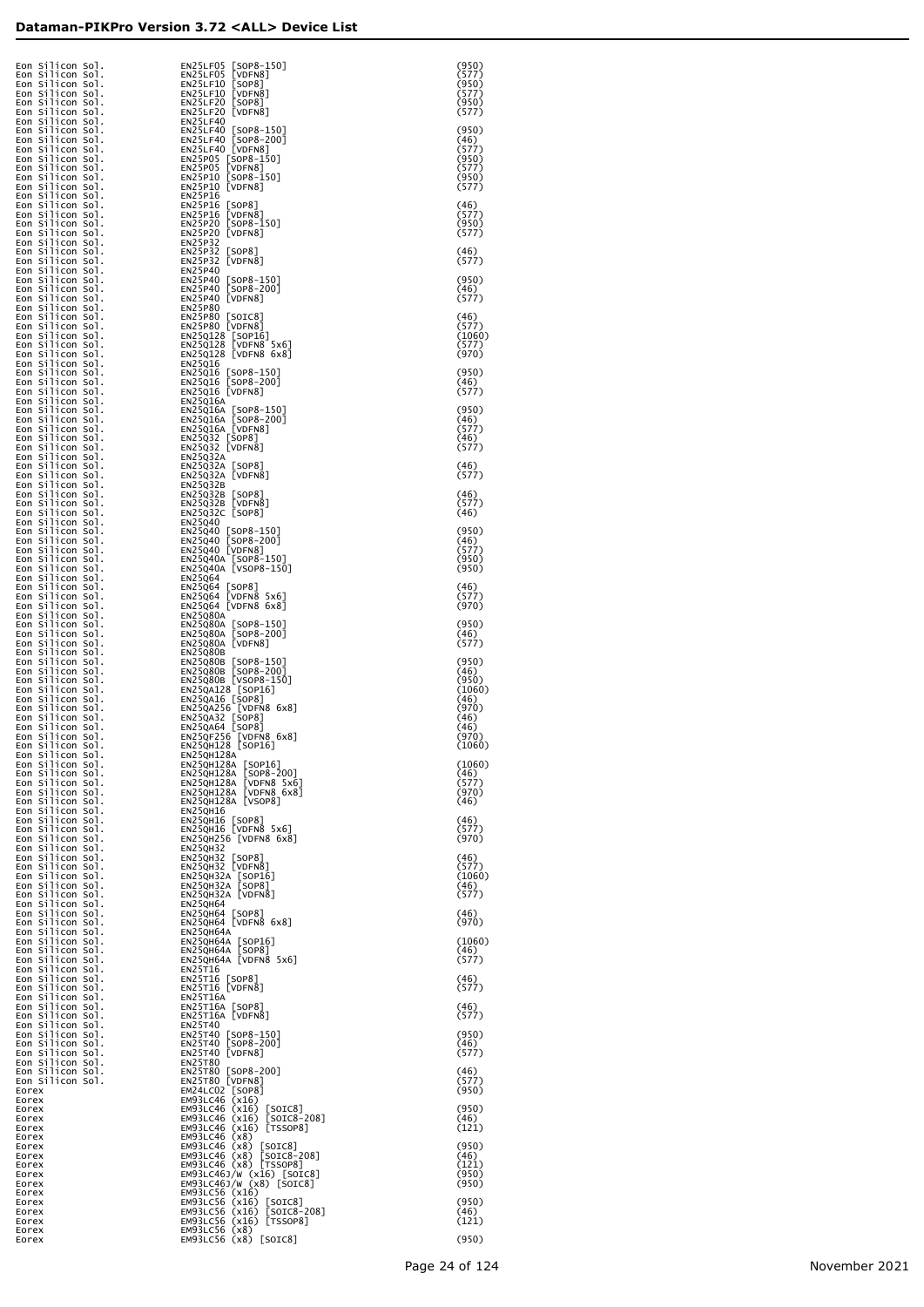| Eorex<br>Eorex             | EM93LC56 (x8) [SOIC8-208]<br>EM93LC56 (x8) [TSSOP8]                                                                                                                                  | (46)<br>(121)   |
|----------------------------|--------------------------------------------------------------------------------------------------------------------------------------------------------------------------------------|-----------------|
| Eorex<br>Eorex             | EM93LC56J/W (x16) [SOIC8]<br>EM93LC56J/W (x8) [SOIC8]                                                                                                                                | (950)<br>(950)  |
| Eorex<br>Eorex             | EM93LC57 (x16)<br>EM93LC57 (x16) [SOIC8]<br>EM93LC57 (x16) [SOIC8-208]<br>EM93LC57 (x16) [TSSOP8]                                                                                    | (950)           |
| Eorex<br>Eorex             |                                                                                                                                                                                      | (46)<br>(121)   |
| Eorex<br>Eorex             | EM93LC57 (x8)                                                                                                                                                                        | (950)           |
| Eorex<br>Eorex             | EM93LC57 (x8)<br>EM93LC57 (x8) [SOIC8]<br>EM93LC57 (x8) [SOIC8-208]<br>EM93LC57 (x8) [TSSOP8]                                                                                        | (46)<br>(121)   |
| Eorex<br>Eorex             | EM93LC57J/W (x16) [SOIC8]<br>EM93LC57J/W (x8) [SOIC8]                                                                                                                                | (950)<br>(950)  |
| Eorex<br>Eorex             | EM93LC66 (x16)<br>EM93LC66 (x16) [SOIC8]                                                                                                                                             | (950)           |
| Eorex<br>Eorex             | EM93LC66 (x16) [SOIC8-208]<br>EM93LC66 (x16) [TSSOP8]                                                                                                                                | (46)<br>(121)   |
| Eorex<br>Eorex             | EM93LC66 (x8)<br>EM93LC66 (x8) [SOIC8]                                                                                                                                               | (950)           |
| Eorex<br>Eorex             | EM93LC66 (x8) [SOIC8-208]<br>EM93LC66 (x8) [TSSOP8]<br>EM93LC661/W (x16) [SOIC8]                                                                                                     | (46)<br>(121)   |
| Eorex<br>Eorex             | EM93LC66J/W (x8) [SOIC8]                                                                                                                                                             | (950)<br>(950)  |
| Eorex<br>Eorex             | EM93LC86 (x16)<br>EM93LC86 (x16) [SOIC8]<br>EM93LC86 (x16) [SOIC8-208]<br>EM93LC86 (x16) [TSSOP8]                                                                                    | (950)           |
| Eorex<br>Eorex             |                                                                                                                                                                                      | (46)<br>(121)   |
| Eorex<br>Eorex             | EM93LC86 (x8)<br>EM93LC86 (x8)<br>[SOIC8]                                                                                                                                            | (950)           |
| Eorex<br>Eorex             | EMP3LC86 (x8) [SOIC8-208]<br>EMP3LC86 (x8) [SOIC8-208]<br>EMP3LC86 (x8) [TSSOP8]<br>EMP3LC861/W (x16) [SOIC8]<br>EMP3LC861/W (x8) [SOIC8]<br>ENP25Q32C [SOP8]                        | (46)<br>(121)   |
| Eorex<br>Eorex             |                                                                                                                                                                                      | (950)<br>(950)  |
| ESMT<br>ESMT               | <b>EN25Q80B</b>                                                                                                                                                                      | (46)            |
| <b>ESMT</b><br><b>ESMT</b> | <b>EN25QH128A</b><br>EN25QH64A                                                                                                                                                       |                 |
| ESMT<br><b>ESMT</b>        | EN25QH64A(2YC)<br>EN25QH64A(2YC) [SOP16]                                                                                                                                             | (1060)          |
| <b>ESMT</b><br><b>ESMT</b> | EN25QH64A(2YC) [SOP8]<br>EN25QH64A(2YC) [VDFN8 5x6]                                                                                                                                  | (46)<br>(577)   |
| <b>ESMT</b><br><b>ESMT</b> | F25L004A<br>F25L004A [SOIC8-150]                                                                                                                                                     | (950)           |
| <b>ESMT</b><br><b>ESMT</b> | F25L004A [SOIC8-200]<br>F25L008A                                                                                                                                                     | (46)            |
| <b>ESMT</b><br><b>ESMT</b> | F25L008A [SOIC8-150]<br>F25L008A [SOIC8-200]                                                                                                                                         | (950)<br>(46)   |
| ESMT<br>ESMT               | F25L016A                                                                                                                                                                             | (950)           |
| ESMT<br>ESMT               | F25L016A [SOIC8-150]<br>F25L016A [SOIC8-200]<br>F25L01PA                                                                                                                             | (46)            |
| ESMT<br>ESMT               |                                                                                                                                                                                      | (950)<br>(46)   |
| ESMT<br>ESMT               | F25LO1PA [SOTC8-150]<br>F25LO1PA [SOTC8-200]<br>F25LO1PA [SOTC8-200]<br>F25LO1PA(2D) [SOTC8-150]<br>F25LO1PA(2D) [TSSOP8]                                                            | (577)<br>(950)  |
| ESMT<br>ESMT               | F25L01PTA                                                                                                                                                                            | (121)           |
| ESMT<br>ESMT               | F25L01PTA [SOIC8-150]<br>F25L01PTA [SOIC8-200]                                                                                                                                       | (950)<br>(46)   |
| ESMT<br>ESMT               | F25L01PTA [WSON8]<br>F25L02PA                                                                                                                                                        | (577)           |
| ESMT<br>ESMT               | F25L02PA [SOIC8-150]<br>F25L02PA [SOIC8-200]<br>F25L02PA [SOIC8-200]<br>F25L02PA(2F) [SOIC8-150]<br>F25L02PA(2F) [SOIC8-200]                                                         | (950)<br>(46)   |
| ESMT<br>ESMT               |                                                                                                                                                                                      | (577)<br>(950)  |
| ESMT<br>ESMT               | $F25L02PA(2F)$ [WSON8]                                                                                                                                                               | (46)<br>(577)   |
| ESMT<br>ESMT               | F25L02PTA<br>F25L02PTA [SOIC8-150]<br>F25L02PTA [SOIC8-200]                                                                                                                          | (950)           |
| ESMT<br>ESMT               | F25L02PTA [WSON8]                                                                                                                                                                    | (46)<br>(577)   |
| ESMT<br>ESMT               | F25L04PA                                                                                                                                                                             | (950)           |
| ESMT<br>ESMT               | F25L04PA [SOIC8-150]<br>F25L04PA [SOIC8-200]<br>F25L04PA [SOIC8-200]<br>F25L04PA [ZD] [SOIC8-150]<br>F25L04PA (2D) [SOIC8-200]                                                       | 46)<br>(577)    |
| ESMT<br>ESMT               |                                                                                                                                                                                      | (950)<br>(46)   |
| ESMT<br>ESMT               | F25L04PA(2D) [WSON8]<br>F25L04PTA                                                                                                                                                    | (577)           |
| ESMT<br>ESMT               | F25L04PTA [SOTC8-150]<br>F25L04PTA [SOTC8-200]<br>F25L04PTA [SOTC8-200]<br>F25L04PTA [WSOM8]<br>F25L05PA(2D) [SOTC8-150]<br>F25L05PA(2D) [SOTC8-150]<br>F25L05PA(2D) [TSSOP8]        | (950)<br>(46)   |
| ESMT<br>ESMT               |                                                                                                                                                                                      | (577)<br>(950)  |
| ESMT<br>ESMT               |                                                                                                                                                                                      | (950)<br>(121)  |
| ESMT<br>ESMT               | F25L08PA                                                                                                                                                                             | (950)           |
| ESMT<br>ESMT               | F25L08PA [SOIC8-150]<br>F25L08PA [SOIC8-200]<br>F25L08PA(2G)                                                                                                                         | (46)            |
| ESMT<br>ESMT               | F25L08PA(2G) [SOTC8-150]<br>F25L08PA(2G) [SOTC8-200]<br>F25L08PA(2G) [WSON8]<br>F25L08PA(2G) [WSON8]<br>F25L08QA(2S) [SOTC8-150]<br>F25L08QA(2S) [SOTC8-200]<br>F25L08QA(2S) [WSON8] | (950)<br>(46)   |
| ESMT<br>ESMT               |                                                                                                                                                                                      | (577)<br>(950)  |
| ESMT<br>ESMT               |                                                                                                                                                                                      | (46)<br>(577)   |
| ESMT<br>ESMT               |                                                                                                                                                                                      | (1060)<br>(46)  |
| ESMT<br>ESMT               | F25L128QA [SOTC16]<br>F25L128QA [SOTC16]<br>F25L128QA [SOTC8-200]<br>F25L128QA [VSOP8-200]<br>F25L128QA [WSON8]                                                                      | (46)<br>(577)   |
| ESMT<br>ESMT               | F25L16PA                                                                                                                                                                             | (950)           |
| ESMT<br>ESMT               | F25L16PA [SOIC8-150]<br>F25L16PA [SOIC8-200]<br>F25L16PA(2S)                                                                                                                         | (46)            |
| ESMT<br>ESMT               | F25L16PA(2S)<br>[SOIC8-150]<br>[SOIC8-200]<br>F25L16PA(2S)                                                                                                                           | (950)<br>(46)   |
| ESMT<br>ESMT               | [WSON8]<br>F25L16PA(2S)<br>F25L16QA(2S)                                                                                                                                              | (577)           |
| ESMT<br>ESMT               | F25L16QA(2S) [SOIC16]<br>F25L16QA(2S) [SOIC8-150]<br>F25L16QA(2S) [SOIC8-200]<br>F25L16QA(2S) [WSON8]                                                                                | (1060)<br>(950) |
| ESMT<br>ESMT               |                                                                                                                                                                                      | (46)<br>(577)   |
| ESMT<br>ESMT               | F25L32PA [SOIC8-200]<br>F25L32PA(2S) [SOIC8-200]<br>F25L32PA(2S) [WSON8]                                                                                                             | (46)<br>(46)    |
| ESMT<br>ESMT               |                                                                                                                                                                                      | (577)<br>(46)   |
| ESMT<br>ESMT               | F25L32QA [SOIC8-200]<br>F25L32QA(2S)                                                                                                                                                 | (577)<br>(1060) |
| ESMT<br>ESMT               | F25L32QA(2S) [SOIC16]<br>F25L32QA(2S) [SOIC8-200]<br>F25L32QA(2S) [WSON8]                                                                                                            | (46)<br>(577)   |
| ESMT<br>ESMT               | P25L64PA [SOIC8-200]<br>F25L64PA [WSON8]<br>F25L64PA [WSON8]<br>F25L64QA [SOIC8-200]<br>F25L64QA [VSOP8-200]<br>F25L64QA [WSON8]                                                     | (46)<br>(577)   |
| ESMT<br>ESMT               |                                                                                                                                                                                      | (46)<br>(46)    |
| ESMT<br>Estek              | 24C02                                                                                                                                                                                | (577)           |
| Estek                      | 24C02 [SOP8]                                                                                                                                                                         | (950)           |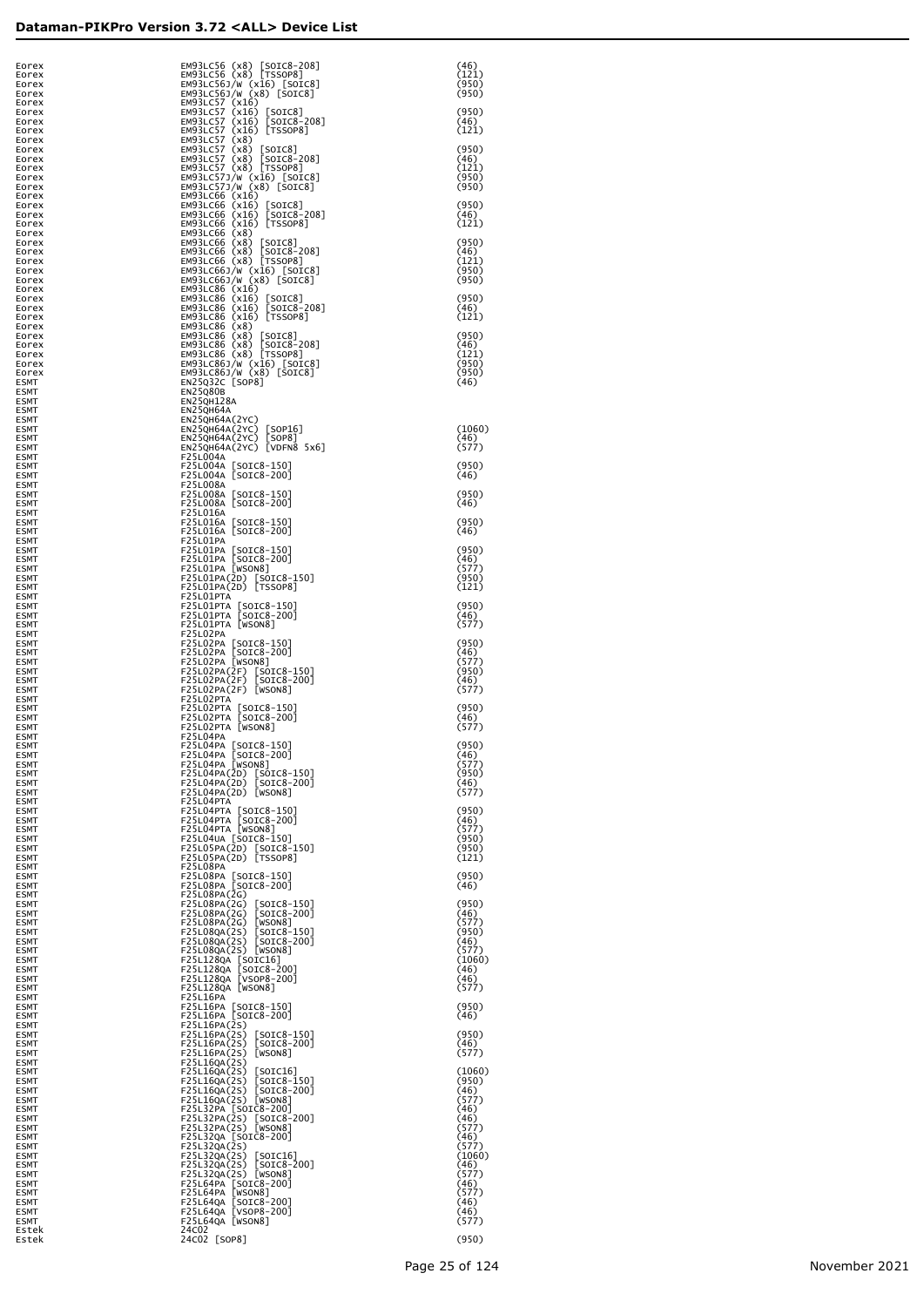| Estek<br>Estek                                                                                                                                                                                                        | 24C02 [TSSOP8]<br>24C04                                         | (121)          |
|-----------------------------------------------------------------------------------------------------------------------------------------------------------------------------------------------------------------------|-----------------------------------------------------------------|----------------|
| Estek                                                                                                                                                                                                                 | 24C04 [SOP8]<br>24C04 [TSSOP8]                                  | (950)<br>(121) |
| Estek<br>Estek                                                                                                                                                                                                        | 24C08                                                           |                |
| Estek<br>Estek                                                                                                                                                                                                        | 24C08 [SOP8]<br>24C08 [TSSOP8]                                  | (950)<br>(121) |
| Estek<br>Estek                                                                                                                                                                                                        | 24C16<br>24C16 [SOP8]                                           | (950)          |
| Estek<br>Estek                                                                                                                                                                                                        | 24C16 [TSSOP8]<br>24C32                                         | (121)          |
| Estek<br>Estek                                                                                                                                                                                                        | 24C32 [SOP8]<br>24C32 [TSSOP8]                                  | (950)<br>(121) |
| Estek<br>Estek                                                                                                                                                                                                        | 24C64<br>24C64 [SOP8]                                           | (950)          |
| Estek                                                                                                                                                                                                                 | 24C64 [TSSOP8]<br>MR20H40 [DFN8]                                | (121)<br>(577) |
| Everspin Techn.<br>Everspin Techn.                                                                                                                                                                                    | MR25H10 [DFN8]                                                  | (577)          |
| Everspin Techn.<br>Everspin Techn.                                                                                                                                                                                    | MR25H128A [DFN8]<br>MR25H256 [DFN8]                             | (577)<br>(577) |
| Everspin Techn.<br>Everspin Techn.                                                                                                                                                                                    | MR25H40<br>MR25H40 [DFN8]                                       | (577)          |
|                                                                                                                                                                                                                       | ES25M16A [SO8-200]<br>ES25M40A [SO8-150]<br>ES25M40A [SO8-200]  | (46)<br>(950)  |
|                                                                                                                                                                                                                       | <b>ES25M80A</b>                                                 | (46)           |
| everspin lecnn.<br>Excel Semiconduct.<br>Excel Semiconduct.<br>Excel Semiconduct.<br>Excel Semiconduct.<br>Excel Semiconduct.<br>Excel Semiconduct.<br>Excel Semiconduct.<br>Excel Semiconduct.<br>Excel Semiconduct. | ES25M80A [SO8-200]<br>ES25P16 [SO8-200]<br>ES25P40 [SO8-150]    | (46)           |
|                                                                                                                                                                                                                       |                                                                 | (46)<br>(950)  |
|                                                                                                                                                                                                                       | ES25P40 [SO8-200]<br>ES25P80                                    | (46)           |
| Excel Semiconduct.<br>Exe l                                                                                                                                                                                           | ES25P80 [SO8-200]<br>XL24C01A                                   | (46)           |
| Exe l<br>Exe l                                                                                                                                                                                                        | XL24C01A [SOIC8]<br>XL24C02                                     | (950)          |
| Exe l<br>Exe l                                                                                                                                                                                                        | XL24C02 [SOIC8]<br>XL24C04                                      | (950)          |
| Exe l                                                                                                                                                                                                                 | XL24C04 [SOIC8]                                                 | (950)          |
| Exe l<br>Exe l                                                                                                                                                                                                        | XL24C08<br>XL24C08 [SOIC8]                                      | (950)          |
| Exe l<br>Exe l                                                                                                                                                                                                        | XL24C16<br>XL24C16 [SOIC8]                                      | (950)          |
| Exe l<br>Exe l                                                                                                                                                                                                        | XL24C163<br>XL24C163 [SOIC8]                                    | (950)          |
| Exe l<br>Exe l                                                                                                                                                                                                        | XL24C164<br>XL24C164 [SOIC8]                                    | (950)          |
| Exe l<br>Exe l                                                                                                                                                                                                        | XL25020<br>XL25040                                              |                |
| Exe l                                                                                                                                                                                                                 | XL35LC102                                                       |                |
| Exe l<br>Exe l                                                                                                                                                                                                        | XL35LC102 [SOIC8]<br>XL9020                                     | (950)          |
| Exe l<br>Exe l                                                                                                                                                                                                        | XL9021P<br>XL9040                                               |                |
| Exe l<br>Exe l                                                                                                                                                                                                        | XL90C41P<br>XL93C06                                             |                |
| Exe l<br>Exe l                                                                                                                                                                                                        | XL93C46<br>XL93C46J [SOIC8]                                     | (950)          |
| Exe l<br>Exe l                                                                                                                                                                                                        | XL93C56<br>XL93C56J [SOIC8]                                     | (950)          |
| Exe l                                                                                                                                                                                                                 | XL93C56JR [SOIC8]                                               | (950)          |
| Exe l<br>Exe l                                                                                                                                                                                                        | XL93C66<br>XL93C66JR [SOIC8]                                    | (950)          |
| Exe l<br>Exe l                                                                                                                                                                                                        | XL93CS46<br>XL93LC06A                                           |                |
| Exe l<br>Exe l                                                                                                                                                                                                        | XL93LC06A [SOIC8]<br><b>XL93LC46</b>                            | (950)          |
| Exe l<br>Exe l                                                                                                                                                                                                        | XL93LC46A                                                       | (950)          |
| Exe l<br>Exe l                                                                                                                                                                                                        | XL93LC46ARY [SOIC8]<br>XL93LC46AY [SOIC8]<br>XL93LC46B          | (950)          |
| Exe l                                                                                                                                                                                                                 | XL93LC46BRY [SOIC8]<br>XL93LC46BY [SOIC8]<br>XL93LC46RY [SOIC8] | (950)<br>(950) |
| Exe l<br>Exe1                                                                                                                                                                                                         |                                                                 | (950)          |
| Exe l<br>Exe l                                                                                                                                                                                                        | XL93LC46Y [SOIC8]                                               | (950)          |
| Exe l<br>Exe l                                                                                                                                                                                                        | XL93LC56A<br>XL93LC56ARY [SOIC8]<br>XL93LC56AY [SOIC8]          | (950)          |
| Exe l<br>Exe1                                                                                                                                                                                                         | XL93LC56B                                                       | (950)          |
| Exe l<br>Exe l                                                                                                                                                                                                        | XL93LC56BRY [SOIC8]<br>XL93LC56BY [SOIC8]<br>XL93LC56RY [SOIC8] | (950)<br>(950) |
| Exe l<br>Exe l                                                                                                                                                                                                        | XL93LC56Y [SOIC8]                                               | (950)<br>(950) |
| Exe l                                                                                                                                                                                                                 | XL93LC66                                                        |                |
| Exe l<br>Exe l                                                                                                                                                                                                        | XL93LC66A<br>XL93LC66ARY [SOIC8]<br>XL93LC66AY [SOIC8]          | (950)          |
| Exe l<br>Exe l                                                                                                                                                                                                        | XL93LC66B                                                       | (950)          |
| Exe l<br>Exe l                                                                                                                                                                                                        | XL93LC66BRY [SOIC8]<br>XL93LC66BY [SOIC8]<br>XL93LC66RY [SOIC8] | (950)<br>(950) |
| Exe l<br>Exe l                                                                                                                                                                                                        | XL93LC66Y [SOIC8]                                               | (950)<br>(950) |
| Exe l<br>Exe l                                                                                                                                                                                                        | <b>XL93LL46</b>                                                 | (950)          |
| Exe l                                                                                                                                                                                                                 | XL93LL46 [SOP8]<br>XL93LL46F [SOP8]<br><b>XL93LL56</b>          | (950)          |
| Exe l<br>Exe l                                                                                                                                                                                                        | XL93LL56 [SOP8]<br>XL93LL56F [SOP8]                             | (950)          |
| Exe l<br>Exe l                                                                                                                                                                                                        | XL93LL66                                                        | (950)          |
| Exe l<br>Exe l                                                                                                                                                                                                        | XL93LL66 [SOP8]<br>XL93LL66F [SOP8]                             | (950)<br>(950) |
| Exe l<br>Exe l                                                                                                                                                                                                        | <b>XLE93C46</b><br><b>XLE93C56</b>                              |                |
| Exe l<br>Exe l                                                                                                                                                                                                        | <b>XLE93C66</b><br>XLE93CS46                                    |                |
| Exe l<br>Exe l                                                                                                                                                                                                        | <b>XLS93C46</b><br><b>XLS93C56</b>                              |                |
| Exe l                                                                                                                                                                                                                 | <b>XLS93C66</b>                                                 |                |
| Exe l<br>Fairchild                                                                                                                                                                                                    | XLS93CS46<br>FM24C02U                                           |                |
| Fairchild<br>Fairchild                                                                                                                                                                                                | FM24C02U [SOIC8]<br>FM24C02U [TSSOP8]                           | (950)<br>(121) |
| Fairchild<br>Fairchild                                                                                                                                                                                                | FM24C02UF<br>FM24C02UF [SOIC8]                                  | (950)          |
| Fairchild<br>Fairchild                                                                                                                                                                                                | FM24C02UF [TSSOP8]<br>FM24C03U                                  | (121)          |
| Fairchild<br>Fairchild                                                                                                                                                                                                | FM24CO3U [SOIC8]<br>FM24CO3U [TSSOP8]                           | (950)<br>(121) |
| Fairchild<br>Fairchild                                                                                                                                                                                                | FM24C03UF<br>FM24C03UF [SOIC8]                                  | (950)          |
| Fairchild                                                                                                                                                                                                             | FM24C03UF [TSSOP8]                                              | (121)          |
| Fairchild<br>Fairchild                                                                                                                                                                                                | FM24C04U<br>FM24C04U [SOIC8]<br>FM24C04U [TSSOP8]               | (950)          |
| Fairchild<br>Fairchild                                                                                                                                                                                                | FM24C04UF                                                       | (121)          |
| Fairchild<br>Fairchild                                                                                                                                                                                                | FM24C04UF [SOIC8]<br>FM24C04UF [TSSOP8]                         | (950)<br>(121) |
|                                                                                                                                                                                                                       |                                                                 |                |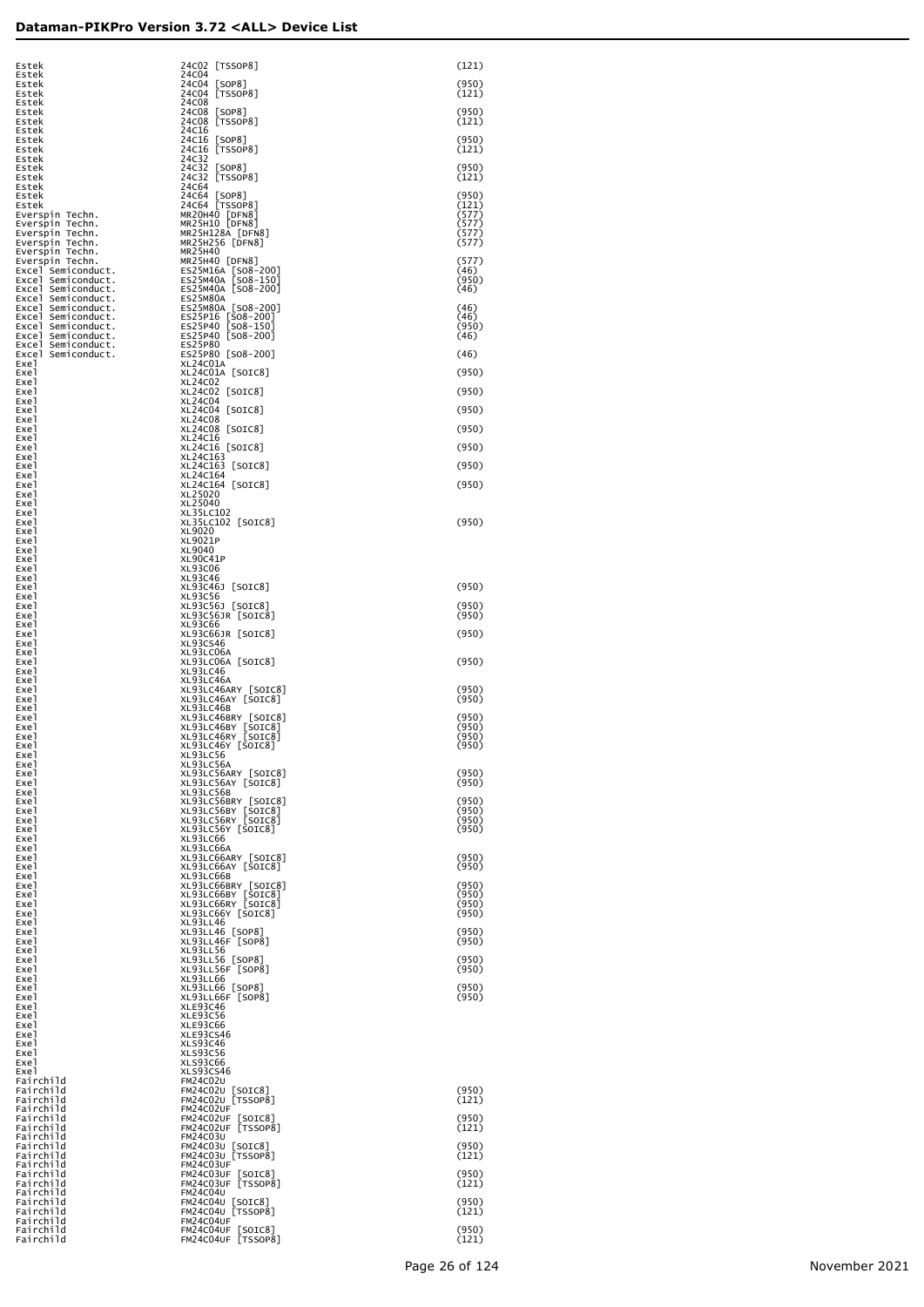| Fairchild<br>Fairchild<br>Fairchild |  | FM24C05U<br>FM24C05U [SOIC8]<br>FM24C05U [TSSOP8]                                                                                                                                                                | (950)<br>(121)          |
|-------------------------------------|--|------------------------------------------------------------------------------------------------------------------------------------------------------------------------------------------------------------------|-------------------------|
| Fairchild<br>Fairchild              |  | FM24C05UF<br>FM24C05UF [SOIC8]<br>FM24C05UF [TSSOP8]                                                                                                                                                             | (950)                   |
| Fairchild<br>Fairchild<br>Fairchild |  | <b>FM24C08U</b><br>FM24C08U [SOIC8]                                                                                                                                                                              | (121)<br>(950)          |
| Fairchild<br>Fairchild              |  | FM24C08U [TSSOP8]<br>FM24C08UF                                                                                                                                                                                   | (121)                   |
| Fairchild<br>Fairchild<br>Fairchild |  | FM24C08UF [SOIC8]<br>FM24C08UF [TSSOP8]<br><b>FM24C09U</b>                                                                                                                                                       | (950)<br>(121)          |
| Fairchild<br>Fairchild              |  | FM24C09U [SOIC8]<br>FM24C09U [TSSOP8]                                                                                                                                                                            | (950)<br>(121)          |
| Fairchild<br>Fairchild<br>Fairchild |  | FM24C09UF<br>FM24C09UF [SOIC8]<br>FM24C09UF [TSSOP8]                                                                                                                                                             | (950)<br>(121)          |
| Fairchild<br>Fairchild<br>Fairchild |  | FM24C128<br>FM24C128 [SOIC8]<br>FM24C128 [TSSOP8]                                                                                                                                                                | (950)                   |
| Fairchild<br>Fairchild              |  | <b>FM24C16U</b><br>FM24C16U [SOIC8]                                                                                                                                                                              | (121)<br>(950)          |
| Fairchild<br>Fairchild<br>Fairchild |  | <b>FM24C16UF</b><br>FM24C16UF [SOIC8]<br><b>FM24C17U</b>                                                                                                                                                         | (950)                   |
| Fairchild<br>Fairchild              |  | FM24C17U [SOIC8]<br>FM24C17UF                                                                                                                                                                                    | (950)                   |
| Fairchild<br>Fairchild<br>Fairchild |  | FM24C17UF [SOIC8]<br>FM24C256<br>FM24C256 [SOIC8]                                                                                                                                                                | (950)<br>(950)          |
| Fairchild<br>Fairchild              |  | <b>FM24C32U</b><br>FM24C32U [SOIC8]                                                                                                                                                                              | (950)                   |
| Fairchild<br>Fairchild<br>Fairchild |  | FM24C32UF<br>FM24C32UF [SOIC8]<br><b>FM24C64</b>                                                                                                                                                                 | (950)                   |
| Fairchild<br>Fairchild              |  | FM24C64 [SOIC8]<br>FM24C64 [TSSOP8]                                                                                                                                                                              | (950)<br>(121)          |
| Fairchild<br>Fairchild<br>Fairchild |  | <b>FM24C64F</b><br>FM24C64F [SOIC8]<br>FM24C64F [TSSOP8]                                                                                                                                                         | (950)<br>(121)          |
| Fairchild<br>Fairchild              |  | <b>FM25C020U</b><br>FM25C020U<br>[SOIC8]<br>FM25C020U [TSSOP8]                                                                                                                                                   | (950)                   |
| Fairchild<br>Fairchild<br>Fairchild |  | FM25C040U<br>FM25C040U<br>$\lfloor$ SOIC $8$                                                                                                                                                                     | (121)<br>(950)          |
| Fairchild<br>Fairchild              |  | FM25C040U [TSSOP8]<br>FM25C041U<br>FM25C041U                                                                                                                                                                     | (121)<br>(950)          |
| Fairchild<br>Fairchild<br>Fairchild |  | $\lfloor$ SOIC $8$<br>FM25C041U [TSSOP8]<br>FM25C160U                                                                                                                                                            | (121)                   |
| Fairchild<br>Fairchild<br>Fairchild |  | FM25C160U [SOIC8]<br>FM25C640U<br>FM25C640U [SOIC8]                                                                                                                                                              | (950)<br>(950)          |
| Fairchild<br>Fairchild              |  | <b>FM34W02U</b><br>FM34W02U [SOIC8]<br>FM34W02U [TSSOP8]                                                                                                                                                         | (950)                   |
| Fairchild<br>Fairchild<br>Fairchild |  | <b>FM93C06</b><br><b>FM93C06</b><br>$\lfloor$ SOIC $8$                                                                                                                                                           | (121)<br>(950)          |
| Fairchild<br>Fairchild              |  | [TSSOP8]<br>FM93C06<br><b>FM93C46</b>                                                                                                                                                                            | (121)                   |
| Fairchild<br>Fairchild<br>Fairchild |  | FM93C46<br>FM93C46 [SOIC8]<br>FM93C46 [TSSOP8]                                                                                                                                                                   | (950)<br>(121)          |
| Fairchild<br>Fairchild              |  | FM93C46A (x16)<br>FM93C46A (x16)<br>[SOIC8]<br>FM93C46A (x16) [TSSOP8]                                                                                                                                           | (950)<br>(121)          |
| Fairchild<br>Fairchild<br>Fairchild |  | FM93C46A (x8)<br>FM93C46A (x8)<br>[SOIC8]                                                                                                                                                                        | (950)<br>(121)          |
| Fairchild<br>Fairchild<br>Fairchild |  | FM93C46A (x8) [SOTC8]<br>FM93C46A (x8) [TSSOP8]<br>FM93C46AT (x16) [SOTC8]<br>FM93C46AT (x16) [SOTC8]<br>FM93C46AT (x8) [TSSOP8]<br>FM93C46AT (x8) [SOTC8]<br>FM93C46AT (x8) [TSSOP8]<br>FM93C46AT (x8) [TSSOP8] | (950)<br>(121)          |
| Fairchild<br>Fairchild              |  |                                                                                                                                                                                                                  | (950)                   |
| Fairchild<br>Fairchild<br>Fairchild |  | <b>FM93C46T</b><br>[SOIC8]<br>FM93C46T                                                                                                                                                                           | (121)<br>(950)          |
| Fairchild<br>Fairchild              |  | FM93C46T [TSSOP8]<br><b>FM93C56</b>                                                                                                                                                                              | (121)                   |
| Fairchild<br>Fairchild<br>Fairchild |  | FM93C56<br>$\lfloor$ SOIC $8$ ]<br>FM93C56 [TSSOP8]<br>FM93C56A (x16)<br>FM93C56A (x16)                                                                                                                          | (950)<br>(121)          |
| Fairchild<br>Fairchild              |  | $\lfloor$ SOIC $8$<br>FM93C56A (x16) [TSSOP8]<br>FM93C56A (x8)                                                                                                                                                   | (950)<br>(121)          |
| Fairchild<br>Fairchild<br>Fairchild |  | FM93C56A (x8)<br>[SOIC8]                                                                                                                                                                                         | (950)<br>(121)          |
| Fairchild<br>Fairchild<br>Fairchild |  | FM93C56A (x8) [TSSOP8]<br>FM93C56AT (x16)<br>FM93C56AT (x16) [SOIC8]<br>FM93C56AT (x16) [TSSOP8]                                                                                                                 | (950)<br>(121)          |
| Fairchild<br>Fairchild              |  | FM93C56AT (x8)<br>FM93C56AT (x8)<br>FM93C56AT (x8) [SOIC8]<br>FM93C56AT (x8) [TSSOP8]                                                                                                                            | (950)                   |
| Fairchild<br>Fairchild<br>Fairchild |  | <b>FM93C56T</b><br><b>FM93C56T</b>                                                                                                                                                                               | (121)<br>(950)          |
| Fairchild<br>Fairchild              |  | FM93C56T [SOIC8]<br>FM93C56T [TSSOP8]<br><b>FM93C66</b>                                                                                                                                                          | (121)                   |
| Fairchild<br>Fairchild<br>Fairchild |  | FM93C66 [SOIC8]<br>FM93C66 [TSSOP8]                                                                                                                                                                              | (950)<br>(121)          |
| Fairchild<br>Fairchild              |  | FM93C66A (x16)<br>FM93C66A (x16)<br>$\lfloor$ SOIC $8$<br>FM93C66A (x16) [TSSOP8]                                                                                                                                | (950)<br>(121)          |
| Fairchild<br>Fairchild<br>Fairchild |  | FM93C66A (x8)<br>FM93C66A (x8)<br>[SOIC8]<br>FM93C66A (x8) [TSSOP8]                                                                                                                                              | (950)<br>(121)          |
| Fairchild<br>Fairchild              |  | FM93C86A (x16)<br>FM93C86A (x16) [SOIC8]<br>FM93C86A (x8)                                                                                                                                                        | (950)                   |
| Fairchild<br>Fairchild<br>Fairchild |  | FM93C86A (x8) [SOIC8]<br><b>FM93CS46</b>                                                                                                                                                                         | (950)                   |
| Fairchild<br>Fairchild<br>Fairchild |  | FM93CS46 [SOIC8]<br>FM93CS46 [TSSOP8]                                                                                                                                                                            | (950)<br>(121)<br>(950) |
| Fairchild<br>Fairchild              |  | FM93CS46T [SOIC8]<br>FM93CS46T [TSSOP8]<br>FM93CS56                                                                                                                                                              | (121)                   |
| Fairchild<br>Fairchild<br>Fairchild |  | FM93CS56 [SOIC8]<br>FM93CS56 [TSSOP8]                                                                                                                                                                            | (950)<br>(121)<br>(950) |
| Fairchild<br>Fairchild              |  | FM93CS56T [SOIC8]<br>FM93CS56T [TSSOP8]<br>FM93CS66                                                                                                                                                              | (121)<br>(950)          |
| Fairchild<br>Fairchild<br>Fairchild |  | FM93CS66 [SOIC8]<br>FM93CS66 [TSSOP8]<br>FM93CS66T [SOIC8]<br>FM93CS66T [TSSOP8]                                                                                                                                 | (121)<br>(950)          |
| Fairchild<br>Fairchild<br>Fairchild |  | NM24C00 [SOIC8]<br>NM24C00 [TSSOP8]                                                                                                                                                                              | (121)<br>(950)<br>(121) |
| Fairchild                           |  | NM24C00F [SOIC8]                                                                                                                                                                                                 | (950)                   |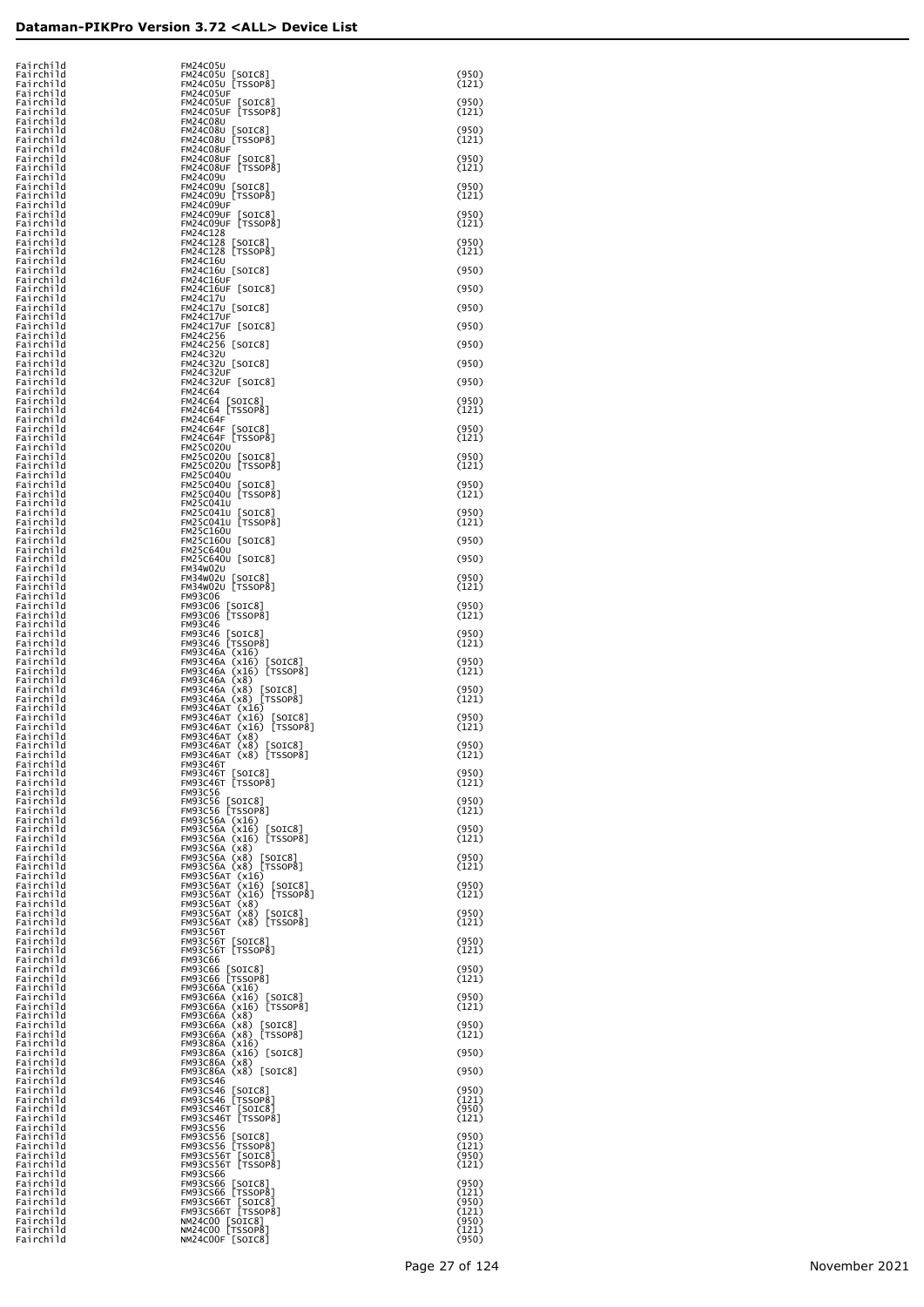| Fairchild<br>Fairchild | NM24C00F [TSSOP8]<br>NM24C01             | (121)          |
|------------------------|------------------------------------------|----------------|
| Fairchild<br>Fairchild | NM24C01 [SOIC8]<br>NM24C01 [TSSOP8]      | (950)<br>(121) |
| Fairchild<br>Fairchild | NM24C01F<br>NM24CO1F [SOIC8]             | (950)          |
| Fairchild              | NM24C01F [TSSOP8]                        | (121)          |
| Fairchild<br>Fairchild | NM24C02<br>NM24C02 [SOIC8]               | (950)          |
| Fairchild<br>Fairchild | NM24C02 [TSSOP8]<br>NM24C02F             | (121)          |
| Fairchild<br>Fairchild | NM24C02F [SOIC8]<br>NM24C02F [TSSOP8]    | (950)<br>(121) |
| Fairchild<br>Fairchild | <b>NM24C02U</b><br>NM24C03               |                |
| Fairchild<br>Fairchild | NM24C03 [SOIC8]<br>NM24C03 [TSSOP8]      | (950)<br>(121) |
| Fairchild              | NM24C03F                                 |                |
| Fairchild<br>Fairchild | NM24C03F<br>[SOIC8]<br>NM24C03F [TSSOP8] | (950)<br>(121) |
| Fairchild<br>Fairchild | NM24C03U<br><b>NM24C04</b>               |                |
| Fairchild<br>Fairchild | NM24C04 [SOIC8]<br>NM24C04 [TSSOP8]      | (950)<br>(121) |
| Fairchild<br>Fairchild | NM24C04F<br>NM24C04F [SOIC8]             | (950)          |
| Fairchild<br>Fairchild | NM24C04F [TSSOP8]<br><b>NM24C04U</b>     | (121)          |
| Fairchild<br>Fairchild | <b>NM24C05</b>                           | (950)          |
| Fairchild              | NM24C05 [SOIC8]<br>NM24C05 [TSSOP8]      | (121)          |
| Fairchild<br>Fairchild | NM24C05F<br>NM24C05F [SOIC8]             | (950)          |
| Fairchild<br>Fairchild | NM24C05F [TSSOP8]<br>NM24C05U            | (121)          |
| Fairchild<br>Fairchild | <b>NM24C08</b><br>NM24C08 [SOIC8]        | (950)          |
| Fairchild<br>Fairchild | NM24C08 [TSSOP8]<br>NM24C08F             | (121)          |
| Fairchild<br>Fairchild | NM24C08F [SOIC8]<br>NM24C08F [TSSOP8]    | (950)<br>(121) |
| Fairchild<br>Fairchild | <b>NM24C08U</b><br><b>NM24C09</b>        |                |
| Fairchild              | NM24C09 [SOIC8]                          | (950)          |
| Fairchild<br>Fairchild | NM24C09 [TSSOP8]<br>NM24C09F             | (121)          |
| Fairchild<br>Fairchild | NM24C09F [SOIC8]<br>NM24C09F [TSSOP8]    | (950)<br>(121) |
| Fairchild<br>Fairchild | <b>NM24C09U</b><br>NM24C16               |                |
| Fairchild<br>Fairchild | NM24C16 [SOIC8]<br>NM24C16 [TSSOP8]      | (950)<br>(121) |
| Fairchild<br>Fairchild | NM24C16F<br>NM24C16F [SOIC8]             | (950)          |
| Fairchild<br>Fairchild | NM24C16F [TSSOP8]<br>NM24C16U            | (121)          |
| Fairchild<br>Fairchild | <b>NM24C17</b><br>NM24C17 [SOIC8]        | (950)          |
| Fairchild<br>Fairchild | NM24C17 [TSSOP8]<br><b>NM24C17F</b>      | (121)          |
| Fairchild<br>Fairchild | NM24C17F [SOIC8]<br>NM24C17F [TSSOP8]    | (950)<br>(121) |
| Fairchild<br>Fairchild | NM24C17U<br>NM24C32                      |                |
| Fairchild<br>Fairchild | NM24C32 [SOIC8]<br>NM24C32 [TSSOP8]      | (950)<br>(121) |
| Fairchild              | <b>NM24C32F</b>                          |                |
| Fairchild<br>Fairchild | NM24C32F [SOIC8]<br>NM24C32F [TSSOP8]    | (950)<br>(121) |
| Fairchild<br>Fairchild | NM24C32U<br>NM24C65                      |                |
| Fairchild<br>Fairchild | NM24C65 [SOIC8]<br>NM24C65 [TSSOP8]      | (950)<br>(121) |
| Fairchild<br>Fairchild | <b>NM24C65F</b><br>NM24C65F [SOIC8]      | (950)          |
| Fairchild<br>Fairchild | NM24C65F [TSSOP8]<br>NM24C65U            | (121)          |
| Fairchild<br>Fairchild | NM24W02<br>NM24W02 [SO8]                 | (950)          |
| Fairchild<br>Fairchild | NM24W02 [TSSOP8]<br>NM24W04              | (121)          |
| Fairchild<br>Fairchild | NM24W04<br>[508]<br>NM24W04 [TSSOP8]     | (950)<br>(121) |
| Fairchild<br>Fairchild | NM24W08<br>NM24W08 [SO8]                 | (950)          |
| Fairchild<br>Fairchild | NM24W08 [TSSOP8]<br>NM24W16              | (121)          |
| Fairchild<br>Fairchild | NM24W16 [SO8]<br>NM24W16 [TSSOP8]        | (950)<br>(121) |
| Fairchild<br>Fairchild | NM25C020<br>NM25C020 [SOIC8]             | (950)          |
| Fairchild<br>Fairchild | NM25C020 [TSSOP8]<br>NM25C040            | (121)          |
| Fairchild<br>Fairchild | NM25C040 [SOIC8]<br>NM25C040 [TSSOP8]    | (950)<br>(121) |
| Fairchild<br>Fairchild | NM25C041<br>NM25C041 [SOIC8]             | (950)          |
| Fairchild<br>Fairchild | NM25C160<br>NM25C160 [SOIC8]             | (950)          |
| Fairchild<br>Fairchild | NM25C160 [TSSOP8]<br>NM25C640            | (121)          |
| Fairchild              | NM25C640 [SOIC8]                         | (950)          |
| Fairchild<br>Fairchild | <b>NM34C02</b><br>NM34C02 [SO8]          | (950)          |
| Fairchild<br>Fairchild | NM34C02 [TSSOP8]<br>NM34W02              | (121)          |
| Fairchild<br>Fairchild | NM34W02 [SO8]<br>NM34W02 [TSSOP8]        | (950)<br>(121) |
| Fairchild<br>Fairchild | <b>NM59C11</b><br>NM59C11 (x8)           |                |
| Fairchild<br>Fairchild | NM59C11 (x8) [SO8]<br>NM59C11 [SO8]      | (950)<br>(46)  |
| Fairchild<br>Fairchild | <b>NM93C06</b><br>NM93C06 [SOIC8]        | (950)          |
| Fairchild<br>Fairchild | NM93C06 [TSSOP8]<br>NM93C06L             | (121)          |
| Fairchild<br>Fairchild | NM93C06L [SOIC8]<br>NM93C06L [TSSOP8]    | (950)<br>(121) |
| Fairchild<br>Fairchild | <b>NM93C13</b><br>NM93C13 [SOIC8]        | (950)          |
| Fairchild<br>Fairchild | NM93C14<br>NM93C14 [SOIC8]               | (950)          |
| Fairchild<br>Fairchild | <b>NM93C46</b><br>NM93C46 [SOIC8]        | (950)          |
| Fairchild<br>Fairchild | NM93C46 [TSSOP8]<br><b>NM93C46A</b>      | (121)          |
| Fairchild              | NM93C46AL                                |                |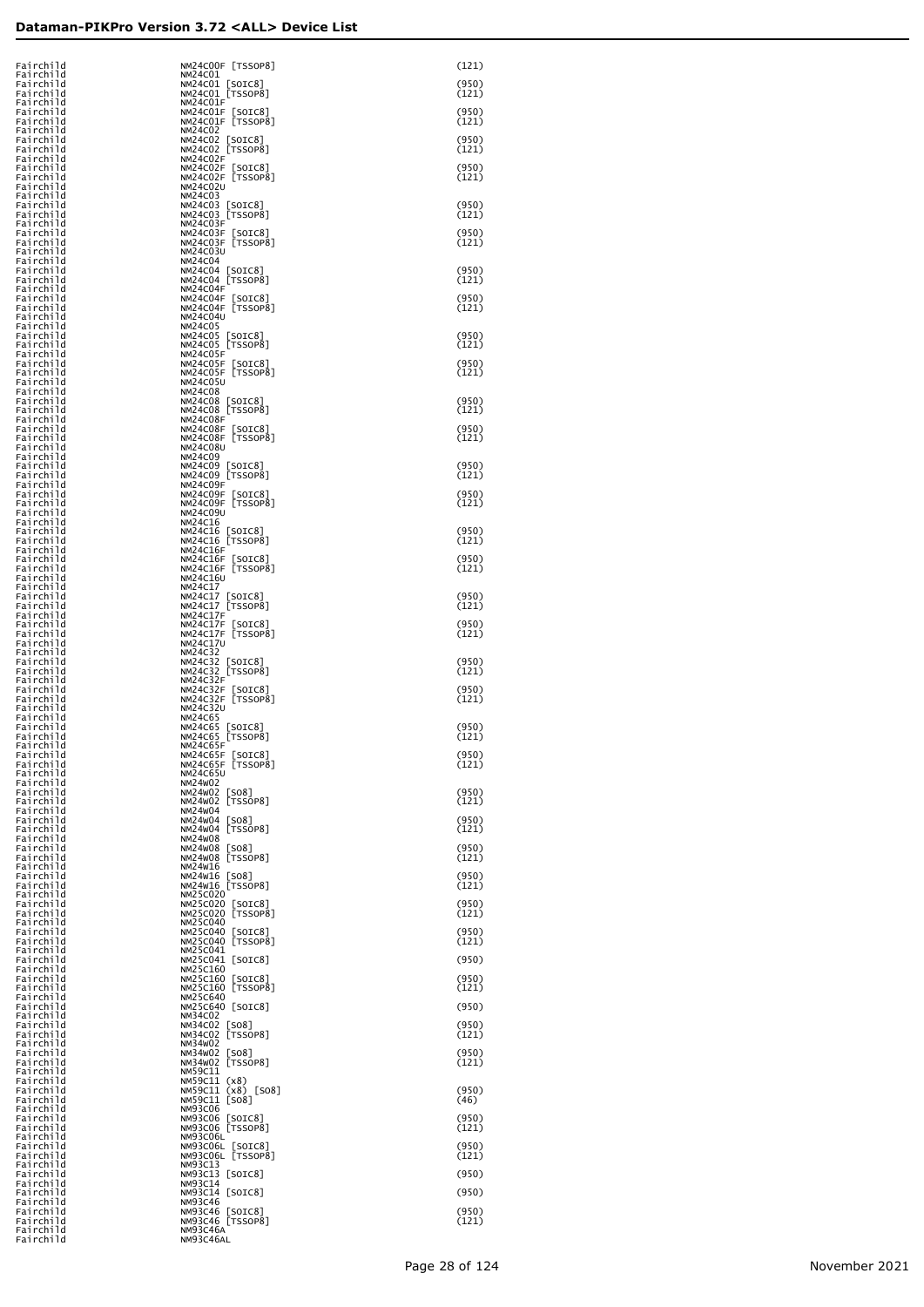| Fairchild                                                                                                                                                                                                                                                          | NM93C46L                                                        |                |
|--------------------------------------------------------------------------------------------------------------------------------------------------------------------------------------------------------------------------------------------------------------------|-----------------------------------------------------------------|----------------|
| Fairchild<br>Fairchild                                                                                                                                                                                                                                             | <b>NM93C46T</b><br>NM93C46T [SOIC8]                             | (950)          |
| Fairchild<br>Fairchild                                                                                                                                                                                                                                             | NM93C46T [TSSOP8]<br>NM93C56                                    | (121)          |
| Fairchild                                                                                                                                                                                                                                                          | NM93C56 [SOIC8]                                                 | (950)          |
| Fairchild<br>Fairchild                                                                                                                                                                                                                                             | NM93C56 [TSSOP8]<br><b>NM93C56A</b>                             | (121)          |
| Fairchild<br>Fairchild                                                                                                                                                                                                                                             | NM93C56A (x8)<br>NM93C56A (x8)<br>[SO8]                         | (950)          |
| Fairchild<br>Fairchild                                                                                                                                                                                                                                             | NM93C56A (x8) [TSSOP8]<br>NM93C56A [SO8]                        | (121)<br>(950) |
| Fairchild                                                                                                                                                                                                                                                          | NM93C56A [TSSOP8]                                               | (121)          |
| Fairchild<br>Fairchild                                                                                                                                                                                                                                             | NM93C56L<br><b>NM93C56T</b>                                     | (950)          |
| Fairchild<br>Fairchild                                                                                                                                                                                                                                             | NM93C56T [SOIC8]<br>NM93C56T [TSSOP8]                           | (950)<br>(121) |
| Fairchild                                                                                                                                                                                                                                                          | NM93C66                                                         |                |
| Fairchild<br>Fairchild                                                                                                                                                                                                                                             | NM93C66 [SOIC8]<br>NM93C66 [TSSOP8]                             | (950)<br>(121) |
| Fairchild<br>Fairchild                                                                                                                                                                                                                                             | NM93C66A<br>NM93C66A (x8)                                       |                |
| Fairchild                                                                                                                                                                                                                                                          | NM93C66A (x8)<br><b>[SO8]</b>                                   | (950)          |
| Fairchild<br>Fairchild                                                                                                                                                                                                                                             | NM93C66A (x8)<br>[TSSOP8]<br>[508]<br>NM93C66A                  | (121)<br>(950) |
| Fairchild<br>Fairchild                                                                                                                                                                                                                                             | NM93C66A [TSSOP8]<br>NM93C66L                                   | (121)          |
| Fairchild<br>Fairchild                                                                                                                                                                                                                                             | <b>NM93C86A</b><br>NM93C86A (x8)                                |                |
| Fairchild                                                                                                                                                                                                                                                          | NM93C86A (x8)<br>$\lfloor$ SOIC8 $\rfloor$                      | (950)          |
| Fairchild<br>Fairchild                                                                                                                                                                                                                                             | NM93C86A (x8) [TSSOP8]<br>NM93C86A<br>[SOIC8]                   | (121)<br>(950) |
| Fairchild<br>Fairchild                                                                                                                                                                                                                                             | NM93C86A [TSSOP8]<br>NM93C86AL                                  | (121)          |
| Fairchild                                                                                                                                                                                                                                                          | NM93CS06                                                        |                |
| Fairchild<br>Fairchild                                                                                                                                                                                                                                             | NM93CS06<br>[SOIC8]<br>NM93CS06 [TSSOP8]                        | (950)<br>(121) |
| Fairchild<br>Fairchild                                                                                                                                                                                                                                             | NM93CS06L<br>NM93CS06LZ                                         |                |
| Fairchild<br>Fairchild                                                                                                                                                                                                                                             | NM93CS26                                                        |                |
| Fairchild                                                                                                                                                                                                                                                          | <b>NM93CS46</b><br>NM93CS46<br>[SOIC8]                          | (950)          |
| Fairchild<br>Fairchild                                                                                                                                                                                                                                             | NM93CS46 [TSSOP8]<br>NM93CS46L                                  | (121)          |
| Fairchild<br>Fairchild                                                                                                                                                                                                                                             | NM93CS46LZ<br><b>NM93CS56</b>                                   |                |
| Fairchild                                                                                                                                                                                                                                                          | NM93CS56<br>[SOIC8]                                             | (950)          |
| Fairchild<br>Fairchild                                                                                                                                                                                                                                             | NM93CS56 [TSSOP8]<br>NM93CS56L                                  | (121)          |
| Fairchild<br>Fairchild                                                                                                                                                                                                                                             | NM93CS56LZ<br>NM93CS66                                          |                |
| Fairchild<br>Fairchild                                                                                                                                                                                                                                             | NM93CS66<br>[SOIC8]<br>NM93CS66 [TSSOP8]                        | (950)<br>(121) |
| Fairchild                                                                                                                                                                                                                                                          | NM93CS66L                                                       |                |
| Fairchild<br>Fairchild                                                                                                                                                                                                                                             | NM93CS66LZ<br>NM93S06                                           |                |
| Fairchild<br>Fairchild                                                                                                                                                                                                                                             | NM93S46<br>NM93S56                                              |                |
| Fairchild<br>Fidelix                                                                                                                                                                                                                                               | <b>NM93S66</b><br><b>FM25Q08</b>                                |                |
| Fidelix                                                                                                                                                                                                                                                            | <b>FM25Q08</b><br>$[SOIC8-150]$                                 | (950)          |
| Fidelix<br>Fidelix                                                                                                                                                                                                                                                 | $[SOIC8-200]$<br><b>FM25Q08</b><br>FM25Q08 [WSON8]              | (46)<br>(577)  |
| Fidelix<br>Fidelix                                                                                                                                                                                                                                                 | <b>FM25Q08A</b><br><b>FM25Q08A</b><br>$\lfloor$ SOIC8-150]      | (950)          |
| Fidelix<br>Fidelix                                                                                                                                                                                                                                                 | $[SOIC8-200]$<br><b>FM25Q08A</b><br>FM25Q08A [WSON8]            | (46)<br>(577)  |
| Fidelix                                                                                                                                                                                                                                                            | <b>FM25Q16</b>                                                  |                |
| Fidelix<br>Fidelix                                                                                                                                                                                                                                                 | <b>FM25Q16</b><br>[SOIC8-150]<br>[SOIC8-200]<br><b>FM25Q16</b>  | (950)<br>(46)  |
| Fidelix<br>Fidelix                                                                                                                                                                                                                                                 | FM25Q16 [WSON8]<br><b>FM25Q16A</b>                              | (577)          |
| Fidelix<br>Fidelix                                                                                                                                                                                                                                                 | FM25Q16A [SOIC8-150]<br><b>FM25Q16A</b><br>[SOIC8-200]          | (950)<br>(46)  |
| Fidelix                                                                                                                                                                                                                                                            | FM25Q16A [WSON8]                                                | (577)          |
| Fidelix<br>Fidelix                                                                                                                                                                                                                                                 | <b>FM25Q16B</b><br><b>FM25Q16B</b><br>$\lfloor$ SOIC $16$ ]     | (1060)         |
| Fidelix<br>Fidelix                                                                                                                                                                                                                                                 | FM25Q16B [SOIC8-150]<br>FM25Q16B [SOIC8-200]                    | (950)<br>(46)  |
| Fidelix                                                                                                                                                                                                                                                            | $FM25Q16B$ [WSON8]<br><b>FM25Q32</b>                            | (577)          |
| Fidelix<br>Fidelix                                                                                                                                                                                                                                                 | FM25032 [SOIC8-150]<br>FM25032 [SOIC8-200]                      | (950)          |
| Fidelix<br>Fidelix                                                                                                                                                                                                                                                 | FM25Q32 [WSON8]                                                 | (46)<br>(577)  |
| Fidelix<br>Fidelix                                                                                                                                                                                                                                                 | <b>FM25Q32A</b>                                                 | (950)          |
| Fidelix                                                                                                                                                                                                                                                            | FM25Q32A [SOIC8-150]<br>FM25Q32A [SOIC8-200]                    | (46)           |
| Fidelix<br>Fidelix                                                                                                                                                                                                                                                 | FM25Q32A [WSON8]<br><b>FM25Q64</b>                              | (577)          |
| Fidelix<br>Fidelix                                                                                                                                                                                                                                                 | FM25Q64 [SOIC8-200]<br>FM25Q64 [WSON8]                          | (46)<br>(577)  |
| Fidelix<br>Fidelix                                                                                                                                                                                                                                                 | <b>FM25Q64A</b>                                                 | (46)           |
| Fidelix                                                                                                                                                                                                                                                            | FM25Q64A [SOIC8-200]<br>FM25Q64A [WSON8]                        | (577)          |
| Fidelix<br>Fidelix                                                                                                                                                                                                                                                 | <b>FM25S16A</b><br>FM25S16A [SOIC8-150]<br>FM25S16A [SOIC8-200] | (950)          |
| Fidelix<br>Fidelix                                                                                                                                                                                                                                                 | FM25S16A [WSON8]                                                | (46)<br>(577)  |
| First-Rank Techn.                                                                                                                                                                                                                                                  | T24C02<br>T24C02 [SOP8]                                         | (950)          |
|                                                                                                                                                                                                                                                                    | T24C02 [TSSOP8]                                                 | (121)          |
| Fidelix<br>First-Rank Techn.<br>First-Rank Techn.<br>First-Rank Techn.<br>First-Rank Techn.<br>First-Rank Techn.<br>First-Rank Techn.<br>First-Rank Techn.<br>First-Rank Techn.<br>First-Rank Techn.<br>First-Rank Techn.<br>First-Rank Techn.<br>First-Rank Techn | T24C04<br>T24C04 [SOP8]                                         | (950)          |
|                                                                                                                                                                                                                                                                    | T24C04 [TSSOP8]<br>T24C08                                       | (121)          |
|                                                                                                                                                                                                                                                                    | T24C08 [SOP8]<br>T24C08 [TSSOP8]                                | (950)<br>(121) |
|                                                                                                                                                                                                                                                                    | T24C128                                                         | (950)          |
|                                                                                                                                                                                                                                                                    | T24C128<br>[SOP8]<br>T24C128 [TSSOP8]                           | (121)          |
|                                                                                                                                                                                                                                                                    | T24C16<br>T24C16<br>[SOP8]                                      | (950)          |
|                                                                                                                                                                                                                                                                    | T24C16 [TSSOP8]<br>T24C256                                      | (121)          |
|                                                                                                                                                                                                                                                                    | T24C256 [SOP8]<br>T24C256 [TSSOP8]                              | (950)          |
|                                                                                                                                                                                                                                                                    | T24C32                                                          | (121)          |
|                                                                                                                                                                                                                                                                    | T24C32<br>$\lfloor$ SOP8]<br>T24C32 [TSSOP8]                    | (950)<br>(121) |
|                                                                                                                                                                                                                                                                    | T24C64<br>T24C64 [SOP8]                                         | (950)          |
|                                                                                                                                                                                                                                                                    | [TSSOP8]<br>T24C64<br>$[SOP8-150]$<br>T25S10                    | (121)<br>(950) |
|                                                                                                                                                                                                                                                                    | $[SOP8-208]$<br>T25S10                                          | (46)           |
|                                                                                                                                                                                                                                                                    | $[50P8-208]$<br>T25S16<br>$[SOP8-150]$<br>T25S20                | (46)<br>(950)  |
| First-Rank Techn.                                                                                                                                                                                                                                                  | T25s20 [SOP8-208]                                               | (46)           |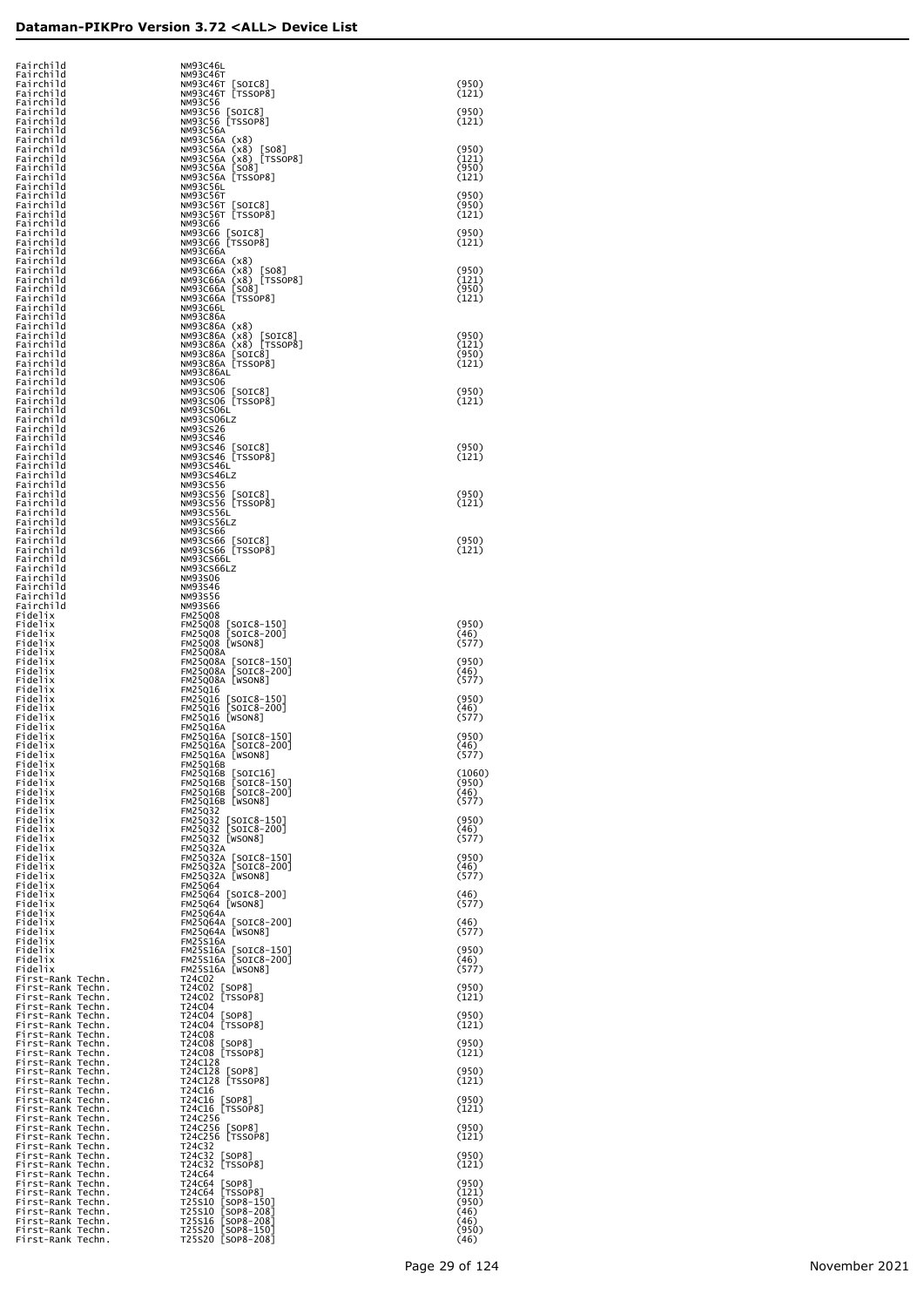| First-Rank Techn.<br>First-Rank Techn.                                                                                                                                                                                                                             |                                                                                                                                                                                                                                                           | (46)<br>(950)  |
|--------------------------------------------------------------------------------------------------------------------------------------------------------------------------------------------------------------------------------------------------------------------|-----------------------------------------------------------------------------------------------------------------------------------------------------------------------------------------------------------------------------------------------------------|----------------|
| First-Rank Techn.                                                                                                                                                                                                                                                  |                                                                                                                                                                                                                                                           | (46)<br>(46)   |
|                                                                                                                                                                                                                                                                    | T25s32 [SOP8-208]<br>T25s40 [SOP8-150]<br>T25s512 [SOP8-208]<br>T25s512 [SOP8-208]<br>T25s80 [SOP8-150]<br>T25s80 [SOP8-208]<br>T3580 [SOP8-208]                                                                                                          | (950)<br>(46)  |
|                                                                                                                                                                                                                                                                    |                                                                                                                                                                                                                                                           | (121)<br>(950) |
|                                                                                                                                                                                                                                                                    |                                                                                                                                                                                                                                                           | (950)          |
| First-Rank Techn.<br>First-Rank Techn.<br>First-Rank Techn.<br>First-Rank Techn.<br>First-Rank Techn.<br>First-Rank Techn.<br>First-Rank Techn.<br>First-Rank Techn.<br>First-Rank Techn.<br>First-Rank Techn.<br>First-Rank Techn.<br>First-Rank Techn.<br>First- | T2580 [SOP8-208]<br>T93C46 (x16) [TSSOP8]<br>T93C46 (x16) [TSSOP8]<br>T93C46 (x16) [SOTC8-150]<br>T93C46 (x8) [SOTC8-150]<br>T93C46 (x8) [TSSOP8]<br>T93C56 (x16) [TSSOP8]<br>T93C56 (x16) [TSSOP8]<br>T93C56 (x8) [SOTC8-150]<br>T93C56 (x8) [SOTC8-150] | (121)          |
|                                                                                                                                                                                                                                                                    |                                                                                                                                                                                                                                                           | (121)<br>(950) |
|                                                                                                                                                                                                                                                                    |                                                                                                                                                                                                                                                           | (950)<br>(121) |
|                                                                                                                                                                                                                                                                    |                                                                                                                                                                                                                                                           | (121)          |
| First-Rank Techn.<br>First-Rank Techn.<br>First-Rank Techn.                                                                                                                                                                                                        | T93C66 (x16)[SOIC8-150]<br>T93C66 (x8)<br>T93C66 (x8) [SOIC8-150]                                                                                                                                                                                         | (950)<br>(950) |
| First-Rank Techn.<br>Force Technologies                                                                                                                                                                                                                            | T93C66 (x8) [TSSOP8]<br>FT24C01                                                                                                                                                                                                                           | (121)          |
| Force Technologies<br>Force Technologies<br>Force Technologies                                                                                                                                                                                                     | FT24C01 [SOIC8]<br>FT24C01 [TSSOP8]<br>FT24C01A                                                                                                                                                                                                           | (950)<br>(121) |
| Force Technologies<br>Force Technologies                                                                                                                                                                                                                           | FT24C01A [SOIC8]<br>FT24C01A [TSSOP8]                                                                                                                                                                                                                     | (950)<br>(121) |
| Force Technologies<br>Force Technologies                                                                                                                                                                                                                           | FT24C02<br>FT24C02 [SOIC8]                                                                                                                                                                                                                                | (950)          |
| Force Technologies<br>Force Technologies<br>Force Technologies                                                                                                                                                                                                     | FT24C02 [TSSOP8]<br>FT24C02A<br>FT24C02A [SOIC8]                                                                                                                                                                                                          | (121)<br>(950) |
| Force Technologies<br>Force Technologies                                                                                                                                                                                                                           | FT24C02A [TSSOP8]<br>FT24C04                                                                                                                                                                                                                              | (121)          |
| Force Technologies<br>Force Technologies                                                                                                                                                                                                                           | FT24C04 [SOIC8]<br>FT24C04 [TSSOP8]                                                                                                                                                                                                                       | (950)<br>(121) |
| Force Technologies<br>Force Technologies<br>Force Technologies                                                                                                                                                                                                     | FT24C04A<br>FT24C04A [SOIC8]<br>FT24C04A [TSSOP8]                                                                                                                                                                                                         | (950)<br>(121) |
| Force Technologies<br>Force Technologies                                                                                                                                                                                                                           | FT24C08<br>FT24C08 [SOIC8]                                                                                                                                                                                                                                | (950)          |
| Force Technologies<br>Force Technologies<br>Force Technologies                                                                                                                                                                                                     | FT24C08 [TSSOP8]<br>FT24C08A<br>FT24C08A [SOIC8]                                                                                                                                                                                                          | (121)<br>(950) |
| Force Technologies<br>Force Technologies                                                                                                                                                                                                                           | FT24C08A [TSSOP8]<br>FT24C128                                                                                                                                                                                                                             | (121)          |
| Force Technologies<br>Force Technologies<br>Force Technologies                                                                                                                                                                                                     | FT24C128 [SOIC8]<br>FT24C128 [TSSOP8]<br>FT24C128A                                                                                                                                                                                                        | (950)<br>(121) |
| Force Technologies<br>Force Technologies                                                                                                                                                                                                                           | FT24C128A [SOIC8]<br>FT24C128A [TSSOP8]                                                                                                                                                                                                                   | (950)<br>(121) |
| Force Technologies<br>Force Technologies<br>Force Technologies                                                                                                                                                                                                     | FT24C16<br>FT24C16 [SOIC8]<br>FT24C16 [TSSOP8]                                                                                                                                                                                                            | (950)<br>(121) |
| Force Technologies<br>Force Technologies                                                                                                                                                                                                                           | FT24C16A<br>FT24C16A [SOIC8]                                                                                                                                                                                                                              | (950)          |
| Force Technologies<br>Force Technologies                                                                                                                                                                                                                           | FT24C16A [TSSOP8]<br>FT24C256                                                                                                                                                                                                                             | (121)          |
| Force Technologies<br>Force Technologies<br>Force Technologies                                                                                                                                                                                                     | FT24C256 [SOIC8]<br>FT24C256 [TSSOP8]<br>FT24C256A                                                                                                                                                                                                        | (950)<br>(121) |
| Force Technologies<br>Force Technologies                                                                                                                                                                                                                           | FT24C256A [SOIC8]<br>FT24C256A [TSSOP8]                                                                                                                                                                                                                   | (950)<br>(121) |
| Force Technologies<br>Force Technologies<br>Force Technologies                                                                                                                                                                                                     | FT24C256B<br>FT24C256B [SOIC8]<br>FT24C256B [TSSOP8]                                                                                                                                                                                                      | (950)<br>(121) |
| Force Technologies<br>Force Technologies                                                                                                                                                                                                                           | FT24C32<br>FT24C32 [SOIC8]                                                                                                                                                                                                                                | (950)          |
| Force Technologies<br>Force Technologies<br>Force Technologies                                                                                                                                                                                                     | FT24C32 [TSSOP8]<br>FT24C32A<br>FT24C32A [SOIC8]                                                                                                                                                                                                          | (121)<br>(950) |
| Force Technologies<br>Force Technologies                                                                                                                                                                                                                           | FTZ4C3ZA [TSSOP8]<br>FT24C64                                                                                                                                                                                                                              | (T7T)          |
| Force Technologies<br>Force Technologies<br>Force Technologies                                                                                                                                                                                                     | FT24C64 [SOIC8]<br>FT24C64 [TSSOP8]<br>FT24C64A                                                                                                                                                                                                           | (950)<br>(121) |
| Force Technologies<br>Force Technologies                                                                                                                                                                                                                           | FT24C64A [SOIC8]<br>FT24C64A [TSSOP8]                                                                                                                                                                                                                     | (950)<br>(121) |
| Force Technologies<br>Force Technologies                                                                                                                                                                                                                           | FTE24C08A<br>FTE24C08A [SOIC8]                                                                                                                                                                                                                            | (950)          |
| Force Technologies<br>Force Technologies<br>Force Technologies                                                                                                                                                                                                     | <b>FTE24C256</b><br>FTE24C256 [SOIC8]<br>FTE24C32A                                                                                                                                                                                                        | (950)          |
| Force Technologies<br>Force Technologies                                                                                                                                                                                                                           | FTE24C32A [SOIC8]<br>FTE24C32B                                                                                                                                                                                                                            | (950)          |
| Force Technologies<br>Force Technologies<br>Force Technologies                                                                                                                                                                                                     | FTE24C32B [SOIC8]<br>FTE24C64A<br>FTE24C64A [SOIC8]                                                                                                                                                                                                       | (950)<br>(950) |
| Force Technologies<br>Force Technologies                                                                                                                                                                                                                           | FTE24C64B<br>FTE24C64B [SOIC8]                                                                                                                                                                                                                            | (950)          |
| Forward<br>Forward                                                                                                                                                                                                                                                 | 24LC01<br>24LC01 [SOIC8]<br>24LC02                                                                                                                                                                                                                        | (950)          |
| Forward<br>Forward<br>Forward                                                                                                                                                                                                                                      | 24LC02 [SOIC8]<br>24LC04                                                                                                                                                                                                                                  | (950)          |
| Forward<br>Forward                                                                                                                                                                                                                                                 | 24LC04 [SOIC8]<br>24LC08                                                                                                                                                                                                                                  | (950)          |
| Forward<br>Forward<br>Forward                                                                                                                                                                                                                                      | 24LC08 [SOIC8]<br>24LC16<br>24LC16 [SOIC8]                                                                                                                                                                                                                | (950)<br>(950) |
| Forward<br>Forward                                                                                                                                                                                                                                                 | 24LC32<br>24LC32 [SOIC8]                                                                                                                                                                                                                                  | (950)          |
| Forward<br>Forward<br>Fremont                                                                                                                                                                                                                                      | 24LC64<br>24LC64 [SOIC8]<br>FT24C02                                                                                                                                                                                                                       | (950)          |
| Fremont<br>Fremont                                                                                                                                                                                                                                                 | FT24C02 [SOIC8]<br>FT24C02 [TSSOP8]                                                                                                                                                                                                                       | (950)<br>(121) |
| Fremont<br>Fremont<br>Fremont                                                                                                                                                                                                                                      | FT24C02A<br>FT24C02A [MSOP8]<br>FT24C02A [SOIC8]                                                                                                                                                                                                          | (605)<br>(950) |
| Fremont<br>Fremont                                                                                                                                                                                                                                                 | FT24C02A [TSSOP8]<br>FT24C02A-5                                                                                                                                                                                                                           | (121)          |
| Fremont<br>Fremont<br>Fremont                                                                                                                                                                                                                                      | FT24C02A-5 [SOIC8]<br>FT24C02A-5 [TSSOP8]<br>FT24C02A-F                                                                                                                                                                                                   | (950)<br>(121) |
| Fremont<br>Fremont                                                                                                                                                                                                                                                 | FT24C02A-F [MSOP8]<br>FT24C02A-F [SOP8-150]                                                                                                                                                                                                               | (605)<br>(950) |
| Fremont<br>Fremont                                                                                                                                                                                                                                                 | FT24C02A-F [TSSOP8]<br>FT24C02A-U                                                                                                                                                                                                                         | (121)          |
| Fremont<br>Fremont<br>Fremont                                                                                                                                                                                                                                      | FT24C02A-U [SOP8-150]<br>FT24C02A-U [TSSOP8]<br>FT24C04                                                                                                                                                                                                   | (950)<br>(121) |
| Fremont<br>Fremont                                                                                                                                                                                                                                                 | FT24C04 [SOIC8]<br>FT24C04 [TSSOP8]                                                                                                                                                                                                                       | (950)<br>(121) |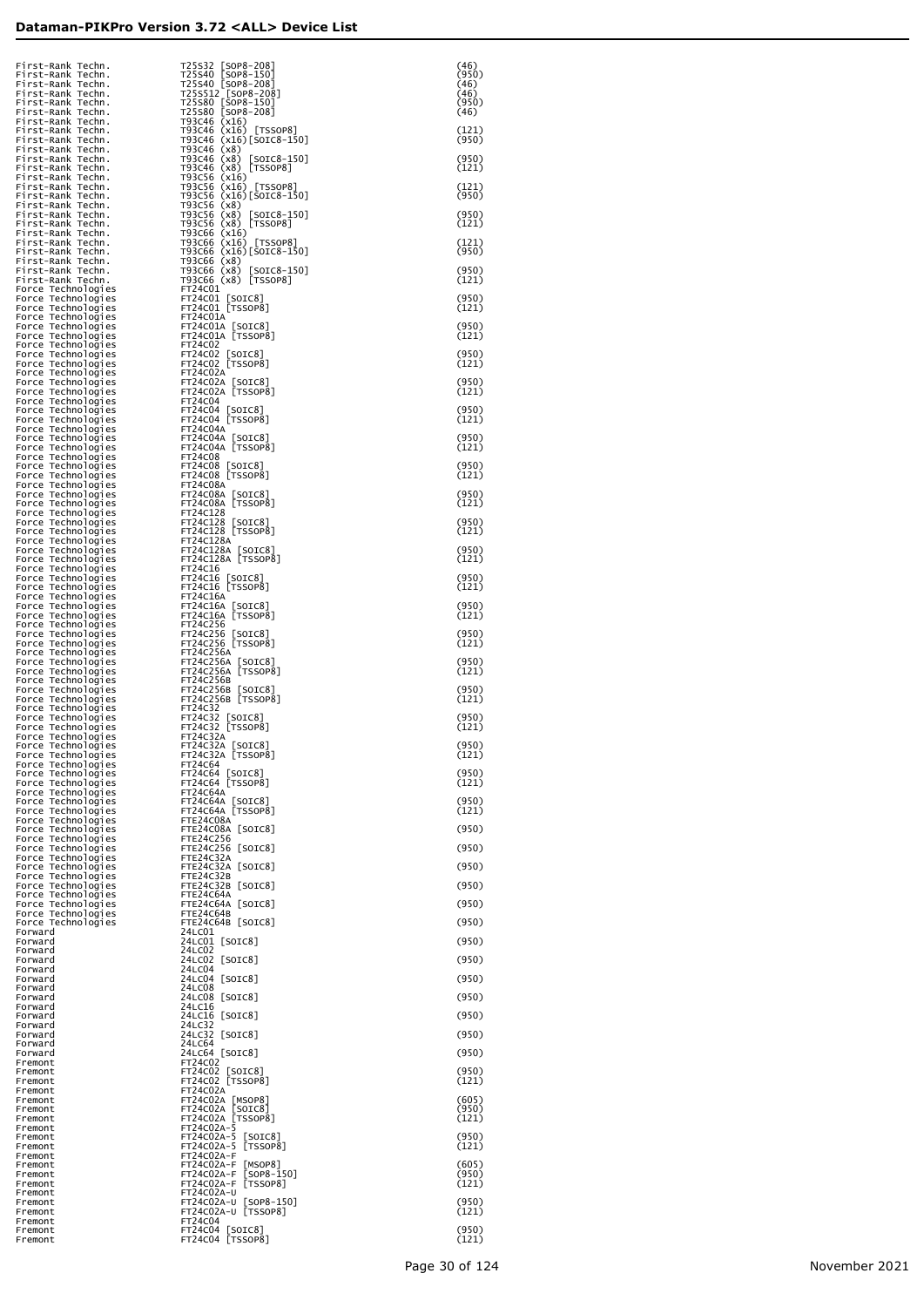| Fremont                                | FT24C04A                                                                                                                                |                |
|----------------------------------------|-----------------------------------------------------------------------------------------------------------------------------------------|----------------|
| Fremont<br>Fremont                     | FT24C04A [MSOP8]<br>FT24C04A [SOIC8]                                                                                                    | (605)<br>(950) |
| Fremont                                | FT24C04A [SOP8-150]                                                                                                                     | (950)          |
| Fremont<br>Fremont                     | FT24C04A [TSSOP8]<br>FT24C08                                                                                                            | (121)          |
| Fremont<br>Fremont                     | FT24C08 [SOIC8]<br>FT24C08 [TSSOP8]                                                                                                     | (950)<br>(121) |
| Fremont                                | FT24C08A                                                                                                                                |                |
| Fremont<br>Fremont                     | FT24C08A [MSOP8]<br>FT24C08A [SOIC8]                                                                                                    | (605)<br>(950) |
| Fremont<br>Fremont                     | FT24C08A [SOP8-150]<br>FT24C08A [TSSOP8]                                                                                                | (950)<br>(121) |
| Fremont                                | FT24C1024A<br>FT24C1024A [SOP8-150]                                                                                                     | (950)          |
| Fremont<br>Fremont                     | FT24C128                                                                                                                                |                |
| Fremont<br>Fremont                     | FT24C128 [SOIC8]<br>FT24C128 [TSSOP8]                                                                                                   | (950)<br>(121) |
| Fremont<br>Fremont                     | FT24C128A<br>FT24C128A [MSOP8]                                                                                                          | (605)          |
| Fremont                                |                                                                                                                                         | (950)          |
| Fremont<br>Fremont                     | FT24C128A [SOIC8]<br>FT24C128A [SOP8-150]<br>FT24C128A [TSSOP8]                                                                         | (950)<br>(121) |
| Fremont<br>Fremont                     | FT24C16<br>FT24C16 [SOIC8]                                                                                                              | (950)          |
| Fremont                                | FT24C16 [TSSOP8]                                                                                                                        | (121)          |
| Fremont<br>Fremont                     | FT24C16A                                                                                                                                | (605)          |
| Fremont<br>Fremont                     | FT24C16A [MSOP8]<br>FT24C16A [SOIC8]<br>FT24C16A [SOP8-150]<br>FT24C16A [TSSOP8]                                                        | (950)<br>(950) |
| Fremont<br>Fremont                     | FT24C256                                                                                                                                | (121)          |
| Fremont                                | FT24C256 [SOIC8]<br>FT24C256 [TSSOP8]                                                                                                   | (950)          |
| Fremont<br>Fremont                     | FT24C256A                                                                                                                               | (121)          |
| Fremont<br>Fremont                     | FT24C256A [MSOP8]<br>FT24C256A [SOIC8]<br>FT24C256A [SOP8-150]<br>FT24C256A [TSSOP8]                                                    | (605)<br>(950) |
| Fremont                                |                                                                                                                                         | (950)          |
| Fremont<br>Fremont                     | FT24C32                                                                                                                                 | (121)          |
| Fremont<br>Fremont                     | FT24C32 [MSOP8]<br>[201C8]<br>FT24C32                                                                                                   | (605)<br>(950) |
| Fremont<br>Fremont                     | FT24C32 [TSSOP8]<br>FT24C32A                                                                                                            | (121)          |
| Fremont                                |                                                                                                                                         | (605)          |
| Fremont<br>Fremont                     | FT24C32A [MSOP8]<br>FT24C32A [SOIC8]<br>FT24C32A [SOP8-150]<br>FT24C32A [TSSOP8]                                                        | (950)<br>(950) |
| Fremont<br>Fremont                     | FT24C512                                                                                                                                | (121)          |
| Fremont                                | FT24C512 [SOIC8]<br>FT24C512 [TSSOP8]                                                                                                   | (950)          |
| Fremont<br>Fremont                     | FT24C512A                                                                                                                               | (121)          |
| Fremont<br>Fremont                     |                                                                                                                                         | (605)<br>(950) |
| Fremont<br>Fremont                     | FT24C512A [MSOP8]<br>FT24C512A [SOIC8]<br>FT24C512A [SOP8-150]<br>FT24C512A [TSSOP8]<br>FT24C512A [WSOP8-200]                           | (950)<br>(121) |
| Fremont                                |                                                                                                                                         | (46)           |
| Fremont<br>Fremont                     | FT24C64<br>FT24C64 [MSOP8]                                                                                                              | (605)          |
| Fremont<br>Fremont                     | [SOIC8]<br>FT24C64<br>FT24C64 [TSSOP8]                                                                                                  | (950)<br>(121) |
| Fremont<br>Fremont                     | FT24C64A                                                                                                                                | (605)          |
| Fremont                                | FT24C64A [MSOP8]<br>FT24C64A [SOIC8]<br>FT24C64A [SOP8-150]<br>FT24C64A [TSSOP8]                                                        | (950)          |
| Fremont<br>Fremont                     |                                                                                                                                         | (950)<br>(121) |
| Fremont<br>Fremont                     | FT25080A                                                                                                                                | (950)          |
| Fremont<br>Fremont                     | FT25080A [SOIC8]<br>FT25080A [TSSOP8]<br>FT25160A                                                                                       | (121)          |
| Fremont                                | FT25160A [SOIC8]<br>FT25160A [TSSOP8]                                                                                                   | (950)          |
| Fremont<br>Fremont                     | FT25320A                                                                                                                                | (121)          |
| Fremont<br>Fremont                     | FT25320A [SOIC8]<br>FT25320A [TSSOP8]                                                                                                   | (950)<br>(121) |
| Fremont                                | FT25640A                                                                                                                                |                |
| Fremont<br>Fremont                     | FT25640A [SOIC8]<br>FT25640A [TSSOP8]                                                                                                   | (950)<br>(121) |
| Fremont<br>Fremont                     | FT25H16                                                                                                                                 | (950)          |
| Fremont<br>Fremont                     | FT25H16 [SOP8-150]<br>FT25H16 [SOP8-200]<br>FT25H16 [VSOP8-200]                                                                         | (46)<br>(46)   |
| Fremont                                | FT34C04A [SOP8-150]<br>FT34C04A [TSSOP8]                                                                                                | (950)          |
| Fremont<br>Fremont                     | FT93C46 (x16)                                                                                                                           | (121)          |
| Fremont<br>Fremont                     | FT93C46 (x16)<br>[SOIC8]<br>FT93C46 (x16) [TSSOP8]                                                                                      | (950)<br>(121) |
| Fremont<br>Fremont                     | FT93C46 (x8)                                                                                                                            | (950)          |
| Fremont                                | FT93C46 (x8) [SOIC8]<br>FT93C46 (x8) [TSSOP8]                                                                                           | (121)          |
| Fremont<br>Fremont                     | FT93C46A (x16)<br>FT93C46A (x16)<br>FT93C46A (x16) [SOIC8]<br>FT93C46A (x16) [TSSOP8]                                                   | (950)          |
| Fremont<br>Fremont                     |                                                                                                                                         | (121)          |
| Fremont<br>Fremont                     | FT93C46A (x8)<br>FT93C46A (x8) [SOIC8]<br>FT93C46A (x8) [TSSOP8]                                                                        | (950)<br>(121) |
| Fremont                                |                                                                                                                                         | (950)          |
| Fremont<br>Fremont                     |                                                                                                                                         | (950)<br>(950) |
| Fremont<br>Fremont                     | : 133046AR (x16) [SOIC8]<br>FT93C46AR (x8) [SOIC8]<br>FT93C46AR (x8) [SOIC8]<br>FT93C46R (x8) [SOIC8]<br>FT93C56 (x16)<br>TT93C56 (x16) | (950)          |
| Fremont<br>Fremont                     | FT93C56 (x16)<br>[SOIC8]<br>FT93C56 (x16) [TSSOP8]                                                                                      | (950)<br>(121) |
| Fremont                                | FT93C56 (x8)                                                                                                                            |                |
| Fremont<br>Fremont                     | FT93C56 (x8)<br>$\lfloor$ SOIC $8$ ]<br>FT93C56 (x8) [TSSOP8]                                                                           | (950)<br>(121) |
| Fremont<br>Fremont                     | FT93C56A (x16)<br>FT93C56A (x16)                                                                                                        | (950)          |
| Fremont<br>Fremont                     | FT93C56A (x16) [SOIC8]<br>FT93C56A (x16) [TSSOP8]<br>FT93C56A (x8)                                                                      | (121)          |
| Fremont                                |                                                                                                                                         | (950)          |
| Fremont<br>Fremont                     | FT93C56A (x8) [SOIC8]<br>FT93C56A (x8) [TSSOP8]<br>FT93C66 (x16)                                                                        | (121)          |
| Fremont<br>Fremont                     | FT93C66 (x16)<br>[SOIC8]<br>FT93C66 (x16) [TSSOP8]                                                                                      | (950)<br>(121) |
| Fremont                                | FT93C66 (x8)                                                                                                                            | (950)          |
| Fremont<br>Fremont                     | FT93C66 (x8)<br>$\lfloor$ SOIC $8$ ]<br>FT93C66 (x8) [TSSOP8]                                                                           | (121)          |
| Fremont<br>Fremont                     | FT93C66A (x16)<br>FT93C66A (x16)                                                                                                        | (950)          |
| Fremont<br>Fremont                     | FT93C66A (x16) [SOIC8]<br>FT93C66A (x16) [TSSOP8]<br>FT93C66A (x8)                                                                      | (121)          |
| Fremont                                | FT93C66A (x8) [SOIC8]<br>FT93C66A (x8) [TSSOP8]                                                                                         | (950)          |
| Fremont<br>Fudan Microelect.           | <b>FM24C02</b>                                                                                                                          | (121)          |
| Fudan Microelect.<br>Fudan Microelect. | FM24C02 [SOP8]<br>FM24C02 [TSSOP8]                                                                                                      | (950)<br>(121) |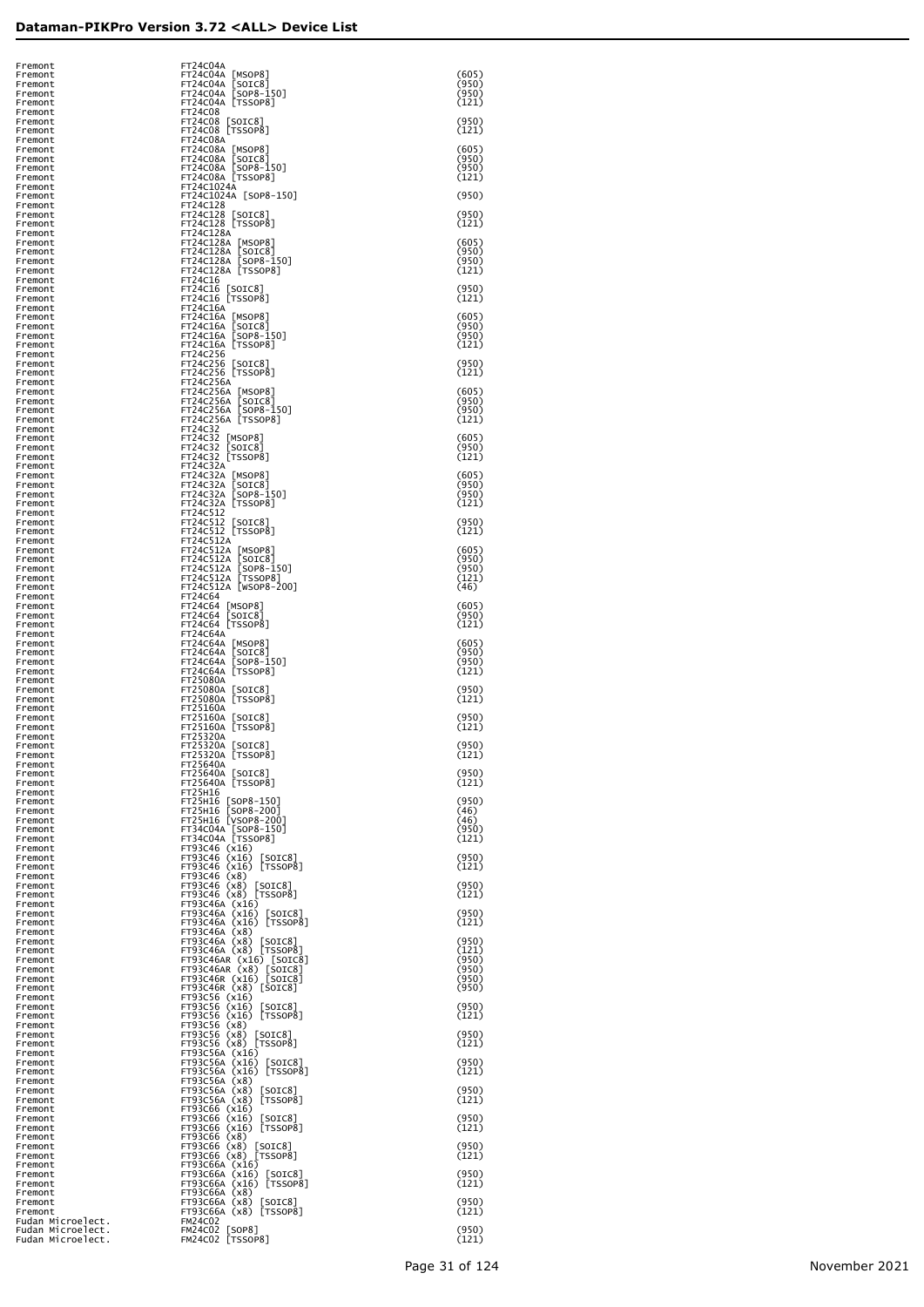| Fudan Microelect.<br>Fudan Microelect.                                           | FM24C02A                                                                                                                                                                                                                                                              | (950)                  |
|----------------------------------------------------------------------------------|-----------------------------------------------------------------------------------------------------------------------------------------------------------------------------------------------------------------------------------------------------------------------|------------------------|
| Fudan Microelect.<br>Fudan Microelect.                                           | FM24CO2A [SOP8]<br>FM24CO2A [TSSOP8]<br>FM24CUL<br>FM24C02B<br>-M24C02B                                                                                                                                                                                               | (121)                  |
| Fudan Microelect.<br>Fudan Microelect.                                           |                                                                                                                                                                                                                                                                       | (950)<br>(121)         |
| Fudan Microelect.<br>Fudan Microelect.                                           |                                                                                                                                                                                                                                                                       | (950)                  |
|                                                                                  |                                                                                                                                                                                                                                                                       | (121)                  |
| Fudan Microelect.<br>Fudan Microelect.<br>Fudan Microelect.<br>Fudan Microelect. | FM24C028 [SOF88]<br>FM24C028 [TSS0P8]<br>FM24C022 [TSS0P8]<br>FM24C02C [SOF88]<br>FM24C02C [SOF88]<br>FM24C02C [SOF88]<br>FM24C04 [SOF88]<br>FM24C04 [SOF88]<br>FM24C04 [SOF88]<br>FM24C04 [TSS0P8]<br>FM24C04 [TSS0P8]<br>FM24C04 [TSS0P8]<br>FM24C04 [TSS0P8]<br>FM | (950)<br>(121)         |
| Fudan Microelect.<br>Fudan Microelect.                                           |                                                                                                                                                                                                                                                                       | (950)                  |
| Fudan Microelect.<br>Fudan Microelect.                                           |                                                                                                                                                                                                                                                                       | (121)                  |
| Fudan Microelect.<br>Fudan Microelect.                                           |                                                                                                                                                                                                                                                                       | (950)<br>(121)         |
| Fudan Microelect.<br>Fudan Microelect.                                           |                                                                                                                                                                                                                                                                       | (950)                  |
| Fudan Microelect.<br>Fudan Microelect.                                           |                                                                                                                                                                                                                                                                       | (121)                  |
| Fudan Microelect.<br>Fudan Microelect.                                           |                                                                                                                                                                                                                                                                       | (950)<br>(121)         |
| Fudan Microelect.<br>Fudan Microelect.                                           |                                                                                                                                                                                                                                                                       | (950)                  |
| Fudan Microelect.<br>Fudan Microelect.                                           |                                                                                                                                                                                                                                                                       | (121)                  |
| Fudan Microelect.<br>Fudan Microelect.                                           |                                                                                                                                                                                                                                                                       | (950)<br>(121)         |
| Fudan Microelect.<br>Fudan Microelect.                                           |                                                                                                                                                                                                                                                                       | (950)                  |
| Fudan Microelect.<br>Fudan Microelect.                                           |                                                                                                                                                                                                                                                                       | (121)<br>(950)         |
| Fudan Microelect.<br>Fudan Microelect.<br>Fudan Microelect.                      |                                                                                                                                                                                                                                                                       | (121)                  |
| Fudan Microelect.<br>Fudan Microelect.                                           |                                                                                                                                                                                                                                                                       | (950)<br>(121)         |
| Fudan Microelect.<br>Fudan Microelect.                                           |                                                                                                                                                                                                                                                                       | (950)                  |
| Fudan Microelect.<br>Fudan Microelect.                                           |                                                                                                                                                                                                                                                                       | (121)                  |
| Fudan Microelect.<br>Fudan Microelect.                                           |                                                                                                                                                                                                                                                                       | (950)<br>(121)         |
| Fudan Microelect.<br>Fudan Microelect.                                           |                                                                                                                                                                                                                                                                       | (950)                  |
| Fudan Microelect.<br>Fudan Microelect.                                           |                                                                                                                                                                                                                                                                       | (121)                  |
| Fudan Microelect.<br>Fudan Microelect.                                           |                                                                                                                                                                                                                                                                       | (950)<br>(121)         |
| Fudan Microelect.<br>Fudan Microelect.                                           |                                                                                                                                                                                                                                                                       | (605)                  |
| Fudan Microelect.<br>Fudan Microelect.                                           |                                                                                                                                                                                                                                                                       | (950)<br>(121)         |
| Fudan Microelect.<br>Fudan Microelect.                                           |                                                                                                                                                                                                                                                                       | (950)                  |
| Fudan Microelect.<br>Fudan Microelect.                                           |                                                                                                                                                                                                                                                                       | (121)                  |
| Fudan Microelect.<br>Fudan Microelect.                                           |                                                                                                                                                                                                                                                                       | (950)<br>(121)         |
| Fudan Microelect.<br>Fudan Microelect.                                           |                                                                                                                                                                                                                                                                       | (950)                  |
| Fudan Microelect.<br>Fudan Microelect.                                           |                                                                                                                                                                                                                                                                       | (121)<br>(950)         |
| Fudan Microelect.<br>Fudan Microelect.                                           |                                                                                                                                                                                                                                                                       | (46)<br>(121)<br>(950) |
| Fudan Microelect.<br>Fudan Microelect.<br>Fudan Microelect.                      |                                                                                                                                                                                                                                                                       | (46)<br>(950)          |
| Fudan Microelect.<br>Fudan Microelect.                                           |                                                                                                                                                                                                                                                                       | (46)<br>(950)          |
| Fudan Microelect.<br>Fudan Microelect.                                           |                                                                                                                                                                                                                                                                       | (46)                   |
| Fudan Microelect.<br>Fudan Microelect.                                           |                                                                                                                                                                                                                                                                       | (121)<br>(950)<br>(46) |
| Fudan Microelect.<br>Fudan Microelect.                                           |                                                                                                                                                                                                                                                                       | (950)<br>(46)          |
| Fudan Microelect.<br>Fudan Microelect.                                           |                                                                                                                                                                                                                                                                       | (121)<br>(950)         |
| Fudan Microelect.<br>Fudan Microelect.                                           |                                                                                                                                                                                                                                                                       | (46)<br>(577)          |
| Fudan Microelect.<br>Fudan Microelect.                                           |                                                                                                                                                                                                                                                                       | (950)<br>(46)          |
| Fudan Microelect.<br>Fudan Microelect.                                           |                                                                                                                                                                                                                                                                       | (577)<br>(46)          |
| Fudan Microelect.<br>Fudan Microelect.                                           |                                                                                                                                                                                                                                                                       | (950)<br>(46)          |
| Fudan Microelect.<br>Fudan Microelect.                                           |                                                                                                                                                                                                                                                                       | (577)<br>(950)         |
| Fudan Microelect.<br>Fudan Microelect.                                           |                                                                                                                                                                                                                                                                       | (46)<br>(577)          |
| Fudan Microelect.<br>Fudan Microelect.                                           |                                                                                                                                                                                                                                                                       | (46)<br>(950)          |
| Fudan Microelect.<br>Fudan Microelect.                                           |                                                                                                                                                                                                                                                                       | (950)                  |
| Fudan Microelect.<br>Fudan Microelect.<br>Fudan Microelect.                      |                                                                                                                                                                                                                                                                       | (121)<br>(950)         |
| Fudan Microelect.<br>Fudan Microelect.                                           |                                                                                                                                                                                                                                                                       | (121)                  |
| Fudan Microelect.<br>Fudan Microelect.                                           |                                                                                                                                                                                                                                                                       | (950)<br>(121)         |
| Fudan Microelect.<br>Fudan Microelect.                                           |                                                                                                                                                                                                                                                                       | (950)                  |
| Fudan Microelect.<br>Fudan Microelect.                                           |                                                                                                                                                                                                                                                                       | (121)                  |
| Fudan Microelect.<br>Fudan Microelect.                                           |                                                                                                                                                                                                                                                                       | (950)<br>(121)         |
| Fudan Microelect.<br>Fudan Microelect.                                           |                                                                                                                                                                                                                                                                       | (950)                  |
| Fudan Microelect.<br>Fudan Microelect.                                           |                                                                                                                                                                                                                                                                       | (121)                  |
| Fudan Microelect.<br>Fudan Microelect.                                           |                                                                                                                                                                                                                                                                       | (950)<br>(121)         |
| Fudan Microelect.<br>Fudan Microelect.                                           |                                                                                                                                                                                                                                                                       | (950)                  |
| Fudan Microelect.<br>Fudan Microelect.                                           |                                                                                                                                                                                                                                                                       | (121)<br>(950)         |
| Fudan Microelect.<br>Fudan Microelect.<br>Fudan Microelect.                      |                                                                                                                                                                                                                                                                       | (121)                  |
| Fudan Microelect.<br>Fudan Microelect.                                           |                                                                                                                                                                                                                                                                       | (950)<br>(121)         |
| Fudan Microelect.<br>Fudan Microelect.                                           |                                                                                                                                                                                                                                                                       | (950)                  |
| Fudan Microelect.                                                                |                                                                                                                                                                                                                                                                       | (121)                  |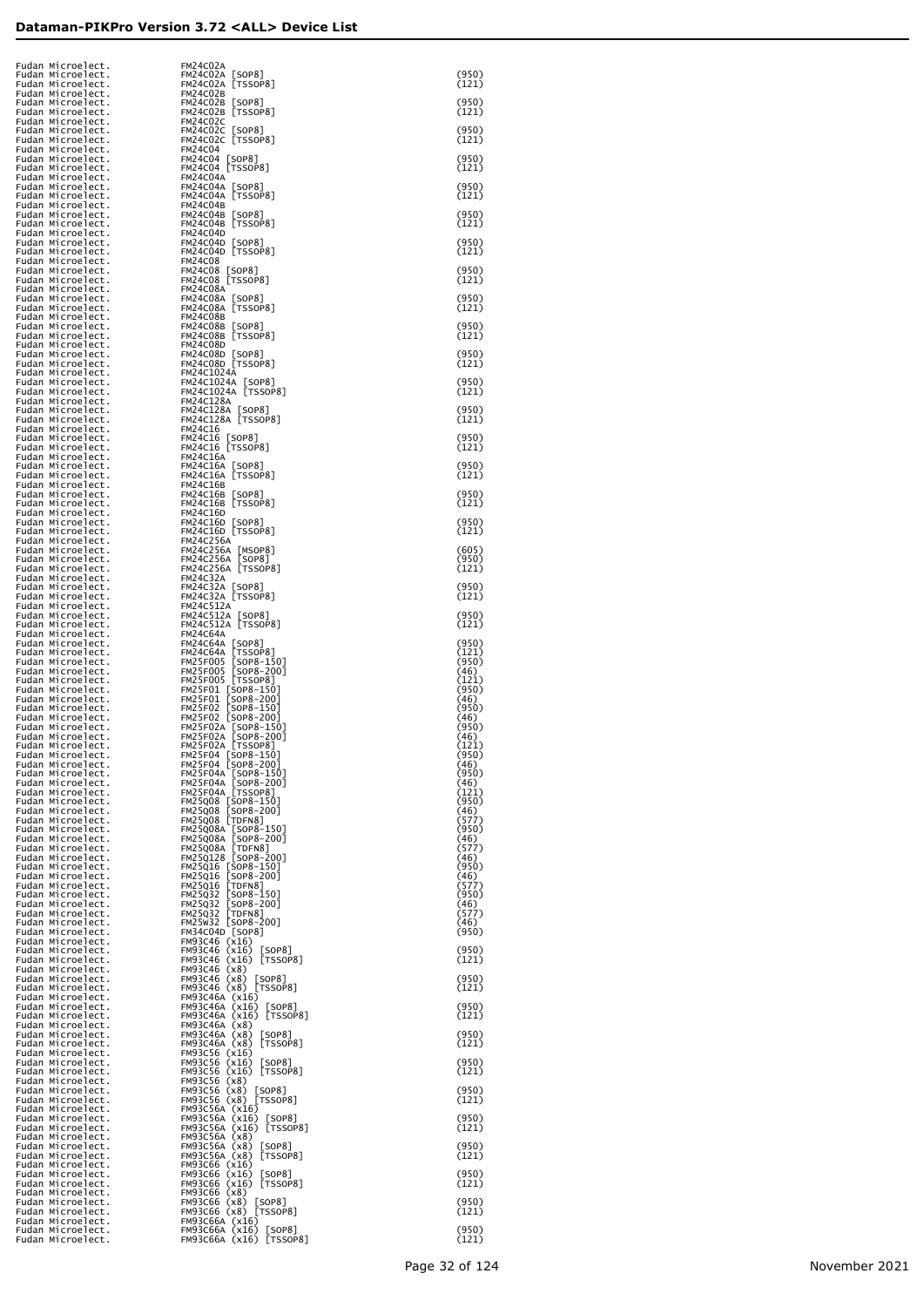| Fudan Microelect.<br>Fudan Microelect.                      | FM93C66A (x8)<br>FM93C66A (x8)<br>[SOP8]                               | (950)          |
|-------------------------------------------------------------|------------------------------------------------------------------------|----------------|
| Fudan Microelect.<br>Fujitsu                                | FM93C66A (x8) [TSSOP8]<br>MB85RC04V [SOP8]                             | (121)<br>(950) |
| Fujitsu                                                     | MB85RC128 [SOP8]                                                       | (950)<br>(950) |
| Fujitsu<br>Fujitsu                                          | MB85RC128A [SOP8]<br>MB85RC16 [SOP8]                                   | (950)          |
| Fujitsu<br>Fujitsu                                          | MB85RC16V [SOP8]<br>MB85RC1MT [SOP8-FPT-8P-M02]                        | (950)<br>(950) |
| Fujitsu<br>Fujitsu                                          | MB85RC256V [SOP8-FPT-8P-M02]<br>MB85RC256V SOP8-FPT-8P-M08             | (950)<br>(46)  |
| Fujitsu<br>Fujitsu                                          | MB85RC512T [SOP8-FPT-8P-M02]<br>MB85RC64 [SOP8]                        | (950)<br>(950) |
| Fujitsu<br>Fujitsu                                          | MB85RC64A [SOP8]<br>MB85RC64TA [SOP8-FPT-8P-MO9]                       | (950)<br>(950) |
| Fujitsu<br>Fujitsu                                          | MB85RC64V [SOP8]<br>MB85RS128A [SOP8]                                  | (950)<br>(950) |
| Fujitsu<br>Fujitsu                                          | MB85RS128B [SOP8]<br>MB85RS16 [SOP8]                                   | (950)<br>(950) |
| Fujitsu<br>Fujitsu                                          | MB85RS256 [SOP8]                                                       | (950)<br>(950) |
| Fujitsu<br>Fujitsu                                          | MB85RS256A [SOP8]<br>MB85RS256B [SOP8]<br>MB85RS512T [SOP8-FPT-8P-M02] | (950)<br>(950) |
| Fujitsu                                                     | MB85RS64 [SOP8]                                                        | (950)<br>(950) |
| Fujitsu<br>Fujitsu                                          | MB85RS64A<br>[SOP8]<br>MB85RS64V [SOP8]                                | (950)          |
| Gatelevel<br>Gatelevel                                      | GM24LC02B<br>GM24LC02B<br>[SOIC8]                                      | (950)          |
| Gatelevel<br>Gatelevel                                      | GM24LC02B [TSSOP8]<br>GM24LC04B                                        | (121)          |
| Gatelevel<br>Gatelevel                                      | GM24LC04B [SOIC8]<br>GM24LC08B                                         | (950)          |
| Gatelevel<br>Gatelevel                                      | GM24LC08B [SOIC8]<br>GM24LC16B                                         | (950)          |
| Gatelevel<br>General Instrument                             | GM24LC16B [SOIC8]<br>BAW574252                                         | (950)          |
| General Instrument<br>General Instrument                    | ER5911<br>ER5911 (x8)                                                  |                |
| General Instrument<br>General Instrument                    | ER5912<br>ER59256                                                      |                |
| General Instrument<br>General Instrument                    | GI5911<br>GI59C11                                                      |                |
| General Instrument<br>General Instrument                    | GI59C12<br>GI8572                                                      |                |
| Generalplus<br>Generalplus                                  | GPR25L005B [SOP8]<br>GPR25L005E<br>[SOP8]                              | (950)<br>(950) |
| Generalplus<br>Generalplus                                  | [SOP8]<br>GPR25L010B<br>$[SOP8-150]$<br>GPR25L011E                     | (950)<br>(950) |
| Generalplus<br>Generalplus                                  | GPR25L020B [SOP8]<br>GPR25L021BV [SOP8-150]                            | (950)<br>(950) |
| Generalplus<br>Generalplus                                  | GPR25L040B [SOP8]<br>GPR25L041B [SOP8-150]                             | (950)<br>(950) |
| Generalplus<br>Generalplus                                  | GPR25L0805E [SOP8-200]<br>GPR25L080B [SOP8]                            | (46)<br>(950)  |
| Generalplus<br>Generalplus                                  | GPR25L081B [SOP8-150]<br>GPR25L1603E [SOP8]                            | (950)<br>(46)  |
| Generalplus<br>Generalplus                                  | GPR25L1605E [SOP8]<br>GPR25L161B [SOP8-150]                            | (46)<br>(950)  |
| Generalplus<br>Generalplus                                  | $[SOP8-150]$<br>GPR25L162B<br>$[SOP8-200]$<br>GPR25L321B               | (950)<br>(46)  |
| Generalplus<br>Generalplus                                  | GPR25L322B [SOP8]<br>GPR25L6405E [SOP8]                                | (46)<br>(46)   |
| Generalplus<br>Generalplus                                  | GPR25L642B [SOP8]<br>MD25D40 [SOP8-150]                                | (46)<br>(950)  |
| Genitop<br>Genitop                                          | GT16G80<br>GT16G80 [SOP8-208]                                          | (46)           |
| Genitop<br>Genitop                                          | GT25Q16A [SOP8-150]<br>GT25Q32A [SOP8-150]                             | (950)<br>(950) |
| Genitop<br>Genitop                                          | GT25Q80A [SOP8-150]<br>GT30L24M1W                                      | (950)          |
| Genitop<br>Genitop                                          | GT30L24M1W [SOP8-208]<br>GT31L24M1W                                    | (46)           |
| Genitop<br>Genitop                                          | GT31L24M1W [SOP8-208]<br>GT31L24M1W [WSON8]                            | (46)<br>(577)  |
| Genitop<br>Genitop                                          | GT32G16<br>GT32G16 [SOP8-208]                                          | (46)           |
| Genitop<br>Genitop                                          | GT32G16 [WSON8]<br>GT32G40                                             | (577)          |
| Genitop<br>Genitop                                          | GT32G40 [SOP8-208]<br>GT32G40 [WSON8]                                  | (46)<br>(577)  |
| Genitop<br>Genitop                                          | GT32L24F02 [SOP8-150]<br>GT32L24F02 [SOP8-208]                         | (950)<br>(46)  |
| Genitop<br>Genitop                                          | GT32L24F02 [TSSOP8]<br>GT32L24M01                                      | (121)          |
| Genitop<br>Genitop                                          | GT32L24M01 [SOP8-208]<br>GT32L24M01 [WSON8]                            | (46)<br>(577)  |
| Genitop<br>Genitop                                          | GT32L32M0<br>GT32L32M0 [SOP8-208]                                      | (46)           |
| Genitop<br>Genitop                                          | GT32L32M0 [WSON8]<br>GT40G10 [SOP8-150]                                | (577)<br>(950) |
| Genitop<br>Genitop                                          | GT40G10 [SOP8-208]<br>GT40G10 [TSSOP8]                                 | (46)<br>(121)  |
| Genitop<br>Genitop                                          | GT64G80<br>GT64G80 [SOP8-208]                                          | (46)           |
| Genitop<br>Giantec Semicond.                                | GT64G80 [WSON8]<br>GT24C01 [SOIC8]                                     | (577)<br>(950) |
| Giantec Semicond.<br>Giantec Semicond.                      | GT24C01 [TSSOP8]<br>GT24C02                                            | (121)          |
| Giantec Semicond.<br>Giantec Semicond.                      | GT24C02 [MSOP8]<br>[SOIC8]<br>GT24C02                                  | (605)<br>(950) |
| Giantec Semicond.<br>Giantec Semicond.                      | GT24C02 [TSSOP8]<br>GT24C02A                                           | (121)          |
| Giantec Semicond.<br>Giantec Semicond.                      | GT24C02A [MSOP8]<br>GT24C02A [SOIC8-150]                               | (605)<br>(950) |
| Giantec Semicond.<br>Giantec Semicond.                      | GT24C02A [TSSOP8]<br>GT24C04                                           | (121)          |
| Giantec Semicond.<br>Giantec Semicond.                      | GT24C04 [SOIC8]<br>GT24C04 [TSSOP8]                                    | (950)<br>(121) |
| Giantec Semicond.                                           | GT24C04A [MSOP8]<br>GT24C08 [SOIC8]                                    | (605)          |
| Giantec Semicond.<br>Giantec Semicond.<br>Giantec Semicond. | GT24C08 [TSSOP8]                                                       | (950)<br>(121) |
| Giantec Semicond.                                           | GT24C08A [MSOP8]<br>GT24C08A [SOIC8]                                   | (605)<br>(950) |
| Giantec Semicond.<br>Giantec Semicond.                      | GT24C08A [TSSOP8]<br>GT24C1024 [SOIC8]<br>GT24C1024 [TSSOP8]           | (121)<br>(950) |
| Giantec Semicond.<br>Giantec Semicond.                      | GT24C128 [SOIC8]                                                       | (121)<br>(950) |
| Giantec Semicond.<br>Giantec Semicond.                      | GT24C128 [TSSOP8]<br>GT24C128A [SOIC8]                                 | (121)<br>(950) |
| Giantec Semicond.<br>Giantec Semicond.                      | GT24C128A [TSSOP8]<br>GT24C128B [MSOP8]                                | (121)<br>(605) |
| Giantec Semicond.<br>Giantec Semicond.                      | GT24C128B [SOIC8-150]<br>GT24C128B [TSSOP8]                            | (950)<br>(121) |
| Giantec Semicond.<br>Giantec Semicond.                      | GT24C16 [SOIC8]<br>GT24C16 [TSSOP8]                                    | (950)<br>(121) |
| Giantec Semicond.<br>Giantec Semicond.                      | GT24C16A [SOIC8]<br>GT24C16A [TSSOP8]                                  | (950)<br>(121) |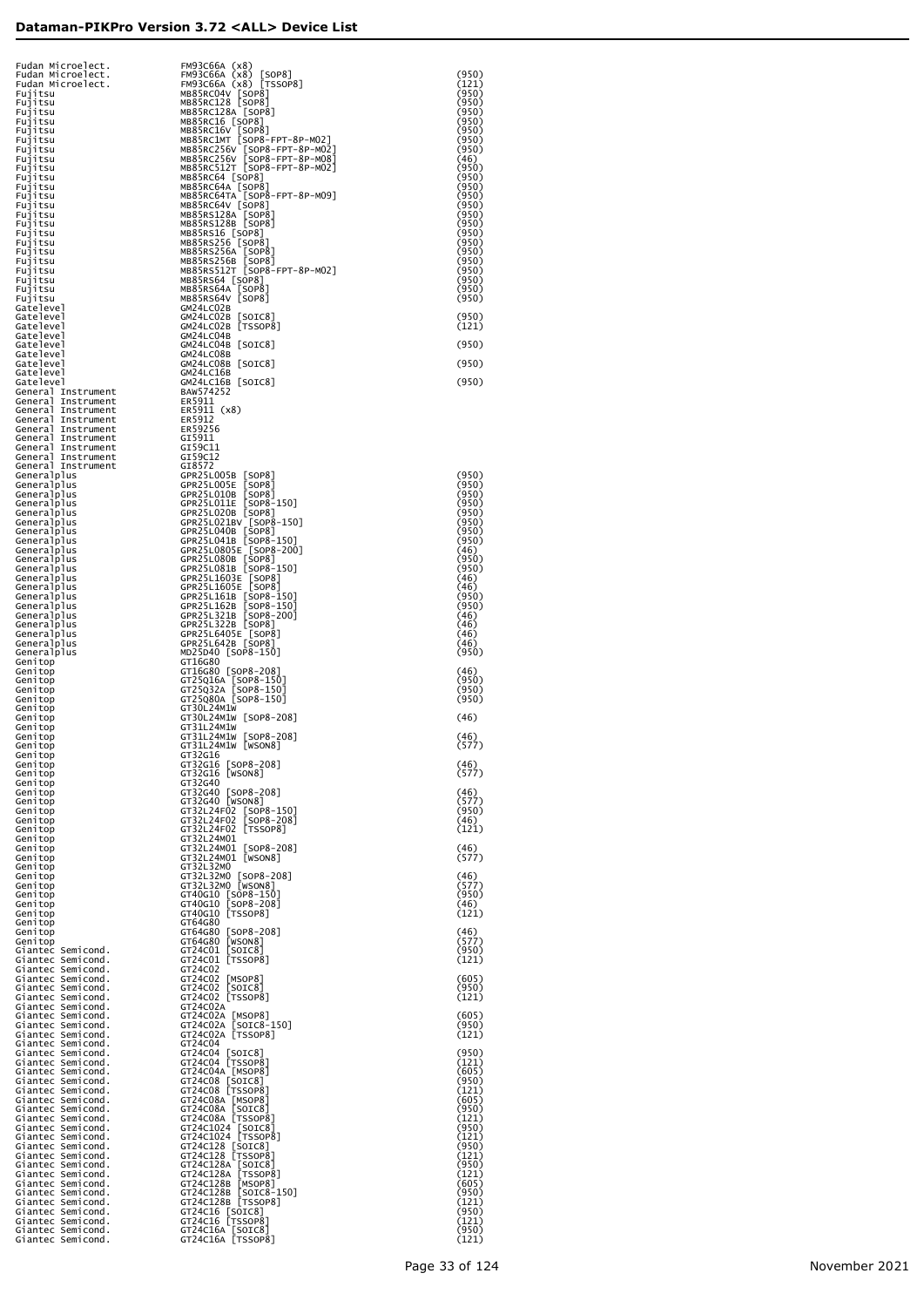|                                        |                                                                                                                                                                                                                                                                                                                                                                                                                              | (950)          |
|----------------------------------------|------------------------------------------------------------------------------------------------------------------------------------------------------------------------------------------------------------------------------------------------------------------------------------------------------------------------------------------------------------------------------------------------------------------------------|----------------|
|                                        |                                                                                                                                                                                                                                                                                                                                                                                                                              | (121)<br>(950) |
|                                        |                                                                                                                                                                                                                                                                                                                                                                                                                              | (121)          |
|                                        | $\begin{small} \textbf{G} \textbf{I} & \textbf{S} \textbf{I} & \textbf{S} \textbf{I} & \textbf{S} \textbf{I} & \textbf{S} \textbf{I} & \textbf{S} \textbf{I} & \textbf{S} \textbf{I} & \textbf{S} \textbf{I} & \textbf{S} \textbf{I} & \textbf{S} \textbf{I} & \textbf{S} \textbf{I} & \textbf{S} \textbf{I} & \textbf{S} \textbf{I} & \textbf{S} \textbf{I} & \textbf{S} \textbf{I} & \textbf{S} \textbf{I} & \textbf{S} \$ | (605)          |
|                                        |                                                                                                                                                                                                                                                                                                                                                                                                                              | (950)<br>(121) |
|                                        |                                                                                                                                                                                                                                                                                                                                                                                                                              | (605)          |
|                                        |                                                                                                                                                                                                                                                                                                                                                                                                                              | (950)          |
|                                        |                                                                                                                                                                                                                                                                                                                                                                                                                              | (121)<br>(605) |
|                                        |                                                                                                                                                                                                                                                                                                                                                                                                                              | (950)          |
|                                        |                                                                                                                                                                                                                                                                                                                                                                                                                              | (121)          |
|                                        |                                                                                                                                                                                                                                                                                                                                                                                                                              | (950)          |
|                                        |                                                                                                                                                                                                                                                                                                                                                                                                                              | (121)<br>(605) |
|                                        |                                                                                                                                                                                                                                                                                                                                                                                                                              | (950)          |
|                                        |                                                                                                                                                                                                                                                                                                                                                                                                                              | (121)          |
|                                        |                                                                                                                                                                                                                                                                                                                                                                                                                              | (605)<br>(950) |
|                                        |                                                                                                                                                                                                                                                                                                                                                                                                                              | (121)          |
|                                        |                                                                                                                                                                                                                                                                                                                                                                                                                              | (950)          |
|                                        |                                                                                                                                                                                                                                                                                                                                                                                                                              | (121)          |
|                                        |                                                                                                                                                                                                                                                                                                                                                                                                                              | (950)<br>(121) |
|                                        |                                                                                                                                                                                                                                                                                                                                                                                                                              | (950)          |
|                                        |                                                                                                                                                                                                                                                                                                                                                                                                                              | (121)          |
|                                        |                                                                                                                                                                                                                                                                                                                                                                                                                              | (950)<br>(121) |
|                                        |                                                                                                                                                                                                                                                                                                                                                                                                                              | (950)          |
|                                        |                                                                                                                                                                                                                                                                                                                                                                                                                              | (121)          |
|                                        |                                                                                                                                                                                                                                                                                                                                                                                                                              | (950)<br>(121) |
|                                        |                                                                                                                                                                                                                                                                                                                                                                                                                              | (950)          |
|                                        |                                                                                                                                                                                                                                                                                                                                                                                                                              | (121)          |
|                                        |                                                                                                                                                                                                                                                                                                                                                                                                                              | (950)          |
|                                        |                                                                                                                                                                                                                                                                                                                                                                                                                              | (121)<br>(950) |
|                                        |                                                                                                                                                                                                                                                                                                                                                                                                                              | (121)          |
|                                        |                                                                                                                                                                                                                                                                                                                                                                                                                              | (950)          |
|                                        |                                                                                                                                                                                                                                                                                                                                                                                                                              | (121)<br>(950) |
|                                        |                                                                                                                                                                                                                                                                                                                                                                                                                              | (121)          |
|                                        |                                                                                                                                                                                                                                                                                                                                                                                                                              | (950)          |
|                                        |                                                                                                                                                                                                                                                                                                                                                                                                                              | (121)<br>(950) |
|                                        |                                                                                                                                                                                                                                                                                                                                                                                                                              | (121)          |
|                                        |                                                                                                                                                                                                                                                                                                                                                                                                                              | (950)          |
|                                        |                                                                                                                                                                                                                                                                                                                                                                                                                              | (121)          |
|                                        |                                                                                                                                                                                                                                                                                                                                                                                                                              | (950)<br>(605) |
|                                        |                                                                                                                                                                                                                                                                                                                                                                                                                              | (950)          |
|                                        |                                                                                                                                                                                                                                                                                                                                                                                                                              | (121)          |
|                                        |                                                                                                                                                                                                                                                                                                                                                                                                                              | (605)<br>(950) |
|                                        |                                                                                                                                                                                                                                                                                                                                                                                                                              | (121)          |
|                                        |                                                                                                                                                                                                                                                                                                                                                                                                                              | (605)          |
|                                        |                                                                                                                                                                                                                                                                                                                                                                                                                              | (950)<br>(121) |
|                                        |                                                                                                                                                                                                                                                                                                                                                                                                                              | (605)          |
|                                        |                                                                                                                                                                                                                                                                                                                                                                                                                              | (950)          |
|                                        |                                                                                                                                                                                                                                                                                                                                                                                                                              | (121)<br>(605) |
|                                        |                                                                                                                                                                                                                                                                                                                                                                                                                              | (950)          |
|                                        |                                                                                                                                                                                                                                                                                                                                                                                                                              | (121)          |
|                                        |                                                                                                                                                                                                                                                                                                                                                                                                                              | (605)<br>(950) |
|                                        |                                                                                                                                                                                                                                                                                                                                                                                                                              | (121)          |
|                                        |                                                                                                                                                                                                                                                                                                                                                                                                                              | (605)          |
|                                        |                                                                                                                                                                                                                                                                                                                                                                                                                              | (950)          |
|                                        |                                                                                                                                                                                                                                                                                                                                                                                                                              | (121)<br>(605) |
|                                        |                                                                                                                                                                                                                                                                                                                                                                                                                              | (950)          |
|                                        |                                                                                                                                                                                                                                                                                                                                                                                                                              | (121)          |
| Giantec Semicond.<br>Giantec Semicond. | GT93C66 (x16) MSOP81<br>GT93C66 (x16) [SOIC8]                                                                                                                                                                                                                                                                                                                                                                                | (605)<br>(950) |
| Giantec Semicond.                      | GT93C66 (x16) [TSSOP8]                                                                                                                                                                                                                                                                                                                                                                                                       | (121)          |
| Giantec Semicond.                      | GT93C66 (x8) [MSOP8]                                                                                                                                                                                                                                                                                                                                                                                                         | (605)          |
| Giantec Semicond.<br>Giantec Semicond. | GT93C66 (x8) [SOIC8]<br>GT93C66 (x8) [TSSOP8]                                                                                                                                                                                                                                                                                                                                                                                | (950)<br>(121) |
| Giantec Semicond.                      | GT93C66A (x16) [MSOP8]                                                                                                                                                                                                                                                                                                                                                                                                       | (605)          |
| Giantec Semicond.                      | GT93C66A (x16) [SOIC8]<br>GT93C66A (x16) [TSSOP8]                                                                                                                                                                                                                                                                                                                                                                            | (950)          |
| Giantec Semicond.<br>Giantec Semicond. | GT93C66A (x8) [MSOP8]                                                                                                                                                                                                                                                                                                                                                                                                        | (121)<br>(605) |
| Giantec Semicond.                      | GT93C66A (x8)<br>[SOIC8]                                                                                                                                                                                                                                                                                                                                                                                                     | (950)          |
| Giantec Semicond.                      | GT93C66A (x8)<br>[TSSOP8]                                                                                                                                                                                                                                                                                                                                                                                                    | (121)          |
| Giantec Semicond.<br>Giantec Semicond. | GT93C76 (x16) [MSOP8]<br>GT93C76 (x16) [SOIC8]                                                                                                                                                                                                                                                                                                                                                                               | (605)<br>(950) |
| Giantec Semicond.                      | GT93C76 (x16) [TSSOP8]                                                                                                                                                                                                                                                                                                                                                                                                       | (121)          |
| Giantec Semicond.                      | GT93C76 (x8) [MSOP8]                                                                                                                                                                                                                                                                                                                                                                                                         | (605)          |
| Giantec Semicond.                      | GT93C76 (x8) [SOIC8]                                                                                                                                                                                                                                                                                                                                                                                                         | (950)          |
| Giantec Semicond.<br>Giantec Semicond. | GT93C76 (x8) [TSSOP8]<br>GT93C86 (x16) [MSOP8]                                                                                                                                                                                                                                                                                                                                                                               | (121)<br>(605) |
| Giantec Semicond.                      | GT93C86 (x16) [SOIC8]                                                                                                                                                                                                                                                                                                                                                                                                        | (950)          |
| Giantec Semicond.<br>Giantec Semicond. | GT93C86 (x16) [TSSOP8]                                                                                                                                                                                                                                                                                                                                                                                                       | (121)          |
| Giantec Semicond.                      | GT93C86 (x8) [MSOP8]<br>GT93C86 (x8) [SOIC8]                                                                                                                                                                                                                                                                                                                                                                                 | (605)<br>(950) |
| Giantec Semicond.                      | GT93C86 (x8) [TSSOP8]                                                                                                                                                                                                                                                                                                                                                                                                        | (121)          |
| GigaDevice                             | GD25B128C                                                                                                                                                                                                                                                                                                                                                                                                                    |                |
| GigaDevice<br>GigaDevice               | GD25B128C [SOP8-208]<br>GD25B128C [WSON8]                                                                                                                                                                                                                                                                                                                                                                                    | (46)<br>(577)  |
| GigaDevice                             | GD25B16B                                                                                                                                                                                                                                                                                                                                                                                                                     |                |
| GigaDevice                             | GD25B16B [SOP16]                                                                                                                                                                                                                                                                                                                                                                                                             | (1060)         |
| GigaDevice<br>GigaDevice               | GD25B16B [SOP8-208]<br>GD25B16B [WSON8]                                                                                                                                                                                                                                                                                                                                                                                      | (46)<br>(577)  |
| GigaDevice                             | GD25B32B                                                                                                                                                                                                                                                                                                                                                                                                                     |                |
| GigaDevice                             | GD25B32B [SOP16]                                                                                                                                                                                                                                                                                                                                                                                                             | (1060)         |
| GigaDevice<br>GigaDevice               | GD25B32B [SOP8-208]<br>GD25B32B [WSON8]                                                                                                                                                                                                                                                                                                                                                                                      | (46)<br>(577)  |
| GigaDevice                             | GD25B64B                                                                                                                                                                                                                                                                                                                                                                                                                     |                |
| GigaDevice                             | GD25B64B [SOP16]                                                                                                                                                                                                                                                                                                                                                                                                             | (1060)         |
| GigaDevice<br>GigaDevice               | GD25B64B [SOP8-208]<br>GD25B64B [WSON8]                                                                                                                                                                                                                                                                                                                                                                                      | (46)<br>(577)  |
| GigaDevice                             | GD25D05B [SOP8-150]                                                                                                                                                                                                                                                                                                                                                                                                          | (950)          |
| GigaDevice                             | GD25D05B [TSSOP8]                                                                                                                                                                                                                                                                                                                                                                                                            | (121)          |
| GigaDevice                             | GD25D10B [SOP8-150]<br>GD25D10B [TSSOP8]                                                                                                                                                                                                                                                                                                                                                                                     | (950)          |
| GigaDevice<br>GigaDevice               | GD25E16B                                                                                                                                                                                                                                                                                                                                                                                                                     | (121)          |
| GigaDevice                             | GD25E16B [SOP8L]<br>GD25E32B [SOP8-208]                                                                                                                                                                                                                                                                                                                                                                                      | (46)           |
| GigaDevice                             | GD25E40 [SOP8-150]                                                                                                                                                                                                                                                                                                                                                                                                           | (46)           |
| GigaDevice<br>GigaDevice               | GD25E64B                                                                                                                                                                                                                                                                                                                                                                                                                     | (950)          |
| GigaDevice                             | GD25E64B [SOP8-208]                                                                                                                                                                                                                                                                                                                                                                                                          | (46)           |
| GigaDevice                             | GD25E64B [WSON8]                                                                                                                                                                                                                                                                                                                                                                                                             | (577)          |
| GigaDevice<br>GigaDevice               | GD25E80 [SOP8-200]<br>GD25F40                                                                                                                                                                                                                                                                                                                                                                                                | (46)           |
| GigaDevice                             | GD25F40 [SOP8-200]                                                                                                                                                                                                                                                                                                                                                                                                           | (46)           |
|                                        |                                                                                                                                                                                                                                                                                                                                                                                                                              |                |

| (46) |  |
|------|--|
|      |  |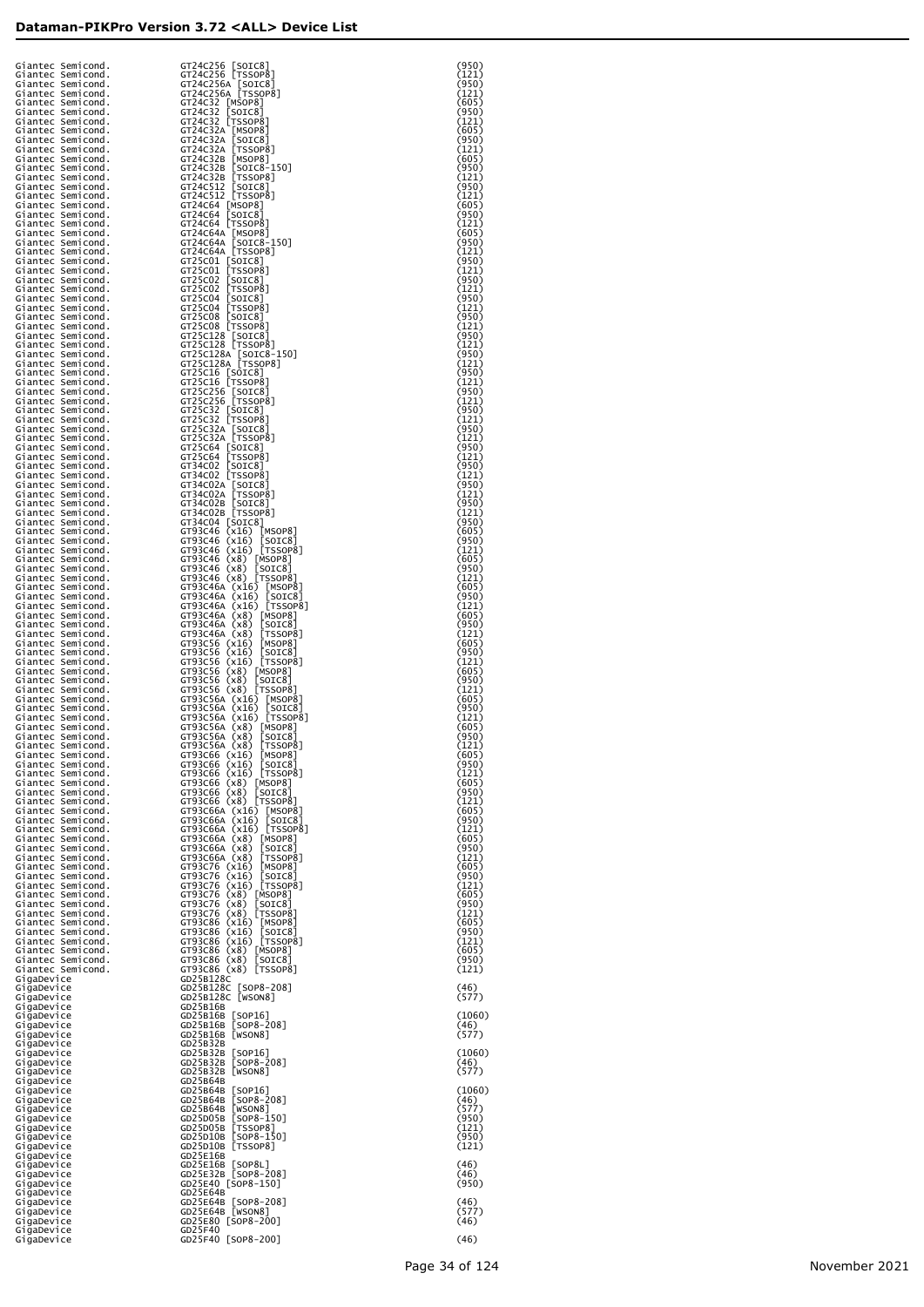| G1gaDev1ce<br>GigaDevice     | GD25F80<br>GD25F80 [SOP8-200]                                                                                                                                                                                                                      | (46)            |
|------------------------------|----------------------------------------------------------------------------------------------------------------------------------------------------------------------------------------------------------------------------------------------------|-----------------|
| GigaDevice<br>GigaDevice     | GD25M21B [SOP8-150]<br>GD25M41B [SOP8-150]                                                                                                                                                                                                         | (950)<br>(950)  |
| G1gaDev1ce<br>G1gaDev1ce     | GD25Q10 [SOP8-150]<br>GD25Q10 [SOP8-208]                                                                                                                                                                                                           | (950)<br>(46)   |
| G1gaDev1ce<br>G1gaDev1ce     | GD25010 [TSSOP8]<br>GD25010 [WSON8]                                                                                                                                                                                                                | (121)<br>(577)  |
| G1gaDev1ce<br>G1gaDev1ce     | GD25Q128B [WSON8]<br>GD25Q128C                                                                                                                                                                                                                     | (577)           |
| G1gaDev1ce<br>G1gaDev1ce     |                                                                                                                                                                                                                                                    | (1060)<br>(46)  |
| G1gaDev1ce<br>G1gaDev1ce     | GD250128C [SOP16]<br>GD250128C [SOP8-208]<br>GD250128C [VSOP8-200]<br>GD250128C [WSON8]                                                                                                                                                            | (46)<br>(577)   |
| G1gaDev1ce<br>G1gaDev1ce     | GD25Q16<br>GD25Q16 [SOP8-150]                                                                                                                                                                                                                      | (950)           |
| G1gaDev1ce<br>G1gaDev1ce     | GD25Q16 [SOP8-200]<br>GD25Q16B                                                                                                                                                                                                                     | (46)            |
| GigaDevice<br>GigaDevice     | GD25Q16B [SOP16]<br>GD25Q16B [SOP8-150]                                                                                                                                                                                                            | (1060)<br>(950) |
| GigaDevice<br>GigaDevice     | 00250168 [SOP8-150]<br>00250168 [SOP8-208]<br>00250168 [NSOP8-200]<br>00250168 [NSOP8-208]<br>0025020 [SOP8-150]<br>0025020 [NSOP8-150]<br>0025020 [NSOP8]<br>0025020 [NSOP8]<br>00250208 [SOP8-150]                                               | (46)<br>(46)    |
| GigaDevice<br>GigaDevice     |                                                                                                                                                                                                                                                    | (577)<br>(46)   |
| GigaDevice<br>GigaDevice     |                                                                                                                                                                                                                                                    | (950)<br>(46)   |
| GigaDevice<br>GigaDevice     |                                                                                                                                                                                                                                                    | (121)<br>(577)  |
| GigaDevice<br>GigaDevice     | GD25Q20B [SOP8-150]<br>GD25Q20B [SOP8-208]                                                                                                                                                                                                         | (950)<br>(46)   |
| GigaDevice<br>GigaDevice     | 00230208 [350P8-200]<br>GD25020B [350P8-150]<br>GD25021B [50P8-150]<br>GD25021B [7550P8]<br>GD250256C [SOP16]<br>GD250256C [WSON8 8x6]                                                                                                             | (121)<br>(950)  |
| GigaDevice<br>GigaDevice     |                                                                                                                                                                                                                                                    | (121)<br>(1060) |
| GigaDevice<br>GigaDevice     | GD25Q32                                                                                                                                                                                                                                            | (970)           |
| GigaDevice<br>GigaDevice     | GD25Q32<br>GD25Q32 [SOP8-150]<br>GD25Q32 [SOP8-200]                                                                                                                                                                                                | (950)<br>(46)   |
| GigaDevice<br>GigaDevice     | GD25Q32B                                                                                                                                                                                                                                           | (46)            |
| GigaDevice<br>GigaDevice     | GD25032B [SOP8-208]<br>GD25032B [VSOP8-200]<br>GD25Q32B [WSON8]                                                                                                                                                                                    | (46)<br>(577)   |
| GigaDevice<br>GigaDevice     | GD25Q32C                                                                                                                                                                                                                                           | (46)            |
| GigaDevice<br>GigaDevice     |                                                                                                                                                                                                                                                    | (950)<br>(46)   |
| GigaDevice                   | GD25Q32C [SOP8-208]<br>GD25Q40 [SOP8-150]<br>GD25Q40 [SOP8-208]<br>GD25Q40 [TSSOP8]<br>GD25Q40 [TSSOP8]<br>GD25Q40 [SOP8-150]                                                                                                                      | (121)<br>(577)  |
| GigaDevice<br>GigaDevice     |                                                                                                                                                                                                                                                    | (950)<br>(46)   |
| GigaDevice<br>GigaDevice     |                                                                                                                                                                                                                                                    | (121)<br>(950)  |
| GigaDevice<br>GigaDevice     |                                                                                                                                                                                                                                                    | (121)           |
| GigaDevice<br>GigaDevice     |                                                                                                                                                                                                                                                    | (950)<br>(46)   |
| GigaDevice<br>GigaDevice     | GD25040 [SOP8-150]<br>GD250408 [SOP8-150]<br>GD250408 [TSSOP8-208]<br>GD250408 [TSSOP8]<br>GD250418 [TSSOP8]<br>GD250512 [SOP8-150]<br>GD250512 [SOP8-208]<br>GD250512 [TSSOP8]<br>GD250512 [WSOP8-208]<br>GD250512 [WSOP8-08]<br>GD250512 [WSOP8] | (121)<br>(577)  |
| GigaDevice<br>GigaDevice     | GD25Q512MC [SOP16]<br>GD25Q512MC [WSON8 8x6]                                                                                                                                                                                                       | (1060)<br>(970) |
| GigaDevice<br>GigaDevice     | GD25Q64B<br>GD25Q64B [SOP8-208]                                                                                                                                                                                                                    | (46)            |
| GigaDevice<br>GigaDevice     | GD25Q64B [WSON8]<br>GD25Q64C                                                                                                                                                                                                                       | (577)           |
| GigaDevice<br>GigaDevice     | GD25Q64C<br>[SOP16]<br>[SOP8-208]<br>GD25Q64C                                                                                                                                                                                                      | (1060)<br>(46)  |
| GigaDevice<br>GigaDevice     | GD25064C [WSON8 5x6]<br>GD25Q80                                                                                                                                                                                                                    | (577)           |
| GigaDevice<br>GigaDevice     | GD25Q80 [SOP8-150]<br>GD25Q80 [SOP8-200]                                                                                                                                                                                                           | (950)<br>(46)   |
| GigaDevice<br>GigaDevice     | GD25Q80B<br>GD25Q80B<br>$[SOP8-150]$                                                                                                                                                                                                               | (950)           |
| GigaDevice<br>GigaDevice     | $[50P8-208]$<br>GD25Q80B<br>$[SOP8-150]$<br>GD25Q80C                                                                                                                                                                                               | (46)<br>(950)   |
| GiqaDevice<br>GigaDevice     | GD25Q80C [SOP8-208]<br>GD25T80                                                                                                                                                                                                                     | (46)            |
| GigaDevice<br>GigaDevice     | GD25T80 [SOP8-200]<br>GD25VQ16C<br>[SOP8-208]<br>[SOP8-150]                                                                                                                                                                                        | (46)<br>(46)    |
| GigaDevice<br>GigaDevice     | GD25VQ21B<br>$[SOP8 - 208]$<br>GD25VQ21B                                                                                                                                                                                                           | (950)<br>(46)   |
| GigaDevice<br>GigaDevice     | [TSSOP8]<br>GD25VQ21B<br>[VSOP8-150]<br>[SOP8-150]<br>GD25VQ21B                                                                                                                                                                                    | (121)<br>(950)  |
| GigaDevice<br>GigaDevice     | GD25VQ41B<br>$[50P8-208]$<br>GD25VQ41B                                                                                                                                                                                                             | (950)<br>(46)   |
| GigaDevice<br>GigaDevice     | GD25VQ41B<br>GD25VQ41B [VSOP8-150]                                                                                                                                                                                                                 | (121)<br>(950)  |
| GigaDevice<br>GigaDevice     | MD25D16<br>MD25D16 [SOP8-150]<br>MD25D16 [SOP8-208]                                                                                                                                                                                                | (950)           |
| GigaDevice<br>GigaDevice     | MD25D16B [SOP8-208]                                                                                                                                                                                                                                | (46)<br>(46)    |
| GigaDevice<br>GigaDevice     | MD25D40<br>MD25D40 [SOP8-208]                                                                                                                                                                                                                      | (46)            |
| GigaDevice<br>GigaDevice     | MD25D80<br>MD25D80 [SOP8-150]<br>MD25D80 [SOP8-208]                                                                                                                                                                                                | (950)           |
| GigaDevice<br>GigaDevice     | S64M80GX [SOP8-208]                                                                                                                                                                                                                                | (46)<br>(46)    |
| Gou I d<br>Green Engine      | S93C46<br>GE24C01                                                                                                                                                                                                                                  |                 |
| Green Engine<br>Green Engine | GE24CO1 [SOP8]<br>GE24CO1 [TSSOP8]                                                                                                                                                                                                                 | (950)<br>(121)  |
| Green Engine<br>Green Engine | GE24C02<br>GE24C02<br>$\lfloor$ SOP8                                                                                                                                                                                                               | (950)           |
| Green Engine<br>Green Engine | GE24C02 [TSSOP8]<br>GE24C04                                                                                                                                                                                                                        | (121)           |
| Green Engine<br>Green Engine | GE24C04 [SOP8]<br>GE24C04 [TSSOP8]                                                                                                                                                                                                                 | (950)<br>(121)  |
| Grundig<br>Grundig           | GRM003<br>GRN007                                                                                                                                                                                                                                   |                 |
| GTM<br>GTM                   | GP24BC01<br>GP24BC02                                                                                                                                                                                                                               |                 |
| GTM<br>GTM                   | GP24BC04<br>GP24BC08                                                                                                                                                                                                                               |                 |
| GTM<br>GTM                   | GP24BC16<br>GSC24BC01<br>$\lfloor$ SOP8 $\rfloor$                                                                                                                                                                                                  | (950)           |
| GTM<br>GTM                   | [SOP8]<br>GSC24BC02<br>[SOP8]<br>GSC24BC04                                                                                                                                                                                                         | (950)<br>(950)  |
| GTM<br>GTM                   | [SOP8]<br>GSC24BC08<br>GSC24BC16 [SOP8]                                                                                                                                                                                                            | (950)<br>(950)  |
| GTM<br>GTM                   | GSC93BC46A (x16) [SOP8]<br>GSC93BC46A (x8) [SOP8]                                                                                                                                                                                                  | (950)<br>(950)  |
| GTM<br>GTM                   | GSC93BC46B<br>$(x16)$ [SOP8]<br>$(x8)$ [SOP8]<br>GSC93BC46B                                                                                                                                                                                        | (950)<br>(950)  |
| GTM<br>GTM                   | GSC93BC56A<br>(x16) [SOP8]<br>(x8) [SOP8]<br>GSC93BC56A                                                                                                                                                                                            | (950)<br>(950)  |
| GTM<br>GTM                   | GSC93BC56B<br>$(x16)$ [SOP8]<br>$(x8)$ [sop8]<br>GSC93BC56B                                                                                                                                                                                        | (950)<br>(950)  |
| GTM<br>GTM                   | GSC93BC66A (x16) [SOP8]<br>GSC93BC66A (x8) [SOP8]                                                                                                                                                                                                  | (950)<br>(950)  |
|                              |                                                                                                                                                                                                                                                    |                 |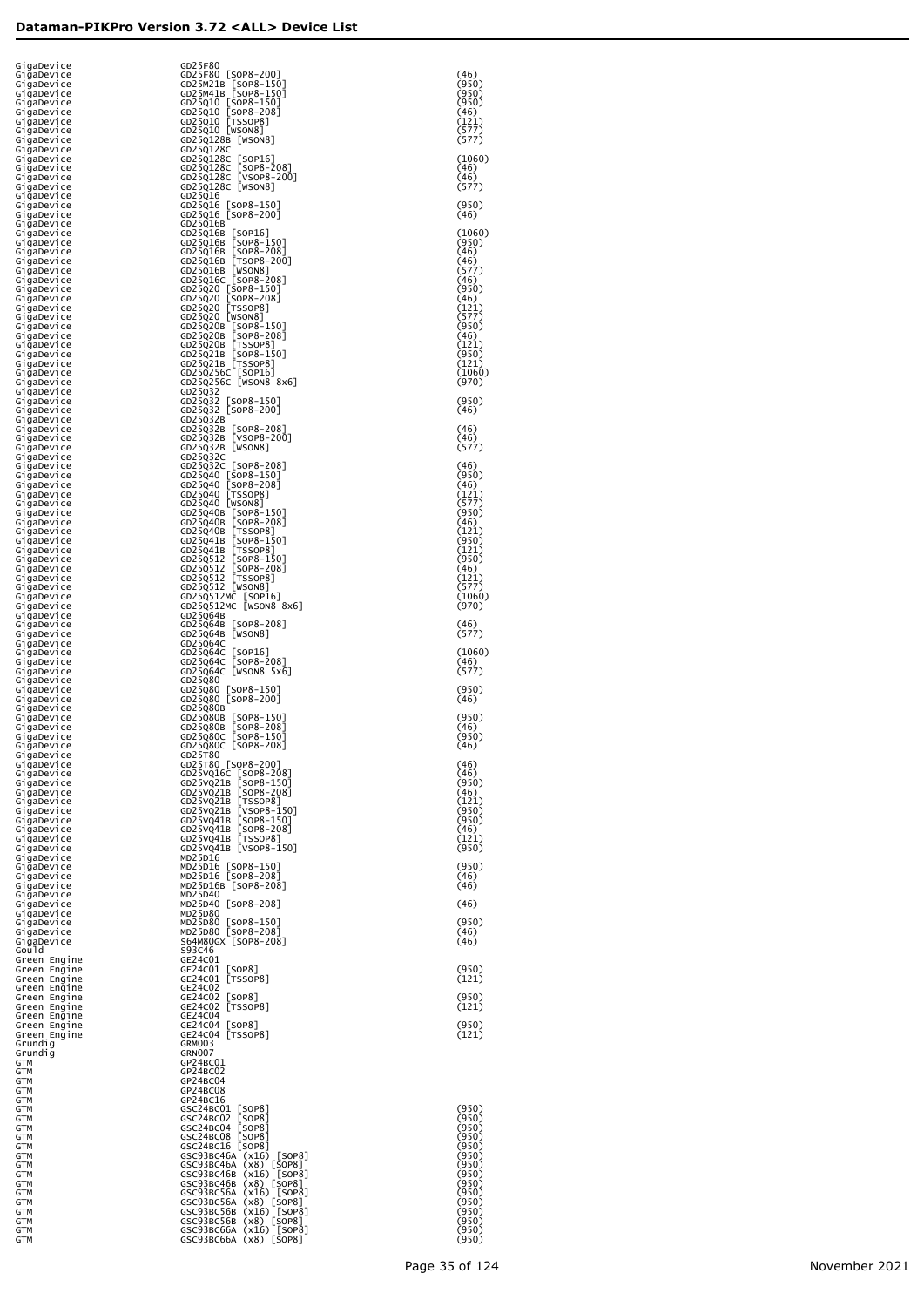| GTM<br>GTM                       | GSC93BC66B (x16) [SOP8]<br>GSC93BC66B (x8) [SOP8]                         | (950)<br>(950)          |
|----------------------------------|---------------------------------------------------------------------------|-------------------------|
| H&M Semi<br>H&M Semi<br>H&M Semi | <b>HM24C02</b><br>HM24C02 [SOP8]<br>HM24C02 [TSSOP8]                      | (950)<br>(121)          |
| H&M Semi<br>H&M Semi             | <b>HM24C04</b><br>HM24C04 [SOP8]                                          | (950)                   |
| H&M Semi<br>H&M Semi<br>H&M Semi | HM24C04 [TSSOP8]<br><b>HM24C08</b><br>HM24C08 [SOP8]                      | (121)<br>(950)          |
| H&M Semi<br>H&M Semi<br>H&M Semi | HM24C08 [TSSOP8]<br>HM24C128 [TSSOP8]<br>HM24C16                          | (121)<br>(121)          |
| H&M Semi<br>H&M Semi             | HM24C16 [SOP8]<br>HM24C16 [TSSOP8]                                        | (950)<br>(121)          |
| H&M Semi<br>H&M Semi<br>H&M Semi | <b>HM24C32</b><br>HM24C32 [SOP8]<br>HM24C32 [TSSOP8]                      | (950)<br>(121)          |
| H&M Semi<br>H&M Semi<br>H&M Semi | <b>HM24C64</b><br>HM24C64 [SOP8]<br>HM24C64 [TSSOP8]                      | (950)<br>(121)          |
| H&M Semi<br>H&M Semi             | HM93C46 (x16)<br>HM93C46 (x16) [TSSOP8]                                   | (121)<br>(950)          |
| H&M Semi<br>H&M Semi<br>H&M Semi | HM93C46 (x16)[SOIC8-150]<br>HM93C46 (x8)<br>HM93C46 (x8)<br>$[SOIC8-150]$ | (950)                   |
| H&M Semi<br>H&M Semi<br>H&M Semi | HM93C46 (x8) [TSSOP8]<br>HM93C56 (x16)<br>HM93C56 (x16) [TSSOP8]          | (121)<br>(121)          |
| H&M Semi<br>H&M Semi<br>H&M Semi | HM93C56 (x16)[SOIC8-150]<br>HM93C56 (x8)<br>HM93C56 (x8)<br>$[SOIC8-150]$ | (950)<br>(950)          |
| H&M Semi<br>H&M Semi             | HM93C56 (x8) [TSSOP8]<br>HM93C66 (x16)                                    | (121)                   |
| H&M Semi<br>H&M Semi<br>H&M Semi | HM93C66 (x16) [TSSOP8]<br>HM93C66 (x16)[SOIC8-150]<br>HM93C66 (x8)        | (121)<br>(950)          |
| H&M Semi<br>H&M Semi<br>HangShun | HM93C66 (x8) [SOIC8-150]<br>HM93C66 (x8) [TSSOP8]<br>HK24C02-5            | (950)<br>(121)          |
| HangShun<br>HangShun             | HK24C02-5 [MSOP8]<br>HK24C02-5 [SOP8]                                     | (605)<br>(950)          |
| HangShun<br>HangShun<br>HangShun | HK24C02-5 [TSSOP8]<br>HK24C02-U<br>HK24C02-U [MSOP8]                      | (121)<br>(605)          |
| HangShun<br>HangShun<br>HangShun | HK24C02-U [SOP8]<br>HK24C02-U [TSSOP8]<br><b>HK24C04</b>                  | (950)<br>(121)          |
| HangShun<br>HangShun             | HK24C04 [MSOP8]<br>HK24C04 [SOP8]                                         | (605)<br>(950)          |
| HangShun<br>HangShun<br>HangShun | HK24C04 [TSSOP8]<br><b>HK24C08</b><br>HK24C08 [MSOP8]                     | (121)<br>(605)          |
| HangShun<br>HangShun<br>HangShun | HK24C08 [SOP8]<br>HK24C08 [TSSOP8]<br>HK24C128                            | (950)<br>(121)          |
| HangShun<br>HangShun             | HK24C16<br>HK24C16 [MSOP8]<br>HK24C16 [SOP8]                              | (605)<br>(950)          |
| HangShun<br>HangShun<br>HangShun | HK24C16 [TSSOP8]<br>HK24C256                                              | (121)                   |
| HangShun<br>HangShun<br>HangShun | HK24C32<br>HK24C512<br><b>HK24C64</b>                                     |                         |
| Hitachi<br>Hitachi<br>Hitachi    | HN58V24512I [SOIC8]<br>HN58X2402<br>HN58X2402 [SOIC8]                     | (46)<br>(950)           |
| Hitachi<br>Hitachi               | HN58X2402 [TSSOP8]<br>HN58X2404                                           | (121)                   |
| Hitachi<br>Hitachi<br>Hitachi    | HN58X2404 [SOIC8]<br>HN58X2404 [TSSOP8]<br>HN58X2408                      | (950)<br>(121)          |
| Hitachi<br>Hitachi<br>Hitachi    | HN58X2408 [SOIC8]<br>HN58X2408 [TSSOP8]<br>HN58X24128I [SOIC8]            | (950)<br>(121)<br>(950) |
| Hitachi<br>Hitachi               | HN58X2416<br>HN58X2416 [SOIC8]<br>HN58X2416 [TSSOP8]                      | (950)                   |
| Hitachi<br>Hitachi<br>Hitachi    | HN58X24256I [SOIC8]<br>HN58X2432                                          | (121)<br>(950)          |
| Hitachi<br>Hitachi<br>Hitachi    | HN58X2432 [SOIC8]<br>HN58X2432 [TSSOP8]<br>HN58X24512I [SOIC8]            | (950)<br>(121)<br>(46)  |
| Hitachi<br>Hitachi<br>Hitachi    | HN58X2464<br>HN58X2464 [SOIC8]<br>HN58X2464 [TSSOP8]                      | (950)<br>(121)          |
| Holtek<br>Holtek                 | HT24C01<br>HT24C01 [SOP8]                                                 | (950)                   |
| Holtek<br>Holtek<br>Holtek       | HT24C02<br>HT24C02 [SOP8]<br>HT24C04                                      | (950)                   |
| Holtek<br>Holtek<br>Holtek       | HT24C04 [SOP8]<br>HT24LC01<br>HT24LC01 [SOP8]                             | (950)<br>(950)          |
| Holtek<br>Holtek                 | HT24LC01 [TSSOP8]<br>HT24LC02                                             | (121)                   |
| Holtek<br>Holtek<br>Holtek       | HT24LC02 [SOP8]<br>HT24LC02 [TSSOP8]<br>HT24LC02A [SOP8]                  | (950)<br>(121)<br>(950) |
| Holtek<br>Holtek<br>Holtek       | HT24LC04<br>HT24LC04 [SOP8]<br>HT24LC04 [TSSOP8]                          | (950)<br>(121)          |
| Holtek<br>Holtek<br>Holtek       | HT24LC08<br>HT24LC08 [SOP8]                                               | (950)                   |
| Holtek<br>Holtek                 | HT24LC08 [TSSOP8]<br>HT24LC128<br>HT24LC128 [SOP8]                        | (121)<br>(950)          |
| Holtek<br>Holtek<br>Holtek       | HT24LC128 [TSSOP8]<br><b>HT24LC16</b><br>HT24LC16 [SOP8]                  | (121)<br>(950)          |
| Holtek<br>Holtek<br>Holtek       | HT24LC16 [TSSOP8]<br>HT24LC256<br>HT24LC256 [SOP8]                        | (121)<br>(950)          |
| Holtek<br>Holtek                 | HT24LC256 [TSSOP8]<br><b>HT24LC32</b>                                     | (121)                   |
| Holtek<br>Holtek<br>Holtek       | HT24LC32 [SOP8]<br>HT24LC32 [TSSOP8]<br>HT24LC64                          | (950)<br>(121)          |
| Holtek<br>Holtek<br>Holtek       | HT24LC64 [SOP8]<br>HT24LC64 [TSSOP8]<br>HT93C46                           | (950)<br>(121)          |
| Holtek<br>Holtek                 | HT93C46-A [SOP8]<br>HT93C46-B [SOP8]                                      | (950)<br>(950)          |
| Holtek<br>Holtek<br>Holtek       | HT93C56-A<br>$HT93C56-A (x8)$<br>HT93C56-A (x8) [SOP8]                    | (950)                   |
| Holtek                           | HT93C56-A [SOP8]                                                          | (950)                   |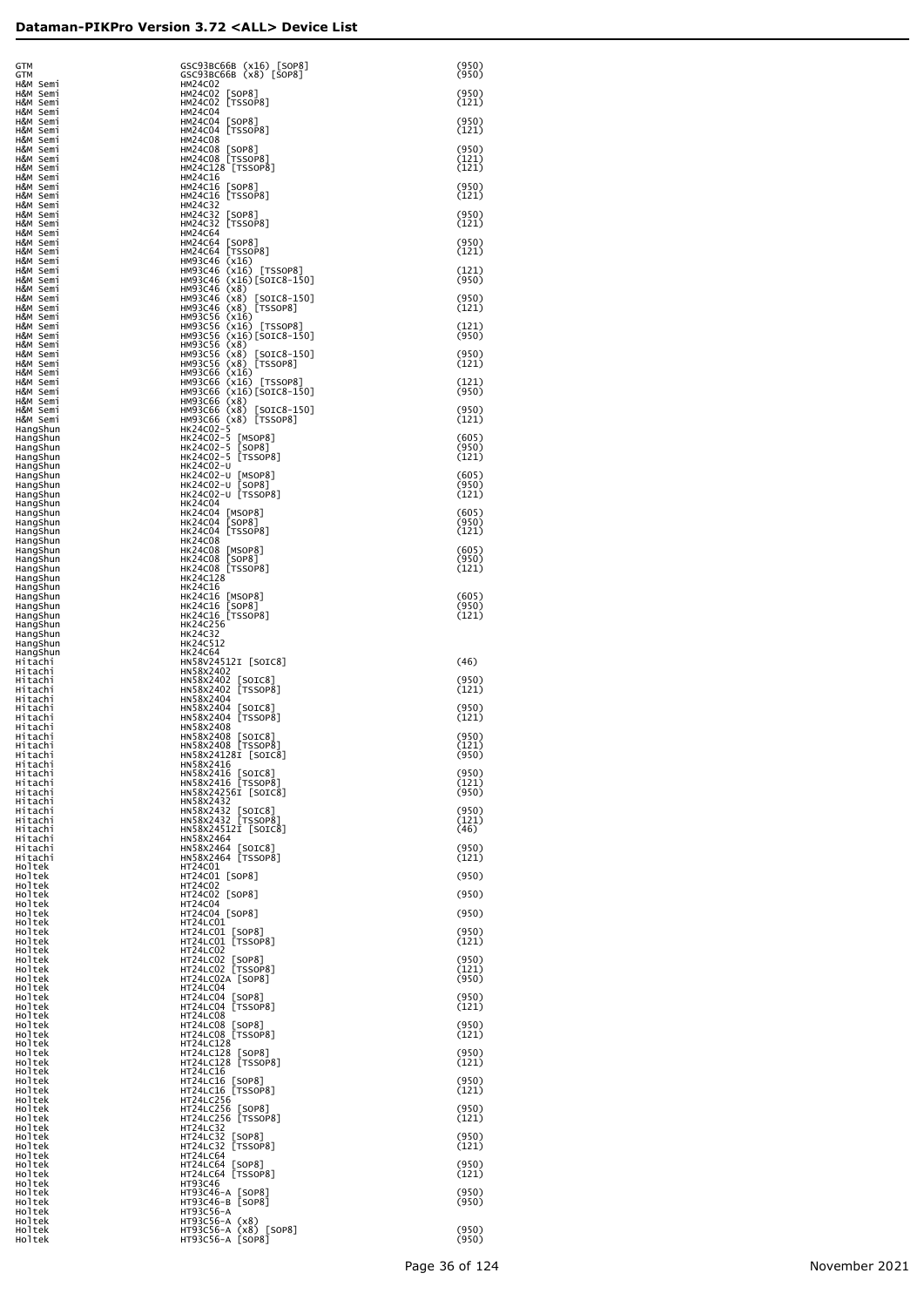| Holtek<br>Holtek                                                     | HT93C56-B (x8) [SOP8]                                                                                                                                                                                      | (950)<br>(950)          |
|----------------------------------------------------------------------|------------------------------------------------------------------------------------------------------------------------------------------------------------------------------------------------------------|-------------------------|
| Holtek<br>Holtek                                                     | HT93C56-B [SOP8]<br>HT93C56-C<br>HT93C56-C [SOP8]<br>HT93C56-D [SOP8]                                                                                                                                      | (950)                   |
| Holtek<br>Holtek<br>Holtek                                           | НТ93С66-А<br>HT93C66-A (x8)                                                                                                                                                                                | (950)                   |
| Holtek<br>Holtek                                                     | HT93C66-A (x8) [SOP8]<br>HT93C66-A [SOP8]                                                                                                                                                                  | (950)<br>(950)<br>(950) |
| Holtek<br>Holtek<br>Holtek                                           | НТ93С66-В (x8) [SOP8]<br>НТ93С66-В [SOP8]<br>HT93C66-C                                                                                                                                                     | (950)                   |
| Holtek<br>Holtek                                                     | HT93C66-C [SOP8]<br>HT93C66-D [SOP8]                                                                                                                                                                       | (950)<br>(950)          |
| Holtek<br>Holtek<br>Holtek                                           | HT93C76 (x16)<br>HT93C76 (x16) [SOP8]<br>HT93C76 (x8) [SOP8]<br>HT93C86 (x16) [SOP8]<br>HT93C86 (x16) [SOP8]<br>HT93C86 (x16) [SOP8]                                                                       | (950)                   |
| Holtek<br>Holtek<br>Holtek                                           |                                                                                                                                                                                                            | (950)<br>(950)          |
| Holtek<br>Holtek                                                     | HT93C86 (x8)<br>HT93C86 (x8) [SOP8]                                                                                                                                                                        | (950)                   |
| Holtek<br>Holtek<br>Holtek                                           | <b>HT93LC46</b><br>HT93LC46 [SOP8]<br>HT93LC46-A (x16)                                                                                                                                                     | (950)                   |
| Holtek<br>Holtek                                                     | HT93LC46-A (x16) [SOP8]<br>HT93LC46-A (x16) [TSSOP8]                                                                                                                                                       | (950)<br>(121)          |
| Holtek<br>Holtek<br>Holtek                                           | HT93LC46-A (x8)<br>HT93LC46-A (x8) [SOP8]<br>HT93LC46-A (x8) [TSSOP8]<br>HT93LC46-B (x16) [SOP8]                                                                                                           | (950)<br>(121)          |
| Holtek<br>Holtek                                                     | HT93LC46-B (x8) [SOP8]                                                                                                                                                                                     | (950)<br>(950)          |
| Holtek<br>Holtek<br>Holtek                                           | HT93LC56<br>HT93LC56 [SOP8]<br>HT93LC56-A (x16)                                                                                                                                                            | (950)                   |
| Holtek<br>Holtek                                                     | HT93LC56-A (x16) [SOP8]<br>HT93LC56-A (x16) [TSSOP8]                                                                                                                                                       | (950)<br>(121)          |
| Holtek<br>Holtek<br>Holtek                                           | HT93LC56-A (x8)<br>HT93LC56-A (x8) [SOP8]<br>HT93LC56-A (x8) [TSSOP8]                                                                                                                                      | (950)<br>(121)          |
| Holtek<br>Holtek                                                     | HT93LC56-B (x16) [SOP8]<br>HT93LC56-B (x8) [SOP8]<br>HT93LC56-C                                                                                                                                            | (950)<br>(950)          |
| Holtek<br>Holtek<br>Holtek                                           | HT93LC56-C [SOP8]<br>HT93LC56-D [SOP8]                                                                                                                                                                     | (950)<br>(950)          |
| Holtek<br>Holtek<br>Holtek                                           | HT93LC66<br>HT93LC66 [SOP8]<br>HT93LC66-A (x16)                                                                                                                                                            | (950)                   |
| Holtek<br>Holtek                                                     | HT93LC66-A (x16) [SOP8]<br>HT93LC66-A (x16) [TSSOP8]                                                                                                                                                       | (950)<br>(121)          |
| Holtek<br>Holtek<br>Holtek                                           | HT93LC66-A (x8)<br>HT93LC66-A (x8) [SOP8]<br>HT93LC66-A (x8) [TSSOP8]                                                                                                                                      | (950)<br>(121)          |
| Holtek<br>Holtek                                                     | HT93LC66-B (x16) [SOP8]<br>HT93LC66-B (x8) [SOP8]                                                                                                                                                          | (950)<br>(950)          |
| Holtek<br>Holtek<br>Holtek                                           | HT93LC66-C<br>HT93LC66-C [SOP8]<br>HT93LC66-D [SOP8]                                                                                                                                                       | (950)<br>(950)          |
| Holtek<br>Holtek                                                     |                                                                                                                                                                                                            | (950)                   |
| Holtek<br>Holtek<br>Holtek                                           |                                                                                                                                                                                                            | (950)                   |
| Holtek<br>Holtek<br>Holtek                                           | нт93LC76 (x16)<br>HT93LC76 (x16)<br>HT93LC76 (x16) [SOP8]<br>HT93LC76 (x8) [SOP8]<br>HT93LC86 (x16)<br>HT93LC86 (x16)<br>HT93LC86 (x8)<br>HT93LC86 (x8)<br>HT93LC86 (x8)<br>HT93LC86 (x8)<br>HT93LC86 (x8) | (950)<br>(950)          |
| Hopefind<br>Hopefind                                                 | HF24LC01<br>HF24LCO1 [SOP8]<br>HF24LCO1 [TSSOP8]                                                                                                                                                           | (950)                   |
| Hopefind<br>Hopefind<br>Hopefind                                     | HF24LC02                                                                                                                                                                                                   | (121)<br>(950)          |
| Hopefind<br>Hopefind                                                 | HF24LC02 [SOP8]<br>HF24LC02 [TSSOP8]<br>HF24LC04                                                                                                                                                           | (121)                   |
| Hopefind<br>Hopefind<br>Hopefind                                     | HF24LC04 [SOP8]<br>HF24LC04 [TSSOP8]<br>HF24LC08                                                                                                                                                           | (950)<br>(121)          |
| Hopefind<br>Hopefind                                                 | HF24LC08 [SOP8]<br>HF24LC08 [TSSOP8]                                                                                                                                                                       | (950)<br>(121)          |
| Hopefind<br>Hopefind<br>Hopefind                                     | HF24LC16<br>HF24LC16 [SOP8]<br>HF24LC16 [TSSOP8]                                                                                                                                                           | (950)<br>(121)          |
| Hopefind<br>Hopefind<br>Hopefind                                     | HM24LC01<br>HM24LC01 [SOP8]<br>HM24LC01 [TSSOP8]                                                                                                                                                           | (950)<br>(121)          |
| Hopefind<br>Hopefind                                                 | HM24LC02<br>HM24LC02 [SOP8]<br>HM24LC02 [TSSOP8]                                                                                                                                                           | (950)                   |
| Hopefind<br>Hopefind<br>Hopefind                                     | HM24LC04                                                                                                                                                                                                   | (121)<br>(950)          |
| Hopefind<br>Hopefind                                                 | HM24LC04 [SOP8]<br>HM24LC04 [TSSOP8]<br>HM24LC08                                                                                                                                                           | (121)                   |
| Hopefind<br>Hopefind<br>Hopefind                                     | HM24LC08 [SOP8]<br>HM24LC08 [TSSOP8]<br>HM24LC16                                                                                                                                                           | (950)<br>(121)          |
| Hopefind<br>Hopefind<br>Hopefind                                     | HM24LC16 [SOP8]<br>HM24LC16 [TSSOP8]<br><b>HM24LC32</b>                                                                                                                                                    | (950)<br>(121)          |
| Hopefind<br>Hopefind                                                 | HM24LC32 [SOP8]<br>HM24LC32 [TSSOP8]                                                                                                                                                                       | (950)<br>(121)          |
| Hopefind<br>Hopefind<br>Hopefind                                     | HM24LC64<br>HM24LC64 [SOP8]<br>HM24LC64 [TSSOP8]                                                                                                                                                           | (950)<br>(121)          |
| Hua Hong NEC<br>Hua Hong NEC                                         | K24C02D<br>K24C02D [MSOP8]                                                                                                                                                                                 | (605)                   |
| Hua Hong NEC<br>Hua Hong NEC<br>Hua Hong NEC                         | K24C02D [SOP8]<br>K24C02D [TSSOP8]<br>K24C08D                                                                                                                                                              | (950)<br>(121)          |
| Hua Hong NEC<br>Hua Hong NEC                                         | K24C08D [MSOP8]<br>K24C08D [SOP8]                                                                                                                                                                          | (605)<br>(950)          |
| Hua Hong NEC<br>Hua Hong NEC<br>Hua Hong NEC                         | K24C08D [TSSOP8]<br>K24C16<br>K24C16 [SOP8]                                                                                                                                                                | (121)<br>(950)          |
| Hua Hong NEC<br>Hua Hong NEC<br>Hua Hong NEC                         | K24C16 [TSSOP8]<br>K24C32<br>K24C32 [MSOP8]                                                                                                                                                                | (121)<br>(605)          |
| Hua Hong NEC<br>Hua Hong NEC                                         | K24C32 [SOP8]<br>K24C32 [TSSOP8]                                                                                                                                                                           | (950)<br>(121)          |
| Hua Hong ZealCore<br>Hua Hong ZealCore<br>Hua Hong ZealCore          | <b>HE24C02</b><br>HE24C02 [MSOP8]<br>HE24C02 [SOP8]                                                                                                                                                        | (605)<br>(950)          |
| Hua Hong ZealCore<br>Hua Hong ZealCore                               | HE24C02 [TSSOP8]<br><b>HE24C04</b>                                                                                                                                                                         | (121)                   |
| Hua Hong ZealCore<br>Hua Hong ZealCore<br>Hua Hong Zea <u>l</u> Core | HE24C04 [SOP8]<br>HE24C04 [TSSOP8]<br><b>HE24C08</b>                                                                                                                                                       | (950)<br>(121)          |
| Hua Hong ZealCore<br>Hua Hong ZealCore                               | HE24C08 [SOP8]<br>HE24C08 [TSSOP8]                                                                                                                                                                         | (950)<br>(121)          |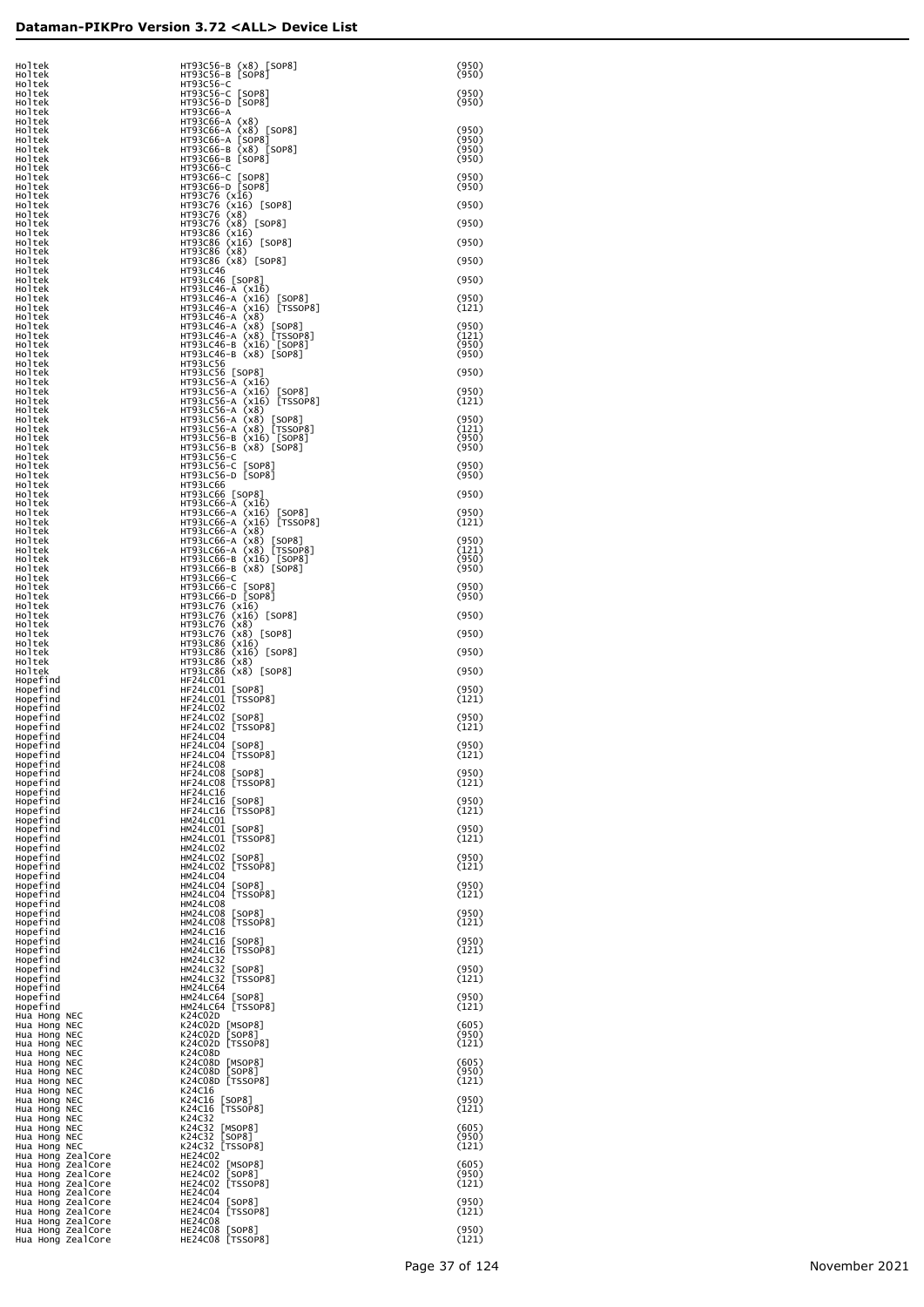| Hua Hong ZealCore<br>Hua Hong ZealCore<br>Hua Hong ZealCore<br>Hua Hong ZealCore<br>Hua Hong ZealCore<br>Hua Hong ZealCore                                                                                                                               | HE24C128<br>HE24C128 [SOP8-150]<br>HE24C128 [TSSOP8]         | (950)<br>(121)           |
|----------------------------------------------------------------------------------------------------------------------------------------------------------------------------------------------------------------------------------------------------------|--------------------------------------------------------------|--------------------------|
| Hua Hong ZealCore                                                                                                                                                                                                                                        | HE24C16<br>HE24C16 [SOP8]                                    | (950)                    |
| Hua Hong ZealCore                                                                                                                                                                                                                                        | HE24C16 [TSSOP8]<br>HE24C256<br>HE24C256 [SOP8-150]          | (121)<br>(950)           |
|                                                                                                                                                                                                                                                          | HE24C256 [TSSOP8]<br><b>HE24C32</b>                          | (121)                    |
|                                                                                                                                                                                                                                                          | HE24C32 [SOP8]<br>HE24C32 [TSSOP8]                           | (950)<br>(121)           |
| Hua Hong ZealCore<br>Hua Hong ZealCore<br>Hua Hong ZealCore<br>Hua Hong ZealCore<br>Hua Hong ZealCore<br>Hua Hong ZealCore<br>Hua Hong ZealCore<br>Hua Hong ZealCore<br>Hua Hong ZealCore<br>Hua Hong ZealCore<br>Hua Hong ZealCore<br>Hua Hong ZealCore |                                                              | (950)<br>(121)           |
|                                                                                                                                                                                                                                                          |                                                              | (950)<br>(121)           |
|                                                                                                                                                                                                                                                          |                                                              | (605)                    |
|                                                                                                                                                                                                                                                          |                                                              | (950)<br>(121)           |
|                                                                                                                                                                                                                                                          |                                                              | (950)<br>(121)<br>(605)  |
| ua Hong Zealcore<br>ua Hong Zealcore<br>ua Hong Zealcore<br>ua Hong Zealcore<br>ua Hong Zealcore<br>ua Hong Zealcore<br>lua Hong Zealcore<br>lua Hong Zealcore<br>lua Hong Zealcore<br>in Hong Zealcore<br>en HE93C46 (x16) [7550rv-101 Hong Zealc       |                                                              | (950)                    |
|                                                                                                                                                                                                                                                          |                                                              | (121)<br>(950)           |
|                                                                                                                                                                                                                                                          |                                                              | (121)                    |
|                                                                                                                                                                                                                                                          |                                                              | (605)<br>(950)<br>(121)  |
|                                                                                                                                                                                                                                                          |                                                              | (605)<br>(950)           |
| Hua Jie Tech.                                                                                                                                                                                                                                            | K24C08                                                       | (121)                    |
| Hua Jie Tech.<br>Hua Jie Tech.<br>Hua Jie Tech.                                                                                                                                                                                                          | K24C08 [SOP8]<br>K24C08 [TSSOP8]<br>K24C08C                  | (950)<br>(121)           |
| Hua Jie Tech.<br>Hua Jie Tech.                                                                                                                                                                                                                           | K24C08C [SOP8]<br>K24C08C [TSSOP8]                           | (950)<br>(121)           |
| Hua Jie Tech.<br>Hua Jie Tech.<br>Hua Jie Tech.                                                                                                                                                                                                          | K24C08D<br>K24C08D [MSOP8]<br>K24C08D [SOP8]                 | (605)<br>(950)           |
| Hua Jie Tech.<br>Hua Jie Tech.                                                                                                                                                                                                                           | K24C08D [TSSOP8]<br>K24C128                                  | (121)                    |
| Hua Jie Tech.<br>Hua Jie Tech.<br>Hua Jie Tech.                                                                                                                                                                                                          | K24C128 [DFN8]<br>K24C128 [SOP8]<br>K24C128 [TSSOP8]         | (1420)<br>(950)<br>(121) |
| Hua Jie Tech.<br>Hua Jie Tech.<br>Hua Jie Tech.                                                                                                                                                                                                          | K24C16<br>K24C16 [SOP8]<br>K24C16 [TSSOP8]                   | (950)<br>(121)           |
| Hua Jie Tech.<br>Hua Jie Tech.                                                                                                                                                                                                                           | K24C16B<br>K24C16B [MSOP8]                                   | (605)                    |
| Hua Jie Tech.<br>Hua Jie Tech.<br>Hua Jie Tech.                                                                                                                                                                                                          | K24C16B [SOP8]<br>K24C16B [TSSOP8]<br>K24C256                | (950)<br>(121)           |
| Hua Jie Tech.<br>Hua Jie Tech.                                                                                                                                                                                                                           | K24C256 [SOP8]<br>K24C256 [TSSOP8]                           | (950)<br>(121)           |
| Hua Jie Tech.<br>Hua Jie Tech.<br>Hua Jie Tech.                                                                                                                                                                                                          | K24C32<br>K24C32 [MSOP8]<br>K24C32 [SOP8]                    | (605)<br>(950)           |
| Hua Jie Tech.<br>Hua Jie Tech.<br>Hua Jie Tech.                                                                                                                                                                                                          | K24C32 [TSSOP8]<br>K24C64<br>K24C64 [MSOP8]                  | (121)<br>(605)           |
| Hua Jie Tech.<br>Hua Jie Tech.                                                                                                                                                                                                                           | K24C64 [SOP8]<br>K24C64 [TSSOP8]                             | (950)<br>(121)           |
| Hua Jie Tech.<br>Hua Jie Tech.<br>Hua Jie Tech.                                                                                                                                                                                                          | K34C02 [SOP8]<br>K34C02 [TSSOP8]<br>K34TS02 [TSSOP8]         | (950)<br>(121)<br>(121)  |
| Hua Jie Tech.<br>Hua Jie Tech.                                                                                                                                                                                                                           | K93C46 (x16)<br>K93C46 (x16) [SOIC8]                         | (950)                    |
| Hua Jie Tech.<br>Hua Jie Tech.<br>Hua Jie Tech.                                                                                                                                                                                                          | K93C46 (x16) [TSSOP8]<br>K93C46 (x8)<br>K93C46 (x8) [SOIC8]  | (121)<br>(950)           |
| Hua Jie Tech.<br>Hua Jie Tech.                                                                                                                                                                                                                           | K93C46 (x8) [TSSOP8]<br>K93C56 (x16)                         | (121)<br>(950)           |
| Hua Jie Tech.<br>Hua Jie Tech.<br>Hua Jie Tech.                                                                                                                                                                                                          | K93C56 (x16) [SOIC8]<br>K93C56 (x16) [TSSOP8]<br>K93C56 (x8) | (121)                    |
| Hua Jie Tech.<br>Hua Jie Tech.<br>Hua Jie Tech.                                                                                                                                                                                                          | K93C56 (x8) [SOIC8]<br>K93C56 (x8) [TSSOP8]<br>K93C66 (x16)  | (950)<br>(121)           |
| Hua Jie Tech.<br>Hua Jie Tech.                                                                                                                                                                                                                           | K93C66 (x16) [SOIC8]<br>K93C66 (x16) [TSSOP8]                | (950)<br>(121)           |
| Hua Jie Tech.<br>Hua Jie Tech.<br>Hua Jie Tech.                                                                                                                                                                                                          | K93C66 (x8)<br>K93C66 (x8) [SOIC8]<br>K93C66 (x8) [TSSOP8]   | (950)<br>(121)           |
| HuaGuan Semi.<br>HuaGuan Semi.                                                                                                                                                                                                                           | HG24C02<br>HG24C02 [SOP8]<br>HG24C04                         | (950)                    |
| HuaGuan Semi.<br>HuaGuan Semi.<br>HuaGuan Semi.                                                                                                                                                                                                          | HG24C04 [SOP8]<br>HG24C08                                    | (950)                    |
| HuaGuan Semi.<br>HuaGuan Semi.<br>HuaGuan Semi.                                                                                                                                                                                                          | HG24C08 [SOP8]<br>HG24C16<br>HG24C16 [SOP8]                  | (950)<br>(950)           |
| Hynıx<br>Hynix                                                                                                                                                                                                                                           | <b>HY93C46</b><br>HY93C46 [SOIC8]                            | (950)                    |
| Hyundai<br>Hyundai<br>IC Microsystems                                                                                                                                                                                                                    | <b>HY93C46</b><br>HY93C46 [SOIC8]<br>X24001                  | (950)                    |
| IC Microsystems<br>IC Microsystems                                                                                                                                                                                                                       | X24001 [MSOP8]<br>X24001 [SOIC8]                             | (605)<br>(950)           |
| IC Microsystems<br>IC Microsystems<br>IC Microsystems                                                                                                                                                                                                    | X24012<br>X24012 [SOIC8]<br>X24022                           | (950)                    |
| IC Microsystems<br>IC Microsystems<br>IC Microsystems                                                                                                                                                                                                    | X24022 [SOIC8]<br>X24042<br>X24042 [SOIC8]                   | (950)<br>(950)           |
| IC Microsystems<br>IC Microsystems                                                                                                                                                                                                                       | X24164<br>X24164 [SOIC8]                                     | (950)                    |
| IC Microsystems<br>IC Microsystems<br>IC Microsystems                                                                                                                                                                                                    | X24165<br>X24165 [SOIC8]<br>X24320                           | (950)                    |
| IC Microsystems<br>IC Microsystems                                                                                                                                                                                                                       | X24320 [SOIC8]<br>X24320-1.8                                 | (950)                    |
| IC Microsystems<br>IC Microsystems<br>IC Microsystems                                                                                                                                                                                                    | X24320-1.8 [SOIC8]<br>X24640<br>X24640 [SOIC8]               | (950)<br>(950)           |
| IC Microsystems<br>IC Microsystems<br>IC Microsystems                                                                                                                                                                                                    | X24640-1.8<br>X24640-1.8 [SOIC8]<br>X24641 [SOIC8]           | (950)<br>(950)           |
|                                                                                                                                                                                                                                                          |                                                              |                          |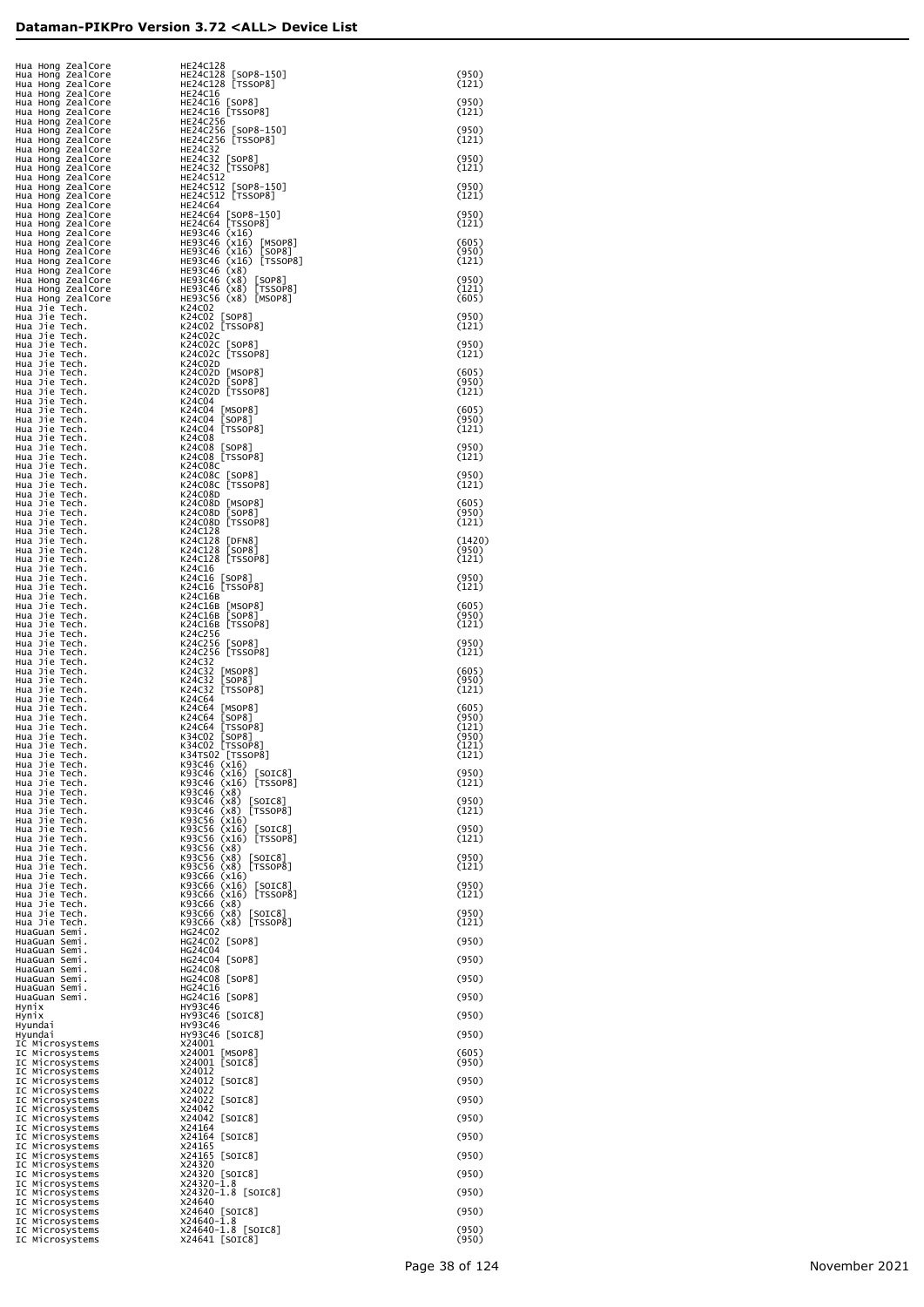|                                                                                                                                                                                                                                                                       | X24641-1.8 [SOIC8]<br>X24645                        | (950)          |
|-----------------------------------------------------------------------------------------------------------------------------------------------------------------------------------------------------------------------------------------------------------------------|-----------------------------------------------------|----------------|
|                                                                                                                                                                                                                                                                       | X24645 [SOIC8]                                      | (950)          |
|                                                                                                                                                                                                                                                                       | X24C00<br>X24C00 [MSOP8]                            | (605)          |
|                                                                                                                                                                                                                                                                       | X24C00 [SOIC8]<br>X24C01                            | (950)          |
|                                                                                                                                                                                                                                                                       | X24CO1 [MSOP8]<br>X24CO1 [SOIC8]                    | (605)<br>(950) |
|                                                                                                                                                                                                                                                                       | X24C01A<br>X24C01A [SOIC8]                          | (950)          |
|                                                                                                                                                                                                                                                                       | X24C02                                              |                |
|                                                                                                                                                                                                                                                                       | X24C02<br>[MSOP8]<br>X24C02 [SOIC8]                 | (605)<br>(950) |
|                                                                                                                                                                                                                                                                       | X24C04<br>X24C04 [SOIC8]                            | (950)          |
|                                                                                                                                                                                                                                                                       | X24C08<br>X24C08 [SOIC8]                            | (950)          |
|                                                                                                                                                                                                                                                                       | X24C16<br>X24C16 [SOIC8]                            | (950)          |
|                                                                                                                                                                                                                                                                       | X25020<br>X25020 [SOIC8]                            | (950)          |
|                                                                                                                                                                                                                                                                       | X25021                                              |                |
|                                                                                                                                                                                                                                                                       | X25021 [SOIC8]<br>X25040                            | (950)          |
|                                                                                                                                                                                                                                                                       | X25040 [SOIC8]<br>X25041                            | (950)          |
|                                                                                                                                                                                                                                                                       | X25041 [SOIC8]<br>X25057                            | (950)          |
|                                                                                                                                                                                                                                                                       | X25057 [SOIC8]<br>$X25057 - \bar{1}.8$              | (950)          |
|                                                                                                                                                                                                                                                                       | X25057-1.8 [SOIC8]<br>X25080                        | (950)          |
|                                                                                                                                                                                                                                                                       | X25080 [SOIC8]<br>X25097                            | (950)          |
|                                                                                                                                                                                                                                                                       | x25097 [SOIC8]<br>x25097-1.8                        | (950)          |
|                                                                                                                                                                                                                                                                       | X25097-1.8 [SOIC8]                                  | (950)          |
|                                                                                                                                                                                                                                                                       | X25128<br>X25160                                    |                |
|                                                                                                                                                                                                                                                                       | X25160 [SOIC8]<br>X25170                            | (950)          |
|                                                                                                                                                                                                                                                                       | X25170 [SOIC8]<br>X25320                            | (950)          |
|                                                                                                                                                                                                                                                                       | X25320 [SOIC8]<br>X25330                            | (950)          |
|                                                                                                                                                                                                                                                                       | X25330 [SOIC8]<br>X25640                            | (950)          |
|                                                                                                                                                                                                                                                                       | X25642                                              | (950)          |
| IC Microsystems<br>IC Microsystems<br>IC Microsystems<br>IC Microsystems<br>IC Microsystems<br>IC Microsystems<br>IC Microsystems<br>IC Microsystems<br>IC Microsystems<br>IC Microsystems<br>IC Microsystems<br>IC Microsystems<br>IC Microsystems<br>IC Microsystem | X25642 [SOIC8]<br>X25650 [SOIC8]                    | (950)          |
|                                                                                                                                                                                                                                                                       | X25C02<br>X25C02 [MSOP8]<br>X25C02 [SOIC8]          | (605)          |
| ICE                                                                                                                                                                                                                                                                   | ICE24C02 [SOP8]                                     | (950)<br>(950) |
| ICE<br>ICE                                                                                                                                                                                                                                                            | ICE25P05<br>ICE25P05 [SOIC8]                        | (950)          |
| ICSI<br>ICSI                                                                                                                                                                                                                                                          | IS93C46-3 (x16)<br>IS93C46-3G (x16) [SOIC8]         | (950)          |
| ICSI<br>ICT<br>ICT                                                                                                                                                                                                                                                    | IS93C46-3GR (x16) [SOIC8]<br>93C46<br>93C46 [SOIC8] | (950)<br>(950) |
| ICT<br>ICT                                                                                                                                                                                                                                                            | 93C46A                                              | (950)          |
| ICT<br>ICT                                                                                                                                                                                                                                                            | 93C46AK [SOIC8]<br>93C46AS [SOIC8]<br>93CX56        | (950)          |
| ICT<br>ICT                                                                                                                                                                                                                                                            | 93CX56 [SOIC8]<br>93CX66                            | (950)          |
| ICT<br>IK Semiconductor                                                                                                                                                                                                                                               | 93CX66 [SOIC8]<br>IN24LC02B                         | (950)          |
| IK Semiconductor<br>IK Semiconductor                                                                                                                                                                                                                                  | IN24LC02B [SOIC8]<br>IN24LC04B                      | (950)          |
| IK Semiconductor                                                                                                                                                                                                                                                      | IN24LC04B [SOIC8]                                   | (950)          |
| IK Semiconductor<br>IK Semiconductor                                                                                                                                                                                                                                  | IN24LC08B<br>IN24LC08B [SOIC8]                      | (950)          |
| IK Semiconductor<br>IK Semiconductor                                                                                                                                                                                                                                  | IN24LC16B<br>IN24LC16B [SOIC8]                      | (950)          |
| IK Semiconductor<br>IMS                                                                                                                                                                                                                                               | INF8594E<br>IM25F10A [SOP8-150]                     | (950)          |
| Infineon<br>Infineon                                                                                                                                                                                                                                                  | SDE25X26A2<br>SDE25X26A2 [SOIC8]                    | (950)          |
| Infineon<br>Infineon                                                                                                                                                                                                                                                  | SLA24C01<br>SLA24C01 [DS08]                         | (950)          |
| Infineon<br>Infineon                                                                                                                                                                                                                                                  | <b>SLA24C02</b><br>SLA24C02 [DS08]                  | (950)          |
| Infineon<br>Infineon                                                                                                                                                                                                                                                  | <b>SLA24C04</b><br>SLA24C04<br>[DSO8]               | (950)          |
| Infineon                                                                                                                                                                                                                                                              | <b>SLA24C08</b><br>SLA24C08 [DS08]                  |                |
| Infineon<br>Infineon                                                                                                                                                                                                                                                  | SLA24C16                                            | (950)          |
| Infineon<br>Infineon                                                                                                                                                                                                                                                  | SLA24C16 [DSO8]<br>SLA24C164                        | (950)          |
| Infineon<br>Infineon                                                                                                                                                                                                                                                  | SLA24C164 [DS08]<br><b>SLA24C32</b>                 | (950)          |
| Infineon<br>Infineon                                                                                                                                                                                                                                                  | SLA24C32<br>[DSO8]<br><b>SLA24C64</b>               | (950)          |
| Infineon<br>Infineon                                                                                                                                                                                                                                                  | SLA24C64<br>[DSO8]<br>SLA25010                      | (950)          |
| Infineon<br>Infineon                                                                                                                                                                                                                                                  | SLA25020<br><b>SLA25040</b>                         |                |
| Infineon<br>Infineon                                                                                                                                                                                                                                                  | <b>SLA25080</b><br>SLA25160                         |                |
| Infineon<br>Infineon                                                                                                                                                                                                                                                  | SLE24C01<br>SLE24C01 [DS08]                         | (950)          |
| Infineon                                                                                                                                                                                                                                                              | SLE24C02                                            |                |
| Infineon<br>Infineon                                                                                                                                                                                                                                                  | SLE24C02<br>[DSO8]<br><b>SLE24C04</b>               | (950)          |
| Infineon<br>Infineon                                                                                                                                                                                                                                                  | SLE24C04<br>[DSO8]<br>SLE24C08                      | (950)          |
| Infineon<br>Infineon                                                                                                                                                                                                                                                  | SLE24C08 [DS08]<br>SLE24C16                         | (950)          |
| Infineon<br>Infineon                                                                                                                                                                                                                                                  | SLE24C16 [DS08]<br>SLE24C164                        | (950)          |
| Infineon<br>Infineon                                                                                                                                                                                                                                                  | SLE24C164 [DS08]<br><b>SLE24C32</b>                 | (950)          |
| Infineon<br>Infineon                                                                                                                                                                                                                                                  | SLE24C32<br>[DSO8]<br><b>SLE24C64</b>               | (950)          |
| Infineon<br>Infineon                                                                                                                                                                                                                                                  | SLE24C64<br>[DSO8]<br>SLE25010                      | (950)          |
| Infineon                                                                                                                                                                                                                                                              | SLE25020                                            |                |
| Infineon<br>Infineon                                                                                                                                                                                                                                                  | SLE25040<br>SLE25080                                |                |
| Infineon<br>Integral                                                                                                                                                                                                                                                  | SLE25160<br>IN24AA02A                               |                |
| Integral                                                                                                                                                                                                                                                              | IN24AA02A [SOIC8]<br>IN24AA02B                      | (950)          |
| Integral<br>Integral                                                                                                                                                                                                                                                  | IN24AA02B [SOIC8]                                   | (950)          |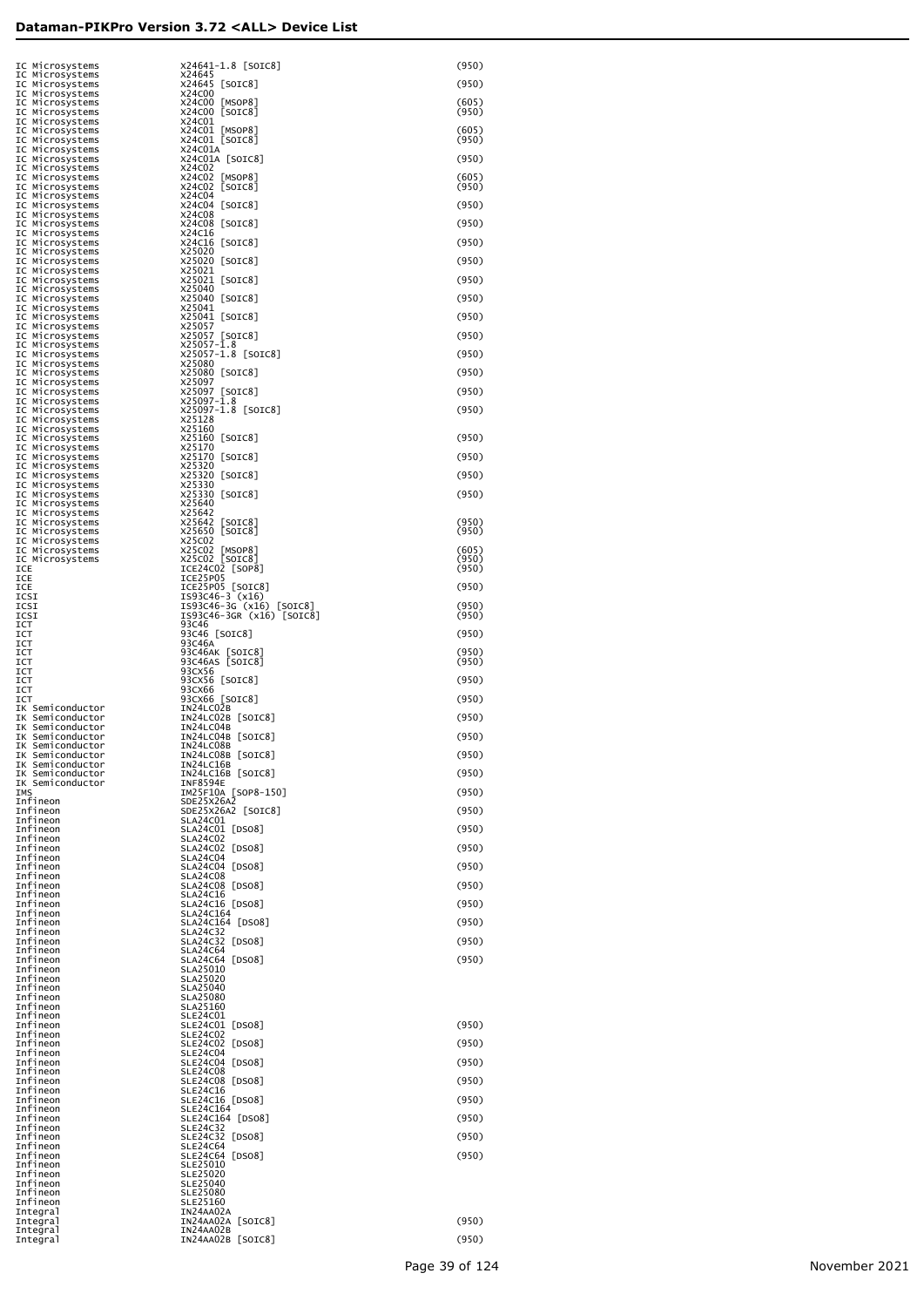| Integral             | IN24LC02B                                                                                                               |                |
|----------------------|-------------------------------------------------------------------------------------------------------------------------|----------------|
| Integral<br>Integral | IN24LC02B [SOIC8]<br>IN24LC04B                                                                                          | (950)          |
| Integral             | IN24LC04B [SOIC8]                                                                                                       | (950)          |
| Integral<br>Integral | IN24LC08B<br>IN24LC08B [SOIC8]                                                                                          | (950)          |
| Integral<br>Integral | IN24LC16B<br>IN24LC16B [SOIC8]                                                                                          | (950)          |
| Integral<br>Integral | IN25AA020<br>IN25AA020 [SOIC8]                                                                                          | (950)          |
| Integral<br>Integral | IN25AA040<br>IN25AA040 [SOIC8]                                                                                          | (950)          |
| Integral             | IN93AA46A                                                                                                               |                |
| Integral<br>Integral | IN93AA46A [SOIC8]<br>IN93AA46B                                                                                          | (950)          |
| Integral<br>Integral | IN93AA46B [SOIC8]                                                                                                       | (950)          |
| Integral<br>Integral | IN93AA46C (x16)<br>IN93AA46C (x16) [SOIC8]<br>IN93AA46C (x8)<br>IN93AA46C (x8) [SOIC8]                                  | (950)          |
| Integral<br>Integral | IN93AA56A                                                                                                               | (950)          |
| Integral             | IN93AA56A [SOIC8]<br>IN93AA56B                                                                                          | (950)          |
| Integral<br>Integral |                                                                                                                         | (950)          |
| Integral<br>Integral |                                                                                                                         | (950)          |
| Integral<br>Integral | 1893<br>AAS6B [SOIC8]<br>IN93AA56C (x16)<br>IN93AA56C (x16) [SOIC8]<br>IN93AA56C (x8)<br>IN93AA56C (x8) [SOIC8]         | (950)          |
| Integral<br>Integral | IN93AA66A<br>IN93AA66A [SOIC8]                                                                                          | (950)          |
| Integral<br>Integral | IN93AA66B                                                                                                               | (950)          |
| Integral<br>Integral | IN93AA66B [SOIC8]<br>IN93AA66B [SOIC8]<br>IN93AA66C (x16) [SOIC8]<br>IN93AA66C (x8)<br>IN93AA66C (x8) [SOIC8]           | (950)          |
| Integral             |                                                                                                                         | (950)          |
| Integral<br>Integral | IN93AA86A                                                                                                               |                |
| Integral<br>Integral | IN93AA86A [SOIC8]<br>IN93AA86B                                                                                          | (950)          |
| Integral<br>Integral | IN93AA86B [SOIC8]<br>IN93AA86B [SOIC8]<br>IN93AA86C (x16) [SOIC8]<br>IN93AA86C (x8)<br>IN93AA86C (x8) [SOIC8]           | (950)          |
| Integral<br>Integral |                                                                                                                         | (950)          |
| Integral<br>Integral | IN93LC46A                                                                                                               | (950)          |
| Integral<br>Integral | IN93LC46A [SOIC8]<br>IN93LC46B                                                                                          | (950)          |
| Integral<br>Integral | 18921068 [SOIC8]<br>189310466 (x16)<br>189310460 (x16) [SOIC8]<br>189310460 (x8)<br>189310460 (x8) [SOIC8]              | (950)          |
| Integral             |                                                                                                                         | (950)          |
| Integral<br>Integral |                                                                                                                         | (950)          |
| Integral<br>Integral | INF85116<br>INF8582E                                                                                                    |                |
| Intel<br>Intel       | 0825F016S33B [SOIC8]<br>0825F016S33T [SOIC8]<br>0H25F016S33B [SOIC8]<br>0H25F016S33T [SOIC8]                            | (46)<br>(46)   |
| Intel<br>Intel       |                                                                                                                         | (46)<br>(46)   |
| Intersil<br>Intersil | ISL22316 [MSOP10]<br>ISL22319 [MSOP8]<br>ISL95810 [MSOP8]                                                               | (984)<br>(605) |
| Intersil<br>ISSI     | IS24C01-2/3                                                                                                             | (605)          |
| ISSI<br>ISSI         | IS24c01-2/3 [MSOP8]<br>IS24c01-2/3 [SOIC8]<br>IS24c01-2/3 [TSSOP8]                                                      | (605)<br>(950) |
| ISSI<br>ISSI         | IS24C01B                                                                                                                | (121)          |
| ISSI<br>ISSI         | 1524CO1B [SOIC8]<br>IS24CO1B [TSSOP8]<br>IS24CO1C [SOIC8]<br>IS24CO1C [TSSOP8]<br>IS24CO2-2/3                           | (950)<br>(121) |
| ISSI<br>ISSI         |                                                                                                                         | (950)<br>(121) |
| ISSI<br>ISSI         |                                                                                                                         | (605)          |
| ISSI<br>ISSI         | IS24C02-2/3 [MSOP8]<br>IS24C02-2/3 [SOIC8]<br>IS24C02-2/3 [TSSOP8]                                                      | (950)<br>(121) |
| ISSI                 | IS24C02A                                                                                                                |                |
| ISSI<br>ISSI         | IS24CO2A [MSOP8]<br>IS24CO2A [SOIC8]<br>IS24CO2A [TSSOP8]                                                               | (605)<br>(950) |
| ISSI<br>ISSI         | IS24C02B                                                                                                                | (121)          |
| ISSI<br>ISSI         | IS24C02B [SOIC8]<br>IS24C02B [TSSOP8]                                                                                   | (950)<br>(121) |
| ISSI<br>ISSI         | IS24C02C                                                                                                                | (605)          |
| ISSI<br>ISSI         | 1524CO2C [MSOP8]<br>1524CO2C [SOIC8]<br>1524CO2C [TSSOP8]                                                               | (950)<br>(121) |
| ISSI<br>ISSI         | IS24C02D                                                                                                                | (605)          |
| ISSI<br>ISSI         | 1524CO2D [MSOP8]<br>1524CO2D [SOIC8]<br>1524CO2D [TSSOP8]<br>1524CO2E [SOIC8]<br>1524CO2E [TSSOP8]                      | (950)<br>(121) |
| ISSI<br>ISSI         |                                                                                                                         | (950)<br>(121) |
| ISSI<br>ISSI         | IS24C04-2/3<br>IS24C04-2/3 [SOIC8]<br>IS24C04-2/3 [TSSOP8]                                                              | (950)          |
| ISSI<br>ISSI         | IS24C04A                                                                                                                | (121)          |
| ISSI                 |                                                                                                                         | (605)          |
| ISSI<br>ISSI         |                                                                                                                         | (950)<br>(121) |
| ISSI<br>ISSI         | 1524C04A [MSOP8]<br>1524C04A [SOIC8]<br>1524C04A [TSSOP8]<br>1524C04B [SOIC8]<br>1524C04B [TSSOP8]<br>1524C04B [TSSOP8] | (950)<br>(121) |
| ISSI<br>ISSI         | IS24C08-2/3<br>IS24C08-2/3 [SOIC8]<br>IS24C08-2/3 [TSSOP8]                                                              | (950)          |
| ISSI<br>ISSI         | IS24C08A                                                                                                                | (121)          |
| ISSI<br>ISSI         | IS24C08A [MSOP8]<br>IS24C08A [SOIC8]<br>IS24C08A [TSSOP8]<br>IS24C08B [SOIC8]<br>IS24C08B [TSSOP8]                      | (605)<br>(950) |
| ISSI<br>ISSI         |                                                                                                                         | (121)<br>(950) |
| ISSI<br>ISSI         | IS24C128                                                                                                                | (121)          |
| ISSI<br>ISSI         | IS24C128 [SOIC8]<br>IS24C128A                                                                                           | (950)          |
| ISSI<br>ISSI         | IS24C128A [SOIC8-150]<br>IS24C128A [SOIC8-200]                                                                          | (950)<br>(46)  |
| ISSI<br>ISSI         | IS24C128B-2                                                                                                             | (950)          |
| ISSI<br>ISSI         | IS24c128B-2 [SOIC8-150]<br>IS24c128B-2 [SOIC8-200]<br>IS24c128B-2 [TSSOP8]                                              | (46)<br>(121)  |
| ISSI                 | IS24C128B-3                                                                                                             | (950)          |
| ISSI<br>ISSI         | IS24C128B-3 [SOIC8-150]<br>IS24C128B-3 [SOIC8-200]<br>IS24C128B-3 [TSSOP8]                                              | (46)           |
| ISSI<br>ISSI         | IS24C16-2/3                                                                                                             | (121)          |
| ISSI<br>ISSI         | IS24C16-2/3 [SOIC8]<br>IS24C16A                                                                                         | (950)          |
| ISSI<br>ISSI         | IS24C16A [MSOP8]<br>IS24C16A [SOIC8]                                                                                    | (605)<br>(950) |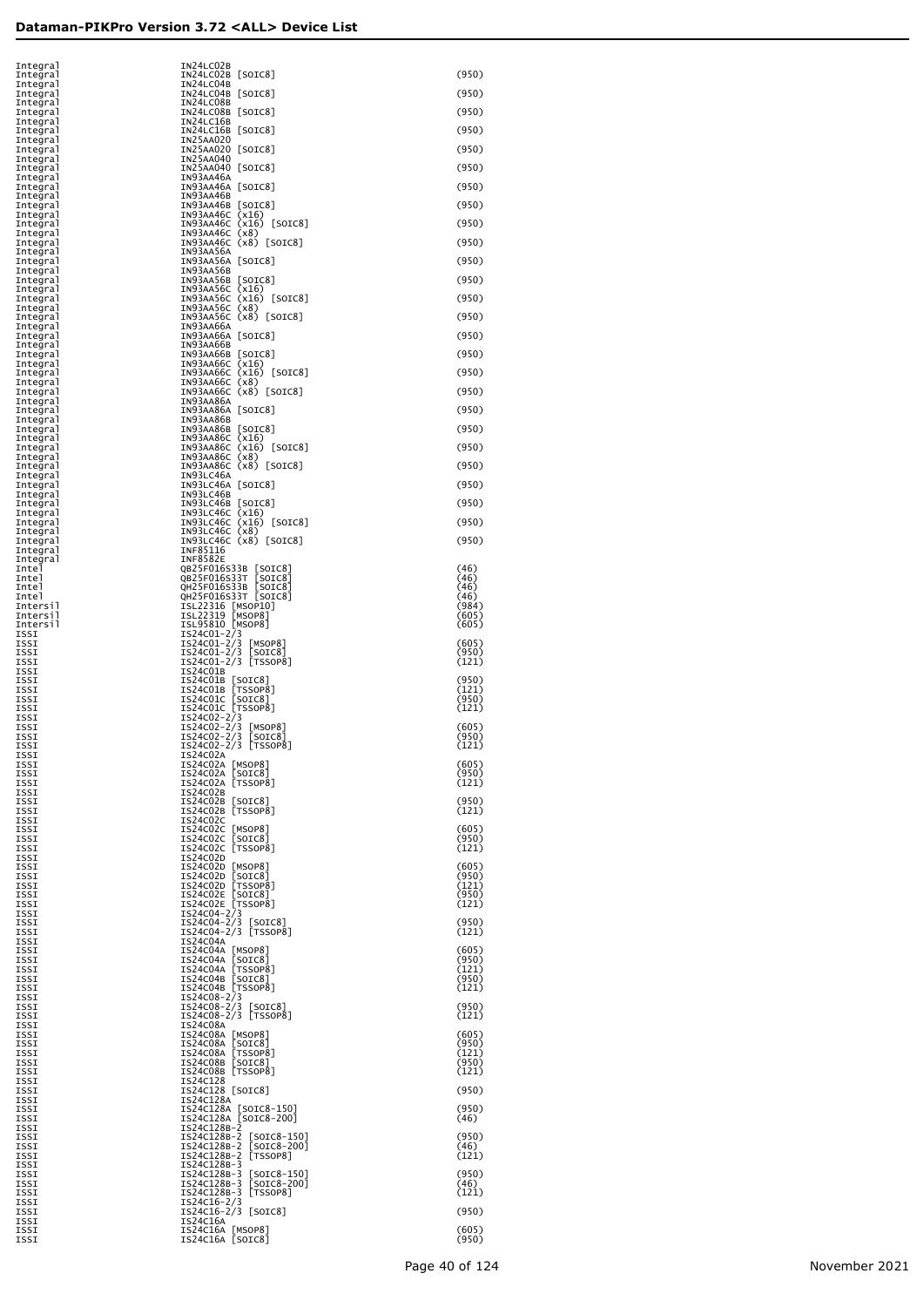| ISSI<br>ISSI                | IS24C16A [TSSOP8]<br>IS24C16B [SOIC8]                                                                                   | (121)<br>(950)          |
|-----------------------------|-------------------------------------------------------------------------------------------------------------------------|-------------------------|
| ISSI<br>ISSI<br>ISSI        | IS24C16B [TSSOP8]<br>IS24C256<br>IS24C256 [SOIC8]                                                                       | (121)<br>(950)          |
| ISSI<br>ISSI                | IS24C256A                                                                                                               | (950)                   |
| ISSI<br>ISSI                | 1524C256A [SOIC8-150]<br>1524C256A [SOIC8-200]<br>1524C256B [SOIC8]<br>1524C256B [TSSOP8]<br>1524C32-2/3<br>1524C32-2/3 | (46)<br>(950)           |
| ISSI<br>ISSI<br>ISSI        | IS24C32-2/3 [SOIC8]                                                                                                     | (121)<br>(950)          |
| ISSI<br>ISSI                | IS24C32A<br>IS24C32A [MSOP8]<br>IS24C32A [SOIC8]                                                                        | (605)                   |
| ISSI<br>ISSI<br>ISSI        | IS24C32A [TSSOP8]<br>IS24C32B                                                                                           | (950)<br>(121)          |
| ISSI<br>ISSI                | IS24C32B [MSOP8]<br>IS24C32B [SOIC8]                                                                                    | (605)<br>(950)          |
| ISSI<br><b>TSST</b><br>ISSI | IS24C32B [TSSOP8]<br>IS24C32C                                                                                           | (121)<br>(605)          |
| ISSI<br>ISSI                | IS24C32C [MSOP8]<br>IS24C32C [SOIC8]<br>IS24C32C [TSSOP8]                                                               | (950)<br>(121)          |
| ISSI<br>ISSI<br>ISSI        | IS24C64-2/3<br>IS24C64-2/3 [SOIC8]<br>IS24C64A                                                                          | (950)                   |
| ISSI<br>ISSI                | IS24C64A [MSOP8]<br>IS24C64A [SOIC8]                                                                                    | (605)<br>(950)          |
| ISSI<br>ISSI<br>ISSI        | IS24C64A [TSSOP8]<br>IS24C64B<br>IS24C64B [MSOP8]                                                                       | (121)<br>(605)          |
| ISSI<br>ISSI                | IS24C64B [SOIC8]<br>IS24C64B [TSSOP8]<br>IS24C64C [SOIC8]                                                               | (950)<br>(121)          |
| ISSI<br>ISSI<br>ISSI        | IS24C64C [TSSOP8]<br>IS24L128                                                                                           | (950)<br>(121)          |
| ISSI<br>ISSI                | IS24L128 [SOIC8-150]<br>IS24L128 [SOIC8-200]                                                                            | (950)<br>(46)           |
| ISSI<br>ISSI<br>ISSI        | IS24L256<br>IS24L256 [SOIC8-150]<br>IS24L256 [SOIC8-200]                                                                | (950)<br>(46)           |
| ISSI<br>ISSI                | IS25C01<br>IS25C01 [SOIC8]                                                                                              | (950)                   |
| ISSI<br>ISSI                | IS25C01 [TSSOP8]<br>IS25C02                                                                                             | (121)<br>(950)          |
| ISSI<br>ISSI<br>ISSI        | IS25C02 [SOIC8]<br>IS25C02 [TSSOP8]<br>IS25C04                                                                          | (121)                   |
| ISSI<br>ISSI                | IS25C04 [SOIC8]<br>IS25C04 [TSSOP8]                                                                                     | (950)<br>(121)          |
| ISSI<br>ISSI<br>ISSI        | IS25C08<br>IS25C08 [SOIC8]<br>IS25C08 [TSSOP8]                                                                          | (950)<br>(121)          |
| ISSI<br>ISSI                | IS25C08B [SOIC8]<br>IS25C08B [TSSOP8]                                                                                   | (950)<br>(121)          |
| ISSI<br>ISSI<br>ISSI        | IS25C128<br>IS25C128 [SOIC8-150]<br>IS25C128 [SOIC8-200]                                                                | (950)<br>(46)           |
| ISSI<br>ISSI                | IS25C128A<br>IS25C128A [SOIC8-150]<br>IS25C128A [SOIC8-200]                                                             | (950)                   |
| ISSI<br>ISSI<br>ISSI        | IS25C128A [TSSOP8]<br>IS25C16                                                                                           | (46)<br>(121)           |
| ISSI<br>ISSI                | IS25C16 [SOIC8]<br>IS25C16 [TSSOP8]                                                                                     | (950)<br>(121)          |
| ISSI<br>ISSI<br>ISSI        | IS25C16B [SOIC8]<br>IS25C16B [TSSOP8]<br>IS25C256                                                                       | (950)<br>(121)          |
| ISSI<br>ISSI                | IS25C256 [SOIC8-150]<br>IS25C256 [SOIC8-200]                                                                            | (950)<br>(46)           |
| ISSI<br><b>TSST</b><br>ISSI | IS25C32<br>IS25C32 [SOIC8]<br>IS25C32A                                                                                  | (950)                   |
| 1221<br>ISSI                | [SOIC8]<br>ISZ5C3ZA<br>IS25C32A [TSSOP8]                                                                                | (950)<br>(121)          |
| ISSI<br>ISSI<br>ISSI        | IS25C32B<br>IS25C32B [SOIC8]<br>IS25C32B [TSSOP8]                                                                       | (950)<br>(121)          |
| ISSI<br>ISSI                | IS25C64<br>IS25C64 [SOIC8]                                                                                              | (950)                   |
| ISSI<br>ISSI<br>ISSI        | IS25C64A<br>IS25C64A [SOIC8]                                                                                            | (950)<br>(121)          |
| ISSI<br>ISSI                | IS25C64A [TSSOP8]<br>IS25C64B [SOIC8]<br>IS25C64B [TSSOP8]                                                              | (950)<br>(121)          |
| ISSI<br>ISSI<br>ISSI        | IS25CD010 [SOIC8]<br>IS25CD010 [TSSOP8]<br>IS25CD010 [WSON8]                                                            | (950)<br>(121)<br>(577) |
| ISSI<br>ISSI                | IS25CD020<br>[SOIC8]<br>IS25CD020<br>[TSSOP8]                                                                           | (950)<br>(121)          |
| ISSI<br>ISSI<br>ISSI        | IS25CD020<br>[WSON8]<br>IS25CD025<br>[SOIC8]<br>[TSSOP8]<br>IS25CD025                                                   | (577)<br>(950)<br>(121) |
| ISSI<br>ISSI                | IS25CD512<br>[SOIC8]<br>[TSSOP8]<br>IS25CD512                                                                           | (950)<br>(121)          |
| ISSI<br>ISSI<br>ISSI        | IS25CD512<br>[WSON8]<br>[SOIC16]<br>[SOIC8-200]<br>[VSON8-200]<br>[VSON8-200]<br>IS25CQ032<br>IS25CQ032                 | (577)<br>(1060)<br>(46) |
| ISSI<br>ISSI                | IS25CQ032<br>IS25CQ032 [WSON8 6x5]<br>IS25CQ032 [WSON8 8x6]                                                             | (46)<br>(577)           |
| ISSI<br>ISSI<br>ISSI        | IS25LD010 [SOIC8-150]<br>IS25LD010 [TSSOP8]                                                                             | (970)<br>(950)<br>(121) |
| ISSI<br>ISSI                | IS25LD010 [VVSOP8-150]<br>IS25LD010 [WSON8]                                                                             | (950)<br>(577)          |
| ISSI<br>ISSI<br>ISSI        | IS25LD020 [SOIC8-150]<br>IS25LD020 [TSSOP8]<br>IS25LD020 [VVSOP8-150]                                                   | (950)<br>(121)<br>(950) |
| ISSI<br>ISSI                | IS25LD020 [WSON8]<br>IS25LD040 [SOIC8-150]<br>IS25LD040 [SOIC8-200]                                                     | (577)<br>(950)          |
| ISSI<br>ISSI<br>ISSI        | IS25LD040 [VVSOP8-150]                                                                                                  | (46)<br>(950)<br>(577)  |
| ISSI<br>ISSI                | 122511040 [WSON8]<br>122511064 [SOIC16]<br>122511064 [SOIC8]<br>122511064 [WSON8-200]<br>122511064 [WSON8 6X5]          | (1060)<br>(46)          |
| ISSI<br>ISSI                |                                                                                                                         | (46)<br>(577)<br>(970)  |
| ISSI<br>ISSI<br>ISSI        | IS25LP064 [WSON8 8x6]                                                                                                   | (1060)<br>(46)          |
| ISSI<br>ISSI                | IS25LP064A-J [SOICI6]<br>IS25LP064A-J [SOIC8]<br>IS25LP064A-J [VSOP8-200]<br>IS25LP064A-J [WSON8 6X5]                   | (46)<br>(577)           |
| ISSI<br>ISSI<br>ISSI        | IS25LP064A-J [WSON8 8x6]<br>IS25LP128 [SOIC16]<br>IS25LP128 [SOIC8]                                                     | (970)<br>(1060)<br>(46) |
| ISSI                        | IS25LP128 [VSOP8-200]                                                                                                   | (46)                    |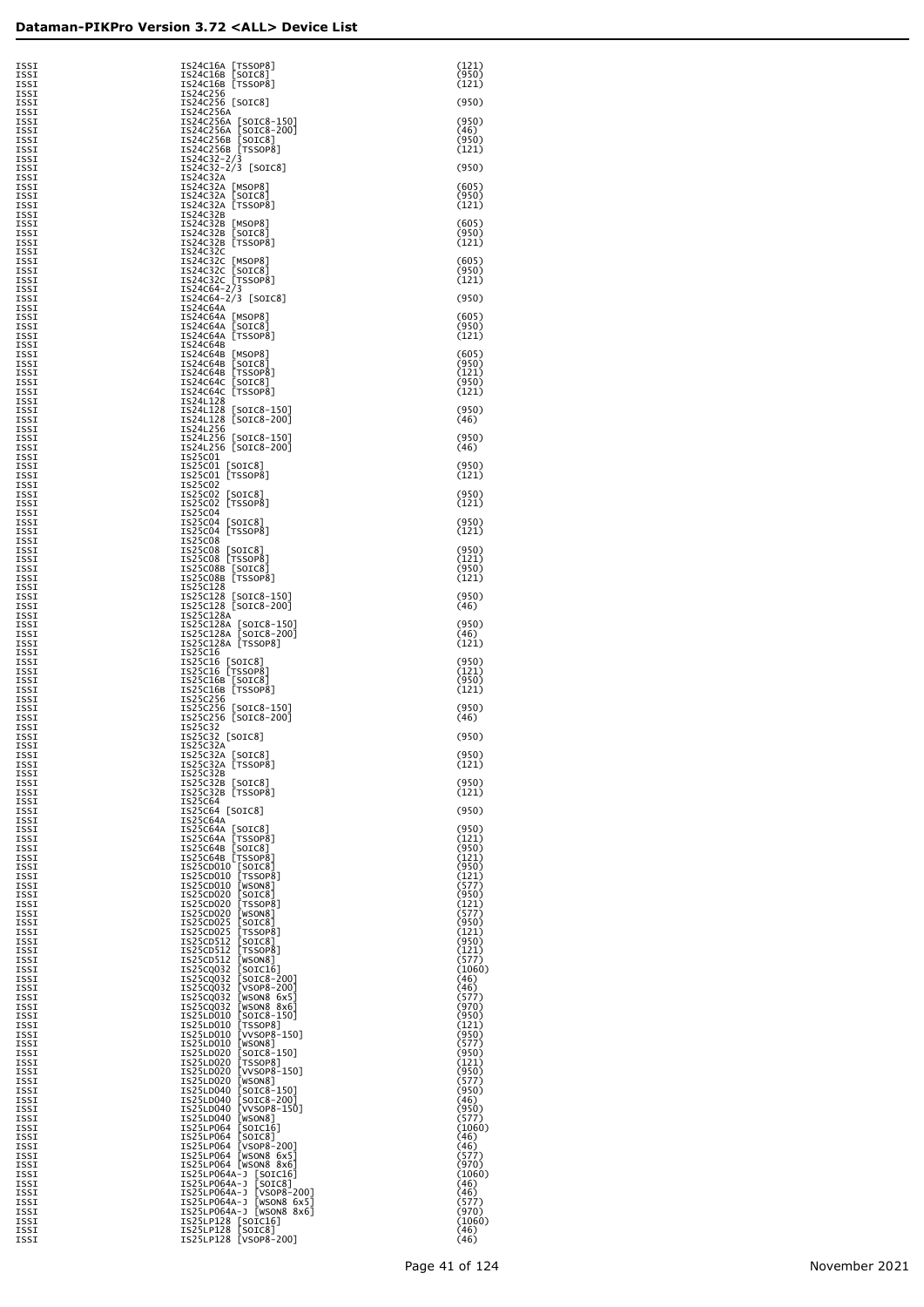| ISSI         | IS25LP128 [WSON8 6x5]                                                                                                                                    | (577)           |
|--------------|----------------------------------------------------------------------------------------------------------------------------------------------------------|-----------------|
| ISSI         | IS25LP128 [WSON8 8x6]                                                                                                                                    | (970)           |
| ISSI         |                                                                                                                                                          | (950)           |
| ISSI<br>ISSI |                                                                                                                                                          | (46)<br>(950)   |
| ISSI         | 12251-016 [SOTC8-150]<br>12251-0016 [SOTC8-200]<br>12251-0016 [VVSOP8-150]<br>12251-0016 [WSON8 8x5]<br>12251-0016 [WSON8 8x6]<br>12251-0016 [WSON8 8x6] | (577)           |
| ISSI<br>ISSI |                                                                                                                                                          | (577)           |
| ISSI         | IS25LQ016B [SOIC16]<br>IS25LQ016B [SOIC8-150]                                                                                                            | (1060)<br>(950) |
| ISSI         | IS25LQ016B [SOIC8-200]                                                                                                                                   | (46)            |
| ISSI<br>ISSI | IS25LQ016B [VSOP8-200]                                                                                                                                   | (46)<br>(577)   |
| ISSI         | IS25LQ016B [WSON8 6x5]<br>IS25LQ016B [WSON8 8x6]                                                                                                         | (970)           |
| ISSI         | IS25LQ020B [SOIC8-150]                                                                                                                                   | (950)           |
| ISSI         | IS25LQ020B [SOIC8-200]                                                                                                                                   | (46)            |
| ISSI<br>ISSI | IS25LQ032B [SOIC16]<br>IS25LQ032B [SOIC8-150]                                                                                                            | (1060)<br>(950) |
| ISSI         | IS25LQ032B [SOIC8-200]                                                                                                                                   | (46)            |
| ISSI         | IS25LQ032B [VSOP8-200]                                                                                                                                   | (46)            |
| ISSI<br>ISSI | IS25LQ032B [WSON8 6x5]<br>IS25LQ032B [WSON8 8x6]                                                                                                         | (577)<br>(970)  |
| ISSI         | IS25LQ080 [SOIC8-150]                                                                                                                                    | (950)           |
| ISSI         | IS25LQ080 [SOIC8-200]                                                                                                                                    | (46)            |
| ISSI<br>ISSI | IS25LQ080 [VVSOP8-150]<br>IS25LQ080 [WSON8]                                                                                                              | (950)<br>(577)  |
| ISSI         | IS25LQ080B [SOIC8-150]                                                                                                                                   | (950)           |
| ISSI         | IS25LQ080B [SOIC8-200]<br>IS25LQ080B [VSOP8-200]                                                                                                         | (46)<br>(46)    |
| ISSI<br>ISSI | IS25LQ080B [WSON8 6x5]                                                                                                                                   | (577)           |
| ISSI         | IS34CO2 [MSOP8]<br>IS34CO2 [SOIC8]                                                                                                                       | (605)           |
| ISSI         |                                                                                                                                                          | (950)           |
| ISSI<br>ISSI | IS34C02 [TSSOP8]<br>IS34C02B [TSSOP8]                                                                                                                    | (121)<br>(121)  |
| ISSI         | IS93C46-3                                                                                                                                                |                 |
| ISSI         | IS93C46-3G [SOIC8]<br>IS93C46-3GR [SOIC8]                                                                                                                | (950)<br>(950)  |
| ISSI<br>ISSI | IS93C46A (x16)                                                                                                                                           |                 |
| ISSI         | IS93C46A (x16) [TSSOP8]                                                                                                                                  | (121)           |
| ISSI<br>ISSI | IS93C46A (x8)<br>IS93C46A (x8) [TSSOP8]                                                                                                                  | (121)           |
| ISSI         | IS93C46AG (x16) [SOIC8]                                                                                                                                  | (950)           |
| ISSI         | IS93C46AG (x8) [SOIC8]                                                                                                                                   | (950)           |
| ISSI<br>ISSI | IS93C46AGR (x16) [SOIC8]<br>IS93C46AGR (x8) [SOIC8]                                                                                                      | (950)<br>(950)  |
| ISSI         | IS93C46B                                                                                                                                                 |                 |
| ISSI         | IS93C46B [TSSOP8]                                                                                                                                        | (121)<br>(950)  |
| ISSI<br>ISSI | IS93C46BG [SOIC8]<br>IS93C46BGR [SOIC8]                                                                                                                  | (950)           |
| ISSI         | IS93C46D (x16)                                                                                                                                           |                 |
| ISSI<br>ISSI | IS93C46D (x16) [TSSOP8]<br>IS93C46D (x8)                                                                                                                 | (121)           |
| ISSI         | IS93C46D (x8) [TSSOP8]                                                                                                                                   | (121)           |
| ISSI         | IS93C46DG (x16) [SOIC8]                                                                                                                                  | (950)           |
| ISSI<br>ISSI | IS93C46DG (x8) [SOIC8]<br>IS93C46DGR (x16) [SOIC8]                                                                                                       | (950)<br>(950)  |
| ISSI         | IS93C46DGR (x8) [SOIC8]                                                                                                                                  | (950)           |
| ISSI         | IS93C56-3                                                                                                                                                | (950)           |
| ISSI<br>ISSI | IS93C56-3G [SOIC8]<br>IS93C56-3GR [SOIC8]                                                                                                                | (950)           |
| ISSI         | IS93C56A (x16)                                                                                                                                           |                 |
| ISSI<br>ISSI | IS93C56A (x16) [TSSOP8]<br>IS93C56A (x8)                                                                                                                 | (121)           |
| ISSI         | IS93C56A (x8) [TSSOP8]                                                                                                                                   | (121)           |
| ISSI         | IS93C56AG (x16) [SOIC8]                                                                                                                                  | (950)           |
| ISSI<br>ISSI | IS93C56AG (x8) [SOIC8]<br>IS93C56AGR (x16) [SOIC8]                                                                                                       | (950)<br>(950)  |
| ISSI         | IS93C56AGR (x8) [SOIC8]                                                                                                                                  | (950)           |
| ISSI         | IS93C66                                                                                                                                                  |                 |
| ISSI<br>ISSI | IS93C66-3<br>IS93C66-3G [SOIC8]                                                                                                                          | (950)           |
| ISSI         | IS93C66-3GR [SOIC8]                                                                                                                                      | (950)           |
| ISSI<br>ISSI | IS93C66A (x16)<br>IS93C66A (x16) [TSSOP8]                                                                                                                | (121)           |
| ISSI         | IS93C66A (x8)                                                                                                                                            |                 |
| ISSI         | IS93C66A (x8) [TSSOP8]                                                                                                                                   | (121)           |
| ISSI<br>ISSI | IS93C66AG (x16) [SOIC8]<br>IS93C66AG (x8) [SOIC8]                                                                                                        | (950)<br>(950)  |
| ISSI         | IS93C66AGR (x16) [SOIC8]                                                                                                                                 | (950)           |
| ISSI         | IS93C66AGR (x8) [SOIC8]                                                                                                                                  | (950)           |
| ISSI<br>ISSI | IS93C76A (x16)<br>IS93C76A (x16) [SOIC8]                                                                                                                 | (950)           |
| ISSI         | IS93C76A (x16) [TSSOP8]                                                                                                                                  | (121)           |
| ISSI<br>ISSI | IS93C76A (x8)<br>IS93C76A (x8) [SOIC8]                                                                                                                   | (950)           |
| ISSI         | IS93C76A (x8) [TSSOP8]                                                                                                                                   | (121)           |
| ISSI         | IS93C86A (x16)                                                                                                                                           |                 |
| ISSI<br>ISSI | IS93C86A (x16) [SOIC8]<br>IS93C86A (x16) [TSSOP8]                                                                                                        | (950)<br>(121)  |
| ISSI         | IS93C86A (x8)                                                                                                                                            |                 |
| ISSI         | IS93C86A (x8) [SOIC8]                                                                                                                                    | (950)           |
| ISSI<br>KHIC | IS93C86A (x8) [TSSOP8]<br>KH25L1005 [SOP8-150]                                                                                                           | (121)<br>(950)  |
| KHIC         | KH25L1006E [SOP8-150]                                                                                                                                    | (950)           |
| KHIC         | KH25L1021E [SOP8-150]<br>KH25L1021E [TSSOP8]                                                                                                             | (950)           |
| KHIC<br>KHIC | KH25L1026E [SOP8-150]                                                                                                                                    | (121)<br>(950)  |
| KHIC         | KH25L12845E [SOP16]                                                                                                                                      | (1060)          |
| KHIC<br>KHIC | KH25L12845E [WSON8]<br>KH25L1605A [SOP8]                                                                                                                 | (970)<br>(46)   |
| KHIC         | KH25L1605D                                                                                                                                               |                 |
| KHIC         | KH25L1605D [SOP8-150]                                                                                                                                    | (950)           |
| KHIC<br>KHIC | KH25L1605D [SOP8-200]<br>KH25L1605D [WSON8]                                                                                                              | (46)<br>(577)   |
| KHIC         | KH25L1606E [SOP8-150]                                                                                                                                    | (950)           |
| KHIC         | KH25L1606E [SOP8-200]<br>KH25L1608E [SOP8]                                                                                                               | (46)<br>(46)    |
| KHIC<br>KHIC | KH25L1633E [SOP16]                                                                                                                                       | (1060)          |
| KHIC         | KH25L1633E [SOP8-200]                                                                                                                                    | (46)            |
| KHIC<br>KHIC | KH25L1633E [USON8]<br>KH25L1633E [WSON8]                                                                                                                 | (711)<br>(577)  |
| KHIC         | KH25L1635D [SOP8-200]                                                                                                                                    | (46)            |
| KHIC         | KH25L1673E [SOP8]                                                                                                                                        | (46)            |
| KHIC<br>KHIC | KH25L1673E [WSON8 6x5]<br>KH25L2005 [SOP8-150]                                                                                                           | (577)<br>(950)  |
| KHIC         | KH25L2006E [SOP8-150]                                                                                                                                    | (950)           |
| KHIC         | KH25L2006E [WSON8]<br>KH25L3205D                                                                                                                         | (577)           |
| KHIC<br>KHIC | KH25L3205D [SOP8-150]                                                                                                                                    | (950)           |
| KHIC         | KH25L3205D [SOP8-200]                                                                                                                                    | (46)            |
| KHIC<br>KHIC | KH25L3205D [WSON8]<br>KH25L3206E                                                                                                                         | (577)           |
| KHIC         | KH25L3206E [SOP16]                                                                                                                                       | (1060)          |
| KHIC         | KH25L3206E [SOP8]                                                                                                                                        | (46)            |
| KHIC<br>KHIC | KH25L3206E [USON8]<br>KH25L3206E [WSON8]                                                                                                                 | (711)<br>(577)  |
| KHIC         | KH25L3208E [SOP8]                                                                                                                                        | (46)            |

| [SOIC8-150]<br>IS25LQ016<br>IS25LQ016<br>[SOIC8-200]                                        | (950)<br>(46)            |
|---------------------------------------------------------------------------------------------|--------------------------|
| IS25LQ016<br>[VVSOP8-150]<br>IS25LQ016<br>[WSON8 6x5]                                       | (950)<br>(577)           |
| IS25LQ016<br>[WSON8 8x6]<br>IS25LQ016B<br>[SOIC16]<br>IS25LQ016B<br>[SOIC8-150]             | (577)<br>(1060)<br>(950) |
| IS25LQ016B<br>[SOIC8-200]<br>IS25LQ016B<br>[VSOP8-200]                                      | (46)<br>(46)             |
| IS25LQ016B<br>[WSON8 6x5]<br>IS25LQ016B<br>WSON <sub>8</sub><br>8x61                        | (577)<br>(970)           |
| IS25LQ020B<br>[SOIC8-150]<br>IS25LQ020B<br>[SOIC8-200]                                      | (950)<br>(46)            |
| IS25LQ032B<br>[SOIC16]<br>IS25LQ032B<br>[SOIC8-150]                                         | (1060)<br>(950)          |
| IS25LQ032B<br>[SOIC8-200]<br>IS25LQ032B<br>[VSOP8-200]                                      | (46)<br>(46)             |
| IS25LQ032B<br>[WSON8 6x5]<br>IS25LQ032B<br>[WSON8 8x6]                                      | (577)<br>(970)           |
| IS25LQ080<br>[SOIC8-150]<br>IS25LQ080<br>[SOIC8-200]                                        | (950)<br>(46)            |
| IS25LQ080<br>[VVSOP8-150]<br>IS25LQ080<br>[WSON8]                                           | (950)<br>(577)           |
| IS25LQ080B<br>$[SOIC8-150]$<br>IS25LQ080B<br>[SOIC8-200]                                    | (950)<br>(46)            |
| [VSOP8-200]<br>IS25LQ080B<br>IS25LQ080B<br>[WSON8 6x5]                                      | (46)<br>(577)            |
| IS34C02<br>[MSOP8]<br>IS34C02<br>[SOIC8]                                                    | (605)<br>(950)           |
| IS34C02<br>[TSSOP8]<br>IS34C02B [TSSOP8]                                                    | (121)<br>(121)           |
| IS93C46-3<br>IS93C46-3G<br>[SOIC8]                                                          | (950)                    |
| IS93C46-3GR [SOIC8]<br>IS93C46A (x16)                                                       | (950)                    |
| IS93C46A<br>(x16)<br>[TSSOP8]<br>IS93C46A<br>(x8)                                           | (121)                    |
| IS93C46A<br>[TSSOP8]<br>(x8)<br>[SOIC8]                                                     | (121)<br>(950)           |
| IS93C46AG (x16) [SOIC8<br>IS93C46AG (x8) [SOIC8]<br>IS93C46AGR (x16)<br>[SOIC8]             | (950)<br>(950)           |
| IS93C46AGR (x8) [SOIC8]<br>IS93C46B                                                         | (950)                    |
| IS93C46B [TSSOP8]<br>IS93C46BG [SOIC8]                                                      | (121)<br>(950)           |
| IS93C46BGR [SOIC8]<br>IS93C46D (x16)                                                        | (950)                    |
| IS93C46D<br>(x16)<br>[TSSOP8]<br>IS93C46D<br>(x8)                                           | (121)                    |
| [TSSOP8]<br>IS93C46D<br>(x8)<br>IS93C46DG (x16) [SOIC8<br>IS93C46DG (x8) [SOIC8]<br>[SOIC8] | (121)<br>(950)           |
| (x16)<br>[SOIC8]<br>IS93C46DGR                                                              | (950)<br>(950)           |
| IS93C46DGR<br>$(x8)$ [SOIC8]<br>IS93C56-3                                                   | (950)                    |
| IS93C56-3G [SOIC8]<br>IS93C56-3GR [SOIC8]                                                   | (950)<br>(950)           |
| IS93C56A (x16)<br>IS93C56A<br>(x16)<br>[TSSOP8]<br>IS93C56A                                 | (121)                    |
| (x8)<br>IS93C56A<br>(x8)<br>[TSSOP8]<br>IS93C56AG<br>[SOIC8]                                | (121)<br>(950)           |
| (x16)<br>$(x8)$ [SOIC8]<br>IS93C56AG<br>IS93C56AGR<br>(x16)<br>[SOIC8]                      | (950)<br>(950)           |
| IS93C56AGR<br>$(x8)$ [SOIC8]<br>IS93C66                                                     | (950)                    |
| IS93C66-3<br>IS93C66-3G [SOIC8]                                                             | (950)                    |
| IS93C66-3GR [SOIC8]<br>IS93C66A<br>(x16)                                                    | (950)                    |
| IS93C66A<br>(x16)<br>[TSSOP8]<br>IS93C66A<br>(x8)                                           | (121)                    |
| IS93C66A<br>[TSSOP8]<br>(x8)<br>IS93C66AG (x16) [SOIC8]                                     | (121)<br>(950)           |
| $(x8)$ [SOIC8]<br>IS93C66AG<br>IS93C66AGR (x16)<br>[SOIC8]                                  | (950)<br>(950)           |
| [SOIC8]<br>IS93C66AGR<br>(x8)<br>IS93C76A (x16)                                             | (950)                    |
| IS93C76A<br>(x16)<br>$[$ SOIC8]<br>IS93C76A<br>(x16)<br>[TSSOP8]                            | (950)<br>(121)           |
| IS93C76A<br>(x8)<br>IS93C76A<br>(x8)<br>[SOIC8]                                             | (950)                    |
| IS93C76A<br>(x8)<br>[TSSOP8]<br>IS93C86A<br>(x16)                                           | (121)                    |
| IS93C86A<br>(x16)<br>[SOIC8]<br>IS93C86A<br>(x16)<br>[TSSOP8]                               | (950)<br>(121)           |
| IS93C86A<br>(x8)<br>(x8)<br>IS93C86A<br>[SOIC8]<br>IS93C86A<br>(x8)<br>FTSSOP81             | (950)<br>(121)           |
| KH25L1005<br>$[SOP8-150]$<br>KH25L1006E<br>SOP8-150                                         | (950)<br>(950)           |
| KH25L1021E<br>[SOP8-150]<br>KH25L1021E<br>[TSSOP8]                                          | (950)<br>(121)           |
| KH25L1026E<br>$[SOP8-150]$<br>KH25L12845E<br>$\lceil$ SOP $16$ $\rceil$                     | (950)<br>(1060)          |
| KH25L12845E<br>[WSON8]<br>KH25L1605A<br>[SOP8]                                              | (970)<br>(46)            |
| KH25L1605D<br>KH25L1605D<br>[SOP8-150]                                                      | (950)                    |
| KH25L1605D<br>[SOP8-200]<br>KH25L1605D<br>[WSON8]                                           | (46)<br>(577)            |
| KH25L1606E<br>[SOP8-150]<br>KH25L1606E<br>$[$ SOP8-200]                                     | (950)<br>(46)            |
| KH25L1608E<br>$[$ SOP $8]$<br>KH25L1633E<br>[SOP16]                                         | (46)<br>(1060)           |
| KH25L1633E<br>[SOP8-200]<br>KH25L1633E<br>[USON8]                                           | (46)<br>(711)            |
| KH25L1633E<br>[WSON8]<br>KH25L1635D<br>[SOP8-200]                                           | (577)<br>(46)            |
| KH25L1673E<br>[SOP8]<br>KH25L1673E<br>[WSON8 6x5]                                           | (46)<br>(577)            |
| KH25L2005<br>$[SOP8-150]$<br>KH25L2006E<br>[SOP8-150]                                       | (950)<br>(950)           |
| KH25L2006E<br>[WSON8]<br>KH25L3205D<br>KH25L3205D                                           | (577)                    |
| [SOP8-150]<br>KH25L3205D<br>[SOP8-200]<br>KH25L3205D<br>[WSON8]                             | (950)<br>(46)<br>(577)   |
| KH25L3206E<br>KH25L3206E<br>[SOP16]                                                         | (1060)                   |
| KH25L3206E<br>[SOP8]<br>KH25L3206E<br>[USON8]                                               | (46)<br>(711)            |
| KH25L3206E<br>[WSON8]<br>KH25L3208E<br>[SOP8]                                               | (577)<br>(46)            |
| KH25L3208E<br>[WSON8 6x5]                                                                   | (577)                    |

Page 42 of 124 November 2021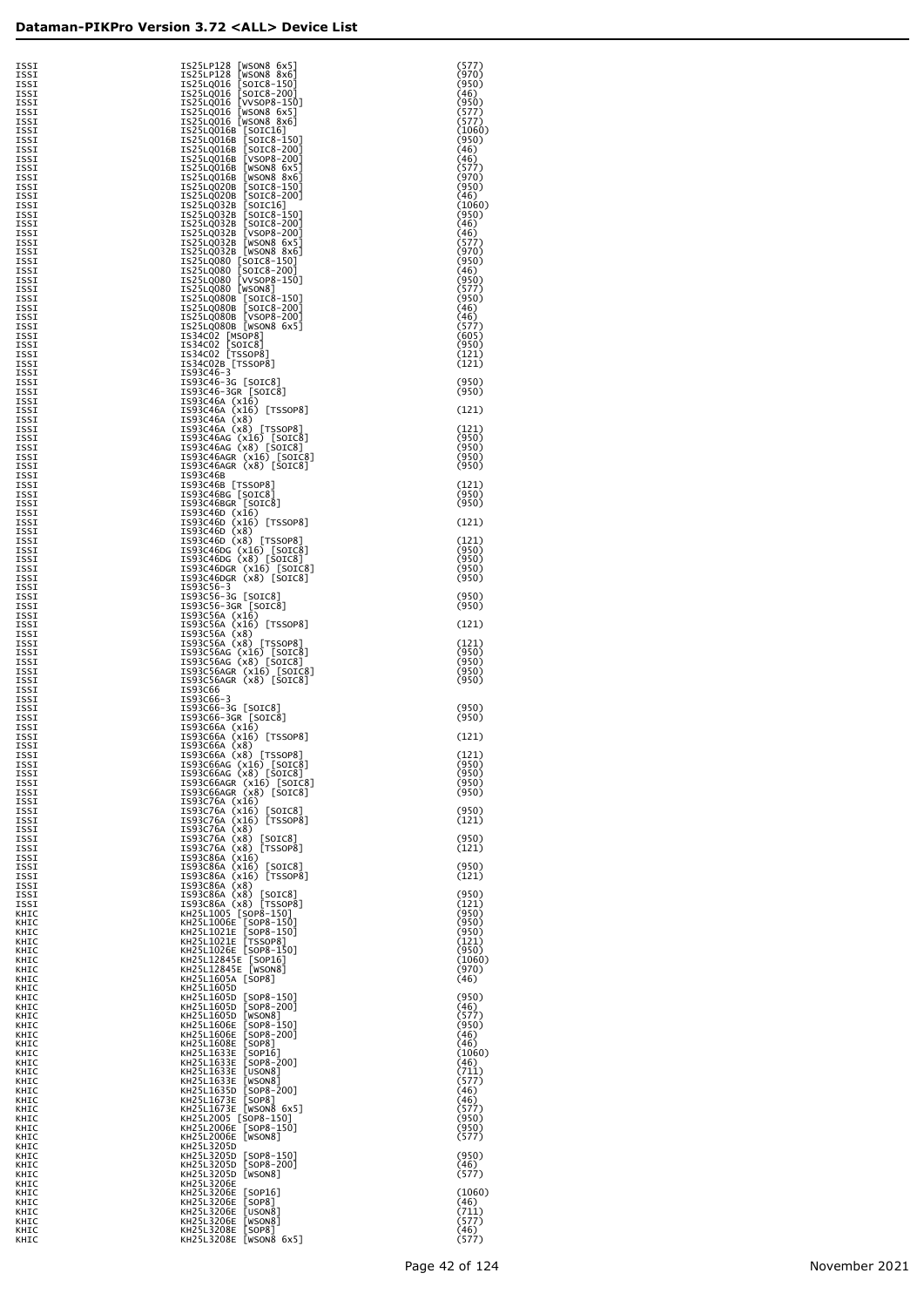| KHIC<br>KHIC<br>KHIC                | KH25L3233F [SOP8-200]<br>KH25L3239E [SOP8]<br>KH25L3239E [VSOP8]                            | (46)<br>(46)<br>(46)    |
|-------------------------------------|---------------------------------------------------------------------------------------------|-------------------------|
| KHIC<br>KHIC                        | KH25L3239E [WSON8 6x5]<br>KH25L3255E [SOP8]                                                 | (577)<br>(46)           |
| KHIC<br>KHIC                        | KH25L3273E<br>KH25L3273E [SOP16]                                                            | (1060)                  |
| KHIC<br>KHIC                        | KH25L3273E [SOP8]<br>KH25L3273E [VSOP8]                                                     | (46)<br>(46)            |
| KHIC<br>KHIC                        | KH25L3273E [WSON8 6x5]<br>KH25L4005A [SOP8-150]                                             | (577)<br>(950)          |
| KHIC<br>KHIC                        | KH25L4005A [SOP8-200]<br>KH25L4006E [SOP8-150]                                              | (46)<br>(950)           |
| KHIC<br>KHIC                        | KH25L4006E [SOP8-200]<br>KH25L512 [SOP8-150]                                                | (46)<br>(950)           |
| KHIC<br>KHIC                        | KH25L5121E [SOP8-150]<br>KH25L5121E [TSSOP8]                                                | (950)<br>(121)          |
| KHIC<br>KHIC                        | KH25L512E [SOP8-150]<br>KH25L512E [SOP8-150]                                                | (950)<br>(121)          |
| KHIC<br>KHIC                        | KH25L6405D [WSON8]<br>KH25L6406E [SOP16]                                                    | (970)<br>(1060)         |
| KHIC<br>KHIC                        | KH25L6406E [SOP8]<br>KH25L6406E [WSON8]                                                     | (46)<br>(970)           |
| KHIC<br>KHIC                        | KH25L6408E [SOP16]<br>KH25L6408E [SOP8]                                                     | (1060)<br>(46)          |
| KHIC<br>KHIC                        | KH25L6408E [WSON8]<br>KH25L6433F [SOP8-200]<br>KH25L6439E [SOP8]                            | (970)<br>(46)           |
| KHIC<br>KHIC                        | KH25L6439E [VSOP8]<br>KH25L6455E [SOP16]                                                    | (46)<br>(46)<br>(1060)  |
| KHIC<br>KHIC<br>KHIC                | KH25L6456E [SOP8]<br>KH25L6473E                                                             | (46)                    |
| KHIC<br>KHIC                        | KH25L6473E [SOP16]<br>KH25L6473E [SOP8]                                                     | (1060)<br>(46)          |
| KHIC<br>KHIC                        | KH25L6473E [VSOP8]<br>KH25L6473E [VSOP8]<br>KH25L6473E [WSON8 6x5]<br>KH25L8005 [SOIC8-200] | (46)<br>(577)           |
| KHIC<br>KHIC                        | KH25L8006E                                                                                  | (46)                    |
| KHIC<br>KHIC                        | KH25L8006E [SOP8-150]<br>KH25L8006E [SOP8-200]                                              | (950)<br>(46)           |
| KHIC<br>KHIC                        | KH25L8008E [SOP8-200]<br>KH25L8036D                                                         | (46)                    |
| KHIC<br>KHIC                        | KH25L8036D [SOP8-150]<br>KH25L8036D [SOP8-200]                                              | (950)<br>(46)           |
| KHIC<br>KHIC                        | KH25L8036D [WSON8]<br>KH25L8073E [SOP8]                                                     | (577)<br>(46)           |
| K-LINE<br>K-LINE                    | K24C128<br>K24C128 [SOP8]                                                                   | (950)                   |
| K-LINE<br>K-LINE                    | K24C128 [TSSOP8]<br>K24C16                                                                  | (121)                   |
| K-LINE<br>K-LINE                    | K24C16 [SOP8]<br>K24C16 [TSSOP8]<br>K24C32                                                  | (950)<br>(121)          |
| K-LINE<br>K-LINE<br>K-LINE          | K24C32 [MSOP8]<br>K24C32 [SOP8]                                                             | (605)<br>(950)          |
| K-LINE<br>K-LINE                    | K24C32 [TSSOP8]<br>K24C64                                                                   | (121)                   |
| K-LINE<br>K-LINE                    | K24C64 [MSOP8]<br>K24C64 [SOP8]                                                             | (605)<br>(950)          |
| K-LINE<br>Kodenshi                  | K24C64 [TSSOP8]<br>KK24LC02B                                                                | (121)                   |
| Kodenshi<br>Kodenshi                | KK24LC02B [SOIC8]<br>KK24LC04B                                                              | (950)                   |
| Kodenshi<br>Kodenshi                | KK24LC04B [SOIC8]<br>KK24LC08B                                                              | (950)                   |
| Kodenshi<br>Kodenshi                | KK24LC08B [SOIC8]<br>KK24LC16B                                                              | (950)                   |
| Kodenshi<br>Lapıs                   | KK24LC16B [SOIC8]<br>MR44V064A [SOP8]<br>MR44V064B [SOP8]                                   | (950)<br>(950)          |
| Lapıs<br>Lapıs                      | MR45V032A [SOP8]<br>MR45V064B [SOP8]                                                        | (950)<br>(950)<br>(950) |
| Lapıs<br>Lapıs<br>Lapis             | MR45V100A [SOP8]<br>MR45V256A [SOP8]                                                        | (950)<br>(950)          |
| LinkSmart<br>LinkSmart              | L24C02<br>L24C02 [SOP8]                                                                     | (950)                   |
| LinkSmart<br>LinkSmart              | L24C04<br>L24C04 [SOP8]                                                                     | (950)                   |
| LinkSmart<br>LinkSmart              | L24C04 [TSSOP8]<br>L24M04                                                                   | (121)                   |
| LinkSmart<br>LinkSmart              | L24M04 [SOP8]<br>L24M08                                                                     | (950)                   |
| LinkSmart<br>LinkSmart              | L24M08 [SOP8]<br>L24w02                                                                     | (950)                   |
| LinkSmart<br>LinkSmart              | L24w02 [SOP8]<br>L24w04<br>L24w04 [SOP8]                                                    | (950)                   |
| LinkSmart<br>LinkSmart<br>LinkSmart | L24w08<br>L24w08 [SOP8]                                                                     | (950)<br>(950)          |
| LinkSmart<br>LinkSmart              | L24w16<br>L24W16 [SOP8]                                                                     | (950)                   |
| LinkSmart<br>LinkSmart              | L24w32<br>L24w32 [SOP8]                                                                     | (950)                   |
| LinkSmart<br>LinkSmart              | L24w64<br>L24W64 [SOP8]                                                                     | (950)                   |
| Litao<br>Litao                      | LT24C01<br>LT24C02                                                                          |                         |
| Litao<br>Litao                      | LT24C04<br>LT24C08                                                                          |                         |
| Litao<br>Lize                       | LT24C16<br>L24C02                                                                           |                         |
| Lize<br>Lize                        | L24C02 [SOP8]<br>L24C02 [TSSOP8]                                                            | (950)<br>(121)          |
| Lize<br>Lize<br>Lize                | L24C02B<br>L24C02B [SOP8]<br>L24C02B [TSSOP8]                                               | (950)<br>(121)          |
| Lize<br>Lize                        | L24C04<br>L24C04 [SOP8]                                                                     | (950)                   |
| Lize<br>Lize                        | L24C04 [TSSOP8]<br>L24C08                                                                   | (121)                   |
| Lize<br>Lize                        | L24C08 [SOP8]<br>L24C08 [TSSOP8]                                                            | (950)<br>(121)          |
| Lize<br>Lize                        | L24C08B<br>L24C08B [SOP8]                                                                   | (950)                   |
| Lize<br>Lize                        | L24C08B [TSSOP8]<br>L24C128                                                                 | (121)                   |
| Lize<br>Lize                        | L24C128 [SOP8]<br>L24C128 [TSSOP8]                                                          | (950)<br>(121)          |
| Lize<br>Lize                        | L24C128A<br>L24C128A [SOP8]<br>L24C128A [TSSOP8]                                            | (950)                   |
| Lize<br>Lize<br>Lize                | L24C16<br>L24C16 [SOP8]                                                                     | (121)<br>(950)          |
| Lize<br>Lize                        | L24C16 [TSSOP8]<br>L24C256                                                                  | (121)                   |
| Lize<br>Lize                        | L24C256 [SOP8]<br>L24C256 [TSSOP8]                                                          | (950)<br>(121)          |
|                                     |                                                                                             |                         |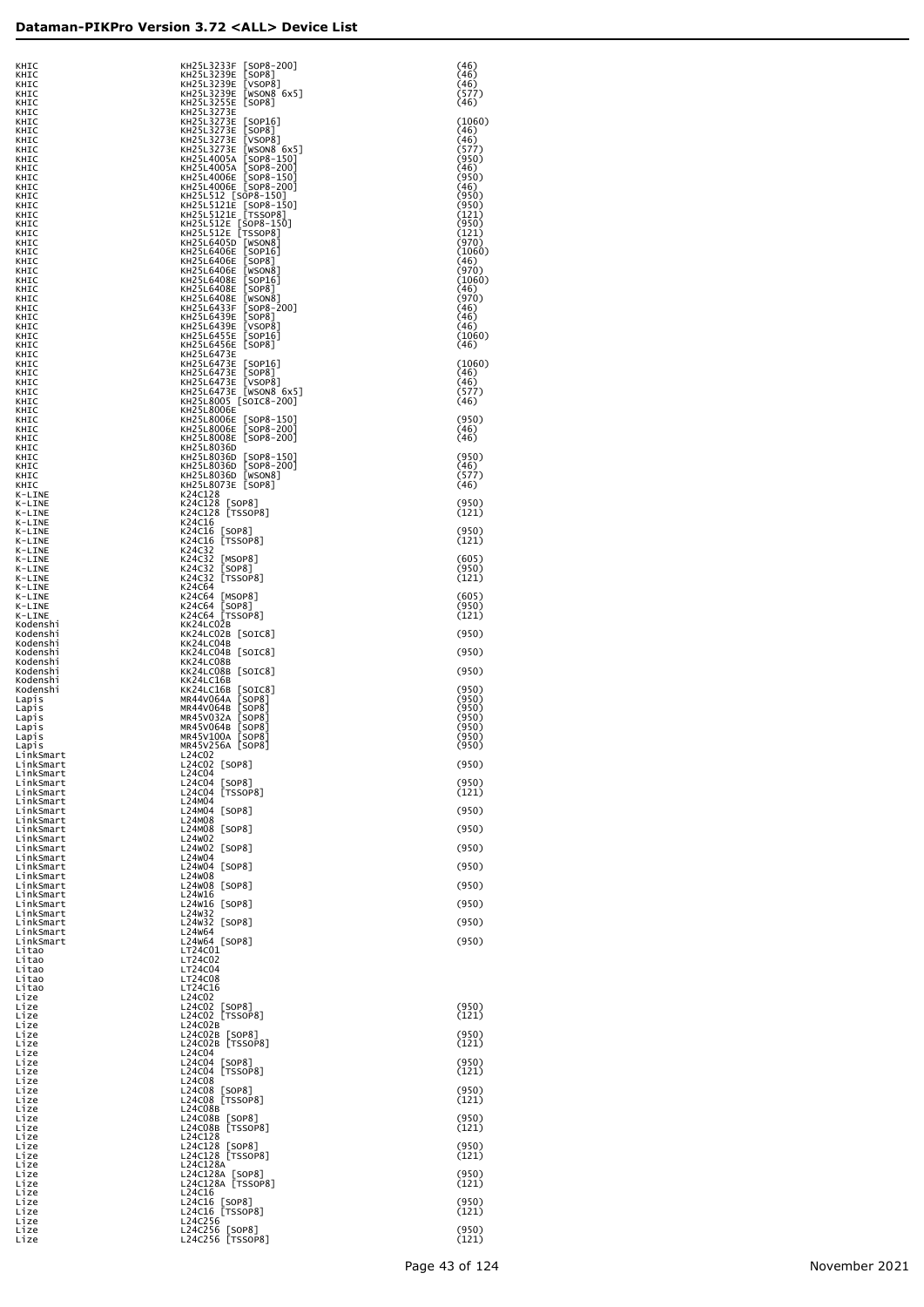| Lize                 | L24C32                                                    |                 |
|----------------------|-----------------------------------------------------------|-----------------|
| Lize                 | L24C32 [SOP8]                                             | (950)           |
| Lize<br>Lize         | L24C32 [TSSOP8]<br>L24C32A                                | (121)           |
| Lize<br>Lize         | L24C32A [SOP8]<br>L24C32A TSSOP8]                         | (950)<br>(121)  |
| Lize<br>Lize         | L24C64<br>L24C64 [SOP8]                                   | (950)           |
| Lize                 | L24C64 [TSSOP8]                                           | (121)           |
| Lize<br>Lize         | L93C46 (x16)<br>L93C46 (x16) [SOIC8-150]                  | (950)           |
| Lize<br>Lize         | L93C46 (x16) [TSSOP8]<br>L93C46 (x8)                      | (121)           |
| Lize<br>Lize         | L93C46 (x8) [SOIC8-150]<br>L93C46 (x8) [TSSOP8]           | (950)<br>(121)  |
| Lize<br>Lize         | L93C56 (x16)<br>L93C56 (x16) [SOIC8-150]                  | (950)           |
| Lize                 | L93C56 (x16) [TSSOP8]                                     | (121)           |
| Lize<br>Lize         | L93C56 (x8)<br>L93C56 (x8) [SOIC8-150]                    | (950)           |
| Lize<br>Lize         | L93C56 (x8) [TSSOP8]<br>$L93C66$ $(x16)$                  | (121)           |
| Lize<br>Lize         | $[SOIC8-150]$<br>L93C66 (x16)<br>L93C66 (x16) [TSSOP8]    | (950)<br>(121)  |
| Lize<br>Lize         | L93C66 (x8)<br>L93C66 (x8) [SOIC8-150]                    | (950)           |
| Lize<br>LRC          | L93C66 (x8) [TSSOP8]<br>LR24C02                           | (121)           |
| LRC                  | LR24C02 [SOP8]                                            | (950)           |
| LRC<br>LRC           | LR24C02 [TSSOP8]<br>LR24C04                               | (121)           |
| LRC<br>LRC           | LR24C04 [SOP8]<br>LR24C04 [TSSOP8]                        | (950)<br>(121)  |
| LRC<br>LRC           | LR24C08<br>LR24C08 [SOP8]                                 | (950)           |
| LRC<br>LRC           | LR24C08 [TSSOP8]<br>LR24C128                              | (121)           |
| LRC                  | LR24C128 [SOP8]                                           | (950)           |
| LRC<br>LRC           | LR24C128 [TSSOP8]<br>LR24C16                              | (121)           |
| LRC<br>LRC           | LR24C16 [SOP8]<br>LR24C16 [TSSOP8]                        | (950)<br>(121)  |
| LRC<br>LRC           | LR24C256<br>LR24C256 [SOP8]                               | (950)           |
| LRC<br>LRC           | LR24C256 [TSSOP8]<br>LR24C32                              | (121)           |
| LRC                  | LR24C32 [SOP8]<br>LR24C32 [TSSOP8]                        | (950)<br>(121)  |
| LRC<br>LRC           | LR24C64                                                   |                 |
| LRC<br>LRC           | LR24C64 [SOP8]<br>LR24C64 [TSSOP8]                        | (950)<br>(121)  |
| Lyontek<br>Lyontek   | LY24C02<br>LY24C02 [SOIC8]                                | (950)           |
| Lyontek<br>Lyontek   | LY24C02 [TSSOP8]<br>LY24C04                               | (121)           |
| Lyontek<br>Lyontek   | LY24C04 [SOIC8]<br>LY24C04 [TSSOP8]                       | (950)<br>(121)  |
| Lyontek<br>Lyontek   | LY24C08<br>LY24C08 [SOIC8]                                | (950)           |
| Lyontek              | LY24C08 [TSSOP8]                                          | (121)           |
| Lyontek<br>Lyontek   | LY24C16<br>LY24C16 [SOIC8]                                | (950)           |
| Lyontek<br>Macronix  | LY24C16 [TSSOP8]<br>KH25L1005 [SOP8-150]                  | (121)<br>(950)  |
| Macronix<br>Macronix | KH25L1006E [SOP8-150]<br>KH25L1021E SOP8-1501             | (950)<br>(950)  |
| Macronix<br>Macronix | KH25L1021E [TSSOP8]<br>KH25L1026E [SOP8-150]              | (121)<br>(950)  |
| Macronix             | KH25L12845E [SOP16]<br>KH25L12845E [WSON8]                | (1060)<br>(970) |
| Macronix<br>Macronix | KH25L1605A [SOP8]                                         | (46)            |
| Macronix<br>Macronix | KH25L1605D<br>KH25L1605D [SOP8-150]                       | (950)           |
| Macronix<br>Macronix | KH25L1605D [SOP8-200]<br>KH25L1605D [WSON8]               | (46)<br>(577)   |
| Macronix<br>Macronix | KH25L1606E<br>$[SOP8-150]$<br>KH25L1606E<br>[SOP8-200]    | (950)<br>(46)   |
| Macronix<br>Macronix | KH25L1608E<br>[SOP8]<br>KH25L1633E<br>[SOP16]             | (46)<br>(1060)  |
| Macronix<br>Macronix | KH25L1633E<br>$[$ SOP8-200]                               | (46)<br>(711)   |
| Macronix             | KH25L1633E<br>[USON8]<br>KH25L1633E<br>[WSON8]            | (577)           |
| Macronix<br>Macronix | KH25L1635D<br>$[$ SOP8-200]<br>KH25L1673E<br><b>SOP81</b> | (46)<br>(46)    |
| Macronix<br>Macronix | KH25L1673E [WSON8 6x5]<br>KH25L2005 [SOP8-150]            | (577)<br>(950)  |
| Macronix<br>Macronix | KH25L2006E [SOP8-150]<br>KH25L2006E [WSON8]               | (950)<br>(577)  |
| Macronix<br>Macronix | KH25L3205D<br>KH25L3205D<br>[SOP8-150]                    | (950)           |
| Macronix             | KH25L3205D<br><b>[SOP8-200]</b>                           | (46)            |
| Macronix<br>Macronix | KH25L3205D<br>[WSON8]<br>KH25L3206E                       | (577)           |
| Macronix<br>Macronix | KH25L3206E<br>[SOP16]<br>KH25L3206E<br>[SOP8]             | (1060)<br>(46)  |
| Macronix<br>Macronix | KH25L3206E<br>[USON8]<br>KH25L3206E<br>[WSON8]            | (711)<br>(577)  |
| Macronix<br>Macronix | KH25L3208E<br>[SOP8]<br>KH25L3208E<br>[WSON8 6x5]         | (46)<br>(577)   |
| Macronix<br>Macronix | KH25L3233F<br>[SOP8-200]<br>KH25L3239E<br>[SOP8]          | (46)<br>(46)    |
| Macronix             | KH25L3239E<br><b>[VSOP8]</b><br>KH25L3239E<br>[WSON8 6x5] | (46)<br>(577)   |
| Macronix<br>Macronix | KH25L3255E<br>[SOP8]                                      | (46)            |
| Macronix<br>Macronix | KH25L3273E<br>KH25L3273E<br>[SOP16]                       | (1060)          |
| Macronix<br>Macronix | KH25L3273E<br>[SOP8]<br>KH25L3273E<br><b>[VSOP8]</b>      | (46)<br>(46)    |
| Macronix<br>Macronix | KH25L3273E<br>[WSON8 6x5]<br>KH25L4005A<br>[SOP8-150]     | (577)<br>(950)  |
| Macronix<br>Macronix | KH25L4005A<br>[SOP8-200]<br>KH25L4006E<br>[SOP8-150]      | (46)<br>(950)   |
| Macronix             | KH25L4006E [SOP8-200]                                     | (46)<br>(950)   |
| Macronix<br>Macronix | KH25L512 [SOP8-150]<br>KH25L5121E<br>[SOP8-150]           | (950)           |
| Macronix<br>Macronix | KH25L5121E [TSSOP8]<br>KH25L512E [SOP8-150]               | (121)<br>(950)  |
| Macronix<br>Macronix | KH25L512E [TSSOP8]<br>KH25L6405D<br> WSON8                | (121)<br>(970)  |
| Macronix<br>Macronix | KH25L6406E<br>[SOP16]<br>KH25L6406E<br>[SOP8]             | (1060)<br>(46)  |
| Macronix<br>Macronix | KH25L6406E<br>[WSON8]<br>KH25L6408E<br>[SOP16]            | (970)<br>(1060) |
| Macronix             | KH25L6408E<br>[SOP8]                                      | (46)            |
| Macronix<br>Macronix | KH25L6408E<br> WSON8 <br>KH25L6433F<br>[SOP8-200]         | (970)<br>(46)   |
| Macronix             | KH25L6439E<br>[SOP8]                                      | (46)            |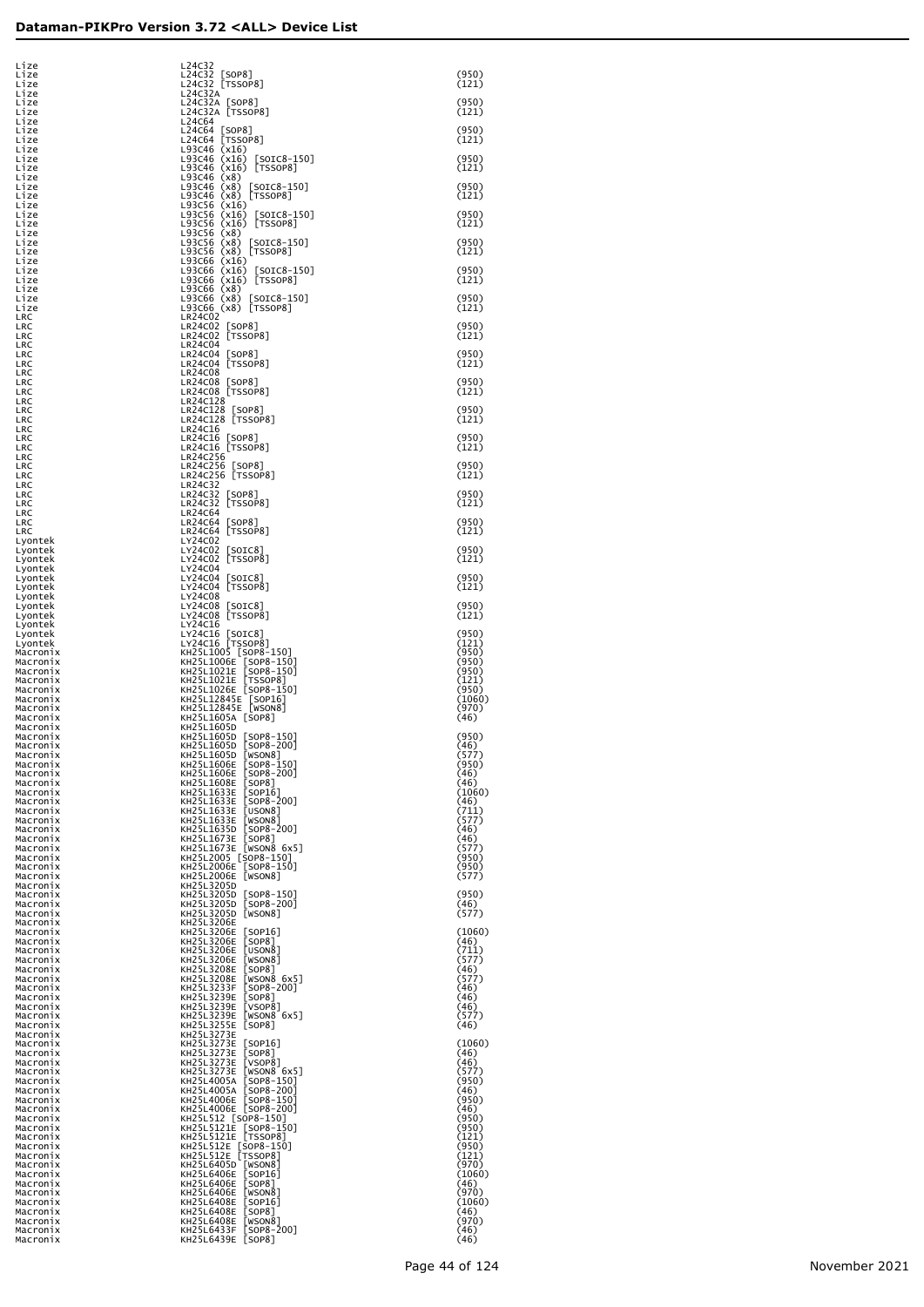| Macronix<br>Macronix | KH25L6439E [VSOP8]<br>KH25L6455E [SOP16]                                                                                                                             | (46)<br>(1060)            |
|----------------------|----------------------------------------------------------------------------------------------------------------------------------------------------------------------|---------------------------|
| Macronix<br>Macronix | KH25L6456E [SOP8]<br>KH25L6473E                                                                                                                                      | (46)                      |
| Macronix<br>Macronix | KH25L6473E [SOP16]<br>[SOP8]<br>KH25L6473E                                                                                                                           | (1060)<br>(46)            |
| Macronix<br>Macronix | KH25L6473E [VSOP8]<br>KH25L6473E [WSON8 6x5]<br>KH25L8005 [SOIC8-200]                                                                                                | (46)<br>(577)             |
| Macronix<br>Macronix | KH25L8006E                                                                                                                                                           | (46)                      |
| Macronix             | KH25L8006E [SOP8-150]<br>KH25L8006E [SOP8-200]                                                                                                                       | (950)<br>(46)             |
| Macronix<br>Macronix | KH25L8008E [SOP8-200]                                                                                                                                                | (46)                      |
| Macronix<br>Macronix | KH25L8036D<br>KH25L8036D [SOP8-150]<br>KH25L8036D [SOP8-200]                                                                                                         | (950)                     |
| Macronix<br>Macronix | KH25L8036D [WSON8]                                                                                                                                                   | (46)<br>(577)             |
| Macronix<br>Macronix | KH25L8073E [SOP8]<br>MX25L1005 [SOTC8-150]<br>MX25L1005 [SOTC8-200]                                                                                                  | (46)<br>(950)             |
| Macronix<br>Macronix | MX25L1005 [SON8]                                                                                                                                                     | (46)<br>(577)             |
| Macronix<br>Macronix | WX25L1005A [SOP8-150]<br>MX25L1005C [SOTC8-150]<br>MX25L1006E [SOP8-150]<br>MX25L1021E [SOP8-150]<br>MX25L1025C [SOP8-150]<br>MX25L1025C [SOP8-150]                  | (950)<br>(950)            |
| Macronix<br>Macronix |                                                                                                                                                                      | (950)<br>(950)            |
| Macronix<br>Macronix |                                                                                                                                                                      | (950)<br>(950)            |
| Macronix<br>Macronix | MX25L1026E [SOP8-150]<br>MX25L12835E [WSON8]<br>MX25L12836E [WSON8]<br>MX25L12845E [WSON8]<br>MX25L12865E [WSON8]<br>MX25L1605A [SOTC8]<br>MX25L1605A [SON8]         | (970)<br>(970)            |
| Macronix             |                                                                                                                                                                      | (970)                     |
| Macronix<br>Macronix |                                                                                                                                                                      | (970)<br>(46)             |
| Macronix<br>Macronix | MX25L1605A [SON8]<br>MX25L1605D                                                                                                                                      | (970)                     |
| Macronix<br>Macronix | MX25L1605D [SOP8-150]<br>MX25L1605D [SOP8-200]                                                                                                                       | (950)<br>(46)             |
| Macronix<br>Macronix | MX25L1605D [USON8]<br>MX25L1605D [WSON8]                                                                                                                             | (711)<br>(577)            |
| Macronix<br>Macronix | MX25L1606E<br>MX25L1606E [SOP8-150]                                                                                                                                  | (950)                     |
| Macronix<br>Macronix | $[SOP8-200]$<br>MX25L1606E<br>MX25L1606E<br>[USON8]                                                                                                                  | (46)<br>(711)             |
| Macronix             | MX25L1606E [WSON8]<br>MX25L1608D                                                                                                                                     | (577)                     |
| Macronix<br>Macronix | MX25L1608D [SOP8-150]<br>MX25L1608D [SOP8-200]                                                                                                                       | (950)                     |
| Macronix<br>Macronix | MX25L1608D [USON8]                                                                                                                                                   | (46)<br>(711)             |
| Macronix<br>Macronix | MX25L1608D<br>[WSON8]<br>MX25L1608E [SOP8]<br>MX25L1633E [SOP8-200]                                                                                                  | (577)<br>(46)             |
| Macronix<br>Macronix | MX25L1633E<br>[USON8]                                                                                                                                                | (46)<br>(711)             |
| Macronix<br>Macronix | MX25L1633E [WSON8]<br>MX25L1635D<br>$[SOP8-150]$                                                                                                                     | (577)<br>(950)            |
| Macronix<br>Macronix | MX25L1635D<br>$[SOP8-200]$<br>MX25L1635D<br>[WSON8]                                                                                                                  | (46)<br>(577)             |
| Macronix<br>Macronix | MX25L1635E [SOP8]<br>MX25L1636D [SOP8-150]                                                                                                                           | (46)<br>(950)             |
| Macronix<br>Macronix | MX25L1636D [SOP8-200]<br>MX25L1636D<br>[WSON8]                                                                                                                       | (46)<br>(577)             |
| Macronix<br>Macronix | MX25L1636E<br>$[$ SOP $8$ ]<br>MX25L1655D<br>$[SOP8-200]$                                                                                                            | (46)<br>(46)              |
| Macronix<br>Macronix | MX25L1673E<br>[SOP8]<br>MX25L1673E<br>[WSON8 6x5]                                                                                                                    | (46)<br>(577)             |
| Macronix<br>Macronix | MX25L1675E<br>[SOP8]                                                                                                                                                 | (46)<br>(577)             |
| Macronix<br>Macronix | MX25L1675E [WSON8 6x5]<br>MX25L2005 [SOIC8-150]<br>MX25L2005 [SON8]                                                                                                  | (950)<br>(577)            |
| Macronix<br>Macronix | MX23L2003 [WSON8]<br>MX25L2005 [WSON8]<br>MX25L2005C [SOIC8-150]                                                                                                     | (577)<br>(950)            |
| Macronix<br>Macronix | MX25L2005C<br>[WSON8]<br>MX25L2006E<br>$[SOP8-150]$                                                                                                                  | (577)<br>(950)            |
| Macronix<br>Macronix |                                                                                                                                                                      | (577)<br>(577)            |
| Macronix<br>Macronıx | MX25L2006E [WSON8]<br>MX25L2025 [SON8]<br>MX25L2025 [SOP8-150]<br>MX25L2025C [SOP8-150<br>MX25L2025C [SOP8-150                                                       | (950)                     |
| Macronix<br>Macronix | MX25L2025c [50P8-150]<br>MX25L2026c [50P8-150]<br>MX25L2026b [50P8-150]<br>MX25L2026e [50P8-150]<br>MX25L25635E [WSON8]<br>MX25L232335E [WSON8]<br>MX25L3205A [60N8] | 9 J U J<br>(950)<br>(950) |
| Macronix             |                                                                                                                                                                      | (950)                     |
| Macronix<br>Macronix |                                                                                                                                                                      | (970)<br>(970)            |
| Macronix<br>Macronix | MX25L3205A [SON8]<br>MX25L3205D                                                                                                                                      | (970)                     |
| Macronix<br>Macronix | MX25L3205D [SOP8-200]<br>MX25L3205D<br>[USON8]                                                                                                                       | (46)<br>(711)             |
| Macronix<br>Macronix | MX25L3205D [WSON8]<br>MX25L3206E                                                                                                                                     | (577)                     |
| Macronix<br>Macronix | MX25L3206E [SOP8]<br>MX25L3206E<br>[USON8]                                                                                                                           | (46)<br>(711)             |
| Macronix<br>Macronix | MX25L3206E [WSON8]<br>MX25L3208D                                                                                                                                     | (577)                     |
| Macronix<br>Macronix | MX25L3208D [SOP8-200]<br>MX25L3208D [USON8]                                                                                                                          | (46)<br>(711)             |
| Macronix<br>Macronix | MX25L3208D [WSON8]<br>MX25L3208E<br>$[$ SOP8]                                                                                                                        | (577)<br>(46)             |
| Macronix<br>Macronix | MX25L3208E<br>[WSON8 6x5]<br>MX25L3225D                                                                                                                              | (577)<br>(46)             |
| Macronix<br>Macronix | [SOP8]<br>[SOP16]<br>MX25L3233F<br>$[SOP8 - 150]$<br>MX25L3233F                                                                                                      | (1060)<br>(950)           |
| Macronix<br>Macronix | MX25L3233F<br>$[SOP8-200]$<br>[WSON8 6x5]<br>MX25L3233F                                                                                                              | (46)<br>(577)             |
| Macronix<br>Macronix | MX25L3235D<br>[SOP8]<br>MX25L3235D<br>[WSON8]                                                                                                                        | (46)<br>(577)             |
| Macronix<br>Macronix | MX25L3235E<br>[SOP16]<br>MX25L3235E<br>[WSON8 $6x5$ ]                                                                                                                | (1060)<br>(577)           |
| Macronix<br>Macronix | MX25L3236D<br>$[$ SOP $8$ ]<br>MX25L3237D<br>[WSON8]                                                                                                                 | (46)<br>(577)             |
| Macronix<br>Macronix | MX25L3239E<br>$[$ SOP $8$ ]<br>MX25L3239E<br>$[VSOP\bar{8}]$                                                                                                         | (46)<br>(46)              |
| Macronix             | MX25L3239E<br>[WSON8 6x5]<br>[SOP8-200]<br>MX25L3255D                                                                                                                | (577)<br>(46)             |
| Macronix<br>Macronix | MX25L3255E [SOP8]<br>MX25L3273E                                                                                                                                      | (46)                      |
| Macronix<br>Macronix | MX25L3273E [SOP16]<br>MX25L3273E                                                                                                                                     | (1060)                    |
| Macronix<br>Macronix | [SOP8]<br>[VSOP8]<br>MX25L3273E                                                                                                                                      | (46)<br>(46)              |
| Macronix<br>Macronix | MX25L3273E<br>[WSON8 6x5]<br>[SOP8-200]<br>MX25L3273F                                                                                                                | (577)<br>(46)             |
| Macronix<br>Macronix | MX25L3275E<br>$[$ SOP $16$ ]<br>MX25L3275E<br>$[$ SOP $8$ ]                                                                                                          | (1060)<br>(46)            |
| Macronix<br>Macronix | MX25L3275E                                                                                                                                                           | (577)<br>(46)             |
| Macronix<br>Macronix | MX25L3275E [WSON8 6x5]<br>MX25L3291F [SOP8-200]<br>MX25L4005 [SOTC8-150]<br>MX25L4005 [SOTC8-200]<br>MX25L4005 [SOTC8-200]                                           | (950)<br>(46)             |
| Macronix<br>Macronix | MX25L4005 [WSON8]                                                                                                                                                    | (577)<br>(577)            |
| Macronix<br>Macronix | MX25L4005A<br>MX25L4005A [SOIC8-150]                                                                                                                                 | (950)                     |
|                      |                                                                                                                                                                      |                           |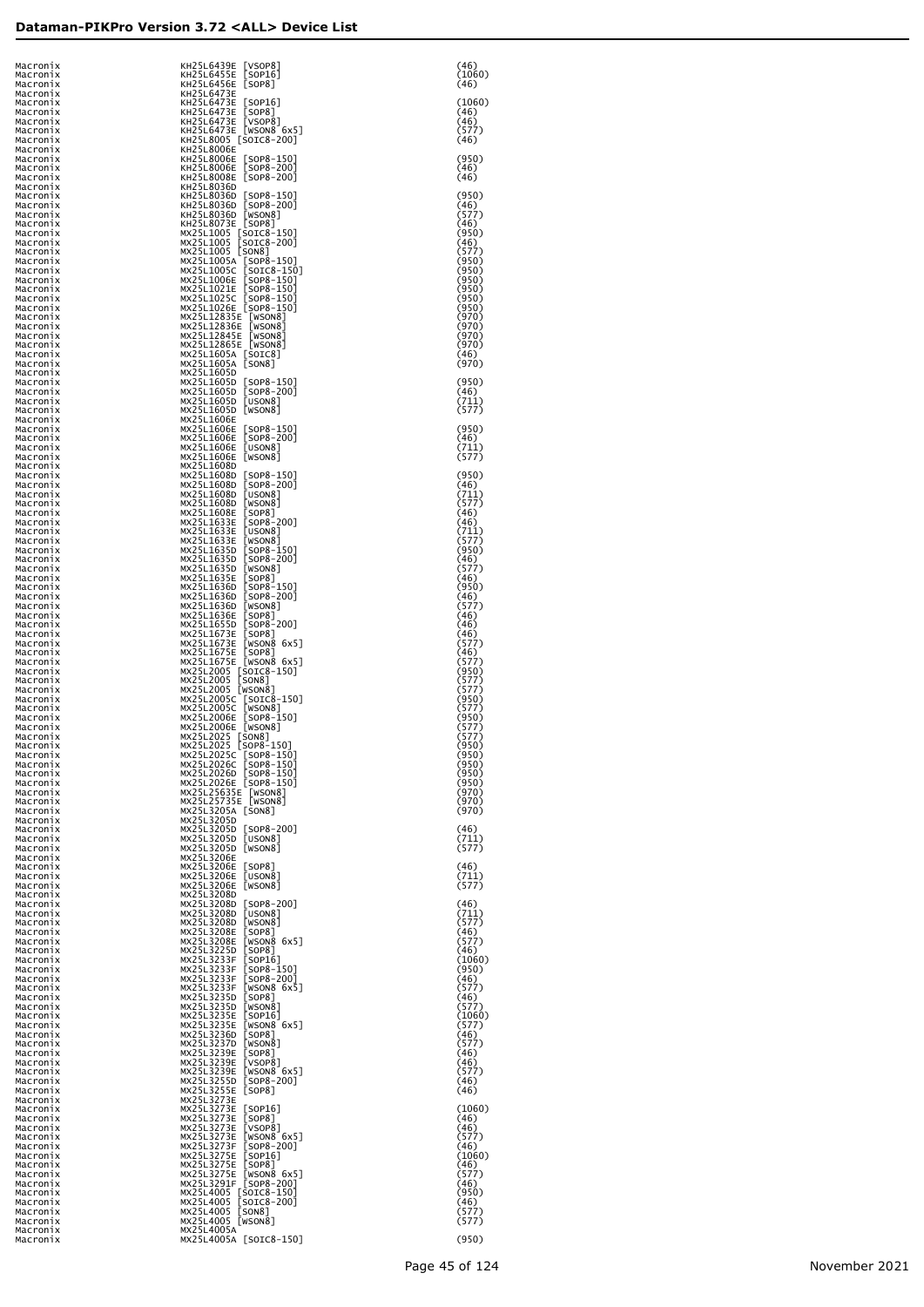| Macronix             | MX25L4005A [SOIC8-200]                                                                                                                                                                                                                                | (46)            |
|----------------------|-------------------------------------------------------------------------------------------------------------------------------------------------------------------------------------------------------------------------------------------------------|-----------------|
| Macronix<br>Macronix | [SON8]<br>MX25L4005A<br>MX25L4005A<br>[USON8]                                                                                                                                                                                                         | (577)<br>(711)  |
| Macronix<br>Macronix | MX25L4005A [WSON8]<br>MX25L4005AM2 (tw scr.)                                                                                                                                                                                                          | (577)           |
| Macronix<br>Macronix | MX25L4005C<br>MX25L4005C<br>$[SOIC8-150]$                                                                                                                                                                                                             | (950)           |
| Macronix<br>Macronix | $[SOIC8-200]$<br>MX25L4005C<br>[USON8]<br>MX25L4005C                                                                                                                                                                                                  | (46)<br>(711)   |
| Macronix<br>Macronix | MX25L4005C<br>[WSON8]<br>MX25L4006E                                                                                                                                                                                                                   | (577)           |
| Macronix<br>Macronix | MX25L4006E<br>$[SOP8-150]$<br>$[SOP8-200]$<br>MX25L4006E                                                                                                                                                                                              | (950)<br>(46)   |
| Macronix             | [WSON8]<br>MX25L4006E<br>MX25L4025A<br>[SON8]                                                                                                                                                                                                         | (577)<br>(577)  |
| Macronix<br>Macronix | $[SOP8-150]$<br>MX25L4025A                                                                                                                                                                                                                            | (950)           |
| Macronix<br>Macronix | $[SOP8-200]$<br>MX25L4025A<br>$[SOP8-150]$<br>MX25L4025C                                                                                                                                                                                              | (46)<br>(950)   |
| Macronix<br>Macronix | MX25L4026D [SOP8-150]<br>MX25L4026E [SOP8-150]                                                                                                                                                                                                        | (950)<br>(950)  |
| Macronix<br>Macronix | MX25L512 [SOIC8-150]<br>MX25L512 [SON8]                                                                                                                                                                                                               | (950)<br>(577)  |
| Macronix<br>Macronix | MX25L5121E [SOP8-150]<br>MX25L5121E [TSSOP8]<br>MX25L512LE [TSSOP8]<br>MX25L512C [SOP8-150]<br>MX25L512E [SOP8-150]<br>MX25L512E [TSSOP8]<br>MX25L512E [TSSOP8]<br>MX25L540SD [WSON8]                                                                 | (950)<br>(121)  |
| Macronix<br>Macronix |                                                                                                                                                                                                                                                       | (950)<br>(121)  |
| Macronix<br>Macronix |                                                                                                                                                                                                                                                       | (950)<br>(121)  |
| Macronix<br>Macronix | MX25L6405D [WSON8]<br>MX25L6406E [SOP8]                                                                                                                                                                                                               | (970)<br>(46)   |
| Macronix             | MX25L6406E<br>[VSOP8]                                                                                                                                                                                                                                 | (46)            |
| Macronix<br>Macronix | MX25L6406E<br>[WSON8 6x5]<br>MX25L6406E<br>[WSON8]                                                                                                                                                                                                    | (577)<br>(970)  |
| Macronix<br>Macronix | MX25L6408D<br>[WSON8]<br>MX25L6408E<br>$[$ SOP $8$ ]                                                                                                                                                                                                  | (970)<br>(46)   |
| Macronix<br>Macronix | MX25L6408E<br>[WSON8]<br>MX25L6433F<br>[SOP16]                                                                                                                                                                                                        | (970)<br>(1060) |
| Macronix<br>Macronix | MX25L6433F<br>$[SOP8-200]$<br>MX25L6433F<br>[WSON8 6x5]                                                                                                                                                                                               | (46)<br>(577)   |
| Macronix<br>Macronix | MX25L6435E<br>[SOP16]<br>MX25L6435E<br>[SOP8]                                                                                                                                                                                                         | (1060)<br>(46)  |
| Macronix<br>Macronix | MX25L6435E<br>[WSON8 6x5]<br>[WSON8 8x6]<br>MX25L6435E                                                                                                                                                                                                | (577)<br>(970)  |
| Macronix<br>Macronix | MX25L6436E<br>$[$ SOP $8$ ]<br>MX25L6439E<br>[SOP8]                                                                                                                                                                                                   | (46)<br>(46)    |
| Macronix             | MX25L6439E<br>[VSOP8]                                                                                                                                                                                                                                 | (46)            |
| Macronix<br>Macronix | MX25L6445E<br>[SOP8]<br>MX25L6445E<br>[WSON8]                                                                                                                                                                                                         | (46)<br>(970)   |
| Macronix<br>Macronix | MX25L6446E<br>[SOP8]<br>MX25L6446E<br>[WSON8]                                                                                                                                                                                                         | (46)<br>(970)   |
| Macronix<br>Macronix | MX25L6456E<br>[SOP8]<br>MX25L6465E<br>[SOP8]                                                                                                                                                                                                          | (46)<br>(46)    |
| Macronix<br>Macronix | MX25L6465E [WSON8]<br>MX25L6473E                                                                                                                                                                                                                      | (970)           |
| Macronix<br>Macronix | MX25L6473E<br>[SOP16]<br>MX25L6473E<br>$[$ SOP $8$ ]                                                                                                                                                                                                  | (1060)<br>(46)  |
| Macronix<br>Macronix | MX25L6473E<br>[VSOP8]<br>MX25L6473E<br>[WSON8 6x5]                                                                                                                                                                                                    | (46)<br>(577)   |
| Macronix<br>Macronix | MX25L6473F<br>[SOP8-200]<br>MX25L6473F<br>[WSON8 6x5]                                                                                                                                                                                                 | (46)<br>(577)   |
| Macronix<br>Macronix | MX25L6475E<br>[SOP16]<br>MX25L6475E<br>[SOP8]                                                                                                                                                                                                         | (1060)<br>(46)  |
| Macronix             | MX25L6475E [WSON8 6x5]<br>MX25L8005                                                                                                                                                                                                                   | (577)           |
| Macronix<br>Macronix | MX25L8005<br>[SOIC8-150]<br>[SOIC8-200]                                                                                                                                                                                                               | (950)           |
| Macronix<br>Macronix | MX25L8005<br> โีร0N8 J<br>MX25L8005                                                                                                                                                                                                                   | (46)<br>(577)   |
| Macronix<br>Macronix | [USON8]<br>MX25L8005<br>MX25L8005 [WSON8]                                                                                                                                                                                                             | (711)<br>(577)  |
| Macronix<br>Macronix | MX25L8006E<br>MX25L8006E [SOP8-150]<br>MX25L8006E [SOP8-200]                                                                                                                                                                                          | (950)           |
| Macronix<br>Macronix | MX25L8006E<br>[USON8]                                                                                                                                                                                                                                 | (46)<br>(711)   |
| Macronix<br>Macronix | MX25L8006E [WSON8]<br>MX25L8008E [SOP8-200]                                                                                                                                                                                                           | (577)<br>(46)   |
| Macronix<br>Macronix | MX25L8008E [USON8]<br>MX25L8025 [SOP8-150]<br>MX25L8025 [SOP8-200]                                                                                                                                                                                    | (711)<br>(950)  |
| Macronix<br>Macronix |                                                                                                                                                                                                                                                       | (46)<br>(46)    |
| Macronix<br>Macronix | MX25L8035E [SOP8]<br>MX25L8035E [SOP8-150]<br>MX25L8036E<br>$[$ SOP $8$ ]                                                                                                                                                                             | (950)<br>(46)   |
| Macronix<br>Macronix | MX25L8073E [SOP8]<br>MX25L8075E [SOP8]                                                                                                                                                                                                                | (46)<br>(46)    |
| Macronix<br>Macronix |                                                                                                                                                                                                                                                       | (950)<br>(46)   |
| Macronix             |                                                                                                                                                                                                                                                       | (121)<br>(950)  |
| Macronix<br>Macronix |                                                                                                                                                                                                                                                       | (46)            |
| Macronix<br>Macronix |                                                                                                                                                                                                                                                       | (121)<br>(950)  |
| Macronix<br>Macronix |                                                                                                                                                                                                                                                       | (46)<br>(577)   |
| Macronix<br>Macronix |                                                                                                                                                                                                                                                       | (950)<br>(46)   |
| Macronix<br>Macronix |                                                                                                                                                                                                                                                       | (577)<br>(950)  |
| Macronix<br>Macronix |                                                                                                                                                                                                                                                       | (121)<br>(577)  |
| Macronix<br>Macronix |                                                                                                                                                                                                                                                       | (950)<br>(121)  |
| Macronix<br>Macronix |                                                                                                                                                                                                                                                       | (577)<br>(950)  |
| Macronix             |                                                                                                                                                                                                                                                       | (46)            |
| Macronix<br>Macronix |                                                                                                                                                                                                                                                       | (577)<br>(950)  |
| Macronix<br>Macronix |                                                                                                                                                                                                                                                       | (46)<br>(577)   |
| Macronix<br>Macronix |                                                                                                                                                                                                                                                       | (950)<br>(46)   |
| Macronix<br>Macronix |                                                                                                                                                                                                                                                       | (577)<br>(950)  |
| Macronix<br>Macronix |                                                                                                                                                                                                                                                       | (46)<br>(577)   |
| Macronix<br>Macronix | MX2SR1033FXXXXID (SOP8-1501)<br>MX2SR1035FXXXHO (SOP8-1501)<br>MX2SR1035FXXXHO (SOP8-1501)<br>MX2SR1035FXXXHO (SOP8-1501)<br>MX2SR1035FXXXLO (SOP8-1501)<br>MX2SR1035FXXXLO (SOP8-2001)<br>MX2SR1035FXXXLO (TSOP8-1501)<br>MX2SR1035FXXXLO (TSOP8-2   | (950)<br>(121)  |
| Macronix<br>Macronix |                                                                                                                                                                                                                                                       | (950)<br>(121)  |
| Macronix             | MX25R6435FxxxHO [SOP8-200]<br>MX25R6435FxxxHO [USON8]                                                                                                                                                                                                 | (46)            |
| Macronix<br>Macronix |                                                                                                                                                                                                                                                       | (711)<br>(577)  |
| Macronix<br>Macronix | MX2SR6435FXXXHO [WSON8]<br>MX2SR6435FXXXHO [WSON8]<br>MX2SR6435FXXXLO [USON8]<br>MX2SR6435FXXXLO [USON8]<br>MX2SR8035FXXXHO [USON8]<br>MX2SR8035FXXXHO [SOP8-150]<br>MX2SR8035FXXXHO [SOP8-150]<br>MX2SR8035FXXXHO [WSON8]<br>MX2SR8035FXXXHO [WSON8] | (46)<br>(711)   |
| Macronix<br>Macronix |                                                                                                                                                                                                                                                       | (577)<br>(950)  |
| Macronix<br>Macronix |                                                                                                                                                                                                                                                       | (46)<br>(577)   |
| Macronix             | MX25R8035FxxxL0 [SOP8-150]                                                                                                                                                                                                                            | (950)           |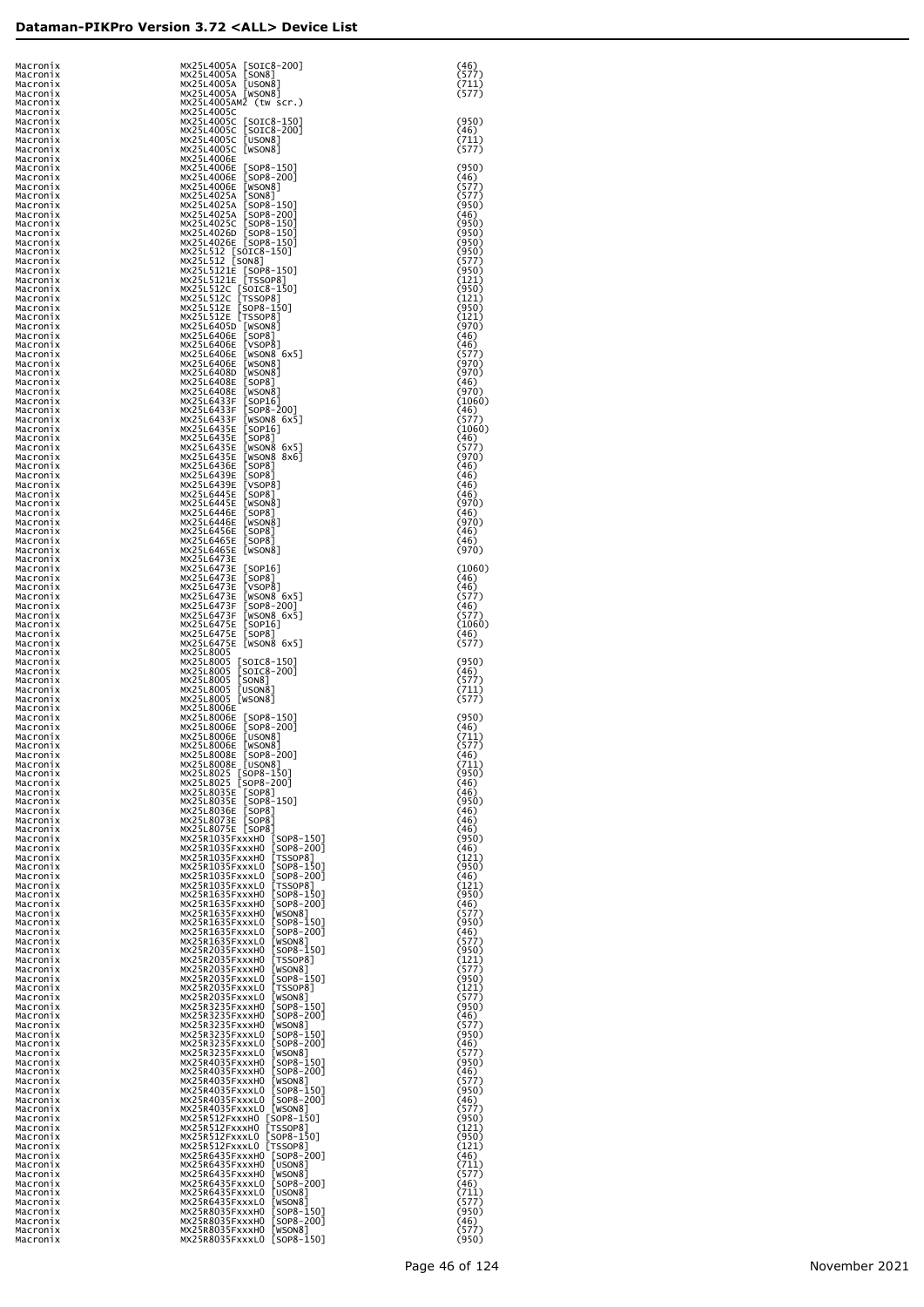| Macronix<br>Macronix   | MX25R8035FxxxL0 [SOP8-200]<br>MX25R8035FxxxL0 [WSON8]                                                                                                                                                                                              | (46)<br>(577)   |
|------------------------|----------------------------------------------------------------------------------------------------------------------------------------------------------------------------------------------------------------------------------------------------|-----------------|
| Macronix               |                                                                                                                                                                                                                                                    | (950)           |
| Macronix<br>Macronix   | MX23R8035FXXXLD<br>MX22SR8035FXXXLD<br>MX22SR8035FXXXLD<br>MX22SV2006E [SOP8-150]<br>MX22SV2006E [SOP8-150]<br>MX22SV2006E [VSOP8-150]<br>MX22SV2006E [VSOR8-150]<br>MX22SV2006E [WSON8]<br>MX22SV4005 [SOP8-150]<br>MX22SV4005 [SOP8-150]<br>MX22 | (121)<br>(950)  |
| Macronix<br>Macronix   |                                                                                                                                                                                                                                                    | (950)<br>(577)  |
| Macronix<br>Macronix   |                                                                                                                                                                                                                                                    | (950)<br>(577)  |
| Macronix<br>Macronix   |                                                                                                                                                                                                                                                    | (950)<br>(577)  |
| Macronix               |                                                                                                                                                                                                                                                    | (950)           |
| Macronix<br>Macronix   |                                                                                                                                                                                                                                                    | (950)<br>(577)  |
| Macronix<br>Macronix   |                                                                                                                                                                                                                                                    | (950)<br>(577)  |
| Macronix<br>Macronix   |                                                                                                                                                                                                                                                    | (121)<br>(950)  |
| Macronix<br>Macronix   |                                                                                                                                                                                                                                                    | (121)<br>(1060) |
| Macronix<br>Macronix   |                                                                                                                                                                                                                                                    | (46)<br>(577)   |
| Macronix               |                                                                                                                                                                                                                                                    | (950)           |
| Macronix<br>Macronix   |                                                                                                                                                                                                                                                    | (577)<br>(950)  |
| Macronix<br>Macronix   | MX25V8006E [SOP8-150]<br>MX25V8006E [WSON8]<br>MX25V8035 [SOP8-150]                                                                                                                                                                                | (577)<br>(950)  |
| Macronix<br>Maxcom     | MX25V8035 [WSON8]<br>MAX24A02                                                                                                                                                                                                                      | (577)           |
| Maxcom<br>Maxcom       | MAX24A02 [SOP8]<br>MAX24A08                                                                                                                                                                                                                        | (950)           |
| Maxcom                 | MAX24A08 [SOP8]                                                                                                                                                                                                                                    | (950)           |
| Maxcom<br>Maxcom       | MAX24A08 [TSSOP8]<br>MAX24A16                                                                                                                                                                                                                      | (121)           |
| Maxcom<br>Maxcom       | MAX24A16 [SOP8]<br>MAX24A16 [TSSOP8]                                                                                                                                                                                                               | (950)<br>(121)  |
| Maxcom<br>Maxcom       | MAX93LC46                                                                                                                                                                                                                                          | (950)           |
| Maxcom<br>Megawin      | MAX93LC46 [SOIC8]<br>MAX93LC46G [SOIC8]<br>MM25SB512 [SO8]                                                                                                                                                                                         | (950)<br>(950)  |
| Microchip<br>Microchip | 24AA00<br>24AA00 [SOIC8]                                                                                                                                                                                                                           | (950)           |
| Microchip<br>Microchip | 24AA00 [TSSOP8]<br>24AA01                                                                                                                                                                                                                          | (121)           |
| Microchip              |                                                                                                                                                                                                                                                    | (605)           |
| Microchip<br>Microchip | 24AA01 [MSOP8]<br>24AA01 [SOIC8]<br>24AA01 [TSSOP8]                                                                                                                                                                                                | (950)<br>(121)  |
| Microchip<br>Microchip | 24AA014                                                                                                                                                                                                                                            | (605)           |
| Microchip<br>Microchip | 24AA014 [MSOP8]<br>24AA014 [SOIC8]<br>24AA014 [TSSOP8]                                                                                                                                                                                             | (950)<br>(121)  |
| Microchip<br>Microchip | 24AA014H                                                                                                                                                                                                                                           | (605)           |
| Microchip              | 24AA014H [MSOP8]<br>24AA014H [SOIC8]<br>24AA014H [TSSOP8]                                                                                                                                                                                          | (950)           |
| Microchip<br>Microchip | 24AA01H                                                                                                                                                                                                                                            | (121)           |
| Microchip<br>Microchip | 24AA01H [MSOP8]<br>24AA01H [SOIC8]                                                                                                                                                                                                                 | (605)<br>(950)  |
| Microchip<br>Microchip | 24AA01H [TSSOP8]<br>24AA02                                                                                                                                                                                                                         | (121)           |
| Microchip<br>Microchip | 24AA02 [MSOP8]<br>24AA02 [SOIC8]                                                                                                                                                                                                                   | (605)<br>(950)  |
| Microchip<br>Microchip | 24AA02 [TSSOP8]<br>24AA024                                                                                                                                                                                                                         | (121)           |
| Microchip<br>Microchip | 24AA024 [MSOP8]<br>24AA024 [SOIC8]<br>24AA024 [TSSOP8]                                                                                                                                                                                             | (605)<br>(950)  |
| Microchip              | 24AA024H                                                                                                                                                                                                                                           | (121)           |
| Microchip<br>Microchip | 24AA024H [MSOP8]<br>24AA024H [SOIC8]                                                                                                                                                                                                               | (605)           |
| Microchip<br>Microchip | 24AA024H [TSSOP8]                                                                                                                                                                                                                                  | (950)<br>(121)  |
| Microchip<br>Microchip | 24AA025                                                                                                                                                                                                                                            | (605)           |
| Microchip<br>MICrocnip | 24AA025 [MSOP8]<br>24AA025 [SOIC8]<br>24AA025 [TSSOP8]                                                                                                                                                                                             | (950)<br>(121)  |
| Microchip<br>Microchip | 24AA025E48 [SOIC8]<br>24AA025E64 [SOIC8]                                                                                                                                                                                                           | (950)<br>(950)  |
| Microchip<br>Microchip | 24AA025UID                                                                                                                                                                                                                                         | (950)           |
| Microchip<br>Microchip | 24AA025UID [SOIC8]<br>24AA02E48 [SOIC8]<br>24AA02E64 [SOIC8]                                                                                                                                                                                       | (950)<br>(950)  |
| Microchip              | 24AA02H                                                                                                                                                                                                                                            |                 |
| Microchip<br>Microchip | 24AA02H [MSOP8]<br>24AA02H [SOIC8]<br>24AA02H [TSSOP8]                                                                                                                                                                                             | (605)<br>(950)  |
| Microchip<br>Microchip | 24AA02UID                                                                                                                                                                                                                                          | (121)           |
| Microchip<br>Microchip | 24AA02UID [SOIC8]<br>24AA04                                                                                                                                                                                                                        | (950)           |
| Microchip<br>Microchip | 24AA04 [MSOP8]<br>24AA04 [SOIC8]                                                                                                                                                                                                                   | (605)<br>(950)  |
| Microchip<br>Microchip | 24AA04 [TSSOP8]<br>24AA044                                                                                                                                                                                                                         | (121)           |
| Microchip<br>Microchip | 24AA044 [MSOP8]<br>24AA044 [SOIC8-150]<br>24AA044 [TSSOP8]                                                                                                                                                                                         | (605)<br>(950)  |
| Microchip<br>Microchip | 24AA04H                                                                                                                                                                                                                                            | (121)           |
| Microchip              |                                                                                                                                                                                                                                                    | (605)           |
| Microchip<br>Microchip | 24ААО4Н [MSOP8]<br>24ААО4Н [SOIC8]<br>24ААО4Н [TSSOP8]                                                                                                                                                                                             | (950)<br>(121)  |
| Microchip<br>Microchip | 24AA08<br>24AA08 [MSOP8]                                                                                                                                                                                                                           | (605)           |
| Microchip<br>Microchip | 24AA08 [SOIC8]<br>24AA08 [TSSOP8]                                                                                                                                                                                                                  | (950)<br>(121)  |
| Microchip<br>Microchip | 24AA08H                                                                                                                                                                                                                                            | (605)           |
| Microchip<br>Microchip | 24AA08H [MSOP8]<br>24AA08H [SOIC8]<br>24AA08H [TSSOP8]                                                                                                                                                                                             | (950)<br>(121)  |
| Microchip              | 24AA1025                                                                                                                                                                                                                                           |                 |
| Microchip<br>Microchip | 24AA1025 [SOIC8]<br>24AA1025 [SOIJ8-5.28]                                                                                                                                                                                                          | (950)<br>(46)   |
| Microchip<br>Microchip | 24AA1026<br>24AA1026 [SOIC8]<br>24AA1026 [SOIJ8-5.28]                                                                                                                                                                                              | (950)           |
| Microchip<br>Microchip | 24AA128                                                                                                                                                                                                                                            | (46)            |
| Microchip<br>Microchip | 24AA128 [DFN8]<br>24AA128 [MSOP8]<br>24AA128 [SOIC8]<br>24AA128 [SOIJ8-5.28]                                                                                                                                                                       | (577)<br>(605)  |
| Microchip<br>Microchip |                                                                                                                                                                                                                                                    | (950)<br>(46)   |
| Microchip<br>Microchip | 24AA128 [TSSOP8]<br>24AA16                                                                                                                                                                                                                         | (121)           |
| Microchip              | 24AA16 [MSOP8]                                                                                                                                                                                                                                     | (605)           |
| Microchip<br>Microchip | 24AA16 [SOIC8]<br>24AA16 [TSSOP8]                                                                                                                                                                                                                  | (950)<br>(121)  |
| Microchip<br>Microchip | 24AA164<br>24AA164 [SOIC8]                                                                                                                                                                                                                         | (950)           |
| Microchip<br>Microchip | 24AA16H<br>24AA16H [MSOP8]                                                                                                                                                                                                                         | (605)           |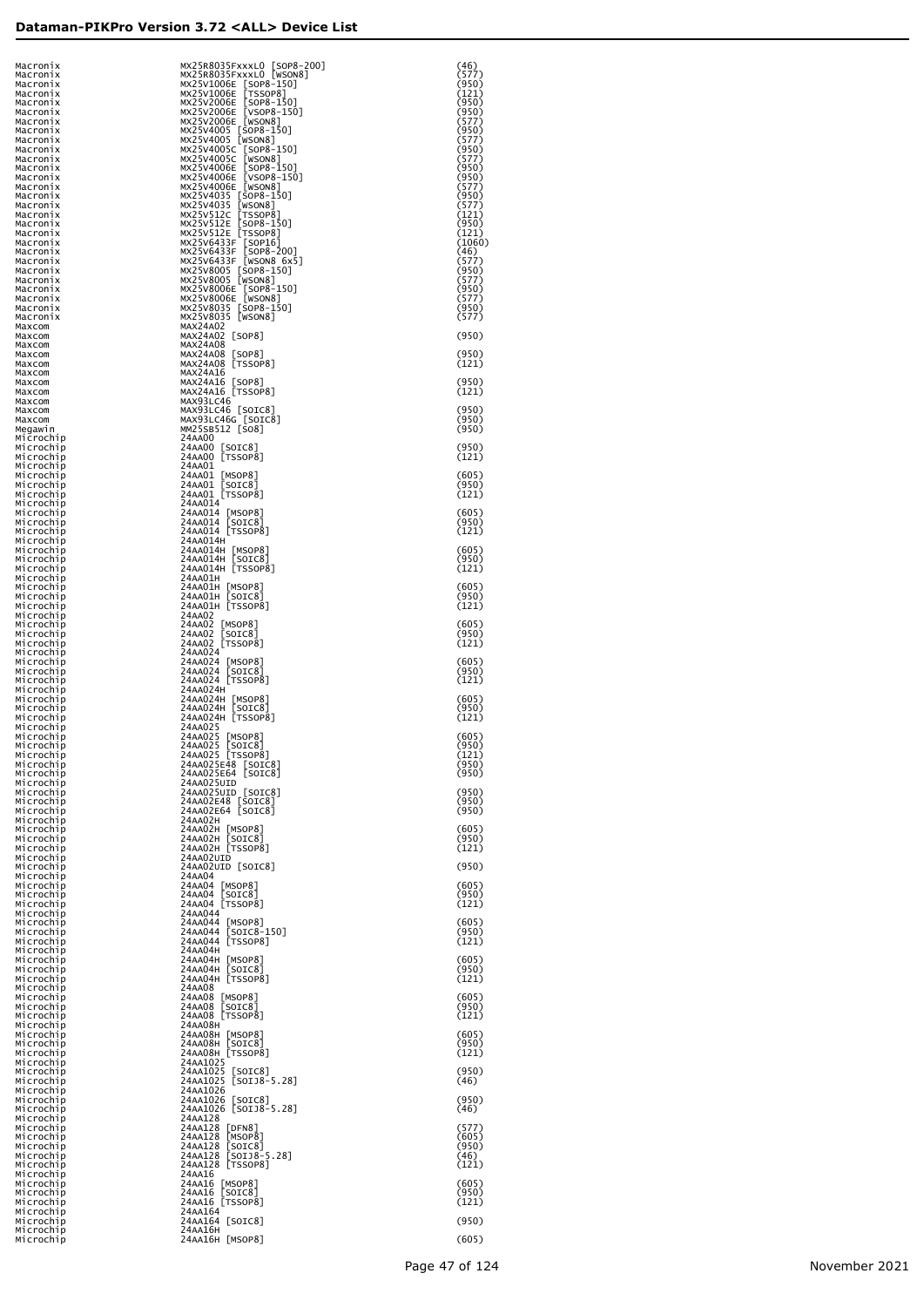| Microchip<br>Microchip              | 24AA16H [SOIC8]<br>24AA16H [TSSOP8]                                            | (950)<br>(121)          |
|-------------------------------------|--------------------------------------------------------------------------------|-------------------------|
| Microchip<br>Microchip              | 24AA174<br>24AA174 [SOIC8]                                                     | (950)                   |
| Microchip<br>Microchip<br>Microchip | 24AA256<br>24AA256 [DFN8]<br>24AA256<br>[MSOP8]                                | (577)<br>(605)          |
| Microchip<br>Microchip              | [SOIC8]<br>[SOIJ8-5.28]<br>24AA256<br>24AA256                                  | (950)<br>(46)           |
| Microchip<br>Microchip              | 24AA256 [TSSOP8]<br>24AA32                                                     | (121)                   |
| Microchip<br>Microchip              | 24AA32 [SOIC8]<br>24AA32A<br>24AA32A [MSOP8]                                   | (950)<br>(605)          |
| Microchip<br>Microchip<br>Microchip | 24AA32A [SOIC8]<br>24AA32A [SOIJ8-5.28]                                        | (950)<br>(46)           |
| Microchip<br>Microchip              | 24AA32A [TSSOP8]<br>24AA32AF                                                   | (121)                   |
| Microchip<br>Microchip<br>Microchip | 24AA32AF<br>[MSOP8]<br>24AA32AF<br>[SOIC8]<br>24AA32AF [TSSOP8]                | (605)<br>(950)<br>(121) |
| Microchip<br>Microchip              | 24AA512<br>24AA512 [DFN8]                                                      | (577)                   |
| Microchip<br>Microchip              | 24AA512 [SOIC8]<br>24AA512 [SOIC8]                                             | (950)<br>(46)           |
| Microchip<br>Microchip<br>Microchip | 24AA512 [TSSOP8]<br>24AA515<br>24AA515                                         | (121)<br>(950)          |
| Microchip<br>Microchip              | 24AA515 [SOIC8]<br>24AA515 [SOIJ8-5.28]<br>24AA52                              | (46)                    |
| Microchip<br>Microchip              | 24AA52 [MSOP8]<br>24AA52<br>[SOIC8]                                            | (605)<br>(950)          |
| Microchip<br>Microchip<br>Microchip | 24AA52 [TSSOP8]<br>24AA64<br>24AA64 [MSOP8]                                    | (121)<br>(605)          |
| Microchip<br>Microchip              | 24AA64<br>[SOIC8]<br>[SOIJ8-5.28]<br>24AA64                                    | (950)<br>(46)           |
| Microchip<br>Microchip              | 24AA64 [TSSOP8]<br>24AA64F                                                     | (121)                   |
| Microchip<br>Microchip<br>Microchip | 24AA64F [MSOP8]<br>24AA64F [SOIC8]<br>24AA64F [TSSOP8]                         | (605)<br>(950)<br>(121) |
| Microchip<br>Microchip              | 24AA65<br>24AA65<br>[SOIC8]                                                    | (950)                   |
| Microchip<br>Microchip              | 24AA65 [SOIJ8-5.28]<br>24C00                                                   | (46)                    |
| Microchip<br>Microchip<br>Microchip | 24C00 [SOIC8]<br>24C00 [TSSOP8]<br>24C01A                                      | (950)<br>(121)          |
| Microchip<br>Microchip              | 24C01A [SOIC8]<br>24C01A [SOIC8-208]                                           | (950)<br>(46)           |
| Microchip<br>Microchip<br>Microchip | 24C01B<br>24C01B [SOIC8]<br>24C01C                                             | (950)                   |
| Microchip<br>Microchip              | 24CO1C [MSOP8]                                                                 | (605)<br>(950)          |
| Microchip<br>Microchip              | 24CO1C [SOIC8]<br>24CO1C [TSSOP8]<br>24C02A                                    | (121)                   |
| Microchip<br>Microchip<br>Microchip | 24C02A [SOIC8]<br>24C02A [SOIC8-208]<br>24C02B                                 | (950)<br>(46)           |
| Microchip<br>Microchip              | 24C02B [SOIC8]<br>24C02C                                                       | (950)                   |
| Microchip<br>Microchip<br>Microchip | 24C02C [MSOP8]<br>24C02C [SOIC8]<br>24C02C [TSSOP8]                            | (605)<br>(950)<br>(121) |
| Microchip<br>Microchip              | 24C04A<br>24C04A [SOIC8]                                                       | (950)                   |
| Microchip<br>Microchip<br>Microchip | 24C04A [SOIC8-208]<br>24C04B<br>24C08A                                         | (46)                    |
| Microchip<br>Microchip              | 24C08B<br>24C08B [SOIC8]                                                       | (950)                   |
| Microchip<br>Microchip              | 24C128<br>24C16A                                                               |                         |
| Microchip<br>Microchip<br>Microchip | 24C16B<br>24C16B [SOIC8]<br>24C256                                             | (950)                   |
| Microchip<br>Microchip              | 24C32<br>24c32 [SOIC8]                                                         | (950)                   |
| Microchip<br>Microchip<br>Microchip | 24C32 [SOIC8-208]<br>24C32A<br>24C32A [SOIC8]                                  | (46)<br>(950)           |
| Microchip<br>Microchip              | 24C64<br>24C65                                                                 |                         |
| Microchip<br>Microchip<br>Microchip | 24C65 [SOIC8]<br>$[50138 - 5.28]$<br>24C65<br>24F65                            | (950)<br>(46)           |
| Microchip<br>Microchip              | 24FC1025<br>24FC1025<br>[SOIC8]                                                | (950)                   |
| Microchip<br>Microchip<br>Microchip | 24FC1025<br>$[SOI38-5.28]$<br>24FC1026                                         | (46)                    |
| Microchip<br>Microchip              | 24FC1026 [SOIC8]<br>24FC1026 [SOIJ8-5.28]<br>24FC128                           | (950)<br>(46)           |
| Microchip<br>Microchip              | 24FC128 [DFN8]                                                                 | (577)<br>(605)          |
| Microchip<br>Microchip<br>Microchip | 24FC128 [MSOP8]<br>24FC128 [SOIC8]<br>24FC128 [SOIJ8-5.28]<br>24FC128 [TSSOP8] | (950)<br>(46)<br>(121)  |
| Microchip<br>Microchip              | 24FC16<br>24FC16 [SOIC8]                                                       | (950)                   |
| Microchip<br>Microchip<br>Microchip | 24FC256<br>24FC256<br>[DFN8]<br>24FC256<br>[MSOP8]                             | (577)<br>(605)          |
| Microchip<br>Microchip              | 24FC256<br>[SOIC8]<br>[SOIJ8-5.28]<br>24FC256                                  | (950)<br>(46)           |
| Microchip<br>Microchip<br>Microchip | 24FC256 [TSSOP8]<br>24FC32                                                     | (121)<br>(46)           |
| Microchip<br>Microchip              | 24FC32 [SOIC8]<br>24FC512<br>24FC512<br>[DFN8]                                 | (577)                   |
| Microchip<br>Microchip              | 24FC512<br>[SOIC8]<br>[SOIJ8-5.28]<br>24FC512                                  | (950)<br>(46)           |
| Microchip<br>Microchip<br>Microchip | [TSSOP8]<br>24FC512<br>24FC515                                                 | (121)<br>(950)          |
| Microchip<br>Microchip              | 24FC515 [SOIC8]<br>24FC515 [SOIJ8-5.28]<br>24FC64                              | (46)                    |
| Microchip<br>Microchip<br>Microchip | 24FC64<br>[DFN8]<br>24FC64<br>[MSOP8]<br>24FC64<br>[SOIC8]                     | (577)<br>(605)<br>(46)  |
| Microchip<br>Microchip              | SOIJ8-5.28]<br>24FC64<br>24FC64<br>[TSSOP8]                                    | (46)<br>(121)           |
| Microchip<br>Microchip<br>Microchip | 24FC65<br>24FC65<br>[SOIC8]<br>24LC00                                          | (46)                    |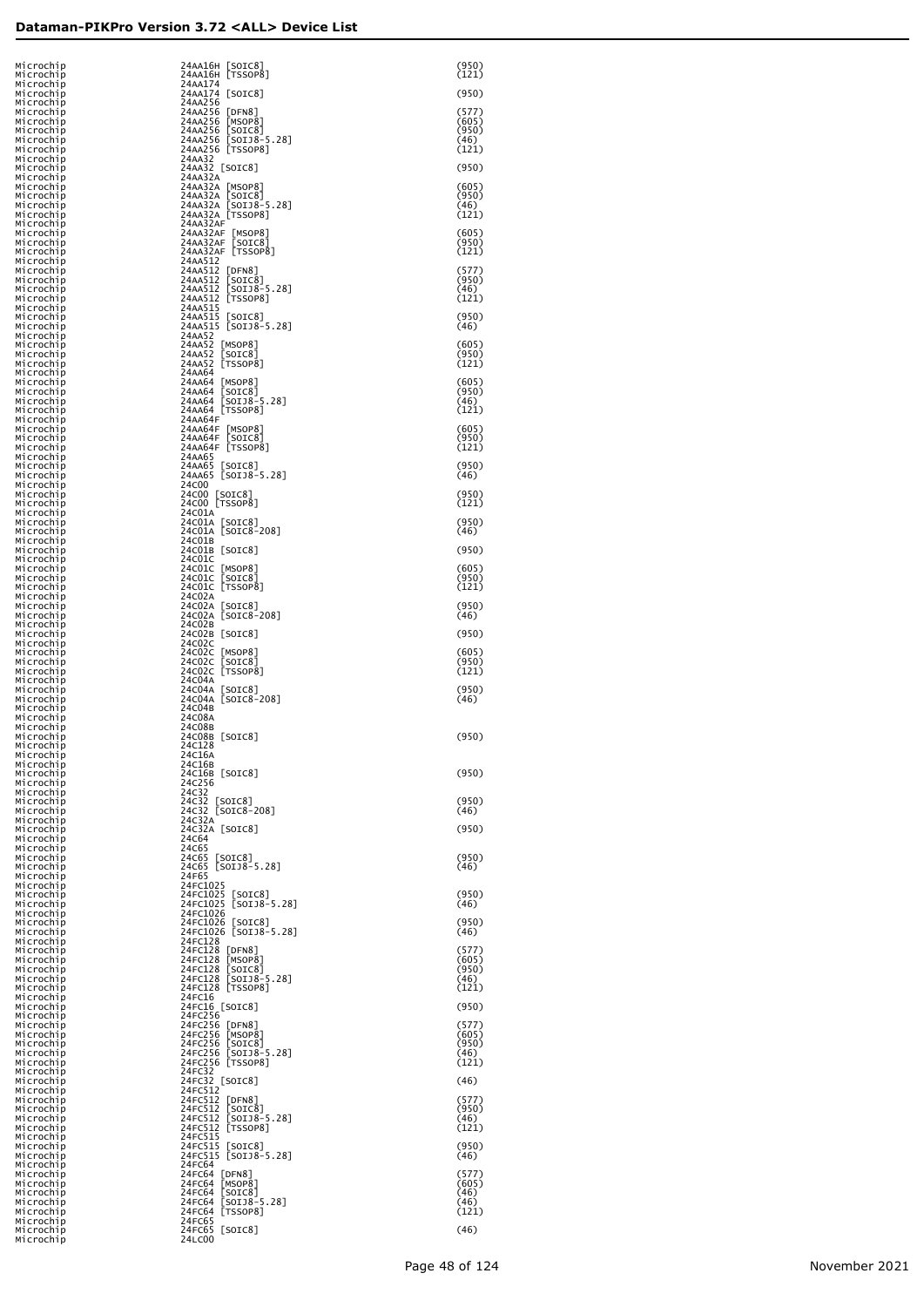| 24LC00 [SOIC8]<br>Microchip<br>Microchip<br>24LC00 [TSSOP8]                                                           | (950)<br>(121)          |
|-----------------------------------------------------------------------------------------------------------------------|-------------------------|
| 24LC01<br>Microchip<br>24LC014<br>Microchip<br>24LC014 [MSOP8]<br>Microchip                                           | (605)                   |
| 24LC014 [SOIC8]<br>Microchip<br>24LC014 [TSSOP8]<br>Microchip                                                         | (950)<br>(121)          |
| Microchip<br>24LC014H<br>24LC014H [MSOP8]<br>Microchip                                                                | (605)                   |
| 24LC014H [SOIC8]<br>Microchip<br>24LC014H [TSSOP8]<br>Microchip<br>Microchip<br>24LC01B                               | (950)<br>(121)          |
| 24LC01B [MSOP8]<br>Microchip<br>24LC01B [SOIC8]<br>Microchip                                                          | (605)<br>(950)          |
| Microchip<br>24LC01B [TSSOP8]<br>Microchip<br>24LC01BH                                                                | (121)<br>(605)          |
| Microchip<br>24LC01BH [MSOP8]<br>Microchip<br>24LC01BH [SOIC8]<br>24LC01BH [TSSOP8]<br>Microchip                      | (950)<br>(121)          |
| 24LC02<br>Microchip<br>24LC024<br>Microchip                                                                           |                         |
| 24LC024 [MSOP8]<br>Microchip<br>24LC024 [SOIC8]<br>Microchip<br>24LC024 [TSSOP8]<br>Microchip                         | (605)<br>(950)<br>(121) |
| 24LC024H<br>Microchip<br>24LC024H [MSOP8]<br>Microchip                                                                | (605)                   |
| 24LC024H [SOIC8]<br>Microchip<br>24LC024H [TSSOP8]<br>Microchip                                                       | (950)<br>(121)          |
| 24LC025<br>Microchip<br>24LC025<br>Microchip<br>$\lfloor$ MSOP $8$ ]<br>24LC025<br>Microchip<br>$\lfloor$ SOIC $8$ ]  | (605)<br>(950)          |
| 24LC025 [TSSOP8]<br>Microchip<br>24LC02B<br>Microchip                                                                 | (121)                   |
| 24LC02B [MSOP8]<br>Microchip<br>24LC02B [SOIC8]<br>Microchip<br>24LC02B [TSSOP8]<br>Microchip                         | (605)<br>(950)<br>(121) |
| 24LC02BH<br>Microchip<br>24LC02BH [MSOP8]<br>Microchip                                                                | (605)                   |
| 24LC02BH [SOIC8]<br>Microchip<br>24LC02BH [TSSOP8]<br>Microchip                                                       | (950)<br>(121)          |
| 24LC04<br>Microchip<br>24LC04B<br>Microchip<br>24LC04B [MSOP8]<br>Microchip                                           | (605)                   |
| 24LC04B [SOIC8]<br>Microchip<br>24LC04B [TSSOP8]<br>Microchip                                                         | (950)<br>(121)          |
| 24LC04BH<br>Microchip<br>24LC04BH [MSOP8]<br>Microchip                                                                | (605)                   |
| 24LC04BH [SOIC8]<br>Microchip<br>24LC04BH [TSSOP8]<br>Microchip<br>24LC08<br>Microchip                                | (950)<br>(121)          |
| 24LC08B<br>Microchip<br>24LC08B [MSOP8]<br>Microchip                                                                  | (605)                   |
| 24LC08B [SOIC8]<br>Microchip<br>24LC08B [TSSOP8]<br>Microchip<br>24LC08BH<br>Microchip                                | (950)<br>(121)          |
| 24LC08BH [MSOP8]<br>Microchip<br>24LC08BH [SOIC8]<br>Microchip                                                        | (605)<br>(950)          |
| 24LC08BH [TSSOP8]<br>Microchip<br>24LC09<br>Microchip                                                                 | (121)                   |
| 24LC09 [SOIC8]<br>Microchip<br>24LC1025<br>Microchip<br>24LC1025 [SOIC8]<br>Microchip                                 | (950)<br>(950)          |
| 24LC1025 [SOIJ8-5.28]<br>Microchip<br>24LC1026<br>Microchip                                                           | (46)                    |
| 24LC1026 [SOIC8]<br>Microchip<br>24LC1026 [SOIJ8-5.28]<br>Microchip<br>24LC128<br>Microchip                           | (950)<br>(46)           |
| 24LC128 [DFN8]<br>Microchip<br>24LC128<br>Microchip<br> MSOP8                                                         | (577)<br>(605)          |
| 24LC128<br>Microchip<br>[SOIC8]<br>24LC128 [SOIJ8-5.28]<br>Microchip                                                  | (950)<br>(46)<br>(121)  |
| 24LC128 [TSSOP8]<br>Microchip<br>Microchip<br>24LC16<br>24LC164<br>Microchip                                          |                         |
| 24LC164 [SOIC8]<br>Microchip<br>Microchip<br>24LC16B                                                                  | (950)                   |
| Microchip<br>24LC16B [MSOP8]<br>Microchip<br>24LC16B [SOIC8]<br>Microchip<br>24LC16B [TSSOP8]                         | (605)<br>(950)<br>(121) |
| Microchip<br>24LC16BH<br>Microchip<br>24LC16BH [MSOP8]                                                                | (605)                   |
| 24LC16BH [SOIC8]<br>Microchip<br>24LC16BH [TSSOP8]<br>Microchip<br>24LC174                                            | (950)<br>(121)          |
| Microchip<br>24LC174 [SOIC8]<br>Microchip<br>24LC21<br>Microchip                                                      | (950)                   |
| 24LC21 [SOIC8]<br>Microchip<br>24LC211<br>Microchip                                                                   | (950)                   |
| 24LC211 [SOIC8]<br>Microchip<br>Microchip<br>24LC21A<br>24LC21A [SOIC8]<br>Microchip                                  | (950)<br>(950)          |
| 24LC22A<br>Microchip<br>24LC22A [SOIC8]<br>Microchip                                                                  | (950)                   |
| 24LC256<br>Microchip<br>24LC256<br>Microchip<br> DFN8 <br>24LC256<br>[MSOP8]<br>Microchip                             | (577)<br>(605)          |
| 24LC256<br>Microchip<br>$\lfloor$ SOIC $8$<br>24LC256<br>$[SOI38-5.28]$<br>Microchip                                  | (950)<br>(46)           |
| 24LC256 [TSSOP8]<br>Microchip<br>24LC32<br>Microchip                                                                  | (121)                   |
| 24LC32 [SOIC8-208]<br>Microchip<br>24LC32A<br>Microchip<br>24LC32A<br>Microchip<br> MSOP8                             | (46)<br>(605)           |
| 24LC32A<br>Microchip<br>$\lfloor$ SOIC $8$<br>24LC32A<br>$[SOI38-5.28]$<br>Microchip                                  | (950)<br>(46)           |
| 24LC32A [TSSOP8]<br>Microchip<br>24LC32AF<br>Microchip<br>24LC32AF [MSOP8]<br>Microchip                               | (121)<br>(605)          |
| 24LC32AF<br>[SOIC8]<br>Microchip<br>24LC32AF [TSSOP8]<br>Microchip                                                    | (950)<br>(121)          |
| 24LC512<br>Microchip<br>24LC512<br>Microchip<br>DFN8                                                                  | (577)                   |
| 24LC512<br>Microchip<br>$\lfloor$ SOIC $8$<br>24LC512<br>$[SOI38-5.28]$<br>Microchip<br>24LC512 [TSSOP8]<br>Microchip | (950)<br>(46)<br>(121)  |
| 24LC515<br>Microchip<br>24LC515<br>Microchip<br>$\lfloor$ SOIC $8$ ]                                                  | (950)                   |
| 24LC515 [SOIJ8-5.28]<br>Microchip<br>24LC64<br>Microchip<br>24LC64 [MSOP8]<br>Microchip                               | (46)<br>(605)           |
|                                                                                                                       |                         |
| 24LC64<br>$\lfloor$ SOIC $8$ ]<br>$[50138 - 5.28]$<br>24LC64                                                          | (950)<br>(46)           |
| Microchip<br>Microchip<br>24LC64 [TSSOP8]<br>Microchip<br>24LC64F<br>Microchip<br>24LC64F [MSOP8]<br>Microchip        | (121)<br>(605)          |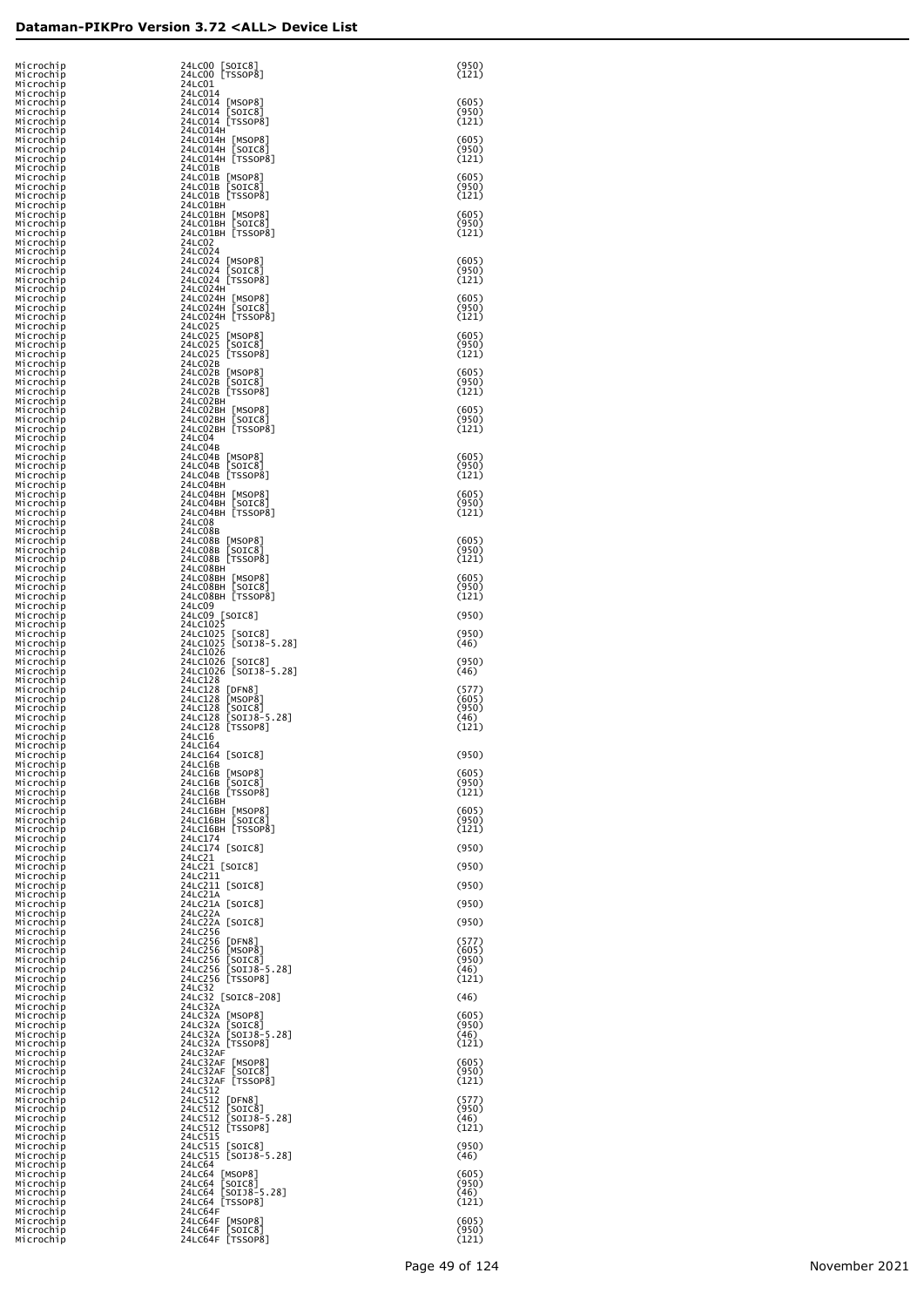| Microchip                           | 24LC65                                                                 |                         |
|-------------------------------------|------------------------------------------------------------------------|-------------------------|
| Microchip<br>Microchıp              | 24LC65 [SOIC8]<br>24LC65 [SOIJ8-5.28]                                  | (950)<br>(46)           |
| Microchip<br>Microchip              | 24LCS21<br>24LCS21 [SOIC8]                                             | (950)                   |
| Microchip<br>Microchip<br>Microchip | 24LCS21A<br>24LCS21A [SOIC8]<br>24LCS22A                               | (950)                   |
| Microchip<br>Microchip              | 24LCS22A [SOIC8]<br>24LCS52                                            | (950)                   |
| Microchip<br>Microchip              | 24LCS52 [MSOP8]<br>24LCS52 [SOIC8]                                     | (605)<br>(950)          |
| Microchip<br>Microchip<br>Microchip | 24LCS52 [TSSOP8]<br>24LCS61<br>24LCS61 [SOIC8]                         | (121)<br>(950)          |
| Microchip<br>Microchip              | 24LCS61 [TSSOP8]<br>24LCS62                                            | (121)                   |
| Microchip<br>Microchıp<br>Microchıp | 24LCS62 [SOIC8]<br>24LCS62 [TSSOP8]<br>24VL014                         | (950)<br>(121)          |
| Microchip<br>Microchip              | 24VL014 [MSOP8]<br>24VL014 [SOIC8]                                     | (605)<br>(950)          |
| Microchip<br>Microchip<br>Microchip | 24VL014H<br>24VL014H [MSOP8]<br>24VL014H [SOIC8]                       | (605)<br>(950)          |
| Microchip<br>Microchip              | 24VL024<br>24VL024 [MSOP8]                                             | (605)                   |
| Microchip<br>Microchip<br>Microchip | 24VL024 [SOIC8]<br>24VL024H                                            | (950)<br>(605)          |
| Microchip<br>Microchip              | 24VL024H [MSOP8]<br>24VL024H [SOIC8]<br>24VL025                        | (950)                   |
| Microchip<br>Microchip<br>Microchip | 24VL025 [MSOP8]<br>24VL025 [SOIC8]                                     | (605)<br>(950)<br>(950) |
| Microchip<br>Microchip              | 25A512 [SOIC8]<br>25AA010A                                             | (121)                   |
| Microchip<br>Microchip<br>Microchip | 25AA010A [MSOP8]<br>25AA010A [SOIC8]<br>25AA010A [TSSOP8]              | (605)<br>(950)<br>(121) |
| Microchip<br>Microchip              | 25AA020A<br>25AA020A [MSOP8]<br>25AA020A [SOIC8]                       | (605)                   |
| Microchip<br>Microchip<br>Microchip | 25AA020A [355OP8]<br>25AA02E48 [SOIC8]<br>25AA02E64 [SOIC8]            | (950)<br>(121)<br>(950) |
| Microchip<br>Microchip              | 25AA02UID [SOIC8]                                                      | (950)<br>(950)          |
| Microchip<br>Microchip              | 25AA040<br>25AA040 [SOIC8]                                             | (950)                   |
| Microchip<br>Microchip<br>Microchip | 25AA040A<br>25AA040A [MSOP8]<br>[SOIC8]<br>25AA040A                    | (605)<br>(950)          |
| Microchip<br>Microchip              | 25AA040A [TSSOP8]<br>25AA080                                           | (121)                   |
| Microchip<br>Microchip<br>Microchip | 25AA080 [MSOP8]<br>25AA080<br>[SOIC8]<br>25AA080 [TSSOP8]              | (605)<br>(950)<br>(121) |
| Microchip<br>Microchip              | 25AA080A<br>25AA080A [MSOP8]<br>25AA080A [SOIC8]                       | (605)                   |
| Microchip<br>Microchip<br>Microchip | 25AA080A [TSSOP8]<br>25AA080B                                          | (950)<br>(121)          |
| Microchip<br>Microchip<br>Microchip | 25AA080B<br>[MSOP8]<br>[201C8]<br>25AA080B<br>[TSSOP8]<br>25AA080B     | (605)<br>(950)          |
| Microchip<br>Microchip              | 25AA080C<br>25AA080C<br>[MSOP8]                                        | (121)<br>(605)          |
| Microchip<br>Microchip<br>Microchip | [201C8]<br>25AA080C<br>[TSSOP8]<br>25AA080C<br>25AA080D                | (950)<br>(121)          |
| Microchip<br>Microchip              | 25AA080D [MSOP8]<br>[201C8]<br>25AA080D                                | (605)<br>(950)          |
| Microchip<br>Microchip<br>Microchip | [TSSOP8]<br>25AA080D<br>25AA1024<br>25AA1024 [DFN8]                    | (121)<br>(577)          |
| Microchip<br>Microchip              | 25AA1024 [SOIJ8-5.28]<br>25AA128                                       | (46)                    |
| Microchip<br>Microchip<br>Microchip | 25AA128<br>[DFN8]<br>25AA128<br>[SOIC8]<br>$[50138 - 5.28]$<br>25AA128 | (577)<br>(950)<br>(46)  |
| Microchip<br>Microchip              | 25AA128 [TSSOP8]<br>25AA160                                            | (121)                   |
| Microchip<br>Microchip<br>Microchip | 25AA160 [MSOP8]<br>25AA160<br>[SOIC8]<br>25AA160 [TSSOP8]              | (605)<br>(950)<br>(121) |
| Microchip<br>Microchip              | 25AA160A<br>25AA160A [MSOP8]                                           | (605)                   |
| Microchip<br>Microchip<br>Microchip | [SOIC8]<br>25AA160A<br>[TSSOP8]<br>25AA160A<br>25AA160B                | (950)<br>(121)          |
| Microchip<br>Microchip              | 25AA160B<br>[MSOP8]<br>[201C8]<br>25AA160B                             | (605)<br>(950)          |
| Microchip<br>Microchip<br>Microchip | [TSSOP8]<br>25AA160B<br>25AA160C<br>25AA160C<br>[MSOP8]                | (121)<br>(605)          |
| Microchip<br>Microchip              | [201C8]<br>25AA160C<br>[TSSOP8]<br>25AA160C                            | (950)<br>(121)          |
| Microchip<br>Microchip<br>Microchip | 25AA160D<br>25AA160D<br>[MSOP8]<br>[SOIC8]<br>25AA160D                 | (605)<br>(950)          |
| Microchip<br>Microchip              | 25AA160D [TSSOP8]<br>25AA256                                           | (121)                   |
| Microchip<br>Microchip<br>Microchip | 25AA256<br>[DFN8]<br>25AA256<br>[SOIC8]<br>[SOIJ8-5.28]<br>25AA256     | (577)<br>(950)<br>(46)  |
| Microchip<br>Microchip              | 25AA256 [TSSOP8]<br>25AA320                                            | (121)                   |
| Microchip<br>Microchip<br>Microchip | 25AA320 [SOIC8]<br>25AA320A<br>25AA320A [MSOP8]                        | (950)<br>(605)          |
| Microchip<br>Microchip              | [SOIC8]<br>25AA320A<br>25AA320A [TSSOP8]                               | (950)<br>(121)          |
| Microchip<br>Microchip<br>Microchip | 25AA512<br>25AA512<br>DFN8<br>25AA512<br>$[SOIC8-150]$                 | (577)<br>(950)          |
| Microchip<br>Microchip              | $[SOI38-5.28]$<br>25AA512<br>25AA640<br>25AA640 [SOIC8]                | (46)                    |
| Microchip<br>Microchip<br>Microchip | 25AA640A<br>25AA640A<br>[DFN8]                                         | (950)<br>(577)          |
| Microchip<br>Microchip              | [MSOP8]<br>25AA640A<br>[201C8]<br>25AA640A<br>25AA640A [TSSOP8]        | (605)<br>(950)          |
| Microchip<br>Microchip<br>Microchip | 25C040<br>25C040 [SOIC8]                                               | (121)<br>(950)          |
| Microchip<br>Microchip              | 25C080<br>25C080 [SOIC8]                                               | (950)                   |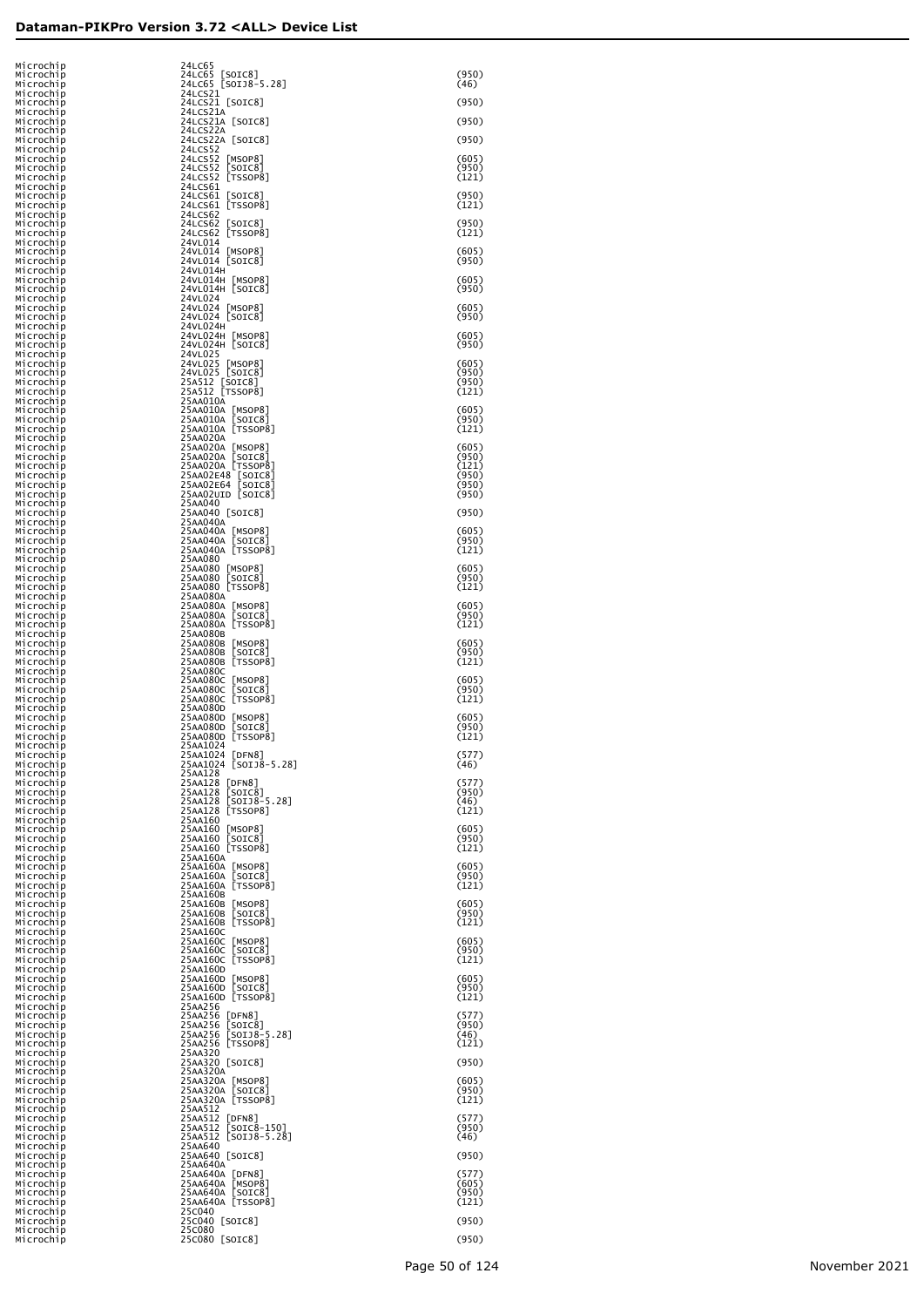| Microchip                           | 25C160                                                                |                         |
|-------------------------------------|-----------------------------------------------------------------------|-------------------------|
| Microchip<br>Microchip              | 25C160 [SOIC8]<br>25C320                                              | (950)                   |
| Microchip<br>Microchip              | 25C320 [SOIC8]<br>25C640                                              | (950)                   |
| Microchip<br>Microchip              | 25C640 [SOIC8]<br>25LC010A                                            | (950)                   |
| Microchip<br>Microchip              | 25LC010A<br>[MSOP8]<br>[SOIC8]<br>25LC010A                            | (605)<br>(950)          |
| Microchip<br>Microchip              | 25LC010A<br>TSSOP81<br>25LC020A                                       | (121)                   |
| Microchip<br>Microchip              | 25LC020A [MSOP8]<br>25LC020A [SOIC8]<br>25LC020A                      | (605)<br>(950)          |
| Microchip<br>Microchip              | 25LC020A [TSSOP8]<br>25LC040                                          | (121)                   |
| Microchip<br>Microchip              | 25LC040 [SOIC8]<br>25LC040A                                           | (950)                   |
| Microchip<br>Microchip              | 25LC040A [MSOP8]<br>[SOIC8]<br>25LC040A                               | (605)<br>(950)          |
| Microchip<br>Microchip              | 25LC040A TSSOP81<br>25LC080                                           | (121)                   |
| Microchip<br>Microchip              | 25LC080 [MSOP8]<br>25LC080 [SOIC8]<br>25LC080 [TSSOP8]                | (605)<br>(950)          |
| Microchip<br>Microchip              | 25LC080A                                                              | (121)                   |
| Microchip<br>Microchip              | 25LC080A [MSOP8]<br>25LC080A [SOIC8]<br>25LC080A [TSSOP8]             | (605)<br>(950)          |
| Microchip<br>Microchip              | 25LC080B                                                              | (121)                   |
| Microchip<br>Microchip              | 25LC080B [MSOP8]<br>25LC080B [SOIC8]<br>25LC080B [TSSOP8]             | (605)<br>(950)          |
| Microchip<br>Microchip              | 25LC080C                                                              | (121)                   |
| Microchip<br>Microchip<br>Microchip | 25LC080C [MSOP8]<br>25LC080C [SOIC8]<br>25LC080C [TSSOP8]             | (605)<br>(950)<br>(121) |
| Microchip<br>Microchip              | 25LC080D                                                              | (605)                   |
| Microchip<br>Microchip              | 25LC080D [MSOP8]<br>25LC080D [SOIC8]<br>25LC080D TSSOP81              | (950)<br>(121)          |
| Microchip<br>Microchip              | 25LC1024                                                              | (577)                   |
| Microchip<br>Microchip              | 25LC1024 [DFN8]<br>25LC1024 [SOIJ8-5.28]<br>25LC128                   | (46)                    |
| Microchip<br>Microchip              | 25LC128<br>[DFN8]                                                     | (577)<br>(950)          |
| Microchip<br>Microchip              | 25LC128 [SOTC8]<br>25LC128 [SOTJ8-5.28]<br>25LC128 [TSSOP8]           | (46)<br>(121)           |
| Microchip<br>Microchip              | 25LC160                                                               | (605)                   |
| Microchip<br>Microchip              | 25LC160 [MSOP8]<br>25LC160 [SOIC8]<br>25LC160 [TSSOP8]                | (950)<br>(121)          |
| Microchip<br>Microchip              | 25LC160A                                                              | (605)                   |
| Microchip<br>Microchip<br>Microchip | 25LC160A [MSOP8]<br>25LC160A [SOIC8]<br>25LC160A [TSSOP8]<br>25LC160B | (950)<br>(121)          |
| Microchip<br>Microchip              | 2SLC160B [MSOP8]<br>2SLC160B [SOIC8]<br>2SLC160B [TSSOP8]             | (605)<br>(950)          |
| Microchip<br>Microchip              | 25LC160C                                                              | (121)                   |
| Microchip<br>Microchip              | 2SLC160C [MSOP8]<br>2SLC160C [SOIC8]<br>2SLC160C [TSSOP8]             | (605)<br>(950)          |
| Microchip<br>Microchip              | 25LC160D                                                              | (121)                   |
| Microchip<br>Microchip              | 2SLC16OD [MSOP8]<br>2SLC16OD [SOIC8]<br>2SLC16OD [TSSOP8]             | (605)<br>(950)          |
| Microchip<br>Microchip              | 25LC256                                                               | (121)                   |
| Microchip<br>Microchip              | 25LC256<br>[DFN8]                                                     | (577)<br>(950)          |
| Microchip<br>Microchip              | 25LC256 [SOIC8]<br>25LC256 [SOIJ8-5.28]<br>25LC256 [TSSOP8]           | (46)<br>(121)           |
| Microchip<br>Microchip              | 25LC320<br>25LC320 [SOIC8]                                            | (950)                   |
| Microchip<br>Microchip<br>Microchip | 25LC320A<br>25LC320A [MSOP8]<br>25LC320A [SOIC8]<br>25LC320A [TSSOP8] | (605)<br>(950)          |
| Microchip<br>Microchip              | 25LC512                                                               | (121)                   |
| Microchip<br>Microchip              | 25LC512<br>[DFN8]                                                     | (577)<br>(950)          |
| Microchip<br>Microchip              | 25LC512 [SOIC8-150]<br>25LC512 [SOIJ8-5.28]<br>25LC640                | (46)                    |
| Microchip<br>Microchip              | 25LC640 [SOIC8]<br>25LC640A                                           | (950)                   |
| Microchip<br>Microchip              | 25LC640A [DFN8]                                                       | (577)<br>(605)          |
| Microchip<br>Microchip              | 25LC640A [MSOP8]<br>25LC640A [SOIC8]<br>25LC640A [TSSOP8]             | (950)<br>(121)          |
| Microchip<br>Microchip              | 34AA02<br>34AA02 [MSOP8]                                              | (605)                   |
| Microchip<br>Microchip<br>Microchip | 34AA02 [SOIC8]<br>34AA04                                              | (950)<br>(605)          |
| Microchip<br>Microchip              | 34AA04 [MSOP8]<br>34AA04 [SOIC8]<br>34LC02                            | (950)                   |
| Microchip<br>Microchip              | 34LC02 [MSOP8]<br>34LC02 [SOIC8]                                      | (605)<br>(950)          |
| Microchip<br>Microchip              | 34VL02                                                                | (605)                   |
| Microchip<br>Microchip              | 34VL02 [MSOP8]<br>34VL02 [SOIC8]<br>47C04                             | (950)                   |
| Microchip<br>Microchip              | 47C04<br>[SOIC8]<br>47C04 [TSSOP8]                                    | (950)<br>(121)          |
| Microchip<br>Microchip              | 47C16<br>47C16 [SOIC8]<br>47C16 [TSSOP8]                              | (950)                   |
| Microchip<br>Microchip              | 47L04                                                                 | (121)                   |
| Microchip<br>Microchip              | 47L04 [SOIC8]<br>47L04 [TSSOP8]                                       | (950)<br>(121)          |
| Microchip<br>Microchip<br>Microchip | 47L16<br>47L16 [SOIC8]<br>47L16 [TSSOP8]                              | (950)<br>(121)          |
| Microchip<br>Microchip              | 59C11<br>59C11 (x8)                                                   |                         |
| Microchip<br>Microchip              | 59C11 (x8) [SOIC8-150]<br>59C11 (x8) [SOIC8-207]                      | (950)<br>(46)           |
| Microchip<br>Microchip              | 59c11 [SOIC8-150]<br>59c11 [SOIC8-207]                                | (950)<br>(46)           |
| Microchip<br>Microchip              | 85C72<br>85C72 [SOIC8-208]                                            | (46)                    |
| Microchip<br>Microchip              | 85C82<br>85C82 [SOIC8-208]                                            | (46)                    |
| Microchip<br>Microchip              | 85C92<br>85C92 [SOIC8-208]                                            | (46)                    |
| Microchip                           | 93AA46                                                                |                         |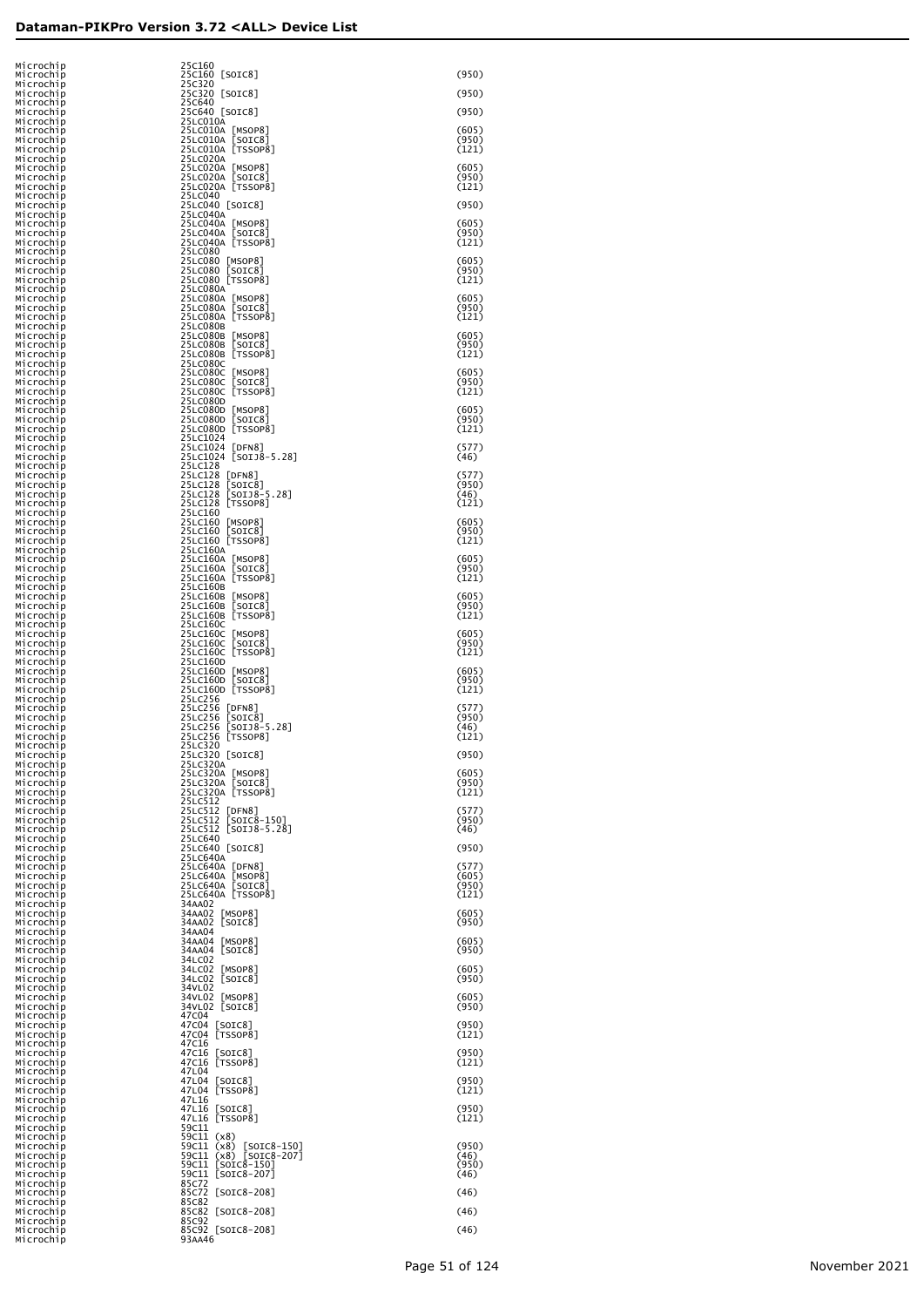| Mıcrochıp              | 93AA46 (x8)                                                                                                                                                                                                                                                        |                |
|------------------------|--------------------------------------------------------------------------------------------------------------------------------------------------------------------------------------------------------------------------------------------------------------------|----------------|
| Microchip<br>Microchip | 93AA46 (x8) [SOIC8]<br>93AA46 (x8) [SOIC8-207]                                                                                                                                                                                                                     | (950)<br>(46)  |
| Microchip              | 93AA46 [SOIC8]                                                                                                                                                                                                                                                     | (950)          |
| Microchip<br>Microchip | 93AA46 [SOIC8-207]<br>93AA46A                                                                                                                                                                                                                                      | (46)           |
| Microchip<br>Microchip | 93AA46A [MSOP8]<br>93AA46A [SOIC8]                                                                                                                                                                                                                                 | (605)<br>(950) |
| Microchip<br>Microchip | 93AA46A [TSSOP8]<br>93AA46AE48 [SOIC8]                                                                                                                                                                                                                             | (121)<br>(950) |
| Microchip<br>Microchip | 93AA46AX [SOIC8]<br>93AA46B                                                                                                                                                                                                                                        | (950)          |
| Microchip<br>Microchip | 93AA46B [MSOP8]<br>93AA46B [SOIC8]                                                                                                                                                                                                                                 | (605)<br>(950) |
| Microchip              | 93AA46B [TSSOP8]                                                                                                                                                                                                                                                   | (121)          |
| Microchip<br>Microchip | 93AA46BX [SOIC8]<br>93AA46C                                                                                                                                                                                                                                        | (950)          |
| Microchip<br>Microchip | 93AA46C (x8)<br>93AA46C (x8) [MSOP8]                                                                                                                                                                                                                               | (605)          |
| Microchıp<br>Microchip | 93AA46C (x8) [SOIC8]                                                                                                                                                                                                                                               | (950)<br>(121) |
| Microchip<br>Microchip |                                                                                                                                                                                                                                                                    | (605)<br>(950) |
| Microchip              | 93AA46C (x8) [SUCO]<br>93AA46C (x8) [TSS0P8]<br>93AA46C [MSOP8]<br>93AA46C [SOC8]<br>93AA46C [TSS0P8]<br>93AA46C (x8) [SOC8]<br>93AA46X (x8) [SOC8]<br>93AA46X [SOC8]<br>93AA46X [SOC8]<br>93AA46K [SOC8]                                                          | (121)<br>(950) |
| Microchip<br>Microchip |                                                                                                                                                                                                                                                                    | (950)          |
| Microchip<br>Microchip |                                                                                                                                                                                                                                                                    | (950)<br>(950) |
| Microchip<br>Microchip | 93AA56<br>93AA56 (x8)                                                                                                                                                                                                                                              |                |
| Microchip<br>Microchip | 93AA56 (x8) [SOIC8]<br>93AA56 (x8) [SOIC8-207]<br>93AA56 [SOIC8]<br>93AA56 [SOIC8]                                                                                                                                                                                 | (950)<br>(46)  |
| Microchip<br>Microchip |                                                                                                                                                                                                                                                                    | (950)<br>(46)  |
| Microchip<br>Microchip | 93AA56A                                                                                                                                                                                                                                                            | (605)          |
| Microchip              | 93AA56A [MSOP8]<br>93AA56A [SOIC8]<br>93AA56A [TSSOP8]                                                                                                                                                                                                             | (950)          |
| Microchip<br>Microchip | 93AA56AX [SOIC8]                                                                                                                                                                                                                                                   | (121)<br>(950) |
| Microchip<br>Microchip | 93AA56B<br>93AA56B [MSOP8]                                                                                                                                                                                                                                         | (605)          |
| Microchip<br>Microchip | 93AA56B [SOIC8]<br>93AA56B [TSSOP8]                                                                                                                                                                                                                                | (950)<br>〔121〕 |
| Microchip<br>Microchip | 93AA56BX [SOIC8]<br>93AA56C                                                                                                                                                                                                                                        | (950)          |
| Microchip<br>Microchip | 93AA56C (x8)<br>93AA56C (x8)<br>93AA56C (x8) [MSOP8]<br>93AA56C (x8) [SOTC8]<br>93AA56C (x8) [TSSOP8]<br>93AA56C [MSOP8]<br>93AA56C [TSSOP8]<br>93AA56C [TSSOP8]<br>93AA56C (x8) [SOTC8]<br>93AA56X [SOTC8]<br>93AA56X [SOTC8]<br>93AA56X [SOTC8]<br>93AA56X [SOTC | (605)          |
| Microchip              |                                                                                                                                                                                                                                                                    | (950)          |
| Microchip<br>Microchip |                                                                                                                                                                                                                                                                    | (121)<br>(605) |
| Microchip<br>Microchip |                                                                                                                                                                                                                                                                    | (950)<br>(121) |
| Microchip<br>Microchip |                                                                                                                                                                                                                                                                    | (950)<br>(950) |
| Microchip<br>Microchip |                                                                                                                                                                                                                                                                    | (950)<br>(950) |
| Microchip<br>Microchip | 93AA66<br>93AA66 (x8)                                                                                                                                                                                                                                              |                |
| Microchip<br>Microchip | 93AA66 (x8) [SOIC8]<br>93AA66 (x8) [SOIC8-207]<br>93AA66 [SOIC8]<br>93AA66 [SOIC8-207]                                                                                                                                                                             | (950)<br>(46)  |
| Microchip<br>Microchip |                                                                                                                                                                                                                                                                    | (950)<br>(46)  |
| Microchip              | 93AA66A                                                                                                                                                                                                                                                            |                |
| Microchip<br>Microchip | 93AA66A [MSOP8]<br>93AA66A [SOIC8]<br>93AA66A [TSSOP8]                                                                                                                                                                                                             | (605)<br>(950) |
| Microchip<br>Microchip | 93AA66AX [SOIC8]                                                                                                                                                                                                                                                   | 〔121〕<br>(950) |
| Microchip<br>Microchip | 93AA66B<br>93AA66B [MSOP8]                                                                                                                                                                                                                                         | (605)          |
| Microchip<br>Microchip | 93AA66B [SOIC8]<br>93AA66B [TSSOP8]                                                                                                                                                                                                                                | (950)<br>〔121〕 |
| Microchip<br>Microchip | 93AA66BX [SOIC8]<br>93AA66C                                                                                                                                                                                                                                        | (950)          |
| Microchip<br>Microchip | 93AA66C (x8)<br>93AA66C (x8) [MSOP8]<br>93AA66C (x8) [SOIC8]                                                                                                                                                                                                       | (605)          |
| Microchip<br>Microchip |                                                                                                                                                                                                                                                                    | (950)<br>(121) |
| Microchip              | 93AA66C (x8) [SUCOS]<br>93AA66C (x8) [TSSOP8]<br>93AA66C [MSOP8]<br>93AA66C [SOCP8]<br>93AA66C [TSSOP8]<br>93AA66C (x8) [SOTC8]<br>93AA66X (x8) [SOTC8]<br>93AA66X [SOTC8]<br>93AA66X [SOTC8]                                                                      | (605)          |
| Microchip<br>Microchip |                                                                                                                                                                                                                                                                    | (950)<br>(121) |
| Microchip<br>Microchip |                                                                                                                                                                                                                                                                    | (950)<br>(950) |
| Microchip<br>Microchip |                                                                                                                                                                                                                                                                    | (950)<br>(950) |
| Microchip<br>Microchip | 93AA76<br>93AA76 (x8)                                                                                                                                                                                                                                              |                |
| Microchip<br>Microchip | 93AA76 (x8) [SOIC8]<br>93AA76 [SOIC8]                                                                                                                                                                                                                              | (950)<br>(950) |
| Microchip<br>Microchip | 93AA76A [SOIC8]<br>93AA76B                                                                                                                                                                                                                                         | (950)          |
| Microchip              | 93AA76B [SOIC8]<br>93AA76C                                                                                                                                                                                                                                         | (950)          |
| Microchip<br>Microchip |                                                                                                                                                                                                                                                                    |                |
| Microchip<br>Microchip | 93AA76C (x8)<br>93AA76C (x8) [MSOP8]<br>93AA76C (x8) [SOIC8]<br>93AA76C (x8) [TSSOP8]                                                                                                                                                                              | (605)<br>(950) |
| Microchip<br>Microchip | 93AA76C<br>[MSOP8]                                                                                                                                                                                                                                                 | (121)<br>(605) |
| Microchip<br>Microchip | [SOIC8]<br>93AA76C                                                                                                                                                                                                                                                 | (950)<br>(121) |
| Microchip<br>Microchip | 93AA76C [TSSOP8]<br>93AA76C [TSSOP8]<br>93AA76X (x8) [SOIC8]<br>93AA76X [SOIC8]                                                                                                                                                                                    | (950)<br>(950) |
| Microchip<br>Microchip | 93AA86<br>93AA86 (x8)                                                                                                                                                                                                                                              |                |
| Microchip<br>Microchip | 93AA86 (x8) [SOIC8]<br>93AA86 [SOIC8]                                                                                                                                                                                                                              | (950)<br>(950) |
| Microchip<br>Microchip | 93AA86B<br>93AA86B [SOIC8]                                                                                                                                                                                                                                         | (950)          |
| Microchip              | 93AA86C                                                                                                                                                                                                                                                            |                |
| Microchip<br>Microchip | 93AA86C (x8)<br>93AA86C (x8) [MSOP8]<br>93AA86C (x8) [SOIC8]<br>93AA86C (x8) [TSSOP8]<br>93AA86C [MSOP8]                                                                                                                                                           | (605)          |
| Microchip<br>Microchip |                                                                                                                                                                                                                                                                    | (950)<br>(121) |
| Microchip<br>Microchip | [SOIC8]<br>93AA86C                                                                                                                                                                                                                                                 | (605)<br>(950) |
| Microchip<br>Microchip | 93AA86C [TSSOP8]<br>93AA86C [TSSOP8]<br>93AA86X (x8) [SOIC8]<br>93AA86X [SOIC8]                                                                                                                                                                                    | (121)<br>(950) |
| Microchip<br>Microchip | 93C06                                                                                                                                                                                                                                                              | (950)          |
| Microchip              | 93C06<br>93C06 [SOIC8]<br>93C06 [SOIC8-207]                                                                                                                                                                                                                        | (950)<br>(46)  |
| Microchip<br>Microchip | 93C46                                                                                                                                                                                                                                                              |                |
| Microchip<br>Microchip | 93c46 [SOIC8]<br>93c46 [SOIC8-207]                                                                                                                                                                                                                                 | (950)<br>(46)  |
| Microchip<br>Microchip | 93C46A (x8)<br>93C46A (x8)<br>[MSOP8]                                                                                                                                                                                                                              | (605)          |
| Microchip<br>Microchip | [SOIC8]<br>93C46A (x8)<br>93C46A (x8) [TSSOP8]                                                                                                                                                                                                                     | (950)<br>(121) |
|                        |                                                                                                                                                                                                                                                                    |                |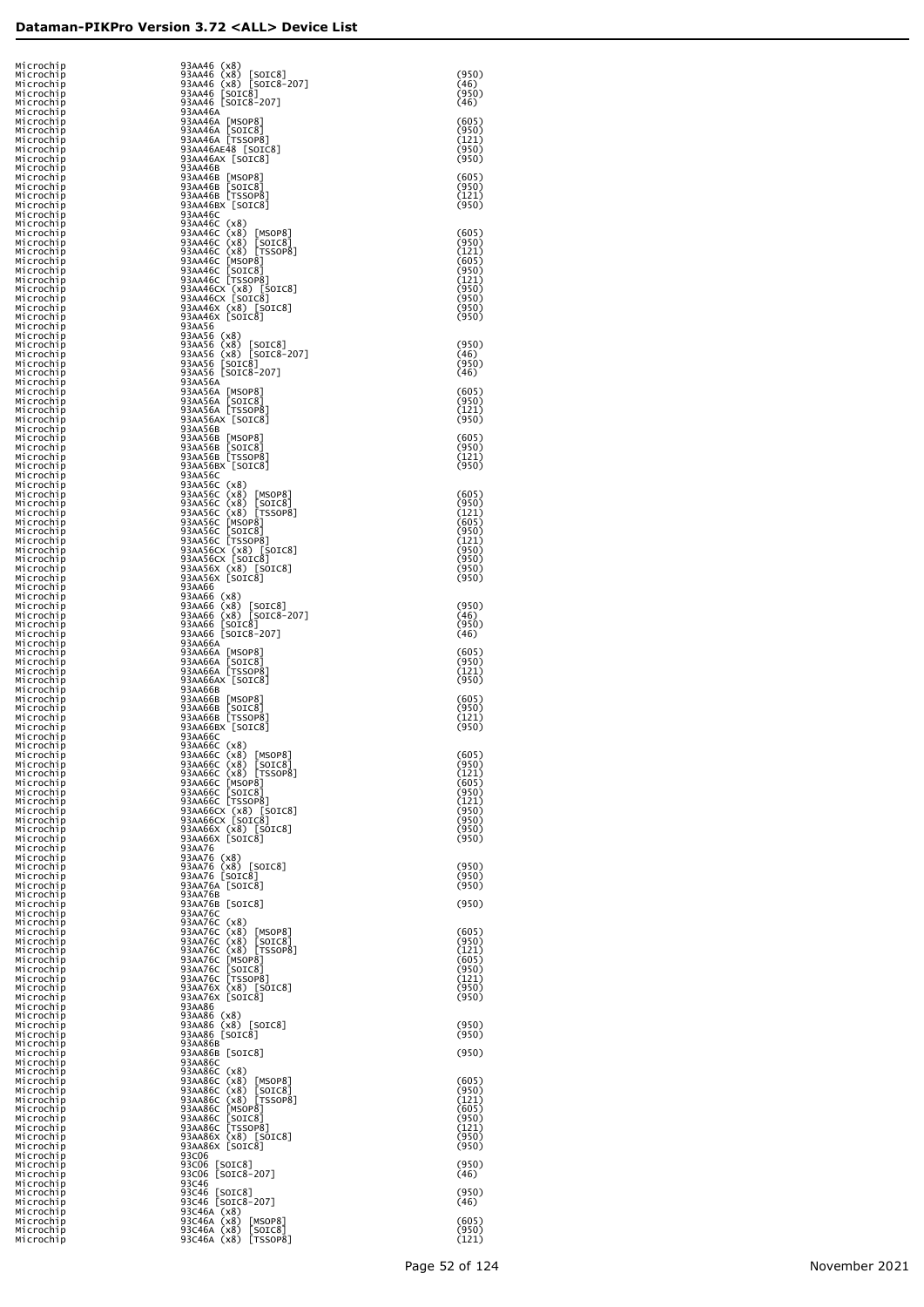| Microchip                 | 93C46AX (x8) [SOIC8]                                                                                                                                                                                                                               | (950)              |
|---------------------------|----------------------------------------------------------------------------------------------------------------------------------------------------------------------------------------------------------------------------------------------------|--------------------|
| Microchip                 | 93C46B                                                                                                                                                                                                                                             |                    |
| Microchip<br>Microchip    | 93C46B [MSOP8]<br>93C46B [SOIC8]<br>93C46B [TSSOP8]<br>93C46Bx [SOIC8]                                                                                                                                                                             | $(605)$<br>$(950)$ |
| Microchip                 |                                                                                                                                                                                                                                                    | (121)              |
| Microchip<br>Microchip    | 93C46C                                                                                                                                                                                                                                             | (950)              |
| Microchip                 | 93C46C (x8)<br>93C46C (x8)<br>93C46C (x8) [MSOP8]<br>93C46C (x8) [SOTC8]<br>93C46C (x8) [TSSOP8]<br>93C46C [MSOP8]<br>93C46C [TSSOP8]<br>93C46C [TSSOP8]<br>93C46C [SOTC8]<br>93C46C [SOTC8]<br>93C46C [SOTC8]<br>93C46C [SOTC8]<br>93C46C [SOTC8] | (605)              |
| Microchip<br>Microchip    |                                                                                                                                                                                                                                                    | (950)              |
| Microchip                 |                                                                                                                                                                                                                                                    | (121)<br>(605)     |
| Microchip<br>Microchip    |                                                                                                                                                                                                                                                    | (950)              |
| Microchip                 |                                                                                                                                                                                                                                                    | (121)<br>(950)     |
| Microchip<br>Microchip    |                                                                                                                                                                                                                                                    | (950)              |
| Microchip                 | 93C56                                                                                                                                                                                                                                              | (950)              |
| Microchip<br>Microchip    | 93C56 (x8)                                                                                                                                                                                                                                         |                    |
| Microchip<br>Microchip    | 93C56 (x8) [SOIC8]<br>93C56 (x8) [SOIC8-207]<br>93C56 [SOIC8]                                                                                                                                                                                      | (950)<br>(46)      |
| Microchip                 |                                                                                                                                                                                                                                                    | (950)              |
| Microchip                 | 93C56 [SOIC8-207]                                                                                                                                                                                                                                  | (46)               |
| Microchip<br>Microchip    | 93C56A (x8)                                                                                                                                                                                                                                        | (605)              |
| Microchip<br>Microchip    | 93C56A (x8) [MSOP8]<br>93C56A (x8) [SOIC8]<br>93C56A (x8) [TSSOP8]<br>93C56Ax (x8) [SOIC8]                                                                                                                                                         | (950)<br>(121)     |
| Microchip                 |                                                                                                                                                                                                                                                    | (950)              |
| Microchip<br>Microchip    | 93C56B                                                                                                                                                                                                                                             | (605)              |
| Microchip                 | 93C56B [MSOP8]<br>93C56B [SOIC8]<br>93C56B [TSSOP8]                                                                                                                                                                                                | (950)              |
| Microchip<br>Microchip    | 93C56BX [SOIC8]                                                                                                                                                                                                                                    | (121)<br>(950)     |
| Microchip                 | 93C56C                                                                                                                                                                                                                                             |                    |
| Microchip<br>Microchip    | 93C56C (x8)<br>93C56C (x8) [MSOP8]<br>93C56C (x8) [MSOP8]<br>93C56C (x8) [TSSOP8]<br>93C56C [MSOP8]<br>93C56C [TSSOP8]<br>93C56C [TSSOP8]<br>93C56C [TSSOP8]<br>93C56C [TSSOP8]                                                                    | (605)              |
| Microchip                 |                                                                                                                                                                                                                                                    | (950)              |
| Microchip<br>Microchip    |                                                                                                                                                                                                                                                    | (121)<br>(605)     |
| Microchip                 |                                                                                                                                                                                                                                                    | (950)              |
| Microchip<br>Microchip    |                                                                                                                                                                                                                                                    | (121)<br>(950)     |
| Microchip                 | 93C56CX (x8) [SOIC8]<br>93C56CX [SOIC8]<br>93C56X (x8) [SOIC8]                                                                                                                                                                                     | (950)              |
| Microchip<br>Microchip    | 93C56X [SOIC8]                                                                                                                                                                                                                                     | (950)<br>(950)     |
| Microchip                 | 93C66                                                                                                                                                                                                                                              |                    |
| Microchip<br>Microchip    | 93C66 (x8)                                                                                                                                                                                                                                         | (950)              |
| Microchip                 | 93C66 (x8) [SOIC8]<br>93C66 (x8) [SOIC8-207]<br>93C66 [SOIC8]                                                                                                                                                                                      | (46)               |
| Microchip<br>Microchip    | 93C66 [SOIC8-207]                                                                                                                                                                                                                                  | (950)<br>(46)      |
| Microchip                 | 93C66A (x8)                                                                                                                                                                                                                                        |                    |
| Microchip<br>Microchip    | 93C66A (x8) [MSOP8]<br>93C66A (x8) [SOIC8]                                                                                                                                                                                                         | (605)<br>(950)     |
| Microchip                 | 93C66A (x8) [TSSOP8]                                                                                                                                                                                                                               | (121)              |
| Microchip<br>Microchip    | 93C66B                                                                                                                                                                                                                                             | (605)              |
| Microchip                 | 93C66B [MSOP8]<br>93C66B [SOIC8]                                                                                                                                                                                                                   | (950)              |
| Microchip<br>Microchip    | 93C66B [TSSOP8]<br>93C66C                                                                                                                                                                                                                          | (121)              |
| Microchip                 |                                                                                                                                                                                                                                                    |                    |
| Microchip<br>Microchip    |                                                                                                                                                                                                                                                    | (605)<br>(950)     |
| Microchip                 |                                                                                                                                                                                                                                                    | (121)              |
| Microchip<br>Microchip    | 930060 (x8)<br>930660 (x8) [MSOP8]<br>930660 (x8) [SOIC8]<br>930660 (x8) [TSSOP8]<br>930660 [MSOP8]<br>930660 [SOIC8]<br>930660 [TSSOP8]<br>930660 [TSSOP8]<br>930660 [TSSOP8]                                                                     | (605)<br>(950)     |
| Microchip                 |                                                                                                                                                                                                                                                    | (121)              |
| Microchip<br>Microchip    | 93C66CX (x8) [SOIC8]<br>93C66CX [SOIC8]                                                                                                                                                                                                            | (950)<br>(950)     |
| Microchip                 | 93C76                                                                                                                                                                                                                                              |                    |
| Microchip<br>Microchip    | 93C76 (x8)<br>93C76 (x8) [SOIC8]<br>93C76 [SOIC8]                                                                                                                                                                                                  | (950)              |
| Microchip                 |                                                                                                                                                                                                                                                    | (950)              |
| Microchip<br>M1 Croch 1 p | 93C76A (x8)<br>93C76A (x8) [SOIC8]                                                                                                                                                                                                                 | (950)              |
| Microchip                 | 93C76B                                                                                                                                                                                                                                             |                    |
| Microchip<br>Microchip    | 93C76B [SOIC8]<br>93C76C                                                                                                                                                                                                                           | (950)              |
| Microchip                 | 93C76C (x8)                                                                                                                                                                                                                                        |                    |
| Microchip<br>Microchip    | 93C76C (x8) [MSOP8]<br>93C76C (x8) [SOIC8]<br>93C76C (x8) [TSSOP8]<br>93C76C [MSOP8]<br>93C76C [SOIC8]                                                                                                                                             | (605)<br>(950)     |
| Microchip                 |                                                                                                                                                                                                                                                    | (121)              |
| Microchip<br>Microchip    |                                                                                                                                                                                                                                                    | (605)<br>(950)     |
| Microchip                 | 93C76C TSSOP81                                                                                                                                                                                                                                     | (121)              |
| Microchip<br>Microchip    | 93C86<br>93C86 [SOIC8]                                                                                                                                                                                                                             | (950)              |
| Microchip                 | 93C86A (x8)                                                                                                                                                                                                                                        |                    |
| Microchip<br>Microchip    | 93C86A (x8) [SOIC8]<br>93C86B                                                                                                                                                                                                                      | (950)              |
| Microchip                 | 93C86B [SOIC8]                                                                                                                                                                                                                                     | (950)              |
| Microchip<br>Microchip    | 93C86C                                                                                                                                                                                                                                             |                    |
| Microchip                 |                                                                                                                                                                                                                                                    | (605)              |
| Microchip<br>Microchip    | 93C86C (x8)<br>93C86C (x8) [MSOP8]<br>93C86C (x8) [SOTC8]<br>93C86C (x8) [SSOP8]<br>93C86C [MSOP8]<br>93C86C [SOTC8]<br>93C86C [SCOTC8]                                                                                                            | (950)<br>(121)     |
| Microchip                 |                                                                                                                                                                                                                                                    | (605)              |
| Microchip<br>Microchip    | 93C86C [TSSOP8]                                                                                                                                                                                                                                    | (950)<br>(121)     |
| Microchip                 | 93LC46                                                                                                                                                                                                                                             |                    |
| Microchip<br>Microchip    | 93LC46 (x8)<br>93LC46 (x8) [SOIC8]<br>93LC46 (x8) [SOIC8-207]<br>93LC46 [SOIC8]                                                                                                                                                                    | (950)              |
| Microchip                 |                                                                                                                                                                                                                                                    | (46)               |
| Microchip<br>Microchip    | 93LC46 [SOIC8-207]                                                                                                                                                                                                                                 | (950)<br>(46)      |
| Microchip                 | 93LC46A (x8)                                                                                                                                                                                                                                       |                    |
| Microchip<br>Microchip    | 93LC46A (x8) [MSOP8]                                                                                                                                                                                                                               | (605)<br>(950)     |
| Microchip                 | 93LC46A (x8) [SOIC8]<br>93LC46A (x8) [SOIC8-207]                                                                                                                                                                                                   | (46)               |
| Microchip<br>Microchip    | 93LC46A (x8) [TSSOP8]<br>93LC46AX (x8) [SOIC8]                                                                                                                                                                                                     | (121)<br>(950)     |
| Microchip                 | 93LC46B                                                                                                                                                                                                                                            |                    |
| Microchip<br>Microchip    | 93LC46B [MSOP8]<br>93LC46B [SOIC8]<br>93LC46B [SOIC8-207]                                                                                                                                                                                          | (605)<br>(950)     |
| Microchip                 |                                                                                                                                                                                                                                                    | (46)               |
| Microchip<br>Microchip    | 93LC46B [TSSOP8]<br>93LC46BX [SOIC8]                                                                                                                                                                                                               | (121)<br>(950)     |
| Microchip                 | 93LC46C                                                                                                                                                                                                                                            |                    |
| Microchip<br>Microchip    |                                                                                                                                                                                                                                                    | (605)              |
| Microchip                 |                                                                                                                                                                                                                                                    | (950)              |
| Microchip<br>Microchip    | 93LC46C (x8)<br>93LC46C (x8) [MSOP8]<br>93LC46C (x8) [SOIC8]<br>93LC46C (x8) [TSSOP8]<br>93LC46C [MSOP8]<br>93LC46C [SOIC8]<br>83LC46C [SOIC8]<br>93LC46C [SOIC8]                                                                                  | (121)<br>(605)     |
| Microchip                 |                                                                                                                                                                                                                                                    | (950)              |
| Microchip<br>Microchip    | 93LC46CX (x8) [SOIC8]                                                                                                                                                                                                                              | (121)<br>(950)     |
| Microchip                 | 93LC46CX [SOIC8]                                                                                                                                                                                                                                   | (950)              |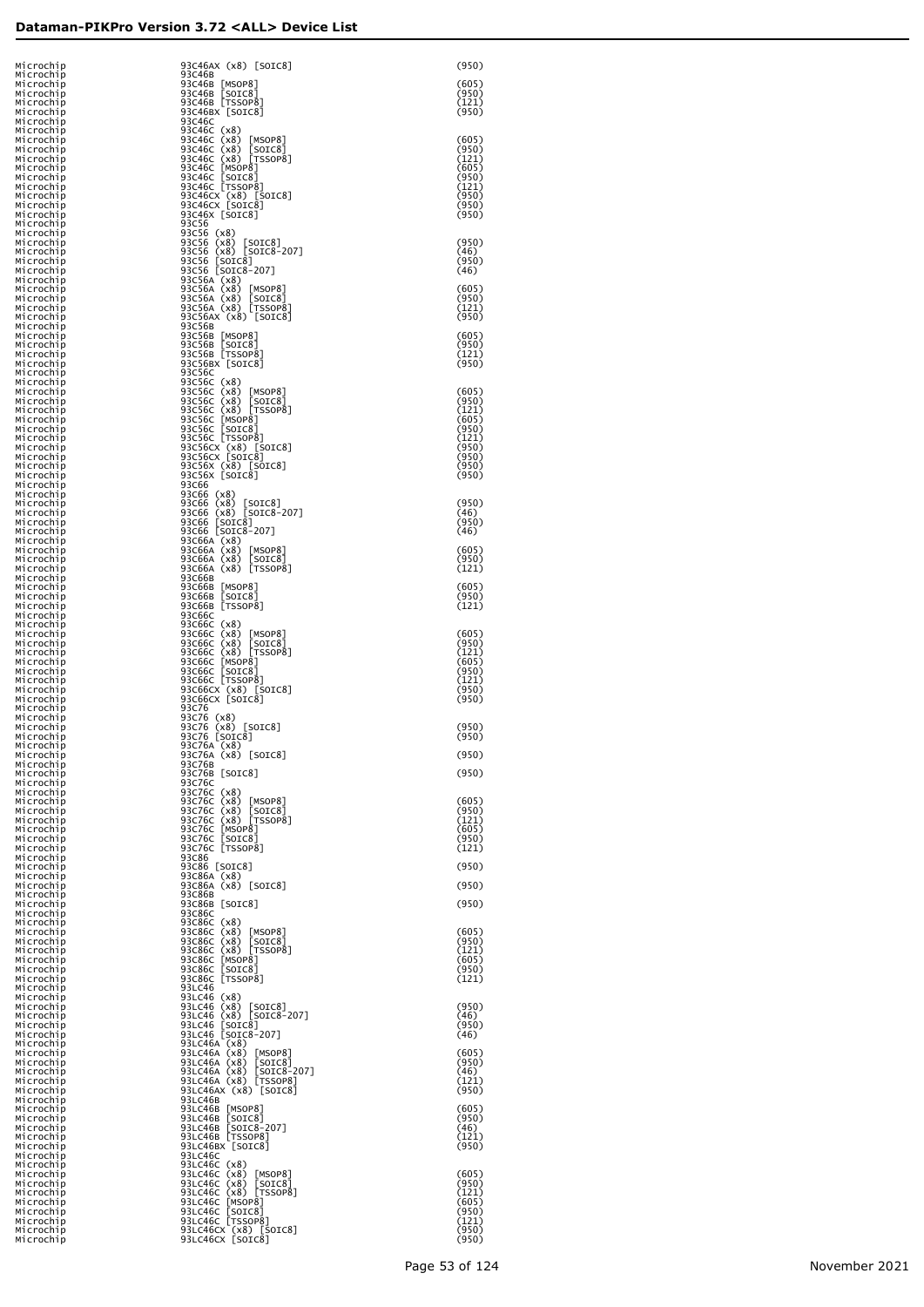| Microchip<br>Microchip              | 93LC46X (x8) [SOIC8]<br>93LC46X [SOIC8]                                              | (950)<br>(950)          |
|-------------------------------------|--------------------------------------------------------------------------------------|-------------------------|
| Microchip<br>Microchip              | 93LC56<br>93LC56 (x8)                                                                |                         |
| Microchip<br>Microchip<br>Microchip | 93LC56 (x8)<br>[SOIC8]<br>93LC56 (x8) [SOIC8-207]<br>93LC56 [SOIC8]                  | (950)<br>(46)<br>(950)  |
| Microchip<br>Microchip              | 93LC56 [SOIC8-207]<br>93LC56A (x8)                                                   | (46)                    |
| Microchip<br>Microchip              | 93LC56A (x8)<br>[SOIC8]<br>93LC56A (x8) [SOIC8-207]                                  | (950)<br>(46)           |
| Microchip<br>Microchip              | 93LC56A (x8) [TSSOP8]<br>93LC56A [MSOP8]                                             | (121)<br>(605)          |
| Microchip<br>Microchip<br>Microchip | 93LC56AX (x8) [SOIC8]<br>93LC56B<br>93LC56B [MSOP8]                                  | (950)<br>(605)          |
| Microchip<br>Microchip              | 93LC56B [SOIC8]<br>93LC56B [SOIC8-207]                                               | (950)<br>(46)           |
| Microchip<br>Microchip              | 93LC56B [TSSOP8]<br>93LC56BX [SOIC8]                                                 | (121)<br>(950)          |
| Microchip<br>Microchip              | 93LC56C<br>93LC56C (x8)<br>93LC56C (x8)                                              | (605)                   |
| Microchip<br>Microchip<br>Microchip | [MSOP8]<br>93LC56C (x8)<br>[SOIC8]<br>93LC56C (x8) [TSSOP8]                          | (950)<br>(121)          |
| Microchip<br>Microchip              | 93LC56C [MSOP8]<br>93LC56C [SOIC8]                                                   | (605)<br>(950)          |
| Microchip<br>Microchip              | 93LC56C [TSSOP8]                                                                     | (121)<br>(950)          |
| Microchip<br>Microchip<br>Microchip | 93LC56CX (x8) [SOIC8]<br>93LC56CX [SOIC8]<br>93LC56X (x8) [SOIC8]<br>93LC56X [SOIC8] | (950)<br>(950)<br>(950) |
| Microchip<br>Microchip              | 93LC66<br>93LC66 (x8)                                                                |                         |
| Microchip<br>Microchip              | 93LC66 (x8) [SOIC8]<br>93LC66 (x8) [SOIC8-207]                                       | (950)<br>(46)           |
| Microchip<br>Microchip              | 93LC66 [SOIC8]<br>93LC66 [SOIC8-207]                                                 | (950)<br>(46)           |
| Microchip<br>Microchip<br>Microchip | 93LC66A (x8)<br>93LC66A (x8)<br>[MSOP8]<br>93LC66A (x8)<br>[SOIC8]                   | (605)<br>(950)          |
| Microchip<br>Microchip              | 93LC66A (x8) [SOIC8-207]<br>93LC66A (x8) [TSSOP8]<br>93LC66AX (x8) [SOIC8]           | (46)<br>(121)           |
| Microchip<br>Microchip              | 93LC66B                                                                              | (950)                   |
| Microchip<br>Microchip              | 93LC66B [MSOP8]<br>93LC66B [SOIC8]                                                   | (605)<br>(950)          |
| Microchip<br>Microchip<br>Microchip | 93LC66B [SOIC8-207]<br>93LC66B [TSSOP8]<br>93LC66BX [SOIC8]                          | (46)<br>(121)<br>(950)  |
| Microchip<br>Microchip              | 93LC66C<br>93LC66C (x8)                                                              |                         |
| Microchip<br>Microchip              | 93LC66C (x8)<br>93LC66C (x8)<br>[MSOP8]<br>[SOIC8]                                   | (605)<br>(950)          |
| Microchip<br>Microchip<br>Microchip | 93LC66C (x8) [TSSOP8]<br>93LC66C [MSOP8]<br>93LC66C [SOIC8]                          | (121)<br>(605)<br>(950) |
| Microchip<br>Microchip              | 93LC66C [TSSOP8]<br>93LC66CX (x8) [SOIC8]                                            | (121)<br>(950)          |
| Microchip<br>Microchip              | 93LC66CX [SOIC8]<br>93LC66X (x8) [SOIC8]                                             | (950)<br>(950)          |
| Microchip<br>Microchip              | 93LC66X [SOIC8]<br>93LC76                                                            | (950)                   |
| Microchip<br>Microchip<br>Microchip | 93LC76 (x8)<br>93LC76 (x8) [SOIC8]<br>93LC76 [SOIC8]                                 | (950)<br>(950)          |
| Microchip<br>Microchip              | 93LC76A (x8)<br>93LC76A (x8) [SOIC8]                                                 | (950)                   |
| Microchip<br>Microchip              | 93LC76AX (x8) [SOIC8]<br>93LC76B                                                     | (950)                   |
| Microchip<br>Microchip<br>Microchip | 93LC76B [SOIC8]<br>93LC76C<br>93LC76C (x8)                                           | (950)                   |
| Microchip<br>Microchip              | 93LC76C (x8)<br>[MSOP8]<br>501C8<br>93LC76C (x8)                                     | (605)<br>(950)          |
| Microchip<br>Microchip              | 93LC76C (x8) [TSSOP8]<br>93LC76C [MSOP8]                                             | (121)<br>(605)          |
| Microchip<br>Microchip              | 93LC76C [SOIC8]<br>93LC76C [TSSOP8]<br>93LC76X (x8) [SOIC8]                          | (950)<br>(121)          |
| Microchip<br>Microchip<br>Microchip | 93LC76X [SOIC8]<br>93LC86                                                            | (950)<br>(950)          |
| Microchip<br>Microchip              | 93LC86 (x8)<br>93LC86 (x8) [SOIC8]                                                   | (950)                   |
| Microchip<br>Microchip              | 93LC86 [SOIC8]<br>93LC86A (x8)                                                       | (950)                   |
| Microchip<br>Microchip<br>Microchip | 93LC86A (x8) [SOIC8]<br>93LC86AX (x8) [SOIC8]<br>93LC86B                             | (950)<br>(950)          |
| Microchip<br>Microchip              | 93LC86B [SOIC8]<br>93LC86C                                                           | (950)                   |
| Microchip<br>Microchip              | 93LC86C (x8)<br>$93LC86C$ $(x8)$<br>[MSOP8]                                          | (605)                   |
| Microchip<br>Microchip              | 93LC86C (x8)<br>[SOIC8]<br>93LC86C (x8) [TSSOP8]                                     | (950)<br>(121)          |
| Microchip<br>Microchip<br>Microchip | 93LC86C [MSOP8]<br>93LC86C [SOIC8]<br>93LC86C [TSSOP8]                               | (605)<br>(950)<br>(121) |
| Microchip<br>Microchip              | 93LC86X (x8) [SOIC8]<br>93LC86X [SOIC8]                                              | (950)<br>(950)          |
| Microchip<br>Microchip              | 93LCS56<br>93LCS56 [SOIC8]                                                           | (950)                   |
| Microchip<br>Microchip<br>Microchip | 93LCS56 [SOIC8-207]<br>93LCS66<br>93LCS66 [SOIC8]                                    | (46)<br>(950)           |
| Microchip<br>Microchip              | 93LCS66 [SOIC8-207]<br>AT17LV002 [LAP8]                                              | (46)<br>(694)           |
| Microchip<br>Microchip              | AT17LV010<br>AT17LV010 [LAP8]                                                        | (694)                   |
| Microchip<br>Microchip              | AT17LV010A<br>AT17LV256<br>AT17LV256 [LAP8]                                          | (694)                   |
| Microchip<br>Microchip<br>Microchip | AT17LV256 [SOIC8]<br>AT17LV512                                                       | (950)                   |
| Microchip<br>Microchip              | AT17LV512 [LAP8]<br>AT17LV512A                                                       | (694)                   |
| Microchip<br>Microchip              | AT24C01C<br>AT24C01C [SOIC8-150]                                                     | (950)                   |
| Microchip<br>Microchip<br>Microchip | AT24C01C [TSSOP8]<br>AT24C01D<br>AT24C01D [SOIC8-150]                                | (121)<br>(950)          |
| Microchip<br>Microchip              | [TSSOP8]<br>AT24C01D<br>$[SOIC8-150]$<br>AT24C02C                                    | (121)<br>(950)          |
| Microchip<br>Microchip              | AT24C02C [TSSOP8]<br>AT24C02D                                                        | (121)                   |
| Microchip<br>Microchip              | AT24C02D<br>$[SOIC8-150]$<br>AT24C02D [TSSOP8]                                       | (950)<br>(121)          |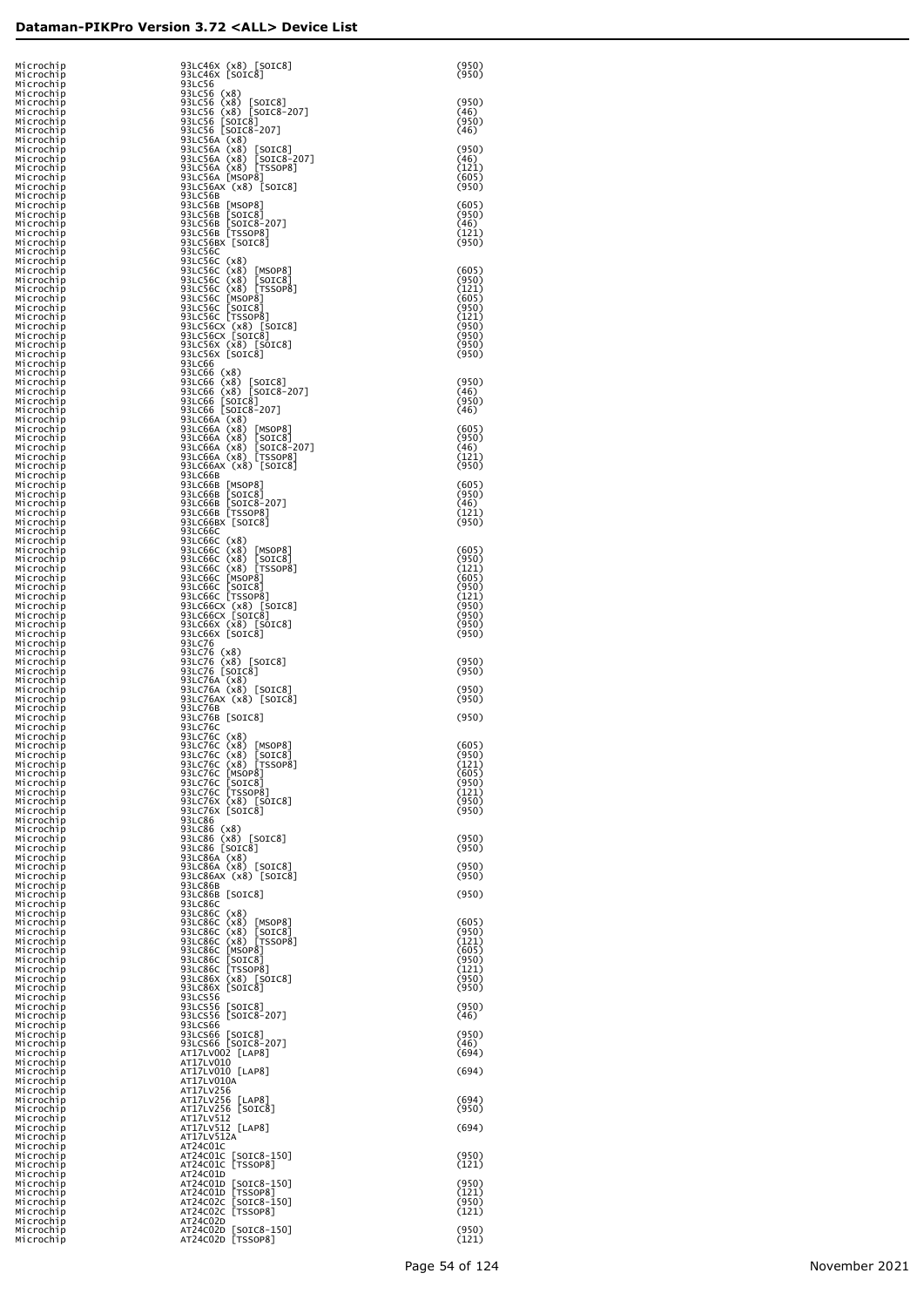| Mıcrochıp                           | AT24C04C                                                                                                                                                                                                                                             |                         |
|-------------------------------------|------------------------------------------------------------------------------------------------------------------------------------------------------------------------------------------------------------------------------------------------------|-------------------------|
| Microchip<br>Microchip              | AT24C04C [SOIC8-150]<br>AT24C04C [TSSOP8]                                                                                                                                                                                                            | (950)<br>(121)          |
| Microchip<br>Microchip              | AT24C04D<br>AT24C04D [SOIC8-150]                                                                                                                                                                                                                     | (950)                   |
| Microchip<br>Microchip              | AT24C04D [TSSOP8]<br>AT24C08C                                                                                                                                                                                                                        | (121)                   |
| Microchip<br>Microchip              | AT24C08C [SOIC8-150]<br>AT24C08C [TSSOP8]                                                                                                                                                                                                            | (950)<br>(121)          |
| Microchip<br>Microchip              | AT24C08D<br>AT24C08D [SOIC8-150]                                                                                                                                                                                                                     | (950)                   |
| Microchip<br>Microchip              | AT24C08D [TSSOP8]<br>AT24C128C [SOIC8-150]<br>AT24C128C [TSSOP8]                                                                                                                                                                                     | (121)<br>(950)          |
| Microchip<br>Microchip              | AT24C16C                                                                                                                                                                                                                                             | (121)                   |
| Microchip<br>Microchip<br>Microchip | AT24C16C [SOIC8-150]<br>AT24C16C [TSSOP8]                                                                                                                                                                                                            | (950)<br>(121)          |
| Microchip<br>Microchıp              | AT24C16D<br>AT24C16D [SOIC8-150]<br>AT24C16D [TSSOP8]                                                                                                                                                                                                | (950)<br>(121)          |
| Microchip<br>Microchip              |                                                                                                                                                                                                                                                      | (950)<br>(121)          |
| Microchip<br>Microchip              | AT24C256C [SOTC8-150]<br>AT24C256C [TSSOP8]<br>AT24C32D [SOTC8] (EPS-01)<br>AT24C32D [SOTC8-150]                                                                                                                                                     | (950)<br>(950)          |
| Microchip<br>Microchip              | AT24C32D [TSSOP8]<br>AT24C32E                                                                                                                                                                                                                        | (121)                   |
| Microchip<br>Microchip              | AT24C32E<br>AT24C32E [SOTC3-150]<br>AT24C32E [SOTC3-150]<br>AT24C32E [TSSOP8]<br>AT24C32E [TSSOP8]<br>AT24C512C [TSSOP8]<br>AT24C64B [SOTC8-150]<br>AT24C640 [SOTC8-150]<br>AT24C640 [SOTC8-150]<br>AT24C640 [SOTC8-150]<br>AT24C501 [TSSOP8]<br>AT2 | (950)<br>(121)          |
| Microchip<br>Microchip              |                                                                                                                                                                                                                                                      | (950)<br>(121)          |
| Microchip<br>Microchip              |                                                                                                                                                                                                                                                      | (950)<br>(121)          |
| Microchip<br>Microchip              |                                                                                                                                                                                                                                                      | (950)<br>(121)          |
| Microchip<br>Microchip              |                                                                                                                                                                                                                                                      | (950)<br>(950)          |
| Microchip<br>Microchip<br>Microchip |                                                                                                                                                                                                                                                      | (121)<br>(950)<br>(121) |
| Microchip<br>Microchip              |                                                                                                                                                                                                                                                      | (950)<br>(121)          |
| Microchip<br>Microchip              |                                                                                                                                                                                                                                                      | (950)<br>(121)          |
| Microchip<br>Microchip              |                                                                                                                                                                                                                                                      | (950)<br>(121)          |
| Microchip<br>Microchip              |                                                                                                                                                                                                                                                      | (950)<br>(121)          |
| Microchip<br>Microchip              | AT24CS32 [SOIC8-150]<br>AT24CS32 [SOIC8-150]<br>AT24CS64 [SOIC8-150]<br>AT24CS64 [TSSOP8]                                                                                                                                                            | (950)<br>(121)          |
| Microchip<br>Microchip              | АТ24НС02В [SOIC8-150]<br>АТ24НС02В [TSSOP8]                                                                                                                                                                                                          | (950)<br>(121)          |
| Microchip<br>Microchip              | AT24HC02C<br>AT24HC02C [SOIC8-1<br>AT24HC02C [TSSOP8]<br>$[SOIC8-150]$                                                                                                                                                                               | (950)                   |
| Microchip<br>Microchip<br>Microchip | AT24HC04B<br>AT24HC04B [SOIC8-150]                                                                                                                                                                                                                   | (121)<br>(950)          |
| Microchip<br>Microchip              | AT24HCO4B [TSSOP8]<br>AT24MAC402 [SOIC8-150]<br>AT24MAC402 [TSSOP8]                                                                                                                                                                                  | (121)<br>(950)          |
| Microchip<br>Microchip              | AT24MAC602 [SOIC8-150]<br>AT24MAC602 [TSSOP8]                                                                                                                                                                                                        | (121)<br>(950)          |
| Microchip<br>Microchip              | AT34C02D [SOIC8-150]<br>AT34C02D [TSSOP8]                                                                                                                                                                                                            | (121)<br>(950)          |
| Microchip<br>Microchip              | AT93C46D (x16)                                                                                                                                                                                                                                       | (121)<br>(950)          |
| Microchip<br>Microchip<br>Microchip | AT93C46D (x16) [SOIC8]<br>AT93C46D (x16) [TSSOP8]<br>AT93C46D (x8)                                                                                                                                                                                   | (121)                   |
| Microchip<br>Microchip              | AT93C46D (x8) [SOIC8]<br>AT93C46D (x8) [TSSOP8]                                                                                                                                                                                                      | (950)<br>(121)          |
| Microchip<br>Microchip              | AT93C46E<br>AT93C46E [SOIC8]                                                                                                                                                                                                                         | (950)                   |
| Microchip<br>Microchip              | [TSSOP8]<br>AT93C46E<br>AT93C56B (x16) [SOIC8]<br>AT93C56B (x16) [TSSOP8]                                                                                                                                                                            | (121)<br>(950)          |
| Microchip<br>Microchip              | AT93C56B (x8) [SOIC8]<br>AT93C56B (x8) [TSSOP8]                                                                                                                                                                                                      | (121)<br>(950)<br>(121) |
| Microchip<br>Microchip<br>Microchip | (x16) [SOIC8]<br>(x16) [TSSOP8]<br>AT93C66B<br>AT93C66B                                                                                                                                                                                              | (950)<br>(121)          |
| Microchip<br>Microchip              | $(x8)$ [SOIC8]<br>$(x8)$ [TSSOP8]<br>AT93C66B<br>AT93C66B                                                                                                                                                                                            | (950)<br>(121)          |
| Microchip<br>Microchip              | AT93C86A (1.8V) (x16)<br>AT93C86A (1.8V)<br>$(x16)$ [SOIC8]                                                                                                                                                                                          | (950)                   |
| Microchip<br>Microchip              | AT93C86A (1.8V) (x16) [TSSOP8]<br>AT93C86A (1.8V)<br>(x8)                                                                                                                                                                                            | (121)                   |
| Microchip<br>Microchip<br>Microchip | AT93C86A (1.8V)<br>(x8)<br>$\lfloor$ SOIC $8$ ]<br>$(x8)$ [TSSOP8]<br>AT93C86A (1.8V)<br>AT93C86A (2.7V)<br>(x16)                                                                                                                                    | (950)<br>(121)          |
| Microchip<br>Microchip              | AT93C86A (2.7V)<br>$(x16)$ [SOIC8]<br>$(x16)$ [TSSOP8]<br>AT93C86A (2.7V)                                                                                                                                                                            | (950)<br>(121)          |
| Microchip<br>Microchip              | AT93C86A (2.7V) (x8)<br>AT93C86A (2.7V) (x8)<br>[SOIC8]                                                                                                                                                                                              | (950)                   |
| Microchip<br>Microchip              | AT93C86A (2.7V) (x8) [TSSOP8]<br>CF745                                                                                                                                                                                                               | (121)                   |
| Microchip<br>Microchip              | CF745 [SOIC18]<br>CF775                                                                                                                                                                                                                              | (1061)                  |
| Microchip<br>Microchip              | CF775 [SOIC28]<br>$dsPLC30F1010$ (ISP)                                                                                                                                                                                                               | (4045)<br>(138)         |
| Microchip<br>Microchip<br>Microchip | dsPIC30F1010 (ISP-ext.VDD)<br>dsPIC30F2010 (ISP)<br>dsPIC30F2010 (ISP-ext.VDD)                                                                                                                                                                       | (138)<br>(138)<br>(138) |
| Microchip<br>Microchip              | dsPIC30F2011 (ISP)<br>dsPIC30F2011 (ISP-ext.VDD)                                                                                                                                                                                                     | (138)<br>(138)          |
| Microchip<br>Microchip              | dsPIC30F2012<br>(TSP)<br>dsPIC30F2012<br>(ISP-ext.VDD)                                                                                                                                                                                               | (138)<br>(138)          |
| Microchip<br>Microchip              | dsPIC30F2020<br>(TSP)<br>dsPIC30F2020<br>(ISP-ext.VDD)                                                                                                                                                                                               | (138)<br>(138)          |
| Microchip<br>Microchip              | dsPIC30F2023<br>(ISP)<br>dsPIC30F2023<br>(ISP-ext.VDD)                                                                                                                                                                                               | (138)<br>(138)          |
| Microchip<br>Microchip              | dsPIC30F3010<br>(ISP)<br>dsPIC30F3010<br>(ISP-ext.VDD)                                                                                                                                                                                               | (138)<br>(138)          |
| Microchip<br>Microchip<br>Microchip | dsPIC30F3011 (ISP)<br>dsPIC30F3011<br>(ISP-ext.VDD)<br>dsPIC30F3012<br>(ISP)                                                                                                                                                                         | (138)<br>(138)<br>(138) |
| Microchip<br>Microchip              | dsPIC30F3012<br>(ISP-ext.VDD)<br>dsPIC30F3013<br>(ISP)                                                                                                                                                                                               | (138)<br>(138)          |
| Microchip<br>Microchip              | dsPIC30F3013<br>(ISP-ext.VDD)<br>dsPIC30F3014<br>(ISP)                                                                                                                                                                                               | (138)<br>(138)          |
| Microchip<br>Microchip              | dsPIC30F3014<br>(ISP-ext.VDD)<br>dsPIC30F4011 (ISP)                                                                                                                                                                                                  | (138)<br>(138)          |
| Microchip<br>Microchip              | dsPIC30F4011 (ISP-ext.VDD)<br>dsPIC30F4012<br>(ISP)                                                                                                                                                                                                  | (138)<br>(138)          |
| Microchip<br>Microchip<br>Microchip | dsPIC30F4012<br>(ISP-ext.VDD)<br>dsPIC30F4013<br>(ISP)<br>dsPIC30F4013<br>(ISP-ext.VDD)                                                                                                                                                              | (138)<br>(138)<br>(138) |
| Microchip<br>Microchip              | dsPIC30F5011 (ISP)<br>dsPIC30F5011 (ISP-ext.VDD)                                                                                                                                                                                                     | (138)<br>(138)          |
| Microchip                           | dsPIC30F5011 [TQFP64]                                                                                                                                                                                                                                | (104)                   |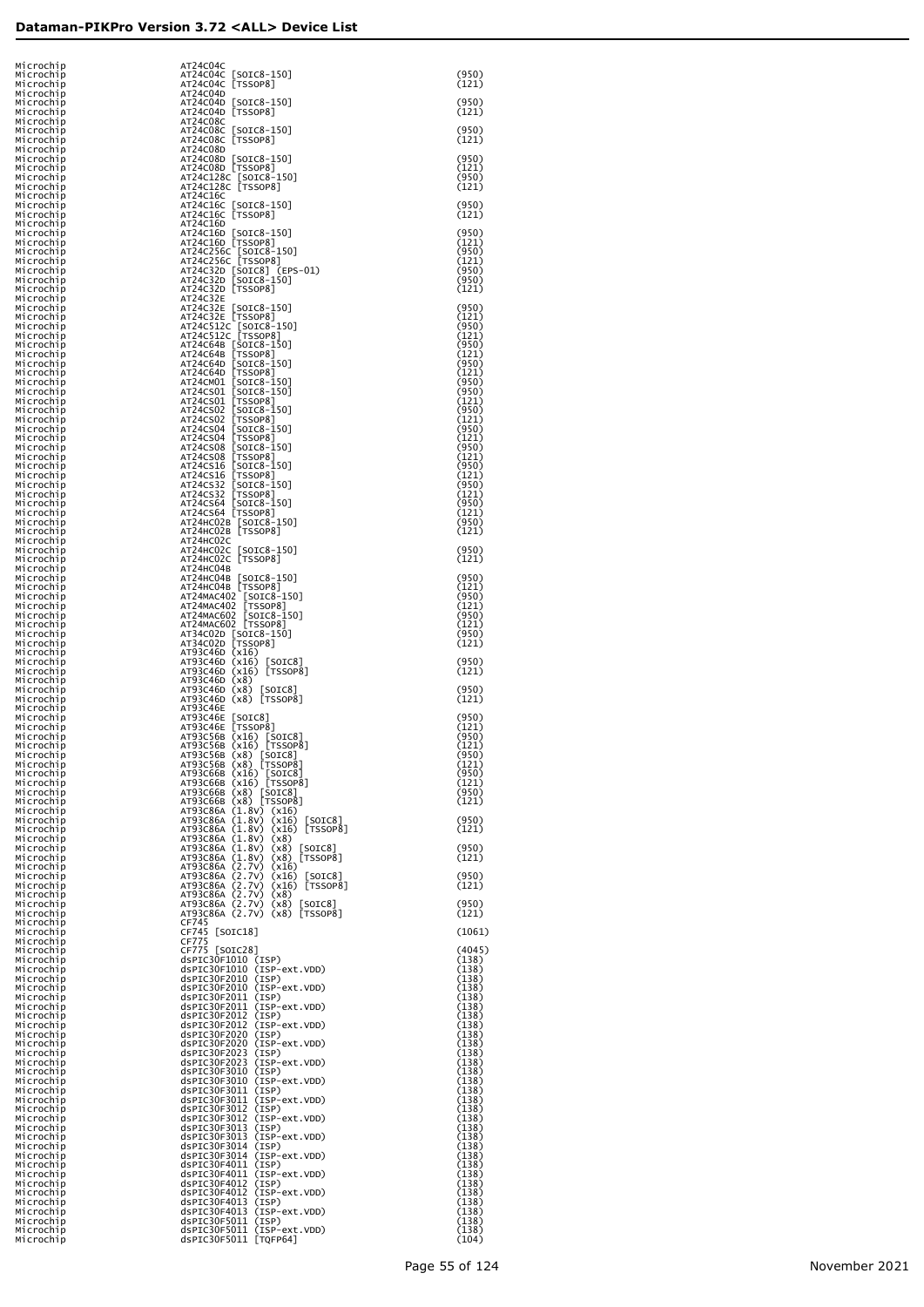| Microchip                 | dsPIC30F5013 (ISP)                                                                                                                                                        | (138)          |
|---------------------------|---------------------------------------------------------------------------------------------------------------------------------------------------------------------------|----------------|
| Microchip<br>Microchip    |                                                                                                                                                                           | (138)<br>(237) |
| Microchip                 |                                                                                                                                                                           | (138)          |
| Microchip<br>Microchip    | dsPrC30F5013 (ISP-ext.VDD)<br>dsPIC30F5013 [TQFP80]<br>dsPIC30F5013 [TQFP80]<br>dsPIC30F5015 (ISP)<br>dsPIC30F5015 [TQFP64]<br>dsPIC30F5015 [TQFP64]                      | (138)<br>(104) |
| Microchip                 | dsPrC30F5016 (ISP)<br>dsPIC30F5016 (ISP)<br>dsPIC30F5016 (ISP-ext.VDD)<br>dsPIC30F6010 (ISP)<br>dsPIC30F6010 (ISP-ext.VDD)<br>dsPIC30F6010 (ISP-ext.VDD)                  | (138)          |
| Microchip<br>Microchip    |                                                                                                                                                                           | (138)<br>(237) |
| Microchip                 |                                                                                                                                                                           | (138)          |
| Microchip                 |                                                                                                                                                                           | (138)          |
| Microchip<br>Microchip    | dsPIC30F6010 [TQFP80]                                                                                                                                                     | (781)<br>(138) |
| Microchip                 | dsPIC30F6010A (ISP)<br>dsPIC30F6010A (ISP-ext.VDD)                                                                                                                        | (138)          |
| Microchip<br>Microchip    |                                                                                                                                                                           | (138)<br>(138) |
| Microchip                 | dsPIC30F6011 (ISP)<br>dsPIC30F6011 (ISP)<br>dsPIC30F6011 (ISP-ext.VDD)<br>dsPIC30F6011A (ISP)<br>dsPIC30F6011A (IQPP64 10x10)<br>dsPIC30F6012 (ISP)<br>dsPIC30F6012 (ISP) | (138)          |
| Microchip                 |                                                                                                                                                                           | (138)          |
| Microchip<br>Microchip    |                                                                                                                                                                           | (104)<br>(138) |
| Microchip                 | dsPIC30F6012 (ISP-ext.VDD)                                                                                                                                                | (138)          |
| Microchip<br>Microchip    | dsPIC30F6012A (ISP)<br>dsPIC30F6012A (ISP-ext.VDD)                                                                                                                        | (138)<br>(138) |
| Microchip                 | dsPIC30F6012A [TQFP64 10x10]                                                                                                                                              | (104)          |
| Microchip<br>Microchip    | dsPIC30F6013 (ISP)<br>dsPIC30F6013 (ISP-ext.VDD)                                                                                                                          | (138)<br>(138) |
| Microchip                 | dsPIC30F6013 [TQFP80]                                                                                                                                                     | (781)          |
| Microchip                 | dsPIC30F6013A (ISP)                                                                                                                                                       | (138)          |
| Microchip<br>Microchip    | dsPIC30F6013A (ISP-ext.VDD)                                                                                                                                               | (138)<br>(237) |
| Microchip                 | dsPIC30F6013A [TQFP80 12x12]<br>dsPIC30F6013A [TQFP80 14x14]                                                                                                              | (781)          |
| Microchip<br>Microchip    | dsPIC30F6014 (ISP)<br>dsPIC30F6014 (ISP-ext.VDD)                                                                                                                          | (138)<br>(138) |
| Microchip                 | dsPIC30F6014 [TQFP80]                                                                                                                                                     | (781)          |
| Microchip<br>Microchip    | dsPIC30F6014A (ISP)<br>dsPIC30F6014A (ISP-ext.VDD)                                                                                                                        | (138)<br>(138) |
| Microchip                 | dsPIC30F6014A [TQFP80 12x12]<br>dsPIC30F6014A [TQFP80 14x14]                                                                                                              | (237)          |
| Microchip                 |                                                                                                                                                                           | (781)<br>(138) |
| Microchip<br>Microchip    | dsPIC30F6015 (ISP)<br>dsPIC30F6015 (ISP-ext.VDD)<br>dsPIC30F6015 [TQFP64]                                                                                                 | (138)          |
| Microchip                 |                                                                                                                                                                           | (104)          |
| Microchip<br>Microchip    | dsPIC33FJ06GS101 (ISP)<br>dsPIC33FJ06GS101 (ISP-ext.VDD)                                                                                                                  | (138)<br>(138) |
| Microchip                 | dsPIC33FJ06GS102 (ISP)                                                                                                                                                    | (138)          |
| Microchip<br>Microchip    | dsPIC33FJ06GS102 (ISP-ext.VDD)<br>dsPIC33FJ06GS202 (ISP)                                                                                                                  | (138)<br>(138) |
| Microchip                 | dsPIC33FJ06GS202 (ISP-ext.VDD)                                                                                                                                            | (138)          |
| Microchip<br>Microchip    | dsPIC33FJ128GP202 (ISP)<br>dsPIC33FJ128GP202 (ISP-ext.VDD)                                                                                                                | (138)<br>(138) |
| Microchip                 | dsPIC33FJ128GP204 (ISP)<br>dsPIC33FJ128GP204 (ISP-ext.VDD)                                                                                                                | (138)          |
| Microchip                 |                                                                                                                                                                           | (138)          |
| Microchip<br>Microchip    | dsPIC33FJ128GP206 (ISP)<br>dsPIC33FJ128GP206 (ISP-ext.VDD)                                                                                                                | (138)<br>(138) |
| Microchip                 | dsPIC33FJ128GP206A (ISP)                                                                                                                                                  | (138)          |
| Microchip<br>Microchip    | dsPIC33FJ128GP206A (ISP-ext.VDD)<br>dsPIC33FJ128GP306 (ISP)                                                                                                               | (138)<br>(138) |
| Microchip                 | dsPIC33FJ128GP306 (ISP-ext.VDD)                                                                                                                                           | (138)          |
| Microchip<br>Microchip    | dsPIC33FJ128GP306A (ISP)<br>dsPIC33FJ128GP306A (ISP-ext.VDD)                                                                                                              | (138)<br>(138) |
| Microchip                 | dsPIC33FJ128GP310 (ISP)                                                                                                                                                   | (138)          |
| Microchip<br>Microchip    | dsPIC33FJ128GP310 (ISP-ext.VDD)<br>dsPIC33FJ128GP310A (ISP)                                                                                                               | (138)<br>(138) |
| Microchip                 | dsPIC33FJ128GP310A (ISP-ext.VDD)                                                                                                                                          | (138)          |
| Microchip                 | dsPIC33FJ128GP706 (ISP)<br>dsPIC33FJ128GP706 (ISP-ext.VDD)                                                                                                                | (138)<br>(138) |
| Microchip<br>Microchip    | dsPIC33FJ128GP706A (ISP)                                                                                                                                                  | (138)          |
| Microchip                 | dsPIC33FJ128GP706A (ISP-ext.VDD)                                                                                                                                          | (138)          |
| Microchip<br>Microchip    | dsPIC33FJ128GP708 (ISP)<br>dsPIC33FJ128GP708 (ISP-ext.VDD)                                                                                                                | (138)<br>(138) |
| Microchip                 | dsPIC33FJ128GP708A (ISP)                                                                                                                                                  | (138)          |
| Microchip<br>Microchip    | dsPIC33FJ128GP708A (ISP-ext.VDD)<br>dsPIC33FJ128GP710 (ISP)                                                                                                               | (138)<br>(138) |
| Microchip                 | dsPIC33FJ128GP710 (ISP-ext.VDD)                                                                                                                                           | (138)          |
| Microchip<br>M1 Croch 1 p | dsPIC33FJ128GP710A (ISP)<br>dsPIC33FJ128GP710A (ISP-ext.VDD)                                                                                                              | (138)          |
| Microchip                 | dsPIC33FJ128GP802 (ISP)                                                                                                                                                   | (138)<br>(138) |
| Microchip                 |                                                                                                                                                                           | (138)          |
| Microchip<br>Microchip    | dsPIC33FJ128GP802 (ISP-ext.VDD)<br>dsPIC33FJ128GP804 (ISP)<br>dsPIC33FJ128GP804 (ISP)<br>dsPIC33FJ128GP804 (ISP-ext.VDD)                                                  | (138)<br>(138) |
| Microchip                 | dsPIC33FJ128MC202 (ISP)                                                                                                                                                   | (138)          |
| Microchip<br>Microchip    | dsPIC33FJ128MC202 (ISP-ext.VDD)<br>dsPIC33FJ128MC204 (ISP)<br>dsPIC33FJ128MC204 (ISP)<br>dsPIC33FJ128MC204 (ISP-ext.VDD)                                                  | (138)<br>(138) |
| Microchip                 |                                                                                                                                                                           | (138)          |
| Microchip<br>Microchip    | dsPIC33FJ128MC506 (ISP)<br>dsPIC33FJ128MC506 (ISP-ext.VDD)                                                                                                                | (138)<br>(138) |
| Microchip                 | dsPIC33FJ128MC506A (ISP)                                                                                                                                                  | (138)          |
| Microchip<br>Microchip    | dsPIC33FJ128MC506A (ISP-ext.VDD)<br>dsPIC33FJ128MC510 (ISP)                                                                                                               | (138)<br>(138) |
| Microchip                 | dsPIC33FJ128MC510 (ISP-ext.VDD)                                                                                                                                           | (138)          |
| Microchip<br>Microchip    | dsPIC33FJ128MC510A (ISP)<br>dsPIC33FJ128MC510A (ISP-ext.VDD)                                                                                                              | (138)<br>(138) |
| Microchip                 | dsPIC33FJ128MC706 (ISP)                                                                                                                                                   | (138)          |
| Microchip<br>Microchip    | dsPIC33FJ128MC706 (ISP-ext.VDD)<br>dsPIC33FJ128MC706A (ISP)                                                                                                               | (138)<br>(138) |
| Microchip                 | dsPIC33FJ128MC706A (ISP-ext.VDD)                                                                                                                                          | (138)          |
| Microchip<br>Microchip    | dsPIC33FJ128MC708 (ISP)<br>dsPIC33FJ128MC708 (ISP-ext.VDD)                                                                                                                | (138)<br>(138) |
| Microchip                 | dsPIC33FJ128MC708A (ISP)                                                                                                                                                  | (138)          |
| Microchip                 | dsPIC33FJ128MC708A (ISP-ext.VDD)                                                                                                                                          | (138)          |
| Microchip<br>Microchip    | dsPIC33FJ128MC710 (ISP)<br>dsPIC33FJ128MC710 (ISP-ext.VDD)                                                                                                                | (138)<br>(138) |
| Microchip                 | dsPIC33FJ128MC710A (ISP)                                                                                                                                                  | (138)          |
| Microchip<br>Microchip    | dsPIC33FJ128MC710A (ISP-ext.VDD)<br>dsPIC33FJ128MC802 (ISP)                                                                                                               | (138)<br>(138) |
| Microchip                 | dsPIC33FJ128MC802 (ISP-ext.VDD)<br>dsPIC33FJ128MC804 (ISP)<br>dsPIC33FJ128MC804 (ISP)<br>dsPIC33FJ128MC804 (ISP-ext.VDD)                                                  | (138)          |
| Microchip<br>Microchip    |                                                                                                                                                                           | (138)<br>(138) |
| Microchip                 | dsPIC33FJ12GP201 (ISP)                                                                                                                                                    | (138)          |
| Microchip<br>Microchip    | dsPIC33FJ12GP201 (ISP-ext.VDD)<br>dsPIC33FJ12GP202 (ISP)                                                                                                                  | (138)<br>(138) |
| Microchip                 | dsPIC33FJ12GP202 (ISP-ext.VDD)                                                                                                                                            | (138)          |
| Microchip<br>Microchip    | dsPIC33FJ12MC201 (ISP)<br>dsPIC33FJ12MC201 (ISP-ext.VDD)                                                                                                                  | (138)<br>(138) |
| Microchip                 | dsPIC33FJ12MC202 (ISP)                                                                                                                                                    | (138)          |
| Microchip<br>Microchip    | dsPIC33FJ12MC202 (ISP-ext.VDD)<br>dsPIC33FJ16GP101 (ISP)                                                                                                                  | (138)<br>(138) |
| Microchip                 | dsPIC33FJ16GP101 (ISP-ext.VDD)                                                                                                                                            | (138)          |
| Microchip                 | dsPIC33FJ16GP102 (ISP)<br>dsPIC33FJ16GP102 (ISP-ext.VDD)                                                                                                                  | (138)          |
| Microchip<br>Microchip    | dsPIC33FJ16GP304 (ISP)                                                                                                                                                    | (138)<br>(138) |
| Microchip                 | dsPIC33FJ16GP304 (ISP-ext.VDD)                                                                                                                                            | (138)          |
| Microchip<br>Microchip    | dsPIC33FJ16GS402 (ISP)<br>dsPIC33FJ16GS402 (ISP-ext.VDD)                                                                                                                  | (138)<br>(138) |
| Microchip                 | dsPIC33FJ16GS404 (ISP)                                                                                                                                                    | (138)          |
| Microchip<br>Microchip    | dsPIC33FJ16GS404 (ISP-ext.VDD)<br>dsPIC33FJ16GS502 (ISP)                                                                                                                  | (138)<br>(138) |
| Microchip                 | dsPIC33FJ16GS502 (ISP-ext.VDD)                                                                                                                                            | (138)          |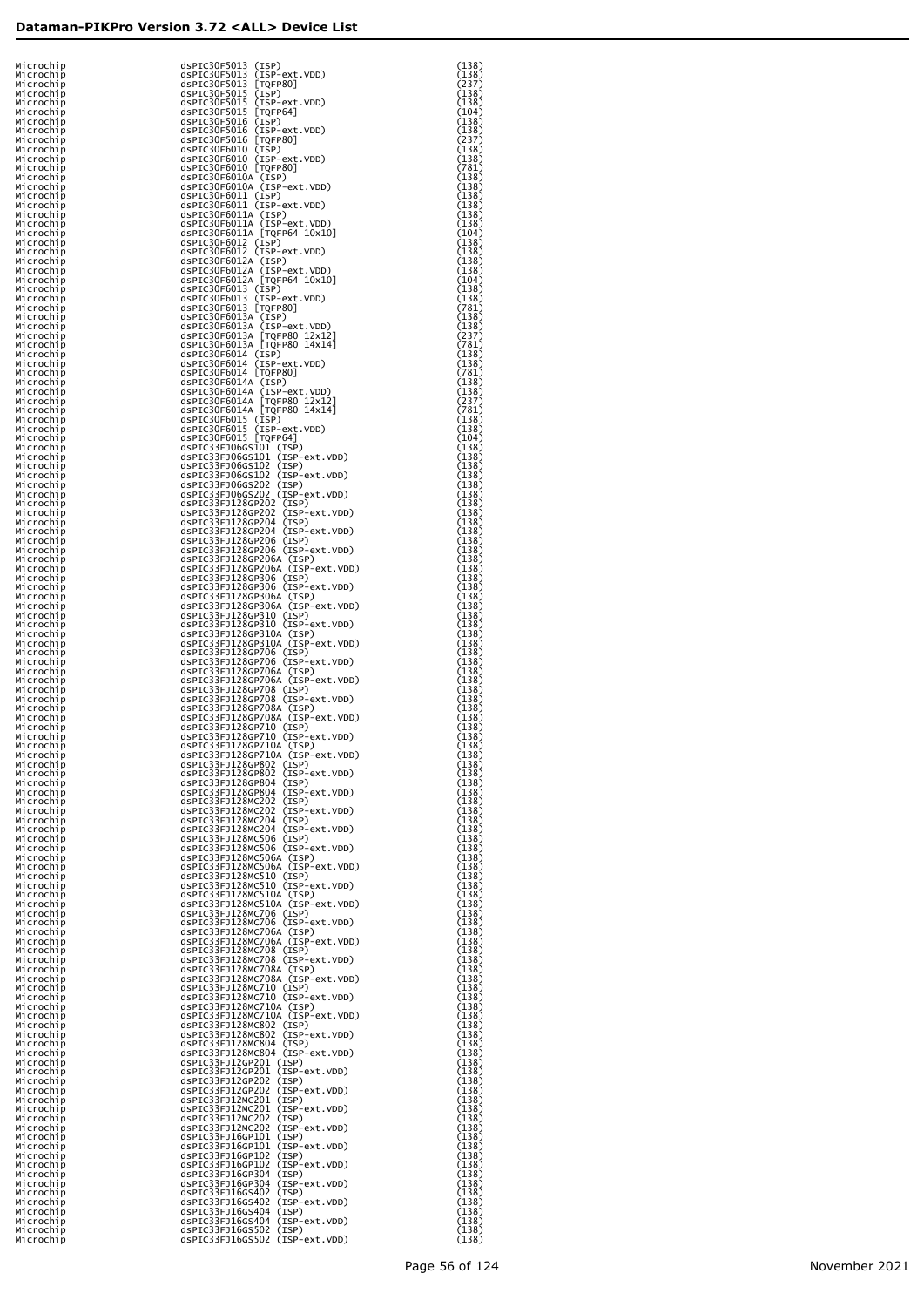| Microchip              | dsPIC33FJ16GS504 (ISP)                                                                    | (138)          |
|------------------------|-------------------------------------------------------------------------------------------|----------------|
| Microchip              | dsPIC33FJ16GS504 (ISP-ext.VDD)                                                            | (138)          |
| Microchip              | dsPIC33FJ16MC101 (ISP)                                                                    | (138)          |
| Microchip              | dsPIC33FJ16MC101 (ISP-ext.VDD)                                                            | (138)          |
| Microchip              | dsPIC33FJ16MC102 (ISP)                                                                    | (138)          |
| Microchip              | dsPIC33FJ16MC102 (ISP-ext.VDD)                                                            | (138)          |
| Microchip              | dsPIC33FJ16MC304 (ISP)                                                                    | (138)          |
| Microchip              | dsPIC33FJ16MC304 (ISP-ext.VDD)<br>dsPIC33FJ16MC304 (ISP)<br>spic33FJ166P506 (ISP) ext.VDD | (138)          |
| Microchip              |                                                                                           | (138)<br>(138) |
| Microchip<br>Microchip | dsPIC33FJ256GP506 (ISP-ext.VDD)<br>dsPIC33FJ256GP506A (ISP)                               | (138)          |
| Microchip              | dsPIC33FJ256GP506A (ISP-ext.VDD)                                                          | (138)          |
|                        |                                                                                           | (138)          |
| Microchip              | dsPIC33FJ256GP510 (ISP)                                                                   | (138)          |
| Microchip              | dsPIC33FJ256GP510 (ISP-ext.VDD)<br>dsPIC33FJ256GP510A (ISP)                               | (138)          |
| Microchip              |                                                                                           | (138)          |
| Microchip              | dsPIC33FJ256GP510A (ISP-ext.VDD)                                                          |                |
| Microchip              | dsPIC33FJ256GP710 (ISP)                                                                   | (138)          |
| Microchip              | dsPIC33FJ256GP710 (ISP-ext.VDD)<br>dsPIC33FJ256GP710A (ISP)                               | (138)<br>(138) |
| Microchip              | dsPIC33FJ256GP710A (ISP-ext.VDD)                                                          | (138)          |
| Microchip              |                                                                                           |                |
| Microchip              | dsPIC33FJ256MC510 (ISP)                                                                   | (138)          |
| Microchip              | dsPIC33FJ256MC510 (ISP-ext.VDD)                                                           | (138)          |
| Microchip              | dsPIC33FJ256MC510A (ISP)                                                                  | (138)          |
| Microchip              | dsPIC33FJ256MC510A (ISP-ext.VDD)                                                          | (138)          |
| Microchip              | dsPIC33FJ256MC710 (ISP)                                                                   | (138)          |
| Microchip              | dsPIC33FJ256MC710 (ISP-ext.VDD)                                                           | (138)          |
| Microchip              | dsPIC33FJ256MC710A (ISP)                                                                  | (138)          |
| Microchip              | dsPIC33FJ256MC710A (ISP-ext.VDD)                                                          | (138)          |
| Microchip              | dsPIC33FJ32GP202 (ISP)                                                                    | (138)          |
| Microchip              | dsPIC33FJ32GP202 (ISP-ext.VDD)                                                            | (138)          |
| Microchip              | dsPIC33FJ32GP204 (ISP)                                                                    | (138)          |
| Microchip              | dsPIC33FJ32GP204 (ISP-ext.VDD)                                                            | (138)          |
| Microchip              | dsPIC33FJ32GP302 (ISP)                                                                    | (138)          |
| Microchip              | dsPIC33FJ32GP302 (ISP-ext.VDD)<br>dsPIC33FJ32GP304 (ISP)                                  | (138)          |
| Microchip              |                                                                                           | (138)          |
| Microchip              | dsPIC33FJ32GP304 (ISP-ext.VDD)<br>dsPIC33FJ32GS406 (ISP)                                  | (138)          |
| Microchip              |                                                                                           | (138)          |
| Microchip              | dsPIC33FJ32GS406 (ISP-ext.VDD)<br>dsPIC33FJ32GS606 (ISP)                                  | (138)          |
| Microchip              | dsPIC33FJ32GS606 (ISP-ext.VDD)                                                            | (138)<br>(138) |
| Microchip              | dsPIC33FJ32GS608 (ISP)                                                                    | (138)          |
| Microchip              | dsPIC33FJ32GS608 (ISP-ext.VDD)                                                            | (138)          |
| Microchip              | dsPIC33FJ32GS610 (ISP)                                                                    | (138)          |
| Microchip<br>Microchip | dsPIC33FJ32GS610 (ISP-ext.VDD)                                                            | (138)          |
|                        | dsPIC33FJ32MC202 (ISP)                                                                    | (138)          |
| Microchip<br>Microchip | dsPIC33FJ32MC202 (ISP-ext.VDD)                                                            | (138)          |
| Microchip              | dsPIC33FJ32MC204 (ISP)                                                                    | (138)          |
| Microchip              | dsPIC33FJ32MC204 (ISP-ext.VDD)                                                            | (138)          |
| Microchip              | dsPIC33FJ32MC302 (ISP)                                                                    | (138)          |
| Microchip              | dsPIC33FJ32MC302 (ISP-ext.VDD)                                                            | (138)          |
| Microchip              | dsPIC33FJ32MC304 (ISP)                                                                    | (138)          |
| Microchip              | dsPIC33FJ32MC304 (ISP-ext.VDD)                                                            | (138)          |
| Microchip              | dsPIC33FJ64GP202 (ISP)                                                                    | (138)          |
| Microchip              | dsPIC33FJ64GP202 (ISP-ext.VDD)                                                            | (138)          |
| Microchip              | dsPIC33FJ64GP204 (ISP)                                                                    | (138)          |
| Microchip              | dsPIC33FJ64GP204 (ISP-ext.VDD)                                                            | (138)          |
| Microchip              | dsPIC33FJ64GP206 (ISP)                                                                    | (138)          |
| Microchip              | dsPIC33FJ64GP206 (ISP-ext.VDD)                                                            | (138)          |
| Microchip              | dsPIC33FJ64GP206A (ISP)                                                                   | (138)          |
| Microchip              | dsPIC33FJ64GP206A (ISP-ext.VDD)                                                           | (138)          |
| Microchip              | dsPIC33FJ64GP306 (ISP)                                                                    | (138)          |
| Microchip              | dsPIC33FJ64GP306 (ISP-ext.VDD)                                                            | (138)          |
| Microchip              | dsPIC33FJ64GP306A (ISP)                                                                   | (138)          |
| Microchip              | dsPIC33FJ64GP306A (ISP-ext.VDD)                                                           | (138)          |
| Microchip              | dsPIC33FJ64GP310 (ISP)                                                                    | (138)          |
| Microchip              | dsPIC33FJ64GP310 (ISP-ext.VDD)                                                            | (138)          |
| Microchip              | dsPIC33FJ64GP310A (ISP)                                                                   | (138)          |
| Microchip              | dsPIC33FJ64GP310A (ISP-ext.VDD)                                                           | (138)          |
| Microchip              | dsPIC33FJ64GP706 (ISP)                                                                    | (138)          |
| Microchip              | dsPIC33FJ64GP706 (ISP-ext.VDD)                                                            | (138)          |
| Microchip              | dsPIC33FJ64GP706A (ISP)                                                                   | (138)          |
| Microchip              | dsPIC33FJ64GP706A (ISP-ext.VDD)                                                           | (138)          |
| Microchip              | dsPIC33FJ64GP708 (ISP)                                                                    | (138)          |
| Microchip              | dsPIC33FJ64GP708 (ISP-ext.VDD)                                                            | (138)          |
| M1 Croch 1 p           | dsPIC33FJ64GP/08A (ISP)                                                                   | (138)          |
| Microchip              | dsPIC33FJ64GP708A (ISP-ext.VDD)                                                           | (138)          |
| Microchip              | dsPIC33FJ64GP710 (ISP)                                                                    | (138)          |
| Microchip              | dsPIC33FJ64GP710 (ISP-ext.VDD)                                                            | (138)          |
| Microchip              | dsPIC33FJ64GP710A (ISP)                                                                   | (138)          |
| Microchip              | dsPIC33FJ64GP710A (ISP-ext.VDD)                                                           | (138)          |
| Microchip              | dsPIC33FJ64GP802 (ISP)                                                                    | (138)          |
| Microchip              | dsPIC33FJ64GP802 (ISP-ext.VDD)                                                            | (138)          |
| Microchip              | dsPIC33FJ64GP804 (ISP)                                                                    | (138)          |
| Microchip              | dsPIC33FJ64GP804 (ISP-ext.VDD)                                                            | (138)          |
| Microchip              | dsPIC33FJ64GS406 (ISP)                                                                    | (138)          |
| Microchip              | dsPIC33FJ64GS406 (ISP-ext.VDD)                                                            | (138)          |
| Microchip              | dsPIC33FJ64GS606 (ISP)                                                                    | (138)          |
| Microchip              | dsPIC33FJ64GS606 (ISP-ext.VDD)                                                            | (138)          |
| Microchip              | dsPIC33FJ64GS608 (ISP)                                                                    | (138)          |
| Microchip              | dsPIC33FJ64GS608 (ISP-ext.VDD)                                                            | (138)          |
| Microchip              | dsPIC33FJ64GS610 (ISP)<br>dsPIC33FJ64GS610 (ISP-ext.VDD)                                  | (138)          |
| Microchip              | dsPIC33FJ64MC202 (ISP)                                                                    | (138)          |
| Microchip<br>Microchip | dsPIC33FJ64MC202 (ISP-ext.VDD)                                                            | (138)<br>(138) |
| Microchip              | dsPIC33FJ64MC204 (ISP)                                                                    | (138)          |
|                        | dsPIC33FJ64MC204 (ISP-ext.VDD)                                                            |                |
| Microchip<br>Microchip | dsPIC33FJ64MC506 (ISP)                                                                    | (138)<br>(138) |
| Microchip              | dsPIC33FJ64MC506 (ISP-ext.VDD)                                                            | (138)          |
| Microchip              | dsPIC33FJ64MC506A (ISP)                                                                   | (138)          |
| Microchip              | dsPIC33FJ64MC506A (ISP-ext.VDD)                                                           | (138)          |
| Microchip              | dsPIC33FJ64MC508 (ISP)                                                                    | (138)          |
| Microchip              | dsPIC33FJ64MC508 (ISP-ext.VDD)                                                            | (138)          |
| Microchip              | dsPIC33FJ64MC508A (ISP)                                                                   | (138)          |
| Microchip              | dsPIC33FJ64MC508A (ISP-ext.VDD)                                                           | (138)          |
| Microchip              | dsPIC33FJ64MC510 (ISP)                                                                    | (138)          |
| Microchip              | dsPIC33FJ64MC510 (ISP-ext.VDD)                                                            | (138)          |
| Microchip              | dsPIC33FJ64MC510A (ISP)                                                                   | (138)          |
| Microchip              | dsPIC33FJ64MC510A (ISP-ext.VDD)                                                           | (138)          |
| Microchip              | dsPIC33FJ64MC706 (ISP)                                                                    | (138)          |
| Microchip              | dsPIC33FJ64MC706 (ISP-ext.VDD)                                                            | (138)          |
| Microchip              | dsPIC33FJ64MC706A (ISP)                                                                   | (138)          |
| Microchip              | dsPIC33FJ64MC706A (ISP-ext.VDD)                                                           | (138)          |
| Microchip              | dsPIC33FJ64MC710 (ISP)                                                                    | (138)          |
| Microchip              | dsPIC33FJ64MC710 (ISP-ext.VDD)                                                            | (138)          |
| Microchip              | dsPIC33FJ64MC710A (ISP)                                                                   | (138)          |
| Microchip              | dsPIC33FJ64MC710A (ISP-ext.VDD)                                                           | (138)          |
| Microchip              | dsPIC33FJ64MC802 (ISP)                                                                    | (138)          |
| Microchip              |                                                                                           | (138)          |
| Microchip              | dsPIC33FJ64MC802 (ISP-ext.VDD)<br>dsPIC33FJ64MC804 (ISP)                                  | (138)          |
| Microchip              | dsPIC33FJ64MC804 (ISP-ext.VDD)                                                            | (138)          |
| Microchip              | ER5911                                                                                    |                |
| Microchip              | ER5911 (x8)                                                                               |                |
| Microchip              | ER59256                                                                                   |                |
| Microchip              | HCS101                                                                                    |                |
| Microchip              | HCS101 [SOIC8]                                                                            | (950)          |
| Microchip              | <b>HCS200</b>                                                                             |                |
| Microchip              | HCS200 [SOIC8]                                                                            | (950)          |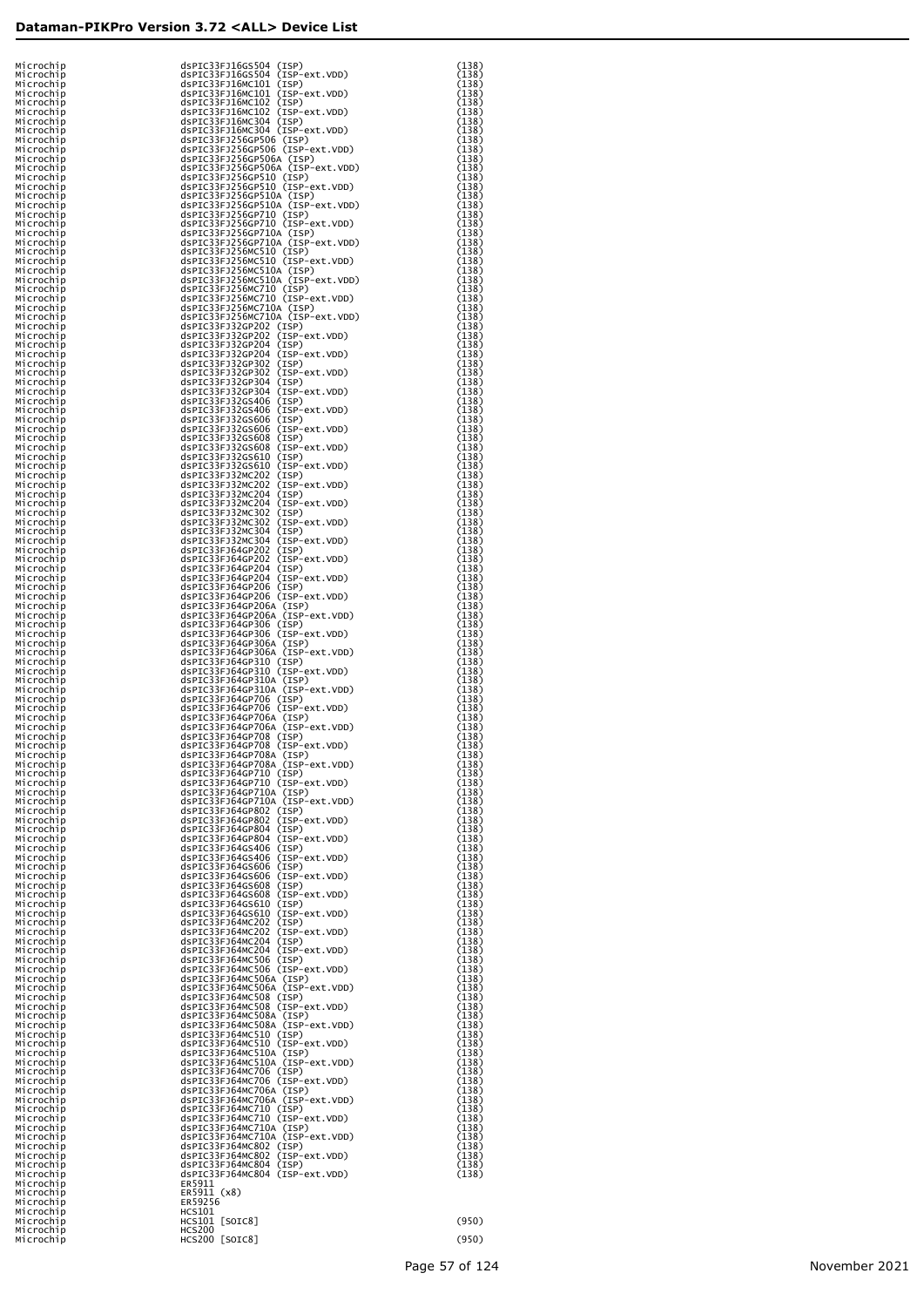| Microchip                           | HCS201                                                             |                 |
|-------------------------------------|--------------------------------------------------------------------|-----------------|
| Microchip<br>Microchip              | HCS201 [SOIC8]<br><b>HCS300</b>                                    | (950)           |
| Microchip<br>Microchip              | HCS300 [SOIC8]<br><b>HCS301</b>                                    | (950)           |
| Microchip<br>Microchip              | HCS301 [SOIC8]<br><b>HCS320</b>                                    | (950)           |
| Microchip<br>Microchip              | HCS320 [SOIC8]<br><b>HCS360</b>                                    | (950)           |
| Microchip<br>Microchip              | HCS360 [SOIC8]<br><b>HCS361</b>                                    | (950)           |
| Microchip<br>Microchip              | HCS361 [SOIC8]<br><b>HCS362</b>                                    | (950)           |
| Microchip<br>Microchip              | HCS362 [SOIC8]<br>MCP25020                                         | (950)           |
| Microchip<br>Microchip              | MCP25020 (ISP)<br>MCP25020 [SOIC14]                                | (138)<br>(951)  |
| Microchip<br>Microchip              | MCP25025<br>MCP25025<br>(ISP)                                      | (138)           |
| Microchip<br>Microchip              | MCP25025 [SOIC14]<br>MCP25050                                      | (951)           |
| Microchip<br>Microchip              | MCP25050 (ISP)<br>MCP25050<br>[SOIC14]                             | (138)<br>(951)  |
| Microchip                           | MCP25055<br>MCP25055                                               |                 |
| Microchip<br>Microchip              | (ISP)<br>MCP25055<br>[SOIC14]<br>MCP79410                          | (138)<br>(951)  |
| Microchip<br>Microchip              | [MSOP8]<br>[SOIC8]<br>MCP79410                                     | (605)<br>(950)  |
| Microchip<br>Microchip              | [MSOP8]<br>MCP79411<br>MCP79411<br>[SOIC8]                         | (605)<br>(950)  |
| Microchip<br>Microchip              | [MSOP8]<br>MCP79412<br>MCP79412<br>[SOIC8]                         | (605)<br>(950)  |
| Microchip<br>Microchip              | [TSSOP8]<br>MCP98242<br>MCP98243 [TSSOP8]                          | (121)<br>(121)  |
| Microchip<br>Microchip              | <b>PCD8572</b><br><b>PCD8582</b>                                   |                 |
| Microchip<br>Microchip              | PIC10F200<br>PIC10F200 (ISP)                                       | (138)           |
| Microchip<br>Microchip              | PIC10F200<br>(ISP-ext.VDD)<br>[DFN8]<br>PIC10F200                  | (138)<br>(2995) |
| Microchip<br>Microchip              | PIC10F200 [SOT-23]<br>PIC10F202                                    | (523)           |
| Microchip<br>Microchip              | PIC10F202 (ISP)<br>PIC10F202<br>(ISP-ext.VDD)                      | (138)<br>(138)  |
| Microchip<br>Microchip              | [DFN8]<br>PIC10F202<br>$[50T - 23]$<br>PIC10F202                   | (2995)<br>(523) |
| Microchip<br>Microchip              | PIC10F204<br>PIC10F204 (ISP)                                       | (138)           |
| Microchip<br>Microchip              | PIC10F204 (ISP-ext.VDD)<br>PIC10F204 [DFN8]                        | (138)<br>(2995) |
| Microchip<br>Microchip              | PIC10F204 [SOT-23]<br>PIC10F206                                    | (523)           |
| Microchip<br>Microchip              | PIC10F206 (ISP)<br>PIC10F206 (ISP-ext.VDD)                         | (138)<br>(138)  |
| Microchip<br>Microchip              | [DFN8]<br>PIC10F206<br>PIC10F206 [SOT-23]                          | (2995)<br>(523) |
| Microchip<br>Microchip              | PIC10F220<br>PIC10F220 (ISP)                                       | (138)           |
| Microchip<br>Microchip              | PIC10F220 (ISP-ext.VDD)<br>[DFN8]<br>PIC10F220                     | (138)<br>(2995) |
| Microchip<br>Microchip              | $[SOT-23]$<br>PIC10F220<br>PIC10F222                               | (523)           |
| Microchip<br>Microchip              | PIC10F222<br>(ISP)<br>PIC10F222<br>(ISP-ext.VDD)                   | (138)<br>(138)  |
| Microchip<br>Microchip              | [DFN8]<br>PIC10F222<br>$[SOT-23]$<br>PIC10F222<br>PIC10F320        | (2995)<br>(523) |
| Microchip<br>Microchip              | PIC10F320 (ISP-ext.VDD)                                            | (138)<br>(2995) |
| Microchip<br>Microchip              | [DFN8]<br>PIC10F320<br>$[SOT-23]$<br>PIC10F320                     | (523)           |
| Microchip<br>Microchip              | PIC10F322<br>PIC10F322<br>(ISP-ext.VDD)<br>PIC10F322<br>[DFN8]     | (138)           |
| Microchip<br>Microchip              | PIC10F322 [SOT-23]<br>PIC10LF320                                   | (2995)<br>(523) |
| Microchip<br>Microchip              | PIC10LF320 (ISP-ext.VDD)<br>[DFN8]<br>PIC10LF320                   | (138)<br>(2995) |
| Microchip<br>Microchip<br>Microchip | $[50T-23]$<br>PIC10LF320<br><b>PIC10LF322</b>                      | (523)           |
| Microchip<br>Microchip              | PIC10LF322 (ISP-ext.VDD)<br>PIC10LF322 [DFN8]                      | (138)<br>(2995) |
| Microchip<br>Microchip              | PIC10LF322 [SOT-23]<br>PIC12C508                                   | (523)           |
| Microchip<br>Microchip              | PIC12C508 (ISP)<br>PIC12C508 [SOIC8-208]                           | (138)<br>(46)   |
| Microchip<br>Microchip              | PIC12C508A                                                         | (138)           |
| Microchip<br>Microchip              | PIC12C508A (ISP)<br>PIC12C508A [SOIC8-150]<br>PIC12C508A SOIC8-208 | (950)<br>(46)   |
| Microchip<br>Microchip              | PIC12C509<br>PIC12C509 (ISP)                                       | (138)           |
| Microchip<br>Microchip              | PIC12C509<br>$[SOIC8-150]$<br>PIC12C509 [SOIC8-208]                | (950)<br>(46)   |
| Microchip<br>Microchip              | PIC12C509A                                                         | (138)           |
| Microchip<br>Microchip              | PIC12C509A (ISP)<br>PIC12C509A [SOIC8-150]<br>PIC12C509A SOIC8-208 | (950)<br>(46)   |
| Microchip<br>Microchip              | PIC12C671                                                          | (138)           |
| Microchip<br>Microchip              | PIC12C671 (ISP)<br>PIC12C671 [SOIC8-208]<br>PIC12C672              | (46)            |
| Microchip<br>Microchip              | PIC12C672<br>(ISP)<br>PIC12C672 [SOIC8-208]                        | (138)<br>(46)   |
| Microchip<br>Microchip              | PIC12CE518<br>PIC12CE518<br>(ISP)                                  | (138)           |
| Microchip<br>Microchip              | PIC12CE518<br>$[SOIC8-150]$<br>PIC12CE518<br>$[SOIC8-208]$         | (950)<br>(46)   |
| Microchip<br>Microchip              | PIC12CE519<br>PIC12CE519<br>(ISP)                                  | (138)           |
| Microchip<br>Microchip              | PIC12CE519<br>$[SOIC8-150]$<br>PIC12CE519<br>$[SOIC8-208]$         | (950)<br>(46)   |
| Microchip<br>Microchip              | PIC12CE673<br>PIC12CE673 (ISP)                                     | (138)           |
| Microchip<br>Microchip              | PIC12CE674<br>PIC12CE674 (ISP)                                     | (138)           |
| Microchip<br>Microchip              | PIC12F1501<br>PIC12F1501<br>$\lfloor$ MSOP8]                       | (605)           |
| Microchip<br>Microchip              | PIC12F1501<br>[SOIC8]<br>PIC12F1571                                | (950)           |
| Microchip<br>Microchip              | PIC12F1571 (ISP)<br>PIC12F1571<br>(ISP-ext.VDD)                    | (138)<br>(138)  |
| Microchip<br>Microchip              | PIC12F1571<br>[DFN8 3x3]<br>PIC12F1571<br>[MSOP8]                  | (1420)<br>(605) |
| Microchip<br>Microchip              | [SOIC8]<br>PIC12F1571<br>PIC12F1571<br>[UDFN8 3x3]                 | (950)<br>(3527) |
| Microchip<br>Microchip              | PIC12F1572<br>PIC12F1572 (ISP)                                     | (138)           |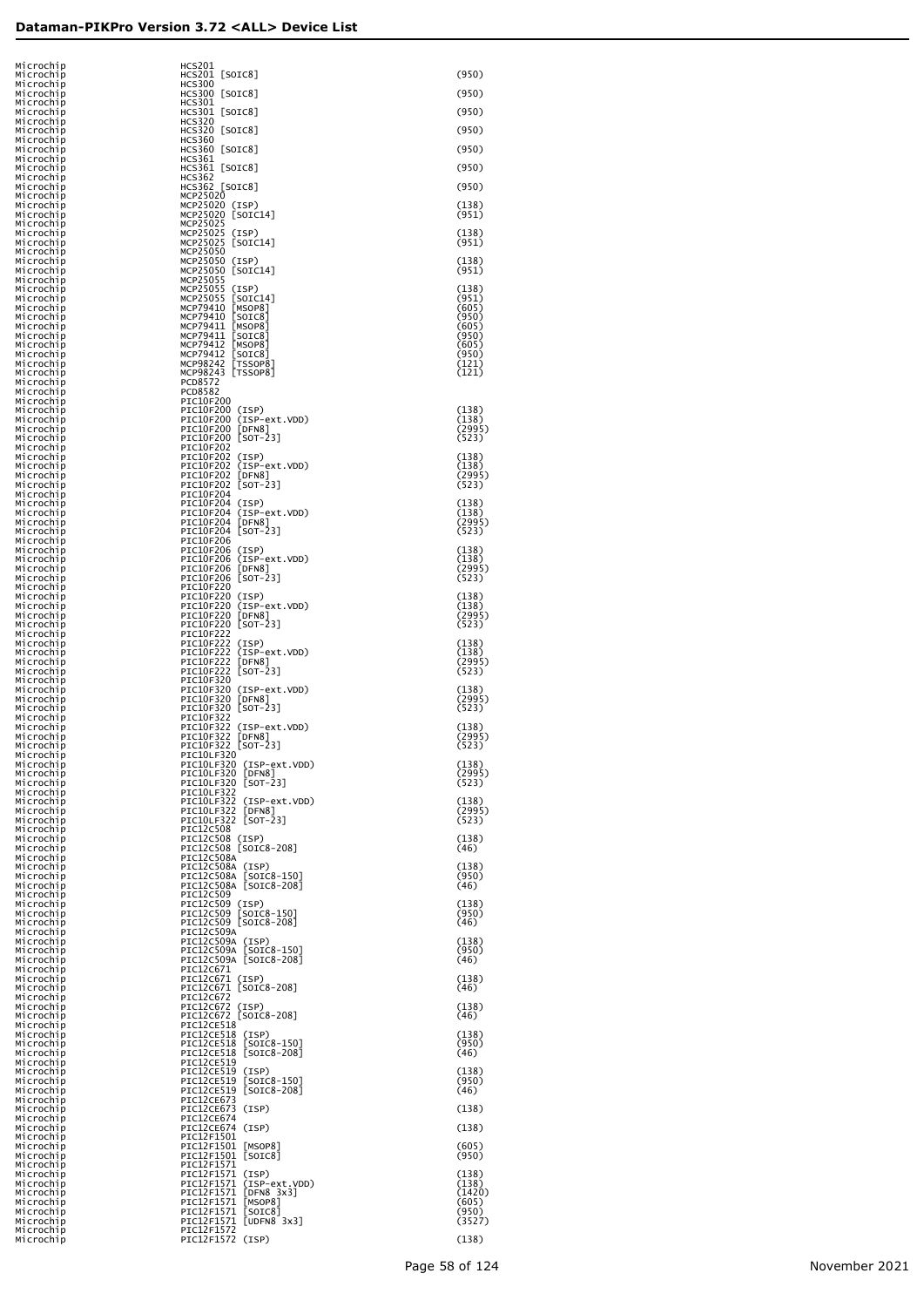| Microchip<br>Microchip<br>Microchip | PIC12F1572 (ISP-ext.VDD)<br>[ $DFN8$ $3x3$ ]<br>PIC12F1572<br>PIC12F1572<br>[MSOP8]    | (138)<br>(1420)<br>(605) |
|-------------------------------------|----------------------------------------------------------------------------------------|--------------------------|
| Microchip<br>Microchip              | PIC12F1572<br>[SOIC8]<br>PIC12F1572<br>[UDFN8 3x3]                                     | (950)<br>(3527)          |
| Microchip<br>Microchip<br>Microchip | PIC12F1612<br>(ISP)<br>PIC12F1612<br>(ISP-ext.VDD)<br>PIC12F1612 [SOIC8]               | (138)<br>(138)<br>(950)  |
| Microchip<br>Microchip              | PIC12F1822<br>PIC12F1822<br>(ISP)                                                      | (138)                    |
| Microchip<br>Microchip<br>Microchip | PIC12F1822 (ISP-ext.VDD)<br>PIC12F1822 [SOIC8]<br>PIC12F1840                           | (138)<br>(950)           |
| Microchip<br>Microchip              | PIC12F1840 (ISP)<br>PIC12F1840 (ISP-ext.VDD)                                           | (138)<br>(138)           |
| Microchip<br>Microchip<br>Microchip | PIC12F1840 [SOIC8]<br>PIC12F508<br>PIC12F508 (ISP)                                     | (950)<br>(138)           |
| Microchip<br>Microchip              | PIC12F508 (ISP-ext.VDD)<br>PIC12F508 [DFN8]                                            | (138)<br>(720)           |
| Microchip<br>Microchip<br>Microchip | PIC12F508<br>[MSOP8]<br>PIC12F508<br>[SOIC8-150]<br>PIC12F509                          | (605)<br>(950)           |
| Microchip<br>Microchip<br>Microchip | PIC12F509 (ISP)<br>PIC12F509 (ISP-ext.VDD)<br>PIC12F509                                | (138)<br>(138)           |
| Microchip<br>Microchip              | $[$ DFN8 $]$<br>PIC12F509<br>[MSOP8]<br>PIC12F509 [SOIC8-150]                          | (720)<br>(605)<br>(950)  |
| Microchip<br>Microchip<br>Microchip | PIC12F510<br>PIC12F510 (ISP)<br>PIC12F510 (ISP-ext.VDD)                                | (138)<br>(138)           |
| Microchip<br>Microchip              | PIC12F510 [DFN8]<br>PIC12F510<br>[MSOP8]                                               | (720)<br>(605)           |
| Microchip<br>Microchip<br>Microchip | PIC12F510 [SOIC8-150]<br>PIC12F519<br>PIC12F519 (ISP)                                  | (950)<br>(138)           |
| Microchip<br>Microchip              | PIC12F519 (ISP-ext.VDD)<br>PIC12F519 [DFN8]                                            | (138)<br>(720)           |
| Microchip<br>Microchip<br>Microchip | PIC12F519 [MSOP8]<br>PIC12F519 [SOIC8-150]<br>PIC12F529T39A (ISP)                      | (605)<br>(950)<br>(138)  |
| Microchip<br>Microchip              | PIC12F529T39A (ISP-ext.VDD)<br>PIC12F529T48A (ISP)                                     | (138)<br>(138)           |
| Microchip<br>Microchip<br>Microchip | PIC12F529T48A (ISP-ext.VDD)<br>PIC12F609<br>PIC12F609 (ISP)                            | (138)<br>(138)           |
| Microchip<br>Microchip              | PIC12F609<br>(ISP-ext.VDD)<br>PIC12F609                                                | (138)<br>(711)           |
| Microchip<br>Microchip<br>Microchip | [DFN8 4x4]<br>[MSOP8]<br>[SOIC8]<br>PIC12F609<br>PIC12F609<br>PIC12F609 [TSSOP8]       | (605)<br>(950)<br>(121)  |
| Microchip<br>Microchip              | PIC12F615<br>PIC12F615 (ISP)                                                           | (138)                    |
| Microchip<br>Microchip<br>Microchip | PIC12F615<br>(ISP-ext.VDD)<br>PIC12F615<br>[DFN8 4x4]<br>PIC12F615<br>$[$ MSOP $8$ ]   | (138)<br>(711)<br>(605)  |
| Microchip<br>Microchip              | PIC12F615<br>[SOIC8]<br>PIC12F615 [TSSOP8]                                             | (950)<br>(121)           |
| Microchip<br>Microchip<br>Microchip | PIC12F617<br>PIC12F617 (ISP)<br>PIC12F617 (ISP-ext.VDD)                                | (138)<br>(138)           |
| Microchip<br>Microchip              | PIC12F617<br>[DFN8 4x4]<br>[MSOP8]<br>PIC12F617                                        | (711)<br>(605)           |
| Microchip<br>Microchip<br>Microchip | PIC12F617<br>SOIC8<br>PIC12F617<br>[TSSOP8]<br>PIC12F629                               | (950)<br>(121)           |
| Microchip<br>Microchip              | PIC12F629 (ISP)<br>PIC12F629<br>(ISP-ext.VDD)                                          | (138)<br>(138)           |
| Microchip<br>Microchip<br>Microchip | PIC12F629<br>[DFN8 4x4]<br>PIC12F629<br>[DFN8]<br>PIC12F629<br>[SOIC8-150]             | (711)<br>(577)<br>(950)  |
| Microchip<br>Microchip              | PIC12F635<br>PIC12F635 (ISP)                                                           | (138)                    |
| Microchip<br>Mıcrochıp<br>Microchip | PIC12F635<br>(ISP-ext.VDD)<br>PIC12F635<br>[DFN8 4x4]<br>[DFN8]<br>PIC12F635           | (138)<br>ر 11 /<br>(577) |
| Microchip<br>Microchip<br>Microchip | PIC12F635 [SOIC8]<br>PIC12F675<br>PIC12F675 (ISP)                                      | (950)                    |
| Microchip<br>Microchip              | PIC12F675 (ISP-ext.VDD)<br>PIC12F675<br>$[DFN8 - 4x4]$                                 | (138)<br>(138)<br>(711)  |
| Microchip<br>Microchip<br>Microchip | PIC12F675<br>[DFN8]<br>PIC12F675<br>$[SOIC8-150]$<br>PIC12F683                         | (577)<br>(950)           |
| Microchip<br>Microchip              | PIC12F683 (ISP)<br>PIC12F683 (ISP-ext.VDD)                                             | (138)<br>(138)           |
| Microchip<br>Microchip<br>Microchip | PIC12F683 [DFN8 4x4]<br>PIC12F683 [DFN8]<br>PIC12F683 [SOIC8]                          | (711)<br>(577)<br>(950)  |
| Microchip<br>Microchip              | PIC12F752<br>PIC12F752 (ISP)                                                           | (138)                    |
| Microchip<br>Microchip<br>Microchip | PIC12F752 (ISP-ext.VDD)<br>PIC12F752 [SOIC8]<br>PIC12HV609                             | (138)<br>(950)           |
| Microchip<br>Microchip              | PIC12HV609 (ISP)<br>PIC12HV609 (ISP-ext.VDD)                                           | (138)<br>(138)           |
| Microchip<br>Microchip<br>Microchip | PIC12HV609 [DFN8 4x4]<br>PIC12HV609<br>[MSOP8]<br>PIC12HV609<br>[SOIC8]                | (711)<br>(605)<br>(950)  |
| Microchip<br>Microchip              | PIC12HV609 [TSSOP8]<br>PIC12HV615                                                      | (121)                    |
| Microchip<br>Microchip<br>Microchip | PIC12HV615 (ISP)<br>PIC12HV615 (ISP-ext.VDD)<br>PIC12HV615 [DFN8_4x4]                  | (138)<br>(138)<br>(711)  |
| Microchip<br>Microchip              | PIC12HV615 [MSOP8]<br>PIC12HV615<br>[SOIC8]                                            | (605)<br>(950)           |
| Microchip<br>Microchip<br>Microchip | PIC12HV615 [TSSOP8]<br>PIC12HV752<br>PIC12HV752 (ISP)                                  | (121)<br>(138)           |
| Microchip<br>Microchip<br>Microchip | PIC12HV752 (ISP-ext.VDD)<br>PIC12HV752 [SOIC8]                                         | (138)<br>(950)           |
| Microchip<br>Microchip              | PIC12LC508A<br>PIC12LC508A (ISP)<br>PIC12LC508A [SOIC8-150]<br>PIC12LC508A [SOIC8-208] | (138)<br>(950)           |
| Microchip<br>Microchip<br>Microchip | PIC12LC509A                                                                            | (46)<br>(138)            |
| Microchip<br>Microchip              | PIC12LC509A (ISP)<br>PIC12LC509A [SOIC8-150]<br>PIC12LC509A [SOIC8-208]                | (950)<br>(46)            |
| Microchip<br>Microchip<br>Microchip | PIC12LC671<br>PIC12LC671 (ISP)<br>PIC12LC671 [SOIC8-208]                               | (138)<br>(46)            |
| Microchip<br>Microchip              | PIC12LC672<br>PIC12LC672 (ISP)                                                         | (138)                    |
| Microchip<br>Microchip<br>Microchip | PIC12LC672 [SOIC8-208]<br>PIC12LCE518<br>PIC12LCE518 (ISP)                             | (46)<br>(138)            |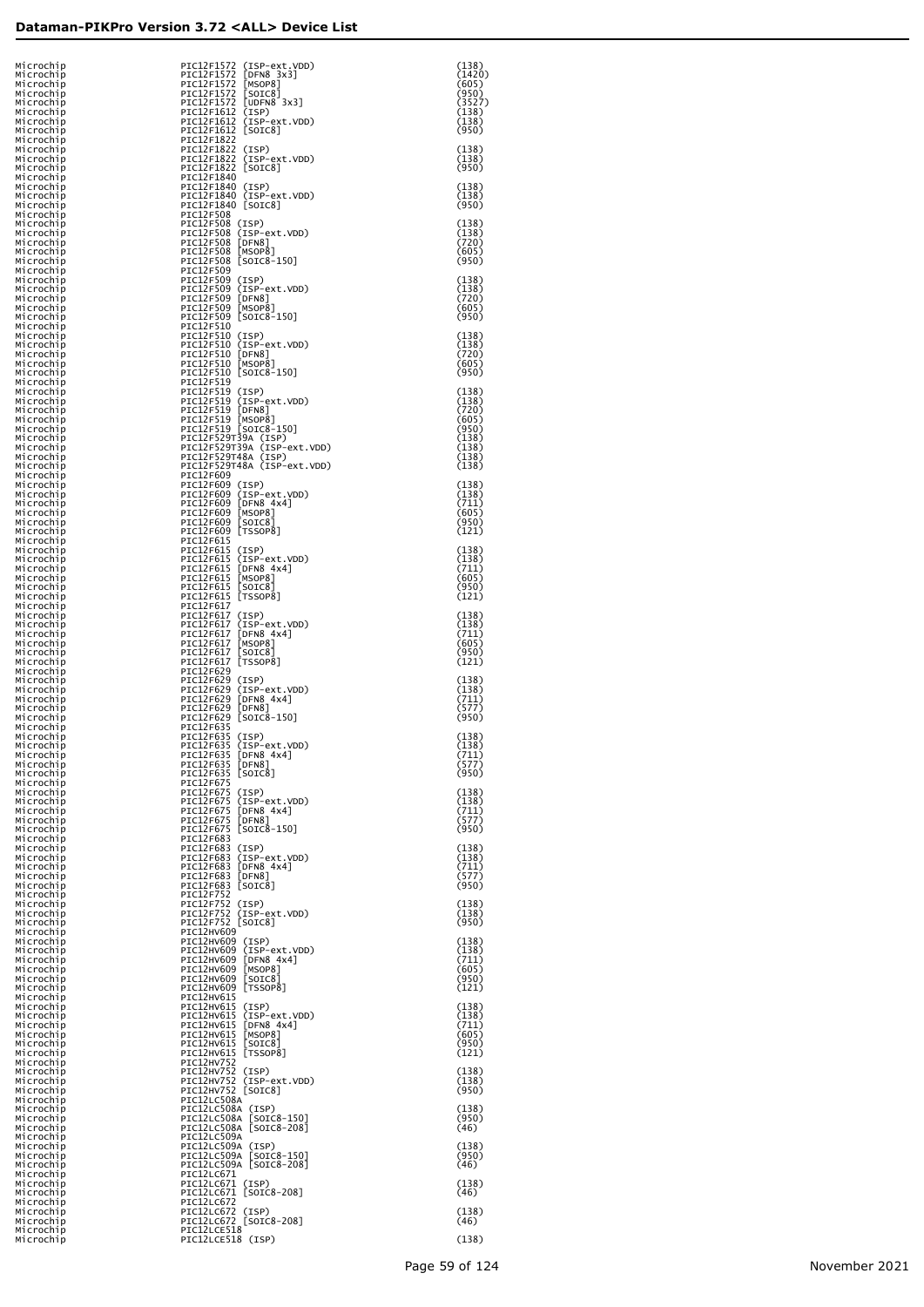| Microchip<br>Microchip              | PIC12LCE518 [SOIC8-150]<br>PIC12LCE518<br>$[SOIC8-208]$                                         | (950)<br>(46)            |
|-------------------------------------|-------------------------------------------------------------------------------------------------|--------------------------|
| Microchip<br>Microchip<br>Microchip | PIC12LCE519<br>PIC12LCE519<br>(ISP)<br>[SOIC8-150]<br>PIC12LCE519                               | (138)<br>(950)           |
| Microchip<br>Microchip              | $[SOIC8-208]$<br>PIC12LCE519<br>PIC12LCE673                                                     | (46)                     |
| Microchip<br>Microchip              | PIC12LCE673<br>(ISP)<br>PIC12LCE674                                                             | (138)                    |
| Microchip<br>Microchip<br>Microchip | PIC12LCE674 (ISP)<br>PIC12LF1501<br>PIC12LF1501<br>[MSOP8]                                      | (138)<br>(605)           |
| Microchip<br>Microchip              | PIC12LF1501 [SOIC8]<br>PIC12LF1571                                                              | (950)                    |
| Microchip<br>Microchip              | PIC12LF1571 (ISP)<br>PIC12LF1571 (ISP-ext.VDD)<br>PIC12LF1571 [DFN8 3x3]<br>PIC12LF1571 [MSOP8] | (138)<br>(138)           |
| Microchip<br>Microchip<br>Microchip | [SOIC8]<br>PIC12LF1571                                                                          | (1420)<br>(605)<br>(950) |
| Microchip<br>Microchip              | PIC12LF1571 [UDFN8 3x3]<br>PIC12LF1572                                                          | (3527)                   |
| Microchip<br>Microchip<br>Microchip | PIC12LF1572 (ISP)<br>PIC12LF1572 (ISP-ext.VDD)                                                  | (138)<br>(138)<br>(1420) |
| Microchip<br>Microchip              | PICI2LF1572 [DFN8 3x3]<br>PICI2LF1572 [MSOP8]<br>PICI2LF1572 [MSOP8]<br>PICI2LF1572 [UDFN8 3x3] | (605)<br>(950)           |
| Microchip<br>Microchip<br>Microchip | PIC12LF1612 (ISP)                                                                               | (3527)<br>(138)<br>(138) |
| Microchip<br>Microchip              | PIC12LF1612 (ISP-ext.VDD)<br>PIC12LF1612 [SOIC8]<br>PIC12LF1822                                 | (950)                    |
| Microchip<br>Microchip              | PIC12LF1822 (ISP)<br>PIC12LF1822 (ISP-ext.VDD)<br>PIC12LF1822 [SOIC8]                           | (138)<br>(138)           |
| Microchip<br>Microchip<br>Microchip | PIC12LF1840<br>PIC12LF1840 (ISP)                                                                | (950)<br>(138)           |
| Microchip<br>Microchip              | PIC12LF1840 (ISP-ext.VDD)<br>PIC12LF1840 [SOIC8]                                                | (138)<br>(950)           |
| Microchip<br>Microchip<br>Microchip | PIC12LF1840T39A (ISP)<br>PIC12LF1840T39A (ISP-ext.VDD)<br>PIC12LF1840T39A [TSSOP14]             | (138)<br>(138)<br>(1087) |
| Microchip<br>Microchip              | PIC12LF1840T48A (ISP)<br>PIC12LF1840T48A (ISP-ext.VDD)                                          | (138)<br>(138)           |
| Microchip<br>Microchip              | PIC12LF1840T48A [TSSOP14]<br>PIC12LF508                                                         | (1087)                   |
| Microchip<br>Microchip<br>Microchip | PIC12LF508 (ISP)                                                                                | (138)<br>(138)<br>(720)  |
| Microchip<br>Microchip              | PICI2LF508 (ISP-ext.VDD)<br>PICI2LF508 [DFN8]<br>PICI2LF508 [MSOP8]<br>PICI2LF508 [SOIC8-150]   | (605)<br>(950)           |
| Microchip<br>Microchip<br>Microchip | PIC12LF509<br>PIC12LF509 (ISP)                                                                  | (138)<br>(138)           |
| Microchip<br>Microchip              | PIC12LF509 (ISP-ext.VDD)<br>PIC12LF509 [DFN8]<br>PIC12LF509 [MSOP8]                             | (720)<br>(605)           |
| Microchip<br>Microchip<br>Microchip | PIC12LF509 [SOIC8-150]<br>PIC14000<br>PIC14000 (ISP)                                            | (950)<br>(138)           |
| Microchip<br>Microchip              | PIC14000 [SOIC28]<br>PIC14000 [SSOP28]                                                          | (4045)<br>(1103)         |
| Microchip<br>Microchip<br>Microchip | PIC16C432<br>PIC16C432 (ISP)<br>PIC16C432 [SSOP20]                                              | (138)<br>(91)            |
| Microchip<br>Microchip              | PIC16C433<br>PIC16C433 (ISP)                                                                    | (138)                    |
| Microchip<br>Microchip<br>Microchip | PIC16C433 [SOIC18]<br>PIC16C505<br>(ISP)                                                        | (1061)<br>(138)          |
| Microchip<br>Microchip              | PIC16C505<br>PIC16C505 [SOIC14]<br>PIC16C52                                                     | (951)                    |
| Microchip<br>Microchip              | PIC16C52 [SOIC18]<br>PIC16C52/JW<br>PIC16C52/JW [SOIC18]                                        | (1061)                   |
| Microchip<br>Microchip<br>Mıcrochıp | PIC16C52-RC<br>[SOIC18]<br>PIC16C52-RC                                                          | (1061)<br>(1061)         |
| Microchip<br>Microchip              | PIC16C52-XT<br>PIC16C52-XT [SOIC18]                                                             | (1061)                   |
| Microchip<br>Microchip<br>Microchip | PIC16C54<br>PIC16C54 [SOIC18]<br>PIC16C54 [SSOP20]                                              | (1061)<br>(91)           |
| Microchip<br>Microchip              | PIC16C54/JW<br>PIC16C54A                                                                        |                          |
| Microchip<br>Microchip<br>Microchip | PIC16C54A [SOIC18]<br>PIC16C54A [SSOP20]<br>PIC16C54B                                           | (1061)<br>(91)           |
| Microchip<br>Microchip              | PIC16C54B [SOIC18]<br>PIC16C54B [SSOP20]                                                        | (1061)<br>(91)           |
| Microchip<br>Microchip<br>Microchip | PIC16C54C<br>PIC16C54C [SOIC18]<br>PIC16C54C [SSOP20]                                           | (1061)<br>(91)           |
| Microchip<br>Microchip              | PIC16C54-HS<br>PIC16C54-HS<br>[SOIC18]                                                          | (1061)                   |
| Microchip<br>Microchip<br>Microchip | PIC16C54-HS<br>[SSOP20]<br>PIC16C54-LP<br>PIC16C54-LP<br>[SOIC18]                               | (91)<br>(1061)           |
| Microchip<br>Microchip              | PIC16C54-LP [SSOP20]<br>PIC16C54-RC                                                             | (91)                     |
| Microchip<br>Microchip              | PIC16C54-RC<br>$[SOIC18]$<br>PIC16C54-RC [SSOP20]                                               | (1061)<br>(91)           |
| Microchip<br>Microchip<br>Microchip | PIC16C54-XT<br>PIC16C54-XT [SOIC18]<br>PIC16C54-XT [SSOP20]                                     | (1061)<br>(91)           |
| Microchip<br>Microchip              |                                                                                                 | (4045)                   |
| Microchip<br>Microchip<br>Microchip | 16C55 [SOIC28]<br>PIC16C55 [SSOP28]<br>PIC16C55/JW<br>PIC16C55/7"                               | (1103)<br>(4045)         |
| Microchip<br>Microchip              | PIC16C55/JW [SOIC28]<br>PIC16C55/JW [SSOP28]<br>PIC16C554                                       | (1103)                   |
| Microchip<br>Microchip<br>Microchip | PIC16C554<br>(ISP)<br>PIC16C554<br>[SOIC18]<br>PIC16C554<br>[SSOP20]                            | (138)<br>(1061)<br>(91)  |
| Microchip<br>Microchip              | PIC16C556<br>PIC16C556 (ISP)                                                                    | (138)                    |
| Microchip<br>Microchip<br>Microchip | PIC16C556 [SOIC18]<br>PIC16C557<br>PIC16C557<br>(ISP)                                           | (1061)<br>(138)          |
| Microchip<br>Microchip              | PIC16C557<br>[SOIC28]<br>PIC16C557<br>[SSOP28]                                                  | (4045)<br>(1103)         |
| Microchip<br>Microchip<br>Microchip | PIC16C558<br>PIC16C558 (ISP)<br>PIC16C558<br>[SOIC18]                                           | (138)<br>(1061)          |
| Microchip<br>Microchip              | PIC16C558<br>[SSOP20]<br>PIC16C55A                                                              | (91)                     |
| Microchip<br>Microchip<br>Microchip | PIC16C55A [SOIC28]<br>PIC16C55A [SSOP28]<br>PIC16C55-HS                                         | (4045)<br>(1103)         |
|                                     |                                                                                                 |                          |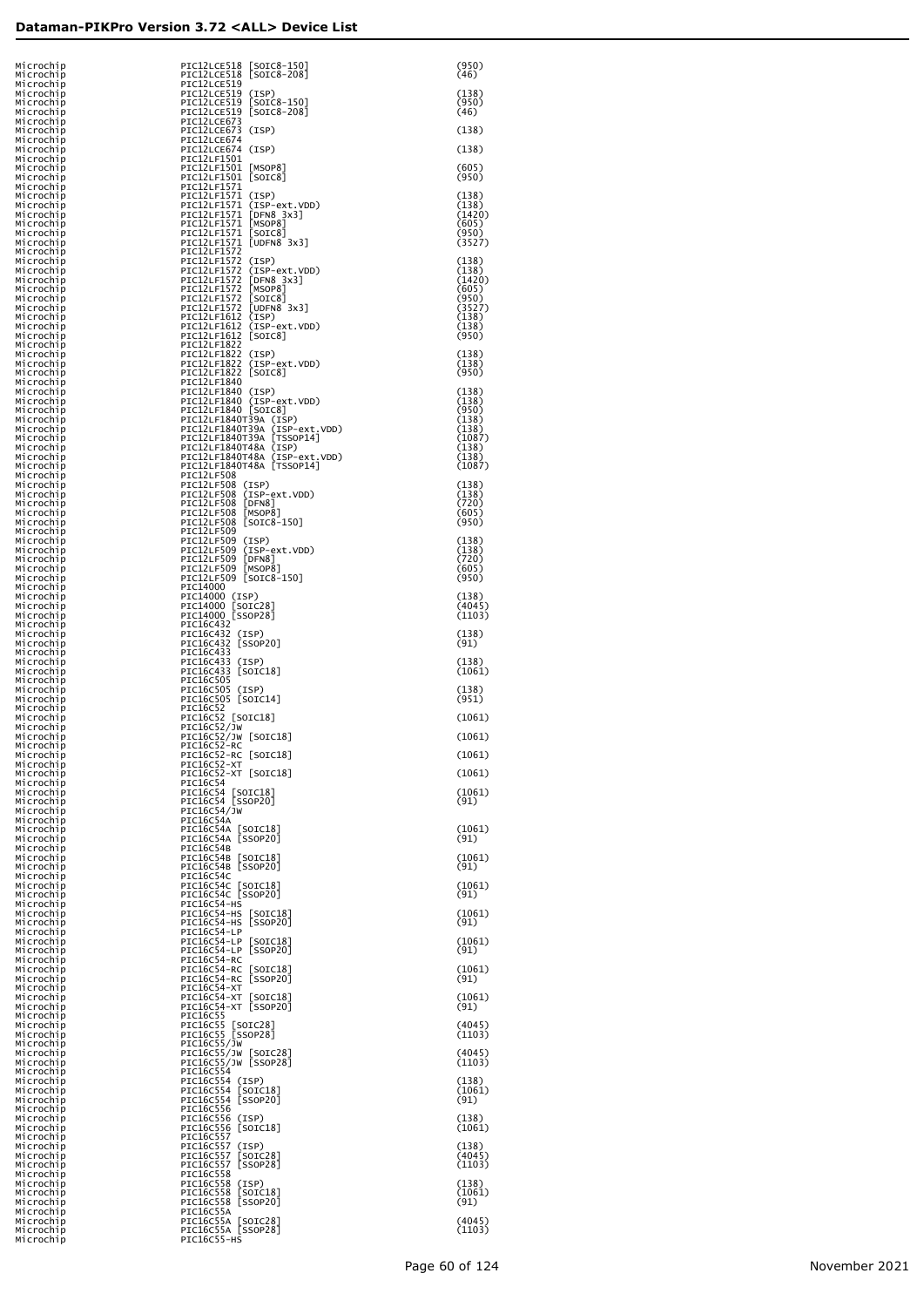| Microchip<br>Microchip                           | PIC16C55-HS [SOIC28]<br>PIC16C55-HS [SSOP28]                              | (4045)<br>(1103)          |
|--------------------------------------------------|---------------------------------------------------------------------------|---------------------------|
| Microchip<br>Microchip<br>Microchip              | PIC16C55-LP<br>PIC16C55-LP [SOIC28]<br>PIC16C55-LP [SSOP28]               | (4045)<br>(1103)          |
| Microchip<br>Microchip<br>Microchip              | PIC16C55-RC<br>PIC16C55-RC [SOIC28]<br>PIC16C55-RC [SSOP28]               | (4045)<br>(1103)          |
| Microchip<br>Microchip<br>Microchip              | PIC16C55-XT<br>PIC16C55-XT [SOIC28]<br>PIC16C55-XT [SSOP28]               | (4045)<br>(1103)          |
| Microchip<br>Microchip<br>Microchip              | PIC16C56<br>PIC16C56 [SOIC18]<br>PIC16C56 [SSOP20]                        | (1061)<br>(91)            |
| Microchip<br>Microchip<br>Microchip              | PIC16C56/JW<br>PIC16C56/JW [SOIC18]<br>PIC16C56/JW [SSOP20]               | (1061)<br>(91)            |
| Microchip<br>Microchip<br>Microchip              | PIC16C56A<br>PIC16C56A [SOIC18]<br>PIC16C56A [SSOP20]                     | (1061)<br>(91)            |
| Microchip<br>Microchip<br>Microchip              | PIC16C56-HS<br>PIC16C56-HS [SOIC18]<br>PIC16C56-HS [SSOP20]               | (1061)<br>(91)            |
| Microchip<br>Microchip<br>Microchip              | PIC16C56-LP<br>PIC16C56-LP [SOIC18]<br>PIC16C56-LP [SSOP20]               | (1061)<br>(91)            |
| Microchip<br>Microchip<br>Microchip              | PIC16C56-RC<br>PIC16C56-RC<br>$\lfloor$ SOIC $18$<br>PIC16C56-RC [SSOP20] | (1061)<br>(91)            |
| Microchip<br>Microchip<br>Microchip              | PIC16C56-XT<br>PIC16C56-XT [SOIC18]<br>PIC16C56-XT [SSOP20]               | (1061)<br>(91)            |
| Microchip<br>Microchip<br>Microchip              | PIC16C57<br>PIC16C57 [SOIC28]<br>PIC16C57 [SSOP28]<br>PIC16C57/JW         | (4045)<br>(1103)          |
| Microchip<br>Microchip<br>Microchip              | PIC16C57/JW [SOIC28]<br>PIC16C57/JW [SSOP28]                              | (4045)<br>(1103)          |
| Microchip<br>Microchip<br>Microchip              | PIC16C57C<br>PIC16C57C [SOIC28]<br>PIC16C57C [SSOP28]                     | (4045)<br>(1103)          |
| Microchip<br>Microchip<br>Microchip              | PIC16C57-HS<br>PIC16C57-HS [SOIC28]<br>PIC16C57-HS [SSOP28]               | (4045)<br>(1103)          |
| Microchip<br>Microchip<br>Microchip              | PIC16C57-LP<br>PIC16C57-LP [SOIC28]<br>PIC16C57-LP [SSOP28]               | (4045)<br>(1103)          |
| Microchip<br>Microchip<br>Microchip              | PIC16C57-RC<br>PIC16C57-RC<br>[SOIC28]<br>PIC16C57-RC [SSOP28]            | (4045)<br>(1103)          |
| Microchip<br>Microchip<br>Microchip              | PIC16C57-XT<br>PIC16C57-XT [SOIC28]<br>PIC16C57-XT [SSOP28]               | (4045)<br>(1103)          |
| Microchip<br>Microchip<br>Microchip              | PIC16C58A<br>PIC16C58A [SOIC18]<br>PIC16C58A [SSOP20]<br>PIC16C58B        | (1061)<br>(91)            |
| Microchip<br>Microchip<br>Microchip              | PIC16C58B [SOIC18]<br>PIC16C58B [SSOP20]                                  | (1061)<br>(91)            |
| Microchip<br>Microchip<br>Microchip<br>Microchip | PIC16C61<br>PIC16C61 (ISP)<br>PIC16C61 [SOIC18]<br>PIC16C62               | (138)<br>(1061)           |
| Microchip<br>Microchip<br>Microchip              | PIC16C62 (ISP)<br>PIC16C62<br>[SOIC28]<br>PIC16C62 [SSOP28]               | (138)<br>(4045)<br>(1103) |
| Microchip<br>Microchip<br>Microchip              | PIC16C620<br>PIC16C620 (ISP)<br>PIC16C620 [SOIC18]                        | (138)<br>(1061)           |
| Microchip<br>Microchip<br>Microchip              | PIC16C620 [SSOP20]<br>PIC16C620A<br>PIC16C620A (ISP)                      | (91)<br>(138)             |
| Microchip<br>Microchip<br>Microchip              | PIC16C620A [SOIC18]<br>PIC16C620A [SSOP20]<br>PIC16C621                   | (1061)<br>(91)            |
| Microchip<br>Microchip<br>Microchip              | PIC16C621 (ISP)<br>PIC16C621 [SOIC18]<br>PIC16C621 [SSOP20]               | (138)<br>(1061)<br>(91)   |
| Microchip<br>Microchip<br>Microchip              | PIC16C621A<br>PIC16C621A (ISP)<br>PIC16C621A [SOIC18]                     | (138)<br>(1061)           |
| Microchip<br>Microchip<br>Microchip              | PIC16C621A [SSOP20]<br>PIC16C622<br>PIC16C622 (ISP)                       | (91)<br>(138)             |
| Microchip<br>Microchip<br>Microchip              | PIC16C622<br>[SOIC18]<br>PIC16C622 [SSOP20]<br>PIC16C622A                 | (1061)<br>(91)            |
| Microchip<br>Microchip<br>Microchip              | PIC16C622A (ISP)<br>PIC16C622A [SOIC18]<br>PIC16C622A [SSOP20]            | (138)<br>(1061)<br>(91)   |
| Microchip<br>Microchip<br>Microchip              | PIC16C62A<br>PIC16C62A (ISP)<br>PIC16C62A [SOIC28]                        | (138)<br>(4045)           |
| Microchip<br>Microchip<br>Microchip              | PIC16C62A [SSOP28]<br>PIC16C62B<br>PIC16C62B (ISP)                        | (1103)<br>(138)           |
| Microchip<br>Microchip<br>Microchip              | [SOIC28]<br>PIC16C62B<br>PIC16C62B [SSOP28]<br>PIC16C63                   | (4045)<br>(1103)          |
| Microchip<br>Microchip<br>Microchip              | PIC16C63 (ISP)<br>[SOIC28]<br>PIC16C63<br>PIC16C63 [SSOP28]               | (138)<br>(4045)<br>(1103) |
| Microchip<br>Microchip<br>Microchip              | PIC16C63A<br>PIC16C63A (ISP)<br>PIC16C63A [SOIC28]<br>PIC16C63A [SSOP28]  | (138)<br>(4045)           |
| Microchip<br>Microchip<br>Microchip              | PIC16C64<br>PIC16C64 (ISP)<br>PIC16C64 [PLCC44]                           | (1103)<br>(138)<br>(195)  |
| Microchip<br>Microchip<br>Microchip<br>Microchip | PIC16C642<br>PIC16C642 (ISP)<br>PIC16C642 [SOIC28]                        | (138)<br>(4045)           |
| Microchip<br>Microchip<br>Microchip              | PIC16C64A<br>PIC16C64A (ISP)<br>PIC16C64A [PLCC44]                        | (138)<br>(195)            |
| Microchip<br>Microchip<br>Microchip              | PIC16C65<br>PIC16C65 (ISP)<br>PIC16C65 [PLCC44]                           | (138)<br>(195)            |
| Microchip<br>Microchip<br>Microchip              | PIC16C65A<br>PIC16C65A (ISP)<br>PIC16C65A [PLCC44]                        | (138)<br>(195)            |
| Microchip<br>Microchip<br>Microchip              | PIC16C65B<br>PIC16C65B (ISP)<br>PIC16C65B [PLCC44]                        | (138)<br>(195)            |
| Microchip<br>Microchip<br>Microchip              | PIC16C65B [TQFP44]<br>PIC16C66<br>PIC16C66 (ISP)                          | (223)<br>(138)            |
|                                                  |                                                                           |                           |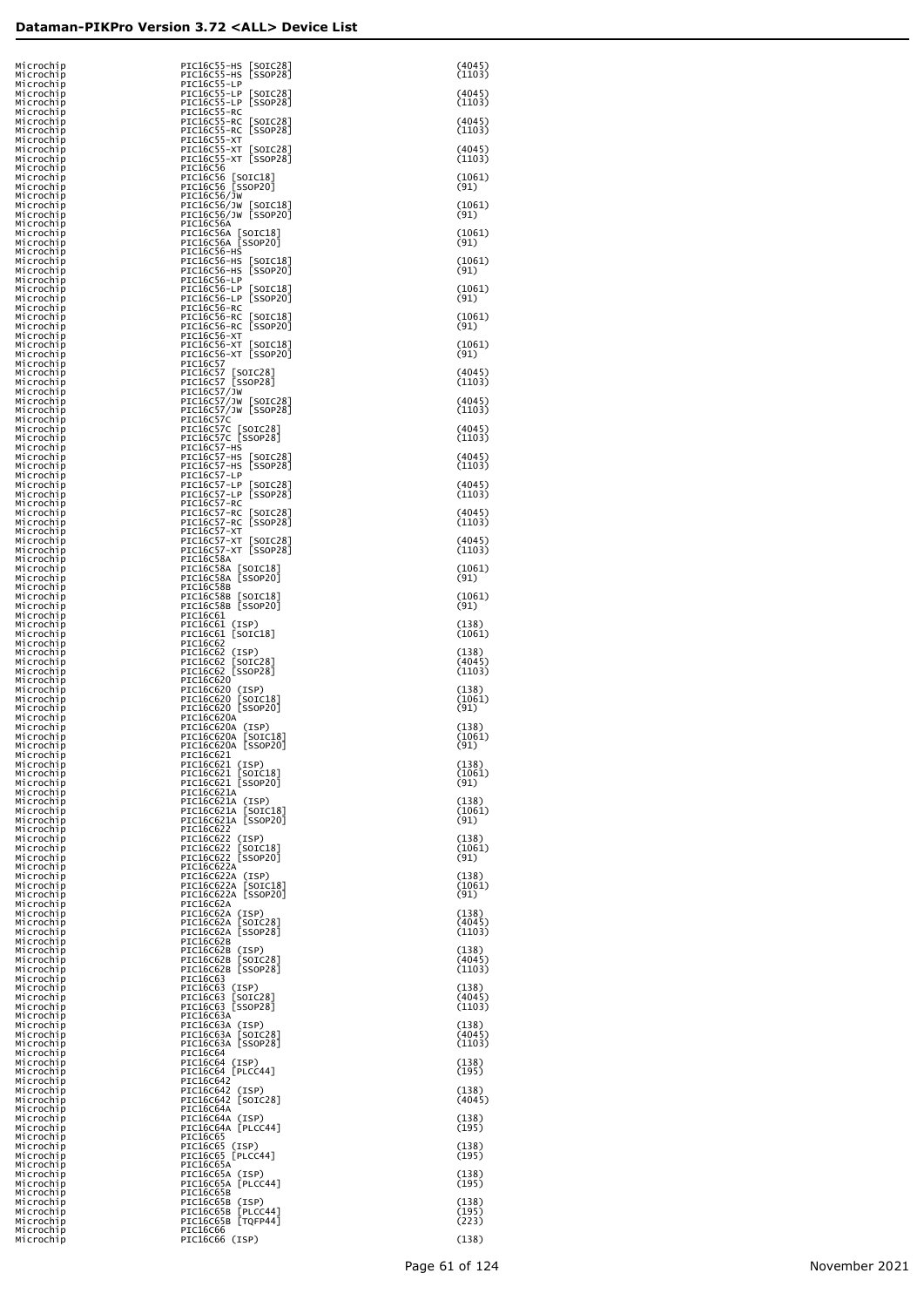| Microchip<br>Microchip                           | PIC16C66 [SOIC28]<br>PIC16C66 [SSOP28]                                            | (4045)<br>(1103)          |
|--------------------------------------------------|-----------------------------------------------------------------------------------|---------------------------|
| Microchip<br>Microchip<br>Microchip              | PIC16C662<br>PIC16C662 (ISP)<br>PIC16C662 [PLCC44]                                | (138)<br>(195)            |
| Microchip<br>Microchip<br>Microchip              | PIC16C662 [TQFP44]<br>PIC16C67<br>PIC16C67 (ISP)                                  | (223)<br>(138)            |
| Microchip<br>Microchip<br>Microchip              | PIC16C67 [PLCC44]<br>PIC16C67 [TQFP44]<br>PIC16C71                                | (195)<br>(223)            |
| Microchip<br>Microchip<br>Microchip              | PIC16C71 (ISP)<br>PIC16C71 [SOIC18]<br>PIC16C710                                  | (138)<br>(1061)           |
| Microchip<br>Microchip<br>Microchip              | PIC16C710 (ISP)<br>PIC16C710 [SOIC18]<br>PIC16C710 [SSOP20]                       | (138)<br>(1061)<br>(91)   |
| Microchip<br>Microchip<br>Microchıp              | PIC16C711<br>PIC16C711 (ISP)<br>PIC16C711 [SOIC18]                                | (138)<br>(1061)           |
| Microchip<br>Microchip<br>Microchip              | PIC16C711 [SSOP20]<br>PIC16C712<br>PIC16C712 (ISP)                                | (91)<br>(138)             |
| Microchip<br>Microchip<br>Microchip              | PIC16C712<br>[SOIC18]<br>[SSOP20]<br>PIC16C712<br>PIC16C715                       | (1061)<br>(91)            |
| Microchip<br>Microchip<br>Microchip              | PIC16C715 (ISP)<br>PIC16C715<br>[SOIC18]<br>PIC16C715 [SSOP20]                    | (138)<br>(1061)<br>(91)   |
| Microchip<br>Microchip<br>Microchip              | PIC16C716<br>PIC16C716 (ISP)<br>[SOIC18]<br>PIC16C716                             | (138)<br>(1061)           |
| Microchip<br>Microchip<br>Microchip              | PIC16C716 [SSOP20]<br>PIC16C717<br>PIC16C717 (ISP)                                | (91)<br>(138)             |
| Microchip<br>Microchip<br>Microchip              | PIC16C717<br>[SOIC18]<br>PIC16C717 SSOP201<br>PIC16C72                            | (1061)<br>(91)            |
| Microchip<br>Microchip<br>Microchip              | PIC16C72 (ISP)<br>PIC16C72 [SOIC28]<br>PIC16C72 [SSOP28]                          | (138)<br>(4045)<br>(1103) |
| Microchip<br>Microchip<br>Microchip              | PIC16C72A<br>PIC16C72A (ISP)<br>PIC16C72A [SOIC28]<br>PIC16C72A [SSOP28]          | (138)<br>(4045)           |
| Microchip<br>Microchip<br>Microchip              | PIC16C73<br>PIC16C73 (ISP)<br>PIC16C73 [SOIC28]                                   | (1103)<br>(138)<br>(4045) |
| Microchip<br>Microchip<br>Microchip              | PIC16C73 [SSOP28]<br>PIC16C73A                                                    | (1103)                    |
| Microchip<br>Microchip<br>Microchip              | PIC16C73A (ISP)<br>PIC16C73A [SOIC28]<br>PIC16C73A [SSOP28]                       | (138)<br>(4045)<br>(1103) |
| Microchip<br>Microchip<br>Microchip              | PIC16C73B<br>PIC16C73B (ISP)<br>PIC16C73B [SOIC28]<br>PIC16C73B [SSOP28]          | (138)<br>(4045)<br>(1103) |
| Microchip<br>Microchip<br>Microchip<br>Microchip | PIC16C74<br>PIC16C74 (ISP)<br>PIC16C74 [PLCC44]                                   | (138)<br>(195)            |
| Microchip<br>Microchip<br>Microchip              | PIC16C745<br>PIC16C745 (ISP)<br>PIC16C745 [SOIC28]                                | (138)<br>(4045)           |
| Microchip<br>Microchip<br>Microchip              | PIC16C74A<br>PIC16C74A (ISP)<br>PIC16C74A [PLCC44]                                | (138)<br>(195)            |
| Microchip<br>Microchip<br>Microchip              | PIC16C74A [TQFP44]<br>PIC16C74B<br>PIC16C74B (ISP)                                | (223)<br>(138)            |
| Microchip<br>Microchip<br>Microchip              | PIC16C74B [PLCC44]<br>PIC16C74B [TQFP44]<br>PIC16C76                              | (195)<br>(223)            |
| Microchip<br>Microchip<br>Microchip              | PIC16C76 (ISP)<br>PIC16C76 [SOIC28]<br>PIC16C765                                  | (138)<br>(4045)           |
| Microchip<br>Microchip<br>Microchip              | PIC16C765 (ISP)<br>PIC16C765<br>[PLCC44]<br>PIC16C765 [TQFP44]                    | (138)<br>(195)<br>(223)   |
| Microchip<br>Microchip<br>Microchip              | PIC16C77<br>PIC16C77 (ISP)<br>[PLCC44]<br>PIC16C77                                | (138)<br>(195)            |
| Microchip<br>Microchip<br>Microchip              | PIC16C77 [TQFP44]<br>PIC16C770<br>PIC16C770 (ISP)                                 | (223)<br>(138)            |
| Microchip<br>Microchip<br>Microchip              | PIC16C770<br>[SOIC20]<br>PIC16C770 [SSOP20]<br>PIC16C771                          | (119)<br>(91)             |
| Microchip<br>Microchip<br>Microchip              | PIC16C771 (ISP)<br>[SOIC20]<br>PIC16C771<br>[SSOP20]<br>PIC16C771                 | (138)<br>(119)<br>(91)    |
| Microchip<br>Microchip<br>Microchip              | PIC16C773<br>PIC16C773<br>(ISP)<br>PIC16C773<br>[SOIC28]                          | (138)<br>(4045)           |
| Microchip<br>Microchip<br>Microchip              | [SSOP28]<br>PIC16C773<br>PIC16C774<br>PIC16C774 (ISP)                             | (1103)<br>(138)           |
| Microchip<br>Microchip<br>Microchip              | PIC16C774<br>[PLCC44]<br>[TQFP44]<br>PIC16C774<br>PIC16C781                       | (195)<br>(223)            |
| Microchip<br>Microchip<br>Microchip              | PIC16C781 (ISP)<br>[SOIC20]<br>PIC16C781<br>[SSOP20]<br>PIC16C781                 | (138)<br>(119)<br>(91)    |
| Microchip<br>Microchip<br>Microchip              | PIC16C782<br>PIC16C782<br>(ISP)<br>[SOIC20]<br>PIC16C782                          | (138)<br>(119)            |
| Microchip<br>Microchip<br>Microchip              | PIC16C782 [SSOP20]<br>PIC16C84<br>PIC16C84 (ISP)                                  | (91)<br>(138)             |
| Microchip<br>Microchip<br>Microchip              | PIC16C84 [SOIC18]<br>PIC16C923<br>(ISP)<br>PIC16C923<br>$[$ PLCC68]               | (1061)<br>(138)<br>(79)   |
| Microchip<br>Microchip<br>Microchip              | PIC16C923<br>[TQFP64]<br>PIC16C924<br>(ISP)<br>PIC16C924<br>[PLCC68]              | (104)<br>(138)<br>(79)    |
| Microchip<br>Microchip<br>Microchip              | $[$ TQFP64]<br>PIC16C924<br>PIC16C925<br>(ISP)<br>PIC16C925<br>[PLCC68]           | (104)<br>(138)<br>(79)    |
| Microchip<br>Microchip<br>Microchip              | PIC16C925<br>[TQFP64]<br>PIC16C926<br>(ISP)<br>[PLCC68]<br>PIC16C926              | (104)<br>(138)<br>(79)    |
| Microchip<br>Microchip<br>Microchip<br>Microchip | PIC16C926<br>[TQFP64]<br>PIC16CE623<br>PIC16CE623 (ISP)<br>PIC16CE623<br>[SOIC18] | (104)<br>(138)<br>(1061)  |
| Microchip<br>Microchip<br>Microchip              | PIC16CE623<br>[SSOP20]<br>PIC16CE624<br>PIC16CE624 (ISP)                          | (91)<br>(138)             |
|                                                  |                                                                                   |                           |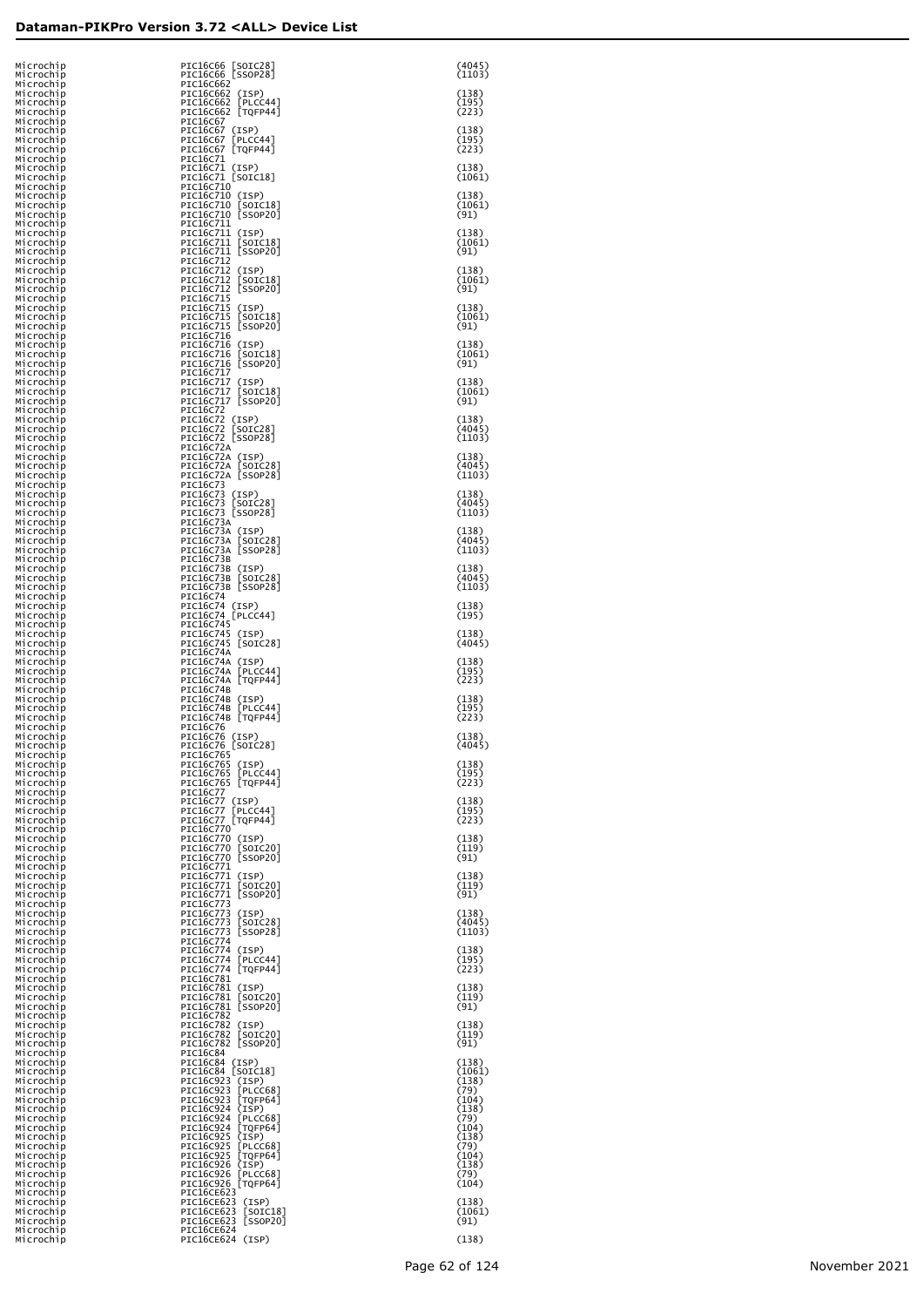| Microchip<br>Microchip              | PIC16CE624 [SOIC18]<br>PIC16CE624 [SSOP20]                   |                                                      | (1061)<br>(91)            |
|-------------------------------------|--------------------------------------------------------------|------------------------------------------------------|---------------------------|
| Microchip<br>Microchip<br>Microchip | <b>PIC16CE625</b><br>PIC16CE625 (ISP)<br>PIC16CE625 [SOIC18] |                                                      | (138)<br>(1061)           |
| Microchip<br>Microchip              | PIC16CE625 [SSOP20]<br>PIC16F1454                            |                                                      | (91)                      |
| Microchip<br>Microchip              | PIC16F1454 (ISP)                                             | PIC16F1454 (ISP-ext.VDD)                             | (138)<br>(138)            |
| Microchip<br>Microchip              | PIC16F1454 [SOIC14]<br>PIC16F1454 [TSSOP14]                  |                                                      | (951)<br>(1087)           |
| Microchip<br>Microchip              | PIC16F1455<br>PIC16F1455 (ISP)                               |                                                      | (138)                     |
| Microchip<br>Microchip              | PIC16F1455 [SOIC14]                                          | PIC16F1455 (ISP-ext.VDD)                             | (138)<br>(951)            |
| Microchip<br>Microchip              | PIC16F1455 [TSSOP14]<br>PIC16F1459                           |                                                      | (1087)                    |
| Microchip<br>Microchip              | PIC16F1459 (ISP)                                             | PIC16F1459 (ISP-ext.VDD)                             | (138)<br>(138)            |
| Microchip<br>Microchip              | PIC16F1459 [SOIC20]<br>PIC16F1459 [SSOP20]                   |                                                      | (119)<br>(91)             |
| Microchip<br>Microchip              | PIC16F1503<br>PIC16F1503 (ISP)                               | PIC16F1503 (ISP-ext.VDD)                             | (138)<br>(138)            |
| Microchip<br>Microchip<br>Microchip | PIC16F1503 [SOIC14]<br>PIC16F1503 [TSSOP14]                  |                                                      | (951)<br>(1087)           |
| Microchip<br>Microchip              | PIC16F1507<br>PIC16F1507 (ISP)                               |                                                      | (138)                     |
| Microchip<br>Microchip              | PIC16F1507 [SOIC20]                                          | PIC16F1507 (ISP-ext.VDD)                             | (138)<br>(119)            |
| Microchip<br>Microchip              | PIC16F1508<br>PIC16F1508 (ISP)                               |                                                      | (138)                     |
| Microchip<br>Microchip              | PIC16F1508 [SOIC20]                                          | PIC16F1508 (ISP-ext.VDD)                             | (138)<br>(119)            |
| Microchip<br>Microchip              | PIC16F1509<br>PIC16F1509 (ISP)                               |                                                      | (138)                     |
| Microchip<br>Microchip              | PIC16F1509 [SOIC20]                                          | PIC16F1509 (ISP-ext.VDD)                             | (138)<br>(119)            |
| Microchip<br>Microchip              | PIC16F1512<br>PIC16F1512 (ISP)                               | PIC16F1512 (ISP-ext.VDD)                             | (138)                     |
| Microchip<br>Microchip<br>Microchip | PIC16F1512 [SOIC28]<br>PIC16F1512 [SSOP28]                   |                                                      | (138)<br>(4045)<br>(1103) |
| Microchip<br>Microchip              | PIC16F1513<br>PIC16F1513 (ISP)                               |                                                      | (138)                     |
| Microchip<br>Microchip              | PIC16F1513 [SOIC28]                                          | PIC16F1513 (ISP-ext.VDD)                             | (138)<br>(4045)           |
| Microchip<br>Microchip              | PIC16F1513 [SSOP28]<br>PIC16F1516                            |                                                      | (1103)                    |
| Microchip<br>Microchip              | PIC16F1516 (ISP)                                             | PIC16F1516 (ISP-ext.VDD)                             | (138)<br>(138)            |
| Microchip<br>Microchip              | PIC16F1516 [SOIC28]<br>PIC16F1516 [SSOP28]                   |                                                      | (4045)<br>(1103)          |
| Microchip<br>Microchip              | PIC16F1517<br>PIC16F1517 (ISP)                               |                                                      | (138)                     |
| Microchip<br>Microchip              | PIC16F1518<br>PIC16F1518 (ISP)                               | PIC16F1517 (ISP-ext.VDD)                             | (138)<br>(138)            |
| Microchip<br>Microchip<br>Microchip | PIC16F1518                                                   | PIC16F1518 (ISP-ext.VDD)<br>[SOIC28]                 | (138)<br>(4045)           |
| Microchip<br>Microchip              | PIC16F1518 [SSOP28]<br>PIC16F1519                            |                                                      | (1103)                    |
| Microchip<br>Microchip              | PIC16F1519 (ISP)                                             | PIC16F1519 (ISP-ext.VDD)                             | (138)<br>(138)            |
| Microchip<br>Microchip              | PIC16F1526 (ISP)                                             | PIC16F1526 (ISP-ext.VDD)                             | (138)<br>(138)            |
| Microchip<br>Microchip              | PIC16F1526 [TQFP64]<br>PIC16F1527                            | (ISP)                                                | (104)<br>(138)            |
| Microchip<br>Microchip<br>Microchip | PIC16F1527<br>PIC16F1527 [TQFP64]<br>PIC16F15313 [SOIC8]     | (ISP-ext.VDD)                                        | (138)<br>(104)<br>(950)   |
| Microchip<br>Microchip              | PIC16F1574 (ISP)                                             | PIC16F1574 (ISP-ext.VDD)                             | (138)<br>(138)            |
| Microchip<br>Microchip              | PIC16F1575 (ISP)                                             | PIC16F1575 (ISP-ext.VDD)                             | (138)<br>(138)            |
| Microchip<br>Microchip              | PIC16F1613 (ISP)                                             | PIC16F1613 (ISP-ext.VDD)                             | (138)<br>(138)            |
| Microchip<br>Microchip              | PIC16F1703 (ISP)                                             | PIC16F1703 (ISP-ext.VDD)                             | (138)<br>(138)            |
| Microchip<br>Microchip              | PIC16F1704 (ISP)                                             | PIC16F1704 (ISP-ext.VDD)                             | (138)<br>(138)            |
| Microchip<br>Microchip              | PIC16F1705 (ISP)<br>PIC16F1707 (ISP)                         | PIC16F1705 (ISP-ext.VDD)                             | (138)<br>(138)<br>(138)   |
| Microchip<br>Microchip<br>Microchip | PIC16F1708 (ISP)                                             | PIC16F1707 (ISP-ext.VDD)                             | (138)<br>(138)            |
| Microchip<br>Microchip              | PIC16F1709 (ISP)                                             | PIC16F1708 (ISP-ext.VDD)                             | (138)<br>(138)            |
| Microchip<br>Microchip              | PIC16F1713 (ISP)                                             | PIC16F1709 (ISP-ext.VDD)                             | (138)<br>(138)            |
| Microchip<br>Microchip              | PIC16F1716 (ISP)                                             | PIC16F1713 (ISP-ext.VDD)                             | (138)<br>(138)            |
| Microchip<br>Microchip              | PIC16F1717                                                   | PIC16F1716 (ISP-ext.VDD)<br>(ISP)                    | (138)<br>(138)            |
| Microchip<br>Microchip              | PIC16F1718 (ISP)                                             | PIC16F1717 (ISP-ext.VDD)                             | (138)<br>(138)            |
| Microchip<br>Microchip              | PIC16F1719 (ISP)                                             | PIC16F1718 (ISP-ext.VDD)<br>PIC16F1719 (ISP-ext.VDD) | (138)<br>(138)<br>(138)   |
| Microchip<br>Microchip<br>Microchip | PIC16F1782<br>PIC16F1782 (ISP)                               |                                                      | (138)                     |
| Microchip<br>Microchip              | PIC16F1782                                                   | PIC16F1782 (ISP-ext.VDD)<br>[SOIC28]                 | (138)<br>(4045)           |
| Microchip<br>Microchip              | PIC16F1782<br>PIC16F1783                                     | [SSOP28]                                             | (1103)                    |
| Microchip<br>Microchip              | PIC16F1783 (ISP)<br>PIC16F1783                               | (ISP-ext.VDD)                                        | (138)<br>(138)            |
| Microchip<br>Microchip              | PIC16F1783<br>PIC16F1783 [SSOP28]                            | [SOIC28]                                             | (4045)<br>(1103)          |
| Microchip<br>Microchip<br>Microchip | PIC16F1784<br>PIC16F1784 (ISP)                               | PIC16F1784 (ISP-ext.VDD)                             | (138)<br>(138)            |
| Microchip<br>Microchip              | PIC16F1786<br>PIC16F1786 (ISP)                               |                                                      | (138)                     |
| Microchip<br>Microchip              | PIC16F1786                                                   | PIC16F1786 (ISP-ext.VDD)<br>[SOIC28]                 | (138)<br>(4045)           |
| Microchip<br>Microchip              | PIC16F1786 [SSOP28]<br>PIC16F1787                            |                                                      | (1103)                    |
| Microchip<br>Microchip<br>Microchip | PIC16F1787<br>PIC16F1787<br>PIC16F1788                       | (ISP)<br>(ISP-ext.VDD)                               | (138)<br>(138)            |
| Microchip<br>Microchip              | PIC16F1788 (ISP)<br>PIC16F1788                               | (ISP-ext.VDD)                                        | (138)<br>(138)            |
| Microchip<br>Microchip              | PIC16F1788<br>PIC16F1788                                     | [SOIC28]<br>[SSOP28]                                 | (4045)<br>(1103)          |
| Microchip<br>Microchip              | PIC16F1789<br>PIC16F1789 (ISP)                               |                                                      | (138)                     |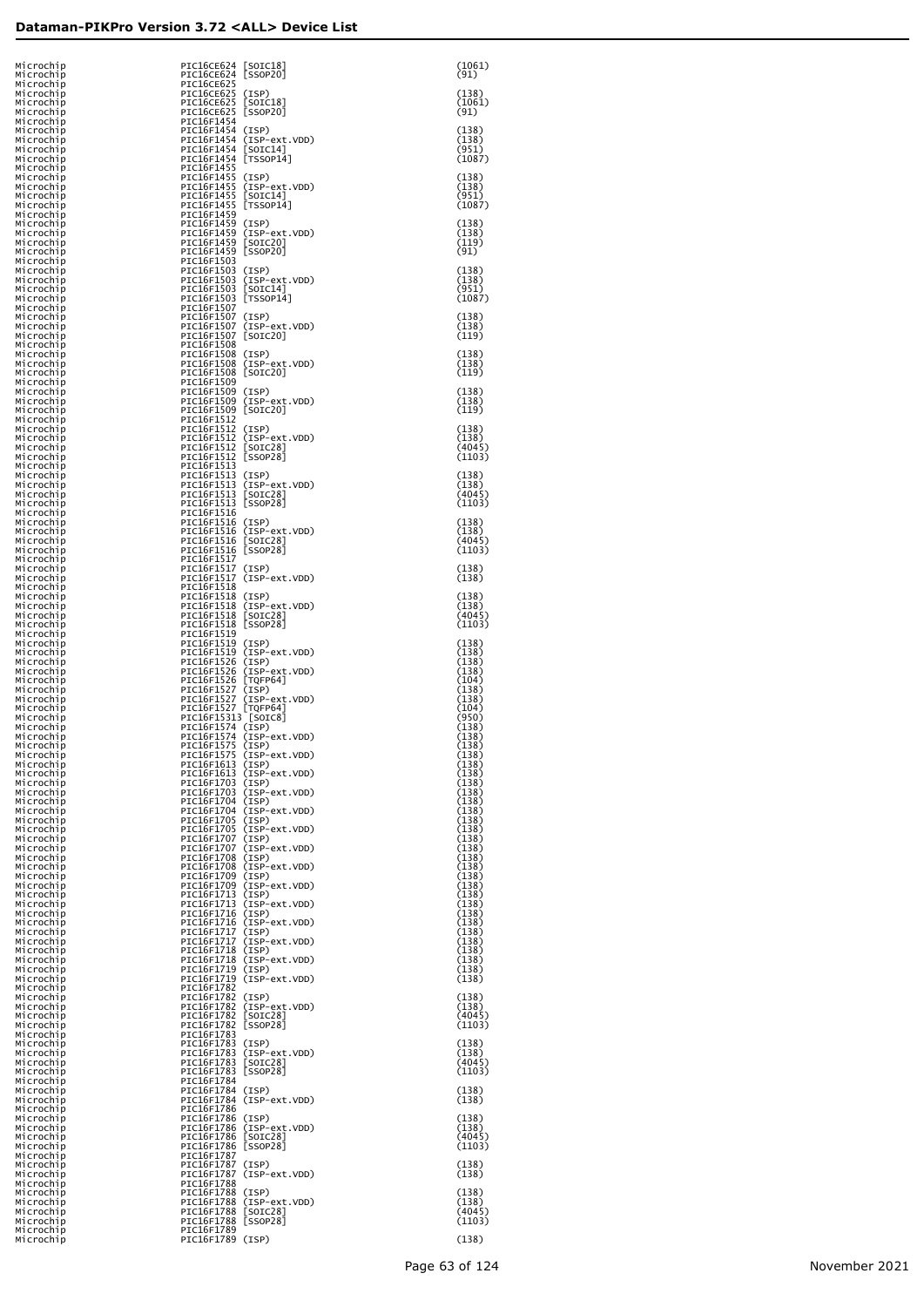| Microchip<br>Microchip |  | PIC16F1823                                  | PIC16F1789 (ISP-ext.VDD)                             | (138)            |
|------------------------|--|---------------------------------------------|------------------------------------------------------|------------------|
| Microchip              |  | PIC16F1823 (ISP)                            |                                                      | (138)            |
| Microchip<br>Microchip |  |                                             | PIC16F1823 (ISP)(INP-01)<br>PIC16F1823 (ISP-ext.VDD) | (138)<br>(138)   |
| Microchip              |  | PIC16F1823 [SOIC14]                         |                                                      | (951)            |
| Microchip<br>Microchip |  | PIC16F1823 [TSSOP14]<br>PIC16F1824          |                                                      | (1087)           |
| Microchip              |  | PIC16F1824 (ISP)                            |                                                      | (138)            |
| Microchip<br>Microchip |  | PIC16F1824 [SOIC14]                         | PIC16F1824 (ISP-ext.VDD)                             | (138)<br>(951)   |
| Microchip              |  | PIC16F1824 [TSSOP14]                        |                                                      | (1087)           |
| Microchip              |  | PIC16F1825                                  |                                                      |                  |
| Microchip<br>Microchip |  | PIC16F1825 (ISP)                            | PIC16F1825 (ISP-ext.VDD)                             | (138)<br>(138)   |
| Microchip              |  | PIC16F1825                                  | $[SOIC14]$                                           | (951)            |
| Microchip<br>Microchip |  | PIC16F1825<br>PIC16F1826                    | [TSSOP14]                                            | (1087)           |
| Microchip              |  | PIC16F1826 (ISP)                            |                                                      | (138)            |
| Microchip<br>Microchip |  | PIC16F1826 [SOIC18]                         | PIC16F1826 (ISP-ext.VDD)                             | (138)<br>(1061)  |
| Microchip              |  | PIC16F1826 [SSOP20]                         |                                                      | (91)             |
| Microchip<br>Microchip |  | PIC16F1827<br>PIC16F1827 (ISP)              |                                                      | (138)            |
| Microchip              |  |                                             | PIC16F1827 (ISP-ext.VDD)                             | (138)            |
| Microchip<br>Microchip |  | PIC16F1827 [SOIC18]<br>PIC16F1827 [SSOP20]  |                                                      | (1061)<br>(91)   |
| Microchip              |  | PIC16F1828                                  |                                                      |                  |
| Microchip<br>Microchip |  | PIC16F1828 (ISP)                            | PIC16F1828 (ISP-ext.VDD)                             | (138)<br>(138)   |
| Microchip              |  | PIC16F1828 [SOIC20]                         |                                                      | (119)            |
| Microchip<br>Microchip |  | PIC16F1828 [SSOP20]<br>PIC16F1828 [TSSOP20] |                                                      | (91)<br>(1089)   |
| Microchip              |  | PIC16F1829                                  |                                                      |                  |
| Microchip<br>Microchip |  | PIC16F1829 (ISP)                            | PIC16F1829 (ISP-ext.VDD)                             | (138)<br>(138)   |
| Microchip              |  | PIC16F1829 [SOIC20]                         |                                                      | (119)            |
| Microchip<br>Microchip |  | PIC16F1829 [SSOP20]<br>PIC16F1829 [TSSOP20] |                                                      | (91)<br>(1089)   |
| Microchip              |  | PIC16F1847                                  |                                                      |                  |
| Microchip<br>Microchip |  | PIC16F1847 (ISP)                            | PIC16F1847 (ISP-ext.VDD)                             | (138)<br>(138)   |
| Microchip              |  | PIC16F1847 [SOIC18]                         |                                                      | (1061)           |
| Microchip<br>Microchip |  | PIC16F1847 [SSOP20]<br>PIC16F1933           |                                                      | (91)             |
| Microchip              |  | PIC16F1933 (ISP)                            |                                                      | (138)            |
| Microchip<br>Microchip |  | PIC16F1933 [SOIC28]                         | PIC16F1933 (ISP-ext.VDD)                             | (138)<br>(4045)  |
| Microchip              |  | PIC16F1933 [SSOP28]                         |                                                      | (1103)           |
| Microchip<br>Microchip |  | PIC16F1934<br>PIC16F1934 (ISP)              |                                                      | (138)            |
| Microchip              |  |                                             | PIC16F1934 (ISP-ext.VDD)                             | (138)            |
| Microchip<br>Microchip |  | PIC16F1936<br>PIC16F1936 (ISP)              |                                                      | (138)            |
| Microchip              |  |                                             | PIC16F1936 (ISP-ext.VDD)                             | (138)            |
| Microchip<br>Microchip |  | PIC16F1936 [SOIC28]<br>PIC16F1936 [SSOP28]  |                                                      | (4045)<br>(1103) |
| Microchip              |  | PIC16F1937                                  |                                                      |                  |
| Microchip<br>Microchip |  | PIC16F1937 (ISP)                            | PIC16F1937 (ISP-ext.VDD)                             | (138)<br>(138)   |
| Microchip              |  | PIC16F1938<br>PIC16F1938 (ISP)              |                                                      | (138)            |
| Microchip<br>Microchip |  |                                             | PIC16F1938 (ISP-ext.VDD)                             | (138)            |
| Microchip<br>Microchip |  | PIC16F1938 [SOIC28]<br>PIC16F1938 [SSOP28]  |                                                      | (4045)<br>(1103) |
| Microchip              |  | PIC16F1939                                  |                                                      |                  |
| Microchip<br>Microchip |  | PIC16F1939 (ISP)                            | PIC16F1939 (ISP-ext.VDD)                             | (138)<br>(138)   |
| Microchip              |  | PIC16F1946 (ISP)                            |                                                      | (138)            |
| Microchip<br>Microchip |  | PIC16F1946 [TQFP64]                         | PIC16F1946 (ISP-ext.VDD)                             | (138)<br>(104)   |
| Microchip              |  | PIC16F1947 (ISP)                            |                                                      | (138)            |
| Microchip<br>Microchip |  | PIC16F1947 [TQFP64]                         | PIC16F1947 (ISP-ext.VDD)                             | (138)<br>(104)   |
| Microchip              |  | PIC16F505                                   |                                                      |                  |
| Microchip<br>Microchip |  | PIC16F505 (ISP)                             | PIC16F505 (ISP-ext.VDD)                              | (138)<br>(138)   |
| Microchip              |  | PIC16F505 [SOIC14]                          |                                                      | (951)            |
| Microchip<br>Microchip |  | PIC16F505 [TSS0P14]<br>PIC16F506            |                                                      | (1087)           |
| Microchip              |  | PIC16F506 (ISP)                             |                                                      | (138)            |
| Microchip<br>Microchip |  | PIC16F506 [SOIC14]                          | PIC16F506 (ISP-ext.VDD)                              | (138)<br>(951)   |
| Microchip              |  | PIC16F506 [TSS0P14]                         |                                                      | (1087)           |
| Microchip<br>Microchip |  | PIC16F526<br>PIC16F526 (ISP)                |                                                      | (138)            |
| Microchip              |  |                                             | PIC16F526 (ISP-ext.VDD)                              | (138)            |
| Microchip<br>Microchip |  | PIC16F526 [SOIC14]<br>PIC16F526 [TSSOP14]   |                                                      | (951)<br>(1087)  |
| Microchip              |  | PIC16F527<br>PIC16F527 (ISP)                |                                                      | (138)            |
| Microchip<br>Microchip |  |                                             | PIC16F527 (ISP-ext.VDD)                              | (138)            |
| Microchip<br>Microchip |  | PIC16F527 [SOIC20]<br>PIC16F527 [SSOP20]    |                                                      | (119)<br>(91)    |
| Microchip              |  | PIC16F54                                    |                                                      |                  |
| Microchip<br>Microchip |  | PIC16F54 (ISP)<br>PIC16F54 (ISP-ext.VDD)    |                                                      | (138)<br>(138)   |
| Microchip              |  | PIC16F54 [SOIC18]                           |                                                      | (1061)           |
| Microchip<br>Microchip |  | PIC16F54 [SSOP20]<br><b>PIC16F57</b>        |                                                      | (91)             |
| Microchip              |  | PIC16F57 (ISP)                              |                                                      | (138)            |
| Microchip<br>Microchip |  | PIC16F57 (ISP-ext.VDD)<br>PIC16F57 [SOIC28] |                                                      | (138)<br>(4045)  |
| Microchip              |  | PIC16F57 [SSOP28]                           |                                                      | (1103)           |
| Microchip<br>Microchip |  | PIC16F570<br>PIC16F570 (ISP)                |                                                      | (138)            |
| Microchip              |  |                                             | PIC16F570 (ISP-ext.VDD)                              | (138)            |
| Microchip<br>Microchip |  | PIC16F570 [SOIC28]<br>PIC16F570 [SSOP28]    |                                                      | (4045)<br>(1103) |
| Microchip              |  | PIC16F59 (ISP)                              |                                                      | (138)            |
| Microchip<br>Microchip |  | PIC16F59 (ISP-ext.VDD)<br>PIC16F610         |                                                      | (138)            |
| Microchip              |  | PIC16F610 (ISP)                             |                                                      | (138)            |
| Microchip<br>Microchip |  | PIC16F610 [SOIC14]                          | PIC16F610 (ISP-ext.VDD)                              | (138)<br>(951)   |
| Microchip              |  | PIC16F610 [TSS0P14]<br>PIC16F616            |                                                      | (1087)           |
| Microchip<br>Microchip |  | PIC16F616 (ISP)                             |                                                      | (138)            |
| Microchip<br>Microchip |  | PIC16F616 [SOIC14]                          | PIC16F616 (ISP-ext.VDD)                              | (138)<br>(951)   |
| Microchip              |  | PIC16F616 [TSS0P14]                         |                                                      | (1087)           |
| Microchip<br>Microchip |  | PIC16F627<br>PIC16F627 (ISP)                |                                                      | (138)            |
| Microchip              |  |                                             | PIC16F627 (ISP-ext.VDD)                              | (138)            |
| Microchip<br>Microchip |  | PIC16F627 [SOIC18]<br>PIC16F627 [SSOP20]    |                                                      | (1061)<br>(91)   |
| Microchip              |  | PIC16F627A                                  |                                                      |                  |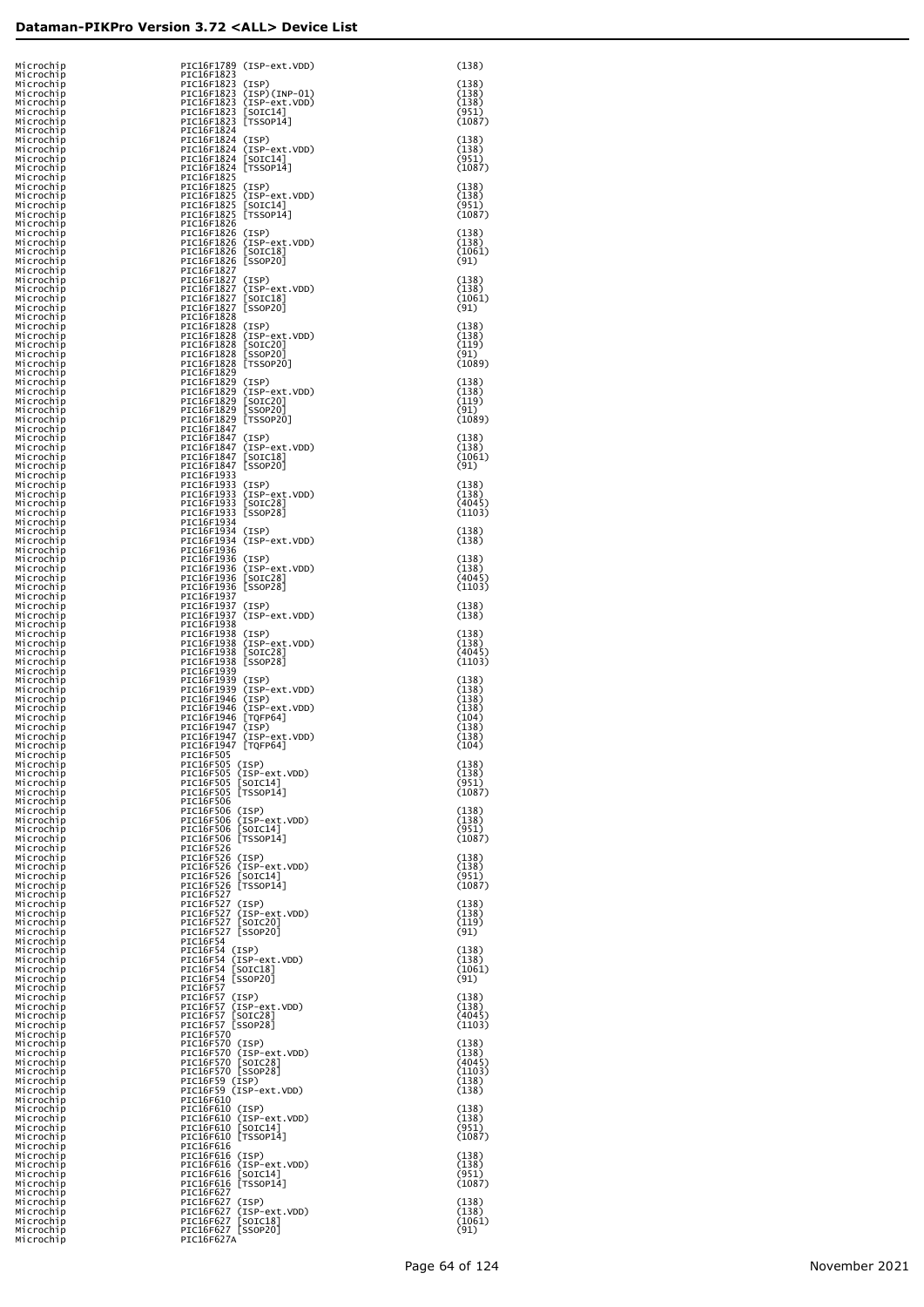| Microchip<br>Microchip<br>Microchip              | PIC16F627A (ISP)<br>PIC16F627A (ISP-ext.VDD)<br>PIC16F627A [SOIC18]                    | (138)<br>(138)<br>(1061)           |
|--------------------------------------------------|----------------------------------------------------------------------------------------|------------------------------------|
| Microchip<br>Microchip<br>Microchip              | PIC16F627A [SSOP20]<br>PIC16F628<br>PIC16F628 (ISP)                                    | (91)<br>(138)                      |
| Microchip<br>Microchip<br>Microchip              | PIC16F628 (ISP-ext.VDD)<br>PIC16F628 [SOIC18]<br>PIC16F628 [SSOP20]                    | (138)<br>(1061)<br>(91)            |
| Microchip<br>Microchip<br>Microchip              | PIC16F628A<br>PIC16F628A (ISP)<br>PIC16F628A (ISP-ext.VDD)                             | (138)<br>(138)                     |
| Microchip<br>Microchip<br>Microchip              | PIC16F628A [SOIC18]<br>PIC16F628A [SSOP20]<br>PIC16F630                                | (1061)<br>(91)                     |
| Microchip<br>Microchip<br>Microchip              | PIC16F630 (ISP)<br>PIC16F630 (ISP-ext.VDD)<br>PIC16F630 [SOIC14]                       | (138)<br>(138)<br>(951)            |
| Microchip<br>Microchip<br>Microchip              | PIC16F630 [TSSOP14]<br>PIC16F631<br>PIC16F631 (ISP)                                    | (1087)<br>(138)                    |
| Microchip<br>Microchip<br>Microchip              | PIC16F631 (ISP-ext.VDD)<br>PIC16F631 [SOIC20]<br>PIC16F631 [SSOP20]                    | (138)<br>(119)<br>(91)             |
| Microchip<br>Microchip<br>Microchip              | PIC16F636<br>PIC16F636 (ISP)<br>PIC16F636 (ISP-ext.VDD)                                | (138)<br>(138)                     |
| Microchip<br>Microchip<br>Microchip<br>Microchip | PIC16F636 [SOIC14]<br>PIC16F636 [TSSOP14]<br>PIC16F639<br>PIC16F639 (ISP)              | (951)<br>(1087)<br>(138)           |
| Microchip<br>Microchip<br>Microchip              | PIC16F639 (ISP-ext.VDD)<br>PIC16F639 [SSOP20]<br>PIC16F648A                            | (138)<br>(91)                      |
| Microchip<br>Microchip<br>Microchip              | PIC16F648A (ISP)<br>PIC16F648A (ISP-ext.VDD)<br>PIC16F648A [SOIC18]                    | (138)<br>(138)<br>(1061)           |
| Microchip<br>Microchip<br>Microchip              | PIC16F648A [SSOP20]<br>PIC16F676<br>PIC16F676 (ISP)                                    | (91)<br>(138)                      |
| Microchip<br>Microchip<br>Microchip              | PIC16F676 (ISP-ext.VDD)<br>PIC16F676 [SOIC14]<br>PIC16F676 [TSSOP14]                   | (138)<br>(951)<br>(1087)           |
| Microchip<br>Microchip<br>Microchip              | PIC16F677<br>PIC16F677 (ISP)<br>PIC16F677 (ISP-ext.VDD)                                | (138)<br>(138)                     |
| Microchip<br>Microchip<br>Microchip<br>Microchip | PIC16F677 [SOIC20]<br>PIC16F677 [SSOP20]<br>PIC16F684<br>PIC16F684 (ISP)               | (119)<br>(91)<br>(138)             |
| Microchip<br>Microchip<br>Microchip              | PIC16F684 (ISP-ext.VDD)<br>PIC16F684 [SOIC14]<br>PIC16F684 [TSS0P14]                   | (138)<br>(951)<br>(1087)           |
| Microchip<br>Microchip<br>Microchip              | PIC16F685<br>PIC16F685 (ISP)<br>PIC16F685 (ISP-ext.VDD)                                | (138)<br>(138)                     |
| Microchip<br>Microchip<br>Microchip              | PIC16F685 [SOIC20]<br>PIC16F685 [SSOP20]<br>PIC16F687                                  | (119)<br>(91)                      |
| Microchip<br>Microchip<br>Microchip              | PIC16F687 (ISP)<br>PIC16F687 (ISP-ext.VDD)<br>PIC16F687 [SOIC20]                       | (138)<br>(138)<br>(119)            |
| Microchip<br>Microchip<br>Microchip              | PIC16F687 [SSOP20]<br>PIC16F688<br>PIC16F688 (ISP)                                     | (91)<br>(138)                      |
| Microchip<br>Microchip<br>Microchip              | PIC16F688 (ISP-ext.VDD)<br>PIC16F688 [SOIC14]<br>PIC16F688 [TSS0P14]<br>PIC16F689      | (138)<br>(951)<br>(1087)           |
| Microchip<br>Microchip<br>Microchip<br>Microchip | PIC16F689 (ISP)<br>PIC16F689 (ISP-ext.VDD)<br>PIC16F689 [SOIC20]                       | (138)<br>(138)<br>(119)            |
| Microchip<br>Microchip<br>Microchip              | PIC16F689 [SSOP20]<br>PIC16F690<br>PIC16F690 (ISP)                                     | (91)<br>(138)                      |
| Microchip<br>Microchip<br>Microchip              | PIC16F690 (ISP-ext.VDD)<br>PIC16F690 [SOIC20]<br>PIC16F690 [SSOP20]                    | (138)<br>(119)<br>(91)             |
| Microchip<br>Microchip<br>Microchip              | PIC16F707<br>PIC16F707 (ISP)<br>PIC16F707 (ISP-ext.VDD)                                | (138)<br>(138)                     |
| Microchip<br>Microchip<br>Microchip              | PIC16F707 [TQFP44]<br>PIC16F716<br>PIC16F716 (ISP)                                     | (223)<br>(138)                     |
| Microchip<br>Microchip<br>Microchip<br>Microchip | PIC16F716 (ISP-ext.VDD)<br>PIC16F716 [SOIC18]<br>PIC16F716 [SSOP20]<br>PIC16F72        | (138)<br>(1061)<br>(91)            |
| Microchip<br>Microchip<br>Microchip              | PIC16F72 (ISP)<br>PIC16F72 (ISP-ext.VDD)<br>PIC16F72 [SOIC28]                          | (138)<br>(138)<br>(4045)           |
| Microchip<br>Microchip<br>Microchip              | PIC16F72 [SSOP28]<br>PIC16F720<br>PIC16F720 (ISP)                                      | (1103)<br>(138)                    |
| Microchip<br>Microchip<br>Microchip              | PIC16F720 (ISP-ext.VDD)<br>PIC16F720 [SOIC20]<br>PIC16F720 [SSOP20]                    | (138)<br>(119)<br>(91)             |
| Microchip<br>Microchip<br>Microchip              | PIC16F721<br>PIC16F721 (ISP)<br>PIC16F721 (ISP-ext.VDD)                                | (138)<br>(138)                     |
| Microchip<br>Microchip<br>Microchip              | PIC16F721 [SOIC20]<br>PIC16F721 [SSOP20]<br>PIC16F722                                  | (119)<br>(91)                      |
| Microchip<br>Microchip<br>Microchip              | PIC16F722 (ISP)<br>PIC16F722 (ISP-ext.VDD)<br>PIC16F722 [SOIC28]<br>PIC16F722 [SSOP28] | (138)<br>(138)<br>(4045)<br>(1103) |
| Microchip<br>Microchip<br>Microchip<br>Microchip | PIC16F722A<br>PIC16F722A (ISP)<br>PIC16F722A (ISP-ext.VDD)                             | (138)<br>(138)                     |
| Microchip<br>Microchip<br>Microchip              | PIC16F722A [SOIC28]<br>PIC16F722A [SSOP28]<br>PIC16F723                                | (4045)<br>(1103)                   |
| Microchip<br>Microchip<br>Microchip              | PIC16F723 (ISP)<br>PIC16F723 (ISP-ext.VDD)<br>PIC16F723 [SOIC28]                       | (138)<br>(138)<br>(4045)           |
| Microchip<br>Microchip<br>Microchip              | PIC16F723 [SSOP28]<br>PIC16F723A<br>PIC16F723A (ISP)                                   | (1103)<br>(138)                    |
| Microchip<br>Microchip<br>Microchip              | PIC16F723A (ISP-ext.VDD)<br>PIC16F723A [SOIC28]<br>PIC16F723A [SSOP28]                 | (138)<br>(4045)<br>(1103)          |
| Microchip<br>Microchip<br>Microchip<br>Microchip | PIC16F724<br>PIC16F724 (ISP)<br>PIC16F724 (ISP-ext.VDD)<br>PIC16F724 [TQFP44]          | (138)<br>(138)<br>(223)            |
| Microchip                                        | PIC16F726                                                                              |                                    |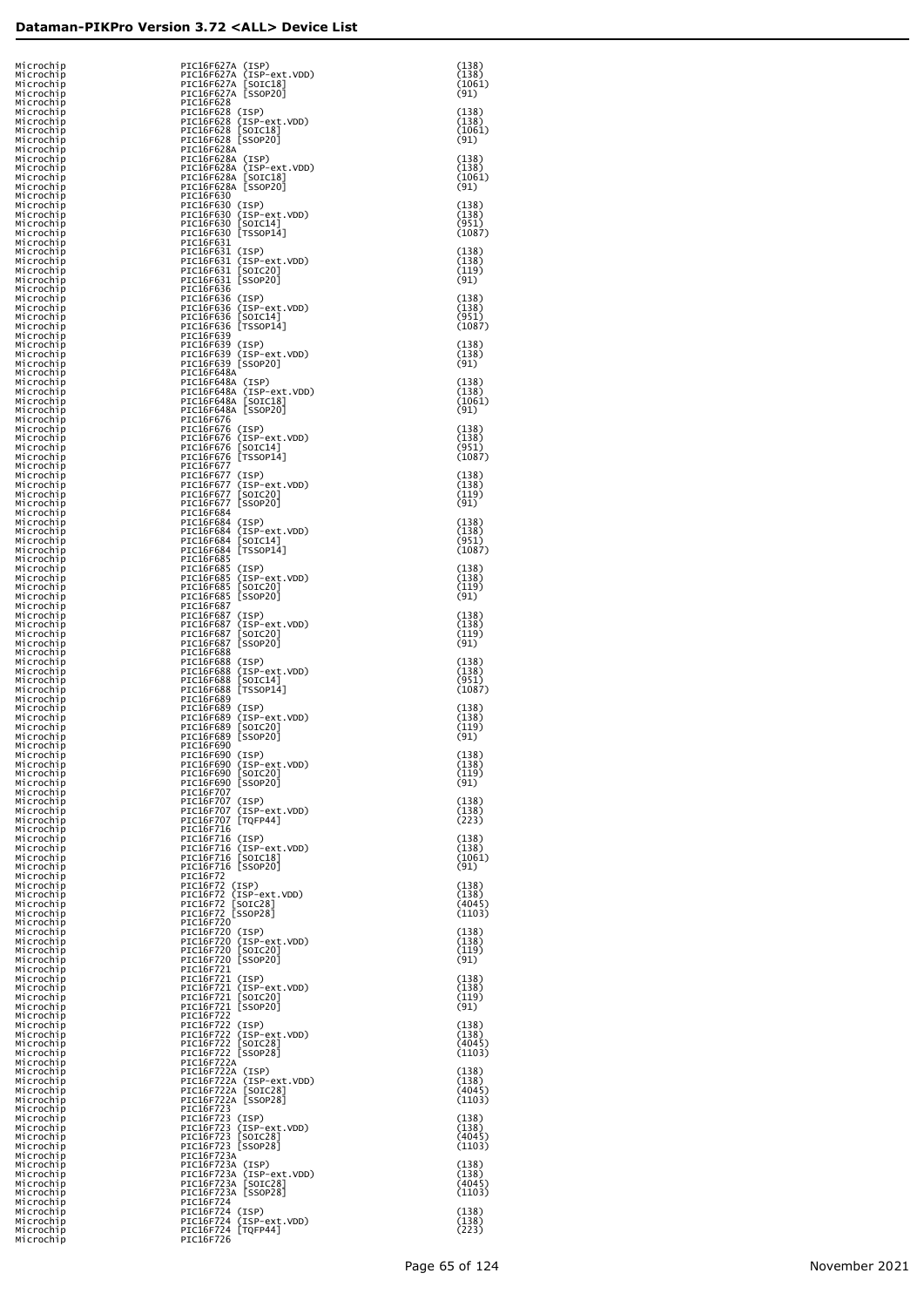| Microchip<br>Microchip<br>Microchip              | PIC16F726 (ISP)<br>PIC16F726 (ISP-ext.VDD)<br>PIC16F726 [SOIC28]                           | (138)<br>(138)<br>(4045)           |
|--------------------------------------------------|--------------------------------------------------------------------------------------------|------------------------------------|
| Microchip<br>Microchip<br>Microchip              | PIC16F726 [SSOP28]<br>PIC16F727<br>PIC16F727 (ISP)                                         | (1103)<br>(138)                    |
| Microchip<br>Microchip<br>Microchip<br>Microchip | PIC16F727 (ISP-ext.VDD)<br>PIC16F727 [TQFP44]<br>PIC16F73<br>PIC16F73 (ISP)                | (138)<br>(223)<br>(138)            |
| Microchip<br>Microchip<br>Microchip              | PIC16F73 (ISP-ext.VDD)<br>PIC16F73 [SOIC28]<br>PIC16F73 [SSOP28]                           | (138)<br>(4045)<br>(1103)          |
| Microchip<br>Microchip<br>Microchip              | PIC16F737<br>PIC16F737 (ISP)<br>PIC16F737 (ISP-ext.VDD)                                    | (138)<br>(138)                     |
| Microchip<br>Microchip<br>Microchip              | PIC16F737 [SOIC28]<br>PIC16F737 [SSOP28]<br>PIC16F74                                       | (4045)<br>(1103)                   |
| Microchip<br>Microchip<br>Microchip<br>Microchip | PIC16F74 (ISP)<br>PIC16F74 (ISP-ext.VDD)<br>PIC16F74 [PLCC44]                              | (138)<br>(138)<br>(195)            |
| Microchip<br>Microchip<br>Microchip              | PIC16F74 [TQFP44]<br>PIC16F747<br>PIC16F747 (ISP)<br>PIC16F747 (ISP-ext.VDD)               | (223)<br>(138)<br>(138)            |
| Microchip<br>Microchip<br>Microchip              | PIC16F747 [TQFP44]<br>PIC16F753<br>PIC16F753 (ISP-ext.VDD)                                 | (223)<br>(138)                     |
| Microchip<br>Microchip<br>Microchip              | PIC16F753 [SOIC14]<br>PIC16F753 [TSSOP14]<br>PIC16F76                                      | (951)<br>(1087)                    |
| Microchip<br>Microchip<br>Microchip<br>Microchip | PIC16F76 (ISP)<br>PIC16F76 (ISP-ext.VDD)<br>PIC16F76 [SOIC28]<br>PIC16F76 [SSOP28]         | (138)<br>(138)<br>(4045)<br>(1103) |
| Microchip<br>Microchip<br>Microchip              | PIC16F767<br>PIC16F767 (ISP)<br>PIC16F767 (ISP-ext.VDD)                                    | (138)<br>(138)                     |
| Microchip<br>Microchip<br>Microchip              | PIC16F767 [SOIC28]<br>PIC16F767 [SSOP28]<br><b>PIC16F77</b>                                | (4045)<br>(1103)                   |
| Microchip<br>Microchip<br>Microchip              | PIC16F77 (ISP)<br>PIC16F77 (ISP-ext.VDD)<br>PIC16F77  PLCC44]                              | (138)<br>(138)<br>(195)            |
| Microchip<br>Microchip<br>Microchip<br>Microchip | PIC16F77 [TQFP44]<br>PIC16F777<br>PIC16F777 (ISP)<br>PIC16F777 (ISP-ext.VDD)               | (223)<br>(138)<br>(138)            |
| Microchip<br>Microchip<br>Microchip              | PIC16F777 [TQFP44]<br>PIC16F785<br>PIC16F785 (ISP)                                         | (223)<br>(138)                     |
| Microchip<br>Microchip<br>Microchip              | PIC16F785 (ISP-ext.VDD)<br>PIC16F785 [SOIC20]<br>PIC16F785 [SSOP20]                        | (138)<br>(119)<br>(91)             |
| Microchip<br>Microchip<br>Microchip              | PIC16F818<br>PIC16F818 (ISP)<br>PIC16F818 (ISP-ext.VDD)                                    | (138)<br>(138)                     |
| Microchip<br>Microchip<br>Microchip<br>Microchip | PIC16F818 [SOIC18]<br>PIC16F818 [SSOP20]<br>PIC16F819<br>PIC16F819 (ISP)                   | (1061)<br>(91)<br>(138)            |
| Microchip<br>Microchip<br>Microchip              | PIC16F819 (ISP-ext.VDD)<br>PIC16F819 [SOIC18]<br>PIC16F819 [SSOP20]                        | (138)<br>(1061)<br>(91)            |
| Microchip<br>Microchip<br>Microchip              | PIC16F83<br>PIC16F83 (ISP)<br>PIC16F83 (ISP-ext.VDD)                                       | (138)<br>(138)                     |
| Microchip<br>Microchip<br>Microchip<br>Microchip | PIC16F83 [SOIC18]<br>PIC16F84<br>PIC16F84 (ISP)<br>PIC16F84 (ISP-ext.VDD)                  | (1061)<br>(138)<br>(138)           |
| Microchip<br>Microchip<br>Microchip              | PIC16F84 [SOIC18]<br>PIC16F84A<br>PIC16F84A (ISP)                                          | (1061)<br>(138)                    |
| Microchip<br>Microchip<br>Microchip              | PIC16F84A (ISP-ext.VDD)<br>PIC16F84A [SOIC18]<br>PIC16F84A [SSOP20]                        | (138)<br>(1061)<br>(91)            |
| Microchip<br>Microchip<br>Microchip              | PIC16F87<br>PIC16F87 (ISP)<br>PIC16F87 (ISP-ext.VDD)                                       | (138)<br>(138)                     |
| Microchip<br>Microchip<br>Microchip<br>Microchip | PIC16F87 [SOIC18]<br>PIC16F87 [SSOP20]<br>PIC16F870<br>PIC16F870 (ISP)                     | (1061)<br>(91)<br>(138)            |
| Microchip<br>Microchip<br>Microchip              | PIC16F870 (ISP-ext.VDD)<br>PIC16F870 [SOIC28]<br>PIC16F870 [SSOP28]                        | (138)<br>(4045)<br>(1103)          |
| Microchip<br>Microchip<br>Microchip              | PIC16F871<br>PIC16F871 (ISP)<br>PIC16F871 (ISP-ext.VDD)                                    | (138)<br>(138)                     |
| Microchip<br>Microchip<br>Microchip              | PIC16F871 [PLCC44]<br>PIC16F871 [TQFP44]<br>PIC16F872                                      | (195)<br>(223)<br>(138)            |
| Microchip<br>Microchip<br>Microchip<br>Microchip | PIC16F872 (ISP)<br>PIC16F872 (ISP-ext.VDD)<br>PIC16F872 [SOIC28]<br>PIC16F872 [SSOP28]     | (138)<br>(4045)<br>(1103)          |
| Microchip<br>Microchip<br>Microchip              | PIC16F873<br>PIC16F873 (ISP)<br>PIC16F873 (ISP-ext.VDD)<br>PIC16F873 [SOIC28]              | (138)<br>(138)                     |
| Microchip<br>Microchip<br>Microchip              | PIC16F873 [SSOP28]<br>PIC16F873A                                                           | (4045)<br>(1103)                   |
| Microchip<br>Microchip<br>Microchip<br>Microchip | PIC16F873A (ISP)<br>PIC16F873A (ISP-ext.VDD)<br>PIC16F873A [SOIC28]<br>PIC16F873A [SSOP28] | (138)<br>(138)<br>(4045)<br>(1103) |
| Microchip<br>Microchip<br>Microchip              | PIC16F874<br>PIC16F874 (ISP)<br>PIC16F874 (ISP-ext.VDD)                                    | (138)<br>(138)                     |
| Microchip<br>Microchip<br>Microchip              | PIC16F874 [PLCC44]<br>PIC16F874 [TQFP44]<br>PIC16F874A                                     | (195)<br>(223)                     |
| Microchip<br>Microchip<br>Microchip              | PIC16F874A (ISP)<br>PIC16F874A (ISP-ext.VDD)<br>PIC16F874A [PLCC44]                        | (138)<br>(138)<br>(195)            |
| Microchip<br>Microchip<br>Microchip<br>Microchip | PIC16F874A [TQFP44]<br>PIC16F876<br>PIC16F876 (ISP)<br>PIC16F876 (ISP-ext.VDD)             | (223)<br>(138)<br>(138)            |
| Microchip<br>Microchip<br>Microchip              | PIC16F876 [SOIC28]<br>PIC16F876 [SSOP28]<br>PIC16F876A                                     | (4045)<br>(1103)                   |
| Microchip<br>Microchip<br>Microchip              | PIC16F876A (ISP)<br>PIC16F876A (ISP-ext.VDD)<br>PIC16F876A [SOIC28]                        | (138)<br>(138)<br>(4045)           |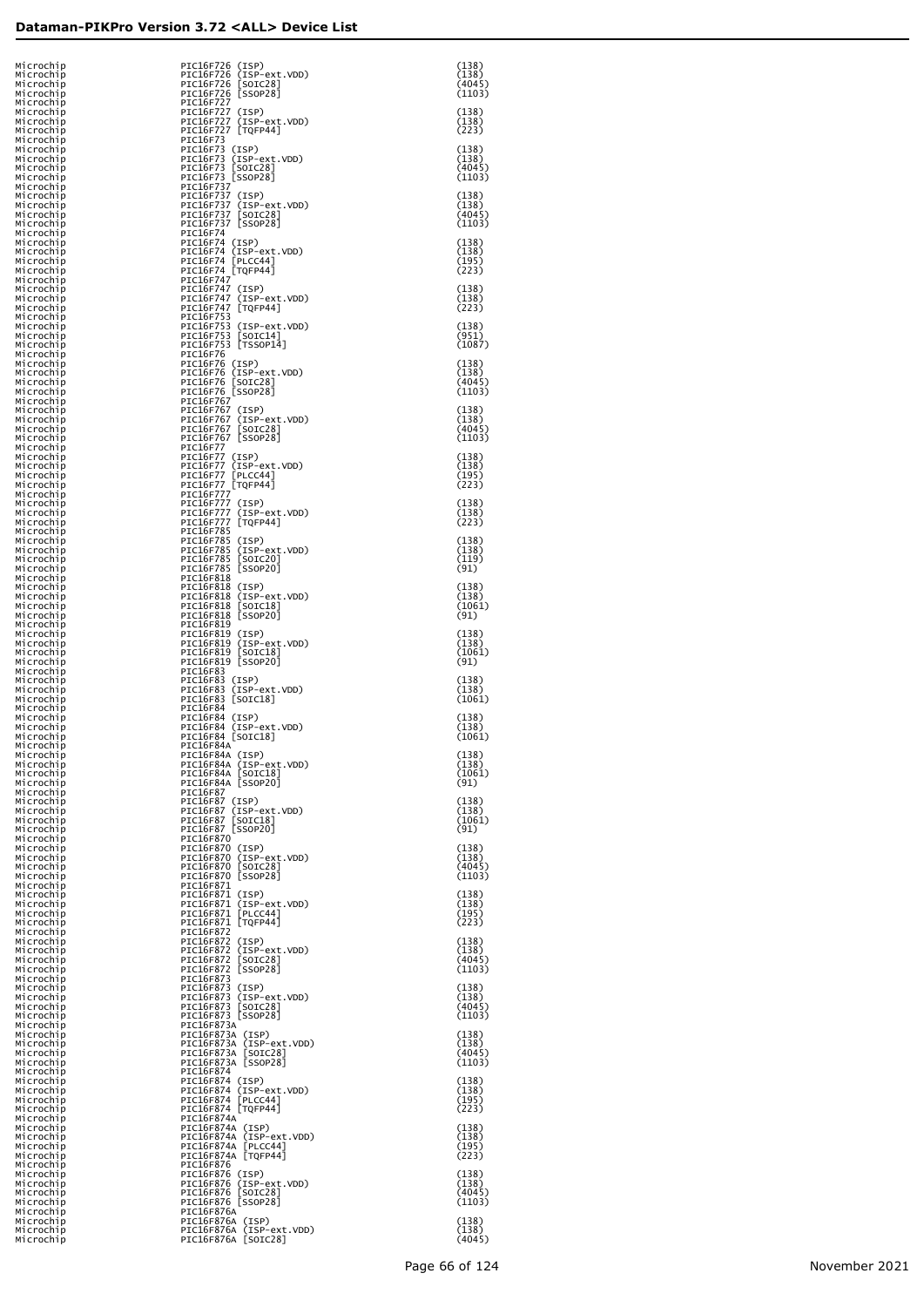| Microchip              | PIC16F876A [SSOP28]                                                 | (1103)           |
|------------------------|---------------------------------------------------------------------|------------------|
| Microchip<br>Microchip | PIC16F877<br>PIC16F877 (ISP)                                        | (138)            |
| Microchip              |                                                                     | (138)            |
| Microchip<br>Microchip | PIC16F877 (ISP-ext.VDD)<br>PIC16F877 [PLCC44]<br>PIC16F877 [TQFP44] | (195)<br>(223)   |
| Microchip              | PIC16F877A                                                          |                  |
| Microchip<br>Microchip | PIC16F877A (ISP)<br>PIC16F877A (ISP-ext.VDD)                        | (138)<br>(138)   |
| Microchip<br>Microchip | PIC16F877A [PLCC44]<br>PIC16F877A [TQFP44]                          | (195)<br>(223)   |
| Microchip              | PIC16F88                                                            |                  |
| Microchip<br>Microchip | PIC16F88 (ISP)<br>PIC16F88 (ISP-ext.VDD)<br>PIC16F88 [SOIC18]       | (138)<br>(138)   |
| Microchip<br>Microchip | PIC16F88 [SSOP20]                                                   | (1061)<br>(91)   |
| Microchip              | PIC16F882                                                           |                  |
| Microchip<br>Microchip | PIC16F882 (ISP)<br>PIC16F882 (ISP-ext.VDD)                          | (138)<br>(138)   |
| Microchip<br>Microchip | PIC16F882 [SOIC28]<br>PIC16F882 [SSOP28]                            | (4045)<br>(1103) |
| Microchip              | PIC16F883                                                           |                  |
| Microchip<br>Microchip | PIC16F883 (ISP)<br>PIC16F883 (ISP-ext.VDD)                          | (138)<br>(138)   |
| Microchip<br>Microchip | PIC16F883 [SOIC28]<br>PIC16F883 [SSOP28]                            | (4045)<br>(1103) |
| Microchip              | PIC16F884                                                           |                  |
| Microchip<br>Microchip | PIC16F884 (ISP)<br>PIC16F884 (ISP-ext.VDD)                          | (138)<br>(138)   |
| Microchip<br>Microchip | PIC16F884 [TQFP44]<br>PIC16F886                                     | (223)            |
| Microchip<br>Microchip | PIC16F886 (ISP)<br>PIC16F886 (ISP-ext.VDD)                          | (138)<br>(138)   |
| Microchip              | PIC16F886 [SOIC28]                                                  | (4045)           |
| Microchip<br>Microchip | PIC16F886 [SSOP28]<br>PIC16F887                                     | (1103)           |
| Microchip<br>Microchip | PIC16F887 (ISP)<br>PIC16F887 (ISP-ext.VDD)                          | (138)<br>(138)   |
| Microchip              | PIC16F887 [TQFP44]                                                  | (223)            |
| Microchip<br>Microchip | PIC16F913<br>PIC16F913 (ISP)                                        | (138)            |
| Microchip<br>Microchip | PIC16F913 (ISP-ext.VDD)<br>PIC16F913 [SOIC28]                       | (138)<br>(4045)  |
| Microchip              | PIC16F913 [SSOP28]                                                  | (1103)           |
| Microchip<br>Microchip | PIC16F914<br>PIC16F914 (ISP)                                        | (138)            |
| Microchip<br>Microchip | PIC16F914 (ISP-ext.VDD)<br>PIC16F914 [TQFP44]                       | (138)<br>(223)   |
| Microchip              | PIC16F916                                                           |                  |
| Microchip<br>Microchip | PIC16F916 (ISP)<br>PIC16F916 (ISP-ext.VDD)                          | (138)<br>(138)   |
| Microchip<br>Microchip | PIC16F916 [SOIC28]<br>PIC16F916 [SSOP28]                            | (4045)<br>(1103) |
| Microchip              | PIC16F917                                                           |                  |
| Microchip<br>Microchip | PIC16F917 (ISP)<br>PIC16F917 (ISP-ext.VDD)                          | (138)<br>(138)   |
| Microchip<br>Microchip | PIC16F917 [TQFP44]<br>PIC16F946 (ISP)                               | (223)<br>(138)   |
| Microchip<br>Microchip | PIC16F946 (ISP-ext.VDD)<br>PIC16F946 [TQFP64]                       | (138)<br>(691)   |
| Microchip              | PIC16HV540                                                          |                  |
| Microchip<br>Microchip | PIC16HV540 [SOIC18]<br>PIC16HV540 [SSOP20]                          | (1061)<br>(91)   |
| Microchip<br>Microchip | PIC16HV610<br>PIC16HV610 (ISP)                                      | (138)            |
| Microchip              | PIC16HV610 (ISP-ext.VDD)                                            | (138)            |
| Microchip<br>Microchip | PIC16HV610 [SOIC14]<br>PIC16HV610 [TSSOP14]                         | (951)<br>(1087)  |
| Microchip<br>Microchip | PIC16HV616<br>PIC16HV616 (ISP)                                      | (138)            |
| Microchip              | PIC16HV616 (ISP-ext.VDD)                                            | (138)            |
| Microchip<br>Microchip | PIC16HV616 [SOIC14]<br>PIC16HV616 [TSSOP14]                         | (951)<br>(1087)  |
| Microchip<br>Mıcrochıp | PIC16HV753<br>PIC16HV/53 (ISP-ext.VDD)                              | (138)            |
| Microchip<br>Microchip | PIC16HV753 [SOIC14]<br>PIC16HV753 [TSSOP14]                         | (951)<br>(1087)  |
| Microchip              | PIC16HV785                                                          |                  |
| Microchip<br>Microchip | PIC16HV785 (ISP)<br>PIC16HV785 (ISP-ext.VDD)                        | (138)<br>(138)   |
| Microchip<br>Microchip | PIC16HV785 [SOIC20]<br>PIC16HV785 [SSOP20]                          | (119)<br>(91)    |
| Microchip<br>Microchip | PIC16LC505<br>PIC16LC505 (ISP)                                      | (138)            |
| Microchip              | PIC16LC505 [SOIC14]                                                 | (951)            |
| Microchip<br>Microchip | PIC16LC54A<br>PIC16LC54A [SOIC18]                                   | (1061)           |
| Microchip<br>Microchip | PIC16LC54A [SSOP20]<br>PIC16LC54C                                   | (91)             |
| Microchip              | PIC16LC54C [SOIC18]                                                 | (1061)           |
| Microchip<br>Microchip | PIC16LC54C [SSOP20]<br>PIC16LC554                                   | (91)             |
| Microchip<br>Microchip | PIC16LC554 (ISP)<br>PIC16LC554 [SOIC18]                             | (138)<br>(1061)  |
| Microchip<br>Microchip | PIC16LC554 [SSOP20]<br>PIC16LC558                                   | (91)             |
| Microchip              | PIC16LC558 (ISP)                                                    | (138)            |
| Microchip<br>Microchip | PIC16LC558 [SOIC18]<br>PIC16LC558 [SSOP20]                          | (1061)<br>(91)   |
| Microchip<br>Microchip | PIC16LC55A<br>PIC16LC55A [SOIC28]                                   | (4045)           |
| Microchip              | PIC16LC55A [SSOP28]                                                 | (1103)           |
| Microchip<br>Microchip | PIC16LC56A<br>PIC16LC56A [SOIC18]                                   | (1061)           |
| Microchip<br>Microchip | PIC16LC56A [SSOP20]<br>PIC16LC57C                                   | (91)             |
| Microchip<br>Microchip | PIC16LC57C [SOIC28]<br>PIC16LC57C [SSOP28]                          | (4045)<br>(1103) |
| Microchip              | PIC16LC58A                                                          |                  |
| Microchip<br>Microchip | PIC16LC58A [SOIC18]<br>PIC16LC58A [SSOP20]                          | (1061)<br>(91)   |
| Microchip<br>Microchip | PIC16LC58B<br>PIC16LC58B [SOIC18]                                   | (1061)           |
| Microchip              | PIC16LC58B [SSOP20]                                                 | (91)             |
| Microchip<br>Microchip | PIC16LC61<br>PIC16LC61 (ISP)                                        | (138)            |
| Microchip<br>Microchip | PIC16LC61 [SOIC18]<br>PIC16LC62                                     | (1061)           |
| Microchip<br>Microchip | PIC16LC62 (ISP)<br>PIC16LC62 [SOIC28]                               | (138)<br>(4045)  |
| Microchip              | PIC16LC62 [SSOP28]                                                  | (1103)           |
| Microchip<br>Microchip | PIC16LC620<br>PIC16LC620 (ISP)                                      | (138)            |
| Microchip<br>Microchip | PIC16LC620 [SOIC18]<br>PIC16LC620 [SSOP20]                          | (1061)<br>(91)   |
| Microchip<br>Microchip | PIC16LC620A<br>PIC16LC620A (ISP)                                    | (138)            |
|                        |                                                                     |                  |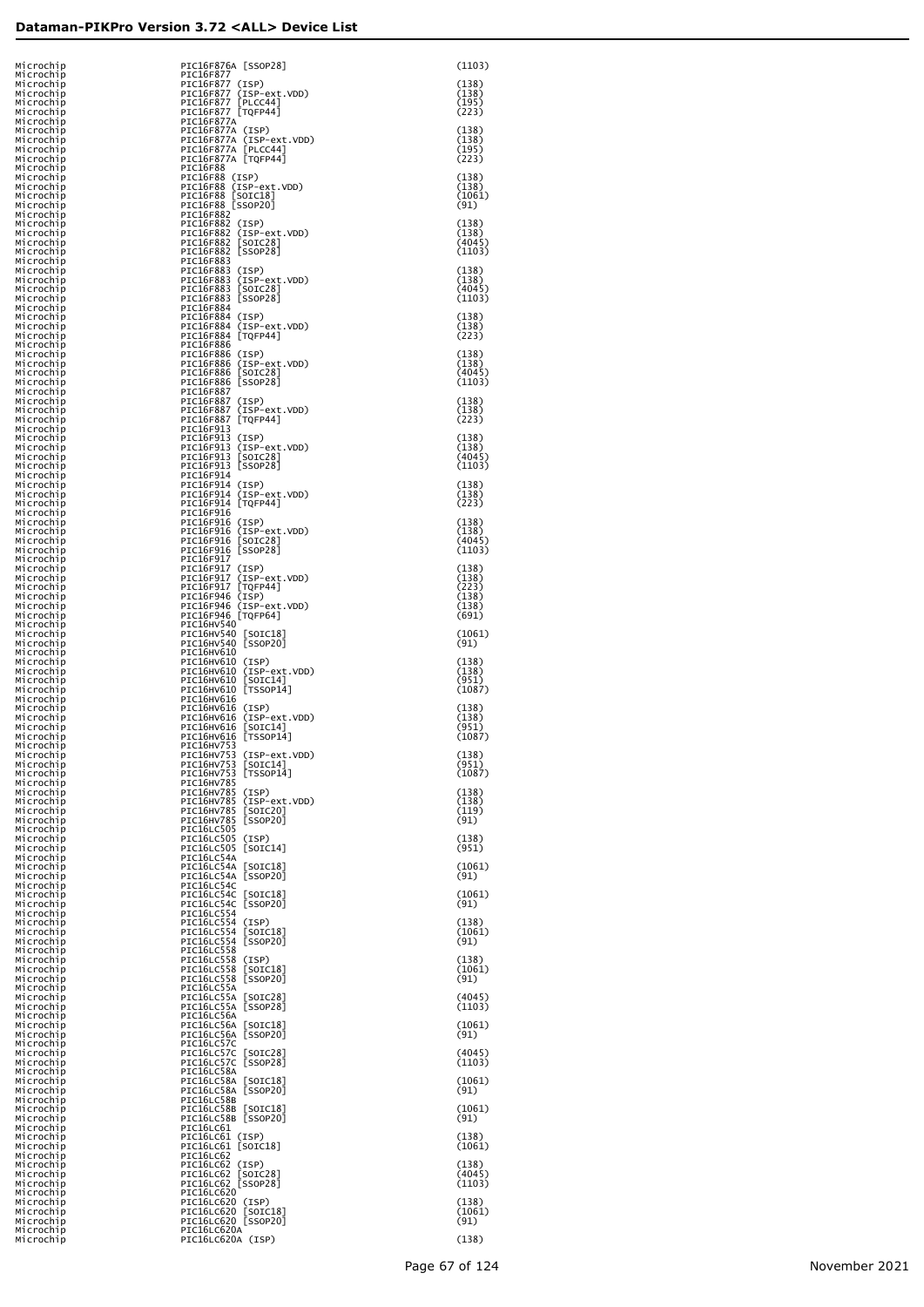| Microchip<br>Microchip                           | PIC16LC620A [SOIC18]<br>PIC16LC620A [SSOP20]                                     | (1061)<br>(91)            |
|--------------------------------------------------|----------------------------------------------------------------------------------|---------------------------|
| Microchip<br>Microchip<br>Microchip              | PIC16LC621<br>PIC16LC621 (ISP)                                                   | (138)<br>(1061)           |
| Microchip<br>Microchip<br>Microchip              | PIC16LC621 [SOIC18]<br>PIC16LC621 [SSOP20]<br>PIC16LC621A<br>PIC16LC621A (ISP)   | (91)<br>(138)             |
| Microchip<br>Microchip<br>Microchip              | PIC16LC621A [SOIC18]<br>PIC16LC621A [SSOP20]<br>PIC16LC622                       | (1061)<br>(91)            |
| Microchip<br>Microchip<br>Microchip              | PIC16LC622 (ISP)<br>PIC16LC622 [SOIC18]<br>PIC16LC622 [SSOP20]                   | (138)<br>(1061)<br>(91)   |
| Microchip<br>Microchip<br>Microchip<br>Microchip | PIC16LC622A<br>PIC16LC622A (ISP)<br>PIC16LC622A [SOIC18]<br>PIC16LC622A [SSOP20] | (138)<br>(1061)<br>(91)   |
| Microchip<br>Microchip<br>Microchip<br>Microchip | PIC16LC62A<br>PIC16LC62A (ISP)<br>PIC16LC62A [SOIC28]<br>PIC16LC62A [SSOP28]     | (138)<br>(4045)<br>(1103) |
| Microchip<br>Microchip<br>Microchip              | PIC16LC62B<br>PIC16LC62B (ISP)<br>PIC16LC62B [SOIC28]                            | (138)<br>(4045)           |
| Microchip<br>Microchip<br>Microchip              | PIC16LC62B [SSOP28]<br>PIC16LC63<br>PIC16LC63 (ISP)                              | (1103)<br>(138)<br>(4045) |
| Microchip<br>Microchip<br>Microchip<br>Microchip | PIC16LC63 [SOIC28]<br>PIC16LC63 [SSOP28]<br>PIC16LC63A<br>PIC16LC63A (ISP)       | (1103)<br>(138)           |
| Microchip<br>Microchip<br>Microchip              | PIC16LC63A [SOIC28]<br>PIC16LC63A [SSOP28]<br>PIC16LC64                          | (4045)<br>(1103)          |
| Microchip<br>Microchip<br>Microchip              | PIC16LC64 (ISP)<br>PIC16LC64 [PLCC44]<br>PIC16LC642                              | (138)<br>(195)            |
| Microchip<br>Microchip<br>Microchip              | PIC16LC642 (ISP)<br>PIC16LC642 [SOIC28]<br>PIC16LC64A                            | (138)<br>(4045)           |
| Microchip<br>Microchip<br>Microchip              | PIC16LC64A (ISP)<br>PIC16LC64A [PLCC44]<br>PIC16LC65                             | (138)<br>(195)            |
| Microchip<br>Microchip<br>Microchip              | PIC16LC65 (ISP)<br>PIC16LC65 [PLCC44]<br>PIC16LC65A                              | (138)<br>(195)            |
| Microchip<br>Microchip<br>Microchip              | PIC16LC65A (ISP)<br>PIC16LC65A [PLCC44]<br>PIC16LC65B                            | (138)<br>(195)            |
| Microchip<br>Microchip<br>Microchip              | PIC16LC65B (ISP)<br>PIC16LC65B [PLCC44]<br>PIC16LC65B [TQFP44]                   | (138)<br>(195)<br>(223)   |
| Microchip<br>Microchip<br>Microchip              | PIC16LC66<br>PIC16LC66 (ISP)<br>PIC16LC66 [SOIC28]                               | (138)<br>(4045)           |
| Microchip<br>Microchip<br>Microchip              | PIC16LC66 [SSOP28]<br><b>PIC16LC662</b><br>PIC16LC662 (ISP)                      | (1103)<br>(138)           |
| Microchip<br>Microchip<br>Microchip              | PIC16LC662 [PLCC44]<br>PIC16LC662 [TQFP44]<br>PIC16LC67                          | (195)<br>(223)            |
| Microchip<br>Microchip<br>Microchip              | PIC16LC67 (ISP)<br>PIC16LC67 [PLCC44]<br>PIC16LC67 [TQFP44]                      | (138)<br>(195)<br>(223)   |
| Microchip<br>Microchip<br>Microchip              | PIC16LC71<br>PIC16LC71 (ISP)<br>PIC16LC71 [SOIC18]                               | (138)<br>(1061)           |
| Microchip<br>Microchip<br>Microchip              | PIC16LC710<br>PIC16LC710 (ISP)<br>PIC16LC710 [SOIC18]                            | (138)<br>(1061)           |
| Microchip<br>Microchip<br>Microchip              | PIC16LC710 [SSOP20]<br>PIC16LC711<br>PIC16LC711 (ISP)                            | (91)<br>(138)             |
| Microchip<br>Microchip<br>Microchip              | PIC16LC711 [SOIC18]<br>PIC16LC711 [SSOP20]<br>PIC16LC712                         | (1061)<br>(91)            |
| Microchip<br>Microchip<br>Microchip              | PIC16LC712 (ISP)<br>PIC16LC712 [SOIC18]<br>PIC16LC712 [SSOP20]                   | (138)<br>(1061)<br>(91)   |
| Microchip<br>Microchip<br>Microchip              | PIC16LC715<br>PIC16LC715 (ISP)<br>PIC16LC715 [SOIC18]                            | (138)<br>(1061)           |
| Microchip<br>Microchip<br>Microchip              | PIC16LC715 [SSOP20]<br><b>PIC16LC717</b><br>PIC16LC717 (ISP)                     | (91)<br>(138)             |
| Microchip<br>Microchip<br>Microchip              | PIC16LC717 [SOIC18]<br>PIC16LC717 [SSOP20]<br>PIC16LC72                          | (1061)<br>(91)<br>(138)   |
| Microchip<br>Microchip<br>Microchip              | PIC16LC72 (ISP)<br>PIC16LC72 [SOIC28]<br>PIC16LC72 [SSOP28]<br>PIC16LC72A        | (4045)<br>(1103)          |
| Microchip<br>Microchip<br>Microchip<br>Microchip | PIC16LC72A (ISP)<br>PIC16LC72A [SOIC28]<br>PIC16LC72A [SSOP28]                   | (138)<br>(4045)<br>(1103) |
| Microchip<br>Microchip<br>Microchip              | PIC16LC73<br>PIC16LC73 (ISP)<br>PIC16LC73 [SOIC28]                               | (138)<br>(4045)           |
| Microchip<br>Microchip<br>Microchip              | PIC16LC73 [SSOP28]<br>PIC16LC73A<br>PIC16LC73A (ISP)                             | (1103)<br>(138)           |
| Microchip<br>Microchip<br>Microchip              | PIC16LC73A [SOIC28]<br>PIC16LC73A [SSOP28]<br>PIC16LC73B                         | (4045)<br>(1103)          |
| Microchip<br>Microchip<br>Microchip              | PIC16LC73B (ISP)<br>PIC16LC73B [SOIC28]<br>PIC16LC73B [SSOP28]                   | (138)<br>(4045)<br>(1103) |
| Microchip<br>Microchip<br>Microchip              | PIC16LC74<br>PIC16LC74 (ISP)<br>PIC16LC74 [PLCC44]                               | (138)<br>(195)            |
| Microchip<br>Microchip<br>Microchip              | PIC16LC745<br>PIC16LC745 (ISP)<br>PIC16LC745 [SOIC28]                            | (138)<br>(4045)           |
| Microchip<br>Microchip<br>Microchip              | PIC16LC74A<br>PIC16LC74A (ISP)<br>PIC16LC74A [PLCC44]                            | (138)<br>(195)            |
| Microchip<br>Microchip<br>Microchip              | PIC16LC74A [TQFP44]<br>PIC16LC74B<br>PIC16LC74B (ISP)                            | (223)<br>(138)            |
| Microchip<br>Microchip<br>Microchip              | PIC16LC74B [PLCC44]<br>PIC16LC74B [TQFP44]<br>PIC16LC76                          | (195)<br>(223)            |
| Microchip<br>Microchip<br>Microchip              | PIC16LC76 (ISP)<br>PIC16LC76 [SOIC28]<br><b>PIC16LC765</b>                       | (138)<br>(4045)           |
| Microchip                                        | PIC16LC765 (ISP)                                                                 | (138)                     |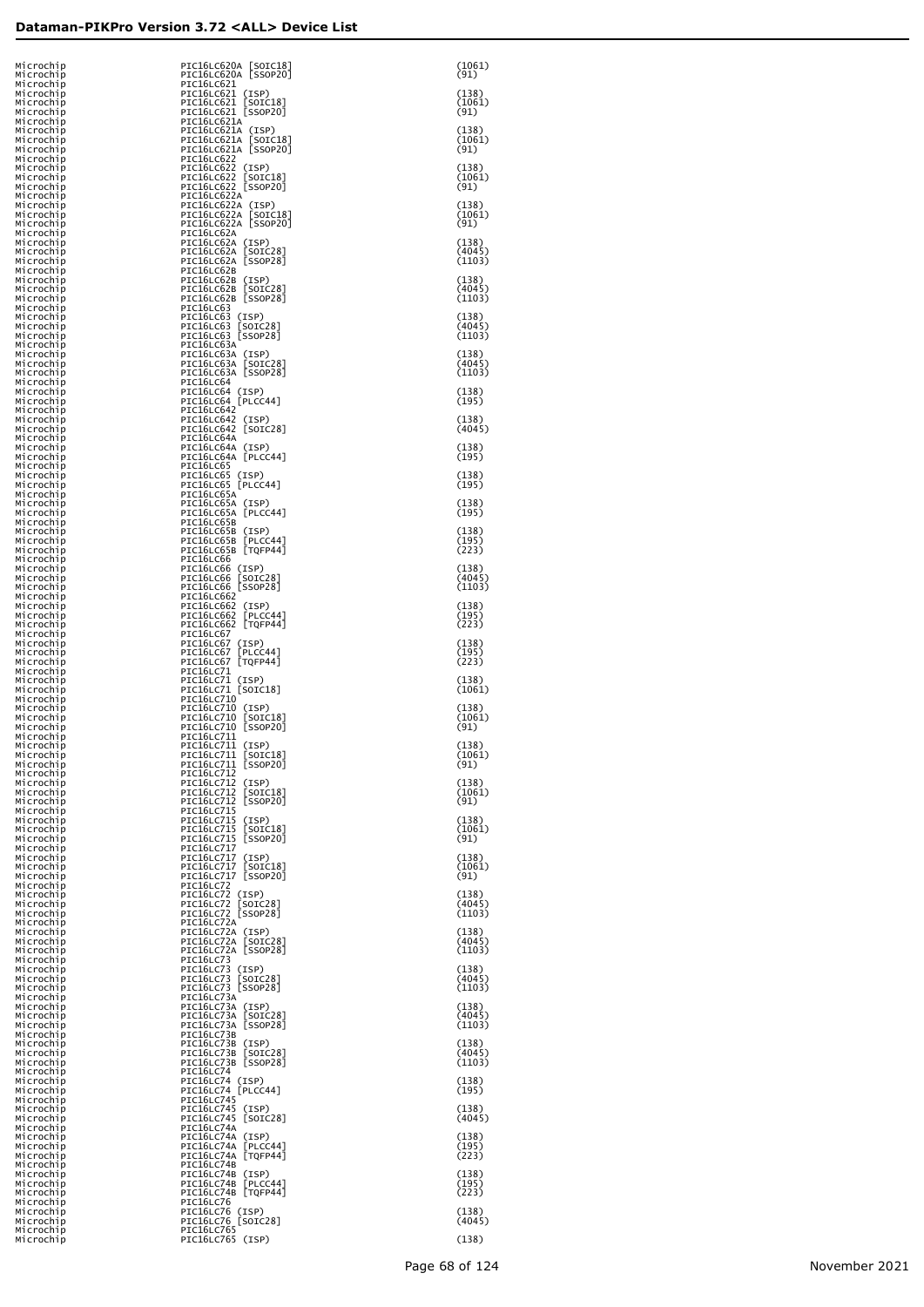| Microchip<br>Microchip              | PIC16LC765 [PLCC44]<br>PIC16LC765 [TQFP44]                                | (195)<br>(223)            |
|-------------------------------------|---------------------------------------------------------------------------|---------------------------|
| Microchip<br>Microchip<br>Microchip | PIC16LC77<br>PIC16LC77 (ISP)<br>PIC16LC77<br>[PLCC44]                     | (138)<br>(195)            |
| Microchip<br>Microchip              | PIC16LC77 [TQFP44]<br><b>PIC16LC770</b>                                   | (223)                     |
| Microchip<br>Microchip<br>Microchip | PIC16LC770 (ISP)<br>PIC16LC770 [SOIC20]<br>PIC16LC770 [SSOP20]            | (138)<br>(119)<br>(91)    |
| Microchip<br>Microchip<br>Microchip | PIC16LC771<br>PIC16LC771 (ISP)<br>PIC16LC771 [SOIC20]                     | (138)<br>(119)            |
| Microchip<br>Microchip              | PIC16LC771 [SSOP20]<br>PIC16LC773                                         | (91)                      |
| Microchip<br>Microchip<br>Microchip | PIC16LC773 (ISP)<br>PIC16LC773<br>[SOIC28]<br>PIC16LC773 [SSOP28]         | (138)<br>(4045)<br>(1103) |
| Microchip<br>Microchip<br>Microchip | <b>PIC16LC774</b><br>PIC16LC774 (ISP)<br>PIC16LC774 [PLCC44]              | (138)<br>(195)            |
| Microchip<br>Microchip              | PIC16LC774 [TQFP44]<br>PIC16LC781                                         | (223)                     |
| Microchip<br>Microchip<br>Microchip | PIC16LC781 (ISP)<br>PIC16LC781 [SOIC20]<br>PIC16LC781 [SSOP20]            | (138)<br>(119)<br>(91)    |
| Microchip<br>Microchip<br>Microchip | PIC16LC782<br>PIC16LC782 (ISP)<br>PIC16LC782 [SOIC20]                     | (138)<br>(119)            |
| Microchip<br>Microchip              | PIC16LC782 [SSOP20]<br>PIC16LC84                                          | (91)                      |
| Microchip<br>Microchip<br>Microchip | PIC16LC84 (ISP)<br>PIC16LC84 [SOIC18]<br>PIC16LC923 (ISP)                 | (138)<br>(1061)<br>(138)  |
| Microchip<br>Microchip<br>Microchip | PIC16LC923 [PLCC68]<br>PIC16LC923 [TQFP64]<br>PIC16LC924 (ISP)            | (79)<br>(104)<br>(138)    |
| Microchip<br>Microchip              | PIC16LC924 [PLCC68]<br>PIC16LC924 [TQFP64]                                | (79)<br>(104)             |
| Microchip<br>Microchip<br>Microchip | PIC16LC925 (ISP)<br>PIC16LC925 [PLCC68]<br>PIC16LC925 [TQFP64]            | (138)<br>(79)<br>(104)    |
| Microchip<br>Microchip<br>Microchip | PIC16LC926 (ISP)<br>PIC16LC926 [PLCC68]<br>PIC16LC926 [TQFP64]            | (138)<br>(79)<br>(104)    |
| Microchip<br>Microchip<br>Microchip | PIC16LCE623<br>PIC16LCE623 (ISP)<br>PIC16LCE623 [SOIC18]                  | (138)<br>(1061)           |
| Microchip<br>Microchip              | PIC16LCE623 [SSOP20]<br>PIC16LCE624                                       | (91)                      |
| Microchip<br>Microchip<br>Microchip | PIC16LCE624 (ISP)<br>PIC16LCE624 [SOIC18]<br>PIC16LCE624 [SSOP20]         | (138)<br>(1061)<br>(91)   |
| Microchip<br>Microchip<br>Microchip | PIC16LCE625<br>PIC16LCE625 (ISP)<br>PIC16LCE625 [SOIC18]                  | (138)<br>(1061)           |
| Microchip<br>Microchip              | PIC16LCE625 [SSOP20]<br>PIC16LF1454                                       | (91)                      |
| Microchip<br>Microchip<br>Microchip | PIC16LF1454 (ISP)<br>PIC16LF1454 (ISP-ext.VDD)<br>PIC16LF1454 [SOIC14]    | (138)<br>(138)<br>(951)   |
| Microchip<br>Microchip<br>Microchip | PIC16LF1454 [TSSOP14]<br>PIC16LF1455<br>PIC16LF1455 (ISP)                 | (1087)<br>(138)           |
| Microchip<br>Microchip              | PIC16LF1455 (ISP-ext.VDD)<br>PIC16LF1455 [SOIC14]                         | (138)<br>(951)            |
| Microchip<br>Microchip<br>Microchip | PIC16LF1455 [TSSOP14]<br>PIC16LF1459<br>PIC16LF1459 (ISP)                 | (1087)<br>(138)           |
| Microchip<br>Microchip<br>Microchip | PIC16LF1459 (ISP-ext.VDD)<br>PIC16LF1459 [SOIC20]<br>PIC16LF1459 [SSOP20] | (138)<br>(119)<br>(91)    |
| Microchip<br>Microchip              | PIC16LF1503<br>PIC16LF1503 (ISP)<br>PIC16LF1503 (ISP-ext.VDD)             | (138)<br>(138)            |
| Microchip<br>Microchip<br>Microchip | PIC16LF1503 [SOIC14]<br>PIC16LF1503 [TSSOP14]                             | (951)<br>(1087)           |
| Microchip<br>Microchip<br>Microchip | PIC16LF1507<br>PIC16LF1507 (ISP)<br>PIC16LF1507 (ISP-ext.VDD)             | (138)<br>(138)            |
| Microchip<br>Microchip<br>Microchip | PIC16LF1507 [SOIC20]<br>PIC16LF1508<br>PIC16LF1508 (ISP)                  | (119)<br>(138)            |
| Microchip<br>Microchip              | PIC16LF1508 (ISP-ext.VDD)<br>PIC16LF1508 [SOIC20]                         | (138)<br>(119)            |
| Microchip<br>Microchip<br>Microchip | PIC16LF1509<br>PIC16LF1509 (ISP)<br>PIC16LF1509 (ISP-ext.VDD)             | (138)<br>(138)            |
| Microchip<br>Microchip<br>Microchip | PIC16LF1509 [SOIC20]<br>PIC16LF1512<br>PIC16LF1512 (ISP)                  | (119)<br>(138)            |
| Microchip<br>Microchip<br>Microchip | PIC16LF1512 (ISP-ext.VDD)<br>PIC16LF1512 [SOIC28]<br>PIC16LF1512 [SSOP28] | (138)<br>(4045)<br>(1103) |
| Microchip<br>Microchip              | PIC16LF1513<br>PIC16LF1513 (ISP)                                          | (138)                     |
| Microchip<br>Microchip<br>Microchip | PIC16LF1513 (ISP-ext.VDD)<br>PIC16LF1513 [SOIC28]<br>PIC16LF1513 [SSOP28] | (138)<br>(4045)<br>(1103) |
| Microchip<br>Microchip<br>Microchip | PIC16LF1516<br>PIC16LF1516 (ISP)<br>PIC16LF1516 (ISP-ext.VDD)             | (138)<br>(138)            |
| Microchip<br>Microchip              | PIC16LF1516 [SOIC28]<br>PIC16LF1516 [SSOP28]<br>PIC16LF1517               | (4045)<br>(1103)          |
| Microchip<br>Microchip<br>Microchip | PIC16LF1517 (ISP)<br>PIC16LF1517 (ISP-ext.VDD)                            | (138)<br>(138)            |
| Microchip<br>Microchip<br>Microchip | PIC16LF1518<br>PIC16LF1518 (ISP)<br>PIC16LF1518 (ISP-ext.VDD)             | (138)<br>(138)            |
| Microchip<br>Microchip<br>Microchip | PIC16LF1518 [SOIC28]<br>PIC16LF1518 [SSOP28]<br>PIC16LF1519               | (4045)<br>(1103)          |
| Microchip<br>Microchip              | PIC16LF1519 (ISP)<br>PIC16LF1519 (ISP-ext.VDD)<br>PIC16LF1526 (ISP)       | (138)<br>(138)<br>(138)   |
| Microchip<br>Microchip<br>Microchip | PIC16LF1526 (ISP-ext.VDD)<br>PIC16LF1526 [TQFP64]                         | (138)<br>(104)            |
| Microchip<br>Microchip<br>Microchip | PIC16LF1527 (ISP)<br>PIC16LF1527 (ISP-ext.VDD)<br>PIC16LF1527 [TQFP64]    | (138)<br>(138)<br>(104)   |
| Microchip<br>Microchip<br>Microchip | PIC16LF1574 (ISP)<br>PIC16LF1574 (ISP-ext.VDD)<br>PIC16LF1575 (ISP)       | (138)<br>(138)<br>(138)   |
| Microchip<br>Microchip              | PIC16LF1575 (ISP-ext.VDD)<br>PIC16LF1613 (ISP)                            | (138)<br>(138)            |
| Microchip                           | PIC16LF1613 (ISP-ext.VDD)                                                 | (138)                     |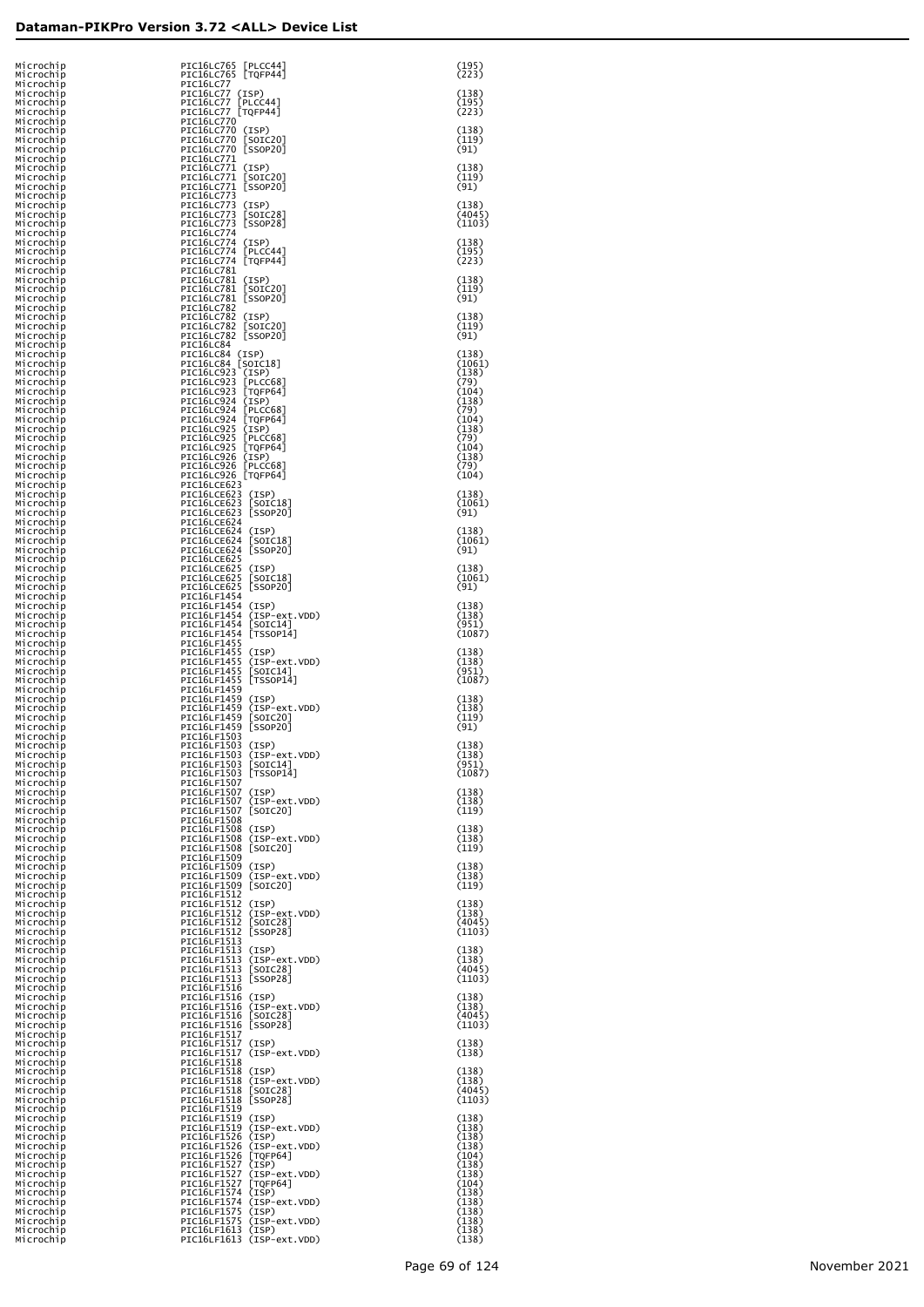| Microchip<br>Microchip<br>Microchip | PIC16LF1703 (ISP)<br>PIC16LF1703 (ISP-ext.VDD)<br>PIC16LF1704 (ISP)            | (138)<br>(138)<br>(138)   |
|-------------------------------------|--------------------------------------------------------------------------------|---------------------------|
| Microchip<br>Microchip              | PIC16LF1704 (ISP-ext.VDD)<br>PIC16LF1705 (ISP)                                 | (138)<br>(138)            |
| Microchip<br>Microchip              | PIC16LF1705 (ISP-ext.VDD)<br>PIC16LF1707 (ISP)                                 | (138)<br>(138)            |
| Microchip<br>Microchip<br>Microchip | PIC16LF1707 (ISP-ext.VDD)<br>PIC16LF1708 (ISP)<br>PIC16LF1708 (ISP-ext.VDD)    | (138)<br>(138)<br>(138)   |
| Microchip<br>Microchip              | PIC16LF1709 (ISP)<br>PIC16LF1709 (ISP-ext.VDD)                                 | (138)<br>(138)            |
| Microchip<br>Microchip              | PIC16LF1713 (ISP)<br>PIC16LF1713 (ISP-ext.VDD)                                 | (138)<br>(138)            |
| Microchip<br>Microchip<br>Microchip | PIC16LF1716 (ISP)<br>PIC16LF1716 (ISP-ext.VDD)<br>PIC16LF1717 (ISP)            | (138)<br>(138)<br>(138)   |
| Microchip<br>Microchip              | PIC16LF1717 (ISP-ext.VDD)<br>PIC16LF1718 (ISP)                                 | (138)<br>(138)            |
| Microchip<br>Microchip              | PIC16LF1718 (ISP-ext.VDD)<br>PIC16LF1719 (ISP)                                 | (138)<br>(138)            |
| Microchip<br>Microchip<br>Microchip | PIC16LF1719 (ISP-ext.VDD)<br>PIC16LF1782<br>PIC16LF1782 (ISP)                  | (138)<br>(138)            |
| Microchip<br>Microchip              | PIC16LF1782 (ISP-ext.VDD)<br>PIC16LF1782 [SOIC28]                              | (138)<br>(4045)           |
| Microchip<br>Microchip              | PIC16LF1782 [SSOP28]<br>PIC16LF1783                                            | (1103)                    |
| Microchip<br>Microchip<br>Microchip | PIC16LF1783 (ISP)<br>PIC16LF1783 (ISP-ext.VDD)<br>PIC16LF1783 [SOIC28]         | (138)<br>(138)<br>(4045)  |
| Microchip<br>Microchip              | PIC16LF1783 [SSOP28]<br>PIC16LF1784                                            | (1103)                    |
| Microchip<br>Microchip              | PIC16LF1784 (ISP)<br>PIC16LF1784 (ISP-ext.VDD)                                 | (138)<br>(138)            |
| Microchip<br>Microchip              | PIC16LF1786<br>PIC16LF1786 (ISP)                                               | (138)                     |
| Microchip<br>Microchip<br>Microchip | PIC16LF1786 (ISP-ext.VDD)<br>PIC16LF1786 [SOIC28]<br>PIC16LF1786 [SSOP28]      | (138)<br>(4045)<br>(1103) |
| Microchip<br>Microchip              | PIC16LF1787<br>PIC16LF1787 (ISP)                                               | (138)                     |
| Microchip<br>Microchip              | PIC16LF1787 (ISP-ext.VDD)<br>PIC16LF1788                                       | (138)                     |
| Microchip<br>Microchip<br>Microchip | PIC16LF1788 (ISP)<br>PIC16LF1788 (ISP-ext.VDD)<br>PIC16LF1788<br>$[SOIC28]$    | (138)<br>(138)<br>(4045)  |
| Microchip<br>Microchip              | PIC16LF1788 [SSOP28]<br>PIC16LF1789                                            | (1103)                    |
| Microchip<br>Microchip              | PIC16LF1789 (ISP)<br>PIC16LF1789 (ISP-ext.VDD)                                 | (138)<br>(138)            |
| Microchip<br>Microchip<br>Microchip | PIC16LF1823<br>PIC16LF1823 (ISP)<br>PIC16LF1823 (ISP-ext.VDD)                  | (138)<br>(138)            |
| Microchip<br>Microchip              | PIC16LF1823 [SOIC14]<br>PIC16LF1823 [TSSOP14]                                  | (951)<br>(1087)           |
| Microchip<br>Microchip              | PIC16LF1824<br>PIC16LF1824 (ISP)                                               | (138)                     |
| Microchip<br>Microchip<br>Microchip | PIC16LF1824 (ISP-ext.VDD)<br>PIC16LF1824 [SOIC14]<br>PIC16LF1824 [TSSOP14]     | (138)<br>(951)<br>(1087)  |
| Microchip<br>Microchip              | PIC16LF1824T39A (ISP)<br>PIC16LF1824T39A (ISP-ext.VDD)                         | (138)<br>(138)            |
| Microchip<br>Microchip              | PIC16LF1824T39A [TSSOP20]<br>PIC16LF1825                                       | (1089)                    |
| Microchip<br>Microchip<br>Microchip | PIC16LF1825 (ISP)<br>PIC16LF1825<br>(ISP-ext.VDD)<br>PIC16LF1825<br>$[SOIC14]$ | (138)<br>(138)<br>(951)   |
| Microchip<br>Microchip              | PIC16LF1825 [TSSOP14]<br>PIC16LF1826                                           | (1087)                    |
| Microchip<br>Microchip              | PIC16LF1826 (ISP)<br>PIC16LF1826 (ISP-ext.VDD)                                 | (138)<br>(138)            |
| Microchip<br>Microchip<br>Microchip | PIC16LF1826 [SOIC18]<br>PIC16LF1826 [SSOP20]<br>PIC16LF1827                    | (1061)<br>(91)            |
| Microchip<br>Microchip              | PIC16LF1827 (ISP)<br>PIC16LF1827 (ISP-ext.VDD)                                 | (138)<br>(138)            |
| Microchip<br>Microchip              | PIC16LF1827 [SOIC18]<br>PIC16LF1827 [SSOP20]                                   | (1061)<br>(91)            |
| Microchip<br>Microchip<br>Microchip | PIC16LF1828<br>PIC16LF1828 (ISP)<br>PIC16LF1828 (ISP-ext.VDD)                  | (138)<br>(138)            |
| Microchip<br>Microchip              | PIC16LF1828<br>$[SOIC20]$<br>PIC16LF1828<br>[SSOP20]                           | (119)<br>(91)             |
| Microchip<br>Microchip              | PIC16LF1828 [TSSOP20]<br>PIC16LF1829<br>PIC16LF1829 (ISP)                      | (1089)<br>(138)           |
| Microchip<br>Microchip<br>Microchip | PIC16LF1829 (ISP-ext.VDD)<br>PIC16LF1829<br>$[SOIC20]$                         | (138)<br>(119)            |
| Microchip<br>Microchip              | PIC16LF1829<br><b>SSOP20</b><br>PIC16LF1829 [TSSOP20]                          | (91)<br>(1089)            |
| Microchip<br>Microchip<br>Microchip | PIC16LF1847<br>PIC16LF1847 (ISP)<br>PIC16LF1847<br>(ISP-ext.VDD)               | (138)<br>(138)            |
| Microchip<br>Microchip              | PIC16LF1847<br>[SOIC18]<br>PIC16LF1847 [SSOP20]                                | (1061)<br>(91)            |
| Microchip<br>Microchip              | PIC16LF1902<br>PIC16LF1902 (ISP)                                               | (138)                     |
| Microchip<br>Microchip<br>Microchip | PIC16LF1902 (ISP-ext.VDD)<br>PIC16LF1902 [SOIC28]                              | (138)<br>(4045)<br>(1103) |
| Microchip<br>Microchip              | PIC16LF1902 [SSOP28]<br>PIC16LF1903<br>PIC16LF1903 (ISP)                       | (138)                     |
| Microchip<br>Microchip              | PIC16LF1903 (ISP-ext.VDD)<br>PIC16LF1903 [SOIC28]                              | (138)<br>(4045)           |
| Microchip<br>Microchip<br>Microchip | PIC16LF1903 [SSOP28]<br>PIC16LF1904<br>PIC16LF1904 (ISP)                       | (1103)<br>(138)           |
| Microchip<br>Microchip              | PIC16LF1904 (ISP-ext.VDD)<br>PIC16LF1906                                       | (138)                     |
| Microchip<br>Microchip              | PIC16LF1906 (ISP)<br>PIC16LF1906 (ISP-ext.VDD)                                 | (138)<br>(138)            |
| Microchip<br>Microchip<br>Microchip | PIC16LF1906 [SOIC28]<br>PIC16LF1906 [SSOP28]<br>PIC16LF1907                    | (4045)<br>(1103)          |
| Microchip<br>Microchip              | PIC16LF1907 (ISP)<br>PIC16LF1907 (ISP-ext.VDD)                                 | (138)<br>(138)            |
| Microchip<br>Microchip              | PIC16LF1933<br>PIC16LF1933 (ISP)                                               | (138)                     |
| Microchip<br>Microchip<br>Microchip | PIC16LF1933 (ISP-ext.VDD)<br>PIC16LF1933<br>$[SOIC28]$<br>PIC16LF1933 [SSOP28] | (138)<br>(4045)<br>(1103) |
| Microchip<br>Microchip              | PIC16LF1934<br>PIC16LF1934 (ISP)                                               | (138)                     |
| Microchip<br>Microchip              | PIC16LF1934 (ISP-ext.VDD)<br>PIC16LF1936                                       | (138)                     |
| Microchip                           | PIC16LF1936 (ISP)                                                              | (138)                     |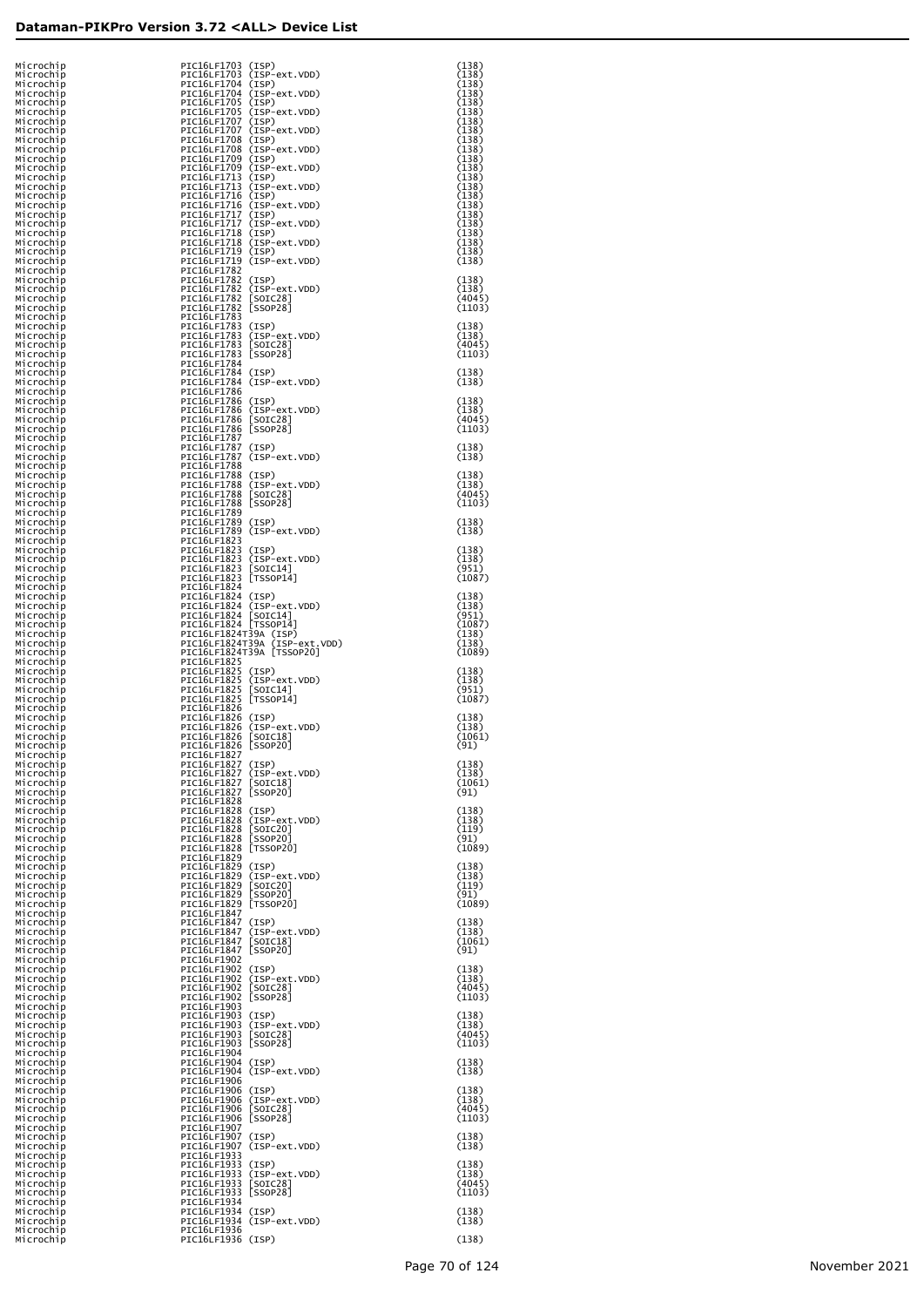| Microchip<br>Microchip              | PIC16LF1936 (ISP-ext.VDD)<br>PIC16LF1936 [SOIC28]                           | (138)<br>(4045)           |
|-------------------------------------|-----------------------------------------------------------------------------|---------------------------|
| Microchip<br>Microchip<br>Microchip | PIC16LF1936 [SSOP28]<br>PIC16LF1937<br>PIC16LF1937 (ISP)                    | (1103)<br>(138)           |
| Microchip<br>Microchip<br>Microchip | PIC16LF1937 (ISP-ext.VDD)<br>PIC16LF1938<br>PIC16LF1938 (ISP)               | (138)<br>(138)            |
| Microchip<br>Microchip<br>Microchip | PIC16LF1938 (ISP-ext.VDD)<br>PIC16LF1938 [SOIC28]                           | (138)<br>(4045)           |
| Microchip<br>Microchip              | PIC16LF1938 [SSOP28]<br>PIC16LF1939<br>PIC16LF1939 (ISP)                    | (1103)<br>(138)           |
| Microchip<br>Microchip<br>Microchip | PIC16LF1939 (ISP-ext.VDD)<br>PIC16LF1946 (ISP)<br>PIC16LF1946 (ISP-ext.VDD) | (138)<br>(138)<br>(138)   |
| Microchip<br>Microchip<br>Microchip | PIC16LF1946 [TQFP64]<br>PIC16LF1947 (ISP)<br>PIC16LF1947 (ISP-ext.VDD)      | (104)<br>(138)<br>(138)   |
| Microchip<br>Microchip<br>Microchip | PIC16LF1947 [TQFP64]<br>PIC16LF505<br>PIC16LF505 (ISP)                      | (104)<br>(138)            |
| Microchip<br>Microchip              | PIC16LF505 (ISP-ext.VDD)<br>PIC16LF505 [SOIC14]                             | (138)<br>(951)            |
| Microchip<br>Microchip<br>Microchip | PIC16LF505 [TSSOP14]<br>PIC16LF506<br>PIC16LF506 (ISP)                      | (1087)<br>(138)           |
| Microchip<br>Microchip<br>Microchip | PIC16LF506 (ISP-ext.VDD)<br>PIC16LF506 [SOIC14]<br>PIC16LF506 [TSSOP14]     | (138)<br>(951)<br>(1087)  |
| Microchip<br>Microchip<br>Microchip | PIC16LF627<br>PIC16LF627 (ISP)<br>PIC16LF627 (ISP-ext.VDD)                  | (138)<br>(138)            |
| Microchip<br>Microchip<br>Microchip | PIC16LF627 [SOIC18]<br>PIC16LF627 [SSOP20]<br>PIC16LF627A                   | (1061)<br>(91)            |
| Microchip<br>Microchip              | PIC16LF627A (ISP)<br>PIC16LF627A (ISP-ext.VDD)                              | (138)<br>(138)            |
| Microchip<br>Microchip<br>Microchip | PIC16LF627A [SOIC18]<br>PIC16LF627A [SSOP20]<br>PIC16LF628                  | (1061)<br>(91)            |
| Microchip<br>Microchip<br>Microchip | PIC16LF628 (ISP)<br>PIC16LF628 (ISP-ext.VDD)<br>PIC16LF628 [SOIC18]         | (138)<br>(138)<br>(1061)  |
| Microchip<br>Microchip<br>Microchip | PIC16LF628 [SSOP20]<br>PIC16LF628A<br>PIC16LF628A (ISP)                     | (91)<br>(138)             |
| Microchip<br>Microchip<br>Microchip | PIC16LF628A (ISP-ext.VDD)<br>PIC16LF628A [SOIC18]<br>PIC16LF628A [SSOP20]   | (138)<br>(1061)<br>(91)   |
| Microchip<br>Microchip<br>Microchip | PIC16LF648A<br>PIC16LF648A (ISP)<br>PIC16LF648A (ISP-ext.VDD)               | (138)<br>(138)            |
| Microchip<br>Microchip              | PIC16LF648A [SOIC18]<br>PIC16LF648A [SSOP20]                                | (1061)<br>(91)            |
| Microchip<br>Microchip<br>Microchip | PIC16LF707<br>PIC16LF707 (ISP)<br>PIC16LF707 (ISP-ext.VDD)                  | (138)<br>(138)            |
| Microchip<br>Microchip<br>Microchip | PIC16LF707 [TQFP44]<br>PIC16LF716<br>PIC16LF716 (ISP)                       | (223)<br>(138)            |
| Microchip<br>Microchip<br>Microchip | PIC16LF716 (ISP-ext.VDD)<br>PIC16LF716 [SOIC18]<br>PIC16LF716 [SSOP20]      | (138)<br>(1061)<br>(91)   |
| Microchip<br>Microchip<br>Microchip | PIC16LF72<br>PIC16LF72 (ISP)<br>PIC16LF72 (ISP-ext.VDD)                     | (138)<br>(138)            |
| Microchip<br>Microchip<br>Microchip | PIC16LF72 [SOIC28]<br>PIC16LF72 [SSOP28]<br>PIC16LF720                      | (4045)<br>(1103)          |
| Microchip<br>Microchip<br>Microchip | PIC16LF720 (ISP)<br>PIC16LF720 (ISP-ext.VDD)                                | (138)<br>(138)            |
| Microchip<br>Microchip              | PIC16LF720 [SOIC20]<br>PIC16LF720 [SSOP20]<br>PIC16LF721                    | (119)<br>(91)             |
| Microchip<br>Microchip<br>Microchip | PIC16LF721 (ISP)<br>PIC16LF721 (ISP-ext.VDD)<br>PIC16LF721 [SOIC20]         | (138)<br>(138)<br>(119)   |
| Microchip<br>Microchip<br>Microchip | PIC16LF721 [SSOP20]<br><b>PIC16LF722</b><br>PIC16LF722 (ISP)                | (91)<br>(138)             |
| Microchip<br>Microchip<br>Microchip | PIC16LF722 (ISP-ext.VDD)<br>PIC16LF722 [SOIC28]<br>PIC16LF722 [SSOP28]      | (138)<br>(4045)<br>(1103) |
| Microchip<br>Microchip<br>Microchip | PIC16LF722A<br>PIC16LF722A (ISP)<br>PIC16LF722A (ISP-ext.VDD)               | (138)<br>(138)            |
| Microchip<br>Microchip              | PIC16LF722A [SOIC28]<br>PIC16LF722A [SSOP28]<br>PIC16LF723                  | (4045)<br>(1103)          |
| Microchip<br>Microchip<br>Microchip | PIC16LF723 (ISP)<br>PIC16LF723 (ISP-ext.VDD)                                | (138)<br>(138)            |
| Microchip<br>Microchip<br>Microchip | PIC16LF723 [SOIC28]<br>PIC16LF723 [SSOP28]<br>PIC16LF723A                   | (4045)<br>(1103)          |
| Microchip<br>Microchip<br>Microchip | PIC16LF723A (ISP)<br>PIC16LF723A (ISP-ext.VDD)<br>PIC16LF723A [SOIC28]      | (138)<br>(138)<br>(4045)  |
| Microchip<br>Microchip<br>Microchip | PIC16LF723A [SSOP28]<br>PIC16LF724<br>PIC16LF724 (ISP)                      | (1103)<br>(138)           |
| Microchip<br>Microchip<br>Microchip | PIC16LF724 (ISP-ext.VDD)<br>PIC16LF724 [TQFP44]<br>PIC16LF726               | (138)<br>(223)            |
| Microchip<br>Microchip<br>Microchip | PIC16LF726 (ISP)<br>PIC16LF726 (ISP-ext.VDD)<br>PIC16LF726 [SOIC28]         | (138)<br>(138)<br>(4045)  |
| Microchip<br>Microchip              | PIC16LF726 [SSOP28]<br><b>PIC16LF727</b><br>PIC16LF727 (ISP)                | (1103)<br>(138)           |
| Microchip<br>Microchip<br>Microchip | PIC16LF727 (ISP-ext.VDD)<br>PIC16LF727 [TQFP44]                             | (138)<br>(223)            |
| Microchip<br>Microchip<br>Microchip | PIC16LF73<br>PIC16LF73 (ISP)<br>PIC16LF73 (ISP-ext.VDD)                     | (138)<br>(138)            |
| Microchip<br>Microchip<br>Microchip | PIC16LF73 [SOIC28]<br>PIC16LF73 [SSOP28]<br>PIC16LF737                      | (4045)<br>(1103)          |
| Microchip<br>Microchip<br>Microchip | PIC16LF737 (ISP)<br>PIC16LF737 (ISP-ext.VDD)<br>PIC16LF737 [SOIC28]         | (138)<br>(138)<br>(4045)  |
| Microchip<br>Microchip<br>Microchip | PIC16LF737 [SSOP28]<br>PIC16LF74<br>PIC16LF74 (ISP)                         | (1103)<br>(138)           |
| Microchip<br>Microchip<br>Microchip | PIC16LF74 (ISP-ext.VDD)<br>PIC16LF74 [PLCC44]<br>PIC16LF74 [TQFP44]         | (138)<br>(195)<br>(223)   |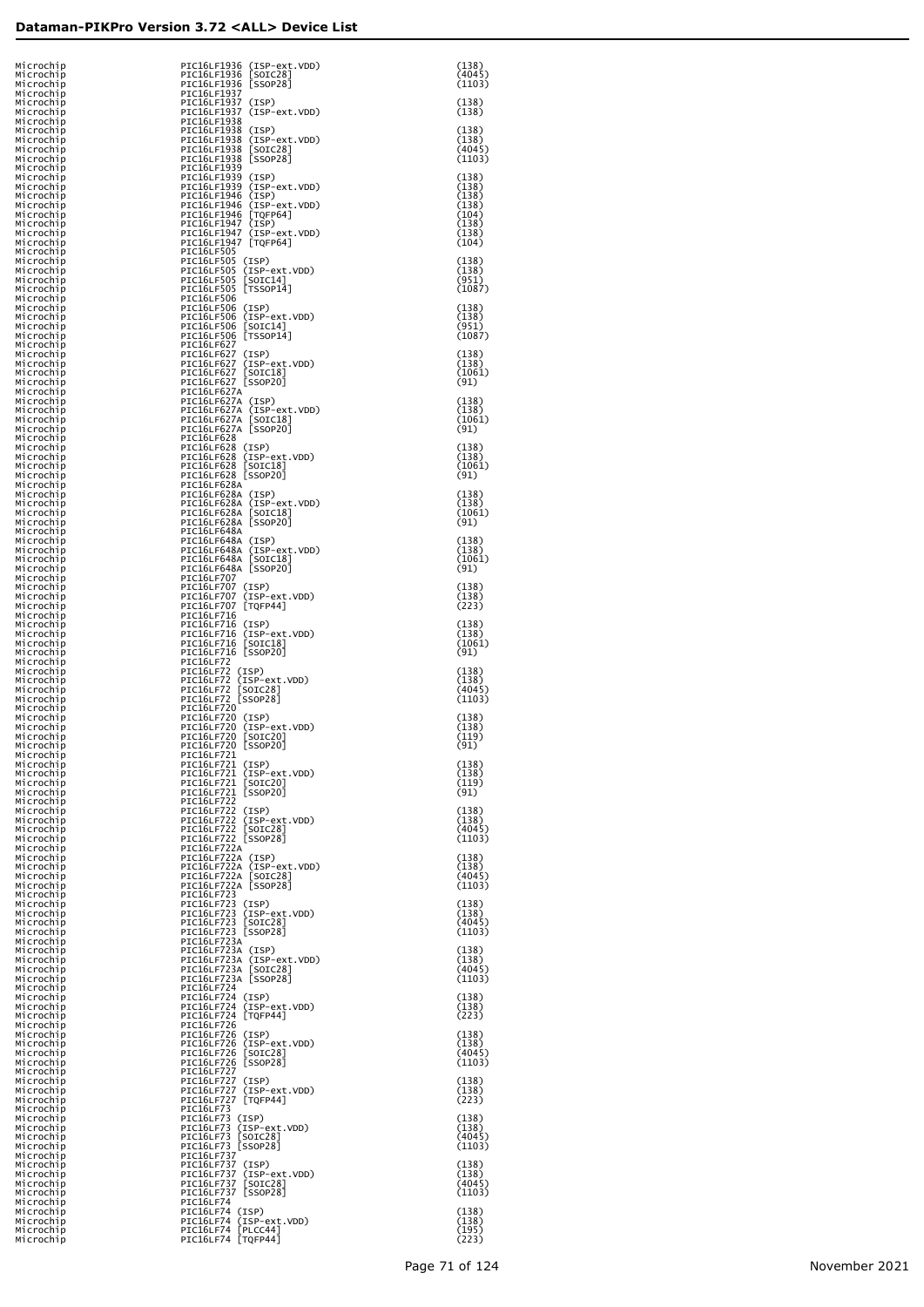| Microchip<br>Microchip<br>Microchip | PIC16LF747<br>PIC16LF747 (ISP)<br>PIC16LF747 (ISP-ext.VDD)                | (138)<br>(138)            |
|-------------------------------------|---------------------------------------------------------------------------|---------------------------|
| Microchip<br>Microchip              | PIC16LF747 [TQFP44]<br>PIC16LF76                                          | (223)                     |
| Microchip<br>Microchip<br>Microchip | PIC16LF76 (ISP)<br>PIC16LF76 (ISP-ext.VDD)<br>PIC16LF76 [SOIC28]          | (138)<br>(138)<br>(4045)  |
| Microchip<br>Microchip              | PIC16LF76 [SSOP28]<br>PIC16LF767                                          | (1103)                    |
| Microchip<br>Microchip<br>Microchip | PIC16LF767 (ISP)<br>PIC16LF767 (ISP-ext.VDD)<br>PIC16LF767 [SOIC28]       | (138)<br>(138)<br>(4045)  |
| Microchip<br>Microchip              | PIC16LF767 [SSOP28]<br>PIC16LF77                                          | (1103)                    |
| Microchip<br>Microchip<br>Microchip | PIC16LF77 (ISP)<br>PIC16LF77 (ISP-ext.VDD)<br>PIC16LF77 [PLCC44]          | (138)<br>(138)<br>(195)   |
| Microchip<br>Microchip<br>Microchip | PIC16LF77_[TQFP44]<br>PIC16LF777<br>PIC16LF777 (ISP)                      | (223)                     |
| Microchip<br>Microchip              | PIC16LF777 (ISP-ext.VDD)<br>PIC16LF777 [TQFP44]                           | (138)<br>(138)<br>(223)   |
| Microchip<br>Microchip<br>Microchip | PIC16LF818<br>PIC16LF818 (ISP)<br>PIC16LF818 (ISP-ext.VDD)                | (138)<br>(138)            |
| Microchip<br>Microchip              | PIC16LF818 [SOIC18]<br>PIC16LF818 [SSOP20]                                | (1061)<br>(91)            |
| Microchip<br>Microchip<br>Microchip | PIC16LF819<br>PIC16LF819 (ISP)<br>PIC16LF819 (ISP-ext.VDD)                | (138)<br>(138)            |
| Microchip<br>Microchip<br>Microchip | PIC16LF819 [SOIC18]<br>PIC16LF819 [SSOP20]<br>PIC16LF83                   | (1061)<br>(91)            |
| Microchip<br>Microchip<br>Microchip | PIC16LF83 (ISP)<br>PIC16LF83 (ISP-ext.VDD)                                | (138)<br>(138)            |
| Microchip<br>Microchip              | PIC16LF83 [SOIC18]<br>PIC16LF84<br>PIC16LF84 (ISP)                        | (1061)<br>(138)           |
| Microchip<br>Microchip<br>Microchip | PIC16LF84 (ISP-ext.VDD)<br>PIC16LF84 [SOIC18]<br>PIC16LF84A               | (138)<br>(1061)           |
| Microchip<br>Microchip<br>Microchip | PIC16LF84A (ISP)<br>PIC16LF84A (ISP-ext.VDD)<br>PIC16LF84A [SOIC18]       | (138)<br>(138)            |
| Microchip<br>Microchip              | PIC16LF84A [SSOP20]<br>PIC16LF87                                          | (1061)<br>(91)            |
| Microchip<br>Microchip<br>Microchip | PIC16LF87 (ISP)<br>PIC16LF87 (ISP-ext.VDD)<br>PIC16LF87 [SOIC18]          | (138)<br>(138)<br>(1061)  |
| Microchip<br>Microchip<br>Microchip | PIC16LF87 [SSOP20]<br>PIC16LF870<br>PIC16LF870 (ISP)                      | (91)<br>(138)             |
| Microchip<br>Microchip              | PIC16LF870 (ISP-ext.VDD)<br>PIC16LF870 [SOIC28]                           | (138)<br>(4045)           |
| Microchip<br>Microchip<br>Microchip | PIC16LF870 [SSOP28]<br>PIC16LF871<br>PIC16LF871 (ISP)                     | (1103)<br>(138)           |
| Microchip<br>Microchip<br>Microchip | PIC16LF871 (ISP-ext.VDD)<br>PIC16LF871 [PLCC44]<br>PIC16LF871 [TQFP44]    | (138)<br>(195)<br>(223)   |
| Microchip<br>Microchip              | PIC16LF872<br>PIC16LF872 (ISP)                                            | (138)                     |
| Microchip<br>Microchip<br>Microchip | PIC16LF872 (ISP-ext.VDD)<br>PIC16LF872 [SOIC28]<br>PIC16LF872 [SSOP28]    | (138)<br>(4045)<br>(1103) |
| Microchip<br>Microchip<br>Microchip | PIC16LF873<br>PIC16LF873 (ISP)<br>PIC16LF873 (ISP-ext.VDD)                | (138)<br>(138)            |
| Microchip<br>Microchip              | PIC16LF873 [SOIC28]<br>PIC16LF873 [SSOP28]                                | (4045)<br>(1103)          |
| Microchip<br>Microchip<br>Microchip | PIC16LF873A<br>PIC16LF873A (ISP)<br>PIC16LF873A (ISP-ext.VDD)             | (138)<br>(138)            |
| Microchin<br>Microchip<br>Microchip | PIC16LF873A [SOIC28]<br>PIC16LF873A [SSOP28]<br>PIC16LF874                | (4045)<br>(1103)          |
| Microchip<br>Microchip              | PIC16LF874 (ISP)<br>PIC16LF874 (ISP-ext.VDD)                              | (138)<br>(138)            |
| Microchip<br>Microchip<br>Microchip | PIC16LF874 [PLCC44]<br>PIC16LF874 [TQFP44]<br>PIC16LF874A                 | (195)<br>(223)            |
| Microchip<br>Microchip<br>Microchip | PIC16LF874A (ISP)<br>PIC16LF874A (ISP-ext.VDD)<br>PIC16LF874A [PLCC44]    | (138)<br>(138)<br>(195)   |
| Microchip<br>Microchip              | PIC16LF874A [TQFP44]<br>PIC16LF876                                        | (223)                     |
| Microchip<br>Microchip<br>Microchip | PIC16LF876 (ISP)<br>PIC16LF876 (ISP-ext.VDD)<br>PIC16LF876 [SOIC28]       | (138)<br>(138)<br>(4045)  |
| Microchip<br>Microchip<br>Microchip | PIC16LF876 [SSOP28]<br>PIC16LF876A<br>PIC16LF876A (ISP)                   | (1103)<br>(138)           |
| Microchip<br>Microchip<br>Microchip | PIC16LF876A (ISP-ext.VDD)<br>PIC16LF876A [SOIC28]<br>PIC16LF876A [SSOP28] | (138)<br>(4045)<br>(1103) |
| Microchip<br>Microchip              | PIC16LF877<br>PIC16LF877 (ISP)                                            | (138)                     |
| Microchip<br>Microchip<br>Microchip | PIC16LF877 (ISP-ext.VDD)<br>PIC16LF877 [PLCC44]<br>PIC16LF877 [TQFP44]    | (138)<br>(195)<br>(223)   |
| Microchip<br>Microchip<br>Microchip | PIC16LF877A<br>PIC16LF877A (ISP)<br>PIC16LF877A (ISP-ext.VDD)             | (138)<br>(138)            |
| Microchip<br>Microchip              | PIC16LF877A [PLCC44]<br>PIC16LF877A [TQFP44]                              | (195)<br>(223)            |
| Microchip<br>Microchip<br>Microchip | PIC16LF88<br>PIC16LF88 (ISP)<br>PIC16LF88 (ISP-ext.VDD)                   | (138)<br>(138)            |
| Microchip<br>Microchip<br>Microchip | PIC16LF88 [SOIC18]<br>PIC16LF88 [SSOP20]<br>PIC16LF913                    | (1061)<br>(91)            |
| Microchip<br>Microchip              | PIC16LF913 (ISP)<br>PIC16LF913 (ISP-ext.VDD)                              | (138)<br>(138)            |
| Microchip<br>Microchip<br>Microchip | PIC16LF913 [SOIC28]<br>PIC16LF913 [SSOP28]<br>PIC16LF914                  | (4045)<br>(1103)          |
| Microchip<br>Microchip<br>Microchip | PIC16LF914 (ISP)<br>PIC16LF914 (ISP-ext.VDD)<br>PIC16LF914 [TQFP44]       | (138)<br>(138)<br>(223)   |
| Microchip<br>Microchip<br>Microchip | PIC16LF916<br>PIC16LF916 (ISP)<br>PIC16LF916 (ISP-ext.VDD)                | (138)<br>(138)            |
| Microchip<br>Microchip              | PIC16LF916 [SOIC28]<br>PIC16LF916 [SSOP28]                                | (4045)<br>(1103)          |
| Microchip<br>Microchip              | PIC16LF917<br>PIC16LF917 (ISP)                                            | (138)                     |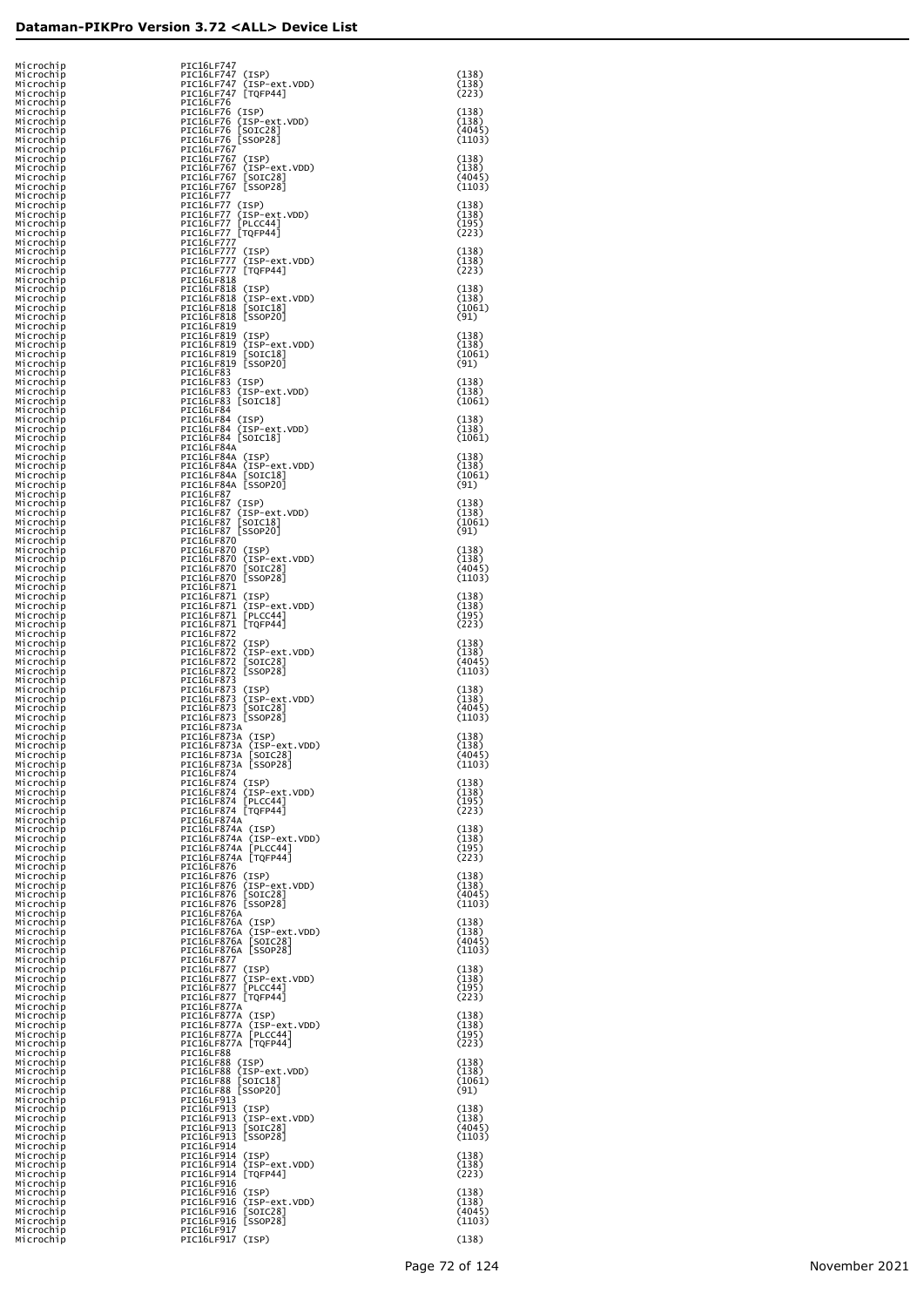| Microchip<br>Microchip | PIC16LF917 (ISP-ext.VDD)<br>PIC16LF917 [TQFP44]                     | (138)<br>(223)  |
|------------------------|---------------------------------------------------------------------|-----------------|
| Microchip              | PIC16LF946 (ISP)                                                    | (138)           |
| Microchip              | PIC16LF946 (ISP-ext.VDD)                                            | (138)           |
| Microchip              | PIC16LF946 [TQFP64]                                                 | (691)           |
| Microchip<br>Microchip | PIC17C42<br>PIC17C42A                                               |                 |
| Microchip              | PIC17C43                                                            |                 |
| Microchip              | <b>PIC17C44</b>                                                     |                 |
| Microchip<br>Microchip | PIC17C752 (ISP)<br>PIC17C752 [PLCC68]                               | (138)<br>(79)   |
| Microchip              | PIC17C752 [TQFP64]                                                  | (104)           |
| Microchip              | PIC17C756 (ISP)                                                     | (138)           |
| Microchip              | PIC17C756 [PLCC68]                                                  | (79)            |
| Microchip<br>Microchip | PIC17C756 [TQFP64]<br>PIC17C756A (ISP)                              | (104)<br>(138)  |
| Microchip              | PIC17C756A [PLCC68]                                                 | (79)            |
| Microchip              | PIC17C756A [TQFP64]                                                 | (104)           |
| Microchip<br>Microchip | PIC17C762 (ISP)<br>PIC17C762 [PLCC84]                               | (138)<br>(222)  |
| Microchip              | PIC17C762 [TQFP80]                                                  | (237)           |
| Microchip              | PIC17C766 (ISP)                                                     | (138)           |
| Microchip              | PIC17C766 [PLCC84]                                                  | (222)           |
| Microchip<br>Microchip | PIC17C766 [TQFP80]<br>PIC17LC42A                                    | (237)           |
| Microchip              | PIC17LC44                                                           |                 |
| Microchip              | PIC17LC752 (ISP)                                                    | (138)           |
| Microchip<br>Microchip | PIC17LC752 [PLCC68]<br>PIC17LC752 [TQFP64]                          | (79)<br>(104)   |
| Microchip              | PIC17LC756 (ISP)                                                    | (138)           |
| Microchip              | PIC17LC756 [PLCC68]                                                 | (79)            |
| Microchip<br>Microchip | PIC17LC756 [TQFP64]<br>PIC17LC756A (ISP)                            | (104)<br>(138)  |
| Microchip              | PIC17LC756A [PLCC68]                                                | (79)            |
| Microchip              | PIC17LC756A [TQFP64]                                                | (104)           |
| Microchip<br>Microchip | PIC17LC762 (ISP)<br>PIC17LC762 [PLCC84]                             | (138)<br>(222)  |
| Microchip              | PIC17LC762 [TQFP80]                                                 | (237)           |
| Microchip              | PIC17LC766 (ISP)                                                    | (138)           |
| Microchip              | PIC17LC766 [PLCC84]                                                 | (222)           |
| Microchip<br>Microchip | PIC17LC766 [TQFP80]<br>PIC18C242                                    | (237)           |
| Microchip              | PIC18C242 (ISP)                                                     | (138)           |
| Microchip              | PIC18C242 [SOIC28]                                                  | (4045)          |
| Microchip<br>Microchip | PIC18C252<br>PIC18C252 (ISP)                                        | (138)           |
| Microchip              | PIC18C252 [SOIC28]                                                  | (4045)          |
| Microchip              | PIC18C442                                                           |                 |
| Microchip              | PIC18C442 (ISP)                                                     | (138)           |
| Microchip<br>Microchip | PIC18C442 [PLCC44]<br>PIC18C442 [TQFP44]                            | (195)<br>(223)  |
| Microchip              | PIC18C452                                                           |                 |
| Microchip              | PIC18C452 (ISP)                                                     | (138)           |
| Microchip<br>Microchip | PIC18C452 [PLCC44]<br>PIC18C452 [TQFP44]                            | (195)<br>(223)  |
| Microchip              | PIC18C658 (ISP)                                                     | (138)           |
| Microchip              | PIC18C658 [PLCC68]                                                  | (80)            |
| Microchip<br>Microchip | PIC18C658 [TQFP64]<br>PIC18C858 (ISP)                               | (104)<br>(138)  |
| Microchip              | PIC18C858<br>[LPLCC84]                                              | (222)           |
| Microchip              | PIC18C858 [TQFP80]                                                  | (237)           |
| Microchip              | PIC18F1220<br>PIC18F1220 (ISP)                                      |                 |
| Microchip<br>Microchip | PIC18F1220 (ISP-ext.VDD)                                            | (138)<br>(138)  |
| Microchip              | PIC18F1220 [SOIC18]                                                 | (1061)          |
| Microchip              | PIC18F1220 [SSOP20]<br>PIC18F1230                                   | (91)            |
| Microchip<br>Microchip | PIC18F1230 (ISP)                                                    | (138)           |
| Microchip              | PIC18F1230 (ISP-ext.VDD)                                            | (138)           |
| Microchip              | PIC18F1230 [SOIC18]                                                 | (1061)          |
| Microchip<br>Microchip | PIC18F1230 [SSOP20]<br>PIC18F1320                                   | (91)            |
| Microchip              | PIC18F1320 (ISP)                                                    | (138)           |
| Microchip              | PIC18F1320 (ISP-ext.VDD)                                            | (138)           |
| Microchip<br>Microchip | PIC18F1320<br>[SOIC18]<br>PIC18F1320 [SSOP20]                       | 1061)<br>(91)   |
| Microchip              | PIC18F1330                                                          |                 |
| Microchip              | PIC18F1330 (ISP)                                                    | (138)           |
| Microchip              | PIC18F1330 (ISP-ext.VDD)<br>PIC18F1330 [SOIC18]                     | (138)<br>(1061) |
| Microchip<br>Microchip | PIC18F1330 [SSOP20]                                                 | (91)            |
| Microchip              | PIC18F13K22                                                         |                 |
| Microchip              | PIC18F13K22 (ISP)<br>PIC18F13K22 (ISP-ext.VDD)                      | (138)           |
| Microchip<br>Microchip | PIC18F13K22 [SOIC20]                                                | (138)<br>(119)  |
| Microchip              | PIC18F13K22 [SSOP20]                                                | (91)            |
| Microchip              | PIC18F13K50<br>PIC18F13K50 (ISP)                                    |                 |
| Microchip<br>Microchip | PIC18F13K50 (ISP-ext.VDD)                                           | (138)<br>(138)  |
| Microchip              | PIC18F13K50 [SOIC20]                                                | (119)           |
| Microchip              | PIC18F13K50 [SSOP20]                                                | (91)            |
| Microchip<br>Microchip | PIC18F14K22<br>PIC18F14K22 (ISP)                                    | (138)           |
| Microchip              | PIC18F14K22 (ISP-ext.VDD)                                           | (138)           |
| Microchip              | PIC18F14K22 [SOIC20]                                                | (119)           |
| Microchip<br>Microchip | PIC18F14K22 [SSOP20]<br>PIC18F14K22LIN [SSOP20]                     | (91)<br>(91)    |
| Microchip              | PIC18F14K50                                                         |                 |
| Microchip              | PIC18F14K50 (ISP)                                                   | (138)           |
| Microchip<br>Microchip | PIC18F14K50 (ISP-ext.VDD)<br>PIC18F14K50 [SOIC20]                   | (138)<br>(119)  |
| Microchip              | PIC18F14K50<br>[SSOP20]                                             | (91)            |
| Microchip              | PIC18F14Q40<br>$\lfloor$ SOIC20                                     | (119)           |
| Microchip<br>Microchip | PIC18F14Q40<br>$\lfloor$ SSOP20<br>PIC18F14Q41<br>$\lfloor$ SOIC20] | (91)<br>(119)   |
| Microchip              | PIC18F14Q41<br>[SSOP20]                                             | (91)            |
| Microchip              | PIC18F15Q40<br>$\lfloor$ SOIC20]                                    | (119)           |
| Microchip<br>Microchip | PIC18F15Q40<br>[SSOP20]<br>PIC18F16Q40<br>$\lfloor$ SOIC20          | (91)<br>(119)   |
| Microchip              | PIC18F16Q40 [SSOP20]                                                | (91)            |
| Microchip              | PIC18F2220                                                          |                 |
| Microchip              | PIC18F2220 (ISP)<br>PIC18F2220 (ISP-ext.VDD)                        | (138)<br>(138)  |
| Microchip<br>Microchip | PIC18F2220 [SOIC28]                                                 | (4045)          |
| Microchip              | PIC18F2221                                                          |                 |
| Microchip              | PIC18F2221 (ISP)<br>PIC18F2221 (ISP-ext.VDD)                        | (138)<br>(138)  |
| Microchip<br>Microchip | PIC18F2221 [SOIC28]                                                 | (4045)          |
| Microchip              | PIC18F2221 [SSOP28]                                                 | (1103)          |
| Microchip              | PIC18F2320                                                          |                 |
| Microchip<br>Microchip | PIC18F2320 (ISP)<br>PIC18F2320 (ISP-ext.VDD)                        | (138)<br>(138)  |
| Microchip              | PIC18F2320 [SOIC28]                                                 | (4045)          |
| Microchip              | PIC18F2321                                                          |                 |
| Microchip<br>Microchip | PIC18F2321 (ISP)<br>PIC18F2321 (ISP-ext.VDD)                        | (138)<br>(138)  |
| Microchip              | PIC18F2321 [SOIC28]                                                 | (4045)          |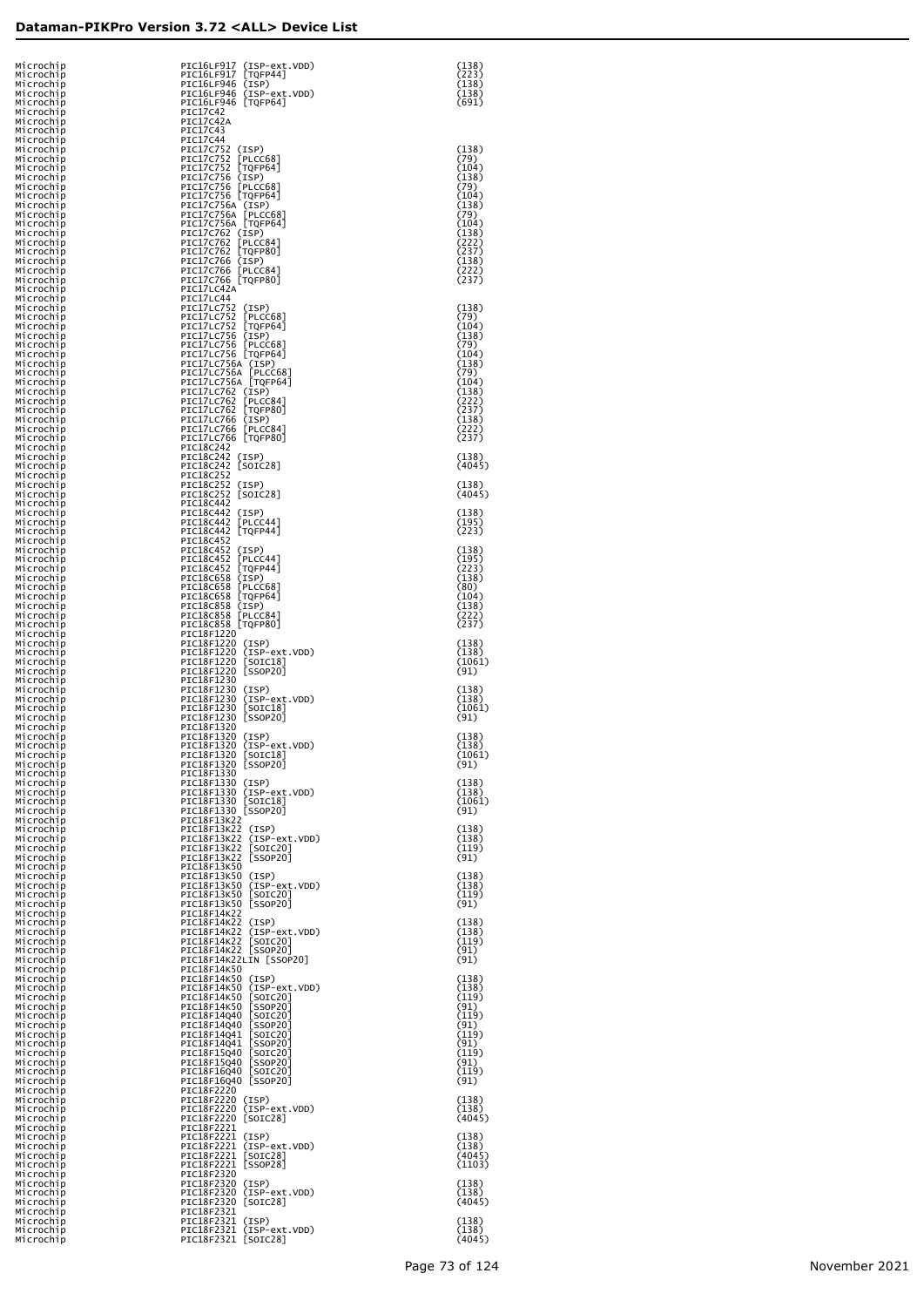| Microchip              | PIC18F2321 [SSOP28]                                                | (1103)           |
|------------------------|--------------------------------------------------------------------|------------------|
| Microchip<br>Microchip | PIC18F2331<br>PIC18F2331 (ISP)                                     | (138)            |
| Microchip<br>Microchip | PIC18F2331 (ISP-ext.VDD)<br>PIC18F2331 [SOIC28]                    | (138)<br>(4045)  |
| Microchip<br>Microchip | PIC18F23K20<br>PIC18F23K20 (ISP)                                   | (138)            |
| Microchip<br>Microchip | PIC18F23K20 (ISP-ext.VDD)<br>PIC18F23K20 [QFN28]                   | (138)<br>(635)   |
| Microchip              | PIC18F23K20 [SOIC28]                                               | (4045)           |
| Microchip<br>Microchip | PIC18F23K20 [SSOP28]<br>PIC18F23K22                                | (1103)           |
| Microchip<br>Microchip | PIC18F23K22 (ISP)<br>PIC18F23K22 (ISP-ext.VDD)                     | (138)<br>(138)   |
| Microchip<br>Microchip | PIC18F23K22 [QFN28]<br>PIC18F23K22 [SOIC28]                        | (635)<br>(4045)  |
| Microchip<br>Microchip | PIC18F23K22 [SSOP28]<br>PIC18F2410                                 | (1103)           |
| Microchip<br>Microchip | PIC18F2410 (ISP)<br>PIC18F2410 (ISP-ext.VDD)                       | (138)<br>(138)   |
| Microchip<br>Microchip | PIC18F2410 [SOIC28]<br>PIC18F242                                   | (4045)           |
| Microchip<br>Microchip | PIC18F242 (ISP)<br>PIC18F242 (ISP-ext.VDD)                         | (138)<br>(138)   |
| Microchip              | PIC18F242 [SOIC28]<br>PIC18F2420                                   | (4045)           |
| Microchip<br>Microchip | PIC18F2420 (ISP)                                                   | (138)            |
| Microchip<br>Microchip | PIC18F2420 (ISP-ext.VDD)<br>PIC18F2420 [SOIC28]                    | (138)<br>(4045)  |
| Microchip<br>Microchip | PIC18F2423<br>PIC18F2423<br>(ISP)                                  | (138)            |
| Microchip<br>Microchip | PIC18F2423<br>(ISP-ext.VDD)<br>PIC18F2423<br>[SOIC28]              | (138)<br>(4045)  |
| Microchip<br>Microchip | PIC18F2431<br>PIC18F2431 (ISP)                                     | (138)            |
| Microchip<br>Microchip | PIC18F2431 (ISP-ext.VDD)<br>PIC18F2431 [SOIC28]                    | (138)<br>(4045)  |
| Microchip<br>Microchip | PIC18F2439<br>PIC18F2439<br>(ISP)                                  | (138)            |
| Microchip<br>Microchip | PIC18F2439 (ISP-ext.VDD)<br>PIC18F2439<br>[SOIC28]                 | (138)<br>(4045)  |
| Microchip<br>Microchip | PIC18F2450<br>PIC18F2450 (ISP)                                     | (138)            |
| Microchip<br>Microchip | PIC18F2450 (ISP-ext.VDD)<br>PIC18F2450 [SOIC28]                    | (138)<br>(4045)  |
| Microchip<br>Microchip | PIC18F2455<br>PIC18F2455<br>(ISP)                                  | (138)            |
| Microchip              | PIC18F2455<br>(ISP-ext.VDD)<br>PIC18F2455<br>[SOIC28]              | (138)<br>(4045)  |
| Microchip<br>Microchip | PIC18F2458                                                         |                  |
| Microchip<br>Microchip | PIC18F2458 (ISP)<br>PIC18F2458 (ISP-ext.VDD)                       | (138)<br>(138)   |
| Microchip<br>Microchip | PIC18F2458 [SOIC28]<br>PIC18F248                                   | (4045)           |
| Microchip<br>Microchip | PIC18F248 (ISP)<br>PIC18F248 (ISP-ext.VDD)                         | (138)<br>(138)   |
| Microchip<br>Microchip | PIC18F248 [SOIC28]<br>PIC18F2480                                   | (4045)           |
| Microchip<br>Microchip | PIC18F2480 (ISP)<br>PIC18F2480 (ISP-ext.VDD)                       | (138)<br>(138)   |
| Microchip<br>Microchip | PIC18F2480 [SOIC28]<br>PIC18F24J10                                 | (4045)           |
| Microchip<br>Microchip | PIC18F24J10 (ISP)<br>PIC18F24J10 (ISP-ext.VDD)                     | (138)<br>(138)   |
| Microchip<br>Microchip | PIC18F24J10 [QFN28]<br>PIC18F24J10 [SOIC28]                        | (635)<br>(4045)  |
| Microchip<br>Microchip | PIC18F24J10 [SSOP28]<br>PIC18F24J11                                | (1103)           |
| Microchip<br>Microchip | PIC18F24J11 (ISP)<br>PIC18F24J11 (ISP-ext.VDD)                     | (138)<br>(138)   |
| Microchip<br>Microchip | PIC18F24J11<br>[QFN28]<br>[SOIC28]<br>PIC18F24J11                  | (635)<br>(4045)  |
| Microchip              | PIC18F24J11 [SSOP28]<br>PIC18F24J50                                | (1103)           |
| Microchip<br>Microchip | PIC18F24J50<br>(ISP)                                               | (138)            |
| Microchip<br>Microchip | PIC18F24J50<br>(ISP-ext.VDD)<br>PIC18F24J50<br>[QFN28]<br>[SOIC28] | (138)<br>(635)   |
| Microchip<br>Microchip | PIC18F24J50<br>PIC18F24J50 [SSOP28]                                | (4045)<br>(1103) |
| Microchip<br>Microchip | PIC18F24K20<br>PIC18F24K20 (ISP)                                   | (138)            |
| Microchip<br>Microchip | PIC18F24K20 (ISP-ext.VDD)<br>PIC18F24K20<br>[QFN28]<br>[SOIC28]    | (138)<br>(635)   |
| Microchip<br>Microchip | PIC18F24K20<br>PIC18F24K20 [SSOP28]                                | (4045)<br>(1103) |
| Microchip<br>Microchip | PIC18F24K22<br>PIC18F24K22 (ISP)                                   | (138)            |
| Microchip<br>Microchip | PIC18F24K22 (ISP-ext.VDD)<br>PIC18F24K22<br>[QFN28]                | (138)<br>(635)   |
| Microchip<br>Microchip | [SOIC28]<br>PIC18F24K22<br>[SSOP28]<br>PIC18F24K22                 | (4045)<br>(1103) |
| Microchip<br>Microchip | PIC18F24K50 (ISP)<br>PIC18F24K50 (ISP-ext.VDD)                     | (138)<br>(138)   |
| Microchip<br>Microchip | PIC18F2510<br>PIC18F2510 (ISP)                                     | (138)            |
| Microchip<br>Microchip | PIC18F2510 (ISP-ext.VDD)<br>PIC18F2510 [SOIC28]                    | (138)<br>(4045)  |
| Microchip<br>Microchip | PIC18F2515<br>PIC18F2515 (ISP)                                     | (138)            |
| Microchip<br>Microchip | PIC18F2515 (ISP-ext.VDD)<br>PIC18F2515 [SOIC28]                    | (138)<br>(4045)  |
| Microchip<br>Microchip | PIC18F252<br>PIC18F252 (ISP)                                       | (138)            |
| Microchip<br>Microchip | PIC18F252 (ISP-ext.VDD)<br>PIC18F252 [SOIC28]                      | (138)<br>(4045)  |
| Microchip              | PIC18F2520<br>PIC18F2520 (ISP)                                     | (138)            |
| Microchip<br>Microchip | PIC18F2520 (ISP-ext.VDD)<br>PIC18F2520 [SOIC28]                    | (138)            |
| Microchip<br>Microchip | PIC18F2523                                                         | (4045)           |
| Microchip<br>Microchip | PIC18F2523 (ISP)<br>PIC18F2523<br>(ISP-ext.VDD)                    | (138)<br>(138)   |
| Microchip<br>Microchip | PIC18F2523<br>[SOIC28]<br>PIC18F2525                               | (4045)           |
| Microchip<br>Microchip | PIC18F2525<br>(ISP)<br>PIC18F2525<br>(ISP-ext.VDD)                 | (138)<br>(138)   |
| Microchip<br>Microchip | PIC18F2525<br>[SOIC28]<br>PIC18F2539                               | (4045)           |
| Microchip<br>Microchip | PIC18F2539 (ISP)<br>PIC18F2539<br>(ISP-ext.VDD)                    | (138)<br>(138)   |
| Microchip<br>Microchip | PIC18F2539<br>[SOIC28]<br>PIC18F2550                               | (4045)           |
| Microchip<br>Microchip | PIC18F2550 (ISP)<br>PIC18F2550 (ISP-ext.VDD)                       | (138)<br>(138)   |
| Microchip<br>Microchip | PIC18F2550 [SOIC28]<br>PIC18F2553                                  | (4045)           |
| Microchip              | PIC18F2553 (ISP)                                                   | (138)            |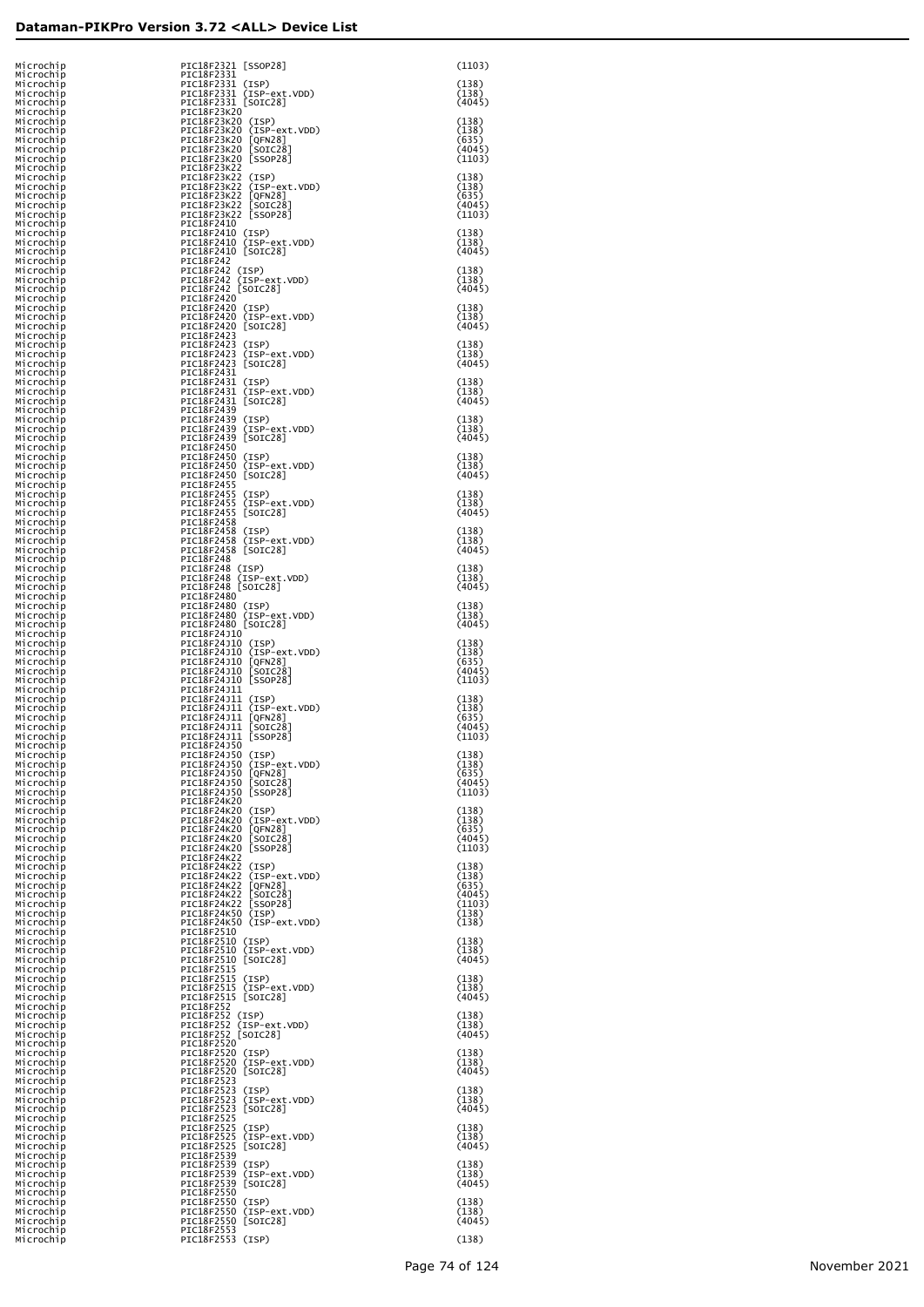| Microchip<br>Microchip              | PIC18F2553 (ISP-ext.VDD)<br>PIC18F2553 [SOIC28]                                | (138)<br>(4045)           |
|-------------------------------------|--------------------------------------------------------------------------------|---------------------------|
| Microchip<br>Microchip<br>Microchip | PIC18F258<br>PIC18F258 (ISP)<br>PIC18F258 (ISP-ext.VDD)                        | (138)<br>(138)            |
| Microchip<br>Microchip              | PIC18F258 [SOIC28]<br>PIC18F2580                                               | (4045)                    |
| Microchip<br>Microchip<br>Microchip | PIC18F2580 (ISP)<br>PIC18F2580 (ISP-ext.VDD)<br>PIC18F2580 [SOIC28]            | (138)<br>(138)<br>(4045)  |
| Microchip<br>Microchip              | PIC18F2585<br>PIC18F2585<br>(ISP)                                              | (138)                     |
| Microchip<br>Microchip<br>Microchip | PIC18F2585 (ISP-ext.VDD)<br>PIC18F2585 [SOIC28]<br>PIC18F25J10                 | (138)<br>(4045)           |
| Microchip<br>Microchip              | PIC18F25J10 (ISP)<br>PIC18F25J10 (ISP-ext.VDD)                                 | (138)<br>(138)            |
| Microchip<br>Microchip<br>Microchip | PIC18F25J10 [QFN28]<br>PIC18F25J10 [SOIC28]<br>PIC18F25J10 [SSOP28]            | (635)<br>(4045)<br>(1103) |
| Microchip<br>Microchip              | PIC18F25J11<br>PIC18F25J11 (ISP)<br>PIC18F25J11 (ISP-ext.VDD)                  | (138)                     |
| Microchip<br>Microchip<br>Microchip | PIC18F25J11 [QFN28]<br>PIC18F25J11 [SOIC28]                                    | (138)<br>(635)<br>(4045)  |
| Microchip<br>Microchip<br>Microchip | PIC18F25J11 [SSOP28]<br>PIC18F25J50<br>PIC18F25J50 (ISP)                       | (1103)<br>(138)           |
| Microchip<br>Microchip              | PIC18F25J50 (ISP-ext.VDD)<br>PIC18F25J50 [QFN28]                               | (138)<br>(635)            |
| Microchip<br>Microchip<br>Microchip | PIC18F25J50 [SOIC28]<br>PIC18F25J50 [SSOP28]<br>PIC18F25K20                    | (4045)<br>(1103)          |
| Microchip<br>Microchip              | PIC18F25K20 (ISP)<br>PIC18F25K20 (ISP-ext.VDD)                                 | (138)<br>(138)            |
| Microchip<br>Microchip<br>Microchip | PIC18F25K20 [QFN28]<br>PIC18F25K20 [SOIC28]<br>PIC18F25K20 [SSOP28]            | (635)<br>(4045)<br>(1103) |
| Microchip<br>Microchip              | PIC18F25K22<br>PIC18F25K22 (ISP)                                               | (138)                     |
| Microchip<br>Microchip<br>Microchip | PIC18F25K22 (ISP-ext.VDD)<br>PIC18F25K22 [QFN28]<br>PIC18F25K22 [SOIC28]       | (138)<br>(635)<br>(4045)  |
| Microchip<br>Microchip              | PIC18F25K22 [SSOP28]<br>PIC18F25K50 (ISP)                                      | (1103)<br>(138)           |
| Microchip<br>Microchip<br>Microchip | PIC18F25K50 (ISP-ext.VDD)<br>PIC18F25K80<br>PIC18F25K80 (ISP)                  | (138)<br>(138)            |
| Microchip<br>Microchip              | PIC18F25K80 (ISP-ext.VDD)<br>PIC18F25K80 [SOIC28]                              | (138)<br>(4045)           |
| Microchip<br>Microchip<br>Microchip | PIC18F25K80 [SSOP28]<br>PIC18F2610<br>PIC18F2610 (ISP)                         | (1103)<br>(138)           |
| Microchip<br>Microchip              | PIC18F2610 (ISP-ext.VDD)<br>PIC18F2610 [SOIC28]                                | (138)<br>(4045)           |
| Microchip<br>Microchip<br>Microchip | PIC18F2620<br>PIC18F2620 (ISP)<br>PIC18F2620 (ISP-ext.VDD)                     | (138)<br>(138)            |
| Microchip<br>Microchip              | PIC18F2620 [SOIC28]<br>PIC18F2680                                              | (4045)                    |
| Microchip<br>Microchip<br>Microchip | PIC18F2680 (ISP)<br>PIC18F2680 (ISP-ext.VDD)<br>PIC18F2680 [SOIC28]            | (138)<br>(138)<br>(4045)  |
| Microchip<br>Microchip              | PIC18F2682<br>PIC18F2682<br>(ISP)                                              | (138)                     |
| Microchip<br>Microchip<br>Microchip | PIC18F2682<br>(ISP-ext.VDD)<br>PIC18F2682<br>[SOIC28]<br>PIC18F2685            | (138)<br>(4045)           |
| Microchip<br>Microchip<br>Microchip | PIC18F2685 (ISP)<br>PIC18F2685 (ISP-ext.VDD)                                   | (138)<br>(138)            |
| Microchip<br>Microchip              | PIC18F2685 [SOIC28]<br>PIC18F26J11<br>PIC18F26J11 (ISP)                        | (4045)<br>(138)           |
| Microchip<br>Microchip<br>Microchip | PIC18F26J11 (ISP-ext.VDD)<br>PIC18F26J11 [OFN28]<br>PIC18F26J11 [SOIC28]       | (138)<br>(635)<br>(4045)  |
| Microchip<br>Microchip              | PIC18F26J11 [SSOP28]<br>PIC18F26J13                                            | (1103)                    |
| Microchip<br>Microchip<br>Microchip | PIC18F26J13 (ISP)<br>PIC18F26J13 (ISP-ext.VDD)<br>PIC18F26J13 [QFN28]          | (138)<br>(138)<br>(635)   |
| Microchip<br>Microchip              | PIC18F26J13<br>[SOIC28]<br>PIC18F26J13 [SSOP28]                                | (4045)<br>(1103)          |
| Microchip<br>Microchip<br>Microchip | PIC18F26J50<br>PIC18F26J50 (ISP)<br>PIC18F26J50 (ISP-ext.VDD)                  | (138)<br>(138)            |
| Microchip<br>Microchip              | PIC18F26J50 [QFN28]<br>PIC18F26J50<br>$[SOIC28]$                               | (635)<br>(4045)           |
| Microchip<br>Microchip<br>Microchip | PIC18F26J50 [SSOP28]<br>PIC18F26J53<br>PIC18F26J53 (ISP)                       | (1103)<br>(138)           |
| Microchip<br>Microchip              | PIC18F26J53 (ISP-ext.VDD)<br>PIC18F26J53<br>[QFN28]                            | (138)<br>(635)<br>(4045)  |
| Microchip<br>Microchip<br>Microchip | PIC18F26J53<br>[SOIC28]<br>PIC18F26J53 [SSOP28]<br>PIC18F26K20                 | (1103)                    |
| Microchip<br>Microchip<br>Microchip | PIC18F26K20 (ISP)<br>PIC18F26K20 (ISP-ext.VDD)                                 | (138)<br>(138)<br>(635)   |
| Microchip<br>Microchip              | PIC18F26K20 [QFN28]<br>PIC18F26K20 [SOIC28]<br>PIC18F26K20 [SSOP28]            | (4045)<br>(1103)          |
| Microchip<br>Microchip<br>Microchip | PIC18F26K22<br>PIC18F26K22 (ISP)<br>PIC18F26K22 (ISP-ext.VDD)                  | (138)<br>(138)            |
| Microchip<br>Microchip              | PIC18F26K22<br>[QFN28]<br>PIC18F26K22<br>[SOIC28]                              | (635)<br>(4045)           |
| Microchip<br>Microchip<br>Microchip | PIC18F26K22 [SSOP28]<br>PIC18F26K50 (ISP)<br>PIC18F26K50 (ISP-ext.VDD)         | (1103)<br>(138)<br>(138)  |
| Microchip<br>Microchip              | PIC18F26K80<br>PIC18F26K80 (ISP)                                               | (138)                     |
| Microchip<br>Microchip<br>Microchip | PIC18F26K80 (ISP-ext.VDD)<br>PIC18F26K80 [SOIC28]<br>PIC18F26K80 [SSOP28]      | (138)<br>(4045)<br>(1103) |
| Microchip<br>Microchip              | PIC18F27J13<br>PIC18F27J13 (ISP)                                               | (138)                     |
| Microchip<br>Microchip<br>Microchip | PIC18F27J13 (ISP-ext.VDD)<br>PIC18F27J13<br>[QFN28]<br>PIC18F27J13<br>[SOIC28] | (138)<br>(635)<br>(4045)  |
| Microchip<br>Microchip              | PIC18F27J13 [SSOP28]<br>PIC18F27J53                                            | (1103)                    |
| Microchip<br>Microchip<br>Microchip | PIC18F27J53 (ISP)<br>PIC18F27J53<br>(ISP-ext.VDD)<br>PIC18F27J53<br>[QFN28]    | (138)<br>(138)<br>(635)   |
| Microchip<br>Microchip<br>Microchip | PIC18F27J53<br>[SOIC28]<br>PIC18F27J53 [SSOP28]<br>PIC18F4220                  | (4045)<br>(1103)          |
|                                     |                                                                                |                           |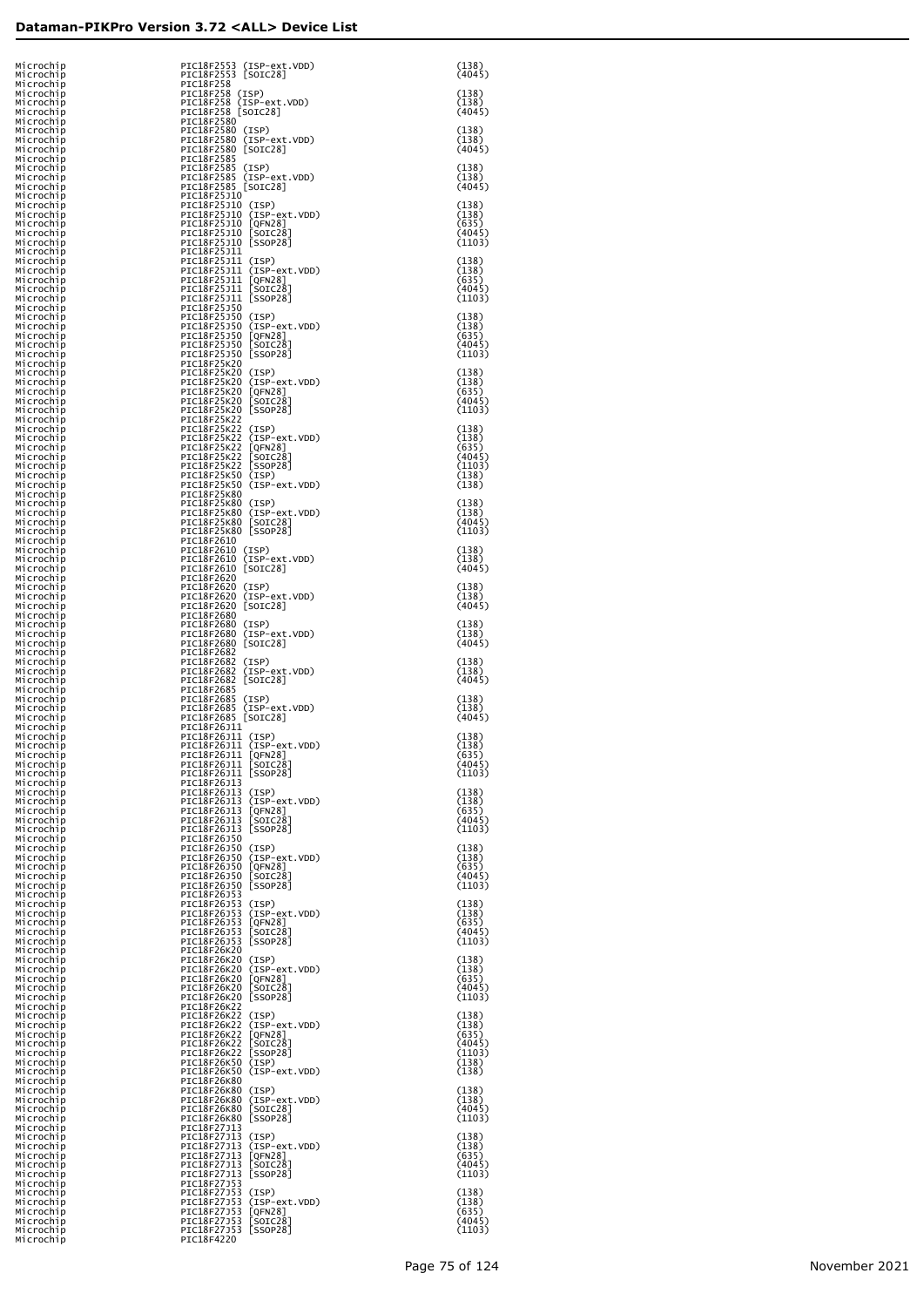| Microchip<br>Microchip              | PIC18F4220 (ISP)<br>PIC18F4220 (ISP-ext.VDD)                           | (138)<br>(138)          |
|-------------------------------------|------------------------------------------------------------------------|-------------------------|
| Microchip<br>Microchip<br>Microchip | PIC18F4220 [TQFP44]<br>PIC18F4221<br>PIC18F4221 (ISP)                  | (223)<br>(138)          |
| Microchip<br>Microchip              | PIC18F4221 (ISP-ext.VDD)<br>PIC18F4221 [TQFP44]                        | (138)<br>(223)          |
| Microchip<br>Microchip<br>Microchip | PIC18F4320<br>PIC18F4320 (ISP)<br>PIC18F4320 (ISP-ext.VDD)             | (138)<br>(138)          |
| Microchip<br>Microchip              | PIC18F4320 [TQFP44]<br>PIC18F4321                                      | (223)                   |
| Microchip<br>Microchip<br>Microchip | PIC18F4321 (ISP)<br>PIC18F4321 (ISP-ext.VDD)<br>PIC18F4321 [TQFP44]    | (138)<br>(138)<br>(223) |
| Microchip<br>Microchip<br>Microchip | PIC18F4331<br>PIC18F4331 (ISP)<br>PIC18F4331 (ISP-ext.VDD)             | (138)<br>(138)          |
| Microchip<br>Microchip              | PIC18F4331 [TQFP44]<br>PIC18F43K20                                     | (223)                   |
| Microchip<br>Microchip<br>Microchip | PIC18F43K20 (ISP)<br>PIC18F43K20 (ISP-ext.VDD)<br>PIC18F43K22          | (138)<br>(138)          |
| Microchip<br>Microchip<br>Microchip | PIC18F43K22 (ISP)<br>PIC18F43K22 (ISP-ext.VDD)<br>PIC18F4410           | (138)<br>(138)          |
| Microchip<br>Microchip              | PIC18F4410 (ISP)<br>PIC18F4410 (ISP-ext.VDD)                           | (138)<br>(138)          |
| Microchip<br>Microchip<br>Microchip | PIC18F4410 [TQFP44]<br>PIC18F442<br>PIC18F442 (ISP)                    | (223)<br>(138)          |
| Microchip<br>Microchip<br>Microchip | PIC18F442 (ISP-ext.VDD)<br>PIC18F442 [PLCC44]<br>PIC18F442 [TQFP44]    | (138)<br>(195)<br>(223) |
| Microchip<br>Microchip              | PIC18F4420<br>PIC18F4420 (ISP)                                         | (138)                   |
| Microchip<br>Microchip<br>Microchip | PIC18F4420 (ISP-ext.VDD)<br>PIC18F4420 [TQFP44]<br>PIC18F4423          | (138)<br>(223)          |
| Microchip<br>Microchip<br>Microchip | PIC18F4423 (ISP)<br>PIC18F4423 (ISP-ext.VDD)<br>PIC18F4423 [TQFP44]    | (138)<br>(138)<br>(223) |
| Microchip<br>Microchip              | PIC18F4431<br>PIC18F4431 (ISP)<br>PIC18F4431 (ISP-ext.VDD)             | (138)                   |
| Microchip<br>Microchip<br>Microchip | PIC18F4431 [TQFP44]<br>PIC18F4439                                      | (138)<br>(223)          |
| Microchip<br>Microchip<br>Microchip | PIC18F4439 (ISP)<br>PIC18F4439 (ISP-ext.VDD)<br>PIC18F4439 [PLCC44]    | (138)<br>(138)<br>(195) |
| Microchip<br>Microchip<br>Microchip | PIC18F4439 [TQFP44]<br>PIC18F4450<br>PIC18F4450 (ISP)                  | (223)<br>(138)          |
| Microchip<br>Microchip              | PIC18F4450 (ISP-ext.VDD)<br>PIC18F4450 [TQFP44]                        | (138)<br>(223)          |
| Microchip<br>Microchip<br>Microchip | PIC18F4455<br>PIC18F4455 (ISP)<br>PIC18F4455 (ISP-ext.VDD)             | (138)<br>(138)          |
| Microchip<br>Microchip<br>Microchip | PIC18F4455 [TQFP44]<br>PIC18F4458<br>PIC18F4458 (ISP)                  | (223)<br>(138)          |
| Microchip<br>Microchip              | PIC18F4458 (ISP-ext.VDD)<br>PIC18F4458 [TQFP44]                        | (138)<br>(223)          |
| Microchip<br>Microchip<br>Microchip | PIC18F448<br>PIC18F448 (ISP)<br>PIC18F448 (ISP-ext.VDD)                | (138)<br>(138)          |
| Microchip<br>Microchip<br>Microchip | PIC18F448 [PLCC44]<br>PIC18F448 [TQFP44]<br>PIC18F4480                 | (195)<br>(223)          |
| Microchip<br>Microchip              | PIC18F4480 (ISP)<br>PIC18F4480 (ISP-ext.VDD)                           | (138)<br>(138)<br>(223) |
| Microchip<br>Microchip<br>Microchip | PIC18F4480 [TQFP44]<br>PIC18F44J10<br>PIC18F44J10 (ISP)                | (138)                   |
| Microchip<br>Microchip<br>Microchip | PIC18F44J10 (ISP-ext.VDD)<br>PIC18F44J10 [TQFP44]<br>PIC18F44J11 (ISP) | (138)<br>(223)<br>(138) |
| Microchip<br>Microchip<br>Microchip | PIC18F44J11 (ISP-ext.VDD)<br>PIC18F44J11 [TQFP44]<br>PIC18F44J50 (ISP) | (138)<br>(223)<br>(138) |
| Microchip<br>Microchip              | PIC18F44J50 (ISP-ext.VDD)<br>PIC18F44J50 [TQFP44]                      | (138)<br>(223)          |
| Microchip<br>Microchip<br>Microchip | PIC18F44K20<br>PIC18F44K20 (ISP)<br>PIC18F44K20 (ISP-ext.VDD)          | (138)<br>(138)          |
| Microchip<br>Microchip<br>Microchip | PIC18F44K22<br>PIC18F44K22 (ISP)<br>PIC18F44K22 (ISP-ext.VDD)          | (138)<br>(138)          |
| Microchip<br>Microchip              | PIC18F4510<br>PIC18F4510 (ISP)                                         | (138)                   |
| Microchip<br>Microchip<br>Microchip | PIC18F4510 (ISP-ext.VDD)<br>PIC18F4510 [TQFP44]<br>PIC18F4515          | (138)<br>(223)          |
| Microchip<br>Microchip<br>Microchip | PIC18F4515 (ISP)<br>PIC18F4515 (ISP-ext.VDD)<br>PIC18F4515 [TQFP44]    | (138)<br>(138)<br>(223) |
| Microchip<br>Microchip              | PIC18F452<br>PIC18F452 (ISP)<br>PIC18F452 (ISP-ext.VDD)                | (138)<br>(138)          |
| Microchip<br>Microchip<br>Microchip | PIC18F452 [PLCC44]<br>PIC18F452 [TQFP44]                               | (195)<br>(223)          |
| Microchip<br>Microchip<br>Microchip | PIC18F4520<br>PIC18F4520 (ISP)<br>PIC18F4520 (ISP-ext.VDD)             | (138)<br>(138)          |
| Microchip<br>Microchip<br>Microchip | PIC18F4520 [TQFP44]<br>PIC18F4523<br>PIC18F4523 (ISP)                  | (223)<br>(138)          |
| Microchip<br>Microchip              | PIC18F4523 (ISP-ext.VDD)<br>PIC18F4523 [TQFP44]                        | (138)<br>(223)          |
| Microchip<br>Microchip<br>Microchip | PIC18F4525<br>PIC18F4525 (ISP)<br>PIC18F4525 (ISP-ext.VDD)             | (138)<br>(138)          |
| Microchip<br>Microchip<br>Microchip | PIC18F4525 [TQFP44]<br>PIC18F4539<br>PIC18F4539 (ISP)                  | (223)<br>(138)          |
| Microchip<br>Microchip<br>Microchip | PIC18F4539 (ISP-ext.VDD)<br>PIC18F4539 [PLCC44]<br>PIC18F4539 [TQFP44] | (138)<br>(195)<br>(223) |
| Microchip<br>Microchip              | PIC18F4550<br>PIC18F4550 (ISP)                                         | (138)                   |
| Microchip<br>Microchip<br>Microchip | PIC18F4550 (ISP-ext.VDD)<br>PIC18F4550 [TQFP44]<br>PIC18F4553          | (138)<br>(223)          |
| Microchip<br>Microchip<br>Microchip | PIC18F4553 (ISP)<br>PIC18F4553 (ISP-ext.VDD)<br>PIC18F4553 [TQFP44]    | (138)<br>(138)<br>(223) |
| Microchip                           | PIC18F458                                                              |                         |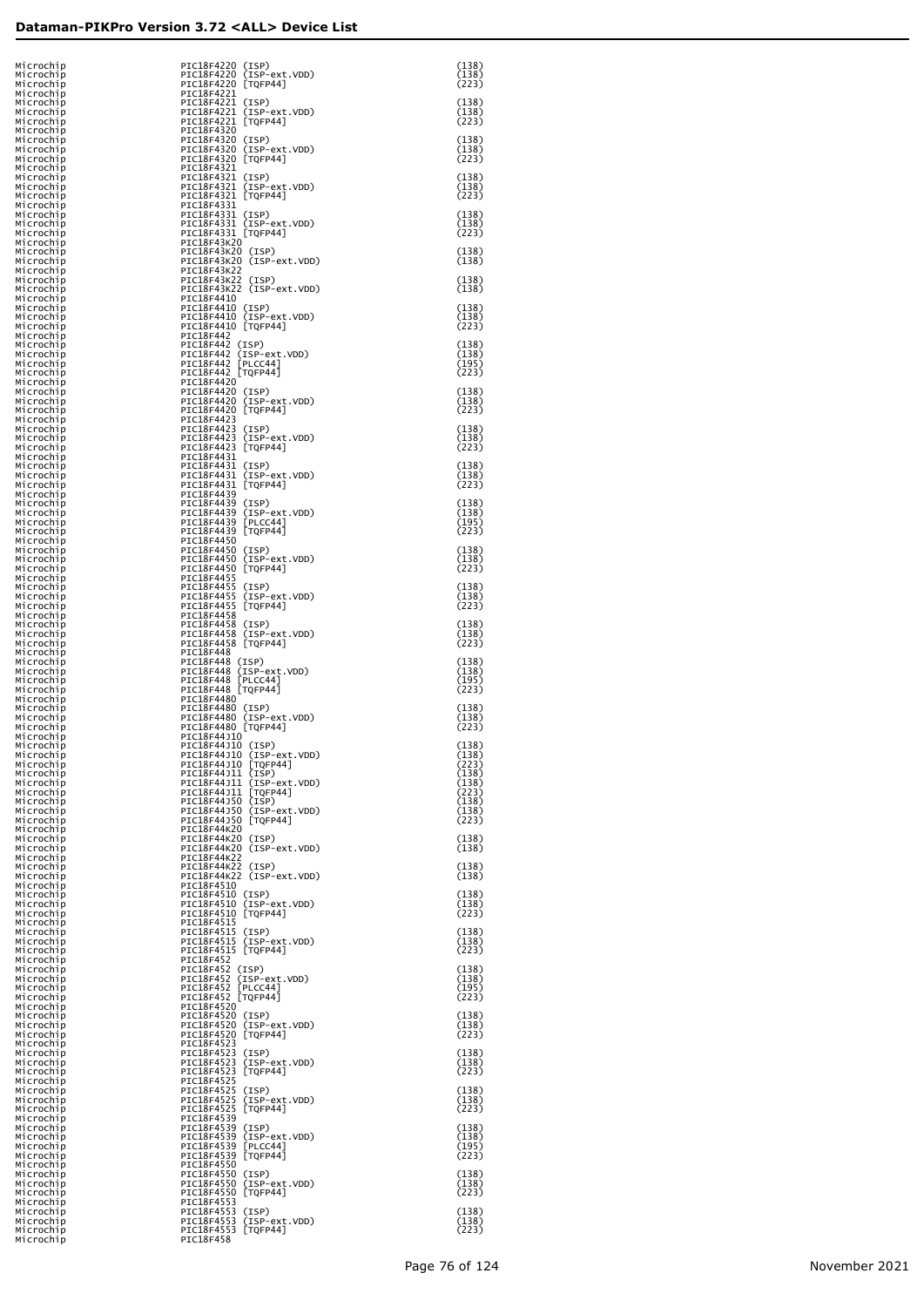| Microchip<br>Microchip              | PIC18F458 (ISP)<br>PIC18F458 (ISP-ext.VDD)                                                                       | (138)<br>(138)          |
|-------------------------------------|------------------------------------------------------------------------------------------------------------------|-------------------------|
| Microchip<br>Microchip<br>Microchip | PIC18F458 [PLCC44]<br>PIC18F458 [TQFP44]<br>PIC18F4580                                                           | (195)<br>(223)          |
| Microchip<br>Microchip<br>Microchip | PIC18F4580 (ISP)<br>PIC18F4580 (ISP-ext.VDD)<br>PIC18F4580 [TQFP44]                                              | (138)<br>(138)<br>(223) |
| Microchip<br>Microchip<br>Microchip | PIC18F4585<br>PIC18F4585 (ISP)<br>PIC18F4585 (ISP-ext.VDD)                                                       | (138)<br>(138)          |
| Microchip<br>Microchip<br>Microchip | PIC18F4585 [TQFP44]<br>PIC18F45J10<br>PIC18F45J10 (ISP)                                                          | (223)<br>(138)          |
| Microchip<br>Microchip              | PIC18F45J10 (ISP-ext.VDD)<br>PIC18F45J10 [TQFP44]                                                                | (138)<br>(223)          |
| Microchip<br>Microchip<br>Microchip | PIC18F45J11 (ISP)<br>PIC18F45J11 (ISP-ext.VDD)<br>PIC18F45J11 [TQFP44]<br>PIC18F45J50 (ISP)                      | (138)<br>(138)<br>(223) |
| Microchip<br>Microchip<br>Microchip | PIC18F45J50 (ISP-ext.VDD)<br>PIC18F45J50 [TQFP44]                                                                | (138)<br>(138)<br>(223) |
| Microchip<br>Microchip<br>Microchip | PIC18F45K20<br>PIC18F45K20 (ISP)<br>PIC18F45K20 (ISP-ext.VDD)                                                    | (138)<br>(138)          |
| Microchip<br>Microchip              | PIC18F45K22<br>PIC18F45K22 (ISP)                                                                                 | (138)                   |
| Microchip<br>Microchip<br>Microchip | PIC18F45K22 (ISP-ext.VDD)<br>PIC18F45K50<br>PIC18F45K50 (ISP)                                                    | (138)<br>(138)          |
| Microchip<br>Microchip<br>Microchip | PIC18F45K50 (ISP-ext.VDD)<br>PIC18F45K80<br>PIC18F45K80 (ISP)                                                    | (138)<br>(138)          |
| Microchip<br>Microchip<br>Microchip | PIC18F45K80 (ISP-ext.VDD)<br>PIC18F4610<br>PIC18F4610 (ISP)                                                      | (138)<br>(138)          |
| Microchip<br>Microchip<br>Microchip | PIC18F4610 (ISP-ext.VDD)<br>PIC18F4610 [TQFP44]<br>PIC18F4620                                                    | (138)<br>(223)          |
| Microchip<br>Microchip              | PIC18F4620 (ISP)<br>PIC18F4620 (ISP-ext.VDD)                                                                     | (138)<br>(138)          |
| Microchip<br>Microchip<br>Microchip | PIC18F4620 [TQFP44]<br>PIC18F4680<br>PIC18F4680 (ISP)                                                            | (223)<br>(138)          |
| Microchip<br>Microchip<br>Microchip | PIC18F4680 (ISP-ext.VDD)<br>PIC18F4680 [TQFP44]<br>PIC18F4682                                                    | (138)<br>(223)          |
| Microchip<br>Microchip<br>Microchip | PIC18F4682 (ISP)<br>PIC18F4682 (ISP-ext.VDD)<br>PIC18F4682 [TQFP44]                                              | (138)<br>(138)<br>(223) |
| Microchip<br>Microchip              | PIC18F4685<br>PIC18F4685 (ISP)<br>PIC18F4685 (ISP-ext.VDD)                                                       | (138)<br>(138)          |
| Microchip<br>Microchip<br>Microchip | PIC18F4685 [TQFP44]                                                                                              | (223)<br>(138)          |
| Microchip<br>Microchip<br>Microchip | PIC18F46J11 (ISP)<br>PIC18F46J11 (ISP-ext.VDD)<br>PIC18F46J11 [TQFP44]<br>PIC18F46J13 (ISP)                      | (138)<br>(223)<br>(138) |
| Microchip<br>Microchip<br>Microchip | PIC18F46J13 (ISP-ext.VDD)<br>PIC18F46J13 [TQFP44]<br>PIC18F46J50 (ISP)                                           | (138)<br>(223)<br>(138) |
| Microchip<br>Microchip<br>Microchip | PIC18F46J50 (ISP-ext.VDD)<br>PIC18F46J50 [TQFP44]<br>PIC18F46J53 (ISP)                                           | (138)<br>(223)<br>(138) |
| Microchip<br>Microchip              | PIC18F46J53<br>(ISP-ext.VDD)<br>PIC18F46J53 [TQFP44]                                                             | (138)<br>(223)          |
| Microchip<br>Microchip<br>Microchip | PIC18F46K20<br>PIC18F46K20 (ISP)<br>PIC18F46K20 (ISP-ext.VDD)                                                    | (138)<br>(138)          |
| Microchip<br>Microchip<br>Microchip | PIC18F46K22<br>PIC18F46K22 (ISP)<br>PIC18F46K22 (ISP-ext.VDD)<br>PIC18F46K50 (ISP)                               | (138)<br>(138)          |
| Microchip<br>Microchip<br>Microchip | PIC18F46K50 (ISP-ext.VDD)<br>PIC18F46K80                                                                         | (138)<br>(138)          |
| Microchip<br>Microchip<br>Microchip | PIC18F46K80 (ISP)<br>PIC18F46K80 (ISP-ext.VDD)<br>PIC18F47J13 (ISP)                                              | (138)<br>(138)<br>(138) |
| Microchip<br>Microchip              | PIC18F47J13 (ISP-ext.VDD)<br>PIC18F47J13 [TQFP44]<br>PIC18F47J53 (ISP)                                           | (138)<br>(223)          |
| Microchip<br>Microchip<br>Microchip | PIC18F47353 (ISP-ext.VDD)<br>PIC18F47353 [TQFP44]<br>PIC18F6310 (ISP)                                            | (138)<br>(138)<br>(223) |
| Microchip<br>Microchip<br>Microchip | PIC18F6310 (ISP-ext.VDD)<br>PIC18F6310 [TQFP64]                                                                  | (138)<br>(138)<br>(104) |
| Microchip<br>Microchip<br>Microchip | PIC18F6390 (ISP)<br>PIC18F6390 (ISP-ext.VDD)<br>PIC18F6390 [TQFP64]                                              | (138)<br>(138)<br>(104) |
| Microchip<br>Microchip<br>Microchip | PIC18F6393 (ISP)<br>PIC18F6393 (ISP-ext.VDD)<br>PIC18F6393 [TQFP64]                                              | (138)<br>(138)<br>(104) |
| Microchip<br>Microchip              | PIC18F63J11 (ISP)<br>PIC18F63J11 (ISP-ext.VDD)<br>PIC18F63J11 [TQFP64]<br>PIC18F63J90 (ISP)<br>PIC18F63J90 (ISP) | (138)<br>(138)          |
| Microchip<br>Microchip<br>Microchip |                                                                                                                  | (691)<br>(138)<br>(138) |
| Microchip<br>Microchip<br>Microchip | PIC18F63J90 (ISP-ext.VDD)<br>PIC18F63J90 [TQFP64]<br>PIC18F6410 (ISP)<br>PIC18F6410 (ISP-ext.VDD)                | (691)<br>(138)<br>(138) |
| Microchip<br>Microchip<br>Microchip | PIC18F6410 [TQFP64]<br>PIC18F6490 (ISP)<br>PIC18F6490 (ISP-ext.VDD)                                              | (104)<br>(138)<br>(138) |
| Microchip<br>Microchip<br>Microchip | PIC18F6490 [TQFP64]<br>PIC18F6493 (ISP)<br>PIC18F6493 (ISP-ext.VDD)                                              | (104)<br>(138)<br>(138) |
| Microchip<br>Microchip              | PIC18F6493 [TQFP64]                                                                                              | (104)<br>(138)          |
| Microchip<br>Microchip<br>Microchip | PIC18F64J11 (ISP)<br>PIC18F64J11 (ISP-ext.VDD)<br>PIC18F64J11 [TQFP64]<br>PIC18F64J90 (ISP)<br>CIAP64J90 (ISP)   | (138)<br>(691)<br>(138) |
| Microchip<br>Microchip<br>Microchip | PIC18F64J90 (ISP-ext.VDD)<br>PIC18F64J90 [TQFP64]<br>PIC18F6520 (ISP)                                            | (138)<br>(691)<br>(138) |
| Microchip<br>Microchip<br>Microchip | PIC18F6520 (ISP-ext.VDD)<br>PIC18F6520 [TQFP64]<br>PIC18F6525 (ISP)                                              | (138)<br>(104)<br>(138) |
| Microchip<br>Microchip<br>Microchip | PIC18F6525 (ISP-ext.VDD)<br>PIC18F6525 [TOFP64]<br>PIC18F6527<br>(ISP)                                           | (138)<br>(104)<br>(138) |
| Microchip<br>Microchip              | PIC18F6527<br>(ISP-ext.VDD)<br>PIC18F6527<br>[TQFP64]                                                            | (138)<br>(104)          |
| Microchip<br>Microchip<br>Microchip | PIC18F6585 (ISP)<br>PIC18F6585<br>(ISP-ext.VDD)<br>PIC18F6585<br>[PLCC68]                                        | (138)<br>(138)<br>(80)  |
| Microchip<br>Microchip              | PIC18F6585 [TOFP64]<br>PIC18F65J10 (ISP)                                                                         | (104)<br>(138)          |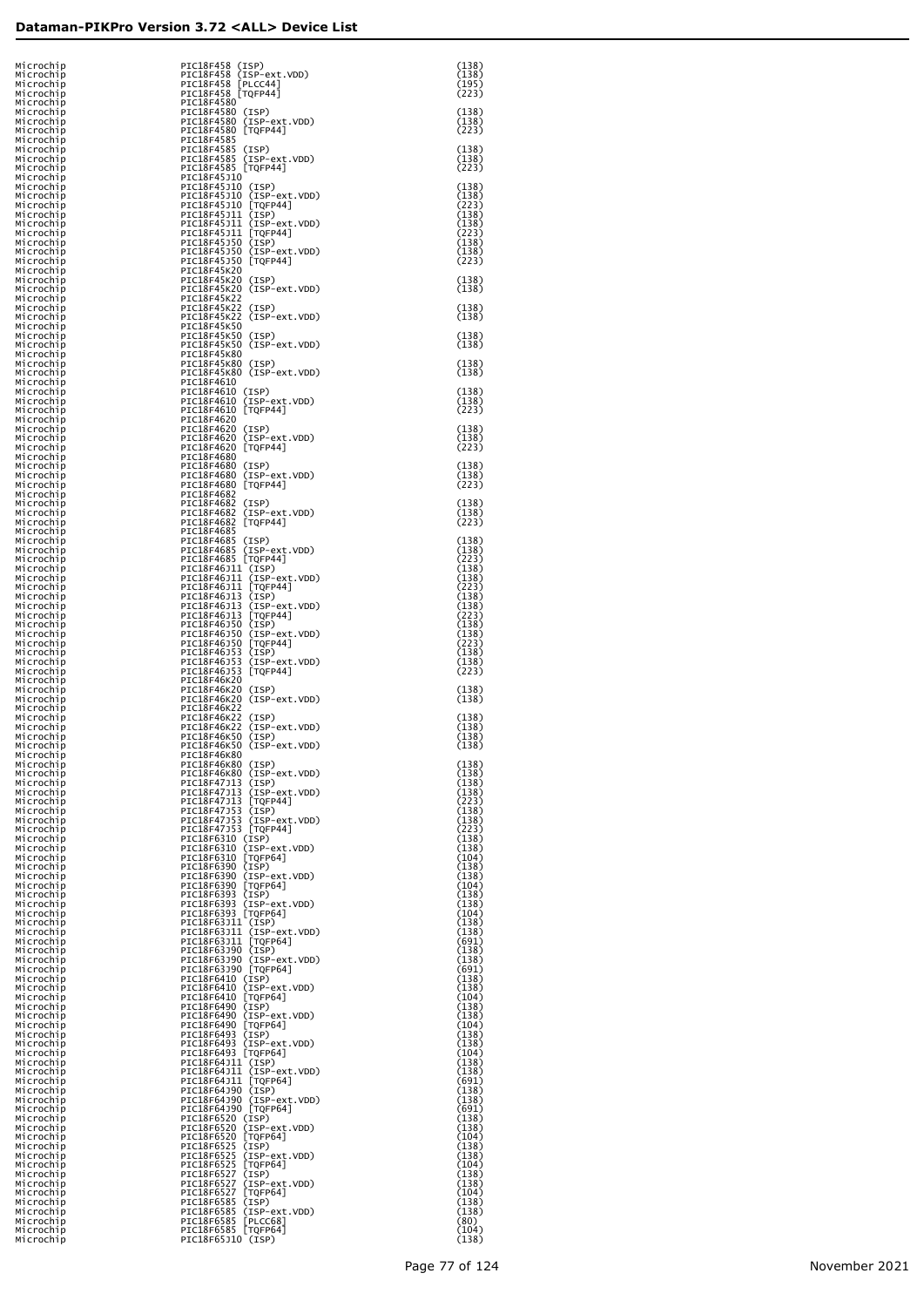| Microchip<br>Microchip | PIC18F65J10 (ISP-ext.VDD)<br>PIC18F65J10 [TQFP64]          | (138)<br>(691)  |
|------------------------|------------------------------------------------------------|-----------------|
| Microchip              | PIC18F65J11 (ISP)                                          | (138)           |
| Microchip<br>Microchip | PIC18F65J11 (ISP-ext.VDD)<br>PIC18F65J11 [TQFP64]          | (138)<br>(691)  |
| Microchip              | PIC18F65J15 (ISP)                                          | (138)           |
| Microchip<br>Microchip | PIC18F65J15<br>(ISP-ext.VDD)<br>PIC18F65J15 [TOFP64]       | (138)<br>(691)  |
| Microchip              | PIC18F65J50 (ISP)                                          | (138)           |
| Microchip<br>Microchip | PIC18F65J50 (ISP-ext.VDD)<br>PIC18F65J50 [TQFP64]          | (138)<br>(691)  |
| Microchip              | PIC18F65J90 (ISP)                                          | (138)           |
| Microchip<br>Microchip | PIC18F65J90 (ISP-ext.VDD)<br>PIC18F65J90 [TQFP64]          | (138)<br>(691)  |
| Microchip              | PIC18F65J94 (ISP)                                          | (138)           |
| Microchip<br>Microchip | PIC18F65J94 (ISP-ext.VDD)<br>PIC18F65K22 (ISP)             | (138)<br>(138)  |
| Microchip              | PIC18F65K22 (ISP-ext.VDD)                                  | (138)           |
| Microchip<br>Microchip | PIC18F65K22 [QFN64]<br>PIC18F65K22 [TQFP64]                | (2259)<br>(691) |
| Microchip              | PIC18F65K80 (ISP)                                          | (138)           |
| Microchip<br>Microchip | PIC18F65K80 (ISP-ext.VDD)<br>PIC18F65K90 (ISP)             | (138)<br>(138)  |
| Microchip              | PIC18F65K90 (ISP-ext.VDD)                                  | (138)           |
| Microchip<br>Microchip | PIC18F65K90 [QFN64]<br>PIC18F65K90 [TQFP64]                | (2259)<br>(691) |
| Microchip              | PIC18F6620 (ISP)                                           | (138)           |
| Microchip<br>Microchip | PIC18F6620 (ISP-ext.VDD)<br>PIC18F6620 [TQFP64]            | (138)<br>(104)  |
| Microchip              | PIC18F6621 (ISP)                                           | (138)           |
| Microchip<br>Microchip | PIC18F6621 (ISP-ext.VDD)<br>PIC18F6621 [TQFP64]            | (138)<br>(104)  |
| Microchip              | PIC18F6622 (ISP)                                           | (138)           |
| Microchip<br>Microchip | PIC18F6622 (ISP-ext.VDD)                                   | (138)<br>(104)  |
| Microchip              | PIC18F6622 [TQFP64]<br>PIC18F6627 (ISP)                    | (138)           |
| Microchip<br>Microchip | PIC18F6627 (ISP-ext.VDD)<br>PIC18F6627 [TQFP64]            | (138)<br>(104)  |
| Microchip              | PIC18F6628 (ISP)                                           | (138)           |
| Microchip<br>Microchip | PIC18F6628 (ISP-ext.VDD)<br>PIC18F6628 [TQFP64]            | (138)           |
| Microchip              | PIC18F6680 (ISP)                                           | (104)<br>(138)  |
| Microchip<br>Microchip | PIC18F6680 (ISP-ext.VDD)<br>PIC18F6680 [PLCC68]            | (138)           |
| Microchip              | PIC18F6680 [TOFP64]                                        | (80)<br>(104)   |
| Microchip              | PIC18F66J10 (ISP)                                          | (138)           |
| Microchip<br>Microchip | PIC18F66J10 (ISP-ext.VDD)<br>PIC18F66J10 [TQFP64]          | (138)<br>(691)  |
| Microchip              | PIC18F66J11 (ISP)                                          | (138)           |
| Microchip<br>Microchip | PIC18F66J11 (ISP-ext.VDD)<br>PIC18F66J11 [TQFP64]          | (138)<br>(691)  |
| Microchip              | PIC18F66J15 (ISP)                                          | (138)           |
| Microchip<br>Microchip | PIC18F66J15 (ISP-ext.VDD)<br>PIC18F66J15 [TQFP64]          | (138)<br>(691)  |
| Microchip              | PIC18F66J16 (ISP)                                          | (138)<br>(138)  |
| Microchip<br>Microchip | PIC18F66J16 (ISP-ext.VDD)<br>PIC18F66J16 [TQFP64]          | (691)           |
| Microchip<br>Microchip | PIC18F66J50 (ISP)                                          | (138)<br>(138)  |
| Microchip              | PIC18F66J50 (ISP-ext.VDD)<br>PIC18F66J50 [TQFP64]          | (691)           |
| Microchip<br>Microchip | PIC18F66J55<br>(ISP)<br>PIC18F66J55<br>(ISP-ext.VDD)       | (138)<br>(138)  |
| Microchip              | PIC18F66J55<br>[TQFP64]                                    | (691)           |
| Microchip<br>Microchip | PIC18F66J60 (ISP)<br>PIC18F66J60 (ISP-ext.VDD)             | (138)<br>(138)  |
| Microchip              | PIC18F66J60 [TQFP64]                                       | (691)           |
| Microchip<br>Microchip | PIC18F66J65<br>(ISP)<br>PIC18F66J65<br>(ISP-ext.VDD)       | (138)<br>(138)  |
| Microchip              | PIC18F66J65<br>[TQFP64]                                    | (691)           |
| Microchip<br>Microchip | PIC18F66J90 (ISP)<br>PIC18F66J90 (ISP-ext.VDD)             | (138)<br>(138)  |
| Microchip              | PIC18F66J90 [TQFP64]                                       | (691)           |
| Microchip<br>Microchip | PIC18F66J93 (ISP)<br>PIC18F66J93<br>(ISP-ext.VDD)          | (138)<br>(138)  |
| MICrocnip              | PICI8F66J93 [TQFP64]                                       | (691)           |
| Microchip<br>Microchip | PIC18F66J94 (ISP)<br>PIC18F66J94 (ISP-ext.VDD)             | (138)<br>(138)  |
| Microchip              | PIC18F66J99 (ISP-ext.VDD)                                  | (138)           |
| Microchip<br>Microchip | PIC18F66K22 (ISP)<br>PIC18F66K22 (ISP-ext.VDD)             | (138)<br>(138)  |
| Microchip              | PIC18F66K22 [QFN64]<br>PIC18F66K22 [TQFP64]                | (2259)          |
| Microchip<br>Microchip | PIC18F66K80 (ISP)                                          | (691)<br>(138)  |
| Microchip              | PIC18F66K80 (ISP-ext.VDD)                                  | (138)           |
| Microchip<br>Microchip | PIC18F66K90 (ISP)<br>PIC18F66K90 (ISP-ext.VDD)             | (138)<br>(138)  |
| Microchip              | PIC18F66K90 [QFN64]<br>PIC18F66K90 [TQFP64]                | (2259)          |
| Microchip<br>Microchip | PIC18F6720 (ISP)                                           | (691)<br>(138)  |
| Microchip              | PIC18F6720 (ISP-ext.VDD)                                   | (138)           |
| Microchip<br>Microchip | PIC18F6720 [TQFP64]<br>PIC18F6722 (ISP)                    | (104)<br>(138)  |
| Microchip              | PIC18F6722 (ISP-ext.VDD)                                   | (138)           |
| Microchip<br>Microchip | PIC18F6722 [TQFP64]<br>PIC18F6723 (ISP)                    | (104)<br>(138)  |
| Microchip              | PIC18F6723 (ISP-ext.VDD)                                   | (138)           |
| Microchip<br>Microchip | PIC18F6723 [TQFP64]<br>PIC18F67J10 (ISP)                   | (104)<br>(138)  |
| Microchip              | PIC18F67J10 (ISP-ext.VDD)                                  | (138)           |
| Microchip<br>Microchip | PIC18F67J10 [TQFP64]<br>PIC18F67J11 (ISP)                  | (691)<br>(138)  |
| Microchip              | PIC18F67J11 (ISP-ext.VDD)                                  | (138)           |
| Microchip<br>Microchip | PIC18F67J11 [TQFP64]<br>PIC18F67J50 (ISP)                  | (691)<br>(138)  |
| Microchip              | PIC18F67J50 (ISP-ext.VDD)                                  | (138)           |
| Microchip<br>Microchip | PIC18F67J50 [TQFP64]<br>PIC18F67J60 (ISP)                  | (691)<br>(138)  |
| Microchip              | PIC18F67J60 (ISP-ext.VDD)                                  | (138)           |
| Microchip<br>Microchip | PIC18F67J60 [TQFP64]<br>PIC18F67J90 (ISP)                  | (691)<br>(138)  |
| Microchip              | PIC18F67J90 (ISP-ext.VDD)                                  | (138)           |
| Microchip<br>Microchip | PIC18F67J90 [TQFP64]<br>PIC18F67J93 (ISP)                  | (691)<br>(138)  |
| Microchip              | PIC18F67J93<br>(ISP-ext.VDD)                               | (138)           |
| Microchip<br>Microchip | PIC18F67J93 [TQFP64]<br>PIC18F67J94 (ISP)                  | (691)<br>(138)  |
| Microchip              | PIC18F67J94 (ISP-ext.VDD)                                  | (138)           |
| Microchip<br>Microchip | PIC18F67K22 (ISP)<br>PIC18F67K22 (ISP-ext.VDD)             | (138)<br>(138)  |
| Microchip              | PIC18F67K22 [QFN64]<br>PIC18F67K22 [TQFP64]                | (2259)          |
| Microchip<br>Microchip | PIC18F67K90 (ISP)                                          | (691)<br>(138)  |
| Microchip              | PIC18F67K90 (ISP-ext.VDD)                                  | (138)           |
| Microchip<br>Microchip | PIC18F67K90<br>PIC18F67K90 [QFN64]<br>PIC18F67K90 [TQFP64] | (2259)<br>(691) |
| Microchip              | PIC18F8310 (ISP)                                           | (138)           |
| Microchip              | PIC18F8310 (ISP-ext.VDD)                                   | (138)           |

| 818818818888851888851884884888488488318818818818818818818818818883888         |  |
|-------------------------------------------------------------------------------|--|
|                                                                               |  |
|                                                                               |  |
|                                                                               |  |
|                                                                               |  |
|                                                                               |  |
|                                                                               |  |
|                                                                               |  |
|                                                                               |  |
|                                                                               |  |
|                                                                               |  |
|                                                                               |  |
|                                                                               |  |
|                                                                               |  |
|                                                                               |  |
|                                                                               |  |
|                                                                               |  |
|                                                                               |  |
|                                                                               |  |
|                                                                               |  |
|                                                                               |  |
|                                                                               |  |
|                                                                               |  |
|                                                                               |  |
| ころいいいいいいいいいいいいいいいいいいいいいいいいいいい<br>18888518848848848818818818818818838851885188 |  |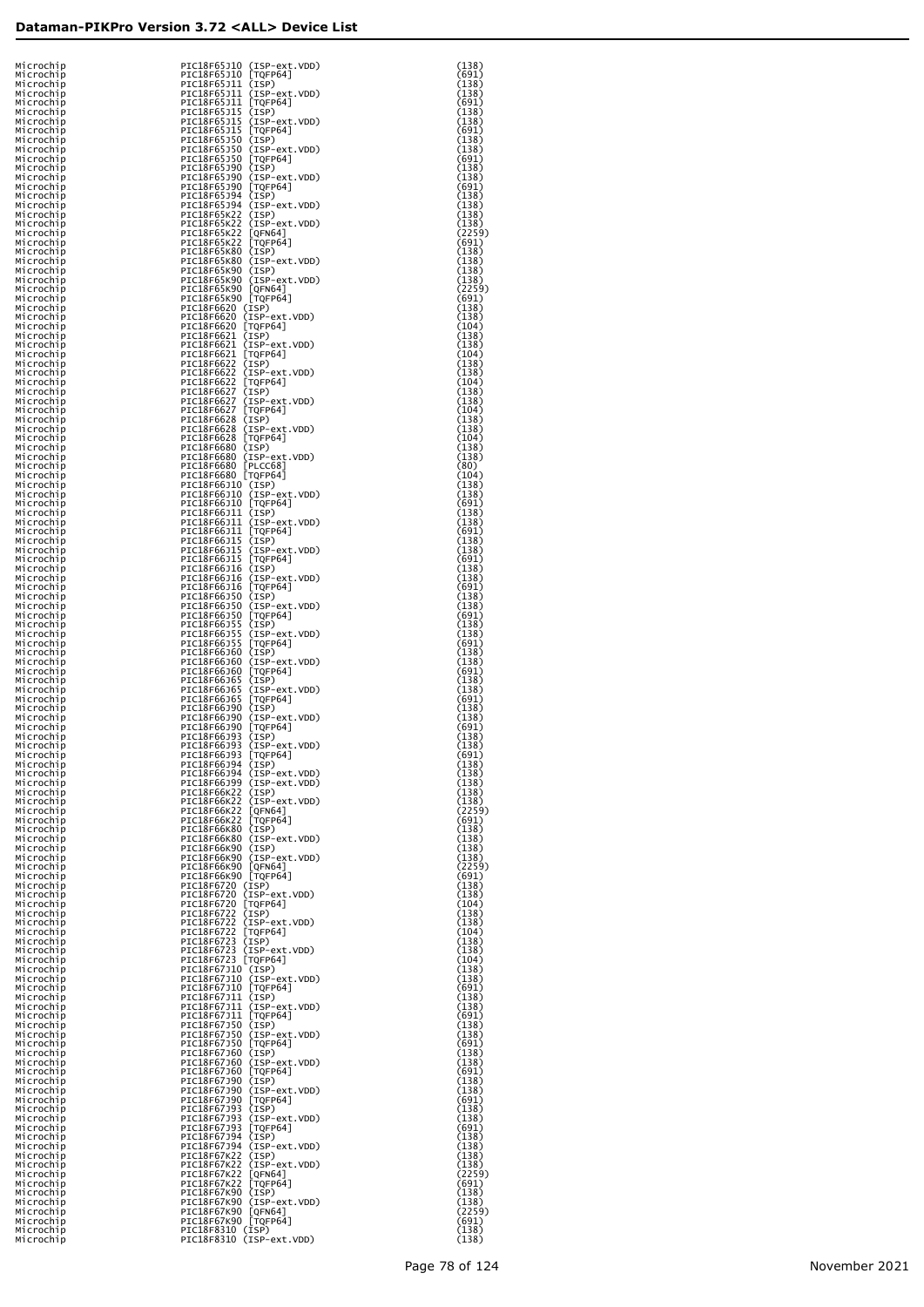| Microchip              | PIC18F8310 [TQFP80]                               | (237)          |
|------------------------|---------------------------------------------------|----------------|
| Microchip              | PIC18F8390 (ISP)                                  | (138)          |
| Microchip              | PIC18F8390 (ISP-ext.VDD)                          | (138)          |
| Microchip              | PIC18F8390 [TQFP80]<br>PIC18F8393 (ISP)           | (237)<br>(138) |
| Microchip              | PIC18F8393 (ISP-ext.VDD)                          | (138)          |
| Microchip<br>Microchip |                                                   | (237)          |
| Microchip              | PIC18F8393 [TQFP80]<br>PIC18F83J11 (ISP)          | (138)          |
| Microchip              | PIC18F83J11 (ISP-ext.VDD)                         | (138)          |
| Microchip              | PIC18F83J11 [TQFP80]                              | (719)          |
| Microchip              | PIC18F83J90 (ISP)                                 | (138)          |
| Microchip              | PIC18F83J90 (ISP-ext.VDD)                         | (138)          |
| Microchip              | PIC18F83J90 [TQFP80]                              | (719)          |
| Microchip              | PIC18F8410 (ISP)                                  | (138)          |
| Microchip              | PIC18F8410 (ISP-ext.VDD)                          | (138)          |
| Microchip              | PIC18F8410 [TQFP80]                               | (237)          |
| Microchip              | PIC18F8490 (ISP)                                  | (138)          |
| Microchip              | PIC18F8490 (ISP-ext.VDD)                          | (138)          |
| Microchip              | PIC18F8490 [TQFP80]                               | (237)          |
| Microchip              | PIC18F8493 (ISP)                                  | (138)          |
| Microchip              | PIC18F8493 (ISP-ext.VDD)                          | (138)          |
| Microchip              | PIC18F8493 [TQFP80]                               | (237)          |
| Microchip              | PIC18F84J11 (ISP)                                 | (138)          |
| Microchip              | PIC18F84J11 (ISP-ext.VDD)                         | (138)          |
| Microchip              | PIC18F84J11 [TQFP80]                              | (719)          |
| Microchip              | PIC18F84J90 (ISP)                                 | (138)          |
| Microchip              | PIC18F84J90 (ISP-ext.VDD)                         | (138)          |
| Microchip              | PIC18F84J90 [TQFP80]                              | (719)          |
| Microchip              | PIC18F8520 (ISP)                                  | (138)          |
| Microchip              | PIC18F8520 (ISP-ext.VDD)                          | (138)          |
| Microchip              | PIC18F8520 [TQFP80]                               | (237)          |
| Microchip              | PIC18F8525 (ISP)<br>PIC18F8525 (ISP-ext.VDD)      | (138)          |
| Microchip              | PIC18F8525 [TQFP80]                               | (138)          |
| Microchip              |                                                   | (237)          |
| Microchip<br>Microchip | PIC18F8527 (ISP)<br>PIC18F8527 (ISP-ext.VDD)      | (138)<br>(138) |
| Microchip              | PIC18F8527 [TQFP80]                               | (237)          |
| Microchip              | PIC18F8585 (ISP)                                  | (138)          |
| Microchip              | PIC18F8585 (ISP-ext.VDD)                          | (138)          |
| Microchip              | PIC18F8585 [TQFP80]                               | (237)          |
| Microchip              | PIC18F85J10 (ISP)                                 | (138)          |
| Microchip              | PIC18F85J10 (ISP-ext.VDD)                         | (138)          |
| Microchip              | PIC18F85J10 [TQFP80]                              | (719)          |
| Microchip              | PIC18F85J11 (ISP)                                 | (138)          |
| Microchip              | PIC18F85J11 (ISP-ext.VDD)                         | (138)          |
| Microchip              | PIC18F85J11 [TQFP80]                              | (719)          |
| Microchip              | PIC18F85J15 (ISP)                                 | (138)          |
| Microchip              | PIC18F85J15 (ISP-ext.VDD)                         | (138)          |
| Microchip              | PIC18F85J15 [TQFP80]                              | (719)          |
| Microchip              | PIC18F85J50 (ISP)                                 | (138)          |
| Microchip              | PIC18F85J50 (ISP-ext.VDD)                         | (138)          |
| Microchip              | PIC18F85J50 [TQFP80]<br>PIC18F85J90 (ISP)         | (719)<br>(138) |
| Microchip<br>Microchip | PIC18F85J90 (ISP-ext.VDD)                         | (138)          |
| Microchip              | PIC18F85J90 [TQFP80]                              | (719)          |
| Microchip              | PIC18F85J94 (ISP)                                 | (138)          |
| Microchip              | PIC18F85J94 (ISP-ext.VDD)                         | (138)          |
| Microchip              | PIC18F85K22 (ISP)                                 | (138)          |
| Microchip              | PIC18F85K22 (ISP-ext.VDD)                         | (138)          |
| Microchip              | PIC18F85K22 [TQFP80]                              | (719)          |
| Microchip              | PIC18F85K90 (ISP)                                 | (138)          |
| Microchip              | PIC18F85K90 (ISP-ext.VDD)                         | (138)          |
| Microchip              | PIC18F85K90 [TQFP80]                              | (719)          |
| Microchip              | PIC18F8620 (ISP)                                  | (138)          |
| Microchip              | PIC18F8620 (ISP-ext.VDD)                          | (138)          |
| Microchip              | PIC18F8620 [TQFP80]                               | (237)          |
| Microchip              | PIC18F8621 (ISP)                                  | (138)          |
| Microchip              | PIC18F8621 (ISP-ext.VDD)                          | (138)          |
| Microchip              | PIC18F8621 [TQFP80]<br>PIC18F8622 (ISP)           | (237)<br>(138) |
| Microchip              | PIC18F8622 (ISP-ext.VDD)                          | (138)          |
| Microchip<br>Microchip | PIC18F8622 [TQFP80]                               | (237)          |
| Microchip              | PIC18F8627 (ISP)                                  | (138)          |
| Microchip              | PIC18F8627 (ISP-ext.VDD)                          | (138)          |
| Mıcrochıp              | PIC18F8627 [TQFP80]                               | (237)          |
| Microchip              | PIC18F8628 (ISP)                                  | (138)          |
| Microchip              | PIC18F8628 (ISP-ext.VDD)                          | (138)          |
| Microchip              | PIC18F8628 [TQFP80]                               | (237)          |
| Microchip              | PIC18F8680 (ISP)                                  | (138)          |
| Microchip              | PIC18F8680 (ISP-ext.VDD)                          | (138)          |
| Microchip              | PIC18F8680 [TQFP80]                               | (237)          |
| Microchip              | PIC18F86J10 (ISP)                                 | (138)          |
| Microchip              | PIC18F86J10 (ISP-ext.VDD)                         | (138)          |
| Microchip              | PIC18F86J10 [TQFP80]                              | (719)          |
| Microchip              | PIC18F86J11 (ISP)                                 | (138)          |
| Microchip              | PIC18F86J11 (ISP-ext.VDD)<br>PIC18F86J11 [TQFP80] | (138)<br>(719) |
| Microchip<br>Microchip | PIC18F86J15 (ISP)                                 | (138)          |
| Microchip              | PIC18F86J15 (ISP-ext.VDD)                         | (138)          |
| Microchip              | PIC18F86J15 [TQFP80]                              | (719)          |
| Microchip              | PIC18F86J16 (ISP)                                 | (138)          |
| Microchip              | PIC18F86J16 (ISP-ext.VDD)                         | (138)          |
| Microchip              | PIC18F86J16 [TQFP80]                              | (719)          |
| Microchip              | PIC18F86J50 (ISP)                                 | (138)          |
| Microchip              | PIC18F86J50 (ISP-ext.VDD)                         | (138)          |
| Microchip              | PIC18F86J50 [TQFP80]                              | (719)          |
| Microchip              | PIC18F86J55 (ISP)                                 | (138)          |
| Microchip              | PIC18F86J55 (ISP-ext.VDD)                         | (138)          |
| Microchip              | PIC18F86J55 [TQFP80]                              | (719)          |
| Microchip              | PIC18F86J60 (ISP)                                 | (138)          |
| Microchip              | PIC18F86J60 (ISP-ext.VDD)                         | (138)          |
| Microchip              | PIC18F86J60 [TQFP80]<br>PIC18F86J65 (ISP)         | (719)<br>(138) |
| Microchip<br>Microchip | PIC18F86J65 (ISP-ext.VDD)                         | (138)          |
| Microchip              | PIC18F86J65 [TQFP80]                              | (719)          |
| Microchip              | PIC18F86J72 (ISP)                                 | (138)          |
| Microchip              | PIC18F86J72 (ISP-ext.VDD)                         | (138)          |
| Microchip              | PIC18F86J90 (ISP)                                 | (138)          |
| Microchip              | PIC18F86J90 (ISP-ext.VDD)                         | (138)          |
| Microchip              | PIC18F86J90 [TQFP80]                              | (719)          |
| Microchip              | PIC18F86J93 (ISP)                                 | (138)          |
| Microchip              | PIC18F86J93 (ISP-ext.VDD)                         | (138)          |
| Microchip              | PIC18F86J93 [TQFP80]                              | (719)          |
| Microchip              | PIC18F86J94 (ISP)                                 | (138)          |
| Microchip              | PIC18F86J94 (ISP-ext.VDD)                         | (138)          |
| Microchip              | PIC18F86J99 (ISP-ext.VDD)                         | (138)          |
| Microchip              | PIC18F86K22 (ISP)                                 | (138)          |
| Microchip              | PIC18F86K22 (ISP-ext.VDD)<br>PIC18F86K22 [TQFP80] | (138)          |
| Microchip              | PIC18F86K90 (ISP)                                 | (719)          |
| Microchip<br>Microchip | PIC18F86K90 (ISP-ext.VDD)                         | (138)<br>(138) |
| Microchip              | PIC18F86K90 [TQFP80]                              | (719)          |
| Microchip              | PIC18F8720 (ISP)                                  | (138)          |
| Microchip              | PIC18F8720 (ISP-ext.VDD)                          | (138)          |
| Microchip              | PIC18F8720 [TQFP80]                               | (237)          |
| Microchip              | PIC18F8722 (ISP)                                  | (138)          |
| Microchip              | PIC18F8722 (ISP-ext.VDD)                          | (138)          |

| というというというというというというということであるということであるということですかです。このにはこのことになるのは、このことになっていいかですが、このことになっていいかです。このことにはこのことになっていいかのは、このことにはこのことになっていいいかが、このことによっていいかが、このことによっていいかが、このことによっていいかが、このことにいいかが、このことにいいかが、このことにいいかが、このことにはこのことになっていいかが、このことになっ | ニュ2117117117117117117117111711111171121 | 88988988988988988988898888888888888898878 |  |
|---------------------------------------------------------------------------------------------------------------------------------------------------------------------------------------------------------------------------------|-----------------------------------------|-------------------------------------------|--|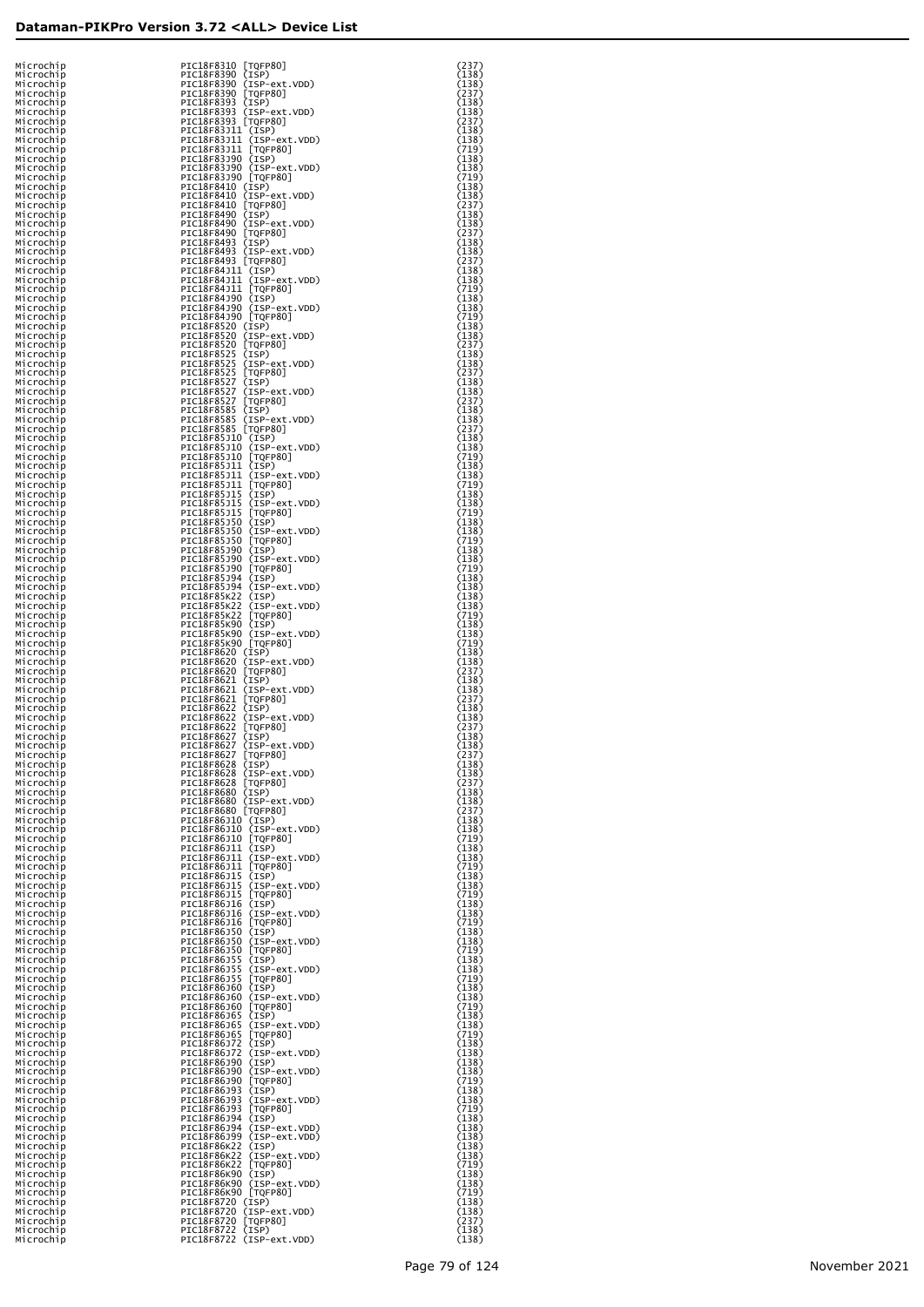| Microchip              | PIC18F8722 [TQFP80]                                      | (237)          |
|------------------------|----------------------------------------------------------|----------------|
| Microchip              | PIC18F8723 (ISP)                                         | (138)          |
| Microchip              | PIC18F8723 (ISP-ext.VDD)                                 | (138)          |
| Microchip              | PIC18F8723 [TQFP80]                                      | (237)          |
| Microchip              | PIC18F87J10 (ISP)                                        | (138)          |
| Microchip              | PIC18F87J10 (ISP-ext.VDD)                                | (138)          |
| Microchip              | PIC18F87J10 [TQFP80]                                     | (719)          |
| Microchip              | PIC18F87J11 (ISP)                                        | (138)          |
| Microchip              | PIC18F87J11 (ISP-ext.VDD)                                | (138)          |
| Microchip              | PIC18F87J11 [TQFP80]                                     | (719)          |
| Microchip              | PIC18F87J50 (ISP)                                        | (138)          |
| Microchip              | PIC18F87J50 (ISP-ext.VDD)                                | (138)          |
| Microchip              | PIC18F87J50 [TQFP80]                                     | (719)          |
| Microchip              | PIC18F87J60 (ISP)                                        | (138)          |
| Microchip              | PIC18F87J60 (ISP-ext.VDD)                                | (138)          |
| Microchip              | PIC18F87J60 [TQFP80]                                     | (719)          |
| Microchip              | PIC18F87J72 (ISP)                                        | (138)          |
| Microchip              | PIC18F87J72 (ISP-ext.VDD)                                | (138)          |
| Microchip              | PIC18F87J90 (ISP)                                        | (138)          |
| Microchip              | PIC18F87J90 (ISP-ext.VDD)                                | (138)          |
| Microchip              | PIC18F87J90 [TQFP80]                                     | (719)          |
| Microchip              | PIC18F87J93 (ISP)                                        | (138)          |
| Microchip              | PIC18F87J93 (ISP-ext.VDD)                                | (138)          |
| Microchip              | PIC18F87J93 [TQFP80]                                     | (719)          |
| Microchip              | PIC18F87J94 (ISP)                                        | (138)          |
| Microchip              | PIC18F87J94 (ISP-ext.VDD)                                | (138)          |
| Microchip              | PIC18F87K22 (ISP)                                        | (138)          |
| Microchip              | PIC18F87K22 (ISP-ext.VDD)                                | (138)          |
| Microchip              | PIC18F87K22 [TQFP80]                                     | (719)          |
| Microchip              | PIC18F87K90 (ISP)                                        | (138)          |
| Microchip              | PIC18F87K90 (ISP-ext.VDD)                                | (138)          |
| Microchip              | PIC18F87K90 [TQFP80]                                     | (719)          |
| Microchip              | PIC18F95J94 (ISP)                                        | (138)          |
| Microchip              | PIC18F95J94 (ISP-ext.VDD)                                | (138)          |
| Microchip              | PIC18F96J60 (ISP)                                        | (138)          |
| Microchip              | PIC18F96J60 (ISP-ext.VDD)                                | (138)          |
| Microchip              | PIC18F96J60 [TQFP100 12x12]                              | (1551)         |
| Microchip              | PIC18F96J60 [TQFP100 14x14]                              | (868)          |
| Microchip              | PIC18F96J65 (ISP)                                        | (138)          |
| Microchip              | PIC18F96J65 (ISP-ext.VDD)                                | (138)          |
| Microchip              | PIC18F96J65 [TQFP100 12x12]                              | (1551)         |
| Microchip              | PIC18F96J65 [TQFP100 14x14]                              | (868)          |
| Microchip              | PIC18F96J94 (ISP)                                        | (138)          |
| Microchip              | PIC18F96J94 (ISP-ext.VDD)                                | (138)          |
| Microchip              | PIC18F96J99 (ISP-ext.VDD)                                | (138)          |
| Microchip              | PIC18F97J60 (ISP)                                        | (138)          |
| Microchip              | PIC18F97J60 (ISP-ext.VDD)                                | (138)          |
| Microchip              | PIC18F97J60 [TQFP100 12x12]                              | (1551)         |
| Microchip              | PIC18F97J60 [TQFP100 14x14]                              | (868)          |
| Microchip              | PIC18F97J94 (ISP)                                        | (138)          |
| Microchip              | PIC18F97J94 (ISP-ext.VDD)                                | (138)          |
| Microchip<br>Microchip | PIC18LC242<br>PIC18LC242 (ISP)                           | (138)          |
| Microchip<br>Microchip | PIC18LC242 [SOIC28]<br><b>PIC18LC252</b>                 | (4045)         |
| Microchip              | PIC18LC252 (ISP)                                         | (138)          |
| Microchip<br>Microchip | PIC18LC252 [SOIC28]<br>PIC18LC442                        | (4045)         |
| Microchip              | PIC18LC442 (ISP)                                         | (138)          |
| Microchip              | PIC18LC442 [PLCC44]                                      | (195)          |
| Microchip<br>Microchip | PIC18LC442 [TQFP44]<br>PIC18LC452                        | (223)          |
| Microchip              | PIC18LC452 (ISP)                                         | (138)          |
| Microchip              | PIC18LC452 [PLCC44]                                      | (195)          |
| Microchip              | PIC18LC452 [TQFP44]                                      | (223)          |
| Microchip              | PIC18LC658 (ISP)                                         | (138)          |
| Microchip              | PIC18LC658 [PLCC68]                                      | (80)           |
| Microchip              | PIC18LC658 [TQFP64]                                      | (104)          |
| Microchip              | PIC18LC858 (ISP)                                         | (138)          |
| Microchip              | PIC18LC858 [PLCC84]                                      | (222)          |
| Microchip              | PIC18LC858 [TQFP80]                                      | (237)          |
| Microchip              | PIC18LF1220                                              |                |
| Microchip              | PIC18LF1220 (ISP)                                        | (138)          |
| Microchip              | PIC18LF1220 (ISP-ext.VDD)                                | (138)          |
| Microchip<br>Microchip | PIC18LF1220<br>  SOIC18  <br>PIC18LF1220 [SSOP20]        | 1061)<br>(91)  |
| Microchip<br>Microchip | PIC18LF1230<br>PIC18LF1230 (ISP)                         | (138)          |
| Microchip              | PIC18LF1230 (ISP-ext.VDD)                                | (138)          |
| Microchip              | PIC18LF1230 [SOIC18]                                     | (1061)         |
| Microchip              | PIC18LF1230 [SSOP20]                                     | (91)           |
| Microchip<br>Microchip | PIC18LF1320<br>PIC18LF1320 (ISP)                         | (138)          |
| Microchip              | PIC18LF1320 (ISP-ext.VDD)                                | (138)          |
| Microchip              | PIC18LF1320 [SOIC18]                                     | (1061)         |
| Microchip              | PIC18LF1320 [SSOP20]                                     | (91)           |
| Microchip<br>Microchip | PIC18LF1330<br>PIC18LF1330 (ISP)                         | (138)          |
| Microchip              | PIC18LF1330 (ISP-ext.VDD)                                | (138)          |
| Microchip              | PIC18LF1330 [SOIC18]                                     | (1061)         |
| Microchip<br>Microchip | PIC18LF1330 [SSOP20]<br>PIC18LF13K22                     | (91)           |
| Microchip              | PIC18LF13K22 (ISP)                                       | (138)          |
| Microchip<br>Microchip | PIC18LF13K22 (ISP-ext.VDD)<br>PIC18LF13K22<br>$[SOIC20]$ | (138)<br>(119) |
| Microchip<br>Microchip | PIC18LF13K22 [SSOP20]<br>PIC18LF13K50                    | (91)           |
| Microchip              | PIC18LF13K50 (ISP)                                       | (138)          |
| Microchip              | PIC18LF13K50 (ISP-ext.VDD)                               | (138)          |
| Microchip              | PIC18LF13K50 [SOIC20]                                    | (119)          |
| Microchip<br>Microchip | PIC18LF13K50 [SSOP20]<br>PIC18LF14K22                    | (91)           |
| Microchip              | PIC18LF14K22 (ISP)                                       | (138)          |
| Microchip              | PIC18LF14K22 (ISP-ext.VDD)                               | (138)          |
| Microchip              | PIC18LF14K22<br>$[SOIC20]$<br>PIC18LF14K22 [SSOP20]      | (119)          |
| Microchip<br>Microchip | PIC18LF14K50                                             | (91)           |
| Microchip              | PIC18LF14K50 (ISP)                                       | (138)          |
| Microchip              | PIC18LF14K50 (ISP-ext.VDD)                               | (138)          |
| Microchip              | PIC18LF14K50 [SOIC20]                                    | (119)          |
| Microchip              | PIC18LF14K50 [SSOP20]                                    | (91)           |
| Microchip<br>Microchip | PIC18LF2220<br>PIC18LF2220 (ISP)                         | (138)          |
| Microchip              | PIC18LF2220 (ISP-ext.VDD)                                | (138)          |
| Microchip<br>Microchip | PIC18LF2220 [SOIC28]<br>PIC18LF2221                      | (4045)         |
| Microchip              | PIC18LF2221 (ISP)                                        | (138)          |
| Microchip              | PIC18LF2221 (ISP-ext.VDD)                                | (138)          |
| Microchip              | PIC18LF2221 [SOIC28]                                     | (4045)         |
| Microchip              | PIC18LF2221 [SSOP28]                                     | (1103)         |
| Microchip              | PIC18LF2320<br>PIC18LF2320 (ISP)                         |                |
| Microchip<br>Microchip | PIC18LF2320 (ISP-ext.VDD)                                | (138)<br>(138) |
| Microchip<br>Microchip | PIC18LF2320 [SOIC28]<br>PIC18LF2321                      | (4045)         |
| Microchip              | PIC18LF2321 (ISP)                                        | (138)          |
| Microchip              | PIC18LF2321 (ISP-ext.VDD)                                | (138)          |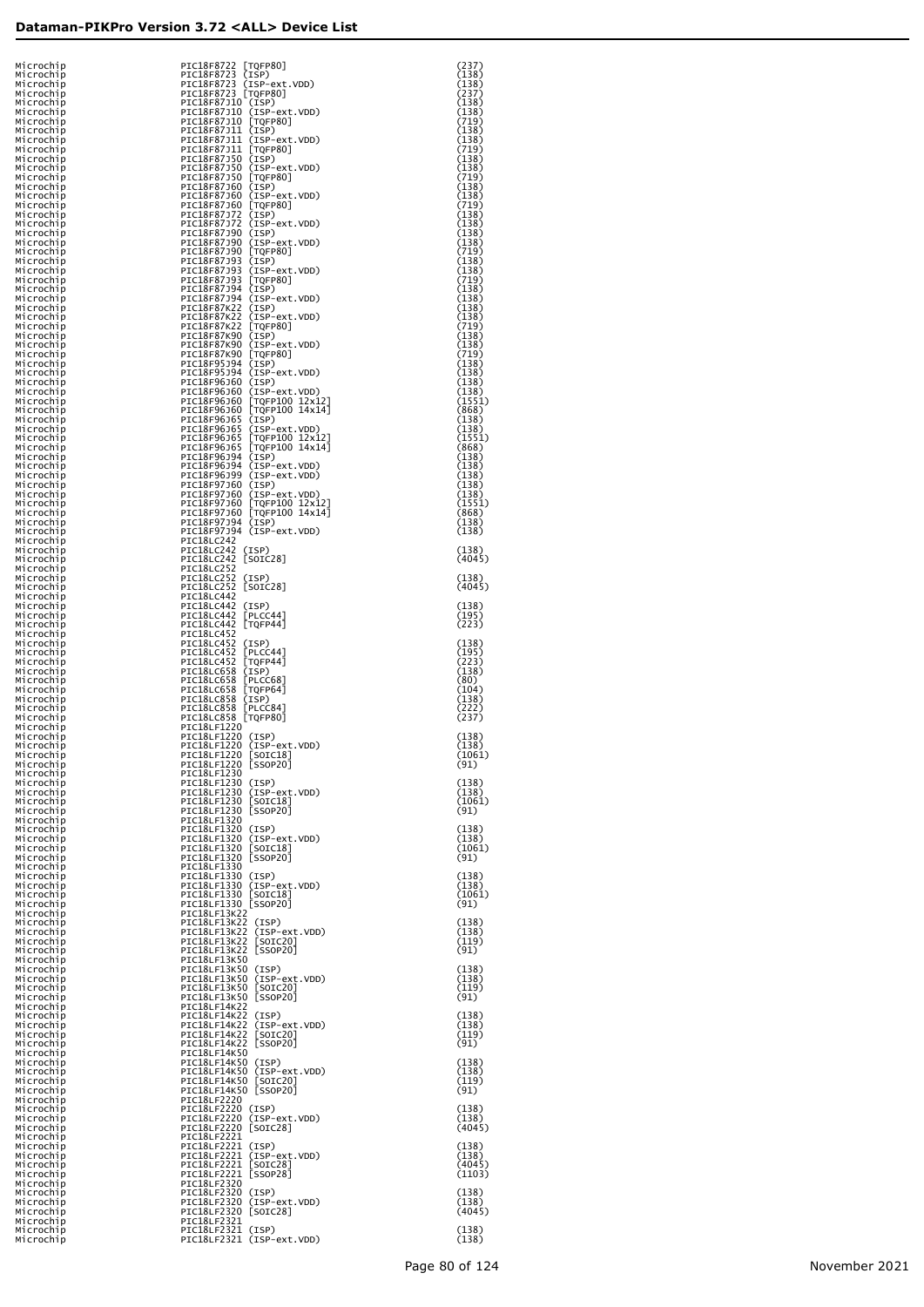| Microchip<br>Microchip    | PIC18LF2321 [SOIC28]<br>PIC18LF2321 [SSOP28]                                                                                                                             | (4045)<br>(1103) |
|---------------------------|--------------------------------------------------------------------------------------------------------------------------------------------------------------------------|------------------|
| Microchip<br>Microchip    | PIC18LF2331<br>PIC18LF2331 (ISP)                                                                                                                                         | (138)            |
| Microchip<br>Microchip    | PIC18LF2331 (ISP-ext.VDD)<br>PIC18LF2331 [SOIC28]                                                                                                                        | (138)<br>(4045)  |
| Microchip                 | PIC18LF23K22                                                                                                                                                             |                  |
| Microchip<br>Microchip    | PICI8LF23K22 (ISP)<br>PICI8LF23K22 (ISP-ext.VDD)<br>PICI8LF23K22 (ISP-ext.VDD)<br>PICI8LF23K22 [GFN28]<br>PICI8LF23K22 [SSOC28]<br>PICI8LF23K22 [SSOP28]                 | (138)<br>(138)   |
| Microchip<br>Microchip    |                                                                                                                                                                          | (635)<br>(4045)  |
| Microchip<br>Microchip    | PIC18LF2410                                                                                                                                                              | (1103)           |
| Microchip<br>Microchip    | PIC18LF2410 (ISP)                                                                                                                                                        | (138)<br>(138)   |
| Microchip                 | PIC18LF2410 (ISP-ext.VDD)<br>PIC18LF2410 [SOIC28]                                                                                                                        | (4045)           |
| Microchip<br>Microchip    | PIC18LF242<br>PIC18LF242 (ISP)                                                                                                                                           | (138)            |
| Microchip<br>Microchip    | PIC18LF242 (ISP-ext.VDD)<br>PIC18LF242 [SOIC28]                                                                                                                          | (138)<br>(4045)  |
| Microchip<br>Microchip    | PIC18LF2420<br>PIC18LF2420 (ISP)                                                                                                                                         | (138)            |
| Microchip<br>Microchip    | PIC18LF2420 (ISP-ext.VDD)<br>PIC18LF2420 [SOIC28]                                                                                                                        | (138)<br>(4045)  |
| Microchip                 | PIC18LF2423                                                                                                                                                              |                  |
| Microchip<br>Microchip    | PIC18LF2423 (ISP)<br>PIC18LF2423 (ISP-ext.VDD)                                                                                                                           | (138)<br>(138)   |
| Microchip<br>Microchip    | PIC18LF2423 [SOIC28]<br>PIC18LF2431                                                                                                                                      | (4045)           |
| Microchip<br>Microchip    | PIC18LF2431 (ISP)<br>PIC18LF2431 (ISP-ext.VDD)                                                                                                                           | (138)<br>(138)   |
| Microchip<br>Microchip    | PIC18LF2431 [SOIC28]<br>PIC18LF2439                                                                                                                                      | (4045)           |
| Microchip<br>Microchip    | PIC18LF2439 (ISP)<br>PIC18LF2439 (ISP-ext.VDD)                                                                                                                           | (138)<br>(138)   |
| Microchip<br>Microchip    | PIC18LF2439 [SOIC28]<br>PIC18LF2450                                                                                                                                      | (4045)           |
| Microchip<br>Microchip    | PIC18LF2450 (ISP)<br>PIC18LF2450 (ISP-ext.VDD)                                                                                                                           | (138)<br>(138)   |
| Microchip                 | PIC18LF2450 [SOIC28]                                                                                                                                                     | (4045)           |
| Microchip<br>Microchip    | PIC18LF2455<br>PIC18LF2455 (ISP)<br>PIC18LF2455 (ISP-ext.VDD)                                                                                                            | (138)            |
| Microchip<br>Microchip    | PIC18LF2455 [SOIC28]                                                                                                                                                     | (138)<br>(4045)  |
| Microchip<br>Microchip    | PIC18LF2458                                                                                                                                                              | (138)            |
| Microchip<br>Microchip    | PIC18LF2458 (ISP)<br>PIC18LF2458 (ISP-ext.VDD)<br>PIC18LF2458 [SOIC28]                                                                                                   | (138)<br>(4045)  |
| Microchip<br>Microchip    | PIC18LF248<br>PIC18LF248 (ISP)                                                                                                                                           | (138)            |
| Microchip<br>Microchip    | PIC18LF248 (ISP-ext.VDD)<br>PIC18LF248 [SOIC28]                                                                                                                          | (138)<br>(4045)  |
| Microchip<br>Microchip    | PIC18LF2480<br>PIC18LF2480 (ISP)                                                                                                                                         | (138)            |
| Microchip                 | PIC18LF2480 (ISP-ext.VDD)                                                                                                                                                | (138)<br>(4045)  |
| Microchip<br>Microchip    | PIC18LF2480 [SOIC28]<br>PIC18LF24J10                                                                                                                                     |                  |
| Microchip<br>Microchip    | PIC18LF24J10 (ISP)                                                                                                                                                       | (138)<br>(138)   |
| Microchip<br>Microchip    | PIC18LF24J10 (ISP-ext.VDD)<br>PIC18LF24J10 [QFN28]<br>PIC18LF24J10 [SOIC28]                                                                                              | (635)<br>(4045)  |
| Microchip<br>Microchip    | PIC18LF24J10 [SSOP28]<br>PIC18LF24J11                                                                                                                                    | (1103)           |
| Microchip<br>Microchip    |                                                                                                                                                                          | (138)<br>(138)   |
| Microchip<br>Microchip    | PIC18LF24311 (ISP)<br>PIC18LF24311 (ISP-ext.VDD)<br>PIC18LF24311 [QFN28]<br>PIC18LF24311 [SOIC28]<br>PIC18LF24311 [SOIC28]                                               | (635)<br>(4045)  |
| Microchip<br>Microchip    | PIC18LF24J11 [SSOP28]<br>PIC18LF24J50                                                                                                                                    | (1103)           |
| Microchip<br>Microchip    | PIC18LF24J50 (ISP)                                                                                                                                                       | (138)<br>(138)   |
| Microchip<br>Microchip    | PIC18LF24J50 (ISP-ext.VDD)<br>PIC18LF24J50 [QFN28]<br>PIC18LF24J50 [SOIC28]                                                                                              | (635)<br>(4045)  |
| Microchip<br>M1 Croch 1 p | PIC18LF24J50 [SSOP28]<br>PICI8LFZ4KZZ                                                                                                                                    | (1103)           |
| Microchip<br>Microchip    | PIC18LF24K22 (ISP)                                                                                                                                                       | (138)<br>(138)   |
| Microchip<br>Microchip    |                                                                                                                                                                          | (635)<br>(4045)  |
| Microchip                 | PICISLF24K22 (ISP-ext.VDD)<br>PICISLF24K22 (DFN28]<br>PICISLF24K22 [QFN28]<br>PICISLF24K22 [SOIC28]<br>PICISLF24K22 [SSOP28]<br>PICISLF24K50 (ISP)<br>PICISLF24K50 (ISP) | (1103)           |
| Microchip<br>Microchip    | PIC18LF24K50 (ISP-ext.VDD)                                                                                                                                               | (138)<br>(138)   |
| Microchip<br>Microchip    | PIC18LF2510<br>PIC18LF2510 (ISP)                                                                                                                                         | (138)            |
| Microchip<br>Microchip    | PIC18LF2510 (ISP-ext.VDD)<br>PIC18LF2510 [SOIC28]                                                                                                                        | (138)<br>(4045)  |
| Microchip<br>Microchip    | PIC18LF2515<br>PIC18LF2515 (ISP)<br>PIC18LF2515 (ISP-ext.VDD)                                                                                                            | (138)            |
| Microchip<br>Microchip    | PIC18LF2515 [SOIC28]                                                                                                                                                     | (138)<br>(4045)  |
| Microchip<br>Microchip    | PIC18LF252<br>PIC18LF252 (ISP)                                                                                                                                           | (138)            |
| Microchip<br>Microchip    | PIC18LF252 (ISP-ext.VDD)<br>PIC18LF252 [SOIC28]                                                                                                                          | (138)<br>(4045)  |
| Microchip<br>Microchip    | PIC18LF2520<br>PIC18LF2520 (ISP)                                                                                                                                         | (138)            |
| Microchip<br>Microchip    | PIC18LF2520 (ISP-ext.VDD)<br>PIC18LF2520 [SOIC28]                                                                                                                        | (138)<br>(4045)  |
| Microchip<br>Microchip    | PIC18LF2523                                                                                                                                                              | (138)            |
| Microchip<br>Microchip    | PIC18LF2523 (ISP)<br>PIC18LF2523 (ISP-ext.VDD)<br>PIC18LF2523 [SOIC28]                                                                                                   | (138)<br>(4045)  |
| Microchip                 | PIC18LF2525                                                                                                                                                              |                  |
| Microchip<br>Microchip    | PIC18LF2525 (ISP)<br>PIC18LF2525 (ISP-ext.VDD)<br>PIC18LF2525 [SOIC28]                                                                                                   | (138)<br>(138)   |
| Microchip<br>Microchip    | PIC18LF2539                                                                                                                                                              | (4045)           |
| Microchip<br>Microchip    | PIC18LF2539 (ISP)<br>PIC18LF2539 (ISP-ext.VDD)                                                                                                                           | (138)<br>(138)   |
| Microchip<br>Microchip    | PIC18LF2539 [SOIC28]<br>PIC18LF2550                                                                                                                                      | (4045)           |
| Microchip<br>Microchip    | PIC18LF2550 (ISP)<br>PIC18LF2550 (ISP-ext.VDD)                                                                                                                           | (138)<br>(138)   |
| Microchip<br>Microchip    | PIC18LF2550 [SOIC28]<br>PIC18LF2553                                                                                                                                      | (4045)           |
| Microchip<br>Microchip    | PIC18LF2553 (ISP)<br>PIC18LF2553 (ISP-ext.VDD)                                                                                                                           | (138)<br>(138)   |
| Microchip<br>Microchip    | PIC18LF2553 [SOIC28]<br>PIC18LF258                                                                                                                                       | (4045)           |
| Microchip<br>Microchip    | PIC18LF258 (ISP)<br>PIC18LF258 (ISP-ext.VDD)                                                                                                                             | (138)<br>(138)   |
| Microchip<br>Microchip    | PIC18LF258 [SOIC28]<br>PIC18LF2580                                                                                                                                       | (4045)           |
| Microchip<br>Microchip    | PIC18LF2580 (ISP)<br>PIC18LF2580 (ISP-ext.VDD)                                                                                                                           | (138)<br>(138)   |
| Microchip<br>Microchin    | PIC18LF2580 [SOIC28]<br>PIC18LF2585                                                                                                                                      | (4045)           |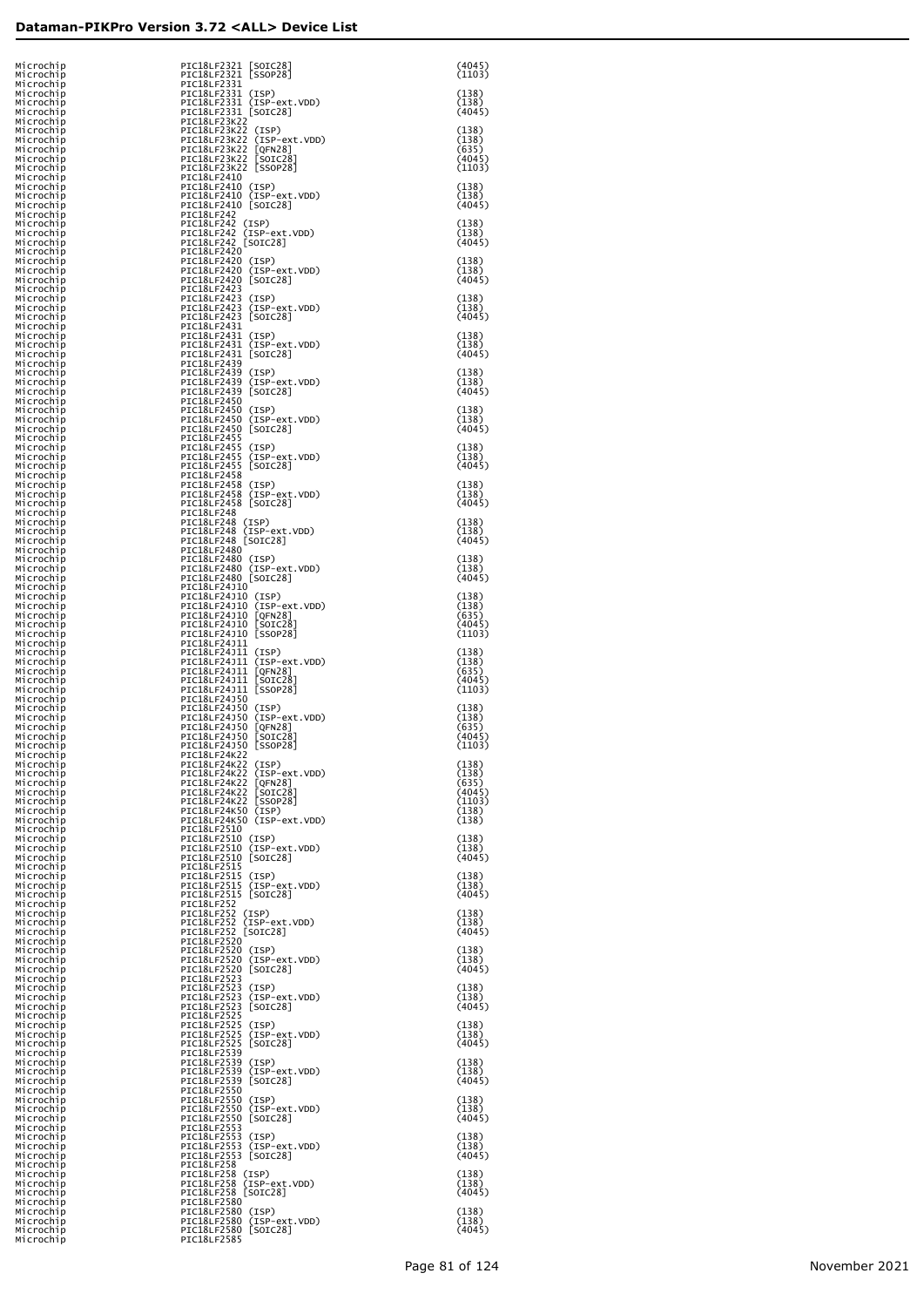| Microchip<br>Microchip              | PIC18LF2585 (ISP)<br>PIC18LF2585 (ISP-ext.VDD)                            | (138)<br>(138)            |
|-------------------------------------|---------------------------------------------------------------------------|---------------------------|
| Microchip<br>Microchip              | PIC18LF2585 [SOIC28]<br>PIC18LF25J10                                      | (4045)                    |
| Microchip<br>Microchip<br>Microchip | PIC18LF25J10 (ISP)<br>PIC18LF25J10 (ISP-ext.VDD)<br>PIC18LF25J10 [QFN28]  | (138)<br>(138)<br>(635)   |
| Microchip<br>Microchip              | PIC18LF25J10 [SOIC28]<br>PIC18LF25J10 [SSOP28]                            | (4045)<br>(1103)          |
| Microchip<br>Microchip<br>Microchip | PIC18LF25J11<br>PIC18LF25J11 (ISP)<br>PIC18LF25J11 (ISP-ext.VDD)          | (138)<br>(138)            |
| Microchip<br>Microchip              | PIC18LF25J11 [QFN28]<br>PIC18LF25J11 [SOIC28]                             | (635)<br>(4045)           |
| Microchip<br>Microchip              | PIC18LF25J11 [SSOP28]<br>PIC18LF25J50                                     | (1103)                    |
| Microchip<br>Microchip<br>Microchip | PIC18LF25J50 (ISP)<br>PIC18LF25J50 (ISP-ext.VDD)<br>PIC18LF25J50 [QFN28]  | (138)<br>(138)<br>(635)   |
| Microchip<br>Microchip              | PIC18LF25J50 [SOIC28]<br>PIC18LF25J50 [SSOP28]                            | (4045)<br>(1103)          |
| Microchip<br>Microchip<br>Microchip | PIC18LF25K22<br>PIC18LF25K22 (ISP)<br>PIC18LF25K22 (ISP-ext.VDD)          | (138)<br>(138)            |
| Microchip<br>Microchip              | PIC18LF25K22 [QFN28]<br>PIC18LF25K22 [SOIC28]                             | (635)<br>(4045)           |
| Microchip<br>Microchip              | PIC18LF25K22 [SSOP28]<br>PIC18LF25K50 (ISP)<br>PIC18LF25K50 (ISP-ext.VDD) | (1103)<br>(138)           |
| Microchip<br>Microchip<br>Microchip | PIC18LF25K80<br>PIC18LF25K80 (ISP)                                        | (138)<br>(138)            |
| Microchip<br>Microchip              | PIC18LF25K80 (ISP-ext.VDD)<br>PIC18LF25K80 [SOIC28]                       | (138)<br>(4045)           |
| Microchip<br>Microchip<br>Microchip | PIC18LF25K80 [SSOP28]<br>PIC18LF2610<br>PIC18LF2610 (ISP)                 | (1103)<br>(138)           |
| Microchip<br>Microchip              | PIC18LF2610 (ISP-ext.VDD)<br>PIC18LF2610 [SOIC28]                         | (138)<br>(4045)           |
| Microchip<br>Microchip<br>Microchip | PIC18LF2620<br>PIC18LF2620 (ISP)<br>PIC18LF2620 (ISP-ext.VDD)             | (138)<br>(138)            |
| Microchip<br>Microchip              | PIC18LF2620 [SOIC28]<br>PIC18LF2680                                       | (4045)                    |
| Microchip<br>Microchip<br>Microchip | PIC18LF2680 (ISP)<br>PIC18LF2680 (ISP-ext.VDD)<br>PIC18LF2680 [SOIC28]    | (138)<br>(138)<br>(4045)  |
| Microchip<br>Microchip              | PIC18LF2682<br>PIC18LF2682 (ISP)                                          | (138)                     |
| Microchip<br>Microchip              | PIC18LF2682 (ISP-ext.VDD)<br>PIC18LF2682 [SOIC28]                         | (138)<br>(4045)           |
| Microchip<br>Microchip<br>Microchip | PIC18LF2685<br>PIC18LF2685 (ISP)<br>PIC18LF2685 (ISP-ext.VDD)             | (138)<br>(138)            |
| Microchip<br>Microchip              | PIC18LF2685 [SOIC28]<br>PIC18LF26J11                                      | (4045)                    |
| Microchip<br>Microchip<br>Microchip | PIC18LF26J11 (ISP)<br>PIC18LF26J11 (ISP-ext.VDD)<br>PIC18LF26J11 [QFN28]  | (138)<br>(138)<br>(635)   |
| Microchip<br>Microchip              | PIC18LF26J11 [SOIC28]<br>PIC18LF26J11 [SSOP28]                            | (4045)<br>(1103)          |
| Microchip<br>Microchip<br>Microchip | PIC18LF26J13<br>PIC18LF26J13 (ISP)<br>PIC18LF26J13 (ISP-ext.VDD)          | (138)<br>(138)            |
| Microchip<br>Microchip              | PIC18LF26J13 [QFN28]<br>PIC18LF26J13 [SOIC28]                             | (635)<br>(4045)           |
| Microchip<br>Microchip<br>Microchip | PIC18LF26J13 [SSOP28]<br>PIC18LF26J50<br>PIC18LF26J50 (ISP)               | (1103)<br>(138)           |
| Microchip<br>Microchip              | PIC18LF26J50 (ISP-ext.VDD)<br>PIC18LF26J50 [QFN28]                        | (138)<br>(635)            |
| Microchip<br>Microchip<br>Microchip | PIC18LF26J50 [SOIC28]<br>PIC18LF26J50 [SSOP28]<br>PIC18LF26J53            | (4045)<br>(1103)          |
| Microchip<br>Microchip              | PIC18LF26J53 (ISP)<br>PIC18LF26J53 (ISP-ext.VDD)                          | (138)<br>(138)            |
| Microchip<br>Microchip<br>Microchip | PIC18LF26J53 [QFN28]<br>PIC18LF26J53 [SOIC28]<br>PIC18LF26J53 [SSOP28]    | (635)<br>(4045)<br>(1103) |
| Microchip<br>Microchip              | PIC18LF26K22<br>PIC18LF26K22 (ISP)                                        | (138)                     |
| Microchip<br>Microchip<br>Microchip | PIC18LF26K22 (ISP-ext.VDD)<br>PIC18LF26K22 [QFN28]                        | (138)<br>(635)<br>(4045)  |
| Microchip<br>Microchip              | PIC18LF26K22 [SOIC28]<br>PIC18LF26K22 [SOIC28]<br>PIC18LF26K50 (ISP)      | (1103)<br>(138)           |
| Microchip<br>Microchip              | PIC18LF26K50 (ISP-ext.VDD)<br>PIC18LF26K80<br>PIC18LF26K80 (ISP)          | (138)<br>(138)            |
| Microchip<br>Microchip<br>Microchip | PIC18LF26K80 (ISP-ext.VDD)<br>PIC18LF26K80 [SOIC28]                       | (138)<br>(4045)           |
| Microchip<br>Microchip              | PIC18LF26K80 [SSOP28]<br>PIC18LF27J13                                     | (1103)                    |
| Microchip<br>Microchip<br>Microchip | PIC18LF27J13 (ISP)<br>PIC18LF27J13 (ISP-ext.VDD)<br>PIC18LF27J13 [QFN28]  | (138)<br>(138)<br>(635)   |
| Microchip<br>Microchip              | PIC18LF27J13 [SOIC28]<br>PIC18LF27J13 [SSOP28]                            | (4045)<br>(1103)          |
| Microchip<br>Microchip<br>Microchip | PIC18LF27J53<br>PIC18LF27J53 (ISP)<br>PIC18LF27J53 (ISP-ext.VDD)          | (138)<br>(138)            |
| Microchip<br>Microchip              | PIC18LF27J53 [QFN28]<br>PIC18LF27J53 [SOIC28]                             | (635)<br>(4045)           |
| Microchip<br>Microchip<br>Microchip | PIC18LF27J53 [SSOP28]<br>PIC18LF4220<br>PIC18LF4220 (ISP)                 | (1103)<br>(138)           |
| Microchip<br>Microchip              | PIC18LF4220 (ISP-ext.VDD)<br>PIC18LF4220 [TQFP44]                         | (138)<br>(223)            |
| Microchip<br>Microchip<br>Microchip | PIC18LF4221<br>PIC18LF4221 (ISP)<br>PIC18LF4221 (ISP-ext.VDD)             | (138)<br>(138)            |
| Microchip<br>Microchip              | PIC18LF4221 [TQFP44]<br>PIC18LF4320                                       | (223)                     |
| Microchip<br>Microchip<br>Microchip | PIC18LF4320 (ISP)<br>PIC18LF4320 (ISP-ext.VDD)<br>PIC18LF4320 [TQFP44]    | (138)<br>(138)<br>(223)   |
| Microchip<br>Microchip              | PIC18LF4321<br>PIC18LF4321 (ISP)                                          | (138)                     |
| Microchip<br>Microchip<br>Microchip | PIC18LF4321 (ISP-ext.VDD)<br>PIC18LF4321 [TQFP44]<br>PIC18LF4331          | (138)<br>(223)            |
| Microchip<br>Microchip              | PIC18LF4331 (ISP)<br>PIC18LF4331 (ISP-ext.VDD)                            | (138)<br>(138)            |
| Microchip<br>Microchip<br>Microchip | PIC18LF4331 [TQFP44]<br>PIC18LF43K22                                      | (223)<br>(138)            |
| Microchip<br>Microchip              | PIC18LF43K22 (ISP)<br>PIC18LF43K22 (ISP-ext.VDD)<br>PIC18LF4410           | (138)                     |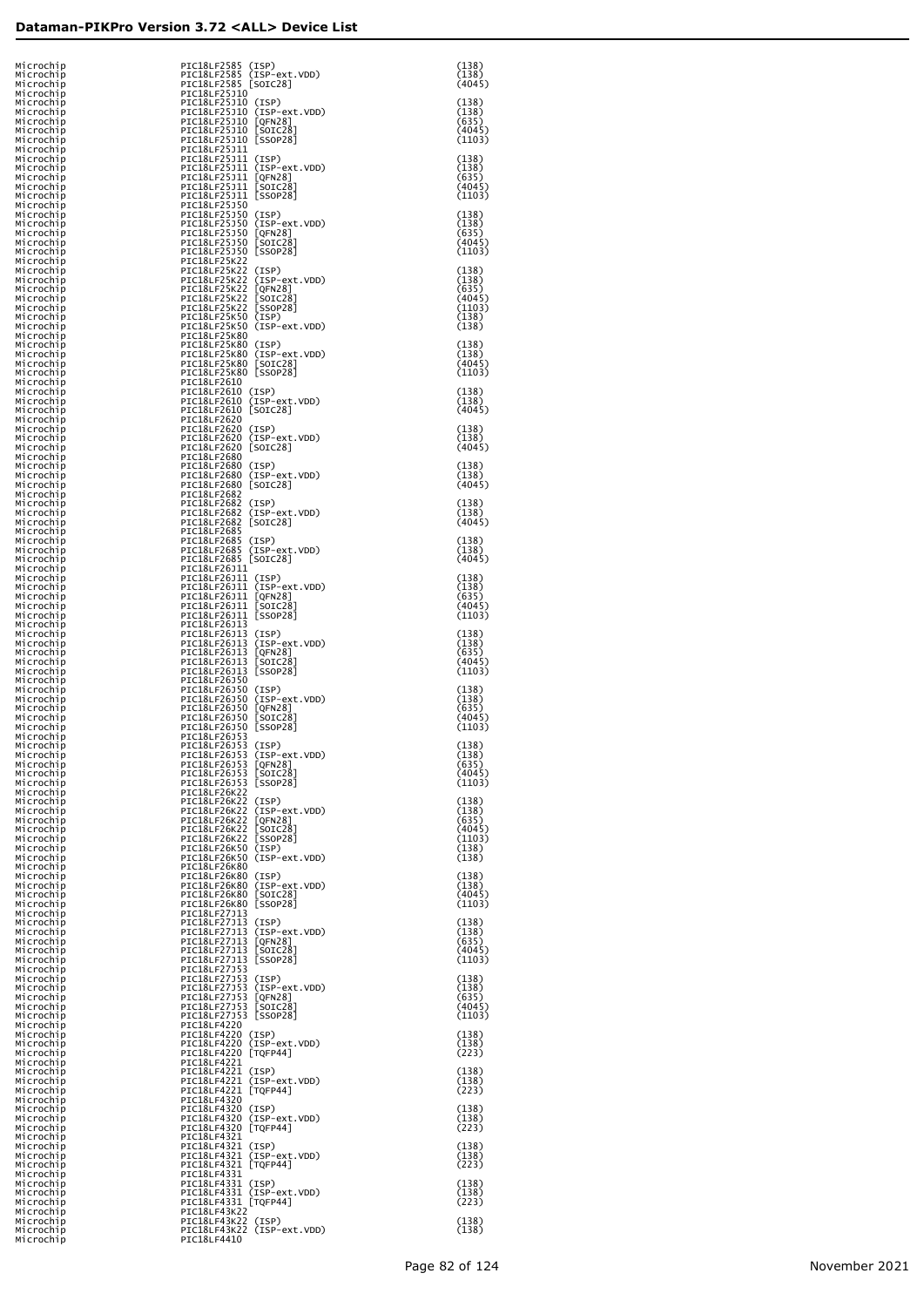| Microchip<br>Microchip              | PIC18LF4410 (ISP)<br>PIC18LF4410 (ISP-ext.VDD)                            | (138)<br>(138)          |
|-------------------------------------|---------------------------------------------------------------------------|-------------------------|
| Microchip<br>Microchip<br>Microchip | PIC18LF4410 [TQFP44]<br>PIC18LF442<br>PIC18LF442 (ISP)                    | (223)<br>(138)          |
| Microchip<br>Microchip              | PIC18LF442 (ISP-ext.VDD)<br>PIC18LF442 [PLCC44]                           | (138)<br>(195)          |
| Microchip<br>Microchip              | PIC18LF442 [TQFP44]<br>PIC18LF4420                                        | (223)                   |
| Microchip<br>Microchip<br>Microchip | PIC18LF4420 (ISP)<br>PIC18LF4420 (ISP-ext.VDD)<br>PIC18LF4420 [TQFP44]    | (138)<br>(138)<br>(223) |
| Microchip<br>Microchip              | PIC18LF4423<br>PIC18LF4423 (ISP)                                          | (138)                   |
| Microchip<br>Microchip<br>Microchip | PIC18LF4423 (ISP-ext.VDD)<br>PIC18LF4423 [TQFP44]<br>PIC18LF4431          | (138)<br>(223)          |
| Microchip<br>Microchip              | PIC18LF4431 (ISP)<br>PIC18LF4431 (ISP-ext.VDD)<br>PIC18LF4431 [TQFP44]    | (138)<br>(138)<br>(223) |
| Microchip<br>Microchip<br>Microchip | PIC18LF4439<br>PIC18LF4439 (ISP)                                          | (138)                   |
| Microchip<br>Microchip<br>Microchip | PIC18LF4439 (ISP-ext.VDD)<br>PIC18LF4439 [PLCC44]<br>PIC18LF4439 [TQFP44] | (138)<br>(195)<br>(223) |
| Microchip<br>Microchip              | PIC18LF4450<br>PIC18LF4450 (ISP)                                          | (138)                   |
| Microchip<br>Microchip<br>Microchip | PIC18LF4450 (ISP-ext.VDD)<br>PIC18LF4450 [TQFP44]<br>PIC18LF4455          | (138)<br>(223)          |
| Microchip<br>Microchip              | PIC18LF4455 (ISP)<br>PIC18LF4455 (ISP-ext.VDD)                            | (138)<br>(138)          |
| Microchip<br>Microchip<br>Microchip | PIC18LF4455 [TQFP44]<br>PIC18LF4458<br>PIC18LF4458 (ISP)                  | (223)<br>(138)          |
| Microchip<br>Microchip              | PIC18LF4458 (ISP-ext.VDD)<br>PIC18LF4458 [TQFP44]                         | (138)<br>(223)          |
| Microchip<br>Microchip<br>Microchip | PIC18LF448<br>PIC18LF448 (ISP)<br>PIC18LF448 (ISP-ext.VDD)                | (138)<br>(138)          |
| Microchip<br>Microchip<br>Microchip | PIC18LF448 [PLCC44]<br>PIC18LF448 [TQFP44]<br>PIC18LF4480                 | (195)<br>(223)          |
| Microchip<br>Microchip              | PIC18LF4480 (ISP)<br>PIC18LF4480 (ISP-ext.VDD)                            | (138)<br>(138)          |
| Microchip<br>Microchip<br>Microchip | PIC18LF4480 [TQFP44]<br>PIC18LF44J10<br>PIC18LF44J10 (ISP)                | (223)<br>(138)          |
| Microchip<br>Microchip              | PIC18LF44J10 (ISP-ext.VDD)<br>PIC18LF44J10 [TQFP44]                       | (138)<br>(223)          |
| Microchip<br>Microchip<br>Microchip | PIC18LF44J11 (ISP)<br>PIC18LF44J11 (ISP-ext.VDD)<br>PIC18LF44J11 [TQFP44] | (138)<br>(138)<br>(223) |
| Microchip<br>Microchip              | PIC18LF44J50 (ISP)<br>PIC18LF44J50 (ISP-ext.VDD)                          | (138)<br>(138)          |
| Microchip<br>Microchip<br>Microchip | PIC18LF44J50 [TQFP44]<br>PIC18LF44K22<br>PIC18LF44K22 (ISP)               | (223)<br>(138)          |
| Microchip<br>Microchip              | PIC18LF44K22 (ISP-ext.VDD)<br>PIC18LF4510                                 | (138)<br>(138)          |
| Microchip<br>Microchip<br>Microchip | PIC18LF4510 (ISP)<br>PIC18LF4510 (ISP-ext.VDD)<br>PIC18LF4510 [TQFP44]    | (138)<br>(223)          |
| Microchip<br>Microchip<br>Microchip | PIC18LF4515<br>PIC18LF4515 (ISP)<br>PIC18LF4515 (ISP-ext.VDD)             | (138)<br>(138)          |
| Microchip<br>Microchip              | PIC18LF4515 [TQFP44]<br>PIC18LF452                                        | (223)                   |
| Microchip<br>Microchip<br>Microchip | PIC18LF452 (ISP)<br>PIC18LF452 (ISP-ext.VDD)<br>PIC18LF452 [PLCC44]       | (138)<br>(138)<br>(195) |
| Microchip<br>Microchip              | PIC18LF452 [TQFP44]<br>PIC18LF4520<br>PIC18LF4520 (ISP)                   | (223)<br>(138)          |
| Microchip<br>Microchip<br>Microchip | PIC18LF4520 (ISP-ext.VDD)<br>PIC18LF4520 [TQFP44]                         | (138)<br>(223)          |
| Microchip<br>Microchip<br>Microchip | PIC18LF4523<br>PIC18LF4523 (ISP)<br>PIC18LF4523 (ISP-ext.VDD)             | (138)<br>(138)          |
| Microchip<br>Microchip              | PIC18LF4523 [TQFP44]<br>PIC18LF4525                                       | (223)                   |
| Microchip<br>Microchip<br>Microchip | PIC18LF4525 (ISP)<br>PIC18LF4525 (ISP-ext.VDD)<br>PIC18LF4525 [TQFP44]    | (138)<br>(138)<br>(223) |
| Microchip<br>Microchip              | PIC18LF4539<br>PIC18LF4539 (ISP)                                          | (138)                   |
| Microchip<br>Microchip<br>Microchip | PIC18LF4539 (ISP-ext.VDD)<br>PIC18LF4539 [PLCC44]<br>PIC18LF4539 [TQFP44] | (138)<br>(195)<br>(223) |
| Microchip<br>Microchip<br>Microchip | PIC18LF4550<br>PIC18LF4550 (ISP)<br>PIC18LF4550 (ISP-ext.VDD)             | (138)<br>(138)          |
| Microchip<br>Microchip              | PIC18LF4550 [TQFP44]<br>PIC18LF4553                                       | (223)                   |
| Microchip<br>Microchip<br>Microchip | PIC18LF4553 (ISP)<br>PIC18LF4553 (ISP-ext.VDD)<br>PIC18LF4553 [TQFP44]    | (138)<br>(138)<br>(223) |
| Microchip<br>Microchip              | PIC18LF458<br>PIC18LF458 (ISP)                                            | (138)                   |
| Microchip<br>Microchip<br>Microchip | PIC18LF458 (ISP-ext.VDD)<br>PIC18LF458 [PLCC44]<br>PIC18LF458 [TQFP44]    | (138)<br>(195)<br>(223) |
| Microchip<br>Microchip              | PIC18LF4580<br>PIC18LF4580 (ISP)                                          | (138)                   |
| Microchip<br>Microchip<br>Microchip | PIC18LF4580 (ISP-ext.VDD)<br>PIC18LF4580 [TQFP44]<br>PIC18LF4585          | (138)<br>(223)          |
| Microchip<br>Microchip<br>Microchip | PIC18LF4585 (ISP)<br>PIC18LF4585 (ISP-ext.VDD)<br>PIC18LF4585 [TQFP44]    | (138)<br>(138)<br>(223) |
| Microchip<br>Microchip              | PIC18LF45J10<br>PIC18LF45J10 (ISP)                                        | (138)                   |
| Microchip<br>Microchip<br>Microchip | PIC18LF45J10 (ISP-ext.VDD)<br>PIC18LF45J10 [TQFP44]<br>PIC18LF45J11 (ISP) | (138)<br>(223)<br>(138) |
| Microchip<br>Microchip              | PIC18LF45J11 (ISP-ext.VDD)<br>PIC18LF45J11 [TQFP44]<br>PIC18LF45J50 (ISP) | (138)<br>(223)<br>(138) |
| Microchip<br>Microchip<br>Microchip | PIC18LF45J50 (ISP-ext.VDD)<br>PIC18LF45J50 [TQFP44]                       | (138)<br>(223)          |
| Microchip<br>Microchip<br>Microchip | PIC18LF45K22<br>PIC18LF45K22 (ISP)<br>PIC18LF45K22 (ISP-ext.VDD)          | (138)<br>(138)          |
| Microchip<br>Microchip              | PIC18LF45K50<br>PIC18LF45K50 (ISP)                                        | (138)                   |
| Microchip<br>Microchip              | PIC18LF45K50 (ISP-ext.VDD)<br>PIC18LF45K80                                | (138)                   |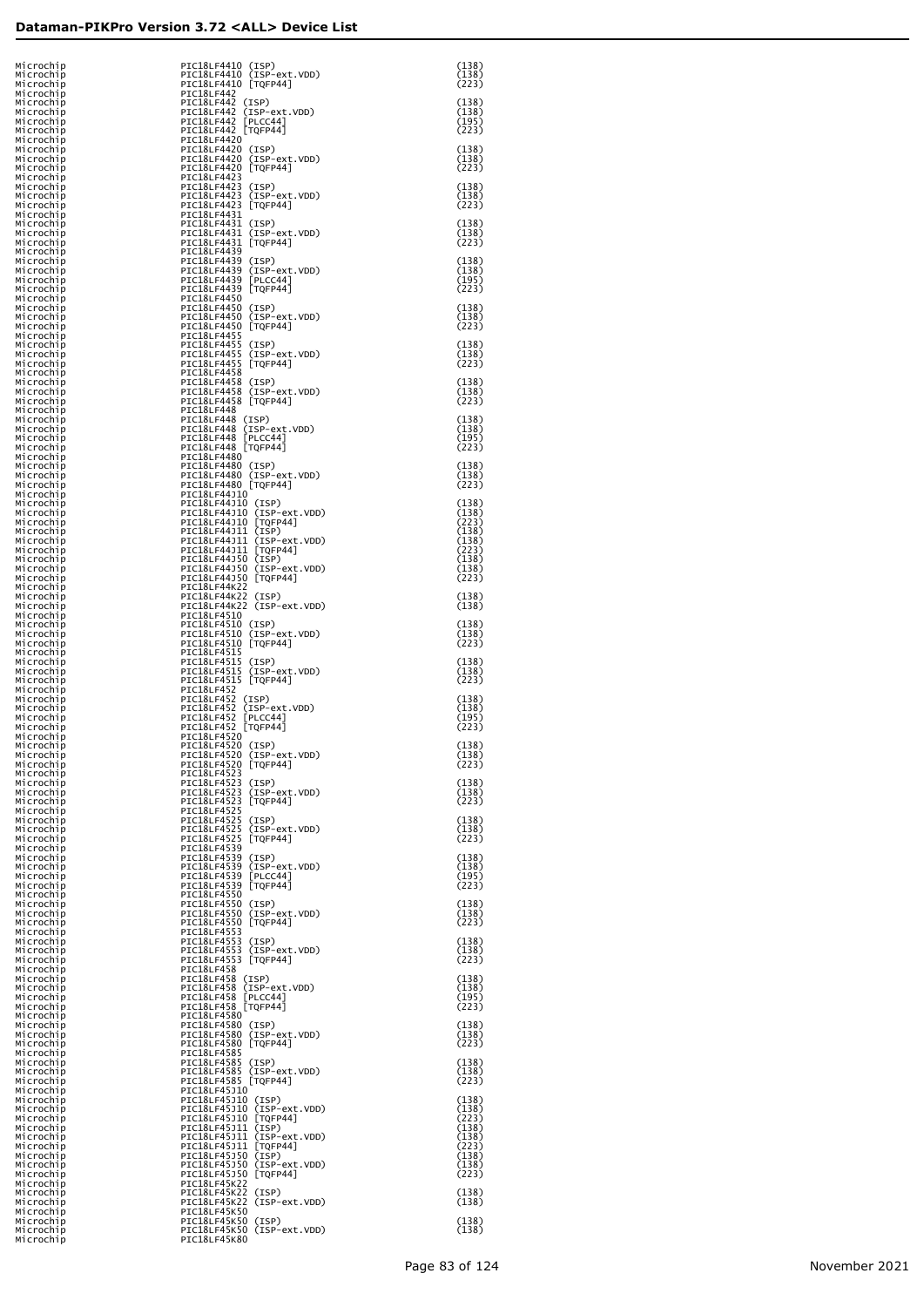| Microchip<br>Microchip              | PIC18LF45K80 (ISP)<br>PIC18LF45K80 (ISP-ext.VDD)                                                                                                                                                           | (138)<br>(138)          |
|-------------------------------------|------------------------------------------------------------------------------------------------------------------------------------------------------------------------------------------------------------|-------------------------|
| Microchip<br>Microchip<br>Microchip | PIC18LF4610<br>PIC18LF4610 (ISP)<br>PIC18LF4610 (ISP-ext.VDD)                                                                                                                                              | (138)<br>(138)          |
| Microchip<br>Microchip              | PIC18LF4610 [TQFP44]<br>PIC18LF4620<br>PIC18LF4620 (ISP)                                                                                                                                                   | (223)<br>(138)          |
| Microchip<br>Microchip<br>Microchip | PIC18LF4620 (ISP-ext.VDD)<br>PIC18LF4620 [TQFP44]                                                                                                                                                          | (138)<br>(223)          |
| Microchip<br>Microchip<br>Microchip | PIC18LF4680<br>PIC18LF4680 (ISP)<br>PIC18LF4680 (ISP-ext.VDD)                                                                                                                                              | (138)<br>(138)          |
| Microchip<br>Microchip              | PIC18LF4680 [TQFP44]<br>PIC18LF4682                                                                                                                                                                        | (223)                   |
| Microchip<br>Microchip<br>Microchip | PIC18LF4682 (ISP)<br>PIC18LF4682 (ISP-ext.VDD)<br>PIC18LF4682 [TQFP44]                                                                                                                                     | (138)<br>(138)<br>(223) |
| Microchip<br>Microchip              | PIC18LF4685<br>PIC18LF4685 (ISP)                                                                                                                                                                           | (138)                   |
| Microchip<br>Microchip<br>Microchip | PIC18LF4685 (ISP-ext.VDD)<br>PIC18LF4685 [TQFP44]<br>PIC18LF46J11 (ISP)                                                                                                                                    | (138)<br>(223)<br>(138) |
| Microchip<br>Microchip<br>Microchip | PIC18LF46J11 (ISP-ext.VDD)<br>PIC18LF46J11 [TQFP44]<br>PIC18LF46J13 (ISP)                                                                                                                                  | (138)<br>(223)<br>(138) |
| Microchip<br>Microchip              | PIC18LF46J13 (ISP-ext.VDD)<br>PIC18LF46J13 [TQFP44]                                                                                                                                                        | (138)<br>(223)          |
| Microchip<br>Microchip<br>Microchip | PIC18LF46J50 (ISP)<br>PIC18LF46J50 (ISP-ext.VDD)<br>PIC18LF46J50 [TQFP44]                                                                                                                                  | (138)<br>(138)<br>(223) |
| Microchip<br>Microchip              | PIC18LF46J53 (ISP)<br>PIC18LF46J53<br>(ISP-ext.VDD)                                                                                                                                                        | (138)<br>(138)          |
| Microchip<br>Microchip<br>Microchip | PIC18LF46J53 [TQFP44]<br><b>PIC18LF46K22</b>                                                                                                                                                               | (223)<br>(138)          |
| Microchip<br>Microchip<br>Microchip | PIC18LF46K22 (ISP)<br>PIC18LF46K22 (ISP-ext.VDD)<br>PIC18LF46K50 (ISP)<br>PIC18LF46K50 (ISP-ext.VDD)                                                                                                       | (138)<br>(138)<br>(138) |
| Microchip<br>Microchip              | PIC18LF46K80<br>PIC18LF46K80 (ISP)                                                                                                                                                                         | (138)                   |
| Microchip<br>Microchip<br>Microchip | PIC18LF46K80 (ISP-ext.VDD)<br>PIC18LF47J13 (ISP)<br>PIC18LF47J13 (ISP-ext.VDD)                                                                                                                             | (138)<br>(138)<br>(138) |
| Microchip<br>Microchip              | PIC18LF47J13 [TQFP44]<br>PIC18LF47J53 (ISP)                                                                                                                                                                | (223)<br>(138)          |
| Microchip<br>Microchip<br>Microchip | PIC18LF47J53<br>(ISP-ext.VDD)<br>PIC18LF47J53 [TQFP44]<br>PIC18LF6310 (ISP)                                                                                                                                | (138)<br>(223)<br>(138) |
| Microchip<br>Microchip              | PIC18LF6310 (ISP-ext.VDD)<br>PIC18LF6310 [TQFP64]                                                                                                                                                          | (138)<br>(104)          |
| Microchip<br>Microchip<br>Microchip | PIC18LF6390 (ISP)<br>PIC18LF6390 (ISP-ext.VDD)<br>PIC18LF6390 [TQFP64]                                                                                                                                     | (138)<br>(138)<br>(104) |
| Microchip<br>Microchip<br>Microchip | PIC18LF6393 (ISP)<br>PIC18LF6393 (ISP-ext.VDD)<br>PIC18LF6393 [TQFP64]                                                                                                                                     | (138)<br>(138)<br>(104) |
| Microchip<br>Microchip              | PIC18LF6410 (ISP)<br>PIC18LF6410 (ISP-ext.VDD)                                                                                                                                                             | (138)<br>(138)          |
| Microchip<br>Microchip<br>Microchip | PIC18LF6410 [TQFP64]<br>PIC18LF6490 (ISP)                                                                                                                                                                  | (104)<br>(138)<br>(138) |
| Microchip<br>Microchip<br>Microchip | PIC18LF6490 (ISP-ext.VDD)<br>PIC18LF6490 [TQFP64]<br>PIC18LF6493 (ISP)<br>PIC18LF6493<br>(ISP-ext.VDD)                                                                                                     | (104)<br>(138)<br>(138) |
| Microchip<br>Microchip              | PIC18LF6493 [TQFP64]<br>PIC18LF6520 (ISP)                                                                                                                                                                  | (104)<br>(138)          |
| Microchip<br>Microchip<br>Microchip | PIC18LF6520<br>(ISP-ext.VDD)<br>PIC18LF6520 [TQFP64]<br>PIC18LF6525 (ISP)                                                                                                                                  | (138)<br>(104)<br>(138) |
| Microchip<br>Microchip              | PIC18LF6525<br>(ISP-ext.VDD)<br>PIC18LF6525 [TQFP64]<br>PIC18LF6527 (ISP)                                                                                                                                  | (138)<br>(104)<br>(138) |
| Microchip<br>Microchip<br>Microchip | PIC18LF6527<br>(ISP-ext.VDD)<br>PIC18LF6527<br>[TQFP64]                                                                                                                                                    | (138)<br>104)           |
| Microchip<br>Microchip<br>Microchip | PIC18LF6585 (ISP)<br>PIC18LF6585 (ISP-ext.VDD)                                                                                                                                                             | (138)<br>(138)<br>(80)  |
| Microchip<br>Microchip              | PIC18LF6585 [PLCC68]<br>PIC18LF6585 [TQFP64]<br>PIC18LF65K80 (ISP)                                                                                                                                         | (104)<br>(138)          |
| Microchip<br>Microchip<br>Microchip | PIC18LF65K80 (ISP-ext.VDD)<br>PIC18LF6620 (ISP)                                                                                                                                                            | (138)<br>(138)<br>(138) |
| Microchip<br>Microchip<br>Microchip | PICI&LF6620 (ISP-ext.VDD)<br>PICI&LF6620 [TQFP64]<br>PICI&LF6621 (ISP)<br>PICI&LF6621 (ISP)<br>PICI&LF6621 [TQFP64]<br>PICI&LF6621 [TQFP64]<br>PICI&LF6622 (ISP)<br>PICI&LF6622 (ISP)<br>PICI&LF6622 (ISP) | (104)<br>(138)<br>(138) |
| Microchip<br>Microchip              |                                                                                                                                                                                                            | (104)<br>(138)          |
| Microchip<br>Microchip<br>Microchip | PICISLF6622 (ISP-ext.VDD)<br>PICISLF6622 [TQFP64]<br>PICISLF6627 (ISP)<br>PICISLF6627 (ISP-ext.VDD)<br>PICISLF6627 [TQFP64]<br>RICISLF6628 [TQFP64]                                                        | (138)<br>(104)<br>(138) |
| Microchip<br>Microchip<br>Microchip | PIC18LF6628 (ISP)                                                                                                                                                                                          | (138)<br>(104)<br>(138) |
| Microchip<br>Microchip              | PIC18LF6628 (ISP-ext.VDD)<br>PIC18LF6628 [TQFP64]<br>PIC18LF6680 (ISP)                                                                                                                                     | (138)<br>(104)          |
| Microchip<br>Microchip<br>Microchip | PIC18LF6680 (ISP-ext.VDD)                                                                                                                                                                                  | (138)<br>(138)<br>(80)  |
| Microchip<br>Microchip              | PIC18LF6680 [PLCC68]<br>PIC18LF6680 [TQFP64]<br>PIC18LF66K80 (ISP)                                                                                                                                         | (104)<br>(138)          |
| Microchip<br>Microchip<br>Microchip | PIC18LF66K80 (ISP-ext.VDD)<br>PIC18LF6720 (ISP)                                                                                                                                                            | (138)<br>(138)<br>(138) |
| Microchip<br>Microchip<br>Microchip | PIC18LF6720 (ISP-ext.VDD)<br>PIC18LF6720 [TQFP64]<br>PIC18LF6722 (ISP)                                                                                                                                     | (104)<br>(138)<br>(138) |
| Microchip<br>Microchip              | PIC18LF6722 (ISP-ext.VDD)<br>PIC18LF6722 [TQFP64]<br>PIC18LF6723 (ISP)                                                                                                                                     | (104)<br>(138)          |
| Microchip<br>Microchip<br>Microchip | PIC18LF6723<br>(ISP-ext.VDD)<br>PIC18LF6723 [TQFP64]<br>PIC18LF8310 (ISP)                                                                                                                                  | (138)<br>(104)<br>(138) |
| Microchip<br>Microchip<br>Microchip | PIC18LF8310 (ISP-ext.VDD)<br>PIC18LF8310 [TOFP80]<br>PIC18LF8390 (ISP)                                                                                                                                     | (138)<br>(237)<br>(138) |
| Microchip<br>Microchip              | PIC18LF8390 (ISP-ext.VDD)<br>PIC18LF8390 [TQFP80]                                                                                                                                                          | (138)<br>(237)          |
| Microchip<br>Microchip<br>Microchip | PIC18LF8393 (ISP)<br>PIC18LF8393 (ISP-ext.VDD)<br>PIC18LF8393 [TQFP80]                                                                                                                                     | (138)<br>(138)<br>(237) |
| Microchip<br>Microchip              | PIC18LF8410 (ISP)<br>PIC18LF8410 (ISP-ext.VDD)                                                                                                                                                             | (138)<br>(138)          |
| Microchip<br>Microchip<br>Microchip | PIC18LF8410 [TQFP80]<br>PIC18LF8490 (ISP)                                                                                                                                                                  | (237)<br>(138)<br>(138) |
| Microchip<br>Microchip              | PIC18LF8490 (ISP-ext.VDD)<br>PIC18LF8490 [TQFP80]<br>PIC18LF8493 (ISP)                                                                                                                                     | (237)<br>(138)          |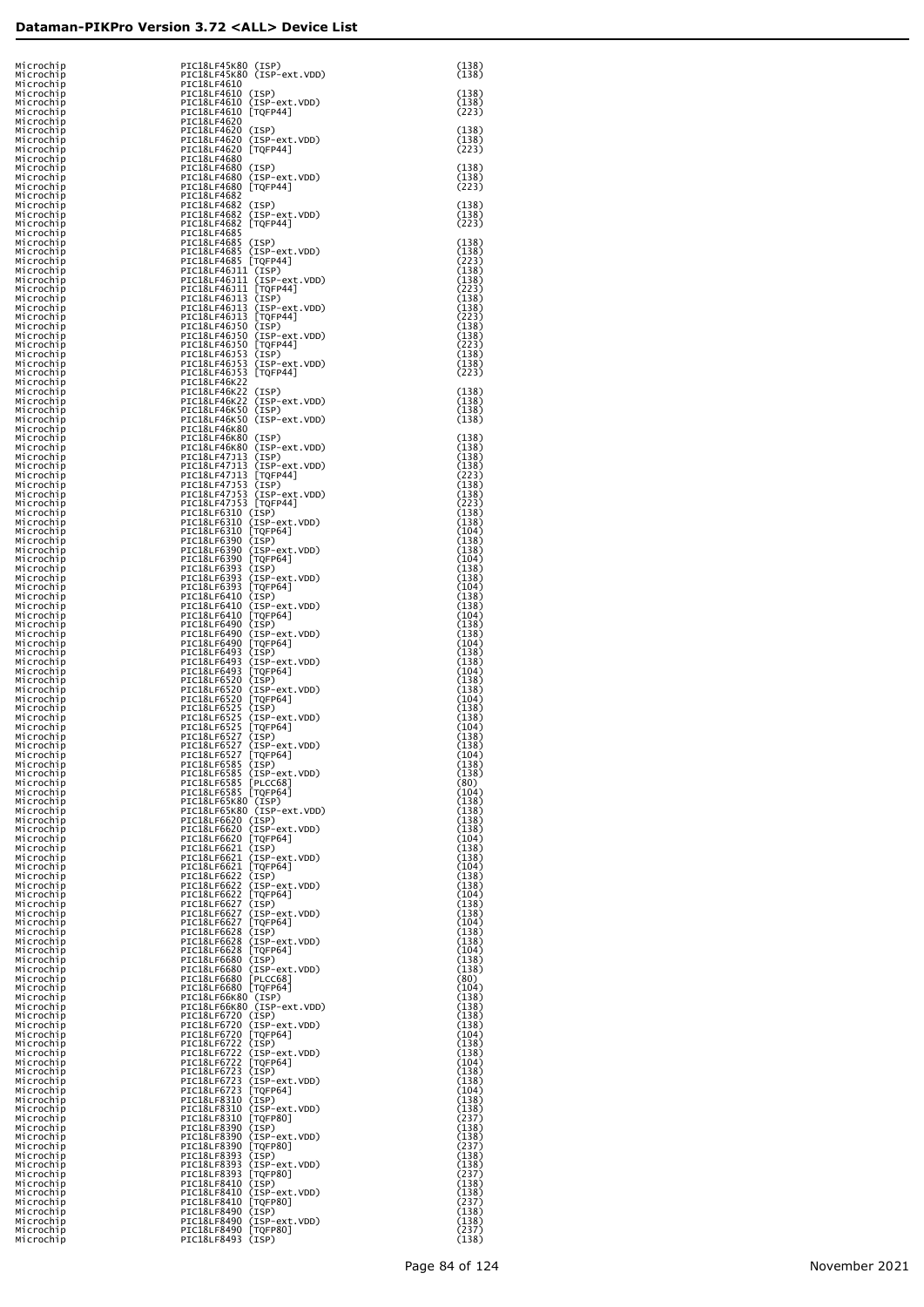| Microchip              | PIC18LF8493 (ISP-ext.VDD)                                                                                                                                                                       | (138)<br>(237)             |
|------------------------|-------------------------------------------------------------------------------------------------------------------------------------------------------------------------------------------------|----------------------------|
| Microchip<br>Microchip | PIC18LF8493 [TQFP80]<br>PIC18LF8520 (ISP)                                                                                                                                                       | (138)                      |
| Microchip              | PIC18LF8520 (ISP-ext.VDD)                                                                                                                                                                       | (138)                      |
| Microchip<br>Microchip |                                                                                                                                                                                                 | (237)<br>(138)             |
| Microchip              | PICI8LF8520 [TQFP80]<br>PICI8LF8525 (ISP)<br>PICI8LF8525 (ISP)<br>PICI8LF8525 [TQFP80]<br>PICI8LF8525 [TQFP80]<br>PICI8LF8525 [TQFP80]                                                          | (138)                      |
| Microchip<br>Microchip |                                                                                                                                                                                                 | (237)<br>(138)             |
| Microchip              | PICI8LF8527 (ISP)<br>PICI8LF8527 (ISP)<br>PICI8LF8527 (ISP-ext.VDD)<br>PICI8LF8527 [TOFP80]<br>PICI8LF8585 (ISP-ext.VDD)<br>PICI8LF8585 [TOFP80]<br>PICI8LF8585 [TOFP80]<br>PICI8LE8620 [TOF80] | (138)                      |
| Microchip<br>Microchip |                                                                                                                                                                                                 | (237)<br>(138)             |
| Microchip              |                                                                                                                                                                                                 | (138)                      |
| Microchip              |                                                                                                                                                                                                 | (237)<br>(138)             |
| Microchip<br>Microchip | PIC18LF8620 (ISP)                                                                                                                                                                               | (138)                      |
| Microchip              | PIC18LF8620 (ISP-ext.VDD)<br>PIC18LF8620 [TQFP80]                                                                                                                                               | (237)                      |
| Microchip<br>Microchip | PIC18LF8621 (ISP)                                                                                                                                                                               | (138)<br>(138)             |
| Microchip              | PIC18LF8621 (ISP-ext.VDD)<br>PIC18LF8621 [TQFP80]                                                                                                                                               | (237)                      |
| Microchip<br>Microchip | PIC18LF8622 (ISP)<br>PIC18LF8622 (ISP-ext.VDD)                                                                                                                                                  | (138)<br>(138)             |
| Microchip              |                                                                                                                                                                                                 | (237)                      |
| Microchip<br>Microchip | PIC18LF8622 [TOFP80]<br>PIC18LF8627 (ISP)<br>PIC18LF8627 (ISP)<br>PIC18LF8627 [TOFP80]<br>PIC18LF8627 [TOFP80]                                                                                  | (138)<br>(138)             |
| Microchip              |                                                                                                                                                                                                 | (237)                      |
| Microchip<br>Microchip | PIC18LF8628 (ISP)<br>PIC18LF8628 (ISP-ext.VDD)                                                                                                                                                  | (138)<br>(138)             |
| Microchip              | PIC18LF8628 [TQFP80]                                                                                                                                                                            | (237)                      |
| Microchip              | PIC18LF8680 (ISP)                                                                                                                                                                               | (138)<br>(138)             |
| Microchip<br>Microchip | PIC18LF8680 (ISP-ext.VDD)<br>PIC18LF8680 [TQFP80]                                                                                                                                               | (237)                      |
| Microchip              | PIC18LF8720 (ISP)                                                                                                                                                                               | (138)                      |
| Microchip<br>Microchip | PIC18LF8720 (ISP-ext.VDD)<br>PIC18LF8720 [TQFP80]                                                                                                                                               | (138)<br>(237)             |
| Microchip              | PIC18LF8722 (ISP)                                                                                                                                                                               | (138)                      |
| Microchip<br>Microchip | PIC18LF8722 (ISP-ext.VDD)<br>PIC18LF8722 [TQFP80]                                                                                                                                               | (138)<br>(237)             |
| Microchip              | PIC18LF8723 (ISP)                                                                                                                                                                               | (138)                      |
| Microchip<br>Microchip | PIC18LF8723 (ISP-ext.VDD)<br>PIC18LF8723 [TQFP80]                                                                                                                                               | (138)<br>(237)             |
| Microchip              | PIC24F04KA200 (ISP)                                                                                                                                                                             | (138)                      |
| Microchip<br>Microchip | PIC24F04KA200 (ISP-ext.VDD)<br>PIC24F04KA201 (ISP)                                                                                                                                              | (138)<br>(138)             |
| Microchip              | PIC24F04KA201 (ISP-ext.VDD)                                                                                                                                                                     | (138)                      |
| Microchip<br>Microchip | PIC24F04KL100 (ISP)<br>PIC24F04KL100 (ISP-ext.VDD)                                                                                                                                              | (138)<br>(138)             |
| Microchip              | PIC24F04KL101 (ISP)                                                                                                                                                                             | (138)                      |
| Microchip<br>Microchip | PIC24F04KL101 (ISP-ext.VDD)<br>PIC24F08KA101 (ISP)                                                                                                                                              | (138)<br>(138)             |
| Microchip              | PIC24F08KA101 (ISP-ext.VDD)                                                                                                                                                                     | (138)                      |
| Microchip<br>Microchip | PIC24F08KA102 (ISP)<br>PIC24F08KA102 (ISP-ext.VDD)                                                                                                                                              | (138)<br>(138)             |
| Microchip              | PIC24F08KL200 (ISP)                                                                                                                                                                             | (138)                      |
| Microchip<br>Microchip | PIC24F08KL200 (ISP-ext.VDD)<br>PIC24F08KL201 (ISP)                                                                                                                                              | (138)<br>(138)             |
| Microchip              | PIC24F08KL201 (ISP-ext.VDD)                                                                                                                                                                     | (138)                      |
| Microchip<br>Microchip | PIC24F08KL301 (ISP)<br>PIC24F08KL301 (ISP-ext.VDD)                                                                                                                                              | (138)<br>(138)             |
| Microchip              | PIC24F08KL302 (ISP)                                                                                                                                                                             | (138)                      |
| Microchip<br>Microchip | PIC24F08KL302 (ISP-ext.VDD)<br>PIC24F08KL401 (ISP)                                                                                                                                              | (138)<br>(138)             |
| Microchip              | PIC24F08KL401 (ISP-ext.VDD)                                                                                                                                                                     | (138)                      |
| Microchip<br>Microchip | PIC24F08KL402 (ISP)<br>PIC24F08KL402 (ISP-ext.VDD)                                                                                                                                              | (138)<br>(138)             |
| Microchip              | PIC24F16KA101 (ISP)<br>PIC24F16KA101 (ISP-ext.VDD)                                                                                                                                              | (138)<br>(138)             |
| Microchip<br>Microchip | PIC24F16KA102 (ISP)                                                                                                                                                                             | (138)                      |
| Microchip              | PIC24F16KA102 (ISP-ext.VDD)                                                                                                                                                                     | (138)                      |
| Microchip<br>Microchip | PIC24F16KA301 (ISP)<br>PIC24F16KA301 (ISP-ext.VDD)                                                                                                                                              | (138)<br>(138)             |
| Microchip              | PIC24F16KA302 (ISP)<br>PIC24F16KA302 (ISP-ext.VDD)                                                                                                                                              | (138)<br>(138)             |
| Microchip<br>Microchip | PIC24F16KA304 (ISP)                                                                                                                                                                             | (138)                      |
| Microchip<br>Microchip | PIC24F16KA304 (ISP-ext.VDD)<br>PIC24F16KL401 (ISP)                                                                                                                                              | (138)                      |
| Microchip              | PIC24F16KL401 (ISP-ext.VDD)                                                                                                                                                                     | (138)<br>(138)             |
| Microchip<br>Microchip | PIC24F16KL402 (ISP)<br>PIC24F16KL402 (ISP-ext.VDD)                                                                                                                                              | (138)<br>(138)             |
| Microchip              | PIC24F32KA301 (ISP)                                                                                                                                                                             | (138)                      |
| Microchip<br>Microchip | PIC24F32KA301 (ISP-ext.VDD)                                                                                                                                                                     | (138)<br>(138)             |
| Microchip              | PIC24F32KA302 (ISP)<br>PIC24F32KA302 (ISP)<br>PIC24F32KA304 (ISP)<br>PIC24F32KA304 (ISP)<br>PIC24F32KA304 (ISP-ext.VDD)                                                                         | (138)                      |
| Microchip<br>Microchip |                                                                                                                                                                                                 | (138)<br>(138)             |
| Microchip              | PIC24FJ128DA106 (ISP)<br>PIC24FJ128DA106 (ISP-ext.VDD)                                                                                                                                          | (138)(9997)                |
| Microchip<br>Microchip | PIC24FJ128DA110 (ISP)                                                                                                                                                                           | (138)(9997)<br>(138)(9997) |
| Microchip              | PIC24FJ128DA110 (ISP-ext.VDD)                                                                                                                                                                   | (138)(9997)                |
| Microchip<br>Microchip | PIC24FJ128DA206 (ISP)<br>PIC24FJ128DA206 (ISP-ext.VDD)                                                                                                                                          | (138)<br>(138)             |
| Microchip              | PIC24FJ128DA210 (ISP)                                                                                                                                                                           | (138)(9997)                |
| Microchip<br>Microchip |                                                                                                                                                                                                 | (138)(9997)                |
| Microchip              | PIC24FJ128DA210 (ISP-ext.VDD)<br>PIC24FJ128GA006 (ISP)<br>PIC24FJ128GA006 (ISP)<br>PIC24FJ128GA006 (ISP)<br>PIC24FJ128GA008 (ISP)<br>PIC24FJ128GA008 (ISP)<br>PIC24FJ128GA008 (ISP)             | (138)<br>(138)             |
| Microchip              |                                                                                                                                                                                                 | (138)<br>(138)             |
| Microchip<br>Microchip | PIC24FJ128GA010 (ISP)                                                                                                                                                                           | (138)                      |
| Microchip              | PIC24FJ128GA010 (ISP-ext.VDD)                                                                                                                                                                   | (138)                      |
| Microchip<br>Microchip | PIC24FJ128GA106 (ISP)<br>PIC24FJ128GA106 (ISP-ext.VDD)                                                                                                                                          | (138)<br>(138)             |
| Microchip<br>Microchip | PIC24FJ128GA108 (ISP)<br>PIC24FJ128GA108 (ISP-ext.VDD)                                                                                                                                          | (138)<br>(138)             |
| Microchip              | PIC24FJ128GA110 (ISP)                                                                                                                                                                           | (138)                      |
| Microchip              | PIC24FJ128GA110 (ISP-ext.VDD)                                                                                                                                                                   | (138)                      |
| Microchip<br>Microchip | PIC24FJ128GA306 (ISP)<br>PIC24FJ128GA306 (ISP-ext.VDD)                                                                                                                                          | (138)(9997)<br>(138)(9997) |
| Microchip              | PIC24FJ128GA308 (ISP)<br>PIC24FJ128GA308 (ISP-ext.VDD)                                                                                                                                          | (138)(9997)                |
| Microchip<br>Microchip | PIC24FJ128GA310 (ISP)                                                                                                                                                                           | (138)(9997)<br>(138)(9997) |
| Microchip              | PIC24FJ128GA310 (ISP-ext.VDD)                                                                                                                                                                   | (138)(9997)<br>(138)       |
| Microchip<br>Microchip | PIC24FJ128GB106 (ISP)<br>PIC24FJ128GB106 (ISP-ext.VDD)                                                                                                                                          | (138)                      |
| Microchip              | PIC24FJ128GB108 (ISP)<br>PIC24FJ128GB108 (ISP-ext.VDD)                                                                                                                                          | (138)                      |
| Microchip<br>Microchip | PIC24FJ128GB110 (ISP)                                                                                                                                                                           | (138)<br>(138)             |
| Microchip              | PIC24FJ128GB110 (ISP-ext.VDD)                                                                                                                                                                   | (138)                      |
| Microchip<br>Microchip | PIC24FJ128GB206 (ISP)<br>PIC24FJ128GB206 (ISP-ext.VDD)                                                                                                                                          | (138)(9997)<br>(138)(9997) |
| Microchip              | PIC24FJ128GB210 (ISP)                                                                                                                                                                           | (138)(9997)                |
| Microchip<br>Microchip | PIC24FJ128GB210 (ISP-ext.VDD)                                                                                                                                                                   | (138)(9997)<br>(138)       |
| Microchip              | PIC24FJ16GA002 (ISP)<br>PIC24FJ16GA002 (ISP-ext.VDD)<br>PIC24FJ16GA004 (ISP)                                                                                                                    | (138)                      |
| Microchip<br>Microchip |                                                                                                                                                                                                 | (138)<br>(138)             |
| Microchip              | PIC24FJ16GA004 (ISP-ext.VDD)<br>PIC24FJ192GA106 (ISP)                                                                                                                                           | (138)                      |
| Microchip              | PIC24FJ192GA106 (ISP-ext.VDD)                                                                                                                                                                   | (138)                      |

|                                                     | (9997)<br>(9997)<br>(9997)<br>(9997) |
|-----------------------------------------------------|--------------------------------------|
|                                                     |                                      |
|                                                     | $\left($<br>7)<br>7)                 |
|                                                     |                                      |
|                                                     |                                      |
|                                                     |                                      |
|                                                     |                                      |
|                                                     |                                      |
|                                                     | )))))                                |
|                                                     | くくくくく<br>99999<br>777777             |
| うりつうりつうりょうかんだいがく くちかい こうしょう こうしょう こうしょう こうしょう こうしょう |                                      |
|                                                     |                                      |
|                                                     |                                      |
|                                                     | (9997)<br>(9997)<br>(9997)<br>(9997) |
|                                                     |                                      |
|                                                     |                                      |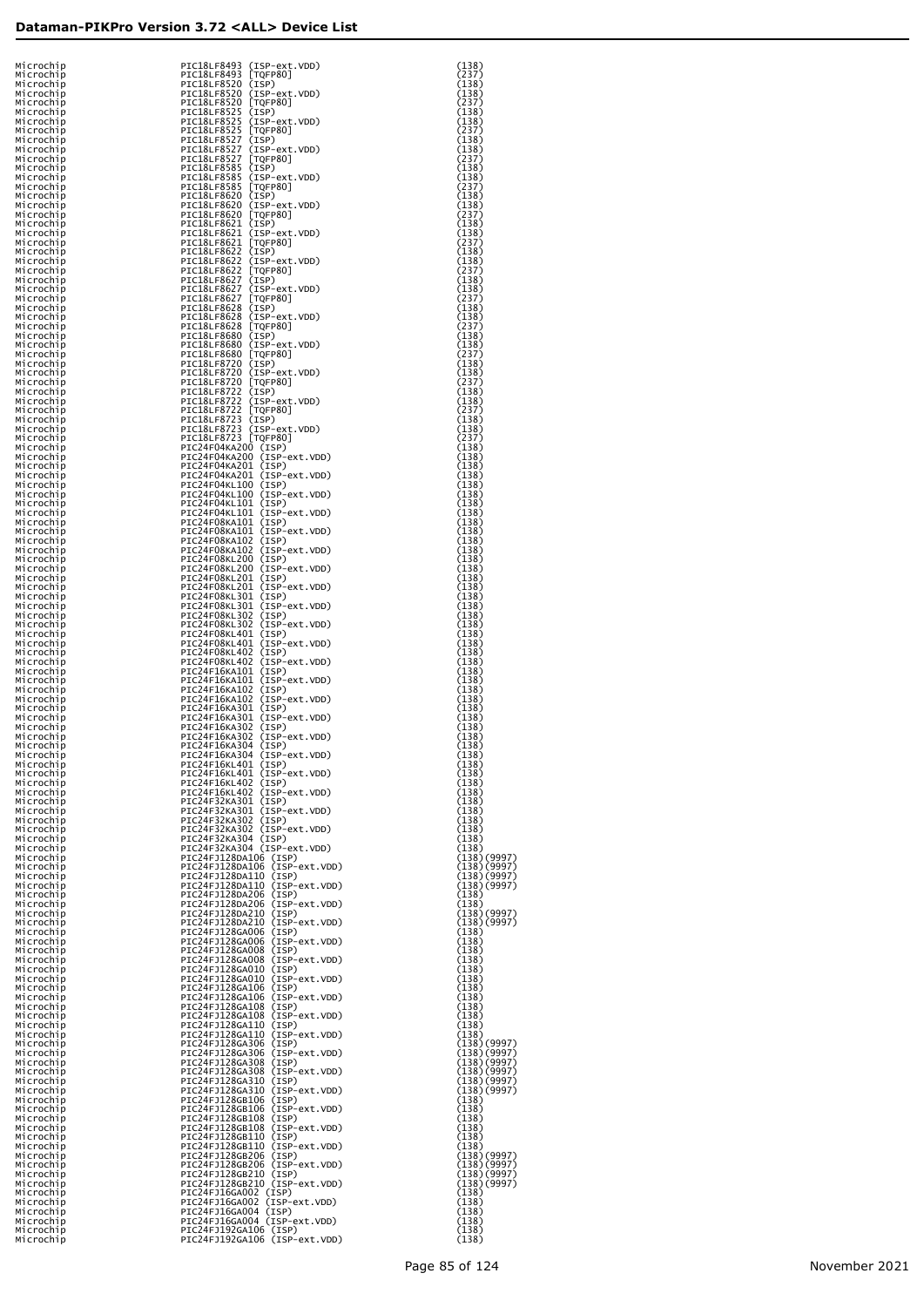| Microchip<br>Microchip | PIC24FJ192GA108 (ISP)<br>PIC24FJ192GA108 (ISP-ext.VDD)  | (138)<br>(138)             |
|------------------------|---------------------------------------------------------|----------------------------|
| Microchip<br>Microchip | PIC24FJ192GA110 (ISP)<br>PIC24FJ192GA110 (ISP-ext.VDD)  | (138)<br>(138)             |
| Microchip<br>Microchip | PIC24FJ192GB106 (ISP)<br>PIC24FJ192GB106 (ISP-ext.VDD)  | (138)<br>(138)             |
| Microchip              | PIC24FJ192GB108 (ISP)<br>PIC24FJ192GB108 (ISP-ext.VDD)  | (138)                      |
| Microchip<br>Microchip | PIC24FJ192GB110 (ISP)                                   | (138)<br>(138)             |
| Microchip              | PIC24FJ192GB110 (ISP-ext.VDD)                           | (138)                      |
| Microchip<br>Microchip | PIC24FJ256DA106 (ISP)<br>PIC24FJ256DA106 (ISP-ext.VDD)  | (138)(9997)<br>(138)(9997) |
| Microchip<br>Microchip | PIC24FJ256DA110 (ISP)<br>PIC24FJ256DA110 (ISP-ext.VDD)  | (138)(9997)<br>(138)(9997) |
| Microchip              | PIC24FJ256DA210 (ISP)                                   | (138)                      |
| Microchip<br>Microchip | PIC24FJ256DA210 (ISP-ext.VDD)                           | (138)<br>(138)             |
| Microchip              | PIC24FJ256GA106 (ISP)<br>PIC24FJ256GA106 (ISP-ext.VDD)  | (138)                      |
| Microchip<br>Microchip | PIC24FJ256GA108 (ISP)<br>PIC24FJ256GA108 (ISP-ext.VDD)  | (138)<br>(138)             |
| Microchip              | PIC24FJ256GA110 (ISP)                                   | (138)                      |
| Microchip<br>Microchip | PIC24FJ256GA110 (ISP-ext.VDD)<br>PIC24FJ256GB106 (ISP)  | (138)<br>(138)             |
| Microchip<br>Microchip | PIC24FJ256GB106 (ISP-ext.VDD)<br>PIC24FJ256GB108 (ISP)  | (138)<br>(138)             |
| Microchip              | PIC24FJ256GB108 (ISP-ext.VDD)                           | (138)                      |
| Microchip<br>Microchip | PIC24FJ256GB110 (ISP)<br>PIC24FJ256GB110 (ISP-ext.VDD)  | (138)<br>(138)             |
| Microchip              | PIC24FJ256GB206 (ISP)                                   | (138)(9997)                |
| Microchip<br>Microchip | PIC24FJ256GB206 (ISP-ext.VDD)<br>PIC24FJ256GB210 (ISP)  | (138)(9997)<br>(138)(9997) |
| Microchip              | PIC24FJ256GB210 (ISP-ext.VDD)                           | (138)(9997)                |
| Microchip<br>Microchip | PIC24FJ32GA002 (ISP)<br>PIC24FJ32GA002 (ISP-ext.VDD)    | (138)<br>(138)             |
| Microchip<br>Microchip | PIC24FJ32GA004 (ISP)<br>PIC24FJ32GA004 (ISP-ext.VDD)    | (138)<br>(138)             |
| Microchip              | PIC24FJ32GA102 (ISP)                                    | (138)                      |
| Microchip<br>Microchip | PIC24FJ32GA102 (ISP-ext.VDD)<br>PIC24FJ32GA104 (ISP)    | (138)<br>(138)             |
| Microchip              | PIC24FJ32GA104 (ISP-ext.VDD)                            | (138)                      |
| Microchip<br>Microchip | PIC24FJ32GB002 (ISP)<br>PIC24FJ32GB002 (ISP-ext.VDD)    | (138)<br>(138)             |
| Microchip<br>Microchip | PIC24FJ32GB004 (ISP)<br>PIC24FJ32GB004 (ISP-ext.VDD)    | (138)<br>(138)             |
| Microchip              | PIC24FJ48GA002 (ISP)                                    | (138)                      |
| Microchip<br>Microchip | PIC24FJ48GA002 (ISP-ext.VDD)<br>PIC24FJ48GA004 (ISP)    | (138)<br>(138)             |
| Microchip              | PIC24FJ48GA004 (ISP-ext.VDD)                            | (138)                      |
| Microchip<br>Microchip | PIC24FJ64GA002 (ISP)<br>PIC24FJ64GA002 (ISP-ext.VDD)    | (138)<br>(138)             |
| Microchip<br>Microchip | PIC24FJ64GA004 (ISP)<br>PIC24FJ64GA004 (ISP-ext.VDD)    | (138)<br>(138)             |
| Microchip              | PIC24FJ64GA006 (ISP)                                    | (138)                      |
| Microchip<br>Microchip | PIC24FJ64GA006 (ISP-ext.VDD)<br>PIC24FJ64GA008 (ISP)    | (138)<br>(138)             |
| Microchip              | PIC24FJ64GA008 (ISP-ext.VDD)                            | (138)                      |
| Microchip<br>Microchip | PIC24FJ64GA010 (ISP)<br>PIC24FJ64GA010 (ISP-ext.VDD)    | (138)<br>(138)             |
| Microchip              | PIC24FJ64GA102 (ISP)<br>PIC24FJ64GA102 (ISP-ext.VDD)    | (138)                      |
| Microchip<br>Microchip | PIC24FJ64GA104 (ISP)                                    | (138)<br>(138)             |
| Microchip<br>Microchip | PIC24FJ64GA104 (ISP-ext.VDD)<br>PIC24FJ64GA106 (ISP)    | (138)<br>(138)             |
| Microchip              | PIC24FJ64GA106 (ISP-ext.VDD)                            | (138)                      |
| Microchip<br>Microchip | PIC24FJ64GA108 (ISP)<br>PIC24FJ64GA108 (ISP-ext.VDD)    | (138)<br>(138)             |
| Microchip              | PIC24FJ64GA110 (ISP)                                    | (138)                      |
| Microchip<br>Microchip | PIC24FJ64GA110 (ISP-ext.VDD)<br>PIC24FJ64GA306 (ISP)    | (138)<br>(138)(9997)       |
| Microchip<br>Microchip | PIC24FJ64GA306 (ISP-ext.VDD)<br>PIC24FJ64GA308 (ISP)    | (138)(9997)<br>(138)(9997) |
| Microchip              | PIC24FJ64GA308 (ISP-ext.VDD)                            | (138)(9997)                |
| Microchip<br>Microchip | PIC24FJ64GA310 (ISP)<br>PIC24FJ64GA310 (ISP-ext.VDD)    | (138)(9997)<br>(138)(9997) |
| Microchip<br>Microchip | PIC24FJ64GB002 (ISP)<br>PIC24FJ64GB002 (ISP-ext.VDD)    | (138)<br>(138)             |
| Microchip              | PIC24FJ64GB004 (ISP)                                    | (138)                      |
| Microchip<br>Microchip | PIC24FJ64GB004 (ISP-ext.VDD)<br>PIC24FJ64GB106 (ISP)    | (138)<br>(138)             |
| Microchip              | PIC24FJ64GB106 (ISP-ext.VDD)                            | (138)                      |
| Microchip<br>Microchip | PIC24FJ64GB108 (ISP)<br>PIC24FJ64GB108 (ISP-ext.VDD)    | (138)<br>(138)             |
| Microchip<br>Microchip | PIC24FJ64GB110 (ISP)<br>PIC24FJ64GB110 (ISP-ext.VDD)    | (138)<br>(138)             |
| Microchip              | PIC24FJ96GA006 (ISP)                                    | (138)                      |
| Microchip<br>Microchip | PIC24FJ96GA006 (ISP-ext.VDD)<br>PIC24FJ96GA008 (ISP)    | (138)<br>(138)             |
| Microchip              | PIC24FJ96GA008 (ISP-ext.VDD)                            | (138)                      |
| Microchip<br>Microchip | PIC24FJ96GA010 (ISP)<br>PIC24FJ96GA010 (ISP-ext.VDD)    | (138)<br>(138)             |
| Microchip<br>Microchip | PIC24FV16KA301 (ISP)<br>PIC24FV16KA301 (ISP-ext.VDD)    | (138)<br>(138)             |
| Microchip              | PIC24FV16KA302 (ISP)                                    | (138)                      |
| Microchip<br>Microchip | PIC24FV16KA302 (ISP-ext.VDD)<br>PIC24FV16KA304 (ISP)    | (138)<br>(138)             |
| Microchip<br>Microchip | PIC24FV16KA304 (ISP-ext.VDD)<br>PIC24FV32KA301 (ISP)    | (138)                      |
| Microchip              | PIC24FV32KA301 (ISP-ext.VDD)                            | (138)<br>(138)             |
| Microchip<br>Microchip | PIC24FV32KA302 (ISP)<br>PIC24FV32KA302 (ISP-ext.VDD)    | (138)<br>(138)             |
| Microchip              | PIC24FV32KA304 (ISP)                                    | (138)                      |
| Microchip<br>Microchip | PIC24FV32KA304 (ISP-ext.VDD)<br>PIC24HJ128GP202 (ISP)   | (138)<br>(138)             |
| Microchip<br>Microchip | PIC24HJ128GP202 (ISP-ext.VDD)<br>PIC24HJ128GP204 (ISP)  | (138)                      |
| Microchip              | PIC24HJ128GP204 (ISP-ext.VDD)                           | (138)<br>(138)             |
| Microchip<br>Microchip | PIC24HJ128GP206 (ISP)<br>PIC24HJ128GP206 (ISP-ext.VDD)  | (138)<br>(138)             |
| Microchip              | PIC24HJ128GP206A (ISP)                                  | (138)                      |
| Microchip<br>Microchip | PIC24HJ128GP206A (ISP-ext.VDD)<br>PIC24HJ128GP210 (ISP) | (138)<br>(138)             |
| Microchip<br>Microchip | PIC24HJ128GP210 (ISP-ext.VDD)<br>PIC24HJ128GP210A (ISP) | (138)<br>(138)             |
| Microchip              | PIC24HJ128GP210A (ISP-ext.VDD)                          | (138)                      |
| Microchip<br>Microchip | PIC24HJ128GP306 (ISP)<br>PIC24HJ128GP306 (ISP-ext.VDD)  | (138)<br>(138)             |
| Microchip              | PIC24HJ128GP306A (ISP)                                  | (138)                      |
| Microchip<br>Microchip | PIC24HJ128GP306A (ISP-ext.VDD)<br>PIC24HJ128GP310 (ISP) | (138)<br>(138)             |
| Microchip<br>Microchip | PIC24HJ128GP310 (ISP-ext.VDD)<br>PIC24HJ128GP310A (ISP) | (138)<br>(138)             |
| Microchip              | PIC24HJ128GP310A (ISP-ext.VDD)                          | (138)                      |
| Microchip<br>Microchip | PIC24HJ128GP502 (ISP)<br>PIC24HJ128GP502 (ISP-ext.VDD)  | (138)<br>(138)             |
| Microchip              | PIC24HJ128GP504 (ISP)                                   | (138)                      |
| Microchip<br>Microchip | PIC24HJ128GP504 (ISP-ext.VDD)<br>PIC24HJ128GP506 (ISP)  | (138)<br>(138)             |

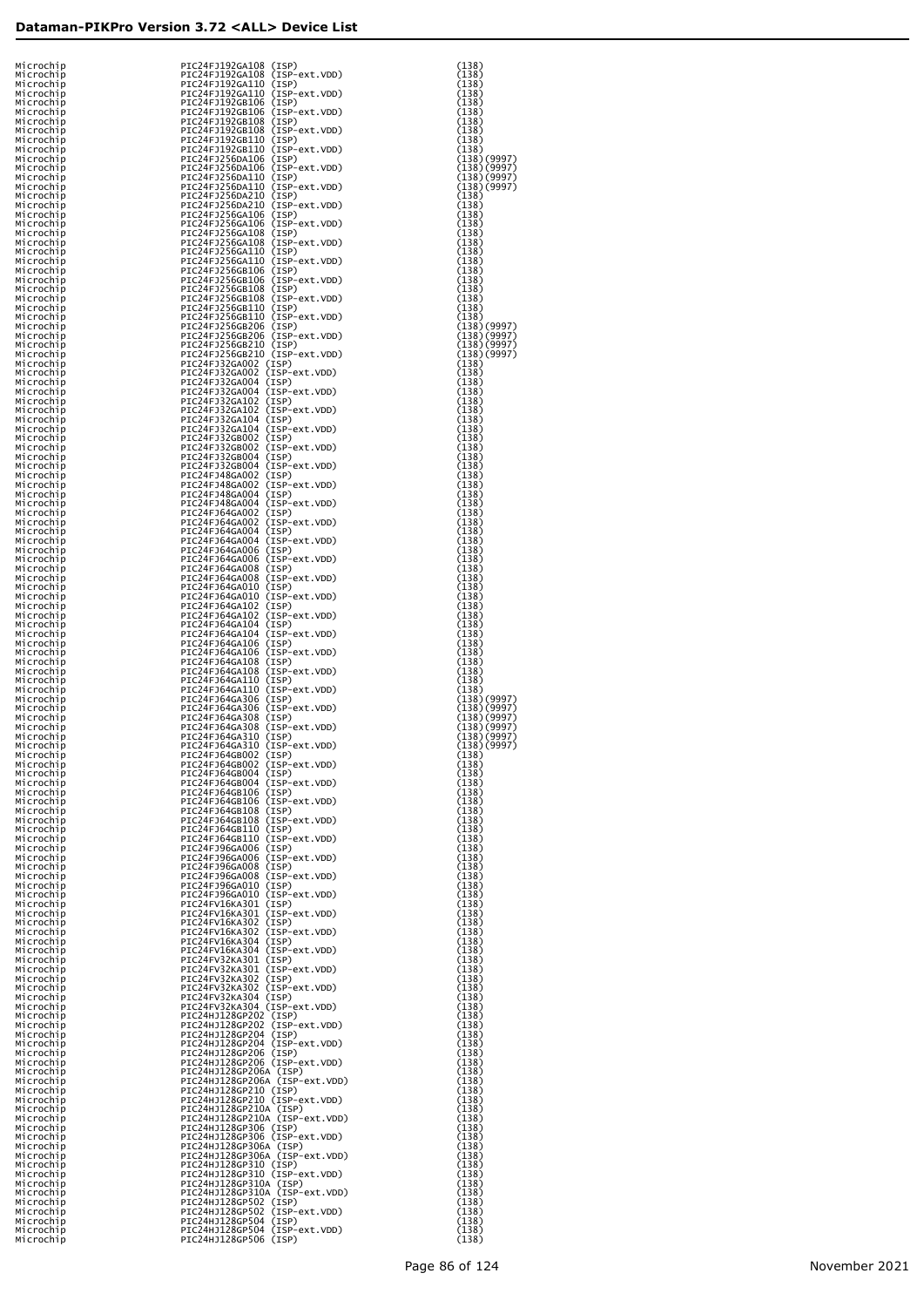| Microchip                          | PIC24HJ128GP506 (ISP-ext.VDD)                                                    | (138)           |
|------------------------------------|----------------------------------------------------------------------------------|-----------------|
| Microchip<br>Microchip             | PIC24HJ128GP506 [TQFP64]<br>PIC24HJ128GP506A (ISP)                               | (691)<br>(138)  |
| Microchip                          | PIC24HJ128GP506A (ISP-ext.VDD)<br>PIC24HJ128GP506A [TQFP64]                      | (138)           |
| Microchip<br>Microchip             | PIC24HJ128GP510 (ISP)                                                            | (691)<br>(138)  |
| Microchip<br>Microchip             | PIC24HJ128GP510 (ISP-ext.VDD)<br>PIC24HJ128GP510A (ISP)                          | (138)<br>(138)  |
| Microchip<br>Microchip             | PIC24HJ128GP510A (ISP-ext.VDD)<br>PIC24HJ12GP201 (ISP)                           | (138)           |
| Microchip                          | PIC24HJ12GP201 (ISP-ext.VDD)                                                     | (138)<br>(138)  |
| Microchip<br>Microchip             | PIC24HJ12GP202 (ISP)<br>PIC24HJ12GP202 (ISP-ext.VDD)                             | (138)<br>(138)  |
| Microchip                          | PIC24HJ16GP304 (ISP)                                                             | (138)           |
| Microchip<br>Microchip             | PIC24HJ16GP304 (ISP-ext.VDD)<br>PIC24HJ256GP206 (ISP)                            | (138)<br>(138)  |
| Microchip<br>Microchip             | PIC24HJ256GP206 (ISP-ext.VDD)<br>PIC24HJ256GP206A (ISP)                          | (138)<br>(138)  |
| Microchip                          | PIC24HJ256GP206A (ISP-ext.VDD)                                                   | (138)           |
| Microchip<br>Microchip             | PIC24HJ256GP210 (ISP)<br>PIC24HJ256GP210 (ISP-ext.VDD)                           | (138)<br>(138)  |
| Microchip                          | PIC24HJ256GP210A (ISP)                                                           | (138)           |
| Microchip<br>Microchip             | PIC24HJ256GP210A (ISP-ext.VDD)<br>PIC24HJ256GP610 (ISP)                          | (138)<br>(138)  |
| Microchip<br>Microchip             | PIC24HJ256GP610 (ISP-ext.VDD)<br>PIC24HJ256GP610A (ISP)                          | (138)<br>(138)  |
| Microchip                          | PIC24HJ256GP610A (ISP-ext.VDD)                                                   | (138)           |
| Microchip<br>Microchip             | PIC24HJ32GP202 (ISP)<br>PIC24HJ32GP202 (ISP-ext.VDD)                             | (138)<br>(138)  |
| Microchip<br>Microchip             | PIC24HJ32GP204 (ISP)<br>PIC24HJ32GP204 (ISP-ext.VDD)                             | (138)<br>(138)  |
| Microchip                          | PIC24HJ32GP302 (ISP)                                                             | (138)           |
| Microchip<br>Microchip             | PIC24HJ32GP302 (ISP-ext.VDD)<br>PIC24HJ32GP304 (ISP)                             | (138)<br>(138)  |
| Microchip                          | PIC24HJ32GP304 (ISP-ext.VDD)                                                     | (138)           |
| Microchip<br>Microchip             | PIC24HJ64GP202 (ISP)<br>PIC24HJ64GP202 (ISP-ext.VDD)                             | (138)<br>(138)  |
| Microchip<br>Microchip             | PIC24HJ64GP204 (ISP)<br>PIC24HJ64GP204 (ISP-ext.VDD)                             | (138)<br>(138)  |
| Microchip                          | PIC24HJ64GP206 (ISP)                                                             | (138)           |
| Microchip<br>Microchip             | PIC24HJ64GP206 (ISP-ext.VDD)<br>PIC24HJ64GP206 [TQFP64]                          | (138)<br>(691)  |
| Microchip                          | PIC24HJ64GP206A (ISP)                                                            | (138)           |
| Microchip<br>Microchip             | PIC24HJ64GP206A (ISP-ext.VDD)                                                    | (138)<br>(691)  |
| Microchip<br>Microchip             | PIC24HJ64GP206A [TQFP64]<br>PIC24HJ64GP210 (ISP)<br>PIC24HJ64GP210 (ISP-ext.VDD) | (138)<br>(138)  |
| Microchip                          | PIC24HJ64GP210A (ISP)                                                            | (138)           |
| Microchip<br>Microchip             | PIC24HJ64GP210A (ISP-ext.VDD)<br>PIC24HJ64GP502 (ISP)                            | (138)<br>(138)  |
| Microchip                          | PIC24HJ64GP502 (ISP-ext.VDD)                                                     | (138)           |
| Microchip<br>Microchip             | PIC24HJ64GP504 (ISP)<br>PIC24HJ64GP504 (ISP-ext.VDD)                             | (138)<br>(138)  |
| Microchip                          | PIC24HJ64GP506 (ISP)                                                             | (138)           |
| Microchip<br>Microchip             | PIC24HJ64GP506 (ISP-ext.VDD)<br>PIC24HJ64GP506A (ISP)                            | (138)<br>(138)  |
| Microchip<br>Microchip             | PIC24HJ64GP506A (ISP-ext.VDD)<br>PIC24HJ64GP510 (ISP)                            | (138)<br>(138)  |
| Microchip                          | PIC24HJ64GP510 (ISP-ext.VDD)                                                     | (138)           |
| Microchip<br>Microchip             | PIC24HJ64GP510A (ISP)<br>PIC24HJ64GP510A (ISP-ext.VDD)                           | (138)<br>(138)  |
| Microchip                          | rfPIC12C509AF                                                                    |                 |
| Microchip<br>Microchip             | rfPIC12C509AF (ISP)<br>rfPIC12C509AG (ISP)                                       | (138)<br>(138)  |
| Microchip<br>Microchip             | rfPIC12F675 (ISP)<br>rfPIC12F675 (ISP-ext.VDD)                                   | (138)<br>(138)  |
| Microchip                          | SST25PF040C [SOIC8]                                                              | (950)           |
| Microchip (SST)<br>Microchip (SST) | SST25LF020A [SOIC8]<br>SST25LF020A [WSON8]                                       | (950)<br>(577)  |
| Microchip (SST)                    | SST25PF020B [SOIC8]                                                              | (950)           |
| Microchip (SST)<br>Microchip (SST) | SST25PF020B [WSON8]<br>SST25PF040B [SOIC8]                                       | (577)<br>(46)   |
| Microchip (SST)<br>Microchin (SST) | SST25PF040B [SOIC8-150]<br>SST25PF040B [WSON8]                                   | (950)<br>(577)  |
| Microchip (SST)                    | SST25PF080B<br>[SOIC8]                                                           | (46)            |
| Microchip (SST)<br>Microchip (SST) | SST25PF080B<br>$[SOIC8-150]$<br>SST25PF080B [WSON8]                              | (950)<br>(577)  |
| Microchip (SST)                    | SST25VF010A [SOIC8]                                                              | (950)<br>(577)  |
| Microchip (SST)<br>Microchip (SST) | SST25VF010A [WSON8]<br>SST25VF016B [SOIC8]                                       | (46)            |
| Microchip (SST)<br>Microchip (SST) | SST25VF016B [WSON8]<br>SST25VF020 [SOIC8]                                        | (577)<br>(950)  |
| Microchip (SST)                    | SST25VF020 [WSON8]                                                               | (577)           |
| Microchip (SST)<br>Microchip (SST) | SST25VF020A [SOIC8]<br>SST25VF020A [WSON8]                                       | (950)<br>(577)  |
| Microchip (SST)                    | SST25VF020B [SOIC8]<br>SST25VF020B [WSON8]                                       | (950)           |
| Microchip (SST)<br>Microchip (SST) | SST25VF032B [SOIC8-200]                                                          | (577)<br>(46)   |
| Microchip (SST)<br>Microchip (SST) | SST25VF032B [WSON8]<br>SST25VF040B [SOIC8-150]                                   | (577)<br>(950)  |
| Microchip (SST)                    | SST25VF040B [SOIC8-200]                                                          | (46)            |
| Microchip (SST)<br>Microchip (SST) | SST25VF040B [WSON8]<br>SST25VF064C [SOIC8]                                       | (577)<br>(1447) |
| Microchip (SST)<br>Microchip (SST) | SST25VF064C [WSON8]<br>SST25VF080B                                               | (970)           |
| Microchip (SST)                    | SST25VF080B [SOIC8]                                                              | (46)            |
| Microchip (SST)<br>Microchip (SST) | SST25VF080B [SOIC8-150]<br>SST25VF080B [WSON8]                                   | (950)<br>(577)  |
| Microchip (SST)                    | SST25VF512 [SOIC8]                                                               | (950)           |
| Microchip (SST)<br>Microchip (SST) | SST25VF512 [WSON8]<br>SST25VF512A [SOIC8]                                        | (577)<br>(950)  |
| Microchip (SST)<br>Micron          | SST25VF512A [WSON8]<br>M25P05-AV [SO8]                                           | (577)<br>(950)  |
| Micron                             | M25P05-AV [TSSOP8]                                                               | (121)           |
| Micron<br>Micron                   | M25P05-AV [VFQFPN8]<br>M25P10-AV [SO8]                                           | (577)<br>(950)  |
| Micron                             | M25P10-AV [VFQFPN8]<br>M25P128-V [VDFPN8]                                        | (577)           |
| Micron<br>Micron                   | M25P16-V                                                                         | (970)           |
| Micron<br>Micron                   | M25P16-V [SO8N]<br>M25P16-V [SO8W]                                               | (950)<br>(46)   |
| Micron                             | M25P16-V [VDFPN8]                                                                | (970)           |
| Micron<br>Micron                   | M25P16-V [VFDFPN8]<br>M25P20-V [SO8]                                             | (577)<br>(950)  |
| Micron                             | M25P20-V [VFQFPN8]                                                               | (577)           |
| Micron<br>Micron                   | M25P32-V [SO8W]<br>M25P32-V [VDFPN8]                                             | (46)<br>(970)   |
| Micron<br>Micron                   | M25P32-V [VFQFPN8]<br>M25P40-V [DFN8]                                            | (577)<br>(577)  |
| Micron                             | M25P40-V [SO8]                                                                   | (950)           |
| Micron<br>Micron                   | M25P40-V [SO8W]<br>M25P40-V [VFDFPN8]                                            | (46)<br>(577)   |
| Micron                             | M25P64-V [SOIC16] (T9HX Process)                                                 | (1060)          |
| Micron<br>Micron                   | M25P64-V [VDFPN8] (T9HX Process)<br>M25P80-V                                     | (970)           |
| Micron<br>Micron                   | M25P80-V [SO8N]<br>M25P80-V [SO8W]                                               | (950)<br>(46)   |
|                                    |                                                                                  |                 |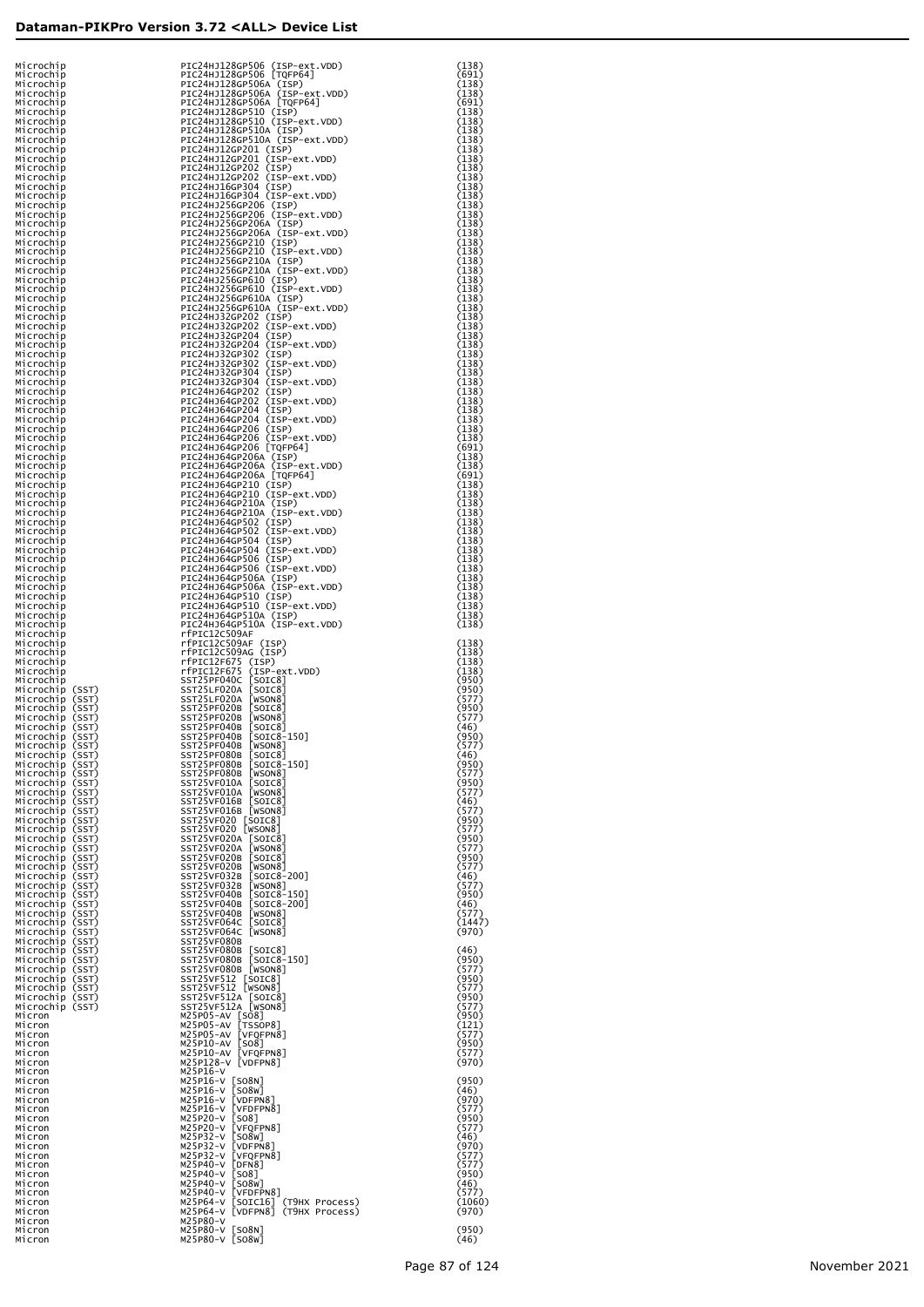| Micron<br>Micron<br>Micron<br>Micron                        | M25P80-V [VFDFPN8]<br>M25PE10-V (T9HX Process) [SO8N]<br>M25PE10-V (T9HX Process) [VFQFPN8]<br>M25PE16-V [SO8W]<br>M25PE16-V [VFQFPN8]                                                                                                                                                                     | (577)<br>(950)<br>(577)<br>(46) |
|-------------------------------------------------------------|------------------------------------------------------------------------------------------------------------------------------------------------------------------------------------------------------------------------------------------------------------------------------------------------------------|---------------------------------|
| Micron<br>Micron<br>Micron                                  | M25PE20-V (T9HX Process)<br>$\lfloor$ SO8N $\rfloor$<br>M25PE20-V (T9HX Process)<br>[VFQFPN8]                                                                                                                                                                                                              | (577)<br>(950)<br>(577)         |
| Micron<br>Micron                                            | [SO&N]<br>M25PE40-V (T9HX Process)<br>[SO8W]<br>M25PE40-V (T9HX Process)                                                                                                                                                                                                                                   | (950)<br>(46)                   |
| Micron<br>Micron                                            | M25PE40-V (T9HX Process) [VFQFPN8]<br>M25PE80-V (T9HX Process) [QFN8L]<br>M25PE80-V (T9HX Process) [QFN8L]<br>M25PE80-V (T9HX Process) [SO8N]<br>M25PE80-V (T9HX Process) [SO8W]                                                                                                                           | (577)<br>(577)                  |
| Micron<br>Micron                                            |                                                                                                                                                                                                                                                                                                            | (950)<br>(46)                   |
| Micron<br>Micron<br>Micron                                  | M25PE80-V (T9HX Process) [VFQFPN8]<br>M25PE80-V (T9HX Process) [VFQFPN8]<br>M25PX16-V [SO8W]                                                                                                                                                                                                               | (577)<br>(950)<br>(46)          |
| Micron<br>Micron                                            | [VFQFPN8]<br>M25PX16-V                                                                                                                                                                                                                                                                                     | (577)<br>(1060)                 |
| Micron<br>Micron                                            | M25PX32-V [SO16]<br>M25PX32-V [SO8W]<br>M25PX32-V [VFQFPN8]                                                                                                                                                                                                                                                | (46)<br>(577)                   |
| Micron<br>Micron                                            | M25PX64SOV [SO16]<br>M25PX64-V [VDFPN8]<br>"JFPN8"<br>M25PX80-V [SO8N]<br>M25PX80-V [SO8N]<br>M25PX80-V [SO8N]<br>M25Q00AA13G [SO1GW]<br>N25Q00AA13G [SO1GW]<br>N25Q00AA13G [SO1GW]<br>N25Q032A13E [DFN8 8x6]<br>N25Q032A13E [DFN8 8x6]<br>N25Q032A13E [SO8N]<br>N25Q032A13E [DFN8 8x6]<br>N25Q032A13E [DF | (1060)<br>(970)                 |
| Micron<br>Micron<br>Micron                                  |                                                                                                                                                                                                                                                                                                            | (950)<br>(46)                   |
| Micron<br>Micron                                            |                                                                                                                                                                                                                                                                                                            | (577)<br>(1060)                 |
| Micron<br>Micron                                            |                                                                                                                                                                                                                                                                                                            | (1060)<br>(577)                 |
| Micron<br>Micron                                            |                                                                                                                                                                                                                                                                                                            | (970)<br>(1060)<br>(950)        |
| Micron<br>Micron<br>Micron                                  |                                                                                                                                                                                                                                                                                                            | (46)<br>(577)                   |
| Micron<br>Micron                                            |                                                                                                                                                                                                                                                                                                            | (970)<br>(1060)                 |
| Micron<br>Micron                                            |                                                                                                                                                                                                                                                                                                            | (46)<br>(1060)                  |
| Micron<br>Micron                                            |                                                                                                                                                                                                                                                                                                            | (970)<br>(1060)                 |
| Micron<br>Micron<br>Micron                                  |                                                                                                                                                                                                                                                                                                            | (46)<br>(577)<br>(970)          |
| Micron<br>Micron                                            |                                                                                                                                                                                                                                                                                                            | (1060)<br>(970)                 |
| Micron<br>Micron                                            |                                                                                                                                                                                                                                                                                                            | (1060)<br>(970)                 |
| Micron<br>Micron                                            |                                                                                                                                                                                                                                                                                                            | (1060)<br>(46)                  |
| Micron<br>Micron<br>Micron                                  |                                                                                                                                                                                                                                                                                                            | (577)<br>(970)<br>(1060)        |
| Micron<br>Micron                                            |                                                                                                                                                                                                                                                                                                            | (970)<br>(1060)                 |
| Micron<br>Micron                                            |                                                                                                                                                                                                                                                                                                            | (970)<br>(1060)                 |
| Micron<br>Micron                                            |                                                                                                                                                                                                                                                                                                            | (46)<br>(577)                   |
| Micron<br>Micron<br>Micron                                  | N25Q128A33T<br>N25Q128A33T                                                                                                                                                                                                                                                                                 | (970)<br>(1060)<br>(970)        |
| Micron<br>Micron                                            | N25Q128A43B<br>N25Q128A43B                                                                                                                                                                                                                                                                                 | (1060)<br>(970)                 |
| Micron<br>Micron                                            | NOWN<br> V-PDFN8 8x6]<br> V-PDFN8 8x6]<br> SO16]<br> SO16]<br> VDFPN8 8x6]<br> SO8W]<br> SO8W]<br> SO8W]<br>N25Q128A43E<br>N25Q128A43E                                                                                                                                                                     | (1060)<br>(46)                  |
| Micron<br>Micron                                            | 2088 <br>  2088 <br>  2006 <br>  2006 <br>  2006 <br>  2006 <br>  2006 <br>  2006 <br>  2006 <br>  2006 <br>  2006 <br>  2006 <br>  2006 <br>  2006 <br>  2006 <br>  2006 <br>  2006 <br>  2006 <br>N25Q128A43E<br>N25Q128A43E<br>N25Q128A43T                                                              | (577)<br>(970)<br>(1060)        |
| Micron<br>Micron<br>Micron                                  | N25Q128A43T<br>N25Q256A13E                                                                                                                                                                                                                                                                                 | (970)<br>(970)                  |
| Micron<br>Micron                                            | N25Q256A23E<br>N25Q256A23E                                                                                                                                                                                                                                                                                 | (970)<br>(1060)                 |
| Micron<br>Micron                                            | N25Q256A33E<br>N25Q256A33E                                                                                                                                                                                                                                                                                 | (970)<br>(1060)                 |
| Micron<br>Micron<br>Micron                                  | [DFN8 8x6]<br>N25Q256A43E                                                                                                                                                                                                                                                                                  | (970)<br>(1060)<br>(970)        |
| Micron<br>Micron                                            |                                                                                                                                                                                                                                                                                                            | (1060)<br>(970)                 |
| Micron<br>Micron                                            | N250256443E [DFN8 8x6]<br>N250256443E [SOL6W]<br>N250312413G [DFN8 8x6]<br>N250512413G [DFN8 8x6]<br>N250512423G [DFN8 8x6]<br>N250512423G [DFN8 8x6]<br>N250512433G [DFN8 8x6]<br>N250512443G [DFN8 8x6]<br>N250512443G [DFN8 8x6]<br>N250512443G [DFN8                                                   | (1060)<br>(970)                 |
| Micron<br>Micron                                            |                                                                                                                                                                                                                                                                                                            | (1060)<br>(970)                 |
| Micron<br>Micron<br>Micron                                  |                                                                                                                                                                                                                                                                                                            | (1060)<br>(970)<br>(1060)       |
| Micron<br>Mitsubishi                                        | M6M80011                                                                                                                                                                                                                                                                                                   | (1060)                          |
| Mitsubishi<br>Mitsubishi                                    | M6M80021<br>M6M80041                                                                                                                                                                                                                                                                                       |                                 |
| MShine Technology<br>MShine Technology                      | MS25X10<br>MS25X10 [SOP8]<br>MS25X10 [TSSOP8]                                                                                                                                                                                                                                                              | (46)                            |
| MShine Technology<br>MShine Technology<br>MShine Technology | MS25X16<br>MS25X16 [SOP8]                                                                                                                                                                                                                                                                                  | (121)<br>(46)                   |
| MShine Technology<br>MShine Technology                      | MS25X20                                                                                                                                                                                                                                                                                                    | (46)                            |
| MShine Technology<br>MShine Technology                      | MS25X20 [SOP8]<br>MS25X20 [TSSOP8]<br>MS25X32                                                                                                                                                                                                                                                              | (121)                           |
| MShine Technology<br>MShine Technology                      | MS25X32 [SOP8]<br>MS25X40                                                                                                                                                                                                                                                                                  | (46)                            |
| MShine Technology<br>MShine Technology<br>MShine Technology | MS25X40 [SOP8]<br>MS25X512                                                                                                                                                                                                                                                                                 | (46)<br>(46)                    |
| MShine Technology<br>MShine Technology                      | MS25X512 [SOP8]<br>MS25X512 [TSSOP8]<br>MS25X80                                                                                                                                                                                                                                                            | (121)                           |
| MShine Technology<br>My-MS                                  | MS25X80 [SOP8]<br>MM24C01-3                                                                                                                                                                                                                                                                                | (46)                            |
| My-MS<br>My-MS                                              | MM24C01-3 [SOIC8]<br>MM24C02-3                                                                                                                                                                                                                                                                             | (950)                           |
| My-MS<br>My-MS<br>My-MS                                     | MM24C02-3 [SOIC8]<br>MM24C04-3<br>MM24C04-3 [SOIC8]                                                                                                                                                                                                                                                        | (950)<br>(950)                  |
| My-MS<br>My-MS                                              | MM24C08-2/3<br>MM24C08-2/3 [SOIC8]                                                                                                                                                                                                                                                                         | (950)                           |
| My-MS<br>My-MS                                              | MM24C16-2/3<br>MM24C16-2/3 [SOIC8]                                                                                                                                                                                                                                                                         | (950)                           |
| My-MS<br>My-MS                                              | MM24C32-2/3<br>MM24C32-2/3 [SOIC8]                                                                                                                                                                                                                                                                         | (950)                           |
| My-MS<br>My-MS<br>My-MS                                     | MM24C64-2/3<br>MM24C64-2/3 [SOIC8]<br>MM93C46-3                                                                                                                                                                                                                                                            | (950)                           |
| My-MS<br>My-MS                                              | MM93C46-3G [SOIC8]<br>MM93C46-3GR [SOIC8]                                                                                                                                                                                                                                                                  | (950)<br>(950)                  |
| My-MS<br>My-MS                                              | мм93с56-3<br>MM93C56-3G [SOIC8]                                                                                                                                                                                                                                                                            | (950)                           |
| My-MS                                                       | MM93C56-3GR [SOIC8]                                                                                                                                                                                                                                                                                        | (950)                           |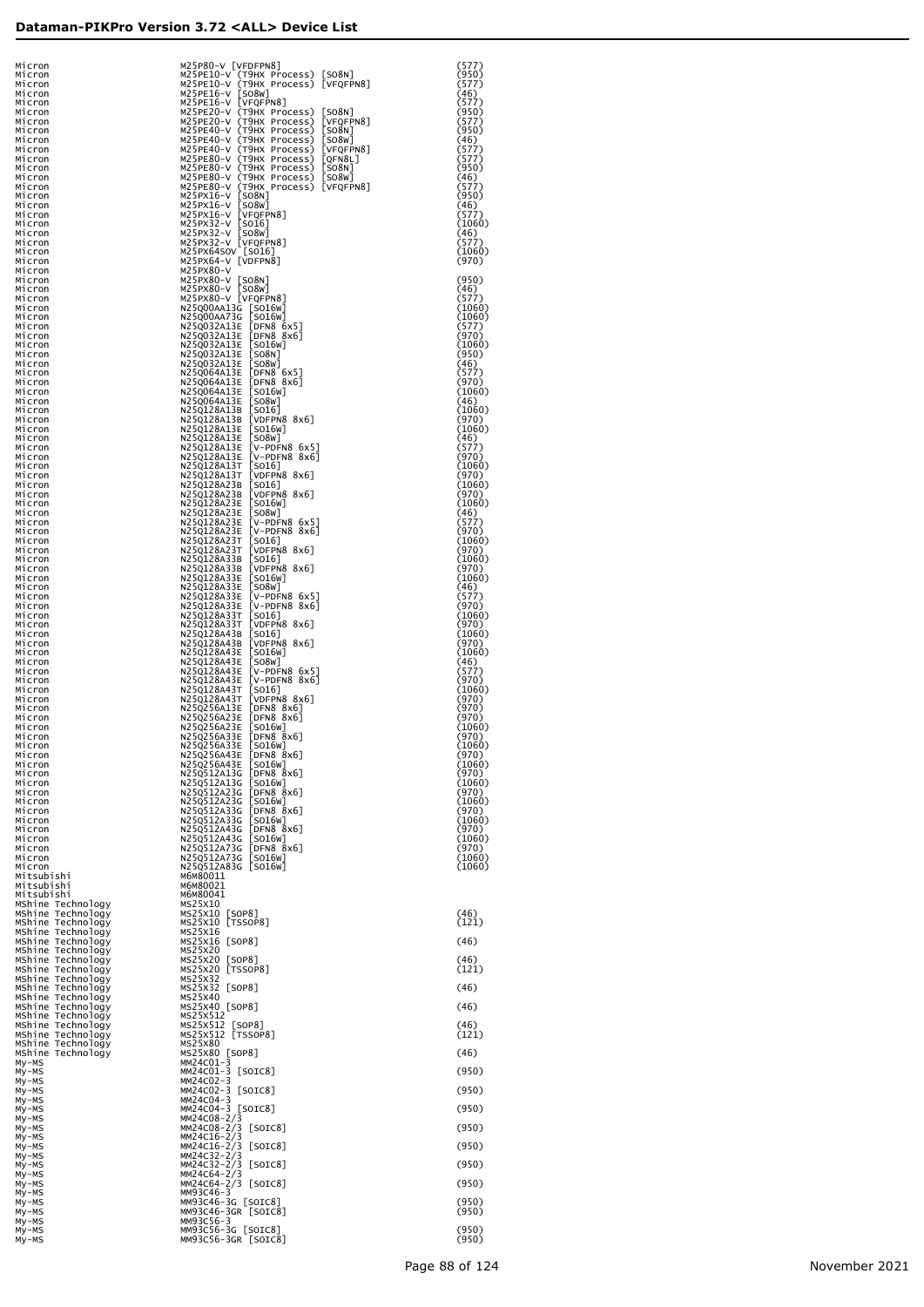| My-MS<br>My-MS                                                 | MM93C66-3<br>MM93C66-3G [SOIC8]                                  | (950)          |
|----------------------------------------------------------------|------------------------------------------------------------------|----------------|
| My-MS<br>Myson Technology                                      | MM93C66-3GR [SOIC8]<br>MTV24C08                                  | (950)          |
| Myson Technology<br>Myson Technology                           | MTV24C08 [SO8]<br>MTV24C08 [TSSOP8]                              | (950)<br>(121) |
| Myson Technology<br>Myson Technology                           | MTV24LC08<br>MTV24LC08 [SO8]                                     | (950)          |
| Myson Technology<br>Nantronics Semic.                          | MTV24LC08 [TSSOP8]<br>N25S16                                     | (121)          |
| Nantronics Semic.<br>Nantronics Semic.                         | N25S16 [SOIC8-150]<br>N25S16 [SOIC8-200]                         | (950)<br>(46)  |
| Nantronics Semic.<br>Nantronics Semic.                         | N25S16 [WSON8]<br>N25S32                                         | (577)          |
| Nantronics Semic.<br>Nantronics Semic.                         | N25S32 [SOIC8]<br>N25S32 [WSON8]                                 | (46)<br>(577)  |
| Nantronics Semic.<br>Nantronics Semic.                         | N25S80<br>N25S80 [SOIC8-150]                                     | (950)          |
| Nantronics Semic.<br>Nantronics Semic.                         | N25S80 [SOIC8-200]<br>N25S80 [WSON8]                             | (46)<br>(577)  |
| National Semicond.<br>National Semicond.<br>National Semicond. | 7002<br>77005MC<br>77007MC                                       |                |
| National Semicond.<br>National Semicond.                       | COP494<br>COP495                                                 |                |
| National Semicond.<br>National Semicond.                       | LM3549 [LLP24]<br>NM24C01                                        | (731)          |
| National Semicond.<br>National Semicond.                       | NM24C01 [SOIC8]<br>NM24C01 [TSSOP8]                              | (950)<br>(121) |
| National Semicond.<br>National Semicond.                       | <b>NM24C02</b><br>NM24C02 [SOIC8]                                | (950)          |
| National Semicond.<br>National Semicond.                       | NM24C02 [TSSOP8]<br>NM24C03                                      | (121)          |
| National Semicond.<br>National Semicond.                       | NM24C03 [SOIC8]<br>NM24C03 [TSSOP8]                              | (950)<br>(121) |
| National Semicond.<br>National Semicond.                       | <b>NM24C04</b><br>NM24C04 [SOIC8]                                | (950)          |
| National Semicond.<br>National Semicond.                       | NM24C04 [TSSOP8]<br><b>NM24C05</b>                               | (121)          |
| National Semicond.<br>National Semicond.                       | NM24C05 [SOIC8]<br>NM24C05 [TSSOP8]                              | (950)<br>(121) |
| National Semicond.<br>National Semicond.                       | <b>NM24C08</b><br>NM24C08 [SOIC8]                                | (950)          |
| National Semicond.<br>National Semicond.<br>National Semicond. | NM24C08 [TSSOP8]<br>NM24C09<br>NM24C09 [SOIC8]                   | (121)<br>(950) |
| National Semicond.<br>National Semicond.                       | NM24C09 [TSSOP8]<br>NM24C16                                      | (121)          |
| National Semicond.<br>National Semicond.                       | NM24C16 [SOIC8]<br>NM24C16 [TSSOP8]                              | (950)<br>(121) |
| National Semicond.<br>National Semicond.                       | NM24C17<br>NM24C17 [SOIC8]                                       | (950)          |
| National Semicond.<br>National Semicond.                       | NM24C17 [TSSOP8]<br>NM24C32                                      | (121)          |
| National Semicond.<br>National Semicond.                       | NM24C32 [SOIC8]<br>NM24C32 [TSSOP8]                              | (950)<br>(121) |
| National Semicond.<br>National Semicond.                       | NM24C65<br>NM24C65 [SOIC8]                                       | (950)          |
| National Semicond.<br>National Semicond.                       | NM24C65 [TSSOP8]<br>NM25C020                                     | (121)          |
| National Semicond.<br>National Semicond.                       | NM25C020 [SOIC8]<br>NM25C020 [TSSOP8]                            | (950)<br>(121) |
| National Semicond.<br>National Semicond.<br>National Semicond. | <b>NM25C04</b><br>NM25C04 [SOIC8]<br><b>NM25C040</b>             | (950)          |
| National Semicond.<br>National Semicond.                       | NM25C040 [SOIC8]<br>NM25C040 [TSSOP8]                            | (950)<br>(121) |
| National Semicond.<br>National Semicond.                       | NM25C041<br>NM25C041 [SOIC8]                                     | (950)          |
| National Semicond.<br>National Semicond.                       | NM25C160                                                         | (950)          |
| National Semicond.<br>National Semicond.                       | NM25C160 [SOIC8]<br>NM25C160 [TSSOP8]<br><b>NM25C640</b>         | (121)          |
| National Semicond.<br>National Semicond.                       | NM25C640 [SOIC8]<br>NM93C06                                      | (950)          |
| National Semicond.<br>National Semicond.                       | NM93C06 [SOIC8]<br>NM93C06 [TSSOP8]                              | (950)<br>(121) |
| National Semicond.<br>National Semicond.                       | NM93C06L<br>NM93CO6L [SOIC8]<br>NM93CO6L [TSSOP8]                | (950)          |
| National Semicond.<br>National Semicond.<br>National Semicond. | NM93C13                                                          | (121)          |
| National Semicond.<br>National Semicond.                       | NM93C13 [SOIC8]<br>NM93C14<br>NM93C14 [SOIC8]                    | (950)<br>(950) |
| National Semicond.<br>National Semicond.                       | NM93C46<br>NM93C46 [SOIC8]                                       | (950)          |
| National Semicond.<br>National Semicond.                       | NM93C46 [TSSOP8]<br>NM93C46L                                     | (121)          |
| National Semicond.<br>National Semicond.                       | NM93C46L [SOIC8]<br>NM93C46L [TSSOP8]                            | (950)<br>(121) |
| National Semicond.<br>National Semicond.                       | NM93C56<br>NM93C56 [SOIC8]                                       | (950)          |
| National Semicond.<br>National Semicond.                       | NM93C56 [TSSOP8]<br>NM93C56A (x16)                               | (121)          |
| National Semicond.<br>National Semicond.                       | NM93C56A (x16)<br>[SO8]<br>NM93C56A (x16) [TSSOP8]               | (950)<br>(121) |
| National Semicond.<br>National Semicond.                       | NM93C56A (x8)<br>NM93C56A (x8)<br>[508]                          | (950)          |
| National Semicond.<br>National Semicond.<br>National Semicond. | NM93C56A (x8) [TSSOP8]<br><b>NM93C56L</b>                        | (121)<br>(950) |
| National Semicond.<br>National Semicond.                       | NM93C56L [SOIC8]<br>NM93C56L [TSSOP8]<br><b>NM93C66</b>          | (121)          |
| National Semicond.<br>National Semicond.                       | NM93C66 [SOIC8]<br>NM93C66 [TSSOP8]                              | (950)<br>(121) |
| National Semicond.<br>National Semicond.                       | NM93C66A (x16)<br>NM93C66A (x16)<br>[SO8]                        | (950)          |
| National Semicond.<br>National Semicond.                       | NM93C66A (x16) [TSSOP8]<br>NM93C66A (x8)                         | (121)          |
| National Semicond.<br>National Semicond.                       | [508]<br>NM93C66A (x8)<br>NM93C66A (x8) [TSSOP8]                 | (950)<br>(121) |
| National Semicond.<br>National Semicond.                       | NM93C66L<br>NM93C66L [SOIC8]                                     | (950)          |
| National Semicond.<br>National Semicond.                       | NM93C66L [TSSOP8]<br><b>NM93C86A</b>                             | (121)          |
| National Semicond.<br>National Semicond.<br>National Semicond. | NM93C86A (x8)<br>NM93C86A (x8) [SOIC8]<br>NM93C86A (x8) [TSSOP8] | (950)<br>(121) |
| National Semicond.<br>National Semicond.                       | NM93C86A [SOIC8]<br>NM93C86A [TSSOP8]                            | (950)<br>(121) |
| National Semicond.<br>National Semicond.                       | NM93CS06                                                         | (950)          |
| National Semicond.<br>National Semicond.                       | NM93CS06 [SOIC8]<br>NM93CS06 [TSSOP8]<br>NM93CS46                | (121)          |
| National Semicond.<br>National Semicond.                       | NM93CS46 [SOIC8]<br>NM93CS46 [TSSOP8]                            | (950)<br>(121) |
| National Semicond.                                             | NM93CS56                                                         |                |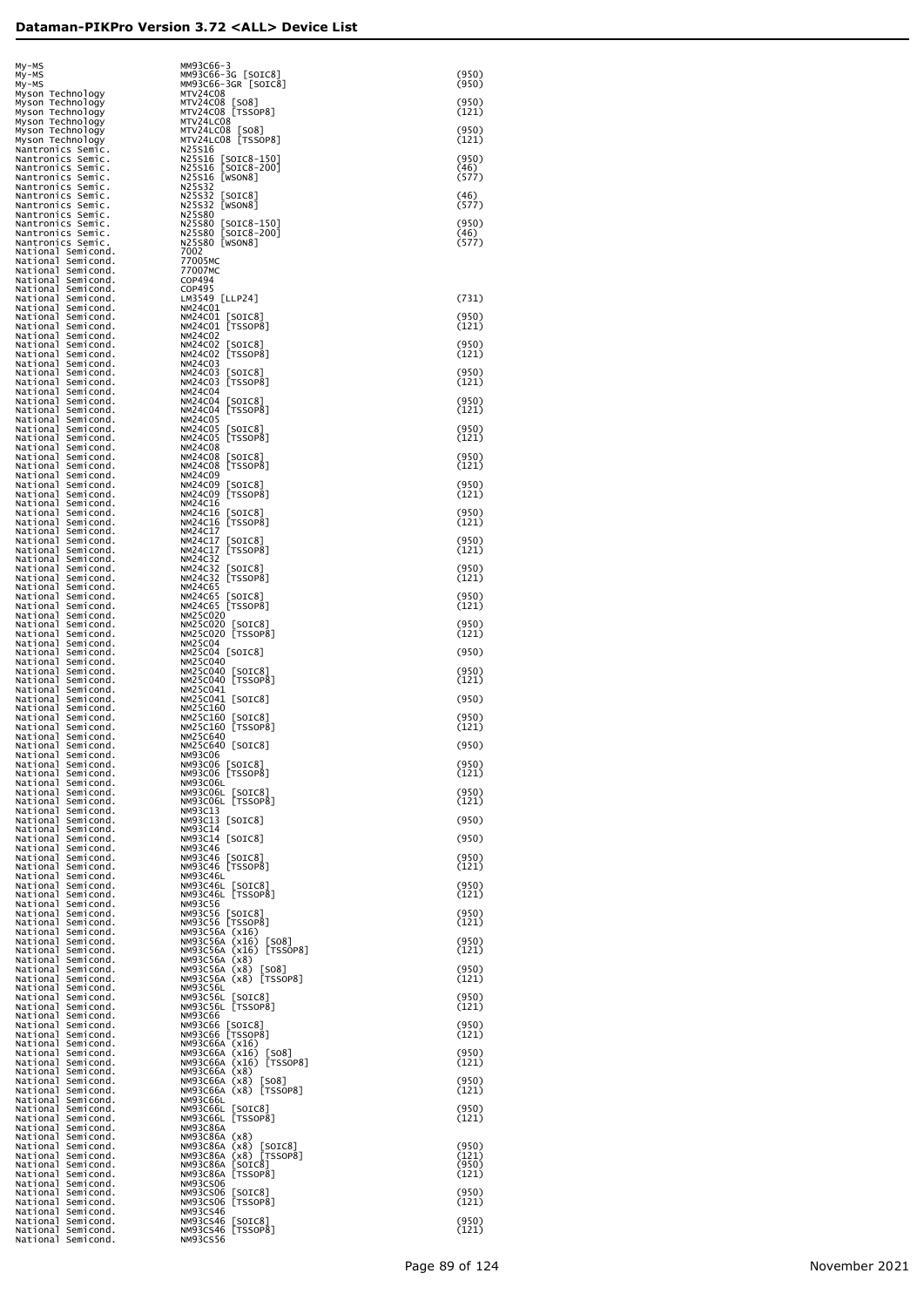| National Semicond.                       |                                                                                                                                                                                                                                                                                         | (950)           |
|------------------------------------------|-----------------------------------------------------------------------------------------------------------------------------------------------------------------------------------------------------------------------------------------------------------------------------------------|-----------------|
| National Semicond.<br>National Semicond. | NM93CS56 [TSSOP8]                                                                                                                                                                                                                                                                       | (121)           |
| National Semicond.                       |                                                                                                                                                                                                                                                                                         | (950)           |
| National Semicond.<br>National Semicond. | NM93CS56 [SOTC8]<br>NM93CS56 [TSSOP8<br>NM93CS56 [TSSOP8<br>NM93CS66 [SOTC8]<br>NM93CS66 [TSSOP8<br>NM93S46<br>NM93S56<br>NM93356<br>NM93356<br>NM93356<br>NM93356<br>NM9306 [SOTC8]<br>NMC93213<br>NMC93113<br>NMC9314<br>NMC93CS6<br>NMC93CC6<br>NMC93CC6<br>NMC<br>NM93CS66 [TSSOP8] | (121)           |
| National Semicond.                       |                                                                                                                                                                                                                                                                                         |                 |
| National Semicond.<br>National Semicond. |                                                                                                                                                                                                                                                                                         |                 |
| National Semicond.                       |                                                                                                                                                                                                                                                                                         |                 |
| National Semicond.<br>National Semicond. |                                                                                                                                                                                                                                                                                         | (950)           |
| National Semicond.                       |                                                                                                                                                                                                                                                                                         |                 |
| National Semicond.<br>National Semicond. |                                                                                                                                                                                                                                                                                         |                 |
| National Semicond.                       |                                                                                                                                                                                                                                                                                         |                 |
| National Semicond.                       |                                                                                                                                                                                                                                                                                         |                 |
| National Semicond.<br>National Semicond. |                                                                                                                                                                                                                                                                                         |                 |
| National Semicond.                       |                                                                                                                                                                                                                                                                                         |                 |
| National Semicond.<br>National Semicond. |                                                                                                                                                                                                                                                                                         |                 |
| National Semicond.                       |                                                                                                                                                                                                                                                                                         |                 |
| National Semicond.<br>National Semicond. |                                                                                                                                                                                                                                                                                         |                 |
| National Semicond.                       |                                                                                                                                                                                                                                                                                         |                 |
| <b>NCR</b><br><b>NCR</b>                 |                                                                                                                                                                                                                                                                                         |                 |
| <b>NEC</b>                               | uPD6252                                                                                                                                                                                                                                                                                 |                 |
| <b>NEC</b><br>NEC                        | uPD6253<br>uPD6254                                                                                                                                                                                                                                                                      |                 |
| Nexflash                                 | NX25B40 [SOIC8]                                                                                                                                                                                                                                                                         | (950)           |
| Nexflash<br>Nexflash                     | NX25P10<br>[SOIC8]<br>NX25P16 [MLP8]                                                                                                                                                                                                                                                    | (950)<br>(970)  |
| Nexflash                                 | NX25P16 [SOIC8-200]<br>NX25P20 [SOIC8]                                                                                                                                                                                                                                                  | (46)            |
| Nexflash<br>Nexflash                     | NX25P32 [MLP8]                                                                                                                                                                                                                                                                          | (950)<br>(970)  |
| Nexflash                                 | NX25P40 [SOIC8]                                                                                                                                                                                                                                                                         | (950)           |
| Nexflash<br>Nexflash                     | NX25P80 [MLP8]<br>NX25P80 [SOIC8-200]                                                                                                                                                                                                                                                   | (577)<br>(46)   |
| Nik Microelectr.                         | 24LC02                                                                                                                                                                                                                                                                                  |                 |
| Nik Microelectr.<br>Numonyx              |                                                                                                                                                                                                                                                                                         | (950)<br>(950)  |
| Numonyx                                  | M25P05-AV [TSSOP8]                                                                                                                                                                                                                                                                      | (121)           |
| Numonyx<br>Numonyx                       | M25P05-AV [VFQFPN8]<br>M25P10-AV [SO8]                                                                                                                                                                                                                                                  | (577)<br>(950)  |
| Numonyx                                  | M25P10-AV [VFQFPN8]                                                                                                                                                                                                                                                                     | (577)           |
| Numonyx<br>Numonyx                       | M25P128-V [VDFPN8]<br>M25P16-V                                                                                                                                                                                                                                                          | (970)           |
| Numonyx                                  | M25P16-V [SO8N]                                                                                                                                                                                                                                                                         | (950)           |
| Numonyx<br>Numonyx                       | M25P16-V [SO8W]<br>M25P16-V [VDFPN8]                                                                                                                                                                                                                                                    | (46)<br>(970)   |
| Numonyx                                  | M25P16-V [VFQFPN8]                                                                                                                                                                                                                                                                      | (577)           |
| Numonyx<br>Numonyx                       | M25P20-V [QFN8L]<br>M25P20-V [SO8]                                                                                                                                                                                                                                                      | (577)<br>(950)  |
| Numonyx                                  | M25P20-V [VFQFPN8]<br>M25P32-V [SO8W]                                                                                                                                                                                                                                                   | (577)           |
| Numonyx<br>Numonyx                       | M25P32-V [VDFPN8]                                                                                                                                                                                                                                                                       | (46)<br>(970)   |
| Numonyx                                  | M25P32-V [VFQFPN8]<br>M25P40-V [DFN8]                                                                                                                                                                                                                                                   | (577)<br>(577)  |
| Numonyx<br>Numonyx                       | M25P40-V [SO8]                                                                                                                                                                                                                                                                          | (950)           |
| Numonyx                                  | M25P40-V [SO8W]<br>M25P40-V [VFQFPN8]                                                                                                                                                                                                                                                   | (46)<br>(577)   |
| Numonyx<br>Numonyx                       | M25P64-V [VDFPN8]                                                                                                                                                                                                                                                                       | (970)           |
| Numonyx                                  | M25P64-V [VDFPN8] (T9HX Process)<br>M25P80-V                                                                                                                                                                                                                                            | (970)           |
| Numonyx<br>Numonyx                       | M25P80-V [SO8N]                                                                                                                                                                                                                                                                         | (950)           |
| Numonyx                                  | M25P80-V [SO8W]<br>M25P80-V [VFQFPN8]                                                                                                                                                                                                                                                   | (46)<br>(577)   |
| Numonyx<br>Numonyx                       | M25PE10-V (T9HX Process) [MLP8]                                                                                                                                                                                                                                                         | (577)           |
| Numonyx                                  | M25PE10-V (T9HX Process) [SO8N]<br>M25PE16-V [SO8W]                                                                                                                                                                                                                                     | (950)<br>(46)   |
| Numonyx<br>Numonyx                       | M25PE16-V [VFQFPN8]                                                                                                                                                                                                                                                                     | (577)           |
| Numonyx<br>Numonyx                       | M25PE20-V (T9HX Process) [MLP8]<br>M25PE20-V (T9HX Process)<br>$\lceil$ SO $8$ N $\rfloor$                                                                                                                                                                                              | (577)<br>(950)  |
| Numonyx                                  | M25PE40-V (T9HX Process)<br>LMLP8                                                                                                                                                                                                                                                       | (577)           |
| Numonyx<br>Numonyx                       | M25PE40-V (T9HX Process)<br>[SO8N]<br>M25PE40-V (T9HX Process)<br>[508W]                                                                                                                                                                                                                | (950)<br>(46)   |
| Numonyx                                  | M25PE80-V (T9HX Process)<br>[MLP8]                                                                                                                                                                                                                                                      | (577)           |
| Numonyx<br>Numonyx                       | M25PE80-V (T9HX Process)<br>[QFN8L]<br>M25PE80-V (T9HX Process) [SO8N]                                                                                                                                                                                                                  | (577)<br>(950)  |
| Numonyx                                  | M25PE80-V (T9HX Process) [SO8W]                                                                                                                                                                                                                                                         | (46)            |
| Numonyx<br>Numonyx                       | M25PX16-V [SO8N]<br>[SO8W]<br>M25PX16-V                                                                                                                                                                                                                                                 | (950)<br>(46)   |
| Numonyx                                  | [VFQFPN8]<br>M25PX16-V                                                                                                                                                                                                                                                                  | (577)           |
| Numonyx<br>Numonyx                       | M25PX32-V [SO8W]<br>M25PX32-V [VFQFPN8]                                                                                                                                                                                                                                                 | (46)<br>(577)   |
| Numonyx                                  | M25PX64-V [VDFPN8]                                                                                                                                                                                                                                                                      | (970)           |
| Numonyx<br>Numonyx                       | M25PX80-V<br>M25PX80-V [SO8N]                                                                                                                                                                                                                                                           | (950)           |
| Numonyx                                  | M25PX80-V [SO8W]                                                                                                                                                                                                                                                                        | (46)            |
| Numonyx<br>Numonyx                       | M25PX80-V [VFQFPN8]<br>N25Q032Ax3E [SO8N]                                                                                                                                                                                                                                               | (577)<br>(950)  |
| Numonyx                                  | [508W]<br>N25Q032Ax3E                                                                                                                                                                                                                                                                   | (46)            |
| Numonyx<br>Numonyx                       | N25Q032Ax3E<br>[VDFPN8 6x5]<br>[VDFPN8 8x6]<br>N25Q032Ax3E                                                                                                                                                                                                                              | (577)<br>(970)  |
| Numonyx                                  | [SO8N]<br>N25Q064Ax3E                                                                                                                                                                                                                                                                   | (950)           |
| Numonyx<br>Numonyx                       | [508W]<br>N25Q064Ax3E<br>N25Q064Ax3E [VDFPN8 6x5]                                                                                                                                                                                                                                       | (46)<br>(577)   |
| Numonyx                                  | N25Q064Ax3E [VDFPN8 8x6]                                                                                                                                                                                                                                                                | (970)           |
| Numonyx<br>Numonyx                       | N25Q128A13B [VDFPN8 8x6]<br>N25Q128A23B [VDFPN8 8x6]                                                                                                                                                                                                                                    | (970)<br>(970)  |
| Numonyx                                  | N25Q128A33B [VDFPN8 8x6]                                                                                                                                                                                                                                                                | (970)           |
| Numonyx<br>Numonyx                       | N25Q128A43B [VDFPN8 8x6]<br>N25Q128Ax3E [SO8W]                                                                                                                                                                                                                                          | (970)<br>(46)   |
| Numonyx                                  | N25Q128Ax3E [VDFPN8]                                                                                                                                                                                                                                                                    | (970)           |
| Numonyx<br>Numonyx                       | [VDFPN8]<br>N25Q128Ax3T<br>N25Q256A13E [VDFPN8]                                                                                                                                                                                                                                         | (970)<br>(970)  |
| Numonyx                                  | N25Q256A23E<br>[SO16]                                                                                                                                                                                                                                                                   | (1060)          |
| Numonyx<br>Numonyx                       | N25Q256A23E<br>[VDFPN8]<br>N25Q256A33E<br>[SO16]                                                                                                                                                                                                                                        | (970)<br>(1060) |
| Numonyx                                  | N25Q256A33E<br>[VDFPN8]                                                                                                                                                                                                                                                                 | (970)           |
| Numonyx<br>Numonyx                       | [SO16]<br>N25Q256A43E<br>N25Q256A43E [VDFPN8]                                                                                                                                                                                                                                           | (1060)<br>(970) |
| Numonyx                                  | QB25F016S33B<br>[SOIC8]                                                                                                                                                                                                                                                                 | (46)            |
| Numonyx<br>Numonyx                       | [SOIC8]<br>QB25F016S33T<br>QH25F016S33B<br>[SOIC8]                                                                                                                                                                                                                                      | (46)<br>(46)    |
| Numonyx                                  | QH25F016S33T [SOIC8]                                                                                                                                                                                                                                                                    | (46)            |
| <b>NXP</b><br><b>NXP</b>                 | PCA24S08 [SO8]<br>PCA24S08 [TSSOP8]                                                                                                                                                                                                                                                     | (950)<br>(605)  |
| <b>NXP</b><br><b>NXP</b>                 | PCA24S08A [SO8]<br>PCA24S08A [TSSOP8]                                                                                                                                                                                                                                                   | (950)<br>(605)  |
| <b>NXP</b>                               | PCA8581/C                                                                                                                                                                                                                                                                               |                 |
| <b>NXP</b><br><b>NXP</b>                 | PCA8581/C [SOIC8]<br>PCA8582C-2                                                                                                                                                                                                                                                         | (950)           |
| <b>NXP</b>                               | PCA8582C-2 [SOIC8]                                                                                                                                                                                                                                                                      | (950)           |
| <b>NXP</b>                               | <b>PCB2421</b>                                                                                                                                                                                                                                                                          |                 |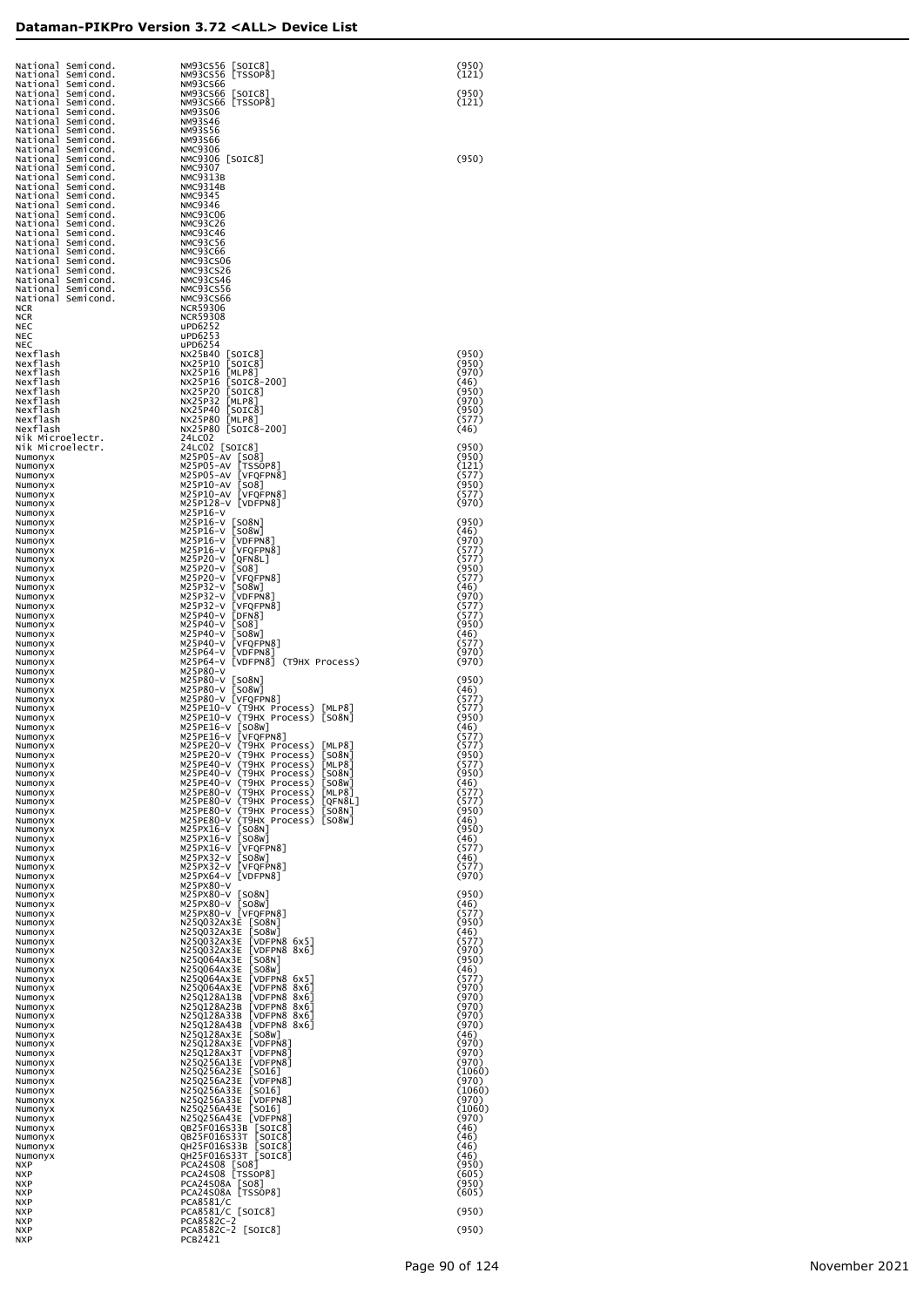| NXP                                        | ۲ı<br>.FOJIUZL<br>-2                                      |
|--------------------------------------------|-----------------------------------------------------------|
| <b>NXP</b><br><b>NXP</b>                   | PCF85102C-2<br>PCF85103C-2                                |
| <b>NXP</b>                                 | PCF85103C-2                                               |
| <b>NXP</b>                                 | PCF85116-3                                                |
| <b>NXP</b>                                 | PCF85116-3<br>C                                           |
| <b>NXP</b>                                 | PCF8582C-2                                                |
| <b>NXP</b>                                 | PCF8582C-2<br>PCF8594C-2<br>PCF8594C-2<br>PCF8598C-2<br>C |
| <b>NXP</b>                                 |                                                           |
| <b>NXP</b>                                 | C                                                         |
| <b>NXP</b>                                 |                                                           |
| <b>NXP</b>                                 | PCF8598C-2<br>Г                                           |
| <b>NXP</b>                                 | SE97<br>[HVSON8                                           |
| <b>NXP</b>                                 | <b>SE97</b><br>[TSSOP8                                    |
| OKI<br>окт                                 | MR44V064A<br>[S<br>[S<br>MR45V032A                        |
| OKI                                        | MR45V256A<br>[s                                           |
| OKI                                        | MSM16811                                                  |
| OKI                                        | (x8<br>MSM16811                                           |
| окт                                        | (x8)<br>MSM16811                                          |
| окт                                        | MSM16811<br>[SO                                           |
| окт                                        | MSM16811P                                                 |
| окт                                        | MSM16812                                                  |
| окт                                        | MSM16812<br>(x8                                           |
| окт                                        | (x8<br>MSM16812                                           |
| окт                                        | MSM16812<br>۲s٥                                           |
| окт                                        | MSM16851P                                                 |
| окт                                        | MSM16851P<br>(x)                                          |
| окт                                        | MSM16851P                                                 |
| окт                                        | [s<br>MSM16851P                                           |
| окт                                        | MSM16911                                                  |
| окт                                        | (x8<br>MSM16911                                           |
| окт                                        | (x8<br>MSM16911<br>MSM16911                               |
| окт                                        | [so<br>MSM16912                                           |
| окт<br>окт                                 | (x8<br>MSM16912                                           |
| окт                                        | (x8<br>MSM16912                                           |
| окт                                        | [so<br>MSM16912                                           |
| окт                                        | MSM16951                                                  |
| окт                                        | MSM16951<br>(x8                                           |
| OKI                                        | MSM16951<br>(x8                                           |
| окт                                        | MSM16951<br>[so                                           |
| Semiconductor<br>ΟN                        | CAT1021                                                   |
| ΟN<br>Semiconductor                        | CAT1021<br>[MSO                                           |
| ΟN<br>Semiconductor                        | CAT1021<br>SOI                                            |
| ON<br>Semiconductor                        | CAT1021<br>[TSS                                           |
| ΟN<br>Semiconductor                        | CAT1022                                                   |
| ΟN<br>Semiconductor                        | CAT1022<br>[MSO                                           |
| ΟN<br>Semiconductor                        | CAT1022<br>SOI]                                           |
| ΟN<br>Semiconductor                        | CAT1022<br>[TSS                                           |
| ΟN<br>Semiconductor<br>ΟN<br>Semiconductor | CAT1023<br>CAT1023<br>[MSO                                |
| ΟN<br>Semiconductor                        | CAT1023<br>SOI]                                           |
| ΟN<br>Semiconductor                        | CAT1023<br>[TSS                                           |
| ΟN<br>Semiconductor                        | CAT1024                                                   |
| ΟN<br>Semiconductor                        | CAT1024<br>[MSO                                           |
| ΟN<br>Semiconductor                        | CAT1024<br>SOI]                                           |
| ΟN<br>Semiconductor                        | CAT1024<br>[TSS                                           |
| ΟN<br>Semiconductor                        | CAT1025                                                   |
| ΟN<br>Semiconductor                        | CAT1025<br>[MSO                                           |
| ΟN<br>Semiconductor                        | CAT1025<br>SOI                                            |
| ΟN<br>Semiconductor                        | CAT1025<br>[TSS                                           |
| ΟN<br>Semiconductor<br>ΟN<br>Semiconductor | CAT1026<br>CAT1026<br>[MSO                                |
| ΟN<br>Semiconductor                        | CAT1026<br>SOI]                                           |
| ΟN<br>Semiconductor                        | CAT1026<br>[TSS                                           |
| ΟN<br>Semiconductor                        | CAT1027                                                   |
| ON<br>Semiconductor                        | CAT1027<br>[MSO                                           |
| ON<br>Semiconductor                        | CAT1027<br>SOI]                                           |
| ON<br>Semiconductor                        | CAT1027<br>[TSS                                           |
| ON<br>Semiconductor                        | CAT1161                                                   |
| OΝ<br>Semiconductor                        | CAT1161<br>[SOI                                           |
| ΟN<br>Semiconductor                        | CAT1162                                                   |
| ΟN<br>Semiconductor                        | [SOI<br>CAT1162                                           |
| ON<br>Semiconductor                        | CAT1163                                                   |
| OΝ<br>Semiconductor                        | CAT1163<br>  SOI                                          |
| OΝ<br>Semiconductor                        | (x1<br>CAT13001                                           |
| ΟN<br>Semiconductor                        | (x8<br>CAT13001                                           |
| ΟN<br>Semiconductor                        | CAT13004<br>(x1                                           |
| OΝ<br>Semiconductor                        | CAT13004<br>(x8<br>CAT13008<br>(x1                        |
| OΝ<br>Semiconductor<br>OΝ<br>Semiconductor | CAT13008<br>(x8                                           |
| OΝ<br>Semiconductor                        | CAT13016<br>(x1                                           |
| OΝ<br>Semiconductor                        | CAT13016<br>(x8                                           |
| OΝ<br>Semiconductor                        | CAT1320                                                   |
| OΝ<br>Semiconductor                        | CAT1320<br>[SOI                                           |
| OΝ<br>Semiconductor                        | CAT1320<br> TSS                                           |
| OΝ<br>Semiconductor                        | CAT1321                                                   |
| OΝ<br>Semiconductor                        | CAT1321<br>[SOI                                           |
| OΝ<br>Semiconductor                        | CAT1321<br>[TSS                                           |
| OΝ<br>Semiconductor                        | CAT14002<br>۲s٥                                           |
| OΝ<br>Semiconductor                        | CAT14004<br>[SO                                           |
| OΝ<br>Semiconductor                        | CAT14008<br>so                                            |
| OΝ<br>Semiconductor<br>OΝ<br>Semiconductor | CAT14016<br>LS0<br>CAT1640                                |
| OΝ<br>Semiconductor                        | CAT1640<br>[SOI                                           |
| OΝ<br>Semiconductor                        | CAT1640<br>[⊤SS                                           |
| OΝ<br>Semiconductor                        | CAT1641                                                   |
| OΝ<br>Semiconductor                        | CAT1641<br>[SOI                                           |
| OΝ<br>Semiconductor                        | CAT1641<br>[⊤SS                                           |
| OΝ<br>Semiconductor                        | CAT24AA01<br>[s                                           |
| OΝ<br>Semiconductor                        | Ļs<br>CAT24AA02                                           |
| OΝ<br>Semiconductor                        | Ļs<br>CAT24AA04                                           |
| OΝ<br>Semiconductor                        | CAT24AA08<br>[s<br>CAT24AA16                              |
| OΝ<br>Semiconductor<br>OΝ<br>Semiconductor | [s<br>CAT24C01                                            |
| OΝ<br>Semiconductor                        | CAT24C01<br>[MS                                           |
| OΝ<br>Semiconductor                        | CAT24C01<br>so                                            |
| OΝ<br>Semiconductor                        | CAT24C01<br>[TS                                           |
| OΝ<br>Semiconductor                        | CAT24C02                                                  |
| OΝ<br>Semiconductor                        | CAT24C02<br>[MS                                           |
| OΝ<br>Semiconductor                        | CAT24C02<br>so                                            |
| OΝ<br>Semiconductor                        | CAT24C02<br>[TS                                           |
| OΝ<br>Semiconductor                        | CAT24C03                                                  |
| OΝ<br>Semiconductor                        | CAT24C03<br>LS0                                           |
| ΟN<br>Semiconductor                        | CAT24C03<br>[TS                                           |
| OΝ<br>Semiconductor                        | CAT24C04                                                  |
| OΝ<br>Semiconductor<br>OΝ<br>Semiconductor | CAT24C04<br>Гмs<br>CAT24C04<br>so                         |
| OΝ<br>Semiconductor                        | CAT24C04<br>[TS                                           |
| OΝ<br>Semiconductor                        | CAT24C05                                                  |
| OΝ<br>Semiconductor                        | CAT24C05<br>[SO                                           |
|                                            |                                                           |

| <b>NXP</b>               |                                   | PCB2421 [SOIC8]<br>PCF85102C-2                                                                        | (950)           |
|--------------------------|-----------------------------------|-------------------------------------------------------------------------------------------------------|-----------------|
| <b>NXP</b><br><b>NXP</b> |                                   | PCF85102C-2<br>$\lfloor$ SOIC $8$ ]                                                                   | (950)           |
| <b>NXP</b><br><b>NXP</b> |                                   | PCF85103C-2<br>PCF85103C-2 [SOIC8]                                                                    | (950)           |
| <b>NXP</b>               |                                   | PCF85116-3                                                                                            | (950)           |
| <b>NXP</b><br><b>NXP</b> |                                   | PCF85116-3<br>$\lfloor$ SOIC8]<br>PCF8582C-2                                                          |                 |
| <b>NXP</b><br><b>NXP</b> |                                   | PCF8582C-2<br>$\lfloor$ SOIC8]<br>PCF8594C-2                                                          | (950)           |
| <b>NXP</b>               |                                   | PCF8594C-2 [SOIC8]<br>PCF8598C-2                                                                      | (950)           |
| <b>NXP</b><br><b>NXP</b> |                                   | PCF8598C-2 [SOIC8]                                                                                    | (950)           |
| <b>NXP</b><br><b>NXP</b> |                                   | SE97 [HVSON8]<br>SE97   TSSOP8                                                                        | (1420)<br>(121) |
| OKI<br>OKI               |                                   | MR44V064A [SOP8]<br>MR45V032A [SOP8]                                                                  | (950)<br>(950)  |
| OKI                      |                                   | MR45V256A [SOP8]                                                                                      | (950)           |
| OKI<br>OKI               |                                   | MSM16811<br>MSM16811 (x8)                                                                             |                 |
| OKI<br>OKI               |                                   | MSM16811 (x8) [SOP8]<br>MSM16811 [SOP8]                                                               | (950)<br>(950)  |
| OKI                      |                                   | MSM16811P                                                                                             |                 |
| OKI<br>OKI               |                                   | MSM16812<br>MSM16812<br>(x8)                                                                          |                 |
| OKI<br>OKI               |                                   | MSM16812 (x8) [SOP8]<br>MSM16812 [SOP8]                                                               | (950)<br>(950)  |
| OKI<br>OKI               |                                   | MSM16851P<br>MSM16851P<br>(x8)                                                                        |                 |
| OKI                      |                                   | MSM16851P (x8) [SOP8]                                                                                 | (950)           |
| OKI<br>OKI               |                                   | MSM16851P [SOP8]<br>MSM16911                                                                          | (950)           |
| OKI<br>OKI               |                                   | MSM16911 (x8)<br>MSM16911 (x8) [SOP8]                                                                 | (950)           |
| OKI<br>OKI               |                                   | MSM16911 [SOP8]<br>MSM16912                                                                           | (950)           |
| OKI                      |                                   | MSM16912<br>(x8)                                                                                      |                 |
| OKI<br>OKI               |                                   | MSM16912 (x8) [SOP8]<br>MSM16912<br>$[$ SOP $8$ $]$                                                   | (950)<br>(950)  |
| OKI<br>OKI               |                                   | MSM16951<br>MSM16951 (x8)                                                                             |                 |
| OKI<br><b>OKT</b>        |                                   | MSM16951 (x8) [SOP8]                                                                                  | (950)           |
| ON                       | Semiconductor                     | MSM16951 [SOP8]<br>CAT1021                                                                            | (950)           |
| ON<br>ON                 | Semiconductor<br>Semiconductor    | CAT1021 [MSOP8]<br>CAT1021 [SOIC8]<br>CAT1021 [TSSOP8]                                                | (605)<br>(950)  |
| ON<br>ON                 | Semiconductor<br>Semiconductor    | CAT1022                                                                                               | (121)           |
| ON                       | Semiconductor                     | CAT1022                                                                                               | (605)           |
| ON<br>ON                 | Semiconductor<br>Semiconductor    | [MSOP8]<br>[SOIC8]<br>[TSSOP8]<br>CAT1022<br>CAT1022                                                  | (950)<br>(121)  |
| ON<br>ON                 | Semiconductor<br>Semiconductor    | CAT1023<br>CAT1023                                                                                    | (605)           |
| ON<br>ON                 | Semiconductor<br>Semiconductor    | [MSOP8]<br>[SOIC8]<br>[TSSOP8]<br>CAT1023<br>CAT1023                                                  | (950)<br>(121)  |
| ON                       | Semiconductor                     | CAT1024                                                                                               |                 |
| ON<br>ON                 | Semiconductor<br>Semiconductor    | CAT1024<br>[MSOP8]<br>[SOIC8]<br>CAT1024                                                              | (605)<br>(950)  |
| ON<br>ON                 | Semiconductor<br>Semiconductor    | [TSSOP8]<br>CAT1024<br>CAT1025                                                                        | (121)           |
| ON<br>ON                 | Semiconductor<br>Semiconductor    | CAT1025<br>[MSOP8]<br>[SOIC8]<br>[TSSOP8]<br>CAT1025                                                  | (605)<br>(950)  |
| ON                       | Semiconductor                     | CAT1025                                                                                               | (121)           |
| ON<br>ON                 | Semiconductor<br>Semiconductor    | CAT1026<br>CAT1026                                                                                    | (605)           |
| ON<br>ON                 | Semiconductor<br>Semiconductor    | [MSOP8]<br>[SOIC8]<br>[TSSOP8]<br>CAT1026<br>CAT1026                                                  | (950)<br>(121)  |
| ON<br>ON                 | Semiconductor<br>Semiconductor    | CAT1027<br>CAT1027<br>[MSOP8]                                                                         | (605)           |
| ON                       | Semiconductor                     | CAT1027<br>[SOIC8]<br>[TSSOP8]                                                                        | (950)           |
| ON<br>ON                 | Semiconductor<br>Semiconductor    | CAT1027<br>CAT1161                                                                                    | (121)           |
| ON<br>ON                 | Semiconductor<br>Semiconductor    | CAT1161 [SOIC8]<br>CAT1162                                                                            | (950)           |
| ON<br>ON                 | Semiconductor<br>Semiconductor    | CAT1162 [SOIC8]<br>CAT1163                                                                            | (950)           |
| ON                       | Semiconductor                     | CAT1163 [SOIC8]                                                                                       | (950)           |
| ON<br>ON                 | Semiconductor<br>Semiconductor    | CAT13001 (x16) [SOIC8]<br>CAT13001 (x8) [SOIC8]                                                       | (950)<br>(950)  |
| ON<br>ON                 | Semiconductor<br>Semiconductor    | CAT13004 (x16) [SOIC8]<br>$(x8)$ [SOIC8]<br>CAT13004                                                  | (950)<br>(950)  |
| ON<br>ON                 | Semiconductor<br>Semiconductor    | CAT13008<br>(x16) [SOIC8]<br>CAT13008 (x8) [SOIC8]                                                    | (950)<br>(950)  |
| ON                       | Semiconductor                     | CAT13016 (x16) [SOIC8]                                                                                | (950)           |
| ON<br>ON                 | Semiconductor<br>Semiconductor    | CAT13016 (x8) [SOIC8]<br>CAT1320                                                                      | (950)           |
| ON<br>ON                 | Semiconductor<br>Semiconductor    | CAT1320 [SOIC8]<br>CAT1320 [TSSOP8]                                                                   | (950)<br>(121)  |
| ON<br>ON                 | Semiconductor<br>Semiconductor    | CAT1321                                                                                               | (950)           |
| ON                       | Semiconductor                     | CAT1321 [SOIC8]<br>CAT1321 [TSSOP8]                                                                   | (121)           |
| ON<br>ON                 | Semiconductor<br>Semiconductor    |                                                                                                       | (950)<br>(950)  |
| ON<br>ON                 | Semiconductor<br>Semiconductor    | CAT14002 [SOIC8]<br>CAT14004 [SOIC8]<br>CAT14008 [SOIC8]<br>CAT14016 [SOIC8]                          | (950)<br>(950)  |
| ON                       | Semiconductor                     | CAT1640                                                                                               | (950)           |
| ON<br>ON                 | Semiconductor<br>Semiconductor    | CAT1640 [SOIC8]<br>CAT1640 [TSSOP8]                                                                   | (121)           |
| ON<br>ON                 | Semiconductor<br>Semiconductor    | CAT1641                                                                                               | (950)           |
| ON<br>ON                 | Semiconductor<br>Semiconductor    | CAT1641 [SOIC8]<br>CAT1641 [TSSOP8]                                                                   | (121)<br>(950)  |
| ON<br>ON                 | Semiconductor<br>Semiconductor    |                                                                                                       | (950)<br>(950)  |
| ON                       | Semiconductor                     | CAT24AA01 [SOIC8]<br>CAT24AA02 [SOIC8]<br>CAT24AA04 [SOIC8]<br>CAT24AA08 [SOIC8]<br>CAT24AA16 [SOIC8] | (950)           |
| ON<br>ON                 | Semiconductor<br>Semiconductor    | CAT24C01                                                                                              | (950)           |
| ON<br>ON                 | Semiconductor<br>Semiconductor    | CAT24CO1 [MSOP8]                                                                                      | (605)<br>(950)  |
| ON<br>ON                 | Semiconductor<br>Semiconductor    | CAT24C01 [SOIC8]<br>CAT24C01 [TSSOP8]<br>CAT24C02                                                     | (121)           |
| ON                       | Semiconductor                     | CAT24C02<br>[MSOP8]                                                                                   | (605)           |
| ON<br>ON                 | Semiconductor<br>Semiconductor    | CAT24C02<br>[SOIC8]<br>[TSSOP8]<br>CAT24C02                                                           | (950)<br>(121)  |
| ON<br>ON                 | Semiconductor<br>Semiconductor    | CAT24C03<br>CAT24C03<br>[SOIC8]                                                                       | (950)           |
| ON<br>ON                 | Semiconductor<br>Semiconductor    | [TSSOP8]<br>CAT24C03<br>CAT24C04                                                                      | (121)           |
| ON                       | Semiconductor                     | CAT24C04<br>[MSOP8]                                                                                   | (605)           |
| ON<br>ON                 | Semiconductor<br>Semiconductor    | CAT24C04<br>[SOIC8]<br>[TSSOP8]<br>CAT24C04                                                           | (950)<br>(121)  |
| ON<br>ON                 | Semiconductor<br>Semiconductor    | CAT24C05<br>CAT24C05<br>[SOIC8]                                                                       | (950)           |
| ON<br>ON                 | Semiconductor<br>Semiconductor    | [TSSOP8]<br>CAT24C05<br>CAT24C08                                                                      | (121)           |
| ON                       | Semiconductor<br>ON Semiconductor | CAT24C08 [MSOP8]<br>CAT24C08 [SOIC8]                                                                  | (605)<br>(950)  |
|                          |                                   |                                                                                                       |                 |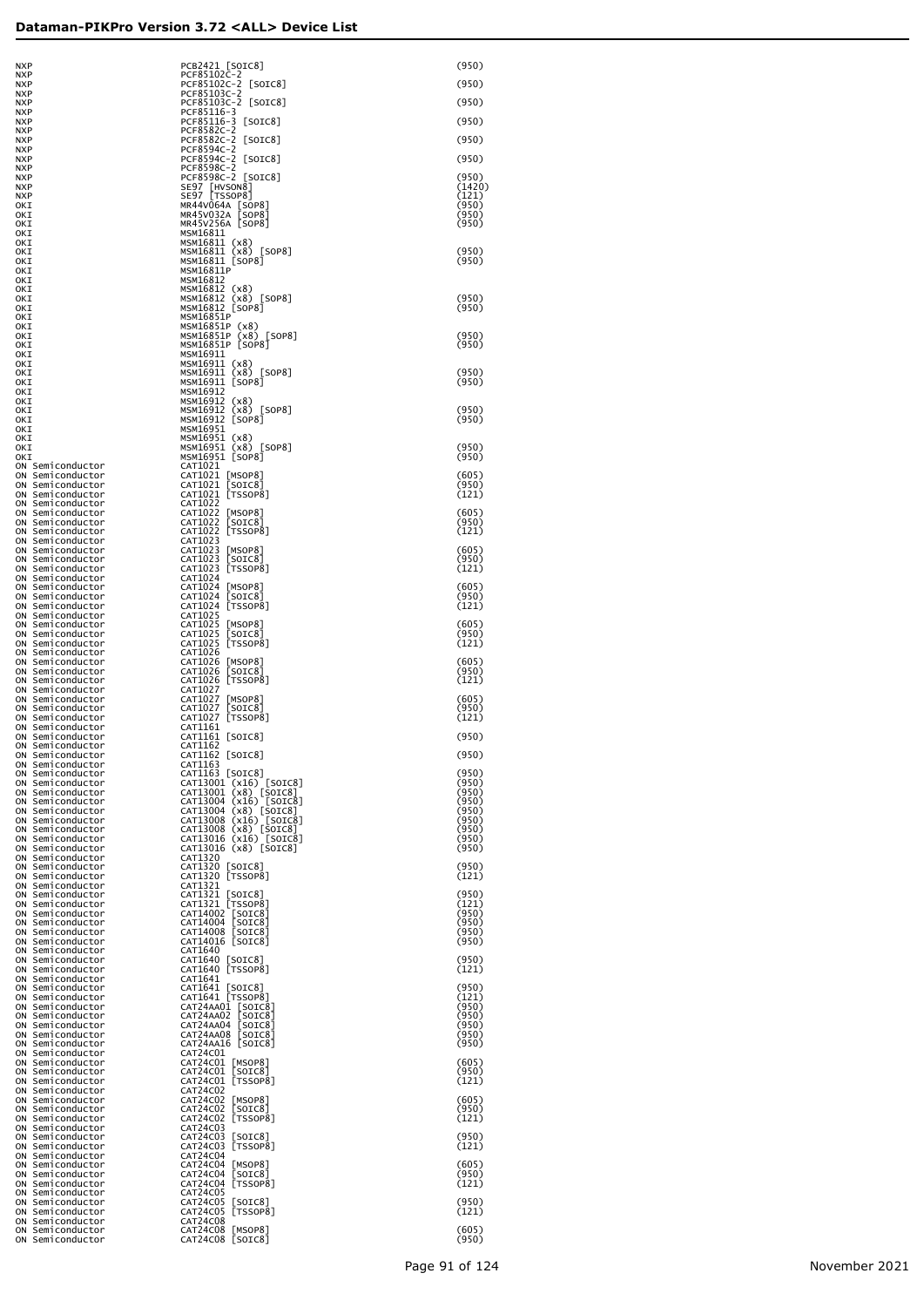| ON Semiconductor                     | CAT24C08 [TSSOP8]                                                                          | (121)          |
|--------------------------------------|--------------------------------------------------------------------------------------------|----------------|
| ON Semiconductor<br>ON Semiconductor | CAT24C128<br>CAT24C128<br>[MSOP8]                                                          | (605)          |
| ON Semiconductor<br>ON Semiconductor | CAT24C128<br>[SOIC8]<br>CAT24C128 [TSSOP8]                                                 | (950)<br>(121) |
| ON Semiconductor                     | CAT24C128 rev. C                                                                           |                |
| ON Semiconductor<br>ON Semiconductor | CAT24C128 rev. C [MSOP8]<br>CAT24C128 rev. C<br>$\lfloor$ SOIC $8$ ]                       | (605)<br>(950) |
| ON Semiconductor<br>ON Semiconductor | CAT24C128 rev. C [TSSOP8]<br>CAT24C16                                                      | (121)          |
| ON Semiconductor<br>ON Semiconductor | CAT24C16 [MSOP8]<br>CAT24C16 [SOIC8]                                                       | (605)<br>(950) |
| ON Semiconductor<br>ON Semiconductor | CAT24C16 [TSSOP8]<br>CAT24C164                                                             | (121)          |
| ON Semiconductor<br>ON Semiconductor | CAT24C164 [SOIC8]<br>CAT24C164 [TSSOP8]                                                    | (950)<br>(121) |
| ON Semiconductor                     | CAT24C21                                                                                   |                |
| ON Semiconductor<br>ON Semiconductor | CAT24C21 [MSOP8]<br>CAT24C21 [SOIC8]                                                       | (605)<br>(950) |
| ON Semiconductor<br>ON Semiconductor | CAT24C21 [TSSOP8]<br>CAT24C256                                                             | (121)          |
| ON Semiconductor<br>ON Semiconductor | CAT24C256 [MSOP8]<br>CAT24C256 [SOIC8]                                                     | (605)<br>(950) |
| ON Semiconductor<br>ON Semiconductor | CAT24C256 [SOIC8-208]<br>CAT24C256 [TSSOP8]                                                | (46)<br>(121)  |
| ON Semiconductor<br>ON Semiconductor | CAT24C256 rev. D<br>CAT24C256 rev. D [MSOP8]                                               | (605)          |
| ON Semiconductor<br>ON Semiconductor | CAT24C256 rev. D [SOIC8]<br>CAT24C256 rev. D [SOIC8-208]                                   | (950)<br>(46)  |
| ON Semiconductor<br>ON Semiconductor | CAT24C256 rev. D [TSSOP8]<br>CAT24C32                                                      | (121)          |
| ON Semiconductor                     | CAT24C32 [SOIC8]                                                                           | (950)          |
| ON Semiconductor<br>ON Semiconductor | CAT24C32 [TSSOP8]<br>CAT24C32 rev. F                                                       | (121)          |
| ON Semiconductor<br>ON Semiconductor | CAT24C32 rev. F [SOIC8]<br>CAT24C32 rev. F [TSSOP8]                                        | (950)<br>(121) |
| ON Semiconductor<br>ON Semiconductor | CAT24C44<br>CAT24C44 [SOIC8]                                                               | (950)          |
| ON Semiconductor<br>ON Semiconductor | CAT24C512<br>CAT24C512 [MSOP8]                                                             | (605)          |
| ON Semiconductor<br>ON Semiconductor | CAT24C512 [SOIC8]<br>CAT24C512 [SOIC8-208]                                                 | (950)<br>(46)  |
| ON Semiconductor<br>ON Semiconductor | CAT24C512 [TSSOP8]<br>CAT24C64                                                             | (121)          |
| ON Semiconductor<br>ON Semiconductor | CAT24C64 [MSOP8]                                                                           | (605)<br>(950) |
| ON Semiconductor                     | CAT24C64 [SOIC8]<br>CAT24C64 [SOIC8-208]                                                   | (46)           |
| ON Semiconductor<br>ON Semiconductor | CAT24C64 [TSSOP8]<br>CAT24C64 rev. F                                                       | (121)          |
| ON Semiconductor<br>ON Semiconductor | CAT24C64 rev. F [MSOP8]<br>CAT24C64 rev. F [SOIC8]                                         | (605)<br>(950) |
| ON Semiconductor<br>ON Semiconductor | CAT24C64 rev. F [SOIC8-208]<br>CAT24C64 rev. F [TSSOP8]                                    | (46)<br>(121)  |
| ON Semiconductor<br>ON Semiconductor | CAT24M01<br>CAT24M01 [SOIC8]                                                               | (950)          |
| ON Semiconductor<br>ON Semiconductor | CAT24M01 [SOIC8-208]<br>CAT24M01 [TSSOP8]                                                  | (46)<br>(121)  |
| ON Semiconductor<br>ON Semiconductor | CAT24M01LV [TSSOP8]<br>CAT24WC66                                                           | (121)          |
| ON Semiconductor<br>ON Semiconductor | CAT24WC66 [SOIC8]<br>CAT25010                                                              | (950)          |
| ON Semiconductor<br>ON Semiconductor | CAT25010 [MSOP8]<br>CAT25010 [SOIC8]                                                       | (605)<br>(950) |
| ON Semiconductor<br>ON Semiconductor | CAT25010 [TSSOP8]<br>CAT25020                                                              | (121)          |
| ON Semiconductor<br>ON Semiconductor | CAT25020 [MSOP8]<br>CAT25020 [SOIC8]                                                       | (605)<br>(950) |
| ON Semiconductor<br>ON Semiconductor | CAT25020 [TSSOP8]<br>CAT25040                                                              | (121)          |
| ON Semiconductor<br>ON Semiconductor | CAT25040 [MSOP8]<br>CAT25040 [SOIC8]                                                       | (605)<br>(950) |
| ON Semiconductor<br>ON Semiconductor | CAT25040 [TSSOP8]<br>CAT25080                                                              | (121)          |
| ON Semiconductor<br>ON Semiconductor | CAT25080 [SOIC8]<br>CATZ5080 [TSSOP8]                                                      | (950)<br>(171) |
| ON Semiconductor<br>ON Semiconductor | CAT25128<br>CAT25128 [SOIC8-150]                                                           | (950)          |
| ON Semiconductor<br>ON Semiconductor | CAT25128 [SOIC8-200]                                                                       | (46)<br>(121)  |
| ON Semiconductor                     | CAT25128 [TSSOP8]<br>CAT25160                                                              | (950)          |
| ON Semiconductor<br>ON Semiconductor | CAT25160 [SOIC8]<br>CAT25160 [TSSOP8]                                                      | (121)          |
| ON Semiconductor<br>ON Semiconductor | CAT25256<br>CAT25256 [SOIC8-150]                                                           | (950)          |
| ON Semiconductor<br>ON Semiconductor | CAT25256 [SOIC8-200]<br>CAT25256 [TSSOP8]                                                  | (46)<br>(121)  |
| ON Semiconductor<br>ON Semiconductor | CAT25320<br>CAT25320 [SOIC8]                                                               | (950)          |
| ON Semiconductor<br>ON Semiconductor | CAT25320 [TSSOP8]<br>CAT25640                                                              | (121)          |
| ON Semiconductor<br>ON Semiconductor | CAT25640 [SOIC8]<br>CAT25640 [TSSOP8]                                                      | (950)<br>(121) |
| ON Semiconductor<br>ON Semiconductor | CAT34C02 [TSSOP8]<br>CAT93C46 (x16)                                                        | (121)          |
| ON Semiconductor<br>ON Semiconductor | CAT93C46 (x16) [SOIC8-150]<br>CAT93C46 (x16) [SOIC8-208]                                   | (950)<br>(46)  |
| ON Semiconductor<br>ON Semiconductor | CAT93C46 (x16) [TSSOP8]<br>CAT93C46 (x8)                                                   | (121)          |
| ON Semiconductor<br>ON Semiconductor | CAT93C46 (x8) [SOIC8-150]<br>CAT93C46 (x8) [SOIC8-208]                                     | (950)<br>(46)  |
| ON Semiconductor<br>ON Semiconductor | CAT93C46 (x8) [TSSOP8]<br>CAT93C46B (x16)                                                  | (121)          |
| ON Semiconductor<br>ON Semiconductor | CAT93C46B (x16) [SOIC8-150]<br>CAT93C46B (x16) [SOIC8-208]                                 | (950)<br>(46)  |
| ON Semiconductor<br>ON Semiconductor | CAT93C46B (x16) [TSSOP8]<br>CAT93C46B (x8)                                                 | (121)          |
| ON Semiconductor<br>ON Semiconductor | CAT93C46B (x8) [SOIC8-150]<br>CAT93C46B (x8) [SOIC8-208]                                   | (950)<br>(46)  |
| ON Semiconductor<br>ON Semiconductor | CAT93C46B (x8) [TSSOP8]<br>CAT93C46BW (x16) [SOIC8-150]                                    | (121)<br>(950) |
| ON Semiconductor<br>ON Semiconductor | CAT93C46BW (x8) [SOIC8-150]<br>CAT93C46R (x16)                                             | (950)          |
| ON Semiconductor<br>ON Semiconductor | CAT93C46R (x16) [SOIC8-150]<br>CAT93C46R (x16) [SOIC8-208]                                 | (950)<br>(46)  |
| ON Semiconductor<br>ON Semiconductor | CAT93C46R (x16) [TSSOP8]<br>CAT93C46R (x8)                                                 | (121)          |
| ON Semiconductor<br>ON Semiconductor | CAT93C46R (x8) [SOIC8-150]<br>CAT93C46R (x8) [SOIC8-208]                                   | (950)<br>(46)  |
| ON Semiconductor                     | CAT93C46R (x8) [TSSOP8]                                                                    | (121)          |
| ON Semiconductor<br>ON Semiconductor | CAT93C46RW (x16) [SOIC8-150]<br>CAT93C46RW (x8) [SOIC8-150]<br>CAT93C46W (x16) [SOIC8-150] | (950)<br>(950) |
| ON Semiconductor<br>ON Semiconductor | CAT93C46W (x8) [SOIC8-150]                                                                 | (950)<br>(950) |
| ON Semiconductor<br>ON Semiconductor | CAT93C56 (x16)<br>CAT93C56 (x16) [SOIC8-150]                                               | (950)          |
| ON Semiconductor<br>ON Semiconductor | CAT93C56 (x16)<br>$[SOIC8-208]$<br>CAT93C56 (x16) [TSSOP8]                                 | (46)<br>(121)  |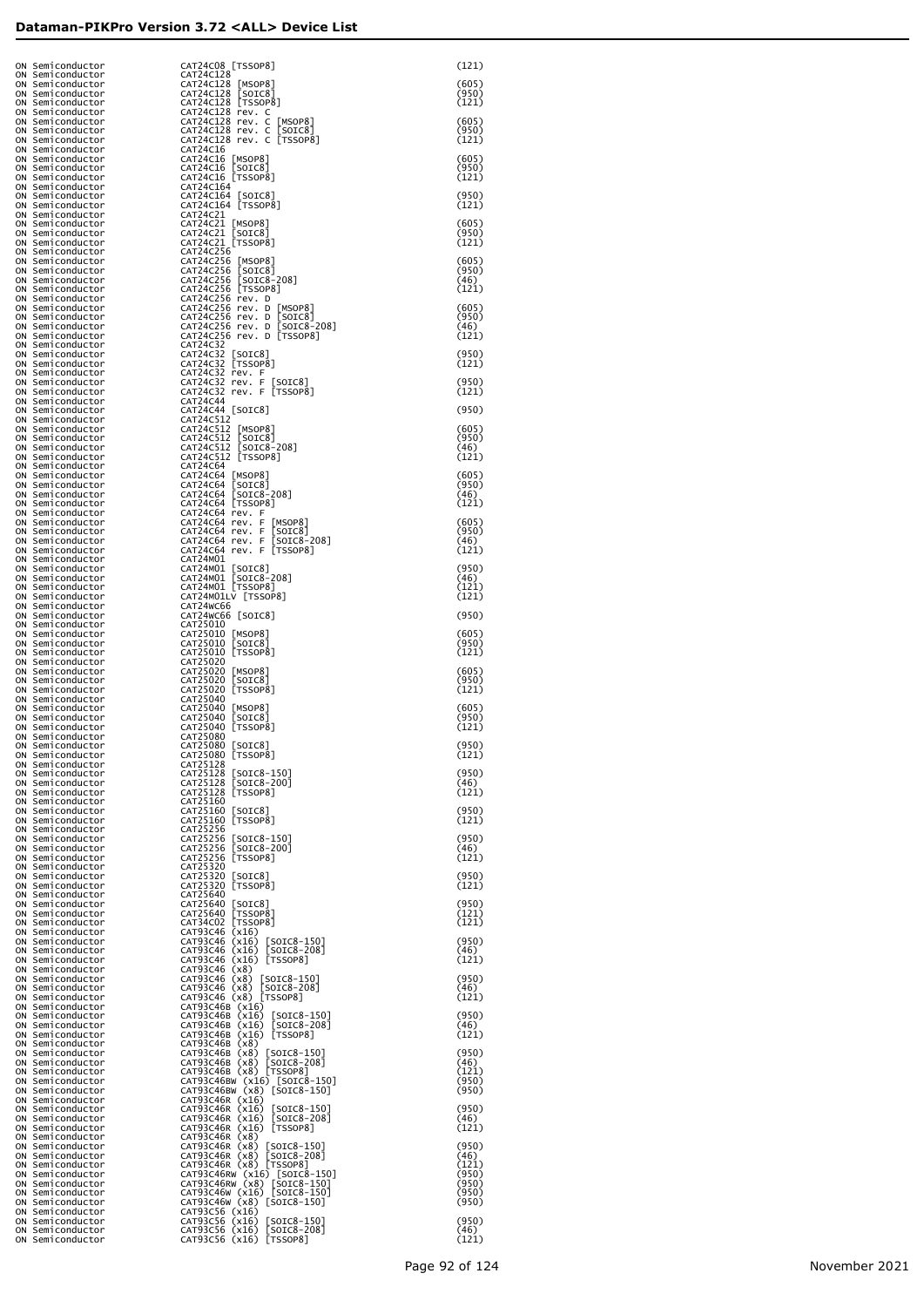| ON Semiconductor<br>ON Semiconductor | CAT93C56 (x8)                                                                                                                                                                                                                                                      |                  |
|--------------------------------------|--------------------------------------------------------------------------------------------------------------------------------------------------------------------------------------------------------------------------------------------------------------------|------------------|
| ON Semiconductor                     | CAT93C56 (x8) [SOIC8-150]<br>CAT93C56 (x8) [SOIC8-208]<br>CAT93C56 (x8) [T5SOP8]                                                                                                                                                                                   | (950)<br>(46)    |
| ON Semiconductor<br>ON Semiconductor |                                                                                                                                                                                                                                                                    | (121)<br>(950)   |
| ON Semiconductor                     | CAT93C56W (x16) [SOIC8]<br>CAT93C56W (x8) [SOIC8]                                                                                                                                                                                                                  | (950)            |
| ON Semiconductor<br>ON Semiconductor | CAT93C57 (x16)<br>CAT93C57 (x16) [SOIC8-150]<br>CAT93C57 (x16) [SOIC8-208]<br>CAT93C57 (x16) [TSSOP8]                                                                                                                                                              | (950)            |
| ON Semiconductor                     |                                                                                                                                                                                                                                                                    | (46)             |
| ON Semiconductor<br>ON Semiconductor | CAT93C57 (x8)                                                                                                                                                                                                                                                      | (121)            |
| ON Semiconductor<br>ON Semiconductor | CAT93C57 (x8) [SOIC8-150]<br>CAT93C57 (x8) [SOIC8-208]<br>CAT93C57 (x8) [TSSOP8]                                                                                                                                                                                   | (950)<br>(46)    |
| ON Semiconductor                     |                                                                                                                                                                                                                                                                    | (121)            |
| ON Semiconductor<br>ON Semiconductor | CAT93C57W (x16) [SOIC8]<br>CAT93C57W (x8) [SOIC8]                                                                                                                                                                                                                  | (950)<br>(950)   |
| ON Semiconductor                     | CAT93C66 (x16)                                                                                                                                                                                                                                                     |                  |
| ON Semiconductor<br>ON Semiconductor | CAT93C66 (X16) [SOIC8-150]<br>CAT93C66 (X16) [SOIC8-208]<br>CAT93C66 (X16) [TSSOP8]                                                                                                                                                                                | (950)<br>(46)    |
| ON Semiconductor                     |                                                                                                                                                                                                                                                                    | (121)            |
| ON Semiconductor<br>ON Semiconductor | CAT93C66 (x8)                                                                                                                                                                                                                                                      | (950)            |
| ON Semiconductor                     | CAT93C66 (x8) [SOIC8-150]<br>CAT93C66 (x8) [SOIC8-208]<br>CAT93C66 (x8) [T5SOP8]                                                                                                                                                                                   | (46)             |
| ON Semiconductor<br>ON Semiconductor | CAT93C66W (x16) [SOIC8]<br>CAT93C66W (x8) [SOIC8]                                                                                                                                                                                                                  | (121)<br>(950)   |
| ON Semiconductor<br>ON Semiconductor |                                                                                                                                                                                                                                                                    | (950)            |
| ON Semiconductor                     | CAT93C76 (x16)<br>CAT93C76 (x16) [SOIC8]<br>CAT93C76 (x16) [TSSOP8]                                                                                                                                                                                                | (950)            |
| ON Semiconductor<br>ON Semiconductor | CAT93C76 (x8)                                                                                                                                                                                                                                                      | (121)            |
| ON Semiconductor                     | CAT93C76 (x8) [SOIC8]<br>CAT93C76 (x8) [TSSOP8]                                                                                                                                                                                                                    | (950)            |
| ON Semiconductor<br>ON Semiconductor | CAT93C76B (x16)                                                                                                                                                                                                                                                    | (121)            |
| ON Semiconductor<br>ON Semiconductor | CAT93C76B (X16) [MSOP8]<br>CAT93C76B (x16) [SOIC8-150]<br>CAT93C76B (x16) [TSSOP8]                                                                                                                                                                                 | (605)<br>(950)   |
| ON Semiconductor                     |                                                                                                                                                                                                                                                                    | (121)            |
| ON Semiconductor<br>ON Semiconductor | CAT93C76B (x8)                                                                                                                                                                                                                                                     | (605)            |
| ON Semiconductor                     | CAT93C76B (X8) [MSOP8]<br>CAT93C76B (X8) [SOIC8-150]<br>CAT93C76B (X8) [TSSOP8]                                                                                                                                                                                    | (950)            |
| ON Semiconductor<br>ON Semiconductor |                                                                                                                                                                                                                                                                    | (121)            |
| ON Semiconductor<br>ON Semiconductor |                                                                                                                                                                                                                                                                    | (950)<br>(46)    |
| ON Semiconductor                     | CAT93C86 (x16)<br>CAT93C86 (x16) [SOIC8-150]<br>CAT93C86 (x16) [SOIC8-208]<br>CAT93C86 (x16) [TSSOP8]                                                                                                                                                              | (121)            |
| ON Semiconductor<br>ON Semiconductor | CAT93C86 (x8)                                                                                                                                                                                                                                                      | (950)            |
| ON Semiconductor                     | CAT93C86 (X8) [SOIC8-150]<br>CAT93C86 (X8) [SOIC8-208]<br>CAT93C86 (X8) [TSSOP8]                                                                                                                                                                                   | (46)             |
| ON Semiconductor<br>ON Semiconductor | CAT93C86B (x16)                                                                                                                                                                                                                                                    | (121)            |
| ON Semiconductor<br>ON Semiconductor | CAT93C86B (x16) [MSOP8]<br>CAT93C86B (x16) [SOIC8-150]<br>CAT93C86B (x16) [SOIC8-208]<br>CAT93C86B (x16) [TSSOP8]                                                                                                                                                  | (605)<br>(950)   |
| ON Semiconductor                     |                                                                                                                                                                                                                                                                    | (46)             |
| ON Semiconductor<br>ON Semiconductor | CAT93C86B (x8)                                                                                                                                                                                                                                                     | (121)            |
| ON Semiconductor                     |                                                                                                                                                                                                                                                                    | (605)            |
| ON Semiconductor<br>ON Semiconductor | CAT93C86B (X8) [MSOP8]<br>CAT93C86B (X8) [SOIC8-150]<br>CAT93C86B (X8) [SOIC8-208]<br>CAT93C86B (X8) [TSSOP8]                                                                                                                                                      | (950)<br>(46)    |
| ON Semiconductor<br>ON Semiconductor |                                                                                                                                                                                                                                                                    | (121)<br>(950)   |
| ON Semiconductor                     |                                                                                                                                                                                                                                                                    | (950)            |
| ON Semiconductor<br>ON Semiconductor |                                                                                                                                                                                                                                                                    | (950)<br>(121)   |
| ON Semiconductor                     |                                                                                                                                                                                                                                                                    | (950)            |
| ON Semiconductor<br>ON Semiconductor |                                                                                                                                                                                                                                                                    | (121)<br>(950)   |
| ON Semiconductor<br>ON Semiconductor |                                                                                                                                                                                                                                                                    | (121)<br>(950)   |
| ON Semiconductor                     |                                                                                                                                                                                                                                                                    | (121)            |
| ON Semiconductor<br>ON Semiconductor |                                                                                                                                                                                                                                                                    | (950)<br>(121)   |
| ON Semiconductor                     |                                                                                                                                                                                                                                                                    | (950)<br>(121)   |
| ON Semiconductor<br>ON Semiconductor |                                                                                                                                                                                                                                                                    | (950)            |
| ON Semiconductor<br>ON Semiconductor |                                                                                                                                                                                                                                                                    | (121)<br>(950)   |
| ON Semiconductor                     |                                                                                                                                                                                                                                                                    | (121)            |
| ON Semiconductor<br>ON Semiconductor |                                                                                                                                                                                                                                                                    | (950)<br>(121)   |
| ON Semiconductor<br>ON Semiconductor |                                                                                                                                                                                                                                                                    | (950)<br>(121)   |
| ON Semiconductor                     |                                                                                                                                                                                                                                                                    | (950)            |
| ON Semiconductor<br>ON Semiconductor |                                                                                                                                                                                                                                                                    | (121)<br>(950)   |
| ON Semiconductor                     |                                                                                                                                                                                                                                                                    | (121)<br>(950)   |
| ON Semiconductor<br>ON Semiconductor |                                                                                                                                                                                                                                                                    | (121)            |
| ON Semiconductor<br>ON Semiconductor |                                                                                                                                                                                                                                                                    | (950)<br>(121)   |
| ON Semiconductor                     |                                                                                                                                                                                                                                                                    | (950)            |
| ON Semiconductor<br>ON Semiconductor |                                                                                                                                                                                                                                                                    | (121)<br>(950)   |
| ON Semiconductor<br>ON Semiconductor |                                                                                                                                                                                                                                                                    | (121)<br>(950)   |
| ON Semiconductor                     |                                                                                                                                                                                                                                                                    | (121)            |
| ON Semiconductor<br>ON Semiconductor |                                                                                                                                                                                                                                                                    | (950)<br>(121)   |
| ON Semiconductor                     |                                                                                                                                                                                                                                                                    | (950)<br>(121)   |
| ON Semiconductor<br>ON Semiconductor |                                                                                                                                                                                                                                                                    | (950)            |
| ON Semiconductor<br>ON Semiconductor | CAT93C86W (X8) [SODC8]<br>CAT93C86W (X8) [SOTC8]<br>CAV24C02 [SOTC8]<br>CAV24C02 [SOTC8]<br>CAV24C02 [SOTC8]<br>CAV24C02 [SOTC8]<br>CAV24C04 [SOTC8]<br>CAV24C08 [SSOP8]<br>CAV24C8 [SSOP8]<br>CAV24C8 [SSOP8]<br>CAV24C8 [SSOP8]<br>CAV24C8 [SSOP8]<br>CAV24C8 [S | (121)<br>(1313)  |
| ON Semiconductor                     |                                                                                                                                                                                                                                                                    | (605)            |
| ON Semiconductor<br>ON Semiconductor |                                                                                                                                                                                                                                                                    | (1313)<br>(1313) |
| ON Semiconductor                     |                                                                                                                                                                                                                                                                    | (1313)<br>(1313) |
| ON Semiconductor<br>ON Semiconductor |                                                                                                                                                                                                                                                                    | (1313)           |
| ON Semiconductor<br>ON Semiconductor |                                                                                                                                                                                                                                                                    | (1313)<br>(1313) |
| ON Semiconductor                     |                                                                                                                                                                                                                                                                    | (605)            |
| ON Semiconductor<br>ON Semiconductor | LE24CB642 [MFP8]<br>LE24CB642 [MSOP8]                                                                                                                                                                                                                              | (1313)<br>(605)  |
| ON Semiconductor                     | LE24CB642 [SOP8]<br>LE24CB642 [SOP8]]<br>LE24CBK22 [MFP8]<br>LE24CBK22 [MSOP8]<br>LE24CBK23 [SOP8]<br>LE24L162 [MSOP8]<br>LE24LB1283 [MFP8]<br>LE24LB1283 [MFP8]<br>LE24LB1283 [MFP8]<br>LE24LB1283 [MFP8]<br>LE24LB1283 [MFP8]                                    | (950)            |
| ON Semiconductor<br>ON Semiconductor |                                                                                                                                                                                                                                                                    | (1313)<br>(605)  |
| ON Semiconductor<br>ON Semiconductor |                                                                                                                                                                                                                                                                    | (950)<br>(605)   |
| ON Semiconductor                     |                                                                                                                                                                                                                                                                    | (605)            |
| ON Semiconductor<br>ON Semiconductor |                                                                                                                                                                                                                                                                    | (1313)<br>(1313) |
| ON Semiconductor<br>ON Semiconductor |                                                                                                                                                                                                                                                                    | (605)<br>(1313)  |
| ON Semiconductor                     | LE24LB642 [MFP8]<br>LE24LB642 [MFP8]<br>LE25CA322 [MSOP8]<br>LE25CB1282 [MFP8]<br>LE25CB1122 [MFP8]                                                                                                                                                                | (1313)           |
| ON Semiconductor<br>ON Semiconductor |                                                                                                                                                                                                                                                                    | (605)<br>(1313)  |
| ON Semiconductor<br>ON Semiconductor |                                                                                                                                                                                                                                                                    | (1313)<br>(1313) |
|                                      | LE25LA322 [MFP8]                                                                                                                                                                                                                                                   |                  |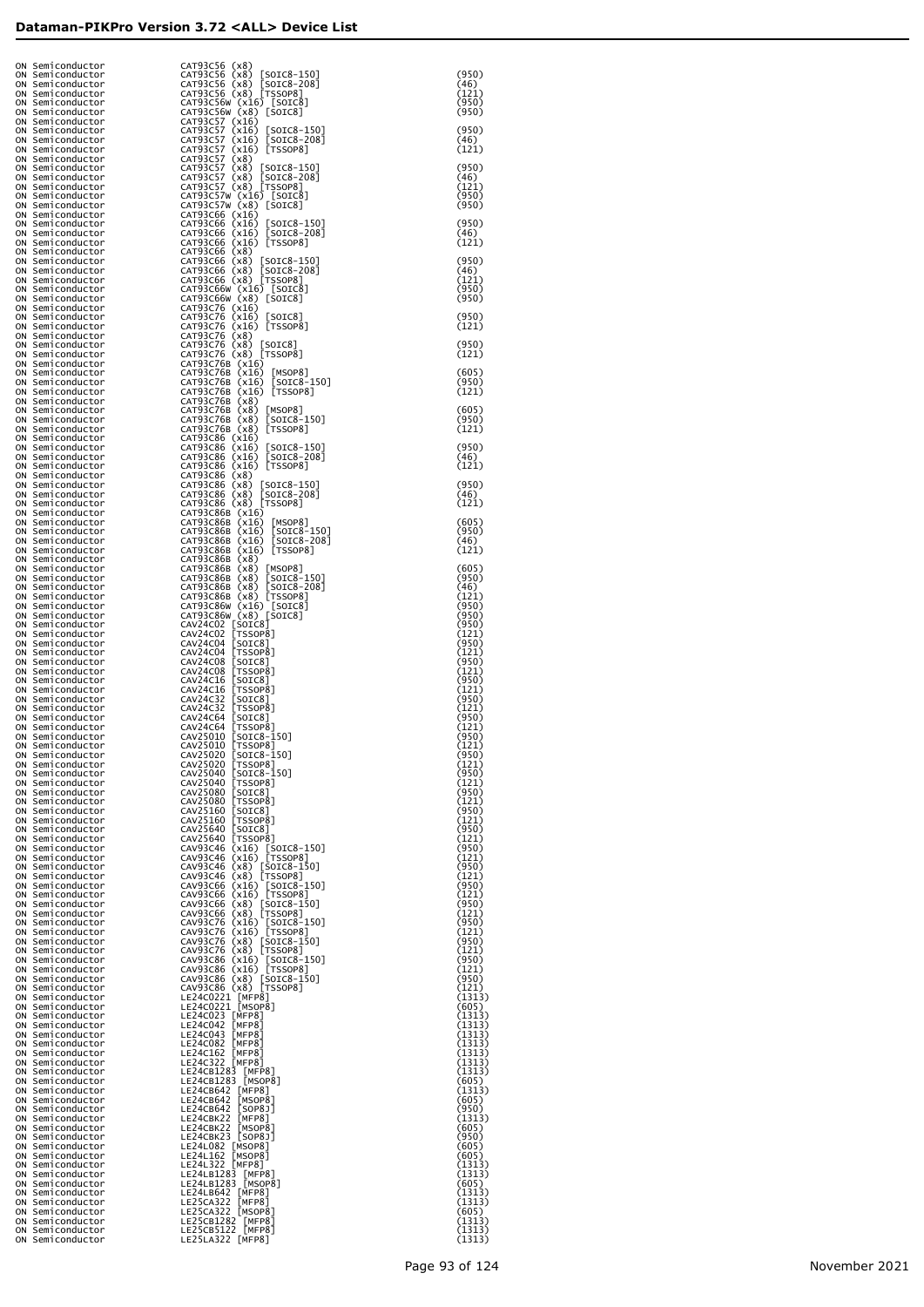| ON Semiconductor<br>ON Semiconductor<br>ON Semiconductor<br>ON Semiconductor | LE25LA322 [MSOP8<br>LE25LB1282 [MFP8]<br>LE25LB1282 [MSOP8]<br>LE25LB2562 [MFP8]<br>LE25LB643 [MFP8]<br>LE25LB643 [MSOP8]                                                                                                                                    | (605)<br>(1313)<br>(605)<br>(1313) |
|------------------------------------------------------------------------------|--------------------------------------------------------------------------------------------------------------------------------------------------------------------------------------------------------------------------------------------------------------|------------------------------------|
| ON Semiconductor<br>ON Semiconductor<br>ON Semiconductor                     | LE25U40C [SOP8]<br>LE25U40C [SOP8]<br>LE25U40C [VSON8 6x5]                                                                                                                                                                                                   | (1313)<br>(605)<br>(950)           |
| ON Semiconductor<br>Paragon<br>Paragon                                       | <b>PN24C02A</b><br>PN24C02A [SOP8]                                                                                                                                                                                                                           | (577)<br>(950)                     |
| Paragon<br>Paragon                                                           | PN24C02A [TSSOP8]<br>PN24C02B<br>PN24C02B [SOP8]                                                                                                                                                                                                             | (121)<br>(950)                     |
| Paragon<br>Paragon<br>Paragon                                                | PN24C02B [TSSOP8]<br>PN24C04A [SOP8]<br>PN24C04A [TSSOP8]                                                                                                                                                                                                    | (121)<br>(950)                     |
| Paragon<br>Paragon                                                           | PN24C08A [SOP8]<br>PN24C08A [TSSOP8]                                                                                                                                                                                                                         | (121)<br>(950)<br>(121)            |
| Paragon<br>Paragon<br>Paragon                                                | <b>PN24C128A</b><br>PN24C128A [SOP8]                                                                                                                                                                                                                         | (950)                              |
| Paragon<br>Paragon<br>Paragon                                                | PN24C128A [TSSOP8]<br>PN24C16A [SOP8]<br>PN24C16A [TSSOP8]                                                                                                                                                                                                   | (121)<br>(950)<br>(121)            |
| Paragon<br>Paragon                                                           | PN24C256A<br>PN24C256A [SOP8]<br>PN24C256A [TSSOP8]                                                                                                                                                                                                          | (950)                              |
| Paragon<br>Paragon<br>Paragon                                                | <b>PN24C32A</b>                                                                                                                                                                                                                                              | (121)<br>(950)                     |
| Paragon<br>Paragon                                                           | PN24C32A [SOP8]<br>PN24C32A [TSSOP8]<br>PN24C512A                                                                                                                                                                                                            | (121)                              |
| Paragon<br>Paragon<br>Paragon                                                | PN24C512A [SOP8]<br>PN24C512A [TSSOP8]<br><b>PN24C64A</b>                                                                                                                                                                                                    | (950)<br>(121)                     |
| Paragon<br>Paragon                                                           | PN24C64A [SOP8]<br>PN24C64A [TSSOP8]<br>PN25F04 [SOP8-150]<br>PN25F08 [SOP8-150]                                                                                                                                                                             | (950)<br>(121)                     |
| Paragon<br>Paragon<br>Paragon                                                | PN25F08 [TSSOP8]                                                                                                                                                                                                                                             | (950)<br>(950)<br>(121)            |
| Paragon<br>Paragon                                                           | PN25F06 [SOP8-150]<br>PN25F16 [SOP8-208]<br>PN25F32 [SOP8-208]                                                                                                                                                                                               | (950)<br>(46)                      |
| Paragon<br>РСТ<br>РСТ                                                        |                                                                                                                                                                                                                                                              | (46)<br>(950)<br>(577)             |
| РСТ<br>РСТ                                                                   |                                                                                                                                                                                                                                                              | (46)<br>(577)                      |
| РСТ<br>РСТ<br>РСТ                                                            |                                                                                                                                                                                                                                                              | (950)<br>(577)<br>(46)             |
| РСТ<br>РСТ                                                                   |                                                                                                                                                                                                                                                              | (577)<br>(950)<br>(46)             |
| РСТ<br>РСТ<br>РСТ                                                            | PN25F32 [SOP8-208]<br>PCT25vF010A [SOTC8]<br>PCT25vF010A [SOTC8]<br>PCT25vF010A [WSON8]<br>PCT25VF016B [SOTC8]<br>PCT25VF020B [SOTC8]<br>PCT25VF032B [SOTC8]<br>PCT25VF032B [WSOTC8]<br>PCT25VF040B [SOTC8-150]<br>PCT25VF040B [SOTC8-150]<br>PCT25VF040B [S | (577)<br>(1447)                    |
| РСТ<br>РСТ<br>РСТ                                                            | PCT25VF080B                                                                                                                                                                                                                                                  | (970)<br>(46)                      |
| РСТ<br>РСТ                                                                   | PCT25VF080B [SOIC8]<br>PCT25VF080B [WSON8]<br>PCT25VF512A [SOIC8]<br>PCT25VF512A [WSON8]                                                                                                                                                                     | (577)<br>(950)                     |
| РСТ<br>PFLASH/MSstar<br>PFLASH/MSstar                                        | PS25LV010 [SOIC8]<br>PS25LV010 [WSON8]                                                                                                                                                                                                                       | (577)<br>(950)<br>(577)            |
| PFLASH/MSstar<br>PFLASH/MSstar                                               |                                                                                                                                                                                                                                                              | (950)<br>(577)                     |
| PFLASH/MSstar<br>PFLASH/MSstar<br>Philips                                    | PS25LV040 [SOTC8]<br>PS25LV040 [NSON8]<br>PS25LV040 [NSON8]<br>PS25LV512 [SOTC8]<br>PCA24508 [SO8]<br>PCA24508 [TSSOP8]<br>PCA24508 [TSSOP8]                                                                                                                 | (950)<br>(577)<br>(950)            |
| Philips<br>Philips                                                           | PCA8581/C                                                                                                                                                                                                                                                    | (605)                              |
| Philips<br>Philips<br>Philips                                                | PCA8581/C [SOIC8]<br>PCA8582C/D/E<br>PCA8582C/D/E [SOIC8]                                                                                                                                                                                                    | (950)<br>(950)                     |
| Philips<br>Philips                                                           | PCA8582C-2<br>PCA8582C-2 [SOIC8]                                                                                                                                                                                                                             | (950)                              |
| Philips<br>Philips<br>Philips                                                | <b>PCB2421</b><br>PCB2421 [SOIC8]<br>PCD8582C/D/E                                                                                                                                                                                                            | (950)                              |
| Philips<br>Philips                                                           | PCD8582C/D/E [SO8]<br>PCF85102                                                                                                                                                                                                                               | (950)                              |
| Philips<br>Philips<br>Philips                                                | PCF85102 [SOIC8]<br>PCF85102C-2<br>PCF85102C-2 [SOIC8]                                                                                                                                                                                                       | (950)<br>(950)                     |
| Philips<br>Philips<br>Philips                                                | PCF85103<br>PCF85103 [SOIC8]<br>PCF85103C-2                                                                                                                                                                                                                  | (950)                              |
| Philips<br>Philips                                                           | PCF85103C-2 [SOIC8]<br>PCF85116                                                                                                                                                                                                                              | (950)                              |
| Philips<br>Philips<br>Philips                                                | PCF85116 [SOIC8]<br>PCF85116-3<br>PCF85116-3 [SOIC8]                                                                                                                                                                                                         | (950)<br>(950)                     |
| Philips<br>Philips                                                           | <b>PCF8522E</b><br>PCF8582A/B/C/D/E                                                                                                                                                                                                                          |                                    |
| Philips<br>Philips<br>Philips                                                | PCF8582A/B/C/D/E [SOIC8]<br>PCF8582C-2<br>PCF8582C-2 [SOIC8]                                                                                                                                                                                                 | (950)<br>(950)                     |
| Philips<br>Philips                                                           | <b>PCF8594A</b><br>PCF8594A [SOIC8]<br>PCF8594C-2                                                                                                                                                                                                            | (950)                              |
| Philips<br>Philips<br>Philips                                                | PCF8594C-2 [SOIC8]<br><b>PCF8598A</b>                                                                                                                                                                                                                        | (950)                              |
| Philips<br>Philips                                                           | PCF8598C-2<br>PCF8598C-2 [SOIC8]<br>PDG011                                                                                                                                                                                                                   | (950)                              |
| Pioneer<br>Pioneer<br>Pioneer                                                | <b>PDH001</b><br><b>PDH004</b>                                                                                                                                                                                                                               |                                    |
| Pioneer<br>Pioneer<br>PMC                                                    | PDH011<br>PH-2100R<br>Pm25LV010                                                                                                                                                                                                                              |                                    |
| PMC<br>PMC                                                                   | Pm25LV010 [SOIC8]<br>Pm25LV010 [WSON8]                                                                                                                                                                                                                       | (950)<br>(577)                     |
| PMC<br>PMC<br>PMC                                                            | Pm25LV010A [SOIC8]<br>Pm25LV010A [WSON8]                                                                                                                                                                                                                     | (950)<br>(577)<br>(950)            |
| PMC<br>PMC                                                                   | Pm/>Lvvivideon<br>Pm25LV020 [SOIC8]<br>Pm25LV020 [WSON8]<br>[SOIC8]<br>Pm25LV040                                                                                                                                                                             | (577)<br>(950)                     |
| PMC<br>PMC<br>PMC                                                            | [SOIC8-200]<br>Pm25LV040<br>[WSON8]<br>Pm25LV040<br>Pm25LV512                                                                                                                                                                                                | (46)<br>(577)                      |
| PMC<br>PMC                                                                   | Pm25LV512<br>[SOIC8]<br>Pm25LV512 [WSON8]                                                                                                                                                                                                                    | (950)<br>(577)                     |
| PMC<br>PMC<br>Portek                                                         | Pm25LV512A [SOIC8]<br>Pm25LV512A [WSON8]<br>PTK24A02T                                                                                                                                                                                                        | (950)<br>(577)                     |
| Portek<br>Portek<br>Portek                                                   | PTK24A02T [SOIC8]<br>PTK24A08T<br>PTK24A08T [SOIC8]                                                                                                                                                                                                          | (950)<br>(950)                     |
| Portek<br>Portek                                                             | PTK24A16T<br>PTK24A16T [SOIC8]                                                                                                                                                                                                                               | (950)                              |
|                                                                              |                                                                                                                                                                                                                                                              |                                    |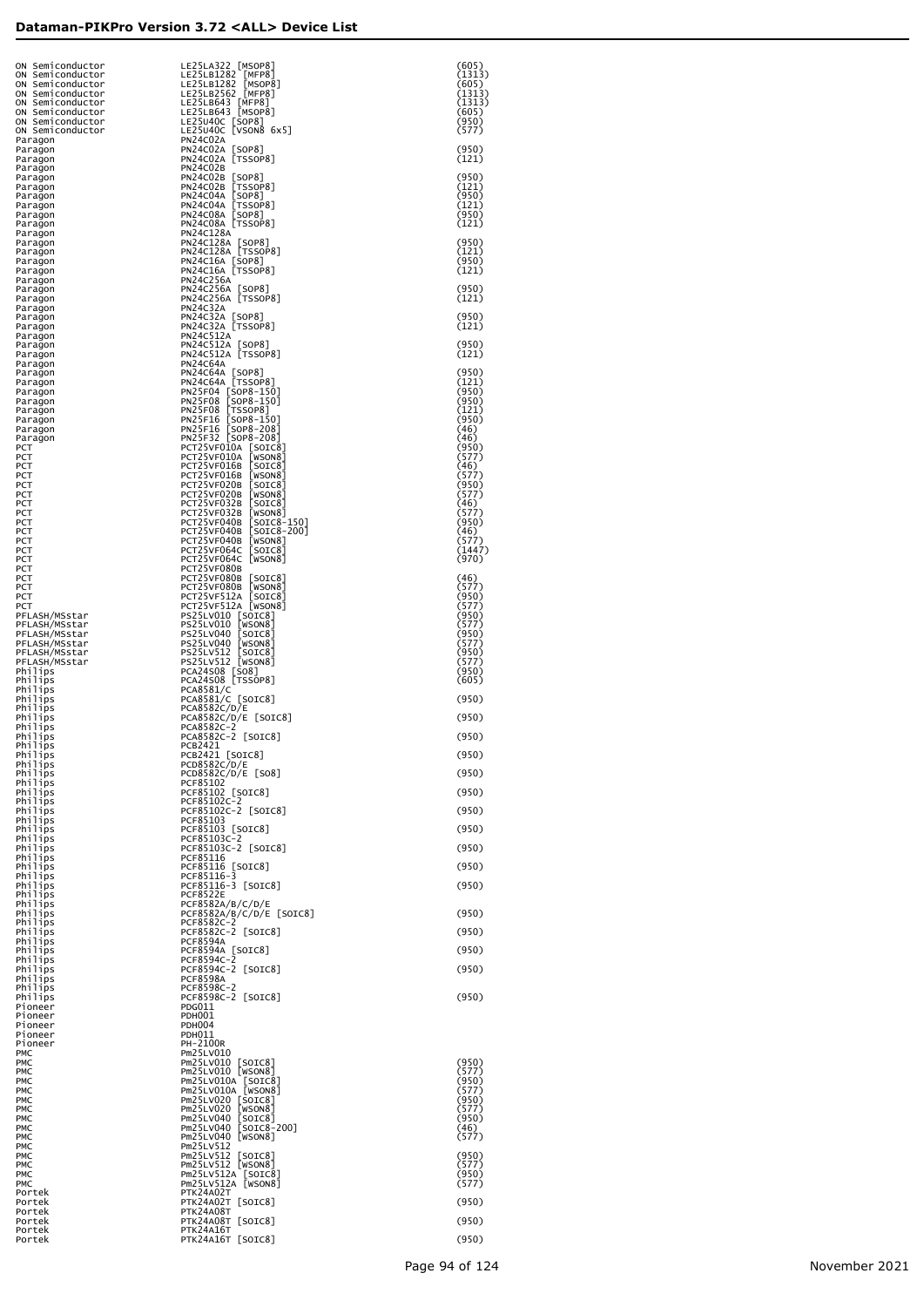| Portek<br>Portek                                         |  |
|----------------------------------------------------------|--|
| Portek                                                   |  |
| Portek<br>Portek                                         |  |
| Portek<br>Portek                                         |  |
| Portek<br>Portek                                         |  |
| Portek                                                   |  |
| Portek<br>Portek                                         |  |
| Portek<br>Portek                                         |  |
| Portek                                                   |  |
| PSS<br>PSS                                               |  |
| PSS                                                      |  |
| PSS<br>PSS                                               |  |
| PSS<br>PSS                                               |  |
| Puya<br>Semiconductor                                    |  |
| Semiconductor<br>Puya<br>Semiconductor<br>Puya           |  |
| Semiconduct<br>Puya<br>:or<br>Semiconduct                |  |
| Puya<br>:or<br>Semiconduct<br>Puya<br>:or                |  |
| Semiconduct<br>Puya<br>:or<br>Semiconduct<br>Puya<br>:or |  |
| Semiconductor<br>Puya<br>Semiconduct                     |  |
| Puya<br>:or<br>Semiconduct<br>Puya<br>:or                |  |
| Semiconduct<br>Puya<br>:or<br>Semiconduct<br>Puya<br>:or |  |
| Semiconduct<br>Puya<br>:or                               |  |
| Semiconduct<br>Puya<br>:or<br>Semiconduct<br>Puya<br>:or |  |
| Semiconduct<br>Puya<br>:or<br>Semiconduct<br>Puya<br>:or |  |
| sem:conduct<br>Semiconduct<br>Semiconduct<br>Puya<br>:or |  |
| Puya<br>:or<br>Semiconductor<br>Puya                     |  |
| Ramtron<br>Ramtron                                       |  |
| Ramtron                                                  |  |
| Ramtron<br>Ramtron                                       |  |
| Ramtron<br>Ramtron                                       |  |
| Ramtron                                                  |  |
| Ramtron<br>Ramtron                                       |  |
| Ramtron<br>Ramtron                                       |  |
| Ramtron                                                  |  |
| Ramtron<br>Ramtron                                       |  |
| Ramtron<br>Ramtron                                       |  |
| Ramtron                                                  |  |
| Ramtron<br>Ramtron                                       |  |
| Ramtron<br>Ramtron                                       |  |
| Ramtron                                                  |  |
| Ramtron<br>Ramtron                                       |  |
| Ramtron<br>Ramtron                                       |  |
| Ramtron                                                  |  |
| Ramtron<br>Ramtron                                       |  |
| Ramtron                                                  |  |
| ₹am<br>ı<br>Ramtron                                      |  |
| Ramtron<br>Ramtron                                       |  |
| Ramtron<br>Ramtron                                       |  |
| Ramtron                                                  |  |
| Ramtron<br>Ramtron                                       |  |
| Ramtron<br>Ramtron                                       |  |
| Ramtron                                                  |  |
| Ramtron<br>Ramtron                                       |  |
| Ramtron<br>Ramtron                                       |  |
| Ramtron                                                  |  |
| Ramtron<br>Ramtron                                       |  |
| Ramtron<br>Ramtron                                       |  |
| Ramtron                                                  |  |
| Ramtron<br>Ramtron                                       |  |
| Ramtron                                                  |  |
|                                                          |  |
| Ramtron<br>Ramtron                                       |  |
| Ramtron<br>Ramtron                                       |  |
| Ramtron                                                  |  |
| Ramtron<br>Ramtron                                       |  |
| Ramtron                                                  |  |
| Ramtron<br>Ramtron                                       |  |
| Ramtron<br>Ramtron                                       |  |
| Ramtron                                                  |  |
| Ramtron<br>Ramtron                                       |  |
| Ramtron<br>Ramtron                                       |  |
| Ramtron                                                  |  |
| Ramtron<br>Ramtron                                       |  |
| Ramtron<br>Ramtron                                       |  |
| Ramtron<br>Ramtron                                       |  |

| Portek                                   | PTK24A32T                                                                 |                 |
|------------------------------------------|---------------------------------------------------------------------------|-----------------|
| Portek                                   | PTK24A32T [SOIC8]                                                         | (950)           |
| Portek<br>Portek                         | <b>PTK24A64T</b><br>PTK24A64T [SOIC8]                                     | (950)           |
| Portek                                   | PTK93LC46 (x16)                                                           |                 |
| Portek<br>Portek                         | PTK93LC46 (x16) [SOP8]<br>PTK93LC46 (x8)                                  | (950)           |
| Portek                                   | PTK93LC46 (x8) [SOP8]                                                     | (950)           |
| Portek<br>Portek                         | PTK93LC56 (x16)<br>PTK93LC56 (x16) [SOP8]                                 | (950)           |
| Portek                                   | PTK93LC56<br>(x8)                                                         |                 |
| Portek                                   | PTK93LC56 (x8) [SOP8]                                                     | (950)           |
| Portek<br>Portek                         | PTK93LC66 (x16)<br>PTK93LC66 (x16) [SOP8]                                 | (950)           |
| Portek                                   | PTK93LC66 (x8)                                                            |                 |
| Portek<br>PSS                            | PTK93LC66 (x8) [SOP8]<br>PS16128Ex3x [SOIC8-200]                          | (950)<br>(46)   |
| PSS                                      | PS16128Jx3x [SOIC8-150]                                                   | (950)           |
| PSS<br>PSS                               | PS16128Nx3x<br>PS16256Ex3x [SOIC8-200]                                    | (46)            |
| PSS                                      | PS16256Nx3x                                                               |                 |
| PSS<br>PSS                               | PS24C256<br>PS24C256 [SOIC8]                                              | (950)           |
| Puya Semiconductor                       | P24C02A                                                                   |                 |
| Puya Semiconductor                       | P24C02A [SOP8]                                                            | (950)           |
| Puya Semiconductor<br>Puya Semiconductor | P24C02A [TSSOP8]<br>P24C02C                                               | (121)           |
| Puya Semiconductor                       | P24C02C<br>P24C02C [SOP8]<br>P24C02C [TSSOP8]                             | (950)           |
| Puya Semiconductor<br>Puya Semiconductor | P24C04C                                                                   | (121)           |
| Puya Semiconductor                       | P24C04C<br>$\lfloor$ SOP8                                                 | (950)           |
| Puya Semiconductor<br>Puya Semiconductor | P24C04C [TSSOP8]<br>P24C08C                                               | (121)           |
| Puya Semiconductor                       | P24C08C<br>P24C08C [SOP8]<br>P24C08C [TSSOP8]                             | (950)           |
| Puya Semiconductor<br>Puya Semiconductor | P24C16C                                                                   | (121)           |
| Puya Semiconductor                       | P24C16C<br>$\lfloor$ SOP8                                                 | (950)           |
| Puya Semiconductor<br>Puya Semiconductor | P24C16C [TSSOP8]<br>P24C32C                                               | (121)           |
| Puya Semiconductor                       | P24C32C<br>$\lfloor$ SOP8                                                 | (950)           |
| Puya Semiconductor                       | P24C32C [TSSOP8]                                                          | (121)           |
| Puya Semiconductor<br>Puya Semiconductor | P24C64C<br>P24C64C<br>$\lfloor$ SOP8                                      | (950)           |
| Puya Semiconductor                       | P24C64C [TSSOP8]                                                          | (121)           |
| Ramtron<br>Ramtron                       | <b>FM24C04</b><br>FM24C04 [SOIC8]                                         | (950)           |
| Ramtron                                  | FM24C04A                                                                  |                 |
| Ramtron<br>Ramtron                       | FM24C04A<br>[SOIC8]<br>FM24C04B [SOIC8]                                   | (950)<br>(950)  |
| Ramtron                                  | FM24C04C [SOIC8]                                                          | (950)           |
| Ramtron                                  | <b>FM24C16</b>                                                            | (950)           |
| Ramtron<br>Ramtron                       | FM24C16 [SOIC8]<br>FM24C16A [SOIC8]<br>FM24C16B [SOIC8]                   | (950)           |
| Ramtron                                  |                                                                           | (950)           |
| Ramtron<br>Ramtron                       | [SOIC8]<br><b>FM24C16C</b><br>[SOIC8]<br>FM24C256                         | (950)<br>(46)   |
| Ramtron                                  | FM24C512 [SOIC8]                                                          | (46)            |
| Ramtron<br>Ramtron                       | <b>FM24C64</b><br>FM24C64 [SOIC8]                                         | (950)           |
| Ramtron                                  | FM24C64B [SOIC8]<br>FM24C64C [SOIC8]                                      | (950)           |
| Ramtron<br>Ramtron                       | FM24CL04 [SOIC8]                                                          | (950)<br>(950)  |
| Ramtron                                  |                                                                           | (950)           |
| Ramtron<br>Ramtron                       | FM24CL04B [SOIC8]<br>FM24CL16 [SOIC8]<br>FM24CL16 [TDFN8]                 | (950)<br>(1495) |
| Ramtron                                  | FM24CL16B [SOIC8]<br>FM24CL32 [SOIC8]                                     | (950)           |
| Ramtron<br>Ramtron                       | FM24CL64                                                                  | (950)           |
| Ramtron                                  | FM24CL64 [SOIC8]                                                          | (950)           |
| Ramtron                                  | FM24CL64B [SOIC8]                                                         | (950)<br>(950)  |
| Ramtron<br>Ramtron                       | FM24CL64B-GA [SOIC8]                                                      | (950)           |
| Ramtron                                  | FM24L256 [SOIC8]<br>FM24V01 [SOIC8]<br>FM24V02 [SOIC8]<br>FM24V05 [SOIC8] | (950)<br>(950)  |
| Ramtron<br>Ramtron                       |                                                                           | (950)           |
| Ramtron                                  | FM24V10 [SOIC8]                                                           | (950)           |
| Ramtron<br>Ramtron                       | FM24VN01<br>[SOIC8]<br>[SOIC8]<br>FM24VN02                                | (950)<br>(950)  |
| Ramtron                                  | [SOIC8]<br>FM24VN05                                                       | (950)           |
| Ramtron<br>Ramtron                       | $[$ SOIC $8]$<br><b>FM24VN10</b><br>$[501C8 - 150]$<br>FM24W256           | (950)<br>(950)  |
| Ramtron                                  | FM24W256 [SOIC8-208]                                                      | (46)            |
| Ramtron<br>Ramtron                       | FM25040<br>FM25040 [SOIC8]                                                | (950)           |
| Ramtron                                  | FM25040A                                                                  |                 |
| Ramtron<br>Ramtron                       | FM25040A [SOIC8]<br>FM25040A-GA [SOIC8]                                   | (950)<br>(950)  |
| Ramtron                                  | FM25040B [SOIC8]                                                          | (950)           |
| Ramtron<br>Ramtron                       | FM25040B-GA [SOIC8]<br>FM25040C [SOIC8]                                   | (950)<br>(950)  |
| Ramtron                                  | FM25160                                                                   |                 |
| Ramtron<br>Ramtron                       | FM25160 [SOIC8]<br>FM25256                                                | (950)           |
| Ramtron                                  | FM25256 [SOIC8]                                                           | (950)           |
| Ramtron                                  | FM25256B [SOIC8]<br>FM25640                                               | (950)           |
| Ramtron<br>Ramtron                       | FM25640 [SOIC8]                                                           | (950)           |
| Ramtron                                  | FM25640B [SOIC8]                                                          | (950)           |
| Ramtron<br>Ramtron                       | FM25640B-GA [SOIC8]<br>FM25640C [SOIC8]                                   | (950)<br>(950)  |
| Ramtron                                  | FM25640-GA [SOIC8]                                                        | (950)           |
| Ramtron<br>Ramtron                       | FM25C160<br>FM25C160 [SOIC8]                                              | (950)           |
| Ramtron                                  | FM25C160B [SOIC8]                                                         | (950)           |
| Ramtron<br>Ramtron                       | FM25C160B-GA [SOIC8]<br>FM25C160C [SOIC8]<br>FM25C160-GA [SOIC8]          | (950)<br>(950)  |
| Ramtron                                  |                                                                           | (950)           |
| Ramtron<br>Ramtron                       | FM25CL04 [SOIC8]<br>FM25CL64 [SOIC8]                                      | (950)<br>(950)  |
| Ramtron                                  | FM25CL64B [SOIC8]                                                         | (950)           |
| Ramtron<br>Ramtron                       | FM25CL64B-GA [SOIC8]<br>FM25CL64-GA [SOIC8]                               | (950)<br>(950)  |
| Ramtron                                  | FM25H20 [SOIC8]<br>FM25H20 [TDFN8]                                        | (46)            |
| Ramtron                                  |                                                                           | (577)<br>(950)  |
| Ramtron<br>Ramtron                       | FM25L04 [SOIC8]                                                           | (1495)          |
| Ramtron                                  | FM25L04B [SOIC8]                                                          | (950)<br>(950)  |
| Ramtron<br>Ramtron                       | FM25L04B-GA [SOIC8]<br>FM25L04-GA [SOIC8]                                 | (950)           |
| Ramtron                                  | FM25L16 [SOIC8]<br>FM25L16 [TDFN8]                                        | (950)           |
| Ramtron<br>Ramtron                       | FM25L16B [SOIC8]                                                          | (1495)<br>(950) |
| Ramtron                                  | FM25L256                                                                  |                 |
| Ramtron<br>Ramtron                       | FM25L256 [SOIC8]                                                          | (950)<br>(950)  |
| Ramtron                                  | FM25L256B [SOIC8]<br>FM25L512 [TDFN8]<br>FM25P16 [SOIC8]                  | (577)           |
| Ramtron                                  |                                                                           | (950)           |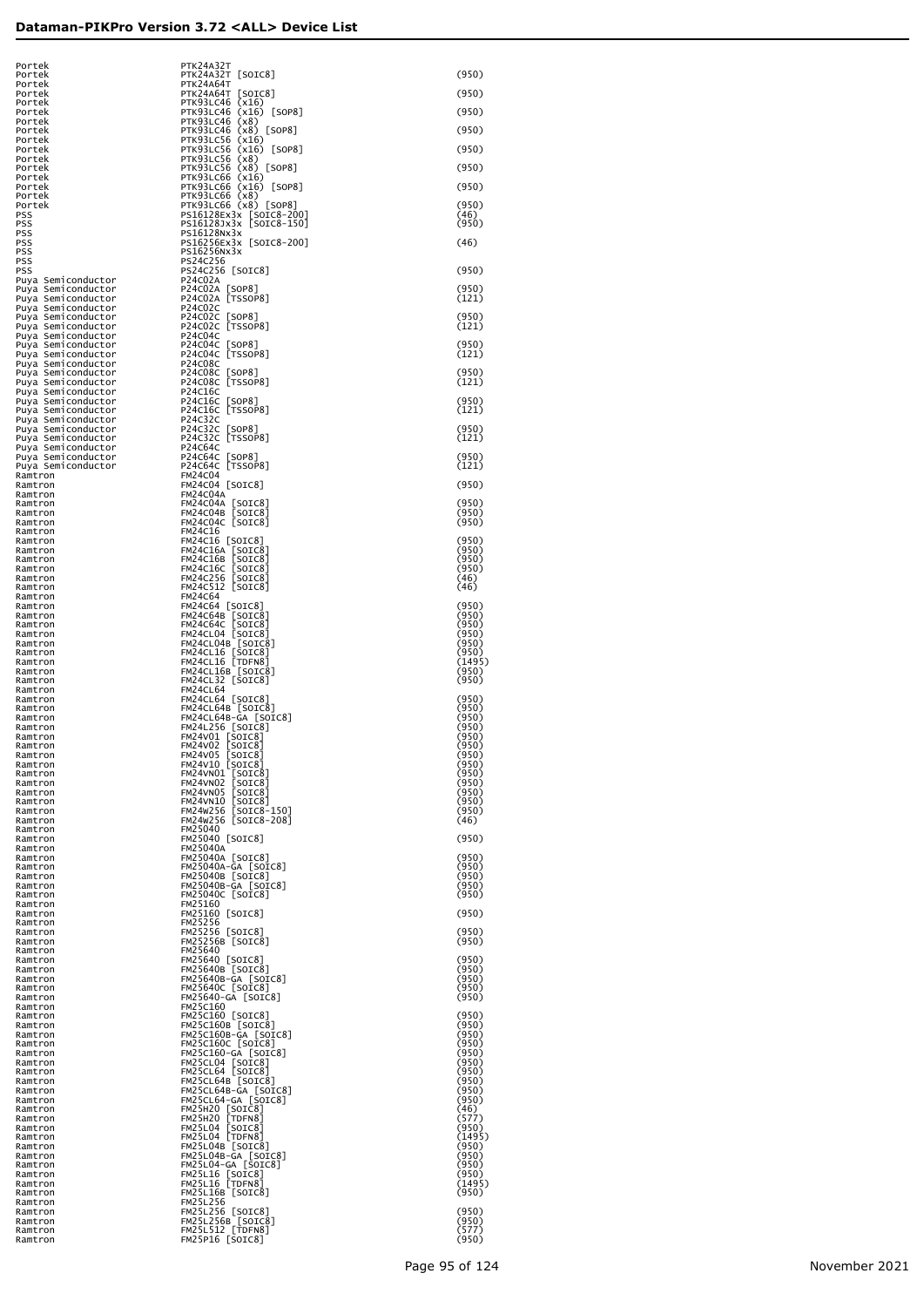| Ramtron<br>Ramtron<br>Ramtron                                                                                                                                                                                                                                         | FM25V01<br>[SOIC8]<br>FM25V02 [SOIC8]<br>FM25V02 [SOIC8]<br>FM25V10 [SOIC8]<br>FM25V20 [SOIC8]<br>FM25V20 [TDFN8]<br>FM25V201 [TDFN8]                                                                                                                              | (950)<br>(950)<br>(950) |
|-----------------------------------------------------------------------------------------------------------------------------------------------------------------------------------------------------------------------------------------------------------------------|--------------------------------------------------------------------------------------------------------------------------------------------------------------------------------------------------------------------------------------------------------------------|-------------------------|
| Ramtron<br>Ramtron                                                                                                                                                                                                                                                    |                                                                                                                                                                                                                                                                    | (950)<br>(950)          |
| Ramtron<br>Ramtron                                                                                                                                                                                                                                                    |                                                                                                                                                                                                                                                                    | (577)<br>(950)          |
| Ramtron<br>Ramtron                                                                                                                                                                                                                                                    |                                                                                                                                                                                                                                                                    | (950)<br>(950)          |
| Ramtron<br>Ramtron                                                                                                                                                                                                                                                    |                                                                                                                                                                                                                                                                    | (950)<br>(950)          |
| Ramtron<br>Ramtron                                                                                                                                                                                                                                                    | FM25VNO LIUFNo<br>FM25VNO1 [SOIC8]<br>FM25VNO2 [SOIC8]<br>FM25VNO5 [SOIC8]<br>FM25VN20 [SOIC8]<br>FM25VN20 [SOIC8]<br>FM25VN20 [TDFN8]<br>FM25VN20 [TDFN8]<br>FM25VN20 [TDFN8]<br>FM25V256 [SOIC8]<br>FM25V256 [SOIC8]                                             | (577)<br>(950)          |
| Rato<br>Rato                                                                                                                                                                                                                                                          | RT24A02                                                                                                                                                                                                                                                            | (950)                   |
| Rato<br>Rato<br>Rato                                                                                                                                                                                                                                                  | RT24A02 [SOP8]<br>RT24A02 [TSSOP8]<br>RT93LC46 (x16)<br>RT93LC46 (x16) [                                                                                                                                                                                           | (121)<br>(950)          |
| Rato<br>Rato                                                                                                                                                                                                                                                          | RT93LC46 (x16) [SOIC8]<br>RT93LC46 (x16) [TSSOP8]<br>RT93LC46 (x8)                                                                                                                                                                                                 | (121)                   |
| Rato<br>Rato                                                                                                                                                                                                                                                          |                                                                                                                                                                                                                                                                    | (950)<br>(121)          |
| Raydium<br>Raydium                                                                                                                                                                                                                                                    | RT93LC46 (x8)<br>RT93LC46 (x8) [SOIC8]<br>RT93LC46 (x8) [TSSOP8]<br>RM24C02 [SOP8]<br>RM24C02 [TSSOP8]<br>RM24C16 [SOP8]<br>RM24C16 [TSSOP8]<br>RM24C32 [TSSOP8]<br>RM24C64 [TSSOP8]<br>LC24C02 [TSSOP8]<br>LC24C02 [TSSOP8]<br>HNS8V24256I [SOIC8]<br>HNS8V24256I | (950)<br>(121)          |
| Raydium<br>Raydium                                                                                                                                                                                                                                                    |                                                                                                                                                                                                                                                                    | (950)<br>(121)          |
| Raydium<br>Raydium                                                                                                                                                                                                                                                    |                                                                                                                                                                                                                                                                    | (950)<br>(121)          |
| Raydium<br>Raydium                                                                                                                                                                                                                                                    |                                                                                                                                                                                                                                                                    | (950)<br>(121)          |
| Reach<br>Reach<br>Renesas                                                                                                                                                                                                                                             |                                                                                                                                                                                                                                                                    | (950)<br>(121)<br>(950) |
| Renesas<br>Renesas                                                                                                                                                                                                                                                    | HN58W241000I [SOIC8]                                                                                                                                                                                                                                               | (46)<br>(46)            |
| Renesas<br>Renesas                                                                                                                                                                                                                                                    |                                                                                                                                                                                                                                                                    | (950)<br>(121)          |
| Renesas<br>Renesas                                                                                                                                                                                                                                                    |                                                                                                                                                                                                                                                                    | (950)<br>(121)          |
| Renesas<br>Renesas                                                                                                                                                                                                                                                    | HN38X24021 [SOTC8]<br>HN58X24021 [TSSOP8]<br>HN58X24021 [TSSOP8]<br>HN58X24041 [TSSOP8]<br>HN58X2408 [TSSOP8]<br>HN58X2408 [TSSOP8]<br>HN58X2408 [TSSOP8]<br>HN58X2408 [TSSOP8]                                                                                    | (950)<br>(121)          |
| Renesas<br>Renesas                                                                                                                                                                                                                                                    | HN58X24128I [SOIC8]<br>HN58X2416 [SOIC8]<br>HN58X2416 [TSSOP8]                                                                                                                                                                                                     | (950)<br>(950)          |
| Renesas<br>Renesas                                                                                                                                                                                                                                                    | HN58X24256A [SOIC8]<br>HN58X24256I [SOIC8]                                                                                                                                                                                                                         | (121)<br>(950)          |
| Renesas<br>Renesas<br>Renesas                                                                                                                                                                                                                                         | HN58x2432 [SOIC8]<br>HN58x2432 [TSSOP8]                                                                                                                                                                                                                            | (950)<br>(950)          |
| Renesas<br>Renesas                                                                                                                                                                                                                                                    | HN58X24512I [SOIC8]                                                                                                                                                                                                                                                | (121)<br>(46)<br>(950)  |
| Renesas<br>Renesas                                                                                                                                                                                                                                                    |                                                                                                                                                                                                                                                                    | (121)<br>(950)          |
| Renesas<br>Renesas                                                                                                                                                                                                                                                    |                                                                                                                                                                                                                                                                    | (121)<br>(950)          |
| Renesas<br>Renesas                                                                                                                                                                                                                                                    | HNS8X245121 [SOTC8]<br>HNS8X2464 [SOTC8]<br>HNS8X2464 [TSSOP8]<br>HNS8X2502 [SOP8]<br>HNS8X2502 [TSSOP8]<br>HNS8X2504 [TSSOP8]<br>HNS8X2504 [TSSOP8]<br>HNS8X25108 [SOP8]<br>HNS8X25128 [SOP8]<br>HNS8X2516 [TSSOP8]<br>HNS8X2516 [TSSOP8]<br>HNS8X2516 [TSSOP8    | (121)<br>(950)          |
| Renesas<br>Renesas                                                                                                                                                                                                                                                    |                                                                                                                                                                                                                                                                    | (121)<br>(950)          |
| Renesas<br>Renesas                                                                                                                                                                                                                                                    |                                                                                                                                                                                                                                                                    | (950)<br>(121)          |
| Renesas<br>Renesas<br>Renesas                                                                                                                                                                                                                                         |                                                                                                                                                                                                                                                                    | (950)<br>(950)<br>(121) |
| Renesas<br>Renesas                                                                                                                                                                                                                                                    | HN58x2532 [SOP8]<br>HN58x2532 [TSSOP8]<br>HN58x2564 [SOP8]<br>HN58x2564 [TSSOP8]                                                                                                                                                                                   | (950)<br>(121)          |
| Renesas<br>Renesas                                                                                                                                                                                                                                                    | HNS8X2364<br>REV24004A [SOP8]<br>REV24004A [SOP8]<br>REV24004A [SOP8]<br>REX24002A [SOP8]<br>REX24002A [SOP8]<br>REX24004A [SOP8]<br>REX24004A [SOP8]<br>REX24008A [SOP8]<br>REX24008A [SOP8]<br>REX24008A [SOP8]<br>REX24008A [SOP8]                              | (950)<br>(950)          |
| Renesas<br>Renesas                                                                                                                                                                                                                                                    |                                                                                                                                                                                                                                                                    | (950)<br>(950)          |
| Renesas<br>Renesas                                                                                                                                                                                                                                                    |                                                                                                                                                                                                                                                                    | (121)<br>(950)          |
| Renesas<br>Renesas                                                                                                                                                                                                                                                    |                                                                                                                                                                                                                                                                    | (121)<br>(950)          |
| Renesas<br>Renesas                                                                                                                                                                                                                                                    | R1EX24016A [SOP8]                                                                                                                                                                                                                                                  | (121)<br>(950)          |
| Renesas<br>Renesas                                                                                                                                                                                                                                                    | R1EX24016A<br>$\lfloor$ TSSOP $8$ ]<br>R1EX24032A<br>[SOP8]<br>[TSSOP8]                                                                                                                                                                                            | (121)<br>(950)          |
| Renesas<br>Renesas<br>Renesas                                                                                                                                                                                                                                         | R1EX24032A<br>R1EX24064A<br>[SOP8]<br>[TSSOP8]<br>R1EX24064A                                                                                                                                                                                                       | (121)<br>(950)          |
| Renesas<br>Renesas                                                                                                                                                                                                                                                    | R1EX24128A<br>R1EX24128A                                                                                                                                                                                                                                           | (121)<br>(950)<br>(121) |
| Renesas<br>Renesas                                                                                                                                                                                                                                                    | [SOP8]<br>[TSSOP8]<br>[SOP8]<br>[TSSOP8]<br>[SOP8]<br>R1EX24128B<br>R1EX24128B                                                                                                                                                                                     | (950)<br>(121)          |
| Renesas<br>Renesas                                                                                                                                                                                                                                                    | R1EX24256A<br>[SOP8]<br>[SOP8]<br>[TSSOP8]<br>[CODO]<br>R1EX24256B                                                                                                                                                                                                 | (950)<br>(950)          |
| Renesas<br>Renesas                                                                                                                                                                                                                                                    | R1EX24256B<br>R1EX24512A                                                                                                                                                                                                                                           | (121)<br>(950)          |
| Renesas<br>Renesas                                                                                                                                                                                                                                                    | [SOP8]<br>[TSSOP8]<br>[SOP8]<br>[TSSOP8]<br>[SOP8]<br>R1EX24512A<br>R1EX24512B                                                                                                                                                                                     | (121)<br>(950)          |
| Renesas<br>Renesas                                                                                                                                                                                                                                                    | R1EX24512B<br>R1EX25002A<br>[SOP8]<br>[TSSOP8]<br>Esseed                                                                                                                                                                                                           | (121)<br>(950)          |
| Renesas<br>Renesas<br>Renesas                                                                                                                                                                                                                                         | R1EX25002A<br>R1EX25004A<br>[SOP8]<br>[TSSOP8]<br>R1EX25004A                                                                                                                                                                                                       | (121)<br>(950)<br>(121) |
| Renesas<br>Renesas                                                                                                                                                                                                                                                    | R1EX25008A<br>[SOP8]<br>[TSSOP8]<br>R1EX25008A                                                                                                                                                                                                                     | (950)<br>(121)          |
| Renesas<br>Renesas                                                                                                                                                                                                                                                    | R1EX25016A<br>[SOP8]<br>[TSSOP8]<br>Esseed<br>R1EX25016A                                                                                                                                                                                                           | (950)<br>(121)          |
| Renesas<br>Renesas                                                                                                                                                                                                                                                    | R1EX25032A<br>[SOP8]<br>[TSSOP8]<br>Esseed<br>R1EX25032A                                                                                                                                                                                                           | (950)<br>(121)          |
| Renesas<br>Renesas                                                                                                                                                                                                                                                    | RIEX25064A [SOP8]<br>RIEX25064A [TSSOP8]                                                                                                                                                                                                                           | (950)<br>(121)          |
| Renesas<br>Renesas                                                                                                                                                                                                                                                    | R1EX25512A [SOP8]<br>R1EX25512A [TSSOP8]                                                                                                                                                                                                                           | (950)<br>(121)          |
| Rochester Elect.                                                                                                                                                                                                                                                      | 24C04A<br>24C04A [SOIC8-150]<br>24C04A [SOIC8-208]                                                                                                                                                                                                                 | (950)                   |
| Rochester Elect.<br>Rochester Elect.<br>Rochester Elect.<br>Rochester Elect.<br>Rochester Elect.<br>Rochester Elect.<br>Rochester Elect.<br>Rochester Elect.<br>Rochester Elect.<br>Rochester Elect.<br>Rochester Elect.<br>Rochester Elect.<br>Rochester Elect.<br>R | 93C46<br>93LC56X (x16)[SOIC8]                                                                                                                                                                                                                                      | (46)<br>(950)           |
|                                                                                                                                                                                                                                                                       | 93LC56X (x8) [SOIC8]<br>93LC66X (x16) [SOIC8]<br>93LC66X (x8) [SOIC8]                                                                                                                                                                                              | (950)<br>(950)          |
|                                                                                                                                                                                                                                                                       | CAT14016 [SOIC8]                                                                                                                                                                                                                                                   | (950)<br>(950)          |
|                                                                                                                                                                                                                                                                       | CAT24CO1B [SOIC8]<br>CAT24CO8 [SOIC8]<br>CAT24C128 [SOIC8]                                                                                                                                                                                                         | (950)<br>(950)          |
|                                                                                                                                                                                                                                                                       | CAT24WC02                                                                                                                                                                                                                                                          | (950)                   |
|                                                                                                                                                                                                                                                                       | CAT24WC02 [SOIC8]<br>CAT24WC16                                                                                                                                                                                                                                     | (950)                   |
|                                                                                                                                                                                                                                                                       | CAT24WC256 [SOIC8]                                                                                                                                                                                                                                                 | (950)<br>(950)          |
|                                                                                                                                                                                                                                                                       | CAT25C02 [SOTC8]<br>CAT25C02 [SOTC8]<br>CAT93C46 (x16) [SOTC8-150]<br>CAT93C46 (x16) [SOTC8-200]<br>CAT93C46 (x16) [TSSOP8]<br>CAT93C46 (x80) [TSSOP8]                                                                                                             | (950)<br>(46)           |
| Rochester Elect.                                                                                                                                                                                                                                                      | CAT93C46 (x8)                                                                                                                                                                                                                                                      | (121)                   |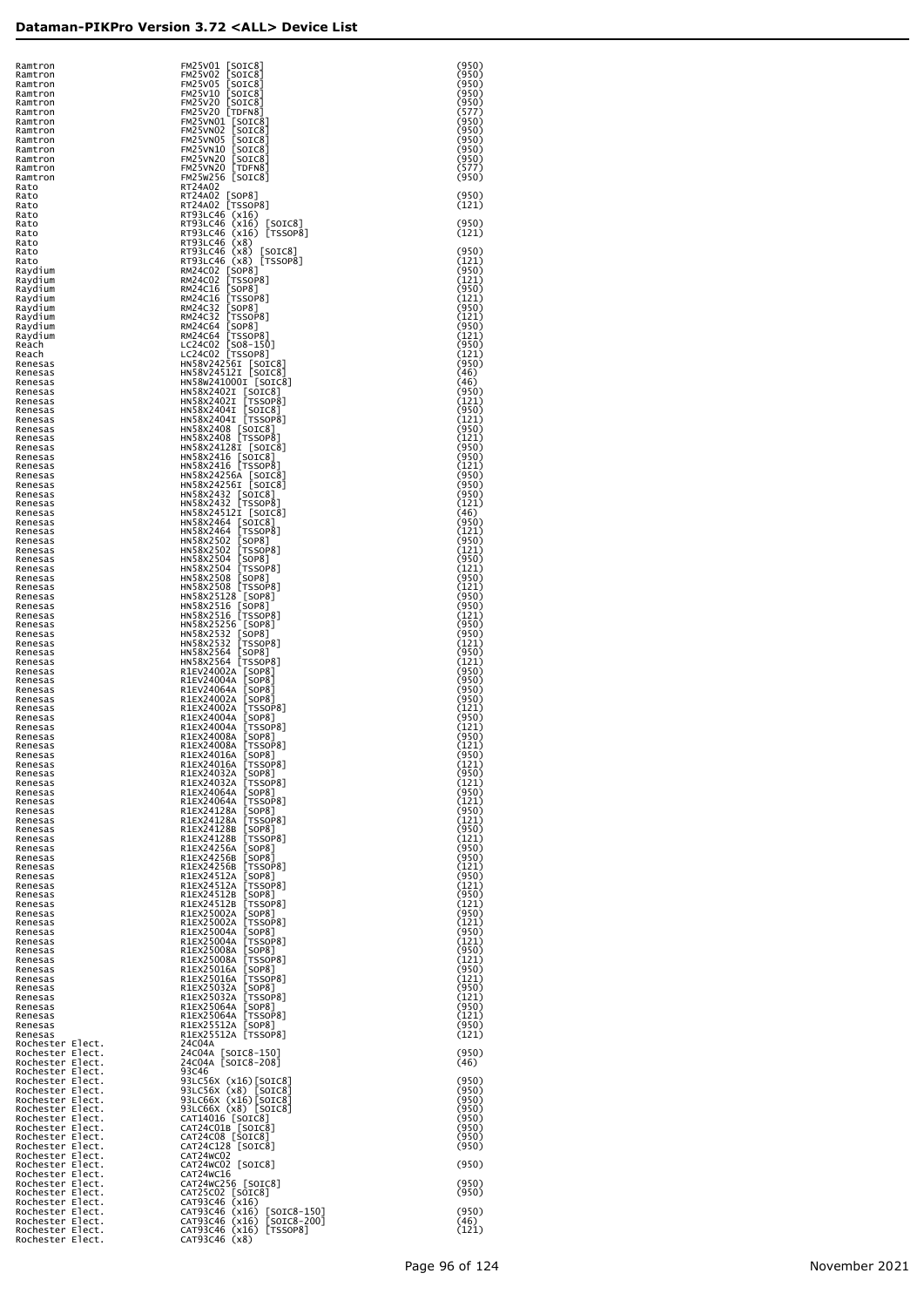| Rochester Elect. | CAT93C46 (x8) [SOIC8-150]<br>CAT93C46 (x8) [SOIC8-200]<br>CAT93C46 (x8) [TSSOP8]                                                                                                                                                                                                                                                                                                                                                       | (950)<br>(46)   |
|------------------|----------------------------------------------------------------------------------------------------------------------------------------------------------------------------------------------------------------------------------------------------------------------------------------------------------------------------------------------------------------------------------------------------------------------------------------|-----------------|
|                  |                                                                                                                                                                                                                                                                                                                                                                                                                                        | (121)           |
|                  | CAT93C46J/W (x16) [SOIC8-150]<br>CAT93C46J/W (x8) [SOIC8-150]                                                                                                                                                                                                                                                                                                                                                                          | (950)<br>(950)  |
|                  | CAT93C461/W (x8) [SOIC8-150]<br>CAT93C56 (x16)<br>CAT93C56 (x16) [SOIC8-150]<br>CAT93C56 (x16) [SOIC8-200]<br>CAT93C56 (x16) [TSSOP8]<br>CAT93C56 (x8) [SOIC8-150]<br>CAT93C56 (x8) [SOIC8-200]<br>CAT93C56 (x8) [TSSOP8]<br>CAT93C56 (x8) [TSSOP8]<br>CA                                                                                                                                                                              | (950)           |
|                  |                                                                                                                                                                                                                                                                                                                                                                                                                                        | (46)<br>(121)   |
|                  |                                                                                                                                                                                                                                                                                                                                                                                                                                        | (950)           |
|                  |                                                                                                                                                                                                                                                                                                                                                                                                                                        | (46)            |
|                  |                                                                                                                                                                                                                                                                                                                                                                                                                                        | (121)<br>(950)  |
|                  |                                                                                                                                                                                                                                                                                                                                                                                                                                        | (950)           |
|                  |                                                                                                                                                                                                                                                                                                                                                                                                                                        | (950)<br>(121)  |
|                  |                                                                                                                                                                                                                                                                                                                                                                                                                                        | (950)           |
|                  |                                                                                                                                                                                                                                                                                                                                                                                                                                        | (121)           |
|                  |                                                                                                                                                                                                                                                                                                                                                                                                                                        | (950)           |
|                  |                                                                                                                                                                                                                                                                                                                                                                                                                                        | (121)           |
|                  |                                                                                                                                                                                                                                                                                                                                                                                                                                        | (950)<br>(121)  |
|                  |                                                                                                                                                                                                                                                                                                                                                                                                                                        | (950)           |
|                  |                                                                                                                                                                                                                                                                                                                                                                                                                                        | (950)           |
|                  |                                                                                                                                                                                                                                                                                                                                                                                                                                        | (950)           |
|                  |                                                                                                                                                                                                                                                                                                                                                                                                                                        | (950)           |
|                  |                                                                                                                                                                                                                                                                                                                                                                                                                                        | (950)<br>(121)  |
|                  |                                                                                                                                                                                                                                                                                                                                                                                                                                        |                 |
|                  |                                                                                                                                                                                                                                                                                                                                                                                                                                        | (950)<br>(121)  |
|                  |                                                                                                                                                                                                                                                                                                                                                                                                                                        | (950)           |
|                  | FM93C46A (x16) [TSSOP8]                                                                                                                                                                                                                                                                                                                                                                                                                | (121)           |
|                  |                                                                                                                                                                                                                                                                                                                                                                                                                                        | (950)<br>(121)  |
|                  |                                                                                                                                                                                                                                                                                                                                                                                                                                        | (950)           |
|                  |                                                                                                                                                                                                                                                                                                                                                                                                                                        | (950)<br>(121)  |
|                  |                                                                                                                                                                                                                                                                                                                                                                                                                                        | (950)           |
|                  |                                                                                                                                                                                                                                                                                                                                                                                                                                        | (950)           |
|                  | Rochester Flect.<br>Rochester Flect. CAT93466 (x8) [SOTG-19<br>Rochester Flect. CAT93466 (x8) [TSORP3<br>Rochester Flect. CAT93466 (x8) [TSORP3<br>Rochester Flect. CAT93466 (x8) [TSORP3<br>Rochester Flect. CAT93466 (x16) [SOTG-20<br>R<br>FM93C56T (x16) [SSDP6]<br>FM93C56T (x16) [SO8]<br>FM93C546 (x16) [SO8]<br>FM93C546 (x16) [TSSOP8]<br>FM93C546 (x16) [TSSOP8]<br>BR24AQ1AF [SOP8]<br>BR24AQ1AF [SOP8]<br>BR24AQ1AF [SOP8] | (121)<br>(950)  |
| Rohm             |                                                                                                                                                                                                                                                                                                                                                                                                                                        | (1313)<br>(950) |
| Rohm<br>Rohm     | BR24A02F [SOP8]<br>BR24A02FJ [SOP-J8]<br>BR24A02FVM [MSOP8]                                                                                                                                                                                                                                                                                                                                                                            | (1313)<br>(950) |
| Rohm<br>Rohm     | BR24A04F [SOP8]<br>BR24A04FJ [SOP-J8]                                                                                                                                                                                                                                                                                                                                                                                                  | (714)<br>(1313) |
| Rohm<br>Rohm     |                                                                                                                                                                                                                                                                                                                                                                                                                                        | (950)<br>(1313) |
| Rohm<br>Rohm     | BR24A08F [50P8]<br>BR24A08FJ [50P-J8]<br>BR24A16F [50P8]<br>BR24A16FJ [50P-J8]                                                                                                                                                                                                                                                                                                                                                         | (950)<br>(1313) |
| Rohm<br>Rohm     |                                                                                                                                                                                                                                                                                                                                                                                                                                        | (950)<br>(1313) |
| Rohm<br>Rohm     | BR24A32F [SOP8]<br>BR24A32FJ [SOP-J8]<br>BR24A64F [SOP8]                                                                                                                                                                                                                                                                                                                                                                               | (950)<br>(1313) |
| Rohm<br>Rohm     | BR24A64FJ [SOP-J8]<br>BR24C01A                                                                                                                                                                                                                                                                                                                                                                                                         | (950)           |
| Rohm<br>Rohm     | BR24CO1AF [SOP8]<br>BR24CO1AFJ [SOP-J8]<br>BR24CO1AFV [SSOP-B8]                                                                                                                                                                                                                                                                                                                                                                        | (1313)<br>(950) |
| Rohm<br>RONM     | BR24C01-DS [TSSOP8-3x3]                                                                                                                                                                                                                                                                                                                                                                                                                | (121)<br>(605)  |
| Rohm<br>Rohm     | BR24C01-DW [TSSOP8]<br>BR24C01-MN [SO8]                                                                                                                                                                                                                                                                                                                                                                                                | (121)<br>(950)  |
| Rohm<br>Rohm     | BR24C01-RDS [TSSOP8-3x3]<br>BR24C01-RDW [TSSOP8]                                                                                                                                                                                                                                                                                                                                                                                       | (605)           |
| Rohm             | BR24C01-RMN [SO8]                                                                                                                                                                                                                                                                                                                                                                                                                      | (121)<br>(950)  |
| Rohm<br>Rohm     | BR24CO1-WDS [TSSOP8-3x3]<br>BR24CO1-WDW [TSSOP8]                                                                                                                                                                                                                                                                                                                                                                                       | (605)<br>(121)  |
| Rohm<br>Rohm     | BR24C01-WMN [SO8]<br>BR24C02                                                                                                                                                                                                                                                                                                                                                                                                           | (950)           |
| Rohm<br>Rohm     | BR24C02-DS [TSSOP8-3x3]<br>BR24C02-DW [TSSOP8]                                                                                                                                                                                                                                                                                                                                                                                         | (605)<br>(121)  |
| Rohm<br>Rohm     | BR24CO2F [SOP8]<br>BR24CO2FJ [SOP-J8]<br>BR24CO2FV [SSOP-B8]                                                                                                                                                                                                                                                                                                                                                                           | (1313)<br>(950) |
| Rohm<br>Rohm     | BR24C02-MN [SO8]                                                                                                                                                                                                                                                                                                                                                                                                                       | (121)<br>(950)  |
| Rohm<br>Rohm     | BR24C02-RDS [TSSOP8-3x3]<br>BR24C02-RDW [TSSOP8]                                                                                                                                                                                                                                                                                                                                                                                       | (605)<br>(121)  |
| Rohm<br>Rohm     | BR24C02-RMN [SO8]                                                                                                                                                                                                                                                                                                                                                                                                                      | (950)<br>(605)  |
| Rohm<br>Rohm     | BR24CO2-WDS [TSSOP8-3x3]<br>BR24CO2-WDW [TSSOP8]<br>BR24C02-WMN [SO8]                                                                                                                                                                                                                                                                                                                                                                  | (121)<br>(950)  |
| Rohm<br>Rohm     | BR24C04                                                                                                                                                                                                                                                                                                                                                                                                                                |                 |
| Rohm             | BR24C04-DS [TSSOP8-3x3]<br>BR24C04-DW [TSSOP8]                                                                                                                                                                                                                                                                                                                                                                                         | (605)<br>(121)  |
| Rohm<br>Rohm     | BR24C04F [SOP8]<br>BR24C04F [SOP-J8]<br>BR24C04FV [SSOP-B8]                                                                                                                                                                                                                                                                                                                                                                            | (1313)<br>(950) |
| Rohm<br>Rohm     | BR24C04-MN [SO8]                                                                                                                                                                                                                                                                                                                                                                                                                       | (121)<br>(950)  |
| Rohm<br>Rohm     | BR24C04-RDS [TSSOP8-3x3]<br>BR24C04-RDW [TSSOP8]                                                                                                                                                                                                                                                                                                                                                                                       | (605)<br>(121)  |
| Rohm<br>Rohm     | BR24C04-RMN [SO8]<br>BR24CO4-WDS [TSSOP8-3x3]<br>BR24CO4-WDW [TSSOP8]                                                                                                                                                                                                                                                                                                                                                                  | (950)<br>(605)  |
| Rohm<br>Rohm     | BR24C04-WMN [SO8]                                                                                                                                                                                                                                                                                                                                                                                                                      | (121)<br>(950)  |
| Rohm<br>Rohm     | BR24C08<br>BR24C08-DS [TSSOP8-3x3]                                                                                                                                                                                                                                                                                                                                                                                                     | (605)           |
| Rohm<br>Rohm     | BR24C08-DW [TSSOP8]                                                                                                                                                                                                                                                                                                                                                                                                                    | (121)<br>(1313) |
| Rohm<br>Rohm     | BR24C08F [SOP8]<br>BR24C08FJ [SOP-J8]<br>BR24C08FV [SSOP-B8]                                                                                                                                                                                                                                                                                                                                                                           | (950)<br>(121)  |
| Rohm<br>Rohm     | BR24C08-MN [SO8]                                                                                                                                                                                                                                                                                                                                                                                                                       | (950)<br>(605)  |
| Rohm<br>Rohm     | BR24C08-RDS [TSSOP8-3x3]<br>BR24C08-RDW [TSSOP8]<br>BR24C08-RMN [SO8]                                                                                                                                                                                                                                                                                                                                                                  | (121)<br>(950)  |
| Rohm             | BR24CO8-WDS [TSSOP8-3x3]<br>BR24CO8-WDW [TSSOP8]                                                                                                                                                                                                                                                                                                                                                                                       | (605)           |
| Rohm<br>Rohm     | BR24C08-WMN [SO8]                                                                                                                                                                                                                                                                                                                                                                                                                      | (121)<br>(950)  |
| Rohm<br>Rohm     | BR24C16<br>BR24C16-DS [TSSOP8-3x3]                                                                                                                                                                                                                                                                                                                                                                                                     | (605)           |
| Rohm<br>Rohm     | BR24C16-DW [TSSOP8]<br>BR24C16F [SOP8]                                                                                                                                                                                                                                                                                                                                                                                                 | (121)<br>(1313) |
| Rohm             | BR24C16FJ [SOP-J8]                                                                                                                                                                                                                                                                                                                                                                                                                     | (950)           |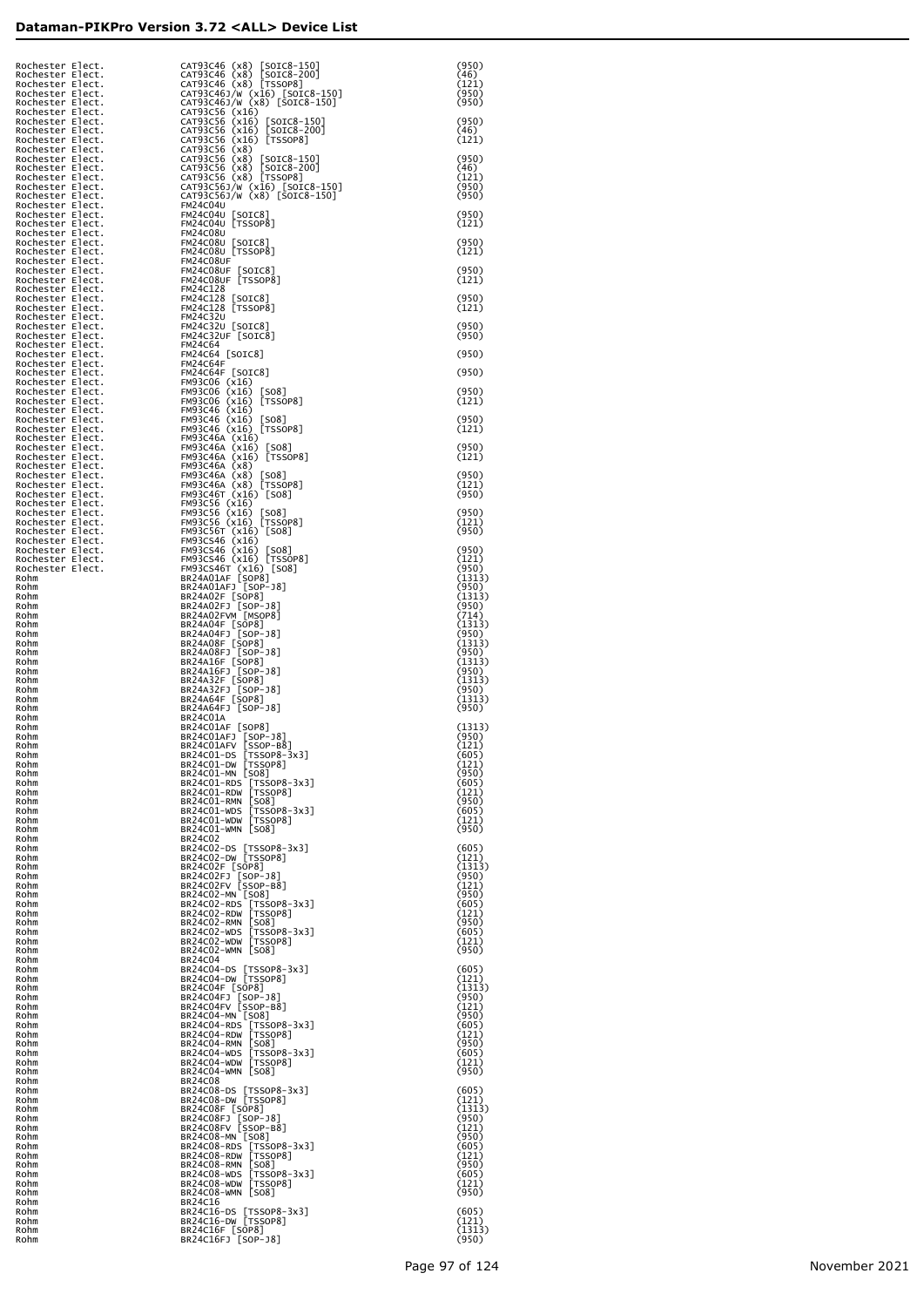| Rohm                                         |              |
|----------------------------------------------|--------------|
| Rohm<br>२ohn                                 |              |
|                                              | ≀ohm         |
| २ohm<br>Rohm                                 |              |
| Rohm<br>Rohm                                 |              |
| Rohm                                         |              |
| Rohm<br>Rohm                                 |              |
| Rohm                                         |              |
| Rohm<br>Rohm                                 |              |
| Rohm                                         |              |
| Rohm<br>Rohm                                 |              |
| Rohm<br>Rohm                                 |              |
| Rohm                                         |              |
| Rohm<br>Rohm                                 |              |
| Rohm                                         |              |
| Rohm<br>Rohm                                 |              |
| Rohm<br>Rohm                                 |              |
| Rohm                                         |              |
| Rohm<br>Rohm                                 |              |
| Rohm                                         |              |
| Rohm<br>Rohm                                 |              |
| Rohm                                         |              |
| Rohm<br>Rohm                                 |              |
| Rohm<br>Rohm                                 |              |
| Rohm                                         |              |
| Rohm<br>Rohm                                 |              |
| Rohm                                         |              |
| Rohm<br>Rohm                                 |              |
| Rohm<br>Rohm                                 |              |
| Rohm                                         |              |
| Rohm<br>Rohm                                 |              |
| Rohm                                         |              |
| Rohm<br>Rohm                                 |              |
| Rohm<br>Rohm                                 |              |
| Rohm                                         |              |
| Rohm<br>Rohm                                 |              |
| Rohm                                         |              |
| Rohm<br>Rohm                                 |              |
| Rohm                                         |              |
| Rohm<br>Rohm                                 |              |
| Rohm<br>Rohm                                 |              |
| Rohm                                         |              |
| Rohm                                         |              |
| Rohm<br>Rohm<br>Rohm<br>Rohm<br>Rohm<br>Rohm |              |
|                                              |              |
|                                              |              |
| F                                            | ≀ohm         |
| U<br>I<br>F                                  | ≀ohm         |
| F<br>F                                       | ≀ohm<br>≀ohm |
| Rohm                                         |              |
| Rohm<br>Rohm                                 |              |
| Rohm<br>Rohm                                 |              |
| Rohm                                         |              |
| Rohm<br>Rohm                                 |              |
| Rohm                                         |              |
| Rohm<br>Rohm                                 |              |
| Rohm<br>Rohm                                 |              |
| Rohm                                         |              |
| Rohm<br>Rohm                                 |              |
| Rohm                                         |              |
| Rohm<br>Rohm                                 |              |
| Rohm<br>Rohm                                 |              |
| Rohm                                         |              |
| Rohm<br>Rohm                                 |              |
| Rohm                                         |              |
| Rohm<br>Rohm                                 |              |
| Rohm<br>Rohm                                 |              |
| Rohm                                         |              |
| Rohm<br>Rohm                                 |              |
| Rohm                                         |              |
| Rohm<br>Rohm                                 |              |
| Rohm                                         |              |
|                                              |              |
| Rohm<br>Rohm                                 |              |
| Rohm                                         |              |
| Rohm<br>Rohm                                 |              |
| Rohm<br>Rohm                                 |              |
| Rohm<br>Rohm                                 |              |

| Rohm<br>Rohm         | BR24C16FV [SSOP-B8]<br>BR24C16-MN [SO8]                                                                                                                                                                                                                         | (121)<br>(950)          |
|----------------------|-----------------------------------------------------------------------------------------------------------------------------------------------------------------------------------------------------------------------------------------------------------------|-------------------------|
| Rohm<br>Rohm         | BR24C16-RDS [TSSOP8-3x3]<br>BR24C16-RDW [TSSOP8]                                                                                                                                                                                                                | (605)<br>(121)          |
| Rohm<br>Rohm         | BR24C16-RMN [SO8]<br>BR24C16-WDS [TSSOP8-3x3]<br>BR24C16-WDW [TSSOP8]                                                                                                                                                                                           | (950)<br>(605)          |
| Rohm<br>Rohm         | BR24C16-WMN [SO8]                                                                                                                                                                                                                                               | (121)<br>(950)          |
| Rohm<br>Rohm         | BR24C21                                                                                                                                                                                                                                                         | (1313)                  |
| Rohm<br>Rohm         | BR24C21F [SOP8]<br>BR24C21FJ [SOP-J8]<br>BR24C21FV [TSSOP8]                                                                                                                                                                                                     | (950)<br>(121)          |
| Rohm<br>Rohm         | BR24C32<br>BR24C32-DW [TSSOP8]                                                                                                                                                                                                                                  | (121)                   |
| Rohm<br>Rohm         | BR24C32F [SOP8]<br>BR24C32-MN [SO8]                                                                                                                                                                                                                             | (1313)<br>(950)         |
| Rohm<br>Rohm         | BR24C64<br>BR24C64F [SOP8]                                                                                                                                                                                                                                      | (1313)                  |
| Rohm<br>Rohm         | BR24C64-MN [SO8]<br>BR24CF16F [SOP8]                                                                                                                                                                                                                            | (950)<br>(1313)         |
| Rohm<br>Rohm         | BR24E16                                                                                                                                                                                                                                                         | (1313)                  |
| Rohm<br>Rohm         | BR24E16F [SOP8]<br>BR24E16FJ [SOP-J8]<br>BR24E16FV [SSOP-B8]                                                                                                                                                                                                    | (950)<br>(121)          |
| Rohm<br>Rohm         | BR24G01-3<br>BR24G01-3A                                                                                                                                                                                                                                         |                         |
| Rohm<br>Rohm         | BR24G01F-3 [SOP8]                                                                                                                                                                                                                                               | (1313)<br>(1313)        |
| Rohm<br>Rohm         | BR24G01F-3<br>A (SOPE)<br>BR24G01F-3A [SOPE]<br>BR24G01F-3A [SOP-38]<br>BR24G01F-3A [SOP-38]<br>BR24G01F-3-W [SOP-38]<br>BR24G01FV-3 [SSOP-88]<br>BR24G01FV-3 [TSSOP-B8]<br>BR24G01FV-3A [TSSOP-B83]<br>BR24G01FV-3A [TSSOP-B83]<br>BR24G01FV-4-3 [MSOP8]<br>BR | (950)<br>(950)          |
| Rohm<br>Rohm         |                                                                                                                                                                                                                                                                 | (950)<br>(121)          |
| Rohm<br>Rohm         |                                                                                                                                                                                                                                                                 | (121)<br>(605)          |
| Rohm<br>Rohm         |                                                                                                                                                                                                                                                                 | (605)<br>(714)          |
| Rohm<br>Rohm         |                                                                                                                                                                                                                                                                 | (714)<br>(121)<br>(121) |
| Rohm<br>Rohm<br>Rohm |                                                                                                                                                                                                                                                                 | (121)<br>(121)          |
| Rohm<br>Rohm         | BR24G01-W                                                                                                                                                                                                                                                       | (1313)                  |
| Rohm<br>Rohm         | BR24G02-3<br>BR24G02-3A                                                                                                                                                                                                                                         |                         |
| Rohm<br>Rohm         | BR24G02F-3 [SOP8]                                                                                                                                                                                                                                               | (1313)<br>(1313)        |
| Rohm<br>Rohm         | BR24G02F-3A [SOP8]<br>BR24G02FJ-3 [SOP-J8]                                                                                                                                                                                                                      | (950)<br>(950)          |
| Rohm<br>Rohm         |                                                                                                                                                                                                                                                                 | (950)<br>(121)          |
| Rohm<br>Rohm         |                                                                                                                                                                                                                                                                 | (121)<br>(605)          |
| Rohm<br>Rohm         |                                                                                                                                                                                                                                                                 | (605)<br>(714)          |
| Rohm<br>Rohm         |                                                                                                                                                                                                                                                                 | (714)<br>(121)          |
| Rohm<br>Rohm         | BR24G02FJ-3A [SOP-38]<br>BR24G02FJ-3A [SOP-38]<br>BR24G02FJ-3A [SOP-38]<br>BR24G02FV-3 [SSOP-B8]<br>BR24G02FV-3A [SSOP-B8]<br>BR24G02FVJ-3A [TSSOP-B8]<br>BR24G02FVJ-3A [TSSOP-B8]<br>BR24G02FVM-3A [MSOP8]<br>BR24G02FVM-3A [MSOP8]<br>BR24G02FVT-3A [TS       | (121)<br>(121)          |
| Rohm<br>Rohm         |                                                                                                                                                                                                                                                                 | (121)<br>(1313)         |
| Rohm<br>Rohm         | BR24G02-W<br>BR24G04-3                                                                                                                                                                                                                                          |                         |
| Rohm<br>Rohm         | BR24G04-3A<br>BR24G04F-3 [SOP8]                                                                                                                                                                                                                                 | (1313)                  |
| Rohm<br>Rohm         | BR24G04F-3A [SOP8]<br>BR24G04FJ-3 [SOP-J8]                                                                                                                                                                                                                      | (1313)<br>(950)         |
| Rohm<br>Rohm         | BR24G04FJ-31 [SOP-J0]<br>BR24G04FJ-3A [SOP-J0]<br>BR24G04FV-31 [SOP-B0]<br>BR24G04FV-3A [SSOP-B0]<br>BR24G04FV-3A [SSOP-B0]<br>BR24G04FVJ-3A [TSSOP-B8J]<br>BR24G04FVJ-3A [TSSOP-B8J]<br>BR24G04FVJ-3A [TSSOP-B8J]<br>PR24G04FVJ-3A [TSSOP-B8J]                 | (950)<br>(950)          |
| Rohm<br>Rohm         |                                                                                                                                                                                                                                                                 | (121)<br>(121)          |
| Rohm<br>Rohm         |                                                                                                                                                                                                                                                                 | (605)<br>(605)          |
| Rohm<br>Rohm         |                                                                                                                                                                                                                                                                 | (714)<br>(714)          |
| Rohm<br>Rohm         |                                                                                                                                                                                                                                                                 | (121)<br>(121)          |
| Rohm<br>Rohm         | BR24G04FV <sup>m-3</sup><br>BR24G04FVM-3A [MSOP8]<br>BR24G04FVT-3 [TSS0P-B8]<br>BR24G04FVT-3 [TSS0P-B8]<br>BR24G04FVT-W [TSS0P-B8]<br>BR24G04FV-W [SS0P-B8]<br>BR24G04F-W [SS0P-B8]                                                                             | (121)<br>(121)          |
| Rohm<br>Rohm         | BR24G04-W                                                                                                                                                                                                                                                       | (1313)                  |
| Rohm<br>Rohm         | BR24G08-3<br>BR24G08-3A                                                                                                                                                                                                                                         |                         |
| Rohm<br>Rohm         | BR24G08F-3 [SOP8]<br>BR24G08F-3A [SOP8]<br>BR24G08FJ-3 [SOP-J8]                                                                                                                                                                                                 | (1313)<br>(1313)        |
| Rohm<br>Rohm<br>Rohm | BR24G08FJ-3A [SOP-J8]<br>BR24G08FJ-W [SOP-J8]<br>BR24G08FV-3 [SSOP-B8]                                                                                                                                                                                          | (950)<br>(950)<br>(950) |
| Rohm<br>Rohm         |                                                                                                                                                                                                                                                                 | (121)<br>(121)          |
| Rohm<br>Rohm         | BR24G08FV-3A [SSOP-B8]<br>BR24G08FVJ-3 [TSSOP-B8]]<br>BR24G08FVJ-3 [TSSOP-B8J]<br>BR24G08FVJ-3A [TSSOP-B8J]<br>BR24G08FVM-3 [MSOP8]                                                                                                                             | (605)<br>(605)          |
| Rohm<br>Rohm         |                                                                                                                                                                                                                                                                 | (714)<br>(714)          |
| Rohm<br>Rohm         | BR24G08FVM-3A [MSOP8]<br>BR24G08FVM-3A [MSOP8]<br>BR24G08FVT-3 [TSSOP-B8]<br>BR24G08FVT-3A [TSSOP-B8]<br>BR24G08FVT-W [TSSOP-B8]<br>BR24G08FV-W [SSOP-B8]<br>BR24G08F-W [SOP8]                                                                                  | (121)<br>(121)          |
| Rohm<br>Rohm         |                                                                                                                                                                                                                                                                 | (121)<br>(121)          |
| Rohm<br>Rohm         | BR24G08-W                                                                                                                                                                                                                                                       | (1313)                  |
| Rohm<br>Rohm         | BR24G128-3<br>BR24G128-3A                                                                                                                                                                                                                                       |                         |
| Rohm<br>Rohm         | BR24G128F-3 [SOP8]                                                                                                                                                                                                                                              | (1313)<br>(1313)        |
| Rohm<br>Rohm         | BR24G128F-3A [SOP8]<br>BR24G128FJ-3 [SOP-J8]                                                                                                                                                                                                                    | (950)<br>(950)          |
| Rohm<br>Rohm         | BR24G128FJ-3A [SOP-J8]<br>BR24G128FJ-W [SOP-J8]<br>BR24G128FJ-W [SOP-J8]<br>BR24G128FV-3A [SSOP-B8]<br>BR24G128FV-3A [SSOP-B8]<br>BR24G128FVJ-3 [TSSOP-B8J]                                                                                                     | (950)<br>(121)          |
| Rohm<br>Rohm         |                                                                                                                                                                                                                                                                 | (121)<br>(605)          |
| Rohm<br>Rohm         | BR24G128FVJ-3A [TSSOP-B8J]<br>BR24G128FVM-3 [MSOP8]                                                                                                                                                                                                             | (605)<br>(714)          |
| Rohm<br>Rohm         | BR24G128FVM-3 [MSOP8]<br>BR24G128FVT-3 [TSSOP-B8]<br>BR24G128FVT-3 [TSSOP-B8]<br>BR24G128FVT-W [TSSOP-B8]<br>BR24G128FV-W [SSOP-B8]<br>BR24G128FV-W [SSOP-B8]                                                                                                   | (714)<br>(121)          |
| Rohm<br>Rohm         |                                                                                                                                                                                                                                                                 | (121)<br>(121)          |
| Rohm<br>Rohm         | BR24G128F-W [SOP8]                                                                                                                                                                                                                                              | (121)<br>(1313)         |
| Rohm<br>Rohm         | BR24G16-3<br>BR24G16-3A                                                                                                                                                                                                                                         |                         |
| Rohm<br>Rohm         | BR24G16F-3 [SOP8]<br>BR24G16F-3A [SOP8]<br>BR24G16FJ-3 [SOP-J8]                                                                                                                                                                                                 | (1313)<br>(1313)        |
| Rohm<br>Rohm         |                                                                                                                                                                                                                                                                 | (950)<br>(950)          |
| Rohm<br>Rohm         | BR24G16FJ-3A [SOP-J8]<br>BR24G16FJ-W [SOP-J8]<br>BR24G16FV-3 [SSOP-B8]                                                                                                                                                                                          | (950)<br>(121)          |
| Rohm                 | BR24G16FV-3A [SSOP-B8]                                                                                                                                                                                                                                          | (121)                   |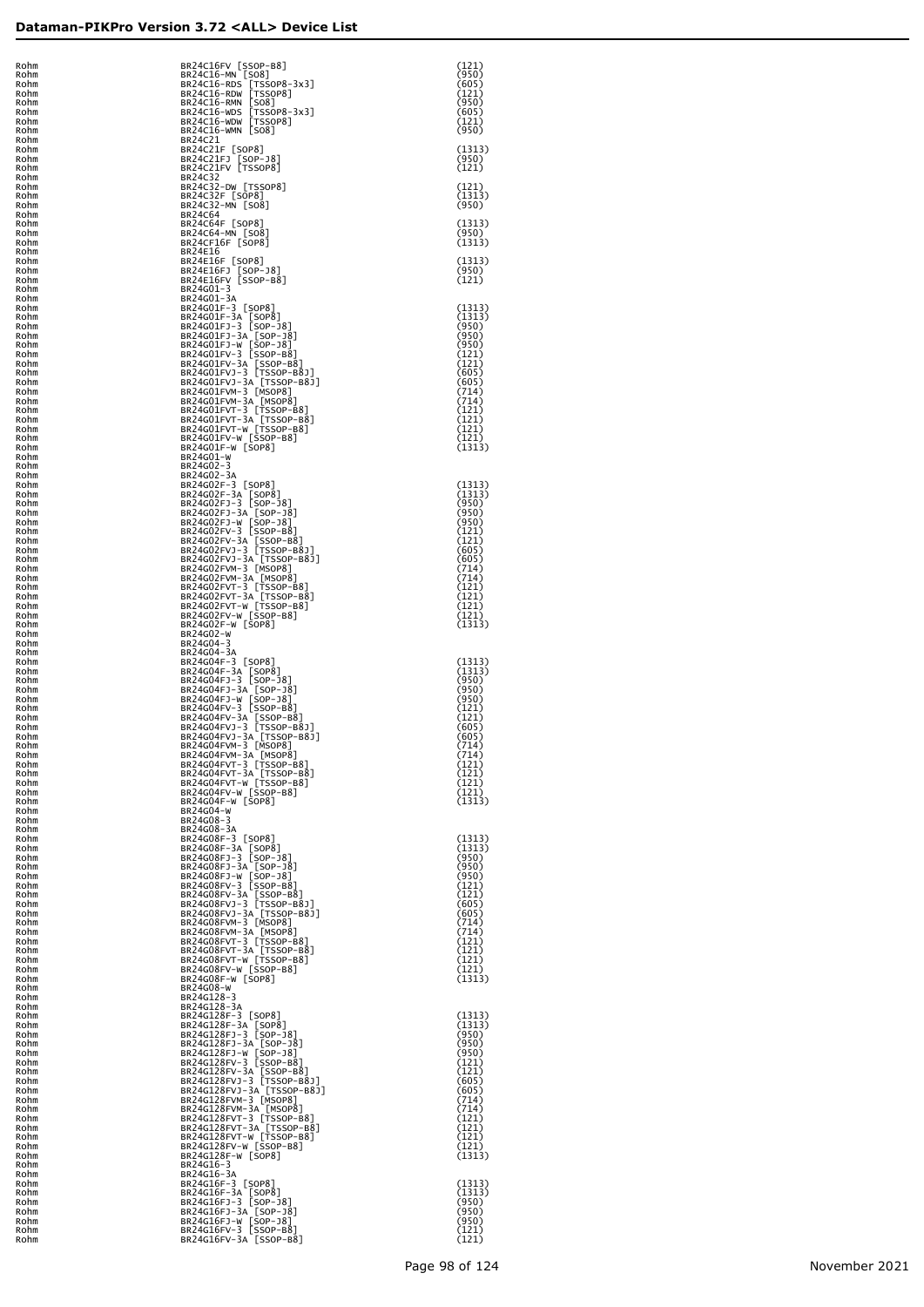|                                                                                                                                                                                                                                | phm     |
|--------------------------------------------------------------------------------------------------------------------------------------------------------------------------------------------------------------------------------|---------|
| F<br>à<br>R                                                                                                                                                                                                                    | bhm     |
| .<br>Ro                                                                                                                                                                                                                        | ohm     |
| R.                                                                                                                                                                                                                             | bhm     |
|                                                                                                                                                                                                                                | .<br>hm |
| ni<br>Ri                                                                                                                                                                                                                       | .<br>hm |
| $\dddot{R}$                                                                                                                                                                                                                    | .<br>hm |
| R.                                                                                                                                                                                                                             | .<br>hm |
| $\dddot{R}$                                                                                                                                                                                                                    | .<br>hm |
| $\dddot{R}$                                                                                                                                                                                                                    | bhm     |
| $\dddot{R}$                                                                                                                                                                                                                    | bhm     |
| $\dddot{R}$                                                                                                                                                                                                                    | bhm     |
| $\dddot{R}$                                                                                                                                                                                                                    | bhm     |
|                                                                                                                                                                                                                                |         |
|                                                                                                                                                                                                                                |         |
|                                                                                                                                                                                                                                |         |
|                                                                                                                                                                                                                                |         |
|                                                                                                                                                                                                                                |         |
|                                                                                                                                                                                                                                |         |
|                                                                                                                                                                                                                                |         |
|                                                                                                                                                                                                                                |         |
|                                                                                                                                                                                                                                |         |
|                                                                                                                                                                                                                                |         |
|                                                                                                                                                                                                                                |         |
|                                                                                                                                                                                                                                |         |
|                                                                                                                                                                                                                                |         |
|                                                                                                                                                                                                                                |         |
|                                                                                                                                                                                                                                |         |
|                                                                                                                                                                                                                                |         |
|                                                                                                                                                                                                                                |         |
|                                                                                                                                                                                                                                |         |
|                                                                                                                                                                                                                                |         |
|                                                                                                                                                                                                                                |         |
|                                                                                                                                                                                                                                |         |
|                                                                                                                                                                                                                                |         |
|                                                                                                                                                                                                                                |         |
|                                                                                                                                                                                                                                |         |
|                                                                                                                                                                                                                                |         |
|                                                                                                                                                                                                                                |         |
|                                                                                                                                                                                                                                |         |
|                                                                                                                                                                                                                                |         |
|                                                                                                                                                                                                                                |         |
|                                                                                                                                                                                                                                |         |
| ROM ROMAR ROMAM ROMAM ROMAM ROMAM ROMAM ROMAM ROMAM ROMAM ROMAM ROMAM ROMAM ROMAM ROMAM ROMAM ROMAM ROMAM ROMAM ROMAM ROMAM ROMAM ROMAM ROMAM ROMAM ROMAM ROMAM ROMAM ROMAM ROMAM ROMAM ROMAM ROMAM ROMAM ROMAM ROMAM ROMAM RO |         |
|                                                                                                                                                                                                                                |         |
|                                                                                                                                                                                                                                |         |
|                                                                                                                                                                                                                                |         |
|                                                                                                                                                                                                                                |         |
|                                                                                                                                                                                                                                |         |
|                                                                                                                                                                                                                                |         |
|                                                                                                                                                                                                                                |         |
|                                                                                                                                                                                                                                |         |
|                                                                                                                                                                                                                                |         |
|                                                                                                                                                                                                                                |         |
|                                                                                                                                                                                                                                |         |
|                                                                                                                                                                                                                                |         |
|                                                                                                                                                                                                                                |         |
|                                                                                                                                                                                                                                |         |
|                                                                                                                                                                                                                                |         |
|                                                                                                                                                                                                                                |         |
|                                                                                                                                                                                                                                |         |
|                                                                                                                                                                                                                                |         |
|                                                                                                                                                                                                                                |         |
|                                                                                                                                                                                                                                |         |
|                                                                                                                                                                                                                                |         |
|                                                                                                                                                                                                                                |         |
|                                                                                                                                                                                                                                |         |
|                                                                                                                                                                                                                                |         |
|                                                                                                                                                                                                                                |         |
|                                                                                                                                                                                                                                |         |
|                                                                                                                                                                                                                                |         |
|                                                                                                                                                                                                                                |         |
|                                                                                                                                                                                                                                |         |
|                                                                                                                                                                                                                                |         |
|                                                                                                                                                                                                                                |         |
|                                                                                                                                                                                                                                |         |
|                                                                                                                                                                                                                                |         |
|                                                                                                                                                                                                                                |         |
|                                                                                                                                                                                                                                |         |
|                                                                                                                                                                                                                                |         |
|                                                                                                                                                                                                                                |         |
|                                                                                                                                                                                                                                |         |
|                                                                                                                                                                                                                                |         |
|                                                                                                                                                                                                                                |         |
|                                                                                                                                                                                                                                |         |
|                                                                                                                                                                                                                                |         |
|                                                                                                                                                                                                                                |         |
|                                                                                                                                                                                                                                |         |
|                                                                                                                                                                                                                                |         |
|                                                                                                                                                                                                                                |         |
|                                                                                                                                                                                                                                |         |
|                                                                                                                                                                                                                                |         |
|                                                                                                                                                                                                                                |         |
|                                                                                                                                                                                                                                |         |
|                                                                                                                                                                                                                                |         |
|                                                                                                                                                                                                                                |         |
|                                                                                                                                                                                                                                |         |
|                                                                                                                                                                                                                                |         |
|                                                                                                                                                                                                                                |         |
|                                                                                                                                                                                                                                |         |
|                                                                                                                                                                                                                                |         |
|                                                                                                                                                                                                                                |         |
|                                                                                                                                                                                                                                |         |
|                                                                                                                                                                                                                                |         |
|                                                                                                                                                                                                                                |         |
|                                                                                                                                                                                                                                |         |
|                                                                                                                                                                                                                                |         |
|                                                                                                                                                                                                                                |         |
|                                                                                                                                                                                                                                |         |
|                                                                                                                                                                                                                                |         |
|                                                                                                                                                                                                                                |         |
| ROMAROMAM ROMAROMAM ROMANI ROMANI ROMANI ROMANI ROMANI ROMANI ROMANI ROMANI ROMANI ROMANI ROMANI ROMANI ROMANI ROMANI ROMANI ROMANI ROMANI ROMANI ROMANI ROMANI ROMANI ROMANI ROMANI ROMANI ROMANI ROMANI ROMANI ROMANI ROMANI |         |

| Rohm<br>Rohm         | BR24G16FVJ-3 [TSSOP-B8J]<br>BR24G16FVJ-3A [TSSOP-B8J]                           | (605)<br>(605)           |
|----------------------|---------------------------------------------------------------------------------|--------------------------|
| Rohm<br>Rohm         | BR24G16FVM-3 [MSOP8]<br>BR24G16FVM-3A [MSOP8]                                   | (714)<br>(714)           |
| Rohm<br>Rohm<br>Rohm | BR24G16FVT-3 [TSSOP-B8]<br>BR24G16FVT-3A [TSSOP-B8]<br>BR24G16FVT-W [TSSOP-B8]  | (121)<br>(121)<br>(121)  |
| Rohm<br>Rohm         | BR24G16FV-W [SSOP-B8]<br>BR24G16F-W [SOP8]                                      | (121)<br>(1313)          |
| Rohm<br>Rohm         | BR24G16-W<br>BR24G1M-3A                                                         |                          |
| Rohm<br>Rohm         | BR24G1MF-3A [SOP8]<br>BR24G1MFJ-3A [SOP-J8]                                     | (1313)<br>(950)          |
| Rohm<br>Rohm<br>Rohm | BR24G256-3<br>BR24G256-3A<br>BR24G256F-3 [SOP8]                                 | (1313)                   |
| Rohm<br>Rohm         | BR24G256F-3A [SOP8]<br>BR24G256FJ-3 [SOP-J8]                                    | (1313)<br>(950)          |
| Rohm<br>Rohm         | BR24G256FJ-3A [SOP-J8]<br>BR24G256FJ-W [SOP-J8]                                 | (950)<br>(950)           |
| Rohm<br>Rohm         | BR24G256FV-3 [SSOP-B8]<br>BR24G256FV-3A [SSOP-B8]<br>BR24G256FVT-3 [TSSOP-B8]   | (121)<br>(121)           |
| Rohm<br>Rohm<br>Rohm | BR24G256FVT-3A [TSSOP-B8]<br>BR24G256F-W [SOP8]                                 | (121)<br>(121)<br>(1313) |
| Rohm<br>Rohm         | BR24G32-3<br>BR24G32-3A                                                         |                          |
| Rohm<br>Rohm         | BR24G32F-3 [SOP8]<br>BR24G32F-3A [SOP8]                                         | (1313)<br>(1313)         |
| Rohm<br>Rohm         | BR24G32FJ-3 [SOP-J8]<br>BR24G32FJ-3A [SOP-J8]<br>BR24G32FJ-W [SOP-J8]           | (950)<br>(950)           |
| Rohm<br>Rohm         | BR24G32FV-3 [SSOP-B8]                                                           | (950)<br>(121)           |
| Rohm<br>Rohm         | BR24G32FV-3A [SSOP-B8]<br>BR24G32FVJ-3 [TSSOP-B8J]                              | (121)<br>(605)           |
| Rohm<br>Rohm<br>Rohm | BR24G32FVJ-3A [TSSOP-B8J]<br>BR24G32FVM-3 [MSOP8]                               | (605)<br>(714)<br>(714)  |
| Rohm<br>Rohm         | BR24G32FVM-3A [MSOP8]<br>BR24G32FVT-3 [TSSOP-B8]                                | (121)<br>(121)           |
| Rohm<br>Rohm         | BR24G32FVT-3A [TSSOP-B8]<br>BR24G32FVT-W [TSSOP-B8]<br>BR24G32FVT-W [TSSOP-B8]  | (121)<br>(121)           |
| Rohm<br>Rohm         | BR24G32F-W [SOP8]<br>BR24G32-W                                                  | (1313)                   |
| Rohm<br>Rohm         | BR24G64-3<br>BR24G64-3A                                                         |                          |
| Rohm<br>Rohm         | BR24G64F-3 [SOP8]<br>BR24G64F-3A [SOP8]                                         | (1313)<br>(1313)         |
| Rohm<br>Rohm         | BR24G64FJ-3 [SOP-J8]<br>BR24G64FJ-3A [SOP-J8]<br>BR24G64FJ-W [SOP-J8]           | (950)<br>(950)<br>(950)  |
| Rohm<br>Rohm<br>Rohm | BR24G64FV-3 [SSOP-B8]                                                           | (121)<br>(121)           |
| Rohm<br>Rohm         | BR24G64FV-3A [SSOP-B8]<br>BR24G64FVJ-3 [TSSOP-B8J]<br>BR24G64FVJ-3A [TSSOP-B8J] | (605)<br>(605)           |
| Rohm<br>Rohm         | BR24G64FVM-3 [MSOP8]                                                            | (714)<br>(714)           |
| Rohm<br>Rohm         | BR24G64FVM-3A [MSOP8]<br>BR24G64FVT-3 [TSSOP-B8]                                | (121)<br>(121)           |
| Rohm<br>Rohm         | BR24G64FVT-3A [TSSOP-B8]<br>BR24G64FVT-W [TSSOP-B8]<br>BR24G64FV-W [SSOP-B8]    | (121)<br>(121)           |
| Rohm<br>Rohm         | BR24G64F-W [SOP8]<br>BR24G64-W                                                  | (1313)                   |
| Rohm<br>Rohm<br>Rohm | BR24H128FVM-5A [MSOP8]<br>BR24H256FVM-5A [MSOP8]<br>BR24H32FVM-5A [MSOP8]       | (714)<br>(714)<br>(714)  |
| Rohm<br>Rohm         | BR24H64FVM-5A [MSOP8]<br>BR24L01A                                               | (714)                    |
| Rohm<br>Rohm         | BR24L01AF [SOP8]<br>BR24L01AFJ [SOP-J8]                                         | (1313)<br>(950)          |
| Rohm<br>Rohm         | BR24L01AFV [SSOP-B8]<br>BR24L01AFVJ [TSSOP-B8J]                                 | (121)<br>(605)           |
| Rohm<br>Rohm         | BR24L01AFVM [MSOP8]<br>BR24L01AFVT [TSSOP-B8]                                   | (714)<br>(121)           |
| Rohm<br>Rohm<br>Rohm | BR24L02<br>BR24L02F [SOP8]<br>BR24L02FJ [SOP-J8]                                | (1313)<br>(950)          |
| Rohm<br>Rohm         | BR24L02FV [SSOP-B8]                                                             | (121)<br>(605)           |
| Rohm<br>Rohm         | BR24L02FVJ [TSSOP-B8J]<br>BR24L02FVM [MSOP8]<br>BR24L02FVT [TSSOP-B8]           | (714)<br>(121)           |
| Rohm<br>Rohm         | <b>BR24L04</b><br>BR24L04F [SOP8]                                               | (1313)                   |
| Rohm<br>Rohm         | BR24L04FJ [SOP-J8]<br>BR24L04FV [SSOP-B8]                                       | (950)<br>(121)           |
| Rohm<br>Rohm         | BR24L04FVJ [TSSOP-B8J]<br>BR24L04FVM [MSOP8]                                    | (605)<br>(714)           |
| Rohm<br>Rohm<br>Rohm | BR24L04FVT [TSSOP-B8]<br><b>BR24L08</b><br>BR24L08F [SOP8]                      | (121)<br>(1313)          |
| Rohm<br>Rohm         | BR24L08FJ [SOP-J8]<br>BR24L08FV [SSOP-B8]                                       | (950)<br>(121)           |
| Rohm<br>Rohm         | BR24L08FVJ [TSSOP-B8J]<br>BR24L08FVM [MSOP8]                                    | (605)<br>(714)           |
| Rohm<br>Rohm         | BR24L08FVT [TSSOP-B8]<br>BR24L16                                                | (121)                    |
| Rohm<br>Rohm         | BR24L16F [SOP8]<br>BR24L16FJ [SOP-J8]                                           | (1313)<br>(950)          |
| Rohm<br>Rohm<br>Rohm | BR24L16FV [SSOP-B8]<br>BR24L16FVJ [TSSOP-B8J]<br>BR24L16FVM [MSOP8]             | (121)<br>(605)           |
| Rohm<br>Rohm         | BR24L16FVT [TSSOP-B8]<br>BR24L32                                                | (714)<br>(121)           |
| Rohm<br>Rohm         | BR24L32F [SOP8]                                                                 | (1313)<br>(950)          |
| Rohm<br>Rohm         | BR24L32FJ [SOP-J8]<br>BR24L32FV [SSOP-B8]<br>BR24L32FVT [TSSOP-B8]              | (121)<br>(121)           |
| Rohm<br>Rohm         | BR24L64<br>BR24L64F [SOP8]                                                      | (1313)                   |
| Rohm<br>Rohm         | BR24L64FJ [SOP-J8]<br>BR24L64FV [SSOP-B8]                                       | (950)<br>(121)           |
| Rohm<br>Rohm<br>Rohm | BR24508F [SOP8]<br>BR24508F [SOP-J8]<br>BR24508FV [SSOP-B8]                     | (1313)<br>(950)<br>(121) |
| Rohm<br>Rohm         | BR24S08FVJ [TSSOP-B8J]<br>BR24S08FVM [MSOP8]                                    | (605)<br>(714)           |
| Rohm<br>Rohm         | BR24S08FVT [TSSOP-B8]                                                           | (121)<br>(1313)          |
| Rohm<br>Rohm         | BR24S128F [SOP8]<br>BR24S128FJ [SOP-J8]<br>BR24S128FV [SSOP-B8]                 | (950)<br>(121)           |
| Rohm<br>Rohm         | BR24S128FVT [TSSOP-B8]<br>BR24S16F [SOP8]                                       | (121)<br>(1313)          |
| Rohm<br>Rohm<br>Rohm | BR24S16FJ [SOP-J8]<br>BR24S16FV [SSOP-B8]                                       | (950)<br>(121)           |
| Rohm<br>Rohm         | BR24S16FVJ [TSSOP-B8J]<br>BR24S16FVM [MSOP8]<br>BR24S16FVT [TSSOP-B8]           | (605)<br>(714)<br>(121)  |
|                      |                                                                                 |                          |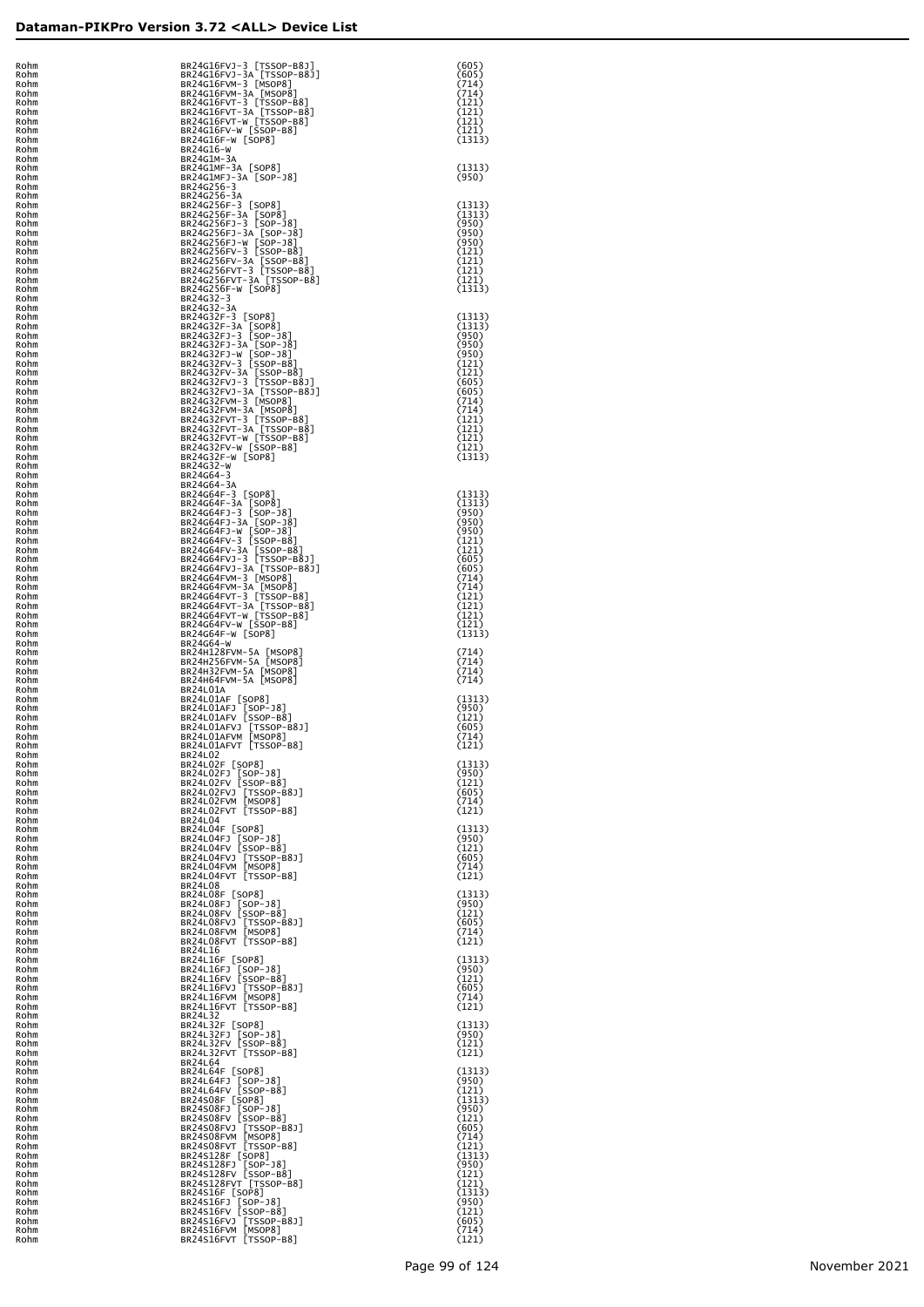| I<br>Ó                               | phm      |
|--------------------------------------|----------|
| ۱l<br>I                              | ٦m       |
| اد<br>اد                             | ١m<br>١m |
| اد                                   | ım       |
| اد<br>R<br>اد<br>R                   | ٦m<br>٦m |
| اد<br>R                              | ٦m       |
| اد<br>R<br>اد<br>R                   | ٦m<br>٦m |
| ١l<br>R                              | ٦m       |
| اد<br>R<br>ï<br>R <sub>t</sub><br>اد | ٦m<br>٦m |
| R <sub>t</sub><br>٦l                 | ٦m       |
| R <sub>t</sub><br>٦l<br>٦l<br>R<br>ł | ٦m<br>٦m |
| ٦l<br>R                              | ٦m       |
| R <sub>0</sub><br>Rohm               | bhm      |
| Rohm                                 |          |
| Rohm                                 |          |
| Rohm<br>Rohm                         |          |
| Rohm                                 |          |
| Rohm<br>Rohm                         |          |
| Rohm                                 |          |
| Rohm<br>Rohm                         |          |
| Rohm                                 |          |
| Rohm<br>Rohm                         |          |
| Rohm                                 |          |
| Rohm<br>Rohm                         |          |
| Rohm                                 |          |
| Rohm<br>Rohm                         |          |
| Rohm                                 |          |
| Rohm<br>Rohm                         |          |
| Rohm                                 |          |
| Rohm<br>Rohm                         |          |
| Rohm                                 |          |
| Rohm<br>Rohm                         |          |
| Rohm                                 |          |
| Rohm                                 |          |
| Rohm<br>Rohm                         |          |
| Rohm                                 |          |
| Rohm<br>Rohm                         |          |
| Rohm                                 |          |
| Rohm<br>Rohm                         |          |
| Rohm                                 |          |
| Rohm<br>Rohm                         |          |
| Rohm                                 |          |
| Rohm<br>Rohm                         |          |
| Rohm                                 |          |
| Rohm<br>Rohm                         |          |
| Rohm                                 |          |
| Rohm<br>Rohm                         |          |
| Rohm                                 |          |
| Rohm                                 |          |
| Rohm<br>Rohm                         |          |
| Rol                                  | ٦m       |
| Rohm                                 | ۱        |
| Rohm                                 |          |
| Rohm<br>Rohm                         |          |
| Rohm                                 |          |
| Rohm<br>Rohm                         |          |
| Rohm                                 |          |
| Rohm<br>Rohm                         |          |
| Rohm                                 |          |
| Rohm<br>Rohm                         |          |
| Rohm                                 |          |
| Rohm<br>Rohm                         |          |
| Rohm                                 |          |
| Rohm<br>Rohm                         |          |
| Rohm                                 |          |
| Rohm                                 |          |
| Rohm<br>Rohm                         |          |
| Rohm                                 |          |
| Rohm<br>Rohm                         |          |
| Rohm                                 |          |
| Rohm<br>Rohm                         |          |
| Rohm                                 |          |
| Rohm<br>Rohm                         |          |
| Rohm                                 |          |
| Rohm<br>Rohm                         |          |
| Rohm                                 |          |
| Rohm<br>Rohm                         |          |
| Rohm                                 |          |
| Rohm<br>Rohm                         |          |
| Rohm                                 |          |
| Rohm                                 |          |
| Rohm<br>Rohm                         |          |
| Rohm                                 |          |
| Rohm<br>Rohm                         |          |
|                                      | $D0$ hm  |

| Rohm         | BR24S256F [SOP8]                                                     | (1313)          |
|--------------|----------------------------------------------------------------------|-----------------|
| Rohm<br>Rohm | BR24S256FJ [SOP-J8]                                                  | (950)<br>(1313) |
| Rohm         | BR24S32F [SOP8]                                                      | (950)           |
| Rohm         | BR24S32FJ [SOP-J8]<br>BR24S32FV [SSOP-B8]                            | (121)           |
| Rohm<br>Rohm | BR24S32FVJ [TSSOP-B8J]<br>BR24S32FVM [MSOP8]                         | (605)<br>(714)  |
| Rohm         | BR24S32FVT [TSSOP-B8]                                                | (121)           |
| Rohm<br>Rohm | BR24S64F [SOP8]                                                      | (1313)<br>(950) |
| Rohm         | BR24S64FJ [SOP-J8]<br>BR24S64FV [SSOP-B8]                            | (121)           |
| Rohm<br>Rohm | BR24S64FVJ [TSSOP-B8J]<br>BR24S64FVM [MSOP8]                         | (605)<br>(714)  |
| Rohm         | BR24S64FVT [TSSOP-B8]                                                | (121)           |
| Rohm<br>Rohm | BR24T01<br>BR24T01F [SOP8]                                           | (1313)          |
| Rohm         | BR24T01FJ [SOP-J8]<br>BR24T01FV [SSOP-B8]                            | (950)           |
| Rohm<br>Rohm |                                                                      | (121)<br>(605)  |
| Rohm         | BR24T01FVJ [TSSOP-B8J]<br>BR24T01FVM [MSOP8]                         | (714)           |
| Rohm<br>Rohm | BR24T01FVT [TSSOP-B8]<br>BR24T02                                     | (121)           |
| Rohm         | BR24T02F [SOP8]                                                      | (1313)          |
| Rohm<br>Rohm | BR24T02FJ [SOP-J8]<br>BR24T02FV [SSOP-B8]                            | (950)<br>(121)  |
| Rohm         | BR24T02FVJ [TSSOP-B8J]<br>BR24T02FVM [MSOP8]                         | (605)           |
| Rohm<br>Rohm | BR24T02FVT [TSSOP-B8]                                                | (714)<br>(121)  |
| Rohm         | BR24T04                                                              |                 |
| Rohm<br>Rohm | BR24T04F [SOP8]                                                      | (1313)<br>(950) |
| Rohm         | BR24T04FJ [SOP-J8]<br>BR24T04FV [SSOP-B8]                            | (121)           |
| Rohm<br>Rohm | BR24T04FVJ [TSSOP-B8J]<br>BR24T04FVM [MSOP8]                         | (605)<br>(714)  |
| Rohm         | BR24T04FVT [TSSOP-B8]                                                | (121)           |
| Rohm<br>Rohm | BR24T08<br>BR24T08F [SOP8]                                           | (1313)          |
| Rohm         | BR24T08FJ [SOP-J8]<br>BR24T08FV [SSOP-B8]                            | (950)           |
| Rohm<br>Rohm |                                                                      | (121)<br>(605)  |
| Rohm         | BR24T08FVJ [TSSOP-B8J]<br>BR24T08FVM [MSOP8]                         | (714)           |
| Rohm<br>Rohm | BR24T08FVT [TSSOP-B8]<br>BR24T128                                    | (121)           |
| Rohm         | BR24T128F [SOP8]                                                     | (1313)          |
| Rohm<br>Rohm | BR24T128FJ [SOP-J8]<br>BR24T128FV [SSOP-B8]                          | (950)<br>(121)  |
| Rohm         | BR24T128FVJ [TSSOP-B8J]<br>BR24T128FVM [MSOP8]                       | (605)           |
| Rohm<br>Rohm | BR24T128FVT [TSSOP-B8]                                               | (714)<br>(121)  |
| Rohm         | BR24T16                                                              |                 |
| Rohm<br>Rohm | BR24T16F [SOP8]                                                      | (1313)<br>(950) |
| Rohm         | BR24T16FJ [SOP-J8]<br>BR24T16FV [SSOP-B8]                            | (121)           |
| Rohm<br>Rohm | BR24T16FVJ [TSSOP-B8J]<br>BR24T16FVM [MSOP8]                         | (605)<br>(714)  |
| Rohm         | BR24T16FVT [TSSOP-B8]                                                | (121)           |
| Rohm<br>Rohm | BR24T1M<br>BR24T1MF [SOP8]                                           | (1313)          |
| Rohm<br>Rohm | BR24T256<br>BR24T256F [SOP8]                                         | (1313)          |
| Rohm         | BR24T256FJ [SOP-J8]<br>BR24T256FV [SSOP-B8]                          | (950)           |
| Rohm<br>Rohm | BR24T256FVT [TSSOP-B8]                                               | (121)<br>(121)  |
| Rohm         | BR24T32                                                              |                 |
| Rohm<br>Rohm | BR24T32F [SOP8]                                                      | (1313)<br>(950) |
| Rohm         | BR24T32FJ [SOP-J8]<br>BR24T32FV [SSOP-B8]                            | (121)           |
| Rohm<br>Rohm | BR24T32FVJ [TSSOP-B8J]<br>BR24T32FVM [MSOP8]                         | (605)<br>(714)  |
| Rohm         | BR24T32FVT [TSSOP-B8]<br>BR24T512                                    | (121)           |
| Rohm<br>Rohm | BR24T512F [SOP8]                                                     | (1313)          |
| Rohm<br>Rohm | BR24T512FJ [SOP-J8]<br>BR24T512FV [SSOP-B8]                          | (950)<br>(121)  |
| Rohm         | BR24T512FVT [TSSOP-B8]                                               | (121)           |
| Rohm<br>Rohm | BR24T64<br>BR24T64F [SOP8]                                           | (1313)          |
| Rohm         | BR24T64FJ [SOP-J8]<br>BR24T64FV [SSOP-B8]                            | (950)           |
| Rohm<br>Rohm |                                                                      | (121)<br>(605)  |
| Rohm         | BR24T64FVJ [TSSOP-B8J]<br>BR24T64FVM [MSOP8]                         | (714)           |
| Rohm<br>Rohm | BR24T64FVT [TSSOP-B8]<br>BR25G128F-3 [SOP8]<br>BR25G128FJ-3 [SOP-J8] | (121)<br>(1313) |
| Rohm         |                                                                      | (950)           |
| Rohm<br>Rohm | BR25G128FVM-3 [MSOP8]<br>BR25G128FVT-3 [TSSOP-B8]                    | (714)<br>(121)  |
| Rohm<br>Rohm | BR25G1MF-3 [SOP8]<br>BR25G1MFJ-3 [SOP-J8]<br>BR25G256F-3 [SOP8]      | (1313)<br>(950) |
| Rohm         |                                                                      | (1313)          |
| Rohm<br>Rohm | BR25G256FJ-3 [SOP-J8]<br>BR25G256FVT-3 [TSSOP-B8]                    | (950)<br>(121)  |
| Rohm         | BR25G640F-3 [SOP8]<br>BR25G640FJ-3 [SOP-J8]                          | (1313)          |
| Rohm<br>Rohm |                                                                      | (950)<br>(714)  |
| Rohm         | BR25G640FVM-3 [MSOP8]<br>BR25G640FVT-3 [TSSOP-B8]                    | (121)           |
| Rohm<br>Rohm | BR25H010-W [SOP8]                                                    | (1313)<br>(950) |
| Rohm         | BR25H020-W [SOP8]                                                    | (1313)          |
| Rohm<br>Rohm | BR25H020-W [SOP-J8]<br>BR25H040-W [SOP8]                             | (950)<br>(1313) |
| Rohm<br>Rohm | BR25H040-W [SOP-J8]<br>BR25H080-W [SOP8]                             | (950)<br>(1313) |
| Rohm         | BR25H080-W [SOP-J8]                                                  | (950)           |
| Rohm<br>Rohm | BR25H080-W [TSSOP-B8]<br>BR25H160-W [SOP8]                           | (121)<br>(1313) |
| Rohm         | BR25H160-W [SOP-J8]                                                  | (950)           |
| Rohm<br>Rohm | BR25H160-W [TSSOP-B8]<br>BR25H320-W [SOP8]                           | (121)<br>(1313) |
| Rohm         | BR25H320-W [SOP-J8]                                                  | (950)           |
| Rohm<br>Rohm | BR25L010-W [MSOP8]<br>BR25L010-W [SOP8]                              | (714)<br>(1313) |
| Rohm<br>Rohm | BR25L010-W [SOP-J8]<br>BR25L010-W [SSOP-B8]                          | (950)<br>(121)  |
| Rohm         |                                                                      | (121)           |
| Rohm<br>Rohm | BR25L010-W [TSSOP-B8]<br>BR25L010-W [TSSOP-B8]<br>BR25L020-W [MSOP8] | (605)<br>(714)  |
| Rohm         | BR25L020-W [SOP8]                                                    | (1313)          |
| Rohm<br>Rohm | BR25L020-W [SOP-J8]<br>BR25L020-W [SSOP-B8]                          | (950)<br>(121)  |
| Rohm         |                                                                      | (121)           |
| Rohm<br>Rohm | BR25L020-W [TSSOP-B8]<br>BR25L020-W [TSSOP-B8]<br>BR25L040-W [MSOP8] | (605)<br>(714)  |
| Rohm<br>Rohm | BR25L040-W [SOP8]<br>BR25L040-W [SOP-J8]                             | (1313)<br>(950) |
| Rohm         | BR25L040-W [SSOP-B8]                                                 | (121)           |
| Rohm<br>Rohm | BR25L040-W [TSSOP-B8]<br>BR25L040-W [TSSOP-B8J]                      | (121)<br>(605)  |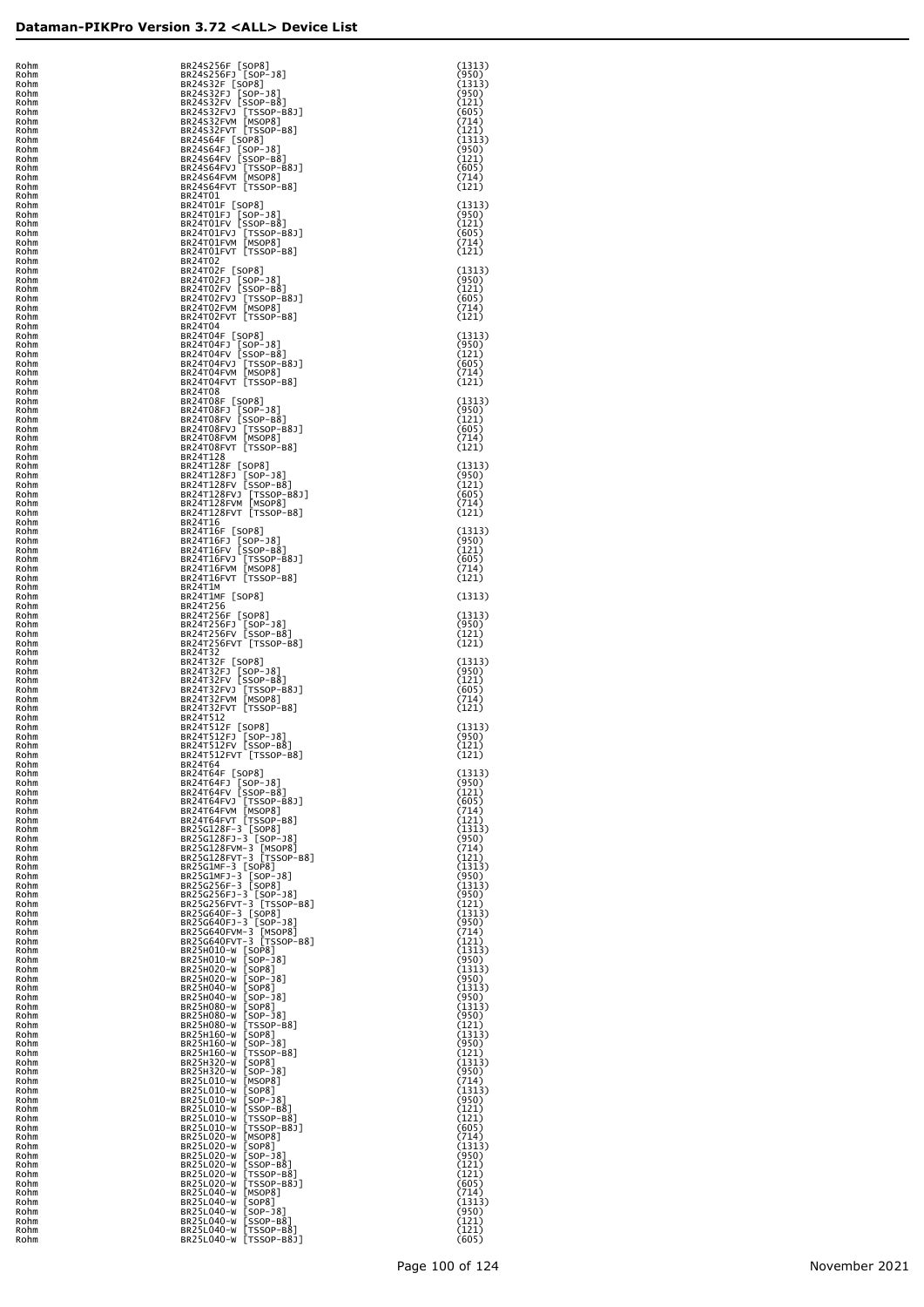| Rohm         | BR25L08                                  |
|--------------|------------------------------------------|
| Rohm<br>Rohm | <b>BR25L08</b><br><b>BR25L08</b>         |
| Rohm         | <b>BR25L16</b>                           |
| Rohm         | <b>BR25L16</b>                           |
| Rohm         | <b>BR25L16</b>                           |
| Rohm         | <b>BR25L16</b><br><b>BR25L32</b>         |
| Rohm<br>Rohm | <b>BR25L32</b>                           |
| Rohm         | <b>BR25L64</b>                           |
| Rohm         | <b>BR25L64</b>                           |
| Rohm         | BR25S12                                  |
| Rohm         | BR25512<br><b>BR25S12</b>                |
| Rohm<br>Rohm | <b>BR25S12</b>                           |
| Rohm         | BR25S25                                  |
| Rohm         | <b>BR25S25</b>                           |
| Rohm         | BR25532                                  |
| Rohm<br>Rohm | BR25532                                  |
| Rohm         |                                          |
| Rohm         |                                          |
| Rohm         | BR25532<br>BR25532<br>BR25532<br>BR25532 |
| Rohm         | <b>BR25S64</b>                           |
| Rohm<br>Rohm | <b>BR25S64</b><br><b>BR25S64</b>         |
| Rohm         | <b>BR25S64</b>                           |
| Rohm         | BR25564                                  |
| Rohm         | <b>BR25S64</b>                           |
| Rohm<br>Rohm | <b>BR34E02</b><br>BR34E02                |
| Rohm         | BR34L02                                  |
| Rohm         | BR34L02                                  |
| Rohm         | BR35H12                                  |
| Rohm<br>Rohm | <b>BR35H12</b><br><b>BR35H16</b>         |
| Rohm         | <b>BR35H16</b>                           |
| Rohm         | <b>BR35H16</b>                           |
| Rohm         | <b>BR35H16</b>                           |
| Rohm         | <b>BR35H32</b><br><b>BR35H32</b>         |
| Rohm<br>Rohm | <b>BR35H32</b>                           |
| Rohm         | <b>BR35H32</b>                           |
| Rohm         | <b>BR35H64</b>                           |
| Rohm         | <b>BR35H64</b>                           |
| Rohm<br>Rohm | BR35H64<br>BR9010                        |
| Rohm         | BR9010F                                  |
| Rohm         | <b>BR9010R</b>                           |
| Rohm         | <b>BR9010R</b>                           |
| Rohm         | BR9016<br><b>BR9016A</b>                 |
| Rohm<br>Rohm | <b>BR9016A</b>                           |
| Rohm         | <b>BR9016A</b>                           |
| Rohm         | BR9020                                   |
| Rohm         | <b>BR9020F</b>                           |
| Rohm<br>Rohm | <b>BR9020R</b><br><b>BR9020R</b>         |
| Rohm         | BR9021                                   |
| Rohm         | BR9021A                                  |
| Rohm         | <b>BR9021B</b>                           |
| Rohm         | BR9040                                   |
| Rohm<br>Rohm | <b>BR9040F</b><br><b>BR9040R</b>         |
| Rohm         | <b>BR9040R</b>                           |
| Rohm         | <b>BR9080</b>                            |
| Rohm         | <b>BR9080A</b>                           |
| Rohm<br>Rohm | <b>BR9080A</b><br><b>BR9080A</b>         |
| Rohm         | <b>BR9080R</b>                           |
| Rohm         | <b>BR93A46</b>                           |
| Rohm         | <b>BR93A46</b>                           |
| Rohm         | <b>BR93A46</b><br><b>BR93A46</b>         |
| Rohm<br>Rohm | <b>BR93A56</b>                           |
| Rohm         | <b>BR93A56</b>                           |
| Rohm         | <b>BR93A56</b>                           |
| Rohm         | <b>BR93A56</b>                           |
| Rohm<br>Rohm | <b>BR93A66</b><br><b>BR93A66</b>         |
| Rohm         | <b>BR93A66</b>                           |
| Rohm         | <b>BR93A66</b>                           |
| Rohm         | <b>BR93A76</b>                           |
| Rohm         | <b>BR93A76</b>                           |
| Rohm<br>Rohm | <b>BR93A76</b><br><b>BR93A76</b>         |
| Rohm         | <b>BR93A86</b>                           |
| Rohm         | <b>BR93A86</b>                           |
| Rohm         | <b>BR93A86</b>                           |
| Rohm<br>Rohm | <b>BR93A86</b><br><b>BR93C46</b>         |
| Rohm         | <b>BR93C46</b>                           |
| Rohm         | <b>BR93C46</b>                           |
| Rohm         | <b>BR93C46</b>                           |
| Rohm<br>Rohm | <b>BR93C46</b><br><b>BR93C46</b>         |
| Rohm         | <b>BR93C56</b>                           |
| Rohm         | <b>BR93C56</b>                           |
| Rohm         | <b>BR93C56</b>                           |
| Rohm         | <b>BR93C56</b><br><b>BR93C56</b>         |
| Rohm<br>Rohm | <b>BR93C66</b>                           |
| Rohm         | <b>BR93C66</b>                           |
| Rohm         | <b>BR93C66</b>                           |
| Rohm         | <b>BR93C66</b><br><b>BR93C66</b>         |
| Rohm<br>Rohm | <b>BR93C76</b>                           |
| Rohm         | BR93C76                                  |
| Rohm         | BR93C76                                  |
| Rohm         | <b>BR93C76</b>                           |
| Rohm         | <b>BR93C86</b><br><b>BR93C86</b>         |
| Rohm<br>Rohm | <b>BR93C86</b>                           |
| Rohm         | <b>BR93C86</b>                           |
| Rohm         | BR93CS4                                  |
| Rohm         | BR93CS4                                  |
| Rohm<br>Rohm | BR93G46<br>BR93G46                       |
| Rohm         | BR93G46                                  |
| Rohm         | BR93G46                                  |
| Rohm         | BR93G46                                  |
| Rohm         | BR93G46                                  |
| Rohm<br>Rohm | BR93G46<br>BR93G46                       |
| Rohm         | <b>BR93G46</b>                           |
|              |                                          |

| Rohm<br>Rohm         | BR25L080-W [SOP8]<br>BR25L080-W<br>$[SOP - J8]$                                                                                                          | (1313)<br>(950)          |
|----------------------|----------------------------------------------------------------------------------------------------------------------------------------------------------|--------------------------|
| Rohm<br>Rohm         | BR25L080-W<br>$[SSOP-B8]$<br>BR25L080-W                                                                                                                  | (121)<br>(121)           |
| Rohm<br>Rohm<br>Rohm | $[TSSOP-B8]$<br>$[SOP8]$<br>$[SOP-18]$<br>$[SSOP-B8]$<br>$[TSSOP-B8]$<br>BR25L160-W<br>BR25L160-W<br>BR25L160-W                                          | (1313)<br>(950)<br>(121) |
| Rohm<br>Rohm         | $[TSSOP-B8]$<br>BR25L160-W<br>BR25L320-W                                                                                                                 | (121)<br>(1313)          |
| Rohm                 | BR25L320-W                                                                                                                                               | (950)                    |
| Rohm                 | BR25L640-W                                                                                                                                               | (1313)                   |
| Rohm<br>Rohm         | [TSOPB<br> SOP8]<br> SOP-18]<br> SOP-18]<br> SOP-18]<br> SOP-18]<br> SOP-18]<br> TSSOP-B8]<br> SOP8]<br> SOP-18]<br> SOP-18]<br>BR25L640-W<br>BR25S128-W | (950)<br>(1313)          |
| Rohm                 | BR25S128-W                                                                                                                                               | (950)                    |
| Rohm                 | BR25S128-W                                                                                                                                               | (121)                    |
| Rohm                 | BR25S128-W                                                                                                                                               | (121)                    |
| Rohm                 | BR25S256-W                                                                                                                                               | (1313)                   |
| Rohm                 | BR25S256-W                                                                                                                                               | (950)                    |
| Rohm                 | BR25S320-W [MSOP8]                                                                                                                                       | (714)                    |
| Rohm                 | BR25S320-W [SOP8]                                                                                                                                        | (1313)                   |
| Rohm                 | BR25S320-W [SOP-J8]                                                                                                                                      | (950)                    |
| Rohm                 | BR25S320-W [SSOP-B8]                                                                                                                                     | (121)                    |
| Rohm                 | BR25S320-W [TSSOP-B8]                                                                                                                                    | (121)                    |
| Rohm                 | BR25S320-W [TSSOP-B8J]                                                                                                                                   | (605)                    |
| Rohm                 | BR25S640-W [MSOP8]                                                                                                                                       | (714)                    |
| Rohm                 | BR25S640-W [SOP8]                                                                                                                                        | (1313)                   |
| Rohm                 | BR25S640-W [SOP-J8]                                                                                                                                      | (950)                    |
| Rohm                 | BR25S640-W [SSOP-B8]                                                                                                                                     | (121)                    |
| Rohm                 | BR25S640-W [TSSOP-B8]                                                                                                                                    | (121)                    |
| Rohm                 | BR25S640-W [TSSOP-B8J]                                                                                                                                   | (605)                    |
| Rohm                 | BR34E02FVT-3 [TSSOP-B8]                                                                                                                                  | (121)                    |
| Rohm                 | BR34E02FVT-W [TSSOP-B8]                                                                                                                                  | (121)                    |
| Rohm                 | BR34L02FVT-W [TSSOP-B8]                                                                                                                                  | (121)                    |
| Rohm                 | BR34L02FV-W [SSOP-B8]                                                                                                                                    | (121)                    |
| Rohm                 | BR35H128-WC [SOP8]                                                                                                                                       | (1313)                   |
| Rohm                 | BR35H128-WC [SOP-J8]                                                                                                                                     | (950)                    |
| Rohm                 | BR35H160-WC [MSOP8]                                                                                                                                      | (714)                    |
| Rohm                 | BR35H160-WC [SOP8]                                                                                                                                       | (1313)                   |
| Rohm<br>Rohm         | BR35H160-WC [SOP-J8]<br>BR35H160-WC<br>$TSSOP-B8$                                                                                                        | (950)<br>(121)           |
| Rohm<br>Rohm<br>Rohm | BR35H320-WC [MSOP8]<br>BR35H320-WC [SOP8]<br>BR35H320-WC [SOP-J8]                                                                                        | (714)<br>(1313)          |
| Rohm<br>Rohm         | BR35H320-WC [TSSOP-B8]<br>BR35H640-WC [SOP8]                                                                                                             | (950)<br>(121)<br>(1313) |
| Rohm                 | BR35H640-WC [SOP-J8]                                                                                                                                     | (950)                    |
| Rohm                 | BR35H640-WC [TSSOP-B8]                                                                                                                                   | (121)                    |
| Rohm<br>Rohm         | BR9010<br>BR9010F [SOP8]                                                                                                                                 | (1313)                   |
| Rohm                 | BR9010RFV [SSOP8]                                                                                                                                        | (121)                    |
| Rohm                 | BR9010RFVM [MSOP8]                                                                                                                                       | (714)                    |
| Rohm<br>Rohm<br>Rohm | BR9016<br>BR9016AF [SOP8]<br>BR9016ARFV [SSOP8]                                                                                                          | (1313)<br>(121)          |
| Rohm<br>Rohm         | BR9016ARFVM [MSOP8]<br>BR9020                                                                                                                            | (714)                    |
| Rohm                 | BR9020F [SOP8]                                                                                                                                           | (1313)                   |
| Rohm                 | BR9020RFV [SSOP8]                                                                                                                                        | (121)                    |
| Rohm<br>Rohm         | BR9020RFVM [MSOP8]<br>BR9021                                                                                                                             | (714)                    |
| Rohm<br>Rohm         | BR9021A<br>BR9021B                                                                                                                                       |                          |
| Rohm<br>Rohm<br>Rohm | BR9040<br>BR9040F [SOP8]<br>BR9040RFV [SSOP8]                                                                                                            | (1313)<br>(121)          |
| Rohm<br>Rohm         | BR9040RFVM [MSOP8]<br>BR9080                                                                                                                             | (714)                    |
| Rohm                 | BR9080AF [SOP8]                                                                                                                                          | (1313)                   |
| Rohm                 | BR9080ARFV [SSOP8]                                                                                                                                       | (121)                    |
| Rohm                 | BR9080ARFVM [MSOP8]                                                                                                                                      | (714)                    |
| Rohm                 | BR9080RFV [SSOP8]                                                                                                                                        | (121)                    |
| Rohm                 | BR93A46FJ-W [SOP-J8]                                                                                                                                     | (950)                    |
| Rohm                 | BR93A46F-W [SOP8]                                                                                                                                        | (1313)                   |
| Rohm                 | BR93A46RFJ-W [SOP-J8]                                                                                                                                    | (950)                    |
| Rohm                 | BR93A46RF-W [SOP8]                                                                                                                                       | (1313)                   |
| Rohm                 | BR93A56FJ-W [SOP-J8]                                                                                                                                     | (950)                    |
| Rohm                 | BR93A56F-W [SOP8]                                                                                                                                        | (1313)                   |
| Rohm                 | BR93A56RFJ-W [SOP-J8]                                                                                                                                    | (950)                    |
| Rohm                 | BR93A56RF-W [SOP8]                                                                                                                                       | (1313)                   |
| Rohm                 | BR93A66FJ-W [SOP-J8]                                                                                                                                     | (950)                    |
| Rohm                 | BR93A66F-W [SOP8]                                                                                                                                        | (1313)                   |
| Rohm                 | BR93A66RFJ-W [SOP-J8]                                                                                                                                    | (950)                    |
| Rohm                 | BR93A66RF-W [SOP8]                                                                                                                                       | (1313)                   |
| Rohm                 | BR93A76FJ-W [SOP-J8]                                                                                                                                     | (950)                    |
| Rohm                 | BR93A76F-W [SOP8]                                                                                                                                        | (1313)                   |
| Rohm                 | BR93A76RFJ-W [SOP-J8]                                                                                                                                    | (950)                    |
| Rohm                 | BR93A76RF-W [SOP8]                                                                                                                                       | (1313)                   |
| Rohm                 | BR93A86FJ-W [SOP-J8]                                                                                                                                     | (950)                    |
| Rohm                 | BR93A86F-W [SOP8]                                                                                                                                        | (1313)                   |
| Rohm                 | BR93A86RFJ-W [SOP-J8]                                                                                                                                    | (950)                    |
| Rohm                 | BR93A86RF-W [SOP8]                                                                                                                                       | (1313)                   |
| Rohm<br>Rohm         | <b>BR93C46</b><br>BR93C46 [SO8]                                                                                                                          | (950)                    |
| Rohm                 | BR93C46 [TSSOP8 3x3]                                                                                                                                     | (605)                    |
| Rohm                 | BR93C46 [TSSOP8]                                                                                                                                         | (121)                    |
| Rohm                 | BR93C46R [SOIC8]                                                                                                                                         | (950)                    |
| Rohm<br>Rohm         | BR93C46-T [SO8]<br><b>BR93C56</b>                                                                                                                        | (950)                    |
| Rohm                 | BR93C56 [SO8]                                                                                                                                            | (950)                    |
| Rohm                 | BR93C56 [TSSOP8 3x3]                                                                                                                                     | (605)                    |
| Rohm                 | BR93C56 [TSSOP8]                                                                                                                                         | (121)                    |
| Rohm                 | BR93C56-T [SO8]                                                                                                                                          | (950)                    |
| Rohm<br>Rohm<br>Rohm | <b>BR93C66</b><br>BR93C66 [SO8]<br>BR93C66 [TSSOP8 3x3]                                                                                                  | (950)<br>(605)           |
| Rohm                 | BR93C66 [TSSOP8]                                                                                                                                         | (121)                    |
| Rohm                 | BR93C66-T [SO8]                                                                                                                                          | (950)                    |
| Rohm                 | BR93C76 [SO8]                                                                                                                                            | (950)                    |
| Rohm                 | BR93C76 [TSSOP8 3x3]                                                                                                                                     | (605)                    |
| Rohm                 | BR93C76 [TSSOP8]                                                                                                                                         | (121)                    |
| Rohm                 | BR93C76-T [SO8]                                                                                                                                          | (950)                    |
| Rohm<br>Rohm<br>Rohm | BR93C86 [SO8]<br>BR93C86 [TSSOP8 3x3]                                                                                                                    | (950)<br>(605)           |
| Rohm<br>Rohm         | BR93C86 [TSSOP8]<br>BR93C86-T [SO8]<br><b>BR93CS46</b>                                                                                                   | (121)<br>(950)           |
| Rohm<br>Rohm         | BR93CS46 [SO8]<br>BR93G46-3 (x16)                                                                                                                        | (950)                    |
| Rohm<br>Rohm         | BR93G46-3 (x8)<br>BR93G46-3A                                                                                                                             |                          |
| Rohm                 | BR93G46F-3 (x16) [SOP8]                                                                                                                                  | (1313)                   |
| Rohm                 | BR93G46F-3 (x8) [SOP8]                                                                                                                                   | (1313)                   |
| Rohm                 | BR93G46F-3A [SOP8]                                                                                                                                       | (1313)                   |
| Rohm                 | BR93G46FJ-3 (x16) [SOP-J8]                                                                                                                               | (950)                    |
| Rohm                 | BR93G46FJ-3 (x8) [SOP-J8]                                                                                                                                | (950)                    |
| Rohm                 | BR93G46FJ-3A [SOP-J8]                                                                                                                                    | (950)                    |
| Rohm                 | BR93G46FV-3 (x16) [SSOP-B8]                                                                                                                              | (121)                    |
|                      |                                                                                                                                                          |                          |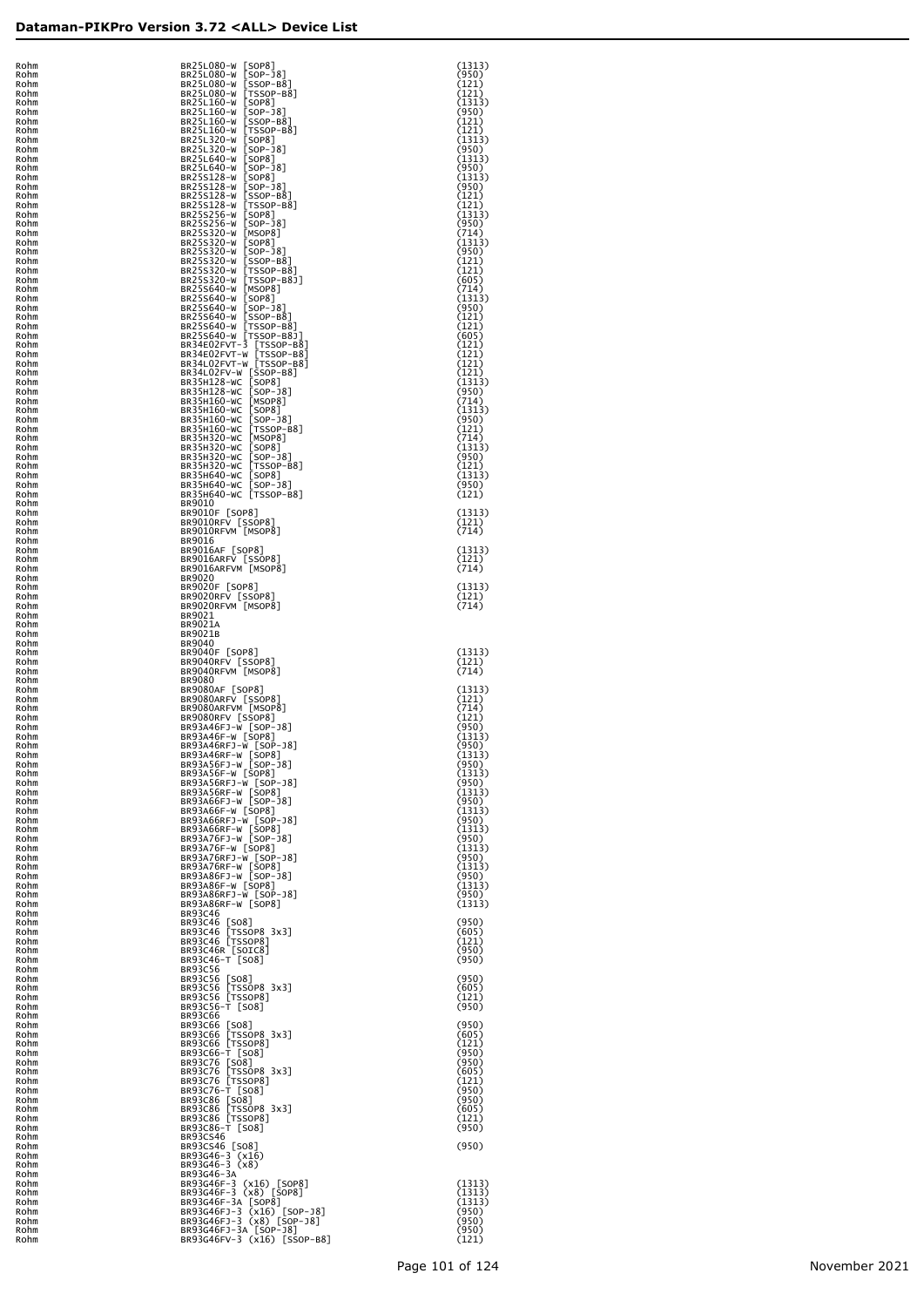| Ī<br>C                         | bhm                                    |
|--------------------------------|----------------------------------------|
| I                              | bhm<br>эh                              |
|                                | эh<br>۱h                               |
| ۱l                             | bhr                                    |
|                                | ٦r<br>bhr                              |
| I<br>F                         | bhm<br>Ì<br>bhm                        |
| F<br>F                         | bhm<br>bhm                             |
| R.                             | bhm                                    |
| R<br>R                         | bhm<br>bhm                             |
| R٥<br>R٥                       | bhm<br>phm                             |
| R٥                             | bhm                                    |
| b<br>R<br>b<br>R.              | ım<br>٦M                               |
| b<br>R<br>b<br>R               | ٦M<br>٦M                               |
| b<br>R.<br>b                   | ٦M                                     |
| R<br>b<br>R                    | ٦m<br>٦m                               |
| b<br>R<br>b<br>R               | ٦m<br>٦m                               |
| b<br>R<br>b<br>R               | ٦m                                     |
| b<br>R                         | ٦m<br>٦m                               |
| b<br>R١<br>b<br>R              | ٦m<br>٦m                               |
| b<br>R<br>b<br>R               | ٦m<br>٦m                               |
| b<br>R٥                        | ٦m                                     |
| b<br>R٥<br>b<br>R٥             | ٦m<br>٦m                               |
| b<br>R٥<br>b<br>R٥             | ٦m<br>٦m                               |
| b<br>R٥<br>b<br>R٥             | ٦m                                     |
| b<br>R٥                        | ٦m<br>٦m                               |
| b<br>R٥<br>b<br>R٥             | ٦m<br>٦m                               |
| b<br>R٥<br>b<br>R٥             | ٦m                                     |
| b<br>R٥                        | ٦m<br>٦m                               |
| b<br>R٥<br>b<br>R١             | ٦m<br>٦M                               |
| b<br>R<br>b<br>R               | ٦M<br>٦M                               |
| b<br>R                         | ٦M                                     |
| b<br>R<br>b<br>R               | ٦M<br>٦M                               |
| b<br>R١<br>b<br>R١             | ٦M<br>٦M                               |
| b<br>R١<br>b<br>R١             | ٦M                                     |
| b<br>R١                        | ٦M<br>٦m                               |
| b<br>R١<br>b<br>R١             | ٦m<br>٦m                               |
| b<br>R١<br>b<br>R١             | ٦m<br>٦m                               |
| b<br>R١                        | ٦m                                     |
| b<br>R١<br>b<br>R١             | ٦m<br>٦m                               |
| b<br>R١<br>b<br>ą,             | ٦m<br>٦m                               |
| ) l<br>ą,                      | ٦m                                     |
| ) l<br>R<br>) l<br>R           | ٦M<br>٦M                               |
| )İ<br>R<br>)İ<br>Rα            | ım<br>ım                               |
| .<br>Ro<br>b<br>١              | ٦m                                     |
| l                              | $\sum_{i=1}^{n}$                       |
| ) ł<br>l<br>١l<br>l            | hm<br>ım                               |
| ١l<br>l<br>) l<br>l            | ım<br>ım                               |
| ) l<br>J<br>I                  | ım                                     |
| )İ<br>J<br>I<br>)İ<br>Ù<br>j   | ım<br>٦M                               |
| )İ<br>Ù<br>j<br>)İ<br>Ù<br>I   | ٦M<br>٦M                               |
| )<br>Ù<br>I<br>)İ<br>Ŕ۹<br>j   | ٦M                                     |
| )İ<br>Ŕ۹<br>j                  | ٦M<br>٦M                               |
| )İ<br>Ŕ۹<br>j<br>)İ<br>Ŕ۹<br>I | ٦M<br>٦M                               |
| )İ<br>Ŕ۹<br>I<br>)İ<br>Ŕ۹<br>I | hM<br>hM                               |
| )<br>Ŕ۹<br>I                   | hM                                     |
| )<br>Ŕ۹<br>I<br>)<br>Ŕ۹<br>I   | hM<br>hM                               |
| )<br>Ŕ۹<br>I<br>)<br>Ŕ۹<br>I   | hM<br>hM                               |
| )<br>Ŕ۹<br>I<br>)<br>Ŕ۹<br>I   | hM                                     |
| )<br>Ŕ۹<br>I                   | hM<br>hM                               |
| )<br>Ŕ۹<br>I<br>)<br>Ŕ۹<br>I   | hM<br>hM                               |
| )<br>Ŕ۹<br>I<br>)<br>Ŕ۹<br>I   | hM                                     |
| )<br>Ŕ۹<br>I                   | hM<br>hM                               |
| )<br>Ŕ۹<br>I<br>)<br>Ŕ۹<br>I   | hM<br>hM                               |
| )<br>Ŕ۹<br>I<br>)<br>Ŕ۹<br>I   | hM<br>٦M                               |
| )İ<br>Ŕ۹<br>I<br>)İ<br>Ŕ۹      | ٦M                                     |
| I<br>)İ<br>Ŕ۹<br>I             | ٦M<br>٦M                               |
|                                |                                        |
| )<br>Ŕ۹<br>I<br>Ŕ۹<br>I        | ٦M                                     |
| )<br>)<br>Ŕ۹<br>I              | ٦M<br>٦M                               |
| )<br>Ŕ۹<br>I<br>Ŕ۹<br>I        | hM                                     |
| Šί<br>I<br>R                   | $\lim_{x\to 0}$<br>$\lim_{x\to 0}$     |
| R                              | $\lim_{x\to 0}$<br>$\lim_{x\to 0}$     |
| Šά<br>F<br>Šά<br>F<br>١l<br>Ŕί | ,.<br>hm<br>,<br>hm<br>'~"<br>າmີ<br>- |

| Rohm<br>Rohm | BR93G46FV-3 (x8) [SSOP-B8]                                                                                                                                                                                                                             | (121)            |
|--------------|--------------------------------------------------------------------------------------------------------------------------------------------------------------------------------------------------------------------------------------------------------|------------------|
| Rohm<br>Rohm | BR93G46FV-3 (x8) [SSOP-B8]<br>BR93G46FV-3A [SSOP-B8]<br>BR93G46FVJ-3 (x16) [TSSOP-B8]<br>BR93G46FVJ-3 (x16) [TSSOP-B8]<br>BR93G46FVJ-3 (x16) [TSSOP-B8]<br>BR93G46FVM-3 (x16) [MSOP8]<br>BR93G46FVM-3 (x8) [MSOP8]<br>BR93G46FVM-3 (x8) [TSSOP-B8]<br> | (121)<br>(605)   |
| Rohm<br>Rohm |                                                                                                                                                                                                                                                        | (605)<br>(605)   |
| Rohm         |                                                                                                                                                                                                                                                        | (714)<br>(714)   |
| Rohm<br>Rohm |                                                                                                                                                                                                                                                        | (714)<br>(121)   |
| Rohm<br>Rohm |                                                                                                                                                                                                                                                        | (121)<br>(121)   |
| Rohm<br>Rohm | BR93G56-3 (x16)<br>BR93G56-3 (x8)                                                                                                                                                                                                                      |                  |
| Rohm<br>Rohm | BR93G56-3A                                                                                                                                                                                                                                             | (1313)           |
| Rohm<br>Rohm | BR93G56F-3 (x16) [SOP8]<br>BR93G56F-3 (x8) [SOP8]<br>BR93G56F-3 (x8) [SOP8]<br>BR93G56F-3 (x16) [SOP-18]<br>BR93G56FJ-3 (x16) [SOP-18]<br>BR93G56FJ-3 (x16) [SOP-18]<br>BR93G56FJ-3 (x16) [SOP-18]<br>BR93C56FV-3 (x16) [SOP-08]                       | (1313)<br>(1313) |
| Rohm<br>Rohm |                                                                                                                                                                                                                                                        | (950)<br>(950)   |
| Rohm         |                                                                                                                                                                                                                                                        | (950)            |
| Rohm<br>Rohm | BR93G56FV-3 (x16) [SSOP-B8]<br>BR93G56FV-3 (x8) [SSOP-B8]<br>BR93G56FV-3A [SSOP-B8]                                                                                                                                                                    | (121)<br>(121)   |
| Rohm<br>Rohm | BR93G56FVJ-3 (x16) [TSSOP-B8J]<br>BR93G56FVJ-3 (x8) [TSSOP-B8J]                                                                                                                                                                                        | (121)<br>(605)   |
| Rohm<br>Rohm |                                                                                                                                                                                                                                                        | (605)<br>(605)   |
| Rohm<br>Rohm | BR93G56FVJ-3A [TSSOP-B8J]<br>BR93G56FVJ-3A [TSSOP-B8J]<br>BR93G56FVM-3 (x16) [MSOP8]<br>BR93G56FVM-3A [MSOP8]<br>BR93G56FVM-3A [MSOP8]                                                                                                                 | (714)<br>(714)   |
| Rohm<br>Rohm |                                                                                                                                                                                                                                                        | (714)<br>(121)   |
| Rohm<br>Rohm | BR93G56FVT-3 (x16) [TSSOP-B8]<br>BR93G56FVT-3 (x8) [TSSOP-B8]<br>BR93G56FVT-3A [TSSOP-B8]                                                                                                                                                              | (121)            |
| Rohm         | BR93G66-3 (x16)<br>BR93G66-3 (x8)                                                                                                                                                                                                                      | (121)            |
| Rohm<br>Rohm | BR93G66-3A                                                                                                                                                                                                                                             |                  |
| Rohm<br>Rohm | BR93G66F-3 (x16) [SOP8]<br>BR93G66F-3 (x8) [SOP8]<br>BR93G66F-3 (x8) [SOP8]<br>BR93G66F-3 (x16) [SOP-18]<br>BR93G66FJ-3 (x16) [SOP-18]<br>BR93G66FJ-3 (x3) [SOP-18]<br>BR93G66FJ-3 (x16) [SSOP-88<br>BR93G66FJ-3 (x16) [SSOP-88                        | (1313)<br>(1313) |
| Rohm<br>Rohm |                                                                                                                                                                                                                                                        | (1313)<br>(950)  |
| Rohm<br>Rohm |                                                                                                                                                                                                                                                        | (950)<br>(950)   |
| Rohm<br>Rohm | BR93G66FV-3 (x16) [SSOP-B8]<br>BR93G66FV-3 (x8) [SSOP-B8]<br>BR93G66FV-3A [SSOP-B8]                                                                                                                                                                    | (121)<br>(121)   |
| Rohm         |                                                                                                                                                                                                                                                        | (121)            |
| Rohm<br>Rohm | BR93G66FVJ-3 (X16) [TSSOP-B8J]<br>BR93G66FVJ-3 (X8) [TSSOP-B8J]<br>BR93G66FVJ-3 (X8) [TSSOP-B8J]<br>BR93G66FVJ-3 [TSSOP-B8J]<br>BR93G66FVM-3 (X16) [MSOP8]<br>BR93G66FVM-3 (X8) [MSOP8]<br>BR93G66FVM-3 (X8) [MSOP8]<br>BR93G66FVM-3 (X16) [TSSOP-P    | (605)<br>(605)   |
| Rohm<br>Rohm |                                                                                                                                                                                                                                                        | (605)<br>(714)   |
| Rohm<br>Rohm |                                                                                                                                                                                                                                                        | (714)<br>(714)   |
| Rohm<br>Rohm | BR93G66FVT-3 (x16) [TSSOP-B8]<br>BR93G66FVT-3 (x8) [TSSOP-B8]<br>BR93G66FVT-3A [TSSOP-B8]                                                                                                                                                              | (121)<br>(121)   |
| Rohm<br>Rohm | BR93G86-3 (x16)                                                                                                                                                                                                                                        | (121)            |
| Rohm         | BR93G86-3 (x8)                                                                                                                                                                                                                                         |                  |
| Rohm<br>Rohm | BR93G86-3A                                                                                                                                                                                                                                             | (1313)           |
| Rohm<br>Rohm | BR93G86F-3 (x16) [SOP8]<br>BR93G86F-3 (x8) [SOP8]<br>BR93G86F-3A [SOP8]                                                                                                                                                                                | (1313)<br>(1313) |
| Rohm<br>Rohm | BR93G86FJ-3 (x16) [SOP-J8]<br>BR93G86FJ-3 (x8) [SOP-J8]<br>BR93G86FJ-3A [SOP-J8]                                                                                                                                                                       | (950)<br>(950)   |
| Rohm<br>Rohm |                                                                                                                                                                                                                                                        | (950)<br>(121)   |
| Rohm<br>Rohm | BR93G86FV-3 (x16) [SSOP-B8]<br>BR93G86FV-3 (x8) [SSOP-B8]<br>BR93G86FV-3A [SSOP-B8]                                                                                                                                                                    | (121)<br>(121)   |
| Rohm         | BR93G86FVJ-3 (X16) [TSSOP-B8J]<br>BR93G86FVJ-3 (X8) [TSSOP-B8J]<br>BR93G86FVJ-3 (X8) [TSSOP-B8J]<br>BR93G86FVJ-3 (X16) [MSOP8]<br>BR93G86FVM-3 (X16) [MSOP8]<br>BR93G86FVM-3 (X8) [MSOP8]<br>BR93G86FVM-3 (X16) [TSSOP-B8]                             | (605)            |
| Rohm<br>Rohm |                                                                                                                                                                                                                                                        | (605)<br>(605)   |
| Rohm<br>Rohm |                                                                                                                                                                                                                                                        | (714)<br>(714)   |
| Rohm<br>Rohm |                                                                                                                                                                                                                                                        | (714)<br>(121)   |
| Rohm<br>Rohm | BR93G86FVT-3 (x16) [TSSOP-B8]<br>BR93G86FVT-3 (x8) [TSSOP-B8]<br>BR93G86FVT-3A [TSSOP-B8]                                                                                                                                                              | (121)<br>(121)   |
| ROMM<br>Rohm | BR93H46RF-2C [SOP8]<br>BR93H46RFJ-2C [SOP-J8]                                                                                                                                                                                                          | (1313)<br>(950)  |
| Rohm<br>Rohm | BR93H46RFVM-2C [MSOP8]<br>BR93H46RFVT-2C [TSSOP-B8]                                                                                                                                                                                                    | (714)<br>(121)   |
| Rohm         | BR93H56RF-2C [SOP8]<br>BR93H56RFJ-2C [SOP-J8]                                                                                                                                                                                                          | (1313)           |
| Rohm<br>Rohm | BR93H56RFVM-2C [MSOP8]<br>BR93H56RFVT-2C [TSSOP-B8]                                                                                                                                                                                                    | (950)<br>(714)   |
| Rohm<br>Rohm |                                                                                                                                                                                                                                                        | (121)<br>(950)   |
| Rohm<br>Rohm | BR93H56-W [SOIC8-150]<br>BR93H56-W [SOIC8-170]<br>BR93H66RF-2C [SOP8]<br>BR93H66RF-2C [SOP-18]<br>RR93H66RFJ-2C [SOP-18]                                                                                                                               | (1313)<br>(1313) |
| Rohm<br>Rohm | BR93H66RFVM-2C [MSOP8]                                                                                                                                                                                                                                 | (950)<br>(714)   |
| Rohm<br>Rohm | BR93H66RFVT-2C [TSSOP-B8]                                                                                                                                                                                                                              | (121)<br>(950)   |
| Rohm<br>Rohm |                                                                                                                                                                                                                                                        | (1313)<br>(1313) |
| Rohm         | BR93H66-W [SOIC8-150]<br>BR93H66-W [SOIC8-170]<br>BR93H76RF-2C [SOP8]<br>BR93H76RFJ-2C [SOP-18]<br>RR93H76RFJ-2C [SOP-18]                                                                                                                              | (950)            |
| Rohm<br>Rohm | BR93H76RFVM-2C [MSOP8]<br>BR93H76RFVT-2C [TSSOP-B8]                                                                                                                                                                                                    | (714)<br>(121)   |
| Rohm<br>Rohm |                                                                                                                                                                                                                                                        | (950)<br>(1313)  |
| Rohm<br>Rohm | BR93H76-W [SOIC8-150]<br>BR93H76-W [SOIC8-170]<br>BR93H86RF-2C [SOP8]<br>BR93H86RF-2C [SOP-18]<br>RR93H86RFJ-2C [SOP-18]                                                                                                                               | (1313)<br>(950)  |
| Rohm<br>Rohm | BR93H86RFVM-2C [MSOP8]<br>BR93H86RFVT-2C [TSSOP-B8]                                                                                                                                                                                                    | (714)<br>(121)   |
| Rohm<br>Rohm | BR93H86-W [SOIC8-150]<br>BR93H86-W [SOIC8-170]                                                                                                                                                                                                         | (950)<br>(1313)  |
| Rohm<br>Rohm | BR93L46FJ-W [SOIC8]<br>BR93L46FV-W [TSSOP8]                                                                                                                                                                                                            | (950)<br>(121)   |
| Rohm         | BR93L46RFJ-W [SOIC8]                                                                                                                                                                                                                                   | (950)            |
| Rohm<br>Rohm | BR93L46RFVM-W [MSOP8]<br>BR93L46RFV-W [TSSOP8]                                                                                                                                                                                                         | (714)<br>(121)   |
| Rohm<br>Rohm | BR93L46-W<br>BR93L56FJ-W [SOIC8]                                                                                                                                                                                                                       | (950)            |
| Rohm<br>Rohm | BR93L56FV-W [TSSOP8]<br>BR93L56RFJ-W [SOIC8]                                                                                                                                                                                                           | (121)<br>(950)   |
| Rohm<br>Rohm | BR93L56RFVM-W [MSOP8]<br>BR93L56RFV-W [TSSOP8]                                                                                                                                                                                                         | (714)<br>(121)   |
| Rohm<br>Rohm | BR93L56RF-W [SOP8]<br>BR93L56-W                                                                                                                                                                                                                        | (1313)           |
| Rohm<br>Rohm | BR93L66FJ-W [SOIC8]<br>BR93L66FV-W [TSSOP8]                                                                                                                                                                                                            | (950)            |
| Rohm         | BR93L66RFJ-W [SOIC8]                                                                                                                                                                                                                                   | (121)<br>(950)   |
| Rohm<br>Rohm | BR93L66RFVM-W [MSOP8]<br>BR93L66RFV-W [TSSOP8]                                                                                                                                                                                                         | (714)<br>(121)   |
| Rohm<br>Rohm | BR93L66RF-W [SOP8]<br>BR93L66-W                                                                                                                                                                                                                        | (1313)           |
| Rohm<br>Rohm | BR93L76FJ-W [SOP-J8]<br>BR93L76F-W [SOP8]                                                                                                                                                                                                              | (950)<br>(1313)  |
| Rohm<br>Rohm | BR93L76RFJ-W [SOP-J8]<br>BR93L76RFVJ-W [TSSOP-B8J]                                                                                                                                                                                                     | (950)<br>(605)   |
| Rohm         | BR93L76RFVM-W [MSOP8]                                                                                                                                                                                                                                  | (714)            |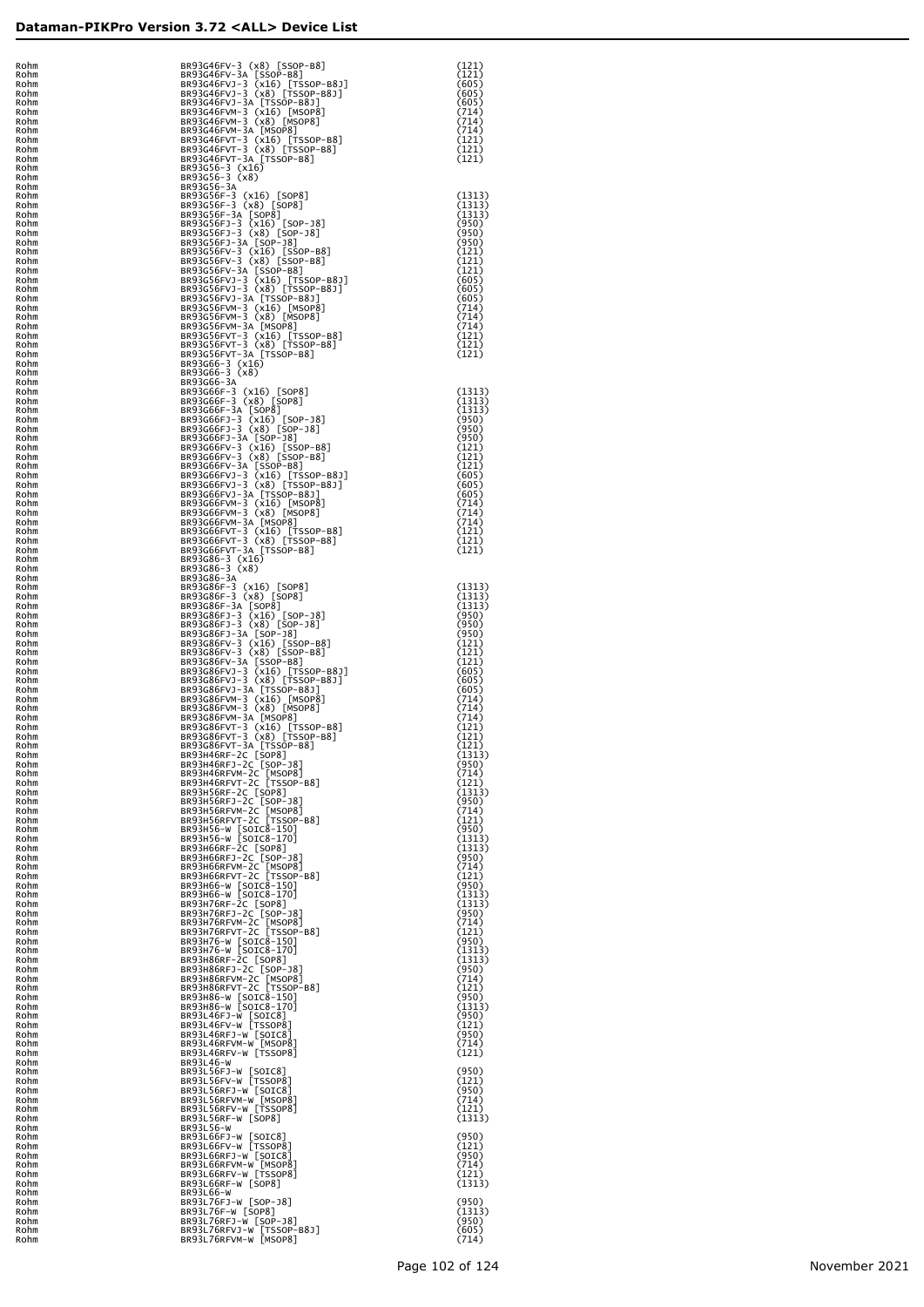| Rohm                          |  |
|-------------------------------|--|
| Rohm<br>Rohm                  |  |
| Rohm<br>Rohm                  |  |
| Rohm                          |  |
| Rohm<br>Rohm                  |  |
| Rohm<br>Rohm                  |  |
| Rohm<br>Rohm                  |  |
| Rohm                          |  |
| Rohm<br>Rohm                  |  |
| Rohm<br>Rohm                  |  |
| Rohm<br>Rohm                  |  |
| Rohm                          |  |
| Rohm<br>Rohm                  |  |
| Rohm<br>Rohm                  |  |
| Rohm<br>Rohm                  |  |
| Rohm                          |  |
| Rohm<br>Rohm                  |  |
| Rohm<br>Rohm                  |  |
| Rohm<br>Rohm                  |  |
| Rohm                          |  |
| Rohm<br>Rohm                  |  |
| Rohm<br>Rohm                  |  |
| Rohm<br>Rohm                  |  |
| Rohm                          |  |
| Rohm<br>Rohm                  |  |
| Rohm<br>Rohm                  |  |
| Rohm<br>Rohm                  |  |
| Rohm                          |  |
| Rohm<br>Rohm                  |  |
| Rohm<br>Rohm                  |  |
| Rohm                          |  |
| Saifun<br>fun<br>Sai          |  |
| Sai<br>fun<br>Sai<br>fun      |  |
| Sai<br>fun<br>Sai<br>fun      |  |
| Sai<br>fun                    |  |
| fun<br>Sai<br>fun<br>Sai      |  |
| fun<br>Sai                    |  |
|                               |  |
| fun<br>Sai<br>fun<br>Sai      |  |
| fun<br>Sai<br>fun<br>Sai      |  |
| fun<br>Sai                    |  |
| fun<br>Sai<br>fun<br>Sai      |  |
| fun<br>Sai<br>fun<br>Sai      |  |
| fun<br>Sai<br>fun<br>Sai      |  |
| a٦<br>T<br>un                 |  |
| fun<br>Sai<br>fun<br>Sai      |  |
| fun<br>Sai<br>Saifun          |  |
| fun<br>Sai<br>Saifun          |  |
| Samsung                       |  |
| Samsung<br>Samsung            |  |
| Samsung<br>Samsung            |  |
| Samsung                       |  |
| Samsung<br>Samsung            |  |
| Samsung<br>Samsung            |  |
| Samsung<br>Samsung            |  |
| Samsung                       |  |
| Samsung<br>Samsung            |  |
| Samsung<br>Samsung            |  |
| Samsung<br>Samsung            |  |
| Samsung                       |  |
| Samsung<br>Samsung            |  |
| Samsung<br>Samsung            |  |
| Samsung<br>Samsung            |  |
| Samsung                       |  |
| Samsung<br>Samsung            |  |
| Samsung<br>Samsung            |  |
| Samsung<br>Samsung            |  |
| Samsung                       |  |
| Samsung<br>Samsung            |  |
| Samsung<br>Samsung            |  |
| Samsung                       |  |
| Samsung<br>Samsung            |  |
| Samsung<br>Samsung<br>Samsung |  |

| Rohm<br>Rohm<br>Rohm | BR93L76RFVT-W [TSSOP-B8]<br>BR93L76RFV-W [SSOP-B8]<br>BR93L76RF-W [SOP8]                                                                                                                                                                                                             | (121)<br>(121)<br>(1313) |
|----------------------|--------------------------------------------------------------------------------------------------------------------------------------------------------------------------------------------------------------------------------------------------------------------------------------|--------------------------|
| Rohm<br>Rohm         | BR93L76-W<br>BR93L86FJ-W [SOP-J8]                                                                                                                                                                                                                                                    | (950)                    |
| Rohm<br>Rohm         | BR93L86F-W [SOP8]<br>BR93L86RFJ-W [SOP-J8]                                                                                                                                                                                                                                           | (1313)<br>(950)          |
| Rohm<br>Rohm         | BR93L86RFVJ-W [TSSOP-B8J]<br>BR93L86RFVM-W [MSOP8]                                                                                                                                                                                                                                   | (605)<br>(714)           |
| Rohm<br>Rohm         | BR93L86RFVT-W [TSSOP-B8]<br>BR93L86RFV-W [TSSOP-B8]                                                                                                                                                                                                                                  | (121)<br>(121)           |
| Rohm<br>Rohm         | BR93L86RF-W [SOP8]<br>BR93L86-W                                                                                                                                                                                                                                                      | (1313)                   |
| Rohm                 | BR93LC46                                                                                                                                                                                                                                                                             |                          |
| Rohm<br>Rohm         | BR93LC46F [SOIC8-170]<br>BR93LC46FJ [SOIC8]<br>BR93LC46FV [TSSOP8]                                                                                                                                                                                                                   | (1313)<br>(950)          |
| Rohm<br>Rohm         | BR93LC46RF [SOIC8-170]                                                                                                                                                                                                                                                               | (121)<br>(1313)          |
| Rohm<br>Rohm         | BR93LC46RFJ [SOIC8]<br>BR93LC56                                                                                                                                                                                                                                                      | (950)                    |
| Rohm<br>Rohm         | BR93LC56F [SOIC8]<br>BR93LC56FV [TSSOP8]<br>BR93LC56RF [SOIC8]                                                                                                                                                                                                                       | (1313)<br>(121)          |
| Rohm<br>Rohm         | BR93LC66                                                                                                                                                                                                                                                                             | (1313)                   |
| Rohm<br>Rohm         | BR93LC66F [SOIC8]<br>BR93LC66F [SOIC8]<br>BR93LC66F [SOIC8]<br>BR93LC66FV [TSSOP8]<br>BR93LC66FR [SOIC8]<br>BR93LL46FV [TSOIC8]<br>BR93LL46FV [TSSOP8]<br>BR95010-W [TSSOP8]<br>BR95020-W [TSSOP8]<br>BR95020-W [TSSOP8]<br>BR95020-W [TSSOP8]<br>BR95040-W [TSSOP8]<br>BR95040-W [T | (1313)<br>(121)          |
| Rohm<br>Rohm         |                                                                                                                                                                                                                                                                                      | (1313)<br>(1313)         |
| Rohm<br>Rohm         |                                                                                                                                                                                                                                                                                      | (121)<br>(950)           |
| Rohm<br>Rohm         |                                                                                                                                                                                                                                                                                      | (605)<br>(121)           |
| Rohm<br>Rohm         |                                                                                                                                                                                                                                                                                      | (950)<br>(605)           |
| Rohm<br>Rohm         |                                                                                                                                                                                                                                                                                      | (121)<br>(950)           |
| Rohm<br>Rohm         |                                                                                                                                                                                                                                                                                      | (605)<br>(121)           |
| Rohm<br>Rohm         |                                                                                                                                                                                                                                                                                      | (950)<br>(121)           |
| Rohm<br>Rohm         |                                                                                                                                                                                                                                                                                      | (950)<br>(121)           |
| Rohm                 | BR95640-W [SO8]                                                                                                                                                                                                                                                                      | (950)                    |
| Rohm<br>Rohm         | BU9831                                                                                                                                                                                                                                                                               | (950)                    |
| Rohm<br>Rohm         | BU9877 [TSSOP8]<br>BU9881                                                                                                                                                                                                                                                            | (121)                    |
| Rohm<br>Rohm         | BU9888FV-W [SSOP-B8]<br>MR44V064A [SOP8]<br>MR44V064A [SOP8]<br>MR45V032A [SOP8]<br>MR45V064B [SOP8]<br>MR45V1004 [SOP8]<br>MR45V1004 [SOP8]                                                                                                                                         | (121)<br>(950)           |
| Rohm<br>Rohm         |                                                                                                                                                                                                                                                                                      | (950)<br>(950)           |
| Rohm<br>Rohm         |                                                                                                                                                                                                                                                                                      | (950)<br>(950)           |
| Rohm<br>Saitun       | MR45V256A [SOP8]<br>SA24C1024                                                                                                                                                                                                                                                        | (950)                    |
| Saifun<br>Saifun     | SA24C1024 [MLF8]<br>SA24C1024 [SOIC8]                                                                                                                                                                                                                                                | (577)<br>(46)            |
| Saifun<br>Saifun     | SA24C512                                                                                                                                                                                                                                                                             | (577)                    |
| Saifun<br>Saifun     | SA24C512 [MLF8]<br>SA24C512 [SOIC8]<br>SA25C020 [MLF8]<br>SA25C020 [SOIC8]                                                                                                                                                                                                           | (46)<br>(577)            |
| Saifun<br>Saifun     | SA25C1024H [MLF8]<br>SA25C1024H [SOIC8]                                                                                                                                                                                                                                              | (950)<br>(577)           |
| Saifun<br>Saifun     |                                                                                                                                                                                                                                                                                      | (950)<br>(577)           |
| Saifun<br>Saifun     | SA25C1024L [MLF8]<br>SA25C1024L [SOIC8]<br>SA25C512H [MLF8]<br>SA25C512H [SOIC8]                                                                                                                                                                                                     | (950)<br>(577)           |
| Saifun<br>Saifun     |                                                                                                                                                                                                                                                                                      | (950)<br>(577)           |
| Saifun<br>Saifun     | SA2SC512L [MLF8]<br>SA2SC512L [MLF8]<br>SA2SC512L [SOIC8]<br>SA2SF005 [MLF8]<br>SA2SF005 [SOIC8]<br>SA2SF010 [MLF8]<br>SA2SF010 [SOIC8]                                                                                                                                              | (950)<br>(577)           |
| Saifun<br>Saifun     |                                                                                                                                                                                                                                                                                      | (950)<br>(577)           |
| Saifun<br>Saifun     | SA25F020 MLF81                                                                                                                                                                                                                                                                       | (950)<br>(577)           |
| Saifun<br>Saitun     | SA25F020<br>[SOIC8]<br>MEF8<br>SA25F040                                                                                                                                                                                                                                              | (950)<br>(577)           |
| Saifun               | [SOIC8]<br>SA25F040<br>MEF8<br>SA25F080                                                                                                                                                                                                                                              | (950)<br>(577)           |
| Saifun<br>Saifun     | [SOIC8]<br>SA25F080<br>SA25F160                                                                                                                                                                                                                                                      | (46)                     |
| Saifun<br>Saifun     | [MLF8]<br>SA25F160 [SOIC8]                                                                                                                                                                                                                                                           | (577)<br>(46)            |
| Samsung<br>Samsung   | <b>KM93C06</b><br>KM93C06G [SOIC8]                                                                                                                                                                                                                                                   | (950)                    |
| Samsung<br>Samsung   | KM93C06GD [SOIC8]<br><b>KM93C07</b>                                                                                                                                                                                                                                                  | (950)                    |
| Samsung<br>Samsung   | KM93C07G [SOIC8]<br>KM93C07GD [SOIC8]                                                                                                                                                                                                                                                | (950)<br>(950)           |
| Samsung<br>Samsung   | KM93C46<br>KM93C46G [SOIC8]                                                                                                                                                                                                                                                          | (950)                    |
| Samsung<br>Samsung   | KM93C46GD [SOIC8]<br><b>KM93C46V</b>                                                                                                                                                                                                                                                 | (950)                    |
| Samsung<br>Samsung   | KM93C46VG [SOIC8]<br>KM93C46VGD [SOIC8]                                                                                                                                                                                                                                              | (950)<br>(950)           |
| Samsung<br>Samsung   | KM93C56<br>KM93C56G [SOIC8]                                                                                                                                                                                                                                                          | (950)                    |
| Samsung<br>Samsung   | KM93C56GD [SOIC8]<br><b>KM93C56V</b>                                                                                                                                                                                                                                                 | (950)                    |
| Samsung<br>Samsung   | KM93C56VG [SOIC8]<br>KM93C56VGD [SOIC8]                                                                                                                                                                                                                                              | (950)<br>(950)           |
| Samsung<br>Samsung   | KM93C57 (x16)<br>KM93C57 (x8)                                                                                                                                                                                                                                                        |                          |
| Samsung<br>Samsung   | KM93C57G (x16) [SOIC8]<br>KM93C57G (x8) [SOIC8]                                                                                                                                                                                                                                      | (950)<br>(950)           |
| Samsung<br>Samsung   | KM93C57GD (x16) [SOIC8]<br>KM93C57GD (x8) [SOIC8]                                                                                                                                                                                                                                    | (950)<br>(950)           |
| Samsung<br>Samsung   | KM93C57V (x16)<br>KM93C57V (x8)                                                                                                                                                                                                                                                      |                          |
| Samsung<br>Samsung   | KM93C57VG (x16) [SOIC8]<br>KM93C57VG (x8) [SOIC8]                                                                                                                                                                                                                                    | (950)<br>(950)           |
| Samsung<br>Samsung   | KM93C57VGD (x16) [SOIC8]<br>KM93C57VGD (x8) [SOIC8]                                                                                                                                                                                                                                  | (950)<br>(950)           |
| Samsung<br>Samsung   | KM93C66<br>KM93C66G [SOIC8]                                                                                                                                                                                                                                                          | (950)                    |
| Samsung<br>Samsung   | KM93C66GD [SOIC8]<br>KM93C66V                                                                                                                                                                                                                                                        | (950)                    |
| Samsung<br>Samsung   | KM93C66VG [SOIC8]<br>KM93C66VGD [SOIC8]                                                                                                                                                                                                                                              | (950)<br>(950)           |
| Samsung<br>Samsung   | KM93C67 (x16)<br>KM93C67 (x8)                                                                                                                                                                                                                                                        |                          |
| Samsung<br>Samsung   | KM93C67G (x16) [SOIC8]<br>KM93C67G (x8) [SOIC8]                                                                                                                                                                                                                                      | (950)<br>(950)           |
| Samsung<br>Samsung   | KM93C67GD (x16) [SOIC8]<br>KM93C67GD (x8) [SOIC8]                                                                                                                                                                                                                                    | (950)<br>(950)           |
| Samsung              | KM93C67V (x16)<br>KM93C67V (x8)                                                                                                                                                                                                                                                      |                          |
| Samsung<br>Samsung   | KM93C67VG (x16) [SOIC8]                                                                                                                                                                                                                                                              | (950)                    |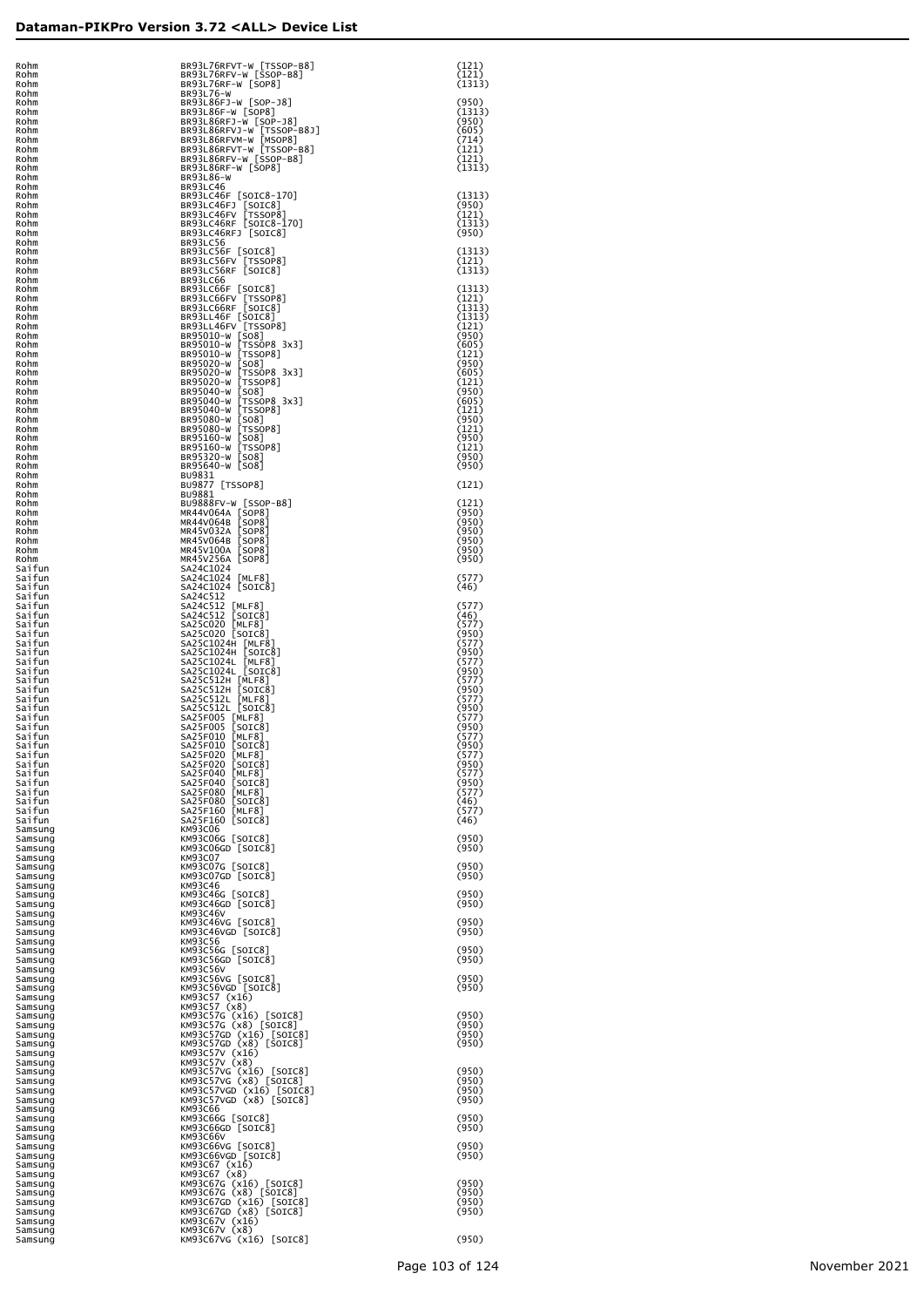| Samsung<br>Samsung            | KM93C67VG (x8) [SOIC8]<br>KM93C67VGD (x16) [SOIC8]                         | (950)<br>(950)  |
|-------------------------------|----------------------------------------------------------------------------|-----------------|
| Samsung<br>Samsung            | KM93C67VGD (x8) [SOIC8]<br>KM93CS56                                        | (950)           |
| Samsung<br>Samsung            | KM93CS56GD [SOIC8]<br>KM93CS66                                             | (950)           |
| Samsung<br>Samsung            | KM93CS66GD [SOIC8]<br>KM93S56D [SOIC8]                                     | (950)<br>(950)  |
| Samsung<br>Samsung            | KM93S66D [SOIC8]<br>KS24A010                                               | (950)           |
| Samsung<br>Samsung            | KS24A011<br>KS24A020                                                       |                 |
| Samsung<br>Samsung<br>Samsung | KS24A021<br>KS24A021 [SOP8]<br>KS24A040                                    | (950)           |
| Samsung<br>Samsung            | KS24A040 [SOP8]<br>KS24A041                                                | (950)           |
| Samsung<br>Samsung            | KS24A041 [SOP8]<br>KS24A081                                                | (950)           |
| Samsung<br>Samsung            | KS24A081 [SOP8]<br>KS24A1281                                               | (950)           |
| Samsung<br>Samsung            | KS24A161<br>KS24A2561                                                      |                 |
| Samsung<br>Samsung            | KS24A321<br>KS24A641                                                       |                 |
| Samsung<br>Samsung            | KS24C010<br>KS24C010<br>$\lfloor$ SOP8<br>[TSSOP8]<br>KS24C010             | (950)           |
| Samsung<br>Samsung<br>Samsung | KS24C011<br>KS24C011<br>$\lfloor$ SOP8                                     | (121)<br>(950)  |
| Samsung<br>Samsung            | [TSSOP8]<br>KS24C011<br>KS24C020                                           | (121)           |
| Samsung<br>Samsung            | KS24C020<br>[SOIC8]<br>KS24C020 [TSSOP8]                                   | (950)<br>(121)  |
| Samsung<br>Samsung            | KS24C021<br>KS24C021<br>$\lfloor$ SOP8                                     | (950)           |
| Samsung<br>Samsung            | KS24C021 [TSSOP8]<br>KS24C040<br>KS24C040<br>[SOP8]                        | (121)<br>(950)  |
| Samsung<br>Samsung<br>Samsung | KS24C040 [TSSOP8]<br>KS24C041                                              | (121)           |
| Samsung<br>Samsung            | KS24C041<br>$\lfloor$ SOP8<br>KS24C041 [TSSOP8]                            | (950)<br>(121)  |
| Samsung<br>Samsung            | KS24C080<br>KS24C080<br>[SOP8]                                             | (950)           |
| Samsung<br>Samsung            | KS24C080 [TSSOP8]<br>KS24C081                                              | (121)           |
| Samsung<br>Samsung            | KS24C081<br>$\lfloor$ SOP8<br>KS24C081 [TSSOP8]<br>KS24L161                | (950)<br>(121)  |
| Samsung<br>Samsung<br>Samsung | KS24L321<br>KS24L641                                                       |                 |
| Samsung<br>Samsung            | S524A40X10<br>S524A40X10<br>[SOIC8]                                        | (950)           |
| Samsung<br>Samsung            | [TSSOP8]<br>S524A40X10<br>S524A40X11                                       | (121)           |
| Samsung<br>Samsung            | S524A40X11<br>$\lfloor$ SOIC $8$ ]<br>[TSSOP8]<br>S524A40X11<br>S524A40X20 | (950)<br>(121)  |
| Samsung<br>Samsung<br>Samsung | S524A40X20<br>$\lfloor$ SOIC $8$ ]<br>[TSSOP8]<br>S524A40X20               | (950)<br>(121)  |
| Samsung<br>Samsung            | S524A40X21<br>S524A40X21<br>$\lfloor$ SOIC $8$                             | (950)           |
| Samsung<br>Samsung            | [TSSOP8]<br>S524A40X21<br>S524A40X40                                       | (121)           |
| Samsung<br>Samsung<br>Samsung | S524A40X40<br>$\lfloor$ SOIC $8$ ]<br>[TSSOP8]<br>S524A40X40<br>S524A40X41 | (950)<br>(121)  |
| Samsung<br>Samsung            | S524A40X41<br>[SOIC8]<br>[TSSOP8]<br>S524A40X41                            | (950)<br>(121)  |
| Samsung<br>Samsung            | S524A60X51<br>S524A60X51<br>$\lfloor$ SOIC $8$                             | (950)           |
| Samsung<br>Samsung            | [TSSOP8]<br>S524A60X51<br>S524A60X81                                       | (121)           |
| Samsung<br>Samsung            | S524A60X81<br>$\lfloor$ SOIC8]<br>[TSSOP8]<br>S524A60X81<br>S524AB0X91     | (950)<br>(121)  |
| Samsung<br>Samsung<br>Samsung | S524AB0X91 [SOIC8]<br>S524AB0X91 [TSSOP8]                                  | (950)<br>(121)  |
| Samsung<br>Samsung            | S524AB0XB1<br>S524AB0XB1 [SOIC8]                                           | (950)           |
| Samsung<br>Samsung            | S524AB0XB1 [TSSOP8]<br>S524AD0XD1                                          | (121)           |
| Samsung<br>Samsung            | S524AD0XD1 [TSSOP8]<br>S524AD0XF1                                          | (121)           |
| Samsung<br>Samsung<br>Samsung | S524AD0XF1 [TSSOP8]<br>S524AE0XH1<br>S524AE0XH1 [TSSOP8]                   | (121)<br>(121)  |
| Samsung<br>Samsung            | S524C20D10<br>S524C20D10<br>$\lfloor$ SOIC $8$ ]                           | (950)           |
| Samsung<br>Samsung            | [TSSOP8]<br>S524C20D10<br>S524C20D11                                       | (121)           |
| Samsung<br>Samsung            | S524C20D11<br>[SOIC8]<br>[TSSOP8]<br>S524C20D11                            | (950)<br>(121)  |
| Samsung<br>Samsung            | S524C20D20<br>S524C2OD2O [SOIC8]<br>S524C2OD2O [TSSOP8]                    | (950)<br>(121)  |
| Samsung<br>Samsung<br>Samsung | S524C20D21<br>S524C20D21<br>$\lfloor$ SOIC $8$ ]                           | (950)           |
| Samsung<br>Samsung            | S524C20D21 [TSSOP8]<br>S524C80D40                                          | (121)           |
| Samsung<br>Samsung            | S524C80D40 [SOIC8]<br>S524C80D40 [TSSOP8]                                  | (950)<br>(121)  |
| Samsung<br>Samsung            | S524C80D41<br>S524C80D41 [SOIC8]<br>S524C80D41 [TSSOP8]                    | (950)           |
| Samsung<br>Samsung<br>Samsung | S524C80D80                                                                 | (121)<br>(950)  |
| Samsung<br>Samsung            | S524C80D80 [SOIC8]<br>S524C80D80 [TSSOP8]<br>S524C80D81                    | (121)           |
| Samsung<br>Samsung            | S524C80D81<br>$\lfloor$ SOIC $8$ ]<br>S524C80D81 [TSSOP8]                  | (950)<br>(121)  |
| Samsung<br>Samsung            | S524L50D51<br>S524L50D51 [SOIC8]<br>S524L50D51 [TSSOP8]                    | (950)           |
| Samsung<br>Samsung<br>Samsung | S524L50X51<br>S524L50X51<br>$\lfloor$ SOIC $8$ ]                           | (121)<br>(950)  |
| Samsung<br>Samsung            | S524L50X51 [TSSOP8]<br>S524LB0X91                                          | (121)           |
| Samsung<br>Samsung            | S524LB0X91 [SOIC8]<br>S524LB0XB1                                           | (950)           |
| Samsung<br>Sanyo              | S524LB0XB1 [SOIC8]<br>24C01A                                               | (950)           |
| Sanyo<br>Sanyo                | LE24C0221 [MFP8]<br>LE24C0221 [MSOP8]                                      | (1313)<br>(605) |
| Sanyo<br>Sanyo                | LE24C023 [MFP8]<br>LE24C0411                                               | (1313)          |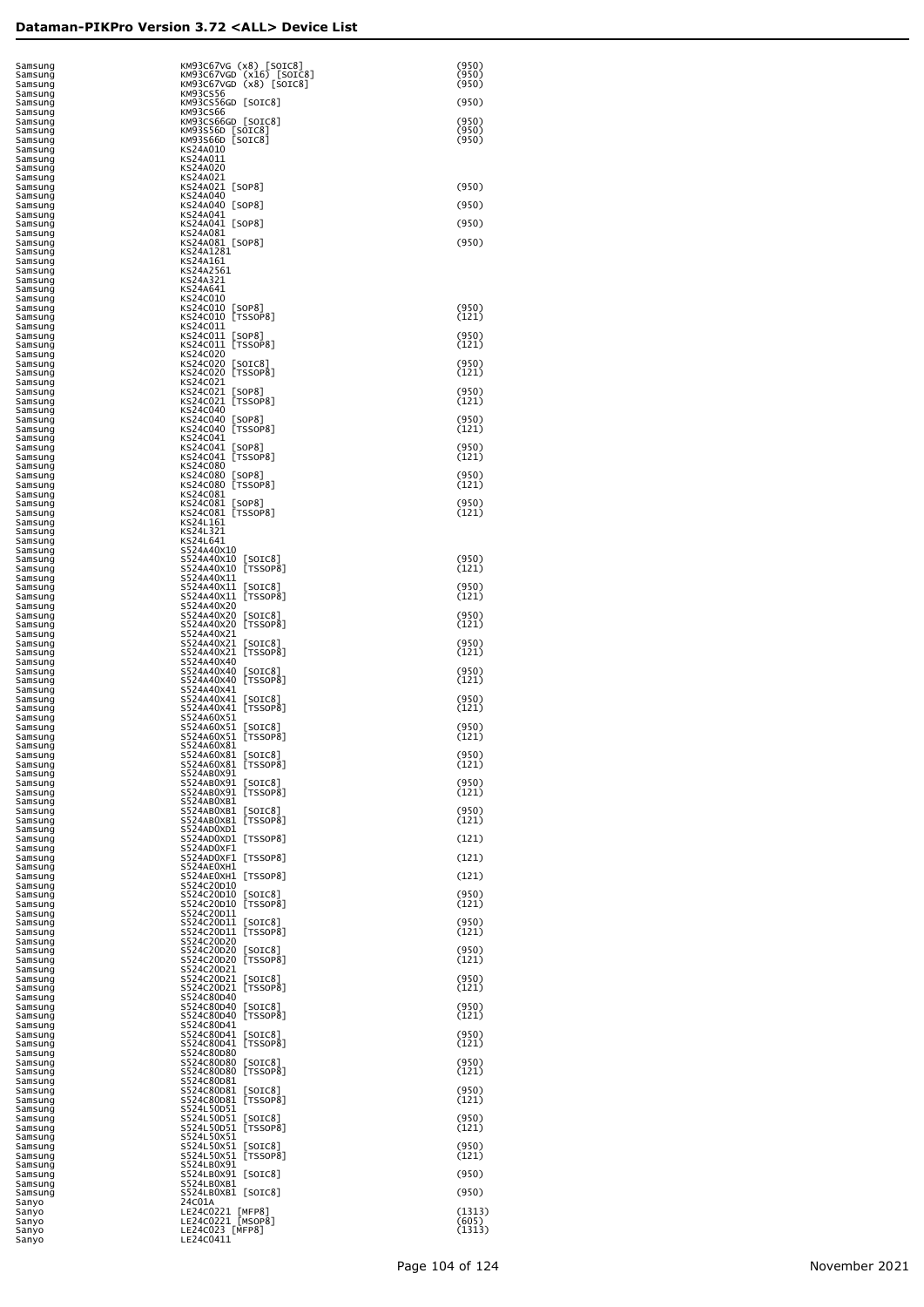| Sanyo                                  | LE24C0411 [MFP8]                                                                                                                                                                                                                                                   | (1313)           |
|----------------------------------------|--------------------------------------------------------------------------------------------------------------------------------------------------------------------------------------------------------------------------------------------------------------------|------------------|
| Sanyo<br>Sanyo                         | LE24C042<br>LE24C042 [MFP8]                                                                                                                                                                                                                                        | (1313)           |
| Sanyo                                  | LE24C043 [MFP8]                                                                                                                                                                                                                                                    | (1313)           |
| Sanyo<br>Sanyo                         | LE24C043 [MSOP8]<br>LE24C081                                                                                                                                                                                                                                       | (605)            |
| Sanyo                                  | LE24C081 [MFP8]                                                                                                                                                                                                                                                    | (1313)           |
| Sanyo<br>Sanyo                         | LE24C082<br>LE24C082 [MFP8]                                                                                                                                                                                                                                        | (1313)           |
| Sanyo                                  | LE24C161                                                                                                                                                                                                                                                           |                  |
| Sanyo                                  | LE24C161 [MFP8]<br>LE24C162                                                                                                                                                                                                                                        | (1313)           |
| Sanyo<br>Sanyo                         | LE24C162 [MFP8]                                                                                                                                                                                                                                                    | (1313)           |
| Sanyo                                  | LE24C322                                                                                                                                                                                                                                                           |                  |
| Sanyo<br>Sanyo                         | LE24C322 [MFP8]<br>LE24CB1283 [MFP8]                                                                                                                                                                                                                               | (1313)<br>(1313) |
| Sanyo                                  | LE24CB1283 [MSOP8]                                                                                                                                                                                                                                                 | (605)            |
| Sanyo<br>Sanyo                         | LE24CB2563 [MFP8]<br>LE24CB2563 [MSOP8]                                                                                                                                                                                                                            | (1313)<br>(605)  |
| Sanyo                                  | LE24CB5123 [MFP8]                                                                                                                                                                                                                                                  | (1313)           |
| Sanyo                                  | LE24CB642 [MFP8]                                                                                                                                                                                                                                                   | (1313)           |
| Sanyo<br>Sanyo                         | LE24CB642 [MSOP8]<br>LE24CB642 [SOP8J]                                                                                                                                                                                                                             | (605)<br>(950)   |
| Sanyo                                  | LE24CB643 [MFP8]                                                                                                                                                                                                                                                   | (1313)           |
| Sanyo<br>Sanyo                         | LE24CB643 [MSOP8]<br>LE24CBK22 [MFP8]                                                                                                                                                                                                                              | (605)<br>(1313)  |
| Sanyo                                  | LE24CBK22 [MSOP8]                                                                                                                                                                                                                                                  | (605)            |
| Sanyo                                  | LE24CBK23 [SOP8J]<br>LE24L0221 [MFP8]                                                                                                                                                                                                                              | (950)            |
| Sanyo<br>Sanyo                         | LE24L0221 [MSOP8]                                                                                                                                                                                                                                                  | (1313)<br>(605)  |
| Sanyo                                  | LE24L082 [MSOP8]                                                                                                                                                                                                                                                   | (605)            |
| Sanyo<br>Sanyo                         | LE24L162 [MSOP8]<br>LE24L322 [MFP8]                                                                                                                                                                                                                                | (605)<br>(1313)  |
| Sanyo                                  | LE24LA322 [MFP8]<br>LE24LA322 [MSOP8]                                                                                                                                                                                                                              | (1313)           |
| Sanyo                                  | LE24LB1283 [MFP8]                                                                                                                                                                                                                                                  | (605)<br>(1313)  |
| Sanyo<br>Sanyo                         | LE24LB1283 [MSOP8]                                                                                                                                                                                                                                                 | (605)            |
| Sanyo                                  | LE24LB2563 [MFP8]                                                                                                                                                                                                                                                  | (1313)           |
| Sanyo<br>Sanyo                         | LE24LB2563 [MSOP8]<br>LE24LB5123 [MFP8]                                                                                                                                                                                                                            | (605)<br>(1313)  |
| Sanyo                                  | LE24LB642 [MFP8]                                                                                                                                                                                                                                                   | (1313)           |
| Sanyo<br>Sanyo                         | LE25CA322 [MFP8]                                                                                                                                                                                                                                                   | (1313)<br>(605)  |
| Sanyo                                  | LE25CA322 [MSOP8]<br>LE25CB1282 [MFP8]                                                                                                                                                                                                                             | (1313)           |
| Sanyo                                  | LE25CB5122 [MFP8]<br>LE25FU406B [SOP8K]                                                                                                                                                                                                                            | (1313)<br>(950)  |
| Sanyo<br>Sanyo                         | LE25FU406C [SOP8]                                                                                                                                                                                                                                                  | (950)            |
| Sanyo                                  | LE25FU406C [VSON8 6x5]                                                                                                                                                                                                                                             | (577)            |
| Sanyo<br>Sanyo                         | LE25FV055T [MSOP8]<br>LE25FW106M [SOIC8]                                                                                                                                                                                                                           | (1313)<br>(950)  |
| Sanyo                                  | LE25FW206M [SOIC8]                                                                                                                                                                                                                                                 | (950)            |
| Sanyo<br>Sanyo                         | LE25FW406M [SOIC8]                                                                                                                                                                                                                                                 | (950)<br>(1313)  |
| Sanyo                                  | LE25LA322 [MFP8]<br>LE25LA322 [MSOP8]<br>LE25LB1282 [MFP8]                                                                                                                                                                                                         | (605)            |
| Sanyo<br>Sanyo                         | LE25LB1282 [MSOP8]                                                                                                                                                                                                                                                 | (1313)<br>(605)  |
| Sanyo                                  | LE25LB2562 [MFP8]<br>LE25LB643 [MFP8]                                                                                                                                                                                                                              | (1313)           |
| Sanyo                                  |                                                                                                                                                                                                                                                                    | (1313)           |
| Sanyo<br>Sanyo                         | LE25LB643 [MSOP8]                                                                                                                                                                                                                                                  | (605)<br>(950)   |
| Sanyọ                                  | LE25U40C [SOP8]<br>LE25U40C [VSON8 6x5]                                                                                                                                                                                                                            | (577)            |
| Scenix<br>Scenix                       | SX18AC old rev<br>SX18AC old rev [SOIC18]                                                                                                                                                                                                                          | (1061)           |
| Scenix                                 | SX18AC rev A                                                                                                                                                                                                                                                       |                  |
| Scenix<br>Scenix                       | SX18AC rev A [SOIC18]                                                                                                                                                                                                                                              | (1061)<br>(91)   |
| Scenix                                 | SX20AC old r. [SSOP20]<br>SX20AC rev A [SSOP20]                                                                                                                                                                                                                    | (91)             |
| Scenix<br>Scenix                       | SX28AC old r. [SSOP28]<br>SX28AC old rev                                                                                                                                                                                                                           | (1103)           |
| Scenix                                 | SX28AC old rev [SOIC28]                                                                                                                                                                                                                                            | (4045)           |
| Scenix                                 | SX28AC rev A                                                                                                                                                                                                                                                       |                  |
| Scenix<br>Scenix                       | SX28AC rev A [SOIC28]<br>SX28AC rev A [SSOP28]                                                                                                                                                                                                                     | (4045)<br>(1103) |
| Scenix                                 | SX52BD rev A [PQFP52]                                                                                                                                                                                                                                              | (538)            |
| SEEQ<br>SEEQ                           | PE2913A<br><b>PE2913C</b>                                                                                                                                                                                                                                          |                  |
| SEEQ                                   | PE2914A                                                                                                                                                                                                                                                            |                  |
| SEEQ                                   | SE2913A [SOIC8]<br>SE2913C [SOIC8]                                                                                                                                                                                                                                 | (950)            |
| SEEQ<br>Seiko Instruments              | S-2100R                                                                                                                                                                                                                                                            | (950)            |
| Seiko Instruments                      | S-2100R [SOIC8]                                                                                                                                                                                                                                                    | (950)            |
| Seiko Instruments<br>Seiko Instruments | $5 - 2430$<br>S-2444                                                                                                                                                                                                                                               |                  |
| Seiko Instruments                      |                                                                                                                                                                                                                                                                    |                  |
| Seiko Instruments<br>Seiko Instruments |                                                                                                                                                                                                                                                                    | (950)            |
| Seiko Instruments                      |                                                                                                                                                                                                                                                                    |                  |
| Seiko Instruments                      |                                                                                                                                                                                                                                                                    | (714)            |
| Seiko Instruments<br>Seiko Instruments |                                                                                                                                                                                                                                                                    | (950)<br>(2411)  |
| Seiko Instruments                      |                                                                                                                                                                                                                                                                    | (950)            |
| Seiko Instruments<br>Seiko Instruments |                                                                                                                                                                                                                                                                    | (714)<br>(121)   |
| Seiko Instruments                      |                                                                                                                                                                                                                                                                    |                  |
| Seiko Instruments<br>Seiko Instruments |                                                                                                                                                                                                                                                                    | (950)            |
| Seiko Instruments                      |                                                                                                                                                                                                                                                                    | (714)            |
| Seiko Instruments<br>Seiko Instruments |                                                                                                                                                                                                                                                                    | (2411)<br>(950)  |
| Seiko Instruments                      |                                                                                                                                                                                                                                                                    | (2411)           |
| Seiko Instruments                      |                                                                                                                                                                                                                                                                    | (950)<br>(714)   |
| Seiko Instruments<br>Seiko Instruments |                                                                                                                                                                                                                                                                    | (121)            |
| Seiko Instruments                      |                                                                                                                                                                                                                                                                    | (2411)           |
| Seiko Instruments<br>Seiko Instruments |                                                                                                                                                                                                                                                                    | (950)<br>(714)   |
| Seiko Instruments                      |                                                                                                                                                                                                                                                                    | (121)            |
| Seiko Instruments<br>Seiko Instruments |                                                                                                                                                                                                                                                                    | (950)            |
| Seiko Instruments                      |                                                                                                                                                                                                                                                                    |                  |
| Seiko Instruments<br>Seiko Instruments |                                                                                                                                                                                                                                                                    | (714)<br>(950)   |
| Seiko Instruments                      |                                                                                                                                                                                                                                                                    | (2411)           |
| Seiko Instruments                      |                                                                                                                                                                                                                                                                    | (950)            |
| Seiko Instruments<br>Seiko Instruments |                                                                                                                                                                                                                                                                    | (714)<br>(121)   |
| Seiko Instruments                      |                                                                                                                                                                                                                                                                    | (2411)           |
| Seiko Instruments<br>Seiko Instruments |                                                                                                                                                                                                                                                                    | (950)<br>(714)   |
| Seiko Instruments                      |                                                                                                                                                                                                                                                                    | (121)            |
| Seiko Instruments<br>Seiko Instruments |                                                                                                                                                                                                                                                                    | (950)            |
| Seiko Instruments                      | 5-2440<br>S-24445<br>S-24445<br>S-24401A<br>S-24401A<br>S-24401B<br>S-24401B<br>S-24401B<br>S-244010 [SOTC8]<br>S-244010 [SOTC8]<br>S-244010 [SOTC8]<br>S-244010 [TMSOP8]<br>S-244010 [TMSOP8]<br>S-24402A<br>S-24402A<br>S-24402A<br>S-24402A<br>S-24402D<br>S-24 | (2411)           |
| Seiko Instruments                      |                                                                                                                                                                                                                                                                    | (950)            |
| Seiko Instruments<br>Seiko Instruments |                                                                                                                                                                                                                                                                    | (714)<br>(121)   |
| Seiko Instruments                      |                                                                                                                                                                                                                                                                    | (2411)           |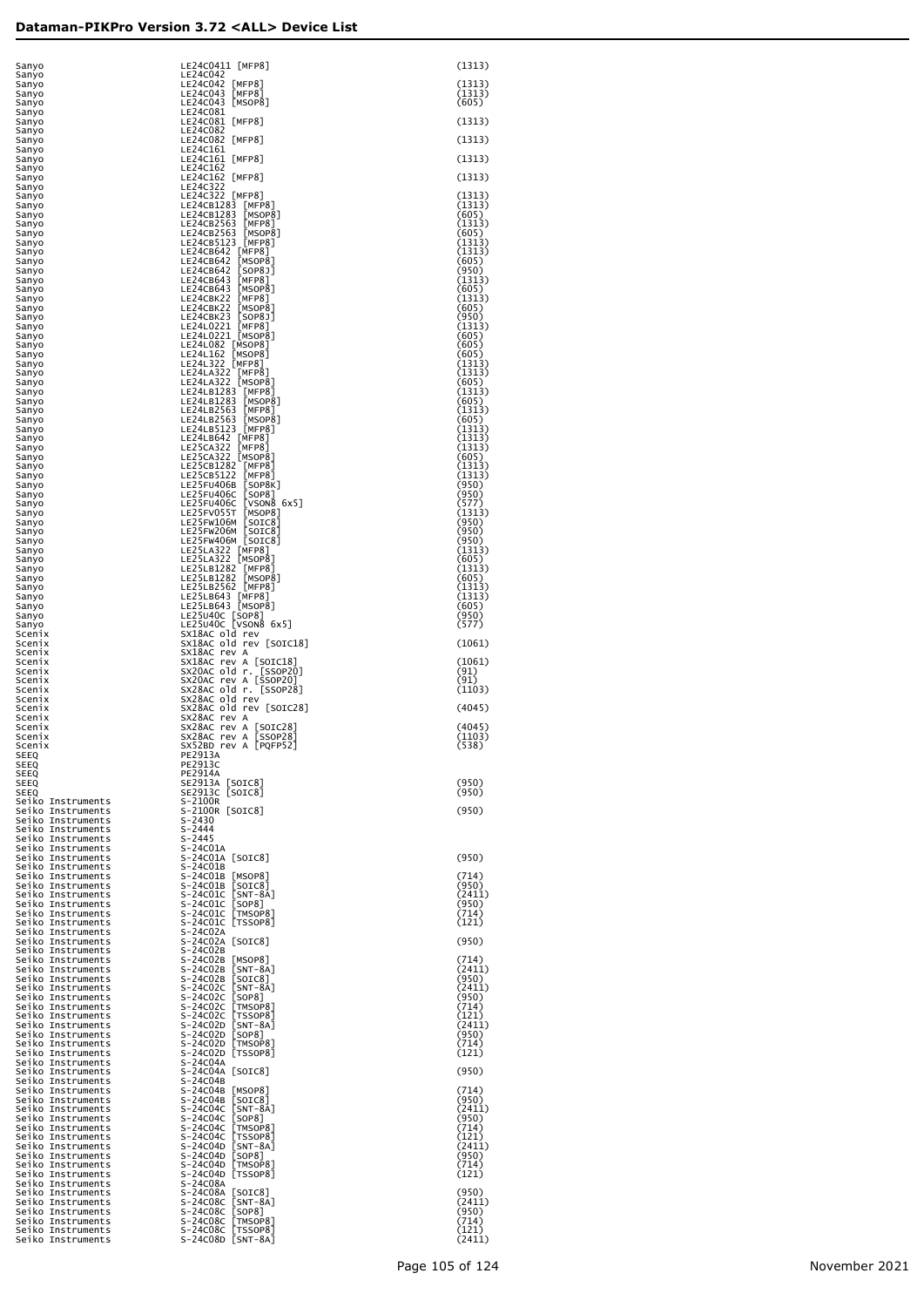| Seiko Instruments<br>Seiko Instruments<br>Seiko Instruments<br>Seiko Instruments | S-24C08D [SOP8]<br>S-24C08D [TMSOP8]<br>S-24C08D [TSSOP8]<br>S-24C128C [SOP8]<br>S-24C128C [TSSOP8]                                                                                                                                                             | (950)<br>(714)<br>(121)<br>(950) |
|----------------------------------------------------------------------------------|-----------------------------------------------------------------------------------------------------------------------------------------------------------------------------------------------------------------------------------------------------------------|----------------------------------|
| Seiko Instruments<br>Seiko Instruments                                           | S-24C16A                                                                                                                                                                                                                                                        | (121)                            |
| Seiko Instruments<br>Seiko Instruments                                           | S-24C16A<br>262C16A<br>S-24C16C [SNT-8A]<br>S-24C16C [SNT-8A]<br>S-24C16C [TMSOP8]<br>S-24C16C [TMSOP8]<br>S-24C16C [TSSOP8]<br>S-24C16D [NT-8A]<br>S-24C16D [MSOP8]<br>S-24C256C [SOP8]<br>S-24C256C [SOP8]<br>S-24C256C [STSOP8]<br>S-24C256C [TSSOP          | (950)<br>(2411)                  |
| Seiko Instruments<br>Seiko Instruments                                           |                                                                                                                                                                                                                                                                 | (950)<br>(714)                   |
| Seiko Instruments<br>Seiko Instruments                                           |                                                                                                                                                                                                                                                                 | (121)<br>(2411)                  |
| Seiko Instruments<br>Seiko Instruments                                           |                                                                                                                                                                                                                                                                 | (950)<br>(714)                   |
| Seiko Instruments<br>Seiko Instruments                                           |                                                                                                                                                                                                                                                                 | (121)<br>(950)                   |
| Seiko Instruments<br>Seiko Instruments                                           |                                                                                                                                                                                                                                                                 | (121)<br>(2411)                  |
| Seiko Instruments<br>Seiko Instruments                                           |                                                                                                                                                                                                                                                                 | (950)<br>(714)                   |
| Seiko Instruments<br>Seiko Instruments                                           | 5240320 [1550P8]<br>5240320 [1550P8]<br>52405120 [1550P8]<br>5240640 [1550P8]<br>5240640 [1550P8]<br>5240640 [1550P8]<br>5240640 [1550P8]                                                                                                                       | (121)<br>(950)                   |
| Seiko Instruments<br>Seiko Instruments                                           |                                                                                                                                                                                                                                                                 | (121)<br>(950)                   |
| Seiko Instruments<br>Seiko Instruments                                           |                                                                                                                                                                                                                                                                 | (714)<br>(121)                   |
| Seiko Instruments<br>Seiko Instruments                                           | S-24CCO2A [SOP8]<br>S-24CMO1C [SOP8]                                                                                                                                                                                                                            | (950)<br>(950)                   |
| Seiko Instruments<br>Seiko Instruments                                           | S-24CS01A                                                                                                                                                                                                                                                       | (2411)                           |
| Seiko Instruments<br>Seiko Instruments                                           | S-24CSO1A [SNT-8A]<br>S-24CSO1A [SOIC8]<br>S-24CSO1A [TSSOP8]                                                                                                                                                                                                   | (950)<br>(121)                   |
| Seiko Instruments<br>Seiko Instruments                                           | S-24CS02A                                                                                                                                                                                                                                                       | (2411)                           |
| Seiko Instruments<br>Seiko Instruments                                           | S-24CSO2A [SNT-8A]<br>S-24CSO2A [SOIC8]<br>S-24CSO2A [TSSOP8]                                                                                                                                                                                                   | (950)<br>(121)                   |
| Seiko Instruments<br>Seiko Instruments                                           | S-24CS04A                                                                                                                                                                                                                                                       | (2411)                           |
| Seiko Instruments<br>Seiko Instruments                                           | S-24CS04A [SNT-8A]<br>S-24CS04A [SOIC8]<br>S-24CS04A [TSSOP8]                                                                                                                                                                                                   | (950)<br>(121)                   |
| Seiko Instruments                                                                | S-24CS08A                                                                                                                                                                                                                                                       | (950)                            |
| Seiko Instruments<br>Seiko Instruments                                           | S-24CS08A [SOIC8]<br>S-24CS08A [TSSOP8]                                                                                                                                                                                                                         | (121)                            |
| Seiko Instruments<br>Seiko Instruments                                           | S-24CS16A                                                                                                                                                                                                                                                       | (950)                            |
| Seiko Instruments<br>Seiko Instruments                                           | 5-24CS16A [SOIC8]<br>S-24CS16A [TSSOP8]<br>S-24CS64A [SOIC8]<br>S-24CS64A [TSSOP8]                                                                                                                                                                              | (121)<br>(950)                   |
| Seiko Instruments<br>Seiko Instruments                                           | S-24H30                                                                                                                                                                                                                                                         | (121)                            |
| Seiko Instruments<br>Seiko Instruments                                           | S-24H45<br>s-24s30                                                                                                                                                                                                                                              |                                  |
| Seiko Instruments<br>Seiko Instruments                                           | s-24s45<br>S-25A010A [SOP8]                                                                                                                                                                                                                                     | (950)                            |
| Seiko Instruments<br>Seiko Instruments                                           | 5-238000<br>5-258010A [TMSOP8]<br>5-258010A [TSOP8]<br>5-258020A [TSOP8]<br>5-258020A [TMSOP8]<br>5-258020A [TMSOP8]<br>5-258020A [TMSOP8]<br>5-258040A [TMSOP8]<br>5-258040A [TMSOP8]<br>5-258040A [TMSOP8]                                                    | (714)<br>(121)                   |
| Seiko Instruments<br>Seiko Instruments                                           |                                                                                                                                                                                                                                                                 | (950)<br>(714)                   |
| Seiko Instruments<br>Seiko Instruments                                           |                                                                                                                                                                                                                                                                 | (121)<br>(950)                   |
| Seiko Instruments<br>Seiko Instruments                                           |                                                                                                                                                                                                                                                                 | (714)<br>(121)                   |
| Seiko Instruments<br>Seiko Instruments                                           | 5-25A040A [TSSOP8]<br>S-25A040A [TSSOP8]<br>S-25A080A [TSSOP8]<br>S-25A080B [SOP8]<br>S-25A080B [TMSOP8]<br>S-25A080B [TMSOP8]<br>S-25A080B [TSSOP8]<br>S-25A160A [TSSOP8]<br>S-25A160A [TSSOP8]<br>S-25A160B [TMSOP8]<br>S-25A160B [TSSOP8]<br>S-25A160B [TSSO | (950)<br>(121)                   |
| Seiko Instruments<br>Seiko Instruments                                           |                                                                                                                                                                                                                                                                 | (950)<br>(714)                   |
| Seiko Instruments<br>Seiko Instruments                                           |                                                                                                                                                                                                                                                                 | (121)<br>(950)                   |
| Seiko Instruments<br>Seiko Instruments                                           |                                                                                                                                                                                                                                                                 | (121)<br>(950)                   |
| Seiko Instruments<br>Seiko Instruments                                           |                                                                                                                                                                                                                                                                 | (121)<br>(950)                   |
| Seiko Instruments<br>Seiko Instruments                                           |                                                                                                                                                                                                                                                                 | (714)<br>(121)                   |
| Seiko Instruments<br>Seiko Instruments                                           | S-25A320A [SOP8]                                                                                                                                                                                                                                                | (950)<br>(950)                   |
| Seiko Instruments<br>Seiko Instruments                                           | S-25A320B<br>[SOP8]<br>S-25A320B<br>[TMSOP8]                                                                                                                                                                                                                    | (950)<br>(714)                   |
| Seiko Instruments<br>Seiko Instruments                                           | S-25A320B<br>[TSSOP8]<br>S-25A640A                                                                                                                                                                                                                              | (121)<br>(950)                   |
| Seiko Instruments<br>Seiko Instruments                                           | [SOP8]<br>[SOP8]<br>[TMSOP8]<br>S-25A640B<br>S-25A640B                                                                                                                                                                                                          | (950)<br>(714)                   |
| Seiko Instruments<br>Seiko Instruments                                           | S-25A640B<br>[TSSOP8]<br>[SNT-8A]<br>S-25C010A                                                                                                                                                                                                                  | (121)<br>(2411)                  |
| Seiko Instruments<br>Seiko Instruments                                           | S-25C010A<br>[SOIC8]<br>S-25C010A<br>[TMSOP8]                                                                                                                                                                                                                   | (950)<br>(714)                   |
| Seiko Instruments<br>Seiko Instruments                                           | S-25C010A<br>$[SSOP8]ESCT-8A]$<br>S-25C020A                                                                                                                                                                                                                     | (121)<br>(2411)                  |
| Seiko Instruments<br>Seiko Instruments                                           | S-25C020A<br>[SOIC8]<br>S-25C020A<br>$[$ TMSOP $8]$                                                                                                                                                                                                             | (950)<br>(714)                   |
| Seiko Instruments                                                                | S-25C020A<br>S-25C040A                                                                                                                                                                                                                                          | (121)                            |
| Seiko Instruments<br>Seiko Instruments                                           | [TSSOP8]<br>[SNT-8A]<br>[SOIC8]<br>[THOOD8]<br>S-25C040A                                                                                                                                                                                                        | (2411)<br>(950)                  |
| Seiko Instruments<br>Seiko Instruments                                           | S-25C040A<br>[TMSOP8]<br>S-25C040A<br>[TSSOP8]<br>[SNT-8A]<br>[SOIC8]                                                                                                                                                                                           | (714)<br>(121)                   |
| Seiko Instruments<br>Seiko Instruments                                           | S-25C080A<br>S-25C080A                                                                                                                                                                                                                                          | (2411)<br>(950)                  |
| Seiko Instruments<br>Seiko Instruments                                           | S-25C080A<br>[TMSOP8]<br>S-25C080A<br>$[\mathsf{TSSOP8}]$                                                                                                                                                                                                       | (714)<br>(121)                   |
| Seiko Instruments<br>Seiko Instruments                                           | S-25C128A<br>$[$ SOP8]<br>S-25C128A<br>[TSSOP8]                                                                                                                                                                                                                 | (950)<br>(121)                   |
| Seiko Instruments<br>Seiko Instruments                                           | S-25C160A<br>$[$ SOP8]<br>S-25C160A<br>$[$ TMSOP $8]$                                                                                                                                                                                                           | (950)<br>(714)                   |
| Seiko Instruments<br>Seiko Instruments                                           | S-25C160A<br>[TSSQP8]<br>S-25C256A<br>[SOP8]                                                                                                                                                                                                                    | (121)<br>(950)                   |
| Seiko Instruments<br>Seiko Instruments                                           | S-25C256A<br>[TSSOP8]<br>[SNT-8A]<br>[SOP8]<br>S-25C320A                                                                                                                                                                                                        | (121)<br>(2411)                  |
| Seiko Instruments<br>Seiko Instruments                                           | S-25C320A<br>S-25C320A<br>[TMSOP8]                                                                                                                                                                                                                              | (950)<br>(714)                   |
| Seiko Instruments<br>Seiko Instruments                                           | S-25C320A<br>[TSSOP8]<br>S-25C512A<br>[SOP8]                                                                                                                                                                                                                    | (121)<br>(950)                   |
| Seiko Instruments<br>Seiko Instruments                                           | S-25C512A<br>$[$ TSSOP $8$ ]                                                                                                                                                                                                                                    | (121)<br>(950)                   |
| Seiko Instruments<br>Seiko Instruments                                           | S-25C640A [SOP8]<br>S-25C640A [TMSOP8]<br>S-25C640A [TSSOP8]<br>S-25CM01A [SOP8]                                                                                                                                                                                | (714)<br>(121)                   |
| Seiko Instruments<br>Seiko Instruments                                           | S-2900A                                                                                                                                                                                                                                                         | (950)                            |
| Seiko Instruments<br>Seiko Instruments                                           | S-2900A [SOIC8]<br>s-2911                                                                                                                                                                                                                                       | (950)                            |
| Seiko Instruments<br>Seiko Instruments                                           | S-29130AD<br>S-29130ADFJ [SOIC8]                                                                                                                                                                                                                                | (950)                            |
| Seiko Instruments<br>Seiko Instruments                                           | S-29130AFJ [SOIC8]<br>S-29131AD                                                                                                                                                                                                                                 | (950)                            |
| Seiko Instruments<br>Seiko Instruments                                           | S-29131AFJ [SOIC8]<br>s-2914                                                                                                                                                                                                                                    | (950)                            |
| Seiko Instruments<br>Seiko Instruments                                           | S-2914A<br>S-2914A [SOIC8]                                                                                                                                                                                                                                      | (950)                            |
| Seiko Instruments                                                                | $S-2914R (x16)$                                                                                                                                                                                                                                                 |                                  |

| (121) (950) (2411) (1211) (1211) (1211) (1211) (1212) (1212) (1212) (1212) (1212) (1212) (1212) (1212) (1212) (1212) (1212) (1212) (1212) (1212) (1212) (1212) (1212) (1212) (1212) (1212) (1212) (1212) (1212) (1212) (1212) |                                             |                                                   |                                  |  |
|-------------------------------------------------------------------------------------------------------------------------------------------------------------------------------------------------------------------------------|---------------------------------------------|---------------------------------------------------|----------------------------------|--|
|                                                                                                                                                                                                                               |                                             |                                                   |                                  |  |
|                                                                                                                                                                                                                               |                                             |                                                   |                                  |  |
|                                                                                                                                                                                                                               |                                             |                                                   |                                  |  |
|                                                                                                                                                                                                                               |                                             |                                                   |                                  |  |
| $\begin{array}{c} \zeta \\ \zeta \end{array}$                                                                                                                                                                                 |                                             | )<br>950)<br>121)<br>950)<br>121)                 |                                  |  |
| )) うりつり うりつり うりつり うりりつり<br>9719719719197191919719997                                                                                                                                                                          | 5125125125251252525125551                   | 0410410410101010410004                            | )))))))))))))))))))))))))))))))) |  |
| らりりりりりりりりりりりりりりりりりりりりりりりりりりりりりりり<br>19971297129712971297191971912971919719<br>Ó<br>9                                                                                                                                          | 25512451245124512451252512524512525125<br>5 | 1004110411041110411010410110410<br>$\overline{0}$ |                                  |  |
| 9<br>9<br>(<br>9                                                                                                                                                                                                              |                                             | 0                                                 |                                  |  |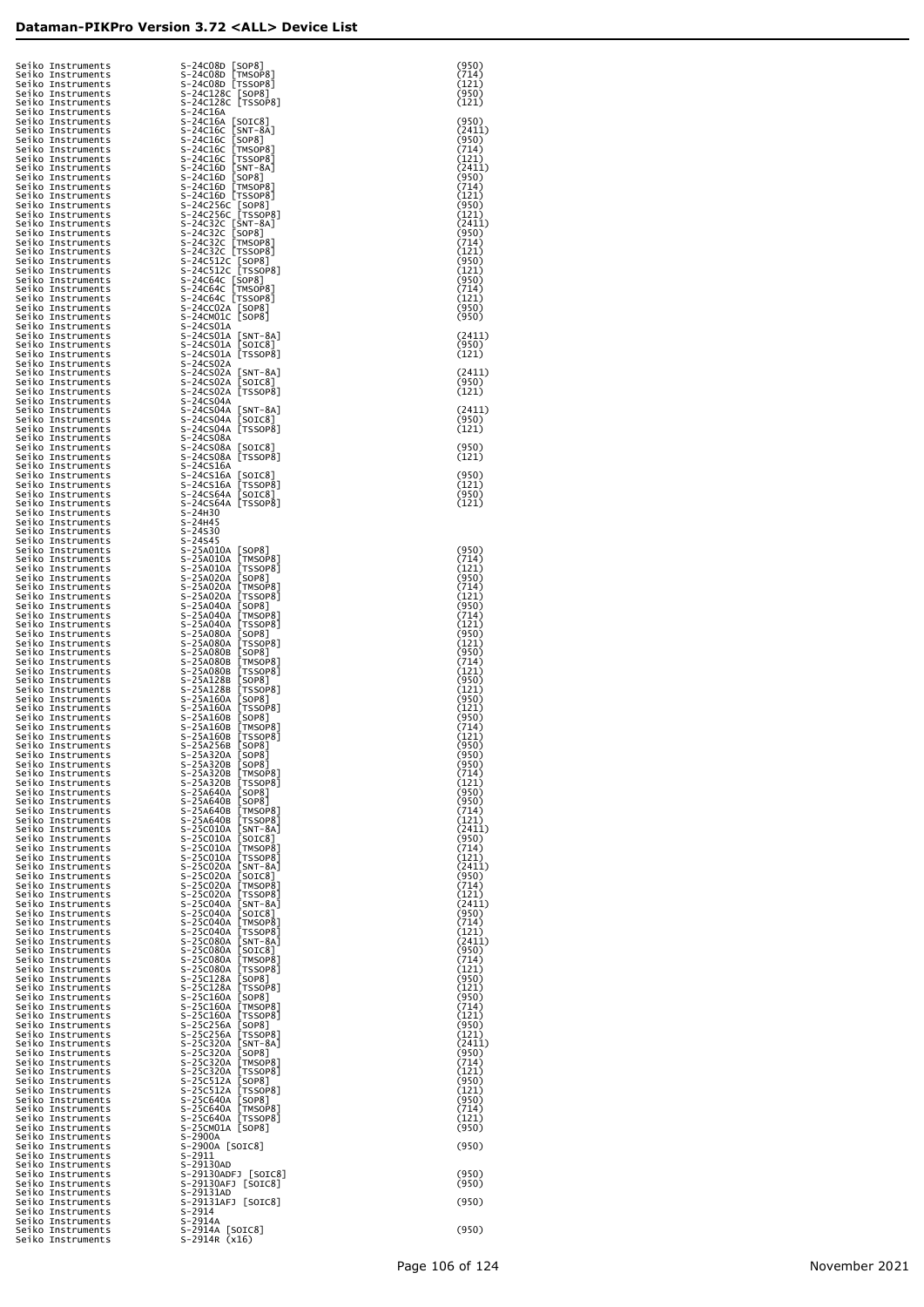| Seiko Instruments                                                                                                                                                                                                                                               | S-2914R (x16) [SOP8]                                                                                                                                                                                                                                 | (46)             |
|-----------------------------------------------------------------------------------------------------------------------------------------------------------------------------------------------------------------------------------------------------------------|------------------------------------------------------------------------------------------------------------------------------------------------------------------------------------------------------------------------------------------------------|------------------|
| seiko Instruments<br>Seiko Instruments                                                                                                                                                                                                                          | S-2914R (x8)                                                                                                                                                                                                                                         | (46)             |
| Seiko Instruments<br>Seiko Instruments                                                                                                                                                                                                                          | S-2914R (x8) [SOP8]<br>$S-2917$                                                                                                                                                                                                                      |                  |
| Seiko Instruments                                                                                                                                                                                                                                               | S-29190ADP                                                                                                                                                                                                                                           |                  |
| Seiko Instruments                                                                                                                                                                                                                                               | S-29190AFJ [SOIC8]                                                                                                                                                                                                                                   | (950)            |
| Seiko Instruments                                                                                                                                                                                                                                               | S-29191A                                                                                                                                                                                                                                             |                  |
| Seiko Instruments<br>Seiko Instruments                                                                                                                                                                                                                          | S-29191A [SOP8]<br>S-29194ADP                                                                                                                                                                                                                        | (950)            |
| Seiko Instruments                                                                                                                                                                                                                                               | S-29194AFJ [SOIC8]                                                                                                                                                                                                                                   | (950)            |
| Seiko Instruments                                                                                                                                                                                                                                               | S-2921                                                                                                                                                                                                                                               |                  |
| Seiko Instruments                                                                                                                                                                                                                                               | S-2921 [SOIC8]                                                                                                                                                                                                                                       | (950)            |
| Seiko Instruments<br>Seiko Instruments                                                                                                                                                                                                                          | S-29220AD                                                                                                                                                                                                                                            | (950)            |
| Seiko Instruments                                                                                                                                                                                                                                               | S-29220ADFJ [SOIC8]<br>S-29220AFJ [SOIC8]                                                                                                                                                                                                            | (950)            |
| Seiko Instruments                                                                                                                                                                                                                                               | S-29221AD                                                                                                                                                                                                                                            |                  |
| Seiko Instruments                                                                                                                                                                                                                                               | S-29221AFJ [SOIC8]                                                                                                                                                                                                                                   | (950)            |
| Seiko Instruments                                                                                                                                                                                                                                               | S-29230AD                                                                                                                                                                                                                                            |                  |
| Seiko Instruments<br>Seiko Instruments                                                                                                                                                                                                                          | S-29230AFJ [SOIC8]<br>S-29231AD                                                                                                                                                                                                                      | (950)            |
| Seiko Instruments                                                                                                                                                                                                                                               | S-29231AFJ [SOIC8]                                                                                                                                                                                                                                   | (950)            |
| Seiko Instruments                                                                                                                                                                                                                                               | $S - 2924$                                                                                                                                                                                                                                           |                  |
| Seiko Instruments                                                                                                                                                                                                                                               | S-2924 [SOIC8]<br>S-29255AD                                                                                                                                                                                                                          | (950)            |
| Seiko Instruments<br>Seiko Instruments                                                                                                                                                                                                                          |                                                                                                                                                                                                                                                      |                  |
| Seiko Instruments                                                                                                                                                                                                                                               | S-29255AF [SOIC8]<br>S-29290ADP                                                                                                                                                                                                                      | (950)            |
| Seiko Instruments                                                                                                                                                                                                                                               | S-29290AFJ [SOIC8]                                                                                                                                                                                                                                   | (950)            |
| Seiko Instruments                                                                                                                                                                                                                                               | S-29291A                                                                                                                                                                                                                                             |                  |
| Seiko Instruments                                                                                                                                                                                                                                               | S-29291A [SOP8]                                                                                                                                                                                                                                      | (950)            |
| Seiko Instruments<br>Seiko Instruments                                                                                                                                                                                                                          | S-29294ADP<br>S-29294AFJ [SOIC8]                                                                                                                                                                                                                     | (950)            |
| Seiko Instruments                                                                                                                                                                                                                                               | S-29330AD                                                                                                                                                                                                                                            |                  |
| Seiko Instruments                                                                                                                                                                                                                                               | S-29330ADFJ [SOIC8]<br>S-29330AFJ [SOIC8]                                                                                                                                                                                                            | (950)            |
| Seiko Instruments                                                                                                                                                                                                                                               |                                                                                                                                                                                                                                                      | (950)            |
| Seiko Instruments<br>Seiko Instruments                                                                                                                                                                                                                          | S-29331AD<br>S-29331AFJ [SOIC8]                                                                                                                                                                                                                      | (950)            |
| Seiko Instruments                                                                                                                                                                                                                                               | S-29355AD                                                                                                                                                                                                                                            |                  |
| Seiko Instruments                                                                                                                                                                                                                                               | S-29355AF [SOIC8]                                                                                                                                                                                                                                    | (950)            |
| Seiko Instruments                                                                                                                                                                                                                                               | S-29390ADP                                                                                                                                                                                                                                           |                  |
| Seiko Instruments<br>Seiko Instruments                                                                                                                                                                                                                          | S-29390AFJ [SOIC8]<br>S-29391A                                                                                                                                                                                                                       | (950)            |
| Seiko Instruments                                                                                                                                                                                                                                               | S-29391A [SOP8]                                                                                                                                                                                                                                      | (950)            |
| Seiko Instruments                                                                                                                                                                                                                                               | S-29394ADP                                                                                                                                                                                                                                           |                  |
| Seiko Instruments                                                                                                                                                                                                                                               | S-29394AFJ [SOIC8]                                                                                                                                                                                                                                   | (950)            |
| Seiko Instruments                                                                                                                                                                                                                                               | $S - 2940$                                                                                                                                                                                                                                           |                  |
| Seiko Instruments<br>Seiko Instruments                                                                                                                                                                                                                          | S-2940 [SOIC8]<br>S-29430AD                                                                                                                                                                                                                          | (950)            |
| Seiko Instruments                                                                                                                                                                                                                                               |                                                                                                                                                                                                                                                      | (950)            |
| Seiko Instruments                                                                                                                                                                                                                                               | S-29430AFE [SOIC8]<br>S-29430AFJ [SOIC8]                                                                                                                                                                                                             | (950)            |
| Seiko Instruments                                                                                                                                                                                                                                               | S-29530AD                                                                                                                                                                                                                                            |                  |
| Seiko Instruments<br>Seiko Instruments                                                                                                                                                                                                                          | S-29530ADFJ [SOIC8]<br>S-29590AD                                                                                                                                                                                                                     | (950)            |
| Seiko Instruments                                                                                                                                                                                                                                               | S-29590AD [SOIC8]                                                                                                                                                                                                                                    | (950)            |
| Seiko Instruments                                                                                                                                                                                                                                               | S-29630AD                                                                                                                                                                                                                                            |                  |
| Seiko Instruments                                                                                                                                                                                                                                               | S-29630ADFJ [SOIC8]                                                                                                                                                                                                                                  | (950)            |
| Seiko Instruments<br>Seiko Instruments                                                                                                                                                                                                                          | S-29690AD<br>S-29690AD [SOIC8]                                                                                                                                                                                                                       | (950)            |
| Seiko Instruments                                                                                                                                                                                                                                               | S-29L130AD                                                                                                                                                                                                                                           |                  |
| Seiko Instruments                                                                                                                                                                                                                                               | S-29L130ADFE [SOIC8]<br>S-29L130AFE [SOIC8]                                                                                                                                                                                                          | (950)            |
| Seiko Instruments                                                                                                                                                                                                                                               |                                                                                                                                                                                                                                                      | (950)            |
| Seiko Instruments<br>Seiko Instruments                                                                                                                                                                                                                          | S-29L130AFJ [SOIC8]<br>S-29L130AFS [TSSOP8]                                                                                                                                                                                                          | (950)<br>(121)   |
| Seiko Instruments                                                                                                                                                                                                                                               | S-29L131AD                                                                                                                                                                                                                                           |                  |
| Seiko Instruments                                                                                                                                                                                                                                               | S-29L131ADFE [SOIC8]<br>S-29L131AFE [SOIC8]                                                                                                                                                                                                          | (950)            |
| Seiko Instruments                                                                                                                                                                                                                                               |                                                                                                                                                                                                                                                      | (950)            |
| Seiko Instruments<br>Seiko Instruments                                                                                                                                                                                                                          | S-29L131AFJ [SOIC8]<br>S-29L131AFS [TSSOP8]                                                                                                                                                                                                          | (950)<br>(121)   |
| Seiko Instruments                                                                                                                                                                                                                                               |                                                                                                                                                                                                                                                      | (46)             |
| Seiko Instruments                                                                                                                                                                                                                                               | S-29L194ADFE [SOIC8]<br>S-29L194AFS [SSOP8]                                                                                                                                                                                                          | (121)            |
| Seiko Instruments                                                                                                                                                                                                                                               | S-29L220AD                                                                                                                                                                                                                                           |                  |
| Seiko Instruments<br>Seiko Instruments                                                                                                                                                                                                                          | S-29L220ADFE [SOIC8]<br>S-29L220AFE [SOIC8]                                                                                                                                                                                                          | (950)<br>(950)   |
| Seiko Instruments                                                                                                                                                                                                                                               | S-29L220AFJ [SOIC8]                                                                                                                                                                                                                                  | (950)            |
| Seiko Instruments                                                                                                                                                                                                                                               | S-29L220AFS [TSSOP8]                                                                                                                                                                                                                                 | (121)            |
| Seiko Instruments                                                                                                                                                                                                                                               | S-29L221AD                                                                                                                                                                                                                                           |                  |
| Seiko Instruments<br>Seiko Instruments                                                                                                                                                                                                                          | S-29L221ADFE [SOIC8]<br>S-29L221AFE [SOIC8]                                                                                                                                                                                                          | (950)<br>(950)   |
| Seiko Instruments                                                                                                                                                                                                                                               | S-29L221AFJ [SOIC8]                                                                                                                                                                                                                                  | (950)            |
| Seiko Instruments                                                                                                                                                                                                                                               | S-29L221AFS [TSSOP8]                                                                                                                                                                                                                                 | (121)            |
| Seiko Instruments                                                                                                                                                                                                                                               | S-29L230AD                                                                                                                                                                                                                                           | (950)            |
|                                                                                                                                                                                                                                                                 | S-29L230AFJ [SOIC8]<br>S-29L294ADFE [SOIC8]                                                                                                                                                                                                          | (46)             |
|                                                                                                                                                                                                                                                                 | S-29L294AFS [SSOP8]                                                                                                                                                                                                                                  | (121)            |
|                                                                                                                                                                                                                                                                 | S-29L330AD                                                                                                                                                                                                                                           |                  |
|                                                                                                                                                                                                                                                                 | S-29L330ADFE [SOIC8]                                                                                                                                                                                                                                 | (950)            |
|                                                                                                                                                                                                                                                                 | S-29L330AFE [SOIC8]<br>S-29L330AFJ [SOIC8]                                                                                                                                                                                                           | (950)<br>(950)   |
|                                                                                                                                                                                                                                                                 | S-29L330AFS [TSSOP8]                                                                                                                                                                                                                                 | (121)            |
|                                                                                                                                                                                                                                                                 |                                                                                                                                                                                                                                                      |                  |
|                                                                                                                                                                                                                                                                 | S-29L331ADFE [SOIC8]<br>S-29L331AFE [SOIC8]                                                                                                                                                                                                          | (950)<br>(950)   |
|                                                                                                                                                                                                                                                                 | S-29L331AFJ [SOIC8]                                                                                                                                                                                                                                  | (950)            |
|                                                                                                                                                                                                                                                                 | S-29L331AFS [TSSOP8]                                                                                                                                                                                                                                 | (121)            |
|                                                                                                                                                                                                                                                                 |                                                                                                                                                                                                                                                      | (46)             |
|                                                                                                                                                                                                                                                                 | S-29L394ADFE [SOIC8]<br>S-29L394APS [SSOP8]<br>S-29U131ADFE [SOP8]                                                                                                                                                                                   | (121)            |
|                                                                                                                                                                                                                                                                 |                                                                                                                                                                                                                                                      | (1313)<br>(1313) |
|                                                                                                                                                                                                                                                                 | S-29∪194 [SOIČ8-17Ō]<br>S-29∪194 [TSSOP8]                                                                                                                                                                                                            | (121)            |
|                                                                                                                                                                                                                                                                 | S-29U221ADFE [SOP8]                                                                                                                                                                                                                                  | (1313)           |
|                                                                                                                                                                                                                                                                 |                                                                                                                                                                                                                                                      | (1313)           |
|                                                                                                                                                                                                                                                                 | S-29U331ADFE [SOP8]                                                                                                                                                                                                                                  | (121)<br>(1313)  |
|                                                                                                                                                                                                                                                                 |                                                                                                                                                                                                                                                      | (1313)           |
|                                                                                                                                                                                                                                                                 |                                                                                                                                                                                                                                                      | (121)            |
|                                                                                                                                                                                                                                                                 |                                                                                                                                                                                                                                                      | (950)<br>(714)   |
|                                                                                                                                                                                                                                                                 |                                                                                                                                                                                                                                                      | (121)            |
|                                                                                                                                                                                                                                                                 |                                                                                                                                                                                                                                                      | (950)            |
|                                                                                                                                                                                                                                                                 |                                                                                                                                                                                                                                                      | (714)            |
|                                                                                                                                                                                                                                                                 |                                                                                                                                                                                                                                                      | (121)            |
|                                                                                                                                                                                                                                                                 |                                                                                                                                                                                                                                                      | (950)<br>(714)   |
|                                                                                                                                                                                                                                                                 |                                                                                                                                                                                                                                                      | (121)            |
|                                                                                                                                                                                                                                                                 |                                                                                                                                                                                                                                                      | (950)            |
|                                                                                                                                                                                                                                                                 |                                                                                                                                                                                                                                                      | (714)            |
|                                                                                                                                                                                                                                                                 |                                                                                                                                                                                                                                                      | (121)<br>(950)   |
|                                                                                                                                                                                                                                                                 |                                                                                                                                                                                                                                                      | (714)            |
|                                                                                                                                                                                                                                                                 |                                                                                                                                                                                                                                                      | (121)            |
|                                                                                                                                                                                                                                                                 |                                                                                                                                                                                                                                                      | (950)            |
|                                                                                                                                                                                                                                                                 |                                                                                                                                                                                                                                                      | (714)<br>(121)   |
|                                                                                                                                                                                                                                                                 |                                                                                                                                                                                                                                                      | (950)            |
|                                                                                                                                                                                                                                                                 | 5-2012944 ESCRET (SSP)<br>S-2012944F SCRET (SSP)<br>S-2012944F SCRET (SSP)<br>S-201330ADF SOLC<br>S-201330ADF SOLC<br>S-201330ADF SOLC<br>S-201330AF1 SOLC<br>S-201331ADF SOLC<br>S-201331ADF SOLC<br>S-201331APF SOLC<br>S-201331APF SOLC<br>S-2013 | (714)            |
|                                                                                                                                                                                                                                                                 |                                                                                                                                                                                                                                                      | (121)            |
| Seriko Instruments<br>Seriko Instruments<br>Seriko Instruments<br>Seriko Instruments<br>Seriko Instruments<br>Seriko Instruments<br>Seriko Instruments<br>Seriko Instruments<br>Seriko Instruments<br>Seriko Instruments<br>Seriko Instruments<br>Seriko Instru | S-93A76B [SOP8]<br>S-93A76B [TMSOP8]<br>S-93A76B [TSSOP8]<br>S-93A86A [SOIC8]<br>S-93A86A [TMSOP8]                                                                                                                                                   | (950)<br>(714)   |
|                                                                                                                                                                                                                                                                 |                                                                                                                                                                                                                                                      |                  |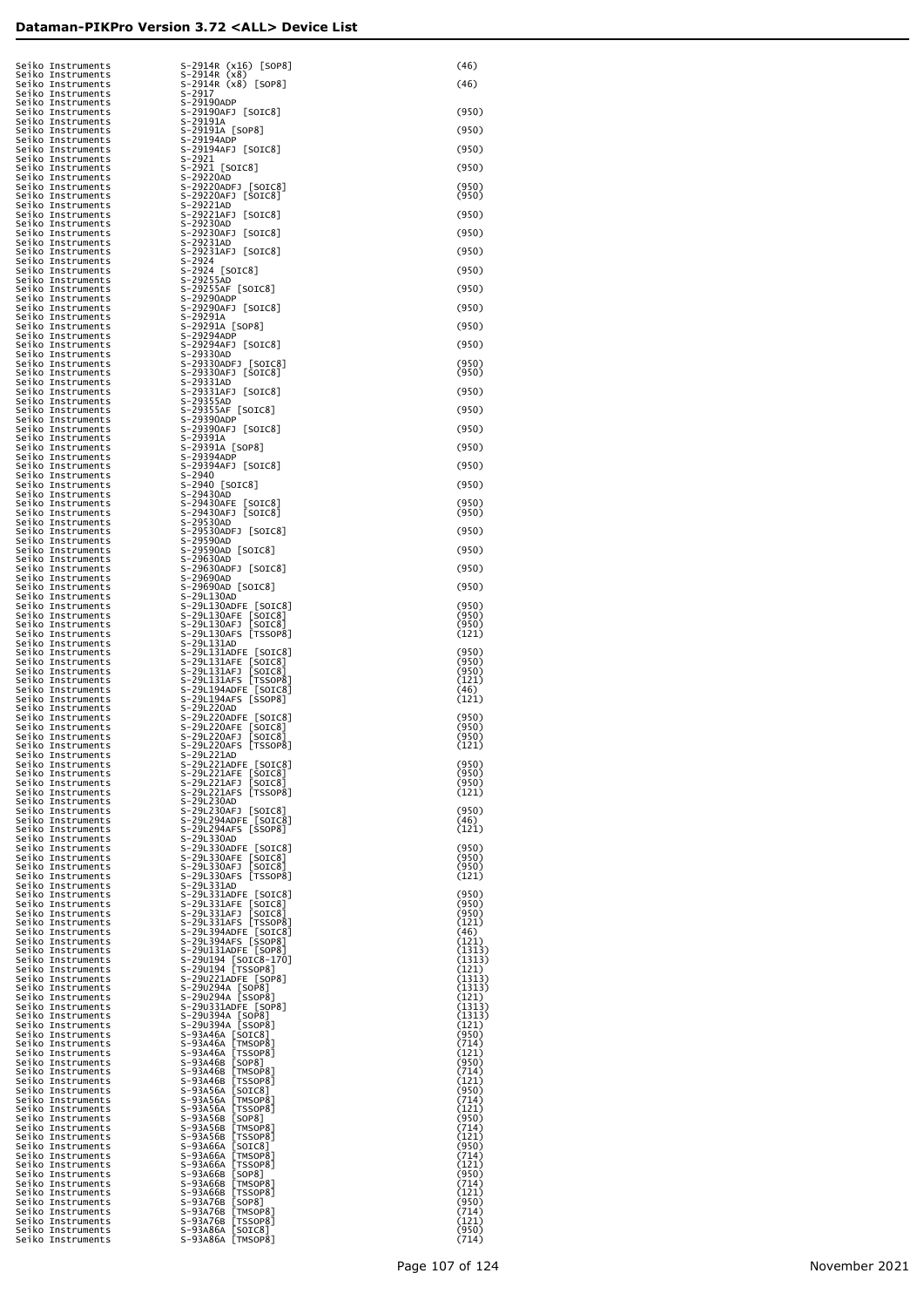| Seiko Instruments<br>Seiko Instruments                                                                                                                                                                                                                            | S-93A86B [SOP8]<br>S-93A86B [TMSOP8]                                                               | (950)<br>(714)           |
|-------------------------------------------------------------------------------------------------------------------------------------------------------------------------------------------------------------------------------------------------------------------|----------------------------------------------------------------------------------------------------|--------------------------|
| Seiko Instruments<br>Seiko Instruments<br>Seiko Instruments                                                                                                                                                                                                       | S-93A86B [TSSOP8]<br>S-93C46AD<br>S-93C46ADFJ [SOIC8]                                              | (121)<br>(950)           |
| Seiko Instruments                                                                                                                                                                                                                                                 | S-93C46AFJ [SOIC8]<br>S-93C46AFT [TSSOP8]                                                          | (950)<br>(121)           |
|                                                                                                                                                                                                                                                                   | S-93C46AMFN [MSOP8]                                                                                | (714)<br>(2411)          |
|                                                                                                                                                                                                                                                                   | S-93C46B [SNT-8A]<br>S-93C46B [TMSOP8]<br>S-93C46BD                                                | (714)                    |
|                                                                                                                                                                                                                                                                   | S-93C46BD [SOIC8]<br>S-93C46BD [TSSOP8]                                                            | (950)<br>(121)           |
|                                                                                                                                                                                                                                                                   | S-93C46BR [SOIC8]<br>S-93C46C [SOP8]<br>S-93C46C [TMSOP8]                                          | (950)<br>(1313)          |
|                                                                                                                                                                                                                                                                   | S-93C46C [TSSOP8]                                                                                  | (714)<br>(121)           |
|                                                                                                                                                                                                                                                                   | S-93C56AD<br>S-93C56ADFJ [SOIC8]<br>S-93C56AFJ [SOIC8]                                             | (950)<br>(950)           |
|                                                                                                                                                                                                                                                                   | S-93C56AFT [TSSOP8]<br>S-93C56AMFN [MSOP8]                                                         | (121)<br>(714)           |
|                                                                                                                                                                                                                                                                   | S-93C56B [SNT-8A]<br>S-93C56B [TMSOP8]                                                             | (2411)<br>(714)          |
|                                                                                                                                                                                                                                                                   | S-93C56BD<br>S-93C56BD [SOIC8]                                                                     | (950)                    |
|                                                                                                                                                                                                                                                                   | S-93C56BD [TSSOP8]<br>S-93C56BR [SOIC8]                                                            | (121)<br>(950)           |
|                                                                                                                                                                                                                                                                   | S-93C56C [SOP8]<br>S-93C56C [SOP8]                                                                 | (1313)<br>(714)          |
|                                                                                                                                                                                                                                                                   | S-93C56C [TSSOP8]<br>S-93C66AD                                                                     | (121)                    |
|                                                                                                                                                                                                                                                                   | S-93C66ADFJ [SOIC8]<br>S-93C66AFJ [SOIC8]<br>S-93C66AFT [TSSOP8]                                   | (950)<br>(950)<br>(121)  |
|                                                                                                                                                                                                                                                                   | S-93C66AMFN [MSOP8]<br>$S-93C66B$ $\sqrt{ST-8A}$                                                   | (714)<br>(2411)          |
|                                                                                                                                                                                                                                                                   | S-93C66B [TMSOP8]<br>S-93C66BD                                                                     | (714)                    |
|                                                                                                                                                                                                                                                                   | S-93C66BD [SOIC8]<br>S-93C66BD [TSSOP8]                                                            | (950)<br>(121)           |
|                                                                                                                                                                                                                                                                   | S-93C66BR [SOIC8]                                                                                  | (950)<br>(1313)          |
|                                                                                                                                                                                                                                                                   | S-93C66C [SOP8]<br>S-93C66C [TMSOP8]<br>S-93C66C [TSSOP8]                                          | (714)<br>(121)           |
|                                                                                                                                                                                                                                                                   | S-93C76A                                                                                           | (950)                    |
|                                                                                                                                                                                                                                                                   | S-93C76A [SOIC8]<br>S-93C76A [TMSOP8]<br>S-93C76A [TSSOP8]<br>S-93C76C [SOP8]<br>S-93C76C [TMSOP8] | (714)<br>(121)<br>(1313) |
|                                                                                                                                                                                                                                                                   | S-93C76C [TSSOP8]                                                                                  | (714)<br>(121)           |
|                                                                                                                                                                                                                                                                   | S-93C86B [SOIC8]<br>S-93C86B [TSSOP8]                                                              | (950)<br>(121)           |
|                                                                                                                                                                                                                                                                   | S-93C86C [SOP8]<br>S-93C86C TMSOP8]                                                                | (1313)<br>(714)          |
|                                                                                                                                                                                                                                                                   | S-93C86C [TSSOP8]<br>S-93CC46BD [SOP8]                                                             | (121)<br>(950)           |
|                                                                                                                                                                                                                                                                   | S-93CC46BR [SOP8]<br>S-93L46A [TMSOP8]                                                             | (950)<br>(714)           |
|                                                                                                                                                                                                                                                                   | S-93L46AD [SOIC8]<br>S-93L46AD [TSSOP8]                                                            | (950)<br>(121)           |
| Seiko Instruments<br>Seiko Instruments<br>Seiko Instruments<br>Seiko Instruments<br>Seiko Instruments<br>Seiko Instruments<br>Seiko Instruments<br>Seiko Instruments<br>Seiko Instruments<br>Seiko Instruments<br>Seiko Instruments<br>Seiko Instruments<br>Seiko | S-93L46AR [SOIC8]<br>S-93L56A [TMSOP8]<br>S-93L56AD [SOIC8]                                        | (950)<br>(714)<br>(950)  |
|                                                                                                                                                                                                                                                                   | S-93L56AD [TSSOP8]<br>S-93L56AR [SOIC8]                                                            | (121)<br>(950)           |
|                                                                                                                                                                                                                                                                   | S-93L66A [TMSOP8]<br>S-93L66AD [SOIC8]                                                             | (714)<br>(950)           |
| Seiko Instruments<br>Seiko Instruments                                                                                                                                                                                                                            | S-93L66AD [TSSOP8]<br>S-93L66AR [SOIC8]                                                            | (121)<br>(950)           |
| Seiko Instruments<br>Seiko Instruments                                                                                                                                                                                                                            | S-93L76A [SOIC8]<br>S-93L76A [TMSOP8]                                                              | (950)<br>(714)           |
| Seiko Instruments<br>Seiko Instruments                                                                                                                                                                                                                            | S-93L76A [TSSOP8]<br>S-93S46A [SOP8]                                                               | (121)<br>(950)<br>(950)  |
| Seiko Instruments<br>Seiko Instruments<br>Siemens                                                                                                                                                                                                                 | S-93S56A [SOP8]<br>S-93S66A [SOP8]<br>SDE25X26A2                                                   | (950)                    |
| Siemens<br>Siemens                                                                                                                                                                                                                                                | SDE25X26A2 [SOIC8]<br>SLA24C01                                                                     | (950)                    |
| Siemens<br>Siemens                                                                                                                                                                                                                                                | SLA24C01 [DS08]<br><b>SLA24C02</b>                                                                 | (950)                    |
| Siemens<br>Siemens                                                                                                                                                                                                                                                | SLA24C02 [DS08]<br><b>SLA24C04</b>                                                                 | (950)                    |
| Siemens<br>Siemens                                                                                                                                                                                                                                                | SLA24C04 [DS08]<br><b>SLA24C08</b>                                                                 | (950)                    |
| Siemens<br>Siemens                                                                                                                                                                                                                                                | SLA24C08 [DS08]<br>SLA24C16                                                                        | (950)                    |
| Siemens<br>Siemens<br>Siemens                                                                                                                                                                                                                                     | SLA24C16 [DSO8]<br>SLA24C164<br>SLA24C164 [DS08]                                                   | (950)<br>(950)           |
| Siemens<br>Siemens                                                                                                                                                                                                                                                | <b>SLA24C32</b><br>SLA24C32 [DS08]                                                                 | (950)                    |
| Siemens<br>Siemens                                                                                                                                                                                                                                                | <b>SLA24C64</b><br>SLA24C64 [DS08]                                                                 | (950)                    |
| Siemens<br>Siemens                                                                                                                                                                                                                                                | SLA25010<br>SLA25020                                                                               |                          |
| Siemens<br>Siemens                                                                                                                                                                                                                                                | <b>SLA25040</b><br><b>SLA25080</b>                                                                 |                          |
| Siemens<br>Siemens                                                                                                                                                                                                                                                | SLA25160<br>SLE24C01                                                                               |                          |
| Siemens<br>Siemens                                                                                                                                                                                                                                                | SLE24C01 [DS08]<br>SLE24C02                                                                        | (950)                    |
| Siemens<br>Siemens<br>Siemens                                                                                                                                                                                                                                     | SLE24C02 [DS08]<br><b>SLE24C04</b><br>SLE24C04 [DS08]                                              | (950)<br>(950)           |
| Siemens<br>Siemens                                                                                                                                                                                                                                                | SLE24C08<br>SLE24C08 [DS08]                                                                        | (950)                    |
| Siemens<br>Siemens                                                                                                                                                                                                                                                | SLE24C16<br>SLE24C16 [DS08]                                                                        | (950)                    |
| Siemens<br>Siemens                                                                                                                                                                                                                                                | SLE24C164<br>SLE24C164 [DS08]                                                                      | (950)                    |
| Siemens<br>Siemens                                                                                                                                                                                                                                                | <b>SLE24C32</b><br>SLE24C32 [DS08]                                                                 | (950)                    |
| Siemens<br>Siemens                                                                                                                                                                                                                                                | <b>SLE24C64</b><br>SLE24C64<br>[DS08]                                                              | (950)                    |
| Siemens<br>Siemens<br>Siemens                                                                                                                                                                                                                                     | SLE25010<br>SLE25020<br>SLE25040                                                                   |                          |
| Siemens<br>Siemens                                                                                                                                                                                                                                                | SLE25080<br>SLE25160                                                                               |                          |
| Sierra Semicond.<br>Sierra Semicond.                                                                                                                                                                                                                              | SC22011<br>SC22012                                                                                 |                          |
| Sigma Microelectr.<br>Sigma Microelectr.                                                                                                                                                                                                                          | L24C32<br>L24C32<br><b>SOP81</b>                                                                   | (950)                    |
| Sigma Microelectr.<br>Sigma Microelectr.                                                                                                                                                                                                                          | L24C32<br>[TSSOP8]<br>L24C64                                                                       | (121)                    |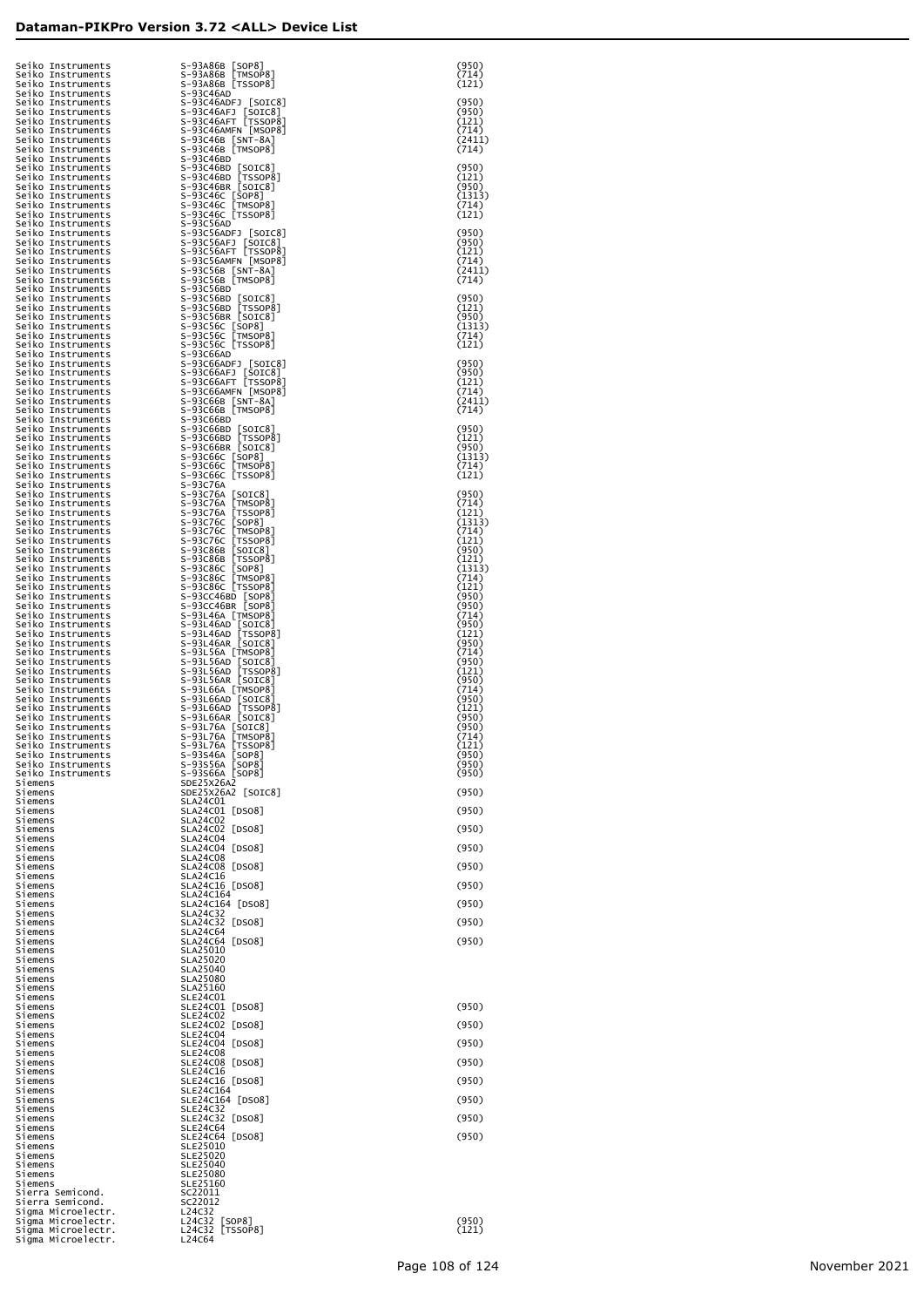| Sigma Microelectr.               | L24C64 [SOP8]                                                                    | (950)                     |
|----------------------------------|----------------------------------------------------------------------------------|---------------------------|
| Sigma Microelectr.               | L24C64 [TSSOP8]                                                                  | (121)                     |
| Sony<br>Sony                     | <b>CXK1011P</b><br>CXK1011P [SOIC8]<br><b>CXK1012P</b>                           | (950)                     |
| Sony<br>Sony<br>Sony             | CXK1013P<br><b>CXK1023P</b>                                                      |                           |
| Sony<br>Spansion                 | CXK1024<br>Am25FL005D [SO8]                                                      | (950)                     |
| Spansion                         | Am25FL010D [SO8]                                                                 | (950)                     |
| Spansion                         | Am25FL020D [SO8]                                                                 | (950)                     |
| Spansion                         | S25FL001D [SO8-150]                                                              | (950)                     |
| Spansion                         | S25FL001D [WSON8]                                                                | (577)                     |
| Spansion                         | S25FL002D [SO8-150]                                                              | (950)                     |
| Spansion                         | S25FL002D [S08-200]                                                              | (46)                      |
| Spansion                         | S25FL002D [WSON8]                                                                | (577)                     |
| Spansion                         | S25FL004A [SOIC8]                                                                | (46)                      |
| Spansion                         | S25FL004A [USON8]                                                                | (577)                     |
| Spansion                         | S25FL004D [SO8-200]                                                              | (46)                      |
| Spansion                         | S25FL004D [WSON8]                                                                | (577)                     |
| Spansion                         | S25FL004K [SO8-150]                                                              | (950)                     |
| Spansion                         | S25FL004K [SO8-200]                                                              | (46)                      |
| Spansion                         | S25FL008A [SOIC8]                                                                | (46)                      |
| Spansion                         | S25FL008A [USON8]                                                                | (577)                     |
| Spansion                         | S25FL008K [SO8-150]                                                              | (950)                     |
| Spansion<br>Spansion             | S25FL008K [SO8-200]<br>S25FL016A [SOIC8]<br>S25FL016A [WSON8]                    | (46)<br>(46)<br>(970)     |
| Spansion<br>Spansion<br>Spansion | S25FL016K [SO8-150]<br>S25FL016K [SO8-200]                                       | (950)<br>(46)             |
| Spansion<br>Spansion             | S25FL032K [SO8]<br>S25FL032P<br>[508]                                            | (46)<br>(46)              |
| Spansion<br>Spansion             | S25FL032P<br>[USON8]<br>S25FL032P [WSON8]                                        | (577)<br>(970)            |
| Spansion                         | S25FL040AxxMxx00 [SOIC8]                                                         | (46)                      |
| Spansion                         | S25FL040AxxMxx01 [SOIC8]                                                         | (46)                      |
| Spansion                         | S25FL040AxxMxx02 [SOIC8]                                                         | (46)                      |
| Spansion                         | S25FL040AxxNxx00 [USON8]                                                         | (577)                     |
| Spansion                         | S25FL040AxxNxx01 [USON8]                                                         | (577)                     |
| Spansion                         | S25FL040AxxNxx02 [USON8]                                                         | (577)                     |
| Spansion                         | S25FL040AxxVxx00 [SOIC8]                                                         | (950)                     |
| Spansion<br>Spansion             | S25FL040AxxVxx01 [SOIC8]<br>S25FL040AxxVxx02 [SOIC8]                             | (950)<br>(950)<br>(46)    |
| Spansion<br>Spansion<br>Spansion | S25FL064K [SO8]<br>S25FL064P [WSON8]<br>S25FL116K [SO8-150]                      | (970)<br>(950)            |
| Spansion                         | S25FL116K [SO8-200]                                                              | (46)                      |
| Spansion                         | S25FL116K [WSON8]                                                                | (577)                     |
| Spansion                         | S25FL128PxxNxx00 [WSON8]                                                         | (970)                     |
| Spansion                         | S25FL128PxxNxx01 [WSON8]                                                         | (970)                     |
| Spansion                         | S25FL128SxxMxx00 [S016]                                                          | (1060)                    |
| Spansion                         | S25FL128SxxMxx90 [S016]                                                          | (1060)                    |
| Spansion                         | S25FL128SxxMxx91 [S016]                                                          | (1060)                    |
| Spansion                         | S25FL128SxxMxxG0 [SO16]                                                          | (1060)                    |
| Spansion                         | S25FL128SxxMxxG1 [SO16]                                                          | (1060)                    |
| Spansion                         | S25FL128SxxMxxH0 [SO16]                                                          | (1060)                    |
| Spansion                         | S25FL128SxxMxxH1 [SO16]                                                          | (1060)                    |
| Spansion<br>Spansion             | S25FL128SxxMxxQ0 [SO16]<br>S25FL128SxxMxxQ1 [SO16]<br>S25FL128SxxMxxR0 [SO16]    | (1060)<br>(1060)          |
| Spansion<br>Spansion<br>Spansion | S25FL128SxxMxxR1 [SO16]<br>S25FL128SxxNxx00 [WSON8]                              | (1060)<br>(1060)<br>(970) |
| Spansion                         | S25FL128SxxNxx01 [WSON8]                                                         | (970)                     |
| Spansion                         | S25FL128SxxNxx90 [WSON8]                                                         | (970)                     |
| Spansion<br>Spansion             | S25FL128SxxNxx91 [WSON8]<br>[WSON8]<br>S25FL129PxxNxx00                          | (970)<br>(970)            |
| Spansion<br>Spansion<br>Spansion | S25FL129PxxNxx01 [WSON8]<br>S25FL132K [SO8-150]<br>S25FL132K [SO8-200]           | (970)<br>(950)<br>(46)    |
| Spansion                         | S25FL132K [WSON8]                                                                | (577)                     |
| Spansion                         | S25FL164K [SO16]                                                                 | (1060)                    |
| Spansion                         | S25FL164K [SO8-200]                                                              | (46)                      |
| Spansion                         | S25FL164K [WSON8]                                                                | (577)                     |
| Spansion<br>Spansion             | S25FL204K [SO8-150]<br>S25FL204K [SO8-200]<br>S25FL208K [SO8-150]                | (950)<br>(46)             |
| Spansion<br>Spansion<br>Spansion | S25FL208K [SO8-200]<br>S25FL216K [SO8-150]                                       | (950)<br>(46)<br>(950)    |
| Spansion                         | S25FL216K [SO8-200]                                                              | (46)                      |
| Spansion                         | S25FL256SxxMxx90 [SO16]                                                          | (1060)                    |
| Spansion                         | S25FL256SxxMxx91 [S016]                                                          | (1060)                    |
| Spansion                         | S25FL256SxxMxxG0 [SO16]                                                          | (1060)                    |
| Spansion                         | S25FL256SxxMxxG1 [SO16]                                                          | (1060)                    |
| Spansion                         | S25FL256SxxMxxH0 [SO16]                                                          | (1060)                    |
| Spansion                         | S25FL256SxxMxxH1 [SO16]                                                          | (1060)                    |
| Spansion                         | S25FL256SxxMxxQ0 [SO16]                                                          | (1060)                    |
| Spansion                         | S25FL256SxxMxxQ1 [SO16]                                                          | (1060)                    |
| Spansion                         | S25FL256SxxMxxR0 [SO16]                                                          | (1060)                    |
| Spansion                         | S25FL256SxxMxxR1 [SO16]                                                          | (1060)                    |
| Spansion<br>Spansion             | S25FL256SxxNxx00 [WSON8]<br>S25FL256SxxNxx01 [WSON8]<br>S25FL256SxxNxx90 [WSON8] | (970)<br>(970)<br>(970)   |
| Spansion<br>Spansion<br>Spansion | S25FL256SxxNxx91 [WSON8]<br>S25FL512SxxMxx01 [S016]                              | (970)<br>(1060)           |
| Spansion                         | S25FL512SxxMxx91 [S016]                                                          | (1060)                    |
| Spansion                         | S25FL512SxxMxxG1 [SO16]                                                          | (1060)                    |
| Spansion                         | S25FL512SxxMxxH1 [SO16]                                                          | (1060)                    |
| Spansion                         | S25FL512SxxMxxQ1 [SO16]                                                          | (1060)                    |
| Spansion                         | S25FL512SxxMxxR1 [SO16]                                                          | (1060)                    |
| Spansion                         | S70FL01GSxxMxx01 [S016]                                                          | (1060)                    |
| Spansion                         | S70FL512SxxMxx01 [S016]                                                          | (1060)                    |
| SST                              | SST25LF010 [SOIC8]                                                               | (950)                     |
| SST                              | SST25LF010A [SOIC8]                                                              | (950)                     |
| SST                              | SST25LF010A [SOIC8-200]                                                          | (46)                      |
| SST                              | SST25LF010A [WSON8]                                                              | (577)                     |
| SST                              | SST25LF020 [SOIC8]                                                               | (950)                     |
| SST                              | SST25LF020 [WSON8]                                                               | (577)                     |
| SST                              | SST25LF020A [SOIC8]                                                              | (950)                     |
| SST                              | SST25LF020A [SOIC8-200]                                                          | (46)                      |
| SST                              | SST25LF020A [WSON8]                                                              | (577)                     |
| SST                              | SST25LF040 [SOIC8]                                                               | (46)                      |
| SST                              | SST25LF040 [WSON8]                                                               | (577)                     |
| SST                              | SST25LF040A [SOIC8]                                                              | (46)                      |
| SST                              | SST25LF040A [SOIC8-200]                                                          | (46)                      |
| SST                              | SST25LF040A [WSON8]                                                              | (577)                     |
| SST                              | SST25LF080 [SOIC8]                                                               | (46)                      |
| SST                              | SST25LF080A [SOIC8]                                                              | (46)                      |
| SST                              | SST25LF080A [WSON8]                                                              | (577)                     |
| SST                              | SST25VF010 [SOIC8]                                                               | (950)                     |
| SST                              | SST25VF010 [WSON8]                                                               | (577)                     |
| SST                              | SST25VF010A [SOIC8]                                                              | (950)                     |
| SST                              | SST25VF010A [WSON8]                                                              | (577)                     |
| SST                              | SST25VF016B [SOIC8]                                                              | (46)                      |
| SST                              | SST25VF016B [WSON8]                                                              | (577)                     |
| SST                              | SST25VF020A [SOIC8]                                                              | (950)                     |
| SST                              | SST25VF020A [WSON8]                                                              | (577)                     |
| SST                              | SST25VF020B [SOIC8]                                                              | (950)                     |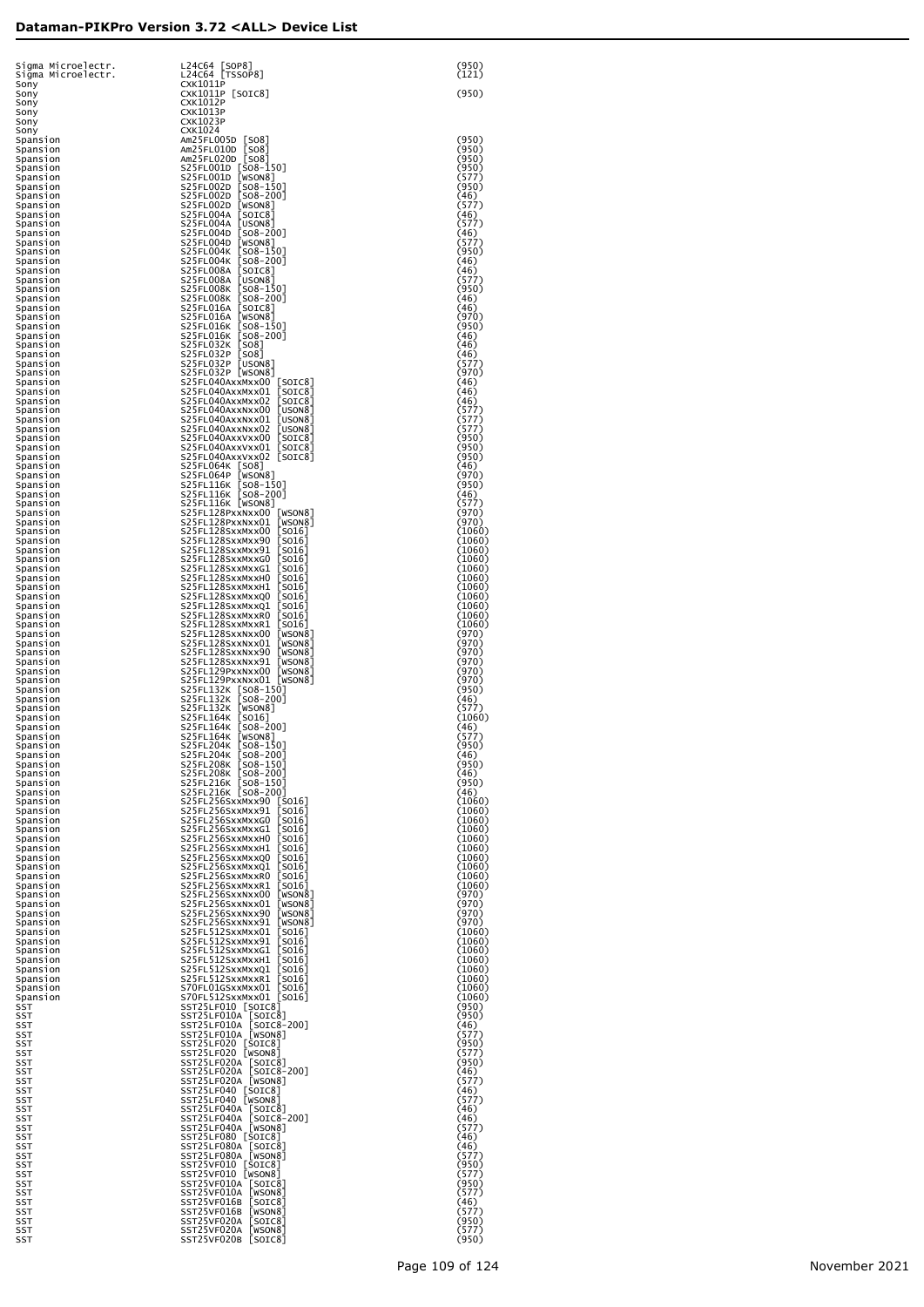| SST                                      | SST25VF032B                                |
|------------------------------------------|--------------------------------------------|
| <b>SST</b><br><b>SST</b>                 | SST25VF040<br>C<br>SST25VF040<br>C         |
| <b>SST</b>                               | SST25VF040A                                |
| <b>SST</b><br><b>SST</b>                 | SST25VF040A<br>SST25VF040B                 |
| <b>SST</b>                               | SST25VF040B                                |
| <b>SST</b>                               | SST25VF040B                                |
| SST<br>SST                               | SST25VF064C<br>SST25VF064C                 |
| SST                                      | SST25VF080<br>C                            |
| SST<br>SST                               | SST25VF080<br>C<br>SST25VF080A             |
| <b>SST</b>                               | SST25VF080B                                |
| <b>SST</b><br>SST                        | SST25VF080B<br>SST25VF080B                 |
| SST                                      | SST25VF080B                                |
| <b>SST</b>                               | SST25VF512<br>C                            |
| SST<br>SST                               | SST25VF512<br>E<br>SST25VF512A             |
| SST                                      | SST25VF512A                                |
| SST<br>STMicroelectronics                | SST25WF020A<br>95080                       |
| STMicroelectronics                       | 95080<br>[SOIC8                            |
| STMicroelectronics                       | 95080<br>[TSSOP<br>M2201                   |
| STMicroelectronics<br>STMicroelectronics | [SOIC8<br>M2201                            |
| STMicroelectronics                       | M2201<br>[TSSOP<br>M2201V                  |
| STMicroelectronics<br>STMicroelectronics | M24128                                     |
| STMicroelectronics                       | M24128<br>[SOIC                            |
| STMicroelectronics<br>STMicroelectronics | M24128 [SOIC<br>M24128-B/BW                |
| STMicroelectronics                       | M24128-B/BW                                |
| STMicroelectronics                       | M24128-B/BW<br>M24128-BF<br>[s             |
| STMicroelectronics<br>STMicroelectronics | M24128-BR                                  |
| STMicroelectronics                       | [S<br>[T<br>M24128-BR                      |
| STMicroelectronics<br>STMicroelectronics | M24128-BR<br>M24128-DF<br>ĻS               |
| STMicroelectronics                       | ĹΤ<br>M24128-DF                            |
| STMicroelectronics<br>STMicroelectronics | M24128-DRDW3<br>M24128-DRMN3               |
| STMicroelectronics                       | M24128-R                                   |
| STMicroelectronics                       | M24128-R<br>[SO<br>M24164                  |
| STMicroelectronics<br>STMicroelectronics | M24164<br>[SOIC                            |
| STMicroelectronics                       | M24256<br>M24256                           |
| STMicroelectronics<br>STMicroelectronics | [SOIC<br>M24256<br>[SOIC                   |
| STMicroelectronics                       | M24256-A/AW                                |
| STMicroelectronics<br>STMicroelectronics | M24256-A/AW<br>M24256-A/AW                 |
| STMicroelectronics                       | M24256-B/BW                                |
| STMicroelectronics<br>STMicroelectronics | M24256-B/BW<br>M24256-B/BW                 |
| STMicroelectronics                       | M24256-BF [T                               |
| STMicroelectronics<br>STMicroelectronics | E<br>M24256-BHR<br>M24256-BHR              |
| STMicroelectronics                       | M24256-BR                                  |
| STMicroelectronics                       | M24256-BR<br>[S<br>[T<br>M24256-BR         |
| STMicroelectronics<br>STMicroelectronics | M24256-DF                                  |
| STMicroelectronics                       | [S<br>[T<br>M24256-DF<br>M24256-DR         |
| STMicroelectronics<br>STMicroelectronics | [s<br>Ìт<br>M24256-DR                      |
| STMicroelectronics                       | M24256-R                                   |
| STMicroelectronics<br>STMicroelectronics | M24256-R<br>[SO<br>M24512                  |
| STMicroelectronics                       | M24512<br>[SOIC                            |
| STMicroelectronics<br>STMicroelectronics | M24512-DF<br>[S<br>[T<br>[W<br>M24512-DF   |
| STMicroelectronics                       | M24512-DF                                  |
| STMicroelectronics<br>STMicroelectronics | M24512-DR<br>[s<br>M24512-DR<br>Γт         |
| STMicroelectronics                       | M24512-HR<br>[s                            |
| STMicroelectronics                       | M24512-R<br>[SO                            |
| STMicroelectronics<br>STMicroelectronics | $M24512 - R$<br>[SO<br>$M24512 - R$<br>ĻТS |
| STMicroelectronics                       | $M24512 - S$                               |
| STMicroelectronics<br>STMicroelectronics | $M24512-S$<br>[SO<br>$M24512-w$            |
| STMicroelectronics                       | M24512-W<br>[SO                            |
| STMicroelectronics<br>STMicroelectronics | M24512-W<br>S0<br>M24512-W<br>ĻТS          |
| STMicroelectronics                       | M24C01                                     |
| STMicroelectronics<br>STMicroelectronics | [MSOP<br>M24CO1<br>M24CO1<br>[ SOIC        |
| STMicroelectronics                       | M24CO1<br><b>TSS0</b>                      |
| STMicroelectronics<br>STMicroelectronics | M24CO1-R<br>[so<br>M24CO1-R                |
| STMicroelectronics                       | M24CO1-R<br>тs                             |
| STMicroelectronics<br>STMicroelectronics | [TS<br>M24CO1-R<br>м24c01-w                |
| STMicroelectronics                       | ۲s٥<br>M24CO1-W                            |
| STMicroelectronics                       | [TS<br>M24CO1-W                            |
| STMicroelectronics<br>STMicroelectronics | M24C02<br>M24C02<br>[MSOP                  |
| STMicroelectronics                       | M24C02<br>[SOIC                            |
| STMicroelectronics<br>STMicroelectronics | M24C02<br>[TSS0<br>M24CO2-DRDW3            |
| STMicroelectronics                       | M24CO2-DRMN3                               |
| STMicroelectronics<br>STMicroelectronics | M24C02-F<br>LS0<br>[TS<br>M24C02-F         |
| STMicroelectronics                       | M24C02-R                                   |
| STMicroelectronics<br>STMicroelectronics | [SO<br>M24C02-R<br>M24C02-R<br>ĮТS         |
| STMicroelectronics                       | M24C02-W                                   |
| STMicroelectronics                       | [so<br>M24C02-W                            |
| STMicroelectronics<br>STMicroelectronics | [TS<br>M24C02-W<br>M24C04                  |
| STMicroelectronics                       | M24C04<br>[MSOP                            |
| STMicroelectronics<br>STMicroelectronics | M24C04<br>[SOIC<br>M24C04<br>[TSS0         |
| STMicroelectronics                       | M24C04-DRDW3                               |
| STMicroelectronics<br>STMicroelectronics | M24C04-DRMN3<br>M24C04-F<br>LS0            |
| STMicroelectronics                       | [TS<br>M24C04-F                            |
| STMicroelectronics                       | M24C04-R<br><b>SO</b>                      |
| STMicroelectronics<br>STMicroelectronics | M24C04-R<br>M24C04-R<br>[TS                |
| STMicroelectronics                       | M24C04-W                                   |

| SST<br>SST                                                     | SST25VF020B<br>[WSON8]<br>SST25VF032B [SOIC8-200]                     | (577)<br>(46)           |
|----------------------------------------------------------------|-----------------------------------------------------------------------|-------------------------|
| SST<br>SST                                                     | SST25VF032B [WSON8]<br>SST25VF040 [SOIC8]                             | (577)<br>(46)           |
| SST<br>SST                                                     | SST25VF040 [WSON8]<br>SST25VF040A [SOIC8]<br>SST25VF040A [WSON8]      | (577)<br>(950)<br>(577) |
| SST<br>SST<br>SST                                              | SST25VF040B [SOIC8]<br>SST25VF040B [SOIC8-150]                        | (46)<br>(950)           |
| SST<br>SST                                                     | SST25VF040B [WSON8]<br>SST25VF064C [SOIC8]                            | (577)<br>(1447)         |
| SST                                                            | SST25VF064C [WSON8]<br>SST25VF080 [SOIC8]                             | (970)                   |
| SST<br>SST<br>SST                                              | SST25VF080 [WSON8]<br>SST25VF080A [SOIC8]                             | (46)<br>(577)<br>(46)   |
| SST<br>SST                                                     | SST25VF080B<br>SST25VF080B [SOIC8]                                    | (46)                    |
| SST<br>SST                                                     | SST25VF080B [SOIC8-150]<br>SST25VF080B [WSON8]                        | (950)<br>(577)          |
| SST<br>SST                                                     | SST25VF512 [SOIC8]<br>SST25VF512 [WSON8]                              | (950)<br>(577)          |
| SST<br>SST                                                     | SST25VF512A [SOIC8]<br>SST25VF512A [WSON8]                            | (950)<br>(577)          |
| SST<br>STMicroelectronics                                      | SST25WF020A [WSON8]<br>95080                                          | (577)                   |
| STMicroelectronics<br>STMicroelectronics                       | 95080 [SOIC8]<br>95080 [TSSOP8]                                       | (950)<br>(121)          |
| STMicroelectronics<br>STMicroelectronics                       | M2201                                                                 | (950)                   |
| STMicroelectronics<br>STMicroelectronics                       | M2201 [SOIC8]<br>M2201 [TSSOP8]<br>M2201V                             | (121)                   |
| STMicroelectronics<br>STMicroelectronics                       | M24128                                                                | (950)                   |
| STMicroelectronics<br>STMicroelectronics                       | M24128 [SOIC8-150]<br>M24128 [SOIC8-200]<br>M24128-B/BW               | (46)                    |
| STMicroelectronics<br>STMicroelectronics                       | M24128-B/BW [SOIC8]<br>M24128-B/BW [TSSOP8]                           | (950)<br>(121)          |
| STMicroelectronics<br>STMicroelectronics                       | M24128-BF [SO8-150]<br>M24128-BR                                      | (950)                   |
| STMicroelectronics<br>STMicroelectronics                       | M24128-BR [SOIC8]<br>M24128-BR [TSSOP8]                               | (950)<br>(121)          |
| STMicroelectronics<br>STMicroelectronics                       | M24128-DF [SO8-150]<br>M24128-DF [SO8-150]                            | (950)<br>(121)          |
| STMicroelectronics<br>STMicroelectronics                       | M24128-DRDW3 [TSSOP8]<br>M24128-DRMN3 [SO8-150]                       | (121)<br>(950)          |
| STMicroelectronics<br>STMicroelectronics                       | M24128-R<br>M24128-R [SOIC8-200]                                      | (46)                    |
| STMicroelectronics<br>STMicroelectronics                       | M24164<br>M24164 [SOIC8]                                              | (950)                   |
| STMicroelectronics<br>STMicroelectronics                       | M24256<br>M24256 [SOIC8-150]<br>M24256 [SOIC8-200]                    | (950)                   |
| STMicroelectronics<br>STMicroelectronics                       | M24256-A/AW                                                           | (46)                    |
| STMicroelectronics<br>STMicroelectronics                       | M24256-A/AW [SOIC8-150]<br>M24256-A/AW [SOIC8-200]                    | (950)<br>(46)           |
| STMicroelectronics<br>STMicroelectronics                       | M24256-B/BW<br>M24256-B/BW [SOIC8]<br>M24256-B/BW [TSSOP8]            | (950)<br>(121)          |
| STMicroelectronics<br>STMicroelectronics<br>STMicroelectronics | M24256-BF [TSSOP8]                                                    | (121)<br>(950)          |
| STMicroelectronics<br>STMicroelectronics                       | M24256-BHR [SOIC8-150]<br>M24256-BHR [TSSOP8]<br>M24256-BR            | (121)                   |
| STMicroelectronics<br>STMicroelectronics                       | M24256-BR [SOIC8]<br>TSSOP8]<br>M24256-BR                             | (950)<br>(121)          |
| STMicroelectronics<br>STMicroelectronics                       | $[508 - 150]$<br>M24256-DF<br>M24256-DF [TSSOP8]                      | (950)<br>(121)          |
| STMicroelectronics<br>STMicroelectronics                       | M24256-DR [SOIC8]<br>M24256-DR [TSSOP8]                               | (950)<br>(121)          |
| STMicroelectronics<br>STMicroelectronics                       | M24256-R<br>M24256-R [SO8-208]                                        | (46)                    |
| STMicroelectronics<br>STMicroelectronics                       | M24512<br>M24512 [SOIC8-200]                                          | (46)                    |
| STMicroelectronics<br>STMicroelectronics                       | M24512-DF [SO8-150]<br>M24512-DF [TSSOP8]                             | (950)<br>(121)          |
| STMicroelectronics<br>STMicroelectronics                       | M24512-DF [WLCSP8]<br>M24512-DR<br>[SOIC8]                            | (4602)<br>(950)         |
| STMicroelectronics<br>STMicroelectronics                       | [TSSOP8]<br>M24512-DR<br>M24512-HR [SOIC8-150]                        | (121)<br>(950)          |
| STMicroelectronics<br>STMicroelectronics                       | M24512-R [SO8-208]<br>M24512-R [SOIC8-150]                            | (46)<br>(950)           |
| STMicroelectronics<br>STMicroelectronics                       | M24512-R [TSSOP8]<br>M24512-S                                         | (121)                   |
| STMicroelectronics<br>STMicroelectronics                       | M24512-S [SOIC8]<br>M24512-W                                          | (46)                    |
| STMicroelectronics<br>STMicroelectronics                       | M24512-W [SOIC8]<br>M24512-W [SOIC8-200]                              | (950)<br>(46)           |
| STMicroelectronics<br>STMicroelectronics                       | M24512-W [TSSOP8]<br>M24C01                                           | (121)                   |
| STMicroelectronics<br>STMicroelectronics                       | M24C01 [MSOP8]<br>M24C01 [SOIC8]<br>M24C01 [TSSOP8]                   | (605)<br>(950)          |
| STMicroelectronics<br>STMicroelectronics<br>STMicroelectronics | M24C01-R                                                              | (121)<br>(950)          |
| STMicroelectronics<br>STMicroelectronics                       | M24CO1-R [SOIC8]<br>M24CO1-R [TSSOP8_3x3]<br>M24C01-R [TSSOP8]        | (605)<br>(121)          |
| STMicroelectronics<br>STMicroelectronics                       | M24C01-W                                                              | (950)                   |
| STMicroelectronics<br>STMicroelectronics                       | M24CO1-W [SOIC8]<br>M24CO1-W [TSSOP8]<br>M24C02                       | (121)                   |
| STMicroelectronics<br>STMicroelectronics                       | M24C02 [MSOP8]<br>[SOIC8]<br>M24C02                                   | (605)<br>(950)          |
| STMicroelectronics<br>STMicroelectronics                       | M24C02 [TSSOP8]                                                       | (121)<br>(121)          |
| STMicroelectronics<br>STMicroelectronics                       | M24C02-DRDW3 [TSSOP8]<br>M24C02-DRMN3 [SO8-150]<br>M24C02-F [SO8-150] | (950)<br>(950)          |
| STMicroelectronics<br>STMicroelectronics                       | M24C02-F [TSSOP8]<br>M24C02-R                                         | (121)                   |
| STMicroelectronics<br>STMicroelectronics                       | M24C02-R [SOIC8]<br>M24CO2-R [TSSOP8]                                 | (950)<br>(121)          |
| STMicroelectronics<br>STMicroelectronics                       | M24C02-W<br>M24CO2-W [SOIC8]<br>M24CO2-W [TSSOP8]                     | (950)                   |
| STMicroelectronics<br>STMicroelectronics                       | M24C04                                                                | (121)                   |
| STMicroelectronics<br>STMicroelectronics                       | M24C04 [MSOP8]<br>M24C04 [SOIC8]<br>M24C04 [TSSOP8]                   | (605)<br>(950)          |
| STMicroelectronics<br>STMicroelectronics                       | M24C04-DRDW3 [TSSOP8]<br>M24C04-DRMN3 [SO8-150]                       | (121)<br>(121)<br>(950) |
| STMicroelectronics<br>STMicroelectronics<br>STMicroelectronics | M24C04-F [SO8-150]<br>[TSSOP8]<br>M24C04-F                            | (950)<br>(121)          |
| STMicroelectronics<br>STMicroelectronics                       | M24C04-R<br>M24C04-R [SOIC8]                                          | (950)                   |
| STMicroelectronics<br>STMicroelectronics                       | M24C04-R [TSSOP8]<br>M24C04-W                                         | (121)                   |
| STMicroelectronics<br>STMicroelectronics                       | M24C04-W [SOIC8]<br>M24C04-W [TSSOP8]                                 | (950)<br>(121)          |
| STMicroelectronics                                             | M24C08                                                                |                         |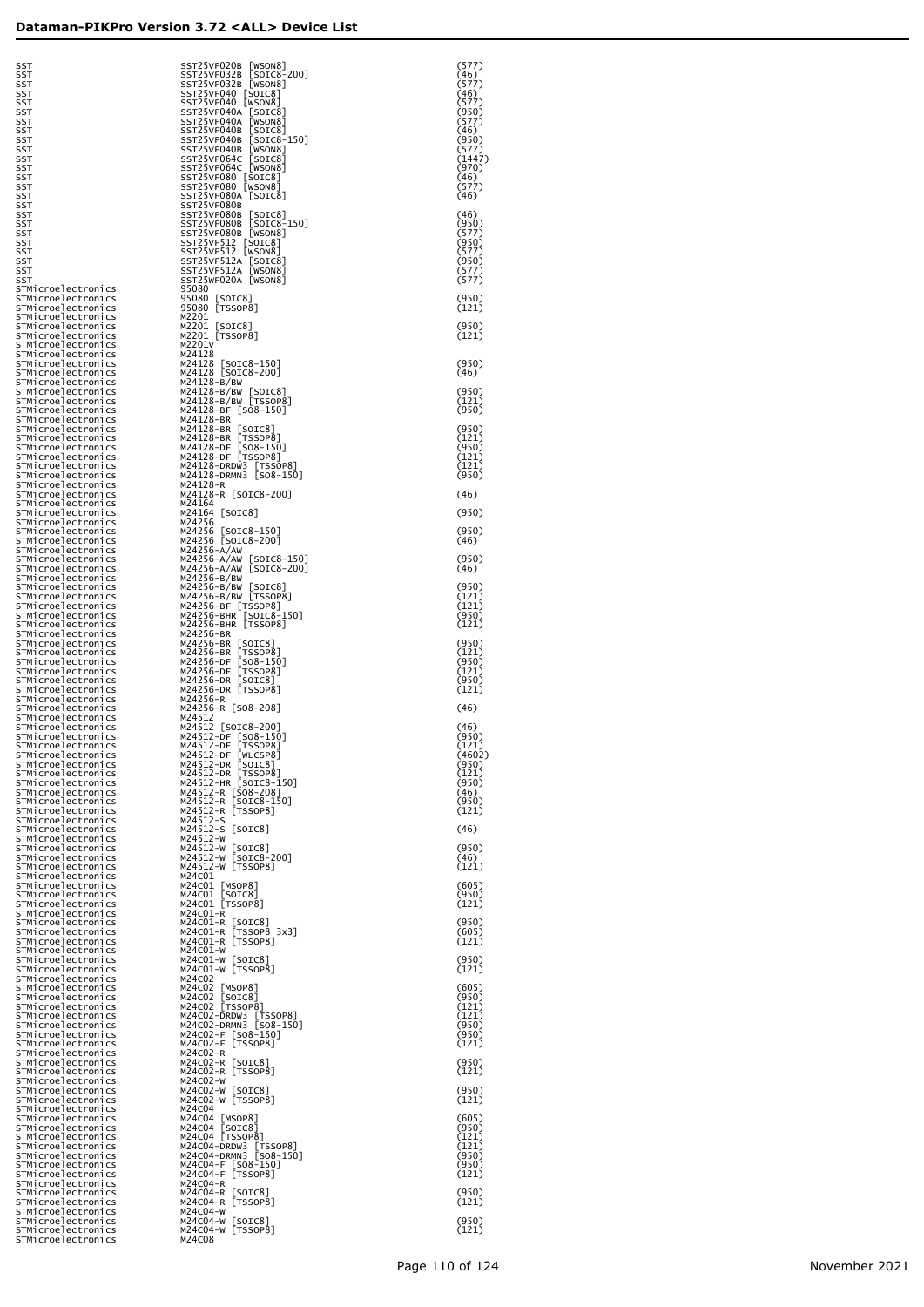| STMicroelectronics<br>STMicroelectronics                       | M24CO8 [MSOP8]<br>M24CO8 [SOIC8]<br>M24CO8 [TSSOP8]                                        | (605)<br>(950)          |
|----------------------------------------------------------------|--------------------------------------------------------------------------------------------|-------------------------|
| STMicroelectronics<br>STMicroelectronics                       |                                                                                            | (121)<br>(121)          |
| STMicroelectronics<br>STMicroelectronics                       | M24C08-DRDW8 [TSSOP8]<br>M24C08-DRMN8 [S08-150]<br>M24C08-F [S08-150]<br>M24C08-F [TSSOP8] | (950)<br>(950)          |
| STMicroelectronics<br>STMicroelectronics                       | M24C08-R                                                                                   | (121)                   |
| STMicroelectronics<br>STMicroelectronics                       | M24C08-R [SOIC8]<br>[TSSOP8 3x3]<br>M24C08-R                                               | (950)<br>(605)          |
| STMicroelectronics<br>STMicroelectronics                       | M24C08-R [TSSOP8]<br>M24C08-W                                                              | (121)                   |
| STMicroelectronics<br>STMicroelectronics                       | M24CO8-W [SOIC8]<br>M24CO8-W [TSSOP8]                                                      | (950)<br>(121)          |
| STMicroelectronics<br>STMicroelectronics                       | M24C16                                                                                     | (605)                   |
| STMicroelectronics<br>STMicroelectronics                       | M24c16 [MSOP8]<br>M24c16 [SOIC8]<br>M24c16 [TSSOP8]                                        | (950)<br>(121)          |
| STMicroelectronics<br>STMicroelectronics                       | M24C16-DRDW8 [TSSOP8]<br>M24C16-DRMN8 [SO8-150]                                            | (121)<br>(950)          |
| STMicroelectronics<br>STMicroelectronics                       | M24C16-F [SO8-150]<br>M24C16-F [TSSOP8]                                                    | (950)<br>(121)          |
| STMicroelectronics<br>STMicroelectronics                       | M24C16-R<br>M24C16-R [SOIC8]                                                               | (950)                   |
| STMicroelectronics<br>STMicroelectronics                       | [TSSOP8 3x3]<br>M24C16-R<br>M24C16-R [TSSOP8]                                              | (605)<br>(121)          |
| STMicroelectronics<br>STMicroelectronics<br>STMicroelectronics | M24C16-W<br>M24C16-W [SOIC8]<br>M24C16-W [TSSOP8]                                          | (950)<br>(121)          |
| STMicroelectronics<br>STMicroelectronics                       | M24C32                                                                                     | (605)                   |
| STMicroelectronics<br>STMicroelectronics                       | M24C32 [MSOP8]<br>M24C32 [SOIC8-150]<br>M24C32 [SOIC8-200]<br>M24C32 [TSSOP8]              | (950)<br>(46)           |
| STMicroelectronics<br>STMicroelectronics                       |                                                                                            | (121)<br>(950)          |
| STMicroelectronics<br>STMicroelectronics                       | M24C32-DF [SO8]<br>M24C32-DF [TSSOP8]<br>M24C32-DRDW3 [TSSOP8]                             | (121)<br>(121)          |
| STMicroelectronics<br>STMicroelectronics                       | M24C32-DRDW8<br>[TSSOP8]                                                                   | (121)<br>(950)          |
| STMicroelectronics<br>STMicroelectronics                       | M24C32-DRMN3 [SO8-150]<br>M24C32-DRMN8 [SO8-150]<br>M24C32-F [TSSOP8]                      | (950)<br>(121)          |
| STMicroelectronics<br>STMicroelectronics                       | M24C32-R<br>M24C32-R [SOIC8]                                                               | (950)                   |
| STMicroelectronics<br>STMicroelectronics                       | M24C32-R [TSSOP8]<br>M24C32-S                                                              | (121)                   |
| STMicroelectronics<br>STMicroelectronics                       | M24C32-S<br>[SOIC8]<br>M24C32-S [TSSOP8]                                                   | (950)<br>(121)          |
| STMicroelectronics<br>STMicroelectronics                       | M24C32-W<br>M24C32-W [SOIC8]                                                               | (950)                   |
| STMicroelectronics<br>STMicroelectronics                       | м24c32-w<br>[TSSOP8]<br>M24C32-X [TSSOP8]                                                  | (121)<br>(121)          |
| STMicroelectronics<br>STMicroelectronics                       | M24C64                                                                                     | (605)                   |
| STMicroelectronics<br>STMicroelectronics                       | M24C64 [MSOP8]<br>M24C64 [SOIC8-150]<br>M24C64 [SOIC8-200]<br>M24C64 [TSSOP8]              | (950)<br>(46)           |
| STMicroelectronics<br>STMicroelectronics                       | M24C64-DF [SO8]<br>M24C64-DF [TSSOP8]                                                      | (121)<br>(950)          |
| STMicroelectronics<br>STMicroelectronics                       | M24C64-DRDW3 [TSSOP8]                                                                      | (121)<br>(121)          |
| STMicroelectronics<br>STMicroelectronics                       | M24C64-DRDW8<br>$[TSSOP8]$<br>$[SO8-150]$<br>M24C64-DRMN3                                  | (121)<br>(950)          |
| STMicroelectronics<br>STMicroelectronics                       | M24C64-DRMN8 [SO8-150]<br>M24C64-F [SO8-150]<br>M24C64-F [TSSOP8]                          | (950)<br>(950)<br>(121) |
| STMicroelectronics<br>STMicroelectronics<br>STMicroelectronics | M24C64-R<br>M24C64-R [SOIC8]                                                               | (950)                   |
| STMicroelectronics<br>STMicroelectronics                       | M24C64-R [TSSOP8]<br>M24C64-S                                                              | (121)                   |
| STMicroelectronics<br>STMicroelectronics                       | M24C64-S<br>[SOIC8]<br>M24C64-S [TSSOP8]                                                   | (950)<br>(121)          |
| STMicroelectronics<br>STMicroelectronics                       | M24C64-W<br>M24C64-W [SOIC8]                                                               | (950)                   |
| STMicroelectronics<br>STMicroelectronics                       | M24C64-W [TSSOP8]                                                                          | (121)<br>(950)          |
| STMicroelectronics<br>STMicroelectronics                       | M24LR64-R [SOIC8]<br>M24LR64-R [TSSOP8]<br>M24M01-DF<br>$[508-150]$                        | (121)<br>(950)          |
| STMicroelectronics<br>STMicroelectronics                       | M24M01-DF<br>[TSSOP8]<br>M24M01-HR [SO8-150]                                               | (121)<br>(950)          |
| STMicroelectronics<br>STMicroelectronics                       | M24M01-HR [SO8-200]<br>M24M01-R [SO8-150]                                                  | (46)<br>(950)           |
| STMicroelectronics<br>STMicroelectronics                       | M24M01-R [SO8-200]<br>M24M01-R [TSSOP8]                                                    | (46)<br>(121)           |
| STMicroelectronics<br>STMicroelectronics                       | M24M01-S<br>M24M01-V                                                                       |                         |
| STMicroelectronics<br>STMicroelectronics                       | M24M02-DR [SO8-150]<br>M25P05-AV<br>[MLP8]                                                 | (950)<br>(577)          |
| STMicroelectronics<br>STMicroelectronics                       | M25P05-AV<br>[SOIC8]<br>M25P05-AV [TSSOP8]                                                 | (950)<br>(121)          |
| STMicroelectronics<br>STMicroelectronics                       | M25P05-V [SOIC8]<br>M25P10-AV [MLP8]                                                       | (950)<br>(577)          |
| STMicroelectronics<br>STMicroelectronics                       | M25P10-AV [SOIC8]<br>M25P10-V [SOIC8-150]                                                  | (950)<br>(950)<br>(46)  |
| STMicroelectronics<br>STMicroelectronics                       | M25P10-V [SOIC8-200]<br>M25P128-V [MLP8]                                                   | (970)<br>(970)          |
| STMicroelectronics<br>STMicroelectronics<br>STMicroelectronics | M25P16-V [MLP8]<br>M25P16-V<br>[508N]<br>M25P16-V<br>[508W]                                | (950)<br>(46)           |
| STMicroelectronics<br>STMicroelectronics                       | M25P16-V<br>[VFQFPN8]<br>M25P20-V<br>[MLP8]                                                | (577)<br>(577)          |
| STMicroelectronics<br>STMicroelectronics                       | M25P20-V<br>$\lfloor$ SOIC $8$ ]<br>M25P32-V<br>[MLP8]                                     | (950)<br>(970)          |
| STMicroelectronics<br>STMicroelectronics                       | M25P32-V<br>[508W]<br>M25P32-V<br>[VFQFPN8]                                                | (46)<br>(577)           |
| STMicroelectronics<br>STMicroelectronics                       | M25P40-V<br>[MLP8]<br>M25P40-V<br>$\lfloor$ SOIC $8$ ]                                     | (577)<br>(950)          |
| STMicroelectronics<br>STMicroelectronics                       | M25P64-V<br>[MLP8]<br>M25P80-V<br>[MLP8]                                                   | (970)<br>(577)          |
| STMicroelectronics<br>STMicroelectronics                       | M25P80-V<br>[SO8N]<br>M25P80-V [SOIC8]                                                     | (950)<br>(46)           |
| STMicroelectronics<br>STMicroelectronics                       | M25PE10-V (T7X Process)<br>[MLP8]<br>M25PE10-V (T7X Process) [SO8N]                        | (577)<br>(950)          |
| STMicroelectronics<br>STMicroelectronics                       | M25PE10-V (T9HX Process) [MLP8]<br>M25PE10-V (T9HX Process) [SO8N]                         | (577)<br>(950)          |
| STMicroelectronics<br>STMicroelectronics                       | M25PE16-V<br>[MLP8]<br>M25PE16-V [SO8]                                                     | (577)<br>(46)           |
| STMicroelectronics<br>STMicroelectronics                       | M25PE20-V (T7X Process) [MLP8]<br>M25PE20-V (T7X Process) [SO8N]                           | (577)<br>(950)          |
| STMicroelectronics<br>STMicroelectronics                       | M25PE20-V (T9HX Process) [MLP8]<br>M25PE20-V (T9HX Process) [SO8N]                         | (577)<br>(950)          |
| STMicroelectronics<br>STMicroelectronics                       | M25PE32-V [SO8]<br>M25PE40-V (T7X Process) [MLP8]                                          | (46)<br>(577)           |
| STMicroelectronics<br>STMicroelectronics                       | M25PE40-V (T7X Process) [SO8W]<br>M25PE40-V (T9HX Process) [MLP8]                          | (46)<br>(577)           |
| STMicroelectronics<br>STMicroelectronics                       | M25PE40-V (T9HX Process)<br>[SO8N]<br>M25PE40-V (T9HX Process) [SO8W]                      | (950)<br>(46)           |
| STMicroelectronics<br>STMicroelectronics                       | M25PE64-V [SO8]<br>M25PE80-V (T7X Process) [MLP8]                                          | (46)<br>(577)           |

| <br> }<br> }<br> }]<br>l                                                             |                                      |  |    |
|--------------------------------------------------------------------------------------|--------------------------------------|--|----|
| [(                                                                                   |                                      |  |    |
| l                                                                                    |                                      |  |    |
| 50]<br>)0]                                                                           |                                      |  |    |
| I                                                                                    |                                      |  |    |
| l                                                                                    |                                      |  |    |
|                                                                                      |                                      |  |    |
| pcess) [MLP8]<br>pcess) [SO8N]<br>rocess) [MLP8]<br>rocess) [SO8N]                   |                                      |  |    |
| pcess)<br>pcess)<br>rocess)<br>rocess)                                               | [MLP8]<br>[SO8N]<br>[MLP8]<br>[SO8N] |  |    |
| pcess) [MLP8]<br>pcess) [SO8W]<br>rocess) [MLP8]<br>rocess) [SO8N]<br>rocess) [SO8W] |                                      |  |    |
| )cess) [MLP8]                                                                        |                                      |  |    |
|                                                                                      |                                      |  | Pa |
|                                                                                      |                                      |  |    |
|                                                                                      |                                      |  |    |
|                                                                                      |                                      |  |    |
|                                                                                      |                                      |  |    |
|                                                                                      |                                      |  |    |
|                                                                                      |                                      |  |    |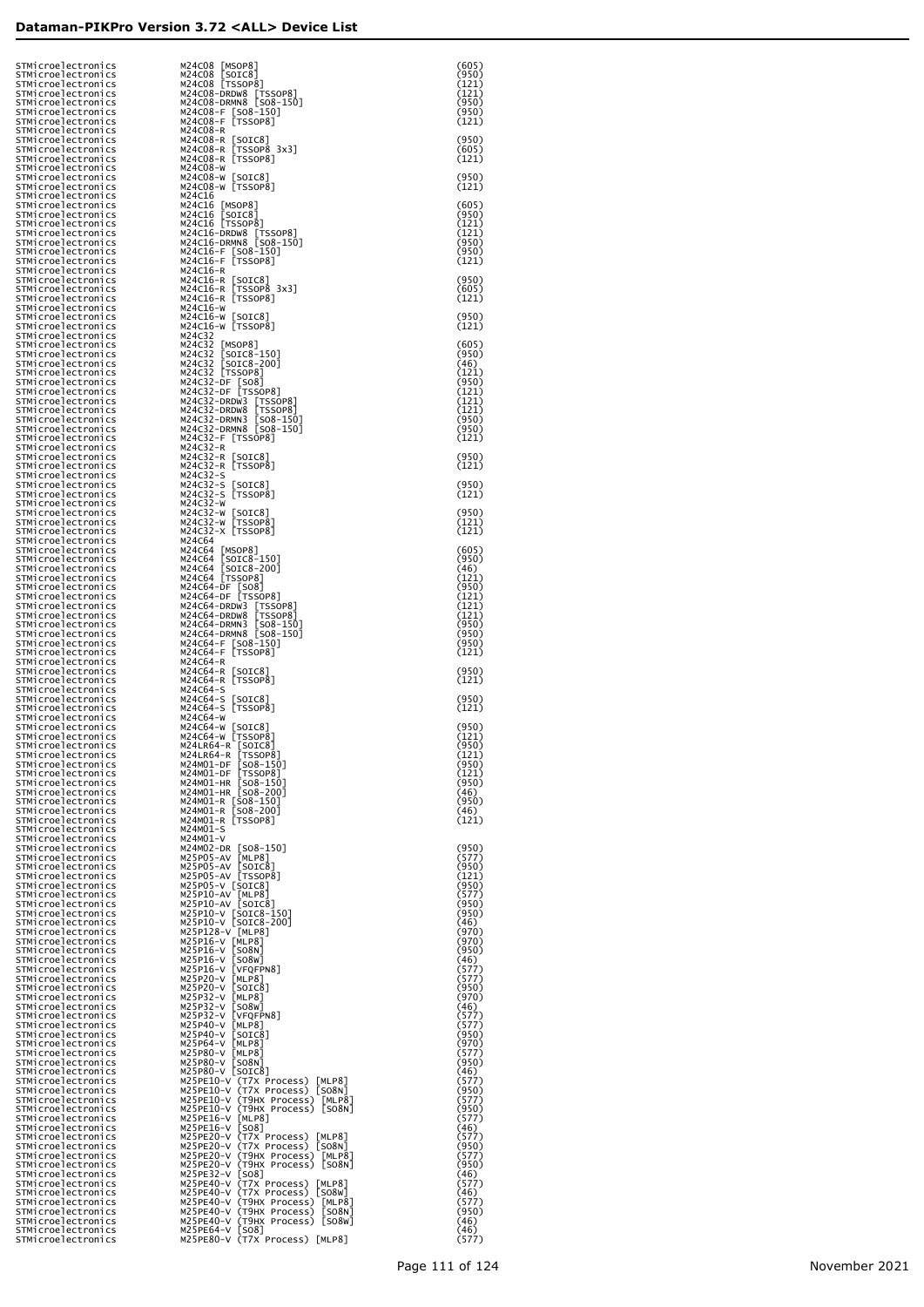|  | STMicroelectronics<br>STMicroelectronics<br>STMicroelectronics | M25PE80-V (T7X Process) [SO8W]<br>M25PE80-V (T9HX Process)<br>[MLP8]<br>M25PE80-V (T9HX Process)<br>[QFN8L] | (46)<br>(577)<br>(577)  |
|--|----------------------------------------------------------------|-------------------------------------------------------------------------------------------------------------|-------------------------|
|  | STMicroelectronics<br>STMicroelectronics                       | M25PE80-V (T9HX Process)<br>[508N]<br>M25PE80-V (T9HX Process) [SO8W]                                       | (950)<br>(46)           |
|  | STMicroelectronics<br>STMicroelectronics                       | M25PF32-V [SO8W]<br>M25PF32-V<br>[VFQFPN8]                                                                  | (46)<br>(577)           |
|  | STMicroelectronics<br>STMicroelectronics                       | M25PX32-V<br>[508W]<br>M25PX32-V [VFQFPN8]                                                                  | (46)<br>(577)           |
|  | STMicroelectronics<br>STMicroelectronics                       | M25PX64-V [MLP8]<br>M34A02 [SOIC8]                                                                          | (970)<br>(950)          |
|  | STMicroelectronics<br>STMicroelectronics<br>STMicroelectronics | M34A02 [TSSOP8]<br>M34C00 [SOIC8]<br>M34C00 [TSSOP8]                                                        | (121)<br>(950)<br>(121) |
|  | STMicroelectronics<br>STMicroelectronics                       | M34C02<br>M34C02 [MSOP8]                                                                                    | (605)                   |
|  | STMicroelectronics<br>STMicroelectronics                       | M34C02 [SOIC8]<br>M34C02 [TSSOP8]                                                                           | (950)<br>(121)          |
|  | STMicroelectronics<br>STMicroelectronics                       | M34D64 [SOIC8]<br>M34D64 [TSSOP8]                                                                           | (950)<br>(121)          |
|  | STMicroelectronics<br>STMicroelectronics                       | M34E02 [TSSOP8]<br>M34E02-F [TSSOP8]                                                                        | (121)<br>(121)          |
|  | STMicroelectronics<br>STMicroelectronics                       | M34F04 [SO8]<br>M35B32-W [TSSOP8]                                                                           | (950)<br>(121)          |
|  | STMicroelectronics<br>STMicroelectronics                       | M35P08 [SOIC8]<br>M35SW08 [TSSOP8]                                                                          | (950)<br>(121)          |
|  | STMicroelectronics<br>STMicroelectronics                       | M35SW08/G [TSSOP8]<br>M35SW08-W [TSSOP8]<br>M35SW08-W/G [TSSOP8]                                            | (121)<br>(121)<br>(121) |
|  | STMicroelectronics<br>STMicroelectronics<br>STMicroelectronics | M35SW16 [TSSOP8]                                                                                            | (121)<br>(121)          |
|  | STMicroelectronics<br>STMicroelectronics                       | M35SW16/G [TSSOP8]<br>M35SW16-W [TSSOP8]                                                                    | (121)<br>(121)          |
|  | STMicroelectronics<br>STMicroelectronics                       | M35SW16-W/G [TSSOP8]<br>M41T00SC64 [SOIC18]<br>M41T56C64 [SOIC18]                                           | (1061)<br>(1061)        |
|  | STMicroelectronics<br>STMicroelectronics                       | M8571<br>M9306                                                                                              |                         |
|  | STMicroelectronics<br>STMicroelectronics                       | M9306 [SOIC8]<br>M9346                                                                                      | (950)                   |
|  | STMicroelectronics<br>STMicroelectronics                       | M93C06 (x16)<br>M93C06 (x8)                                                                                 |                         |
|  | STMicroelectronics<br>STMicroelectronics                       | M93C06-R (x16)<br>M93C06-R (x16) [SOIC8]<br>M93C06-R (x16) [TSSOP8]                                         | (950)<br>(121)          |
|  | STMicroelectronics<br>STMicroelectronics<br>STMicroelectronics | M93C06-R (x8)<br>M93C06-R (x8)<br>[SOIC8]                                                                   | (950)                   |
|  | STMicroelectronics<br>STMicroelectronics                       | M93C06-R (x8) [TSSOP8]<br>M93C06-T (x16) [SOIC8]                                                            | (121)<br>(950)          |
|  | STMicroelectronics<br>STMicroelectronics                       | M93C06-T (x16) [TSSOP8]<br>M93C06-T (x8) [SOIC8]                                                            | (121)<br>(950)          |
|  | STMicroelectronics<br>STMicroelectronics                       | M93C06-T (x8) [TSSOP8]<br>M93C06-TR (x16) [SOIC8]                                                           | (121)<br>(950)          |
|  | STMicroelectronics<br>STMicroelectronics                       | M93C06-TR (x16) [TSSOP8]<br>M93C06-TR (x8) [SOIC8]                                                          | (121)<br>(950)          |
|  | STMicroelectronics<br>STMicroelectronics                       | M93C06-TR (x8) [TSSOP8]<br>M93C46 (x16)                                                                     | (121)                   |
|  | STMicroelectronics<br>STMicroelectronics<br>STMicroelectronics | M93C46 (x16)<br>[MSOP8]<br>M93C46 (x16) [SOIC8]<br>M93C46 (x8)                                              | (605)<br>(950)          |
|  | STMicroelectronics<br>STMicroelectronics                       | M93C46 (x8)<br>[MSOP8]<br>M93C46 (x8) [SOIC8]                                                               | (605)<br>(950)          |
|  | STMicroelectronics<br>STMicroelectronics                       | M93C46-R (x16)<br>M93C46-R (x16)<br>[MSOP8]                                                                 | (605)                   |
|  | STMicroelectronics<br>STMicroelectronics                       | [SOIC8]<br>M93C46-R (x16)<br>M93C46-R (x16) [TSSOP8]                                                        | (950)<br>(121)          |
|  | STMicroelectronics<br>STMicroelectronics                       | M93C46-R (x8)<br>M93C46-R (x8)<br>[MSOP8]                                                                   | (605)                   |
|  | STMicroelectronics<br>STMicroelectronics                       | M93C46-R (x8)<br>[SOTC8]<br>M93C46-R (x8) [TSSOP8]                                                          | (950)<br>(121)          |
|  | STMicroelectronics<br>STMicroelectronics<br>STMicroelectronics | M93C46-T (x16) [SOIC8]<br>M93C46-T (x16) [TSSOP8]<br>M93C46-T (x8) [SOIC8]                                  | (950)<br>(121)<br>(950) |
|  | STMicroelectronics<br>STMicroelectronics                       | M93C46-T (x8)<br>[TSSOP8]<br>M93C46-TR (x16) [SOIC8]                                                        | (121)<br>(950)          |
|  | STMicroelectronics<br>STMicroelectronics                       | M93C46-TR (x16) [TSSOP8]<br>M93C46-TR (x8) [SOIC8]                                                          | (121)<br>(950)          |
|  | STMicroelectronics<br>STMicroelectronics                       | M93C46-TR (x8) [TSSOP8]<br>M93C46-W (x16)                                                                   | (121)                   |
|  | STMicroelectronics<br>STMicroelectronics                       | M93C46-W (x16)<br>[MSOP8]<br>M93C46-W (x16)<br>[SOIC8]                                                      | (605)<br>(950)          |
|  | STMicroelectronics<br>STMicroelectronics                       | M93C46-W (x16) [TSSOP8]<br>M93C46-W (x8)                                                                    | (121)                   |
|  | STMicroelectronics<br>STMicroelectronics<br>STMicroelectronics | M93C46-W (x8)<br>[MSOP8]<br>M93C46-W (x8)<br>[SOTC8]<br>M93C46-W (x8) [TSSOP8]                              | (605)<br>(950)<br>(121) |
|  | STMicroelectronics<br>STMicroelectronics                       | M93C56 (x16)<br>M93C56 (x16)<br>[MSOP8]                                                                     | (605)                   |
|  | STMicroelectronics<br>STMicroelectronics                       | M93C56 (x16) [SOIC8]<br>M93C56 (x8)                                                                         | (950)                   |
|  | STMicroelectronics<br>STMicroelectronics                       | M93C56 (x8)<br>[MSOP8]<br>M93C56 (x8) [SOIC8]                                                               | (605)<br>(950)          |
|  | STMicroelectronics<br>STMicroelectronics                       | M93C56-R (x16)<br>M93C56-R (x16)<br>$\lfloor$ MSOP $8$ ]                                                    | (605)                   |
|  | STMicroelectronics<br>STMicroelectronics                       | M93C56-R (x16)<br>[SOIC8]<br>M93C56-R (x16) [TSSOP8]                                                        | (950)<br>(121)          |
|  | STMicroelectronics<br>STMicroelectronics<br>STMicroelectronics | M93C56-R (x8)<br>M93C56-R (x8)<br>[MSOP8]<br>M93C56-R (x8)<br>[SOTC8]                                       | (605)<br>(950)          |
|  | STMicroelectronics<br>STMicroelectronics                       | M93C56-R (x8) [TSSOP8]                                                                                      | (121)<br>(950)          |
|  | STMicroelectronics<br>STMicroelectronics                       | M93C56-T (x16) [SOIC8]<br>M93C56-T (x16) [TSSOP8]<br>M93C56-T (x8) [SOIC8]                                  | (121)<br>(950)          |
|  | STMicroelectronics<br>STMicroelectronics                       | M93C56-T (x8) [TSSOP8]<br>M93C56-TR (x16) [SOIC8]                                                           | (121)<br>(950)          |
|  | STMicroelectronics<br>STMicroelectronics                       | M93C56-TR (x16) [TSSOP8]<br>M93C56-TR (x8) [SOIC8]                                                          | (121)<br>(950)          |
|  | STMicroelectronics<br>STMicroelectronics                       | [TSSOP8]<br>M93C56-TR (x8)<br>M93C56-W (x16)                                                                | (121)                   |
|  | STMicroelectronics<br>STMicroelectronics<br>STMicroelectronics | M93C56-W (x16)<br>[MSOP8]<br>M93C56-W (x16)<br>[SOIC8]<br>M93C56-W (x16) [TSSOP8]                           | (605)<br>(950)<br>(121) |
|  | STMicroelectronics<br>STMicroelectronics                       | M93C56-W (x8)<br>M93C56-W (x8)<br>[MSOP8]                                                                   | (605)                   |
|  | STMicroelectronics<br>STMicroelectronics                       | M93C56-W (x8)<br>[SOTC8]<br>M93C56-W (x8) [TSSOP8]                                                          | (950)<br>(121)          |
|  | STMicroelectronics<br>STMicroelectronics                       | M93C66 (x16)<br>M93C66 (x16)<br>[MSOP8]                                                                     | (605)                   |
|  | STMicroelectronics<br>STMicroelectronics                       | M93C66 (x16) [SOIC8]<br>M93C66 (x8)                                                                         | (950)                   |
|  | STMicroelectronics<br>STMicroelectronics<br>STMicroelectronics | M93C66 (x8)<br>[MSOP8]<br>M93C66 (x8) [SOIC8]                                                               | (605)<br>(950)          |
|  | STMicroelectronics<br>STMicroelectronics                       | M93C66-R (x16)<br>M93C66-R (x16)<br>$\lfloor$ MSOP $8$ ]<br>M93C66-R (x16)<br>[SOIC8]                       | (605)<br>(950)          |
|  | STMicroelectronics<br>STMicroelectronics                       | M93C66-R (x16) [TSSOP8]<br>M93C66-R (x8)                                                                    | (121)                   |
|  | STMicroelectronics                                             | M93C66-R (x8)<br>[MSOP8]                                                                                    | (605)                   |

|  |                                                                                       | (970)<br>(950)<br>(121)<br>(950)<br>(121)                                                                                                        | ))))))              |   |
|--|---------------------------------------------------------------------------------------|--------------------------------------------------------------------------------------------------------------------------------------------------|---------------------|---|
|  |                                                                                       | (605)<br>(950)<br>(1211)<br>(1211)<br>(1211)<br>(1211)<br>(1211)<br>(1211)<br>(1211)<br>(1211)<br>(1211)<br>(1211)<br>(1211)<br>(1211)<br>(1211) | つうつう ううつううううううううしょく | ⊰ |
|  |                                                                                       | (950)                                                                                                                                            |                     |   |
|  |                                                                                       | (950)<br>(121)<br>(950)<br>(121)<br>(950)<br>(121)<br>(950)<br>(121)<br>(950)<br>(121)                                                           |                     |   |
|  |                                                                                       | (605)<br>(950)<br>(605)<br>(950)                                                                                                                 |                     |   |
|  |                                                                                       | (605)<br>(950)<br>(121)                                                                                                                          |                     |   |
|  |                                                                                       | (605)<br>(950)<br>(121)<br>(950)<br>(121)<br>(950)<br>(121)<br>(950)<br>(121)                                                                    |                     |   |
|  | (60<br>(95<br>(12                                                                     | 5)<br>0)<br>1)                                                                                                                                   |                     |   |
|  |                                                                                       | (605)<br>(950)<br>(121)                                                                                                                          |                     |   |
|  |                                                                                       | (605)<br>(950)                                                                                                                                   |                     |   |
|  |                                                                                       | $(605)$<br>(950)                                                                                                                                 |                     |   |
|  |                                                                                       | (605)<br>(950)<br>(121)                                                                                                                          |                     |   |
|  | (605)<br>(950)<br>(121<br>(950)<br>(121)<br>(950)<br>(121)<br>(950)<br>(121)<br>(121) | $\overline{1}$<br>$\vec{0}$ )<br>1)                                                                                                              |                     |   |
|  |                                                                                       | (605)<br>(950)<br>(121)                                                                                                                          |                     |   |
|  |                                                                                       | $(605)$<br>$(950)$<br>$(121)$                                                                                                                    |                     |   |
|  |                                                                                       | $(605)$<br>$(950)$                                                                                                                               |                     |   |
|  |                                                                                       | $(605)$<br>(950)                                                                                                                                 |                     |   |
|  |                                                                                       | (605)<br>(950)<br>(121)                                                                                                                          |                     |   |
|  |                                                                                       | (605)                                                                                                                                            |                     |   |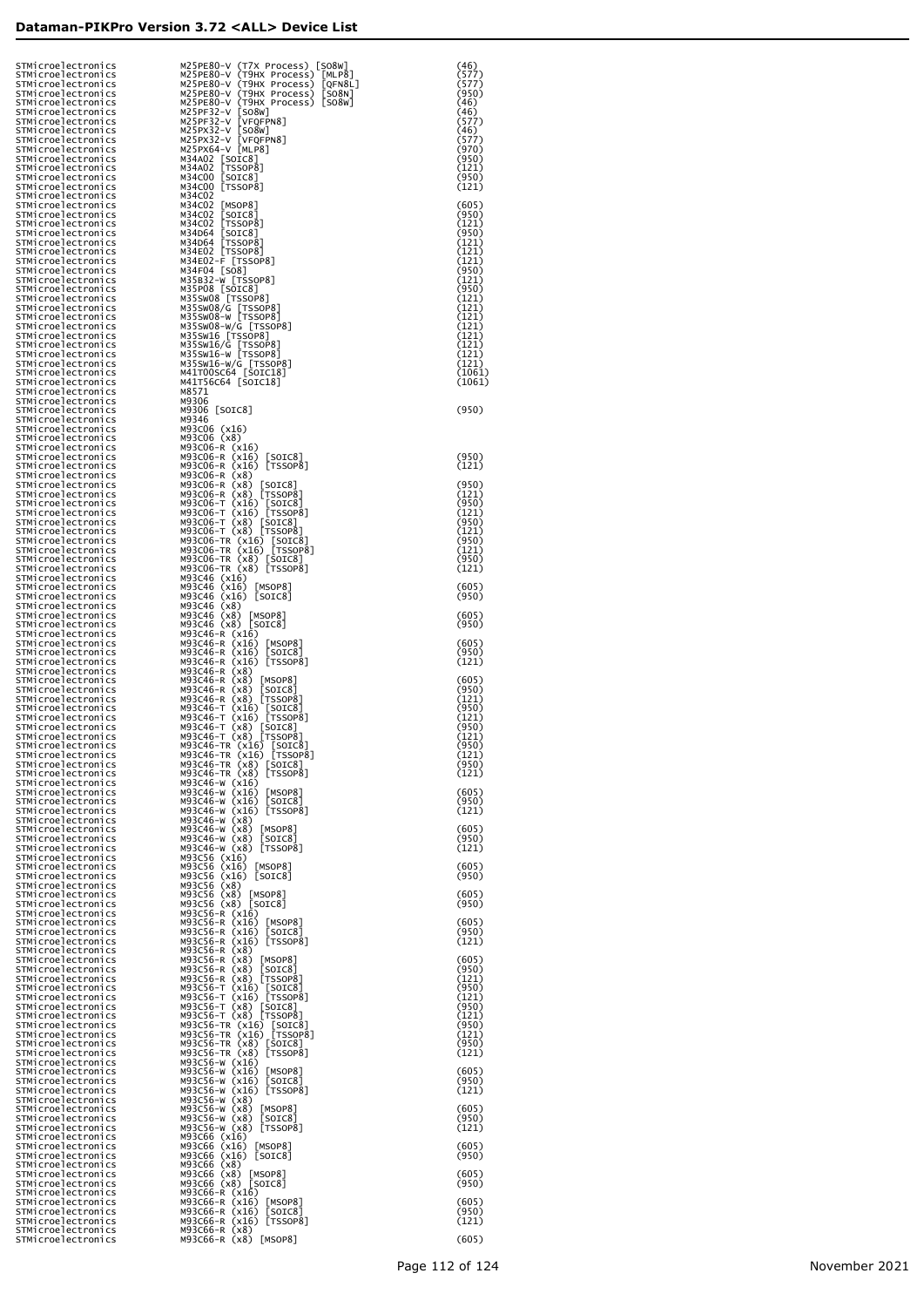| STMicroelectronics<br>STMicroelectronics                       | M93C66-R (x8)<br>[SOIC8]<br>M93C66-R (x8) [TSSOP8]                            | (950)<br>(121)          |
|----------------------------------------------------------------|-------------------------------------------------------------------------------|-------------------------|
| STMicroelectronics<br>STMicroelectronics<br>STMicroelectronics | M93C66-T (x16)<br>[SOIC8]<br>M93C66-T (x16) [TSSOP8]<br>M93C66-T (x8) [SOIC8] | (950)<br>(121)          |
| STMicroelectronics<br>STMicroelectronics                       | M93C66-T (x8) [TSSOP8]<br>M93C66-TR (x16) [SOIC8]                             | (950)<br>(121)<br>(950) |
| STMicroelectronics<br>STMicroelectronics                       | M93C66-TR (x16) [TSSOP8]<br>M93C66-TR (x8) [SOIC8]                            | (121)<br>(950)          |
| STMicroelectronics<br>STMicroelectronics                       | M93C66-TR (x8) [TSSOP8]<br>M93C66-W (x16)                                     | (121)                   |
| STMicroelectronics<br>STMicroelectronics                       | M93C66-W (x16)<br>[MSOP8]<br>M93C66-W (x16)<br>[SOIC8]                        | (605)<br>(950)          |
| STMicroelectronics<br>STMicroelectronics<br>STMicroelectronics | M93C66-W (x16) [TSSOP8]<br>M93C66-W (x8)<br>M93C66-W (x8)<br>LMSOP8]          | (121)<br>(605)          |
| STMicroelectronics<br>STMicroelectronics                       | [SOIC8]<br>M93C66-W (x8)<br>M93C66-W (x8) [TSSOP8]                            | (950)<br>(121)          |
| STMicroelectronics<br>STMicroelectronics                       | M93C76 (x16)<br>M93C76 (x16)<br>[MSOP8]                                       | (605)                   |
| STMicroelectronics<br>STMicroelectronics<br>STMicroelectronics | M93C76 (x16) [SOIC8]<br>M93C76 (x8)<br>M93C76 (x8)<br>$\lfloor$ MSOP $8$ ]    | (950)<br>(605)          |
| STMicroelectronics<br>STMicroelectronics                       | M93C76 (x8) [SOIC8]<br>M93C76-R (x16)                                         | (950)                   |
| STMicroelectronics<br>STMicroelectronics                       | M93C76-R (x16)<br>[MSOP8]<br>M93C76-R (x16)<br>[SOIC8]                        | (605)<br>(950)          |
| STMicroelectronics<br>STMicroelectronics<br>STMicroelectronics | M93C76-R (x8)<br>M93C76-R (x8)<br>[MSOP8]<br>M93C76-R (x8) [SOIC8]            | (605)<br>(950)          |
| STMicroelectronics<br>STMicroelectronics                       | M93C76-T (x16) [SOIC8<br>M93C76-T (x8) [SOIC8]<br>[SOIC8]                     | (950)<br>(950)          |
| STMicroelectronics<br>STMicroelectronics                       | M93C76-TR (x16) [SOIC8]<br>M93C76-TR (x8) [SOIC8]                             | (950)<br>(950)          |
| STMicroelectronics<br>STMicroelectronics                       | M93C76-W (x16)<br>M93C76-W (x16)<br>[MSOP8]                                   | (605)                   |
| STMicroelectronics<br>STMicroelectronics<br>STMicroelectronics | M93C76-W (x16)<br>[SOIC8]<br>[TSSOP8]<br>M93C76-W (x16)<br>M93C76-W (x8)      | (950)<br>(121)          |
| STMicroelectronics<br>STMicroelectronics                       | M93C76-W (x8)<br>[MSOP8]<br>[SOIC8]<br>M93C76-W (x8)                          | (605)<br>(950)          |
| STMicroelectronics<br>STMicroelectronics                       | [TSSOP8]<br>M93C76-W (x8)<br>M93C86 (x16)                                     | (121)                   |
| STMicroelectronics<br>STMicroelectronics<br>STMicroelectronics | M93C86 (x16)<br>$\lfloor$ MSOP8]<br>M93C86 (x16) [SOIC8]<br>M93C86 (x8)       | (605)<br>(950)          |
| STMicroelectronics<br>STMicroelectronics                       | M93C86 (x8)<br>$\lfloor$ MSOP $8$ ]<br>M93C86 (x8) [SOIC8]                    | (605)<br>(950)          |
| STMicroelectronics<br>STMicroelectronics                       | M93C86-R (x16)<br>M93C86-R (x16)<br>[MSOP8]                                   | (605)                   |
| STMicroelectronics<br>STMicroelectronics<br>STMicroelectronics | M93C86-R (x16) [SOIC8]<br>M93C86-R (x8)<br>M93C86-R (x8)<br>$\lfloor$ MSOP8]  | (950)<br>(605)          |
| STMicroelectronics<br>STMicroelectronics                       | M93C86-R (x8) [SOIC8]<br>[SOIC8]                                              | (950)<br>(950)          |
| STMicroelectronics<br>STMicroelectronics                       | M93C86-T (x16) [SOIC8<br>M93C86-T (x8) [SOIC8]<br>M93C86-TR (x16) [SOIC8]     | (950)<br>(950)          |
| STMicroelectronics<br>STMicroelectronics<br>STMicroelectronics | M93C86-TR (x8)<br>[SOIC8]<br>M93C86-W (x16)<br>M93C86-W (x16)<br> MSOP8       | (950)<br>(605)          |
| STMicroelectronics<br>STMicroelectronics                       | [SOIC8]<br>M93C86-W (x16)<br>[TSSOP8]<br>M93C86-W (x16)                       | (950)<br>(121)          |
| STMicroelectronics<br>STMicroelectronics                       | M93C86-W (x8)<br>M93C86-W (x8)<br>[MSOP8]                                     | (605)                   |
| STMicroelectronics<br>STMicroelectronics<br>STMicroelectronics | [SOIC8]<br>M93C86-W (x8)<br>M93C86-W (x8) [TSSOP8]<br>M93S46                  | (950)<br>(121)          |
| STMicroelectronics<br>STMicroelectronics                       | M93S46<br>$\lfloor$ SOIC $8$ ]<br>[TSSOP8 3x3]<br>M93S46                      | (950)<br>(605)          |
| STMicroelectronics<br>STMicroelectronics                       | M93S46 [TSSOP8]<br>M93S46-R                                                   | (121)                   |
| STMicroelectronics<br>STMicroelectronics<br>STMicroelectronics | M93S46-R<br>[SOIC8]<br>[TSSOP8_3x3]<br>M93S46-R<br>M93S46-R [TSSOP8]          | (950)<br>(605)<br>(121) |
| STMicroelectronics<br>STMicroelectronics                       | M93S56                                                                        | (950)                   |
| STMicroelectronics<br>STMicroelectronics                       | M93S56 [SOIC8]<br>M93S56 [TSSOP8 3x3]<br>M93S56 [TSSOP8]                      | (605)<br>(121)          |
| STMicroelectronics<br>STMicroelectronics<br>STMicroelectronics | M93S56-R<br>M93S56-R<br>[SOIC8]<br>[TSSOP8 3x3]<br>M93S56-R                   | (950)<br>(605)          |
| STMicroelectronics<br>STMicroelectronics                       | M93S56-R [TSSOP8]<br>M93S66                                                   | (121)                   |
| STMicroelectronics<br>STMicroelectronics                       | M93S66<br>[SOIC8]<br>[TSSOP8_3x3]<br>M93S66                                   | (950)<br>(605)          |
| STMicroelectronics<br>STMicroelectronics<br>STMicroelectronics | M93S66 [TSSOP8]<br>M93S66-R                                                   | (121)<br>(950)          |
| STMicroelectronics<br>STMicroelectronics                       | M93S66-R<br>[SOIC8]<br>[TSSOP8_3x3]<br>M93S66-R<br>M93S66-R [TSSOP8]          | (605)<br>(121)          |
| STMicroelectronics<br>STMicroelectronics                       | M95010<br>M95010<br>M95010 [SOIC8]<br>M95010 [TSSOP8]                         | (950)                   |
| STMicroelectronics<br>STMicroelectronics                       | M95010-R<br>M95010-R                                                          | (121)                   |
| STMicroelectronics<br>STMicroelectronics<br>STMicroelectronics | $\lfloor$ SOIC8]<br>M95010-R [TSSOP8]<br>M95010-W                             | (950)<br>(121)          |
| STMicroelectronics<br>STMicroelectronics                       | M95010-W [SOIC8]<br>M95010-W [TSSOP8]                                         | (950)<br>(121)          |
| STMicroelectronics<br>STMicroelectronics<br>STMicroelectronics | M95020<br>M95020<br>M95020 [SOIC8]<br>M95020 [TSSOP8]                         | (950)                   |
| STMicroelectronics<br>STMicroelectronics                       | M95020-R<br>M95020-R<br>$\lfloor$ SOIC $8$ ]                                  | (121)<br>(950)          |
| STMicroelectronics<br>STMicroelectronics                       | [TSSOP8]<br>M95020-R<br>M95020-W                                              | (121)                   |
| STMicroelectronics<br>STMicroelectronics                       | M95020-W [SOIC8]<br>M95020-W [TSSOP8]                                         | (950)<br>(121)          |
| STMicroelectronics<br>STMicroelectronics<br>STMicroelectronics | M95040<br>M95040<br>M95040 [SOIC8]<br>M95040 [TSSOP8]                         | (950)<br>(121)          |
| STMicroelectronics<br>STMicroelectronics                       | M95040-R<br>M95040-R<br>$\lfloor$ SOIC8]                                      | (950)                   |
| STMicroelectronics<br>STMicroelectronics<br>STMicroelectronics | M95040-R [TSSOP8]<br>M95040-W                                                 | (121)<br>(950)          |
| STMicroelectronics<br>STMicroelectronics                       | M95040-W [SOIC8]<br>M95040-W [TSSOP8]<br>M95080                               | (121)                   |
| STMicroelectronics<br>STMicroelectronics                       | M95080<br>[SOIC8]<br>[TSSOP8_3x3]<br>M95080                                   | (950)<br>(605)          |
| STMicroelectronics<br>STMicroelectronics<br>STMicroelectronics | M95080 [TSSOP8]<br>M95080-R<br>M95080-R                                       | (121)<br>(950)          |
| STMicroelectronics<br>STMicroelectronics                       | [SOIC8]<br>[TSSOP8_3x3]<br>M95080-R<br>M95080-R [TSSOP8]                      | (605)<br>(121)          |
| STMicroelectronics<br>STMicroelectronics                       | M95080-W<br>M95080-W [SOIC8]                                                  | (950)                   |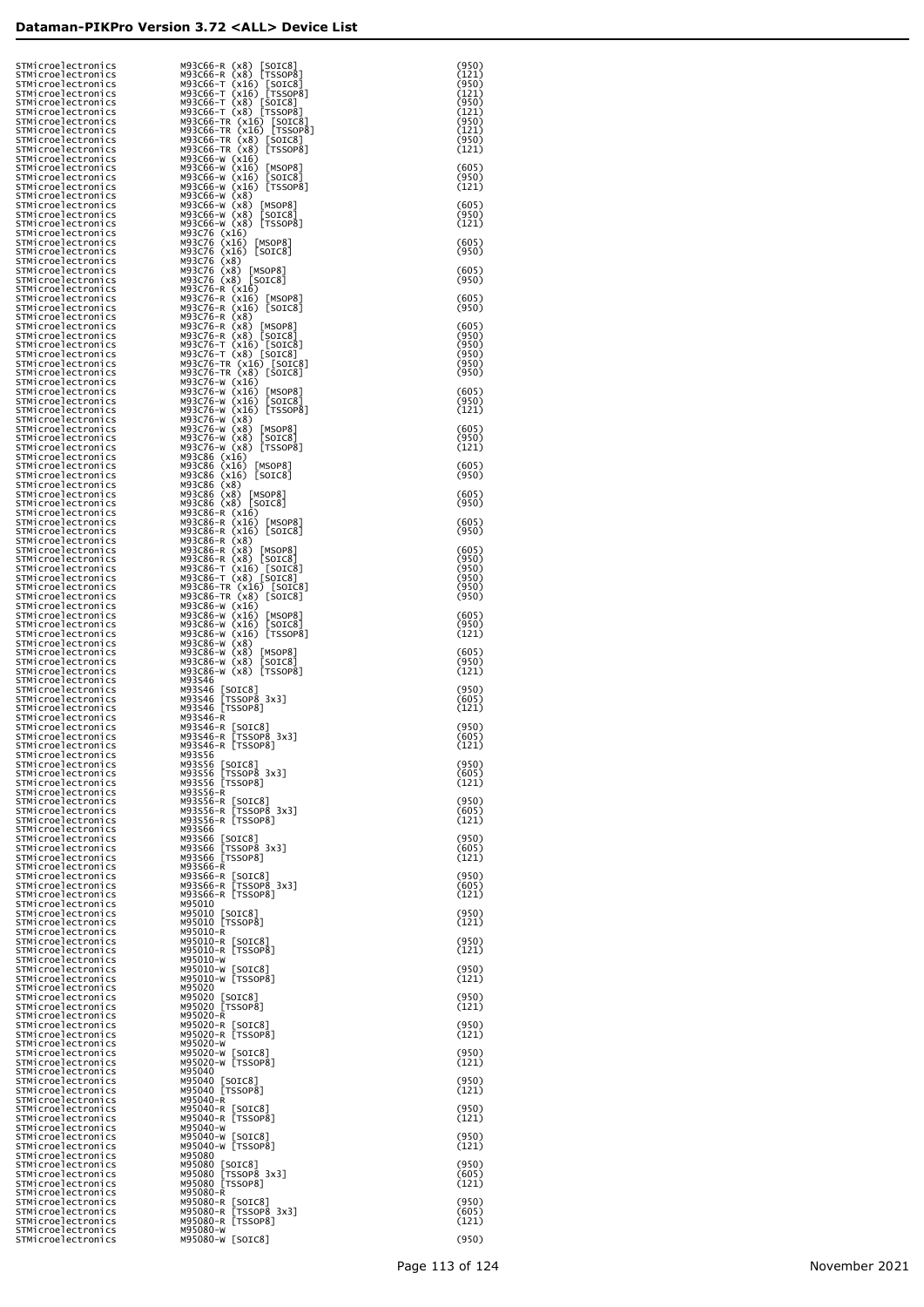|                                                                |                                                                                                                                                                                                                                                                                                                                                                                                                                                                                                                                                                                                                                                                                                                                                                                                                                                                                                                                                                                                                                                                                                                                                                                                                                                                                                                                                                                                                                                                                                                                                                                                                                                                                                                                                                                                                                                                                                                                                                                                                                                                                                                                                                                                                                          | (605)<br>(121)                                                                                                                                                                                                                                                                                                                                                                                                                                                                                                                                                                                                                                                                                                                                                                                                                                                                                                                                                                                                                                                                                                                                                                                                                                                                                                                                                                                                                                                                                                                                                                                                                                                                                                                                           |
|----------------------------------------------------------------|------------------------------------------------------------------------------------------------------------------------------------------------------------------------------------------------------------------------------------------------------------------------------------------------------------------------------------------------------------------------------------------------------------------------------------------------------------------------------------------------------------------------------------------------------------------------------------------------------------------------------------------------------------------------------------------------------------------------------------------------------------------------------------------------------------------------------------------------------------------------------------------------------------------------------------------------------------------------------------------------------------------------------------------------------------------------------------------------------------------------------------------------------------------------------------------------------------------------------------------------------------------------------------------------------------------------------------------------------------------------------------------------------------------------------------------------------------------------------------------------------------------------------------------------------------------------------------------------------------------------------------------------------------------------------------------------------------------------------------------------------------------------------------------------------------------------------------------------------------------------------------------------------------------------------------------------------------------------------------------------------------------------------------------------------------------------------------------------------------------------------------------------------------------------------------------------------------------------------------------|----------------------------------------------------------------------------------------------------------------------------------------------------------------------------------------------------------------------------------------------------------------------------------------------------------------------------------------------------------------------------------------------------------------------------------------------------------------------------------------------------------------------------------------------------------------------------------------------------------------------------------------------------------------------------------------------------------------------------------------------------------------------------------------------------------------------------------------------------------------------------------------------------------------------------------------------------------------------------------------------------------------------------------------------------------------------------------------------------------------------------------------------------------------------------------------------------------------------------------------------------------------------------------------------------------------------------------------------------------------------------------------------------------------------------------------------------------------------------------------------------------------------------------------------------------------------------------------------------------------------------------------------------------------------------------------------------------------------------------------------------------|
|                                                                |                                                                                                                                                                                                                                                                                                                                                                                                                                                                                                                                                                                                                                                                                                                                                                                                                                                                                                                                                                                                                                                                                                                                                                                                                                                                                                                                                                                                                                                                                                                                                                                                                                                                                                                                                                                                                                                                                                                                                                                                                                                                                                                                                                                                                                          | (950)                                                                                                                                                                                                                                                                                                                                                                                                                                                                                                                                                                                                                                                                                                                                                                                                                                                                                                                                                                                                                                                                                                                                                                                                                                                                                                                                                                                                                                                                                                                                                                                                                                                                                                                                                    |
|                                                                |                                                                                                                                                                                                                                                                                                                                                                                                                                                                                                                                                                                                                                                                                                                                                                                                                                                                                                                                                                                                                                                                                                                                                                                                                                                                                                                                                                                                                                                                                                                                                                                                                                                                                                                                                                                                                                                                                                                                                                                                                                                                                                                                                                                                                                          | (46)<br>(121)                                                                                                                                                                                                                                                                                                                                                                                                                                                                                                                                                                                                                                                                                                                                                                                                                                                                                                                                                                                                                                                                                                                                                                                                                                                                                                                                                                                                                                                                                                                                                                                                                                                                                                                                            |
|                                                                |                                                                                                                                                                                                                                                                                                                                                                                                                                                                                                                                                                                                                                                                                                                                                                                                                                                                                                                                                                                                                                                                                                                                                                                                                                                                                                                                                                                                                                                                                                                                                                                                                                                                                                                                                                                                                                                                                                                                                                                                                                                                                                                                                                                                                                          | (950)                                                                                                                                                                                                                                                                                                                                                                                                                                                                                                                                                                                                                                                                                                                                                                                                                                                                                                                                                                                                                                                                                                                                                                                                                                                                                                                                                                                                                                                                                                                                                                                                                                                                                                                                                    |
|                                                                |                                                                                                                                                                                                                                                                                                                                                                                                                                                                                                                                                                                                                                                                                                                                                                                                                                                                                                                                                                                                                                                                                                                                                                                                                                                                                                                                                                                                                                                                                                                                                                                                                                                                                                                                                                                                                                                                                                                                                                                                                                                                                                                                                                                                                                          | (46)<br>(121)                                                                                                                                                                                                                                                                                                                                                                                                                                                                                                                                                                                                                                                                                                                                                                                                                                                                                                                                                                                                                                                                                                                                                                                                                                                                                                                                                                                                                                                                                                                                                                                                                                                                                                                                            |
|                                                                |                                                                                                                                                                                                                                                                                                                                                                                                                                                                                                                                                                                                                                                                                                                                                                                                                                                                                                                                                                                                                                                                                                                                                                                                                                                                                                                                                                                                                                                                                                                                                                                                                                                                                                                                                                                                                                                                                                                                                                                                                                                                                                                                                                                                                                          | (950)                                                                                                                                                                                                                                                                                                                                                                                                                                                                                                                                                                                                                                                                                                                                                                                                                                                                                                                                                                                                                                                                                                                                                                                                                                                                                                                                                                                                                                                                                                                                                                                                                                                                                                                                                    |
|                                                                | [SOIC8-200]                                                                                                                                                                                                                                                                                                                                                                                                                                                                                                                                                                                                                                                                                                                                                                                                                                                                                                                                                                                                                                                                                                                                                                                                                                                                                                                                                                                                                                                                                                                                                                                                                                                                                                                                                                                                                                                                                                                                                                                                                                                                                                                                                                                                                              | (46)                                                                                                                                                                                                                                                                                                                                                                                                                                                                                                                                                                                                                                                                                                                                                                                                                                                                                                                                                                                                                                                                                                                                                                                                                                                                                                                                                                                                                                                                                                                                                                                                                                                                                                                                                     |
|                                                                |                                                                                                                                                                                                                                                                                                                                                                                                                                                                                                                                                                                                                                                                                                                                                                                                                                                                                                                                                                                                                                                                                                                                                                                                                                                                                                                                                                                                                                                                                                                                                                                                                                                                                                                                                                                                                                                                                                                                                                                                                                                                                                                                                                                                                                          | (121)                                                                                                                                                                                                                                                                                                                                                                                                                                                                                                                                                                                                                                                                                                                                                                                                                                                                                                                                                                                                                                                                                                                                                                                                                                                                                                                                                                                                                                                                                                                                                                                                                                                                                                                                                    |
|                                                                | [SOIC8-200]                                                                                                                                                                                                                                                                                                                                                                                                                                                                                                                                                                                                                                                                                                                                                                                                                                                                                                                                                                                                                                                                                                                                                                                                                                                                                                                                                                                                                                                                                                                                                                                                                                                                                                                                                                                                                                                                                                                                                                                                                                                                                                                                                                                                                              | (950)<br>(46)                                                                                                                                                                                                                                                                                                                                                                                                                                                                                                                                                                                                                                                                                                                                                                                                                                                                                                                                                                                                                                                                                                                                                                                                                                                                                                                                                                                                                                                                                                                                                                                                                                                                                                                                            |
|                                                                |                                                                                                                                                                                                                                                                                                                                                                                                                                                                                                                                                                                                                                                                                                                                                                                                                                                                                                                                                                                                                                                                                                                                                                                                                                                                                                                                                                                                                                                                                                                                                                                                                                                                                                                                                                                                                                                                                                                                                                                                                                                                                                                                                                                                                                          | (121)<br>(950)                                                                                                                                                                                                                                                                                                                                                                                                                                                                                                                                                                                                                                                                                                                                                                                                                                                                                                                                                                                                                                                                                                                                                                                                                                                                                                                                                                                                                                                                                                                                                                                                                                                                                                                                           |
|                                                                |                                                                                                                                                                                                                                                                                                                                                                                                                                                                                                                                                                                                                                                                                                                                                                                                                                                                                                                                                                                                                                                                                                                                                                                                                                                                                                                                                                                                                                                                                                                                                                                                                                                                                                                                                                                                                                                                                                                                                                                                                                                                                                                                                                                                                                          | (46)                                                                                                                                                                                                                                                                                                                                                                                                                                                                                                                                                                                                                                                                                                                                                                                                                                                                                                                                                                                                                                                                                                                                                                                                                                                                                                                                                                                                                                                                                                                                                                                                                                                                                                                                                     |
|                                                                |                                                                                                                                                                                                                                                                                                                                                                                                                                                                                                                                                                                                                                                                                                                                                                                                                                                                                                                                                                                                                                                                                                                                                                                                                                                                                                                                                                                                                                                                                                                                                                                                                                                                                                                                                                                                                                                                                                                                                                                                                                                                                                                                                                                                                                          | (121)                                                                                                                                                                                                                                                                                                                                                                                                                                                                                                                                                                                                                                                                                                                                                                                                                                                                                                                                                                                                                                                                                                                                                                                                                                                                                                                                                                                                                                                                                                                                                                                                                                                                                                                                                    |
|                                                                |                                                                                                                                                                                                                                                                                                                                                                                                                                                                                                                                                                                                                                                                                                                                                                                                                                                                                                                                                                                                                                                                                                                                                                                                                                                                                                                                                                                                                                                                                                                                                                                                                                                                                                                                                                                                                                                                                                                                                                                                                                                                                                                                                                                                                                          | (950)<br>(121)                                                                                                                                                                                                                                                                                                                                                                                                                                                                                                                                                                                                                                                                                                                                                                                                                                                                                                                                                                                                                                                                                                                                                                                                                                                                                                                                                                                                                                                                                                                                                                                                                                                                                                                                           |
|                                                                |                                                                                                                                                                                                                                                                                                                                                                                                                                                                                                                                                                                                                                                                                                                                                                                                                                                                                                                                                                                                                                                                                                                                                                                                                                                                                                                                                                                                                                                                                                                                                                                                                                                                                                                                                                                                                                                                                                                                                                                                                                                                                                                                                                                                                                          | (121)                                                                                                                                                                                                                                                                                                                                                                                                                                                                                                                                                                                                                                                                                                                                                                                                                                                                                                                                                                                                                                                                                                                                                                                                                                                                                                                                                                                                                                                                                                                                                                                                                                                                                                                                                    |
|                                                                |                                                                                                                                                                                                                                                                                                                                                                                                                                                                                                                                                                                                                                                                                                                                                                                                                                                                                                                                                                                                                                                                                                                                                                                                                                                                                                                                                                                                                                                                                                                                                                                                                                                                                                                                                                                                                                                                                                                                                                                                                                                                                                                                                                                                                                          | (950)<br>(121)                                                                                                                                                                                                                                                                                                                                                                                                                                                                                                                                                                                                                                                                                                                                                                                                                                                                                                                                                                                                                                                                                                                                                                                                                                                                                                                                                                                                                                                                                                                                                                                                                                                                                                                                           |
|                                                                |                                                                                                                                                                                                                                                                                                                                                                                                                                                                                                                                                                                                                                                                                                                                                                                                                                                                                                                                                                                                                                                                                                                                                                                                                                                                                                                                                                                                                                                                                                                                                                                                                                                                                                                                                                                                                                                                                                                                                                                                                                                                                                                                                                                                                                          | (950)                                                                                                                                                                                                                                                                                                                                                                                                                                                                                                                                                                                                                                                                                                                                                                                                                                                                                                                                                                                                                                                                                                                                                                                                                                                                                                                                                                                                                                                                                                                                                                                                                                                                                                                                                    |
|                                                                |                                                                                                                                                                                                                                                                                                                                                                                                                                                                                                                                                                                                                                                                                                                                                                                                                                                                                                                                                                                                                                                                                                                                                                                                                                                                                                                                                                                                                                                                                                                                                                                                                                                                                                                                                                                                                                                                                                                                                                                                                                                                                                                                                                                                                                          | (121)                                                                                                                                                                                                                                                                                                                                                                                                                                                                                                                                                                                                                                                                                                                                                                                                                                                                                                                                                                                                                                                                                                                                                                                                                                                                                                                                                                                                                                                                                                                                                                                                                                                                                                                                                    |
|                                                                |                                                                                                                                                                                                                                                                                                                                                                                                                                                                                                                                                                                                                                                                                                                                                                                                                                                                                                                                                                                                                                                                                                                                                                                                                                                                                                                                                                                                                                                                                                                                                                                                                                                                                                                                                                                                                                                                                                                                                                                                                                                                                                                                                                                                                                          | (950)<br>(46)                                                                                                                                                                                                                                                                                                                                                                                                                                                                                                                                                                                                                                                                                                                                                                                                                                                                                                                                                                                                                                                                                                                                                                                                                                                                                                                                                                                                                                                                                                                                                                                                                                                                                                                                            |
|                                                                |                                                                                                                                                                                                                                                                                                                                                                                                                                                                                                                                                                                                                                                                                                                                                                                                                                                                                                                                                                                                                                                                                                                                                                                                                                                                                                                                                                                                                                                                                                                                                                                                                                                                                                                                                                                                                                                                                                                                                                                                                                                                                                                                                                                                                                          | (121)<br>(121)                                                                                                                                                                                                                                                                                                                                                                                                                                                                                                                                                                                                                                                                                                                                                                                                                                                                                                                                                                                                                                                                                                                                                                                                                                                                                                                                                                                                                                                                                                                                                                                                                                                                                                                                           |
|                                                                |                                                                                                                                                                                                                                                                                                                                                                                                                                                                                                                                                                                                                                                                                                                                                                                                                                                                                                                                                                                                                                                                                                                                                                                                                                                                                                                                                                                                                                                                                                                                                                                                                                                                                                                                                                                                                                                                                                                                                                                                                                                                                                                                                                                                                                          | (950)                                                                                                                                                                                                                                                                                                                                                                                                                                                                                                                                                                                                                                                                                                                                                                                                                                                                                                                                                                                                                                                                                                                                                                                                                                                                                                                                                                                                                                                                                                                                                                                                                                                                                                                                                    |
|                                                                |                                                                                                                                                                                                                                                                                                                                                                                                                                                                                                                                                                                                                                                                                                                                                                                                                                                                                                                                                                                                                                                                                                                                                                                                                                                                                                                                                                                                                                                                                                                                                                                                                                                                                                                                                                                                                                                                                                                                                                                                                                                                                                                                                                                                                                          | (950)<br>(46)                                                                                                                                                                                                                                                                                                                                                                                                                                                                                                                                                                                                                                                                                                                                                                                                                                                                                                                                                                                                                                                                                                                                                                                                                                                                                                                                                                                                                                                                                                                                                                                                                                                                                                                                            |
|                                                                |                                                                                                                                                                                                                                                                                                                                                                                                                                                                                                                                                                                                                                                                                                                                                                                                                                                                                                                                                                                                                                                                                                                                                                                                                                                                                                                                                                                                                                                                                                                                                                                                                                                                                                                                                                                                                                                                                                                                                                                                                                                                                                                                                                                                                                          | (121)                                                                                                                                                                                                                                                                                                                                                                                                                                                                                                                                                                                                                                                                                                                                                                                                                                                                                                                                                                                                                                                                                                                                                                                                                                                                                                                                                                                                                                                                                                                                                                                                                                                                                                                                                    |
|                                                                |                                                                                                                                                                                                                                                                                                                                                                                                                                                                                                                                                                                                                                                                                                                                                                                                                                                                                                                                                                                                                                                                                                                                                                                                                                                                                                                                                                                                                                                                                                                                                                                                                                                                                                                                                                                                                                                                                                                                                                                                                                                                                                                                                                                                                                          | (950)<br>(46)                                                                                                                                                                                                                                                                                                                                                                                                                                                                                                                                                                                                                                                                                                                                                                                                                                                                                                                                                                                                                                                                                                                                                                                                                                                                                                                                                                                                                                                                                                                                                                                                                                                                                                                                            |
|                                                                |                                                                                                                                                                                                                                                                                                                                                                                                                                                                                                                                                                                                                                                                                                                                                                                                                                                                                                                                                                                                                                                                                                                                                                                                                                                                                                                                                                                                                                                                                                                                                                                                                                                                                                                                                                                                                                                                                                                                                                                                                                                                                                                                                                                                                                          | (950)                                                                                                                                                                                                                                                                                                                                                                                                                                                                                                                                                                                                                                                                                                                                                                                                                                                                                                                                                                                                                                                                                                                                                                                                                                                                                                                                                                                                                                                                                                                                                                                                                                                                                                                                                    |
|                                                                |                                                                                                                                                                                                                                                                                                                                                                                                                                                                                                                                                                                                                                                                                                                                                                                                                                                                                                                                                                                                                                                                                                                                                                                                                                                                                                                                                                                                                                                                                                                                                                                                                                                                                                                                                                                                                                                                                                                                                                                                                                                                                                                                                                                                                                          | (46)                                                                                                                                                                                                                                                                                                                                                                                                                                                                                                                                                                                                                                                                                                                                                                                                                                                                                                                                                                                                                                                                                                                                                                                                                                                                                                                                                                                                                                                                                                                                                                                                                                                                                                                                                     |
|                                                                |                                                                                                                                                                                                                                                                                                                                                                                                                                                                                                                                                                                                                                                                                                                                                                                                                                                                                                                                                                                                                                                                                                                                                                                                                                                                                                                                                                                                                                                                                                                                                                                                                                                                                                                                                                                                                                                                                                                                                                                                                                                                                                                                                                                                                                          | (950)<br>(46)                                                                                                                                                                                                                                                                                                                                                                                                                                                                                                                                                                                                                                                                                                                                                                                                                                                                                                                                                                                                                                                                                                                                                                                                                                                                                                                                                                                                                                                                                                                                                                                                                                                                                                                                            |
|                                                                |                                                                                                                                                                                                                                                                                                                                                                                                                                                                                                                                                                                                                                                                                                                                                                                                                                                                                                                                                                                                                                                                                                                                                                                                                                                                                                                                                                                                                                                                                                                                                                                                                                                                                                                                                                                                                                                                                                                                                                                                                                                                                                                                                                                                                                          | (121)                                                                                                                                                                                                                                                                                                                                                                                                                                                                                                                                                                                                                                                                                                                                                                                                                                                                                                                                                                                                                                                                                                                                                                                                                                                                                                                                                                                                                                                                                                                                                                                                                                                                                                                                                    |
|                                                                |                                                                                                                                                                                                                                                                                                                                                                                                                                                                                                                                                                                                                                                                                                                                                                                                                                                                                                                                                                                                                                                                                                                                                                                                                                                                                                                                                                                                                                                                                                                                                                                                                                                                                                                                                                                                                                                                                                                                                                                                                                                                                                                                                                                                                                          | (950)<br>(121)                                                                                                                                                                                                                                                                                                                                                                                                                                                                                                                                                                                                                                                                                                                                                                                                                                                                                                                                                                                                                                                                                                                                                                                                                                                                                                                                                                                                                                                                                                                                                                                                                                                                                                                                           |
|                                                                |                                                                                                                                                                                                                                                                                                                                                                                                                                                                                                                                                                                                                                                                                                                                                                                                                                                                                                                                                                                                                                                                                                                                                                                                                                                                                                                                                                                                                                                                                                                                                                                                                                                                                                                                                                                                                                                                                                                                                                                                                                                                                                                                                                                                                                          | (121)                                                                                                                                                                                                                                                                                                                                                                                                                                                                                                                                                                                                                                                                                                                                                                                                                                                                                                                                                                                                                                                                                                                                                                                                                                                                                                                                                                                                                                                                                                                                                                                                                                                                                                                                                    |
|                                                                |                                                                                                                                                                                                                                                                                                                                                                                                                                                                                                                                                                                                                                                                                                                                                                                                                                                                                                                                                                                                                                                                                                                                                                                                                                                                                                                                                                                                                                                                                                                                                                                                                                                                                                                                                                                                                                                                                                                                                                                                                                                                                                                                                                                                                                          | (950)<br>(121)                                                                                                                                                                                                                                                                                                                                                                                                                                                                                                                                                                                                                                                                                                                                                                                                                                                                                                                                                                                                                                                                                                                                                                                                                                                                                                                                                                                                                                                                                                                                                                                                                                                                                                                                           |
|                                                                |                                                                                                                                                                                                                                                                                                                                                                                                                                                                                                                                                                                                                                                                                                                                                                                                                                                                                                                                                                                                                                                                                                                                                                                                                                                                                                                                                                                                                                                                                                                                                                                                                                                                                                                                                                                                                                                                                                                                                                                                                                                                                                                                                                                                                                          | (950)                                                                                                                                                                                                                                                                                                                                                                                                                                                                                                                                                                                                                                                                                                                                                                                                                                                                                                                                                                                                                                                                                                                                                                                                                                                                                                                                                                                                                                                                                                                                                                                                                                                                                                                                                    |
|                                                                |                                                                                                                                                                                                                                                                                                                                                                                                                                                                                                                                                                                                                                                                                                                                                                                                                                                                                                                                                                                                                                                                                                                                                                                                                                                                                                                                                                                                                                                                                                                                                                                                                                                                                                                                                                                                                                                                                                                                                                                                                                                                                                                                                                                                                                          | (121)                                                                                                                                                                                                                                                                                                                                                                                                                                                                                                                                                                                                                                                                                                                                                                                                                                                                                                                                                                                                                                                                                                                                                                                                                                                                                                                                                                                                                                                                                                                                                                                                                                                                                                                                                    |
|                                                                |                                                                                                                                                                                                                                                                                                                                                                                                                                                                                                                                                                                                                                                                                                                                                                                                                                                                                                                                                                                                                                                                                                                                                                                                                                                                                                                                                                                                                                                                                                                                                                                                                                                                                                                                                                                                                                                                                                                                                                                                                                                                                                                                                                                                                                          | (950)<br>(121)<br>(121)                                                                                                                                                                                                                                                                                                                                                                                                                                                                                                                                                                                                                                                                                                                                                                                                                                                                                                                                                                                                                                                                                                                                                                                                                                                                                                                                                                                                                                                                                                                                                                                                                                                                                                                                  |
|                                                                |                                                                                                                                                                                                                                                                                                                                                                                                                                                                                                                                                                                                                                                                                                                                                                                                                                                                                                                                                                                                                                                                                                                                                                                                                                                                                                                                                                                                                                                                                                                                                                                                                                                                                                                                                                                                                                                                                                                                                                                                                                                                                                                                                                                                                                          | (950)<br>(950)                                                                                                                                                                                                                                                                                                                                                                                                                                                                                                                                                                                                                                                                                                                                                                                                                                                                                                                                                                                                                                                                                                                                                                                                                                                                                                                                                                                                                                                                                                                                                                                                                                                                                                                                           |
|                                                                |                                                                                                                                                                                                                                                                                                                                                                                                                                                                                                                                                                                                                                                                                                                                                                                                                                                                                                                                                                                                                                                                                                                                                                                                                                                                                                                                                                                                                                                                                                                                                                                                                                                                                                                                                                                                                                                                                                                                                                                                                                                                                                                                                                                                                                          | (121)<br>(950)                                                                                                                                                                                                                                                                                                                                                                                                                                                                                                                                                                                                                                                                                                                                                                                                                                                                                                                                                                                                                                                                                                                                                                                                                                                                                                                                                                                                                                                                                                                                                                                                                                                                                                                                           |
|                                                                |                                                                                                                                                                                                                                                                                                                                                                                                                                                                                                                                                                                                                                                                                                                                                                                                                                                                                                                                                                                                                                                                                                                                                                                                                                                                                                                                                                                                                                                                                                                                                                                                                                                                                                                                                                                                                                                                                                                                                                                                                                                                                                                                                                                                                                          | (121)                                                                                                                                                                                                                                                                                                                                                                                                                                                                                                                                                                                                                                                                                                                                                                                                                                                                                                                                                                                                                                                                                                                                                                                                                                                                                                                                                                                                                                                                                                                                                                                                                                                                                                                                                    |
|                                                                |                                                                                                                                                                                                                                                                                                                                                                                                                                                                                                                                                                                                                                                                                                                                                                                                                                                                                                                                                                                                                                                                                                                                                                                                                                                                                                                                                                                                                                                                                                                                                                                                                                                                                                                                                                                                                                                                                                                                                                                                                                                                                                                                                                                                                                          | (950)<br>(121)                                                                                                                                                                                                                                                                                                                                                                                                                                                                                                                                                                                                                                                                                                                                                                                                                                                                                                                                                                                                                                                                                                                                                                                                                                                                                                                                                                                                                                                                                                                                                                                                                                                                                                                                           |
|                                                                | M95640-DRDW6 [TSSOP8]                                                                                                                                                                                                                                                                                                                                                                                                                                                                                                                                                                                                                                                                                                                                                                                                                                                                                                                                                                                                                                                                                                                                                                                                                                                                                                                                                                                                                                                                                                                                                                                                                                                                                                                                                                                                                                                                                                                                                                                                                                                                                                                                                                                                                    | (TST)                                                                                                                                                                                                                                                                                                                                                                                                                                                                                                                                                                                                                                                                                                                                                                                                                                                                                                                                                                                                                                                                                                                                                                                                                                                                                                                                                                                                                                                                                                                                                                                                                                                                                                                                                    |
|                                                                |                                                                                                                                                                                                                                                                                                                                                                                                                                                                                                                                                                                                                                                                                                                                                                                                                                                                                                                                                                                                                                                                                                                                                                                                                                                                                                                                                                                                                                                                                                                                                                                                                                                                                                                                                                                                                                                                                                                                                                                                                                                                                                                                                                                                                                          | (121)                                                                                                                                                                                                                                                                                                                                                                                                                                                                                                                                                                                                                                                                                                                                                                                                                                                                                                                                                                                                                                                                                                                                                                                                                                                                                                                                                                                                                                                                                                                                                                                                                                                                                                                                                    |
|                                                                |                                                                                                                                                                                                                                                                                                                                                                                                                                                                                                                                                                                                                                                                                                                                                                                                                                                                                                                                                                                                                                                                                                                                                                                                                                                                                                                                                                                                                                                                                                                                                                                                                                                                                                                                                                                                                                                                                                                                                                                                                                                                                                                                                                                                                                          | (950)<br>(121)                                                                                                                                                                                                                                                                                                                                                                                                                                                                                                                                                                                                                                                                                                                                                                                                                                                                                                                                                                                                                                                                                                                                                                                                                                                                                                                                                                                                                                                                                                                                                                                                                                                                                                                                           |
|                                                                |                                                                                                                                                                                                                                                                                                                                                                                                                                                                                                                                                                                                                                                                                                                                                                                                                                                                                                                                                                                                                                                                                                                                                                                                                                                                                                                                                                                                                                                                                                                                                                                                                                                                                                                                                                                                                                                                                                                                                                                                                                                                                                                                                                                                                                          | (950)                                                                                                                                                                                                                                                                                                                                                                                                                                                                                                                                                                                                                                                                                                                                                                                                                                                                                                                                                                                                                                                                                                                                                                                                                                                                                                                                                                                                                                                                                                                                                                                                                                                                                                                                                    |
|                                                                |                                                                                                                                                                                                                                                                                                                                                                                                                                                                                                                                                                                                                                                                                                                                                                                                                                                                                                                                                                                                                                                                                                                                                                                                                                                                                                                                                                                                                                                                                                                                                                                                                                                                                                                                                                                                                                                                                                                                                                                                                                                                                                                                                                                                                                          | (121)<br>(950)                                                                                                                                                                                                                                                                                                                                                                                                                                                                                                                                                                                                                                                                                                                                                                                                                                                                                                                                                                                                                                                                                                                                                                                                                                                                                                                                                                                                                                                                                                                                                                                                                                                                                                                                           |
|                                                                |                                                                                                                                                                                                                                                                                                                                                                                                                                                                                                                                                                                                                                                                                                                                                                                                                                                                                                                                                                                                                                                                                                                                                                                                                                                                                                                                                                                                                                                                                                                                                                                                                                                                                                                                                                                                                                                                                                                                                                                                                                                                                                                                                                                                                                          | (121)<br>(950)                                                                                                                                                                                                                                                                                                                                                                                                                                                                                                                                                                                                                                                                                                                                                                                                                                                                                                                                                                                                                                                                                                                                                                                                                                                                                                                                                                                                                                                                                                                                                                                                                                                                                                                                           |
|                                                                |                                                                                                                                                                                                                                                                                                                                                                                                                                                                                                                                                                                                                                                                                                                                                                                                                                                                                                                                                                                                                                                                                                                                                                                                                                                                                                                                                                                                                                                                                                                                                                                                                                                                                                                                                                                                                                                                                                                                                                                                                                                                                                                                                                                                                                          | (46)                                                                                                                                                                                                                                                                                                                                                                                                                                                                                                                                                                                                                                                                                                                                                                                                                                                                                                                                                                                                                                                                                                                                                                                                                                                                                                                                                                                                                                                                                                                                                                                                                                                                                                                                                     |
|                                                                | ST24164<br>ST24C01                                                                                                                                                                                                                                                                                                                                                                                                                                                                                                                                                                                                                                                                                                                                                                                                                                                                                                                                                                                                                                                                                                                                                                                                                                                                                                                                                                                                                                                                                                                                                                                                                                                                                                                                                                                                                                                                                                                                                                                                                                                                                                                                                                                                                       |                                                                                                                                                                                                                                                                                                                                                                                                                                                                                                                                                                                                                                                                                                                                                                                                                                                                                                                                                                                                                                                                                                                                                                                                                                                                                                                                                                                                                                                                                                                                                                                                                                                                                                                                                          |
|                                                                | ST24C01 [SOIC8]<br>ST24C016                                                                                                                                                                                                                                                                                                                                                                                                                                                                                                                                                                                                                                                                                                                                                                                                                                                                                                                                                                                                                                                                                                                                                                                                                                                                                                                                                                                                                                                                                                                                                                                                                                                                                                                                                                                                                                                                                                                                                                                                                                                                                                                                                                                                              | (950)                                                                                                                                                                                                                                                                                                                                                                                                                                                                                                                                                                                                                                                                                                                                                                                                                                                                                                                                                                                                                                                                                                                                                                                                                                                                                                                                                                                                                                                                                                                                                                                                                                                                                                                                                    |
|                                                                | ST24C02<br>ST24C02 [SOIC8]                                                                                                                                                                                                                                                                                                                                                                                                                                                                                                                                                                                                                                                                                                                                                                                                                                                                                                                                                                                                                                                                                                                                                                                                                                                                                                                                                                                                                                                                                                                                                                                                                                                                                                                                                                                                                                                                                                                                                                                                                                                                                                                                                                                                               | (950)                                                                                                                                                                                                                                                                                                                                                                                                                                                                                                                                                                                                                                                                                                                                                                                                                                                                                                                                                                                                                                                                                                                                                                                                                                                                                                                                                                                                                                                                                                                                                                                                                                                                                                                                                    |
|                                                                | ST24C04                                                                                                                                                                                                                                                                                                                                                                                                                                                                                                                                                                                                                                                                                                                                                                                                                                                                                                                                                                                                                                                                                                                                                                                                                                                                                                                                                                                                                                                                                                                                                                                                                                                                                                                                                                                                                                                                                                                                                                                                                                                                                                                                                                                                                                  |                                                                                                                                                                                                                                                                                                                                                                                                                                                                                                                                                                                                                                                                                                                                                                                                                                                                                                                                                                                                                                                                                                                                                                                                                                                                                                                                                                                                                                                                                                                                                                                                                                                                                                                                                          |
|                                                                |                                                                                                                                                                                                                                                                                                                                                                                                                                                                                                                                                                                                                                                                                                                                                                                                                                                                                                                                                                                                                                                                                                                                                                                                                                                                                                                                                                                                                                                                                                                                                                                                                                                                                                                                                                                                                                                                                                                                                                                                                                                                                                                                                                                                                                          | (950)                                                                                                                                                                                                                                                                                                                                                                                                                                                                                                                                                                                                                                                                                                                                                                                                                                                                                                                                                                                                                                                                                                                                                                                                                                                                                                                                                                                                                                                                                                                                                                                                                                                                                                                                                    |
|                                                                |                                                                                                                                                                                                                                                                                                                                                                                                                                                                                                                                                                                                                                                                                                                                                                                                                                                                                                                                                                                                                                                                                                                                                                                                                                                                                                                                                                                                                                                                                                                                                                                                                                                                                                                                                                                                                                                                                                                                                                                                                                                                                                                                                                                                                                          |                                                                                                                                                                                                                                                                                                                                                                                                                                                                                                                                                                                                                                                                                                                                                                                                                                                                                                                                                                                                                                                                                                                                                                                                                                                                                                                                                                                                                                                                                                                                                                                                                                                                                                                                                          |
| STMicroelectronics<br>STMicroelectronics                       | ST24C08<br>ST24C08 [SOIC8]                                                                                                                                                                                                                                                                                                                                                                                                                                                                                                                                                                                                                                                                                                                                                                                                                                                                                                                                                                                                                                                                                                                                                                                                                                                                                                                                                                                                                                                                                                                                                                                                                                                                                                                                                                                                                                                                                                                                                                                                                                                                                                                                                                                                               | (950)                                                                                                                                                                                                                                                                                                                                                                                                                                                                                                                                                                                                                                                                                                                                                                                                                                                                                                                                                                                                                                                                                                                                                                                                                                                                                                                                                                                                                                                                                                                                                                                                                                                                                                                                                    |
| STMicroelectronics<br>STMicroelectronics                       | ST24C086<br>ST24C16                                                                                                                                                                                                                                                                                                                                                                                                                                                                                                                                                                                                                                                                                                                                                                                                                                                                                                                                                                                                                                                                                                                                                                                                                                                                                                                                                                                                                                                                                                                                                                                                                                                                                                                                                                                                                                                                                                                                                                                                                                                                                                                                                                                                                      |                                                                                                                                                                                                                                                                                                                                                                                                                                                                                                                                                                                                                                                                                                                                                                                                                                                                                                                                                                                                                                                                                                                                                                                                                                                                                                                                                                                                                                                                                                                                                                                                                                                                                                                                                          |
| STMicroelectronics<br>STMicroelectronics                       | ST24C16 [SOIC8]<br>ST24C166                                                                                                                                                                                                                                                                                                                                                                                                                                                                                                                                                                                                                                                                                                                                                                                                                                                                                                                                                                                                                                                                                                                                                                                                                                                                                                                                                                                                                                                                                                                                                                                                                                                                                                                                                                                                                                                                                                                                                                                                                                                                                                                                                                                                              | (950)                                                                                                                                                                                                                                                                                                                                                                                                                                                                                                                                                                                                                                                                                                                                                                                                                                                                                                                                                                                                                                                                                                                                                                                                                                                                                                                                                                                                                                                                                                                                                                                                                                                                                                                                                    |
| STMicroelectronics<br>STMicroelectronics                       | ST24C32<br>ST24C32 [SOIC8]                                                                                                                                                                                                                                                                                                                                                                                                                                                                                                                                                                                                                                                                                                                                                                                                                                                                                                                                                                                                                                                                                                                                                                                                                                                                                                                                                                                                                                                                                                                                                                                                                                                                                                                                                                                                                                                                                                                                                                                                                                                                                                                                                                                                               | (950)                                                                                                                                                                                                                                                                                                                                                                                                                                                                                                                                                                                                                                                                                                                                                                                                                                                                                                                                                                                                                                                                                                                                                                                                                                                                                                                                                                                                                                                                                                                                                                                                                                                                                                                                                    |
| STMicroelectronics<br>STMicroelectronics                       | ST24C326<br>ST24C64                                                                                                                                                                                                                                                                                                                                                                                                                                                                                                                                                                                                                                                                                                                                                                                                                                                                                                                                                                                                                                                                                                                                                                                                                                                                                                                                                                                                                                                                                                                                                                                                                                                                                                                                                                                                                                                                                                                                                                                                                                                                                                                                                                                                                      |                                                                                                                                                                                                                                                                                                                                                                                                                                                                                                                                                                                                                                                                                                                                                                                                                                                                                                                                                                                                                                                                                                                                                                                                                                                                                                                                                                                                                                                                                                                                                                                                                                                                                                                                                          |
| STMicroelectronics<br>STMicroelectronics                       | ST24C64 [SOIC8]<br>ST24C646                                                                                                                                                                                                                                                                                                                                                                                                                                                                                                                                                                                                                                                                                                                                                                                                                                                                                                                                                                                                                                                                                                                                                                                                                                                                                                                                                                                                                                                                                                                                                                                                                                                                                                                                                                                                                                                                                                                                                                                                                                                                                                                                                                                                              | (950)                                                                                                                                                                                                                                                                                                                                                                                                                                                                                                                                                                                                                                                                                                                                                                                                                                                                                                                                                                                                                                                                                                                                                                                                                                                                                                                                                                                                                                                                                                                                                                                                                                                                                                                                                    |
| STMicroelectronics<br>STMicroelectronics                       | ST24E128<br>ST24E128 [SOIC8]                                                                                                                                                                                                                                                                                                                                                                                                                                                                                                                                                                                                                                                                                                                                                                                                                                                                                                                                                                                                                                                                                                                                                                                                                                                                                                                                                                                                                                                                                                                                                                                                                                                                                                                                                                                                                                                                                                                                                                                                                                                                                                                                                                                                             | (950)                                                                                                                                                                                                                                                                                                                                                                                                                                                                                                                                                                                                                                                                                                                                                                                                                                                                                                                                                                                                                                                                                                                                                                                                                                                                                                                                                                                                                                                                                                                                                                                                                                                                                                                                                    |
| STMicroelectronics<br>STMicroelectronics                       | ST24E16<br>ST24E16 [SOIC8]                                                                                                                                                                                                                                                                                                                                                                                                                                                                                                                                                                                                                                                                                                                                                                                                                                                                                                                                                                                                                                                                                                                                                                                                                                                                                                                                                                                                                                                                                                                                                                                                                                                                                                                                                                                                                                                                                                                                                                                                                                                                                                                                                                                                               | (950)                                                                                                                                                                                                                                                                                                                                                                                                                                                                                                                                                                                                                                                                                                                                                                                                                                                                                                                                                                                                                                                                                                                                                                                                                                                                                                                                                                                                                                                                                                                                                                                                                                                                                                                                                    |
| STMicroelectronics<br>STMicroelectronics                       | ST24E166<br>ST24E166 [SOIC8]                                                                                                                                                                                                                                                                                                                                                                                                                                                                                                                                                                                                                                                                                                                                                                                                                                                                                                                                                                                                                                                                                                                                                                                                                                                                                                                                                                                                                                                                                                                                                                                                                                                                                                                                                                                                                                                                                                                                                                                                                                                                                                                                                                                                             | (950)                                                                                                                                                                                                                                                                                                                                                                                                                                                                                                                                                                                                                                                                                                                                                                                                                                                                                                                                                                                                                                                                                                                                                                                                                                                                                                                                                                                                                                                                                                                                                                                                                                                                                                                                                    |
| STMicroelectronics<br>STMicroelectronics                       | ST24E256<br>ST24E256 [SOIC8]                                                                                                                                                                                                                                                                                                                                                                                                                                                                                                                                                                                                                                                                                                                                                                                                                                                                                                                                                                                                                                                                                                                                                                                                                                                                                                                                                                                                                                                                                                                                                                                                                                                                                                                                                                                                                                                                                                                                                                                                                                                                                                                                                                                                             | (950)                                                                                                                                                                                                                                                                                                                                                                                                                                                                                                                                                                                                                                                                                                                                                                                                                                                                                                                                                                                                                                                                                                                                                                                                                                                                                                                                                                                                                                                                                                                                                                                                                                                                                                                                                    |
| STMicroelectronics<br>STMicroelectronics                       | ST24E32<br>ST24E32 [SOIC8]                                                                                                                                                                                                                                                                                                                                                                                                                                                                                                                                                                                                                                                                                                                                                                                                                                                                                                                                                                                                                                                                                                                                                                                                                                                                                                                                                                                                                                                                                                                                                                                                                                                                                                                                                                                                                                                                                                                                                                                                                                                                                                                                                                                                               | (950)                                                                                                                                                                                                                                                                                                                                                                                                                                                                                                                                                                                                                                                                                                                                                                                                                                                                                                                                                                                                                                                                                                                                                                                                                                                                                                                                                                                                                                                                                                                                                                                                                                                                                                                                                    |
| STMicroelectronics<br>STMicroelectronics                       | ST24E64<br>ST24E64 [SOIC8]                                                                                                                                                                                                                                                                                                                                                                                                                                                                                                                                                                                                                                                                                                                                                                                                                                                                                                                                                                                                                                                                                                                                                                                                                                                                                                                                                                                                                                                                                                                                                                                                                                                                                                                                                                                                                                                                                                                                                                                                                                                                                                                                                                                                               | (950)                                                                                                                                                                                                                                                                                                                                                                                                                                                                                                                                                                                                                                                                                                                                                                                                                                                                                                                                                                                                                                                                                                                                                                                                                                                                                                                                                                                                                                                                                                                                                                                                                                                                                                                                                    |
| STMicroelectronics<br>STMicroelectronics<br>STMicroelectronics | ST24FC21<br>ST24FC21 [SOIC8]<br>ST24FW21                                                                                                                                                                                                                                                                                                                                                                                                                                                                                                                                                                                                                                                                                                                                                                                                                                                                                                                                                                                                                                                                                                                                                                                                                                                                                                                                                                                                                                                                                                                                                                                                                                                                                                                                                                                                                                                                                                                                                                                                                                                                                                                                                                                                 | (950)                                                                                                                                                                                                                                                                                                                                                                                                                                                                                                                                                                                                                                                                                                                                                                                                                                                                                                                                                                                                                                                                                                                                                                                                                                                                                                                                                                                                                                                                                                                                                                                                                                                                                                                                                    |
|                                                                | STMicroelectronics<br>STMicroelectronics<br>STMicroelectronics<br>STMicroelectronics<br>STMicroelectronics<br>STMicroelectronics<br>STMicroelectronics<br>STMicroelectronics<br>STMicroelectronics<br>STMicroelectronics<br>STMicroelectronics<br>STMicroelectronics<br>STMicroelectronics<br>STMicroelectronics<br>STMicroelectronics<br>STMicroelectronics<br>STMicroelectronics<br>STMicroelectronics<br>STMicroelectronics<br>STMicroelectronics<br>STMicroelectronics<br>STMicroelectronics<br>STMicroelectronics<br>STMicroelectronics<br>STMicroelectronics<br>STMicroelectronics<br>STMicroelectronics<br>STMicroelectronics<br>STMicroelectronics<br>STMicroelectronics<br>STMicroelectronics<br>STMicroelectronics<br>STMicroelectronics<br>STMicroelectronics<br>STMicroelectronics<br>STMicroelectronics<br>STMicroelectronics<br>STMicroelectronics<br>STMicroelectronics<br>STMicroelectronics<br>STMicroelectronics<br>STMicroelectronics<br>STMicroelectronics<br>STMicroelectronics<br>STMicroelectronics<br>STMicroelectronics<br>STMicroelectronics<br>STMicroelectronics<br>STMicroelectronics<br>STMicroelectronics<br>STMicroelectronics<br>STMicroelectronics<br>STMicroelectronics<br>STMicroelectronics<br>STMicroelectronics<br>STMicroelectronics<br>STMicroelectronics<br>STMicroelectronics<br>STMicroelectronics<br>STMicroelectronics<br>STMicroelectronics<br>STMicroelectronics<br>STMicroelectronics<br>STMicroelectronics<br>STMicroelectronics<br>STMicroelectronics<br>STMicroelectronics<br>STMicroelectronics<br>STMicroelectronics<br>STMicroelectronics<br>STMicroelectronics<br>STMicroelectronics<br>STMicroelectronics<br>STMicroelectronics<br>STM1Croelectron1CS<br>STMicroelectronics<br>STMicroelectronics<br>STMicroelectronics<br>STMicroelectronics<br>STMicroelectronics<br>STMicroelectronics<br>STMicroelectronics<br>STMicroelectronics<br>STMicroelectronics<br>STMicroelectronics<br>STMicroelectronics<br>STMicroelectronics<br>STMicroelectronics<br>STMicroelectronics<br>STMicroelectronics<br>STMicroelectronics<br>STMicroelectronics<br>STMicroelectronics<br>STMicroelectronics<br>STMicroelectronics<br>STMicroelectronics<br>STMicroelectronics<br>STMicroelectronics | M95080-W [TSSOP8_3x3]<br>M95080-W [TSSOP8]<br>M95128<br>M95128 [SOIC8-150]<br>M95128 [SOIC8-200]<br>M95128 [TSSOP8]<br>M95128-R<br>M95128-R [SOIC8-150]<br>M95128-R [SOIC8-200]<br>M95128-R [TSSOP8]<br>M95128-S<br>M95128-S [SOIC8-150]<br>M95128-S<br>M95128-S [TSSOP8]<br>M95128-V<br>M95128-V [SOIC8-150]<br>M95128-V<br>M95128-V [TSSOP8]<br>M95128-W<br>M95128-W [SOIC8-150]<br>M95128-W [SOIC8-200]<br>M95128-W [TSSOP8]<br>M95160<br>M95160 [SOIC8]<br>M95160 [TSSOP8]<br>M95160-F [TSSOP8]<br>M95160-R<br>M95160-R [SOIC8]<br>M95160-R [TSSOP8]<br>M95160-W<br>M95160-W [SOIC8]<br>M95160-W [TSSOP8]<br>M95256<br>M95256 [SOIC8-150]<br>M95256 [SOIC8-200]<br>M95256 [TSSOP8]<br>M95256-DRDW6 [TSSOP8]<br>M95256-DRMN6 [SO8]<br>M95256-R<br>M95256-R [SOIC8-150]<br>M95256-R [SOIC8-200]<br>M95256-R [TSSOP8]<br>M95256-S<br>M95256-S [SOIC8-150]<br>M95256-S [SOIC8-200]<br>M95256-V<br>M95256-V [SOIC8-150]<br>M95256-V [SOIC8-200]<br>M95256-W<br>M95256-W [SOIC8-150]<br>M95256-W [SOIC8-200]<br>M95256-W [TSSOP8]<br>M95320<br>M95320 [SOIC8]<br>M95320 [TSSOP8]<br>M95320-DRDW6 [TSSOP8]<br>M95320-R<br>M95320-R [SOIC8]<br>M95320-R [TSSOP8]<br>M95320-S<br>M95320-S [SOIC8]<br>M95320-S [TSSOP8]<br>M95320-W<br>M95320-W [SOIC8]<br>M95320-W [TSSOP8]<br>M95512-DRDW6 [TSSOP8]<br>M95512-DRMN6 [SO8]<br>M95512-R [SOIC8-150]<br>M95512-R [TSSOP8]<br>M95512-W [SOIC8-150]<br>M95512-W [TSSOP8]<br>M95640<br>M95640 [SOIC8]<br>M95640 [TSSOP8]<br>M95640-R<br>M95640-R [TSSOP8]<br>M95640-S<br>M95640-S [SOIC8]<br>M95640-S [TSSOP8]<br>M95640-W<br>M95640-W [SOIC8]<br>M95640-W [TSSOP8]<br>M95M01-DF [SO8]<br>M95M01-DF [TSSOP8]<br>M95M01-R [SOIC8-150]<br>M95M01-R [SOIC8-200]<br>ST22W04<br>ST24C026<br>ST24C04 [SOIC8]<br>ST24C046 |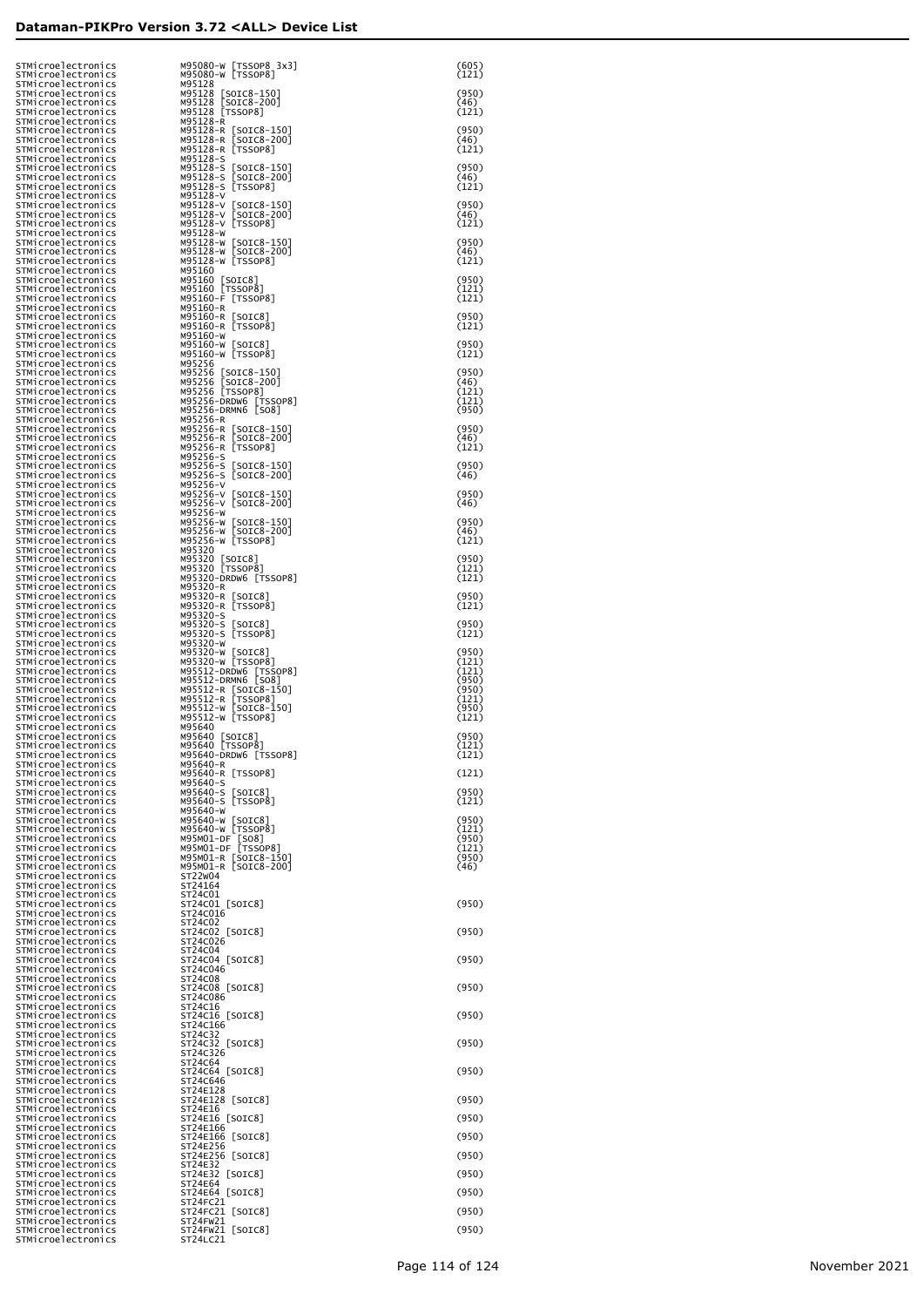|                    | STMicroelectronics                       | ST24LC21 [SOIC8]                                                                                                                               | (950)          |
|--------------------|------------------------------------------|------------------------------------------------------------------------------------------------------------------------------------------------|----------------|
|                    | STMicroelectronics<br>STMicroelectronics | ST24LC21B<br>ST24LC21B [SOIC8]                                                                                                                 | (950)          |
|                    | STMicroelectronics                       | ST24LW21                                                                                                                                       |                |
|                    | STMicroelectronics<br>STMicroelectronics | ST24LW21 [SOIC8]<br>ST24W01                                                                                                                    | (950)          |
|                    | STMicroelectronics                       | ST24W01 [SOIC8]                                                                                                                                | (950)          |
|                    | STMicroelectronics<br>STMicroelectronics | ST24W016<br>ST24 <sub>W</sub> 02                                                                                                               |                |
|                    | STMicroelectronics                       | ST24W02 [SOIC8]                                                                                                                                | (950)          |
|                    | STMicroelectronics<br>STMicroelectronics | ST24w026<br>ST24 <sub>W</sub> 04                                                                                                               |                |
|                    | STMicroelectronics                       | ST24W04 [SOIC8]                                                                                                                                | (950)          |
|                    | STMicroelectronics<br>STMicroelectronics | ST24W046<br>ST24 <sub>W</sub> 08                                                                                                               |                |
|                    | STMicroelectronics                       | ST24W08 [SOIC8]                                                                                                                                | (950)          |
|                    | STMicroelectronics<br>STMicroelectronics | ST24W086<br>ST24W16                                                                                                                            |                |
|                    | STMicroelectronics                       | ST24W16 [SOIC8]                                                                                                                                | (950)          |
|                    | STMicroelectronics<br>STMicroelectronics | ST24W166<br>ST24W32                                                                                                                            |                |
|                    | STMicroelectronics                       | ST24W32 [SOIC8]<br>ST24W326                                                                                                                    | (950)          |
|                    | STMicroelectronics<br>STMicroelectronics | ST24 <sub>W</sub> 64                                                                                                                           |                |
|                    | STMicroelectronics<br>STMicroelectronics | ST24W646<br>ST25164                                                                                                                            |                |
|                    | STMicroelectronics                       | ST25C01                                                                                                                                        |                |
|                    | STMicroelectronics<br>STMicroelectronics | ST25C01 [SOIC8]<br>ST25C016                                                                                                                    | (950)          |
|                    | STMicroelectronics                       | ST25C02                                                                                                                                        |                |
|                    | STMicroelectronics<br>STMicroelectronics | ST25C02 [SOIC8]<br>ST25C026                                                                                                                    | (950)          |
|                    | STMicroelectronics                       | ST25C04                                                                                                                                        |                |
|                    | STMicroelectronics<br>STMicroelectronics | ST25C04 [SOIC8]<br>ST25C046                                                                                                                    | (950)          |
|                    | STMicroelectronics                       | ST25C08                                                                                                                                        |                |
|                    | STMicroelectronics<br>STMicroelectronics | ST25C08 [SOIC8]<br>ST25C086                                                                                                                    | (950)          |
|                    | STMicroelectronics<br>STMicroelectronics | ST25C16<br>ST25C16 [SOIC8]                                                                                                                     | (950)          |
|                    | STMicroelectronics                       | ST25C166                                                                                                                                       |                |
|                    | STMicroelectronics<br>STMicroelectronics | ST25C32<br>ST25C32<br>[SOIC8]                                                                                                                  | (950)          |
|                    | STMicroelectronics                       | ST25C326                                                                                                                                       |                |
|                    | STMicroelectronics<br>STMicroelectronics | ST25C64<br>ST25C646                                                                                                                            |                |
|                    | STMicroelectronics                       | ST25E16                                                                                                                                        |                |
|                    | STMicroelectronics<br>STMicroelectronics | ST25E16 [SOIC8]<br>ST25E32                                                                                                                     | (950)          |
|                    | STMicroelectronics                       | ST25E32 [SOIC8]                                                                                                                                | (950)          |
|                    | STMicroelectronics<br>STMicroelectronics | ST25W01<br>ST25W01 [SOIC8]                                                                                                                     | (950)          |
|                    | STMicroelectronics<br>STMicroelectronics | ST25W016<br>ST25W02                                                                                                                            |                |
|                    | STMicroelectronics                       | ST25W02 [SOIC8]                                                                                                                                | (950)          |
|                    | STMicroelectronics<br>STMicroelectronics | ST25W026<br>ST25W04                                                                                                                            |                |
|                    | STMicroelectronics                       | ST25W04 [SOIC8]                                                                                                                                | (950)          |
|                    | STMicroelectronics<br>STMicroelectronics | ST25W046<br>ST25W08                                                                                                                            |                |
|                    | STMicroelectronics                       | ST25W08 [SOIC8]                                                                                                                                | (950)          |
|                    | STMicroelectronics<br>STMicroelectronics | ST25W086<br>ST25W16                                                                                                                            |                |
|                    | STMicroelectronics<br>STMicroelectronics | ST25W16 [SOIC8]<br>ST25W166                                                                                                                    | (950)          |
|                    | STMicroelectronics                       | ST25W32                                                                                                                                        |                |
|                    | STMicroelectronics<br>STMicroelectronics | ST25W32 [SOIC8]<br>ST25W326                                                                                                                    | (950)          |
|                    | STMicroelectronics                       | ST25W64                                                                                                                                        |                |
|                    | STMicroelectronics<br>STMicroelectronics | ST25W646                                                                                                                                       |                |
|                    | STMicroelectronics<br>STMicroelectronics |                                                                                                                                                | (950)          |
|                    | STMicroelectronics                       | ST93C06/C (x16)<br>ST93C06/C (x16) [SOIC8]<br>ST93C06/C (x8) [SOIC8]<br>ST93C06/C (x8) [SOIC8]<br>ST93C46A/C (x16)<br>ST93C46A/C (x16) [SOIC8] | (950)          |
|                    | STMicroelectronics<br>STMicroelectronics | ST93C46A/C (x16) [SOIC8]                                                                                                                       | (950)          |
|                    | STMicroelectronics                       | ST93C46A/C (x8)<br>ST93C46A/C (x8)                                                                                                             |                |
|                    | STMicroelectronics<br>STMicroelectronics | ST93C46A/C (x8) [SOIC8]<br>ST93C46-T (x16) [SOIC8]<br>ST93C46-T (x8) [SOIC8]                                                                   | (950)<br>(950) |
|                    | STMicroelectronics                       |                                                                                                                                                | (950)          |
| STMicroelectronics | STMicroelectronics                       | ST93C47C (x16)                                                                                                                                 |                |
|                    |                                          |                                                                                                                                                | (950)          |
|                    | STMicroelectronics                       | ST93C47C (x16) [SOIC8]<br>ST93C47C (x8)                                                                                                        |                |
|                    | STMicroelectronics<br>STMicroelectronics | ST93C47C (x8)<br>[SOIC8]                                                                                                                       | (950)<br>(950) |
|                    | STMicroelectronics                       | ST93C47-T (x16) [SOIC8]<br>ST93C47-T (x8) [SOIC8]                                                                                              | (950)          |
|                    | STMicroelectronics<br>STMicroelectronics | ST93C56/C<br>(x16)<br>ST93C56/C (x16) [SOIC8]                                                                                                  | (950)          |
|                    | STMicroelectronics<br>STMicroelectronics |                                                                                                                                                | (950)          |
|                    | STMicroelectronics                       | ST93C56/C (x8)<br>ST93C56/C (x8) [SOIC8]<br>ST93C57C (x16)<br>ST93C57C (x16) [SOIC8]                                                           |                |
|                    | STMicroelectronics<br>STMicroelectronics | ST93C57C (x16) [SOIC8]                                                                                                                         | (950)          |
|                    | STMicroelectronics                       | ST93C57C (x8)<br>ST93C57C (x8)<br>[SOIC8]                                                                                                      | (950)          |
|                    | STMicroelectronics<br>STMicroelectronics | ST93C66 (x16)<br>ST93C66 (x16) [SOIC8]                                                                                                         | (950)          |
|                    | STMicroelectronics                       | ST93C66 (x8)                                                                                                                                   |                |
|                    | STMicroelectronics<br>STMicroelectronics | ST93C66 (x8) [SOIC8]<br>ST93C67<br>(x16)                                                                                                       | (950)          |
|                    | STMicroelectronics                       | ST93C67<br>$(x16)$ [SOIC8]                                                                                                                     | (950)          |
|                    | STMicroelectronics<br>STMicroelectronics | ST93C67<br>(x8)<br>ST93C67 (x8) [SOIC8]                                                                                                        | (950)          |
|                    | STMicroelectronics<br>STMicroelectronics | ST93CS46<br>ST93CS46 [SOIC8]                                                                                                                   | (950)          |
|                    | STMicroelectronics                       | ST93CS47                                                                                                                                       |                |
|                    | STMicroelectronics<br>STMicroelectronics | ST93CS47 [SOIC8]<br>ST93CS56                                                                                                                   | (950)          |
|                    | STMicroelectronics                       | ST93CS56 [SOIC8]                                                                                                                               | (950)          |
|                    | STMicroelectronics<br>STMicroelectronics | ST93CS57<br>ST93CS57<br>$[SOIC8]$                                                                                                              | (950)          |
|                    | STMicroelectronics                       | ST93CS66                                                                                                                                       |                |
|                    | STMicroelectronics<br>STMicroelectronics | ST93CS66 [SOIC8]<br>ST93CS67                                                                                                                   | (950)          |
|                    | STMicroelectronics<br>STMicroelectronics | ST93CS67 [SOIC8]<br>ST95010                                                                                                                    | (950)          |
|                    | STMicroelectronics                       | ST95010 [SOIC8]                                                                                                                                | (950)          |
|                    | STMicroelectronics<br>STMicroelectronics | ST95020<br>ST95020 [SOIC8]                                                                                                                     | (950)          |
|                    | STMicroelectronics                       | ST95021                                                                                                                                        |                |
|                    | STMicroelectronics<br>STMicroelectronics | ST95021<br>[SOIC8]<br>[SOIC8]<br>ST95022                                                                                                       | (950)<br>(950) |
|                    | STMicroelectronics                       | ST95040                                                                                                                                        |                |
|                    | STMicroelectronics<br>STMicroelectronics | ST95040 [SOIC8]<br>ST95041                                                                                                                     | (950)          |
|                    | STMicroelectronics<br>STMicroelectronics | ST95041 [SOIC8]<br>ST95080                                                                                                                     | (950)<br>(950) |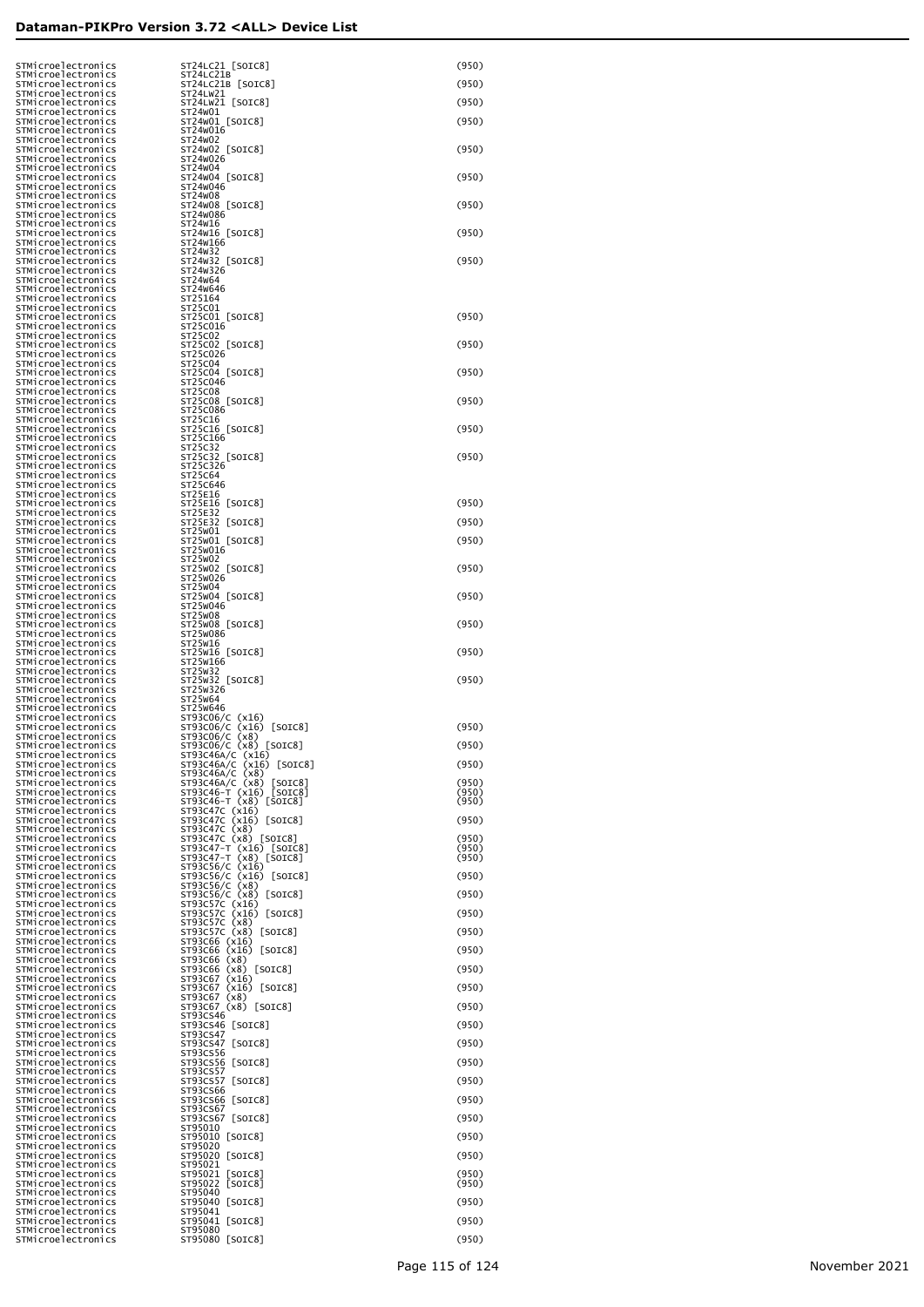| STMicroelectronics                                       | ST95128                                                                    |                        |
|----------------------------------------------------------|----------------------------------------------------------------------------|------------------------|
| STMicroelectronics<br>STMicroelectronics                 | ST95160<br>ST95320                                                         |                        |
| STMicroelectronics<br>STMicroelectronics                 | ST95640<br>ST95P02                                                         |                        |
| STMicroelectronics<br>STMicroelectronics                 | ST95P02 [SOIC8]<br>ST95P04                                                 | (950)                  |
| STMicroelectronics<br>STMicroelectronics                 | ST95P04 [SOIC8]<br>ST95P08                                                 | (950)                  |
| STMicroelectronics<br>STMicroelectronics                 | ST95P08 [SOIC8]<br>STTS424E02 [TSSOP8]                                     | (950)<br>(121)         |
| STMicroelectronics<br>STMicroelectronics                 | TS5911<br>TS93C46 (x16)                                                    |                        |
| STMicroelectronics<br>Summit                             | TS93C46 (x8)<br>S24022                                                     |                        |
| Summit<br>Summit                                         | S24022 [SOIC8]<br>S24023                                                   | (950)                  |
| Summit<br>Summit                                         | S24023 [SOIC8]<br>S24042                                                   | (950)                  |
| Summit<br>Summit                                         | S24042 [SOIC8]<br>S24043                                                   | (950)                  |
| Summit<br>Summit                                         | S24043 [SOIC8]<br>S24162                                                   | (950)                  |
| Summit<br>Summit                                         | S24162 [SOIC8]<br>S24163                                                   | (950)                  |
| Summit<br>Summit                                         | S24163 [SOIC8]<br>S24VP02                                                  | (950)                  |
| Summit<br>Summit<br>Summit                               | S24VP02 [SOIC8]<br>S24VP04<br>S24VP04 [SOIC8]                              | (950)<br>(950)         |
| Summit<br>Summit                                         | S24VP16<br>S24VP16 [SOIC8]                                                 | (950)                  |
| Summit<br>Summit                                         | S4242<br>S4242 [SOIC8]                                                     | (950)                  |
| Summit<br>Summit                                         | S4261<br>S4261 [SOIC8]                                                     | (950)                  |
| Summit<br>Summit                                         | S42WD42<br>S42WD42 [SOIC8]                                                 | (950)                  |
| Summit<br>Summit                                         | S42WD61<br>S42WD61 [SOIC8]                                                 | (950)                  |
| Summit<br>Summit                                         | S93462 [SOIC8]<br>\$93463<br>[SOIC8]                                       | (950)<br>(950)         |
| Summit<br>Summit                                         | S93662<br>[SOIC8]<br>s93663<br>[SOIC8]                                     | (950)<br>(950)         |
| Summit<br>Summit                                         | S93VP462<br>S93VP462<br>[SOIC8]                                            | (950)                  |
| Summit<br>Summit                                         | S93VP463<br>S93VP463<br>$\lfloor$ SOIC $8$ ]                               | (950)                  |
| Summit<br>Summit                                         | S93VP662<br>S93VP662<br>[SOIC8]                                            | (950)                  |
| Summit<br>Summit                                         | S93VP663<br>S93VP663<br>[SOIC8]                                            | (950)                  |
| Summit<br>Summit                                         | S93WD462<br>S93WD462<br>[SOIC8]                                            | (950)                  |
| Summit<br>Summit                                         | S93WD463<br>S93WD463<br>[SOIC8]                                            | (950)                  |
| Summit<br>Summit                                         | S93WD662<br>S93WD662<br>[SOIC8]                                            | (950)                  |
| Summit<br>Summit                                         | S93WD663<br>S93WD663 [SOIC8]                                               | (950)                  |
| Summit<br>Summit                                         | SMS1242 [SOIC8]<br>SMS1243<br>[SOIC8]<br><b>SMS2902</b>                    | (950)<br>(950)         |
| Summit<br>Summit<br>Summit                               | SMS2902 [SOIC8]<br>SMS2904                                                 | (950)                  |
| Summit<br>Summit                                         | SMS2904 [SOIC8]<br>SMS2916                                                 | (950)                  |
| Summit<br>Sunmoon                                        | SMS2916 [SOIC8]<br>SM24C02                                                 | (950)                  |
| Sunmoon<br>Sunmoon                                       | SM24C02 [SOP8]<br>SM24C08                                                  | (950)                  |
| Sunmoon<br>Sunmoon                                       | SM24C08 [SOP8]<br>SM24M64                                                  | (950)                  |
| Sunmoon<br>Symbious Semicond.                            | SM24M64 [SOP8]<br><b>NCR59306</b>                                          | (950)                  |
| Symbious Semicond.<br>Symbious Semicond.                 | <b>NCR59306A</b><br><b>NCR59308</b>                                        |                        |
| Terra Semicond.<br>Terra Semicond.                       | TS25L010A [SO8-150]<br>TS25L010A [SO8-200]                                 | (950)<br>(46)          |
| Terra Semicond.<br>Terra Semicond.                       | <b>TS25L020A</b><br>TS25L020A [SO8-150]                                    | (950)                  |
| Terra Semicond.<br>Terra Semicond.                       | TS25L020A [SO8-200]<br>TS25L10P [SO8-150]                                  | (46)<br>(950)          |
| Terra Semicond.<br>Terra Semicond.                       | TS25L10P [SO8-200]<br><b>TS25L16AP</b>                                     | (46)                   |
| Terra Semicond.<br>Terra Semicond.                       | TS25L16AP [SO8-150]<br>TS25L16AP [SO8-200]                                 | (950)<br>(46)<br>(950) |
| Terra Semicond.<br>Terra Semicond.<br>Terra Semicond.    | TS25L16P [SO8-150]<br>TS25L16P<br>$[508 - 200]$<br>TS25L20P<br>$[508-150]$ | (46)<br>(950)          |
| Terra Semicond.<br>Terra Semicond.                       | TS25L20P<br>$[508 - 200]$<br><b>TS25L40P</b><br>$[508-150]$                | (46)<br>(950)          |
| Terra Semicond.<br>Terra Semicond.                       | <b>TS25L40P</b><br>$[508 - 200]$<br>TS25L80P [SO8-150]                     | (46)<br>(950)          |
| Terra Semicond.<br>TI (TMS)                              | TS25L80P [SO8-200]<br>LM3549 [LLP24]                                       | (46)<br>(731)          |
| Tianchuang Tech.<br>Tianchuang Tech.                     | 24C02<br>24C02 [SOP8]                                                      | (950)                  |
| Tianchuang Tech.<br>Tianchuang Tech.                     | 24C02 [TSSOP8]<br>24C02B                                                   | (121)                  |
| Tianchuang Tech.<br>Tianchuang Tech.                     | 24C02B [SOP8]<br>24C02B [TSSOP8]                                           | (950)<br>(121)         |
| Tianchuang Tech.<br>Tianchuang Tech.                     | 24C04<br>24C04 [SOP8]                                                      | (950)                  |
| Tianchuang Tech.<br>Tianchuang Tech.                     | 24C04 [TSSOP8]<br>24C04A                                                   | (121)                  |
| Tianchuang Tech.<br>Tianchuang Tech.                     | 24C04A [SOP8]<br>24C04A [TSSOP8]                                           | (950)<br>(121)         |
| Tianchuang Tech.<br>Tianchuang Tech.                     | 24C08<br>24C08 [SOP8]                                                      | (950)                  |
| Tianchuang Tech.<br>Tianchuang Tech.                     | 24C08 [TSSOP8]<br>24C08A                                                   | (121)<br>(950)         |
| Tianchuang Tech.<br>Tianchuang Tech.                     | 24C08A [SOP8]<br>24C08A [TSSOP8]                                           | (121)                  |
| Tianchuang Tech.<br>Tianchuang Tech.                     | 24C16<br>24C16 [SOP8]<br>24C16 [TSSOP8]                                    | (950)<br>(121)         |
| Tianchuang Tech.<br>Tianchuang Tech.<br>Tianchuang Tech. | 24C16A<br>24C16A [SOP8]                                                    | (950)                  |
| Tianchuang Tech.<br>TMC                                  | 24C16A [TSSOP8]<br>24A01                                                   | (121)                  |
| TMC<br>TMC                                               | 24A01 [SOP8]<br>24A01 [TSSOP8]                                             | (950)<br>(121)         |
| TMC<br>TMC                                               | 24A02<br>24A02 [SOP8]                                                      | (950)                  |
| TMC<br>TMC                                               | 24A02 [TSSOP8]<br>24A04                                                    | (121)                  |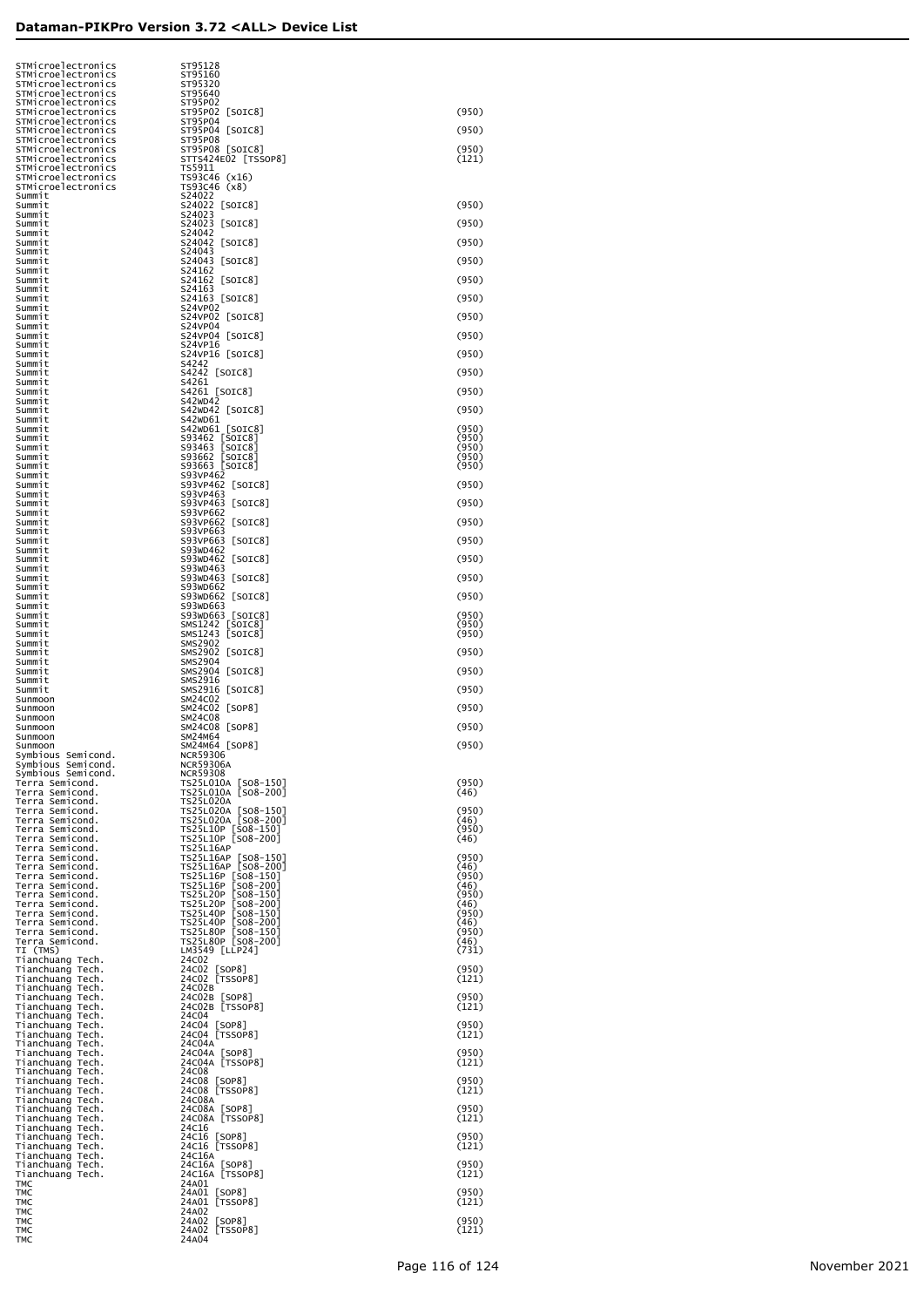| тмс<br>TMC                                 | 24A04<br>24A08                                                                                                                                                                            |
|--------------------------------------------|-------------------------------------------------------------------------------------------------------------------------------------------------------------------------------------------|
| <b>TMC</b>                                 | 24A08<br>[SO                                                                                                                                                                              |
| <b>TMC</b>                                 | 24A08<br>TS<br>24A16                                                                                                                                                                      |
| <b>TMC</b><br><b>TMC</b>                   | 24A16                                                                                                                                                                                     |
| <b>TMC</b>                                 | 24A16                                                                                                                                                                                     |
| <b>TMC</b><br><b>TMC</b>                   | 93LC46<br>93LC46                                                                                                                                                                          |
| <b>TMC</b>                                 | 93LC46                                                                                                                                                                                    |
| <b>TMC</b><br><b>TMC</b>                   | 93LC46<br>93LC46                                                                                                                                                                          |
| <b>TMC</b>                                 | 93LC46                                                                                                                                                                                    |
| <b>TMC</b>                                 | 93LC56                                                                                                                                                                                    |
| <b>TMC</b><br><b>TMC</b>                   | 93LC56                                                                                                                                                                                    |
| <b>TMC</b>                                 |                                                                                                                                                                                           |
| <b>TMC</b><br><b>TMC</b>                   | 93LC56<br>93LC56<br>93LC56<br>93LC56<br>93LC56                                                                                                                                            |
| <b>TMC</b>                                 | <b>93LC57<br/>93LC57<br/>93LC57 93LC66<br/>93LC66 93LC66 93LC66 93LC66 93LC66 93LC66 93LC66 93LC66 93LC66 93LC66 93LC66 93LC86</b><br>93LC86 93LC86 93LC86 93LC86<br>93LC86 93LC86 93LC86 |
| <b>TMC</b><br><b>TMC</b>                   |                                                                                                                                                                                           |
| <b>TMC</b>                                 |                                                                                                                                                                                           |
| <b>TMC</b>                                 |                                                                                                                                                                                           |
| <b>TMC</b><br><b>TMC</b>                   |                                                                                                                                                                                           |
| <b>TMC</b>                                 |                                                                                                                                                                                           |
| <b>TMC</b><br><b>TMC</b>                   |                                                                                                                                                                                           |
| <b>TMC</b>                                 |                                                                                                                                                                                           |
| <b>TMC</b><br><b>TMC</b>                   |                                                                                                                                                                                           |
| <b>TMC</b>                                 |                                                                                                                                                                                           |
| <b>TMC</b><br><b>TMC</b>                   |                                                                                                                                                                                           |
| <b>TMC</b>                                 |                                                                                                                                                                                           |
| <b>TMC</b><br>Toshiba                      | (x)<br>TC89101P                                                                                                                                                                           |
| Toshiba                                    | TC89102P                                                                                                                                                                                  |
| Toshiba                                    | TC89112                                                                                                                                                                                   |
| Toshiba<br>Toshiba                         | TC89113<br>TC89121M                                                                                                                                                                       |
| Toshiba                                    | TC89121P                                                                                                                                                                                  |
| Toshiba<br>Toshiba                         | <b>TC89122M</b><br>TC89122P                                                                                                                                                               |
| Toshiba                                    | TC97101                                                                                                                                                                                   |
| Toshiba<br>Toshiba                         | TC9WMB1A<br>TC9WMB2A                                                                                                                                                                      |
| Toshiba                                    | TC9WMB4                                                                                                                                                                                   |
| Toshiba                                    | <br> -<br> <br>TC9WMC1                                                                                                                                                                    |
| Toshiba<br>Semiconductor<br>ТT             | TC9wMC2<br>TTE24C08A                                                                                                                                                                      |
| ТT<br>Semiconductor                        | TTE24C08A                                                                                                                                                                                 |
| ΤT<br>Semiconductor<br>TT<br>Semiconductor | <b>TTE24C32</b><br>TTE24C32                                                                                                                                                               |
| T<br>Semiconductor<br>Τ                    | <b>TTE24C64</b>                                                                                                                                                                           |
| T<br>Semiconductor<br>Τ<br>Turbo<br>IC     | <b>TTE24C64</b><br>TU24C01B                                                                                                                                                               |
| Turbo<br>IC                                | TU24C01B                                                                                                                                                                                  |
| Turbo<br>IC<br>Turbo<br>IC                 | <b>TU24C02B</b><br><b>TU24C02B</b>                                                                                                                                                        |
| Turbo<br>IC                                | <b>TU24C04B</b>                                                                                                                                                                           |
| Turbo<br>IC<br>Turbo                       | <b>TU24C04B</b><br><b>TU24C08B</b>                                                                                                                                                        |
| IC<br>Turbo<br>IC                          | <b>TU24C08B</b>                                                                                                                                                                           |
| Turbo<br>IC                                | TU24C128                                                                                                                                                                                  |
| Turbo<br>IC<br>Turbo<br>IC                 | TU24C128<br><b>TU24C16B</b>                                                                                                                                                               |
| Turbo<br>IC                                | <b>TU24C16B</b>                                                                                                                                                                           |
| Turbo<br>IC<br>Turbo<br>IC                 | TU24C256<br>TU24C256                                                                                                                                                                      |
| Turbo<br>IC                                | TU24C32<br>TU24C32                                                                                                                                                                        |
| Turbo<br>IC<br>Turbo<br>IC                 | [<br><b>TU24C64B</b>                                                                                                                                                                      |
| Turbo<br>IC                                | TU24C64B                                                                                                                                                                                  |
| Turbo<br>IC<br>Turbo<br>IC                 | TU25C128<br><b>TU25C128</b>                                                                                                                                                               |
| Turbo<br>IC                                | TU25C256                                                                                                                                                                                  |
| Turbo<br>IC<br>Turbo                       | <b>TU25C256</b><br>TU93C46                                                                                                                                                                |
| IC<br>Turbo<br>IC                          | TU93C46                                                                                                                                                                                   |
| Turbo<br>IC                                | TU93C46                                                                                                                                                                                   |
| Turbo<br>IC<br>Turbo<br>IC                 | TU93C46<br>TU93C56                                                                                                                                                                        |
| Turbo<br>IC                                | <b>TU93C56</b>                                                                                                                                                                            |
| Turbo<br>IC<br>Turbo<br>IC                 | TU93C56<br>TU93C56                                                                                                                                                                        |
| Turbo<br>IC                                | くくくくくくくくくくく<br>TU93C66                                                                                                                                                                    |
| Turbo<br>IC<br>Turbo<br>IC                 | TU93C66<br>TU93C66                                                                                                                                                                        |
| Turbo<br>IC                                | TU93C66                                                                                                                                                                                   |
| TXSemi<br>TXSemi                           | TX24C02<br>TX24C02                                                                                                                                                                        |
| TXSemi                                     | [<br>[<br>TX24C02                                                                                                                                                                         |
| TXSemi                                     | TX24C04<br><b>TX24C04</b>                                                                                                                                                                 |
| TXSemi<br>TXSemi                           | [<br>[<br><b>TX24C04</b>                                                                                                                                                                  |
| TXSemi                                     | <b>TX24C08</b>                                                                                                                                                                            |
| TXSemi<br>TXSemi                           | TX24C08<br>[<br>[<br><b>TX24C08</b>                                                                                                                                                       |
| TXSemi                                     | TX24C128                                                                                                                                                                                  |
| TXSemi<br>TXSemi                           | TX24C128<br>TX24C128                                                                                                                                                                      |
| TXSemi                                     | TX24C16                                                                                                                                                                                   |
| TXSemi<br>TXSemi                           | TX24C16<br> <br> -<br>TX24C16                                                                                                                                                             |
| TXSemi                                     | TX24C256                                                                                                                                                                                  |
| TXSemi<br>TXSemi                           | TX24C256<br>TX24C256                                                                                                                                                                      |
| TXSemi                                     | TX24C512                                                                                                                                                                                  |
| TXSemi                                     | TX24C512                                                                                                                                                                                  |
| TXSemi<br>Ubicom                           | TX24C512<br>SX18AC<br>o٦                                                                                                                                                                  |
| Ubicom                                     | o٦<br>SX18AC                                                                                                                                                                              |
| Ubicom<br>Ubicom                           | SX18AC<br>re<br>SX18AC<br>re                                                                                                                                                              |
| Ubicom                                     | o1<br>SX20AC                                                                                                                                                                              |
| Ubicom<br>Ubicom                           | SX20AC<br>re<br>οÏ<br>SX28AC                                                                                                                                                              |
| Ubicom                                     | o٦<br>SX28AC                                                                                                                                                                              |
| Ubicom<br>Ubicom                           | o1<br>SX28AC<br>SX28AC<br>re                                                                                                                                                              |
|                                            |                                                                                                                                                                                           |

| <b>TMC</b><br>TMC                                        | 24A04 [SOP8]<br>24A04 [TSSOP8]                                                                                                                                                                                                                                 | (950)<br>(121)          |
|----------------------------------------------------------|----------------------------------------------------------------------------------------------------------------------------------------------------------------------------------------------------------------------------------------------------------------|-------------------------|
| TMC<br><b>TMC</b><br><b>TMC</b>                          | 24A08<br>24A08<br>[SOP8]<br>24A08 [TSSOP8]                                                                                                                                                                                                                     | (950)<br>(121)          |
| <b>TMC</b><br><b>TMC</b>                                 | 24A16                                                                                                                                                                                                                                                          | (950)                   |
| <b>TMC</b><br><b>TMC</b><br><b>TMC</b>                   | 24A16 [SOP8]<br>24A16 [TSSOP8]<br>93LC46 (x16)<br>93LC46 (x16) [SOIC8]<br>93LC46 (x16) [TSSOP8]<br>93LC46 (x8) [SOIC8]<br>93LC46 (x8)                                                                                                                          | (121)<br>(950)          |
| <b>TMC</b><br>TMC                                        |                                                                                                                                                                                                                                                                | (121)                   |
| TMC<br>TMC<br>TMC                                        |                                                                                                                                                                                                                                                                | (950)<br>(121)          |
| TMC<br>TMC                                               |                                                                                                                                                                                                                                                                | (950)<br>(121)          |
| TMC<br>TMC<br>TMC                                        | 93LC46 (x8)<br>93LC46 (x8)<br>93LC46 (x8)<br>93LC56 (x16)<br>93LC56 (x16)<br>93LC56 (x16)<br>93LC56 (x8)<br>93LC56 (x8)<br>93LC56 (x8)<br>93LC56 (x8)<br>93LC56 (x8)<br>93LC56 (x8)<br>93LC56 (x8)<br>93LC56 (x8)<br>93LC56 (x8)<br>93LC56 (x8)<br>93LC56 (x8) | (950)<br>(121)          |
| TMC<br>TMC                                               | 93LC57 (x16)<br>93LC57 (x16) [SOTC8]<br>93LC57 (x16) [TSSOP8]<br>93LC57 (x8) [TSSOP8]<br>93LC57 (x8) [SOTC8]<br>93LC57 (x8) [TSSOP8]<br>93LC66 (x16) [SOTC8]<br>93LC66 (x16) [SOTC8]                                                                           | (950)                   |
| TMC<br>TMC<br>TMC                                        |                                                                                                                                                                                                                                                                | (121)<br>(950)          |
| TMC<br>TMC                                               |                                                                                                                                                                                                                                                                | (121)                   |
| TMC<br>TMC<br>TMC                                        | 93LC66 (x16) [SOIC8]<br>93LC66 (x16) [TSSOP8]<br>93LC66 (x8)                                                                                                                                                                                                   | (950)<br>(121)          |
| TMC<br>TMC                                               | 93LC66 (x8) [SOIC8]<br>93LC66 (x8) [TSSOP8]<br>93LC86 (x16)                                                                                                                                                                                                    | (950)<br>(121)          |
| TMC<br>TMC<br>TMC                                        | 93LC86 (x16) [SOIC8]<br>93LC86 (x16) [TSSOP8]                                                                                                                                                                                                                  | (950)<br>(121)          |
| TMC<br>TMC                                               | 93LC86 (x8)<br>93LC86 (x8) [SOIC8]                                                                                                                                                                                                                             | (950)                   |
| TMC<br>Toshiba<br>Toshiba                                | 93LC86 (x8) [TSSOP8]<br>TC89101P<br>TC89102P                                                                                                                                                                                                                   | (121)                   |
| Toshiba<br>Toshiba                                       | TC89112<br>TC89113                                                                                                                                                                                                                                             |                         |
| Toshiba<br>Toshiba<br>Toshiba                            | TC89121M [SOIC8]<br>TC89121P<br>TC89122M [SOIC8]                                                                                                                                                                                                               | (950)<br>(950)          |
| Toshiba<br>Toshiba                                       | TC89122P<br>TC97101                                                                                                                                                                                                                                            |                         |
| Toshiba<br>Toshiba<br>Toshiba                            | TC9WMB1A [SM8]<br>TC9WMB2A [SM8]<br>TC9wMB4 [SM8]                                                                                                                                                                                                              | (714)<br>(714)<br>(714) |
| Toshiba<br>Toshiba                                       | TC9WMC1 [SM8]<br>TC9WMC2 [SM8]                                                                                                                                                                                                                                 | (714)<br>(714)          |
| TT Semiconductor<br>TT Semiconductor<br>TT Semiconductor | TTE24C08A<br>TTE24C08A [SOIC8-150]<br><b>TTE24C32</b>                                                                                                                                                                                                          | (950)                   |
| TT Semiconductor<br>TT Semiconductor                     | TTE24C32 [SOIC8-150]<br><b>TTE24C64</b>                                                                                                                                                                                                                        | (950)                   |
| TT Semiconductor<br>Turbo IC<br>Turbo IC                 | TTE24C64 [SOIC8-150]<br>TU24C01B<br>TU24C01B [SOIC8]                                                                                                                                                                                                           | (950)<br>(950)          |
| Turbo IC<br>Turbo IC                                     | TU24C02B<br>TU24C02B [SOIC8]                                                                                                                                                                                                                                   | (950)                   |
| Turbo IC<br>Turbo IC<br>Turbo IC                         | TU24C04B<br>TU24C04B [SOIC8]<br><b>TU24C08B</b>                                                                                                                                                                                                                | (950)                   |
| Turbo IC<br>Turbo IC                                     | TU24C08B [SOIC8]<br>TU24C128                                                                                                                                                                                                                                   | (950)                   |
| Turbo IC<br>Turbo IC<br>Turbo IC                         | TU24C128 [SOIC8]<br>TU24C16B<br>TU24C16B [SOIC8]                                                                                                                                                                                                               | (950)<br>(950)          |
| Turbo IC<br>Turbo IC                                     | TU24C256<br>TU24C256 [SOIC8]                                                                                                                                                                                                                                   | (950)                   |
| Turbo IC<br>Turbo IC<br>Turbo IC                         | TU24C32<br>TU24C32 [SOIC8]<br>TU24C64B                                                                                                                                                                                                                         | (950)                   |
| Turbo IC<br>Turbo IC                                     | TU24C64B [SOIC8]<br>TU25C128                                                                                                                                                                                                                                   | (950)                   |
| Turbo IC<br>Turbo IC<br>Turbo IC                         | TU25C128 [SOIC8]<br>TU25C256<br>TU25C256 [SOIC8]                                                                                                                                                                                                               | (950)<br>(950)          |
| Turbo IC<br>Turbo IC                                     | TU93C46 (x16)<br>TU93C46 (x16) [SOIC8]                                                                                                                                                                                                                         | (950)                   |
| Turbo IC<br>Turbo IC<br>Turbo IC                         | TU93C46 (x8)<br>TU93C46 (x8) [SOIC8]<br>TU93C56 (x16)                                                                                                                                                                                                          | (950)                   |
| Turbo IC<br>Turbo IC                                     | TU93C56 (x16) [SOIC8]<br>TU93C56 (x8)                                                                                                                                                                                                                          | (950)                   |
| Turbo IC<br>Turbo IC<br>Turbo IC                         | TU93C56 (x8) [SOIC8]<br>TU93C66 (x16)<br>TU93C66 (x16) [SOIC8]                                                                                                                                                                                                 | (950)<br>(950)          |
| Turbo IC<br>Turbo IC                                     | TU93C66 (x8)<br>TU93C66 (x8) [SOIC8]                                                                                                                                                                                                                           | (950)                   |
| TXSemi<br>TXSemi<br>TXSemi                               | TX24C02<br>TX24C02 [SOP8]<br>TX24C02 [TSSOP8]                                                                                                                                                                                                                  | (950)                   |
| TXSemi<br>TXSemi                                         | TX24C04<br>TX24C04 [SOP8]                                                                                                                                                                                                                                      | (121)<br>(950)          |
| TXSemi<br>TXSemi                                         | TX24C04 [TSSOP8]<br>TX24C08                                                                                                                                                                                                                                    | (121)<br>(950)          |
| TXSemi<br>TXSemi<br>TXSemi                               | TX24C08 [SOP8]<br>TX24C08 [TSSOP8]<br>TX24C128                                                                                                                                                                                                                 | (121)                   |
| TXSemi<br>TXSemi<br>TXSemi                               | TX24C128 [SOP8]<br>TX24C128 [TSSOP8]<br>TX24C16                                                                                                                                                                                                                | (950)<br>(121)          |
| TXSemi<br>TXSemi                                         | TX24C16 [SOP8]<br>TX24C16 [TSSOP8]                                                                                                                                                                                                                             | (950)<br>(121)          |
| TXSemi<br>TXSemi<br>TXSemi                               | TX24C256<br>TX24C256 [SOP8]<br>TX24C256 [TSSOP8]                                                                                                                                                                                                               | (950)<br>(121)          |
| TXSemi<br>TXSemi                                         | TX24C512<br>TX24C512 [SOP8]<br>TX24C512 [TSSOP8]                                                                                                                                                                                                               | (950)                   |
| TXSemi<br>Ubicom                                         | SX18AC old rev<br>SX18AC old rev [SOIC18]                                                                                                                                                                                                                      | (121)<br>(1061)         |
| Ubicom<br>Ubicom<br>Ubicom                               | SX18AC rev A<br>SX18AC rev A [SOIC18]                                                                                                                                                                                                                          | (1061)                  |
| Ubicom<br>Ubicom                                         | SX20AC old r. [SSOP20]<br>SX20AC rev A [SSOP20]<br>SX28AC old r. [SSOP28]                                                                                                                                                                                      | (91)<br>(91)<br>(1103)  |
| Ubicom<br>Ubicom<br>Ubicom                               | SX28AC old rev<br>SX28AC old rev [SOIC28]                                                                                                                                                                                                                      | (4045)                  |
| Ubicom<br>Ubicom                                         | SX28AC rev A<br>SX28AC rev A [SOIC28]                                                                                                                                                                                                                          | (4045)                  |
| Ubicom<br>Ubicom                                         | SX28AC rev A [SSOP28]<br>SX52BD rev A [PQFP52]                                                                                                                                                                                                                 | (1103)<br>(538)         |

Uni Semiconductor U24C02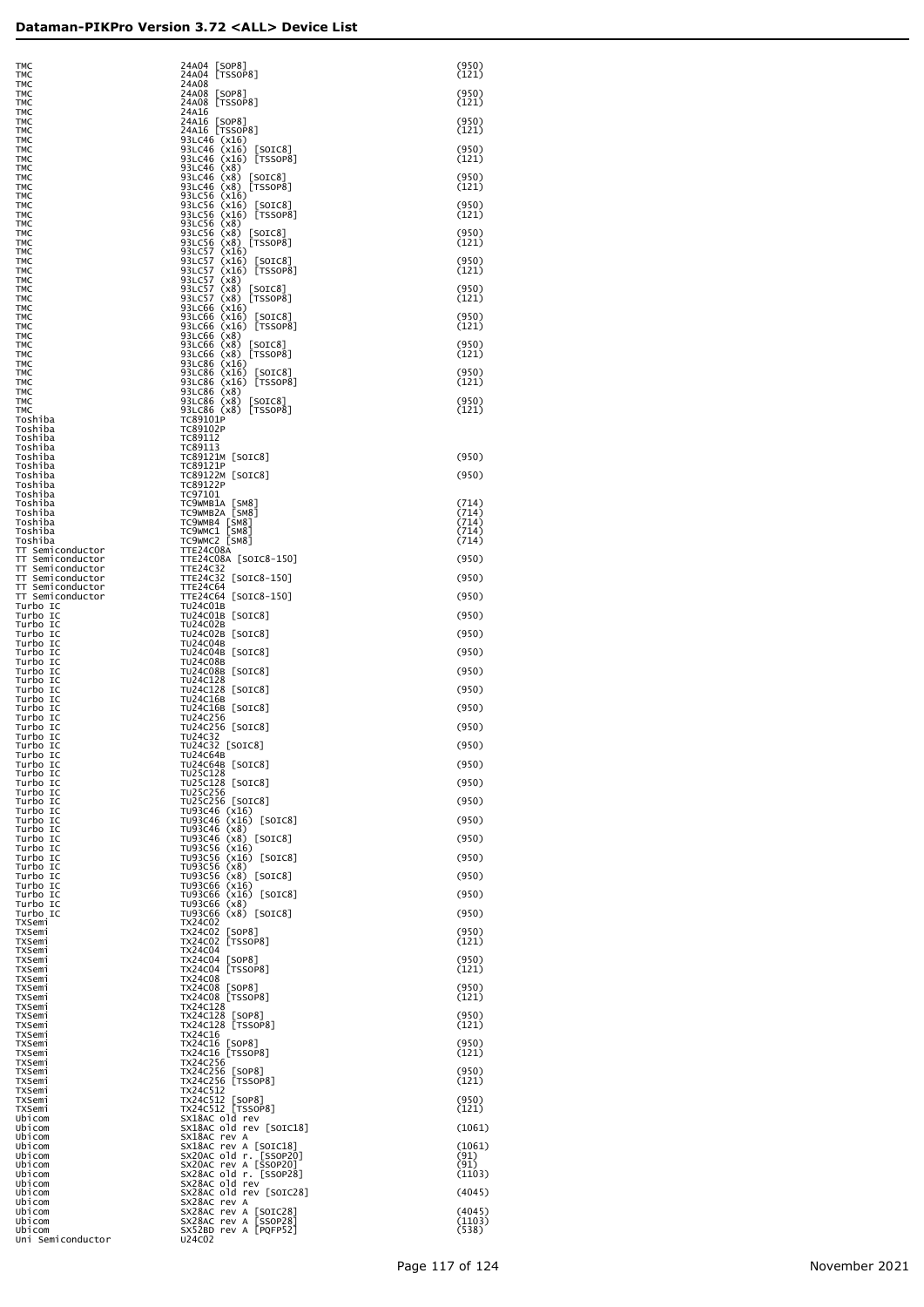| Uni Semiconductor<br>Uni Semiconductor                      | U24C02 [SOP8]<br>U24C02 [TSSOP8]                                                           | (950)<br>(121)          |
|-------------------------------------------------------------|--------------------------------------------------------------------------------------------|-------------------------|
| Uni Semiconductor<br>Uni Semiconductor<br>Uni Semiconductor | <b>U24C04</b><br>U24C04 [SOP8]<br>U24C04 [TSSOP8]                                          | (950)<br>(121)          |
| Uni Semiconductor<br>Uni Semiconductor                      | U24C08<br>U24C08 [SOP8]                                                                    | (950)                   |
| Uni Semiconductor<br>Uni Semiconductor<br>Uni Semiconductor | U24C08 [TSSOP8]<br>U24C16<br>U24C16 [SOP8]                                                 | (121)<br>(950)          |
| Uni Semiconductor<br>Uni Semiconductor                      | U24C16 [TSSOP8]<br>U24C32                                                                  | (121)                   |
| Uni Semiconductor<br>Uni Semiconductor<br>Uni Semiconductor | U24C32 [SOP8]<br>U24C32 [TSSOP8]<br>U24C64                                                 | (950)<br>(121)          |
| Uni Semiconductor<br>Uni Semiconductor                      | U24C64 [SOP8]<br>U24C64 [TSSOP8]                                                           | (950)<br>(121)          |
| Unigen<br>Unigen<br>Unigen                                  | UG24C01<br>UG24C01 [SOP8]<br>UG24C01 [TSSOP8]                                              | (950)<br>(121)          |
| ∪nigen<br>Unigen                                            | UG24C02<br>UG24C02 [SOP8]                                                                  | (950)                   |
| Unigen<br>Unigen<br>Unigen                                  | UG24C02 [TSSOP8]<br>UG24C04<br>UG24C04 [SOP8]                                              | (121)<br>(950)          |
| Unigen<br>Unigen<br>Unigen                                  | UG24C04 [TSSOP8]<br>UG24C08<br>UG24C08 [SOP8]                                              | (121)<br>(950)          |
| Unigen<br>Unigen                                            | UG24C08 [TSSOP8]<br>UG24C16                                                                | (121)                   |
| Unigen<br>Unigen<br>Unigen                                  | UG24C16 [SOP8]<br>UG24C16 [TSSOP8]<br>UG93C46-A (x16)                                      | (950)<br>(121)          |
| Unigen<br>Unigen                                            | UG93C46-A (x16) [SOP8]<br>$UG93C46-A (x8)$                                                 | (950)                   |
| Unigen<br>Unigen<br>Unigen                                  | UG93C46-A (x8) [SOP8]<br>UG93C46-B (x16) [SOP8]<br>UG93C46-B (x8) [SOP8]                   | (950)<br>(950)<br>(950) |
| Unigen<br>Unigen                                            | UG93C56-A (x16)<br>UG93C56-A (x16) [SOP8]                                                  | (950)                   |
| Unigen<br>Unigen<br>Unigen                                  | UG93C56-A (x8)<br>UG93C56-A (x8) [SOP8]<br>UG93C56-B (x16) [SOP8]<br>UG93C56-B (x8) [SOP8] | (950)<br>(950)          |
| Unigen<br>Unigen                                            | UG93C56-C [SOP8]                                                                           | (950)<br>(950)          |
| Unigen<br>Unigen<br>Unigen                                  | UG93C66-A (x16)<br>UG93C66-A (x16) [SOP8]<br>UG93C66-A (x8)                                | (950)                   |
| Unigen<br>Unigen                                            | UG93C66-A (x8) [SOP8]<br>UG93C66-B (x16) [SOP8]                                            | (950)<br>(950)          |
| Unigen<br>Unknown mfr.<br>Unknown mfr.                      | UG93C66-B (x8) [SOP8]<br>70023B<br>BAW658049                                               | (950)                   |
| Unknown mfr.<br>Wave Systems<br>Wave Systems                | KKZ06F<br>W93C46<br>W93C46 [SOIC8]                                                         | (950)                   |
| Wave Systems<br>Wave Systems                                | W93C46 [TSSOP8]<br>W93C46A [SOIC8]                                                         | (121)<br>(950)          |
| Wave Systems<br>Wave Systems<br>Wave Systems                | W93C56<br>W93C56 [SOIC8]<br>W93C56 [TSSOP8]                                                | (950)<br>(121)          |
| Wave Systems<br>Wave Systems                                | W93C56A [SOIC8]<br>W93C66                                                                  | (950)                   |
| Wave Systems<br>Wave Systems<br>Wave Systems                | W93C66 [SOIC8]<br>W93C66 [TSSOP8]<br>W93C66A [SOIC8]                                       | (950)<br>(121)<br>(950) |
| Wave Systems<br>Wave Systems                                | W93C86<br>W93C86 [SOIC8]<br>W93C86 [TSSOP8]                                                | (950)<br>(121)          |
| Wave Systems<br>Wave Systems<br>Winbond                     | W93C86A [SOIC8]<br>W15B020 [SOIC8]                                                         | (950)<br>(950)          |
| Winbond<br>Winbond<br>Winbond                               | W15B040 [SOIC8]<br>W25B40AV [SOIC8]<br>W25B40V [SOIC8]                                     | (950)<br>(950)<br>(950) |
| Winhond<br>Winbond                                          | W25D10V<br>W25D10V [SOIC8]                                                                 | (950)                   |
| Winbond<br>Winbond<br>Winbond                               | W25D10V [WSON8]<br>W25D20V<br>W25D20V [SOIC8]                                              | (577)<br>(950)          |
| Winbond<br>Winbond<br>Winbond                               | W25D20V [WSON8]<br>W25D40V<br>W25D40V [SOIC8-150]                                          | (577)                   |
| Winbond<br>Winbond                                          | W25D40V [SOIC8-200]<br>W25D40V [WSON8]                                                     | (950)<br>(46)<br>(577)  |
| Winbond<br>Winbond<br>Winbond                               | W25D80V<br>W25D80V [SOIC8]<br>W25D80V [WSON8]                                              | (46)<br>(577)           |
| Winbond<br>Winbond                                          | W25M512JV [SOIC16]<br>W25P10V [SOIC8]                                                      | (1060)<br>(950)         |
| Winbond<br>Winbond<br>Winbond                               | W25P16V [SOIC8]<br>W25P20V [SOIC8]<br>W25P32V [SOIC8]                                      | (46)<br>(950)<br>(46)   |
| Winbond<br>Winbond                                          | W25P40V [SOIC8]<br>W25P80V [SOIC8]                                                         | (950)<br>(46)           |
| Winbond<br>Winbond<br>Winbond                               | W25Q05CL [SOIC8-150]<br>W25Q05CL [TSSOP8]<br>W25Q05CL [VSOP8]                              | (950)<br>(121)<br>(950) |
| Winbond<br>Winbond<br>Winbond                               | W25Q05CL<br>[WSON8]<br>W25Q05CV<br>$[SOIC8-150]$                                           | (577)<br>(950)<br>(950) |
| Winbond<br>Winbond                                          | W25Q05CV<br>[VSOP8]<br>W25Q05CV [WSON8]<br>W25Q10CL [SOIC8-150]                            | (577)<br>(950)          |
| Winbond<br>Winbond<br>Winbond                               | W25Q10CL [TSSOP8]<br>W25Q10CL [VSOP8]<br>W25Q10CL [WSON8]                                  | (121)<br>(950)<br>(577) |
| Winbond<br>Winbond                                          | W25Q10CV<br>$[SOIC8-150]$<br>W25Q10CV [VSOP8]                                              | (950)<br>(950)          |
| Winbond<br>Winbond<br>Winbond                               | W25Q10CV [WSON8]<br>W25Q128BV [WSON8]<br>W25Q128FV                                         | (577)<br>(970)          |
| Winbond<br>Winbond                                          | W25Q128FV [SOIC16]<br>W25Q128FV<br>[SOIC8]                                                 | (1060)<br>(46)          |
| Winbond<br>Winbond<br>Winbond                               | W25Q128FV<br>[VSOP8]<br>W25Q128FV<br>[WSON8 8x6]<br>W25Q128FV [WSON8]                      | (46)<br>(970)<br>(577)  |
| Winbond<br>Winbond                                          | W25Q16BV<br>W25Q16BV [SOIC8-150]                                                           | (950)                   |
| Winbond<br>Winbond<br>Winbond                               | W25Q16BV<br>$[SOIC8-200]$<br>W25Q16BV [WSON8]<br>W25Q16CL                                  | (46)<br>(577)           |
| Winbond<br>Winbond<br>Winbond                               | W25Q16CL [SOIC8-150]<br>W25Q16CL [SOIC8-200]<br>W25Q16CL [WSON8]                           | (950)<br>(46)<br>(577)  |
| Winbond<br>Winbond                                          | w25q16cv(dc<1023)<br>w25q16CV(dc<1023)<br>$[SOIC8-150]$                                    | (950)                   |
| Winbond<br>Winbond                                          | w25q16CV(dc<1023)<br>$[SOIC8-200]$<br>W25Q16CV(dc<1023) [VSOP8-150]                        | (46)<br>(950)           |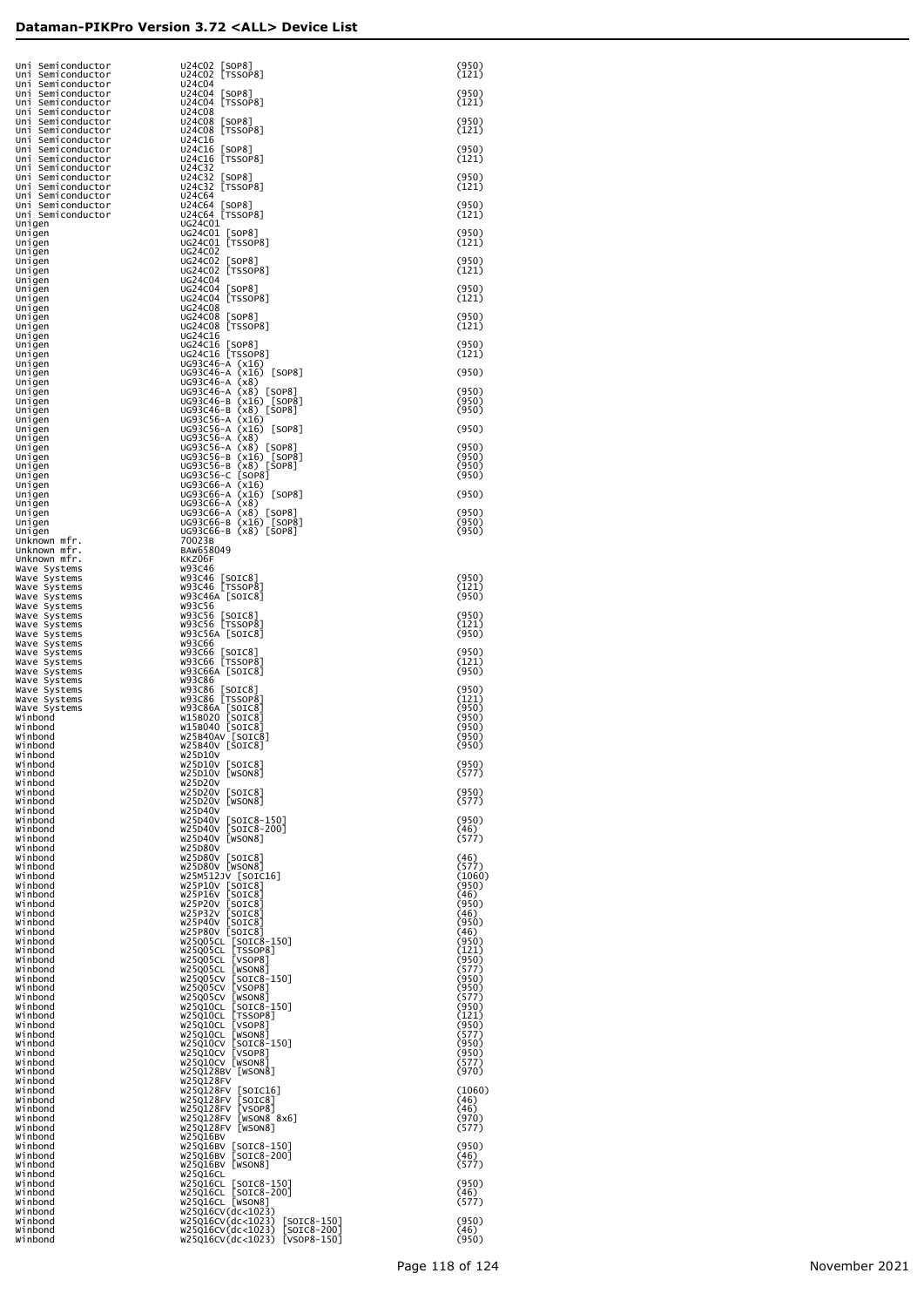| Winbond            | W25Q16CV(dc<1023) [VSOP8-200]                                                                                                                                 | (46)            |
|--------------------|---------------------------------------------------------------------------------------------------------------------------------------------------------------|-----------------|
| Winbond<br>Winbond | W25Q16CV(dc<1023) [WSON8]<br>w25q16cv(dc>=1023)                                                                                                               | (577)           |
| Winbond<br>Winbond | W25Q16CV(dc>=1023) [SOIC8-150]                                                                                                                                | (950)<br>(46)   |
| Winbond            | W25Q16CV(dc>=1023) [SOIC8-200]<br>W25Q16CV(dc>=1023) [VSOP8-150]<br>W25Q16CV(dc>=1023) [VSOP8-200]                                                            | (950)           |
| Winbond<br>Winbond | W25Q16CV(dc>=1023) [WSON8]                                                                                                                                    | (46)<br>(577)   |
| Winbond<br>Winbond | W25Q16CVxxxP                                                                                                                                                  | (950)           |
| Winbond<br>Winbond | W25Q16CVxxxP [SOIC8-150]<br>W25Q16CVxxxP [SOIC8-200]<br>W25Q16CVxxxP [WSON8]                                                                                  | (46)<br>(577)   |
| Winbond            | W25Q16DV                                                                                                                                                      |                 |
| Winbond<br>Winbond | W25Q16DV [SOIC16]<br>W25Q16DV [SOIC8-150]<br>W25Q16DV [SOIC8-200]<br>W25Q16DV [VSOP8-150]<br>W25Q16DV [VSOP8-200]<br>W25Q16DV [VSOP8-200]<br>W25Q16DV [WSOR8] | (1060)<br>(950) |
| Winbond<br>Winbond |                                                                                                                                                               | (46)<br>(950)   |
| Winbond<br>Winbond |                                                                                                                                                               | (46)<br>(577)   |
| Winbond            | W25Q16V [SOIC8]                                                                                                                                               | (46)            |
| Winbond<br>Winbond | W25Q16V [WSON8]<br>W25Q20CL [SOIC8-150]                                                                                                                       | (577)<br>(950)  |
| Winbond<br>Winbond | W25Q20CL [VSOP8]<br>W25Q20CL [WSON8]                                                                                                                          | (950)<br>(577)  |
| Winbond            | W25Q20CV [SOIC8-150]                                                                                                                                          | (950)           |
| Winbond<br>Winbond | W25Q20CV [VSOP8]<br>W25Q20CV [WSON8]                                                                                                                          | (950)<br>(577)  |
| Winbond<br>Winbond | W25Q256FV [SOIC16]<br>W25Q256FV [WSON8 8x6]                                                                                                                   | (1060)<br>(970) |
| Winbond            | W25Q256JVxxQ [SOIC16]                                                                                                                                         | (1060)          |
| Winbond<br>Winbond | W25Q257FV [SOIC16]<br>W25Q32BV (dc<1023)                                                                                                                      | (1060)          |
| Winbond<br>Winbond | W25Q32BV (dc<1023) [SOIC8]<br>W25Q32BV (dc<1023) [VSOP8-200]                                                                                                  | (46)<br>(46)    |
| Winbond<br>Winbond | W25Q32BV (dc<1023) [WSON8]<br>W25Q32BV (dc>=1023)                                                                                                             | (577)           |
| Winbond            | W25Q32BV (dc>=1023) [SOIC8]                                                                                                                                   | (46)            |
| Winbond<br>Winbond | W25Q32BV (dc>=1023) [VSOP8-200]<br>W25Q32BV (dc>=1023) [WSON8]                                                                                                | (46)<br>(577)   |
| Winbond<br>Winbond | W25Q32FV<br>W25Q32FV [SOIC16]                                                                                                                                 | (1060)          |
| Winbond            | W25Q32FV [SOIC8-200]                                                                                                                                          | (46)            |
| Winbond<br>Winbond | W25Q32FV [VSOP8-200]<br>W25Q32FV [WSON8 6x5]                                                                                                                  | (46)<br>(577)   |
| Winbond<br>Winbond | W25Q32FV [WSON8 8x6]                                                                                                                                          | (970)<br>(46)   |
| Winbond<br>Winbond | W25Q32JVxxxQ [SOIC8-200]<br>W25Q32JVxxxQ [SOIC8-208](LGE_DIS)<br>W25Q32JVxxxQ [VSOP8-200]                                                                     | (46)<br>(46)    |
| Winbond            | W25Q32JVxxxQ [WSON8 8x6]                                                                                                                                      | (970)           |
| Winbond<br>Winbond | W25Q32V [SOIC8]<br>W25Q32V [WSON8]                                                                                                                            | (46)<br>(577)   |
| Winbond<br>Winbond | W25Q40BL [SOIC8-150]<br>W25Q40BL [SOIC8-200]                                                                                                                  | (950)<br>(46)   |
| Winbond            | W25Q40BL [WSON8]                                                                                                                                              | (577)           |
| Winbond<br>Winbond | W25Q40BV(dc<1023)<br>[SOIC8-150]<br>W25Q40BV(dc<1023) [SOIC8-200]                                                                                             | (950)<br>(46)   |
| Winbond<br>Winbond | W25Q40BV(dc<1023)<br>$[VSOP8-150]$<br>W25Q40BV(dc<1023) [WSON8]                                                                                               | (950)<br>(577)  |
| Winbond<br>Winbond | W25Q40BV(dc>=1023)<br>W25Q40BV(dc>=1023) [SOIC8-150]                                                                                                          | (950)           |
| Winbond            | W25Q40BV(dc>=1023) [SOIC8-200]                                                                                                                                | (46)            |
| Winbond<br>Winbond | W25Q40BV(dc>=1023) [VSOP8-150]<br>W25Q40BV(dc>=1023) [WSON8]                                                                                                  | (950)<br>(577)  |
| Winbond<br>Winbond | W25Q40CL [SOIC8-150]<br>W25Q40CL [SOIC8-200]                                                                                                                  | (950)<br>(46)   |
| Winbond            | W25Q64BV                                                                                                                                                      |                 |
| Winbond<br>Winbond | W25Q64BV [SOIC8]<br>W25Q64BV [WSON8]                                                                                                                          | (46)<br>(970)   |
| Winbond<br>Winbond | W25Q64CV<br>W25Q64CV [SOIC8]                                                                                                                                  | (46)            |
| Winbond<br>Winbond | W25Q64CV [VSOP8-200]<br>W25Q64CV [WSON8 8x6]                                                                                                                  | (46)<br>(970)   |
| Winbond            | W25Q64CV [WSON8]                                                                                                                                              | (577)           |
| Winbond<br>Winbond | W25Q64CVXXXP<br>W25Q64CVxxxP [SOIC8]                                                                                                                          | (46)            |
| Winbond<br>Winbond | W25Q64CVxxxP [WSON8 8x6]<br>W25Q64CVxxxP [WSON8]                                                                                                              | (970)<br>(577)  |
| Winbond<br>Winbond | W25Q64FV<br>W25Q64FV [SOIC8]                                                                                                                                  | (46)            |
| Winbond            | W25Q64FV [VSOP8-200]                                                                                                                                          | (46)            |
| Winbond<br>Winbond | W25Q64FV [WSON8 8x6]<br>W25Q64FV [WSON8]                                                                                                                      | (970)<br>(577)  |
| Winbond<br>Winbond | W25Q64JVxxxQ [SOIC8]<br>W25Q64JVxxxQ [VSOP8]                                                                                                                  | (46)<br>(46)    |
| Winbond<br>Winbond | W25Q64JVxxxQ [WSON8 8x6]<br>W25Q80BL                                                                                                                          | (970)           |
| Winbond            | W25Q80BL [SOIC8-150]                                                                                                                                          | (950)           |
| Winbond<br>Winbond | W25Q80BL [SOIC8-200]<br>W25Q80BL [VSOP8-150]                                                                                                                  | (46)<br>(950)   |
| Winbond<br>Winbond | W25Q80BL [WSON8]<br>W25Q80BV                                                                                                                                  | (577)           |
| Winbond<br>Winbond | W25Q80BV [SOIC8-150]<br>W25Q80BV [SOIC8-200]                                                                                                                  | (950)<br>(46)   |
| Winbond            | W25Q80BV [VSOP8-150]                                                                                                                                          | (950)           |
| Winbond<br>Winbond | W25Q80BV [VSOP8-200]<br>W25Q80BV [WSON8]                                                                                                                      | (46)<br>(577)   |
| Winbond<br>Winbond | W25Q80DV [SOIC8-150]<br>W25Q80DV [SOIC8-200]                                                                                                                  | (950)<br>(46)   |
| Winbond            | W25Q80DV [VSOP8-150]<br>W25Q80DV [WSON8]                                                                                                                      | (950)           |
| Winbond<br>Winbond | W25Q80V [SOIC8]                                                                                                                                               | (577)<br>(46)   |
| Winbond<br>Winbond | W25Q80V [WSON8]<br>W25R64FV [SOIC16]                                                                                                                          | (577)<br>(1060) |
| Winbond<br>Winbond | W25R64FV [SOIC8]<br>W25R64FV [VSOP8]                                                                                                                          | (46)<br>(46)    |
| Winbond            | W25R64FV [WSON8 6x5]                                                                                                                                          | (577)           |
| Winbond<br>Winbond | W25R64FV [WSON8 8x6]<br>W25X05CL [SOIC8]                                                                                                                      | (970)<br>(950)  |
| Winbond<br>Winbond | W25X05CL [TSSOP8]<br>W25X05CL [VSOP8]                                                                                                                         | (121)<br>(950)  |
| Winbond<br>Winbond | W25X05CL [WSON8]<br>W25X10AL                                                                                                                                  | (577)           |
| Winbond            | W25X10AL [SOIC8-150]                                                                                                                                          | (950)           |
| Winbond<br>Winbond | W25X10AL [WSON8]<br>W25X10AV                                                                                                                                  | (577)           |
| Winbond<br>Winbond | W25X10AV [SOIC8]<br>W25X10AV [WSON8]                                                                                                                          | (950)<br>(577)  |
| Winbond<br>Winbond | W25X10BL [SOIC8]<br>W25X10BL [WSON8]                                                                                                                          | (950)<br>(577)  |
| Winbond            | W25X10BV [SOIC8-150]                                                                                                                                          | (950)           |
| Winbond<br>Winbond | W25X10BV [SOIC8-200]<br>W25X10BV [VSOP8-150]                                                                                                                  | (46)<br>(950)   |
| Winbond<br>Winbond | W25X10BV [WSON8]<br>W25X10CL [SOIC8]                                                                                                                          | (577)<br>(950)  |
| Winbond            | W25X10CL [TSSOP8]                                                                                                                                             | (121)           |
| Winbond<br>Winbond | W25X10CL [VSOP8]<br>W25X10CL [WSON8]                                                                                                                          | (950)<br>(577)  |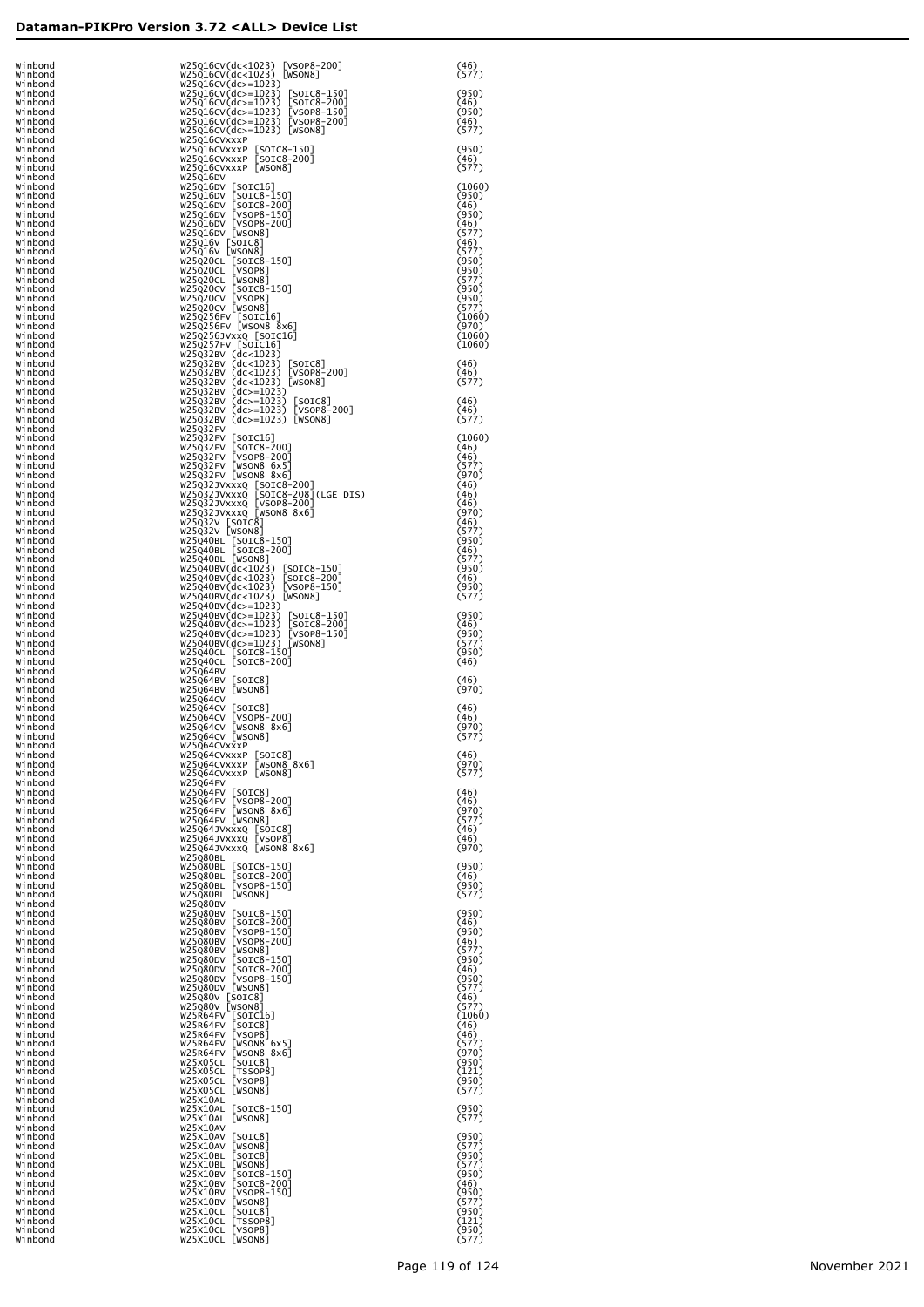| Winbond<br>Winbond                                             | W25X10L [SOIC8]<br>W25X10L [WSON8]                                                                    | (950)<br>(577)          |
|----------------------------------------------------------------|-------------------------------------------------------------------------------------------------------|-------------------------|
| Winbond<br>Winbond<br>Winbond                                  | W25X10V<br>W25X10V [SOIC8]<br>W25X10V [WSON8]                                                         | (950)<br>(577)          |
| Winbond<br>Winbond                                             | W25X16AL<br>W25X16AL [SOIC8-150]                                                                      | (950)                   |
| Winbond<br>Winbond                                             | W25X16AL [SOIC8-200]<br>W25X16AL [WSON8]                                                              | (46)<br>(577)           |
| Winbond<br>Winbond<br>Winbond                                  | W25X16AV<br>W25X16AV [SOIC8]<br>W25X16AV [SOIC8-150]                                                  | (46)<br>(950)           |
| Winbond<br>Winbond                                             | W25X16AV [WSON8]<br>W25X16BV                                                                          | (577)                   |
| Winbond<br>Winbond<br>Winbond                                  | W25X16BV [SOIC8-150]<br>W25X16BV [SOIC8-200]<br>W25X16BV [WSON8]                                      | (950)<br>(46)<br>(577)  |
| Winbond<br>Winbond                                             | w25x16v<br>W25X16V [SOIC8]                                                                            | (46)                    |
| Winbond<br>Winbond<br>Winbond                                  | W25X16V [WSON8]<br>W25X20AL<br>W25X20AL [SOIC8-150]                                                   | (577)<br>(950)          |
| Winbond<br>Winbond                                             | W25X20AL [WSON8]<br>W25X20AV                                                                          | (577)                   |
| Winbond<br>Winbond<br>Winbond                                  | W25X20AV [SOIC8]<br>W25X20AV [WSON8]                                                                  | (950)<br>(577)<br>(950) |
| Winbond<br>Winbond                                             | W25x2OBL [SOIC8]<br>W25x2OBL [VSOP8-150]<br>W25x2OBL [VSOP8-150]<br>W25x2OBV [SOIC8-150]              | (950)<br>(577)          |
| Winbond<br>Winbond                                             | W25X20BV [SOIC8-200]<br>W25X20BV [WSON8]                                                              | (950)<br>(46)<br>(577)  |
| Winbond<br>Winbond<br>Winbond                                  | W25X20CL [SOIC8]                                                                                      | (950)<br>(950)          |
| Winbond<br>Winbond                                             | W25X20CL [VSOP8]<br>W25X20CL [WSON8]<br>W25X20CV [SOIC8-150]<br>W25X20CV [SOIC8-200]                  | (577)<br>(950)          |
| Winbond<br>Winbond<br>Winbond                                  | W25X20CV [WSON8]<br>W25X20L [SOIC8]<br>W25X20L [WSON8]                                                | (46)<br>(577)<br>(950)  |
| Winbond<br>Winbond                                             | W25X20V                                                                                               | (577)                   |
| Winbond<br>Winbond<br>Winbond                                  | W25x20v [SOIC8]<br>W25x20v [WSON8]                                                                    | (950)<br>(577)<br>(950) |
| Winbond<br>Winbond                                             | W25x21CL [SOIC8]<br>W25x21CL [VSOP8]<br>W25x21CL [WSON8]                                              | (950)<br>(577)          |
| Winbond<br>Winbond<br>Winbond                                  | W25X32AV<br>W25X32AV [SOIC8]<br>W25X32AV [WSON8 8x6]                                                  | (46)<br>(970)           |
| Winbond<br>Winbond                                             | W25X32AV [WSON8]<br>W25X32BV [SOIC8]                                                                  | (577)<br>(46)           |
| Winbond<br>Winbond<br>Winbond                                  | W25X32BV [WSON8 6x5]<br>W25X32BV [WSON8 8x6]<br>W25X32V                                               | (577)<br>(970)          |
| Winbond<br>Winbond                                             | W25X32V [SOIC8]<br>W25X32V [WSON8]                                                                    | (46)<br>(970)           |
| Winbond<br>Winbond<br>Winbond                                  | W25X40AL<br>W25X40AL [SOIC8-150]                                                                      | (950)<br>(46)           |
| Winbond<br>Winbond                                             | W25X40AL [SOIC8-200]<br>W25X40AL [WSON8]<br>W25X40AV                                                  | (577)                   |
| Winbond<br>Winbond<br>Winbond                                  | W25X40AV [SOIC8-150]<br>W25X40AV [SOIC8-200]<br>W25X40AV [WSON8]                                      | (950)<br>(46)<br>(577)  |
| Winbond<br>Winbond                                             | W25X40BL<br>W25X40BL [SOIC8-150]                                                                      | (950)                   |
| Winbond<br>Winbond<br>Winbond                                  | W25X40BL [SOIC8-200]<br>W25X40BL [VSOP8-150]<br>W25X40BL [WSON8]                                      | (46)<br>(950)<br>(577)  |
| Winbond<br>Winbond                                             | W25X40BV<br>W25X40BV [SOIC8-150]                                                                      | (950)                   |
| Winbond<br>Winbond<br>Winbond                                  | W25X40BV [SOIC8-200]<br>W25X40BV [VSOP8-150]<br>W25X40BV [WSON8]                                      | (46)<br>(950)<br>(577)  |
| Winbond<br>Winbond                                             | W25X40CL [SOIC8-150]<br>W25X40CL [SOIC8-200]                                                          | (950)<br>(46)           |
| Winbond<br>Winbond<br>Winbond                                  | W25X40CL [VSOP8]<br>W25X40CL [WSON8]<br>W25X40CV [SOIC8-150]                                          | (950)<br>(577)<br>(950) |
| Winbond<br>Winbond                                             | W25X40CV [SOIC8-200]                                                                                  | (46)<br>(577)           |
| Winbond<br>Winbond                                             | W25x40cv [WSON8]<br>W25x40cv [WSON8]<br>W25x40L [SOIC8-150]<br>W25x40L [SOIC8-200]<br>W25X40L [WSON8] | (950)<br>(46)<br>(577)  |
| Winbond<br>Winbond<br>Winbond                                  | W25X40V<br>W25X40V [SOIC8-150]                                                                        | (950)                   |
| Winbond<br>Winbond                                             | W25X40V [SOIC8-200]<br>W25X40V [WSON8]<br>W25X41CL [SOIC8]                                            | (46)<br>(577)           |
| Winbond<br>Winbond<br>Winbond                                  | W25X64BV<br>W25X64BV [SOIC8]                                                                          | (950)<br>(46)           |
| Winbond<br>Winbond                                             | W25X64BV [WSON8]<br>W25X64V<br>W25X64V [WSON8]                                                        | (970)<br>(970)          |
| Winbond<br>Winbond<br>Winbond                                  | W25X80AL<br>W25X80AL [SOIC8-150]                                                                      | (950)                   |
| Winbond<br>Winbond                                             | W25X80AL [SOIC8-200]<br>W25X80AL [WSON8]                                                              | (46)<br>(577)           |
| Winbond<br>Winbond<br>Winbond                                  | W25X80AV<br>W25X80AV [SOIC8-150]<br>W25X80AV [SOIC8-200]                                              | (950)<br>(46)           |
| Winbond<br>Winbond                                             | W25X80AV [WSON8]<br>W25X80BV                                                                          | (577)<br>(950)          |
| Winbond<br>Winbond<br>Winbond                                  | W25X80BV [SOIC8-150]<br>W25X80BV [SOIC8-200]                                                          | (46)<br>(577)           |
| Winbond<br>Winbond                                             | W25X80BV [WSON8]<br>W25X80L [SOIC8]<br>W25X80L [WSON8]                                                | (46)<br>(577)           |
| Winbond<br>Winbond<br>Winbond                                  | W25X80V<br>W25X80V [SOIC8]<br>W25X80V [WSON8]                                                         | (46)<br>(577)           |
| Wing Shing<br>Wing Shing                                       | WS24C02<br>WS24C02 [SOP8]                                                                             | (950)                   |
| Wing Shing<br>Wing Shing<br>Wing Shing                         | <b>WS24W04</b><br>WS24W04 [SOP8]<br><b>WS24W08</b>                                                    | (950)                   |
| Wing Shing<br>Wing Shing                                       | WS24W08 [SOP8]<br>WS24W16                                                                             | (950)                   |
| Wing Shing<br>Wing Shing<br>Wing Shing                         | WS24W16 [SOP8]<br>WS24W32<br>WS24W32 [SOP8]                                                           | (950)<br>(950)          |
| Wing Shing<br>Wing Shing                                       | <b>WS24W64</b><br>WS24W64 [SOP8]                                                                      | (950)                   |
| wuxi I-Core Elect.<br>Wuxi I-Core Elect.<br>Wuxi I-Core Elect. | A1P24C02<br>AiP24C02 [SOP8]<br>AiP24C02 [TSSOP8]                                                      | (950)<br>(121)          |
| Xicor                                                          | 4652005                                                                                               |                         |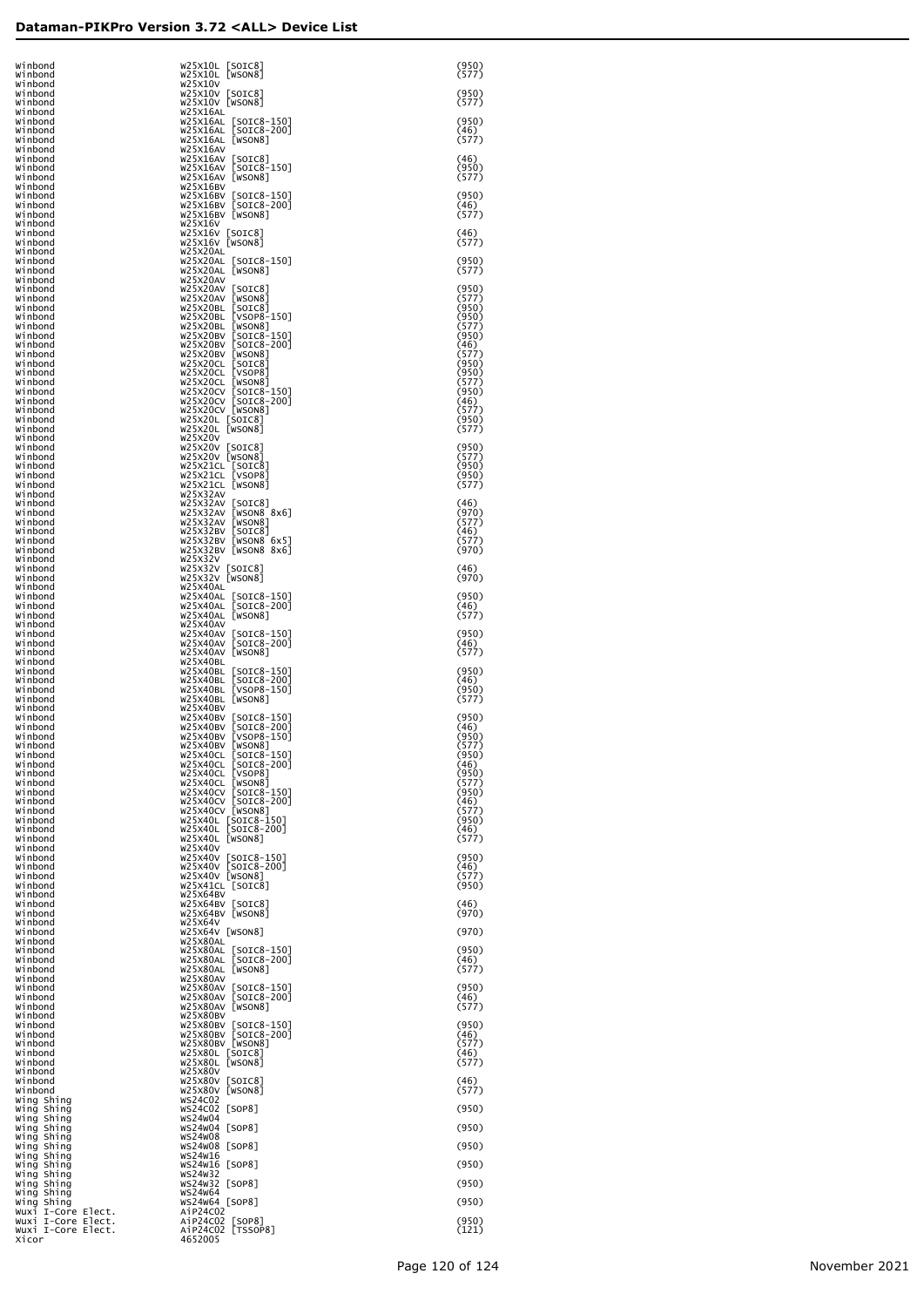| Xicor          | X24012                            |                |
|----------------|-----------------------------------|----------------|
| Xicor          | X24012 [SOIC8]                    | (950)          |
| Xicor          | X2402                             |                |
| Xicor          | X24022                            | (950)          |
| Xicor<br>Xicor | X24022 [SOIC8]<br>X24022 [TSSOP8] | (121)          |
| Xicor          | X2404                             |                |
| Xicor          | X24042                            | (950)          |
| Xicor<br>Xicor | X24042 [SOIC8]<br>X24164          |                |
| Xicor          | X24164 [SOIC8]                    | (950)          |
| Xicor          | X24165                            |                |
| Xicor<br>Xicor | X24165 [SOIC8]<br>X24320          | (950)          |
| Xicor          | X24320 [SOIC8]                    | (950)          |
| Xicor          | X24320-1.8                        |                |
| Xicor<br>Xicor | X24320-1.8 [SOIC8]<br>X24321      | (950)          |
| Xicor          | X24325                            |                |
| Xicor          | X24325 [SOIC8]                    | (950)          |
| Xicor<br>Xicor | X2444<br>X24640                   |                |
| Xicor          | X24640 [SOIC8]                    | (950)          |
| Xicor          | X24640-1.8                        |                |
| Xicor<br>Xicor | X24640-1.8 [SOIC8]<br>X24641      | (950)          |
| Xicor          | X24645                            |                |
| Xicor<br>Xicor | X24645 [SOIC8]<br>X24C00          | (950)          |
| Xicor          | X24C00 [MSOP8]                    | (605)          |
| Xicor          | X24C00 [SOIC8]                    | (950)          |
| Xicor<br>Xicor | X24C01<br>X24C01 [MSOP8]          | (605)          |
| Xicor          | X24C01 [SOIC8]                    | (950)          |
| Xicor          | X24C01A                           |                |
| Xicor<br>Xicor | X24C01A [SOIC8]<br>X24C02         | (950)          |
| Xicor          | X24C02 [SOIC8]                    | (950)          |
| Xicor          | X24C04                            |                |
| Xicor<br>Xicor | X24C04 [MSOP8]<br>X24C04 [SOIC8]  | (605)<br>(950) |
| Xicor          | X24C04-1.8                        |                |
| Xicor          | X24C04-1.8 [MSOP8]                | (605)          |
| Xicor<br>Xicor | X24C04-1.8 [SOIC8]<br>X24C08      | (950)          |
| Xicor          | X24C08 [SOIC8]                    | (950)          |
| Xicor          | X24C16                            | (950)          |
| Xicor<br>Xicor | X24C16 [SOIC8]<br>X24C16-1.8      |                |
| Xicor          | X24C16-1.8 [SOIC8]                | (950)          |
| Xicor<br>Xicor | X24C44<br>X24C44 [SOIC8]          | (950)          |
| Xicor          | X24F016                           |                |
| Xicor          | X24F016 [SOIC8]                   | (950)          |
| Xicor<br>Xicor | X24F016-5<br>X24F016-5 [SOIC8]    | (950)          |
| Xicor          | X24F032                           |                |
| Xicor          | X24F032 [SOIC8]                   | (950)          |
| Xicor<br>Xicor | X24F032-5<br>X24F032-5 [SOIC8]    | (950)          |
| Xicor          | X24F064                           |                |
| Xicor<br>Xicor | X24F064 [SOIC8]<br>X24F064-5      | (950)          |
| Xicor          | X24F064-5 [SOIC8]                 | (950)          |
| Xicor          | X24F128                           |                |
| Xicor<br>Xicor | X24F128-5<br>X25010               |                |
| Xicor          | X25010 [SOIC8]                    | (950)          |
| Xicor          | X25010 [TSSOP8]                   | (121)          |
| Xicor<br>Xicor | X25020<br>X25020 [SOIC8]          | (950)          |
| Xicor          | X25020 [TSSOP8]                   | (121)          |
| Xicor          | X25021                            | (950)          |
| Xicor<br>Xicor | X25021 [SOIC8]<br>X25021 [TSSOP8] | (121)          |
| Xicor          | X25040                            |                |
| Xicor<br>Xicor | X25040 [SOIC8]<br>X25040 [TSSOP8] | (950)<br>(121) |
| Xicor          | X25041                            |                |
| Xicor          | X25041 [SOIC8]                    | (950)          |
| Xicor<br>Xicor | X25043<br>X25043 [SOIC8]          | (950)          |
| Xicor          | $X25043 - \bar{1}.8$              |                |
| Xicor<br>Xicor | X25043-1.8 [SOIC8]<br>X25045      | (950)          |
| Xicor          | X25045 [SOIC8]                    | (950)          |
| Xicor          | $X25045 - 1.8$                    |                |
| Xicor<br>Xicor | X25045-1.8 [SOIC8]<br>X25057      | (950)          |
| Xicor          | X25057 [SOIC8]                    | (950)          |
| Xicor          | X25057-1.8                        |                |
| Xicor<br>Xicor | X25057-1.8 [SOIC8]<br>X25080      | (950)          |
| Xicor          | X25080 [SOIC8]                    | (950)          |
| Xicor          | X25097                            |                |
| Xicor<br>Xicor | X25097 [SOIC8]<br>X25097-1.8      | (950)          |
| Xicor          | X25097-1.8 [SOIC8]                | (950)          |
| Xicor<br>Xicor | X25128<br>X25128<br>[SOIC8]       | (950)          |
| Xicor          | X25128 [TSSOP8]                   | (121)          |
| Xicor          | X25138                            |                |
| Xicor<br>Xicor | X25138 [SOIC8]<br>X25160          | (950)          |
| Xicor          | X25160 [SOIC8]                    | (950)          |
| Xicor<br>Xicor | X25163<br>X25163 [SOIC8]          | (950)          |
| Xicor          | X25163-1.8                        |                |
| Xicor          | X25163-1.8 [SOIC8]                | (950)          |
| Xicor<br>Xicor | X25164<br>X25165                  |                |
| Xicor          | X25165 [SOIC8]                    | (950)          |
| Xicor          | X25165-1.8                        |                |
| Xicor<br>Xicor | X25165-1.8 [SOIC8]<br>X25166      | (950)          |
| Xicor          | X25168                            |                |
| Xicor          | X25168 [SOIC8]<br>X25168-1.8      | (950)          |
| Xicor<br>Xicor | X25168-1.8 [SOIC8]                | (950)          |
| Xicor          | X25169                            |                |
| Xicor<br>Xicor | X25169 [SOIC8]<br>$x25169 - 1.8$  | (950)          |
| Xicor          | X25169-1.8 [SOIC8]                | (950)          |
| Xicor          | X25170                            |                |
| Xicor<br>Xicor | X25170 [SOIC8]<br>X25320          | (950)          |
| Xicor          | X25320 [SOIC8]                    | (950)          |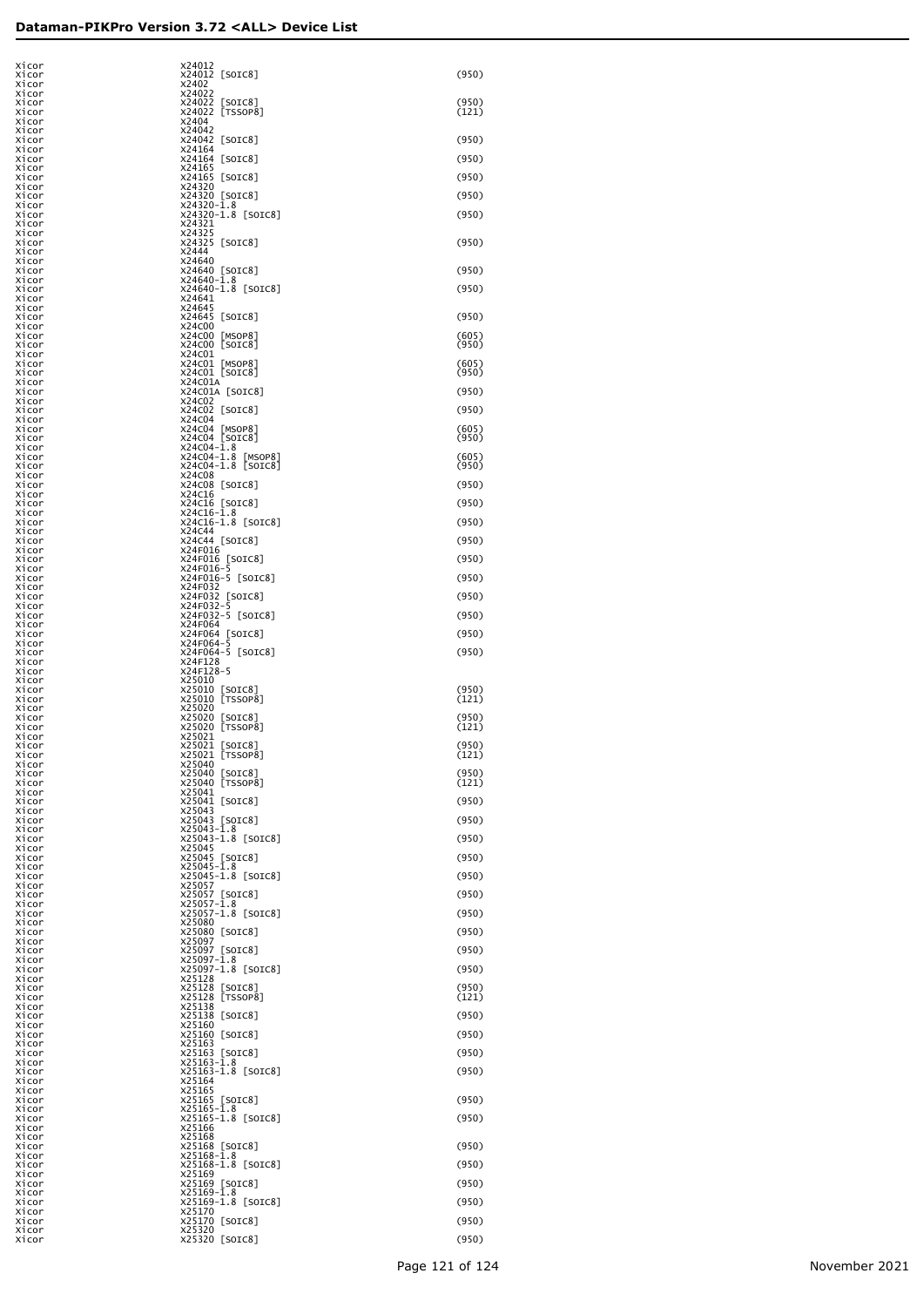| Xicor<br>Xicor | X25323<br>X25323 [SOIC8]                  | (950)          |
|----------------|-------------------------------------------|----------------|
| Xicor<br>Xicor | $X25323 - 1.8$                            | (950)          |
| Xicor          | X25323-1.8 [SOIC8]<br>X25324              |                |
| Xicor<br>Xicor | X25325<br>X25325 [SOIC8]                  | (950)          |
| Xicor          | X25325-1.8                                |                |
| Xicor<br>Xicor | X25325-1.8 [SOIC8]<br>X25326              | (950)          |
| Xicor          | X25328                                    |                |
| Xicor<br>Xicor | X25328 [SOIC8]<br>X25328-1.8              | (950)          |
| Xicor<br>Xicor | X25328-1.8 [SOIC8]<br>X25329              | (950)          |
| Xicor          | X25329 [SOIC8]                            | (950)          |
| Xicor<br>Xicor | X25329-1.8<br>X25329-1.8 [SOIC8]          | (950)          |
| Xicor          | X25330                                    |                |
| Xicor<br>Xicor | X25330 [SOIC8]<br>X25383                  | (950)          |
| Xicor          | X25385<br>X25401                          |                |
| Xicor<br>Xicor | X25401 [SOIC8]                            | (950)          |
| Xicor<br>Xicor | X25640<br>X25642                          |                |
| Xicor          | X25642 [SOIC8]                            | (950)          |
| Xicor<br>Xicor | X25643<br>X25644                          |                |
| Xicor          | X25645<br>X25646                          |                |
| Xicor<br>Xicor | X25648                                    |                |
| Xicor<br>Xicor | X25649<br>X25650                          |                |
| Xicor          | X25650 [SOIC8]                            | (950)          |
| Xicor<br>Xicor | X25C02<br>X25C02 [MSOP8]                  | (605)          |
| Xicor<br>Xicor | X25C02 [SOIC8]<br>X25F008                 | (950)          |
| Xicor          | X25F016                                   |                |
| Xicor<br>Xicor | X25F032<br>X25F047                        |                |
| Xicor          | X25F047 [SOIC8]                           | (950)          |
| Xicor<br>Xicor | X25F047-5<br>X25F047-5 [SOIC8]            | (950)          |
| Xicor<br>Xicor | X25F064<br>X25F087                        |                |
| Xicor          | X25F087 [SOIC8]                           | (950)          |
| Xicor<br>Xicor | X25F087-5<br>X25F087-5 [SOIC8]            | (950)          |
| Xicor<br>Xicor | X25F128<br>X5043                          |                |
| Xicor          | X5043 [SOIC8]                             | (950)          |
| Xicor<br>Xicor | $x5043 - 1.8$<br>X5043-1.8 [SOIC8]        | (950)          |
| Xicor<br>Xicor | X5045<br>X5045 [SOIC8]                    | (950)          |
| Xicor          | $x5045 - 1.8$                             |                |
| Xicor<br>Xicor | X5045-1.8 [SOIC8]<br>X5083                | (950)          |
| Xicor<br>Xicor | X5083 [SOIC8]<br>$x5083 - 1.8$            | (950)          |
| Xicor          | X5083-1.8 [SOIC8]                         | (950)          |
| Xicor<br>Xicor | X5163<br>X5163 [SOIC8]                    | (950)          |
| Xicor<br>Xicor | $X5163 - 1.8$<br>X5163-1.8 [SOIC8]        | (950)          |
| Xicor          | X51638                                    |                |
| Xicor<br>Xicor | X51638 [SOIC8]<br>X51638-1.8              | (950)          |
| Xicor<br>Xicor | X51638-1.8 [SOIC8]<br>X5165               | (950)          |
| Xicor<br>Xicor | X5165 [SOIC8]<br>$X5165 - 1.8$            | (950)          |
| Xicor          | $X5165 - 1.8$<br>[SOIC8]                  | (950)          |
| Xicor<br>Xicor | X5168<br>X5168 [SOIC8]                    | (950)          |
| Xicor<br>Xicor | $x5168 - 1.8$<br>X5168-1.8 [SOIC8]        | (950)          |
| Xicor          | X5169                                     | (950)          |
| Xicor<br>Xicor | X5169 [SOIC8]<br>$x5169-1.8$              |                |
| Xicor<br>Xicor | X5169-1.8 [SOIC8]<br>X5323                | (950)          |
| Xicor<br>Xicor | X5323 [SOIC8]<br>$X5323 - 1.8$            | (950)          |
| Xicor          | X5323-1.8 [SOIC8]                         | (950)          |
| Xicor<br>Xicor | X5325<br>X5325 [SOIC8]                    | (950)          |
| Xicor<br>Xicor | $X5325 - 1.8$<br>X5325-1.8 [SOIC8]        | (950)          |
| Xicor          | X5328                                     |                |
| Xicor<br>Xicor | X5328 [SOIC8]<br>X5328-1.8                | (950)          |
| Xicor<br>Xicor | X5328-1.8 [SOIC8]<br>X5329                | (950)          |
| Xicor          | X5329 [SOIC8]                             | (950)          |
| Xicor<br>Xicor | X5329-1.8<br>X5329-1.8 [SOIC8]            | (950)          |
| Xicor<br>Xicor | X5563 [SOIC8]<br>X5643                    | (950)          |
| Xicor          | X5645                                     |                |
| Xicor<br>Xicor | X5648<br>X5649                            |                |
| Xicor<br>Xicor | X84041<br>X84041 [SOIC8]                  | (950)          |
| Xicor          | X84041-3 [SOIC8]                          | (950)          |
| Xicor<br>Xicor | X84047 [SOIC8]<br>X84047 [TSSOP8]         | (950)<br>(121) |
| Xicor<br>Xicor | X84047-2 [SOIC8]<br>X84047-2 [TSSOP8]     | (950)<br>(121) |
| Xicor          | X84087 [SOIC8]<br>X84087 [TSSOP8]         | (950)          |
| Xicor<br>Xicor | X84087-2 [SOIC8]                          | (121)<br>(950) |
| Xicor<br>Xicor | X84087-2 [TSSOP8]<br>X84128               | (121)          |
| Xicor          | X84129                                    |                |
| Xicor<br>Xicor | X84160<br>X84160 [SOIC8]                  | (950)          |
| Xicor<br>Xicor | X84160 [TSSOP8]<br>X84160-1.8             | (121)          |
| Xicor          | X84160-1.8 [SOIC8]<br>X84160-1.8 [TSSOP8] | (950)          |
| Xicor<br>Xicor | X84161                                    | (121)          |
| Xicor<br>Xicor | X84161 [SOIC8]<br>X84161 [TSSOP8]         | (950)<br>(121) |
| Xicor          | X84161-1.8                                |                |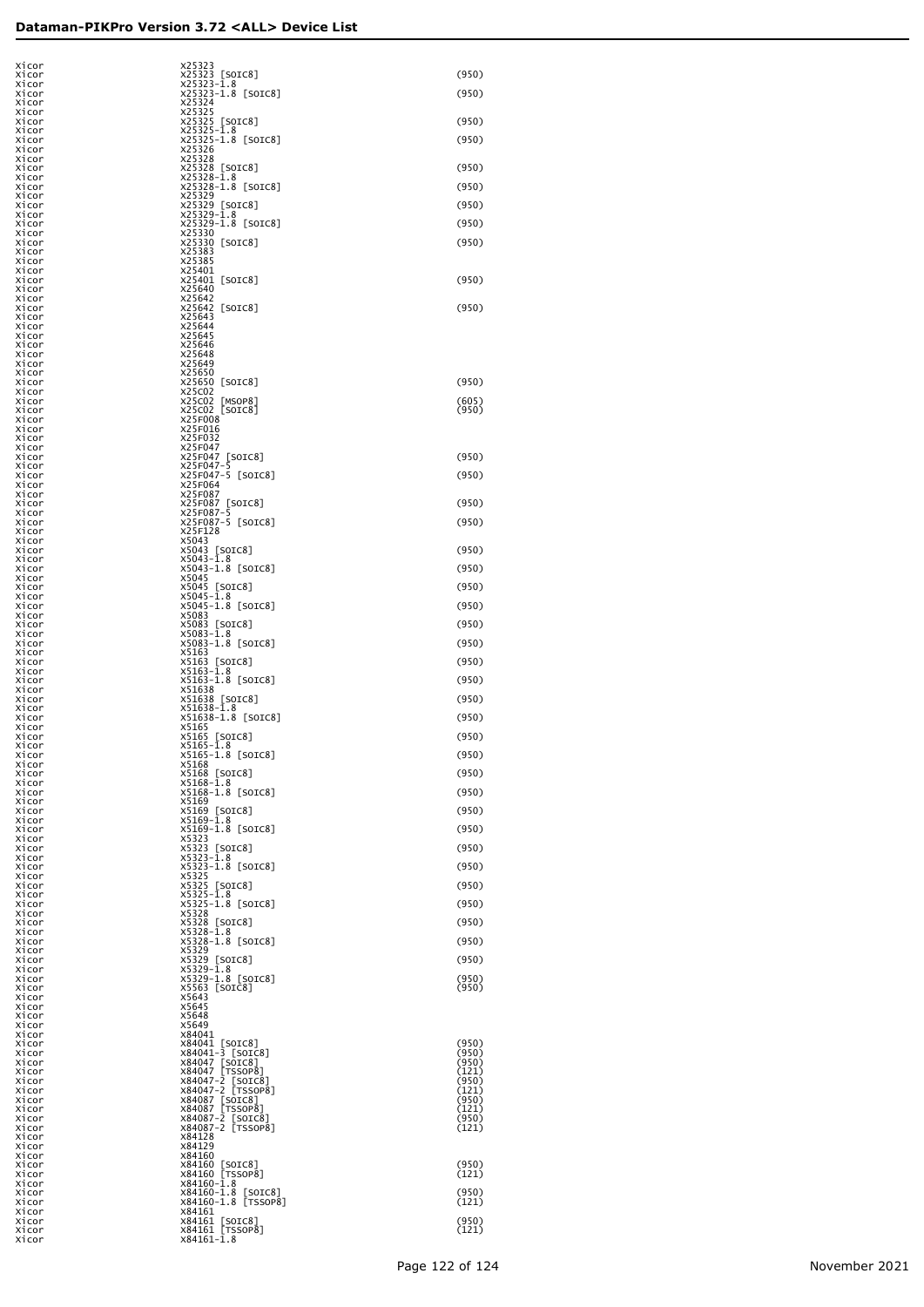| Xicor<br>Xicor                         | X84161-1.8 [SOIC8]<br>X84161-1.8 [TSSOP8]                                                                                                                                      | (950)<br>(121)  |
|----------------------------------------|--------------------------------------------------------------------------------------------------------------------------------------------------------------------------------|-----------------|
| Xicor                                  | X84640                                                                                                                                                                         |                 |
| Xicor<br>Xicor                         | X84640 [SOIC8]<br>$x84640 - \bar{1}.8$                                                                                                                                         | (950)           |
| Xicor                                  | X84640-1.8 [SOIC8]                                                                                                                                                             | (950)           |
| Xicor<br>Xicor                         | X84641<br>X84641 [SOIC8]                                                                                                                                                       | (950)           |
| Xicor                                  | $x84641 - \bar{1}.8$                                                                                                                                                           |                 |
| Xicor<br>XTX                           | X84641-1.8 [SOIC8]<br>PN24C02A                                                                                                                                                 | (950)           |
| XTX<br>XTX                             | PN24C02A [SOP8]<br>PN24C02A [TSSOP8]                                                                                                                                           | (950)<br>(121)  |
| XTX                                    | PN24C02B                                                                                                                                                                       |                 |
| XTX<br>XTX                             | PN24C02B [SOP8]<br>PN24C02B [TSSOP8]                                                                                                                                           | (950)<br>(121)  |
| XTX                                    | PN24C04A [SOP8]<br>PN24C04A [TSSOP8]                                                                                                                                           | (950)<br>(121)  |
| XTX<br>XTX                             | PN24C08A [SOP8]                                                                                                                                                                | (950)           |
| XTX<br>XTX                             | PN24C08A [TSSOP8]<br>PN24C128A                                                                                                                                                 | (121)           |
| XTX                                    | PN24C128A [SOP8]<br>PN24C128A [TSSOP8]<br>PN24C16A [SOP8]<br>PN24C16A [TSSOP8]                                                                                                 | (950)           |
| XTX<br>XTX                             |                                                                                                                                                                                | (121)<br>(950)  |
| XTX<br>XTX                             | PN24C256A                                                                                                                                                                      | (121)           |
| XTX                                    | PN24C256A [SOP8]                                                                                                                                                               | (950)           |
| XTX<br>XTX                             | PN24C256A [TSSOP8]<br>PN24C32A                                                                                                                                                 | (121)           |
| XTX<br>XTX                             | PN24C32A [SOP8]<br>PN24C32A [TSSOP8]                                                                                                                                           | (950)<br>(121)  |
| XTX                                    | PN24C512A                                                                                                                                                                      |                 |
| XTX<br>XTX                             | PN24C512A [SOP8]<br>PN24C512A [TSSOP8]                                                                                                                                         | (950)<br>(121)  |
| XTX<br>XTX                             | PN24C64A                                                                                                                                                                       | (950)           |
| XTX                                    | PN24C64A [SOP8]<br>PN24C64A [TSSOP8]                                                                                                                                           | (121)           |
| YMC<br>YMC                             | Y24LC02                                                                                                                                                                        | (950)           |
| YMC<br>YMC                             | Y24LC02 [SOIC8]<br>Y24LC02 [TSSOP8]<br>Y25LF05 [SOIC8]                                                                                                                         | (121)<br>(950)  |
| YMC                                    | Y25LF256 [SOIC8]                                                                                                                                                               | (950)           |
| YMC<br>YMC                             | Y54LC64                                                                                                                                                                        | (950)           |
| YMC<br>YMC                             | Y54LC64 [SOIC8]<br>Y54LC64 [TSSOP8]                                                                                                                                            | (121)<br>(950)  |
| YMC                                    |                                                                                                                                                                                | (121)           |
| YMC<br>YMC                             | V93LC46 (x16) [SOIC8]<br>Y93LC46 (x16) [TSSOP8]<br>Y93LC46 (x8) [SOIC8]<br>Y93LC46 (x8) [TSSOP8]                                                                               | (950)<br>(121)  |
| YMC<br>YMC                             | Y93LC46A (x16)<br>Y93LC46A (x16)                                                                                                                                               | (950)           |
| YMC                                    | Y93LC46A (x16) [SOIC8]<br>Y93LC46A (x16) [TSSOP8]                                                                                                                              | (121)           |
| YMC<br>YMC                             | Y93LC46A (x8)                                                                                                                                                                  | (950)           |
| YMC<br>YMC                             | Y93LC46A (x8) [SOIC8]<br>Y93LC46A (x8) [TSSOP8]                                                                                                                                | (121)<br>(950)  |
| YMC                                    |                                                                                                                                                                                | (950)           |
| YMC<br>YMC                             |                                                                                                                                                                                | (950)<br>(121)  |
| YMC<br>YMC                             | V93LC46-B (x16) [SOIC8]<br>Y93LC46-B (x8) [SOIC8]<br>Y93LC66 (x16) [SOIC8]<br>Y93LC66 (x16) [TSSOP8]<br>Y93LC66 (x8) [SOIC8]<br>Y93LC66 (x8) [SOIC8],<br>Y93LC66 (x8) [TSSOP8] | (950)           |
| You First                              | YZ24C02                                                                                                                                                                        | (121)           |
| You First<br>YXLDZ                     | YZ24C02 [SOP8]<br>YXL9020F [SOP8]                                                                                                                                              | (950)<br>(1313) |
| ZemPro Electronic<br>ZemPro Electronic | TS25L010A [SO8-150]<br>TS25L010A [SO8-200]                                                                                                                                     | (950)<br>(46)   |
| ZemPro Electronic                      | TS25L020A                                                                                                                                                                      |                 |
| ZemPro Electronic<br>ZemPro Electronic | TS25L020A [SO8-150]<br>TS25L020A [SO8-200]                                                                                                                                     | (950)<br>(46)   |
| ZemPro Electronic<br>ZemPro Electronic | <b>TS25L16AP</b><br>TS25L16AP [SO8-150]                                                                                                                                        | (950)           |
| ZemPro Electronic<br>ZemPro Electronic | TS25L16AP [SO8-200]<br>TS25L16P [SO8-150]                                                                                                                                      | (46)<br>(950)   |
| ZemPro Electronic                      | TS25L16P 508-200                                                                                                                                                               | (46)            |
| ZemPro Electronic<br>ZemPro Electronic | TS25L80P [SO8-150]<br>TS25L80P [SO8-200]                                                                                                                                       | (950)<br>(46)   |
| Zetta<br>Zetta                         | ZD24C08A                                                                                                                                                                       | (950)           |
| Zetta                                  | ZD24C08A [SOIC8-150]<br>ZD24C08A [TSSOP8]                                                                                                                                      | (121)           |
| Zhengxin<br>Zhengxin                   | LX24C01<br>LX24CO1 [SOIC8]<br>LX24CO1 [TSSOP8]                                                                                                                                 | (950)           |
| Zhengxin<br>Zhengxin                   | LX24C02                                                                                                                                                                        | (121)           |
| Zhengxin<br>Zhengxin                   | LX24C02 [SOIC8]<br>LX24C02 [TSSOP8]                                                                                                                                            | (950)<br>(121)  |
| Zhengxin                               | LX24C04                                                                                                                                                                        |                 |
| Zhengxin<br>Zhengxin                   | LX24C04 [SOIC8]<br>LX24C04 [TSSOP8]                                                                                                                                            | (950)<br>(121)  |
| Zhengxin<br>Zhengxin                   | LX24C08<br>[SOIC8]<br>LX24C08                                                                                                                                                  | (950)           |
| Zhengxin                               | LX24C08 [TSSOP8]                                                                                                                                                               | (121)           |
| Zhengxin<br>Zhengxin                   | LX24C16<br>LX24C16<br>[SOIC8]                                                                                                                                                  | (950)           |
| Zhengxin                               | LX24C16 [TSSOP8]                                                                                                                                                               | (121)           |

NOTES (needed additional modules and programming adapters):

(10) DILA()<br>
(30) DILA()/RCCCR 2IF PIO-1<br>
(30) DILA()/RCCCR 2IF PIO-1<br>
(31) DIL2()/VSCCR 2IF PIO-1<br>
(31) DIL2()/VSCCR 2IF PIO-1<br>
(112) DILA()/VSCCR 2IF PIO-1<br>
(112) DILA()/VSCCR 2IF PIO-1<br>
(123) DILA()/VSCCR 2IF PIC-1<br>
(1